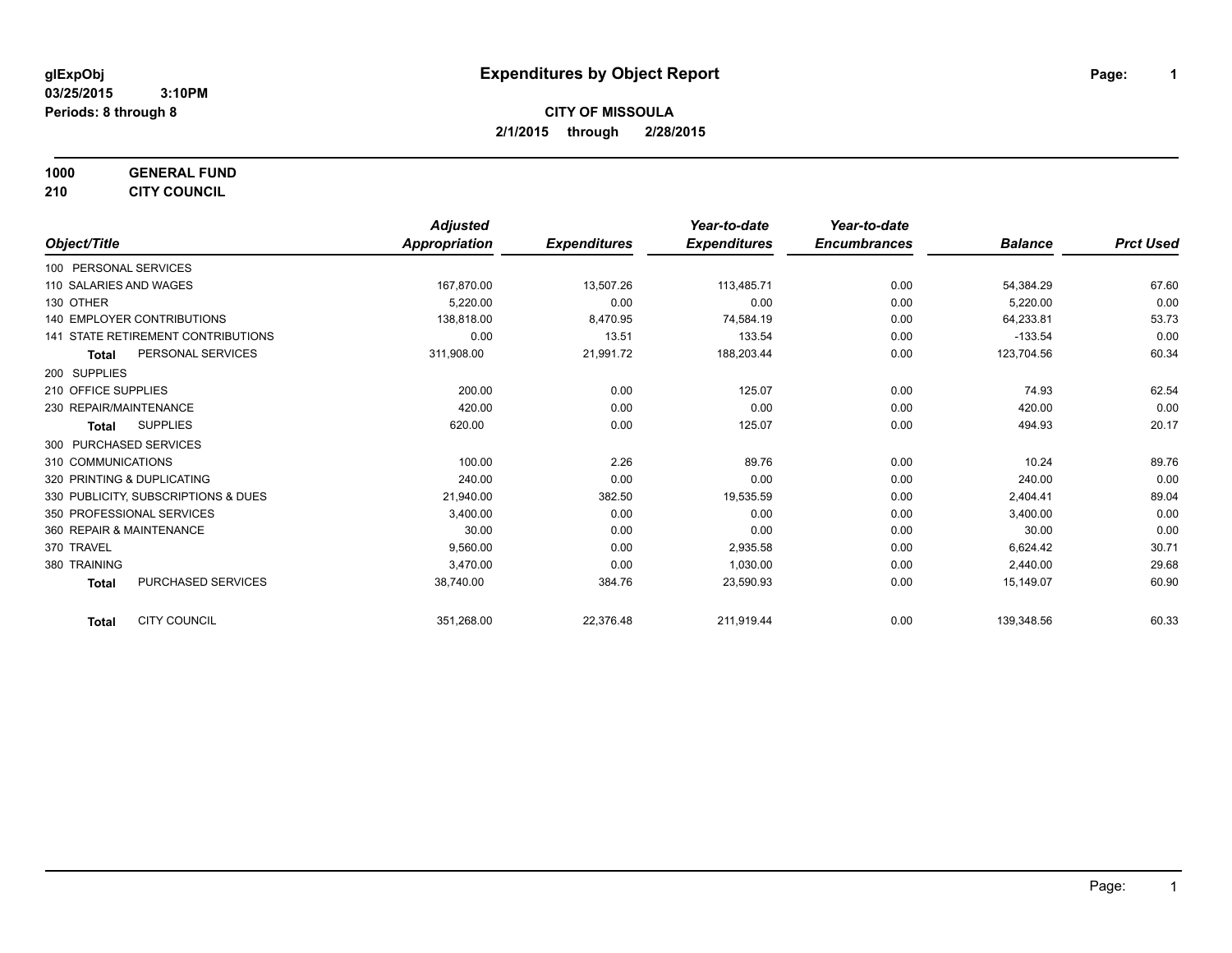**1000 GENERAL FUND**

**220 MAYOR**

|                                     | <b>Adjusted</b> |                     | Year-to-date        | Year-to-date        |                |                  |
|-------------------------------------|-----------------|---------------------|---------------------|---------------------|----------------|------------------|
| Object/Title                        | Appropriation   | <b>Expenditures</b> | <b>Expenditures</b> | <b>Encumbrances</b> | <b>Balance</b> | <b>Prct Used</b> |
| 100 PERSONAL SERVICES               |                 |                     |                     |                     |                |                  |
| 110 SALARIES AND WAGES              | 368,075.00      | 28,761.92           | 250,214.87          | 0.00                | 117,860.13     | 67.98            |
| 120 OVERTIME/TERMINATION            | 500.00          | 0.00                | 0.00                | 0.00                | 500.00         | 0.00             |
| 130 OTHER                           | 6,600.00        | 0.00                | 0.00                | 0.00                | 6,600.00       | 0.00             |
| <b>140 EMPLOYER CONTRIBUTIONS</b>   | 113,197.00      | 8,934.83            | 78,700.06           | 0.00                | 34,496.94      | 69.52            |
| 141 STATE RETIREMENT CONTRIBUTIONS  | 0.00            | 28.76               | 293.71              | 0.00                | $-293.71$      | 0.00             |
| PERSONAL SERVICES<br><b>Total</b>   | 488,372.00      | 37,725.51           | 329,208.64          | 0.00                | 159,163.36     | 67.41            |
| 200 SUPPLIES                        |                 |                     |                     |                     |                |                  |
| 210 OFFICE SUPPLIES                 | 1,004.00        | 19.72               | 684.56              | 0.00                | 319.44         | 68.18            |
| 220 OPERATING SUPPLIES              | 1,120.00        | 30.50               | 304.93              | 0.00                | 815.07         | 27.23            |
| 230 REPAIR/MAINTENANCE              | 100.00          | 0.00                | 0.00                | 0.00                | 100.00         | 0.00             |
| 231 GASOLINE                        | 108.00          | 0.00                | 47.58               | 0.00                | 60.42          | 44.06            |
| 240 OTHER SUPPLIES                  | 400.00          | 0.00                | 0.00                | 0.00                | 400.00         | 0.00             |
| <b>SUPPLIES</b><br><b>Total</b>     | 2,732.00        | 50.22               | 1,037.07            | 0.00                | 1,694.93       | 37.96            |
| 300 PURCHASED SERVICES              |                 |                     |                     |                     |                |                  |
| 310 COMMUNICATIONS                  | 712.00          | 16.71               | 439.19              | 0.00                | 272.81         | 61.68            |
| 320 PRINTING & DUPLICATING          | 3,056.00        | 0.00                | 310.10              | 0.00                | 2,745.90       | 10.15            |
| 330 PUBLICITY, SUBSCRIPTIONS & DUES | 9,680.00        | 457.50              | 9,837.77            | 0.00                | $-157.77$      | 101.63           |
| 344 TELEPHONE SERVICE               | 6.076.00        | 353.83              | 3,090.19            | 0.00                | 2,985.81       | 50.86            |
| 350 PROFESSIONAL SERVICES           | 3,307.00        | 0.00                | 702.21              | 0.00                | 2,604.79       | 21.23            |
| 360 REPAIR & MAINTENANCE            | 1,305.00        | 9.68                | 265.25              | 0.00                | 1,039.75       | 20.33            |
| 370 TRAVEL                          | 2,008.00        | 0.00                | 348.36              | 0.00                | 1,659.64       | 17.35            |
| 380 TRAINING                        | 2,020.00        | 0.00                | 100.00              | 0.00                | 1,920.00       | 4.95             |
| 390 OTHER PURCHASED SERVICES        | 1,250.00        | 35.00               | 705.45              | 0.00                | 544.55         | 56.44            |
| PURCHASED SERVICES<br><b>Total</b>  | 29,414.00       | 872.72              | 15,798.52           | 0.00                | 13,615.48      | 53.71            |
| <b>MAYOR</b><br><b>Total</b>        | 520,518.00      | 38,648.45           | 346,044.23          | 0.00                | 174,473.77     | 66.48            |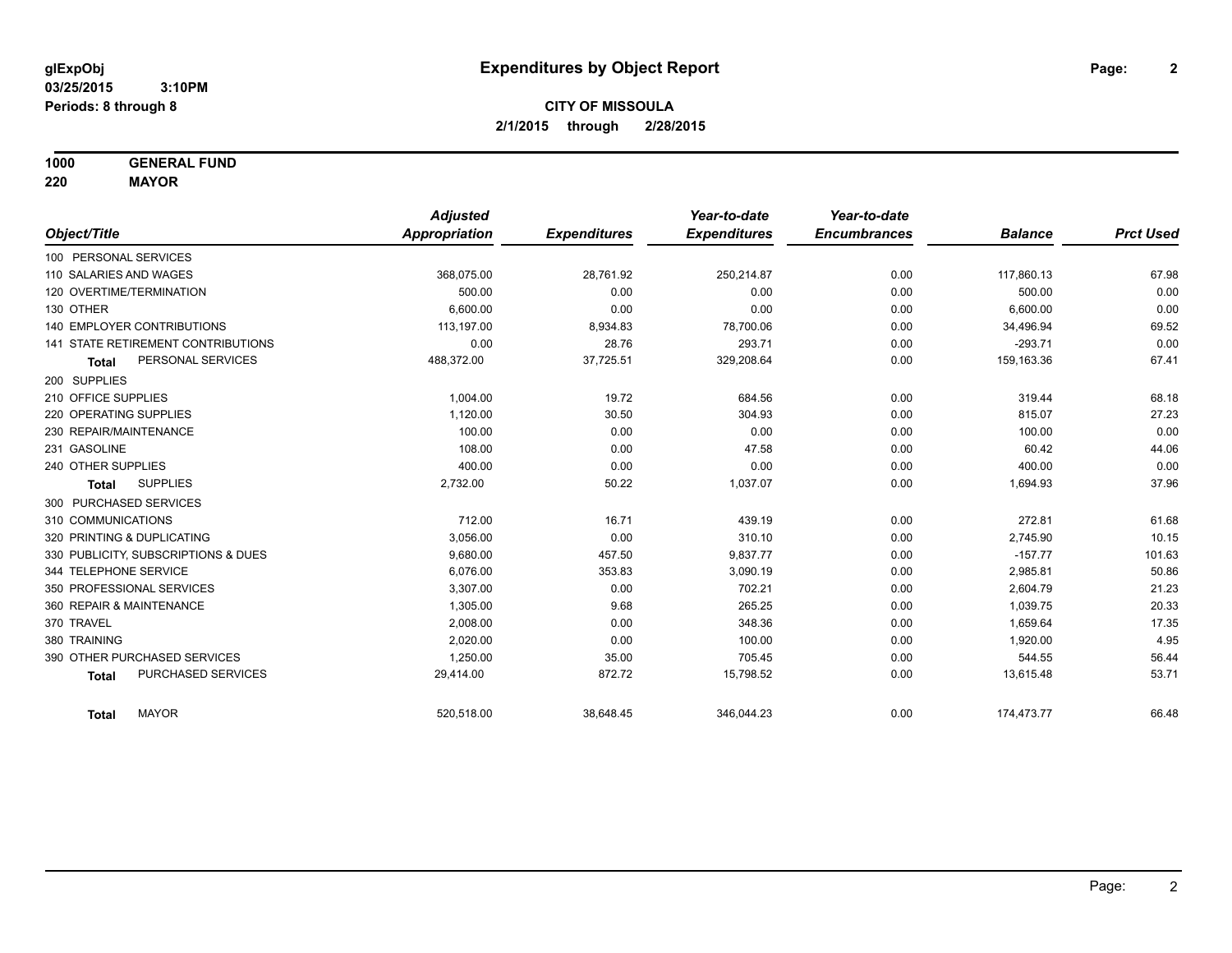## **1000 GENERAL FUND**

**221 HUMAN RESOURCES**

|                                           | <b>Adjusted</b>      |                     | Year-to-date        | Year-to-date        |                |                  |
|-------------------------------------------|----------------------|---------------------|---------------------|---------------------|----------------|------------------|
| Object/Title                              | <b>Appropriation</b> | <b>Expenditures</b> | <b>Expenditures</b> | <b>Encumbrances</b> | <b>Balance</b> | <b>Prct Used</b> |
| 100 PERSONAL SERVICES                     |                      |                     |                     |                     |                |                  |
| 110 SALARIES AND WAGES                    | 214,440.00           | 19,318.58           | 117,379.31          | 0.00                | 97,060.69      | 54.74            |
| <b>140 EMPLOYER CONTRIBUTIONS</b>         | 76.197.00            | 6,259.04            | 41,032.90           | 0.00                | 35,164.10      | 53.85            |
| <b>141 STATE RETIREMENT CONTRIBUTIONS</b> | 0.00                 | 19.32               | 132.85              | 0.00                | $-132.85$      | 0.00             |
| PERSONAL SERVICES<br><b>Total</b>         | 290,637.00           | 25,596.94           | 158,545.06          | 0.00                | 132,091.94     | 54.55            |
| 200 SUPPLIES                              |                      |                     |                     |                     |                |                  |
| 210 OFFICE SUPPLIES                       | 3.115.00             | 0.00                | 859.33              | 0.00                | 2,255.67       | 27.59            |
| 220 OPERATING SUPPLIES                    | 0.00                 | 0.00                | 0.00                | 0.00                | 0.00           | 0.00             |
| <b>SUPPLIES</b><br>Total                  | 3,115.00             | 0.00                | 859.33              | 0.00                | 2,255.67       | 27.59            |
| 300 PURCHASED SERVICES                    |                      |                     |                     |                     |                |                  |
| 310 COMMUNICATIONS                        | 150.00               | 32.16               | 279.92              | 0.00                | $-129.92$      | 186.61           |
| 320 PRINTING & DUPLICATING                | 1.932.00             | 252.62              | 669.00              | 0.00                | 1,263.00       | 34.63            |
| 330 PUBLICITY, SUBSCRIPTIONS & DUES       | 2,091.00             | 89.00               | 1,475.90            | 0.00                | 615.10         | 70.58            |
| 344 TELEPHONE SERVICE                     | 190.00               | 8.03                | 64.40               | 0.00                | 125.60         | 33.89            |
| 350 PROFESSIONAL SERVICES                 | 11,000.00            | 4,220.00            | 8,140.00            | 0.00                | 2,860.00       | 74.00            |
| 360 REPAIR & MAINTENANCE                  | 5,992.00             | 0.00                | 476.13              | 0.00                | 5,515.87       | 7.95             |
| 370 TRAVEL                                | 3.088.00             | 0.00                | 423.13              | 0.00                | 2,664.87       | 13.70            |
| 380 TRAINING                              | 1,050.00             | 0.00                | 495.00              | 0.00                | 555.00         | 47.14            |
| 390 OTHER PURCHASED SERVICES              | 17,490.00            | 3,751.02            | 13,272.28           | 0.00                | 4,217.72       | 75.88            |
| <b>PURCHASED SERVICES</b><br><b>Total</b> | 42,983.00            | 8,352.83            | 25,295.76           | 0.00                | 17.687.24      | 58.85            |
| 900 CAPITAL OUTLAY                        |                      |                     |                     |                     |                |                  |
| 940 MACHINERY & EQUIPMENT                 | 0.00                 | 0.00                | 0.00                | 0.00                | 0.00           | 0.00             |
| <b>CAPITAL OUTLAY</b><br><b>Total</b>     | 0.00                 | 0.00                | 0.00                | 0.00                | 0.00           | 0.00             |
|                                           |                      |                     |                     |                     |                |                  |
| <b>HUMAN RESOURCES</b><br><b>Total</b>    | 336,735.00           | 33,949.77           | 184,700.15          | 0.00                | 152,034.85     | 54.85            |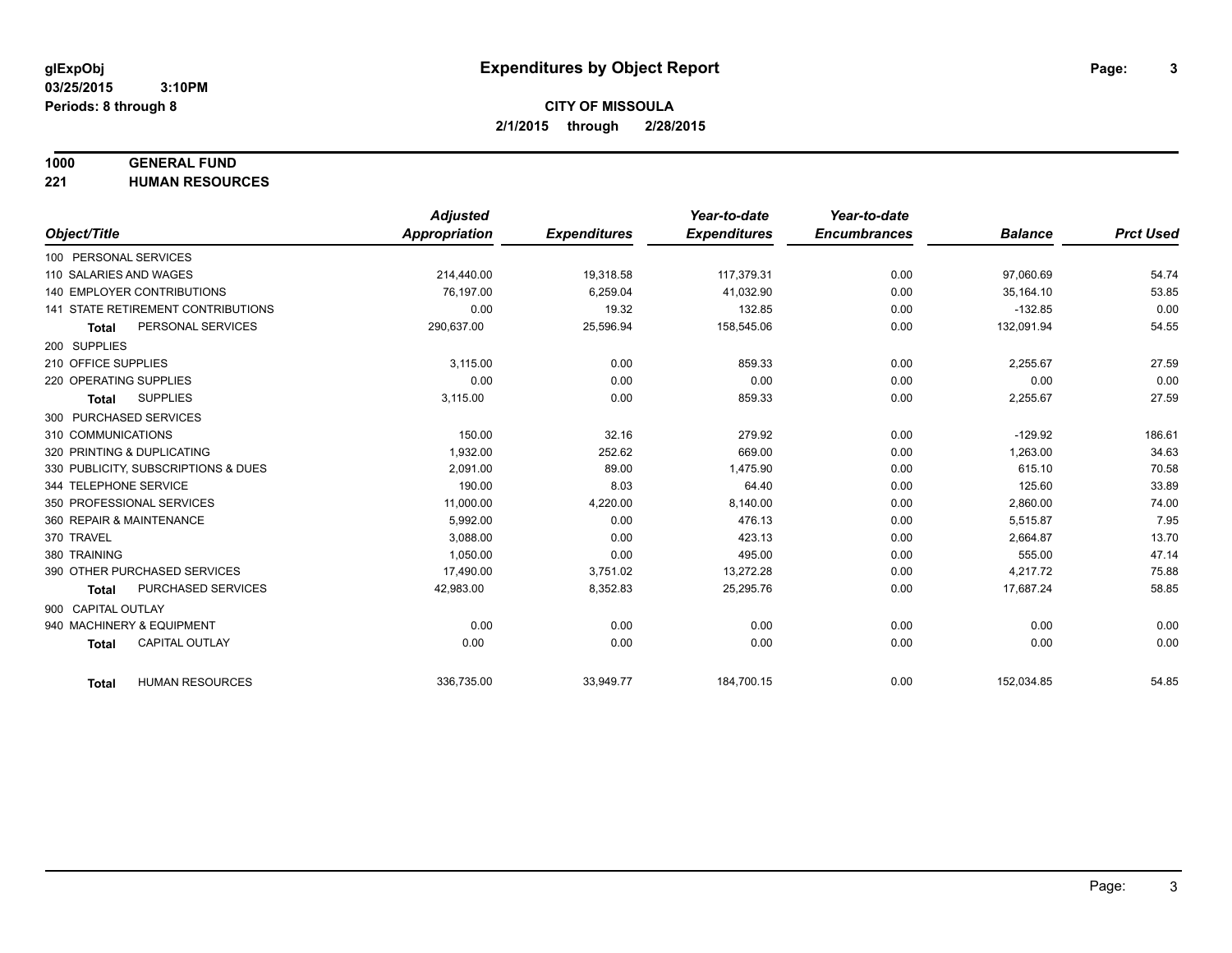### **1000 GENERAL FUND**

**223 CITY CLERK**

|                                                   | <b>Adjusted</b>      |                     | Year-to-date        | Year-to-date        |                |                  |
|---------------------------------------------------|----------------------|---------------------|---------------------|---------------------|----------------|------------------|
| Object/Title                                      | <b>Appropriation</b> | <b>Expenditures</b> | <b>Expenditures</b> | <b>Encumbrances</b> | <b>Balance</b> | <b>Prct Used</b> |
| 100 PERSONAL SERVICES                             |                      |                     |                     |                     |                |                  |
| 110 SALARIES AND WAGES                            | 209,441.00           | 16,208.96           | 123,042.58          | 0.00                | 86,398.42      | 58.75            |
| 120 OVERTIME/TERMINATION                          | 0.00                 | 0.00                | 0.00                | 0.00                | 0.00           | 0.00             |
| 140 EMPLOYER CONTRIBUTIONS                        | 87,881.00            | 6,629.86            | 48,626.99           | 0.00                | 39,254.01      | 55.33            |
| 141 STATE RETIREMENT CONTRIBUTIONS                | 0.00                 | 16.21               | 139.31              | 0.00                | $-139.31$      | 0.00             |
| PERSONAL SERVICES<br>Total                        | 297,322.00           | 22,855.03           | 171,808.88          | 0.00                | 125,513.12     | 57.79            |
| 200 SUPPLIES                                      |                      |                     |                     |                     |                |                  |
| 210 OFFICE SUPPLIES                               | 2,200.00             | 13.80               | 1,858.30            | 0.00                | 341.70         | 84.47            |
| 220 OPERATING SUPPLIES                            | 250.00               | 0.00                | 1,491.26            | 0.00                | $-1,241.26$    | 596.50           |
| 230 REPAIR/MAINTENANCE                            | 0.00                 | 0.00                | 97.50               | 0.00                | $-97.50$       | 0.00             |
| 231 GASOLINE                                      | 250.00               | 0.00                | 109.32              | 0.00                | 140.68         | 43.73            |
| 240 OTHER SUPPLIES                                | 224.00               | 0.00                | 160.00              | 0.00                | 64.00          | 71.43            |
| <b>SUPPLIES</b><br>Total                          | 2,924.00             | 13.80               | 3,716.38            | 0.00                | $-792.38$      | 127.10           |
| 300 PURCHASED SERVICES                            |                      |                     |                     |                     |                |                  |
| 310 COMMUNICATIONS                                | 18,738.00            | $-361.17$           | 5,080.81            | 0.00                | 13,657.19      | 27.12            |
| 320 PRINTING & DUPLICATING                        | 700.00               | 0.00                | 727.67              | 0.00                | $-27.67$       | 103.95           |
| 330 PUBLICITY, SUBSCRIPTIONS & DUES               | 1,925.00             | 12.00               | 1,710.54            | 0.00                | 214.46         | 88.86            |
| 344 TELEPHONE SERVICE                             | 200.00               | 4.45                | 41.65               | 0.00                | 158.35         | 20.83            |
| 350 PROFESSIONAL SERVICES                         | 14,800.00            | 539.25              | 4,102.48            | 0.00                | 10,697.52      | 27.72            |
| 360 REPAIR & MAINTENANCE                          | 1,100.00             | 0.00                | 561.15              | 0.00                | 538.85         | 51.01            |
| 370 TRAVEL                                        | 5,500.00             | 1,101.96            | 2,060.89            | 0.00                | 3,439.11       | 37.47            |
| 380 TRAINING                                      | 4,270.00             | 0.00                | 1,300.00            | 0.00                | 2,970.00       | 30.44            |
| 390 OTHER PURCHASED SERVICES                      | 3,500.00             | 147.00              | 665.79              | 0.00                | 2,834.21       | 19.02            |
| PURCHASED SERVICES<br>Total                       | 50,733.00            | 1,443.49            | 16,250.98           | 0.00                | 34,482.02      | 32.03            |
| 500 FIXED CHARGES                                 |                      |                     |                     |                     |                |                  |
| 500 FIXED CHARGES                                 | 0.00                 | 0.00                | 0.00                | 0.00                | 0.00           | 0.00             |
| <b>FIXED CHARGES</b><br>Total                     | 0.00                 | 0.00                | 0.00                | 0.00                | 0.00           | 0.00             |
| 700 GRANTS & CONTRIBUTIONS                        |                      |                     |                     |                     |                |                  |
| 700 GRANTS & CONTRIBUTIONS                        | 74,413.00            | 1,851.20            | 12,666.29           | 0.00                | 61,746.71      | 17.02            |
| <b>GRANTS &amp; CONTRIBUTIONS</b><br><b>Total</b> | 74,413.00            | 1,851.20            | 12,666.29           | 0.00                | 61,746.71      | 17.02            |
| 800 OTHER OBJECTS                                 |                      |                     |                     |                     |                |                  |
| 845 CONTINGENCY                                   | 0.00                 | 0.00                | 0.00                | 0.00                | 0.00           | 0.00             |
| OTHER OBJECTS<br><b>Total</b>                     | 0.00                 | 0.00                | 0.00                | 0.00                | 0.00           | 0.00             |
|                                                   |                      |                     |                     |                     |                |                  |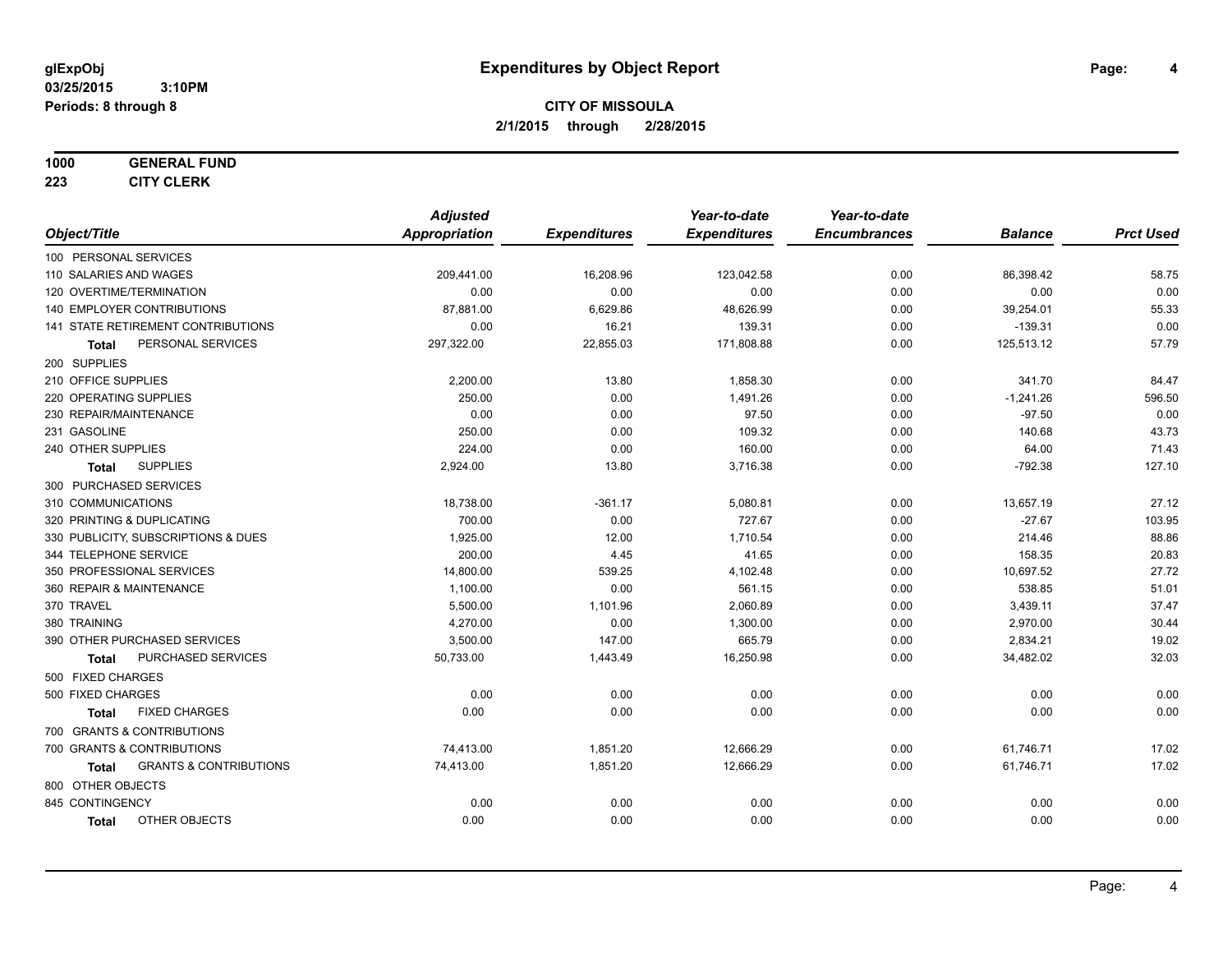#### **03/25/2015 3:10PM Periods: 8 through 8**

**CITY OF MISSOULA 2/1/2015 through 2/28/2015**

# **1000 GENERAL FUND**

**223 CITY CLERK**

| Object/Title                          | <b>Adjusted</b><br>Appropriation | <b>Expenditures</b> | Year-to-date<br><b>Expenditures</b> | Year-to-date<br><b>Encumbrances</b> | <b>Balance</b> | <b>Prct Used</b> |
|---------------------------------------|----------------------------------|---------------------|-------------------------------------|-------------------------------------|----------------|------------------|
| 900 CAPITAL OUTLAY                    |                                  |                     |                                     |                                     |                |                  |
| 930 IMPROVEMENTS                      | 0.00                             | 0.00                | 465.00                              | 0.00                                | $-465.00$      | 0.00             |
| 940 MACHINERY & EQUIPMENT             | 0.00                             | 0.00                | 435.00                              | 0.00                                | $-435.00$      | 0.00             |
| <b>CAPITAL OUTLAY</b><br><b>Total</b> | 0.00                             | 0.00                | 900.00                              | 0.00                                | $-900.00$      | 0.00             |
| <b>CITY CLERK</b><br><b>Total</b>     | 425,392.00                       | 26,163.52           | 205.342.53                          | 0.00                                | 220.049.47     | 48.27            |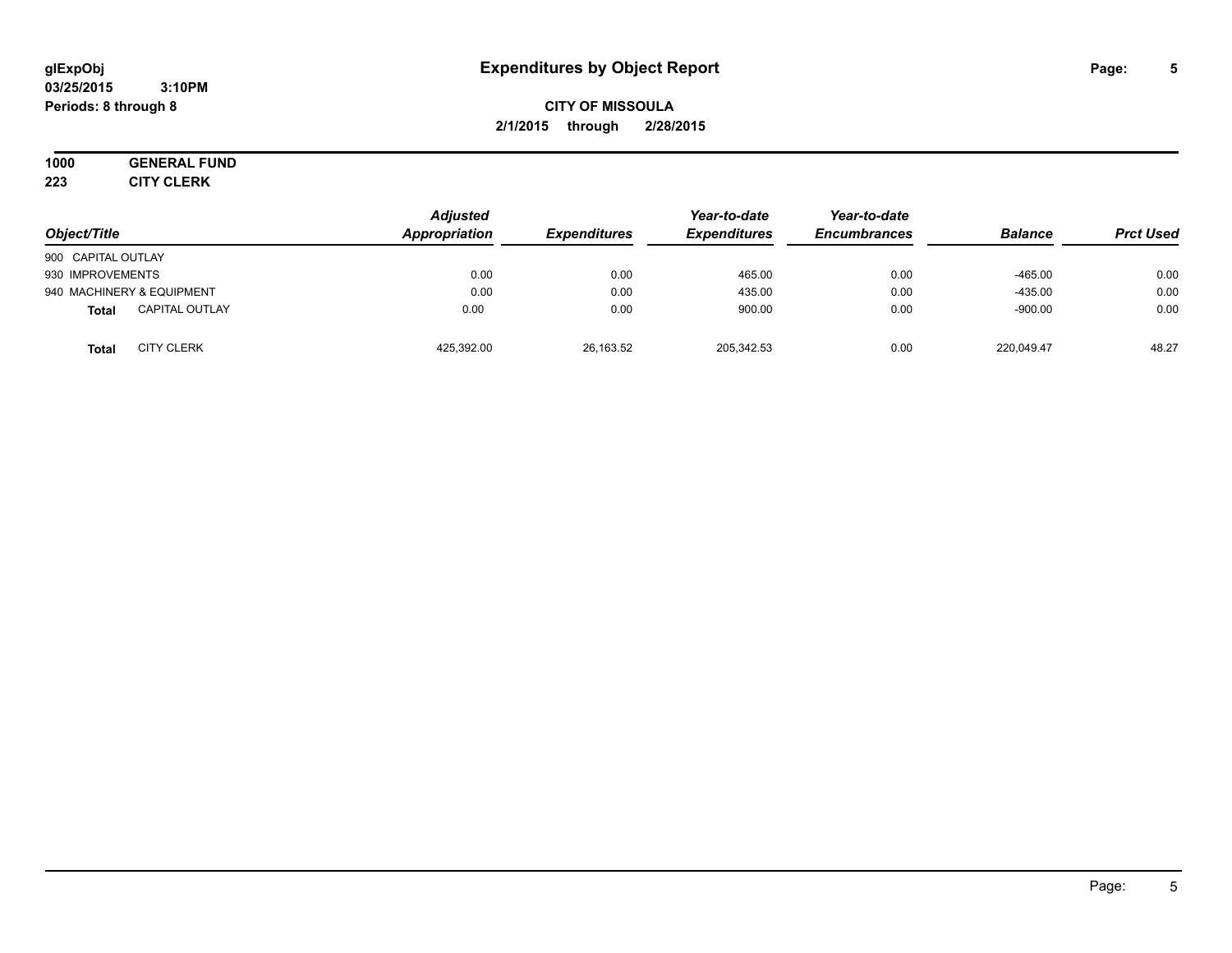#### **1000 GENERAL FUND**

**224 INFORMATION SERVICES**

|                          |                                           | <b>Adjusted</b>      |                     | Year-to-date        | Year-to-date        |                |                  |
|--------------------------|-------------------------------------------|----------------------|---------------------|---------------------|---------------------|----------------|------------------|
| Object/Title             |                                           | <b>Appropriation</b> | <b>Expenditures</b> | <b>Expenditures</b> | <b>Encumbrances</b> | <b>Balance</b> | <b>Prct Used</b> |
| 100 PERSONAL SERVICES    |                                           |                      |                     |                     |                     |                |                  |
| 110 SALARIES AND WAGES   |                                           | 338,436.00           | 25,370.52           | 211,583.77          | 0.00                | 126,852.23     | 62.52            |
| 120 OVERTIME/TERMINATION |                                           | 0.00                 | 0.00                | 0.00                | 0.00                | 0.00           | 0.00             |
| 130 OTHER                |                                           | 5,400.00             | 0.00                | 0.00                | 0.00                | 5,400.00       | 0.00             |
|                          | <b>140 EMPLOYER CONTRIBUTIONS</b>         | 113,521.00           | 9,007.38            | 76,317.23           | 0.00                | 37,203.77      | 67.23            |
|                          | <b>141 STATE RETIREMENT CONTRIBUTIONS</b> | 0.00                 | 25.37               | 247.68              | 0.00                | $-247.68$      | 0.00             |
| Total                    | PERSONAL SERVICES                         | 457,357.00           | 34,403.27           | 288,148.68          | 0.00                | 169,208.32     | 63.00            |
| 200 SUPPLIES             |                                           |                      |                     |                     |                     |                |                  |
| 210 OFFICE SUPPLIES      |                                           | 1,135.00             | 157.32              | 980.90              | 0.00                | 154.10         | 86.42            |
| 220 OPERATING SUPPLIES   |                                           | 12,525.00            | 0.00                | 3,669.43            | 0.00                | 8,855.57       | 29.30            |
| 230 REPAIR/MAINTENANCE   |                                           | 3.000.00             | 294.69              | 585.42              | 0.00                | 2,414.58       | 19.51            |
| 231 GASOLINE             |                                           | 250.00               | 0.00                | 53.66               | 0.00                | 196.34         | 21.46            |
| 240 OTHER SUPPLIES       |                                           | 3,500.00             | 0.00                | 3,212.08            | 0.00                | 287.92         | 91.77            |
| Total                    | <b>SUPPLIES</b>                           | 20,410.00            | 452.01              | 8,501.49            | 0.00                | 11,908.51      | 41.65            |
| 300 PURCHASED SERVICES   |                                           |                      |                     |                     |                     |                |                  |
| 310 COMMUNICATIONS       |                                           | 100.00               | 0.00                | 0.00                | 0.00                | 100.00         | 0.00             |
|                          | 320 PRINTING & DUPLICATING                | 350.00               | 0.00                | 74.35               | 0.00                | 275.65         | 21.24            |
|                          | 330 PUBLICITY, SUBSCRIPTIONS & DUES       | 179,199.00           | 0.00                | 159,513.28          | 0.00                | 19,685.72      | 89.01            |
| 344 TELEPHONE SERVICE    |                                           | 135,330.00           | 3,652.07            | 74,206.82           | 0.00                | 61,123.18      | 54.83            |
|                          | 350 PROFESSIONAL SERVICES                 | 57,090.00            | 0.00                | 47,480.09           | 0.00                | 9,609.91       | 83.17            |
| 360 REPAIR & MAINTENANCE |                                           | 1,350.00             | 0.00                | 0.00                | 0.00                | 1,350.00       | 0.00             |
| 370 TRAVEL               |                                           | 6,809.00             | 0.00                | 2,103.24            | 0.00                | 4,705.76       | 30.89            |
| 380 TRAINING             |                                           | 11,981.00            | 150.00              | 5,430.32            | 0.00                | 6,550.68       | 45.32            |
| <b>Total</b>             | PURCHASED SERVICES                        | 392,209.00           | 3,802.07            | 288,808.10          | 0.00                | 103,400.90     | 73.64            |
| 500 FIXED CHARGES        |                                           |                      |                     |                     |                     |                |                  |
| 500 FIXED CHARGES        |                                           | 0.00                 | 0.00                | 0.00                | 0.00                | 0.00           | 0.00             |
| Total                    | <b>FIXED CHARGES</b>                      | 0.00                 | 0.00                | 0.00                | 0.00                | 0.00           | 0.00             |
| 900 CAPITAL OUTLAY       |                                           |                      |                     |                     |                     |                |                  |
|                          | 940 MACHINERY & EQUIPMENT                 | 0.00                 | 0.00                | 0.00                | 0.00                | 0.00           | 0.00             |
| <b>Total</b>             | <b>CAPITAL OUTLAY</b>                     | 0.00                 | 0.00                | 0.00                | 0.00                | 0.00           | 0.00             |
|                          |                                           |                      |                     |                     |                     |                |                  |
| Total                    | <b>INFORMATION SERVICES</b>               | 869,976.00           | 38,657.35           | 585,458.27          | 0.00                | 284,517.73     | 67.30            |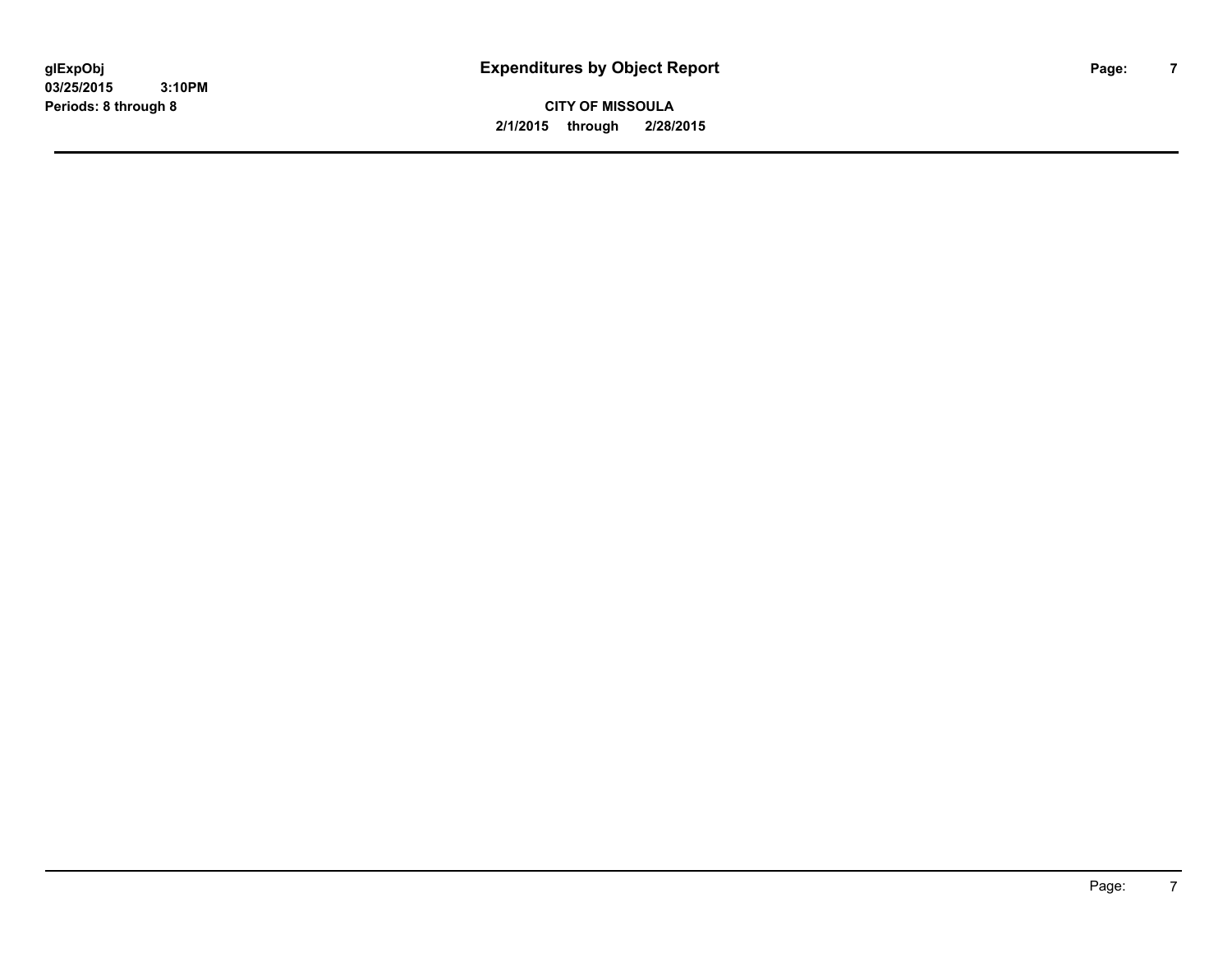## **1000 GENERAL FUND**

**230 MUNICIPAL COURT**

|                                        | <b>Adjusted</b>      |                     | Year-to-date        | Year-to-date        |                |                  |
|----------------------------------------|----------------------|---------------------|---------------------|---------------------|----------------|------------------|
| Object/Title                           | <b>Appropriation</b> | <b>Expenditures</b> | <b>Expenditures</b> | <b>Encumbrances</b> | <b>Balance</b> | <b>Prct Used</b> |
| 100 PERSONAL SERVICES                  |                      |                     |                     |                     |                |                  |
| 110 SALARIES AND WAGES                 | 745,063.00           | 53,914.96           | 437,369.52          | 0.00                | 307,693.48     | 58.70            |
| 120 OVERTIME/TERMINATION               | 10.000.00            | 736.41              | 5,000.18            | 0.00                | 4,999.82       | 50.00            |
| 140 EMPLOYER CONTRIBUTIONS             | 299,318.00           | 21,587.44           | 180,678.70          | 0.00                | 118,639.30     | 60.36            |
| 141 STATE RETIREMENT CONTRIBUTIONS     | 0.00                 | 53.91               | 513.04              | 0.00                | $-513.04$      | 0.00             |
| PERSONAL SERVICES<br><b>Total</b>      | 1,054,381.00         | 76,292.72           | 623,561.44          | 0.00                | 430,819.56     | 59.14            |
| 200 SUPPLIES                           |                      |                     |                     |                     |                |                  |
| 210 OFFICE SUPPLIES                    | 4,756.00             | 129.56              | 4,981.35            | 0.00                | $-225.35$      | 104.74           |
| 220 OPERATING SUPPLIES                 | 4,972.00             | 0.00                | 119.99              | 0.00                | 4,852.01       | 2.41             |
| 230 REPAIR/MAINTENANCE                 | 0.00                 | 0.00                | 0.00                | 0.00                | 0.00           | 0.00             |
| 240 OTHER SUPPLIES                     | 3,540.00             | 1,055.45            | 424.77              | 0.00                | 3,115.23       | 12.00            |
| <b>SUPPLIES</b><br>Total               | 13,268.00            | 1,185.01            | 5,526.11            | 0.00                | 7,741.89       | 41.65            |
| 300 PURCHASED SERVICES                 |                      |                     |                     |                     |                |                  |
| 310 COMMUNICATIONS                     | 11,500.00            | 662.70              | 7,316.76            | 0.00                | 4,183.24       | 63.62            |
| 320 PRINTING & DUPLICATING             | 1,187.00             | 0.00                | 0.00                | 0.00                | 1,187.00       | 0.00             |
| 330 PUBLICITY, SUBSCRIPTIONS & DUES    | 10.196.00            | 944.24              | 6,015.57            | 0.00                | 4,180.43       | 59.00            |
| 344 TELEPHONE SERVICE                  | 1,584.00             | 213.82              | 760.63              | 0.00                | 823.37         | 48.02            |
| 350 PROFESSIONAL SERVICES              | 220,707.00           | 354.00              | 103,704.28          | 0.00                | 117,002.72     | 46.99            |
| 360 REPAIR & MAINTENANCE               | 3,790.00             | 0.00                | 7,839.96            | 0.00                | $-4,049.96$    | 206.86           |
| 370 TRAVEL                             | 5,174.00             | 0.00                | 2,313.42            | 0.00                | 2,860.58       | 44.71            |
| 380 TRAINING                           | 9,000.00             | 594.00              | 4,465.80            | 0.00                | 4,534.20       | 49.62            |
| 390 OTHER PURCHASED SERVICES           | 6,263.00             | 60.77               | 3,061.85            | 0.00                | 3,201.15       | 48.89            |
| PURCHASED SERVICES<br><b>Total</b>     | 269,401.00           | 2,829.53            | 135,478.27          | 0.00                | 133,922.73     | 50.29            |
| 500 FIXED CHARGES                      |                      |                     |                     |                     |                |                  |
| 500 FIXED CHARGES                      | 0.00                 | 0.00                | 0.00                | 0.00                | 0.00           | 0.00             |
| <b>FIXED CHARGES</b><br>Total          | 0.00                 | 0.00                | 0.00                | 0.00                | 0.00           | 0.00             |
| 900 CAPITAL OUTLAY                     |                      |                     |                     |                     |                |                  |
| 940 MACHINERY & EQUIPMENT              | 0.00                 | 0.00                | 0.00                | 0.00                | 0.00           | 0.00             |
| <b>CAPITAL OUTLAY</b><br><b>Total</b>  | 0.00                 | 0.00                | 0.00                | 0.00                | 0.00           | 0.00             |
| <b>MUNICIPAL COURT</b><br><b>Total</b> | 1,337,050.00         | 80,307.26           | 764,565.82          | 0.00                | 572,484.18     | 57.18            |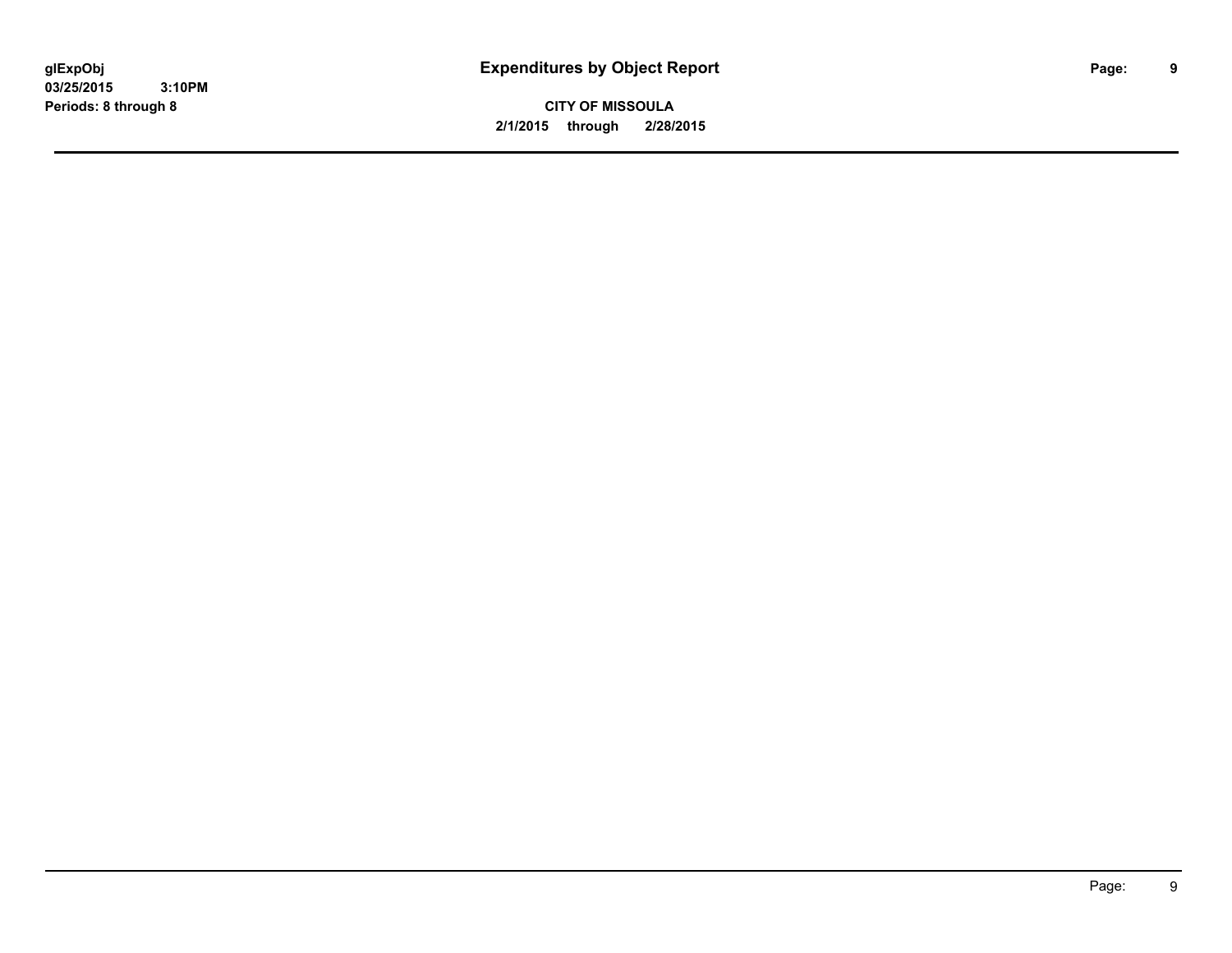**1000 GENERAL FUND**

**240 FINANCE**

|                            |                                     | <b>Adjusted</b> |                     | Year-to-date        | Year-to-date        |                |                  |
|----------------------------|-------------------------------------|-----------------|---------------------|---------------------|---------------------|----------------|------------------|
| Object/Title               |                                     | Appropriation   | <b>Expenditures</b> | <b>Expenditures</b> | <b>Encumbrances</b> | <b>Balance</b> | <b>Prct Used</b> |
| 100 PERSONAL SERVICES      |                                     |                 |                     |                     |                     |                |                  |
| 110 SALARIES AND WAGES     |                                     | 646,059.00      | 45,387.19           | 397,159.81          | 0.00                | 248,899.19     | 61.47            |
| 120 OVERTIME/TERMINATION   |                                     | 1,000.00        | 0.00                | 0.00                | 0.00                | 1,000.00       | 0.00             |
|                            | 140 EMPLOYER CONTRIBUTIONS          | 237,134.00      | 17,729.31           | 156,691.58          | 0.00                | 80,442.42      | 66.08            |
|                            | 141 STATE RETIREMENT CONTRIBUTIONS  | 0.00            | 45.39               | 468.04              | 0.00                | $-468.04$      | 0.00             |
| <b>Total</b>               | PERSONAL SERVICES                   | 884,193.00      | 63,161.89           | 554,319.43          | 0.00                | 329,873.57     | 62.69            |
| 200 SUPPLIES               |                                     |                 |                     |                     |                     |                |                  |
| 210 OFFICE SUPPLIES        |                                     | 4,925.00        | 1,385.35            | 3,607.61            | 0.00                | 1,317.39       | 73.25            |
| 220 OPERATING SUPPLIES     |                                     | 2,674.00        | 286.36              | 296.36              | 0.00                | 2,377.64       | 11.08            |
| 230 REPAIR/MAINTENANCE     |                                     | 300.00          | 0.00                | 0.00                | 0.00                | 300.00         | 0.00             |
| 231 GASOLINE               |                                     | 91.00           | 0.00                | 0.00                | 0.00                | 91.00          | 0.00             |
| 240 OTHER SUPPLIES         |                                     | 500.00          | 0.00                | 0.00                | 0.00                | 500.00         | 0.00             |
| Total                      | <b>SUPPLIES</b>                     | 8,490.00        | 1,671.71            | 3,903.97            | 0.00                | 4,586.03       | 45.98            |
| 300 PURCHASED SERVICES     |                                     |                 |                     |                     |                     |                |                  |
| 310 COMMUNICATIONS         |                                     | 36,780.00       | 654.42              | 35,698.12           | 0.00                | 1,081.88       | 97.06            |
| 320 PRINTING & DUPLICATING |                                     | 8,746.00        | 93.60               | 3,113.18            | 0.00                | 5,632.82       | 35.60            |
|                            | 330 PUBLICITY, SUBSCRIPTIONS & DUES | 2,326.00        | 256.76              | 578.94              | 0.00                | 1,747.06       | 24.89            |
| 344 TELEPHONE SERVICE      |                                     | 2,125.00        | 64.33               | 463.89              | 0.00                | 1,661.11       | 21.83            |
| 350 PROFESSIONAL SERVICES  |                                     | 165,136.00      | 14,749.60           | 150,124.30          | 0.00                | 15,011.70      | 90.91            |
| 360 REPAIR & MAINTENANCE   |                                     | 1,305.00        | 0.00                | 75.00               | 0.00                | 1,230.00       | 5.75             |
| 370 TRAVEL                 |                                     | 8,245.00        | 0.00                | 513.90              | 0.00                | 7,731.10       | 6.23             |
| 380 TRAINING               |                                     | 7,330.00        | 85.00               | 399.00              | 0.00                | 6,931.00       | 5.44             |
|                            | 390 OTHER PURCHASED SERVICES        | 0.00            | 0.00                | 0.00                | 0.00                | 0.00           | 0.00             |
| <b>Total</b>               | <b>PURCHASED SERVICES</b>           | 231,993.00      | 15,903.71           | 190,966.33          | 0.00                | 41,026.67      | 82.32            |
| 500 FIXED CHARGES          |                                     |                 |                     |                     |                     |                |                  |
| 500 FIXED CHARGES          |                                     | 500.00          | 0.00                | 0.00                | 0.00                | 500.00         | 0.00             |
| <b>Total</b>               | <b>FIXED CHARGES</b>                | 500.00          | 0.00                | 0.00                | 0.00                | 500.00         | 0.00             |
| 900 CAPITAL OUTLAY         |                                     |                 |                     |                     |                     |                |                  |
| 940 MACHINERY & EQUIPMENT  |                                     | 0.00            | 0.00                | 0.00                | 0.00                | 0.00           | 0.00             |
| <b>Total</b>               | CAPITAL OUTLAY                      | 0.00            | 0.00                | 0.00                | 0.00                | 0.00           | 0.00             |
|                            |                                     |                 |                     |                     |                     |                |                  |
| <b>Total</b>               | <b>FINANCE</b>                      | 1,125,176.00    | 80,737.31           | 749,189.73          | 0.00                | 375,986.27     | 66.58            |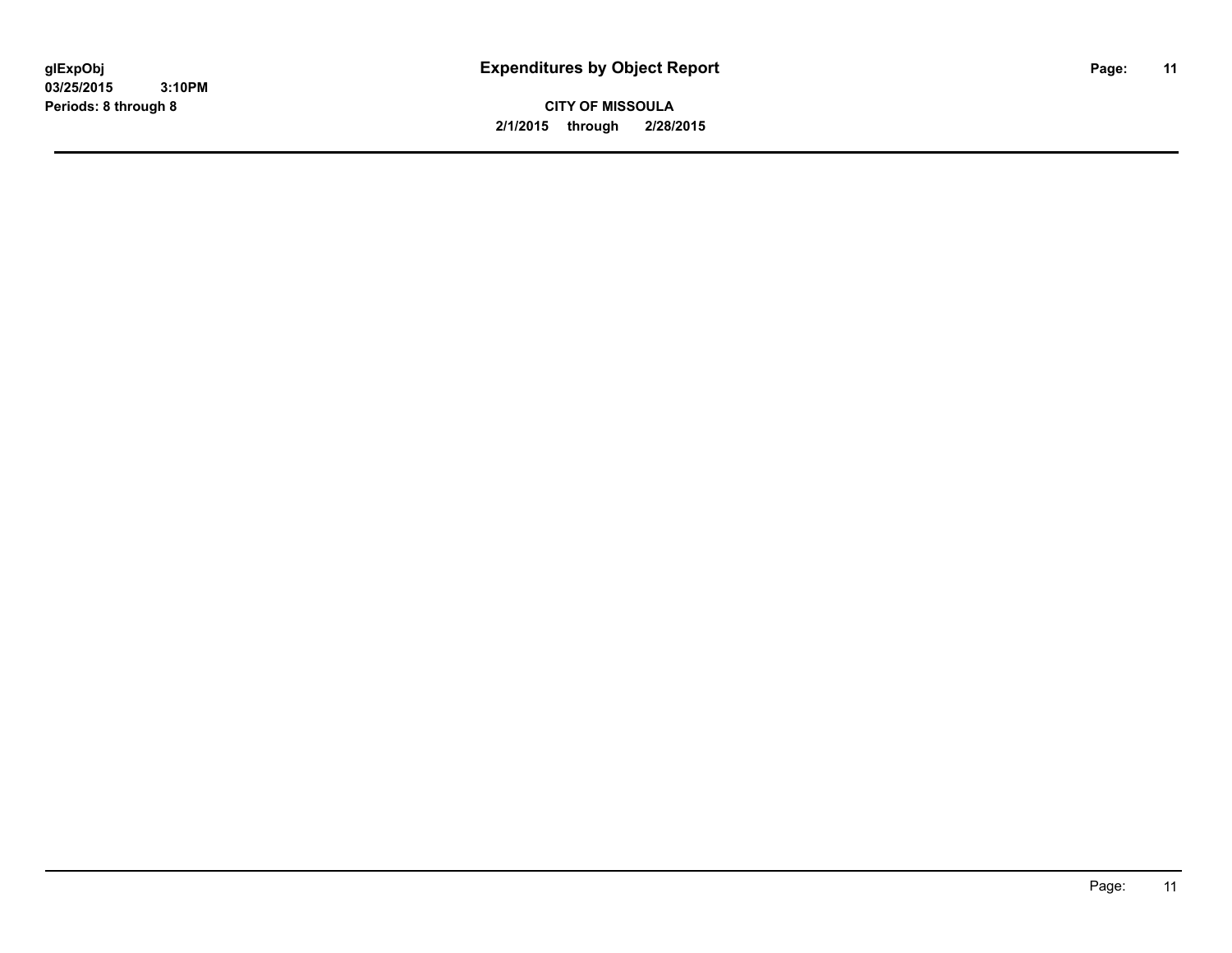#### **1000 GENERAL FUND**

**245 CENTRALIZED SERVICES**

|                                                   | <b>Adjusted</b>      |                     | Year-to-date        | Year-to-date        |                |                  |
|---------------------------------------------------|----------------------|---------------------|---------------------|---------------------|----------------|------------------|
| Object/Title                                      | <b>Appropriation</b> | <b>Expenditures</b> | <b>Expenditures</b> | <b>Encumbrances</b> | <b>Balance</b> | <b>Prct Used</b> |
| 100 PERSONAL SERVICES                             |                      |                     |                     |                     |                |                  |
| 110 SALARIES AND WAGES                            | 253,475.00           | 19,391.37           | 164,860.10          | 0.00                | 88,614.90      | 65.04            |
| <b>140 EMPLOYER CONTRIBUTIONS</b>                 | 73,267.00            | 5,883.32            | 50,502.22           | 0.00                | 22,764.78      | 68.93            |
| <b>141 STATE RETIREMENT CONTRIBUTIONS</b>         | 0.00                 | 19.39               | 191.44              | 0.00                | $-191.44$      | 0.00             |
| PERSONAL SERVICES<br><b>Total</b>                 | 326,742.00           | 25,294.08           | 215,553.76          | 0.00                | 111,188.24     | 65.97            |
| 200 SUPPLIES                                      |                      |                     |                     |                     |                |                  |
| 210 OFFICE SUPPLIES                               | 900.00               | 0.00                | 4.99                | 0.00                | 895.01         | 0.55             |
| 220 OPERATING SUPPLIES                            | 700.00               | 0.00                | 0.00                | 0.00                | 700.00         | 0.00             |
| 231 GASOLINE                                      | 178.00               | 0.00                | 0.00                | 0.00                | 178.00         | 0.00             |
| <b>SUPPLIES</b><br><b>Total</b>                   | 1,778.00             | 0.00                | 4.99                | 0.00                | 1,773.01       | 0.28             |
| 300 PURCHASED SERVICES                            |                      |                     |                     |                     |                |                  |
| 310 COMMUNICATIONS                                | 100.00               | 0.00                | 0.00                | 0.00                | 100.00         | 0.00             |
| 320 PRINTING & DUPLICATING                        | 200.00               | 1.60                | 46.26               | 0.00                | 153.74         | 23.13            |
| 330 PUBLICITY, SUBSCRIPTIONS & DUES               | 185.00               | 70.00               | 335.00              | 0.00                | $-150.00$      | 181.08           |
| 344 TELEPHONE SERVICE                             | 793.00               | 63.66               | 435.06              | 0.00                | 357.94         | 54.86            |
| 350 PROFESSIONAL SERVICES                         | 8,000.00             | 0.00                | 7,765.00            | 0.00                | 235.00         | 97.06            |
| 370 TRAVEL                                        | 2,000.00             | 243.40              | 543.73              | 0.00                | 1,456.27       | 27.19            |
| 380 TRAINING                                      | 2,000.00             | 350.00              | 385.85              | 0.00                | 1,614.15       | 19.29            |
| 390 OTHER PURCHASED SERVICES                      | 0.00                 | 0.00                | 0.00                | 0.00                | 0.00           | 0.00             |
| <b>PURCHASED SERVICES</b><br><b>Total</b>         | 13,278.00            | 728.66              | 9,510.90            | 0.00                | 3,767.10       | 71.63            |
| 700 GRANTS & CONTRIBUTIONS                        |                      |                     |                     |                     |                |                  |
| 700 GRANTS & CONTRIBUTIONS                        | 0.00                 | 0.00                | 50.00               | 0.00                | $-50.00$       | 0.00             |
| <b>GRANTS &amp; CONTRIBUTIONS</b><br><b>Total</b> | 0.00                 | 0.00                | 50.00               | 0.00                | $-50.00$       | 0.00             |
| <b>CENTRALIZED SERVICES</b><br><b>Total</b>       | 341,798.00           | 26,022.74           | 225,119.65          | 0.00                | 116,678.35     | 65.86            |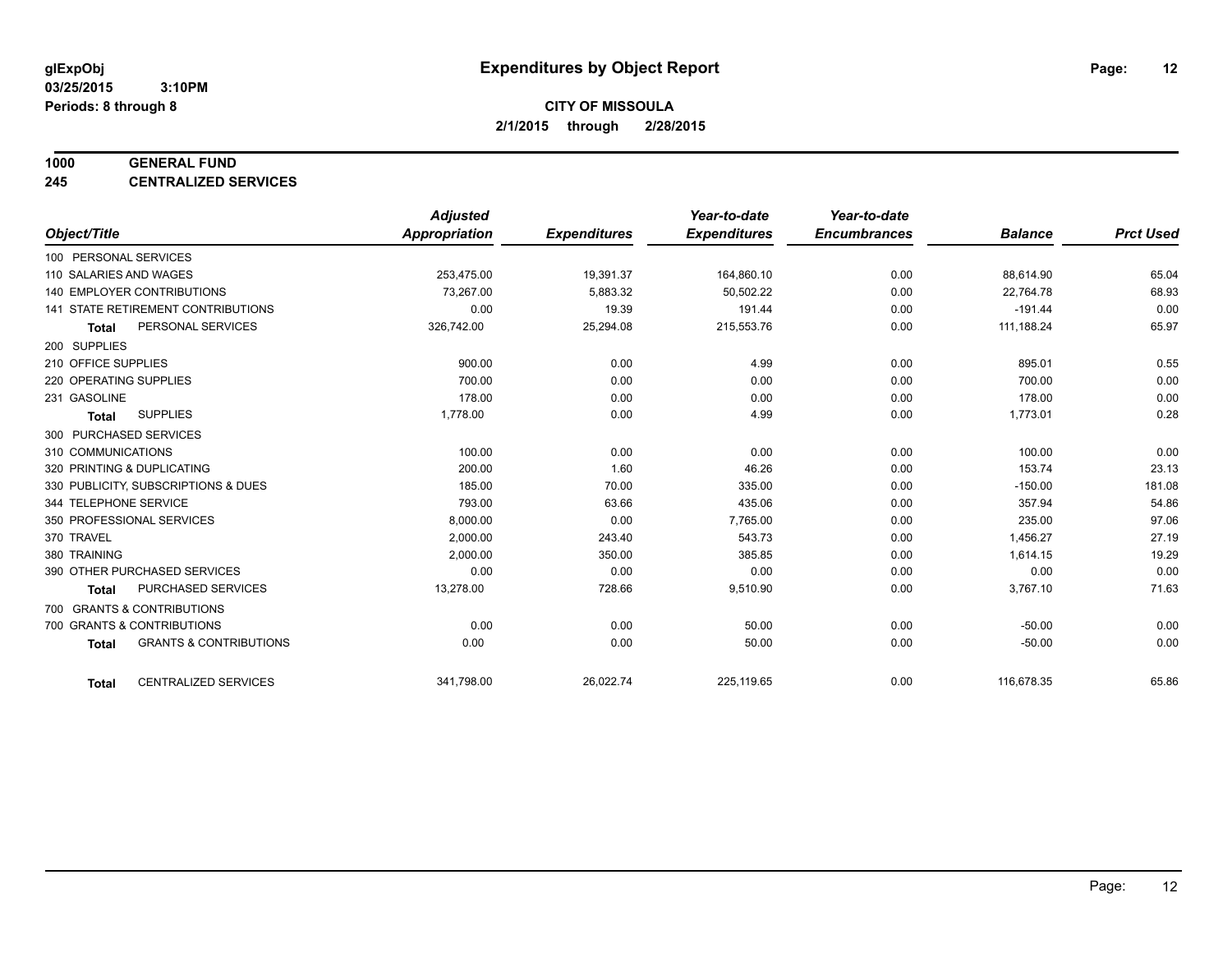#### **1000 GENERAL FUND**

**250 DEVELOPMENT SERVICES**

|                                      | <b>Adjusted</b>      |                     | Year-to-date        | Year-to-date        |                |                  |
|--------------------------------------|----------------------|---------------------|---------------------|---------------------|----------------|------------------|
| Object/Title                         | <b>Appropriation</b> | <b>Expenditures</b> | <b>Expenditures</b> | <b>Encumbrances</b> | <b>Balance</b> | <b>Prct Used</b> |
| 100 PERSONAL SERVICES                |                      |                     |                     |                     |                |                  |
| 110 SALARIES AND WAGES               | 1,229,719.00         | $-70,212.94$        | 731,637.95          | 0.00                | 498,081.05     | 59.50            |
| 120 OVERTIME/TERMINATION             | 4,276.00             | $-56.88$            | $-16.91$            | 0.00                | 4,292.91       | $-0.40$          |
| 130 OTHER                            | 0.00                 | 0.00                | 0.00                | 0.00                | 0.00           | 0.00             |
| <b>140 EMPLOYER CONTRIBUTIONS</b>    | 419,955.00           | $-27,021.48$        | 273,846.44          | 0.00                | 146,108.56     | 65.21            |
| 141 STATE RETIREMENT CONTRIBUTIONS   | 0.00                 | $-26.78$            | 1,010.31            | 0.00                | $-1,010.31$    | 0.00             |
| PERSONAL SERVICES<br><b>Total</b>    | 1,653,950.00         | $-97,318.08$        | 1,006,477.79        | 0.00                | 647,472.21     | 60.85            |
| 200 SUPPLIES                         |                      |                     |                     |                     |                |                  |
| 210 OFFICE SUPPLIES                  | 15,758.00            | 1,009.30            | 6,869.79            | 0.00                | 8,888.21       | 43.60            |
| 220 OPERATING SUPPLIES               | 1,406.00             | 443.24              | 2,292.32            | 0.00                | $-886.32$      | 163.04           |
| 230 REPAIR/MAINTENANCE               | 3,000.00             | 0.00                | 542.89              | 0.00                | 2,457.11       | 18.10            |
| 231 GASOLINE                         | 15,968.00            | 0.00                | 5,418.69            | 0.00                | 10,549.31      | 33.93            |
| 240 OTHER SUPPLIES                   | 1,405.00             | 0.00                | 277.15              | 0.00                | 1,127.85       | 19.73            |
| <b>SUPPLIES</b><br>Total             | 37,537.00            | 1,452.54            | 15,400.84           | 0.00                | 22,136.16      | 41.03            |
| 300 PURCHASED SERVICES               |                      |                     |                     |                     |                |                  |
| 310 COMMUNICATIONS                   | 16,013.00            | 207.59              | 2,252.20            | 0.00                | 13,760.80      | 14.06            |
| 320 PRINTING & DUPLICATING           | 8,354.00             | 257.95              | 635.65              | 0.00                | 7,718.35       | 7.61             |
| 330 PUBLICITY, SUBSCRIPTIONS & DUES  | 12,050.00            | 1,930.80            | 5,818.80            | 0.00                | 6,231.20       | 48.29            |
| 341 ELECTRICITY & NATURAL GAS        | 0.00                 | 0.00                | 0.00                | 0.00                | 0.00           | 0.00             |
| 344 TELEPHONE SERVICE                | 8,830.00             | 989.69              | 7,252.77            | 0.00                | 1,577.23       | 82.14            |
| 350 PROFESSIONAL SERVICES            | 86,085.00            | 432.28              | 29,069.20           | 0.00                | 57,015.80      | 33.77            |
| 360 REPAIR & MAINTENANCE             | 2,495.00             | 0.00                | 161.00              | 0.00                | 2,334.00       | 6.45             |
| 370 TRAVEL                           | 20,611.00            | 0.00                | 3,025.54            | 0.00                | 17,585.46      | 14.68            |
| 380 TRAINING                         | 5,525.00             | 1,020.00            | 3,458.60            | 0.00                | 2,066.40       | 62.60            |
| 390 OTHER PURCHASED SERVICES         | 1,550.00             | 0.00                | 0.00                | 0.00                | 1,550.00       | 0.00             |
| PURCHASED SERVICES<br>Total          | 161,513.00           | 4,838.31            | 51,673.76           | 0.00                | 109,839.24     | 31.99            |
| 500 FIXED CHARGES                    |                      |                     |                     |                     |                |                  |
| 500 FIXED CHARGES                    | 0.00                 | 0.00                | 0.00                | 0.00                | 0.00           | 0.00             |
| 550 MERCHANT SERVICE FEES            | 0.00                 | 0.00                | 5,124.23            | 0.00                | $-5,124.23$    | 0.00             |
| <b>FIXED CHARGES</b><br><b>Total</b> | 0.00                 | 0.00                | 5,124.23            | 0.00                | $-5,124.23$    | 0.00             |
| 700 GRANTS & CONTRIBUTIONS           |                      |                     |                     |                     |                |                  |
| 700 GRANTS & CONTRIBUTIONS           | 0.00                 | 0.00                | 0.00                | 0.00                | 0.00           | 0.00             |
| 780 INTERGOVERNMENTAL TRANSFER       | 0.00                 | 0.00                | 0.00                | 0.00                | 0.00           | 0.00             |
|                                      |                      |                     |                     |                     |                |                  |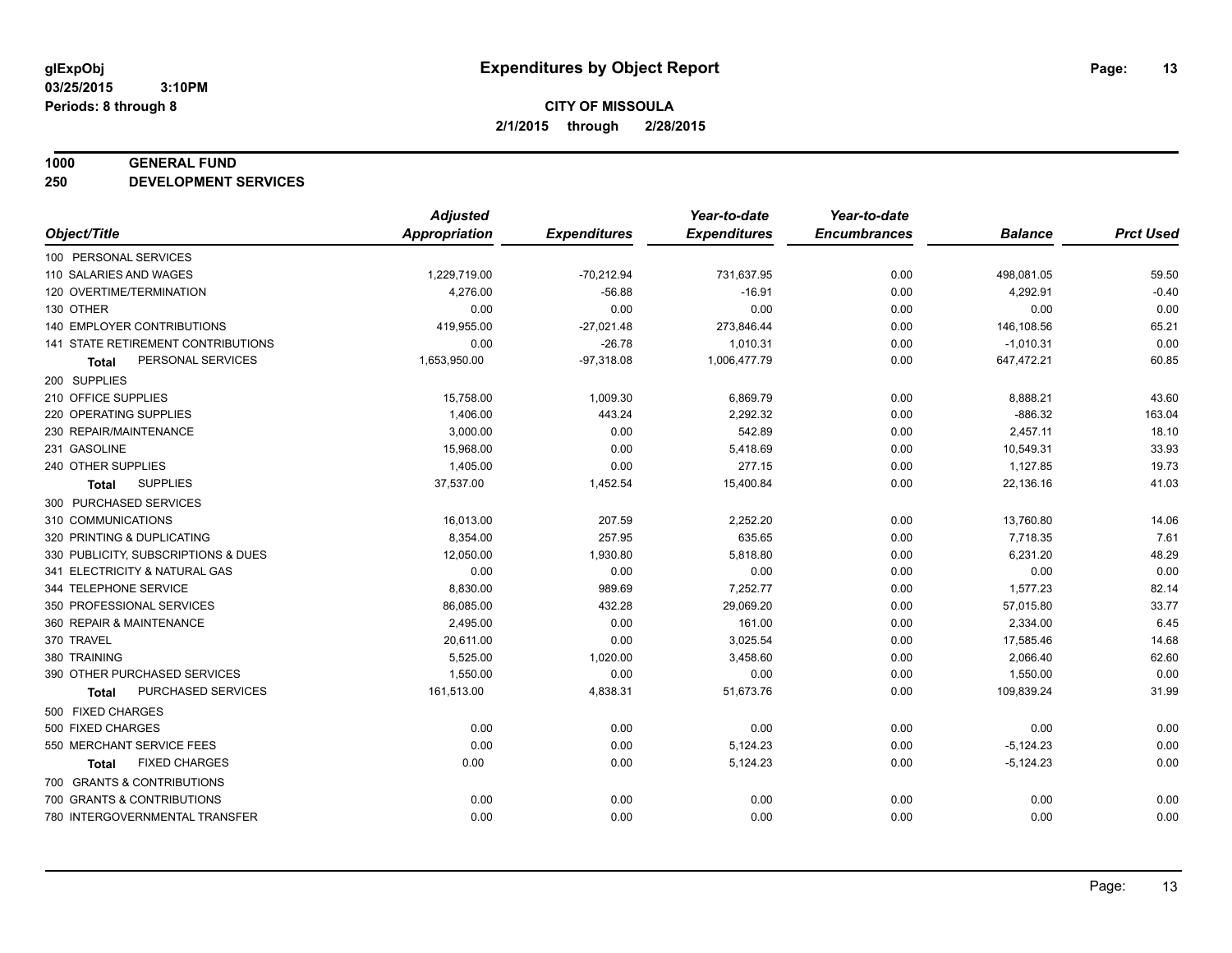#### **1000 GENERAL FUND**

**250 DEVELOPMENT SERVICES**

|                           |                                   | <b>Adjusted</b>      |                     | Year-to-date        | Year-to-date        |                |                  |
|---------------------------|-----------------------------------|----------------------|---------------------|---------------------|---------------------|----------------|------------------|
| Object/Title              |                                   | <b>Appropriation</b> | <b>Expenditures</b> | <b>Expenditures</b> | <b>Encumbrances</b> | <b>Balance</b> | <b>Prct Used</b> |
| <b>Total</b>              | <b>GRANTS &amp; CONTRIBUTIONS</b> | 0.00                 | 0.00                | 0.00                | 0.00                | 0.00           | 0.00             |
| 800 OTHER OBJECTS         |                                   |                      |                     |                     |                     |                |                  |
| 845 CONTINGENCY           |                                   | 0.00                 | 0.00                | 0.00                | 0.00                | 0.00           | 0.00             |
| Total                     | OTHER OBJECTS                     | 0.00                 | 0.00                | 0.00                | 0.00                | 0.00           | 0.00             |
| 900 CAPITAL OUTLAY        |                                   |                      |                     |                     |                     |                |                  |
| 940 MACHINERY & EQUIPMENT |                                   | 8.576.00             | 0.00                | 0.00                | 0.00                | 8,576.00       | 0.00             |
| <b>Total</b>              | <b>CAPITAL OUTLAY</b>             | 8.576.00             | 0.00                | 0.00                | 0.00                | 8.576.00       | 0.00             |
| <b>Total</b>              | <b>DEVELOPMENT SERVICES</b>       | 1.861.576.00         | $-91.027.23$        | 1.078.676.62        | 0.00                | 782.899.38     | 57.94            |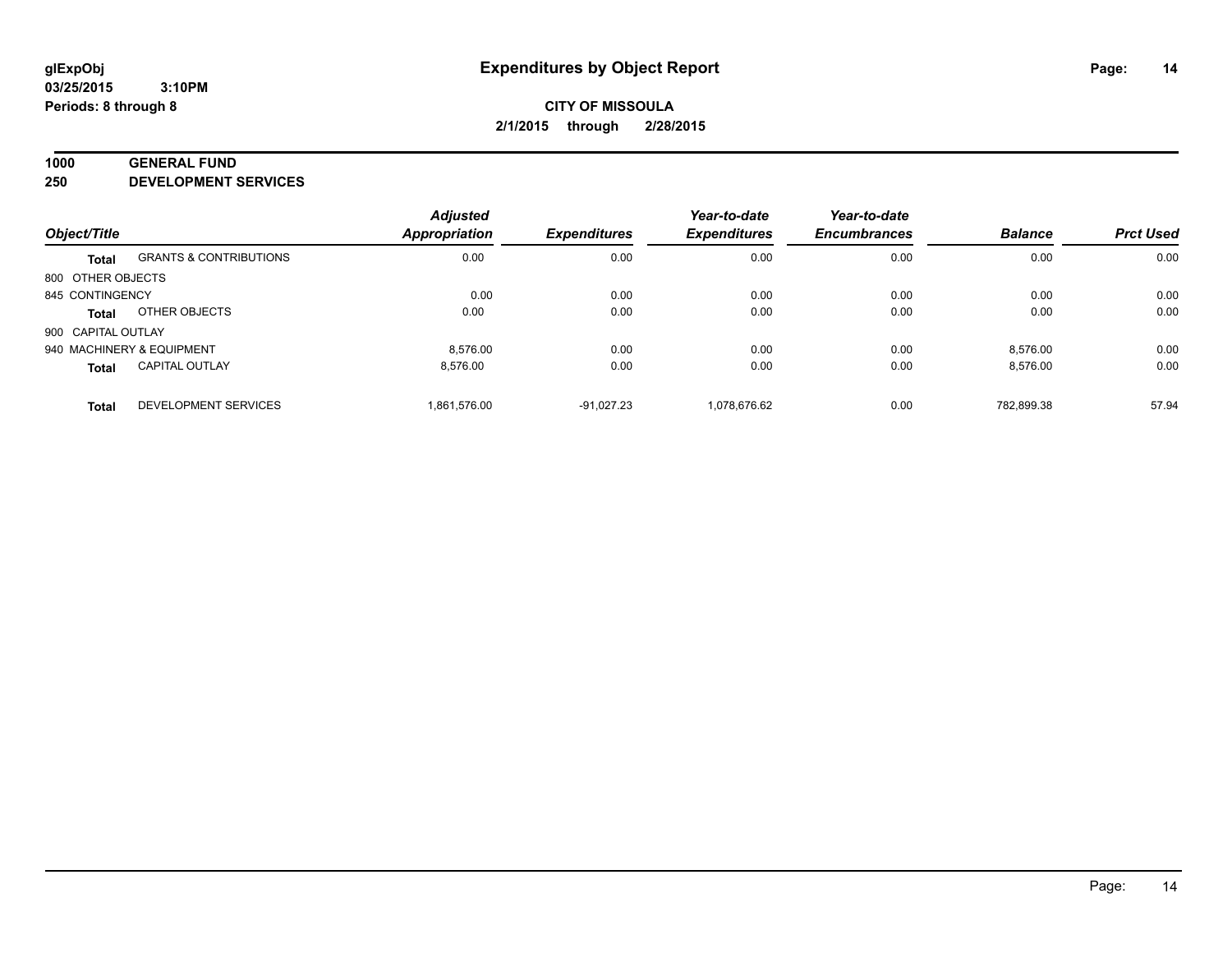## **1000 GENERAL FUND**

**260 GIS SERVICES**

|                                           | <b>Adjusted</b>      |                     | Year-to-date        | Year-to-date        |                |                  |
|-------------------------------------------|----------------------|---------------------|---------------------|---------------------|----------------|------------------|
| Object/Title                              | <b>Appropriation</b> | <b>Expenditures</b> | <b>Expenditures</b> | <b>Encumbrances</b> | <b>Balance</b> | <b>Prct Used</b> |
| 100 PERSONAL SERVICES                     |                      |                     |                     |                     |                |                  |
| 110 SALARIES AND WAGES                    | 160,098.00           | 7,598.55            | 101,225.26          | 0.00                | 58,872.74      | 63.23            |
| 120 OVERTIME/TERMINATION                  | 0.00                 | 0.00                | 0.00                | 0.00                | 0.00           | 0.00             |
| <b>140 EMPLOYER CONTRIBUTIONS</b>         | 57,165.00            | 3,015.02            | 37,418.51           | 0.00                | 19,746.49      | 65.46            |
| <b>141 STATE RETIREMENT CONTRIBUTIONS</b> | 0.00                 | 7.60                | 119.31              | 0.00                | $-119.31$      | 0.00             |
| PERSONAL SERVICES<br><b>Total</b>         | 217,263.00           | 10,621.17           | 138,763.08          | 0.00                | 78,499.92      | 63.87            |
| 200 SUPPLIES                              |                      |                     |                     |                     |                |                  |
| 210 OFFICE SUPPLIES                       | 3,500.00             | 0.00                | 1.247.79            | 0.00                | 2,252.21       | 35.65            |
| 220 OPERATING SUPPLIES                    | 684.00               | 0.00                | 81.98               | 0.00                | 602.02         | 11.99            |
| 230 REPAIR/MAINTENANCE                    | 2.140.00             | 0.00                | 259.20              | 0.00                | 1,880.80       | 12.11            |
| 231 GASOLINE                              | 500.00               | 0.00                | 0.00                | 0.00                | 500.00         | 0.00             |
| 240 OTHER SUPPLIES                        | 1,000.00             | 0.00                | 0.00                | 0.00                | 1,000.00       | 0.00             |
| <b>SUPPLIES</b><br>Total                  | 7,824.00             | 0.00                | 1,588.97            | 0.00                | 6,235.03       | 20.31            |
| 300 PURCHASED SERVICES                    |                      |                     |                     |                     |                |                  |
| 310 COMMUNICATIONS                        | 1.220.00             | 0.00                | 309.61              | 0.00                | 910.39         | 25.38            |
| 330 PUBLICITY, SUBSCRIPTIONS & DUES       | 500.00               | 0.00                | 91.90               | 0.00                | 408.10         | 18.38            |
| 344 TELEPHONE SERVICE                     | 2,000.00             | 1.29                | 17.48               | 0.00                | 1,982.52       | 0.87             |
| 350 PROFESSIONAL SERVICES                 | 380.00               | 0.00                | 10.00               | 0.00                | 370.00         | 2.63             |
| 360 REPAIR & MAINTENANCE                  | 172,800.00           | 600.00              | 159,806.09          | 0.00                | 12,993.91      | 92.48            |
| 370 TRAVEL                                | 2,450.00             | 0.00                | 1,946.46            | 0.00                | 503.54         | 79.45            |
| 380 TRAINING                              | 2,425.00             | 0.00                | 0.00                | 0.00                | 2,425.00       | 0.00             |
| 390 OTHER PURCHASED SERVICES              | 1,550.00             | 0.00                | 0.00                | 0.00                | 1,550.00       | 0.00             |
| <b>PURCHASED SERVICES</b><br><b>Total</b> | 183,325.00           | 601.29              | 162,181.54          | 0.00                | 21,143.46      | 88.47            |
| <b>GIS SERVICES</b><br><b>Total</b>       | 408,412.00           | 11,222.46           | 302,533.59          | 0.00                | 105,878.41     | 74.08            |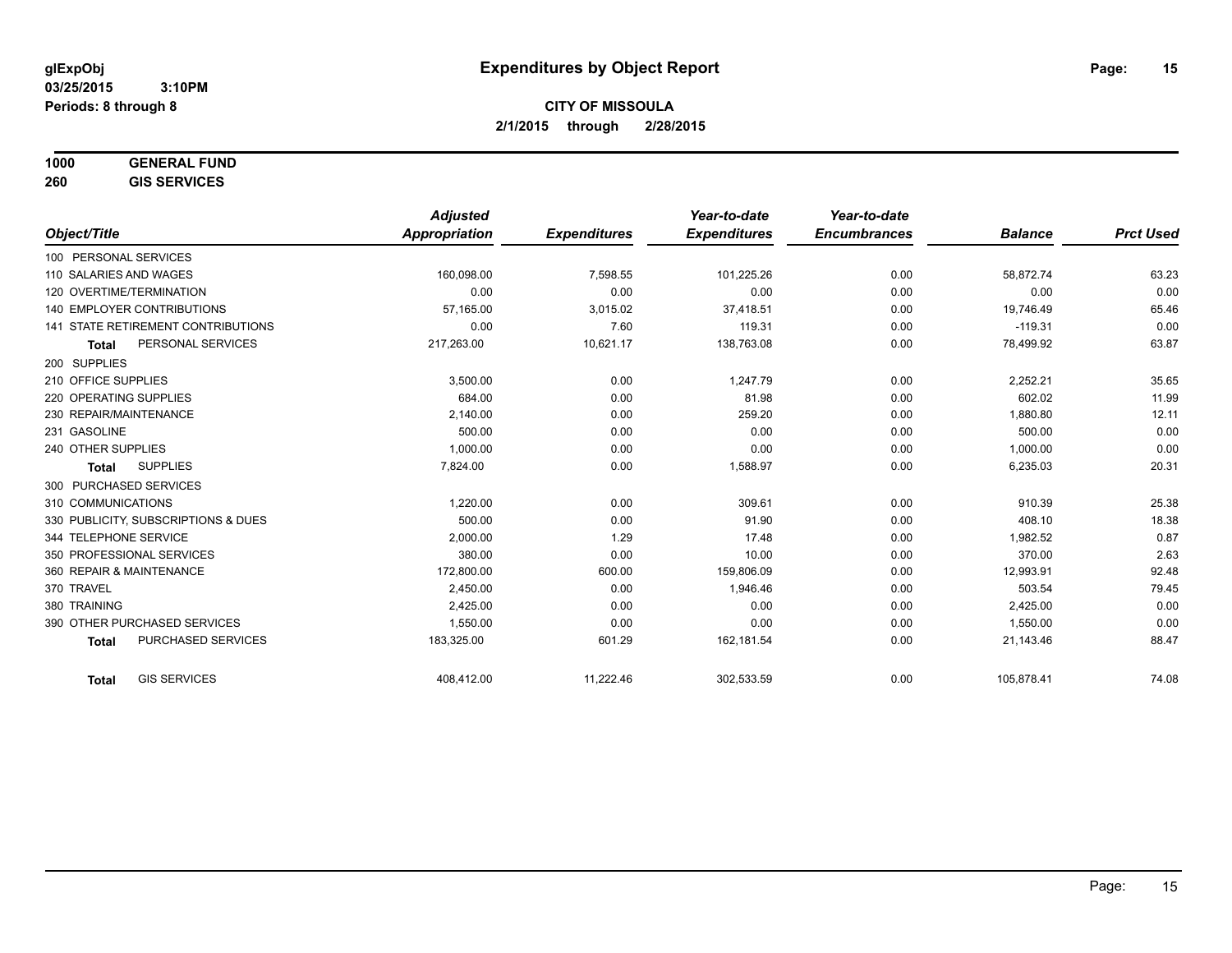# **1000 GENERAL FUND**

**270 CITY ATTORNEY**

|                       |                                     | <b>Adjusted</b> |                     | Year-to-date        | Year-to-date        |                |                  |
|-----------------------|-------------------------------------|-----------------|---------------------|---------------------|---------------------|----------------|------------------|
| Object/Title          |                                     | Appropriation   | <b>Expenditures</b> | <b>Expenditures</b> | <b>Encumbrances</b> | <b>Balance</b> | <b>Prct Used</b> |
|                       | 100 PERSONAL SERVICES               |                 |                     |                     |                     |                |                  |
|                       | 110 SALARIES AND WAGES              | 901,692.00      | 68,712.57           | 583,054.80          | 0.00                | 318,637.20     | 64.66            |
|                       | 120 OVERTIME/TERMINATION            | 2,270.00        | 0.00                | 2,268.44            | 0.00                | 1.56           | 99.93            |
|                       | <b>140 EMPLOYER CONTRIBUTIONS</b>   | 302,143.00      | 23,779.58           | 207,384.77          | 0.00                | 94,758.23      | 68.64            |
|                       | 141 STATE RETIREMENT CONTRIBUTIONS  | 0.00            | 68.71               | 687.41              | 0.00                | $-687.41$      | 0.00             |
| <b>Total</b>          | PERSONAL SERVICES                   | 1,206,105.00    | 92,560.86           | 793,395.42          | 0.00                | 412,709.58     | 65.78            |
| 200 SUPPLIES          |                                     |                 |                     |                     |                     |                |                  |
| 210 OFFICE SUPPLIES   |                                     | 5,618.00        | 260.49              | 2,789.44            | 0.00                | 2,828.56       | 49.65            |
|                       | 220 OPERATING SUPPLIES              | 1,750.00        | 0.00                | 200.00              | 0.00                | 1,550.00       | 11.43            |
| 231 GASOLINE          |                                     | 263.00          | 0.00                | 205.12              | 0.00                | 57.88          | 77.99            |
| <b>Total</b>          | <b>SUPPLIES</b>                     | 7,631.00        | 260.49              | 3,194.56            | 0.00                | 4,436.44       | 41.86            |
|                       | 300 PURCHASED SERVICES              |                 |                     |                     |                     |                |                  |
| 310 COMMUNICATIONS    |                                     | 1,350.00        | 98.32               | 672.38              | 0.00                | 677.62         | 49.81            |
|                       | 320 PRINTING & DUPLICATING          | 650.00          | 0.00                | 166.42              | 0.00                | 483.58         | 25.60            |
|                       | 330 PUBLICITY, SUBSCRIPTIONS & DUES | 17,150.00       | 327.73              | 3,116.89            | 0.00                | 14,033.11      | 18.17            |
| 344 TELEPHONE SERVICE |                                     | 264.00          | 14.76               | 116.71              | 0.00                | 147.29         | 44.21            |
|                       | 350 PROFESSIONAL SERVICES           | 11,665.00       | 49.20               | 1,919.05            | 0.00                | 9,745.95       | 16.45            |
|                       | 360 REPAIR & MAINTENANCE            | 17,446.00       | 201.41              | 16,023.52           | 0.00                | 1,422.48       | 91.85            |
| 370 TRAVEL            |                                     | 5,000.00        | 0.00                | 2,766.68            | 0.00                | 2,233.32       | 55.33            |
| 380 TRAINING          |                                     | 9,000.00        | 0.00                | 2,742.80            | 0.00                | 6,257.20       | 30.48            |
| <b>Total</b>          | PURCHASED SERVICES                  | 62,525.00       | 691.42              | 27,524.45           | 0.00                | 35,000.55      | 44.02            |
| 500 FIXED CHARGES     |                                     |                 |                     |                     |                     |                |                  |
| 500 FIXED CHARGES     |                                     | 0.00            | 0.00                | 0.00                | 0.00                | 0.00           | 0.00             |
| Total                 | <b>FIXED CHARGES</b>                | 0.00            | 0.00                | 0.00                | 0.00                | 0.00           | 0.00             |
| 800 OTHER OBJECTS     |                                     |                 |                     |                     |                     |                |                  |
| 845 CONTINGENCY       |                                     | 0.00            | 0.00                | 0.00                | 0.00                | 0.00           | 0.00             |
| <b>Total</b>          | OTHER OBJECTS                       | 0.00            | 0.00                | 0.00                | 0.00                | 0.00           | 0.00             |
| 900 CAPITAL OUTLAY    |                                     |                 |                     |                     |                     |                |                  |
| 920 BUILDINGS         |                                     | 0.00            | 0.00                | 0.00                | 0.00                | 0.00           | 0.00             |
|                       | 940 MACHINERY & EQUIPMENT           | 0.00            | 0.00                | 616.26              | 0.00                | $-616.26$      | 0.00             |
| <b>Total</b>          | CAPITAL OUTLAY                      | 0.00            | 0.00                | 616.26              | 0.00                | $-616.26$      | 0.00             |
| Total                 | <b>CITY ATTORNEY</b>                | 1,276,261.00    | 93,512.77           | 824,730.69          | 0.00                | 451,530.31     | 64.62            |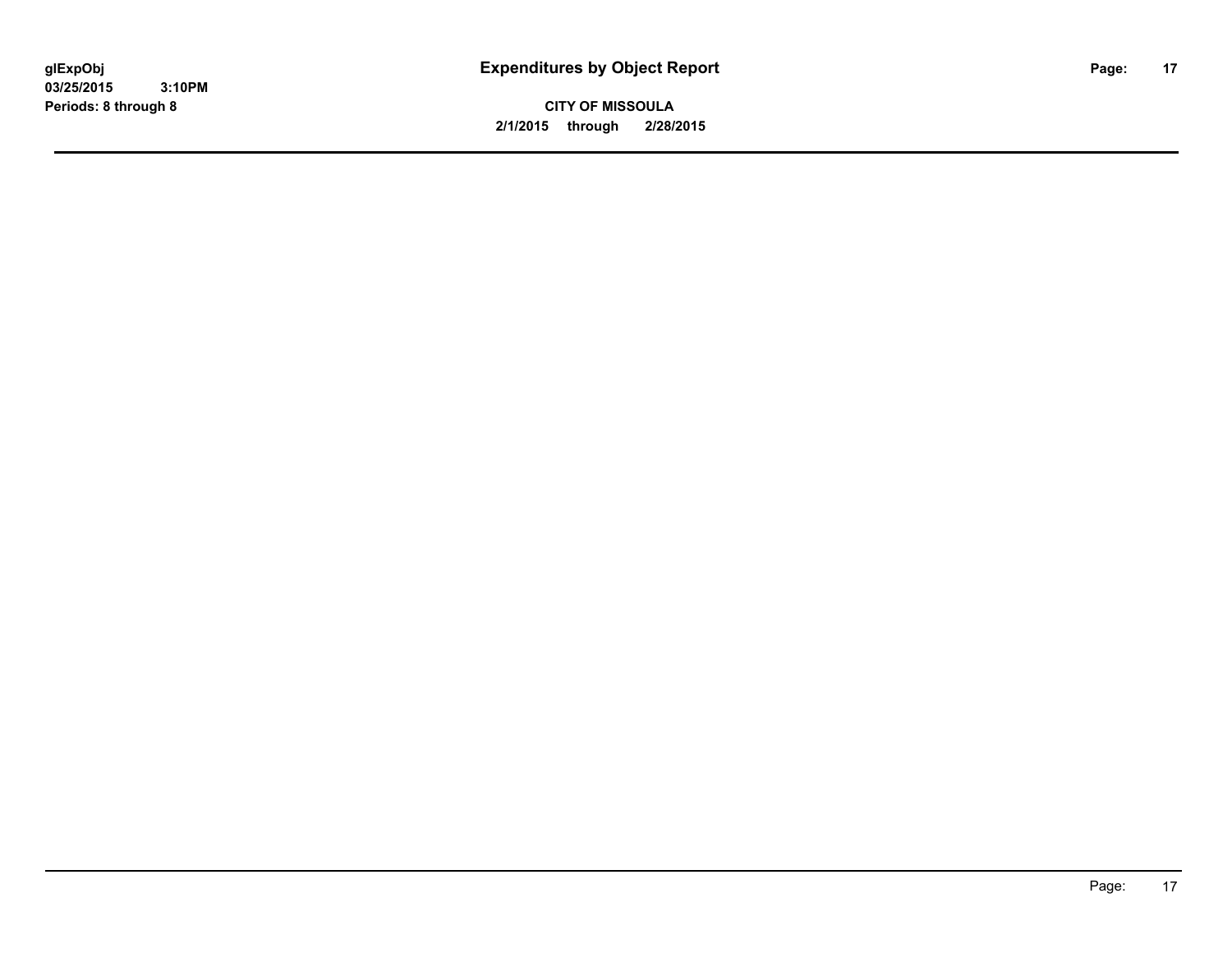#### **1000 GENERAL FUND**

**280 PUBLIC WORKS ADMIN/ENGINEERING**

|                                                | <b>Adjusted</b>      |                     | Year-to-date        | Year-to-date        |                |                  |
|------------------------------------------------|----------------------|---------------------|---------------------|---------------------|----------------|------------------|
| Object/Title                                   | <b>Appropriation</b> | <b>Expenditures</b> | <b>Expenditures</b> | <b>Encumbrances</b> | <b>Balance</b> | <b>Prct Used</b> |
| 100 PERSONAL SERVICES                          |                      |                     |                     |                     |                |                  |
| 110 SALARIES AND WAGES                         | 434,224.00           | 33,006.59           | 261,251.59          | 0.00                | 172,972.41     | 60.17            |
| 120 OVERTIME/TERMINATION                       | 2,235.00             | 185.98              | 1,506.55            | 0.00                | 728.45         | 67.41            |
| 130 OTHER                                      | 15,250.00            | 0.00                | 247.07              | 0.00                | 15,002.93      | 1.62             |
| <b>140 EMPLOYER CONTRIBUTIONS</b>              | 199,870.00           | 15,094.30           | 125,410.32          | 0.00                | 74,459.68      | 62.75            |
| 141 STATE RETIREMENT CONTRIBUTIONS             | 0.00                 | 33.01               | 307.92              | 0.00                | $-307.92$      | 0.00             |
| PERSONAL SERVICES<br><b>Total</b>              | 651,579.00           | 48,319.88           | 388,723.45          | 0.00                | 262,855.55     | 59.66            |
| 200 SUPPLIES                                   |                      |                     |                     |                     |                |                  |
| 210 OFFICE SUPPLIES                            | 950.00               | 177.41              | 459.82              | 0.00                | 490.18         | 48.40            |
| 220 OPERATING SUPPLIES                         | 1,935.00             | 0.00                | 994.16              | 0.00                | 940.84         | 51.38            |
| 230 REPAIR/MAINTENANCE                         | 59,860.00            | 1,075.60            | 7,920.67            | 0.00                | 51,939.33      | 13.23            |
| 231 GASOLINE                                   | 9,280.00             | 797.82              | 4,537.24            | 0.00                | 4,742.76       | 48.89            |
| 240 OTHER SUPPLIES                             | 31,090.00            | 2,131.85            | 16,330.01           | 0.00                | 14,759.99      | 52.52            |
| <b>SUPPLIES</b><br><b>Total</b>                | 103,115.00           | 4,182.68            | 30,241.90           | 0.00                | 72,873.10      | 29.33            |
| 300 PURCHASED SERVICES                         |                      |                     |                     |                     |                |                  |
| 310 COMMUNICATIONS                             | 500.00               | 0.00                | 513.06              | 0.00                | $-13.06$       | 102.61           |
| 320 PRINTING & DUPLICATING                     | 200.00               | 0.00                | 0.00                | 0.00                | 200.00         | 0.00             |
| 330 PUBLICITY, SUBSCRIPTIONS & DUES            | 1,100.00             | 240.00              | 1,482.75            | 0.00                | $-382.75$      | 134.80           |
| 341 ELECTRICITY & NATURAL GAS                  | 135,778.00           | 11,957.79           | 79,265.12           | 0.00                | 56,512.88      | 58.38            |
| 344 TELEPHONE SERVICE                          | 1,804.00             | 50.45               | 1,352.49            | 0.00                | 451.51         | 74.97            |
| 345 GARBAGE                                    | 457.00               | 15.60               | 124.80              | 0.00                | 332.20         | 27.31            |
| 350 PROFESSIONAL SERVICES                      | 870.00               | 170.00              | 355.00              | 0.00                | 515.00         | 40.80            |
| 360 REPAIR & MAINTENANCE                       | 15,900.00            | 682.35              | 4,963.42            | 0.00                | 10,936.58      | 31.22            |
| 370 TRAVEL                                     | 1,550.00             | 0.00                | 0.00                | 0.00                | 1,550.00       | 0.00             |
| 380 TRAINING                                   | 2,200.00             | 0.00                | $-100.89$           | 0.00                | 2,300.89       | $-4.59$          |
| PURCHASED SERVICES<br><b>Total</b>             | 160,359.00           | 13,116.19           | 87,955.75           | 0.00                | 72,403.25      | 54.85            |
| 500 FIXED CHARGES                              |                      |                     |                     |                     |                |                  |
| 500 FIXED CHARGES                              | 0.00                 | 0.00                | 0.00                | 0.00                | 0.00           | 0.00             |
| <b>FIXED CHARGES</b><br><b>Total</b>           | 0.00                 | 0.00                | 0.00                | 0.00                | 0.00           | 0.00             |
| PUBLIC WORKS ADMIN/ENGINEERING<br><b>Total</b> | 915,053.00           | 65,618.75           | 506,921.10          | 0.00                | 408,131.90     | 55.40            |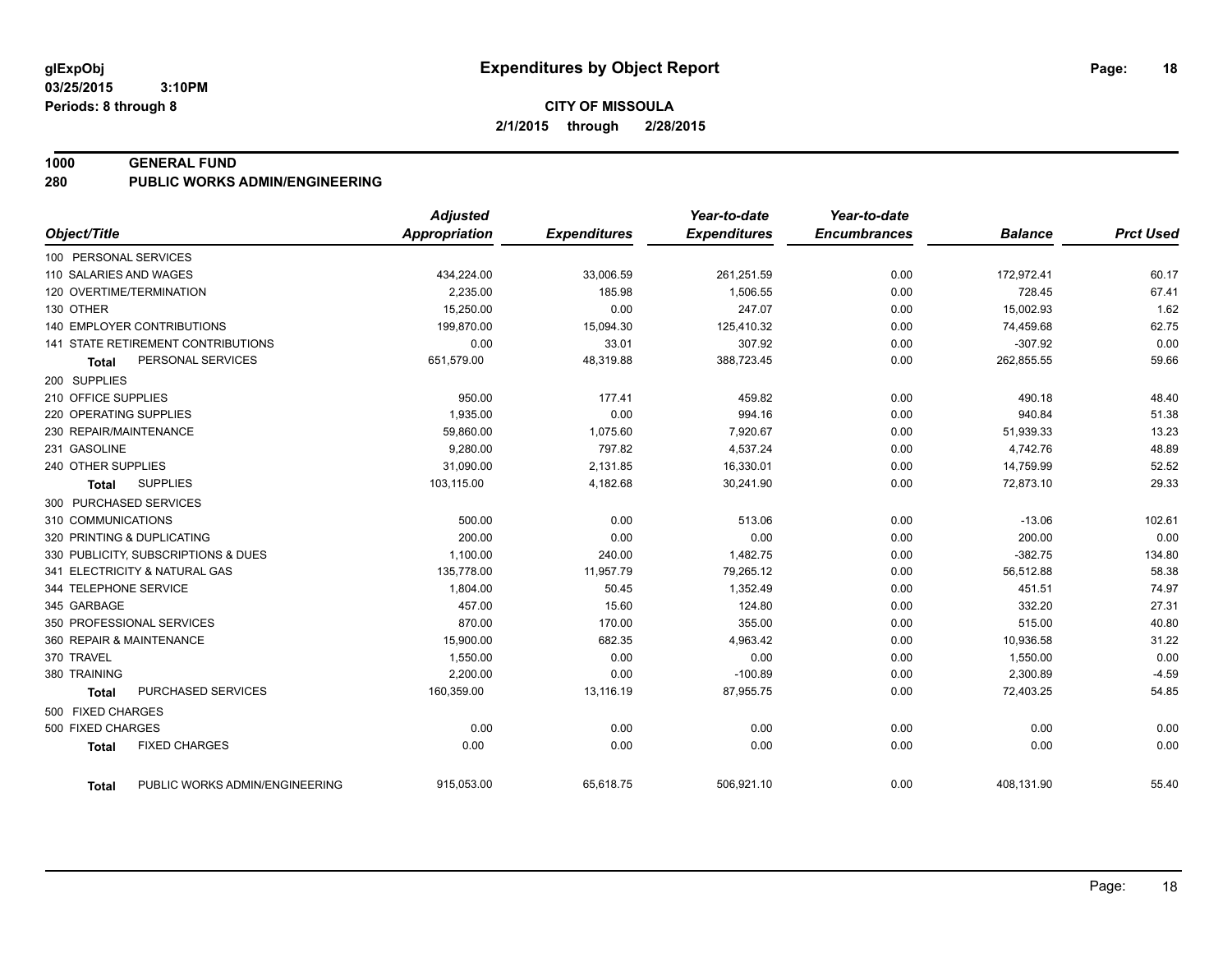Page: 19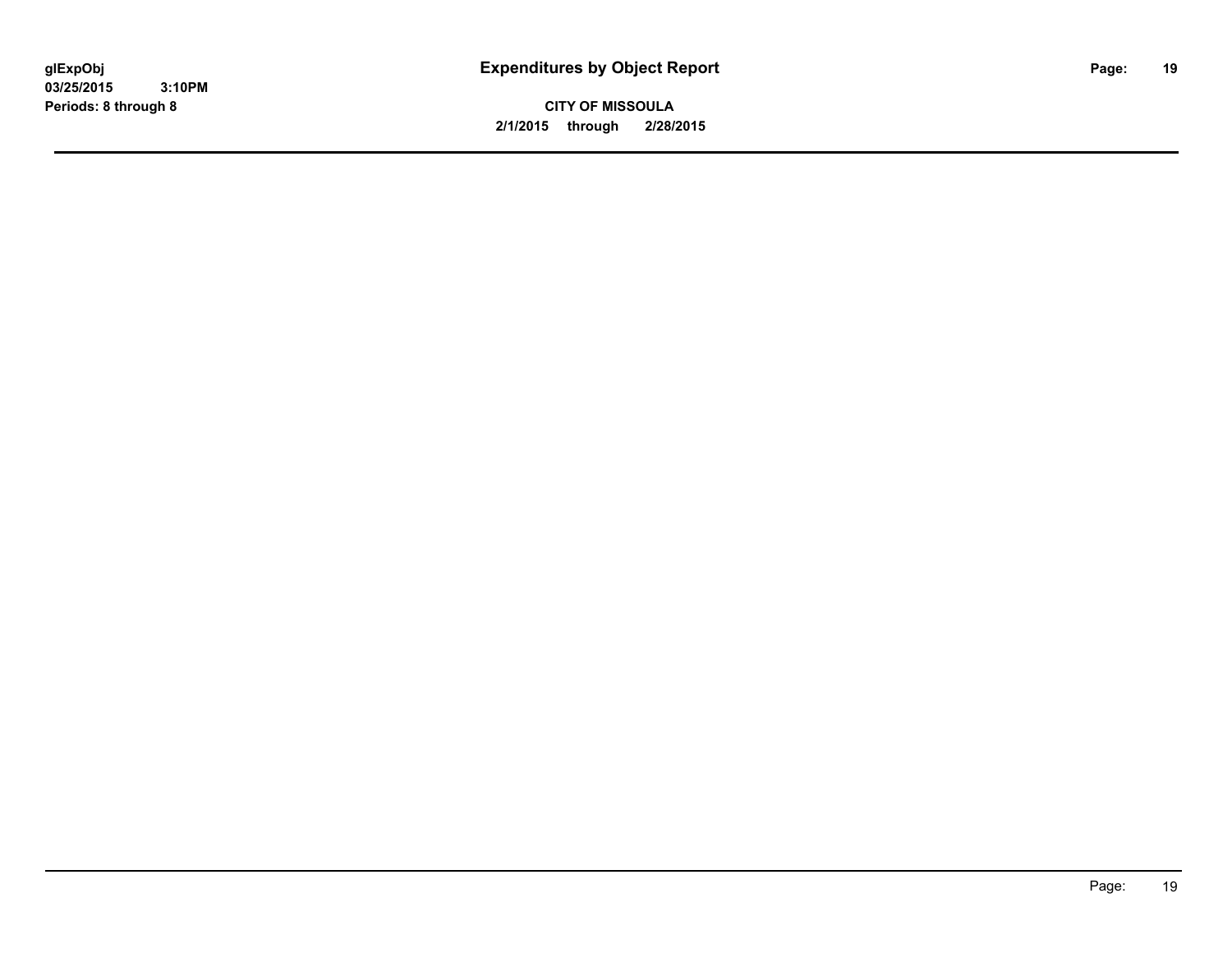**1000 GENERAL FUND**

**290 POLICE**

|                                                   | <b>Adjusted</b>      |                     | Year-to-date        | Year-to-date        |                 |                  |
|---------------------------------------------------|----------------------|---------------------|---------------------|---------------------|-----------------|------------------|
| Object/Title                                      | <b>Appropriation</b> | <b>Expenditures</b> | <b>Expenditures</b> | <b>Encumbrances</b> | <b>Balance</b>  | <b>Prct Used</b> |
| 100 PERSONAL SERVICES                             |                      |                     |                     |                     |                 |                  |
| 110 SALARIES AND WAGES                            | 8,219,412.00         | 580,922.27          | 4,916,239.09        | 0.00                | 3,303,172.91    | 59.81            |
| 115 SALARIES/HEALTH INSURANCE BENEFIT             | 0.00                 | 57,000.00           | 425,790.00          | 0.00                | $-425,790.00$   | 0.00             |
| 120 OVERTIME/TERMINATION                          | 247,083.00           | 17,864.28           | 198,796.83          | 0.00                | 48,286.17       | 80.46            |
| 121 OUTSIDE HIRE OVERTIME                         | 75,000.00            | 3,567.53            | 72,125.61           | 0.00                | 2,874.39        | 96.17            |
| 122 COURT OVERTIME                                | 0.00                 | 1,651.46            | 8,683.29            | 0.00                | $-8,683.29$     | 0.00             |
| 130 OTHER                                         | 69,326.00            | 0.00                | 67,026.87           | 0.00                | 2,299.13        | 96.68            |
| <b>140 EMPLOYER CONTRIBUTIONS</b>                 | 4,520,567.00         | 173,671.17          | 1,476,795.04        | 0.00                | 3,043,771.96    | 32.67            |
| 141 STATE RETIREMENT CONTRIBUTIONS                | 0.00                 | 171,231.22          | 1,434,774.85        | 0.00                | $-1,434,774.85$ | 0.00             |
| PERSONAL SERVICES<br>Total                        | 13,131,388.00        | 1,005,907.93        | 8,600,231.58        | 0.00                | 4,531,156.42    | 65.49            |
| 200 SUPPLIES                                      |                      |                     |                     |                     |                 |                  |
| 210 OFFICE SUPPLIES                               | 44,874.00            | 24,109.21           | 33,643.84           | 0.00                | 11,230.16       | 74.97            |
| 220 OPERATING SUPPLIES                            | 80,295.00            | 7,027.35            | 53,651.21           | 0.00                | 26,643.79       | 66.82            |
| 230 REPAIR/MAINTENANCE                            | 45,735.00            | 2,864.29            | 28,978.62           | 0.00                | 16,756.38       | 63.36            |
| 231 GASOLINE                                      | 172,871.00           | 0.00                | 94,902.18           | 0.00                | 77,968.82       | 54.90            |
| <b>SUPPLIES</b><br>Total                          | 343,775.00           | 34,000.85           | 211,175.85          | 0.00                | 132,599.15      | 61.43            |
| 300 PURCHASED SERVICES                            |                      |                     |                     |                     |                 |                  |
| 310 COMMUNICATIONS                                | 14,397.00            | 390.55              | 10,736.82           | 0.00                | 3,660.18        | 74.58            |
| 320 PRINTING & DUPLICATING                        | 10,824.00            | 62.67               | 2,049.64            | 0.00                | 8,774.36        | 18.94            |
| 330 PUBLICITY, SUBSCRIPTIONS & DUES               | 14,938.00            | 600.00              | 11,552.47           | 0.00                | 3,385.53        | 77.34            |
| 344 TELEPHONE SERVICE                             | 47,692.00            | 4,884.32            | 22,525.96           | 0.00                | 25,166.04       | 47.23            |
| 350 PROFESSIONAL SERVICES                         | 106,399.00           | 11,164.10           | 97,861.96           | 0.00                | 8,537.04        | 91.98            |
| 360 REPAIR & MAINTENANCE                          | 33,245.00            | 3,073.43            | 32,032.84           | 0.00                | 1,212.16        | 96.35            |
| 370 TRAVEL                                        | 26,000.00            | 1,769.30            | 13,032.25           | 0.00                | 12,967.75       | 50.12            |
| 380 TRAINING                                      | 31,300.00            | 150.00              | 21,644.94           | 0.00                | 9,655.06        | 69.15            |
| 390 OTHER PURCHASED SERVICES                      | 25,000.00            | 1,234.10            | 4,326.93            | 0.00                | 20,673.07       | 17.31            |
| PURCHASED SERVICES<br>Total                       | 309,795.00           | 23,328.47           | 215,763.81          | 0.00                | 94,031.19       | 69.65            |
| 500 FIXED CHARGES                                 |                      |                     |                     |                     |                 |                  |
| 500 FIXED CHARGES                                 | 125,344.00           | 11,132.00           | 40,995.00           | 0.00                | 84,349.00       | 32.71            |
| <b>FIXED CHARGES</b><br><b>Total</b>              | 125,344.00           | 11,132.00           | 40,995.00           | 0.00                | 84,349.00       | 32.71            |
| 700 GRANTS & CONTRIBUTIONS                        |                      |                     |                     |                     |                 |                  |
| 700 GRANTS & CONTRIBUTIONS                        | 4,000.00             | 0.00                | 0.00                | 0.00                | 4,000.00        | 0.00             |
| <b>GRANTS &amp; CONTRIBUTIONS</b><br><b>Total</b> | 4,000.00             | 0.00                | 0.00                | 0.00                | 4,000.00        | 0.00             |
|                                                   |                      |                     |                     |                     |                 |                  |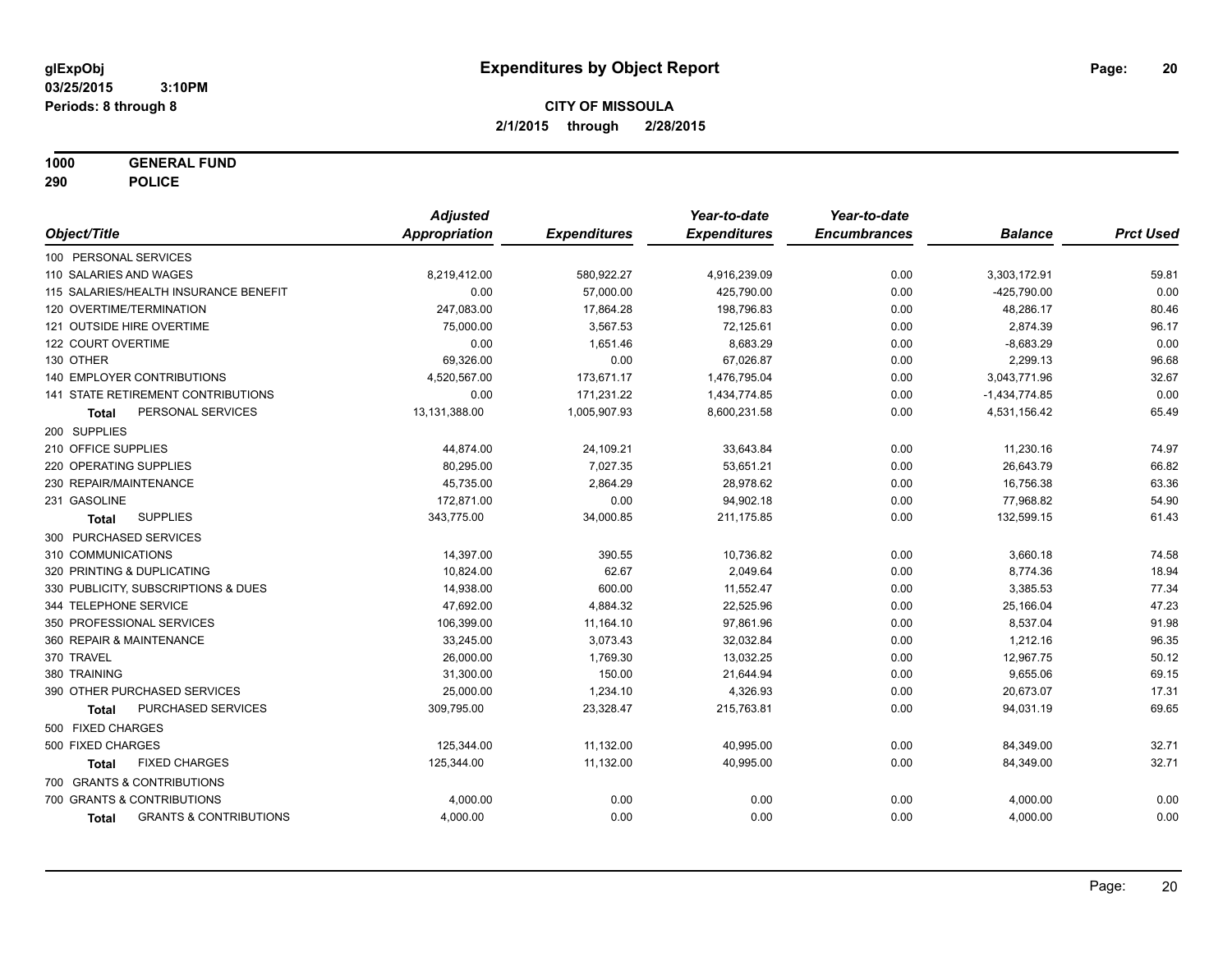**1000 GENERAL FUND 290 POLICE**

| Object/Title       |                              | <b>Adjusted</b><br>Appropriation | <b>Expenditures</b> | Year-to-date<br><b>Expenditures</b> | Year-to-date<br><b>Encumbrances</b> | <b>Balance</b> | <b>Prct Used</b> |
|--------------------|------------------------------|----------------------------------|---------------------|-------------------------------------|-------------------------------------|----------------|------------------|
| 800 OTHER OBJECTS  |                              |                                  |                     |                                     |                                     |                |                  |
|                    | 820 TRANSFERS TO OTHER FUNDS | 0.00                             | 0.00                | 0.00                                | 0.00                                | 0.00           | 0.00             |
| <b>Total</b>       | OTHER OBJECTS                | 0.00                             | 0.00                | 0.00                                | 0.00                                | 0.00           | 0.00             |
| 900 CAPITAL OUTLAY |                              |                                  |                     |                                     |                                     |                |                  |
|                    | 940 MACHINERY & EQUIPMENT    | 0.00                             | 0.00                | 0.00                                | 0.00                                | 0.00           | 0.00             |
| <b>Total</b>       | <b>CAPITAL OUTLAY</b>        | 0.00                             | 0.00                | 0.00                                | 0.00                                | 0.00           | 0.00             |
| <b>Total</b>       | <b>POLICE</b>                | 13,914,302.00                    | 1.074.369.25        | 9,068,166.24                        | 0.00                                | 4.846.135.76   | 65.17            |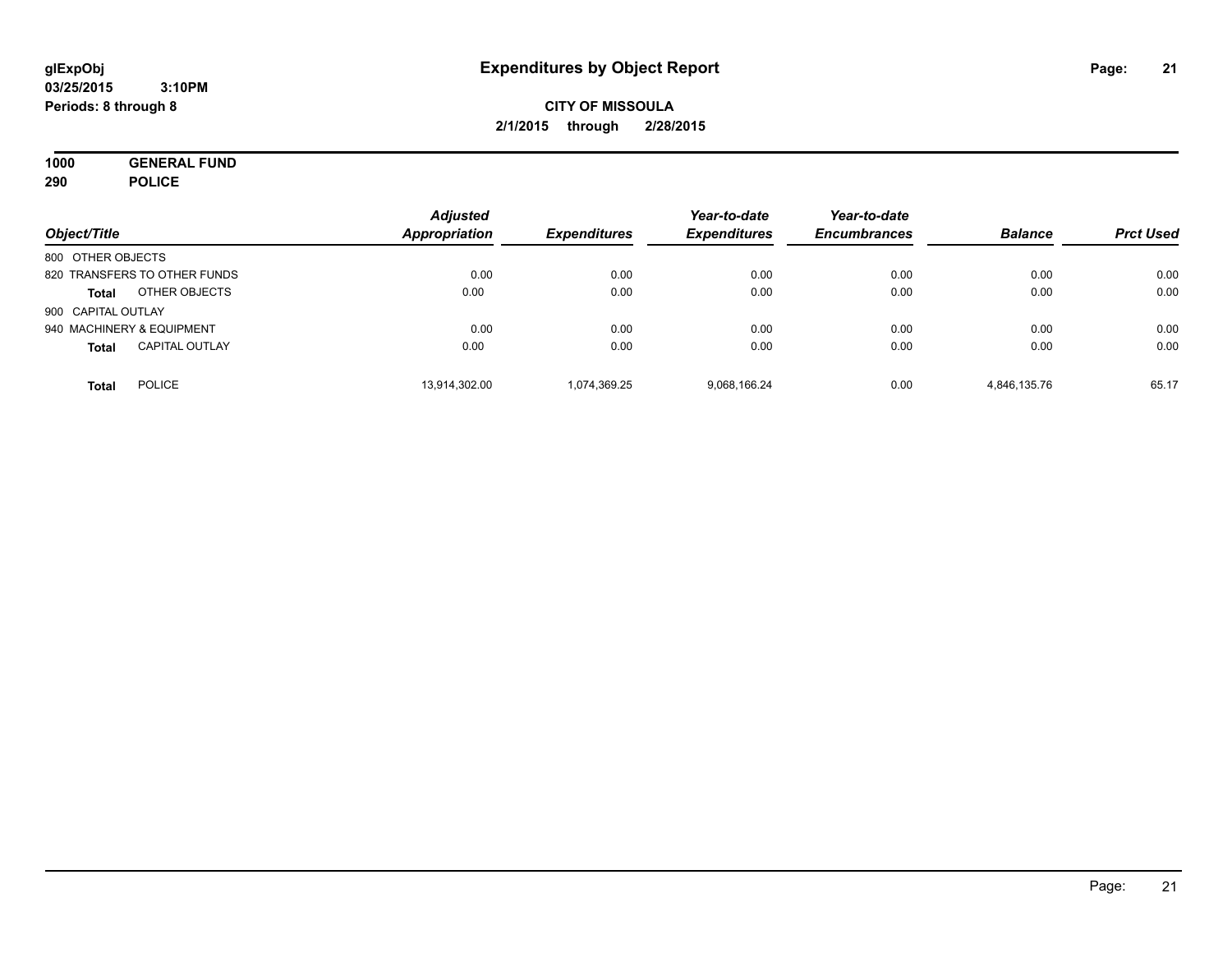**1000 GENERAL FUND 300 FIRE**

|                                       | <b>Adjusted</b>      |                     | Year-to-date        | Year-to-date        |                |                  |
|---------------------------------------|----------------------|---------------------|---------------------|---------------------|----------------|------------------|
| Object/Title                          | <b>Appropriation</b> | <b>Expenditures</b> | <b>Expenditures</b> | <b>Encumbrances</b> | <b>Balance</b> | <b>Prct Used</b> |
| 100 PERSONAL SERVICES                 |                      |                     |                     |                     |                |                  |
| 110 SALARIES AND WAGES                | 6,457,868.00         | 479,691.18          | 4,156,345.19        | 0.00                | 2,301,522.81   | 64.36            |
| 115 SALARIES/HEALTH INSURANCE BENEFIT | 629,280.00           | 50,730.00           | 384,949.50          | 0.00                | 244,330.50     | 61.17            |
| 120 OVERTIME/TERMINATION              | 697,773.00           | 13,862.37           | 481,653.70          | 0.00                | 216,119.30     | 69.03            |
| 130 OTHER                             | 54,464.00            | 0.00                | 53,872.00           | 0.00                | 592.00         | 98.91            |
| 140 EMPLOYER CONTRIBUTIONS            | 1,736,824.00         | 128,326.63          | 1,123,819.70        | 0.00                | 613,004.30     | 64.71            |
| 141 STATE RETIREMENT CONTRIBUTIONS    | 2,264,770.00         | 170,089.66          | 1,459,415.86        | 0.00                | 805,354.14     | 64.44            |
| PERSONAL SERVICES<br>Total            | 11,840,979.00        | 842,699.84          | 7,660,055.95        | 0.00                | 4,180,923.05   | 64.69            |
| 200 SUPPLIES                          |                      |                     |                     |                     |                |                  |
| 210 OFFICE SUPPLIES                   | 16,004.00            | 3,065.18            | 5,616.68            | 0.00                | 10,387.32      | 35.10            |
| 220 OPERATING SUPPLIES                | 207,744.00           | 15,821.22           | 102,130.43          | 0.00                | 105,613.57     | 49.16            |
| 230 REPAIR/MAINTENANCE                | 61,500.00            | 3,470.71            | 31,523.47           | 0.00                | 29,976.53      | 51.26            |
| 231 GASOLINE                          | 61,827.00            | 394.02              | 32,593.28           | 0.00                | 29,233.72      | 52.72            |
| 240 OTHER SUPPLIES                    | 2,848.00             | 0.00                | 0.00                | 0.00                | 2,848.00       | 0.00             |
| <b>SUPPLIES</b><br>Total              | 349,923.00           | 22,751.13           | 171,863.86          | 0.00                | 178,059.14     | 49.11            |
| 300 PURCHASED SERVICES                |                      |                     |                     |                     |                |                  |
| 310 COMMUNICATIONS                    | 577.00               | 15.88               | 190.09              | 0.00                | 386.91         | 32.94            |
| 320 PRINTING & DUPLICATING            | 1,488.00             | 264.76              | 682.05              | 0.00                | 805.95         | 45.84            |
| 330 PUBLICITY, SUBSCRIPTIONS & DUES   | 9,863.00             | 165.00              | 3,385.50            | 0.00                | 6,477.50       | 34.33            |
| 340 SEWER                             | 1,394.00             | 0.00                | 1,181.16            | 0.00                | 212.84         | 84.73            |
| 341 ELECTRICITY & NATURAL GAS         | 65,579.00            | 10,136.31           | 44,059.08           | 0.00                | 21,519.92      | 67.18            |
| 343 WATER CHARGES                     | 14,677.00            | 714.87              | 7,775.01            | 0.00                | 6,901.99       | 52.97            |
| 344 TELEPHONE SERVICE                 | 20,485.00            | 1,320.21            | 8,620.40            | 0.00                | 11,864.60      | 42.08            |
| 345 GARBAGE                           | 5,462.00             | 428.50              | 3,428.00            | 0.00                | 2,034.00       | 62.76            |
| 350 PROFESSIONAL SERVICES             | 24,272.00            | 5,625.00            | 6,102.00            | 0.00                | 18,170.00      | 25.14            |
| 360 REPAIR & MAINTENANCE              | 49,983.00            | 9,486.30            | 40,275.40           | 0.00                | 9,707.60       | 80.58            |
| 370 TRAVEL                            | 20,017.00            | 953.45              | 4,258.17            | 0.00                | 15,758.83      | 21.27            |
| 380 TRAINING                          | 13,416.00            | 248.54              | 4,820.80            | 0.00                | 8,595.20       | 35.93            |
| 390 OTHER PURCHASED SERVICES          | 11,580.00            | 0.00                | 2,096.66            | 0.00                | 9,483.34       | 18.11            |
| PURCHASED SERVICES<br><b>Total</b>    | 238,793.00           | 29,358.82           | 126,874.32          | 0.00                | 111,918.68     | 53.13            |
| 500 FIXED CHARGES                     |                      |                     |                     |                     |                |                  |
| 500 FIXED CHARGES                     | 226.00               | 0.00                | 0.00                | 0.00                | 226.00         | 0.00             |
| 530 EQUIPMENT RENTAL                  | 0.00                 | 0.00                | 0.00                | 0.00                | 0.00           | 0.00             |
| <b>FIXED CHARGES</b><br>Total         | 226.00               | 0.00                | 0.00                | 0.00                | 226.00         | 0.00             |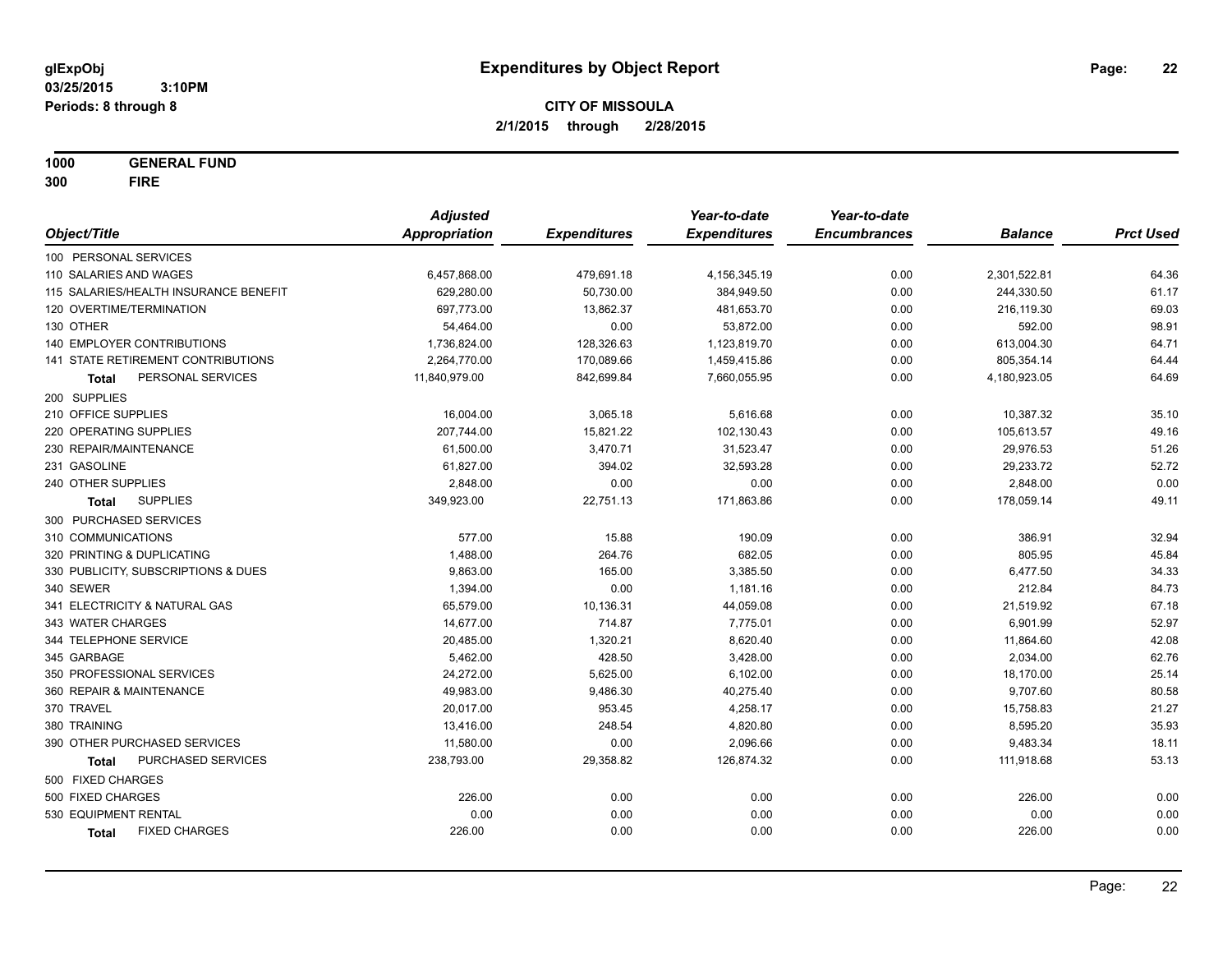#### **03/25/2015 3:10PM Periods: 8 through 8**

## **CITY OF MISSOULA 2/1/2015 through 2/28/2015**

**1000 GENERAL FUND 300 FIRE**

| Object/Title       |                           | <b>Adjusted</b><br>Appropriation | <b>Expenditures</b> | Year-to-date<br><b>Expenditures</b> | Year-to-date<br><b>Encumbrances</b> | <b>Balance</b> | <b>Prct Used</b> |
|--------------------|---------------------------|----------------------------------|---------------------|-------------------------------------|-------------------------------------|----------------|------------------|
| 900 CAPITAL OUTLAY |                           |                                  |                     |                                     |                                     |                |                  |
|                    | 940 MACHINERY & EQUIPMENT | 0.00                             | 0.00                | 0.00                                | 0.00                                | 0.00           | 0.00             |
| <b>Total</b>       | <b>CAPITAL OUTLAY</b>     | 0.00                             | 0.00                | 0.00                                | 0.00                                | 0.00           | 0.00             |
| <b>Total</b>       | <b>FIRE</b>               | 12.429.921.00                    | 894,809.79          | 7.958.794.13                        | 0.00                                | 4,471,126.87   | 64.03            |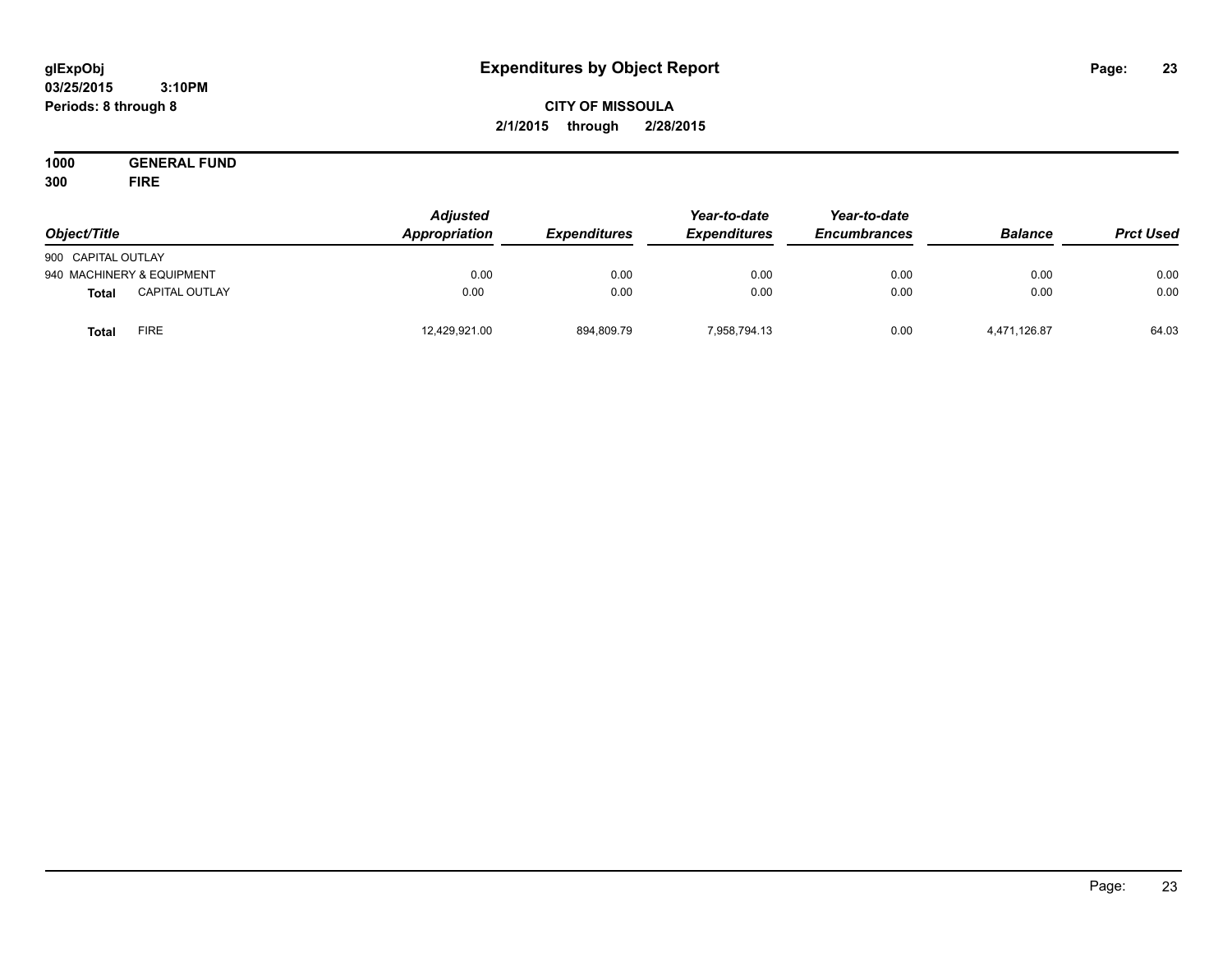#### **1000 GENERAL FUND**

**320 STREET MAINTENANCE**

|                                     | <b>Adjusted</b>      |                     | Year-to-date        | Year-to-date        |                |                  |
|-------------------------------------|----------------------|---------------------|---------------------|---------------------|----------------|------------------|
| Object/Title                        | <b>Appropriation</b> | <b>Expenditures</b> | <b>Expenditures</b> | <b>Encumbrances</b> | <b>Balance</b> | <b>Prct Used</b> |
| 100 PERSONAL SERVICES               |                      |                     |                     |                     |                |                  |
| 110 SALARIES AND WAGES              | 1,281,781.00         | 103,620.18          | 864,064.27          | 0.00                | 417,716.73     | 67.41            |
| 120 OVERTIME/TERMINATION            | 15,000.00            | 557.90              | 30,270.97           | 0.00                | $-15,270.97$   | 201.81           |
| 130 OTHER                           | 6,000.00             | 0.00                | 0.00                | 0.00                | 6,000.00       | 0.00             |
| 140 EMPLOYER CONTRIBUTIONS          | 716,841.00           | 59,591.26           | 514,385.39          | 0.00                | 202,455.61     | 71.76            |
| 141 STATE RETIREMENT CONTRIBUTIONS  | 0.00                 | 103.62              | 1,015.15            | 0.00                | $-1,015.15$    | 0.00             |
| PERSONAL SERVICES<br>Total          | 2,019,622.00         | 163,872.96          | 1,409,735.78        | 0.00                | 609,886.22     | 69.80            |
| 200 SUPPLIES                        |                      |                     |                     |                     |                |                  |
| 210 OFFICE SUPPLIES                 | 1,600.00             | 269.28              | 578.70              | 0.00                | 1,021.30       | 36.17            |
| 220 OPERATING SUPPLIES              | 170,317.00           | 116,280.32          | 161,713.66          | 0.00                | 8,603.34       | 94.95            |
| 230 REPAIR/MAINTENANCE              | 84,214.00            | 12,438.50           | 47,348.78           | 0.00                | 36,865.22      | 56.22            |
| 231 GASOLINE                        | 218,603.00           | 20,982.36           | 111,248.53          | 0.00                | 107,354.47     | 50.89            |
| 240 OTHER SUPPLIES                  | 0.00                 | 0.00                | 0.00                | 0.00                | 0.00           | 0.00             |
| 250 SUPPLIES FOR RESALE             | 0.00                 | 0.00                | 0.00                | 0.00                | 0.00           | 0.00             |
| <b>SUPPLIES</b><br>Total            | 474,734.00           | 149,970.46          | 320,889.67          | 0.00                | 153,844.33     | 67.59            |
| 300 PURCHASED SERVICES              |                      |                     |                     |                     |                |                  |
| 310 COMMUNICATIONS                  | 7,000.00             | 0.00                | 0.00                | 0.00                | 7,000.00       | 0.00             |
| 320 PRINTING & DUPLICATING          | 3,000.00             | 0.00                | 2,593.83            | 0.00                | 406.17         | 86.46            |
| 330 PUBLICITY, SUBSCRIPTIONS & DUES | 0.00                 | 0.00                | 2,920.75            | 0.00                | $-2,920.75$    | 0.00             |
| 341 ELECTRICITY & NATURAL GAS       | 0.00                 | 0.00                | 0.00                | 0.00                | 0.00           | 0.00             |
| 343 WATER CHARGES                   | 6,000.00             | 0.00                | 4,468.39            | 0.00                | 1,531.61       | 74.47            |
| 344 TELEPHONE SERVICE               | 1,821.00             | 197.27              | 1,333.86            | 0.00                | 487.14         | 73.25            |
| 345 GARBAGE                         | 7,280.00             | 28.75               | 470.37              | 0.00                | 6,809.63       | 6.46             |
| 350 PROFESSIONAL SERVICES           | 5,150.00             | 275.00              | 691.50              | 0.00                | 4,458.50       | 13.43            |
| 360 REPAIR & MAINTENANCE            | 21,000.00            | 148.50              | 4,444.04            | 0.00                | 16,555.96      | 21.16            |
| 370 TRAVEL                          | 3,300.00             | 0.00                | 768.76              | 0.00                | 2,531.24       | 23.30            |
| 380 TRAINING                        | 1,500.00             | 240.00              | 540.00              | 0.00                | 960.00         | 36.00            |
| PURCHASED SERVICES<br><b>Total</b>  | 56,051.00            | 889.52              | 18,231.50           | 0.00                | 37,819.50      | 32.53            |
| 400 BUILDING MATERIALS              |                      |                     |                     |                     |                |                  |
| 400 BUILDING MATERIALS              | 71,263.00            | 0.00                | 29,194.09           | 0.00                | 42,068.91      | 40.97            |
| <b>BUILDING MATERIALS</b><br>Total  | 71,263.00            | 0.00                | 29,194.09           | 0.00                | 42,068.91      | 40.97            |
| 500 FIXED CHARGES                   |                      |                     |                     |                     |                |                  |
| 500 FIXED CHARGES                   | 21,500.00            | 1,095.00            | 9,125.00            | 0.00                | 12,375.00      | 42.44            |
|                                     |                      |                     |                     |                     |                |                  |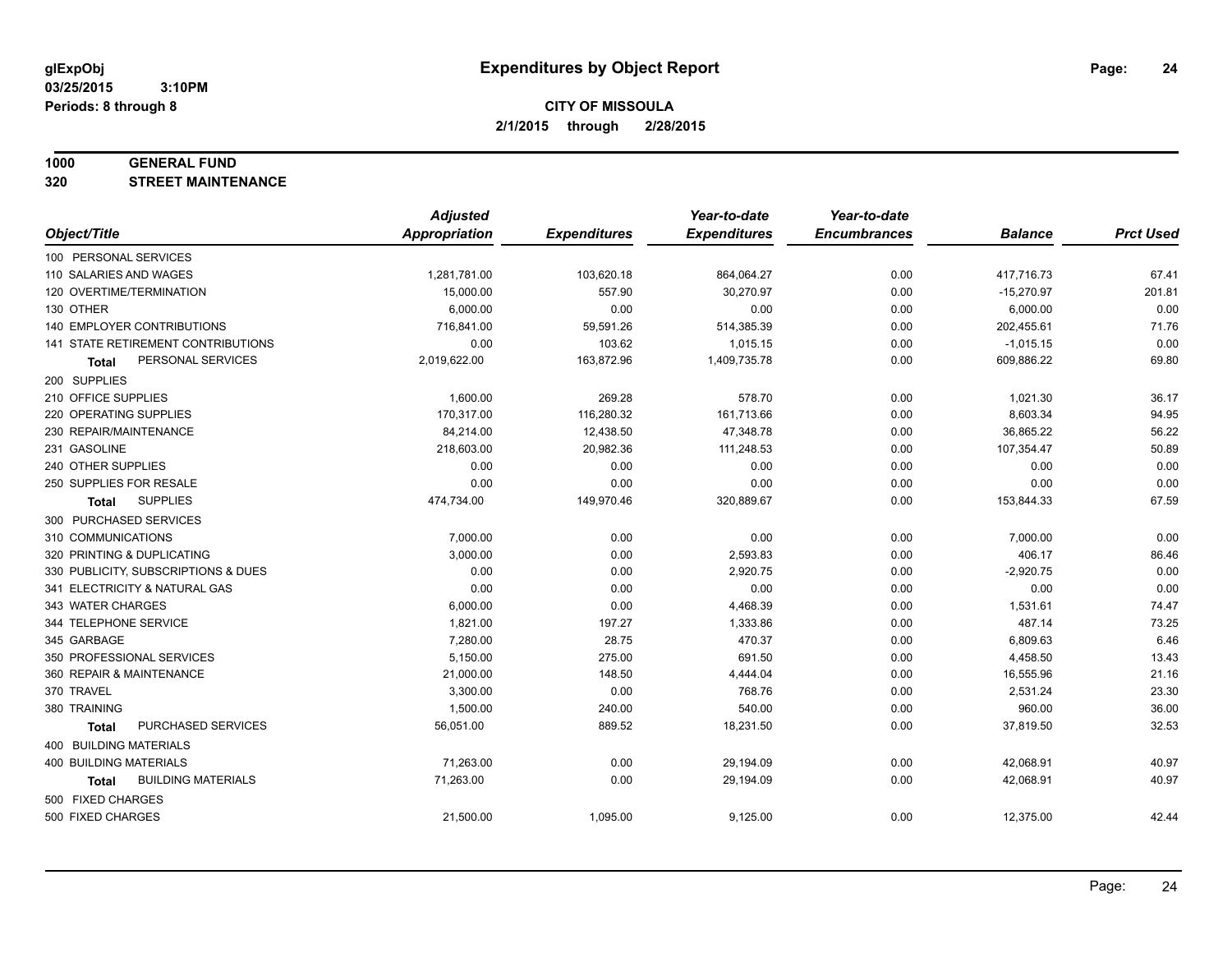#### **1000 GENERAL FUND**

**320 STREET MAINTENANCE**

|                    |                             | <b>Adjusted</b> |                     | Year-to-date        | Year-to-date        |                |                  |
|--------------------|-----------------------------|-----------------|---------------------|---------------------|---------------------|----------------|------------------|
| Object/Title       |                             | Appropriation   | <b>Expenditures</b> | <b>Expenditures</b> | <b>Encumbrances</b> | <b>Balance</b> | <b>Prct Used</b> |
| <b>Total</b>       | <b>FIXED CHARGES</b>        | 21,500.00       | 1,095.00            | 9,125.00            | 0.00                | 12,375.00      | 42.44            |
| 600 DEBT SERVICE   |                             |                 |                     |                     |                     |                |                  |
| 610 PRINCIPAL      |                             | 0.00            | 0.00                | 0.00                | 0.00                | 0.00           | 0.00             |
|                    | 620 INTEREST / SERVICE FEES | 0.00            | 0.00                | 0.00                | 0.00                | 0.00           | 0.00             |
| <b>Total</b>       | <b>DEBT SERVICE</b>         | 0.00            | 0.00                | 0.00                | 0.00                | 0.00           | 0.00             |
| 900 CAPITAL OUTLAY |                             |                 |                     |                     |                     |                |                  |
| 930 IMPROVEMENTS   |                             | 196.558.00      | 0.00                | 150.254.62          | 0.00                | 46,303.38      | 76.44            |
|                    | 940 MACHINERY & EQUIPMENT   | 0.00            | 0.00                | 0.00                | 0.00                | 0.00           | 0.00             |
| <b>Total</b>       | <b>CAPITAL OUTLAY</b>       | 196.558.00      | 0.00                | 150,254.62          | 0.00                | 46,303.38      | 76.44            |
| <b>Total</b>       | <b>STREET MAINTENANCE</b>   | 2,839,728.00    | 315.827.94          | 1,937,430.66        | 0.00                | 902,297.34     | 68.23            |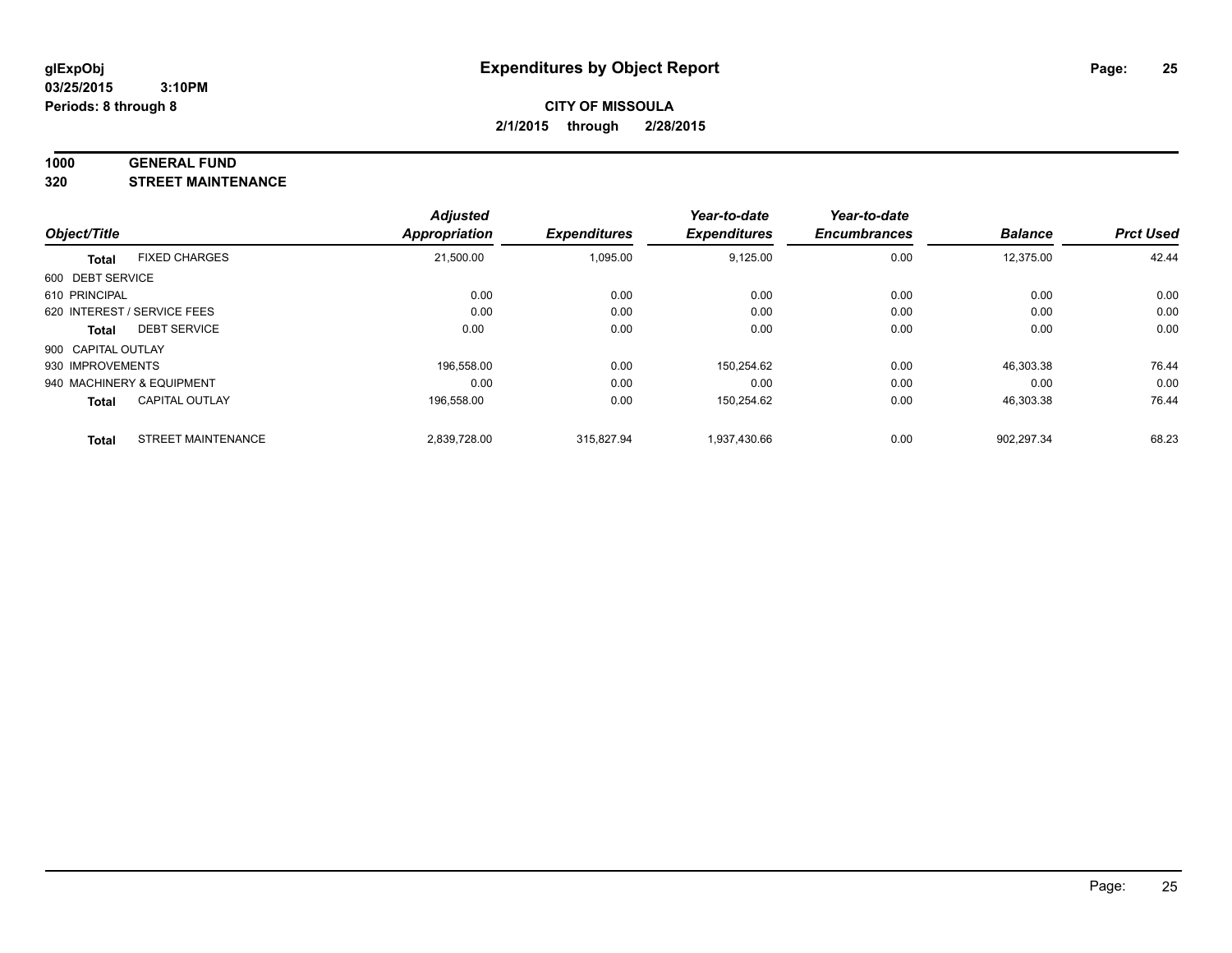#### **1000 GENERAL FUND**

**321 VEHICLE MAINTENANCE**

|                                           | <b>Adjusted</b> |                     | Year-to-date        | Year-to-date        |                |                  |
|-------------------------------------------|-----------------|---------------------|---------------------|---------------------|----------------|------------------|
| Object/Title                              | Appropriation   | <b>Expenditures</b> | <b>Expenditures</b> | <b>Encumbrances</b> | <b>Balance</b> | <b>Prct Used</b> |
| 100 PERSONAL SERVICES                     |                 |                     |                     |                     |                |                  |
| 110 SALARIES AND WAGES                    | 518,162.00      | 44,902.74           | 369,307.99          | 0.00                | 148,854.01     | 71.27            |
| 120 OVERTIME/TERMINATION                  | 2,000.00        | 0.00                | 191.17              | 0.00                | 1,808.83       | 9.56             |
| 130 OTHER                                 | 75,168.00       | 0.00                | 0.00                | 0.00                | 75,168.00      | 0.00             |
| <b>140 EMPLOYER CONTRIBUTIONS</b>         | 243,319.00      | 19,786.06           | 163,813.79          | 0.00                | 79,505.21      | 67.32            |
| <b>141 STATE RETIREMENT CONTRIBUTIONS</b> | 0.00            | 44.90               | 430.78              | 0.00                | $-430.78$      | 0.00             |
| PERSONAL SERVICES<br>Total                | 838,649.00      | 64,733.70           | 533,743.73          | 0.00                | 304,905.27     | 63.64            |
| 200 SUPPLIES                              |                 |                     |                     |                     |                |                  |
| 210 OFFICE SUPPLIES                       | 1,000.00        | 30.14               | 724.27              | 0.00                | 275.73         | 72.43            |
| 220 OPERATING SUPPLIES                    | 28,306.00       | 2,292.99            | 11,731.10           | 0.00                | 16,574.90      | 41.44            |
| 230 REPAIR/MAINTENANCE                    | 34,631.00       | 1,479.46            | 27,748.96           | 0.00                | 6,882.04       | 80.13            |
| 231 GASOLINE                              | 4,813.00        | 0.00                | 2,368.32            | 0.00                | 2,444.68       | 49.21            |
| 240 OTHER SUPPLIES                        | 11,010.00       | 299.50              | 3,899.10            | 0.00                | 7,110.90       | 35.41            |
| <b>SUPPLIES</b><br>Total                  | 79,760.00       | 4,102.09            | 46,471.75           | 0.00                | 33,288.25      | 58.26            |
| 300 PURCHASED SERVICES                    |                 |                     |                     |                     |                |                  |
| 310 COMMUNICATIONS                        | 150.00          | 0.00                | 0.00                | 0.00                | 150.00         | 0.00             |
| 320 PRINTING & DUPLICATING                | 350.00          | 0.00                | 0.00                | 0.00                | 350.00         | 0.00             |
| 330 PUBLICITY, SUBSCRIPTIONS & DUES       | 230.00          | 240.00              | 240.00              | 0.00                | $-10.00$       | 104.35           |
| 340 SEWER                                 | 2,580.00        | 0.00                | 1,513.78            | 0.00                | 1,066.22       | 58.67            |
| 341 ELECTRICITY & NATURAL GAS             | 162,002.00      | 18,140.07           | 107,428.34          | 0.00                | 54,573.66      | 66.31            |
| 343 WATER CHARGES                         | 12,356.00       | 1,115.08            | 4,228.16            | 0.00                | 8,127.84       | 34.22            |
| 344 TELEPHONE SERVICE                     | 2,590.00        | 8.12                | 931.94              | 0.00                | 1,658.06       | 35.98            |
| 345 GARBAGE                               | 9,815.00        | 603.60              | 4,959.48            | 0.00                | 4,855.52       | 50.53            |
| 350 PROFESSIONAL SERVICES                 | 12,895.00       | 225.00              | 4,803.06            | 0.00                | 8,091.94       | 37.25            |
| 360 REPAIR & MAINTENANCE                  | 212,326.00      | 11,874.66           | 124,978.88          | 0.00                | 87,347.12      | 58.86            |
| 370 TRAVEL                                | 1,050.00        | 0.00                | 0.00                | 0.00                | 1,050.00       | 0.00             |
| 380 TRAINING                              | 850.00          | 0.00                | 746.70              | 0.00                | 103.30         | 87.85            |
| 390 OTHER PURCHASED SERVICES              | 0.00            | 0.00                | 0.00                | 0.00                | 0.00           | 0.00             |
| PURCHASED SERVICES<br>Total               | 417,194.00      | 32,206.53           | 249,830.34          | 0.00                | 167,363.66     | 59.88            |
| 800 OTHER OBJECTS                         |                 |                     |                     |                     |                |                  |
| 845 CONTINGENCY                           | 0.00            | 0.00                | 0.00                | 0.00                | 0.00           | 0.00             |
| OTHER OBJECTS<br>Total                    | 0.00            | 0.00                | 0.00                | 0.00                | 0.00           | 0.00             |
| 900 CAPITAL OUTLAY                        |                 |                     |                     |                     |                |                  |
| 940 MACHINERY & EQUIPMENT                 | 0.00            | 0.00                | 21,560.00           | 0.00                | $-21,560.00$   | 0.00             |
|                                           |                 |                     |                     |                     |                |                  |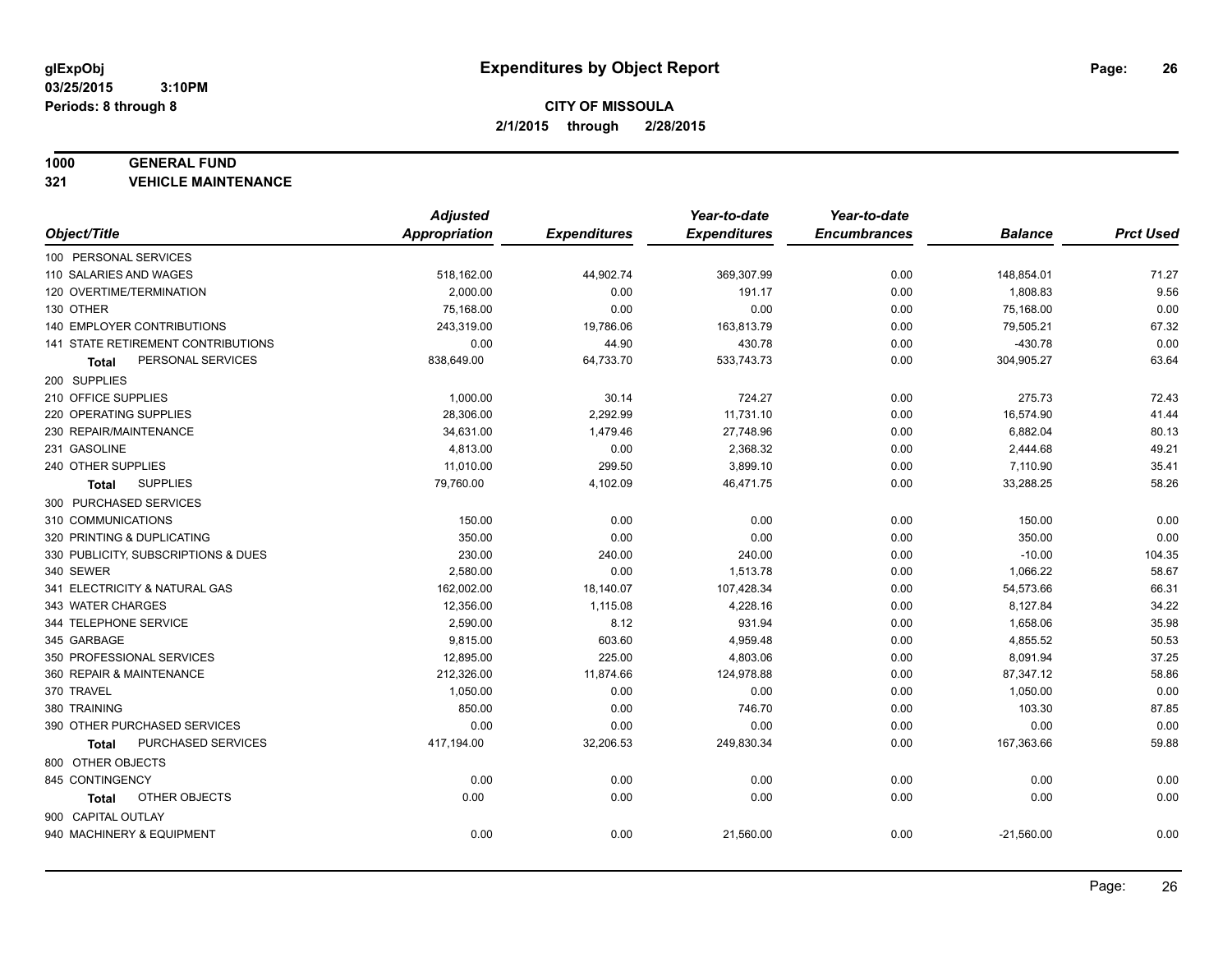#### **03/25/2015 3:10PM Periods: 8 through 8**

## **CITY OF MISSOULA 2/1/2015 through 2/28/2015**

# **1000 GENERAL FUND**

**321 VEHICLE MAINTENANCE**

| Object/Title |                            | <b>Adjusted</b><br><b>Appropriation</b> | <b>Expenditures</b> | Year-to-date<br><b>Expenditures</b> | Year-to-date<br><b>Encumbrances</b> | <b>Balance</b> | <b>Prct Used</b> |
|--------------|----------------------------|-----------------------------------------|---------------------|-------------------------------------|-------------------------------------|----------------|------------------|
| Total        | CAPITAL OUTLAY             | 0.00                                    | 0.00                | 21,560.00                           | 0.00                                | $-21,560.00$   | 0.00             |
| <b>Total</b> | <b>VEHICLE MAINTENANCE</b> | 1,335,603.00                            | 101,042.32          | 851,605.82                          | 0.00                                | 483,997.18     | 63.76            |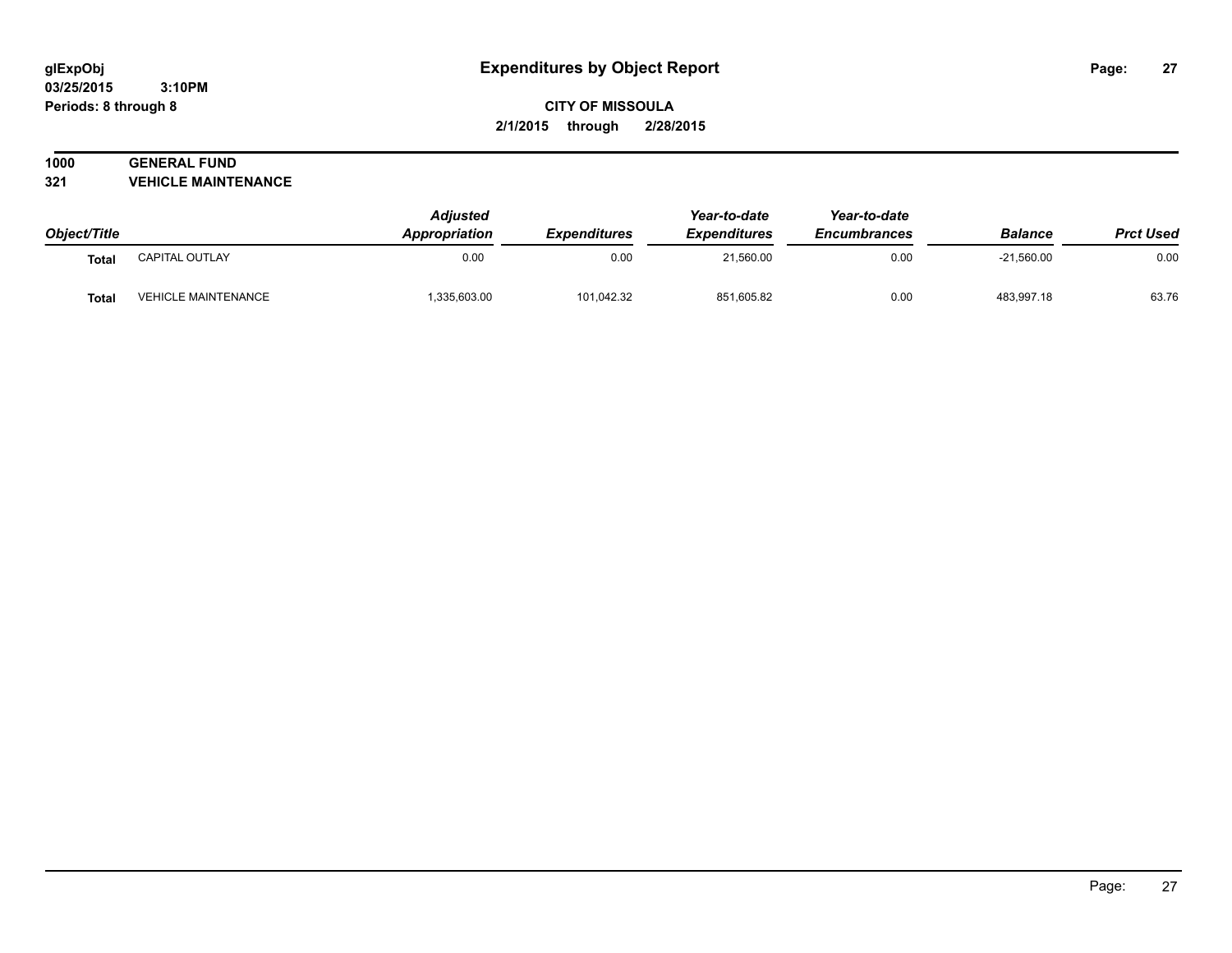## **1000 GENERAL FUND**

**340 CEMETERY**

|                                           | <b>Adjusted</b>      |                     | Year-to-date        | Year-to-date        |                |                  |
|-------------------------------------------|----------------------|---------------------|---------------------|---------------------|----------------|------------------|
| Object/Title                              | <b>Appropriation</b> | <b>Expenditures</b> | <b>Expenditures</b> | <b>Encumbrances</b> | <b>Balance</b> | <b>Prct Used</b> |
| 100 PERSONAL SERVICES                     |                      |                     |                     |                     |                |                  |
| 110 SALARIES AND WAGES                    | 387,911.00           | 22,146.96           | 239,404.90          | 0.00                | 148,506.10     | 61.72            |
| 120 OVERTIME/TERMINATION                  | 5,000.00             | 0.00                | 2,211.54            | 0.00                | 2,788.46       | 44.23            |
| 140 EMPLOYER CONTRIBUTIONS                | 163,453.00           | 9,958.24            | 107,897.21          | 0.00                | 55,555.79      | 66.01            |
| 141 STATE RETIREMENT CONTRIBUTIONS        | 0.00                 | 22.15               | 284.44              | 0.00                | $-284.44$      | 0.00             |
| PERSONAL SERVICES<br>Total                | 556,364.00           | 32, 127.35          | 349,798.09          | 0.00                | 206,565.91     | 62.87            |
| 200 SUPPLIES                              |                      |                     |                     |                     |                |                  |
| 210 OFFICE SUPPLIES                       | 2,770.00             | 0.00                | 587.17              | 0.00                | 2,182.83       | 21.20            |
| 220 OPERATING SUPPLIES                    | 35,802.00            | 3,327.12            | 13,203.85           | 0.00                | 22,598.15      | 36.88            |
| 230 REPAIR/MAINTENANCE                    | 20,120.00            | 539.95              | 18,805.84           | 0.00                | 1,314.16       | 93.47            |
| 231 GASOLINE                              | 14,398.00            | 0.00                | 7,525.48            | 0.00                | 6,872.52       | 52.27            |
| 240 OTHER SUPPLIES                        | 0.00                 | 0.00                | 0.00                | 0.00                | 0.00           | 0.00             |
| 250 SUPPLIES FOR RESALE                   | 0.00                 | 0.00                | 0.00                | 0.00                | 0.00           | 0.00             |
| <b>SUPPLIES</b><br>Total                  | 73,090.00            | 3,867.07            | 40,122.34           | 0.00                | 32,967.66      | 54.89            |
| 300 PURCHASED SERVICES                    |                      |                     |                     |                     |                |                  |
| 310 COMMUNICATIONS                        | 1,933.00             | 65.43               | 827.92              | 0.00                | 1,105.08       | 42.83            |
| 320 PRINTING & DUPLICATING                | 775.00               | 0.00                | 129.95              | 0.00                | 645.05         | 16.77            |
| 330 PUBLICITY, SUBSCRIPTIONS & DUES       | 814.00               | 0.00                | 0.00                | 0.00                | 814.00         | 0.00             |
| 341 ELECTRICITY & NATURAL GAS             | 17,865.00            | 1,207.56            | 11,029.15           | 0.00                | 6,835.85       | 61.74            |
| 343 WATER CHARGES                         | 1,082.00             | 77.38               | 509.73              | 0.00                | 572.27         | 47.11            |
| 344 TELEPHONE SERVICE                     | 2,400.00             | 0.00                | 1,046.72            | 0.00                | 1,353.28       | 43.61            |
| 345 GARBAGE                               | 1,070.00             | 76.50               | 612.00              | 0.00                | 458.00         | 57.20            |
| 350 PROFESSIONAL SERVICES                 | 1,000.00             | 0.00                | 300.00              | 0.00                | 700.00         | 30.00            |
| 360 REPAIR & MAINTENANCE                  | 3,700.00             | 11.06               | 1,918.14            | 0.00                | 1,781.86       | 51.84            |
| 370 TRAVEL                                | 500.00               | 0.00                | 0.00                | 0.00                | 500.00         | 0.00             |
| 380 TRAINING                              | 1,006.00             | 50.00               | 755.44              | 0.00                | 250.56         | 75.09            |
| 390 OTHER PURCHASED SERVICES              | 3,342.00             | 213.25              | 1,679.80            | 0.00                | 1,662.20       | 50.26            |
| PURCHASED SERVICES<br><b>Total</b>        | 35,487.00            | 1,701.18            | 18,808.85           | 0.00                | 16,678.15      | 53.00            |
| 400 BUILDING MATERIALS                    |                      |                     |                     |                     |                |                  |
| 400 BUILDING MATERIALS                    | 0.00                 | 0.00                | 0.00                | 0.00                | 0.00           | 0.00             |
| <b>BUILDING MATERIALS</b><br><b>Total</b> | 0.00                 | 0.00                | 0.00                | 0.00                | 0.00           | 0.00             |
| 500 FIXED CHARGES                         |                      |                     |                     |                     |                |                  |
| 500 FIXED CHARGES                         | 0.00                 | 0.00                | 0.00                | 0.00                | 0.00           | 0.00             |
| 530 EQUIPMENT RENTAL                      | 500.00               | 10.50               | 308.50              | 0.00                | 191.50         | 61.70            |
|                                           |                      |                     |                     |                     |                |                  |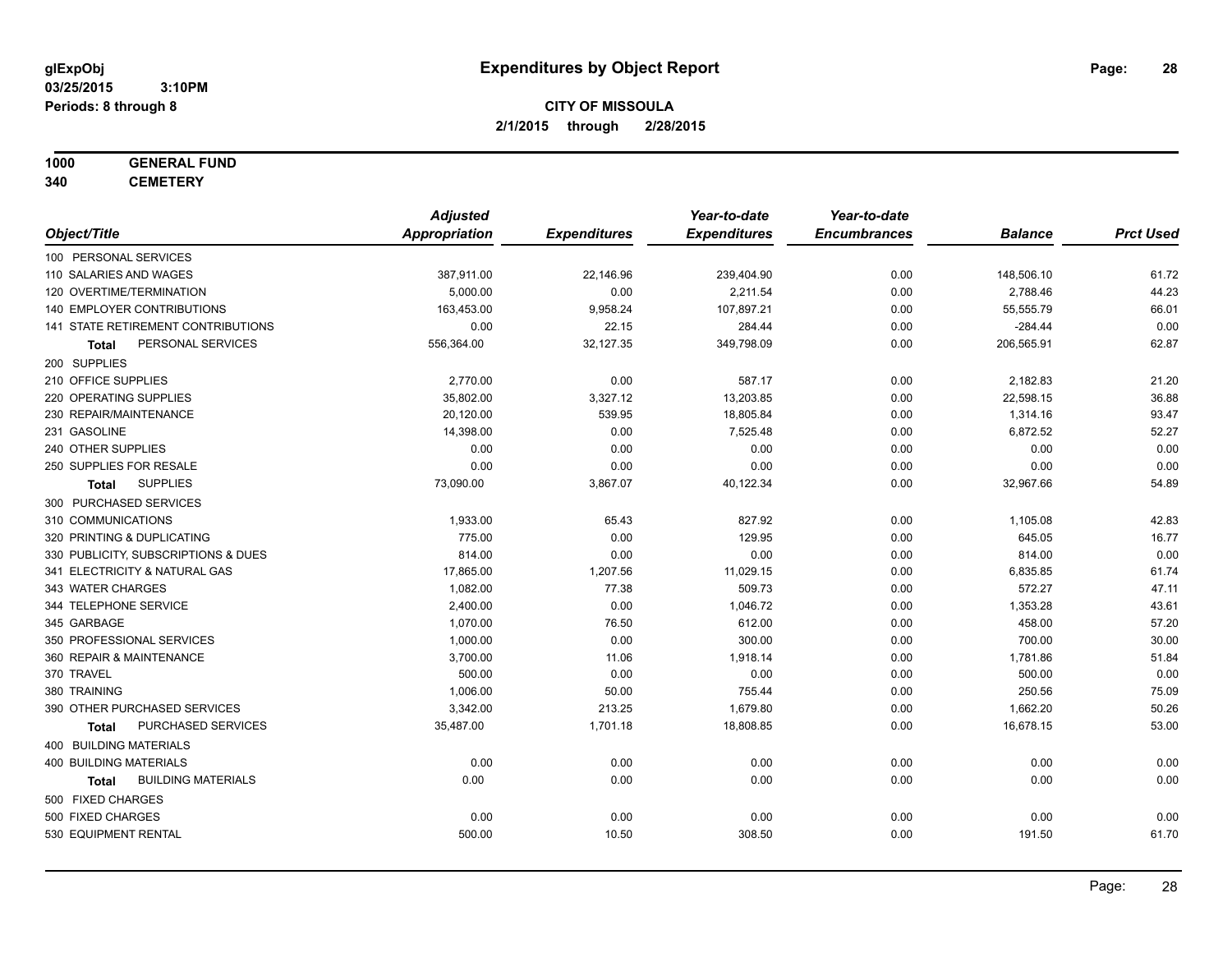## **1000 GENERAL FUND**

**340 CEMETERY**

|                    |                           | <b>Adjusted</b> |                     | Year-to-date        | Year-to-date        |                |                  |
|--------------------|---------------------------|-----------------|---------------------|---------------------|---------------------|----------------|------------------|
| Object/Title       |                           | Appropriation   | <b>Expenditures</b> | <b>Expenditures</b> | <b>Encumbrances</b> | <b>Balance</b> | <b>Prct Used</b> |
| Total              | <b>FIXED CHARGES</b>      | 500.00          | 10.50               | 308.50              | 0.00                | 191.50         | 61.70            |
| 800 OTHER OBJECTS  |                           |                 |                     |                     |                     |                |                  |
| 845 CONTINGENCY    |                           | 8,185.00        | 1,128.00            | 5,389.00            | 0.00                | 2,796.00       | 65.84            |
| Total              | OTHER OBJECTS             | 8,185.00        | 1,128.00            | 5,389.00            | 0.00                | 2,796.00       | 65.84            |
| 900 CAPITAL OUTLAY |                           |                 |                     |                     |                     |                |                  |
| 920 BUILDINGS      |                           | 0.00            | 0.00                | 0.00                | 0.00                | 0.00           | 0.00             |
| 930 IMPROVEMENTS   |                           | 0.00            | 0.00                | 0.00                | 0.00                | 0.00           | 0.00             |
|                    | 940 MACHINERY & EQUIPMENT | 0.00            | 0.00                | 0.00                | 0.00                | 0.00           | 0.00             |
| <b>Total</b>       | <b>CAPITAL OUTLAY</b>     | 0.00            | 0.00                | 0.00                | 0.00                | 0.00           | 0.00             |
| <b>Total</b>       | <b>CEMETERY</b>           | 673,626.00      | 38,834.10           | 414,426.78          | 0.00                | 259,199.22     | 61.52            |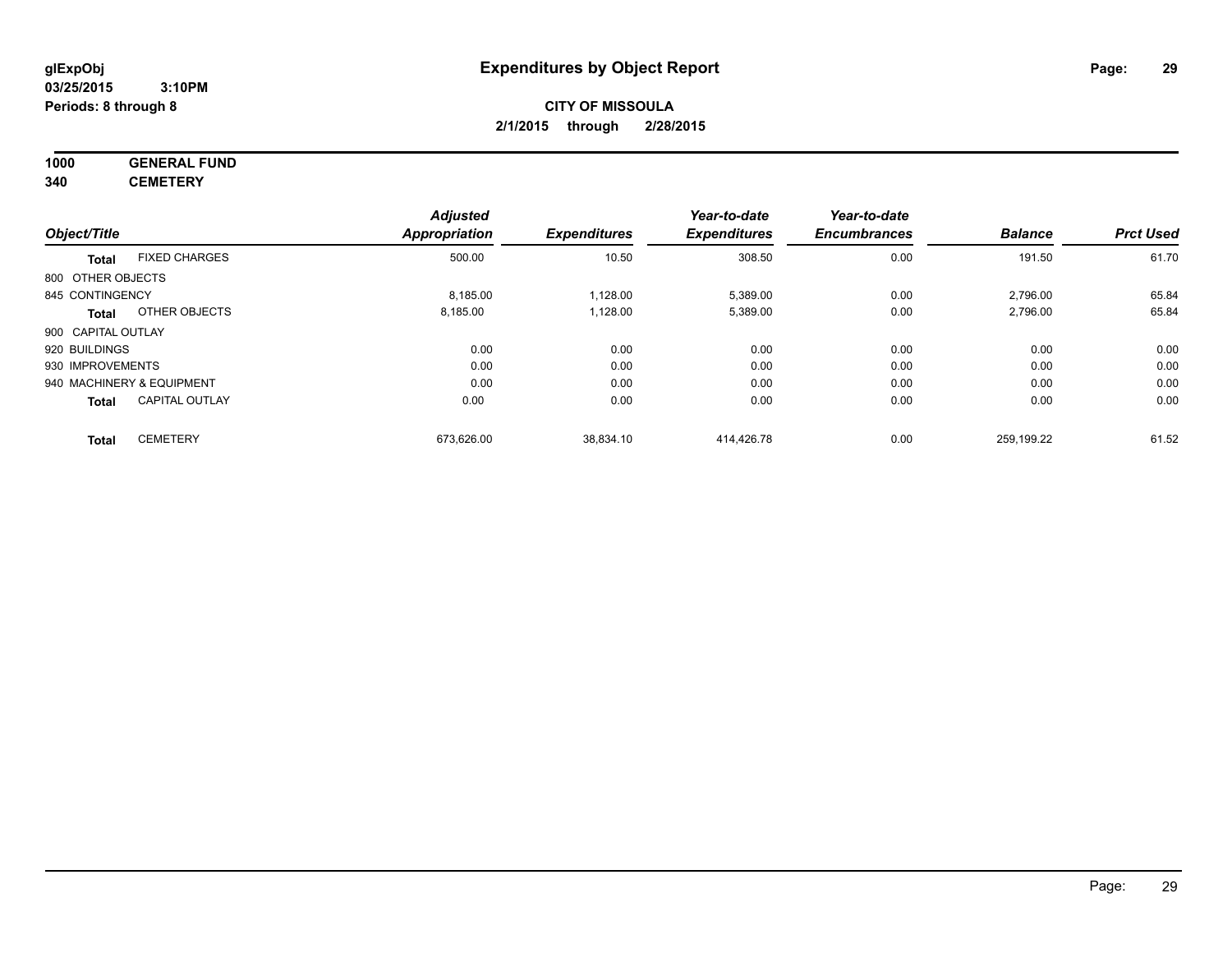#### **1000 GENERAL FUND**

**370 PARKS & RECREATION**

|                                           | <b>Adjusted</b>      |                     | Year-to-date        | Year-to-date        |                |                  |
|-------------------------------------------|----------------------|---------------------|---------------------|---------------------|----------------|------------------|
| Object/Title                              | <b>Appropriation</b> | <b>Expenditures</b> | <b>Expenditures</b> | <b>Encumbrances</b> | <b>Balance</b> | <b>Prct Used</b> |
| 100 PERSONAL SERVICES                     |                      |                     |                     |                     |                |                  |
| 110 SALARIES AND WAGES                    | 2,104,068.00         | 111,413.99          | 1,265,529.63        | 0.00                | 838,538.37     | 60.15            |
| 120 OVERTIME/TERMINATION                  | 7,000.00             | 0.00                | 3,186.73            | 0.00                | 3,813.27       | 45.52            |
| 130 OTHER                                 | 12,760.00            | 0.00                | 0.00                | 0.00                | 12,760.00      | 0.00             |
| 140 EMPLOYER CONTRIBUTIONS                | 759,476.00           | 48,703.54           | 491,060.61          | 0.00                | 268,415.39     | 64.66            |
| <b>141 STATE RETIREMENT CONTRIBUTIONS</b> | 0.00                 | 112.00              | 1,560.57            | 0.00                | $-1,560.57$    | 0.00             |
| PERSONAL SERVICES<br>Total                | 2,883,304.00         | 160,229.53          | 1,761,337.54        | 0.00                | 1,121,966.46   | 61.09            |
| 200 SUPPLIES                              |                      |                     |                     |                     |                |                  |
| 210 OFFICE SUPPLIES                       | 5,465.00             | 404.68              | 3,826.29            | 0.00                | 1,638.71       | 70.01            |
| 220 OPERATING SUPPLIES                    | 101,401.00           | 2,720.94            | 33,922.30           | 0.00                | 67,478.70      | 33.45            |
| 230 REPAIR/MAINTENANCE                    | 68,649.00            | 1,554.57            | 38,331.74           | 0.00                | 30,317.26      | 55.84            |
| 231 GASOLINE                              | 79,836.00            | 0.00                | 45,998.27           | 0.00                | 33,837.73      | 57.62            |
| 240 OTHER SUPPLIES                        | 0.00                 | 0.00                | 14.99               | 0.00                | $-14.99$       | 0.00             |
| <b>SUPPLIES</b><br>Total                  | 255,351.00           | 4,680.19            | 122,093.59          | 0.00                | 133,257.41     | 47.81            |
| 300 PURCHASED SERVICES                    |                      |                     |                     |                     |                |                  |
| 310 COMMUNICATIONS                        | 4,369.00             | 0.00                | 614.47              | 0.00                | 3,754.53       | 14.06            |
| 320 PRINTING & DUPLICATING                | 8,700.00             | 0.00                | 1,548.90            | 0.00                | 7,151.10       | 17.80            |
| 330 PUBLICITY, SUBSCRIPTIONS & DUES       | 9,140.00             | 303.11              | 5,319.76            | 0.00                | 3,820.24       | 58.20            |
| 340 SEWER                                 | 2,154.00             | 0.00                | 2,092.11            | 0.00                | 61.89          | 97.13            |
| 341 ELECTRICITY & NATURAL GAS             | 105,462.00           | 11,020.00           | 46,658.13           | 0.00                | 58,803.87      | 44.24            |
| 343 WATER CHARGES                         | 156,801.00           | 49.34               | 129,861.15          | 0.00                | 26,939.85      | 82.82            |
| 344 TELEPHONE SERVICE                     | 20,021.00            | 853.66              | 9,018.00            | 0.00                | 11,003.00      | 45.04            |
| 345 GARBAGE                               | 28,283.00            | 0.00                | 15,731.48           | 0.00                | 12,551.52      | 55.62            |
| 350 PROFESSIONAL SERVICES                 | 59,750.00            | 649.15              | 15,865.75           | 0.00                | 43,884.25      | 26.55            |
| 360 REPAIR & MAINTENANCE                  | 47,756.00            | 2,576.52            | 11,591.34           | 0.00                | 36,164.66      | 24.27            |
| 370 TRAVEL                                | 6,194.00             | 0.00                | 1,485.93            | 0.00                | 4,708.07       | 23.99            |
| 380 TRAINING                              | 5,236.00             | 0.00                | 4,848.68            | 0.00                | 387.32         | 92.60            |
| 390 OTHER PURCHASED SERVICES              | 44,371.00            | 3,110.25            | 16,676.15           | 0.00                | 27,694.85      | 37.58            |
| PURCHASED SERVICES<br><b>Total</b>        | 498,237.00           | 18,562.03           | 261,311.85          | 0.00                | 236,925.15     | 52.45            |
| 800 OTHER OBJECTS                         |                      |                     |                     |                     |                |                  |
| 820 TRANSFERS TO OTHER FUNDS              | 10,000.00            | 0.00                | 10,000.00           | 0.00                | 0.00           | 100.00           |
| OTHER OBJECTS<br>Total                    | 10,000.00            | 0.00                | 10,000.00           | 0.00                | 0.00           | 100.00           |
| 900 CAPITAL OUTLAY                        |                      |                     |                     |                     |                |                  |
| 930 IMPROVEMENTS                          | 15,280.00            | 0.00                | 15,280.00           | 0.00                | 0.00           | 100.00           |
|                                           |                      |                     |                     |                     |                |                  |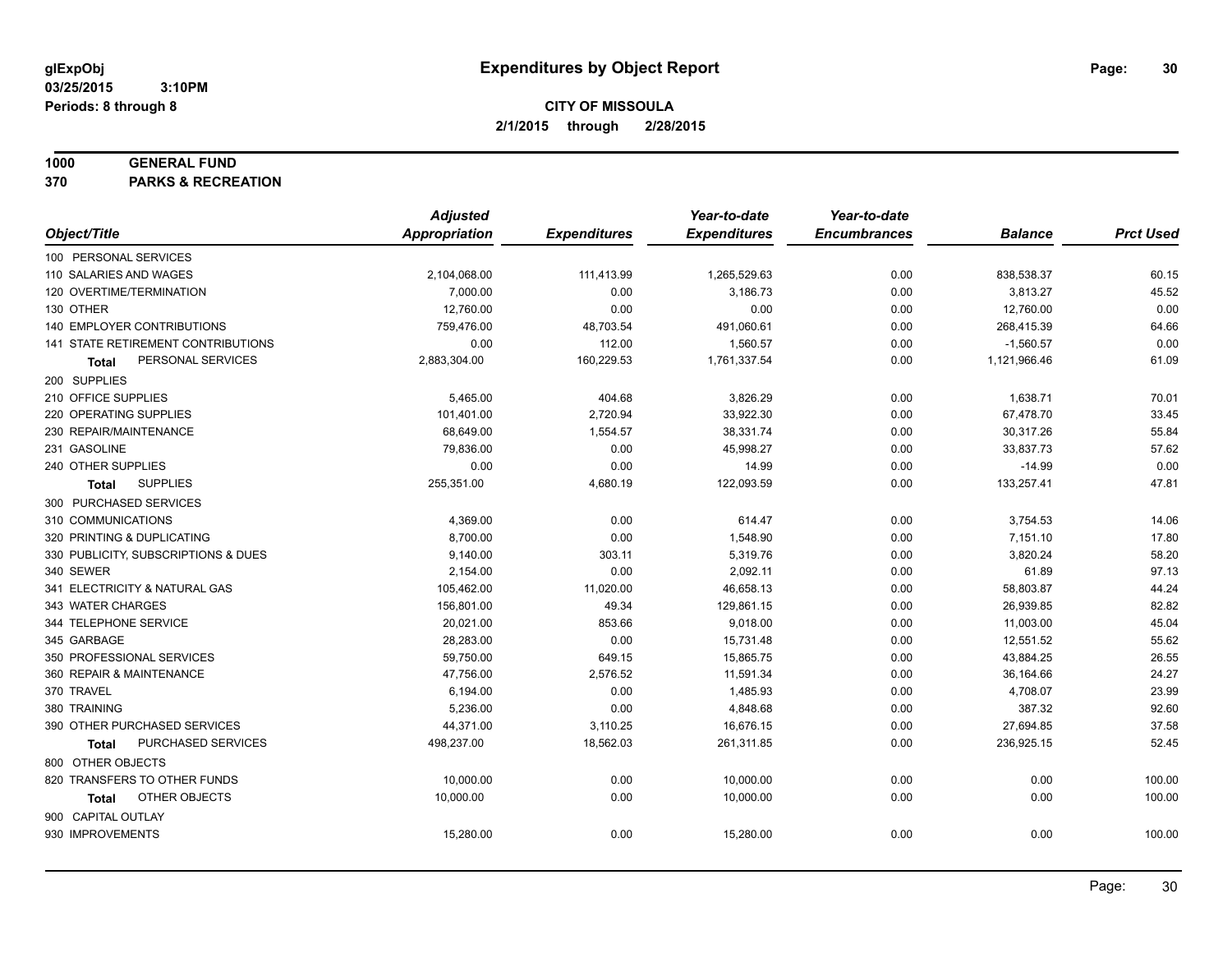#### **03/25/2015 3:10PM Periods: 8 through 8**

## **CITY OF MISSOULA 2/1/2015 through 2/28/2015**

## **1000 GENERAL FUND**

**370 PARKS & RECREATION**

| Object/Title |                           | <b>Adjusted</b><br>Appropriation | <b>Expenditures</b> | Year-to-date<br><b>Expenditures</b> | Year-to-date<br><b>Encumbrances</b> | <b>Balance</b> | <b>Prct Used</b> |
|--------------|---------------------------|----------------------------------|---------------------|-------------------------------------|-------------------------------------|----------------|------------------|
|              | 940 MACHINERY & EQUIPMENT | 0.00                             | 0.00                | 0.00                                | 0.00                                | 0.00           | 0.00             |
| <b>Total</b> | CAPITAL OUTLAY            | 15.280.00                        | 0.00                | 15,280.00                           | 0.00                                | 0.00           | 100.00           |
| <b>Total</b> | PARKS & RECREATION        | 3,662,172.00                     | 183,471.75          | 2,170,022.98                        | 0.00                                | 1,492,149.02   | 59.26            |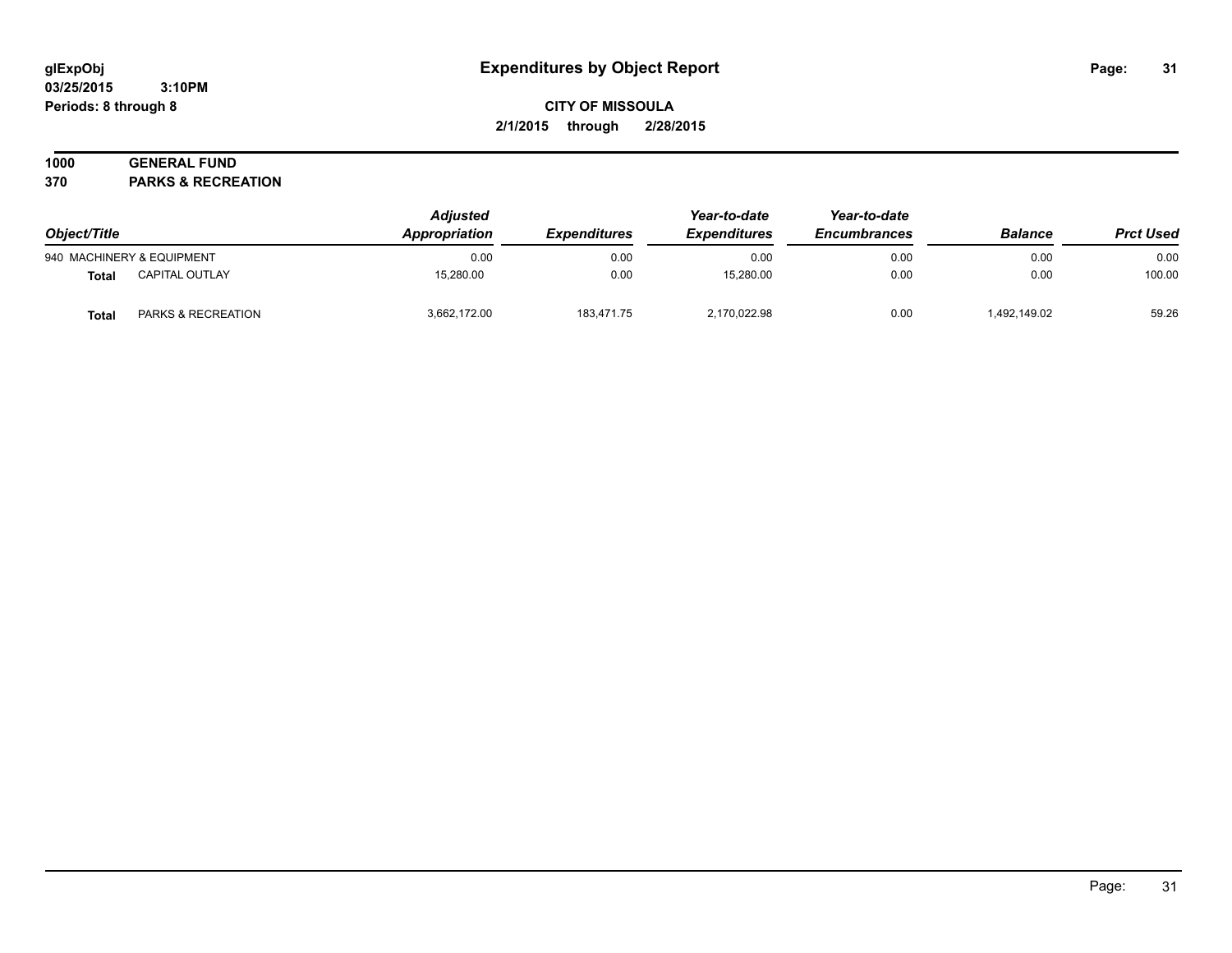#### **1000 GENERAL FUND**

**390 NON-DEPARTMENTAL**

|                                                   | <b>Adjusted</b>      |                     | Year-to-date        | Year-to-date        |                |                  |
|---------------------------------------------------|----------------------|---------------------|---------------------|---------------------|----------------|------------------|
| Object/Title                                      | <b>Appropriation</b> | <b>Expenditures</b> | <b>Expenditures</b> | <b>Encumbrances</b> | <b>Balance</b> | <b>Prct Used</b> |
| 100 PERSONAL SERVICES                             |                      |                     |                     |                     |                |                  |
| 110 SALARIES AND WAGES                            | 44,976.00            | 0.00                | $-2.85$             | 0.00                | 44,978.85      | $-0.01$          |
| 120 OVERTIME/TERMINATION                          | 25,000.00            | 0.00                | 0.00                | 0.00                | 25,000.00      | 0.00             |
| 140 EMPLOYER CONTRIBUTIONS                        | $-22,556.00$         | $-14.05$            | 405.12              | 0.00                | $-22,961.12$   | $-1.80$          |
| PERSONAL SERVICES<br>Total                        | 47,420.00            | $-14.05$            | 402.27              | 0.00                | 47,017.73      | 0.85             |
| 200 SUPPLIES                                      |                      |                     |                     |                     |                |                  |
| 220 OPERATING SUPPLIES                            | 0.00                 | 0.00                | 0.00                | 0.00                | 0.00           | 0.00             |
| 230 REPAIR/MAINTENANCE                            | 50,000.00            | 1,949.84            | 1,949.84            | 0.00                | 48,050.16      | 3.90             |
| 231 GASOLINE                                      | 0.00                 | 0.00                | 0.00                | 0.00                | 0.00           | 0.00             |
| 240 OTHER SUPPLIES                                | 37,622.30            | 0.00                | 8,331.00            | 0.00                | 29,291.30      | 22.14            |
| <b>SUPPLIES</b><br>Total                          | 87,622.30            | 1,949.84            | 10,280.84           | 0.00                | 77,341.46      | 11.73            |
| 300 PURCHASED SERVICES                            |                      |                     |                     |                     |                |                  |
| 310 COMMUNICATIONS                                | 0.00                 | 0.00                | 0.00                | 0.00                | 0.00           | 0.00             |
| 330 PUBLICITY, SUBSCRIPTIONS & DUES               | 0.00                 | 0.00                | 0.00                | 0.00                | 0.00           | 0.00             |
| 341 ELECTRICITY & NATURAL GAS                     | 0.00                 | 0.00                | 0.00                | 0.00                | 0.00           | 0.00             |
| 350 PROFESSIONAL SERVICES                         | 88,766.00            | 11,137.77           | 33,336.78           | 0.00                | 55,429.22      | 37.56            |
| 360 REPAIR & MAINTENANCE                          | 0.00                 | 0.00                | 1,004.90            | 0.00                | $-1,004.90$    | 0.00             |
| 390 OTHER PURCHASED SERVICES                      | 330,197.00           | 0.00                | 129,039.50          | 0.00                | 201,157.50     | 39.08            |
| PURCHASED SERVICES<br>Total                       | 418,963.00           | 11,137.77           | 163,381.18          | 0.00                | 255,581.82     | 39.00            |
| 400 BUILDING MATERIALS                            |                      |                     |                     |                     |                |                  |
| <b>400 BUILDING MATERIALS</b>                     | 0.00                 | 0.00                | 0.00                | 0.00                | 0.00           | 0.00             |
| <b>BUILDING MATERIALS</b><br>Total                | 0.00                 | 0.00                | 0.00                | 0.00                | 0.00           | 0.00             |
| 500 FIXED CHARGES                                 |                      |                     |                     |                     |                |                  |
| 500 FIXED CHARGES                                 | 1,029,863.00         | $-4,409.69$         | 716,934.98          | 0.00                | 312,928.02     | 69.61            |
| 550 MERCHANT SERVICE FEES                         | 29,700.00            | 0.00                | 0.00                | 0.00                | 29,700.00      | 0.00             |
| <b>FIXED CHARGES</b><br><b>Total</b>              | 1,059,563.00         | $-4,409.69$         | 716,934.98          | 0.00                | 342,628.02     | 67.66            |
| 600 DEBT SERVICE                                  |                      |                     |                     |                     |                |                  |
| 610 PRINCIPAL                                     | 409,805.00           | 0.00                | 539,850.82          | 0.00                | $-130,045.82$  | 131.73           |
| 620 INTEREST / SERVICE FEES                       | 15,179.00            | 2,792.11            | 14,245.86           | 0.00                | 933.14         | 93.85            |
| <b>DEBT SERVICE</b><br><b>Total</b>               | 424,984.00           | 2,792.11            | 554,096.68          | 0.00                | $-129, 112.68$ | 130.38           |
| 700 GRANTS & CONTRIBUTIONS                        |                      |                     |                     |                     |                |                  |
| 700 GRANTS & CONTRIBUTIONS                        | 2,212,267.00         | 96,445.08           | 1,125,669.56        | 0.00                | 1,086,597.44   | 50.88            |
| <b>GRANTS &amp; CONTRIBUTIONS</b><br><b>Total</b> | 2,212,267.00         | 96,445.08           | 1,125,669.56        | 0.00                | 1,086,597.44   | 50.88            |
|                                                   |                      |                     |                     |                     |                |                  |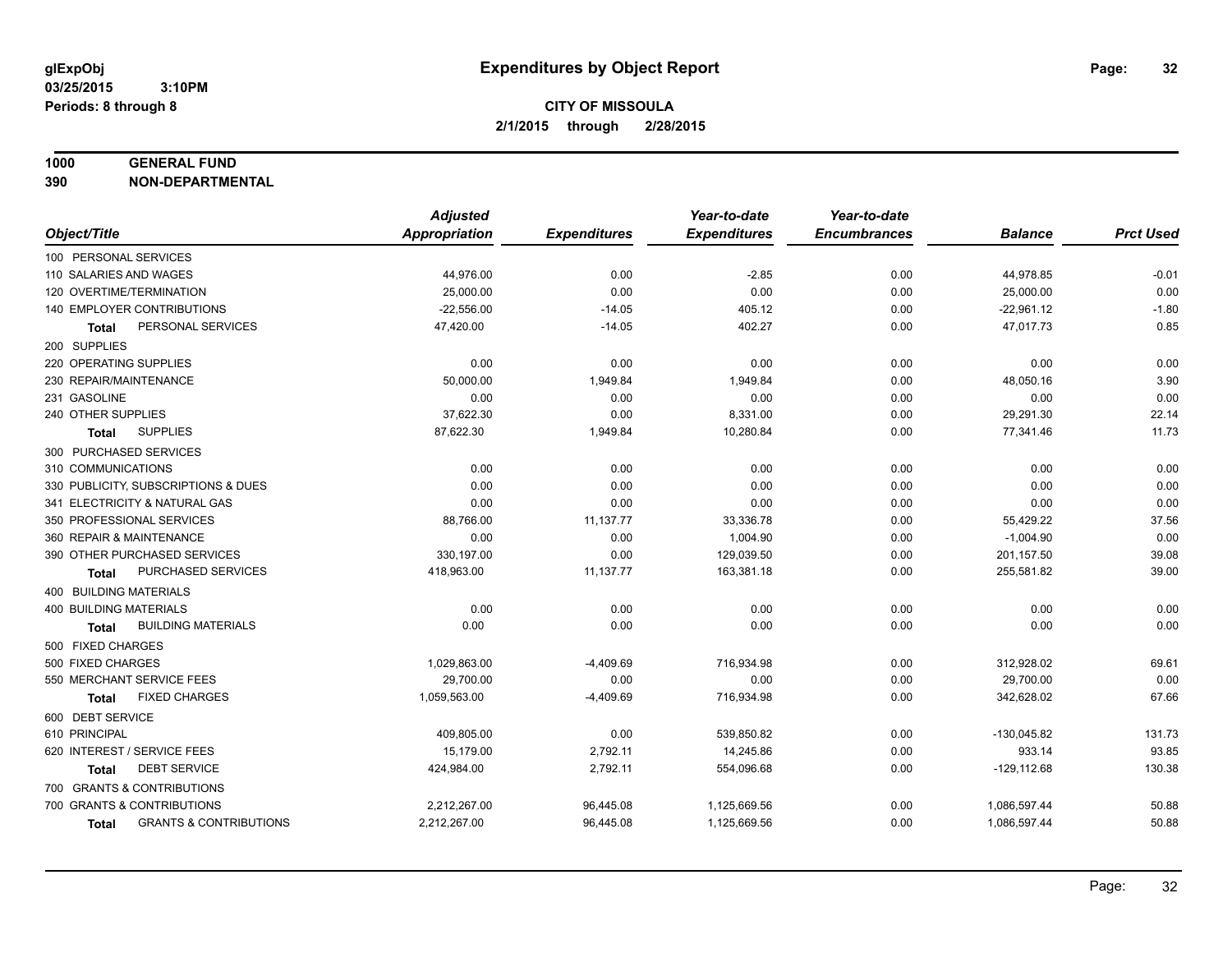## **1000 GENERAL FUND**

**390 NON-DEPARTMENTAL**

|                           |                              | <b>Adjusted</b>      |                     | Year-to-date        | Year-to-date        |                |                  |
|---------------------------|------------------------------|----------------------|---------------------|---------------------|---------------------|----------------|------------------|
| Object/Title              |                              | <b>Appropriation</b> | <b>Expenditures</b> | <b>Expenditures</b> | <b>Encumbrances</b> | <b>Balance</b> | <b>Prct Used</b> |
| 800 OTHER OBJECTS         |                              |                      |                     |                     |                     |                |                  |
|                           | 820 TRANSFERS TO OTHER FUNDS | 1.973.577.00         | 6.329.40            | 59.943.79           | 0.00                | 1.913.633.21   | 3.04             |
| 845 CONTINGENCY           |                              | 158.000.00           | 0.00                | 344.910.41          | 0.00                | $-186.910.41$  | 218.30           |
| <b>Total</b>              | OTHER OBJECTS                | 2.131.577.00         | 6.329.40            | 404.854.20          | 0.00                | 1.726.722.80   | 18.99            |
| 900 CAPITAL OUTLAY        |                              |                      |                     |                     |                     |                |                  |
| 940 MACHINERY & EQUIPMENT |                              | 0.00                 | 0.00                | 0.00                | 0.00                | 0.00           | 0.00             |
| <b>Total</b>              | <b>CAPITAL OUTLAY</b>        | 0.00                 | 0.00                | 0.00                | 0.00                | 0.00           | 0.00             |
| <b>Total</b>              | NON-DEPARTMENTAL             | 6.382.396.30         | 114.230.46          | 2.975.619.71        | 0.00                | 3.406.776.59   | 46.62            |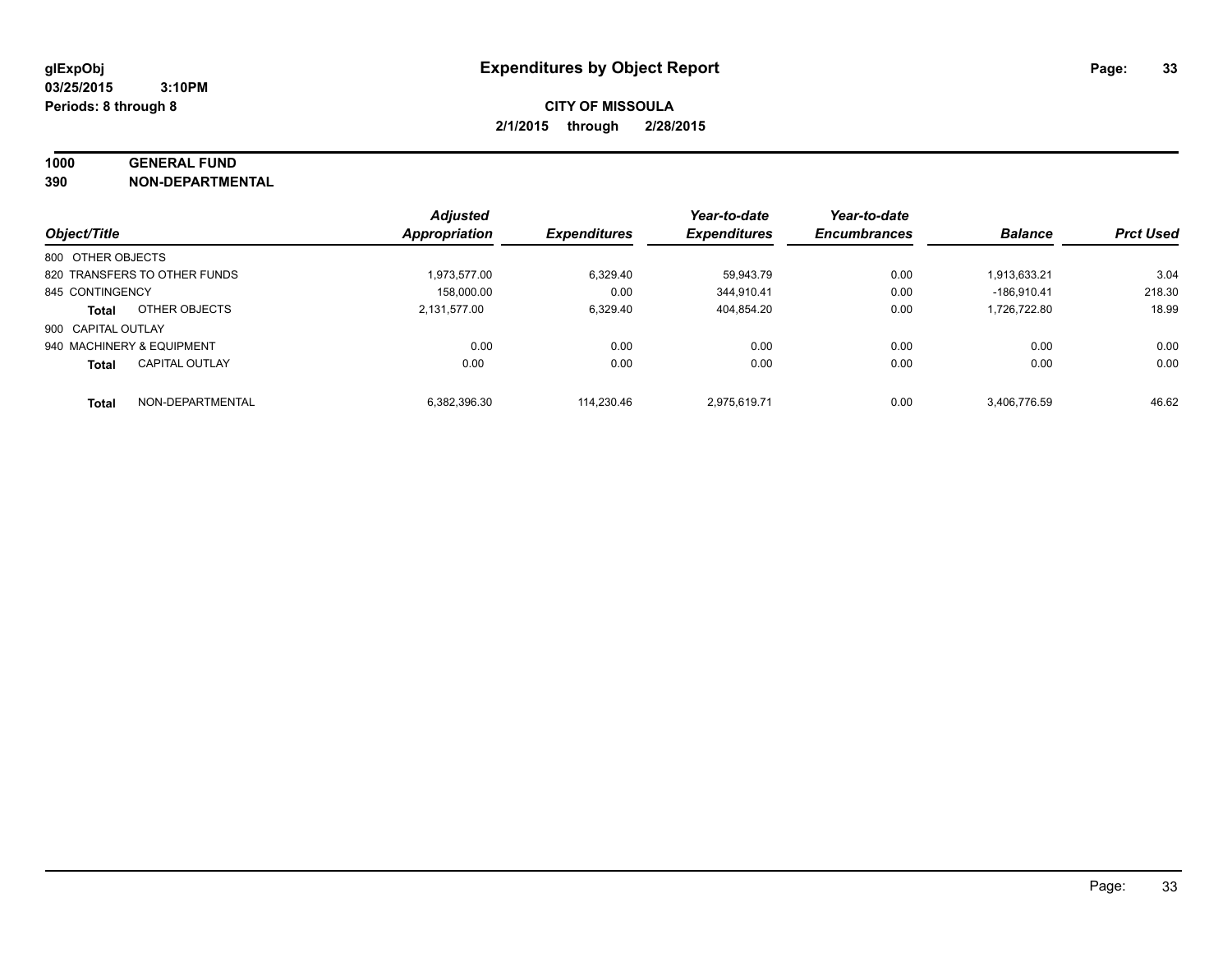**1000 GENERAL FUND**

|                                           | <b>Adjusted</b> |                     | Year-to-date        | Year-to-date        |                |                  |
|-------------------------------------------|-----------------|---------------------|---------------------|---------------------|----------------|------------------|
| Object/Title                              | Appropriation   | <b>Expenditures</b> | <b>Expenditures</b> | <b>Encumbrances</b> | <b>Balance</b> | <b>Prct Used</b> |
| 100 PERSONAL SERVICES                     |                 |                     |                     |                     |                |                  |
| 110 SALARIES AND WAGES                    | 24,682,770.00   | 1,603,662.85        | 15,303,153.49       | 0.00                | 9,379,616.51   | 62.00            |
| 115 SALARIES/HEALTH INSURANCE BENEFIT     | 629,280.00      | 107,730.00          | 810,739.50          | 0.00                | $-181,459.50$  | 128.84           |
| 120 OVERTIME/TERMINATION                  | 1,019,137.00    | 33,150.06           | 725,069.20          | 0.00                | 294,067.80     | 71.15            |
| 121 OUTSIDE HIRE OVERTIME                 | 75,000.00       | 3,567.53            | 72,125.61           | 0.00                | 2,874.39       | 96.17            |
| 122 COURT OVERTIME                        | 0.00            | 1,651.46            | 8,683.29            | 0.00                | $-8,683.29$    | 0.00             |
| 130 OTHER                                 | 250,188.00      | 0.00                | 121,145.94          | 0.00                | 129,042.06     | 48.42            |
| 140 EMPLOYER CONTRIBUTIONS                | 10,236,390.00   | 539,392.40          | 5,229,370.77        | 0.00                | 5,007,019.23   | 51.09            |
| <b>141 STATE RETIREMENT CONTRIBUTIONS</b> | 2,264,770.00    | 341,907.95          | 2,901,726.21        | 0.00                | $-636,956.21$  | 128.12           |
| PERSONAL SERVICES<br><b>Total</b>         | 39, 157, 535.00 | 2,631,062.25        | 25,172,014.01       | 0.00                | 13,985,520.99  | 64.28            |
| 200 SUPPLIES                              |                 |                     |                     |                     |                |                  |
| 210 OFFICE SUPPLIES                       | 115,774.00      | 31,031.44           | 69,445.90           | 0.00                | 46,328.10      | 59.98            |
| 220 OPERATING SUPPLIES                    | 651,881.00      | 148,230.04          | 385,802.98          | 0.00                | 266,078.02     | 59.18            |
| 230 REPAIR/MAINTENANCE                    | 433,669.00      | 25,667.61           | 204,092.93          | 0.00                | 229,576.07     | 47.06            |
| 231 GASOLINE                              | 579,236.00      | 22,174.20           | 305,007.67          | 0.00                | 274,228.33     | 52.66            |
| 240 OTHER SUPPLIES                        | 93,139.30       | 3,486.80            | 32,649.10           | 0.00                | 60,490.20      | 35.05            |
| 250 SUPPLIES FOR RESALE                   | 0.00            | 0.00                | 0.00                | 0.00                | 0.00           | 0.00             |
| <b>SUPPLIES</b><br>Total                  | 1,873,699.30    | 230,590.09          | 996,998.58          | 0.00                | 876,700.72     | 53.21            |
| 300 PURCHASED SERVICES                    |                 |                     |                     |                     |                |                  |
| 310 COMMUNICATIONS                        | 115,689.00      | 1,784.85            | 65,021.11           | 0.00                | 50,667.89      | 56.20            |
| 320 PRINTING & DUPLICATING                | 50,752.00       | 933.20              | 12,747.00           | 0.00                | 38,005.00      | 25.12            |
| 330 PUBLICITY, SUBSCRIPTIONS & DUES       | 293,327.00      | 6,018.64            | 232,931.41          | 0.00                | 60,395.59      | 79.41            |
| 340 SEWER                                 | 6,128.00        | 0.00                | 4,787.05            | 0.00                | 1,340.95       | 78.12            |
| 341 ELECTRICITY & NATURAL GAS             | 486,686.00      | 52,461.73           | 288,439.82          | 0.00                | 198,246.18     | 59.27            |
| 343 WATER CHARGES                         | 190,916.00      | 1,956.67            | 146,842.44          | 0.00                | 44,073.56      | 76.91            |
| 344 TELEPHONE SERVICE                     | 254,205.00      | 12,679.96           | 131,278.97          | 0.00                | 122,926.03     | 51.64            |
| 345 GARBAGE                               | 52,367.00       | 1,152.95            | 25,326.13           | 0.00                | 27,040.87      | 48.36            |
| 350 PROFESSIONAL SERVICES                 | 880,672.00      | 49,590.35           | 512,332.66          | 0.00                | 368,339.34     | 58.18            |
| 360 REPAIR & MAINTENANCE                  | 591,523.00      | 28,663.91           | 406,417.06          | 0.00                | 185,105.94     | 68.71            |
| 370 TRAVEL                                | 129,056.00      | 4,068.11            | 38,526.04           | 0.00                | 90,529.96      | 29.85            |
| 380 TRAINING                              | 113,579.00      | 2,887.54            | 53,063.04           | 0.00                | 60,515.96      | 46.72            |
| 390 OTHER PURCHASED SERVICES              | 446,093.00      | 8,551.39            | 171,524.41          | 0.00                | 274,568.59     | 38.45            |
| <b>PURCHASED SERVICES</b><br><b>Total</b> | 3,610,993.00    | 170,749.30          | 2,089,237.14        | 0.00                | 1,521,755.86   | 57.86            |
| 400 BUILDING MATERIALS                    |                 |                     |                     |                     |                |                  |
| <b>400 BUILDING MATERIALS</b>             | 71,263.00       | 0.00                | 29,194.09           | 0.00                | 42,068.91      | 40.97            |
|                                           |                 |                     |                     |                     |                |                  |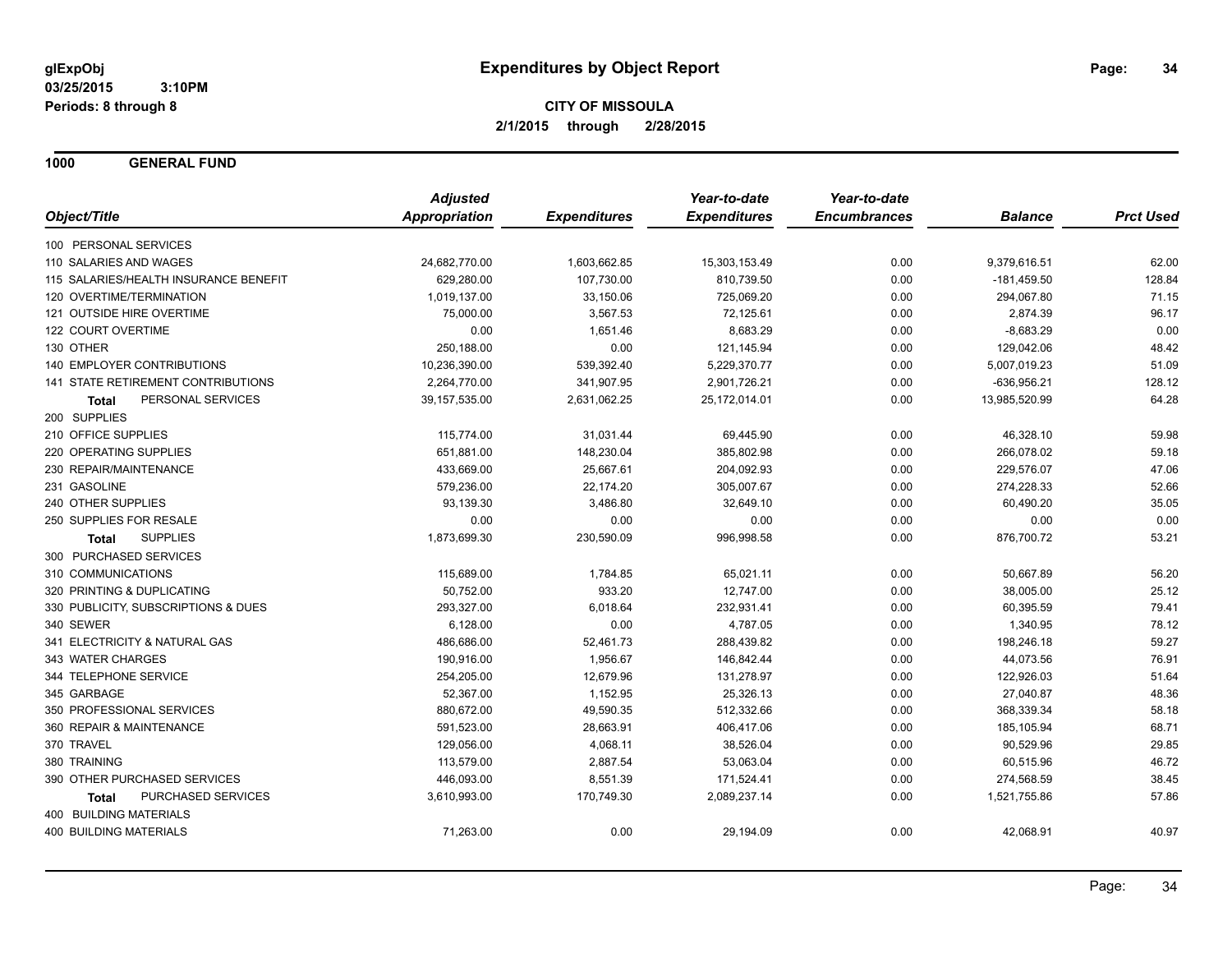**1000 GENERAL FUND**

|                                                   | <b>Adjusted</b> |                     | Year-to-date        | Year-to-date        |                |                  |
|---------------------------------------------------|-----------------|---------------------|---------------------|---------------------|----------------|------------------|
| Object/Title                                      | Appropriation   | <b>Expenditures</b> | <b>Expenditures</b> | <b>Encumbrances</b> | <b>Balance</b> | <b>Prct Used</b> |
| <b>BUILDING MATERIALS</b><br><b>Total</b>         | 71,263.00       | 0.00                | 29,194.09           | 0.00                | 42,068.91      | 40.97            |
| 500 FIXED CHARGES                                 |                 |                     |                     |                     |                |                  |
| 500 FIXED CHARGES                                 | 1,177,433.00    | 7,817.31            | 767,054.98          | 0.00                | 410,378.02     | 65.15            |
| 530 EQUIPMENT RENTAL                              | 500.00          | 10.50               | 308.50              | 0.00                | 191.50         | 61.70            |
| 550 MERCHANT SERVICE FEES                         | 29,700.00       | 0.00                | 5,124.23            | 0.00                | 24.575.77      | 17.25            |
| <b>FIXED CHARGES</b><br><b>Total</b>              | 1,207,633.00    | 7,827.81            | 772,487.71          | 0.00                | 435,145.29     | 63.97            |
| 600 DEBT SERVICE                                  |                 |                     |                     |                     |                |                  |
| 610 PRINCIPAL                                     | 409,805.00      | 0.00                | 539,850.82          | 0.00                | $-130,045.82$  | 131.73           |
| 620 INTEREST / SERVICE FEES                       | 15.179.00       | 2,792.11            | 14.245.86           | 0.00                | 933.14         | 93.85            |
| <b>DEBT SERVICE</b><br>Total                      | 424.984.00      | 2,792.11            | 554,096.68          | 0.00                | $-129, 112.68$ | 130.38           |
| 700 GRANTS & CONTRIBUTIONS                        |                 |                     |                     |                     |                |                  |
| 700 GRANTS & CONTRIBUTIONS                        | 2,290,680.00    | 98,296.28           | 1,138,385.85        | 0.00                | 1,152,294.15   | 49.70            |
| 780 INTERGOVERNMENTAL TRANSFER                    | 0.00            | 0.00                | 0.00                | 0.00                | 0.00           | 0.00             |
| <b>GRANTS &amp; CONTRIBUTIONS</b><br><b>Total</b> | 2,290,680.00    | 98,296.28           | 1,138,385.85        | 0.00                | 1,152,294.15   | 49.70            |
| 800 OTHER OBJECTS                                 |                 |                     |                     |                     |                |                  |
| 820 TRANSFERS TO OTHER FUNDS                      | 1,983,577.00    | 6,329.40            | 69,943.79           | 0.00                | 1,913,633.21   | 3.53             |
| 845 CONTINGENCY                                   | 166,185.00      | 1,128.00            | 350,299.41          | 0.00                | $-184, 114.41$ | 210.79           |
| OTHER OBJECTS<br><b>Total</b>                     | 2,149,762.00    | 7,457.40            | 420,243.20          | 0.00                | 1,729,518.80   | 19.55            |
| 900 CAPITAL OUTLAY                                |                 |                     |                     |                     |                |                  |
| 920 BUILDINGS                                     | 0.00            | 0.00                | 0.00                | 0.00                | 0.00           | 0.00             |
| 930 IMPROVEMENTS                                  | 211,838.00      | 0.00                | 165,999.62          | 0.00                | 45,838.38      | 78.36            |
| 940 MACHINERY & EQUIPMENT                         | 8.576.00        | 0.00                | 22.611.26           | 0.00                | $-14,035.26$   | 263.66           |
| CAPITAL OUTLAY<br><b>Total</b>                    | 220,414.00      | 0.00                | 188,610.88          | 0.00                | 31,803.12      | 85.57            |
| <b>GENERAL FUND</b><br>Total                      | 51,006,963.30   | 3,148,775.24        | 31,361,268.14       | 0.00                | 19,645,695.16  | 61.48            |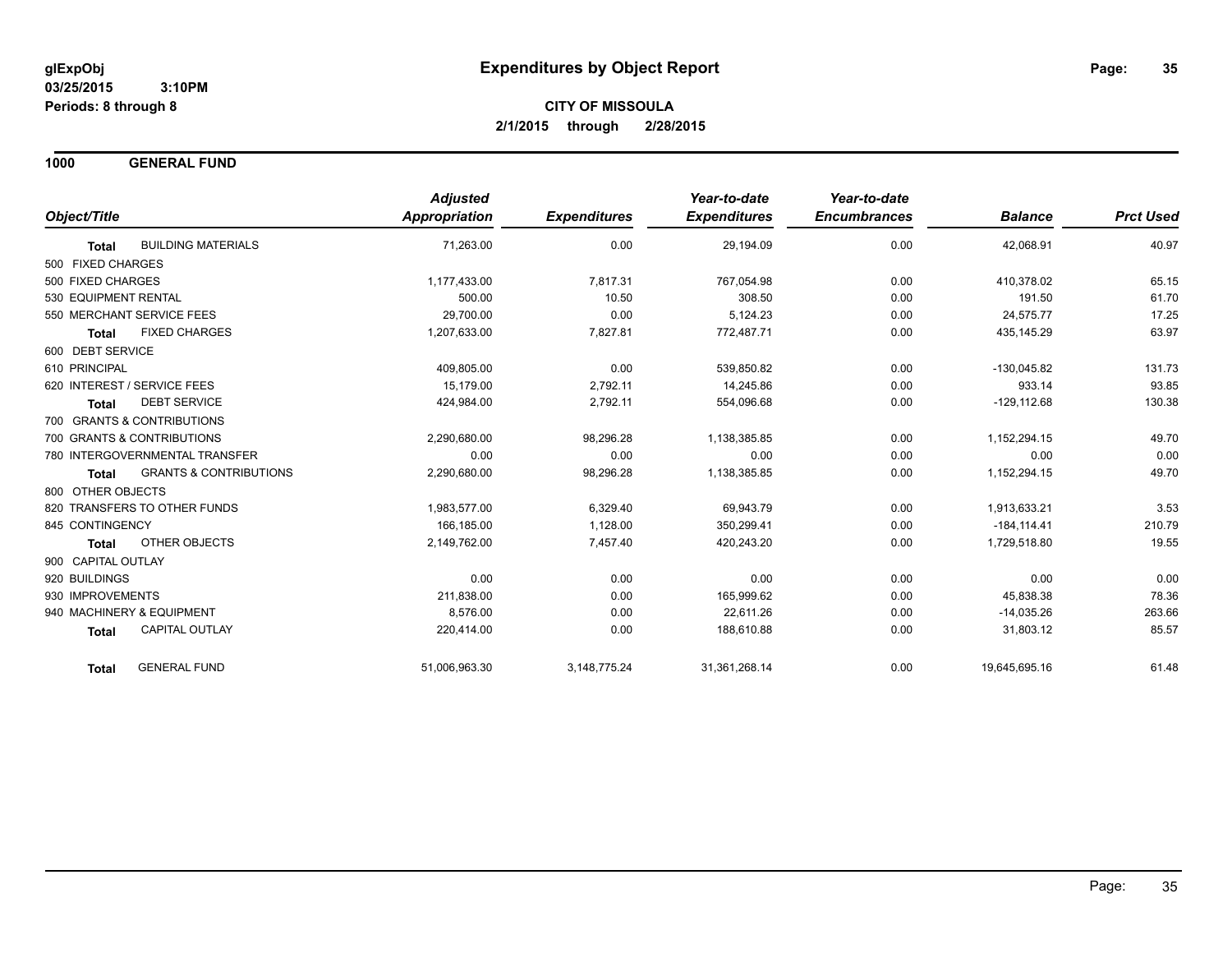#### **03/25/2015 3:10PM Periods: 8 through 8**

## **CITY OF MISSOULA 2/1/2015 through 2/28/2015**

### **1211 PARK ACQUISITION & DEVELOPMENT**

**370 PARKS & RECREATION**

|                    |                              | <b>Adjusted</b>      |                     | Year-to-date        | Year-to-date        |                |                  |
|--------------------|------------------------------|----------------------|---------------------|---------------------|---------------------|----------------|------------------|
| Object/Title       |                              | <b>Appropriation</b> | <b>Expenditures</b> | <b>Expenditures</b> | <b>Encumbrances</b> | <b>Balance</b> | <b>Prct Used</b> |
| 200 SUPPLIES       |                              |                      |                     |                     |                     |                |                  |
|                    | 220 OPERATING SUPPLIES       | 10,000.00            | 0.00                | 0.00                | 0.00                | 10,000.00      | 0.00             |
| Total              | <b>SUPPLIES</b>              | 10,000.00            | 0.00                | 0.00                | 0.00                | 10,000.00      | 0.00             |
|                    | 300 PURCHASED SERVICES       |                      |                     |                     |                     |                |                  |
|                    | 350 PROFESSIONAL SERVICES    | 25,000.00            | 0.00                | 0.00                | 0.00                | 25,000.00      | 0.00             |
|                    | 360 REPAIR & MAINTENANCE     | 0.00                 | 0.00                | 0.00                | 0.00                | 0.00           | 0.00             |
|                    | 390 OTHER PURCHASED SERVICES | 10,000.00            | 0.00                | 0.00                | 0.00                | 10,000.00      | 0.00             |
| Total              | <b>PURCHASED SERVICES</b>    | 35,000.00            | 0.00                | 0.00                | 0.00                | 35,000.00      | 0.00             |
| 800 OTHER OBJECTS  |                              |                      |                     |                     |                     |                |                  |
|                    | 820 TRANSFERS TO OTHER FUNDS | 0.00                 | 0.00                | 0.00                | 0.00                | 0.00           | 0.00             |
| Total              | OTHER OBJECTS                | 0.00                 | 0.00                | 0.00                | 0.00                | 0.00           | 0.00             |
| 900 CAPITAL OUTLAY |                              |                      |                     |                     |                     |                |                  |
| 930 IMPROVEMENTS   |                              | 243,120.00           | 0.00                | 0.00                | 0.00                | 243,120.00     | 0.00             |
| <b>Total</b>       | <b>CAPITAL OUTLAY</b>        | 243,120.00           | 0.00                | 0.00                | 0.00                | 243,120.00     | 0.00             |
| <b>Total</b>       | PARKS & RECREATION           | 288,120.00           | 0.00                | 0.00                | 0.00                | 288,120.00     | 0.00             |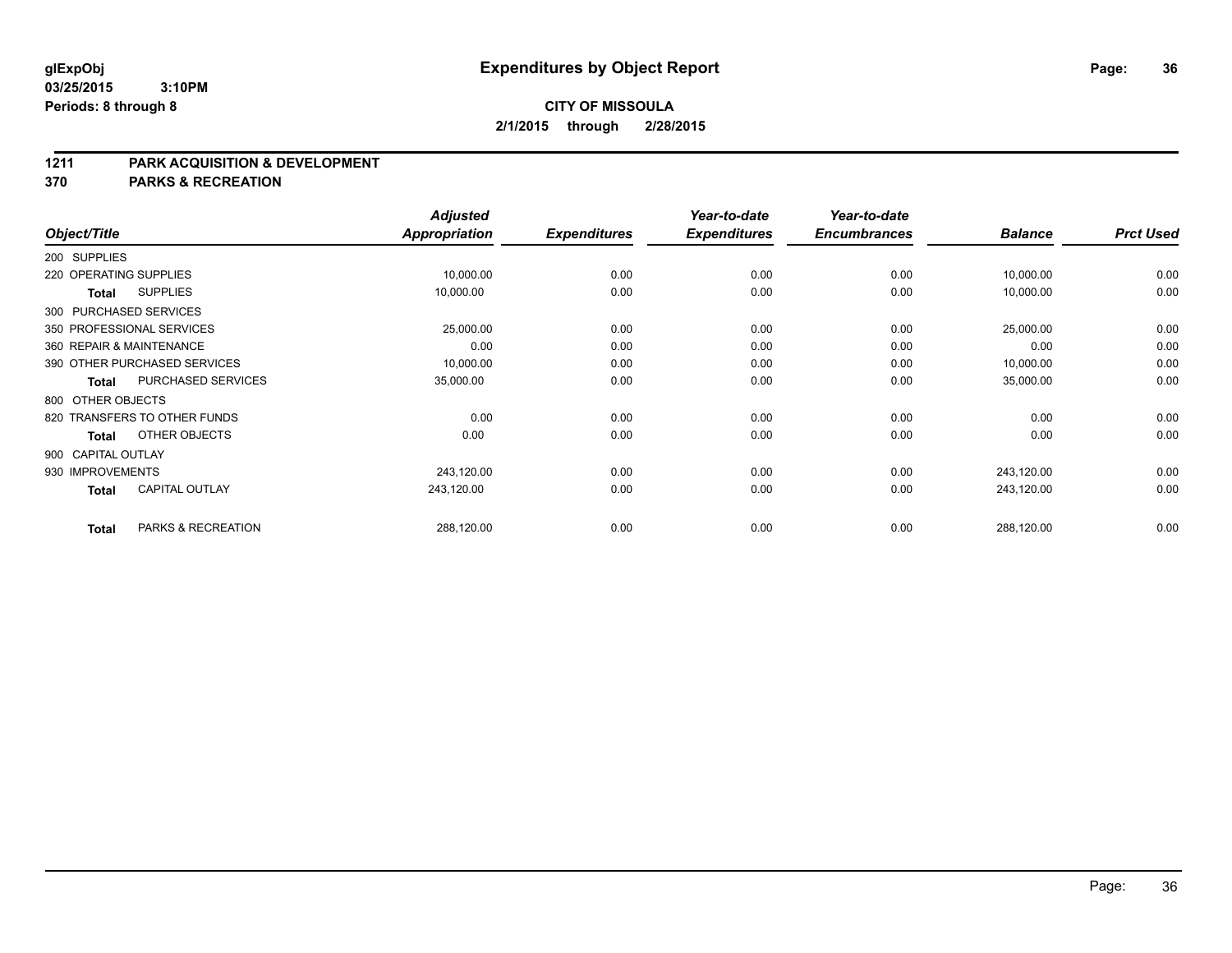**CITY OF MISSOULA 2/1/2015 through 2/28/2015**

# **1211 PARK ACQUISITION & DEVELOPMENT**

| Object/Title             |                                | <b>Adjusted</b><br><b>Appropriation</b> | <b>Expenditures</b> | Year-to-date<br><b>Expenditures</b> | Year-to-date<br><b>Encumbrances</b> | <b>Balance</b> | <b>Prct Used</b> |
|--------------------------|--------------------------------|-----------------------------------------|---------------------|-------------------------------------|-------------------------------------|----------------|------------------|
|                          |                                |                                         |                     |                                     |                                     |                |                  |
| 200 SUPPLIES             |                                |                                         |                     |                                     |                                     |                |                  |
| 220 OPERATING SUPPLIES   |                                | 10,000.00                               | 0.00                | 0.00                                | 0.00                                | 10,000.00      | 0.00             |
| Total                    | <b>SUPPLIES</b>                | 10,000.00                               | 0.00                | 0.00                                | 0.00                                | 10,000.00      | 0.00             |
| 300 PURCHASED SERVICES   |                                |                                         |                     |                                     |                                     |                |                  |
|                          | 350 PROFESSIONAL SERVICES      | 25,000.00                               | 0.00                | 0.00                                | 0.00                                | 25,000.00      | 0.00             |
| 360 REPAIR & MAINTENANCE |                                | 0.00                                    | 0.00                | 0.00                                | 0.00                                | 0.00           | 0.00             |
|                          | 390 OTHER PURCHASED SERVICES   | 10,000.00                               | 0.00                | 0.00                                | 0.00                                | 10,000.00      | 0.00             |
| <b>Total</b>             | PURCHASED SERVICES             | 35,000.00                               | 0.00                | 0.00                                | 0.00                                | 35,000.00      | 0.00             |
| 800 OTHER OBJECTS        |                                |                                         |                     |                                     |                                     |                |                  |
|                          | 820 TRANSFERS TO OTHER FUNDS   | 0.00                                    | 0.00                | 0.00                                | 0.00                                | 0.00           | 0.00             |
| <b>Total</b>             | OTHER OBJECTS                  | 0.00                                    | 0.00                | 0.00                                | 0.00                                | 0.00           | 0.00             |
| 900 CAPITAL OUTLAY       |                                |                                         |                     |                                     |                                     |                |                  |
| 930 IMPROVEMENTS         |                                | 243,120.00                              | 0.00                | 0.00                                | 0.00                                | 243,120.00     | 0.00             |
| <b>Total</b>             | <b>CAPITAL OUTLAY</b>          | 243,120.00                              | 0.00                | 0.00                                | 0.00                                | 243,120.00     | 0.00             |
|                          |                                |                                         |                     |                                     |                                     |                |                  |
| <b>Total</b>             | PARK ACQUISITION & DEVELOPMENT | 288,120.00                              | 0.00                | 0.00                                | 0.00                                | 288,120.00     | 0.00             |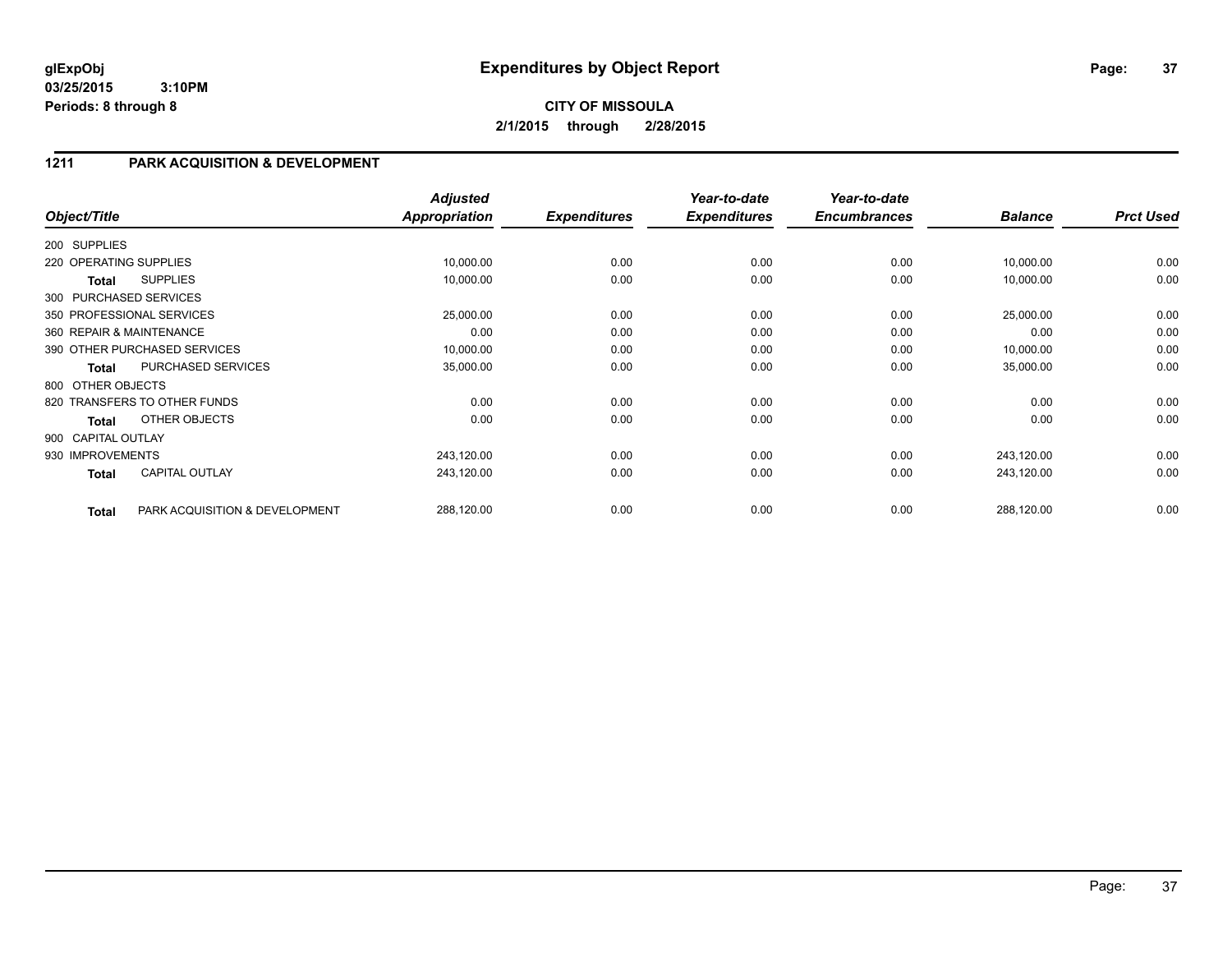#### **1212 PARK ENTERPRISE FUND**

**370 PARKS & RECREATION**

|                        |                              | <b>Adjusted</b>      |                     | Year-to-date        | Year-to-date        |                |                  |
|------------------------|------------------------------|----------------------|---------------------|---------------------|---------------------|----------------|------------------|
| Object/Title           |                              | <b>Appropriation</b> | <b>Expenditures</b> | <b>Expenditures</b> | <b>Encumbrances</b> | <b>Balance</b> | <b>Prct Used</b> |
| 200 SUPPLIES           |                              |                      |                     |                     |                     |                |                  |
| 220 OPERATING SUPPLIES |                              | 20,000.00            | 0.00                | 4,900.00            | 0.00                | 15,100.00      | 24.50            |
|                        | 230 REPAIR/MAINTENANCE       | 15,000.00            | 0.00                | 0.00                | 0.00                | 15,000.00      | 0.00             |
| 240 OTHER SUPPLIES     |                              | 0.00                 | 0.00                | 0.00                | 0.00                | 0.00           | 0.00             |
| <b>Total</b>           | <b>SUPPLIES</b>              | 35,000.00            | 0.00                | 4,900.00            | 0.00                | 30,100.00      | 14.00            |
|                        | 300 PURCHASED SERVICES       |                      |                     |                     |                     |                |                  |
|                        | 350 PROFESSIONAL SERVICES    | 10,000.00            | 0.00                | 102.98              | 0.00                | 9,897.02       | 1.03             |
|                        | 390 OTHER PURCHASED SERVICES | 20,000.00            | 0.00                | 0.00                | 0.00                | 20,000.00      | 0.00             |
| <b>Total</b>           | PURCHASED SERVICES           | 30,000.00            | 0.00                | 102.98              | 0.00                | 29,897.02      | 0.34             |
| 800 OTHER OBJECTS      |                              |                      |                     |                     |                     |                |                  |
|                        | 820 TRANSFERS TO OTHER FUNDS | 0.00                 | 0.00                | 0.00                | 0.00                | 0.00           | 0.00             |
| <b>Total</b>           | OTHER OBJECTS                | 0.00                 | 0.00                | 0.00                | 0.00                | 0.00           | 0.00             |
| 900 CAPITAL OUTLAY     |                              |                      |                     |                     |                     |                |                  |
| 930 IMPROVEMENTS       |                              | 152,000.00           | 0.00                | 0.00                | 0.00                | 152,000.00     | 0.00             |
|                        | 940 MACHINERY & EQUIPMENT    | 30,000.00            | 0.00                | 0.00                | 0.00                | 30,000.00      | 0.00             |
| <b>Total</b>           | <b>CAPITAL OUTLAY</b>        | 182,000.00           | 0.00                | 0.00                | 0.00                | 182,000.00     | 0.00             |
| <b>Total</b>           | PARKS & RECREATION           | 247,000.00           | 0.00                | 5,002.98            | 0.00                | 241,997.02     | 2.03             |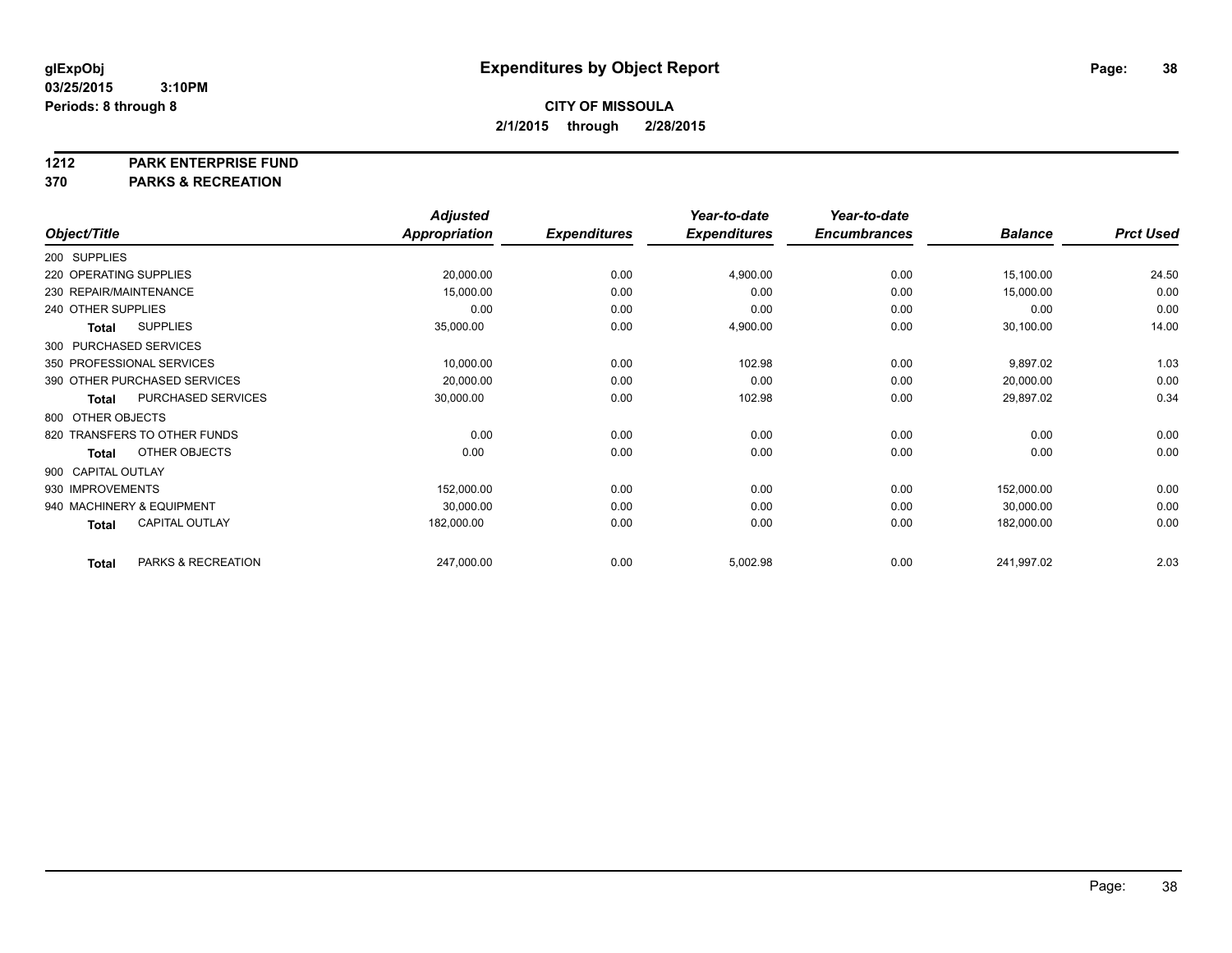### **1212 PARK ENTERPRISE FUND**

|                                |                           | <b>Adjusted</b>      |                     | Year-to-date        | Year-to-date        |                |                  |
|--------------------------------|---------------------------|----------------------|---------------------|---------------------|---------------------|----------------|------------------|
| Object/Title                   |                           | <b>Appropriation</b> | <b>Expenditures</b> | <b>Expenditures</b> | <b>Encumbrances</b> | <b>Balance</b> | <b>Prct Used</b> |
| 200 SUPPLIES                   |                           |                      |                     |                     |                     |                |                  |
| 220 OPERATING SUPPLIES         |                           | 20,000.00            | 0.00                | 4,900.00            | 0.00                | 15,100.00      | 24.50            |
| 230 REPAIR/MAINTENANCE         |                           | 15,000.00            | 0.00                | 0.00                | 0.00                | 15,000.00      | 0.00             |
| 240 OTHER SUPPLIES             |                           | 0.00                 | 0.00                | 0.00                | 0.00                | 0.00           | 0.00             |
| <b>SUPPLIES</b><br>Total       |                           | 35,000.00            | 0.00                | 4,900.00            | 0.00                | 30,100.00      | 14.00            |
| 300 PURCHASED SERVICES         |                           |                      |                     |                     |                     |                |                  |
| 350 PROFESSIONAL SERVICES      |                           | 10,000.00            | 0.00                | 102.98              | 0.00                | 9,897.02       | 1.03             |
| 390 OTHER PURCHASED SERVICES   |                           | 20,000.00            | 0.00                | 0.00                | 0.00                | 20,000.00      | 0.00             |
| <b>Total</b>                   | <b>PURCHASED SERVICES</b> | 30,000.00            | 0.00                | 102.98              | 0.00                | 29,897.02      | 0.34             |
| 800 OTHER OBJECTS              |                           |                      |                     |                     |                     |                |                  |
| 820 TRANSFERS TO OTHER FUNDS   |                           | 0.00                 | 0.00                | 0.00                | 0.00                | 0.00           | 0.00             |
| OTHER OBJECTS<br>Total         |                           | 0.00                 | 0.00                | 0.00                | 0.00                | 0.00           | 0.00             |
| 900 CAPITAL OUTLAY             |                           |                      |                     |                     |                     |                |                  |
| 930 IMPROVEMENTS               |                           | 152,000.00           | 0.00                | 0.00                | 0.00                | 152,000.00     | 0.00             |
| 940 MACHINERY & EQUIPMENT      |                           | 30,000.00            | 0.00                | 0.00                | 0.00                | 30,000.00      | 0.00             |
| <b>CAPITAL OUTLAY</b><br>Total |                           | 182,000.00           | 0.00                | 0.00                | 0.00                | 182,000.00     | 0.00             |
| <b>Total</b>                   | PARK ENTERPRISE FUND      | 247,000.00           | 0.00                | 5,002.98            | 0.00                | 241,997.02     | 2.03             |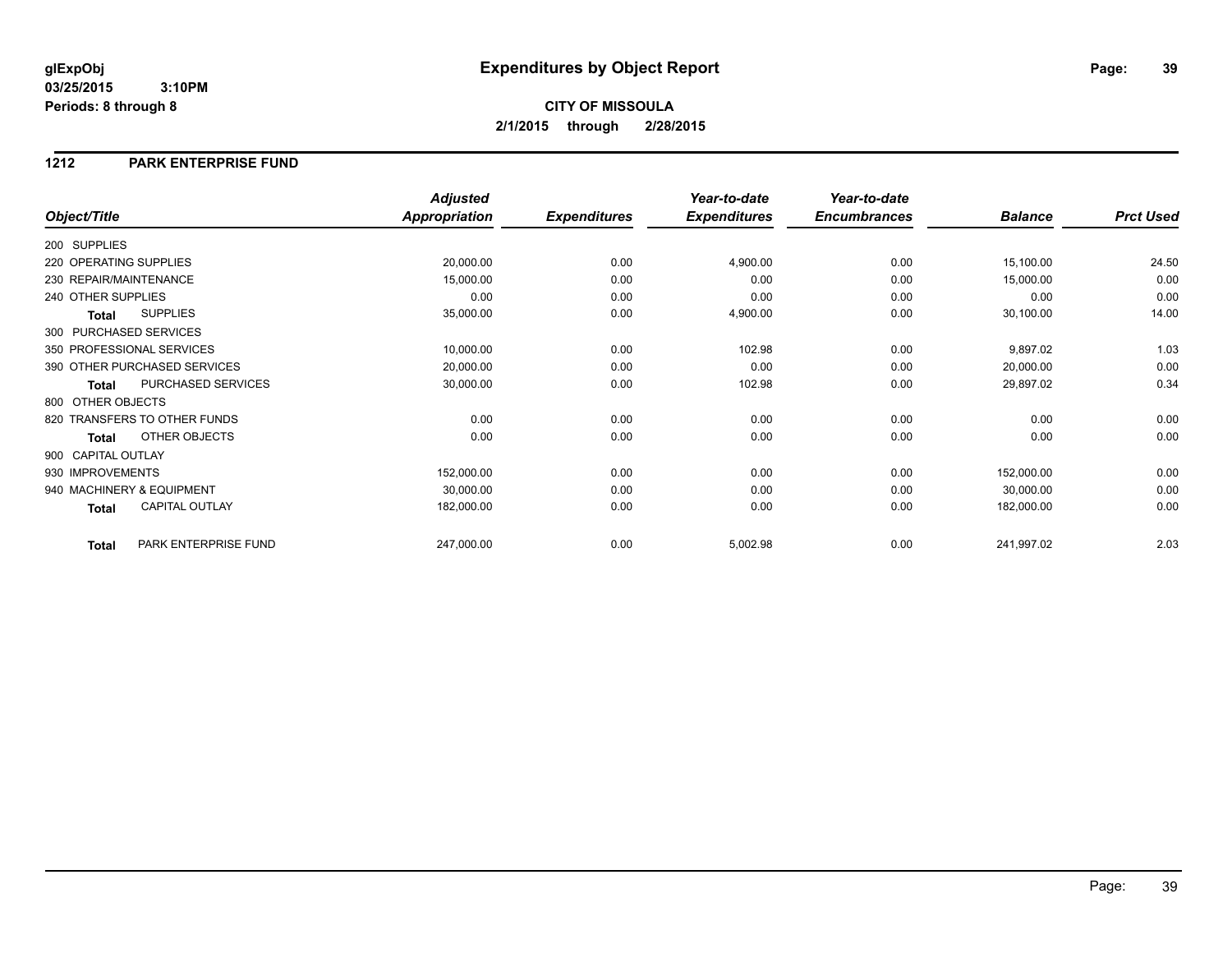**1216 PARKS & REC TRAILS, DEV**

**370 PARKS & RECREATION**

|                                            | <b>Adjusted</b>      |                     | Year-to-date        | Year-to-date        |                |                  |
|--------------------------------------------|----------------------|---------------------|---------------------|---------------------|----------------|------------------|
| Object/Title                               | <b>Appropriation</b> | <b>Expenditures</b> | <b>Expenditures</b> | <b>Encumbrances</b> | <b>Balance</b> | <b>Prct Used</b> |
| 100 PERSONAL SERVICES                      |                      |                     |                     |                     |                |                  |
| 110 SALARIES AND WAGES                     | 11,291.00            | 333.93              | 3,883.94            | 0.00                | 7,407.06       | 34.40            |
| 120 OVERTIME/TERMINATION                   | 0.00                 | 0.00                | 216.13              | 0.00                | $-216.13$      | 0.00             |
| 130 OTHER                                  | 0.00                 | 0.00                | 0.00                | 0.00                | 0.00           | 0.00             |
| 140 EMPLOYER CONTRIBUTIONS                 | 1,909.00             | 75.32               | 1,028.87            | 0.00                | 880.13         | 53.90            |
| 141 STATE RETIREMENT CONTRIBUTIONS         | 0.00                 | 0.33                | 4.30                | 0.00                | $-4.30$        | 0.00             |
| PERSONAL SERVICES<br>Total                 | 13,200.00            | 409.58              | 5,133.24            | 0.00                | 8,066.76       | 38.89            |
| 200 SUPPLIES                               |                      |                     |                     |                     |                |                  |
| 210 OFFICE SUPPLIES                        | 0.00                 | 0.00                | 0.00                | 0.00                | 0.00           | 0.00             |
| 220 OPERATING SUPPLIES                     | 67,000.00            | 2,047.65            | 7.290.40            | 0.00                | 59,709.60      | 10.88            |
| 230 REPAIR/MAINTENANCE                     | 48,200.00            | 0.00                | 23,875.36           | 0.00                | 24,324.64      | 49.53            |
| 240 OTHER SUPPLIES                         | 1,100.00             | 0.00                | 0.00                | 0.00                | 1,100.00       | 0.00             |
| <b>SUPPLIES</b><br><b>Total</b>            | 116,300.00           | 2,047.65            | 31,165.76           | 0.00                | 85,134.24      | 26.80            |
| 300 PURCHASED SERVICES                     |                      |                     |                     |                     |                |                  |
| 330 PUBLICITY, SUBSCRIPTIONS & DUES        | 0.00                 | 0.00                | 0.00                | 0.00                | 0.00           | 0.00             |
| 341 ELECTRICITY & NATURAL GAS              | 0.00                 | 0.00                | 0.00                | 0.00                | 0.00           | 0.00             |
| 350 PROFESSIONAL SERVICES                  | 146,700.00           | 3,850.00            | 6,371.39            | 0.00                | 140,328.61     | 4.34             |
| 360 REPAIR & MAINTENANCE                   | 10,000.00            | 0.00                | 0.00                | 0.00                | 10,000.00      | 0.00             |
| 370 TRAVEL                                 | 150.00               | 0.00                | 0.00                | 0.00                | 150.00         | 0.00             |
| 380 TRAINING                               | 150.00               | 0.00                | 0.00                | 0.00                | 150.00         | 0.00             |
| 390 OTHER PURCHASED SERVICES               | 100,000.00           | 0.00                | 0.00                | 0.00                | 100,000.00     | 0.00             |
| PURCHASED SERVICES<br>Total                | 257,000.00           | 3,850.00            | 6,371.39            | 0.00                | 250,628.61     | 2.48             |
| 700 GRANTS & CONTRIBUTIONS                 |                      |                     |                     |                     |                |                  |
| 700 GRANTS & CONTRIBUTIONS                 | 0.00                 | 0.00                | 0.00                | 0.00                | 0.00           | 0.00             |
| 751 RECREATION SCHOLARSHIPS                | 0.00                 | 0.00                | 0.00                | 0.00                | 0.00           | 0.00             |
| <b>GRANTS &amp; CONTRIBUTIONS</b><br>Total | 0.00                 | 0.00                | 0.00                | 0.00                | 0.00           | 0.00             |
| 800 OTHER OBJECTS                          |                      |                     |                     |                     |                |                  |
| 820 TRANSFERS TO OTHER FUNDS               | 50,000.00            | 0.00                | 0.00                | 0.00                | 50,000.00      | 0.00             |
| 845 CONTINGENCY                            | 25,000.00            | 0.00                | 0.00                | 0.00                | 25,000.00      | 0.00             |
| OTHER OBJECTS<br>Total                     | 75,000.00            | 0.00                | 0.00                | 0.00                | 75,000.00      | 0.00             |
| 900 CAPITAL OUTLAY                         |                      |                     |                     |                     |                |                  |
| 920 BUILDINGS                              | 100,000.00           | 0.00                | 0.00                | 0.00                | 100,000.00     | 0.00             |
| 930 IMPROVEMENTS                           | 706,093.00           | 12,599.00           | 240,057.13          | 0.00                | 466,035.87     | 34.00            |
|                                            |                      |                     |                     |                     |                |                  |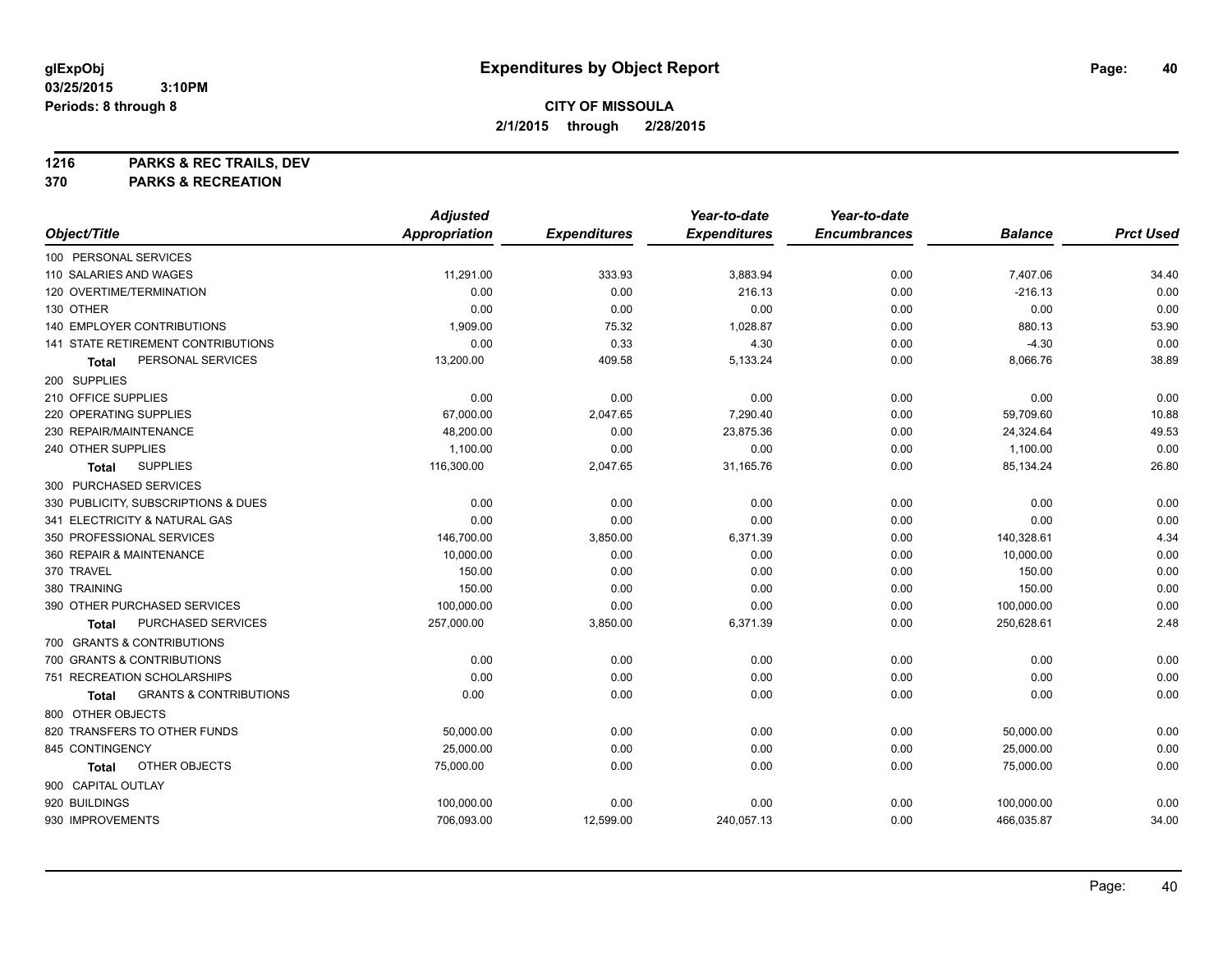# **CITY OF MISSOULA 2/1/2015 through 2/28/2015**

**1216 PARKS & REC TRAILS, DEV**

**370 PARKS & RECREATION**

| Object/Title |                               | <b>Adjusted</b><br>Appropriation | <b>Expenditures</b> | Year-to-date<br><b>Expenditures</b> | Year-to-date<br><b>Encumbrances</b> | <b>Balance</b> | <b>Prct Used</b> |
|--------------|-------------------------------|----------------------------------|---------------------|-------------------------------------|-------------------------------------|----------------|------------------|
|              | 940 MACHINERY & EQUIPMENT     | 0.00                             | 0.00                | 0.00                                | 0.00                                | 0.00           | 0.00             |
| Total        | <b>CAPITAL OUTLAY</b>         | 806.093.00                       | 12,599.00           | 240.057.13                          | 0.00                                | 566.035.87     | 29.78            |
| Total        | <b>PARKS &amp; RECREATION</b> | ,267,593.00                      | 18,906.23           | 282.727.52                          | 0.00                                | 984.865.48     | 22.30            |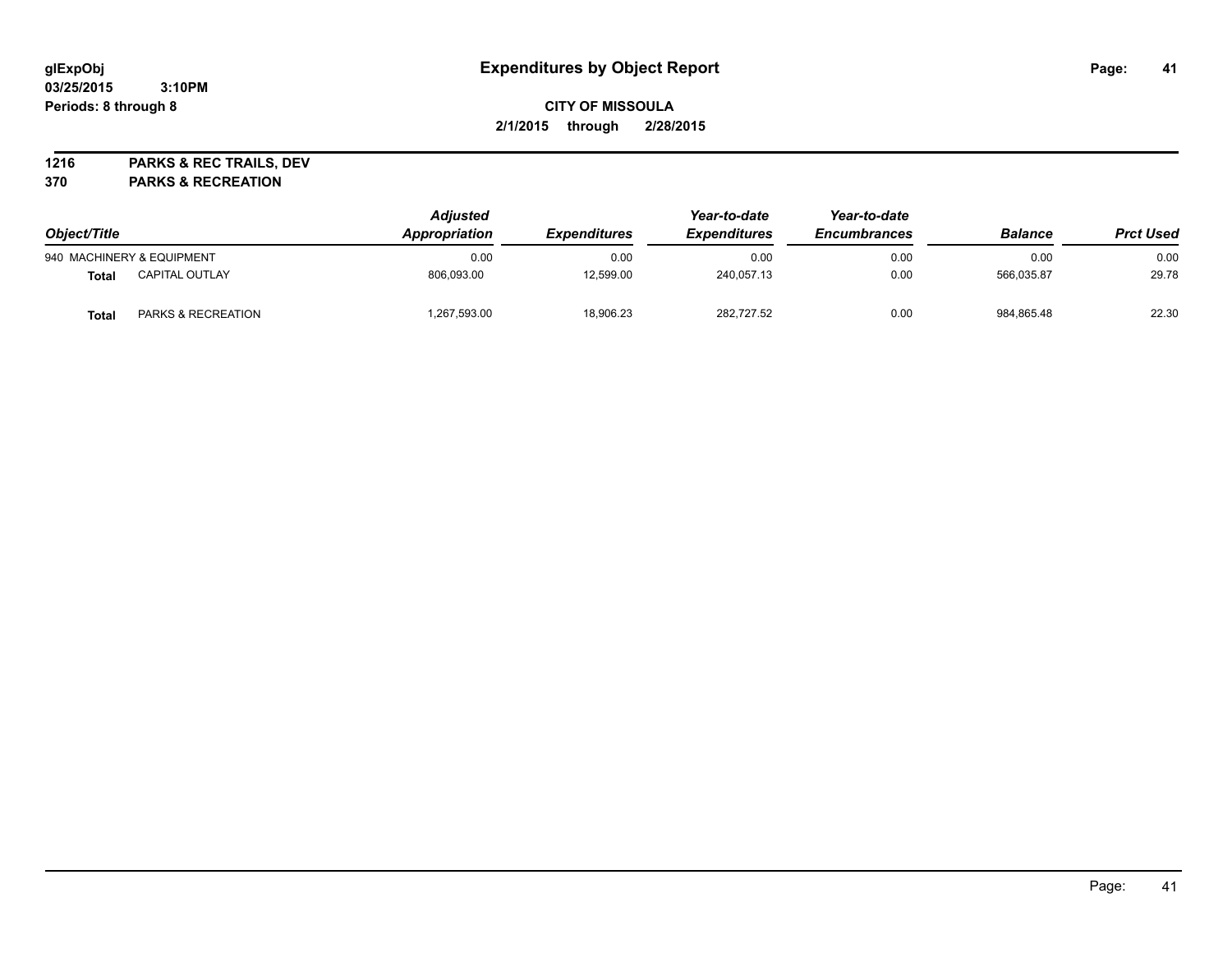### **1216 PARKS & REC TRAILS, DEV**

|                                                   | <b>Adjusted</b>      |                     | Year-to-date        | Year-to-date        |                |                  |
|---------------------------------------------------|----------------------|---------------------|---------------------|---------------------|----------------|------------------|
| Object/Title                                      | <b>Appropriation</b> | <b>Expenditures</b> | <b>Expenditures</b> | <b>Encumbrances</b> | <b>Balance</b> | <b>Prct Used</b> |
| 100 PERSONAL SERVICES                             |                      |                     |                     |                     |                |                  |
| 110 SALARIES AND WAGES                            | 11.291.00            | 333.93              | 3,883.94            | 0.00                | 7,407.06       | 34.40            |
| 120 OVERTIME/TERMINATION                          | 0.00                 | 0.00                | 216.13              | 0.00                | $-216.13$      | 0.00             |
| 130 OTHER                                         | 0.00                 | 0.00                | 0.00                | 0.00                | 0.00           | 0.00             |
| <b>140 EMPLOYER CONTRIBUTIONS</b>                 | 1,909.00             | 75.32               | 1,028.87            | 0.00                | 880.13         | 53.90            |
| <b>141 STATE RETIREMENT CONTRIBUTIONS</b>         | 0.00                 | 0.33                | 4.30                | 0.00                | $-4.30$        | 0.00             |
| PERSONAL SERVICES<br>Total                        | 13,200.00            | 409.58              | 5,133.24            | 0.00                | 8,066.76       | 38.89            |
| 200 SUPPLIES                                      |                      |                     |                     |                     |                |                  |
| 210 OFFICE SUPPLIES                               | 0.00                 | 0.00                | 0.00                | 0.00                | 0.00           | 0.00             |
| 220 OPERATING SUPPLIES                            | 67,000.00            | 2,047.65            | 7,290.40            | 0.00                | 59,709.60      | 10.88            |
| 230 REPAIR/MAINTENANCE                            | 48,200.00            | 0.00                | 23,875.36           | 0.00                | 24,324.64      | 49.53            |
| 240 OTHER SUPPLIES                                | 1,100.00             | 0.00                | 0.00                | 0.00                | 1,100.00       | 0.00             |
| <b>SUPPLIES</b><br><b>Total</b>                   | 116,300.00           | 2,047.65            | 31,165.76           | 0.00                | 85,134.24      | 26.80            |
| 300 PURCHASED SERVICES                            |                      |                     |                     |                     |                |                  |
| 330 PUBLICITY, SUBSCRIPTIONS & DUES               | 0.00                 | 0.00                | 0.00                | 0.00                | 0.00           | 0.00             |
| 341 ELECTRICITY & NATURAL GAS                     | 0.00                 | 0.00                | 0.00                | 0.00                | 0.00           | 0.00             |
| 350 PROFESSIONAL SERVICES                         | 146,700.00           | 3,850.00            | 6,371.39            | 0.00                | 140,328.61     | 4.34             |
| 360 REPAIR & MAINTENANCE                          | 10,000.00            | 0.00                | 0.00                | 0.00                | 10,000.00      | 0.00             |
| 370 TRAVEL                                        | 150.00               | 0.00                | 0.00                | 0.00                | 150.00         | 0.00             |
| 380 TRAINING                                      | 150.00               | 0.00                | 0.00                | 0.00                | 150.00         | 0.00             |
| 390 OTHER PURCHASED SERVICES                      | 100,000.00           | 0.00                | 0.00                | 0.00                | 100,000.00     | 0.00             |
| PURCHASED SERVICES<br><b>Total</b>                | 257,000.00           | 3,850.00            | 6,371.39            | 0.00                | 250,628.61     | 2.48             |
| 700 GRANTS & CONTRIBUTIONS                        |                      |                     |                     |                     |                |                  |
| 700 GRANTS & CONTRIBUTIONS                        | 0.00                 | 0.00                | 0.00                | 0.00                | 0.00           | 0.00             |
| 751 RECREATION SCHOLARSHIPS                       | 0.00                 | 0.00                | 0.00                | 0.00                | 0.00           | 0.00             |
| <b>GRANTS &amp; CONTRIBUTIONS</b><br><b>Total</b> | 0.00                 | 0.00                | 0.00                | 0.00                | 0.00           | 0.00             |
| 800 OTHER OBJECTS                                 |                      |                     |                     |                     |                |                  |
| 820 TRANSFERS TO OTHER FUNDS                      | 50,000.00            | 0.00                | 0.00                | 0.00                | 50,000.00      | 0.00             |
| 845 CONTINGENCY                                   | 25,000.00            | 0.00                | 0.00                | 0.00                | 25,000.00      | 0.00             |
| OTHER OBJECTS<br>Total                            | 75,000.00            | 0.00                | 0.00                | 0.00                | 75,000.00      | 0.00             |
| 900 CAPITAL OUTLAY                                |                      |                     |                     |                     |                |                  |
| 920 BUILDINGS                                     | 100,000.00           | 0.00                | 0.00                | 0.00                | 100,000.00     | 0.00             |
| 930 IMPROVEMENTS                                  | 706,093.00           | 12,599.00           | 240,057.13          | 0.00                | 466,035.87     | 34.00            |
| 940 MACHINERY & EQUIPMENT                         | 0.00                 | 0.00                | 0.00                | 0.00                | 0.00           | 0.00             |
|                                                   |                      |                     |                     |                     |                |                  |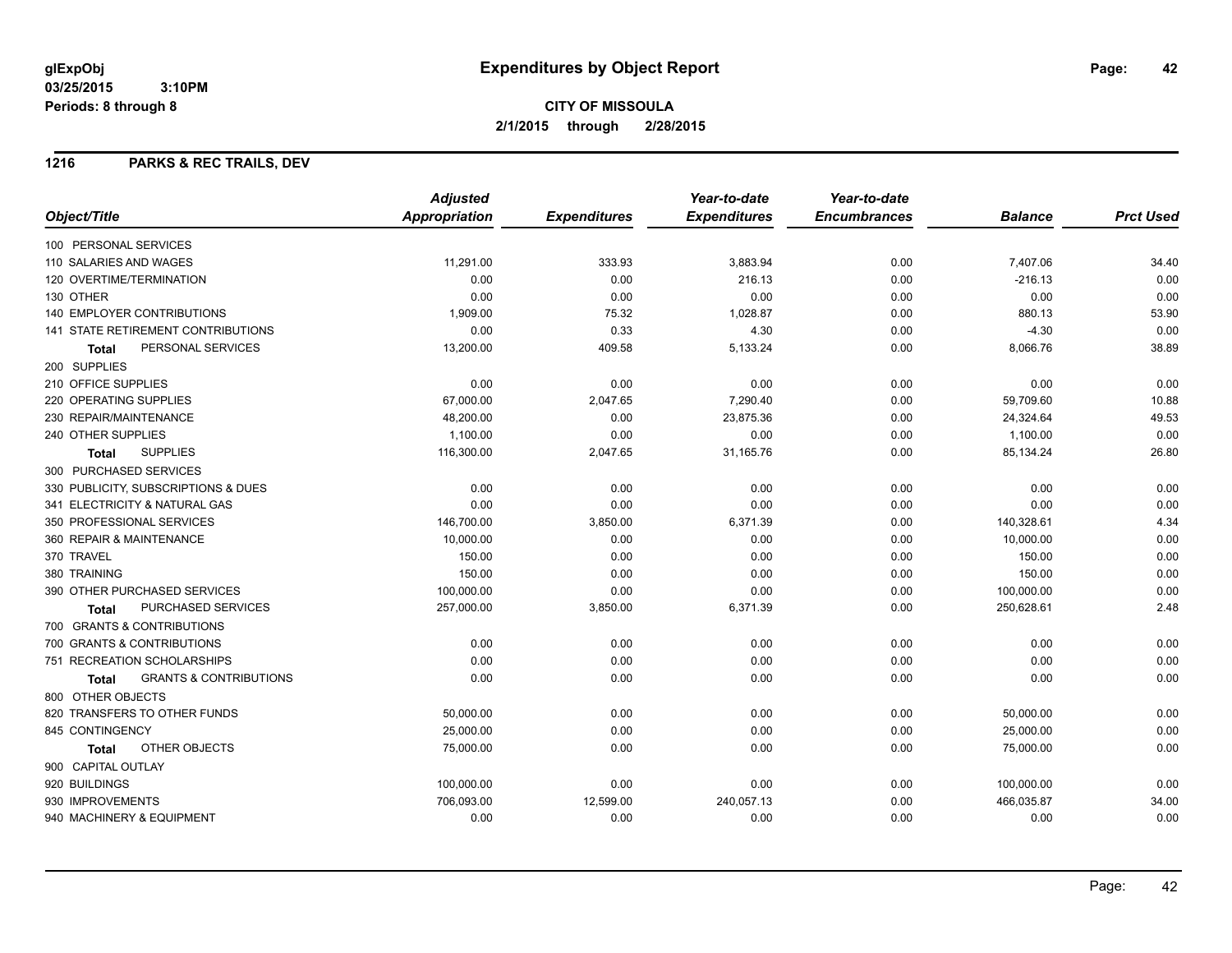**CITY OF MISSOULA 2/1/2015 through 2/28/2015**

### **1216 PARKS & REC TRAILS, DEV**

| Object/Title |                         | <b>Adiusted</b><br><b>Appropriation</b> | <i><b>Expenditures</b></i> | Year-to-date<br><b>Expenditures</b> | Year-to-date<br><b>Encumbrances</b> | <b>Balance</b> | <b>Prct Used</b> |
|--------------|-------------------------|-----------------------------------------|----------------------------|-------------------------------------|-------------------------------------|----------------|------------------|
| Tota.        | <b>CAPITAL OUTLAY</b>   | 806.093.00                              | 12,599.00                  | 240.057.13                          | 0.00                                | 566,035.87     | 29.78            |
| Tota.        | PARKS & REC TRAILS, DEV | ,267,593.00                             | 18,906.23                  | 282,727.52                          | 0.00                                | 984,865.48     | 22.30            |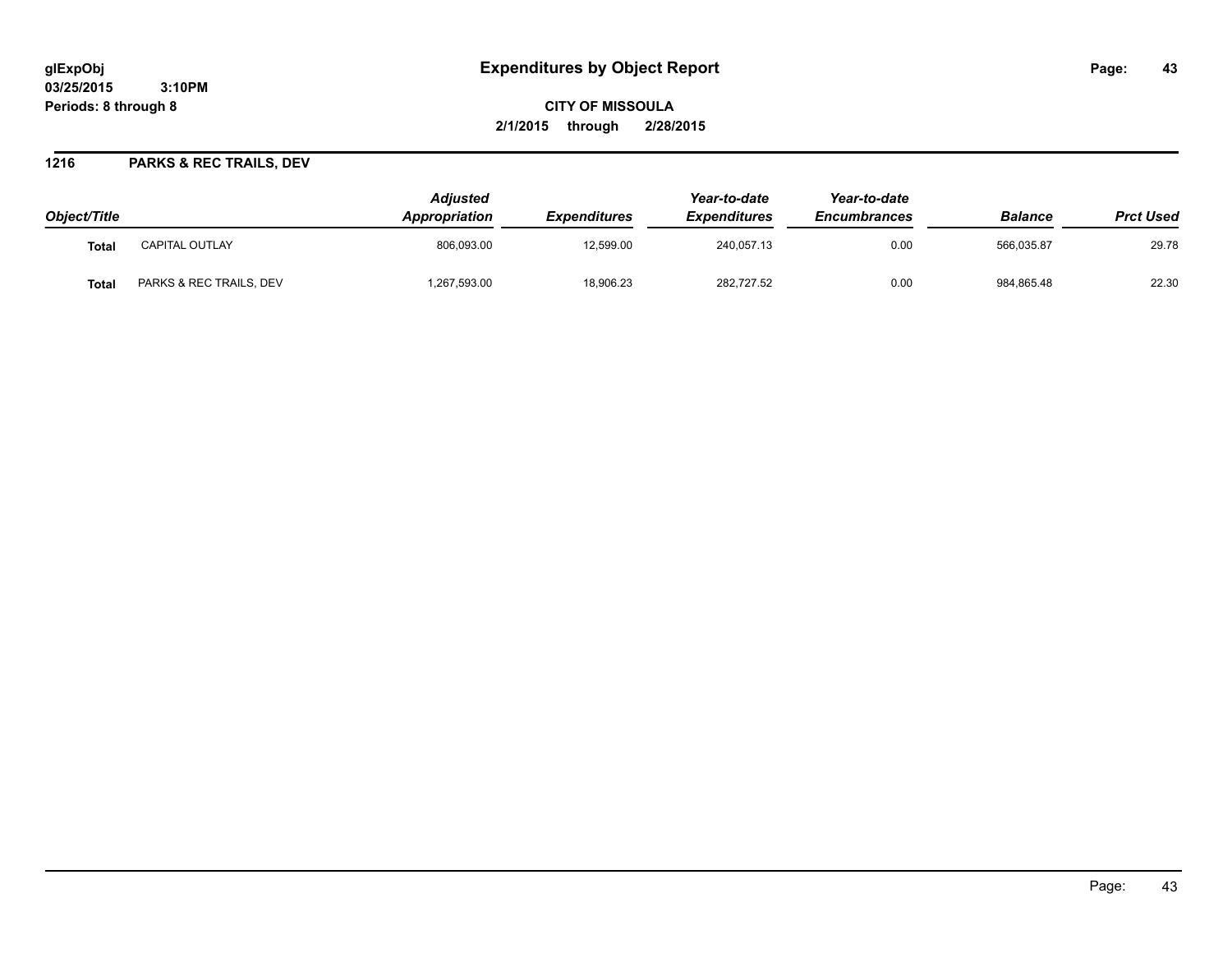# **1217 PARKS CITY LIFE GYM LEASE**

# **370 PARKS & RECREATION**

|                        |                                           | <b>Adjusted</b>      |                     | Year-to-date        | Year-to-date        |                |                  |
|------------------------|-------------------------------------------|----------------------|---------------------|---------------------|---------------------|----------------|------------------|
| Object/Title           |                                           | <b>Appropriation</b> | <b>Expenditures</b> | <b>Expenditures</b> | <b>Encumbrances</b> | <b>Balance</b> | <b>Prct Used</b> |
| 100 PERSONAL SERVICES  |                                           |                      |                     |                     |                     |                |                  |
| 110 SALARIES AND WAGES |                                           | 12,000.00            | 0.00                | 0.00                | 0.00                | 12,000.00      | 0.00             |
|                        | 120 OVERTIME/TERMINATION                  | 0.00                 | 0.00                | 0.00                | 0.00                | 0.00           | 0.00             |
|                        | 140 EMPLOYER CONTRIBUTIONS                | 0.00                 | 0.00                | 0.00                | 0.00                | 0.00           | 0.00             |
|                        | <b>141 STATE RETIREMENT CONTRIBUTIONS</b> | 0.00                 | 0.00                | 0.00                | 0.00                | 0.00           | 0.00             |
| <b>Total</b>           | PERSONAL SERVICES                         | 12,000.00            | 0.00                | 0.00                | 0.00                | 12,000.00      | 0.00             |
| 200 SUPPLIES           |                                           |                      |                     |                     |                     |                |                  |
| 210 OFFICE SUPPLIES    |                                           | 0.00                 | 0.00                | 0.00                | 0.00                | 0.00           | 0.00             |
| 220 OPERATING SUPPLIES |                                           | 2,500.00             | 68.17               | 81.04               | 0.00                | 2,418.96       | 3.24             |
| 230 REPAIR/MAINTENANCE |                                           | 2,500.00             | 6.33                | 878.83              | 0.00                | 1,621.17       | 35.15            |
| <b>Total</b>           | <b>SUPPLIES</b>                           | 5,000.00             | 74.50               | 959.87              | 0.00                | 4,040.13       | 19.20            |
| 300 PURCHASED SERVICES |                                           |                      |                     |                     |                     |                |                  |
|                        | 320 PRINTING & DUPLICATING                | 1,000.00             | 0.00                | 0.00                | 0.00                | 1,000.00       | 0.00             |
|                        | 330 PUBLICITY, SUBSCRIPTIONS & DUES       | 1,000.00             | 0.00                | 0.00                | 0.00                | 1,000.00       | 0.00             |
| Total                  | PURCHASED SERVICES                        | 2,000.00             | 0.00                | 0.00                | 0.00                | 2,000.00       | 0.00             |
| 500 FIXED CHARGES      |                                           |                      |                     |                     |                     |                |                  |
| 500 FIXED CHARGES      |                                           | 24,000.00            | 2,000.00            | 16,000.00           | 0.00                | 8,000.00       | 66.67            |
| <b>Total</b>           | <b>FIXED CHARGES</b>                      | 24,000.00            | 2,000.00            | 16,000.00           | 0.00                | 8,000.00       | 66.67            |
| <b>Total</b>           | PARKS & RECREATION                        | 43,000.00            | 2,074.50            | 16,959.87           | 0.00                | 26,040.13      | 39.44            |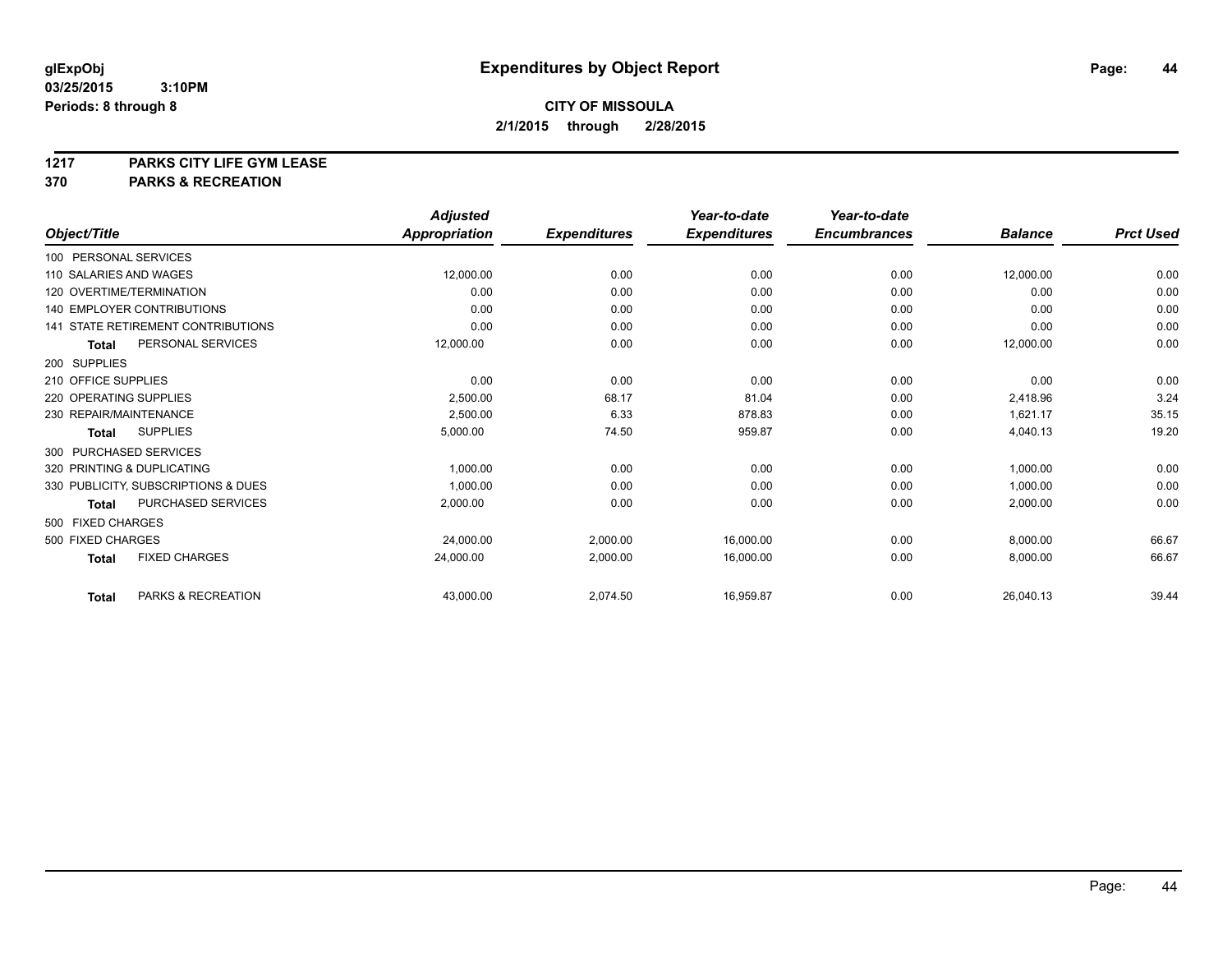# **CITY OF MISSOULA 2/1/2015 through 2/28/2015**

### **1217 PARKS CITY LIFE GYM LEASE**

|                                           | <b>Adjusted</b>      |                     | Year-to-date        | Year-to-date        |                |                  |
|-------------------------------------------|----------------------|---------------------|---------------------|---------------------|----------------|------------------|
| Object/Title                              | <b>Appropriation</b> | <b>Expenditures</b> | <b>Expenditures</b> | <b>Encumbrances</b> | <b>Balance</b> | <b>Prct Used</b> |
| 100 PERSONAL SERVICES                     |                      |                     |                     |                     |                |                  |
| 110 SALARIES AND WAGES                    | 12,000.00            | 0.00                | 0.00                | 0.00                | 12,000.00      | 0.00             |
| 120 OVERTIME/TERMINATION                  | 0.00                 | 0.00                | 0.00                | 0.00                | 0.00           | 0.00             |
| 140 EMPLOYER CONTRIBUTIONS                | 0.00                 | 0.00                | 0.00                | 0.00                | 0.00           | 0.00             |
| 141 STATE RETIREMENT CONTRIBUTIONS        | 0.00                 | 0.00                | 0.00                | 0.00                | 0.00           | 0.00             |
| PERSONAL SERVICES<br><b>Total</b>         | 12,000.00            | 0.00                | 0.00                | 0.00                | 12,000.00      | 0.00             |
| 200 SUPPLIES                              |                      |                     |                     |                     |                |                  |
| 210 OFFICE SUPPLIES                       | 0.00                 | 0.00                | 0.00                | 0.00                | 0.00           | 0.00             |
| 220 OPERATING SUPPLIES                    | 2,500.00             | 68.17               | 81.04               | 0.00                | 2,418.96       | 3.24             |
| 230 REPAIR/MAINTENANCE                    | 2,500.00             | 6.33                | 878.83              | 0.00                | 1,621.17       | 35.15            |
| <b>SUPPLIES</b><br><b>Total</b>           | 5,000.00             | 74.50               | 959.87              | 0.00                | 4,040.13       | 19.20            |
| 300 PURCHASED SERVICES                    |                      |                     |                     |                     |                |                  |
| 320 PRINTING & DUPLICATING                | 1,000.00             | 0.00                | 0.00                | 0.00                | 1,000.00       | 0.00             |
| 330 PUBLICITY, SUBSCRIPTIONS & DUES       | 1,000.00             | 0.00                | 0.00                | 0.00                | 1,000.00       | 0.00             |
| <b>PURCHASED SERVICES</b><br><b>Total</b> | 2,000.00             | 0.00                | 0.00                | 0.00                | 2,000.00       | 0.00             |
| 500 FIXED CHARGES                         |                      |                     |                     |                     |                |                  |
| 500 FIXED CHARGES                         | 24,000.00            | 2,000.00            | 16,000.00           | 0.00                | 8.000.00       | 66.67            |
| <b>FIXED CHARGES</b><br><b>Total</b>      | 24,000.00            | 2,000.00            | 16,000.00           | 0.00                | 8,000.00       | 66.67            |
| PARKS CITY LIFE GYM LEASE<br><b>Total</b> | 43,000.00            | 2,074.50            | 16,959.87           | 0.00                | 26,040.13      | 39.44            |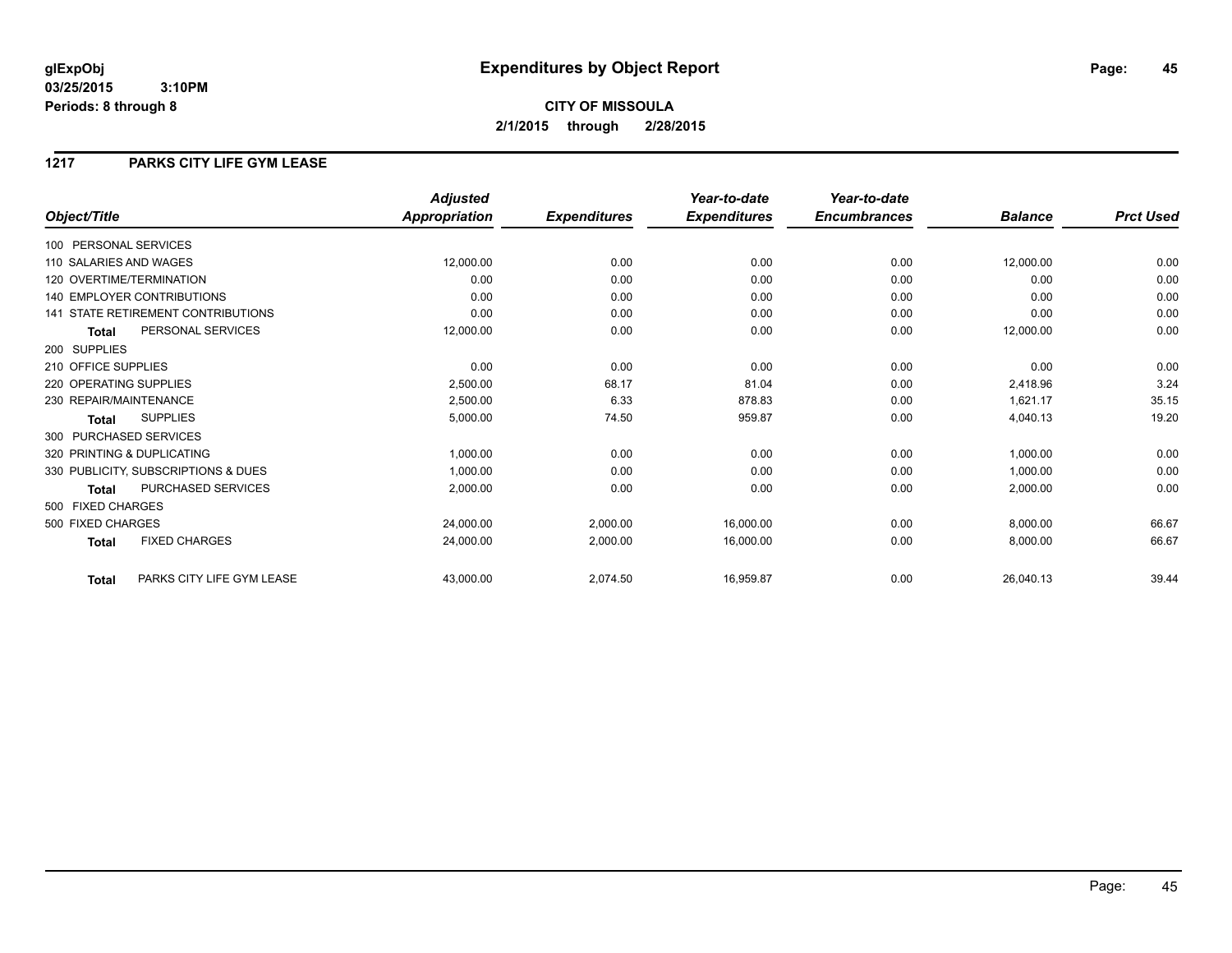**1218 ALL ABILITIES PLAYGROUND**

**370 PARKS & RECREATION**

|                          |                           | <b>Adjusted</b>      |                     | Year-to-date        | Year-to-date        |                |                  |
|--------------------------|---------------------------|----------------------|---------------------|---------------------|---------------------|----------------|------------------|
| Object/Title             |                           | <b>Appropriation</b> | <b>Expenditures</b> | <b>Expenditures</b> | <b>Encumbrances</b> | <b>Balance</b> | <b>Prct Used</b> |
| 300 PURCHASED SERVICES   |                           |                      |                     |                     |                     |                |                  |
|                          | 350 PROFESSIONAL SERVICES | 50.000.00            | 0.00                | 213.713.71          | 0.00                | $-163.713.71$  | 427.43           |
| 360 REPAIR & MAINTENANCE |                           | 0.00                 | 0.00                | 340.80              | 0.00                | $-340.80$      | 0.00             |
| <b>Total</b>             | <b>PURCHASED SERVICES</b> | 50,000.00            | 0.00                | 214.054.51          | 0.00                | $-164.054.51$  | 428.11           |
| 900 CAPITAL OUTLAY       |                           |                      |                     |                     |                     |                |                  |
| 930 IMPROVEMENTS         |                           | 736.092.00           | 0.00                | 0.00                | 0.00                | 736.092.00     | 0.00             |
| <b>Total</b>             | <b>CAPITAL OUTLAY</b>     | 736.092.00           | 0.00                | 0.00                | 0.00                | 736.092.00     | 0.00             |
| <b>Total</b>             | PARKS & RECREATION        | 786.092.00           | 0.00                | 214.054.51          | 0.00                | 572.037.49     | 27.23            |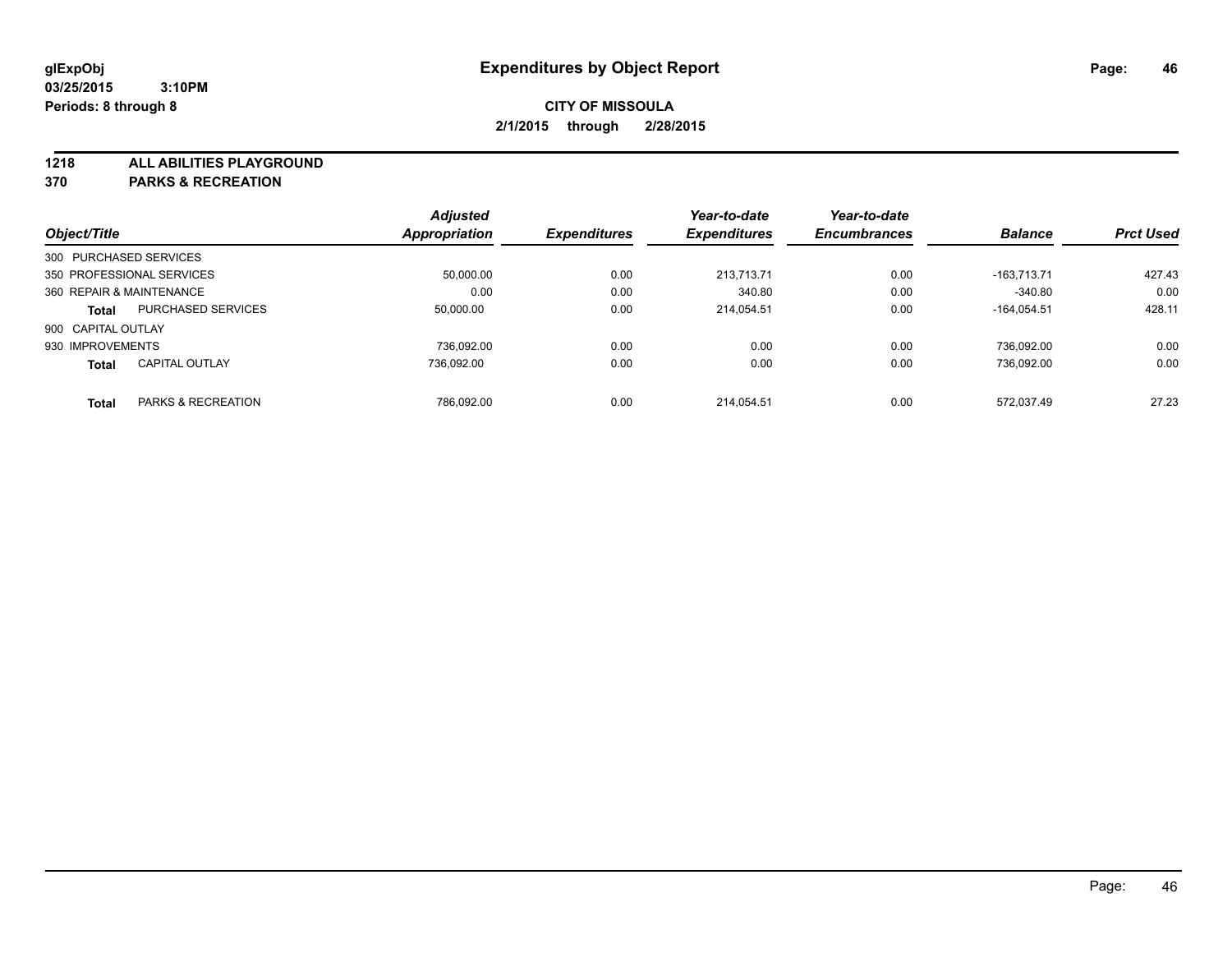### **1218 ALL ABILITIES PLAYGROUND**

| Object/Title             |                           | <b>Adjusted</b><br>Appropriation | <b>Expenditures</b> | Year-to-date<br><b>Expenditures</b> | Year-to-date<br><b>Encumbrances</b> | <b>Balance</b> | <b>Prct Used</b> |
|--------------------------|---------------------------|----------------------------------|---------------------|-------------------------------------|-------------------------------------|----------------|------------------|
| 300 PURCHASED SERVICES   |                           |                                  |                     |                                     |                                     |                |                  |
|                          | 350 PROFESSIONAL SERVICES | 50.000.00                        | 0.00                | 213.713.71                          | 0.00                                | $-163.713.71$  | 427.43           |
| 360 REPAIR & MAINTENANCE |                           | 0.00                             | 0.00                | 340.80                              | 0.00                                | $-340.80$      | 0.00             |
| <b>Total</b>             | <b>PURCHASED SERVICES</b> | 50,000.00                        | 0.00                | 214.054.51                          | 0.00                                | $-164.054.51$  | 428.11           |
| 900 CAPITAL OUTLAY       |                           |                                  |                     |                                     |                                     |                |                  |
| 930 IMPROVEMENTS         |                           | 736.092.00                       | 0.00                | 0.00                                | 0.00                                | 736.092.00     | 0.00             |
| <b>Total</b>             | <b>CAPITAL OUTLAY</b>     | 736.092.00                       | 0.00                | 0.00                                | 0.00                                | 736.092.00     | 0.00             |
| <b>Total</b>             | ALL ABILITIES PLAYGROUND  | 786.092.00                       | 0.00                | 214.054.51                          | 0.00                                | 572.037.49     | 27.23            |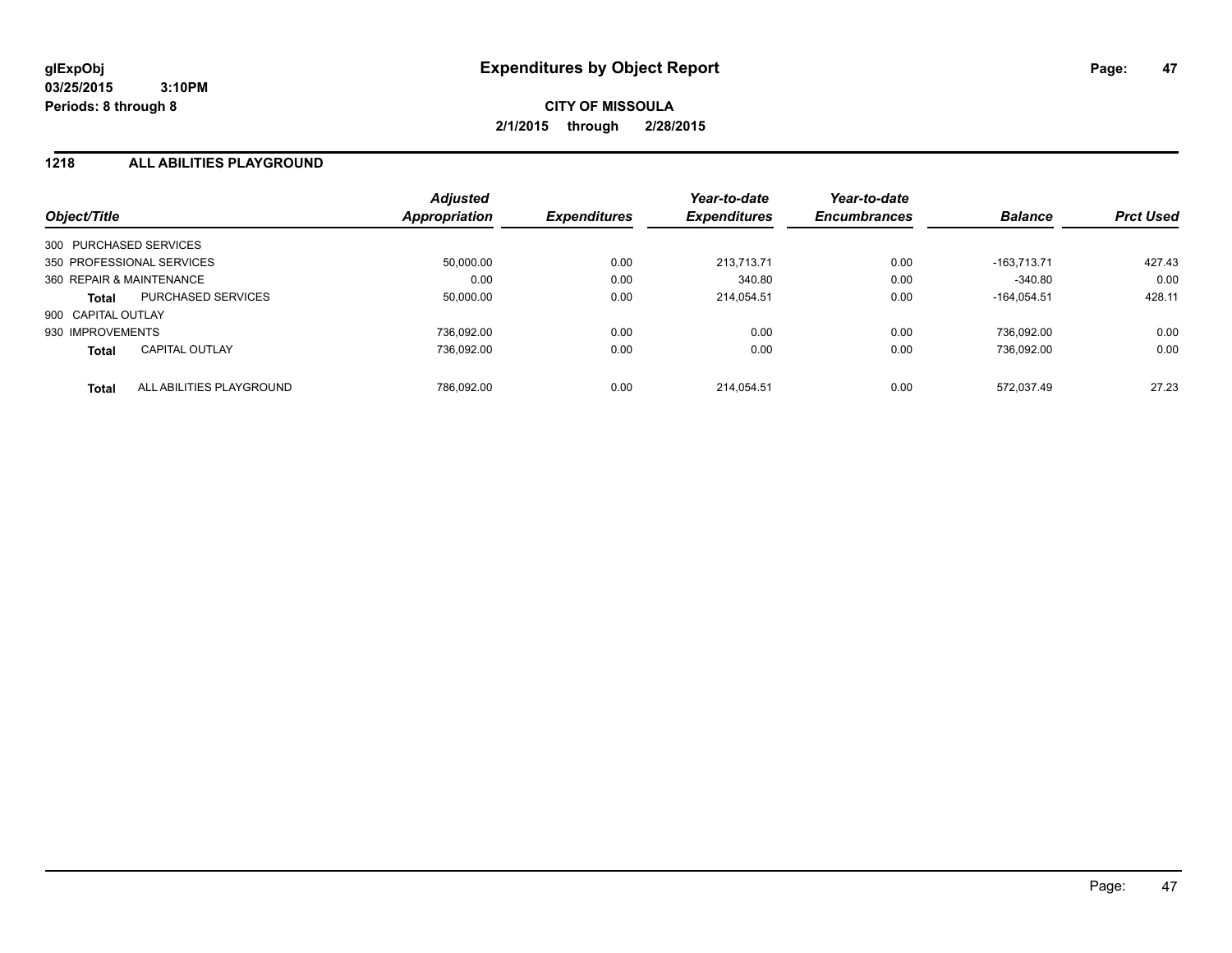#### **1219 FY14 PARK & TRAIL BOND**

**370 PARKS & RECREATION**

| Object/Title              |                       | <b>Adjusted</b><br><b>Appropriation</b> | <b>Expenditures</b> | Year-to-date<br><b>Expenditures</b> | Year-to-date<br><b>Encumbrances</b> | <b>Balance</b> | <b>Prct Used</b> |
|---------------------------|-----------------------|-----------------------------------------|---------------------|-------------------------------------|-------------------------------------|----------------|------------------|
| 300 PURCHASED SERVICES    |                       |                                         |                     |                                     |                                     |                |                  |
| 350 PROFESSIONAL SERVICES |                       | 0.00                                    | 0.00                | 0.00                                | 0.00                                | 0.00           | 0.00             |
| <b>Total</b>              | PURCHASED SERVICES    | 0.00                                    | 0.00                | 0.00                                | 0.00                                | 0.00           | 0.00             |
| 900 CAPITAL OUTLAY        |                       |                                         |                     |                                     |                                     |                |                  |
| 940 MACHINERY & EQUIPMENT |                       | 0.00                                    | 0.00                | 0.00                                | 0.00                                | 0.00           | 0.00             |
| <b>Total</b>              | <b>CAPITAL OUTLAY</b> | 0.00                                    | 0.00                | 0.00                                | 0.00                                | 0.00           | 0.00             |
| <b>Total</b>              | PARKS & RECREATION    | 0.00                                    | 0.00                | 0.00                                | 0.00                                | 0.00           | 0.00             |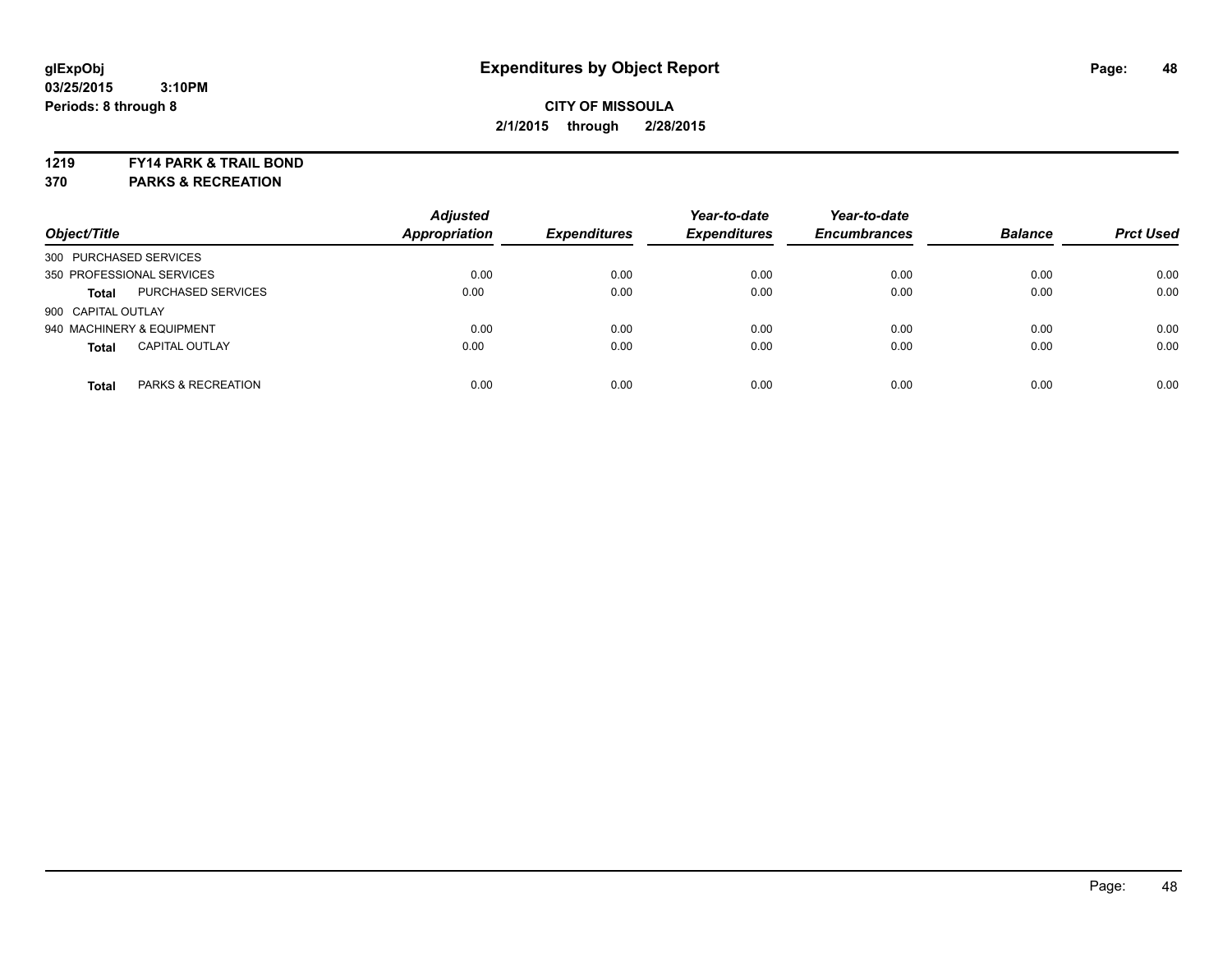### **1219 FY14 PARK & TRAIL BOND**

| Object/Title              |                                   | <b>Adjusted</b><br><b>Appropriation</b> | <b>Expenditures</b> | Year-to-date<br><b>Expenditures</b> | Year-to-date<br><b>Encumbrances</b> | <b>Balance</b> | <b>Prct Used</b> |
|---------------------------|-----------------------------------|-----------------------------------------|---------------------|-------------------------------------|-------------------------------------|----------------|------------------|
| 300 PURCHASED SERVICES    |                                   |                                         |                     |                                     |                                     |                |                  |
| 350 PROFESSIONAL SERVICES |                                   | 0.00                                    | 0.00                | 0.00                                | 0.00                                | 0.00           | 0.00             |
| <b>Total</b>              | PURCHASED SERVICES                | 0.00                                    | 0.00                | 0.00                                | 0.00                                | 0.00           | 0.00             |
| 900 CAPITAL OUTLAY        |                                   |                                         |                     |                                     |                                     |                |                  |
| 940 MACHINERY & EQUIPMENT |                                   | 0.00                                    | 0.00                | 0.00                                | 0.00                                | 0.00           | 0.00             |
| <b>Total</b>              | <b>CAPITAL OUTLAY</b>             | 0.00                                    | 0.00                | 0.00                                | 0.00                                | 0.00           | 0.00             |
| <b>Total</b>              | <b>FY14 PARK &amp; TRAIL BOND</b> | 0.00                                    | 0.00                | 0.00                                | 0.00                                | 0.00           | 0.00             |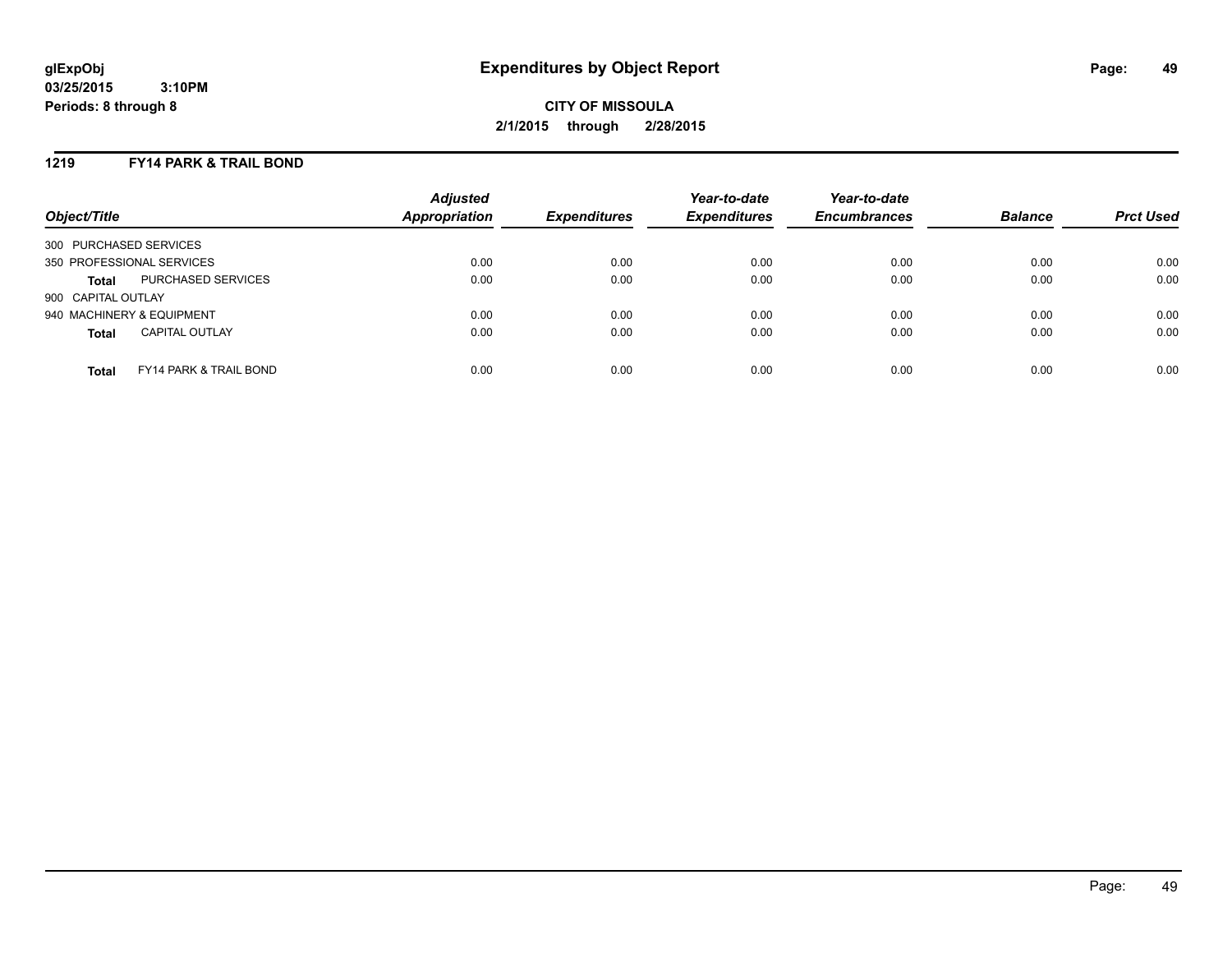# **CITY OF MISSOULA 2/1/2015 through 2/28/2015**

### **1241 CREMAIN WALL & CEMETERY DONATIONS FUND**

**340 CEMETERY**

| Object/Title       |                       | Adjusted<br>Appropriation | <b>Expenditures</b> | Year-to-date<br><b>Expenditures</b> | Year-to-date<br><b>Encumbrances</b> | <b>Balance</b> | <b>Prct Used</b> |
|--------------------|-----------------------|---------------------------|---------------------|-------------------------------------|-------------------------------------|----------------|------------------|
| 900 CAPITAL OUTLAY |                       |                           |                     |                                     |                                     |                |                  |
| 930 IMPROVEMENTS   |                       | 2,500.00                  | 0.00                | 890.00                              | 0.00                                | 1,610.00       | 35.60            |
| <b>Total</b>       | <b>CAPITAL OUTLAY</b> | 2,500.00                  | 0.00                | 890.00                              | 0.00                                | 1,610.00       | 35.60            |
| <b>Total</b>       | CEMETERY              | 2,500.00                  | 0.00                | 890.00                              | 0.00                                | 1,610.00       | 35.60            |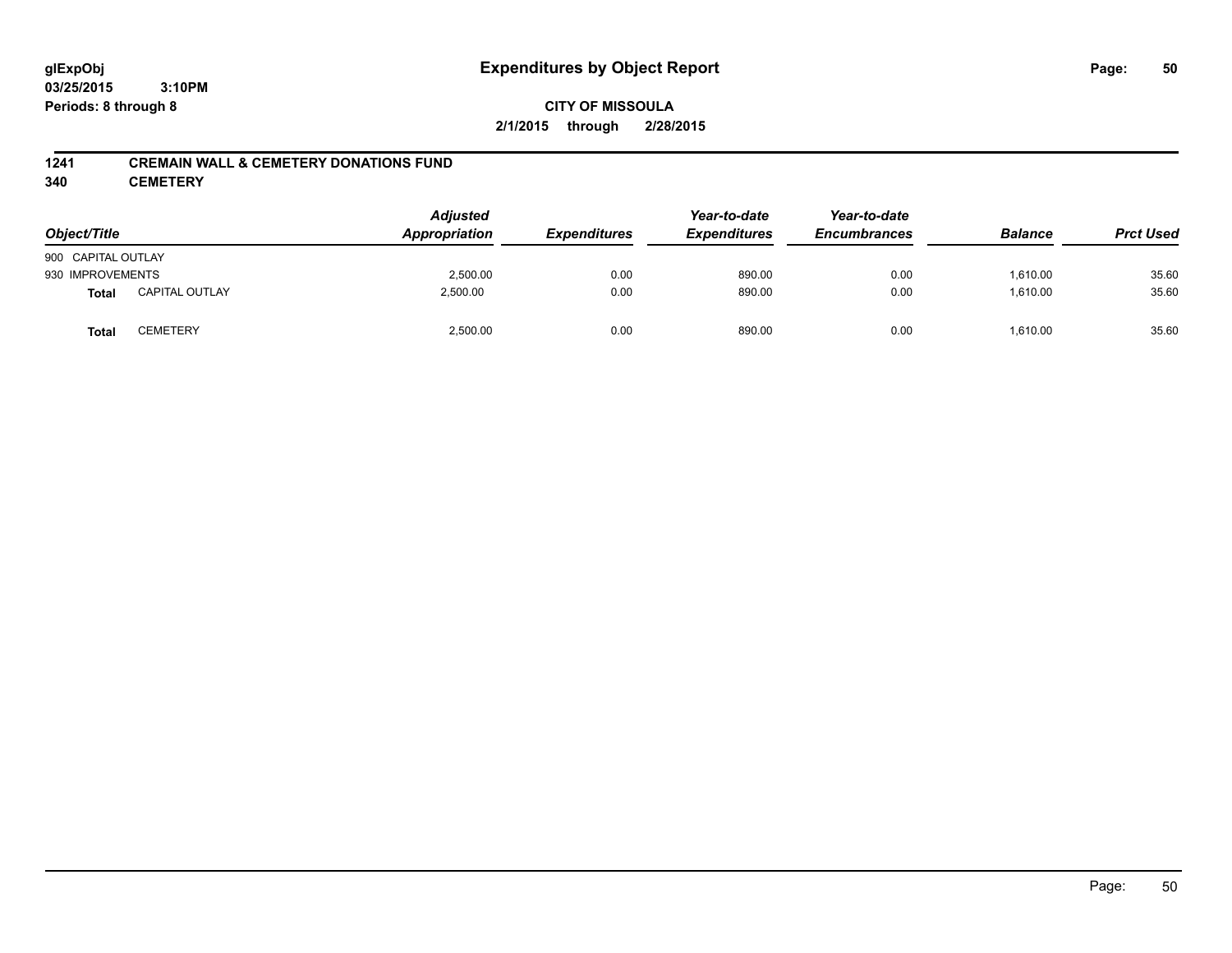# **glExpObj Expenditures by Object Report Page: 51**

**03/25/2015 3:10PM Periods: 8 through 8**

**CITY OF MISSOULA 2/1/2015 through 2/28/2015**

### **1241 CREMAIN WALL & CEMETERY DONATIONS FUND**

| Object/Title       |                                  | <b>Adjusted</b><br>Appropriation | <b>Expenditures</b> | Year-to-date<br><b>Expenditures</b> | Year-to-date<br><b>Encumbrances</b> | <b>Balance</b> | <b>Prct Used</b> |
|--------------------|----------------------------------|----------------------------------|---------------------|-------------------------------------|-------------------------------------|----------------|------------------|
| 900 CAPITAL OUTLAY |                                  |                                  |                     |                                     |                                     |                |                  |
| 930 IMPROVEMENTS   |                                  | 2,500.00                         | 0.00                | 890.00                              | 0.00                                | 1,610.00       | 35.60            |
| <b>Total</b>       | <b>CAPITAL OUTLAY</b>            | 2,500.00                         | 0.00                | 890.00                              | 0.00                                | 1,610.00       | 35.60            |
| <b>Total</b>       | CREMAIN WALL & CEMETERY DONATION | 2,500.00                         | 0.00                | 890.00                              | 0.00                                | 1.610.00       | 35.60            |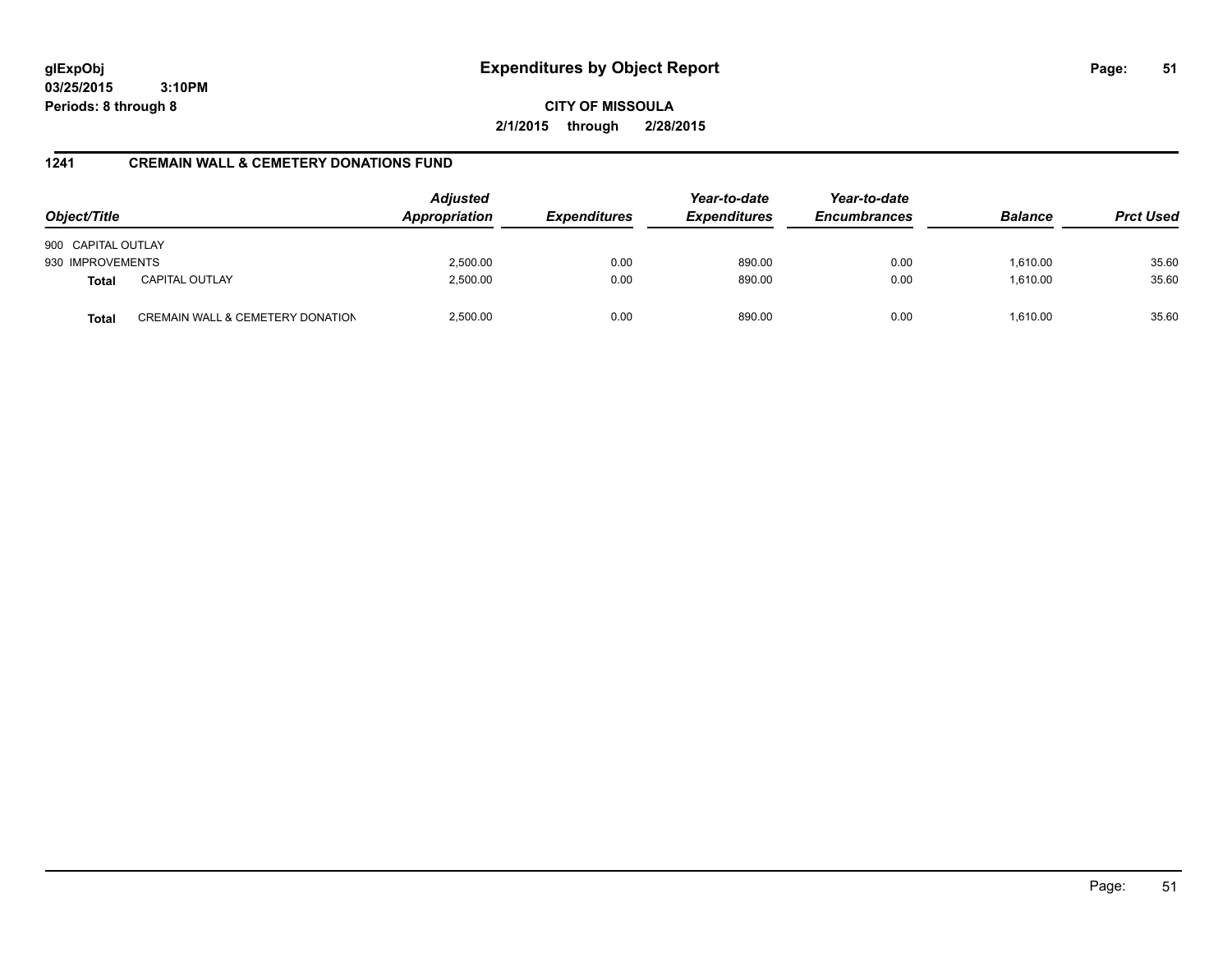# **CITY OF MISSOULA 2/1/2015 through 2/28/2015**

# **1242 CEMETERY CARE FUND**

**340 CEMETERY**

|                                       | <b>Adjusted</b> |                     | Year-to-date        | Year-to-date        |                |                  |
|---------------------------------------|-----------------|---------------------|---------------------|---------------------|----------------|------------------|
| Object/Title                          | Appropriation   | <b>Expenditures</b> | <b>Expenditures</b> | <b>Encumbrances</b> | <b>Balance</b> | <b>Prct Used</b> |
| 800 OTHER OBJECTS                     |                 |                     |                     |                     |                |                  |
| 845 CONTINGENCY                       | 10,000.00       | 0.00                | 0.00                | 0.00                | 10,000.00      | 0.00             |
| OTHER OBJECTS<br><b>Total</b>         | 10.000.00       | 0.00                | 0.00                | 0.00                | 10,000.00      | 0.00             |
| 900 CAPITAL OUTLAY                    |                 |                     |                     |                     |                |                  |
| 930 IMPROVEMENTS                      | 0.00            | 0.00                | 0.00                | 0.00                | 0.00           | 0.00             |
| 940 MACHINERY & EQUIPMENT             | 65,000.00       | 0.00                | 0.00                | 0.00                | 65,000.00      | 0.00             |
| <b>CAPITAL OUTLAY</b><br><b>Total</b> | 65.000.00       | 0.00                | 0.00                | 0.00                | 65,000.00      | 0.00             |
| <b>CEMETERY</b><br>Total              | 75.000.00       | 0.00                | 0.00                | 0.00                | 75.000.00      | 0.00             |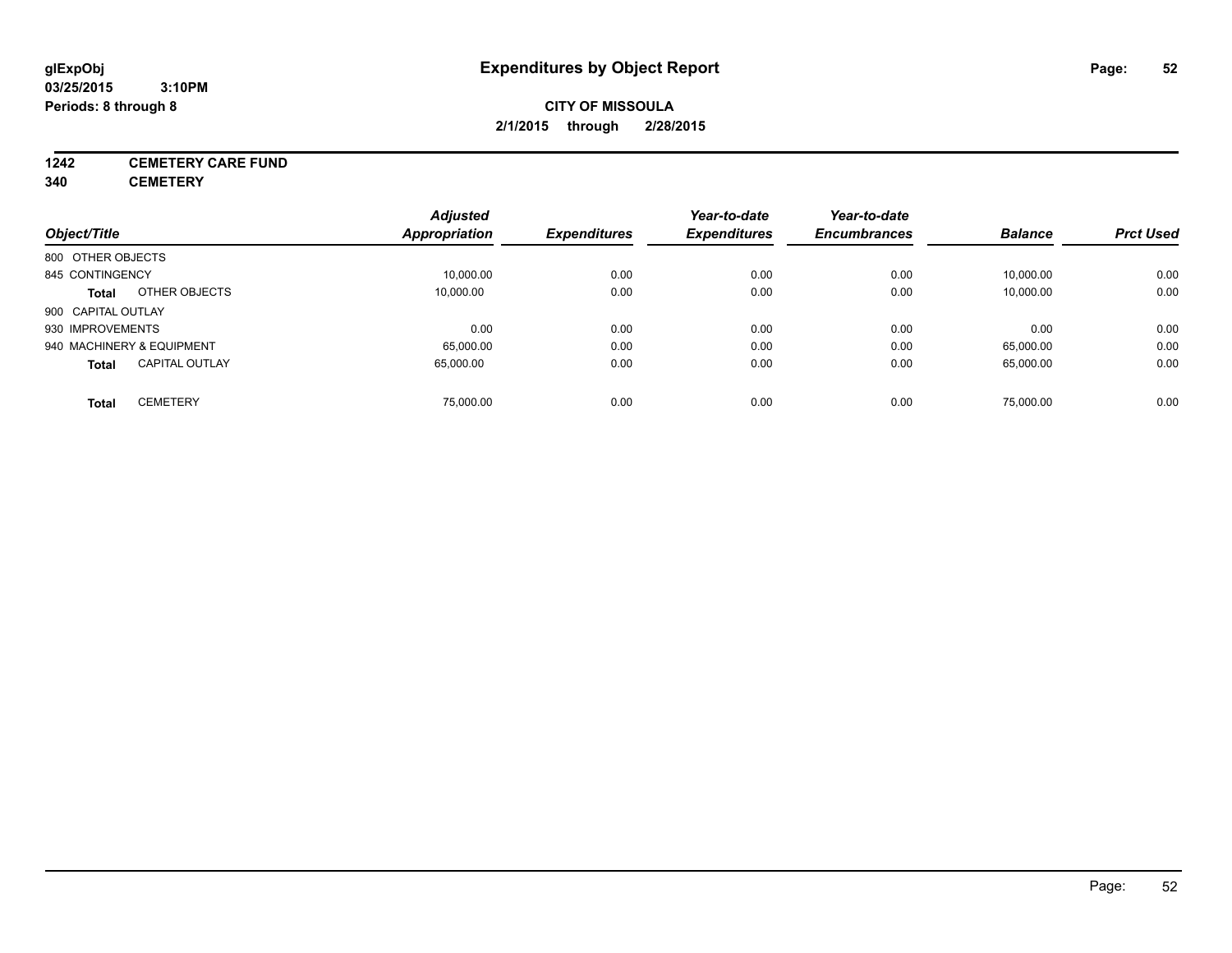### **1242 CEMETERY CARE FUND**

| Object/Title                              | <b>Adjusted</b><br>Appropriation | <b>Expenditures</b> | Year-to-date<br><b>Expenditures</b> | Year-to-date<br><b>Encumbrances</b> | <b>Balance</b> | <b>Prct Used</b> |
|-------------------------------------------|----------------------------------|---------------------|-------------------------------------|-------------------------------------|----------------|------------------|
| 800 OTHER OBJECTS                         |                                  |                     |                                     |                                     |                |                  |
| 845 CONTINGENCY                           | 10.000.00                        | 0.00                | 0.00                                | 0.00                                | 10.000.00      | 0.00             |
| OTHER OBJECTS<br>Total                    | 10.000.00                        | 0.00                | 0.00                                | 0.00                                | 10.000.00      | 0.00             |
| 900 CAPITAL OUTLAY                        |                                  |                     |                                     |                                     |                |                  |
| 930 IMPROVEMENTS                          | 0.00                             | 0.00                | 0.00                                | 0.00                                | 0.00           | 0.00             |
| 940 MACHINERY & EQUIPMENT                 | 65.000.00                        | 0.00                | 0.00                                | 0.00                                | 65.000.00      | 0.00             |
| <b>CAPITAL OUTLAY</b><br><b>Total</b>     | 65.000.00                        | 0.00                | 0.00                                | 0.00                                | 65.000.00      | 0.00             |
| <b>CEMETERY CARE FUND</b><br><b>Total</b> | 75,000.00                        | 0.00                | 0.00                                | 0.00                                | 75,000.00      | 0.00             |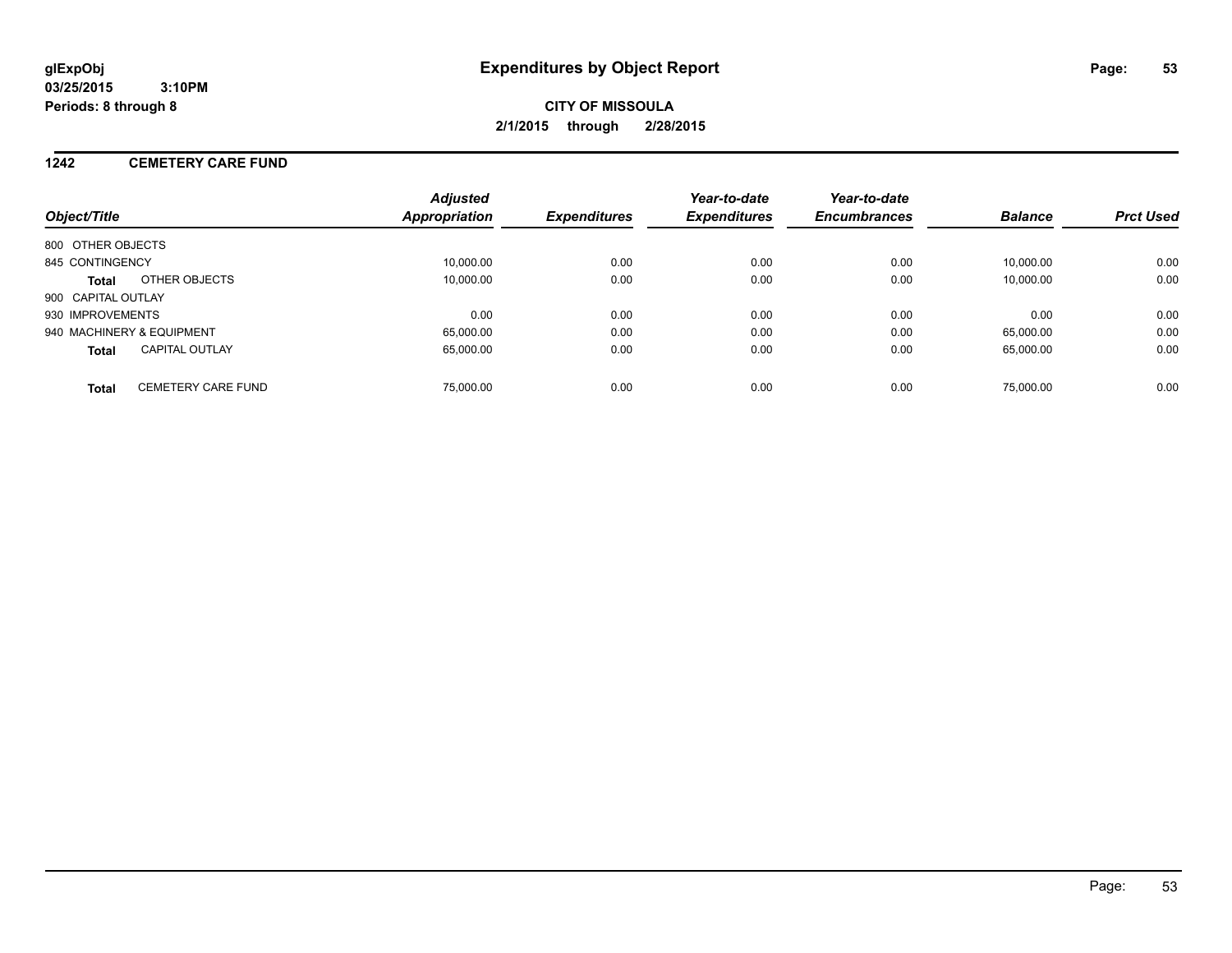# **CITY OF MISSOULA 2/1/2015 through 2/28/2015**

### **1243 CEMETERY MEMORIAL FUND**

**340 CEMETERY**

| Object/Title       |                       | <b>Adjusted</b><br>Appropriation | <b>Expenditures</b> | Year-to-date<br><b>Expenditures</b> | Year-to-date<br><b>Encumbrances</b> | <b>Balance</b> | <b>Prct Used</b> |
|--------------------|-----------------------|----------------------------------|---------------------|-------------------------------------|-------------------------------------|----------------|------------------|
| 900 CAPITAL OUTLAY |                       |                                  |                     |                                     |                                     |                |                  |
| 930 IMPROVEMENTS   |                       | 2,000.00                         | 0.00                | 189.42                              | 0.00                                | 1.810.58       | 9.47             |
| Total              | <b>CAPITAL OUTLAY</b> | 2,000.00                         | 0.00                | 189.42                              | 0.00                                | 1,810.58       | 9.47             |
| Total              | CEMETERY              | 2,000.00                         | 0.00                | 189.42                              | 0.00                                | 1,810.58       | 9.47             |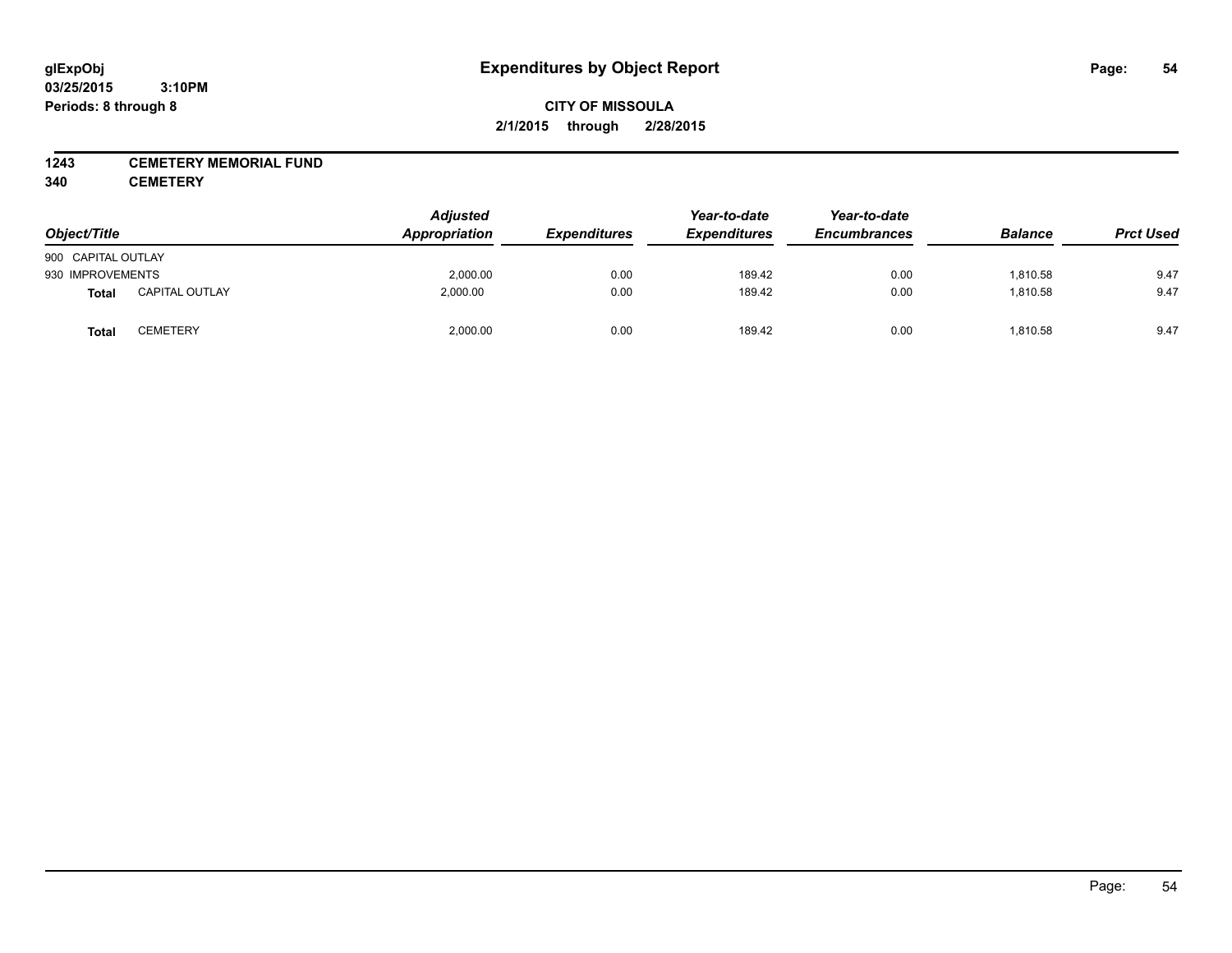**CITY OF MISSOULA 2/1/2015 through 2/28/2015**

### **1243 CEMETERY MEMORIAL FUND**

| Object/Title       |                        | <b>Adjusted</b><br>Appropriation | <b>Expenditures</b> | Year-to-date<br><b>Expenditures</b> | Year-to-date<br><b>Encumbrances</b> | <b>Balance</b> | <b>Prct Used</b> |
|--------------------|------------------------|----------------------------------|---------------------|-------------------------------------|-------------------------------------|----------------|------------------|
| 900 CAPITAL OUTLAY |                        |                                  |                     |                                     |                                     |                |                  |
| 930 IMPROVEMENTS   |                        | 2,000.00                         | 0.00                | 189.42                              | 0.00                                | 1,810.58       | 9.47             |
| <b>Total</b>       | <b>CAPITAL OUTLAY</b>  | 2,000.00                         | 0.00                | 189.42                              | 0.00                                | 1,810.58       | 9.47             |
| Total              | CEMETERY MEMORIAL FUND | 2.000.00                         | 0.00                | 189.42                              | 0.00                                | 1.810.58       | 9.47             |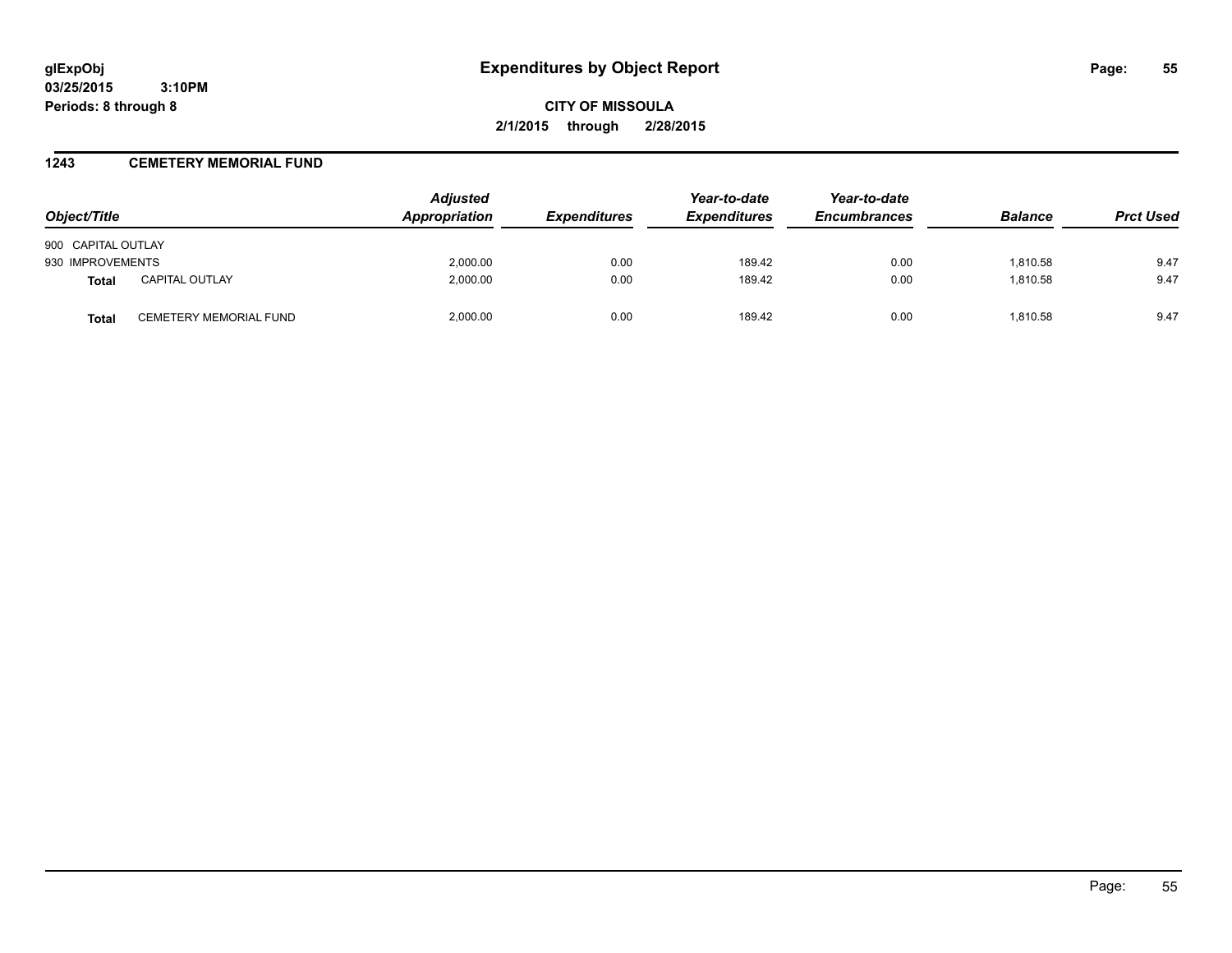## **1265 TITLE 1 PROJECTS FUND**

**240 FINANCE**

| Object/Title      |                                   | <b>Adjusted</b><br><b>Appropriation</b> | <b>Expenditures</b> | Year-to-date<br><b>Expenditures</b> | Year-to-date<br><b>Encumbrances</b> | <b>Balance</b> | <b>Prct Used</b> |
|-------------------|-----------------------------------|-----------------------------------------|---------------------|-------------------------------------|-------------------------------------|----------------|------------------|
| 500 FIXED CHARGES |                                   |                                         |                     |                                     |                                     |                |                  |
| 500 FIXED CHARGES |                                   | 0.00                                    | 0.00                | 0.00                                | 0.00                                | 0.00           | 0.00             |
| <b>Total</b>      | <b>FIXED CHARGES</b>              | 0.00                                    | 0.00                | 0.00                                | 0.00                                | 0.00           | 0.00             |
|                   | 700 GRANTS & CONTRIBUTIONS        |                                         |                     |                                     |                                     |                |                  |
|                   | 700 GRANTS & CONTRIBUTIONS        | 59,088.00                               | 0.00                | 0.00                                | 0.00                                | 59,088.00      | 0.00             |
| <b>Total</b>      | <b>GRANTS &amp; CONTRIBUTIONS</b> | 59,088.00                               | 0.00                | 0.00                                | 0.00                                | 59,088.00      | 0.00             |
| 800 OTHER OBJECTS |                                   |                                         |                     |                                     |                                     |                |                  |
|                   | 820 TRANSFERS TO OTHER FUNDS      | 0.00                                    | 0.00                | 0.00                                | 0.00                                | 0.00           | 0.00             |
| 845 CONTINGENCY   |                                   | 0.00                                    | 0.00                | 0.00                                | 0.00                                | 0.00           | 0.00             |
| <b>Total</b>      | OTHER OBJECTS                     | 0.00                                    | 0.00                | 0.00                                | 0.00                                | 0.00           | 0.00             |
| Total             | <b>FINANCE</b>                    | 59,088.00                               | 0.00                | 0.00                                | 0.00                                | 59,088.00      | 0.00             |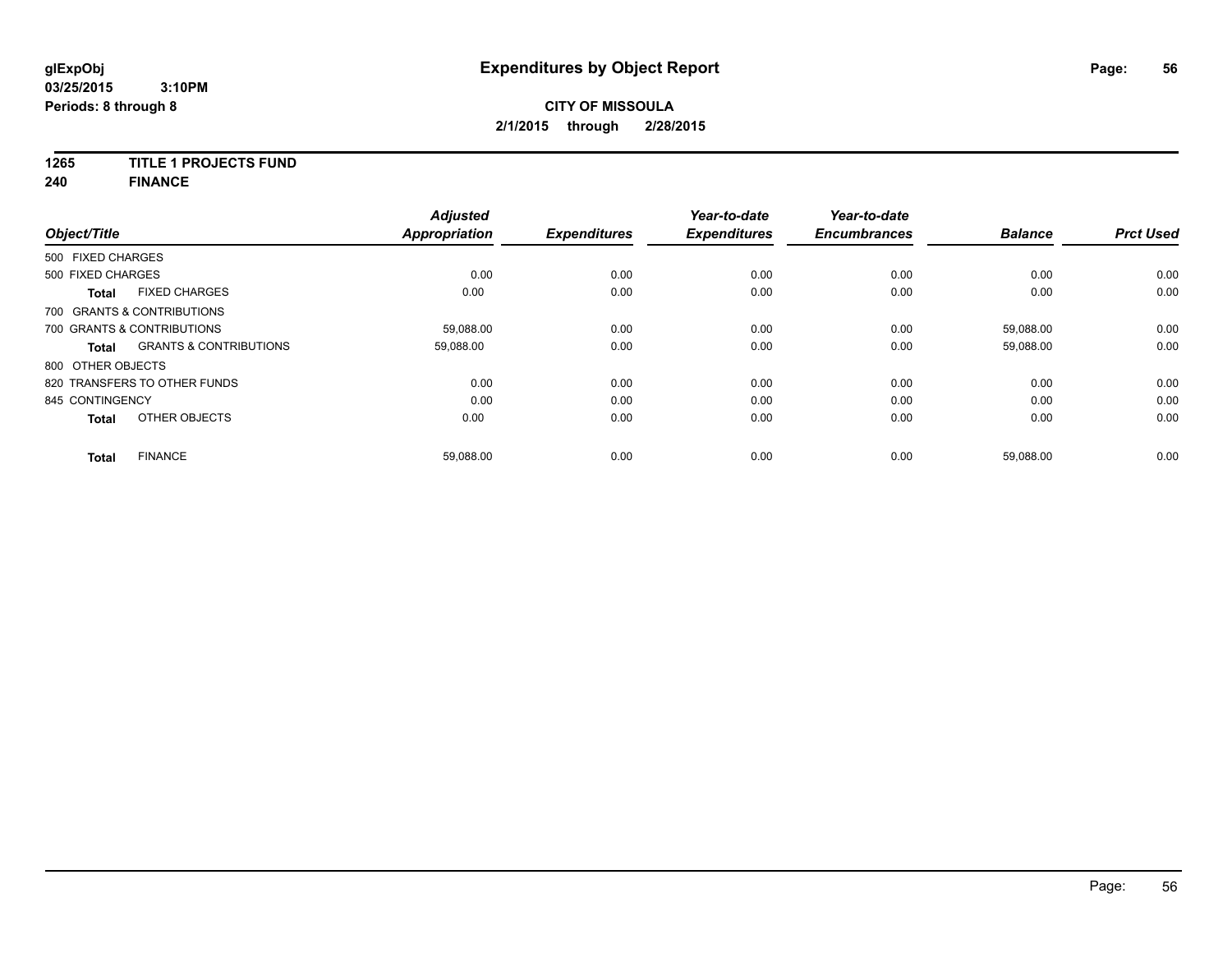# **CITY OF MISSOULA 2/1/2015 through 2/28/2015**

### **1265 TITLE 1 PROJECTS FUND**

| Object/Title      |                                   | <b>Adjusted</b><br><b>Appropriation</b> | <b>Expenditures</b> | Year-to-date<br><b>Expenditures</b> | Year-to-date<br><b>Encumbrances</b> | <b>Balance</b> | <b>Prct Used</b> |
|-------------------|-----------------------------------|-----------------------------------------|---------------------|-------------------------------------|-------------------------------------|----------------|------------------|
| 500 FIXED CHARGES |                                   |                                         |                     |                                     |                                     |                |                  |
| 500 FIXED CHARGES |                                   | 0.00                                    | 0.00                | 0.00                                | 0.00                                | 0.00           | 0.00             |
| <b>Total</b>      | <b>FIXED CHARGES</b>              | 0.00                                    | 0.00                | 0.00                                | 0.00                                | 0.00           | 0.00             |
|                   | 700 GRANTS & CONTRIBUTIONS        |                                         |                     |                                     |                                     |                |                  |
|                   | 700 GRANTS & CONTRIBUTIONS        | 59,088.00                               | 0.00                | 0.00                                | 0.00                                | 59,088.00      | 0.00             |
| Total             | <b>GRANTS &amp; CONTRIBUTIONS</b> | 59,088.00                               | 0.00                | 0.00                                | 0.00                                | 59,088.00      | 0.00             |
| 800 OTHER OBJECTS |                                   |                                         |                     |                                     |                                     |                |                  |
|                   | 820 TRANSFERS TO OTHER FUNDS      | 0.00                                    | 0.00                | 0.00                                | 0.00                                | 0.00           | 0.00             |
| 845 CONTINGENCY   |                                   | 0.00                                    | 0.00                | 0.00                                | 0.00                                | 0.00           | 0.00             |
| <b>Total</b>      | OTHER OBJECTS                     | 0.00                                    | 0.00                | 0.00                                | 0.00                                | 0.00           | 0.00             |
| <b>Total</b>      | TITLE 1 PROJECTS FUND             | 59,088.00                               | 0.00                | 0.00                                | 0.00                                | 59,088.00      | 0.00             |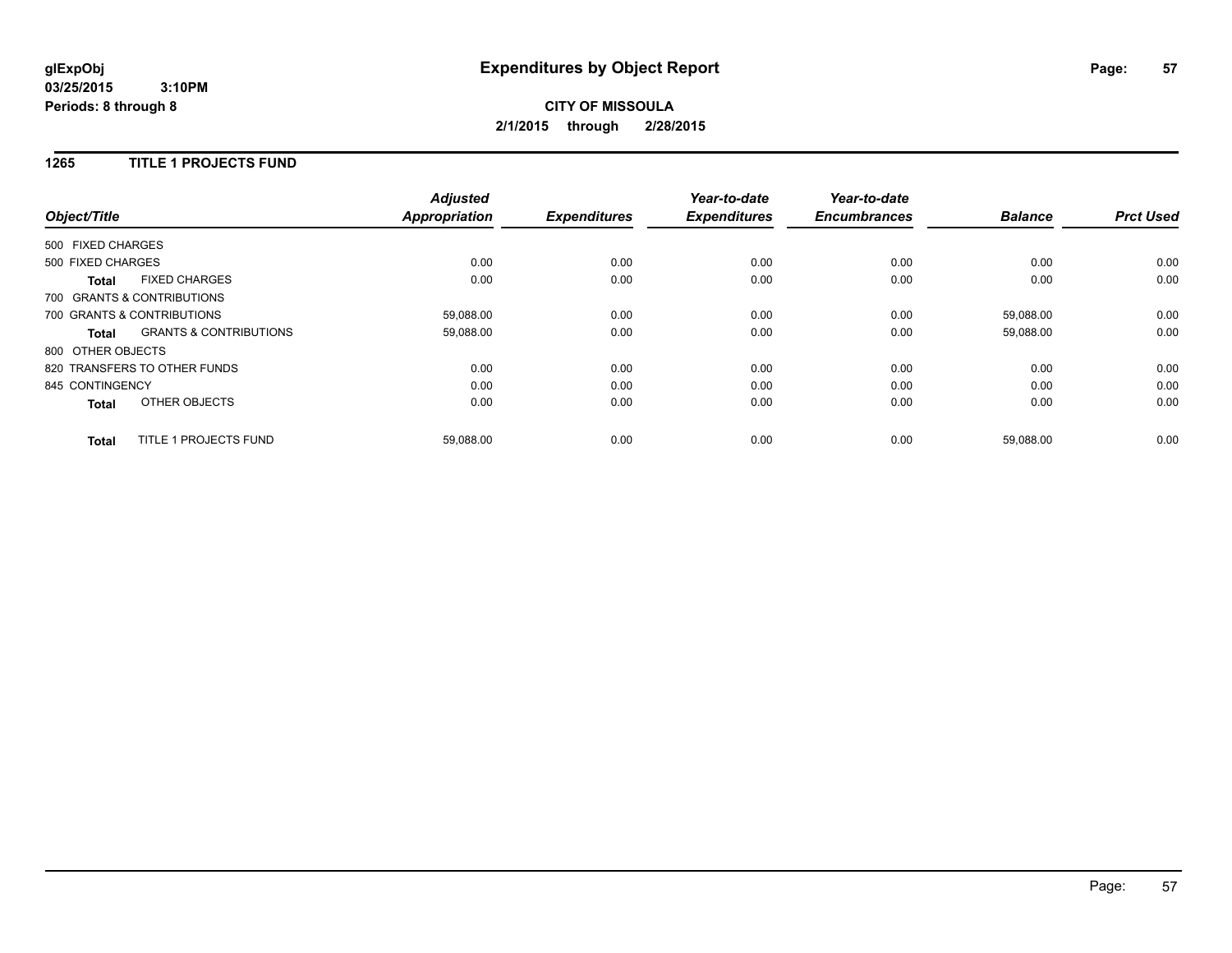### **1396 PROGRAM INCOME REVOLVING LOAN PROGRAM**

**390 NON-DEPARTMENTAL**

| Object/Title           |                                   | <b>Adjusted</b><br><b>Appropriation</b> | <b>Expenditures</b> | Year-to-date<br><b>Expenditures</b> | Year-to-date<br><b>Encumbrances</b> | <b>Balance</b> | <b>Prct Used</b> |
|------------------------|-----------------------------------|-----------------------------------------|---------------------|-------------------------------------|-------------------------------------|----------------|------------------|
| 300 PURCHASED SERVICES |                                   |                                         |                     |                                     |                                     |                |                  |
|                        | 350 PROFESSIONAL SERVICES         | 0.00                                    | 0.00                | 0.00                                | 0.00                                | 0.00           | 0.00             |
| <b>Total</b>           | PURCHASED SERVICES                | 0.00                                    | 0.00                | 0.00                                | 0.00                                | 0.00           | 0.00             |
|                        | 700 GRANTS & CONTRIBUTIONS        |                                         |                     |                                     |                                     |                |                  |
|                        | 700 GRANTS & CONTRIBUTIONS        | 51.791.00                               | 0.00                | 0.00                                | 0.00                                | 51.791.00      | 0.00             |
| <b>Total</b>           | <b>GRANTS &amp; CONTRIBUTIONS</b> | 51.791.00                               | 0.00                | 0.00                                | 0.00                                | 51.791.00      | 0.00             |
| <b>Total</b>           | NON-DEPARTMENTAL                  | 51.791.00                               | 0.00                | 0.00                                | 0.00                                | 51.791.00      | 0.00             |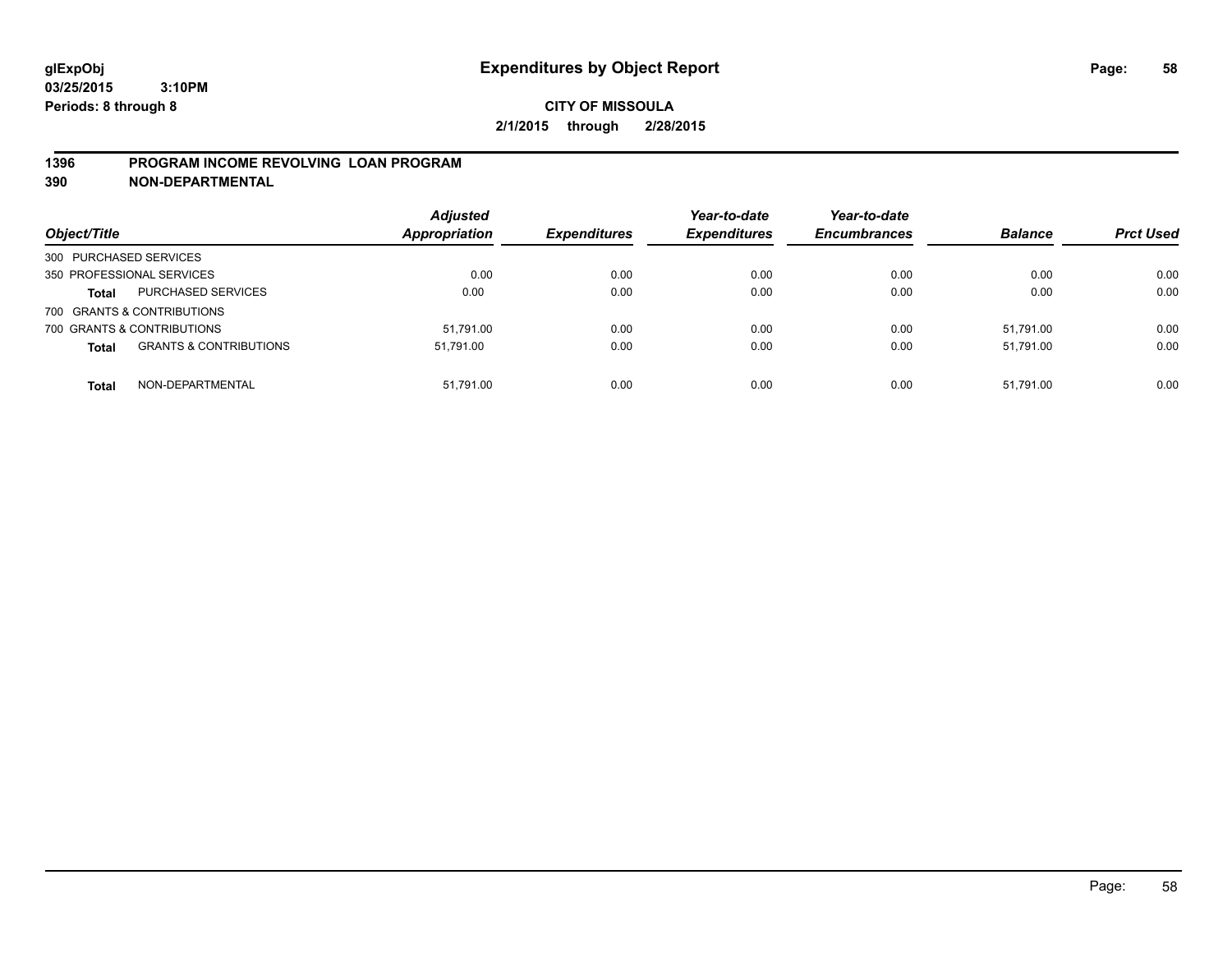# **CITY OF MISSOULA 2/1/2015 through 2/28/2015**

# **1396 PROGRAM INCOME REVOLVING LOAN PROGRAM**

| Object/Title           |                                   | <b>Adjusted</b><br>Appropriation | <b>Expenditures</b> | Year-to-date<br><b>Expenditures</b> | Year-to-date<br><b>Encumbrances</b> | <b>Balance</b> | <b>Prct Used</b> |
|------------------------|-----------------------------------|----------------------------------|---------------------|-------------------------------------|-------------------------------------|----------------|------------------|
| 300 PURCHASED SERVICES |                                   |                                  |                     |                                     |                                     |                |                  |
|                        | 350 PROFESSIONAL SERVICES         | 0.00                             | 0.00                | 0.00                                | 0.00                                | 0.00           | 0.00             |
| Total                  | <b>PURCHASED SERVICES</b>         | 0.00                             | 0.00                | 0.00                                | 0.00                                | 0.00           | 0.00             |
|                        | 700 GRANTS & CONTRIBUTIONS        |                                  |                     |                                     |                                     |                |                  |
|                        | 700 GRANTS & CONTRIBUTIONS        | 51,791.00                        | 0.00                | 0.00                                | 0.00                                | 51,791.00      | 0.00             |
| <b>Total</b>           | <b>GRANTS &amp; CONTRIBUTIONS</b> | 51,791.00                        | 0.00                | 0.00                                | 0.00                                | 51.791.00      | 0.00             |
| <b>Total</b>           | PROGRAM INCOME REVOLVING LOAN P   | 51,791.00                        | 0.00                | 0.00                                | 0.00                                | 51,791.00      | 0.00             |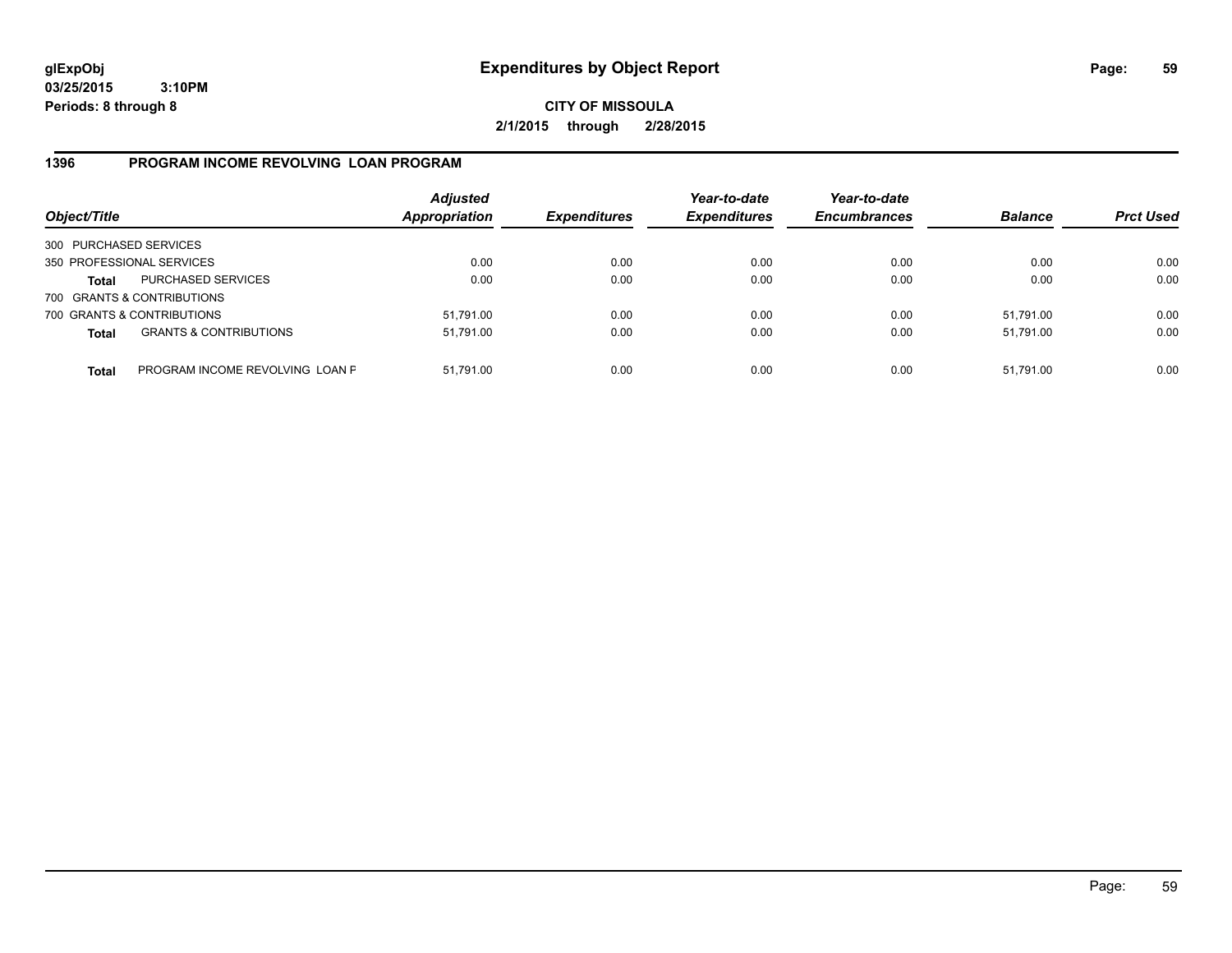#### **1397 STATE HOME PROGRAM INCOME**

**390 NON-DEPARTMENTAL**

| Object/Title              |                    | <b>Adjusted</b><br>Appropriation | <b>Expenditures</b> | Year-to-date<br><b>Expenditures</b> | Year-to-date<br><b>Encumbrances</b> | <b>Balance</b> | <b>Prct Used</b> |
|---------------------------|--------------------|----------------------------------|---------------------|-------------------------------------|-------------------------------------|----------------|------------------|
| 300 PURCHASED SERVICES    |                    |                                  |                     |                                     |                                     |                |                  |
| 350 PROFESSIONAL SERVICES |                    | 600,000.00                       | 0.00                | 0.00                                | 0.00                                | 600.000.00     | 0.00             |
| <b>Total</b>              | PURCHASED SERVICES | 600.000.00                       | 0.00                | 0.00                                | 0.00                                | 600,000.00     | 0.00             |
| <b>Total</b>              | NON-DEPARTMENTAL   | 600,000.00                       | 0.00                | 0.00                                | 0.00                                | 600,000.00     | 0.00             |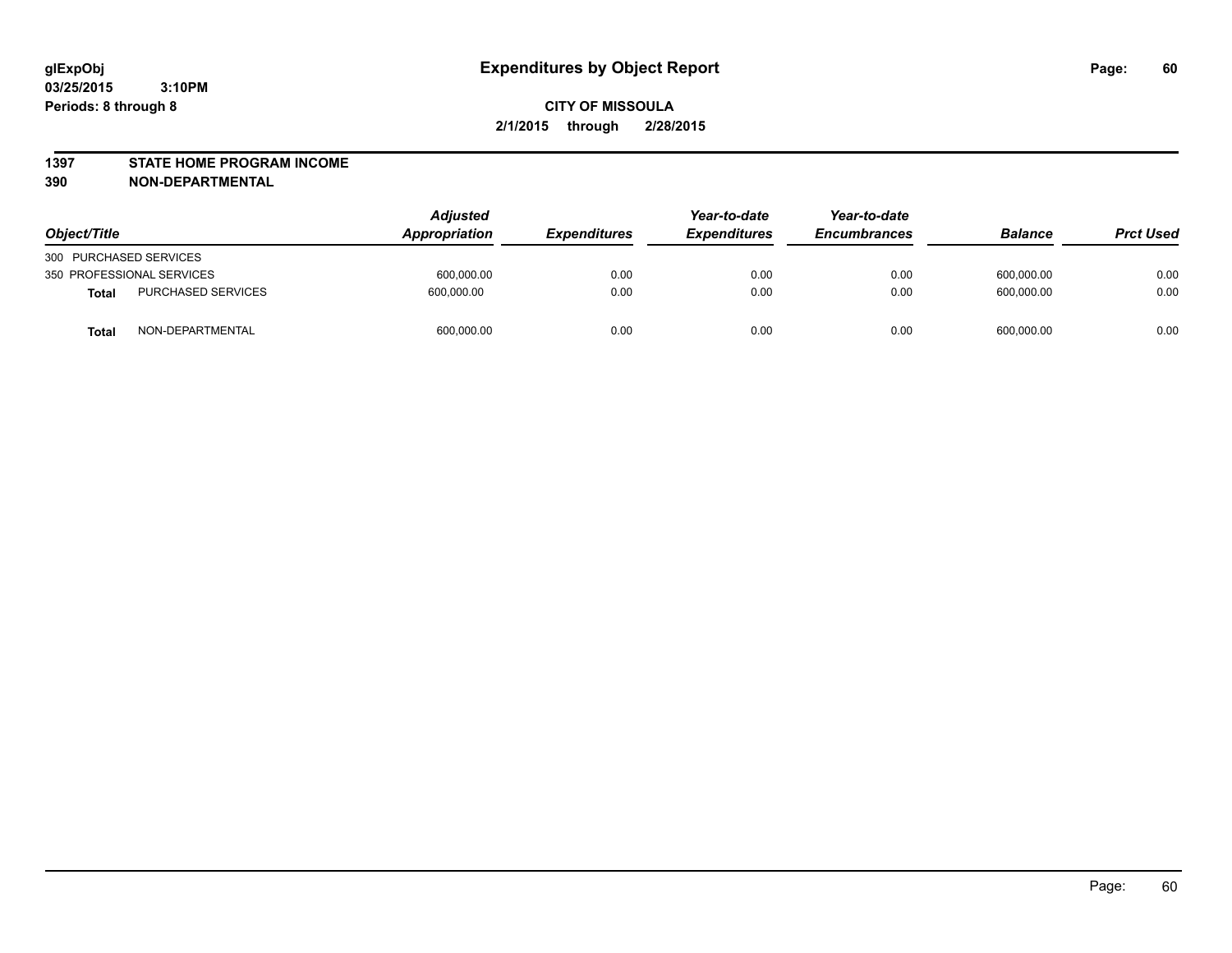**CITY OF MISSOULA 2/1/2015 through 2/28/2015**

#### **1397 STATE HOME PROGRAM INCOME**

| Object/Title                              | <b>Adjusted</b><br>Appropriation | <i><b>Expenditures</b></i> | Year-to-date<br><b>Expenditures</b> | Year-to-date<br><b>Encumbrances</b> | <b>Balance</b> | <b>Prct Used</b> |
|-------------------------------------------|----------------------------------|----------------------------|-------------------------------------|-------------------------------------|----------------|------------------|
| 300 PURCHASED SERVICES                    |                                  |                            |                                     |                                     |                |                  |
| 350 PROFESSIONAL SERVICES                 | 600,000.00                       | 0.00                       | 0.00                                | 0.00                                | 600,000.00     | 0.00             |
| PURCHASED SERVICES<br><b>Total</b>        | 600,000.00                       | 0.00                       | 0.00                                | 0.00                                | 600.000.00     | 0.00             |
| STATE HOME PROGRAM INCOME<br><b>Total</b> | 600,000.00                       | 0.00                       | 0.00                                | 0.00                                | 600,000.00     | 0.00             |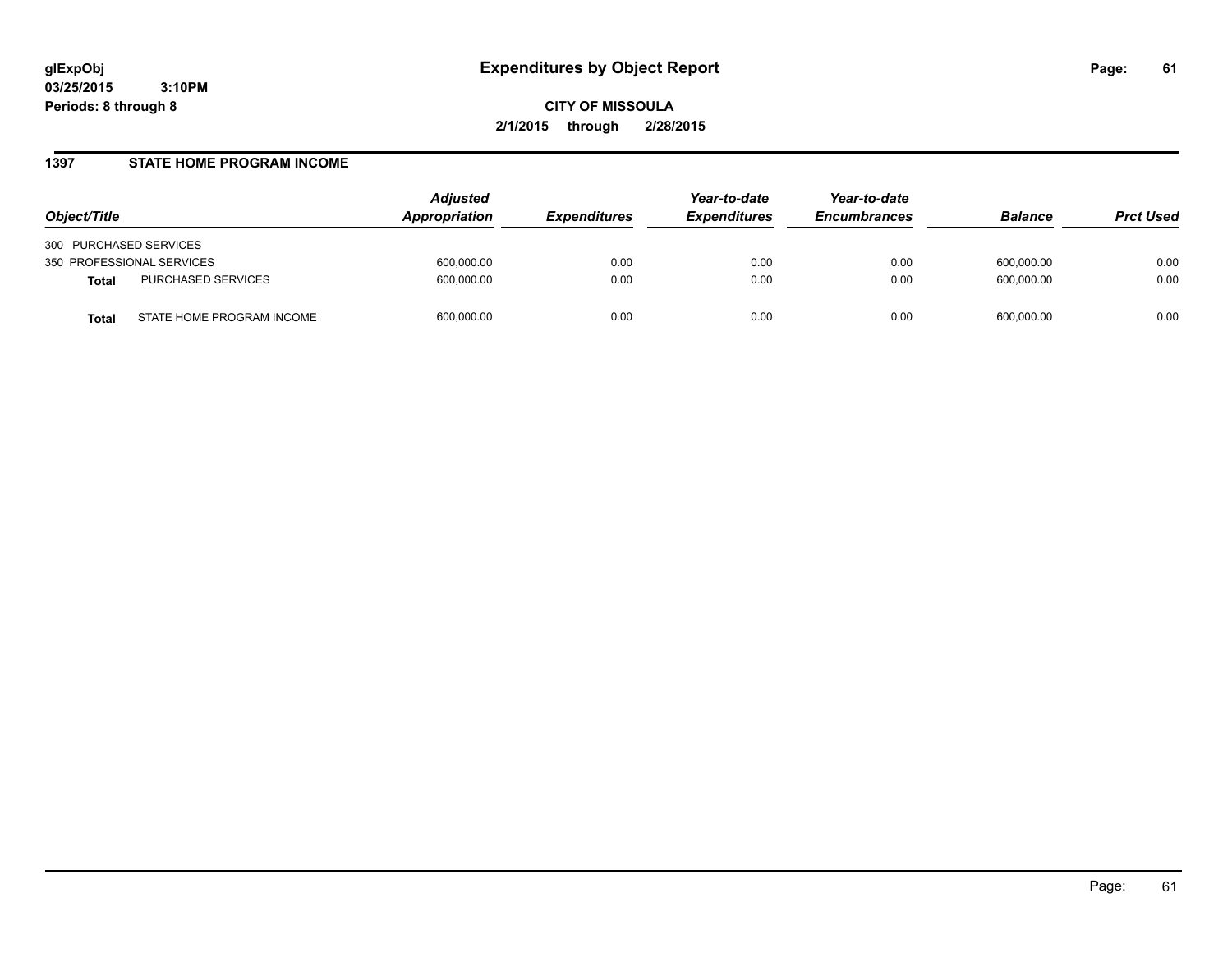#### **2250 PLANNING FUND**

**250 DEVELOPMENT SERVICES**

|                                     | <b>Adjusted</b> |                     | Year-to-date        | Year-to-date        |                |                  |
|-------------------------------------|-----------------|---------------------|---------------------|---------------------|----------------|------------------|
| Object/Title                        | Appropriation   | <b>Expenditures</b> | <b>Expenditures</b> | <b>Encumbrances</b> | <b>Balance</b> | <b>Prct Used</b> |
| 100 PERSONAL SERVICES               |                 |                     |                     |                     |                |                  |
| 110 SALARIES AND WAGES              | 296,680.00      | 148,462.20          | 263,756.26          | 0.00                | 32,923.74      | 88.90            |
| <b>140 EMPLOYER CONTRIBUTIONS</b>   | 90,685.00       | 58,615.09           | 96,659.34           | 0.00                | $-5,974.34$    | 106.59           |
| 141 STATE RETIREMENT CONTRIBUTIONS  | 0.00            | 148.46              | 266.02              | 0.00                | $-266.02$      | 0.00             |
| PERSONAL SERVICES<br><b>Total</b>   | 387,365.00      | 207,225.75          | 360,681.62          | 0.00                | 26,683.38      | 93.11            |
| 200 SUPPLIES                        |                 |                     |                     |                     |                |                  |
| 210 OFFICE SUPPLIES                 | 2,550.00        | 27.71               | 1,117.22            | 0.00                | 1,432.78       | 43.81            |
| 220 OPERATING SUPPLIES              | 1,300.00        | 0.00                | 13.97               | 0.00                | 1,286.03       | 1.07             |
| 231 GASOLINE                        | 0.00            | 0.00                | 0.00                | 0.00                | 0.00           | 0.00             |
| 240 OTHER SUPPLIES                  | 0.00            | $-40.47$            | 449.26              | 0.00                | $-449.26$      | 0.00             |
| <b>SUPPLIES</b><br>Total            | 3,850.00        | $-12.76$            | 1,580.45            | 0.00                | 2,269.55       | 41.05            |
| 300 PURCHASED SERVICES              |                 |                     |                     |                     |                |                  |
| 310 COMMUNICATIONS                  | 1,100.00        | 137.89              | 944.36              | 0.00                | 155.64         | 85.85            |
| 320 PRINTING & DUPLICATING          | 9,300.00        | 0.00                | 52.88               | 0.00                | 9,247.12       | 0.57             |
| 330 PUBLICITY, SUBSCRIPTIONS & DUES | 3.306.00        | 414.00              | 3,183.61            | 0.00                | 122.39         | 96.30            |
| 344 TELEPHONE SERVICE               | 125.00          | 5.90                | 94.07               | 0.00                | 30.93          | 75.26            |
| 350 PROFESSIONAL SERVICES           | 100,000.00      | 5,067.00            | 39,853.79           | 0.00                | 60,146.21      | 39.85            |
| 360 REPAIR & MAINTENANCE            | 1,540.00        | 0.00                | 300.00              | 0.00                | 1,240.00       | 19.48            |
| 370 TRAVEL                          | 5,185.00        | 0.00                | 965.08              | 0.00                | 4,219.92       | 18.61            |
| 380 TRAINING                        | 3,595.00        | 0.00                | 715.00              | 0.00                | 2,880.00       | 19.89            |
| 390 OTHER PURCHASED SERVICES        | 4,750.00        | 50.00               | 1,294.85            | 0.00                | 3,455.15       | 27.26            |
| PURCHASED SERVICES<br><b>Total</b>  | 128,901.00      | 5,674.79            | 47,403.64           | 0.00                | 81,497.36      | 36.78            |
| 500 FIXED CHARGES                   |                 |                     |                     |                     |                |                  |
| 500 FIXED CHARGES                   | 24,000.00       | 0.00                | 0.00                | 0.00                | 24,000.00      | 0.00             |
| <b>FIXED CHARGES</b><br>Total       | 24,000.00       | 0.00                | 0.00                | 0.00                | 24,000.00      | 0.00             |
| 800 OTHER OBJECTS                   |                 |                     |                     |                     |                |                  |
| 820 TRANSFERS TO OTHER FUNDS        | 0.00            | 0.00                | 0.00                | 0.00                | 0.00           | 0.00             |
| 845 CONTINGENCY                     | 149,604.00      | 0.00                | 0.00                | 0.00                | 149,604.00     | 0.00             |
| OTHER OBJECTS<br><b>Total</b>       | 149,604.00      | 0.00                | 0.00                | 0.00                | 149,604.00     | 0.00             |
| DEVELOPMENT SERVICES<br>Total       | 693,720.00      | 212,887.78          | 409,665.71          | 0.00                | 284,054.29     | 59.05            |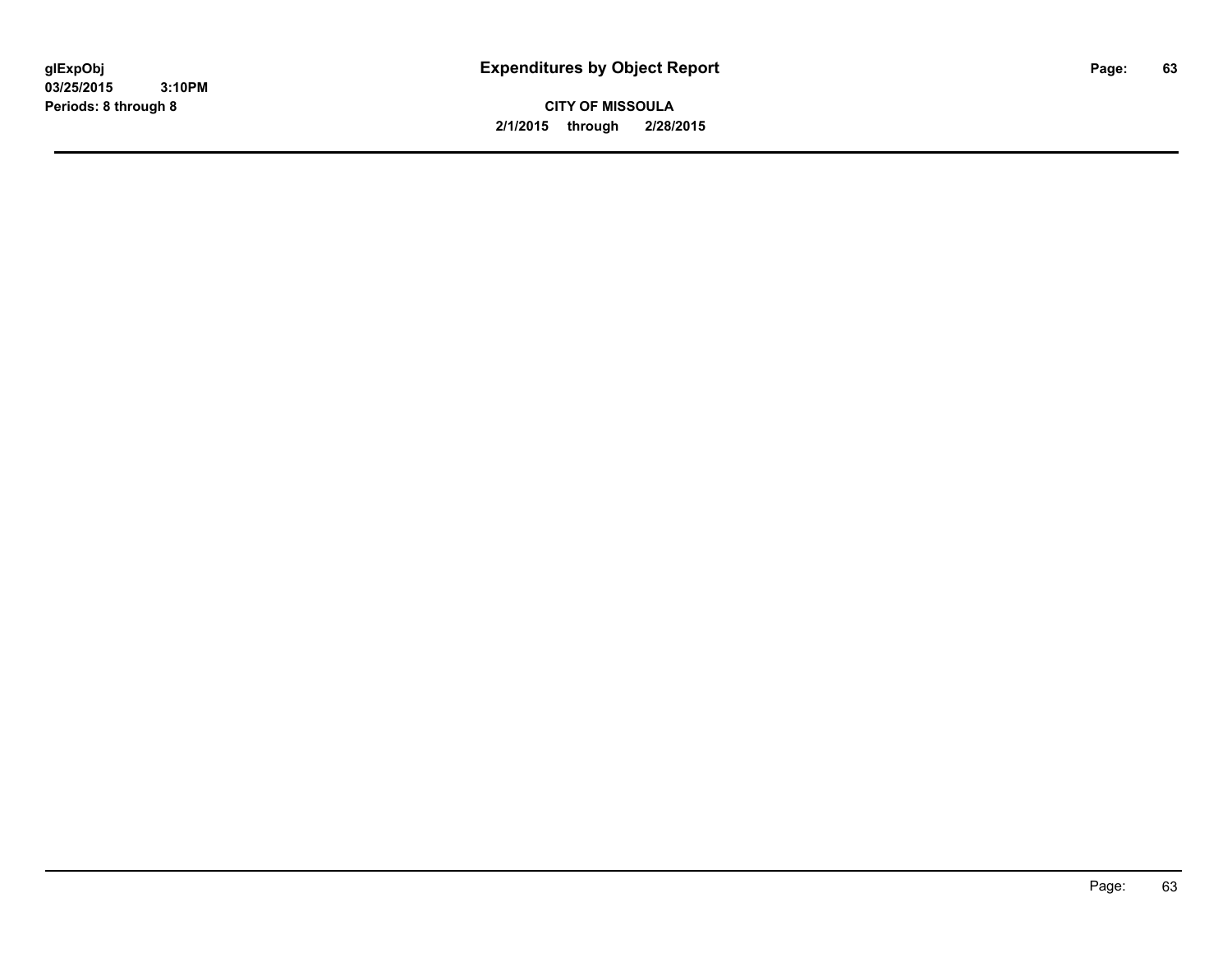**2250 PLANNING FUND**

|                                      | <b>Adjusted</b>      |                     | Year-to-date        | Year-to-date        |                |                  |
|--------------------------------------|----------------------|---------------------|---------------------|---------------------|----------------|------------------|
| Object/Title                         | <b>Appropriation</b> | <b>Expenditures</b> | <b>Expenditures</b> | <b>Encumbrances</b> | <b>Balance</b> | <b>Prct Used</b> |
| 100 PERSONAL SERVICES                |                      |                     |                     |                     |                |                  |
| 110 SALARIES AND WAGES               | 296,680.00           | 148,462.20          | 263,756.26          | 0.00                | 32,923.74      | 88.90            |
| <b>140 EMPLOYER CONTRIBUTIONS</b>    | 90,685.00            | 58,615.09           | 96,659.34           | 0.00                | $-5,974.34$    | 106.59           |
| 141 STATE RETIREMENT CONTRIBUTIONS   | 0.00                 | 148.46              | 266.02              | 0.00                | $-266.02$      | 0.00             |
| PERSONAL SERVICES<br><b>Total</b>    | 387,365.00           | 207,225.75          | 360,681.62          | 0.00                | 26,683.38      | 93.11            |
| 200 SUPPLIES                         |                      |                     |                     |                     |                |                  |
| 210 OFFICE SUPPLIES                  | 2,550.00             | 27.71               | 1,117.22            | 0.00                | 1,432.78       | 43.81            |
| 220 OPERATING SUPPLIES               | 1,300.00             | 0.00                | 13.97               | 0.00                | 1,286.03       | 1.07             |
| 231 GASOLINE                         | 0.00                 | 0.00                | 0.00                | 0.00                | 0.00           | 0.00             |
| 240 OTHER SUPPLIES                   | 0.00                 | $-40.47$            | 449.26              | 0.00                | $-449.26$      | 0.00             |
| <b>SUPPLIES</b><br><b>Total</b>      | 3,850.00             | $-12.76$            | 1,580.45            | 0.00                | 2,269.55       | 41.05            |
| 300 PURCHASED SERVICES               |                      |                     |                     |                     |                |                  |
| 310 COMMUNICATIONS                   | 1,100.00             | 137.89              | 944.36              | 0.00                | 155.64         | 85.85            |
| 320 PRINTING & DUPLICATING           | 9,300.00             | 0.00                | 52.88               | 0.00                | 9,247.12       | 0.57             |
| 330 PUBLICITY, SUBSCRIPTIONS & DUES  | 3,306.00             | 414.00              | 3,183.61            | 0.00                | 122.39         | 96.30            |
| 344 TELEPHONE SERVICE                | 125.00               | 5.90                | 94.07               | 0.00                | 30.93          | 75.26            |
| 350 PROFESSIONAL SERVICES            | 100,000.00           | 5,067.00            | 39,853.79           | 0.00                | 60,146.21      | 39.85            |
| 360 REPAIR & MAINTENANCE             | 1,540.00             | 0.00                | 300.00              | 0.00                | 1,240.00       | 19.48            |
| 370 TRAVEL                           | 5,185.00             | 0.00                | 965.08              | 0.00                | 4,219.92       | 18.61            |
| 380 TRAINING                         | 3,595.00             | 0.00                | 715.00              | 0.00                | 2,880.00       | 19.89            |
| 390 OTHER PURCHASED SERVICES         | 4,750.00             | 50.00               | 1,294.85            | 0.00                | 3,455.15       | 27.26            |
| PURCHASED SERVICES<br><b>Total</b>   | 128,901.00           | 5,674.79            | 47,403.64           | 0.00                | 81,497.36      | 36.78            |
| 500 FIXED CHARGES                    |                      |                     |                     |                     |                |                  |
| 500 FIXED CHARGES                    | 24,000.00            | 0.00                | 0.00                | 0.00                | 24,000.00      | 0.00             |
| <b>FIXED CHARGES</b><br><b>Total</b> | 24,000.00            | 0.00                | 0.00                | 0.00                | 24,000.00      | 0.00             |
| 800 OTHER OBJECTS                    |                      |                     |                     |                     |                |                  |
| 820 TRANSFERS TO OTHER FUNDS         | 0.00                 | 0.00                | 0.00                | 0.00                | 0.00           | 0.00             |
| 845 CONTINGENCY                      | 149,604.00           | 0.00                | 0.00                | 0.00                | 149,604.00     | 0.00             |
| OTHER OBJECTS<br><b>Total</b>        | 149,604.00           | 0.00                | 0.00                | 0.00                | 149,604.00     | 0.00             |
| PLANNING FUND<br><b>Total</b>        | 693,720.00           | 212,887.78          | 409,665.71          | 0.00                | 284,054.29     | 59.05            |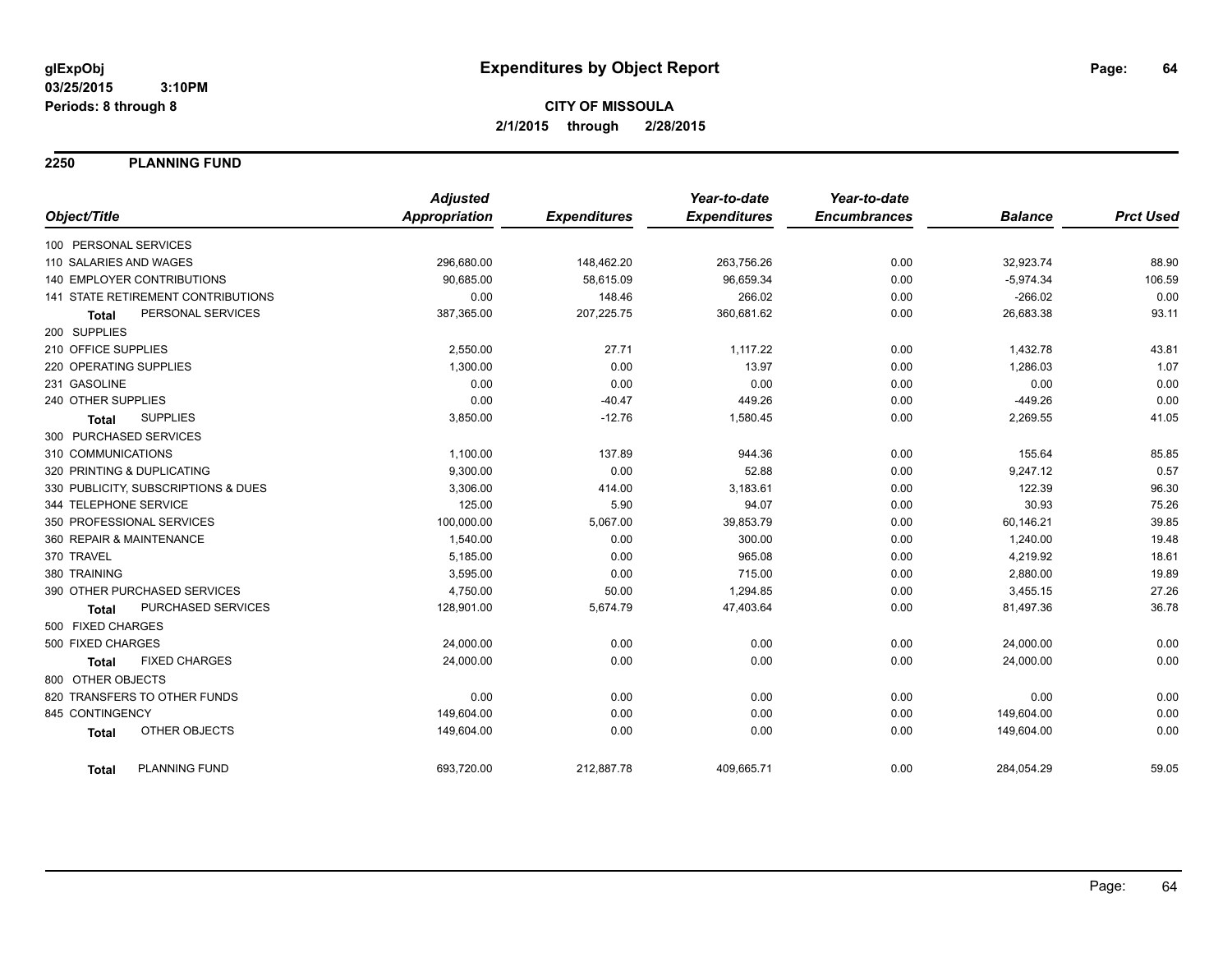#### **2310 PUBLIC SAFETY INFORMATION SYSTEMS**

**310 BUILDING INSPECTION**

| Object/Title      |                            | <b>Adjusted</b><br>Appropriation | <b>Expenditures</b> | Year-to-date<br><b>Expenditures</b> | Year-to-date<br><b>Encumbrances</b> | <b>Balance</b> | <b>Prct Used</b> |
|-------------------|----------------------------|----------------------------------|---------------------|-------------------------------------|-------------------------------------|----------------|------------------|
| 800 OTHER OBJECTS |                            |                                  |                     |                                     |                                     |                |                  |
| 845 CONTINGENCY   |                            | 0.00                             | 0.00                | 0.00                                | 0.00                                | 0.00           | 0.00             |
| <b>Total</b>      | OTHER OBJECTS              | 0.00                             | 0.00                | 0.00                                | 0.00                                | 0.00           | 0.00             |
| <b>Total</b>      | <b>BUILDING INSPECTION</b> | 0.00                             | 0.00                | 0.00                                | 0.00                                | 0.00           | 0.00             |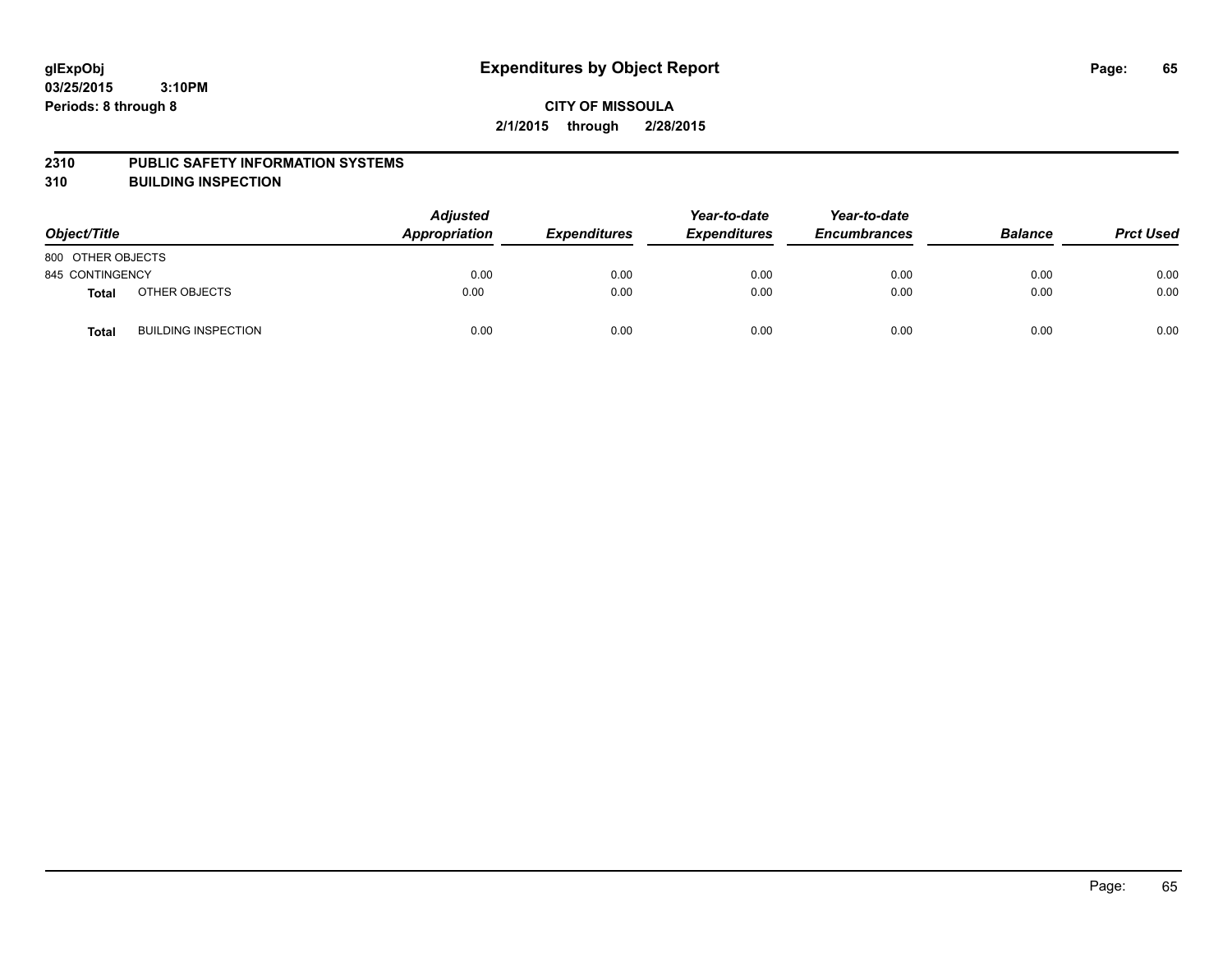# **glExpObj Expenditures by Object Report Page: 66**

**03/25/2015 3:10PM Periods: 8 through 8**

**CITY OF MISSOULA 2/1/2015 through 2/28/2015**

### **2310 PUBLIC SAFETY INFORMATION SYSTEMS**

| Object/Title      |                                   | <b>Adjusted</b><br><b>Appropriation</b> | <b>Expenditures</b> | Year-to-date<br><b>Expenditures</b> | Year-to-date<br><b>Encumbrances</b> | <b>Balance</b> | <b>Prct Used</b> |
|-------------------|-----------------------------------|-----------------------------------------|---------------------|-------------------------------------|-------------------------------------|----------------|------------------|
| 800 OTHER OBJECTS |                                   |                                         |                     |                                     |                                     |                |                  |
| 845 CONTINGENCY   |                                   | 0.00                                    | 0.00                | 0.00                                | 0.00                                | 0.00           | 0.00             |
| <b>Total</b>      | OTHER OBJECTS                     | 0.00                                    | 0.00                | 0.00                                | 0.00                                | 0.00           | 0.00             |
| <b>Total</b>      | PUBLIC SAFETY INFORMATION SYSTEM! | 0.00                                    | 0.00                | 0.00                                | 0.00                                | 0.00           | 0.00             |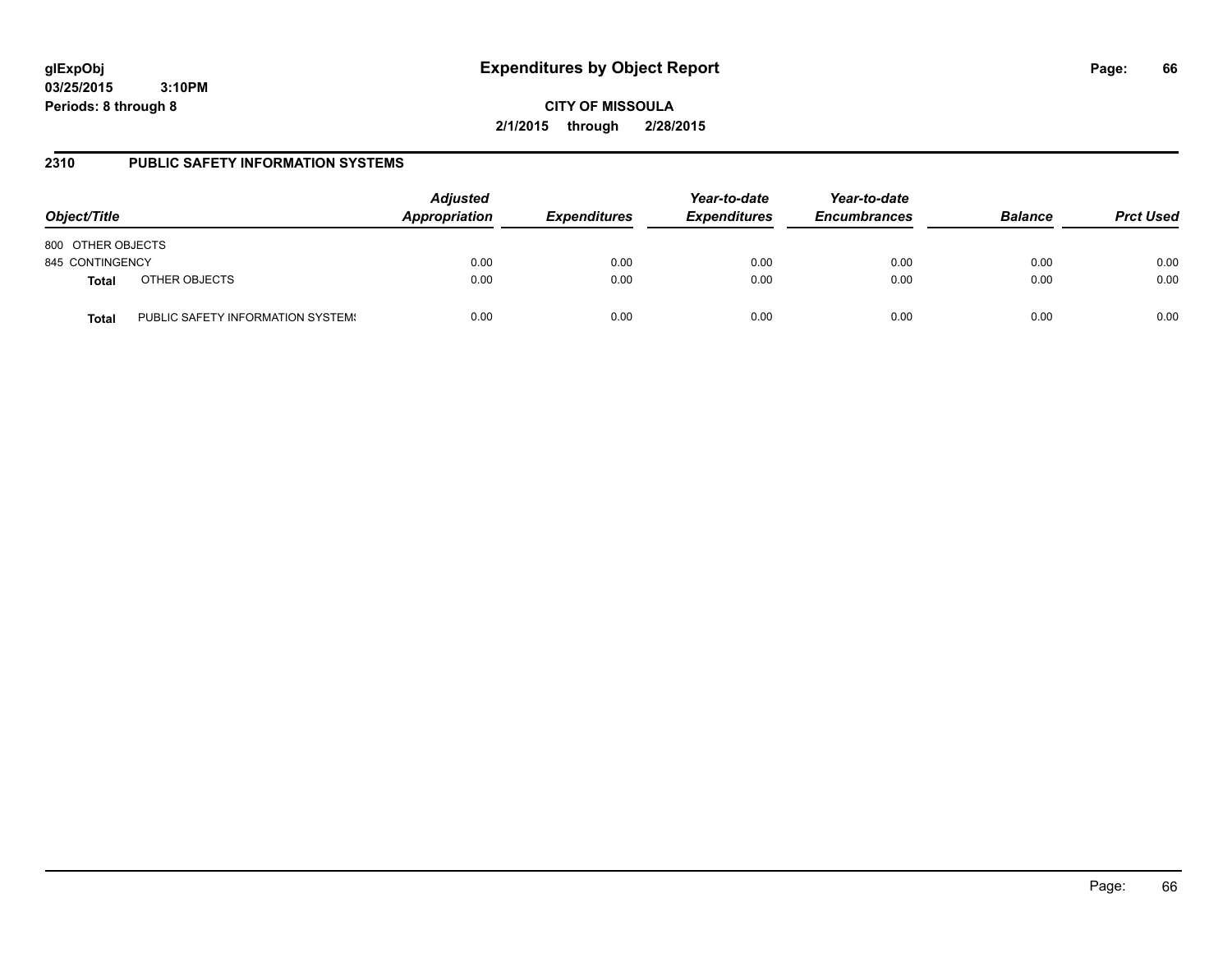#### **2321 IMPACT FEE FUND**

**390 NON-DEPARTMENTAL**

|                        |                                   | <b>Adjusted</b>      |                     | Year-to-date        | Year-to-date        |                |                  |
|------------------------|-----------------------------------|----------------------|---------------------|---------------------|---------------------|----------------|------------------|
| Object/Title           |                                   | <b>Appropriation</b> | <b>Expenditures</b> | <b>Expenditures</b> | <b>Encumbrances</b> | <b>Balance</b> | <b>Prct Used</b> |
| 100 PERSONAL SERVICES  |                                   |                      |                     |                     |                     |                |                  |
| 110 SALARIES AND WAGES |                                   | 0.00                 | 0.00                | 0.00                | 0.00                | 0.00           | 0.00             |
|                        | <b>140 EMPLOYER CONTRIBUTIONS</b> | 0.00                 | 0.00                | 0.00                | 0.00                | 0.00           | 0.00             |
| <b>Total</b>           | PERSONAL SERVICES                 | 0.00                 | 0.00                | 0.00                | 0.00                | 0.00           | 0.00             |
|                        | 300 PURCHASED SERVICES            |                      |                     |                     |                     |                |                  |
|                        | 350 PROFESSIONAL SERVICES         | 0.00                 | 4,320.25            | 6,092.50            | 0.00                | $-6,092.50$    | 0.00             |
| Total                  | <b>PURCHASED SERVICES</b>         | 0.00                 | 4,320.25            | 6,092.50            | 0.00                | $-6,092.50$    | 0.00             |
| 800 OTHER OBJECTS      |                                   |                      |                     |                     |                     |                |                  |
|                        | 820 TRANSFERS TO OTHER FUNDS      | 0.00                 | 0.00                | 0.00                | 0.00                | 0.00           | 0.00             |
| Total                  | OTHER OBJECTS                     | 0.00                 | 0.00                | 0.00                | 0.00                | 0.00           | 0.00             |
| 900 CAPITAL OUTLAY     |                                   |                      |                     |                     |                     |                |                  |
| 930 IMPROVEMENTS       |                                   | 2,416,567.00         | 34,928.17           | 580,673.65          | 0.00                | 1,835,893.35   | 24.03            |
| Total                  | CAPITAL OUTLAY                    | 2,416,567.00         | 34,928.17           | 580,673.65          | 0.00                | 1,835,893.35   | 24.03            |
| <b>Total</b>           | NON-DEPARTMENTAL                  | 2,416,567.00         | 39,248.42           | 586,766.15          | 0.00                | 1,829,800.85   | 24.28            |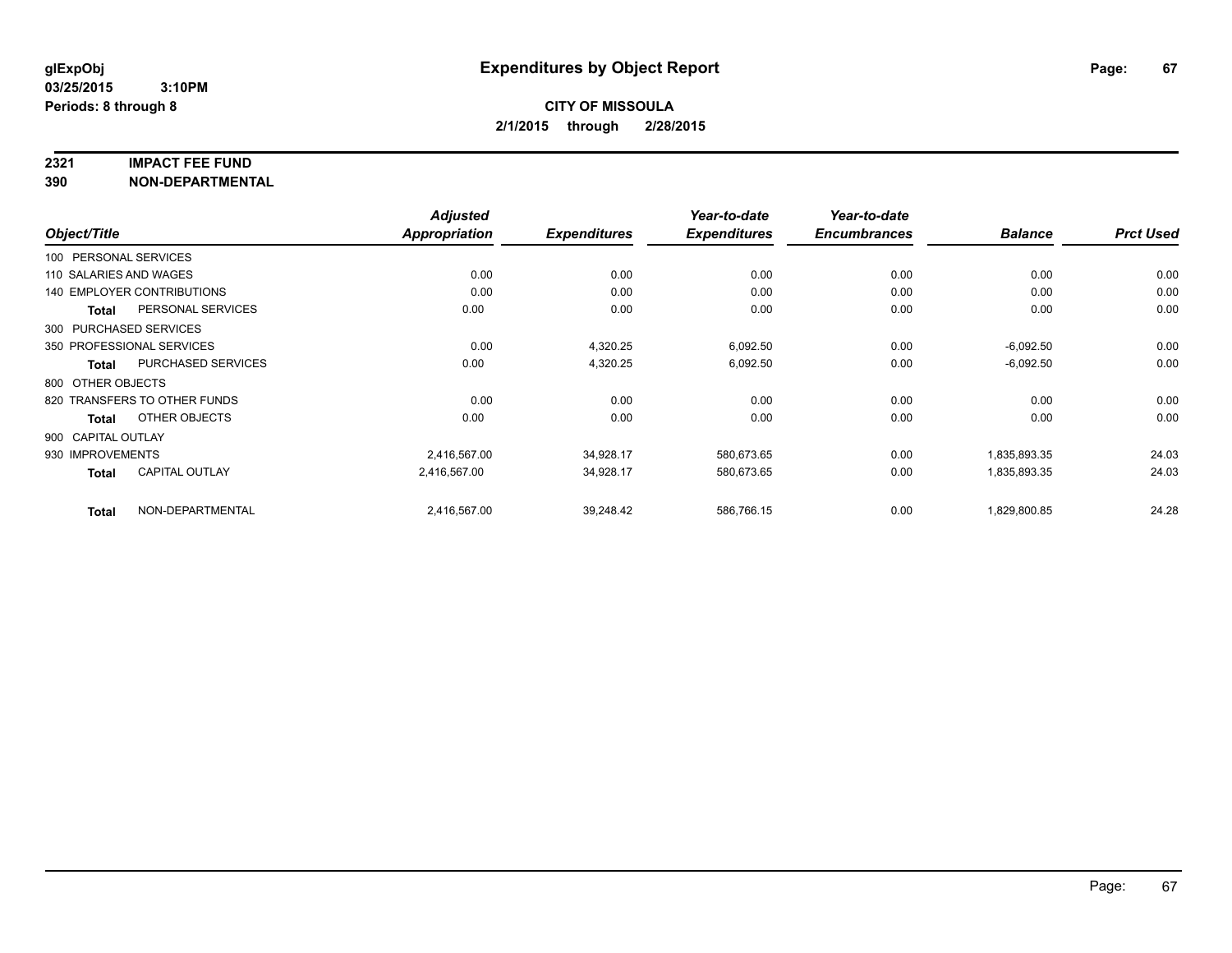### **2321 IMPACT FEE FUND**

|                        |                                   | <b>Adjusted</b>      |                     | Year-to-date        | Year-to-date        |                |                  |
|------------------------|-----------------------------------|----------------------|---------------------|---------------------|---------------------|----------------|------------------|
| Object/Title           |                                   | <b>Appropriation</b> | <b>Expenditures</b> | <b>Expenditures</b> | <b>Encumbrances</b> | <b>Balance</b> | <b>Prct Used</b> |
| 100 PERSONAL SERVICES  |                                   |                      |                     |                     |                     |                |                  |
| 110 SALARIES AND WAGES |                                   | 0.00                 | 0.00                | 0.00                | 0.00                | 0.00           | 0.00             |
|                        | <b>140 EMPLOYER CONTRIBUTIONS</b> | 0.00                 | 0.00                | 0.00                | 0.00                | 0.00           | 0.00             |
| <b>Total</b>           | PERSONAL SERVICES                 | 0.00                 | 0.00                | 0.00                | 0.00                | 0.00           | 0.00             |
|                        | 300 PURCHASED SERVICES            |                      |                     |                     |                     |                |                  |
|                        | 350 PROFESSIONAL SERVICES         | 0.00                 | 4,320.25            | 6,092.50            | 0.00                | $-6,092.50$    | 0.00             |
| <b>Total</b>           | PURCHASED SERVICES                | 0.00                 | 4,320.25            | 6,092.50            | 0.00                | $-6,092.50$    | 0.00             |
| 800 OTHER OBJECTS      |                                   |                      |                     |                     |                     |                |                  |
|                        | 820 TRANSFERS TO OTHER FUNDS      | 0.00                 | 0.00                | 0.00                | 0.00                | 0.00           | 0.00             |
| <b>Total</b>           | OTHER OBJECTS                     | 0.00                 | 0.00                | 0.00                | 0.00                | 0.00           | 0.00             |
| 900 CAPITAL OUTLAY     |                                   |                      |                     |                     |                     |                |                  |
| 930 IMPROVEMENTS       |                                   | 2,416,567.00         | 34,928.17           | 580,673.65          | 0.00                | 1,835,893.35   | 24.03            |
| <b>Total</b>           | <b>CAPITAL OUTLAY</b>             | 2,416,567.00         | 34,928.17           | 580,673.65          | 0.00                | 1,835,893.35   | 24.03            |
| <b>Total</b>           | <b>IMPACT FEE FUND</b>            | 2,416,567.00         | 39,248.42           | 586,766.15          | 0.00                | 1,829,800.85   | 24.28            |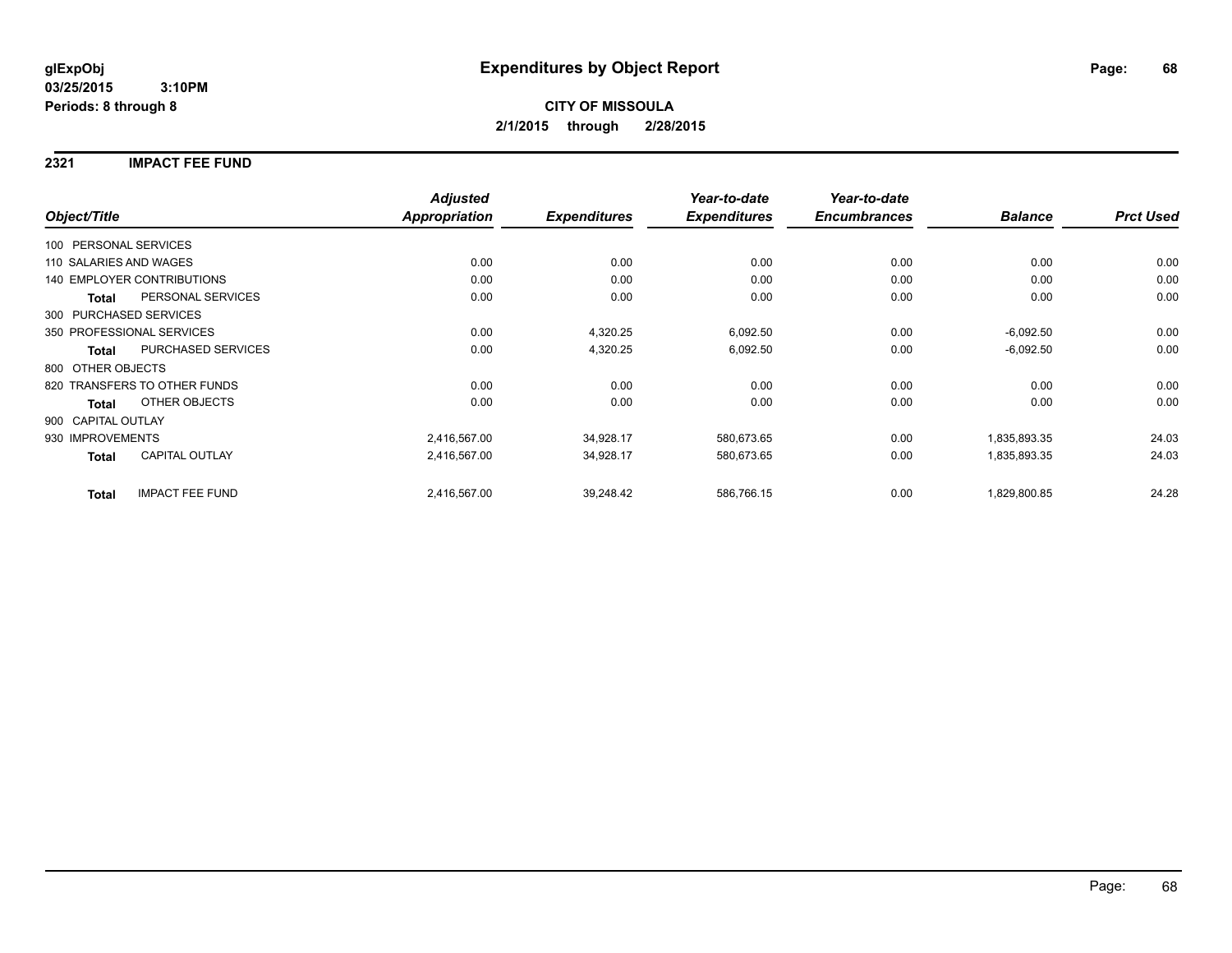#### **2322 GEORGE ELMER/CATTLE DR INTERSECTION**

**390 NON-DEPARTMENTAL**

| Object/Title           |                              | <b>Adjusted</b><br><b>Appropriation</b> | <b>Expenditures</b> | Year-to-date<br><b>Expenditures</b> | Year-to-date<br><b>Encumbrances</b> | <b>Balance</b> | <b>Prct Used</b> |
|------------------------|------------------------------|-----------------------------------------|---------------------|-------------------------------------|-------------------------------------|----------------|------------------|
| 300 PURCHASED SERVICES |                              |                                         |                     |                                     |                                     |                |                  |
|                        | 350 PROFESSIONAL SERVICES    | 15.000.00                               | 0.00                | 0.00                                | 0.00                                | 15.000.00      | 0.00             |
| <b>Total</b>           | <b>PURCHASED SERVICES</b>    | 15,000.00                               | 0.00                | 0.00                                | 0.00                                | 15,000.00      | 0.00             |
| 800 OTHER OBJECTS      |                              |                                         |                     |                                     |                                     |                |                  |
|                        | 820 TRANSFERS TO OTHER FUNDS | 0.00                                    | 0.00                | 0.00                                | 0.00                                | 0.00           | 0.00             |
| Total                  | OTHER OBJECTS                | 0.00                                    | 0.00                | 0.00                                | 0.00                                | 0.00           | 0.00             |
| 900 CAPITAL OUTLAY     |                              |                                         |                     |                                     |                                     |                |                  |
| 930 IMPROVEMENTS       |                              | 0.00                                    | 0.00                | 0.00                                | 0.00                                | 0.00           | 0.00             |
| <b>Total</b>           | <b>CAPITAL OUTLAY</b>        | 0.00                                    | 0.00                | 0.00                                | 0.00                                | 0.00           | 0.00             |
| <b>Total</b>           | NON-DEPARTMENTAL             | 15,000.00                               | 0.00                | 0.00                                | 0.00                                | 15,000.00      | 0.00             |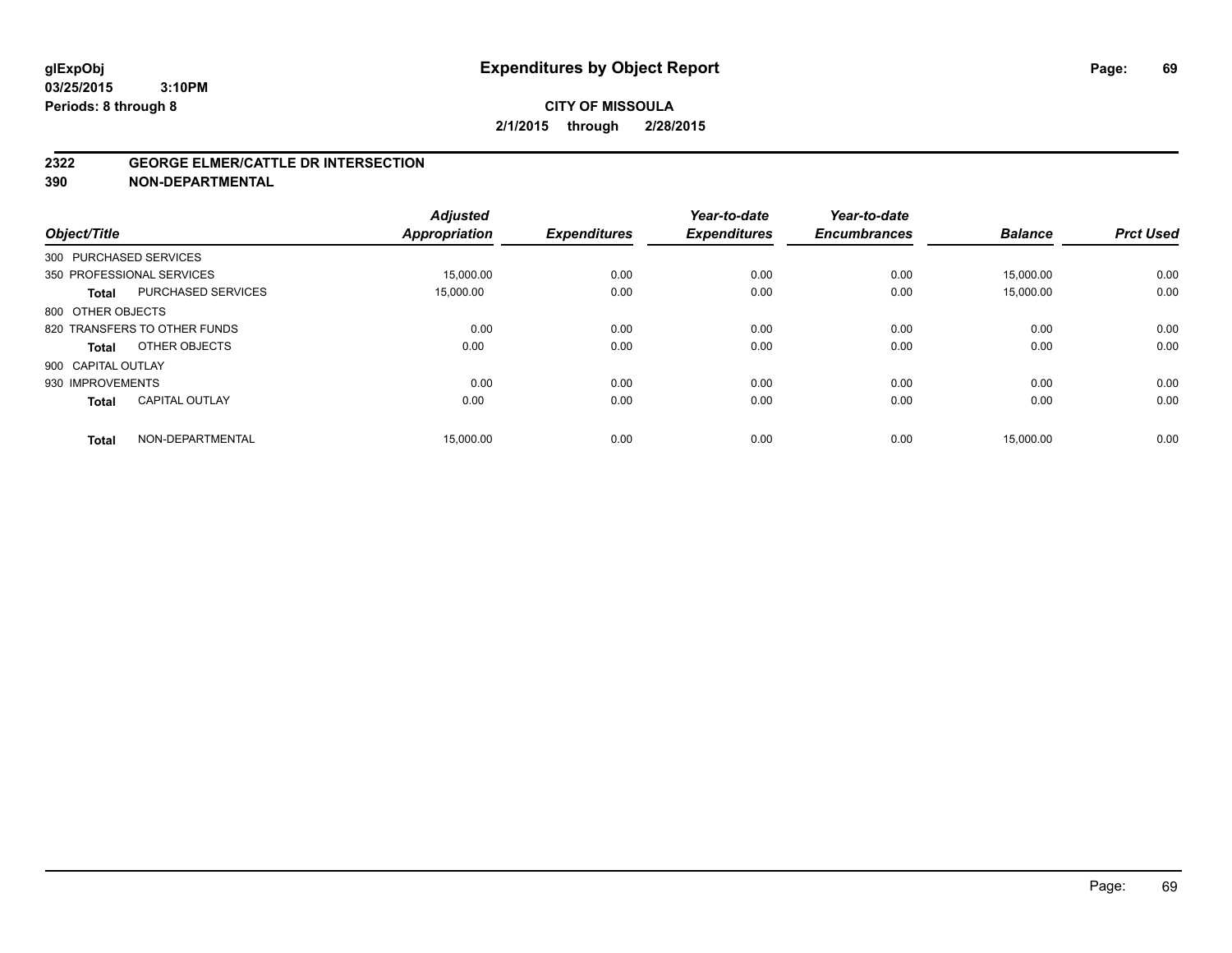# **CITY OF MISSOULA 2/1/2015 through 2/28/2015**

# **2322 GEORGE ELMER/CATTLE DR INTERSECTION**

| Object/Title       |                                         | <b>Adjusted</b><br>Appropriation | <b>Expenditures</b> | Year-to-date<br><b>Expenditures</b> | Year-to-date<br><b>Encumbrances</b> | <b>Balance</b> | <b>Prct Used</b> |
|--------------------|-----------------------------------------|----------------------------------|---------------------|-------------------------------------|-------------------------------------|----------------|------------------|
|                    | 300 PURCHASED SERVICES                  |                                  |                     |                                     |                                     |                |                  |
|                    | 350 PROFESSIONAL SERVICES               | 15.000.00                        | 0.00                | 0.00                                | 0.00                                | 15.000.00      | 0.00             |
| <b>Total</b>       | <b>PURCHASED SERVICES</b>               | 15,000.00                        | 0.00                | 0.00                                | 0.00                                | 15.000.00      | 0.00             |
| 800 OTHER OBJECTS  |                                         |                                  |                     |                                     |                                     |                |                  |
|                    | 820 TRANSFERS TO OTHER FUNDS            | 0.00                             | 0.00                | 0.00                                | 0.00                                | 0.00           | 0.00             |
| <b>Total</b>       | OTHER OBJECTS                           | 0.00                             | 0.00                | 0.00                                | 0.00                                | 0.00           | 0.00             |
| 900 CAPITAL OUTLAY |                                         |                                  |                     |                                     |                                     |                |                  |
| 930 IMPROVEMENTS   |                                         | 0.00                             | 0.00                | 0.00                                | 0.00                                | 0.00           | 0.00             |
| <b>Total</b>       | <b>CAPITAL OUTLAY</b>                   | 0.00                             | 0.00                | 0.00                                | 0.00                                | 0.00           | 0.00             |
| <b>Total</b>       | <b>GEORGE ELMER/CATTLE DR INTERSECT</b> | 15.000.00                        | 0.00                | 0.00                                | 0.00                                | 15.000.00      | 0.00             |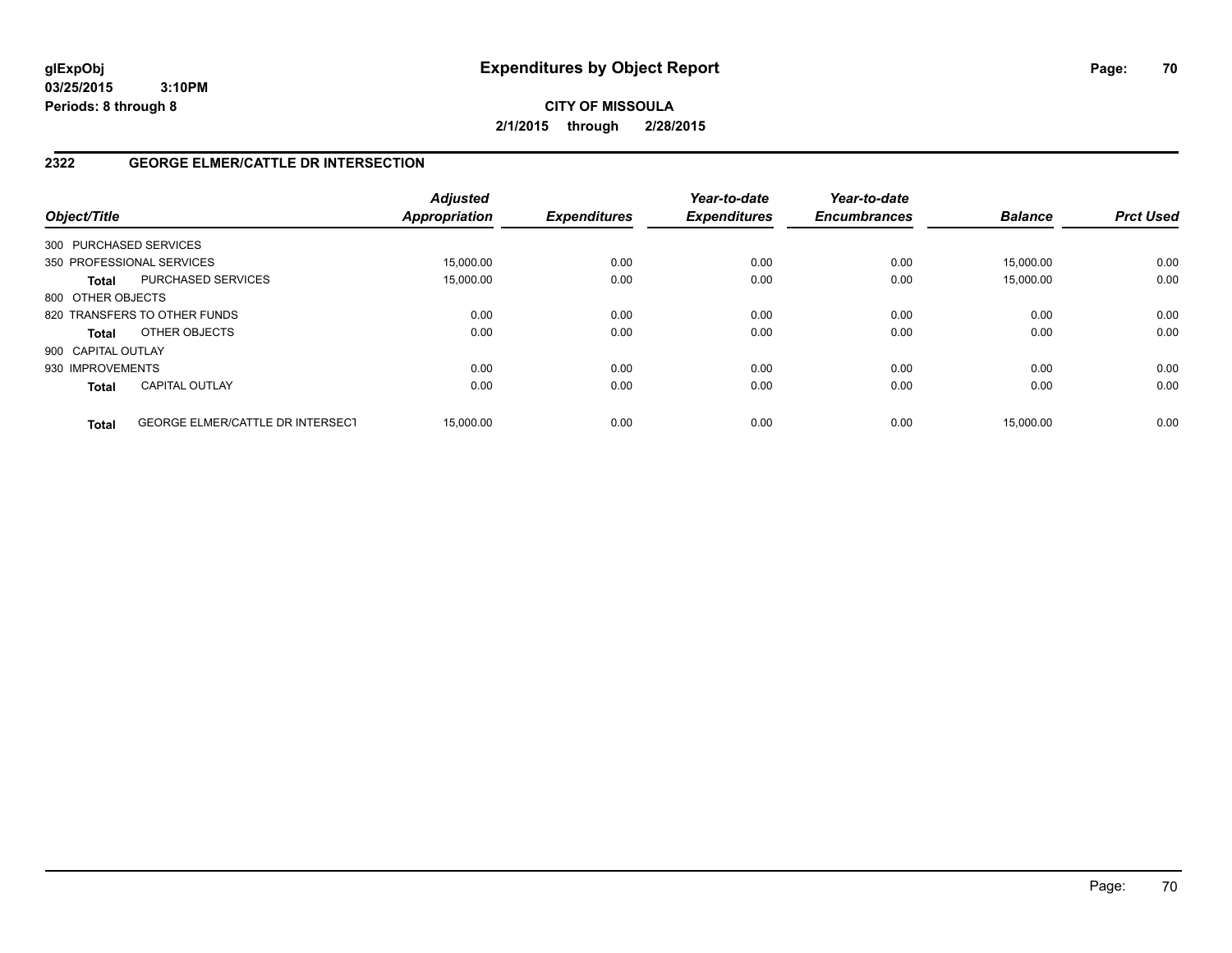**2365 PUBLIC ART FUND**

**220 MAYOR**

|                        |                           | <b>Adjusted</b> |                     | Year-to-date        | Year-to-date        |                |                  |
|------------------------|---------------------------|-----------------|---------------------|---------------------|---------------------|----------------|------------------|
| Object/Title           |                           | Appropriation   | <b>Expenditures</b> | <b>Expenditures</b> | <b>Encumbrances</b> | <b>Balance</b> | <b>Prct Used</b> |
| 300 PURCHASED SERVICES |                           |                 |                     |                     |                     |                |                  |
|                        | 350 PROFESSIONAL SERVICES | 3,000.00        | 0.00                | 2,000.00            | 0.00                | 1,000.00       | 66.67            |
| <b>Total</b>           | <b>PURCHASED SERVICES</b> | 3.000.00        | 0.00                | 2,000.00            | 0.00                | 1,000.00       | 66.67            |
| 800 OTHER OBJECTS      |                           |                 |                     |                     |                     |                |                  |
| 845 CONTINGENCY        |                           | 24,256.00       | 0.00                | 0.00                | 0.00                | 24.256.00      | 0.00             |
| Total                  | OTHER OBJECTS             | 24.256.00       | 0.00                | 0.00                | 0.00                | 24.256.00      | 0.00             |
| 900 CAPITAL OUTLAY     |                           |                 |                     |                     |                     |                |                  |
| 930 IMPROVEMENTS       |                           | 5.615.00        | 15.000.00           | 20.000.00           | 0.00                | $-14.385.00$   | 356.19           |
| <b>Total</b>           | <b>CAPITAL OUTLAY</b>     | 5,615.00        | 15,000.00           | 20,000.00           | 0.00                | $-14,385.00$   | 356.19           |
| <b>Total</b>           | <b>MAYOR</b>              | 32.871.00       | 15,000.00           | 22,000.00           | 0.00                | 10.871.00      | 66.93            |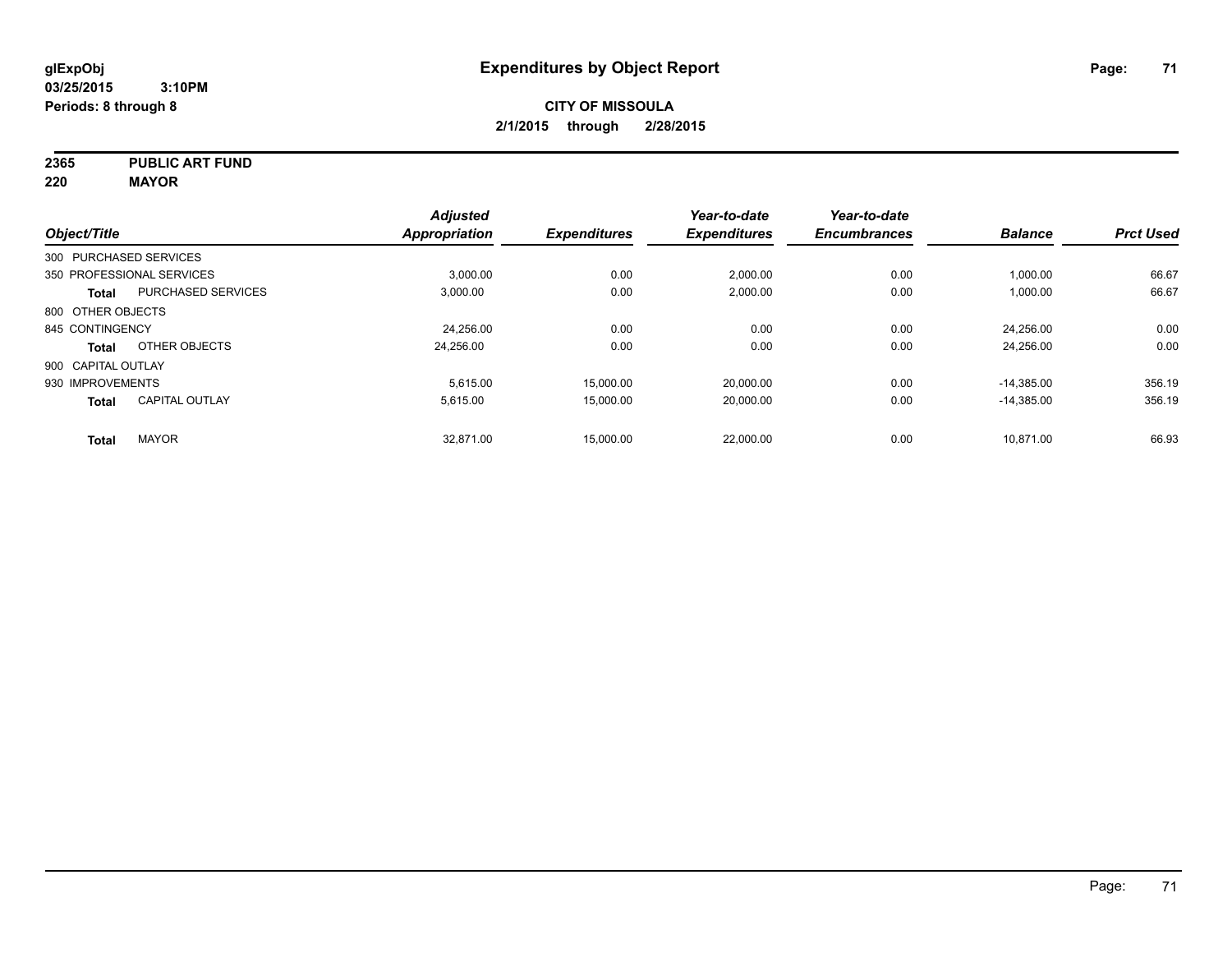### **2365 PUBLIC ART FUND**

| Object/Title                              | <b>Adjusted</b><br>Appropriation | <b>Expenditures</b> | Year-to-date<br><b>Expenditures</b> | Year-to-date<br><b>Encumbrances</b> | <b>Balance</b> | <b>Prct Used</b> |
|-------------------------------------------|----------------------------------|---------------------|-------------------------------------|-------------------------------------|----------------|------------------|
| 300 PURCHASED SERVICES                    |                                  |                     |                                     |                                     |                |                  |
| 350 PROFESSIONAL SERVICES                 | 3.000.00                         | 0.00                | 2.000.00                            | 0.00                                | 1,000.00       | 66.67            |
| <b>PURCHASED SERVICES</b><br><b>Total</b> | 3.000.00                         | 0.00                | 2.000.00                            | 0.00                                | 1,000.00       | 66.67            |
| 800 OTHER OBJECTS                         |                                  |                     |                                     |                                     |                |                  |
| 845 CONTINGENCY                           | 24.256.00                        | 0.00                | 0.00                                | 0.00                                | 24.256.00      | 0.00             |
| OTHER OBJECTS<br><b>Total</b>             | 24,256.00                        | 0.00                | 0.00                                | 0.00                                | 24.256.00      | 0.00             |
| 900 CAPITAL OUTLAY                        |                                  |                     |                                     |                                     |                |                  |
| 930 IMPROVEMENTS                          | 5,615.00                         | 15,000.00           | 20,000.00                           | 0.00                                | $-14.385.00$   | 356.19           |
| <b>CAPITAL OUTLAY</b><br><b>Total</b>     | 5,615.00                         | 15,000.00           | 20,000.00                           | 0.00                                | $-14.385.00$   | 356.19           |
| PUBLIC ART FUND<br><b>Total</b>           | 32.871.00                        | 15,000.00           | 22.000.00                           | 0.00                                | 10.871.00      | 66.93            |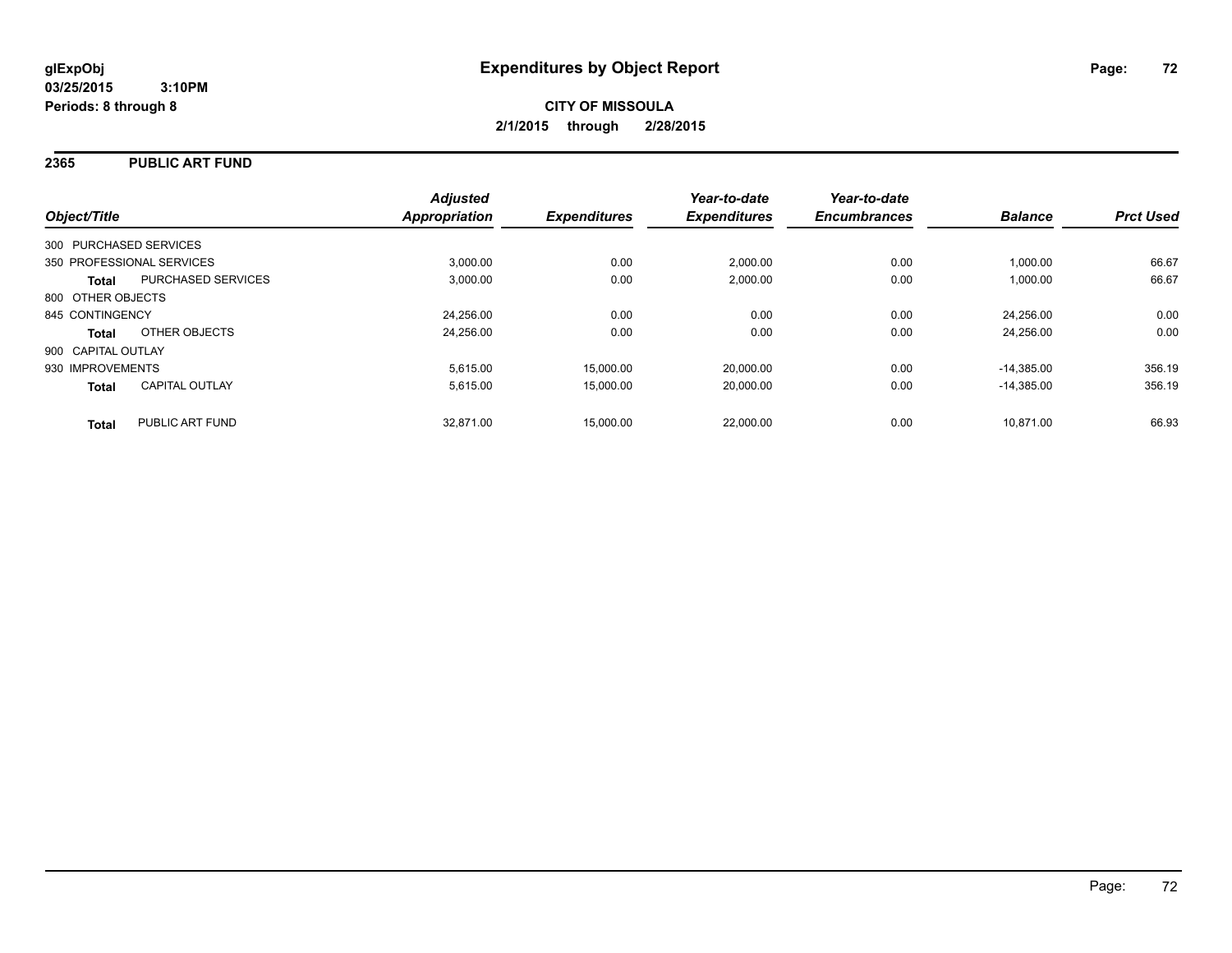#### **2371 EMPLOYEE HEALTH INSURANCE LEVY FUND**

**390 NON-DEPARTMENTAL**

| Object/Title                 |                  | <b>Adjusted</b><br>Appropriation | <i><b>Expenditures</b></i> | Year-to-date<br><b>Expenditures</b> | Year-to-date<br><b>Encumbrances</b> | <b>Balance</b> | <b>Prct Used</b> |
|------------------------------|------------------|----------------------------------|----------------------------|-------------------------------------|-------------------------------------|----------------|------------------|
| 800 OTHER OBJECTS            |                  |                                  |                            |                                     |                                     |                |                  |
| 820 TRANSFERS TO OTHER FUNDS |                  | 1,324,945.00                     | 0.00                       | 662,472.50                          | 0.00                                | 662.472.50     | 50.00            |
| <b>Total</b>                 | OTHER OBJECTS    | 1.324.945.00                     | 0.00                       | 662.472.50                          | 0.00                                | 662.472.50     | 50.00            |
| Total                        | NON-DEPARTMENTAL | 1,324,945.00                     | 0.00                       | 662,472.50                          | 0.00                                | 662.472.50     | 50.00            |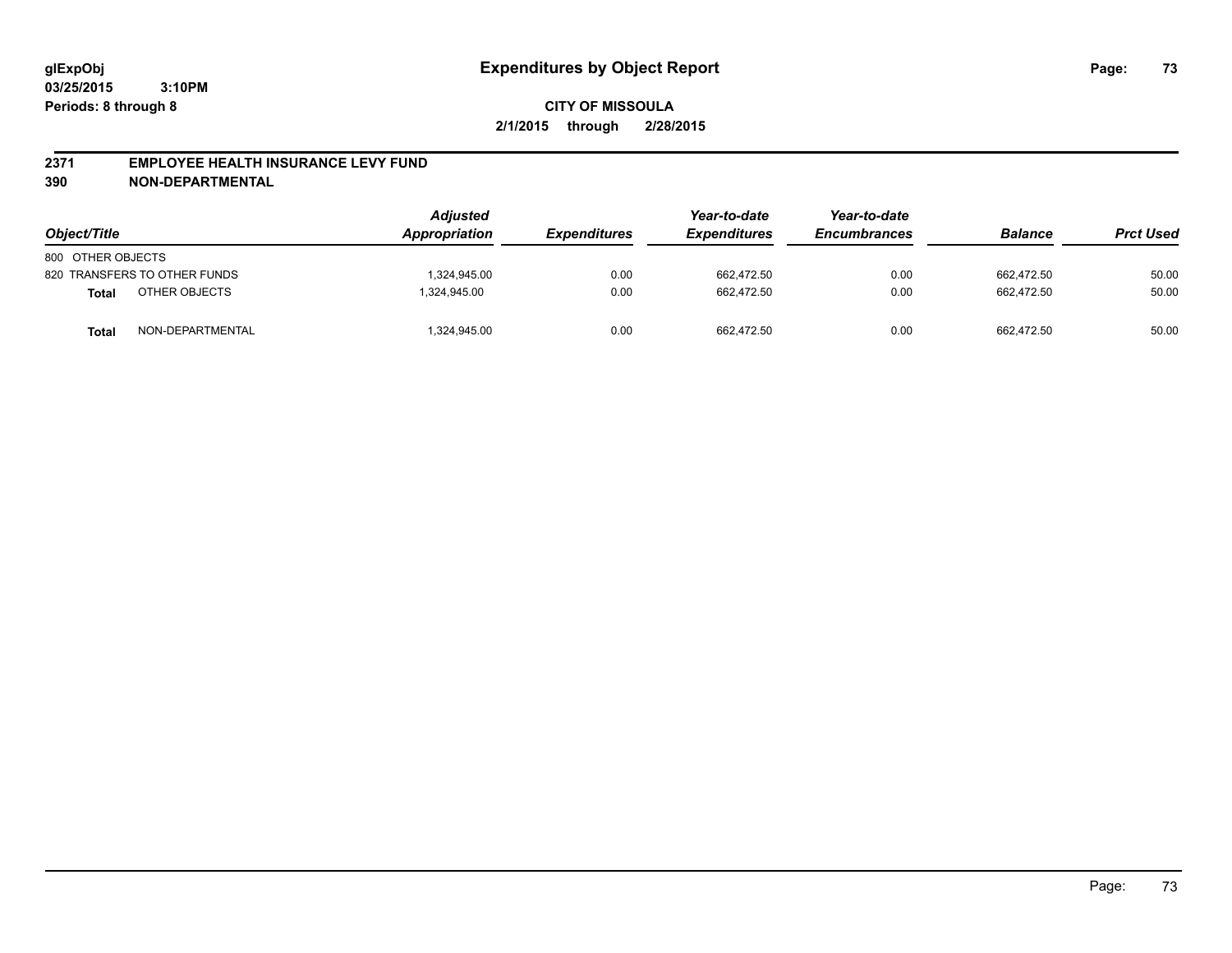**CITY OF MISSOULA 2/1/2015 through 2/28/2015**

## **2371 EMPLOYEE HEALTH INSURANCE LEVY FUND**

| Object/Title                                     | <b>Adjusted</b><br>Appropriation<br><i><b>Expenditures</b></i> |      | Year-to-date<br><b>Expenditures</b> | Year-to-date<br><b>Encumbrances</b> | <b>Balance</b> | <b>Prct Used</b> |
|--------------------------------------------------|----------------------------------------------------------------|------|-------------------------------------|-------------------------------------|----------------|------------------|
| 800 OTHER OBJECTS                                |                                                                |      |                                     |                                     |                |                  |
| 820 TRANSFERS TO OTHER FUNDS                     | ,324,945.00                                                    | 0.00 | 662,472.50                          | 0.00                                | 662.472.50     | 50.00            |
| OTHER OBJECTS<br><b>Total</b>                    | 324,945.00                                                     | 0.00 | 662.472.50                          | 0.00                                | 662.472.50     | 50.00            |
| EMPLOYEE HEALTH INSURANCE LEVY F<br><b>Total</b> | ,324,945.00                                                    | 0.00 | 662.472.50                          | 0.00                                | 662.472.50     | 50.00            |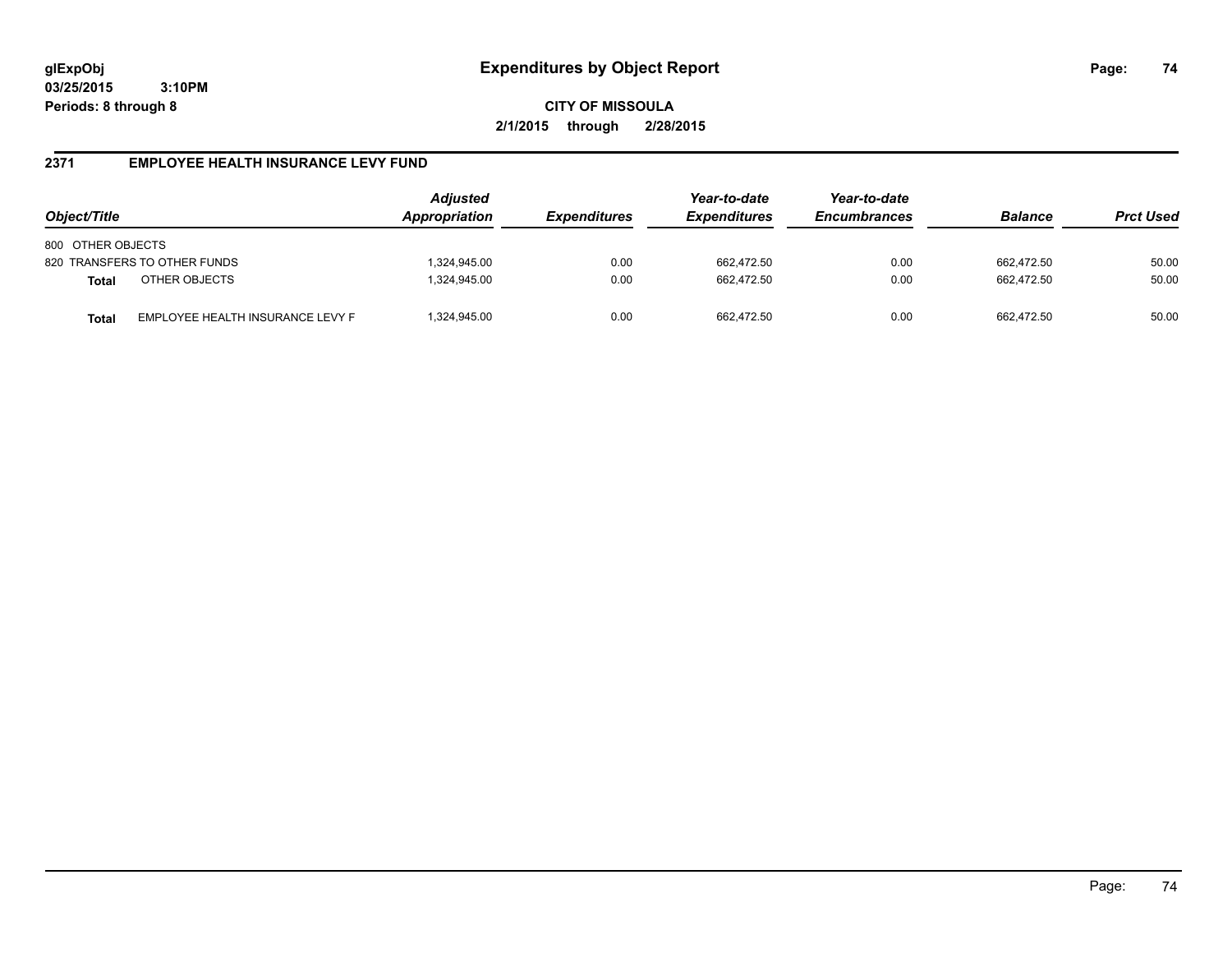**2372 PERMISSIVE MEDICAL LEVY**

**390 NON-DEPARTMENTAL**

| Object/Title                 | <b>Adjusted</b><br>Appropriation | <b>Expenditures</b> | Year-to-date<br><b>Expenditures</b> | Year-to-date<br><b>Encumbrances</b> | <b>Balance</b> | <b>Prct Used</b> |
|------------------------------|----------------------------------|---------------------|-------------------------------------|-------------------------------------|----------------|------------------|
| 800 OTHER OBJECTS            |                                  |                     |                                     |                                     |                |                  |
| 820 TRANSFERS TO OTHER FUNDS | 2,971,522.00                     | 0.00                | 1,485,761.00                        | 0.00                                | 1,485,761.00   | 50.00            |
| OTHER OBJECTS<br>Total       | 2.971.522.00                     | 0.00                | 1,485,761.00                        | 0.00                                | 1.485.761.00   | 50.00            |
| NON-DEPARTMENTAL<br>Total    | 2,971,522.00                     | 0.00                | 1,485,761.00                        | 0.00                                | 1,485,761.00   | 50.00            |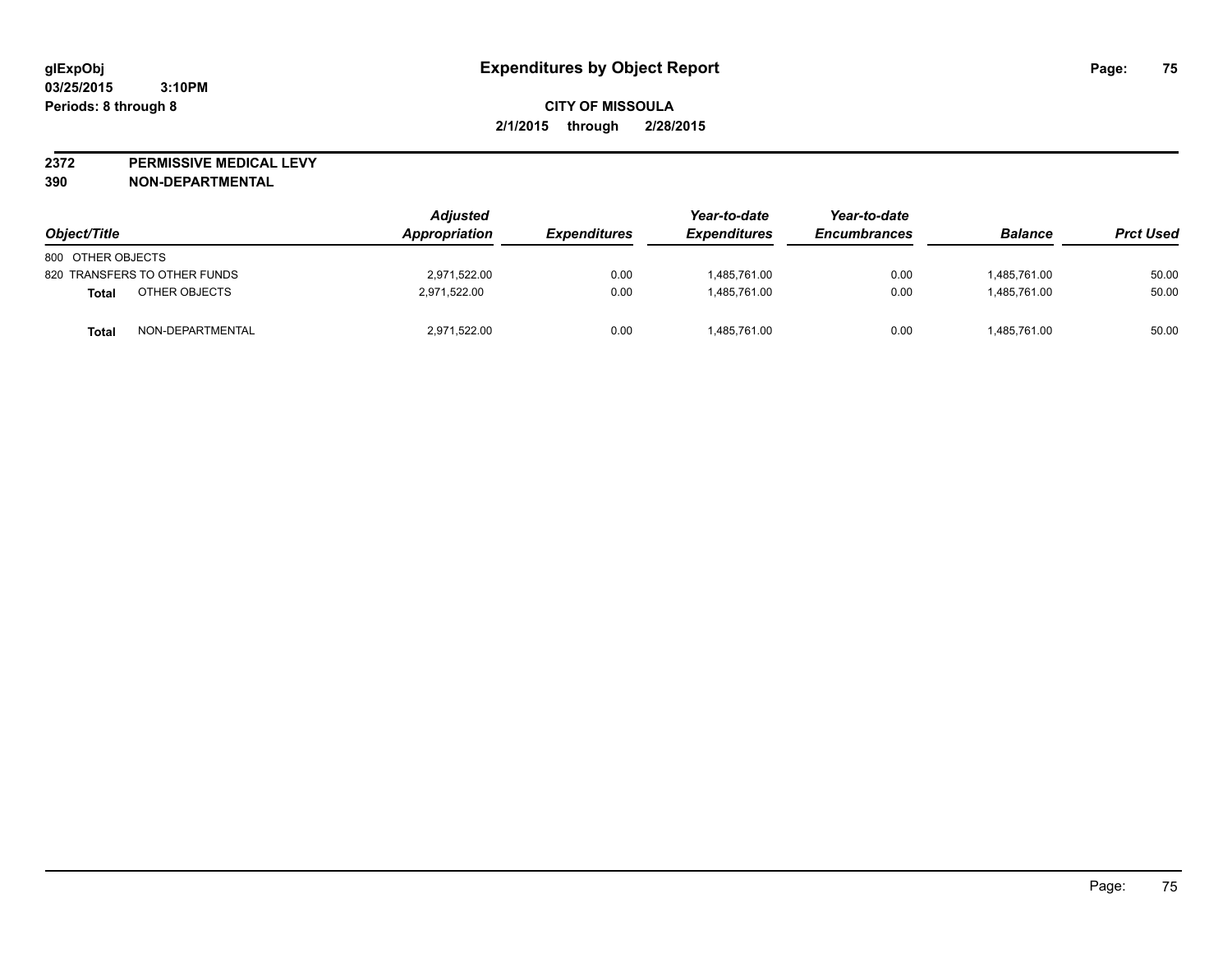**CITY OF MISSOULA 2/1/2015 through 2/28/2015**

#### **2372 PERMISSIVE MEDICAL LEVY**

| Object/Title                            | Adjusted<br>Appropriation | <i><b>Expenditures</b></i> | Year-to-date<br><b>Expenditures</b> | Year-to-date<br><b>Encumbrances</b> | <b>Balance</b> | <b>Prct Used</b> |
|-----------------------------------------|---------------------------|----------------------------|-------------------------------------|-------------------------------------|----------------|------------------|
| 800 OTHER OBJECTS                       |                           |                            |                                     |                                     |                |                  |
| 820 TRANSFERS TO OTHER FUNDS            | 2,971,522.00              | 0.00                       | 1,485,761.00                        | 0.00                                | 1,485,761.00   | 50.00            |
| OTHER OBJECTS<br><b>Total</b>           | 2,971,522.00              | 0.00                       | 1.485.761.00                        | 0.00                                | 1.485.761.00   | 50.00            |
| PERMISSIVE MEDICAL LEVY<br><b>Total</b> | 2,971,522.00              | 0.00                       | 1,485,761.00                        | 0.00                                | 1,485,761.00   | 50.00            |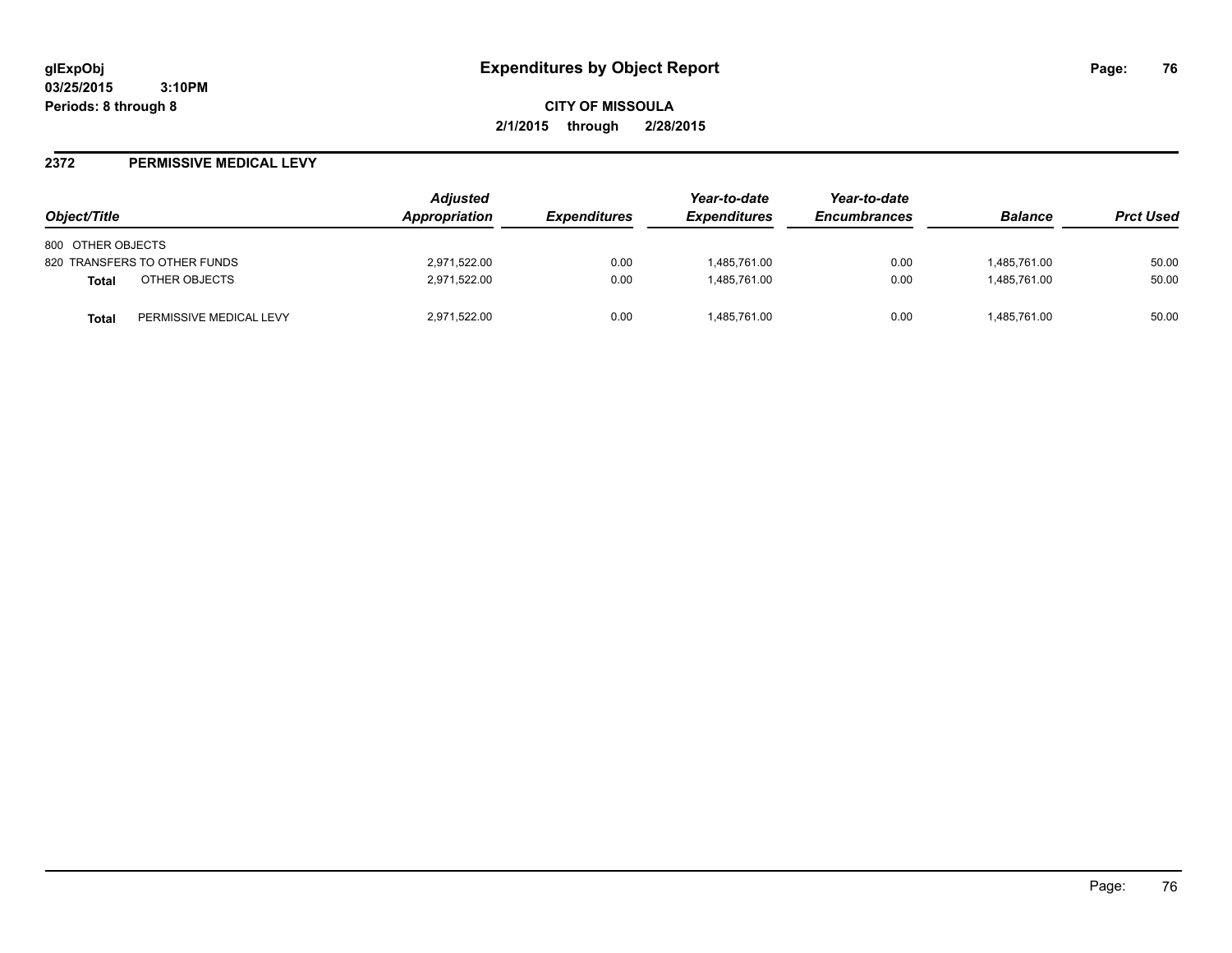#### **2389 CABLE TELEVISION FRANCHISE FUND**

**390 NON-DEPARTMENTAL**

|                        |                                     | <b>Adjusted</b> |                     | Year-to-date        | Year-to-date        |                |                  |
|------------------------|-------------------------------------|-----------------|---------------------|---------------------|---------------------|----------------|------------------|
| Object/Title           |                                     | Appropriation   | <b>Expenditures</b> | <b>Expenditures</b> | <b>Encumbrances</b> | <b>Balance</b> | <b>Prct Used</b> |
| 300 PURCHASED SERVICES |                                     |                 |                     |                     |                     |                |                  |
|                        | 330 PUBLICITY, SUBSCRIPTIONS & DUES | 0.00            | 0.00                | 0.00                | 0.00                | 0.00           | 0.00             |
|                        | 350 PROFESSIONAL SERVICES           | 5,000.00        | $-4,997.00$         | 2,472.00            | 0.00                | 2,528.00       | 49.44            |
|                        | 360 REPAIR & MAINTENANCE            | 0.00            | 0.00                | 0.00                | 0.00                | 0.00           | 0.00             |
| 370 TRAVEL             |                                     | 1,000.00        | 0.00                | 0.00                | 0.00                | 1,000.00       | 0.00             |
| 380 TRAINING           |                                     | 1,000.00        | 0.00                | 0.00                | 0.00                | 1,000.00       | 0.00             |
| <b>Total</b>           | PURCHASED SERVICES                  | 7,000.00        | $-4,997.00$         | 2,472.00            | 0.00                | 4,528.00       | 35.31            |
|                        | 700 GRANTS & CONTRIBUTIONS          |                 |                     |                     |                     |                |                  |
|                        | 700 GRANTS & CONTRIBUTIONS          | 440,000.00      | 97,500.00           | 207,594.20          | 0.00                | 232,405.80     | 47.18            |
| <b>Total</b>           | <b>GRANTS &amp; CONTRIBUTIONS</b>   | 440,000.00      | 97,500.00           | 207,594.20          | 0.00                | 232,405.80     | 47.18            |
| 800 OTHER OBJECTS      |                                     |                 |                     |                     |                     |                |                  |
|                        | 820 TRANSFERS TO OTHER FUNDS        | 244,110.00      | 0.00                | 122,055.00          | 0.00                | 122,055.00     | 50.00            |
| 845 CONTINGENCY        |                                     | 0.00            | 0.00                | 0.00                | 0.00                | 0.00           | 0.00             |
| Total                  | OTHER OBJECTS                       | 244,110.00      | 0.00                | 122,055.00          | 0.00                | 122,055.00     | 50.00            |
| 900 CAPITAL OUTLAY     |                                     |                 |                     |                     |                     |                |                  |
|                        | 940 MACHINERY & EQUIPMENT           | 44,890.00       | 0.00                | 0.00                | 0.00                | 44,890.00      | 0.00             |
| <b>Total</b>           | <b>CAPITAL OUTLAY</b>               | 44,890.00       | 0.00                | 0.00                | 0.00                | 44,890.00      | 0.00             |
| <b>Total</b>           | NON-DEPARTMENTAL                    | 736,000.00      | 92,503.00           | 332,121.20          | 0.00                | 403,878.80     | 45.13            |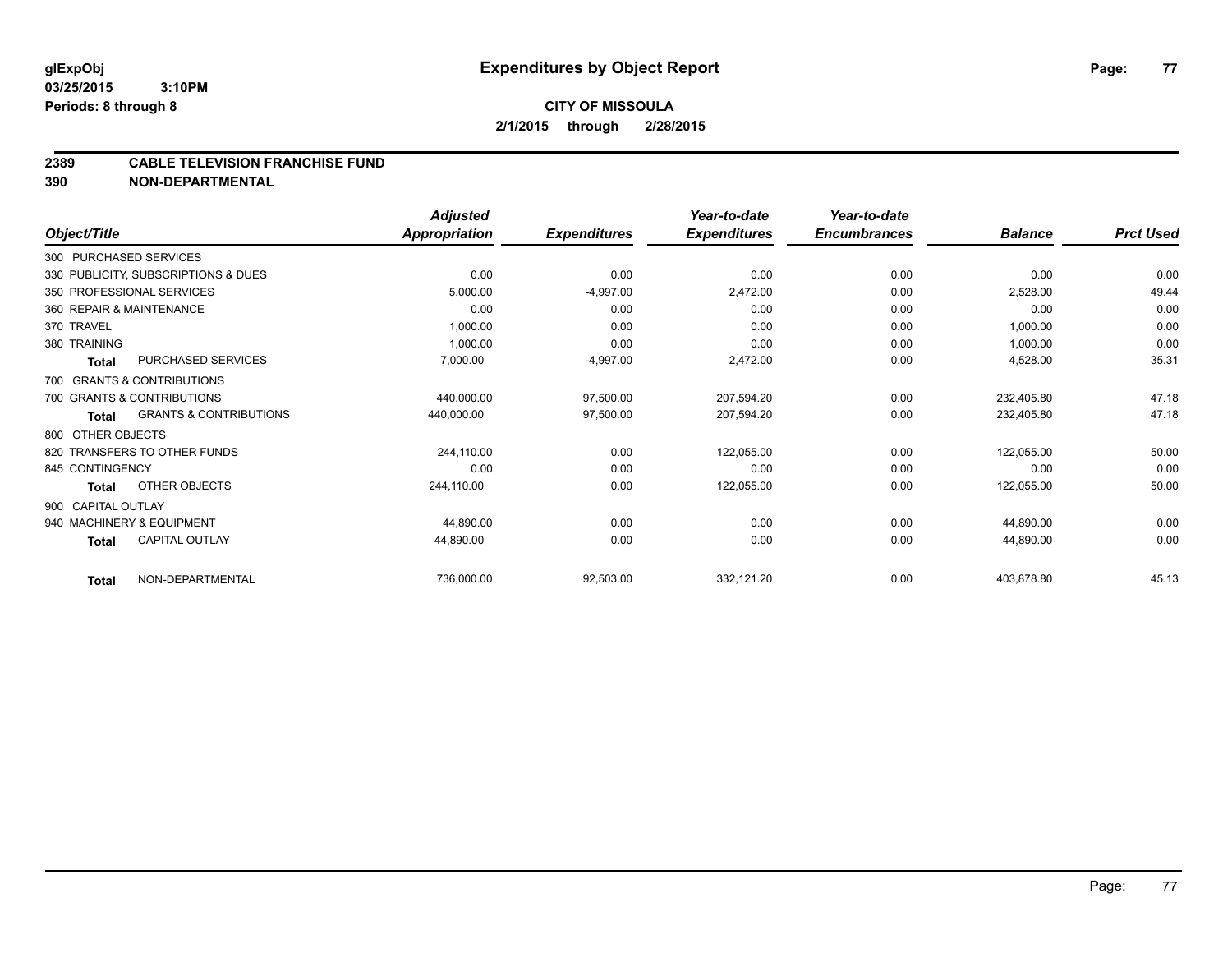# **2389 CABLE TELEVISION FRANCHISE FUND**

| Object/Title       |                                     | <b>Adjusted</b><br>Appropriation | <b>Expenditures</b> | Year-to-date<br><b>Expenditures</b> | Year-to-date<br><b>Encumbrances</b> | <b>Balance</b> | <b>Prct Used</b> |
|--------------------|-------------------------------------|----------------------------------|---------------------|-------------------------------------|-------------------------------------|----------------|------------------|
|                    | 300 PURCHASED SERVICES              |                                  |                     |                                     |                                     |                |                  |
|                    | 330 PUBLICITY, SUBSCRIPTIONS & DUES | 0.00                             | 0.00                | 0.00                                | 0.00                                | 0.00           | 0.00             |
|                    | 350 PROFESSIONAL SERVICES           | 5,000.00                         | $-4,997.00$         | 2,472.00                            | 0.00                                | 2,528.00       | 49.44            |
|                    | 360 REPAIR & MAINTENANCE            | 0.00                             | 0.00                | 0.00                                | 0.00                                | 0.00           | 0.00             |
| 370 TRAVEL         |                                     | 1,000.00                         | 0.00                | 0.00                                | 0.00                                | 1,000.00       | 0.00             |
| 380 TRAINING       |                                     | 1,000.00                         | 0.00                | 0.00                                | 0.00                                | 1,000.00       | 0.00             |
| <b>Total</b>       | PURCHASED SERVICES                  | 7,000.00                         | $-4,997.00$         | 2,472.00                            | 0.00                                | 4,528.00       | 35.31            |
|                    | 700 GRANTS & CONTRIBUTIONS          |                                  |                     |                                     |                                     |                |                  |
|                    | 700 GRANTS & CONTRIBUTIONS          | 440,000.00                       | 97,500.00           | 207,594.20                          | 0.00                                | 232,405.80     | 47.18            |
| <b>Total</b>       | <b>GRANTS &amp; CONTRIBUTIONS</b>   | 440,000.00                       | 97,500.00           | 207,594.20                          | 0.00                                | 232,405.80     | 47.18            |
| 800 OTHER OBJECTS  |                                     |                                  |                     |                                     |                                     |                |                  |
|                    | 820 TRANSFERS TO OTHER FUNDS        | 244,110.00                       | 0.00                | 122,055.00                          | 0.00                                | 122,055.00     | 50.00            |
| 845 CONTINGENCY    |                                     | 0.00                             | 0.00                | 0.00                                | 0.00                                | 0.00           | 0.00             |
| Total              | OTHER OBJECTS                       | 244,110.00                       | 0.00                | 122,055.00                          | 0.00                                | 122,055.00     | 50.00            |
| 900 CAPITAL OUTLAY |                                     |                                  |                     |                                     |                                     |                |                  |
|                    | 940 MACHINERY & EQUIPMENT           | 44,890.00                        | 0.00                | 0.00                                | 0.00                                | 44,890.00      | 0.00             |
| Total              | <b>CAPITAL OUTLAY</b>               | 44,890.00                        | 0.00                | 0.00                                | 0.00                                | 44,890.00      | 0.00             |
| <b>Total</b>       | CABLE TELEVISION FRANCHISE FUND     | 736,000.00                       | 92,503.00           | 332,121.20                          | 0.00                                | 403,878.80     | 45.13            |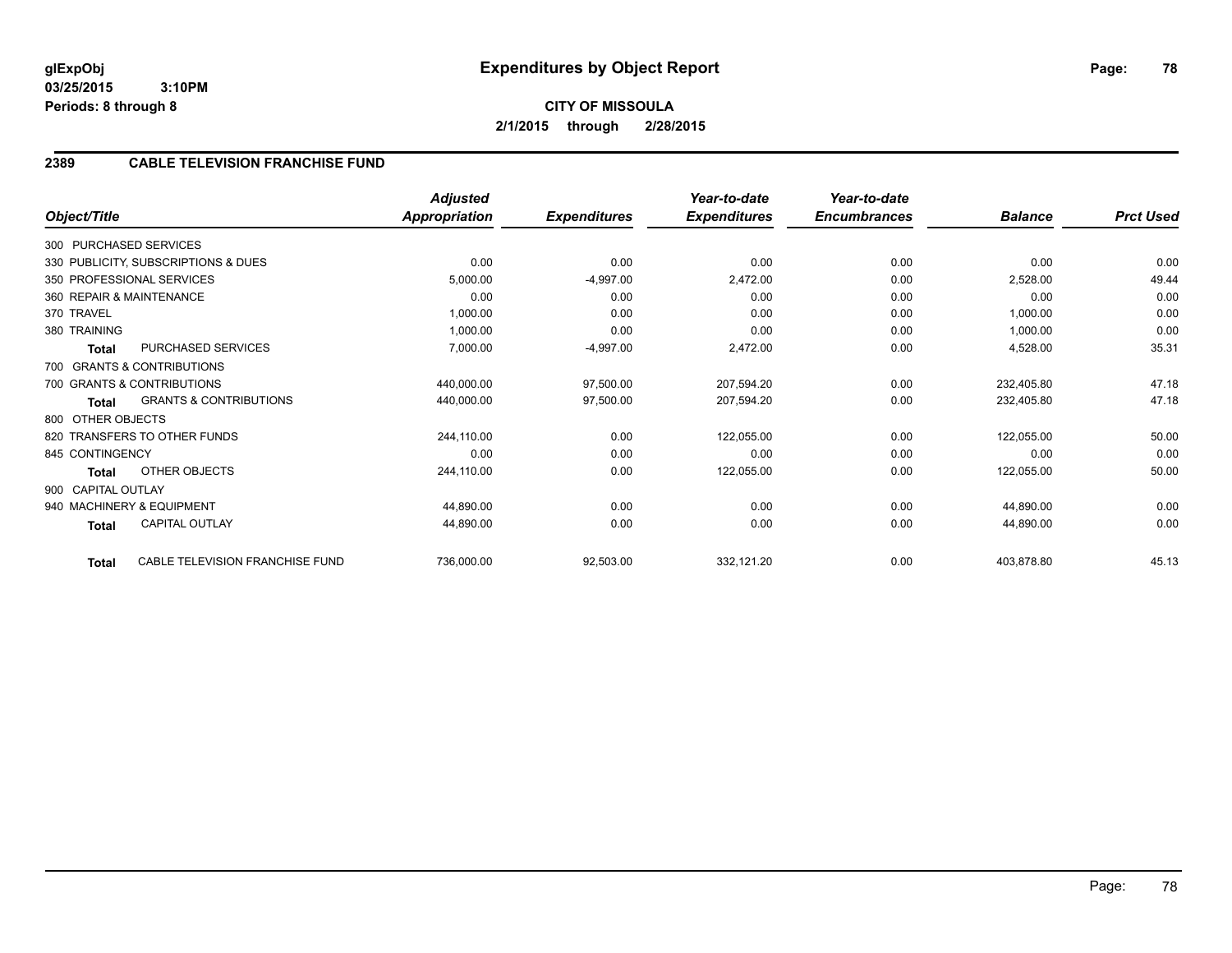# **2390 DRUG FORFEITURE FUND**

**290 POLICE**

|                                            | <b>Adjusted</b> |                     | Year-to-date        | Year-to-date        |                |                  |
|--------------------------------------------|-----------------|---------------------|---------------------|---------------------|----------------|------------------|
| Object/Title                               | Appropriation   | <b>Expenditures</b> | <b>Expenditures</b> | <b>Encumbrances</b> | <b>Balance</b> | <b>Prct Used</b> |
| 100 PERSONAL SERVICES                      |                 |                     |                     |                     |                |                  |
| 110 SALARIES AND WAGES                     | 0.00            | 0.00                | 0.00                | 0.00                | 0.00           | 0.00             |
| 120 OVERTIME/TERMINATION                   | 0.00            | 0.00                | 0.00                | 0.00                | 0.00           | 0.00             |
| 140 EMPLOYER CONTRIBUTIONS                 | 0.00            | 0.00                | 0.00                | 0.00                | 0.00           | 0.00             |
| PERSONAL SERVICES<br><b>Total</b>          | 0.00            | 0.00                | 0.00                | 0.00                | 0.00           | 0.00             |
| 200 SUPPLIES                               |                 |                     |                     |                     |                |                  |
| 210 OFFICE SUPPLIES                        | 0.00            | 0.00                | 0.00                | 0.00                | 0.00           | 0.00             |
| 220 OPERATING SUPPLIES                     | 3,000.00        | 480.94              | 16,028.99           | 0.00                | $-13,028.99$   | 534.30           |
| 230 REPAIR/MAINTENANCE                     | 3,000.00        | 0.00                | 0.00                | 0.00                | 3,000.00       | 0.00             |
| 231 GASOLINE                               | 500.00          | 0.00                | 0.00                | 0.00                | 500.00         | 0.00             |
| 240 OTHER SUPPLIES                         | 0.00            | 0.00                | 0.00                | 0.00                | 0.00           | 0.00             |
| <b>SUPPLIES</b><br><b>Total</b>            | 6,500.00        | 480.94              | 16,028.99           | 0.00                | $-9,528.99$    | 246.60           |
| 300 PURCHASED SERVICES                     |                 |                     |                     |                     |                |                  |
| 310 COMMUNICATIONS                         | 500.00          | 0.00                | 0.00                | 0.00                | 500.00         | 0.00             |
| 320 PRINTING & DUPLICATING                 | 300.00          | 0.00                | 0.00                | 0.00                | 300.00         | 0.00             |
| 330 PUBLICITY, SUBSCRIPTIONS & DUES        | 0.00            | 0.00                | 0.00                | 0.00                | 0.00           | 0.00             |
| 344 TELEPHONE SERVICE                      | 0.00            | 0.00                | 0.00                | 0.00                | 0.00           | 0.00             |
| 350 PROFESSIONAL SERVICES                  | 0.00            | 0.00                | 0.00                | 0.00                | 0.00           | 0.00             |
| 360 REPAIR & MAINTENANCE                   | 1,000.00        | 0.00                | 0.00                | 0.00                | 1,000.00       | 0.00             |
| 370 TRAVEL                                 | 4,000.00        | 0.00                | $-278.01$           | 0.00                | 4,278.01       | $-6.95$          |
| 380 TRAINING                               | 2,000.00        | 0.00                | 0.00                | 0.00                | 2,000.00       | 0.00             |
| 390 OTHER PURCHASED SERVICES               | 500.00          | 0.00                | 0.00                | 0.00                | 500.00         | 0.00             |
| PURCHASED SERVICES<br><b>Total</b>         | 8,300.00        | 0.00                | $-278.01$           | 0.00                | 8,578.01       | $-3.35$          |
| 500 FIXED CHARGES                          |                 |                     |                     |                     |                |                  |
| 500 FIXED CHARGES                          | 1,000.00        | 0.00                | 0.00                | 0.00                | 1,000.00       | 0.00             |
| <b>FIXED CHARGES</b><br>Total              | 1,000.00        | 0.00                | 0.00                | 0.00                | 1,000.00       | 0.00             |
| 700 GRANTS & CONTRIBUTIONS                 |                 |                     |                     |                     |                |                  |
| 700 GRANTS & CONTRIBUTIONS                 | 0.00            | 0.00                | 0.00                | 0.00                | 0.00           | 0.00             |
| <b>GRANTS &amp; CONTRIBUTIONS</b><br>Total | 0.00            | 0.00                | 0.00                | 0.00                | 0.00           | 0.00             |
| 800 OTHER OBJECTS                          |                 |                     |                     |                     |                |                  |
| 820 TRANSFERS TO OTHER FUNDS               | 0.00            | 0.00                | 0.00                | 0.00                | 0.00           | 0.00             |
| 845 CONTINGENCY                            | 0.00            | 0.00                | 0.00                | 0.00                | 0.00           | 0.00             |
| OTHER OBJECTS<br><b>Total</b>              | 0.00            | 0.00                | 0.00                | 0.00                | 0.00           | 0.00             |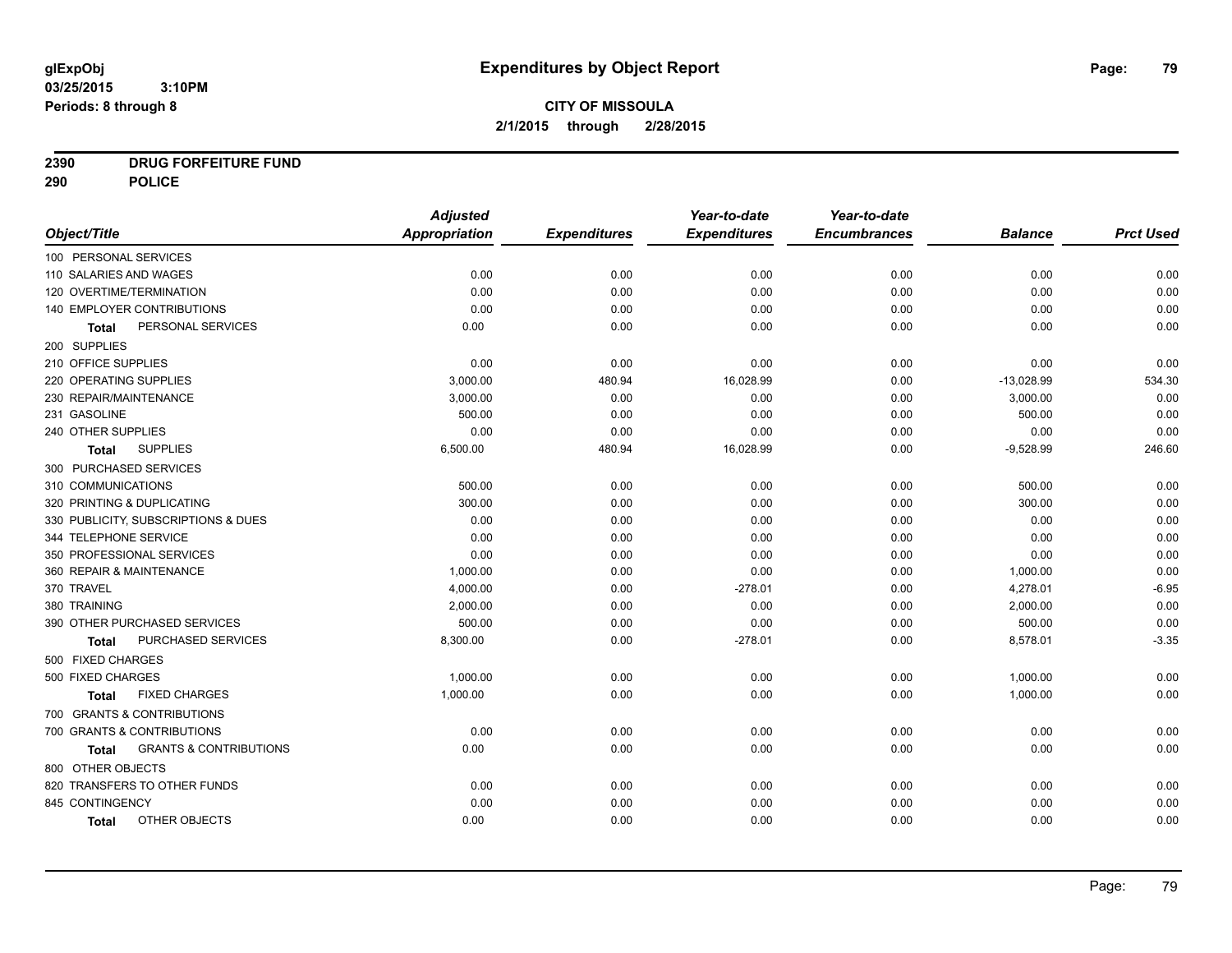# **CITY OF MISSOULA 2/1/2015 through 2/28/2015**

# **2390 DRUG FORFEITURE FUND**

**290 POLICE**

| Object/Title                   | <b>Adjusted</b><br>Appropriation | <b>Expenditures</b> | Year-to-date<br><b>Expenditures</b> | Year-to-date<br><b>Encumbrances</b> | <b>Balance</b> | <b>Prct Used</b> |
|--------------------------------|----------------------------------|---------------------|-------------------------------------|-------------------------------------|----------------|------------------|
| 900 CAPITAL OUTLAY             |                                  |                     |                                     |                                     |                |                  |
| 930 IMPROVEMENTS               | 0.00                             | 0.00                | 0.00                                | 0.00                                | 0.00           | 0.00             |
| 940 MACHINERY & EQUIPMENT      | 12,000.00                        | 0.00                | 0.00                                | 0.00                                | 12,000.00      | 0.00             |
| <b>CAPITAL OUTLAY</b><br>Total | 12.000.00                        | 0.00                | 0.00                                | 0.00                                | 12,000.00      | 0.00             |
| <b>POLICE</b><br><b>Total</b>  | 27,800.00                        | 480.94              | 15,750.98                           | 0.00                                | 12,049.02      | 56.66            |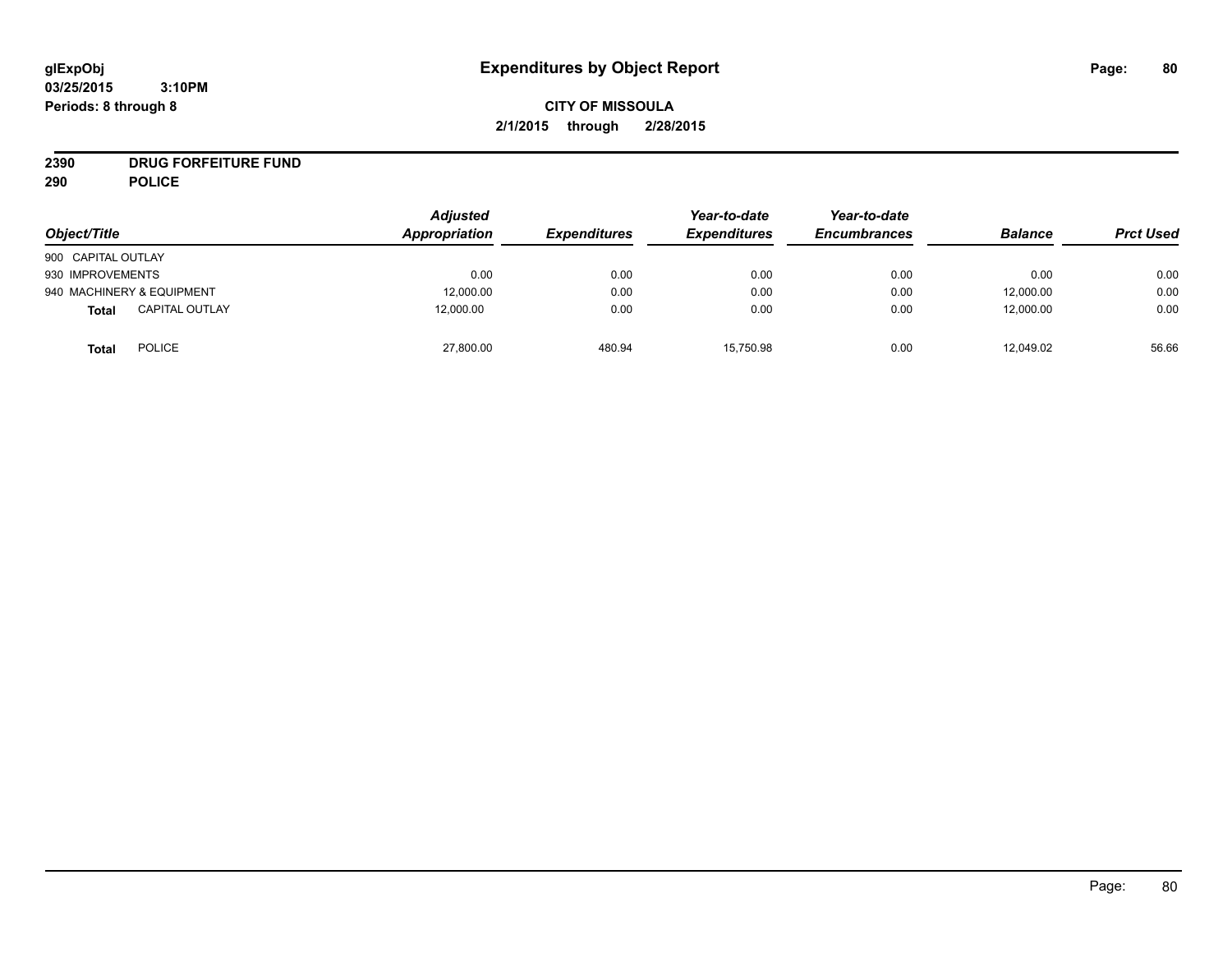#### **2390 DRUG FORFEITURE FUND**

|                                            | <b>Adjusted</b> |                     | Year-to-date        | Year-to-date        |                |                  |
|--------------------------------------------|-----------------|---------------------|---------------------|---------------------|----------------|------------------|
| Object/Title                               | Appropriation   | <b>Expenditures</b> | <b>Expenditures</b> | <b>Encumbrances</b> | <b>Balance</b> | <b>Prct Used</b> |
| 100 PERSONAL SERVICES                      |                 |                     |                     |                     |                |                  |
| 110 SALARIES AND WAGES                     | 0.00            | 0.00                | 0.00                | 0.00                | 0.00           | 0.00             |
| 120 OVERTIME/TERMINATION                   | 0.00            | 0.00                | 0.00                | 0.00                | 0.00           | 0.00             |
| 140 EMPLOYER CONTRIBUTIONS                 | 0.00            | 0.00                | 0.00                | 0.00                | 0.00           | 0.00             |
| PERSONAL SERVICES<br><b>Total</b>          | 0.00            | 0.00                | 0.00                | 0.00                | 0.00           | 0.00             |
| 200 SUPPLIES                               |                 |                     |                     |                     |                |                  |
| 210 OFFICE SUPPLIES                        | 0.00            | 0.00                | 0.00                | 0.00                | 0.00           | 0.00             |
| 220 OPERATING SUPPLIES                     | 3,000.00        | 480.94              | 16,028.99           | 0.00                | $-13,028.99$   | 534.30           |
| 230 REPAIR/MAINTENANCE                     | 3,000.00        | 0.00                | 0.00                | 0.00                | 3,000.00       | 0.00             |
| 231 GASOLINE                               | 500.00          | 0.00                | 0.00                | 0.00                | 500.00         | 0.00             |
| 240 OTHER SUPPLIES                         | 0.00            | 0.00                | 0.00                | 0.00                | 0.00           | 0.00             |
| <b>SUPPLIES</b><br><b>Total</b>            | 6,500.00        | 480.94              | 16,028.99           | 0.00                | $-9,528.99$    | 246.60           |
| 300 PURCHASED SERVICES                     |                 |                     |                     |                     |                |                  |
| 310 COMMUNICATIONS                         | 500.00          | 0.00                | 0.00                | 0.00                | 500.00         | 0.00             |
| 320 PRINTING & DUPLICATING                 | 300.00          | 0.00                | 0.00                | 0.00                | 300.00         | 0.00             |
| 330 PUBLICITY, SUBSCRIPTIONS & DUES        | 0.00            | 0.00                | 0.00                | 0.00                | 0.00           | 0.00             |
| 344 TELEPHONE SERVICE                      | 0.00            | 0.00                | 0.00                | 0.00                | 0.00           | 0.00             |
| 350 PROFESSIONAL SERVICES                  | 0.00            | 0.00                | 0.00                | 0.00                | 0.00           | 0.00             |
| 360 REPAIR & MAINTENANCE                   | 1,000.00        | 0.00                | 0.00                | 0.00                | 1,000.00       | 0.00             |
| 370 TRAVEL                                 | 4,000.00        | 0.00                | $-278.01$           | 0.00                | 4,278.01       | $-6.95$          |
| 380 TRAINING                               | 2,000.00        | 0.00                | 0.00                | 0.00                | 2,000.00       | 0.00             |
| 390 OTHER PURCHASED SERVICES               | 500.00          | 0.00                | 0.00                | 0.00                | 500.00         | 0.00             |
| <b>PURCHASED SERVICES</b><br>Total         | 8,300.00        | 0.00                | $-278.01$           | 0.00                | 8,578.01       | $-3.35$          |
| 500 FIXED CHARGES                          |                 |                     |                     |                     |                |                  |
| 500 FIXED CHARGES                          | 1,000.00        | 0.00                | 0.00                | 0.00                | 1,000.00       | 0.00             |
| <b>FIXED CHARGES</b><br>Total              | 1,000.00        | 0.00                | 0.00                | 0.00                | 1,000.00       | 0.00             |
| 700 GRANTS & CONTRIBUTIONS                 |                 |                     |                     |                     |                |                  |
| 700 GRANTS & CONTRIBUTIONS                 | 0.00            | 0.00                | 0.00                | 0.00                | 0.00           | 0.00             |
| <b>GRANTS &amp; CONTRIBUTIONS</b><br>Total | 0.00            | 0.00                | 0.00                | 0.00                | 0.00           | 0.00             |
| 800 OTHER OBJECTS                          |                 |                     |                     |                     |                |                  |
| 820 TRANSFERS TO OTHER FUNDS               | 0.00            | 0.00                | 0.00                | 0.00                | 0.00           | 0.00             |
| 845 CONTINGENCY                            | 0.00            | 0.00                | 0.00                | 0.00                | 0.00           | 0.00             |
| OTHER OBJECTS<br><b>Total</b>              | 0.00            | 0.00                | 0.00                | 0.00                | 0.00           | 0.00             |
| 900 CAPITAL OUTLAY                         |                 |                     |                     |                     |                |                  |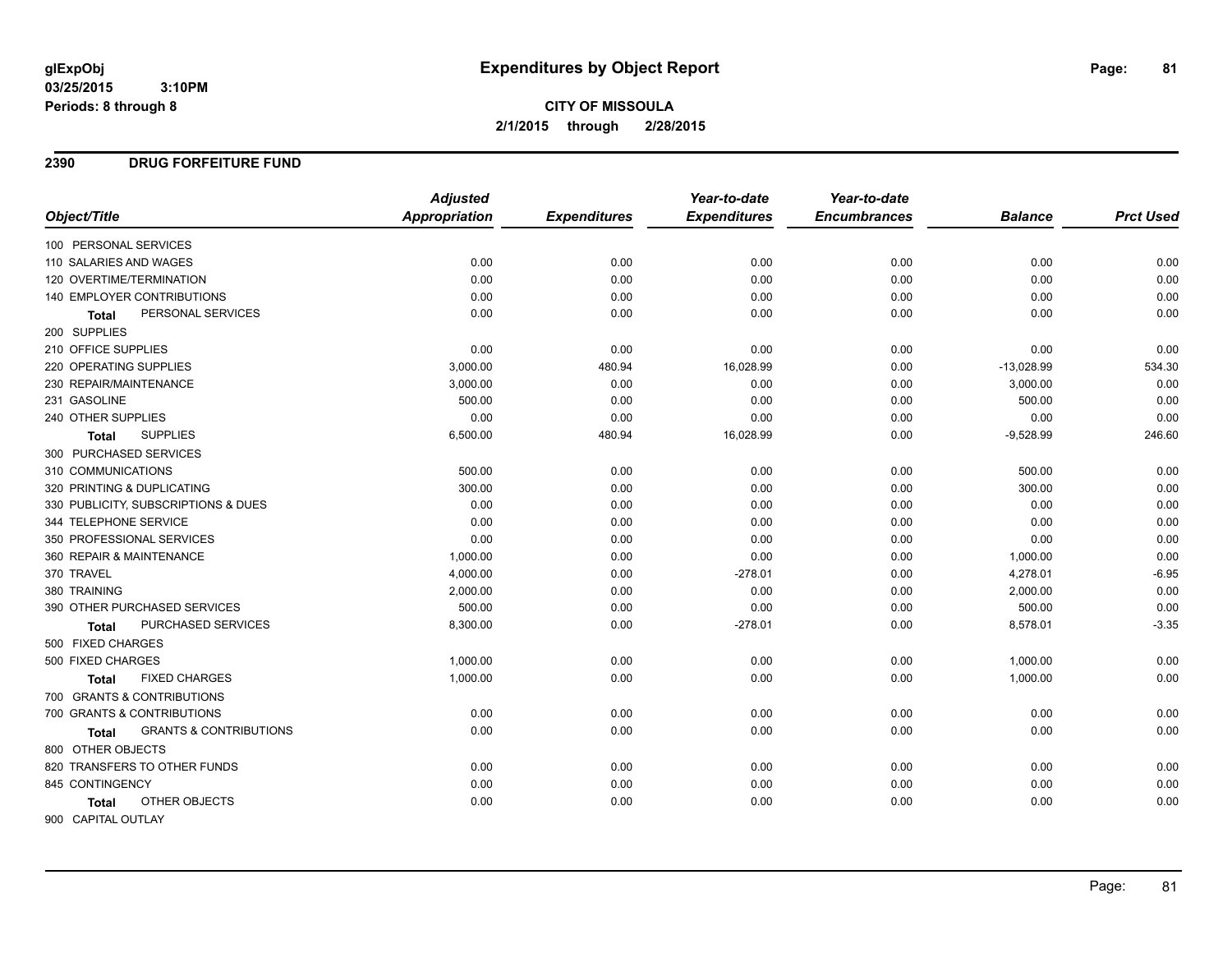**CITY OF MISSOULA 2/1/2015 through 2/28/2015**

#### **2390 DRUG FORFEITURE FUND**

| Object/Title                         | <b>Adjusted</b><br>Appropriation | <b>Expenditures</b> | Year-to-date<br><b>Expenditures</b> | Year-to-date<br><b>Encumbrances</b> | <b>Balance</b> | <b>Prct Used</b> |
|--------------------------------------|----------------------------------|---------------------|-------------------------------------|-------------------------------------|----------------|------------------|
|                                      |                                  |                     |                                     |                                     |                |                  |
| 930 IMPROVEMENTS                     | 0.00                             | 0.00                | 0.00                                | 0.00                                | 0.00           | 0.00             |
| 940 MACHINERY & EQUIPMENT            | 12,000.00                        | 0.00                | 0.00                                | 0.00                                | 12.000.00      | 0.00             |
| <b>CAPITAL OUTLAY</b><br>Total       | 12,000.00                        | 0.00                | 0.00                                | 0.00                                | 12,000.00      | 0.00             |
| DRUG FORFEITURE FUND<br><b>Total</b> | 27,800.00                        | 480.94              | 15.750.98                           | 0.00                                | 12.049.02      | 56.66            |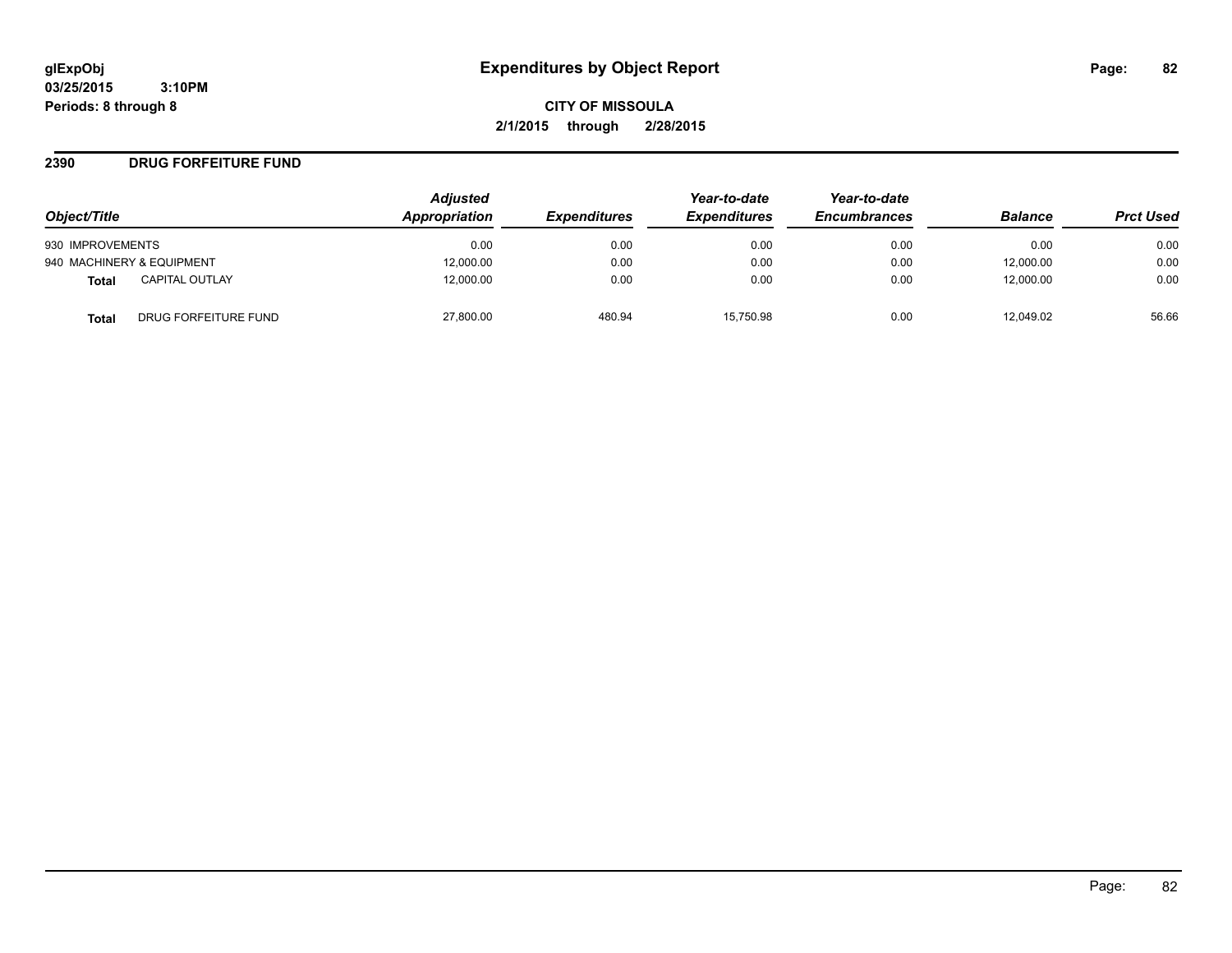**2394 BUILDING INSPECTION FUND**

**310 BUILDING INSPECTION**

|                                           | <b>Adjusted</b>      |                     | Year-to-date        | Year-to-date        |                |                  |
|-------------------------------------------|----------------------|---------------------|---------------------|---------------------|----------------|------------------|
| Object/Title                              | <b>Appropriation</b> | <b>Expenditures</b> | <b>Expenditures</b> | <b>Encumbrances</b> | <b>Balance</b> | <b>Prct Used</b> |
| 100 PERSONAL SERVICES                     |                      |                     |                     |                     |                |                  |
| 110 SALARIES AND WAGES                    | 635,518.00           | 36,278.74           | 319,192.18          | 0.00                | 316,325.82     | 50.23            |
| 120 OVERTIME/TERMINATION                  | 500.00               | 0.00                | 0.00                | 0.00                | 500.00         | 0.00             |
| 130 OTHER                                 | 19,836.00            | 0.00                | 0.00                | 0.00                | 19,836.00      | 0.00             |
| 140 EMPLOYER CONTRIBUTIONS                | 212,966.00           | 13,325.40           | 128,481.03          | 0.00                | 84,484.97      | 60.33            |
| <b>141 STATE RETIREMENT CONTRIBUTIONS</b> | 0.00                 | 36.28               | 277.66              | 0.00                | $-277.66$      | 0.00             |
| PERSONAL SERVICES<br>Total                | 868,820.00           | 49,640.42           | 447,950.87          | 0.00                | 420,869.13     | 51.56            |
| 200 SUPPLIES                              |                      |                     |                     |                     |                |                  |
| 210 OFFICE SUPPLIES                       | 2,200.00             | 1,258.38            | 4,028.70            | 0.00                | $-1,828.70$    | 183.12           |
| 220 OPERATING SUPPLIES                    | 10,500.00            | 1,340.97            | 6,972.00            | 0.00                | 3,528.00       | 66.40            |
| 230 REPAIR/MAINTENANCE                    | 3,000.00             | 0.00                | 15.84               | 0.00                | 2,984.16       | 0.53             |
| 231 GASOLINE                              | 11,475.00            | 0.00                | 3,538.35            | 0.00                | 7,936.65       | 30.84            |
| 250 SUPPLIES FOR RESALE                   | 500.00               | 0.00                | 0.00                | 0.00                | 500.00         | 0.00             |
| <b>SUPPLIES</b><br><b>Total</b>           | 27,675.00            | 2,599.35            | 14,554.89           | 0.00                | 13,120.11      | 52.59            |
| 300 PURCHASED SERVICES                    |                      |                     |                     |                     |                |                  |
| 310 COMMUNICATIONS                        | 1,000.00             | 4.17                | 95.94               | 0.00                | 904.06         | 9.59             |
| 320 PRINTING & DUPLICATING                | 7,600.00             | 156.86              | 1,811.45            | 0.00                | 5,788.55       | 23.83            |
| 330 PUBLICITY, SUBSCRIPTIONS & DUES       | 2,100.00             | 324.78              | 1,670.54            | 0.00                | 429.46         | 79.55            |
| 344 TELEPHONE SERVICE                     | 16,198.00            | 1,227.69            | 9,602.30            | 0.00                | 6,595.70       | 59.28            |
| 350 PROFESSIONAL SERVICES                 | 5,300.00             | 467.78              | 12,678.70           | 0.00                | $-7,378.70$    | 239.22           |
| 360 REPAIR & MAINTENANCE                  | 33,378.00            | 5,585.52            | 7,623.97            | 0.00                | 25,754.03      | 22.84            |
| 370 TRAVEL                                | 10,025.00            | 690.63              | 1,494.23            | 0.00                | 8,530.77       | 14.91            |
| 380 TRAINING                              | 6,500.00             | 964.00              | 2,520.40            | 0.00                | 3,979.60       | 38.78            |
| PURCHASED SERVICES<br><b>Total</b>        | 82,101.00            | 9,421.43            | 37,497.53           | 0.00                | 44,603.47      | 45.67            |
| 500 FIXED CHARGES                         |                      |                     |                     |                     |                |                  |
| 500 FIXED CHARGES                         | 259,008.00           | 0.00                | 126,852.42          | 0.00                | 132, 155.58    | 48.98            |
| 550 MERCHANT SERVICE FEES                 | 0.00                 | 0.00                | 7,379.78            | 0.00                | $-7,379.78$    | 0.00             |
| <b>FIXED CHARGES</b><br><b>Total</b>      | 259,008.00           | 0.00                | 134,232.20          | 0.00                | 124,775.80     | 51.83            |
| 600 DEBT SERVICE                          |                      |                     |                     |                     |                |                  |
| 620 INTEREST / SERVICE FEES               | 0.00                 | 0.00                | 0.00                | 0.00                | 0.00           | 0.00             |
| <b>DEBT SERVICE</b><br><b>Total</b>       | 0.00                 | 0.00                | 0.00                | 0.00                | 0.00           | 0.00             |
| 900 CAPITAL OUTLAY                        |                      |                     |                     |                     |                |                  |
| 940 MACHINERY & EQUIPMENT                 | 0.00                 | 0.00                | 20,219.00           | 0.00                | $-20,219.00$   | 0.00             |
|                                           |                      |                     |                     |                     |                |                  |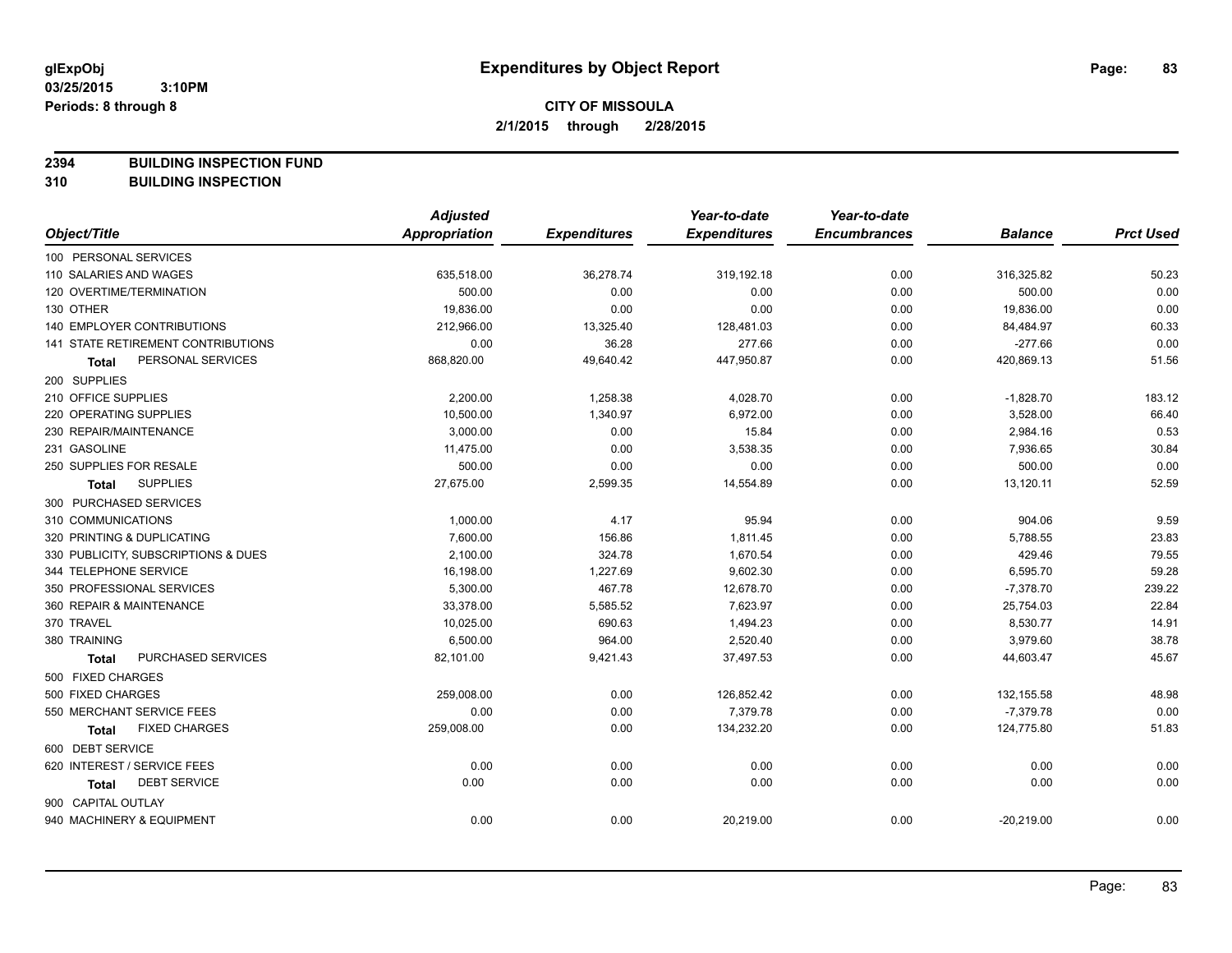# **CITY OF MISSOULA 2/1/2015 through 2/28/2015**

# **2394 BUILDING INSPECTION FUND**

**310 BUILDING INSPECTION**

|              |                            | <b>Adjusted</b> |                            | Year-to-date        | Year-to-date        |                |                  |
|--------------|----------------------------|-----------------|----------------------------|---------------------|---------------------|----------------|------------------|
| Object/Title |                            | Appropriation   | <i><b>Expenditures</b></i> | <b>Expenditures</b> | <b>Encumbrances</b> | <b>Balance</b> | <b>Prct Used</b> |
| Total        | CAPITAL OUTLAY             | 0.00            | 0.00                       | 20,219.00           | 0.00                | $-20,219.00$   | 0.00             |
| <b>Total</b> | <b>BUILDING INSPECTION</b> | 1,237,604.00    | 61,661.20                  | 654.454.49          | 0.00                | 583.149.51     | 52.88            |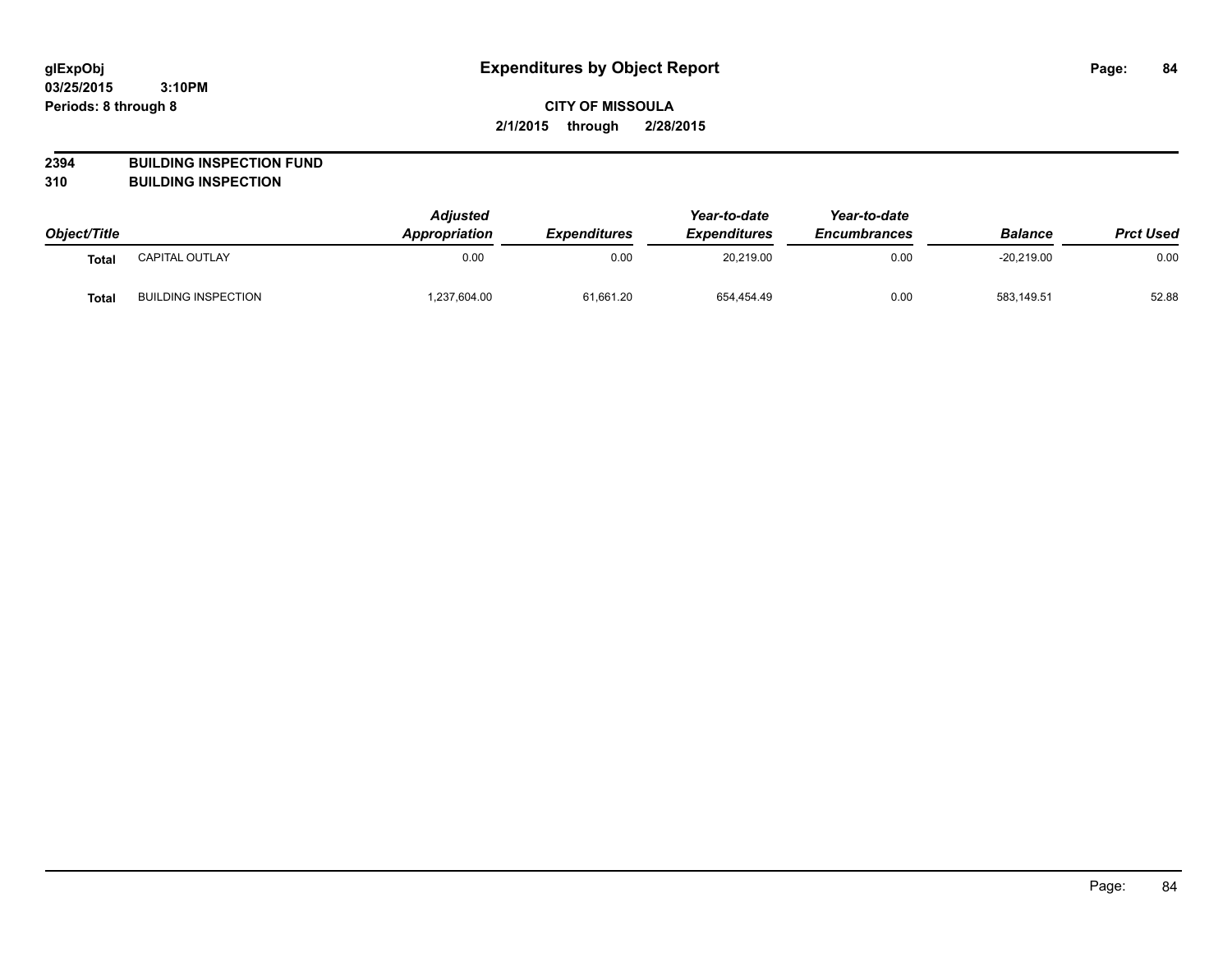#### **2394 BUILDING INSPECTION FUND**

|                                           | <b>Adjusted</b> |                     | Year-to-date        | Year-to-date        |                |                  |
|-------------------------------------------|-----------------|---------------------|---------------------|---------------------|----------------|------------------|
| Object/Title                              | Appropriation   | <b>Expenditures</b> | <b>Expenditures</b> | <b>Encumbrances</b> | <b>Balance</b> | <b>Prct Used</b> |
| 100 PERSONAL SERVICES                     |                 |                     |                     |                     |                |                  |
| 110 SALARIES AND WAGES                    | 635,518.00      | 36,278.74           | 319,192.18          | 0.00                | 316,325.82     | 50.23            |
| 120 OVERTIME/TERMINATION                  | 500.00          | 0.00                | 0.00                | 0.00                | 500.00         | 0.00             |
| 130 OTHER                                 | 19,836.00       | 0.00                | 0.00                | 0.00                | 19,836.00      | 0.00             |
| <b>140 EMPLOYER CONTRIBUTIONS</b>         | 212,966.00      | 13,325.40           | 128,481.03          | 0.00                | 84,484.97      | 60.33            |
| <b>141 STATE RETIREMENT CONTRIBUTIONS</b> | 0.00            | 36.28               | 277.66              | 0.00                | $-277.66$      | 0.00             |
| PERSONAL SERVICES<br>Total                | 868,820.00      | 49,640.42           | 447,950.87          | 0.00                | 420,869.13     | 51.56            |
| 200 SUPPLIES                              |                 |                     |                     |                     |                |                  |
| 210 OFFICE SUPPLIES                       | 2,200.00        | 1,258.38            | 4,028.70            | 0.00                | $-1,828.70$    | 183.12           |
| <b>220 OPERATING SUPPLIES</b>             | 10,500.00       | 1,340.97            | 6,972.00            | 0.00                | 3,528.00       | 66.40            |
| 230 REPAIR/MAINTENANCE                    | 3,000.00        | 0.00                | 15.84               | 0.00                | 2,984.16       | 0.53             |
| 231 GASOLINE                              | 11,475.00       | 0.00                | 3,538.35            | 0.00                | 7,936.65       | 30.84            |
| 250 SUPPLIES FOR RESALE                   | 500.00          | 0.00                | 0.00                | 0.00                | 500.00         | 0.00             |
| <b>SUPPLIES</b><br><b>Total</b>           | 27,675.00       | 2,599.35            | 14,554.89           | 0.00                | 13,120.11      | 52.59            |
| 300 PURCHASED SERVICES                    |                 |                     |                     |                     |                |                  |
| 310 COMMUNICATIONS                        | 1,000.00        | 4.17                | 95.94               | 0.00                | 904.06         | 9.59             |
| 320 PRINTING & DUPLICATING                | 7,600.00        | 156.86              | 1,811.45            | 0.00                | 5,788.55       | 23.83            |
| 330 PUBLICITY, SUBSCRIPTIONS & DUES       | 2,100.00        | 324.78              | 1,670.54            | 0.00                | 429.46         | 79.55            |
| 344 TELEPHONE SERVICE                     | 16,198.00       | 1,227.69            | 9,602.30            | 0.00                | 6,595.70       | 59.28            |
| 350 PROFESSIONAL SERVICES                 | 5,300.00        | 467.78              | 12,678.70           | 0.00                | $-7,378.70$    | 239.22           |
| 360 REPAIR & MAINTENANCE                  | 33,378.00       | 5,585.52            | 7,623.97            | 0.00                | 25,754.03      | 22.84            |
| 370 TRAVEL                                | 10,025.00       | 690.63              | 1,494.23            | 0.00                | 8,530.77       | 14.91            |
| 380 TRAINING                              | 6,500.00        | 964.00              | 2,520.40            | 0.00                | 3,979.60       | 38.78            |
| PURCHASED SERVICES<br><b>Total</b>        | 82,101.00       | 9,421.43            | 37,497.53           | 0.00                | 44,603.47      | 45.67            |
| 500 FIXED CHARGES                         |                 |                     |                     |                     |                |                  |
| 500 FIXED CHARGES                         | 259,008.00      | 0.00                | 126,852.42          | 0.00                | 132, 155.58    | 48.98            |
| 550 MERCHANT SERVICE FEES                 | 0.00            | 0.00                | 7,379.78            | 0.00                | $-7,379.78$    | 0.00             |
| <b>FIXED CHARGES</b><br>Total             | 259,008.00      | 0.00                | 134,232.20          | 0.00                | 124,775.80     | 51.83            |
| 600 DEBT SERVICE                          |                 |                     |                     |                     |                |                  |
| 620 INTEREST / SERVICE FEES               | 0.00            | 0.00                | 0.00                | 0.00                | 0.00           | 0.00             |
| <b>DEBT SERVICE</b><br><b>Total</b>       | 0.00            | 0.00                | 0.00                | 0.00                | 0.00           | 0.00             |
| 900 CAPITAL OUTLAY                        |                 |                     |                     |                     |                |                  |
| 940 MACHINERY & EQUIPMENT                 | 0.00            | 0.00                | 20,219.00           | 0.00                | $-20,219.00$   | 0.00             |
| <b>CAPITAL OUTLAY</b><br>Total            | 0.00            | 0.00                | 20,219.00           | 0.00                | $-20,219.00$   | 0.00             |
|                                           |                 |                     |                     |                     |                |                  |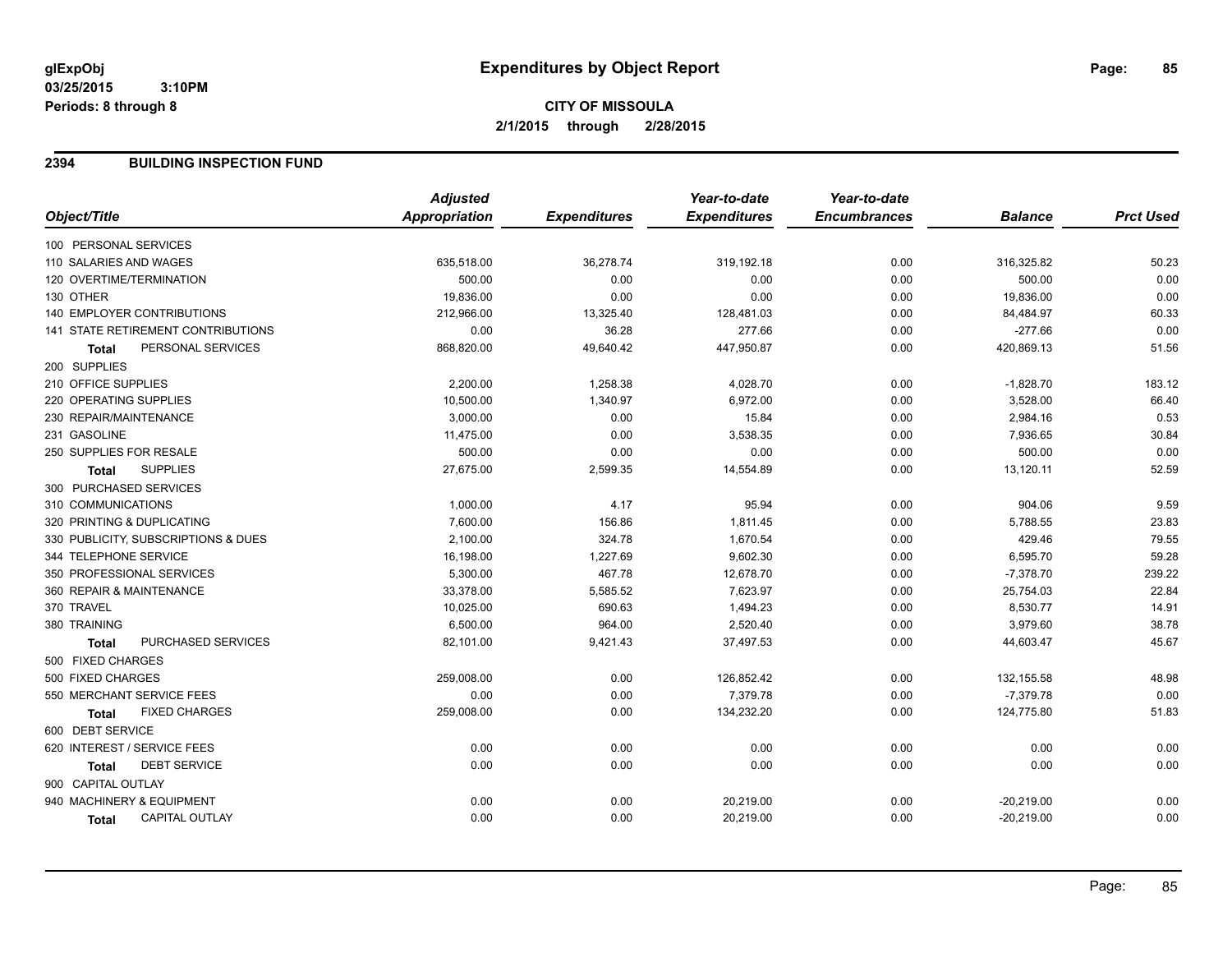# **CITY OF MISSOULA 2/1/2015 through 2/28/2015**

| Total | UILDING INSPECTION FUND<br>RI | ' GOA OC | 61.661.20 | 454.49<br>. | 0.00 | 149.5.<br>- 700. | 52.88 |
|-------|-------------------------------|----------|-----------|-------------|------|------------------|-------|
|       |                               |          |           |             |      |                  |       |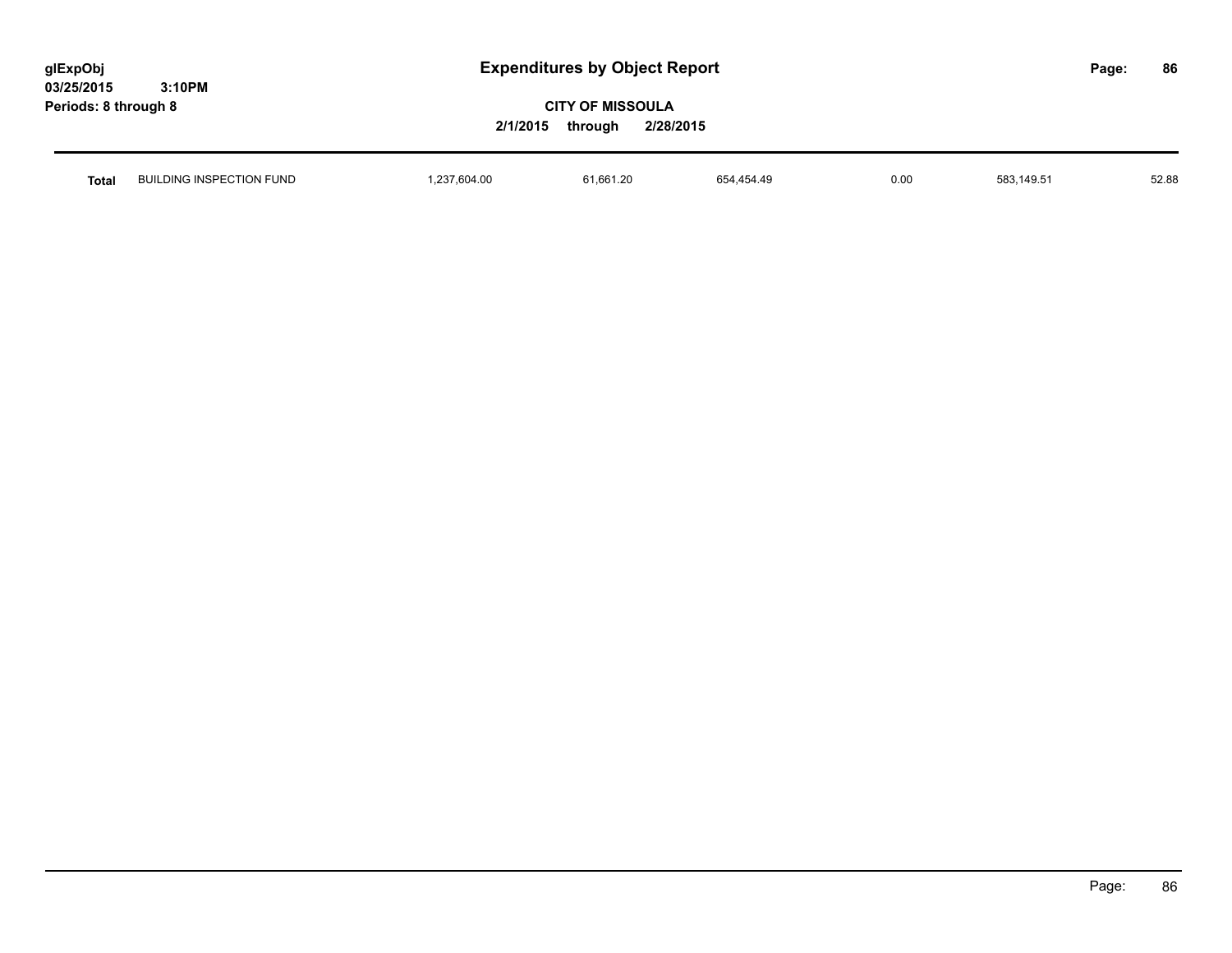#### **2395 CITY GRANTS & PROGRAM INCOME FUND**

**390 NON-DEPARTMENTAL**

| Object/Title           |                                   | <b>Adjusted</b><br><b>Appropriation</b> | <b>Expenditures</b> | Year-to-date<br><b>Expenditures</b> | Year-to-date<br><b>Encumbrances</b> | <b>Balance</b> | <b>Prct Used</b> |
|------------------------|-----------------------------------|-----------------------------------------|---------------------|-------------------------------------|-------------------------------------|----------------|------------------|
| 300 PURCHASED SERVICES |                                   |                                         |                     |                                     |                                     |                |                  |
|                        | 350 PROFESSIONAL SERVICES         | 2.103.00                                | 0.00                | 0.00                                | 0.00                                | 2,103.00       | 0.00             |
| <b>Total</b>           | <b>PURCHASED SERVICES</b>         | 2,103.00                                | 0.00                | 0.00                                | 0.00                                | 2,103.00       | 0.00             |
|                        | 700 GRANTS & CONTRIBUTIONS        |                                         |                     |                                     |                                     |                |                  |
|                        | 700 GRANTS & CONTRIBUTIONS        | 0.00                                    | 0.00                | 0.00                                | 0.00                                | 0.00           | 0.00             |
| <b>Total</b>           | <b>GRANTS &amp; CONTRIBUTIONS</b> | 0.00                                    | 0.00                | 0.00                                | 0.00                                | 0.00           | 0.00             |
| 800 OTHER OBJECTS      |                                   |                                         |                     |                                     |                                     |                |                  |
|                        | 820 TRANSFERS TO OTHER FUNDS      | 0.00                                    | 0.00                | 0.00                                | 0.00                                | 0.00           | 0.00             |
| 845 CONTINGENCY        |                                   | 0.00                                    | 0.00                | 0.00                                | 0.00                                | 0.00           | 0.00             |
| <b>Total</b>           | OTHER OBJECTS                     | 0.00                                    | 0.00                | 0.00                                | 0.00                                | 0.00           | 0.00             |
| <b>Total</b>           | NON-DEPARTMENTAL                  | 2,103.00                                | 0.00                | 0.00                                | 0.00                                | 2,103.00       | 0.00             |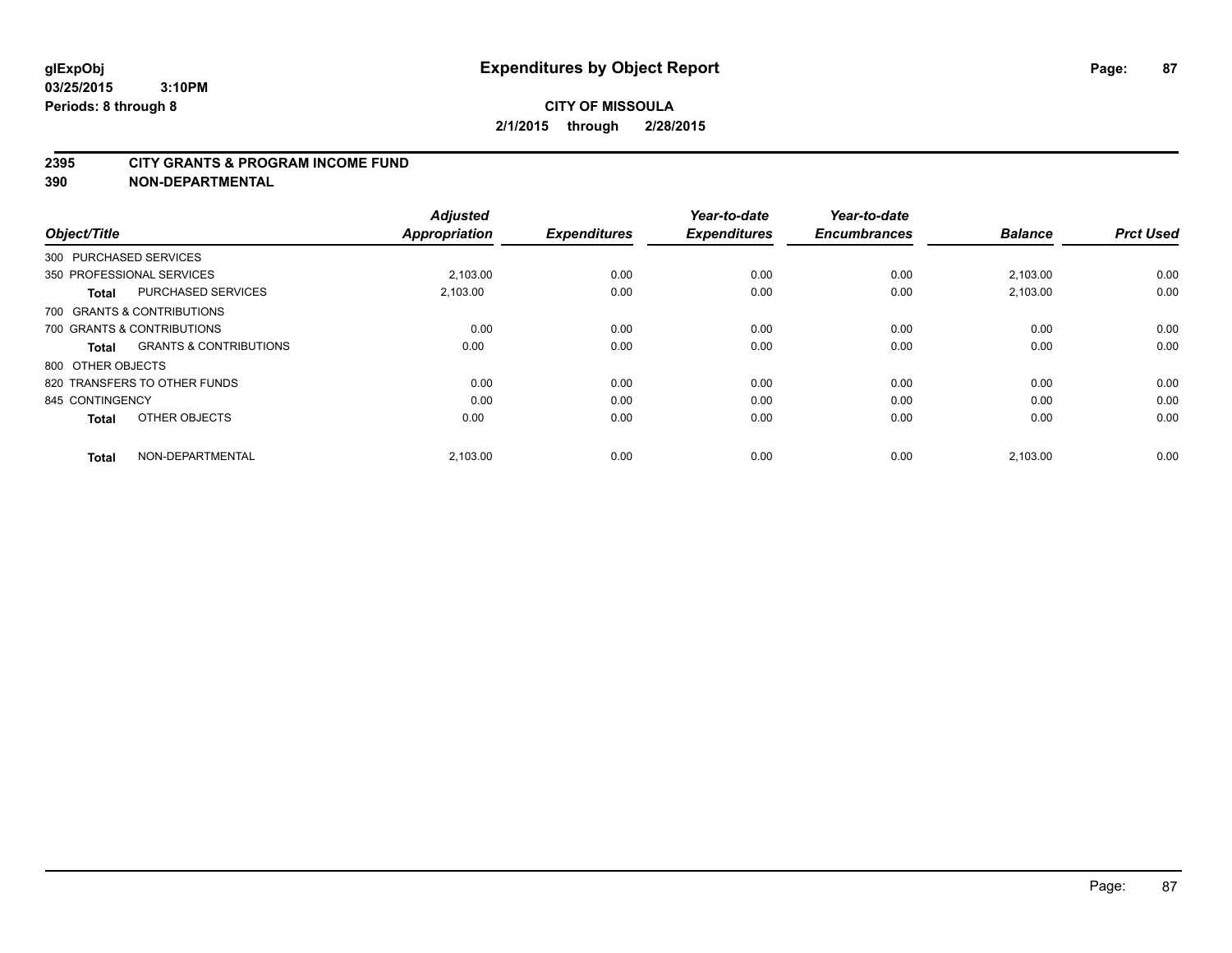# **CITY OF MISSOULA 2/1/2015 through 2/28/2015**

# **2395 CITY GRANTS & PROGRAM INCOME FUND**

| Object/Title      |                                   | <b>Adjusted</b><br><b>Appropriation</b> | <b>Expenditures</b> | Year-to-date<br><b>Expenditures</b> | Year-to-date<br><b>Encumbrances</b> | <b>Balance</b> | <b>Prct Used</b> |
|-------------------|-----------------------------------|-----------------------------------------|---------------------|-------------------------------------|-------------------------------------|----------------|------------------|
|                   | 300 PURCHASED SERVICES            |                                         |                     |                                     |                                     |                |                  |
|                   | 350 PROFESSIONAL SERVICES         | 2,103.00                                | 0.00                | 0.00                                | 0.00                                | 2,103.00       | 0.00             |
| <b>Total</b>      | <b>PURCHASED SERVICES</b>         | 2,103.00                                | 0.00                | 0.00                                | 0.00                                | 2,103.00       | 0.00             |
|                   | 700 GRANTS & CONTRIBUTIONS        |                                         |                     |                                     |                                     |                |                  |
|                   | 700 GRANTS & CONTRIBUTIONS        | 0.00                                    | 0.00                | 0.00                                | 0.00                                | 0.00           | 0.00             |
| Total             | <b>GRANTS &amp; CONTRIBUTIONS</b> | 0.00                                    | 0.00                | 0.00                                | 0.00                                | 0.00           | 0.00             |
| 800 OTHER OBJECTS |                                   |                                         |                     |                                     |                                     |                |                  |
|                   | 820 TRANSFERS TO OTHER FUNDS      | 0.00                                    | 0.00                | 0.00                                | 0.00                                | 0.00           | 0.00             |
| 845 CONTINGENCY   |                                   | 0.00                                    | 0.00                | 0.00                                | 0.00                                | 0.00           | 0.00             |
| <b>Total</b>      | OTHER OBJECTS                     | 0.00                                    | 0.00                | 0.00                                | 0.00                                | 0.00           | 0.00             |
| <b>Total</b>      | CITY GRANTS & PROGRAM INCOME FUN  | 2.103.00                                | 0.00                | 0.00                                | 0.00                                | 2,103.00       | 0.00             |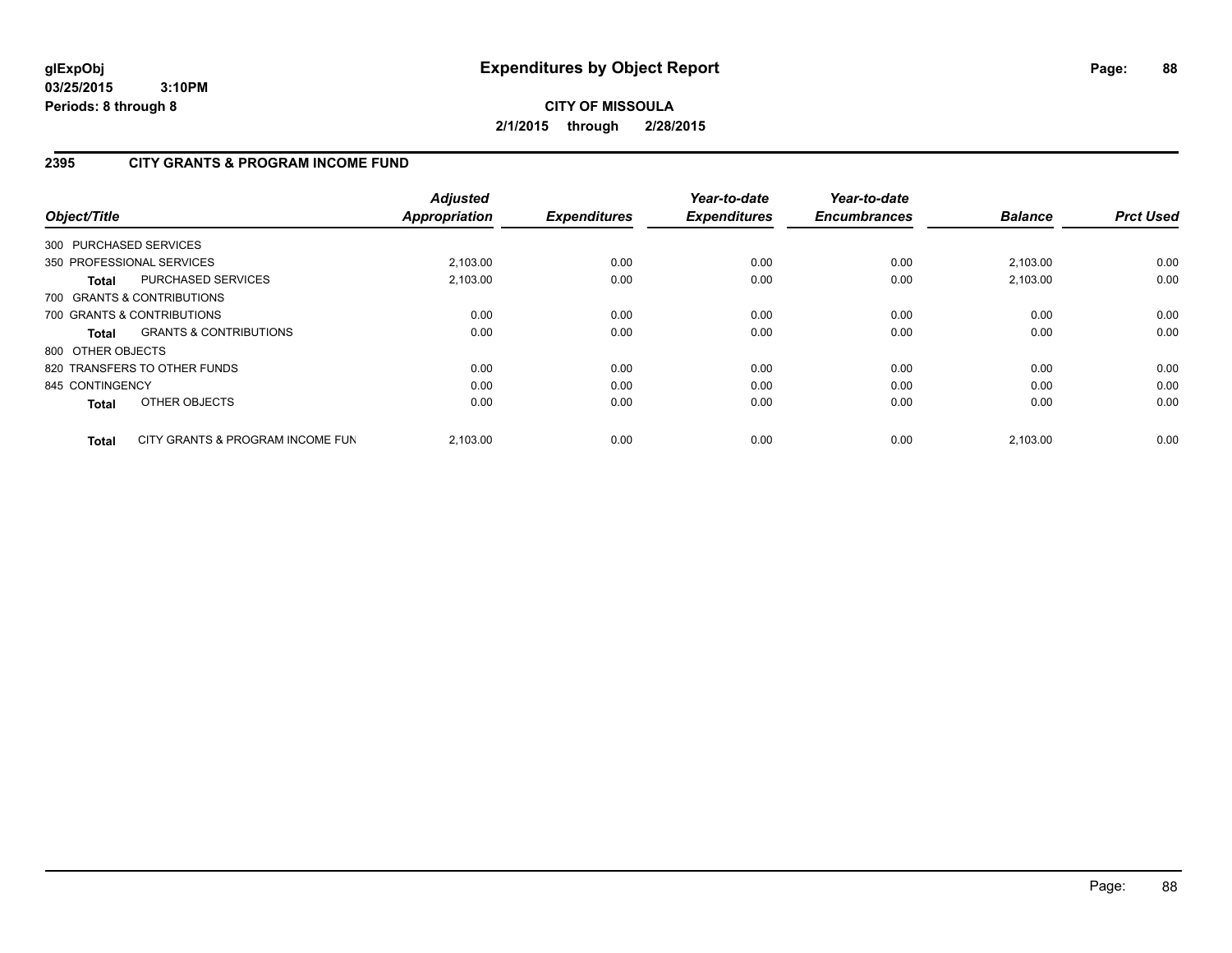#### **2396 ENERGY EFFICIENCY REVOLVING LOAN FUND**

**390 NON-DEPARTMENTAL**

| Object/Title |                                   | <b>Adjusted</b><br>Appropriation | <b>Expenditures</b> | Year-to-date<br><b>Expenditures</b> | Year-to-date<br><b>Encumbrances</b> | <b>Balance</b> | <b>Prct Used</b> |
|--------------|-----------------------------------|----------------------------------|---------------------|-------------------------------------|-------------------------------------|----------------|------------------|
|              | 700 GRANTS & CONTRIBUTIONS        |                                  |                     |                                     |                                     |                |                  |
|              | 700 GRANTS & CONTRIBUTIONS        | 0.00                             | 0.00                | 0.00                                | 0.00                                | 0.00           | 0.00             |
| <b>Total</b> | <b>GRANTS &amp; CONTRIBUTIONS</b> | 0.00                             | 0.00                | 0.00                                | 0.00                                | 0.00           | 0.00             |
| <b>Total</b> | NON-DEPARTMENTAL                  | 0.00                             | 0.00                | 0.00                                | 0.00                                | 0.00           | 0.00             |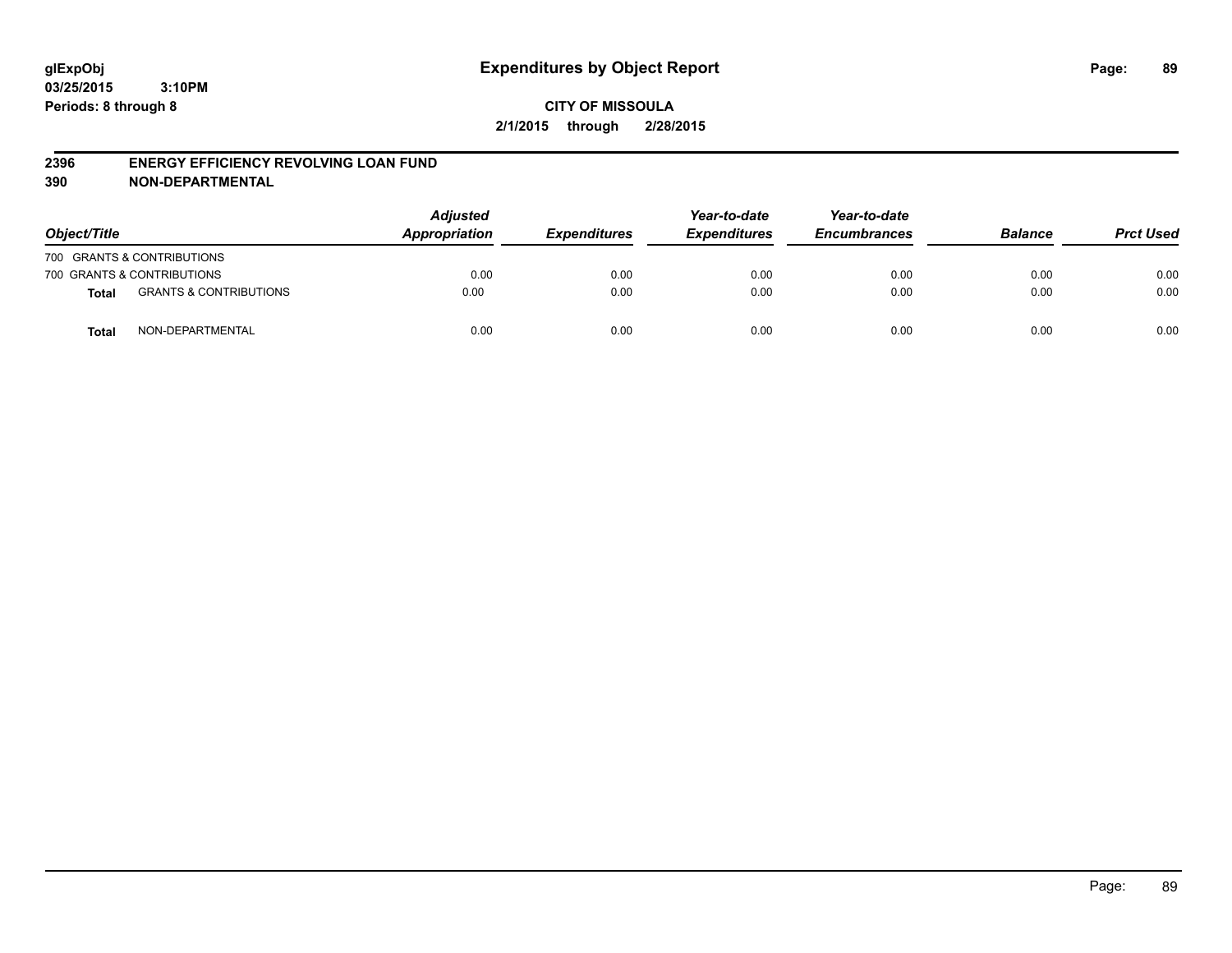# **glExpObj Expenditures by Object Report Page: 90**

**03/25/2015 3:10PM Periods: 8 through 8**

**CITY OF MISSOULA 2/1/2015 through 2/28/2015**

#### **2396 ENERGY EFFICIENCY REVOLVING LOAN FUND**

| Object/Title               |                                   | <b>Adjusted</b><br>Appropriation | <b>Expenditures</b> | Year-to-date<br><b>Expenditures</b> | Year-to-date<br><b>Encumbrances</b> | <b>Balance</b> | <b>Prct Used</b> |
|----------------------------|-----------------------------------|----------------------------------|---------------------|-------------------------------------|-------------------------------------|----------------|------------------|
| 700 GRANTS & CONTRIBUTIONS |                                   |                                  |                     |                                     |                                     |                |                  |
| 700 GRANTS & CONTRIBUTIONS |                                   | 0.00                             | 0.00                | 0.00                                | 0.00                                | 0.00           | 0.00             |
| <b>Total</b>               | <b>GRANTS &amp; CONTRIBUTIONS</b> | 0.00                             | 0.00                | 0.00                                | 0.00                                | 0.00           | 0.00             |
| Total                      | ENERGY EFFICIENCY REVOLVING LOAN  | 0.00                             | 0.00                | 0.00                                | 0.00                                | 0.00           | 0.00             |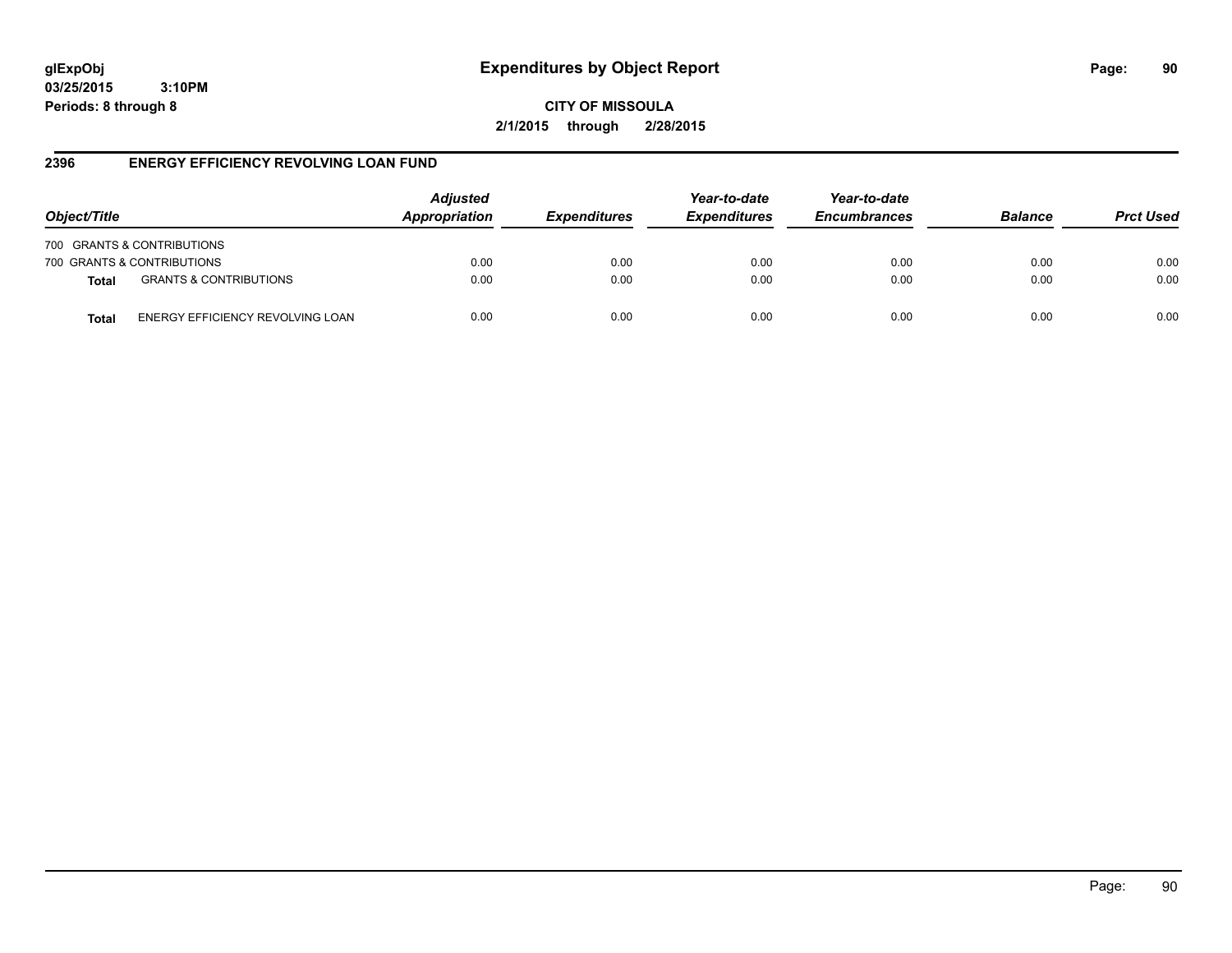#### **2399 DANGEROUS BUILDING DEMOLITION & REPAIR F**

**310 BUILDING INSPECTION**

| Object/Title      |                            | <b>Adjusted</b><br>Appropriation | <b>Expenditures</b> | Year-to-date<br><b>Expenditures</b> | Year-to-date<br><b>Encumbrances</b> | <b>Balance</b> | <b>Prct Used</b> |
|-------------------|----------------------------|----------------------------------|---------------------|-------------------------------------|-------------------------------------|----------------|------------------|
| 800 OTHER OBJECTS |                            |                                  |                     |                                     |                                     |                |                  |
| 845 CONTINGENCY   |                            | 15,000.00                        | 0.00                | 0.00                                | 0.00                                | 15,000.00      | 0.00             |
| <b>Total</b>      | OTHER OBJECTS              | 15,000.00                        | 0.00                | 0.00                                | 0.00                                | 15,000.00      | 0.00             |
| <b>Total</b>      | <b>BUILDING INSPECTION</b> | 15,000.00                        | 0.00                | 0.00                                | 0.00                                | 15,000.00      | 0.00             |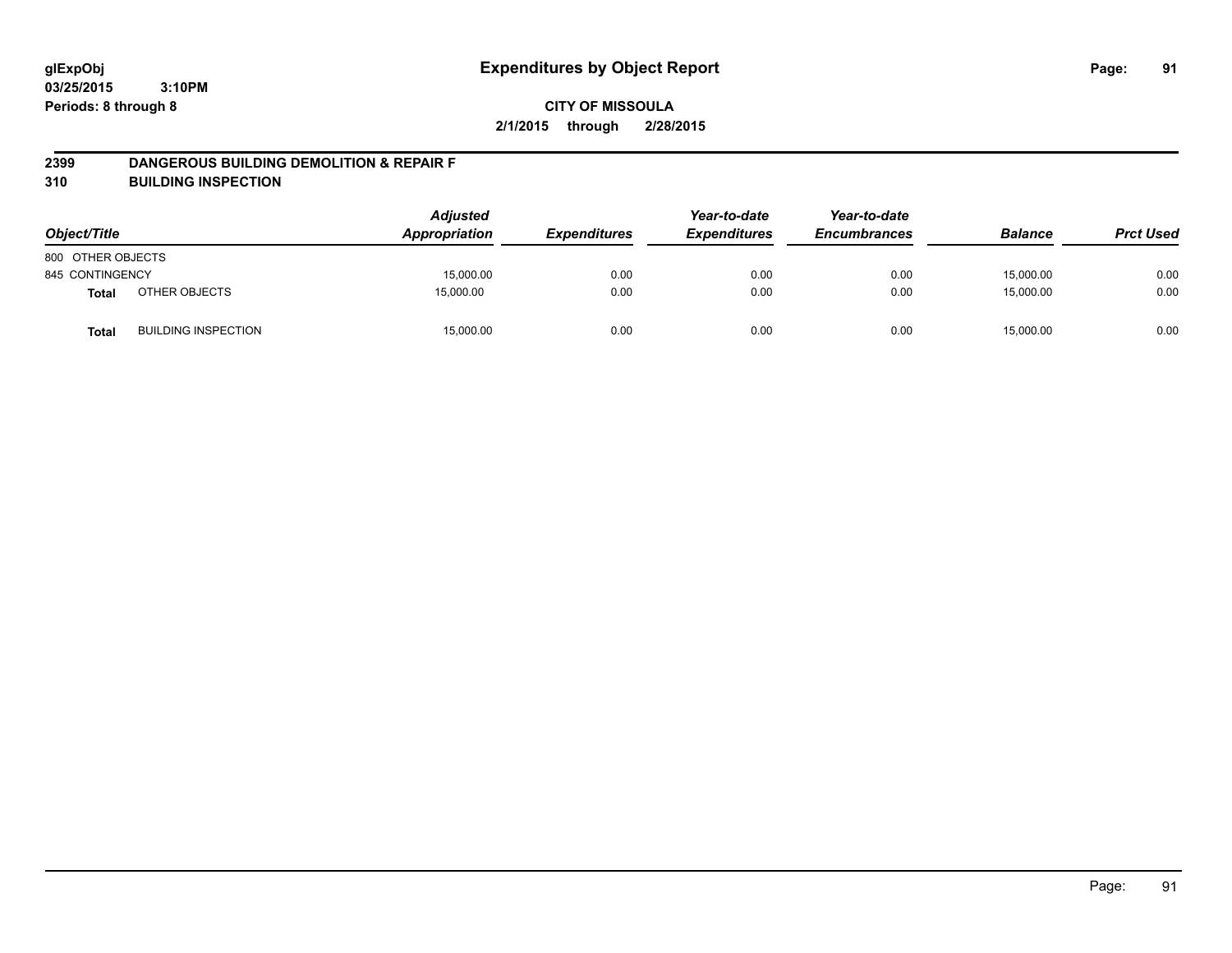**CITY OF MISSOULA 2/1/2015 through 2/28/2015**

### **2399 DANGEROUS BUILDING DEMOLITION & REPAIR F**

| Object/Title      |                                   | <b>Adjusted</b><br>Appropriation | <b>Expenditures</b> | Year-to-date<br><b>Expenditures</b> | Year-to-date<br><b>Encumbrances</b> | <b>Balance</b> | <b>Prct Used</b> |
|-------------------|-----------------------------------|----------------------------------|---------------------|-------------------------------------|-------------------------------------|----------------|------------------|
| 800 OTHER OBJECTS |                                   |                                  |                     |                                     |                                     |                |                  |
| 845 CONTINGENCY   |                                   | 15,000.00                        | 0.00                | 0.00                                | 0.00                                | 15,000.00      | 0.00             |
| <b>Total</b>      | OTHER OBJECTS                     | 15,000.00                        | 0.00                | 0.00                                | 0.00                                | 15,000.00      | 0.00             |
| <b>Total</b>      | DANGEROUS BUILDING DEMOLITION & F | 15,000.00                        | 0.00                | 0.00                                | 0.00                                | 15.000.00      | 0.00             |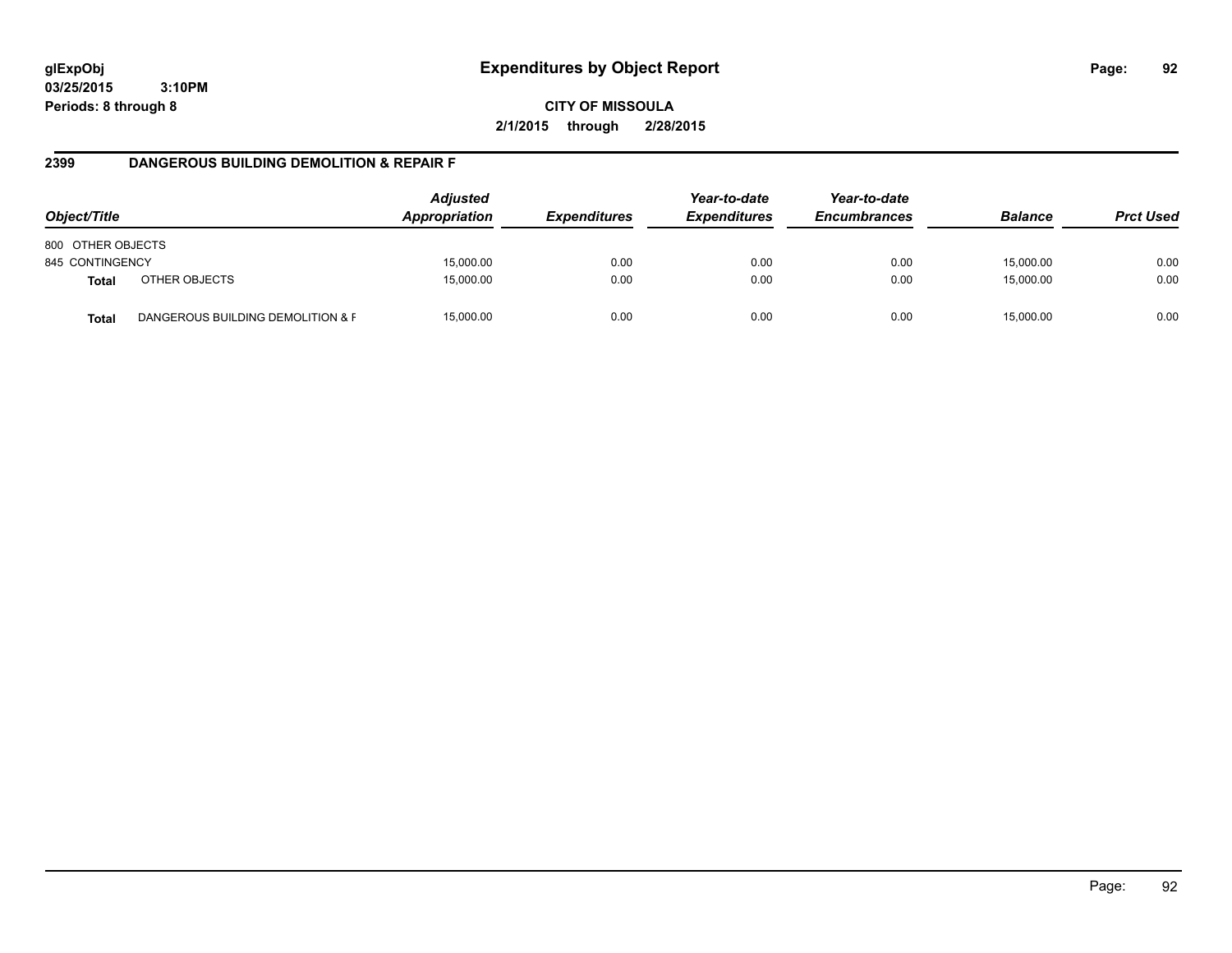# **2400 STREET LIGHTING ASSESSMENTS FUND**

#### **280 PUBLIC WORKS ADMIN/ENGINEERING**

| Object/Title           |                                | <b>Adjusted</b><br>Appropriation | <b>Expenditures</b> | Year-to-date<br><b>Expenditures</b> | Year-to-date<br><b>Encumbrances</b> | <b>Balance</b> | <b>Prct Used</b> |
|------------------------|--------------------------------|----------------------------------|---------------------|-------------------------------------|-------------------------------------|----------------|------------------|
| 300 PURCHASED SERVICES |                                |                                  |                     |                                     |                                     |                |                  |
|                        | 341 ELECTRICITY & NATURAL GAS  | 323,551.00                       | 27,865.09           | 187.412.29                          | 0.00                                | 136.138.71     | 57.92            |
|                        | 350 PROFESSIONAL SERVICES      | 21.806.00                        | 0.00                | 7.501.00                            | 0.00                                | 14.305.00      | 34.40            |
|                        | 360 REPAIR & MAINTENANCE       | 0.00                             | 0.00                | 0.00                                | 0.00                                | 0.00           | 0.00             |
| Total                  | <b>PURCHASED SERVICES</b>      | 345.357.00                       | 27,865.09           | 194.913.29                          | 0.00                                | 150.443.71     | 56.44            |
| <b>Total</b>           | PUBLIC WORKS ADMIN/ENGINEERING | 345.357.00                       | 27.865.09           | 194.913.29                          | 0.00                                | 150.443.71     | 56.44            |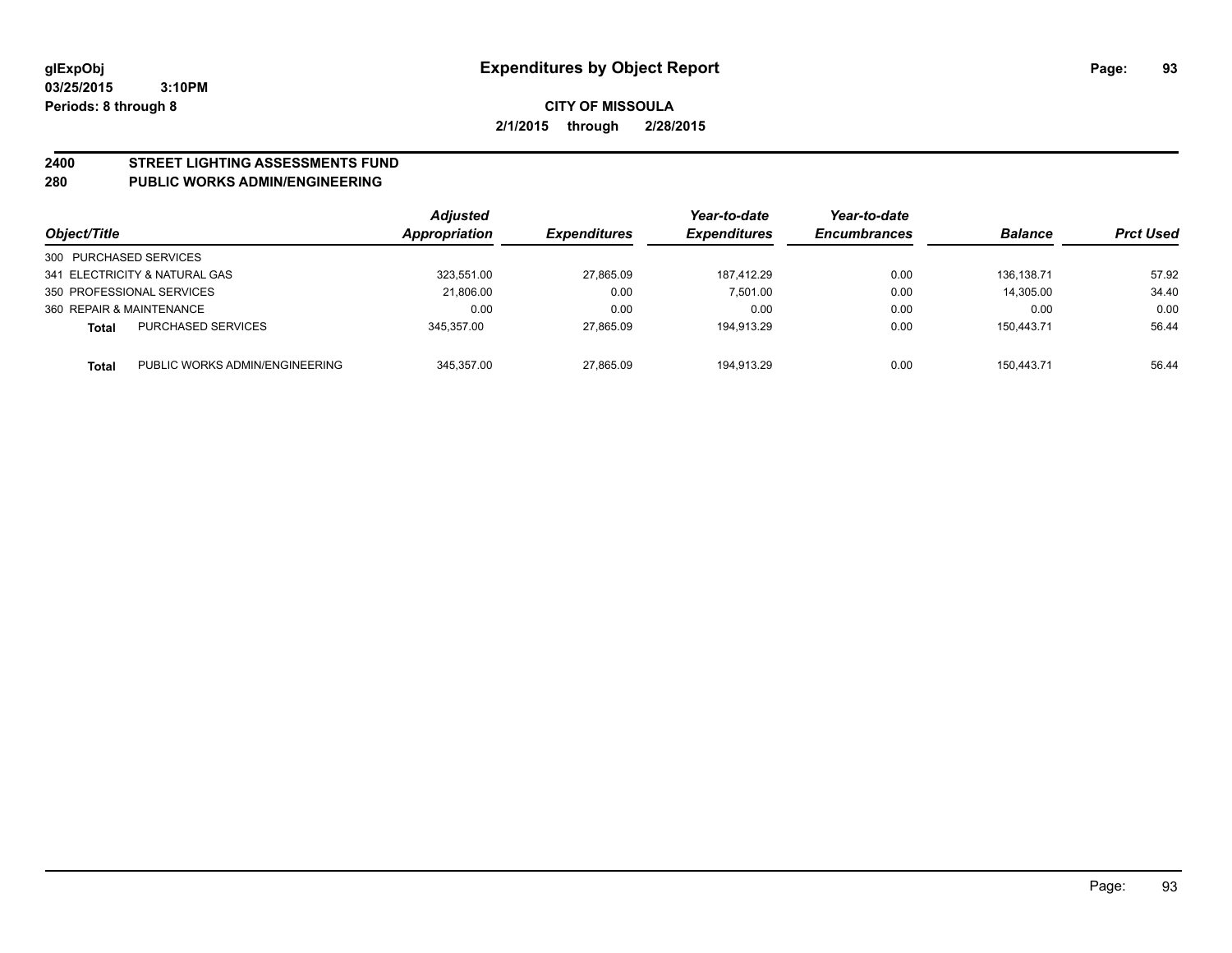**CITY OF MISSOULA 2/1/2015 through 2/28/2015**

#### **2400 STREET LIGHTING ASSESSMENTS FUND**

| Object/Title             |                                  | <b>Adjusted</b><br>Appropriation | <b>Expenditures</b> | Year-to-date<br><b>Expenditures</b> | Year-to-date<br><b>Encumbrances</b> | <b>Balance</b> | <b>Prct Used</b> |
|--------------------------|----------------------------------|----------------------------------|---------------------|-------------------------------------|-------------------------------------|----------------|------------------|
|                          |                                  |                                  |                     |                                     |                                     |                |                  |
| 300 PURCHASED SERVICES   |                                  |                                  |                     |                                     |                                     |                |                  |
|                          | 341 ELECTRICITY & NATURAL GAS    | 323.551.00                       | 27,865.09           | 187.412.29                          | 0.00                                | 136.138.71     | 57.92            |
|                          | 350 PROFESSIONAL SERVICES        | 21.806.00                        | 0.00                | 7.501.00                            | 0.00                                | 14.305.00      | 34.40            |
| 360 REPAIR & MAINTENANCE |                                  | 0.00                             | 0.00                | 0.00                                | 0.00                                | 0.00           | 0.00             |
| Total                    | <b>PURCHASED SERVICES</b>        | 345.357.00                       | 27.865.09           | 194.913.29                          | 0.00                                | 150.443.71     | 56.44            |
| <b>Total</b>             | STREET LIGHTING ASSESSMENTS FUND | 345.357.00                       | 27,865.09           | 194.913.29                          | 0.00                                | 150.443.71     | 56.44            |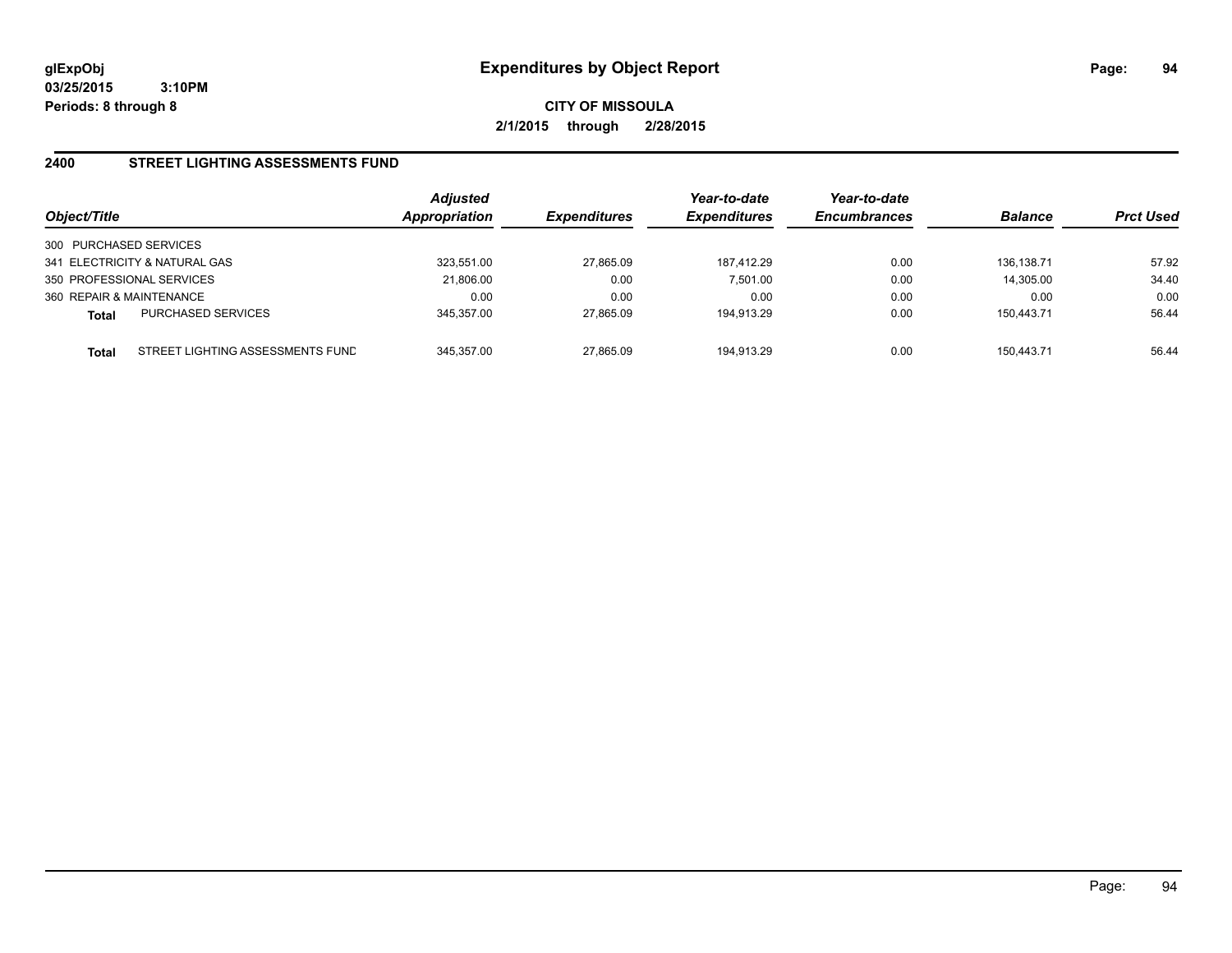#### **2500 STREET MAINTENANCE ASSESSMENT FUND**

**390 NON-DEPARTMENTAL**

| Object/Title           |                              | <b>Adjusted</b><br>Appropriation | <b>Expenditures</b> | Year-to-date<br><b>Expenditures</b> | Year-to-date<br><b>Encumbrances</b> | <b>Balance</b> | <b>Prct Used</b> |
|------------------------|------------------------------|----------------------------------|---------------------|-------------------------------------|-------------------------------------|----------------|------------------|
| 300 PURCHASED SERVICES |                              |                                  |                     |                                     |                                     |                |                  |
| 345 GARBAGE            |                              | 32.014.00                        | 1.293.77            | 12.987.76                           | 0.00                                | 19.026.24      | 40.57            |
| <b>Total</b>           | <b>PURCHASED SERVICES</b>    | 32.014.00                        | 1,293.77            | 12.987.76                           | 0.00                                | 19,026.24      | 40.57            |
| 800 OTHER OBJECTS      |                              |                                  |                     |                                     |                                     |                |                  |
|                        | 820 TRANSFERS TO OTHER FUNDS | 27.281.00                        | 0.00                | 13.640.50                           | 0.00                                | 13.640.50      | 50.00            |
| <b>Total</b>           | OTHER OBJECTS                | 27.281.00                        | 0.00                | 13.640.50                           | 0.00                                | 13.640.50      | 50.00            |
| <b>Total</b>           | NON-DEPARTMENTAL             | 59,295.00                        | 1.293.77            | 26.628.26                           | 0.00                                | 32.666.74      | 44.91            |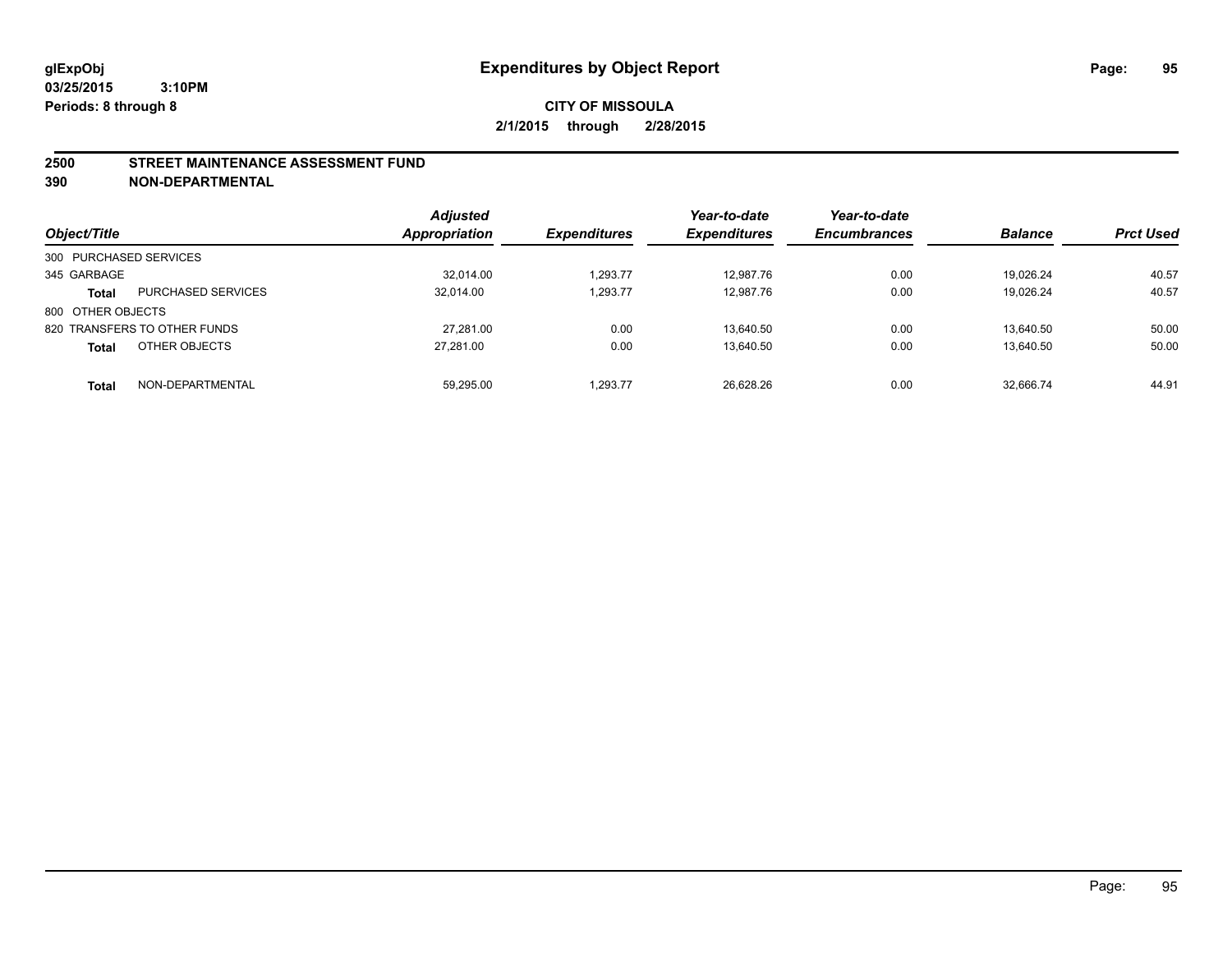**CITY OF MISSOULA 2/1/2015 through 2/28/2015**

### **2500 STREET MAINTENANCE ASSESSMENT FUND**

| Object/Title           |                                  | <b>Adjusted</b><br>Appropriation | <b>Expenditures</b> | Year-to-date<br><b>Expenditures</b> | Year-to-date<br><b>Encumbrances</b> | <b>Balance</b> | <b>Prct Used</b> |
|------------------------|----------------------------------|----------------------------------|---------------------|-------------------------------------|-------------------------------------|----------------|------------------|
| 300 PURCHASED SERVICES |                                  |                                  |                     |                                     |                                     |                |                  |
| 345 GARBAGE            |                                  | 32,014.00                        | 1,293.77            | 12,987.76                           | 0.00                                | 19,026.24      | 40.57            |
| Total                  | <b>PURCHASED SERVICES</b>        | 32.014.00                        | 1,293.77            | 12.987.76                           | 0.00                                | 19,026.24      | 40.57            |
| 800 OTHER OBJECTS      |                                  |                                  |                     |                                     |                                     |                |                  |
|                        | 820 TRANSFERS TO OTHER FUNDS     | 27.281.00                        | 0.00                | 13.640.50                           | 0.00                                | 13.640.50      | 50.00            |
| <b>Total</b>           | OTHER OBJECTS                    | 27,281.00                        | 0.00                | 13,640.50                           | 0.00                                | 13,640.50      | 50.00            |
| Total                  | STREET MAINTENANCE ASSESSMENT FI | 59.295.00                        | 1.293.77            | 26.628.26                           | 0.00                                | 32,666.74      | 44.91            |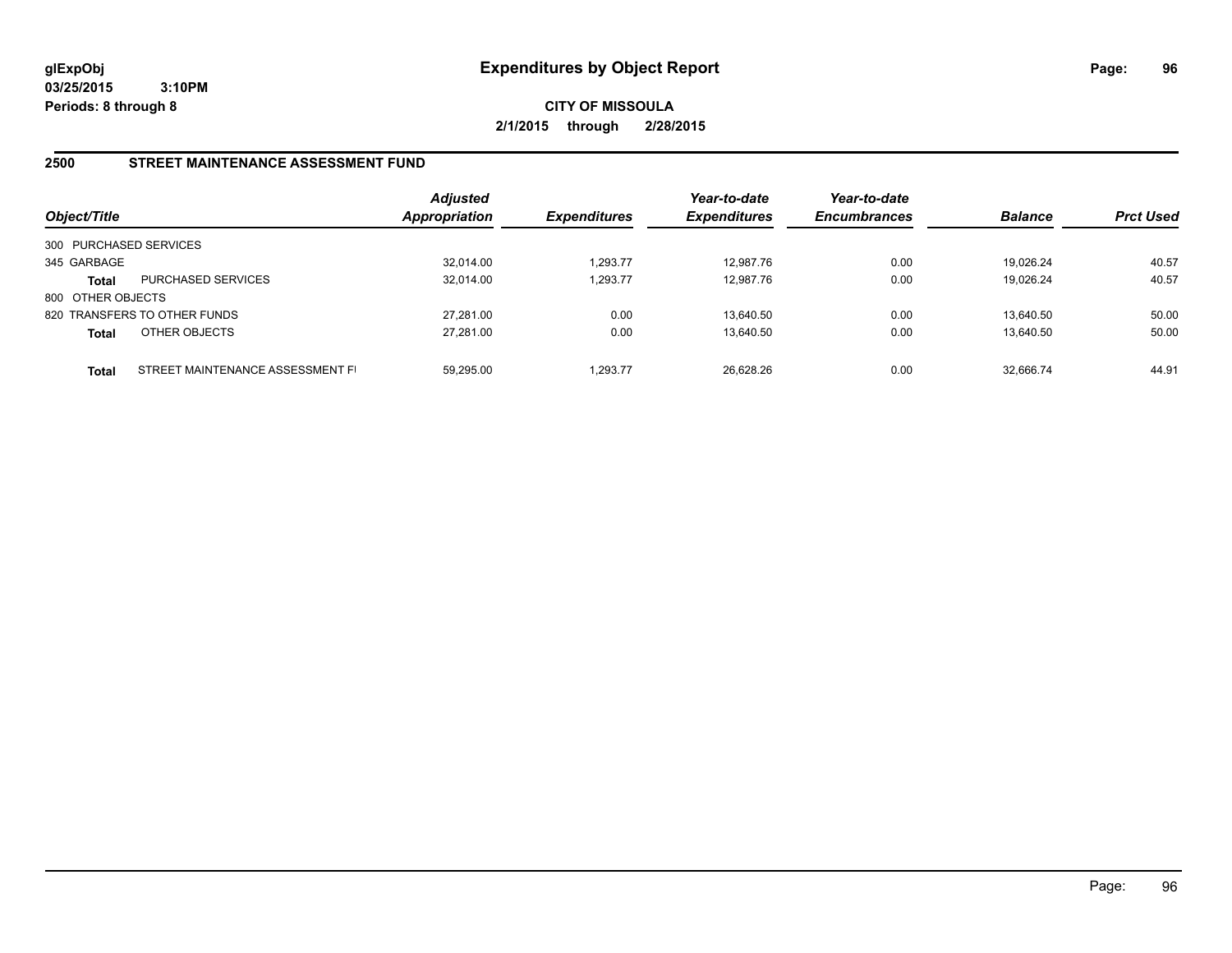#### **2510 RUSSELL PARK MAINTENANCE ASSESSMENT FUND**

**370 PARKS & RECREATION**

| Object/Title                           | <b>Adjusted</b><br>Appropriation | <b>Expenditures</b> | Year-to-date<br><b>Expenditures</b> | Year-to-date<br><b>Encumbrances</b> | <b>Balance</b> | <b>Prct Used</b> |
|----------------------------------------|----------------------------------|---------------------|-------------------------------------|-------------------------------------|----------------|------------------|
| 800 OTHER OBJECTS                      |                                  |                     |                                     |                                     |                |                  |
| 820 TRANSFERS TO OTHER FUNDS           | 0.00                             | 0.00                | 0.00                                | 0.00                                | 0.00           | 0.00             |
| OTHER OBJECTS<br>Total                 | 0.00                             | 0.00                | 0.00                                | 0.00                                | 0.00           | 0.00             |
| <b>PARKS &amp; RECREATION</b><br>Total | 0.00                             | 0.00                | 0.00                                | 0.00                                | 0.00           | 0.00             |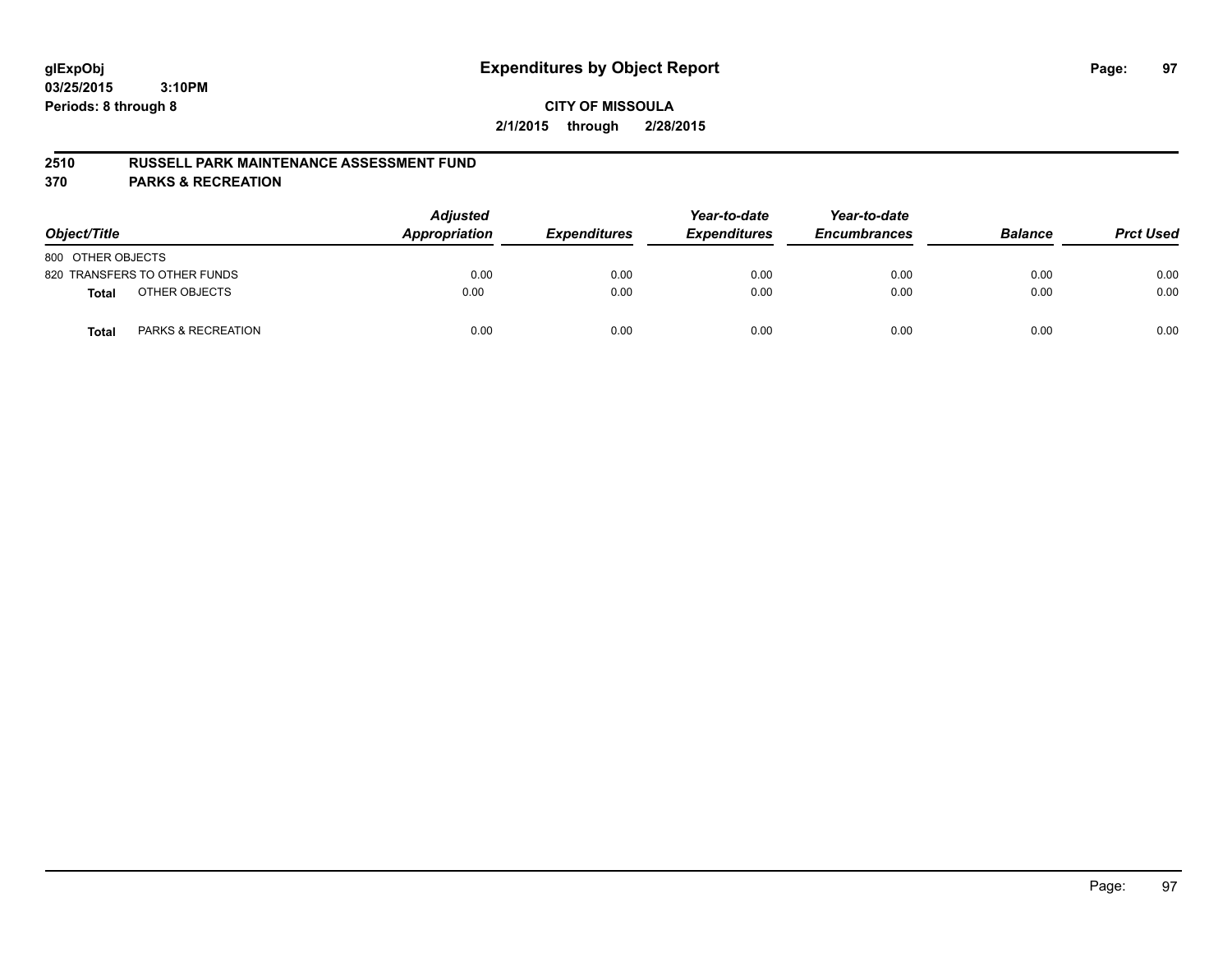# **glExpObj Expenditures by Object Report Page: 98**

**03/25/2015 3:10PM Periods: 8 through 8**

**CITY OF MISSOULA 2/1/2015 through 2/28/2015**

### **2510 RUSSELL PARK MAINTENANCE ASSESSMENT FUND**

| Object/Title                                     | <b>Adjusted</b><br>Appropriation | <b>Expenditures</b> | Year-to-date<br><b>Expenditures</b> | Year-to-date<br><b>Encumbrances</b> | <b>Balance</b> | <b>Prct Used</b> |
|--------------------------------------------------|----------------------------------|---------------------|-------------------------------------|-------------------------------------|----------------|------------------|
| 800 OTHER OBJECTS                                |                                  |                     |                                     |                                     |                |                  |
| 820 TRANSFERS TO OTHER FUNDS                     | 0.00                             | 0.00                | 0.00                                | 0.00                                | 0.00           | 0.00             |
| OTHER OBJECTS<br><b>Total</b>                    | 0.00                             | 0.00                | 0.00                                | 0.00                                | 0.00           | 0.00             |
| RUSSELL PARK MAINTENANCE ASSESSN<br><b>Total</b> | 0.00                             | 0.00                | 0.00                                | 0.00                                | 0.00           | 0.00             |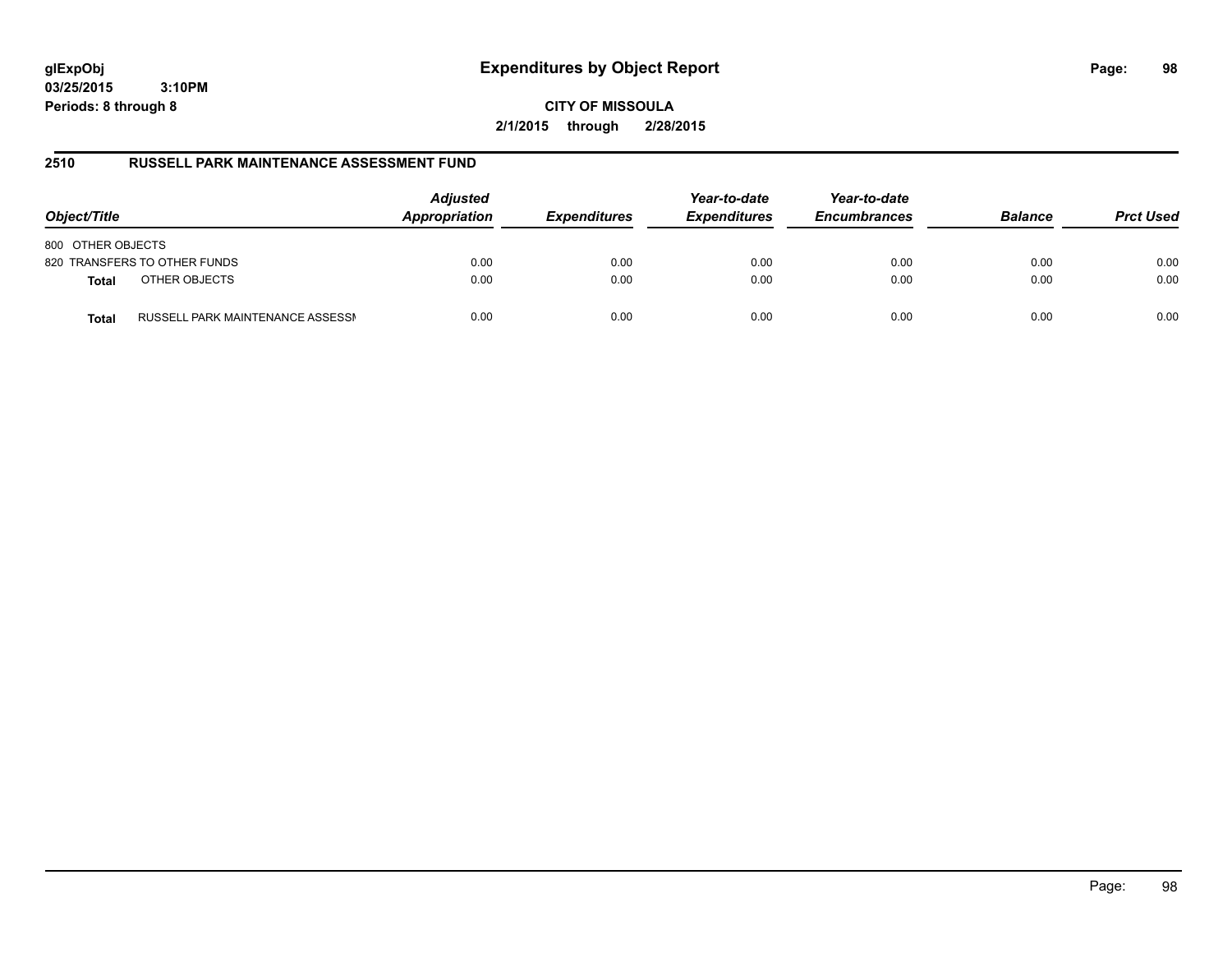# **CITY OF MISSOULA 2/1/2015 through 2/28/2015**

# **2511 WILLOWWOOD PARK MAINTENANCE ASSESSMENT F**

**370 PARKS & RECREATION**

| Object/Title                       | <b>Adjusted</b><br>Appropriation | <b>Expenditures</b> | Year-to-date<br><b>Expenditures</b> | Year-to-date<br><b>Encumbrances</b> | <b>Balance</b> | <b>Prct Used</b> |
|------------------------------------|----------------------------------|---------------------|-------------------------------------|-------------------------------------|----------------|------------------|
| 600 DEBT SERVICE                   |                                  |                     |                                     |                                     |                |                  |
| 620 INTEREST / SERVICE FEES        | 0.00                             | 0.00                | 0.00                                | 0.00                                | 0.00           | 0.00             |
| <b>DEBT SERVICE</b><br>Total       | 0.00                             | 0.00                | 0.00                                | 0.00                                | 0.00           | 0.00             |
| 800 OTHER OBJECTS                  |                                  |                     |                                     |                                     |                |                  |
| 820 TRANSFERS TO OTHER FUNDS       | 0.00                             | 0.00                | 0.00                                | 0.00                                | 0.00           | 0.00             |
| OTHER OBJECTS<br><b>Total</b>      | 0.00                             | 0.00                | 0.00                                | 0.00                                | 0.00           | 0.00             |
| PARKS & RECREATION<br><b>Total</b> | 0.00                             | 0.00                | 0.00                                | 0.00                                | 0.00           | 0.00             |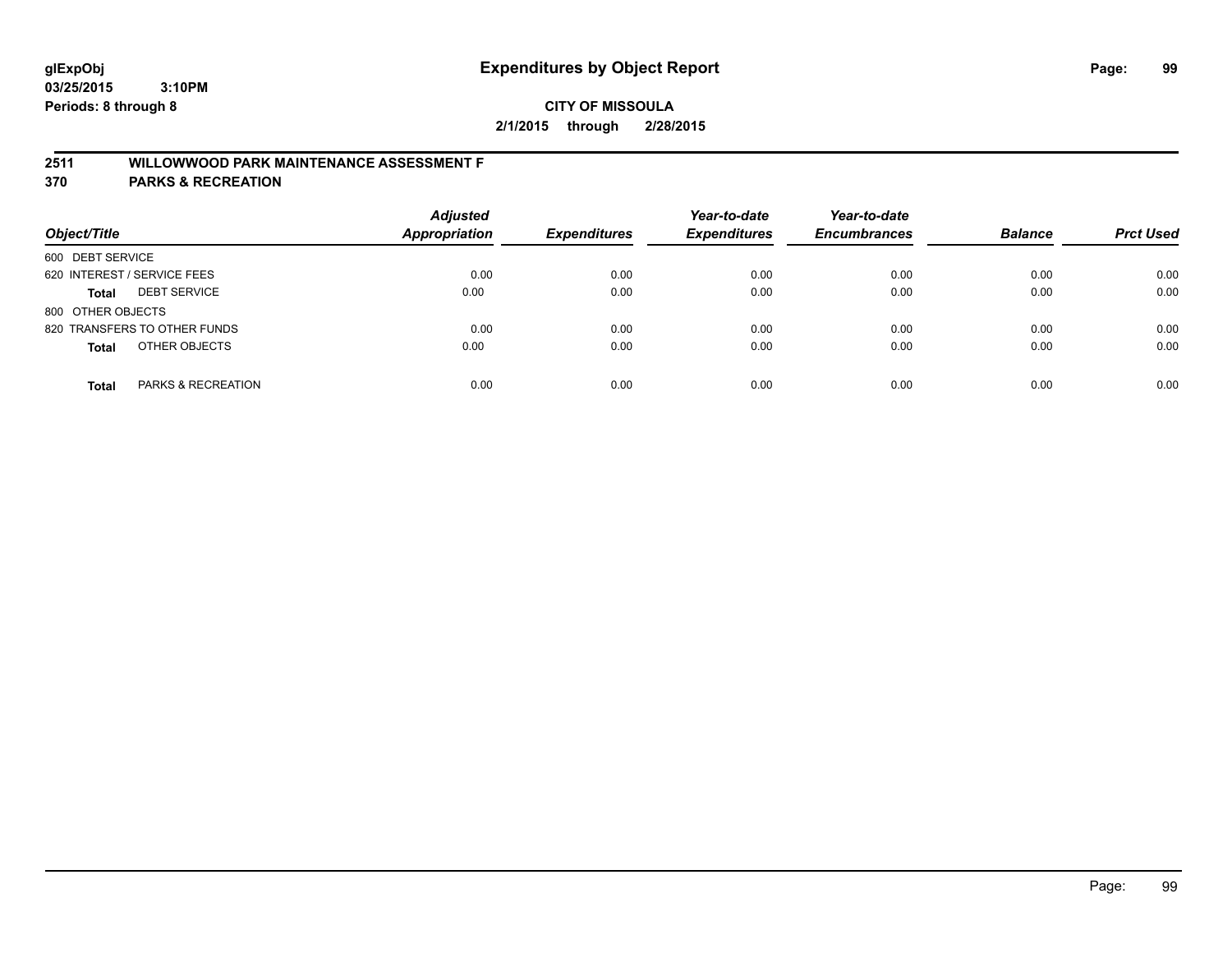**CITY OF MISSOULA 2/1/2015 through 2/28/2015**

# **2511 WILLOWWOOD PARK MAINTENANCE ASSESSMENT F**

| Object/Title                |                                 | <b>Adjusted</b><br><b>Appropriation</b> | <b>Expenditures</b> | Year-to-date<br><b>Expenditures</b> | Year-to-date<br><b>Encumbrances</b> | <b>Balance</b> | <b>Prct Used</b> |
|-----------------------------|---------------------------------|-----------------------------------------|---------------------|-------------------------------------|-------------------------------------|----------------|------------------|
| 600 DEBT SERVICE            |                                 |                                         |                     |                                     |                                     |                |                  |
| 620 INTEREST / SERVICE FEES |                                 | 0.00                                    | 0.00                | 0.00                                | 0.00                                | 0.00           | 0.00             |
| <b>Total</b>                | <b>DEBT SERVICE</b>             | 0.00                                    | 0.00                | 0.00                                | 0.00                                | 0.00           | 0.00             |
| 800 OTHER OBJECTS           |                                 |                                         |                     |                                     |                                     |                |                  |
|                             | 820 TRANSFERS TO OTHER FUNDS    | 0.00                                    | 0.00                | 0.00                                | 0.00                                | 0.00           | 0.00             |
| <b>Total</b>                | OTHER OBJECTS                   | 0.00                                    | 0.00                | 0.00                                | 0.00                                | 0.00           | 0.00             |
| <b>Total</b>                | WILLOWWOOD PARK MAINTENANCE ASS | 0.00                                    | 0.00                | 0.00                                | 0.00                                | 0.00           | 0.00             |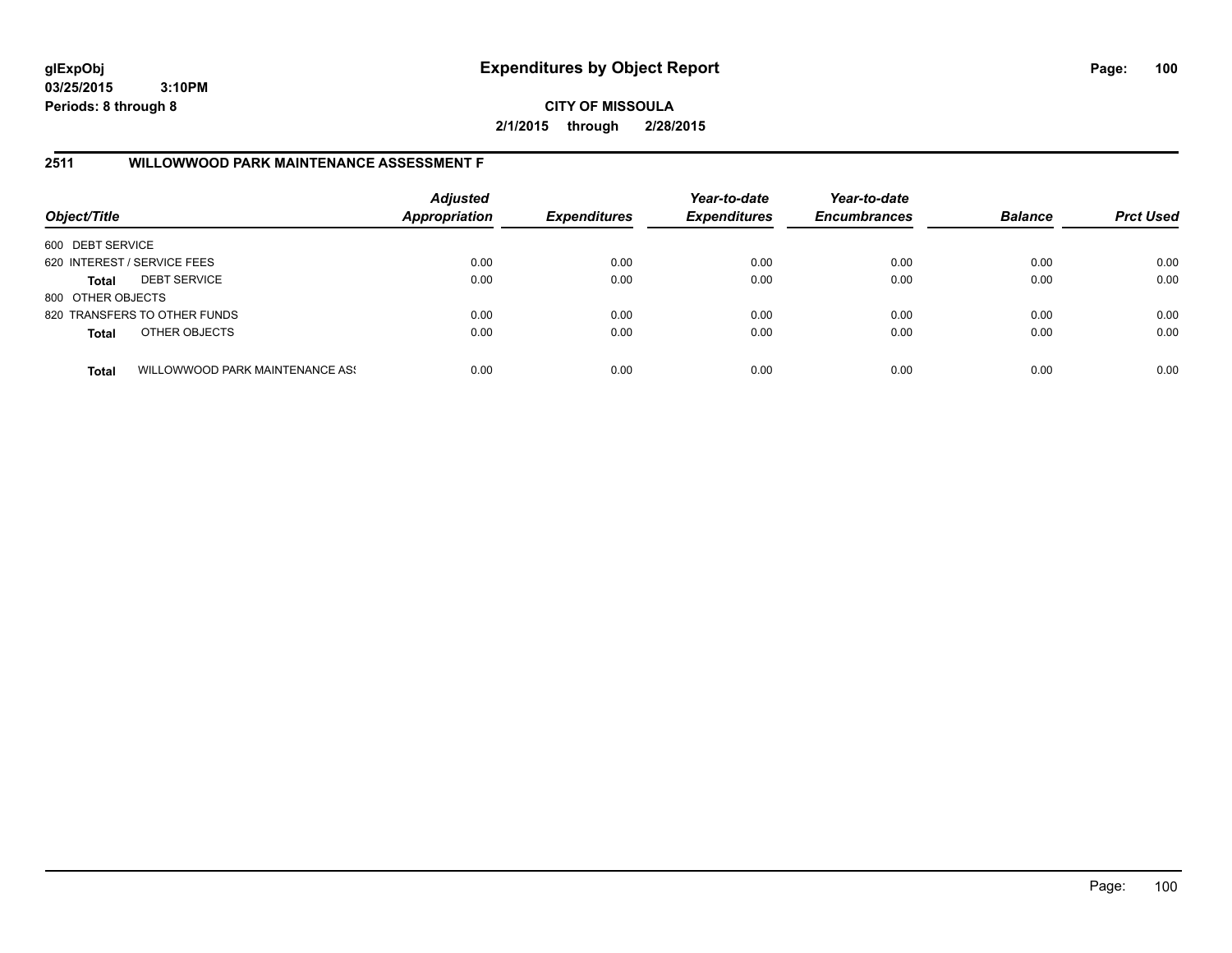#### **2512 ROAD DISTRICT #1**

**320 STREET MAINTENANCE**

|                              |                           | <b>Adjusted</b>      |                     | Year-to-date        | Year-to-date        |                |                  |
|------------------------------|---------------------------|----------------------|---------------------|---------------------|---------------------|----------------|------------------|
| Object/Title                 |                           | <b>Appropriation</b> | <b>Expenditures</b> | <b>Expenditures</b> | <b>Encumbrances</b> | <b>Balance</b> | <b>Prct Used</b> |
| 100 PERSONAL SERVICES        |                           |                      |                     |                     |                     |                |                  |
| 110 SALARIES AND WAGES       |                           | 25,620.00            | 0.00                | 0.00                | 0.00                | 25,620.00      | 0.00             |
| 140 EMPLOYER CONTRIBUTIONS   |                           | 6,255.00             | 0.00                | 0.00                | 0.00                | 6,255.00       | 0.00             |
| <b>Total</b>                 | PERSONAL SERVICES         | 31,875.00            | 0.00                | 0.00                | 0.00                | 31,875.00      | 0.00             |
| 200 SUPPLIES                 |                           |                      |                     |                     |                     |                |                  |
| 220 OPERATING SUPPLIES       |                           | 91,014.00            | 0.00                | 90,578.81           | 0.00                | 435.19         | 99.52            |
| 230 REPAIR/MAINTENANCE       |                           | 95,188.00            | 2,035.63            | 57,282.00           | 0.00                | 37,906.00      | 60.18            |
| 231 GASOLINE                 |                           | 1,135.00             | 0.00                | 0.00                | 0.00                | 1,135.00       | 0.00             |
| <b>Total</b>                 | <b>SUPPLIES</b>           | 187,337.00           | 2,035.63            | 147,860.81          | 0.00                | 39,476.19      | 78.93            |
| 300 PURCHASED SERVICES       |                           |                      |                     |                     |                     |                |                  |
| 343 WATER CHARGES            |                           | 0.00                 | 0.00                | 824.54              | 0.00                | $-824.54$      | 0.00             |
| 350 PROFESSIONAL SERVICES    |                           | 20,000.00            | 435.00              | 435.00              | 0.00                | 19,565.00      | 2.18             |
| <b>Total</b>                 | PURCHASED SERVICES        | 20,000.00            | 435.00              | 1,259.54            | 0.00                | 18,740.46      | 6.30             |
| 400 BUILDING MATERIALS       |                           |                      |                     |                     |                     |                |                  |
| 400 BUILDING MATERIALS       |                           | 175,201.00           | 0.00                | 41,995.17           | 0.00                | 133,205.83     | 23.97            |
| Total                        | <b>BUILDING MATERIALS</b> | 175,201.00           | 0.00                | 41,995.17           | 0.00                | 133,205.83     | 23.97            |
| 500 FIXED CHARGES            |                           |                      |                     |                     |                     |                |                  |
| 500 FIXED CHARGES            |                           | 10,000.00            | 0.00                | 10,000.00           | 0.00                | 0.00           | 100.00           |
| <b>Total</b>                 | <b>FIXED CHARGES</b>      | 10,000.00            | 0.00                | 10,000.00           | 0.00                | 0.00           | 100.00           |
| 600 DEBT SERVICE             |                           |                      |                     |                     |                     |                |                  |
| 610 PRINCIPAL                |                           | 218,771.00           | 0.00                | 184,806.62          | 0.00                | 33,964.38      | 84.47            |
| 620 INTEREST / SERVICE FEES  |                           | 32,025.00            | 2,190.53            | 8,073.53            | 0.00                | 23,951.47      | 25.21            |
| Total                        | <b>DEBT SERVICE</b>       | 250,796.00           | 2,190.53            | 192,880.15          | 0.00                | 57,915.85      | 76.91            |
| 800 OTHER OBJECTS            |                           |                      |                     |                     |                     |                |                  |
| 820 TRANSFERS TO OTHER FUNDS |                           | 0.00                 | 0.00                | 0.00                | 0.00                | 0.00           | 0.00             |
| 845 CONTINGENCY              |                           | 0.00                 | 9,045.67            | 16,334.60           | 0.00                | $-16,334.60$   | 0.00             |
| Total                        | OTHER OBJECTS             | 0.00                 | 9,045.67            | 16,334.60           | 0.00                | $-16,334.60$   | 0.00             |
| 900 CAPITAL OUTLAY           |                           |                      |                     |                     |                     |                |                  |
| 930 IMPROVEMENTS             |                           | 677,467.00           | 0.00                | 38,484.01           | 0.00                | 638,982.99     | 5.68             |
| <b>Total</b>                 | <b>CAPITAL OUTLAY</b>     | 677,467.00           | 0.00                | 38,484.01           | 0.00                | 638,982.99     | 5.68             |
|                              |                           |                      |                     |                     |                     |                |                  |
| Total                        | <b>STREET MAINTENANCE</b> | 1,352,676.00         | 13,706.83           | 448,814.28          | 0.00                | 903,861.72     | 33.18            |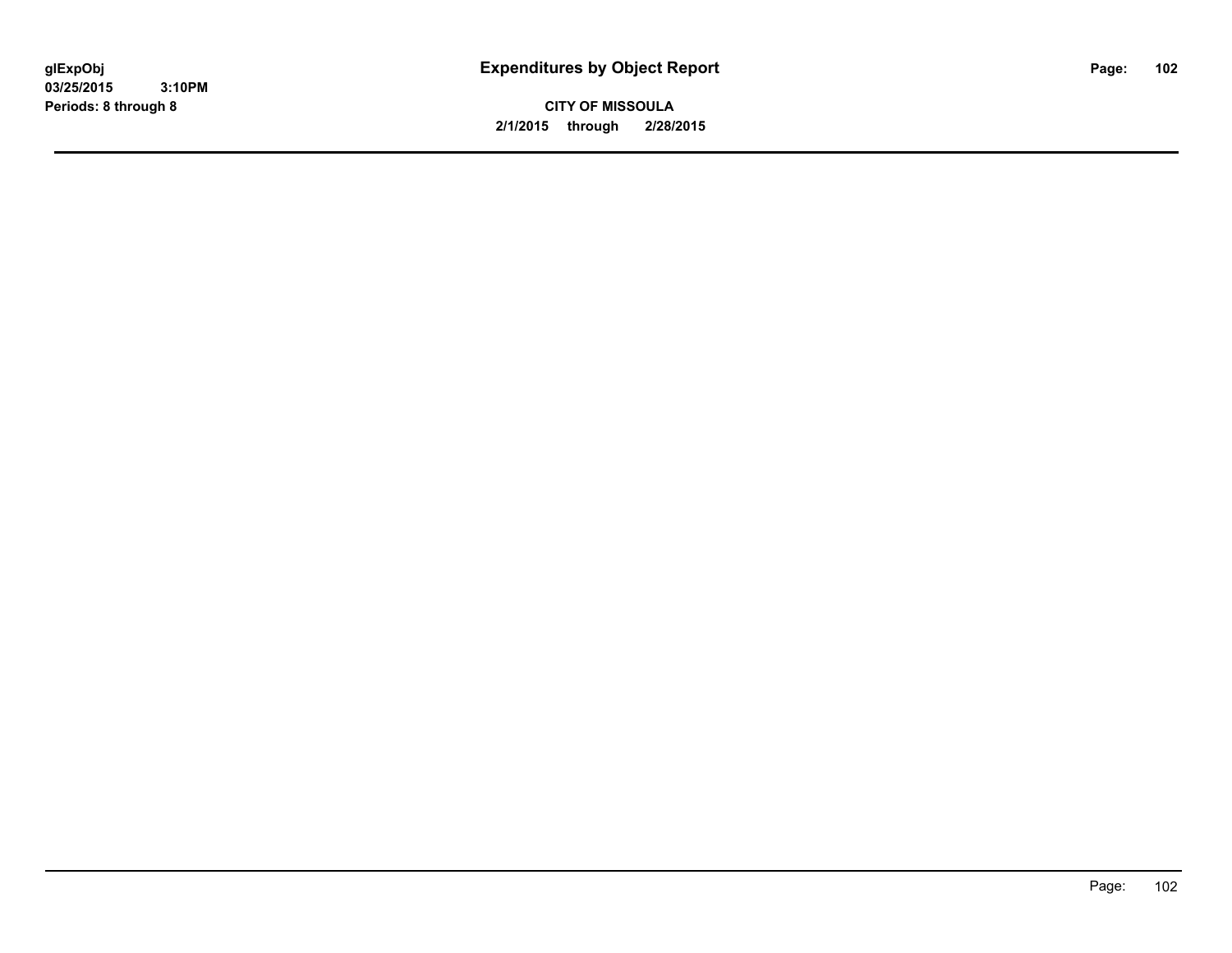#### **2512 ROAD DISTRICT #1**

|                                           | <b>Adjusted</b>      |                     | Year-to-date        | Year-to-date        |                |                  |
|-------------------------------------------|----------------------|---------------------|---------------------|---------------------|----------------|------------------|
| Object/Title                              | <b>Appropriation</b> | <b>Expenditures</b> | <b>Expenditures</b> | <b>Encumbrances</b> | <b>Balance</b> | <b>Prct Used</b> |
| 100 PERSONAL SERVICES                     |                      |                     |                     |                     |                |                  |
| 110 SALARIES AND WAGES                    | 25,620.00            | 0.00                | 0.00                | 0.00                | 25,620.00      | 0.00             |
| 140 EMPLOYER CONTRIBUTIONS                | 6,255.00             | 0.00                | 0.00                | 0.00                | 6,255.00       | 0.00             |
| PERSONAL SERVICES<br><b>Total</b>         | 31,875.00            | 0.00                | 0.00                | 0.00                | 31,875.00      | 0.00             |
| 200 SUPPLIES                              |                      |                     |                     |                     |                |                  |
| 220 OPERATING SUPPLIES                    | 91,014.00            | 0.00                | 90,578.81           | 0.00                | 435.19         | 99.52            |
| 230 REPAIR/MAINTENANCE                    | 95,188.00            | 2,035.63            | 57,282.00           | 0.00                | 37,906.00      | 60.18            |
| 231 GASOLINE                              | 1,135.00             | 0.00                | 0.00                | 0.00                | 1,135.00       | 0.00             |
| <b>SUPPLIES</b><br><b>Total</b>           | 187,337.00           | 2,035.63            | 147,860.81          | 0.00                | 39,476.19      | 78.93            |
| 300 PURCHASED SERVICES                    |                      |                     |                     |                     |                |                  |
| 343 WATER CHARGES                         | 0.00                 | 0.00                | 824.54              | 0.00                | $-824.54$      | 0.00             |
| 350 PROFESSIONAL SERVICES                 | 20,000.00            | 435.00              | 435.00              | 0.00                | 19,565.00      | 2.18             |
| PURCHASED SERVICES<br><b>Total</b>        | 20,000.00            | 435.00              | 1,259.54            | 0.00                | 18,740.46      | 6.30             |
| 400 BUILDING MATERIALS                    |                      |                     |                     |                     |                |                  |
| <b>400 BUILDING MATERIALS</b>             | 175,201.00           | 0.00                | 41,995.17           | 0.00                | 133,205.83     | 23.97            |
| <b>BUILDING MATERIALS</b><br><b>Total</b> | 175,201.00           | 0.00                | 41,995.17           | 0.00                | 133,205.83     | 23.97            |
| 500 FIXED CHARGES                         |                      |                     |                     |                     |                |                  |
| 500 FIXED CHARGES                         | 10,000.00            | 0.00                | 10,000.00           | 0.00                | 0.00           | 100.00           |
| <b>FIXED CHARGES</b><br><b>Total</b>      | 10,000.00            | 0.00                | 10,000.00           | 0.00                | 0.00           | 100.00           |
| 600 DEBT SERVICE                          |                      |                     |                     |                     |                |                  |
| 610 PRINCIPAL                             | 218,771.00           | 0.00                | 184,806.62          | 0.00                | 33,964.38      | 84.47            |
| 620 INTEREST / SERVICE FEES               | 32,025.00            | 2,190.53            | 8,073.53            | 0.00                | 23,951.47      | 25.21            |
| <b>DEBT SERVICE</b><br><b>Total</b>       | 250,796.00           | 2,190.53            | 192,880.15          | 0.00                | 57,915.85      | 76.91            |
| 800 OTHER OBJECTS                         |                      |                     |                     |                     |                |                  |
| 820 TRANSFERS TO OTHER FUNDS              | 0.00                 | 0.00                | 0.00                | 0.00                | 0.00           | 0.00             |
| 845 CONTINGENCY                           | 0.00                 | 9,045.67            | 16,334.60           | 0.00                | $-16,334.60$   | 0.00             |
| OTHER OBJECTS<br><b>Total</b>             | 0.00                 | 9,045.67            | 16,334.60           | 0.00                | $-16,334.60$   | 0.00             |
| 900 CAPITAL OUTLAY                        |                      |                     |                     |                     |                |                  |
| 930 IMPROVEMENTS                          | 677,467.00           | 0.00                | 38,484.01           | 0.00                | 638,982.99     | 5.68             |
| <b>CAPITAL OUTLAY</b><br><b>Total</b>     | 677,467.00           | 0.00                | 38,484.01           | 0.00                | 638,982.99     | 5.68             |
| <b>ROAD DISTRICT #1</b><br><b>Total</b>   | 1,352,676.00         | 13,706.83           | 448,814.28          | 0.00                | 903,861.72     | 33.18            |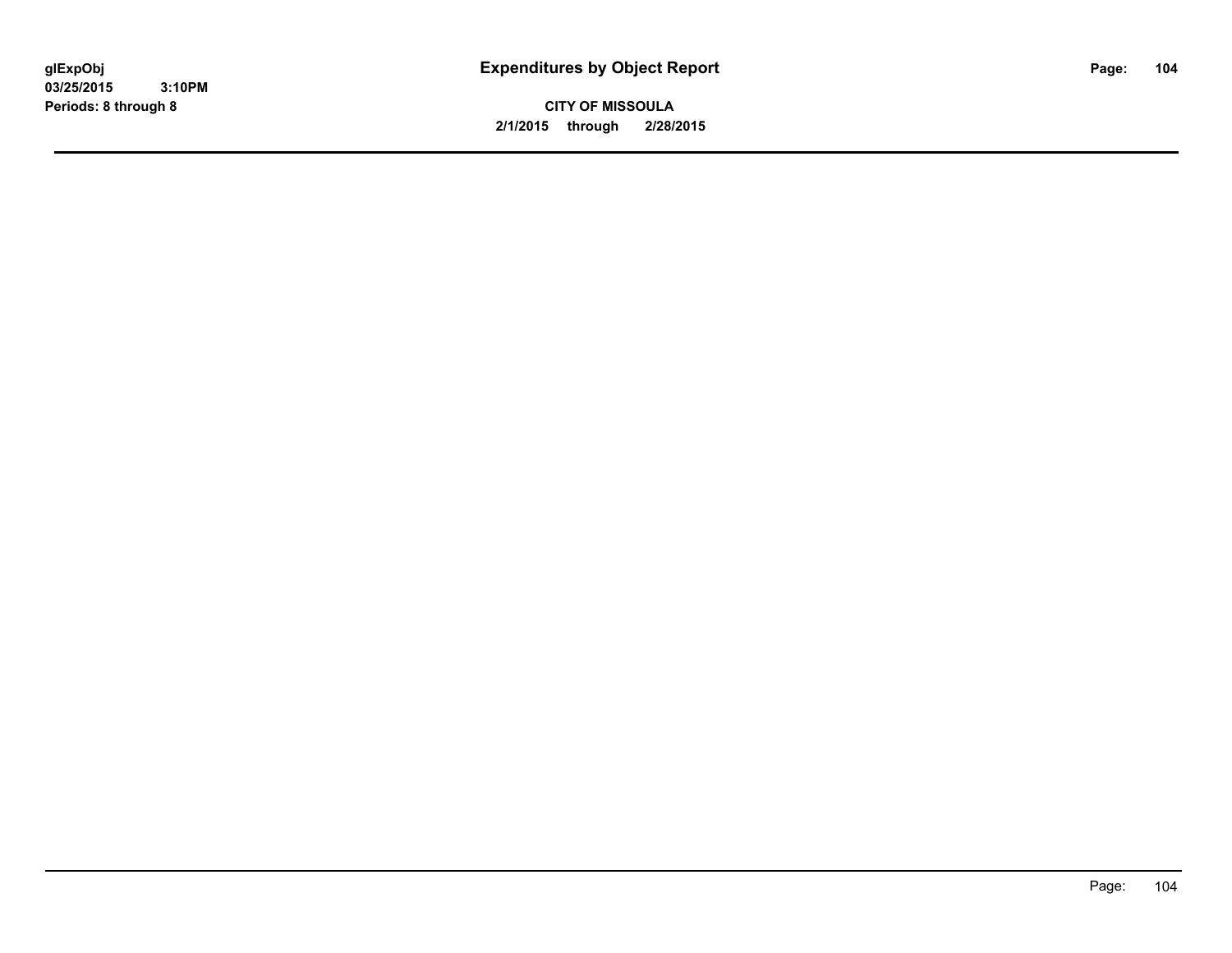# **CITY OF MISSOULA 2/1/2015 through 2/28/2015**

# **2513 PARK DISTRICT #1**

**270 CITY ATTORNEY**

| Object/Title          |                            | <b>Adjusted</b><br>Appropriation | <b>Expenditures</b> | Year-to-date<br><b>Expenditures</b> | Year-to-date<br><b>Encumbrances</b> | <b>Balance</b> | <b>Prct Used</b> |
|-----------------------|----------------------------|----------------------------------|---------------------|-------------------------------------|-------------------------------------|----------------|------------------|
| 100 PERSONAL SERVICES |                            |                                  |                     |                                     |                                     |                |                  |
|                       | 140 EMPLOYER CONTRIBUTIONS | 0.00                             | 0.00                | 0.00                                | 0.00                                | 0.00           | 0.00             |
| <b>Total</b>          | PERSONAL SERVICES          | 0.00                             | 0.00                | 0.00                                | 0.00                                | 0.00           | 0.00             |
| <b>Total</b>          | <b>CITY ATTORNEY</b>       | 0.00                             | 0.00                | 0.00                                | 0.00                                | 0.00           | 0.00             |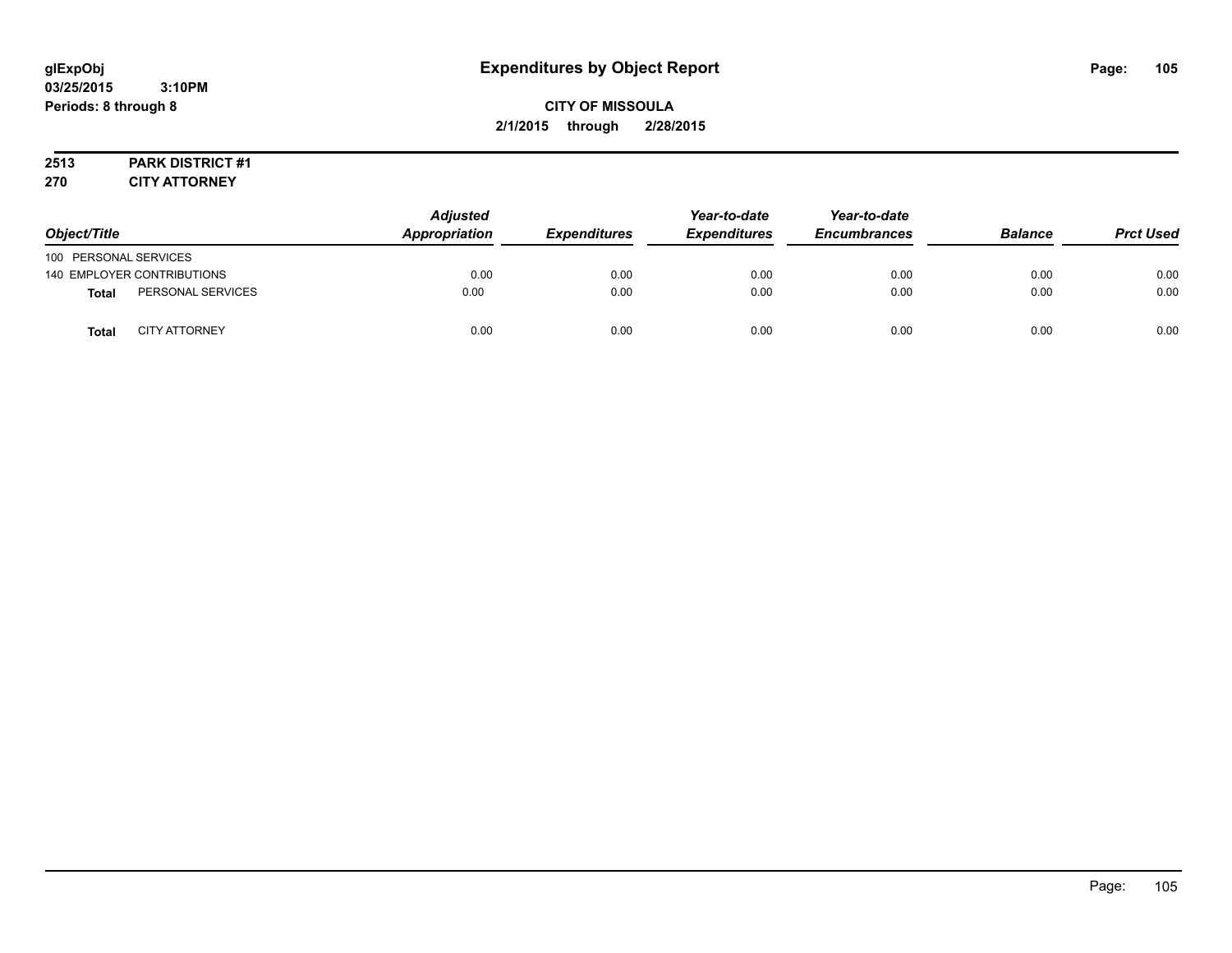#### **2513 PARK DISTRICT #1**

**370 PARKS & RECREATION**

|                                       | <b>Adjusted</b> |                     | Year-to-date        | Year-to-date        |                |                  |
|---------------------------------------|-----------------|---------------------|---------------------|---------------------|----------------|------------------|
| Object/Title                          | Appropriation   | <b>Expenditures</b> | <b>Expenditures</b> | <b>Encumbrances</b> | <b>Balance</b> | <b>Prct Used</b> |
| 100 PERSONAL SERVICES                 |                 |                     |                     |                     |                |                  |
| 110 SALARIES AND WAGES                | 78,037.00       | 2,842.82            | 21,708.98           | 0.00                | 56,328.02      | 27.82            |
| 120 OVERTIME/TERMINATION              | 0.00            | 0.00                | 0.00                | 0.00                | 0.00           | 0.00             |
| <b>140 EMPLOYER CONTRIBUTIONS</b>     | 34,914.00       | 1,490.47            | 6,547.20            | 0.00                | 28,366.80      | 18.75            |
| 141 STATE RETIREMENT CONTRIBUTIONS    | 0.00            | 2.84                | 26.35               | 0.00                | $-26.35$       | 0.00             |
| PERSONAL SERVICES<br>Total            | 112,951.00      | 4,336.13            | 28,282.53           | 0.00                | 84,668.47      | 25.04            |
| 200 SUPPLIES                          |                 |                     |                     |                     |                |                  |
| 220 OPERATING SUPPLIES                | 69,216.00       | 10,857.88           | 48,252.29           | 0.00                | 20,963.71      | 69.71            |
| 230 REPAIR/MAINTENANCE                | 90,266.00       | 1,555.24            | 30,324.29           | 0.00                | 59,941.71      | 33.59            |
| 231 GASOLINE                          | 10,144.00       | 0.00                | 7,556.90            | 0.00                | 2,587.10       | 74.50            |
| <b>SUPPLIES</b><br><b>Total</b>       | 169,626.00      | 12,413.12           | 86,133.48           | 0.00                | 83,492.52      | 50.78            |
| 300 PURCHASED SERVICES                |                 |                     |                     |                     |                |                  |
| 320 PRINTING & DUPLICATING            | 0.00            | 0.00                | 0.00                | 0.00                | 0.00           | 0.00             |
| 341 ELECTRICITY & NATURAL GAS         | 28,622.00       | $-82.98$            | 26,439.02           | 0.00                | 2,182.98       | 92.37            |
| 343 WATER CHARGES                     | 7,685.00        | 0.00                | 7,685.00            | 0.00                | 0.00           | 100.00           |
| 345 GARBAGE                           | 3.090.00        | 671.83              | 2,158.16            | 0.00                | 931.84         | 69.84            |
| 350 PROFESSIONAL SERVICES             | 96,845.00       | 2,400.24            | 25,328.18           | 0.00                | 71,516.82      | 26.15            |
| 360 REPAIR & MAINTENANCE              | 152,402.00      | 1,134.04            | 64,031.40           | 0.00                | 88,370.60      | 42.01            |
| PURCHASED SERVICES<br>Total           | 288,644.00      | 4,123.13            | 125,641.76          | 0.00                | 163,002.24     | 43.53            |
| 600 DEBT SERVICE                      |                 |                     |                     |                     |                |                  |
| 610 PRINCIPAL                         | 57,511.00       | 0.00                | 163,612.73          | 0.00                | $-106, 101.73$ | 284.49           |
| 620 INTEREST / SERVICE FEES           | 487.00          | 1,382.03            | 3,328.30            | 0.00                | $-2,841.30$    | 683.43           |
| <b>DEBT SERVICE</b><br><b>Total</b>   | 57.998.00       | 1,382.03            | 166,941.03          | 0.00                | $-108,943.03$  | 287.84           |
| 900 CAPITAL OUTLAY                    |                 |                     |                     |                     |                |                  |
| 930 IMPROVEMENTS                      | 30,000.00       | 0.00                | 22,794.75           | 0.00                | 7,205.25       | 75.98            |
| <b>CAPITAL OUTLAY</b><br><b>Total</b> | 30,000.00       | 0.00                | 22,794.75           | 0.00                | 7,205.25       | 75.98            |
| PARKS & RECREATION<br><b>Total</b>    | 659,219.00      | 22,254.41           | 429,793.55          | 0.00                | 229,425.45     | 65.20            |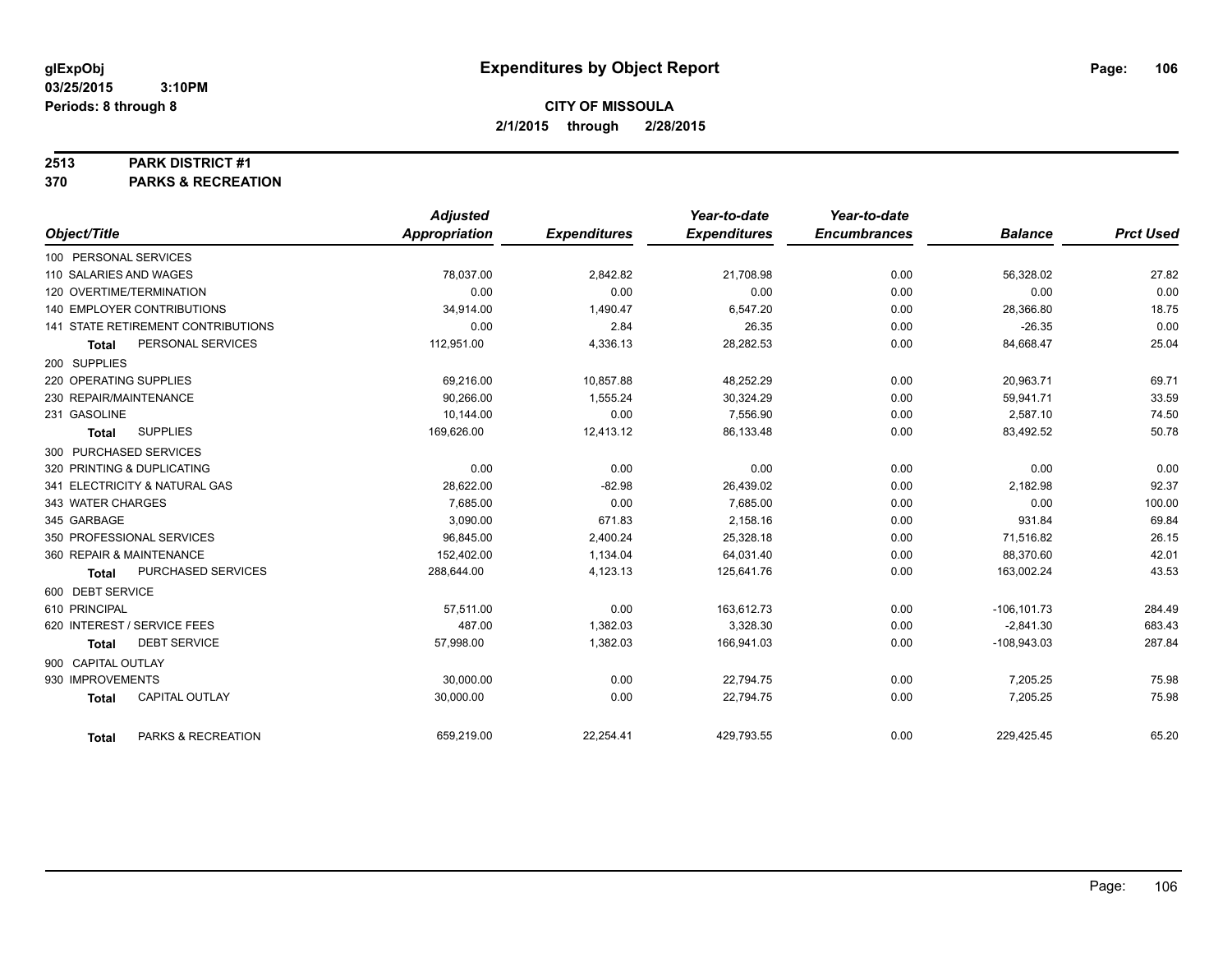#### **2513 PARK DISTRICT #1**

|                                       | <b>Adjusted</b>      |                     | Year-to-date        | Year-to-date        |                |                  |
|---------------------------------------|----------------------|---------------------|---------------------|---------------------|----------------|------------------|
| Object/Title                          | <b>Appropriation</b> | <b>Expenditures</b> | <b>Expenditures</b> | <b>Encumbrances</b> | <b>Balance</b> | <b>Prct Used</b> |
| 100 PERSONAL SERVICES                 |                      |                     |                     |                     |                |                  |
| 110 SALARIES AND WAGES                | 78,037.00            | 2,842.82            | 21,708.98           | 0.00                | 56,328.02      | 27.82            |
| 120 OVERTIME/TERMINATION              | 0.00                 | 0.00                | 0.00                | 0.00                | 0.00           | 0.00             |
| 140 EMPLOYER CONTRIBUTIONS            | 34,914.00            | 1,490.47            | 6,547.20            | 0.00                | 28,366.80      | 18.75            |
| 141 STATE RETIREMENT CONTRIBUTIONS    | 0.00                 | 2.84                | 26.35               | 0.00                | $-26.35$       | 0.00             |
| PERSONAL SERVICES<br><b>Total</b>     | 112,951.00           | 4,336.13            | 28,282.53           | 0.00                | 84,668.47      | 25.04            |
| 200 SUPPLIES                          |                      |                     |                     |                     |                |                  |
| 220 OPERATING SUPPLIES                | 69,216.00            | 10,857.88           | 48,252.29           | 0.00                | 20,963.71      | 69.71            |
| 230 REPAIR/MAINTENANCE                | 90,266.00            | 1,555.24            | 30,324.29           | 0.00                | 59,941.71      | 33.59            |
| 231 GASOLINE                          | 10,144.00            | 0.00                | 7,556.90            | 0.00                | 2,587.10       | 74.50            |
| <b>SUPPLIES</b><br><b>Total</b>       | 169,626.00           | 12,413.12           | 86,133.48           | 0.00                | 83,492.52      | 50.78            |
| 300 PURCHASED SERVICES                |                      |                     |                     |                     |                |                  |
| 320 PRINTING & DUPLICATING            | 0.00                 | 0.00                | 0.00                | 0.00                | 0.00           | 0.00             |
| 341 ELECTRICITY & NATURAL GAS         | 28,622.00            | $-82.98$            | 26,439.02           | 0.00                | 2,182.98       | 92.37            |
| 343 WATER CHARGES                     | 7.685.00             | 0.00                | 7.685.00            | 0.00                | 0.00           | 100.00           |
| 345 GARBAGE                           | 3,090.00             | 671.83              | 2,158.16            | 0.00                | 931.84         | 69.84            |
| 350 PROFESSIONAL SERVICES             | 96,845.00            | 2,400.24            | 25,328.18           | 0.00                | 71,516.82      | 26.15            |
| 360 REPAIR & MAINTENANCE              | 152,402.00           | 1,134.04            | 64,031.40           | 0.00                | 88,370.60      | 42.01            |
| PURCHASED SERVICES<br><b>Total</b>    | 288,644.00           | 4,123.13            | 125,641.76          | 0.00                | 163,002.24     | 43.53            |
| 600 DEBT SERVICE                      |                      |                     |                     |                     |                |                  |
| 610 PRINCIPAL                         | 57,511.00            | 0.00                | 163,612.73          | 0.00                | $-106, 101.73$ | 284.49           |
| 620 INTEREST / SERVICE FEES           | 487.00               | 1,382.03            | 3,328.30            | 0.00                | $-2,841.30$    | 683.43           |
| <b>DEBT SERVICE</b><br><b>Total</b>   | 57,998.00            | 1,382.03            | 166,941.03          | 0.00                | $-108,943.03$  | 287.84           |
| 900 CAPITAL OUTLAY                    |                      |                     |                     |                     |                |                  |
| 930 IMPROVEMENTS                      | 30,000.00            | 0.00                | 22,794.75           | 0.00                | 7,205.25       | 75.98            |
| <b>CAPITAL OUTLAY</b><br><b>Total</b> | 30,000.00            | 0.00                | 22,794.75           | 0.00                | 7,205.25       | 75.98            |
| PARK DISTRICT #1<br><b>Total</b>      | 659,219.00           | 22,254.41           | 429,793.55          | 0.00                | 229,425.45     | 65.20            |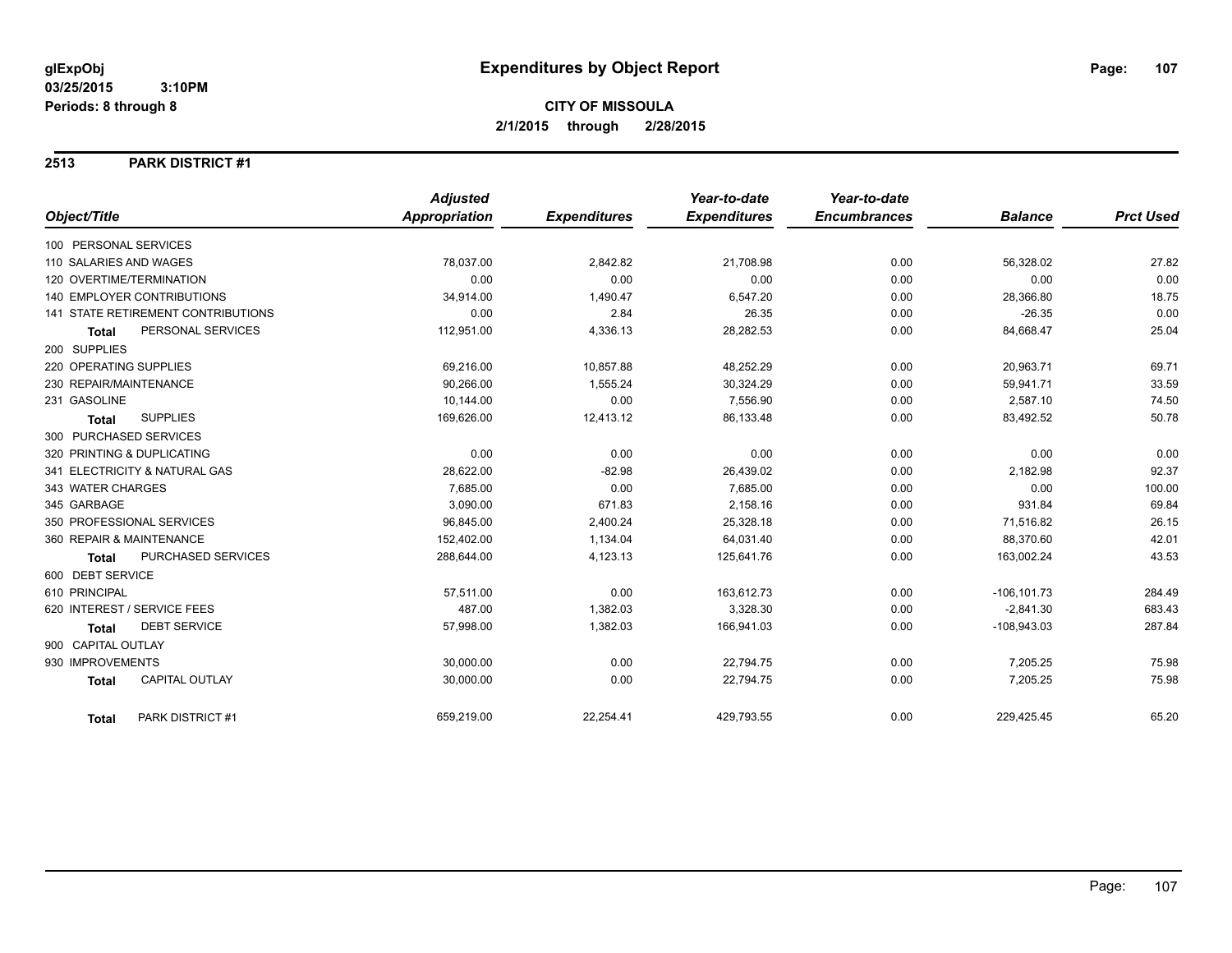#### **2514 PUBLIC SAFETY & JUSTICE DISTRICT**

**297 PUBLIC SAFETY/JUSTICE**

| Object/Title           |                       | <b>Adjusted</b><br>Appropriation | <b>Expenditures</b> | Year-to-date<br><b>Expenditures</b> | Year-to-date<br><b>Encumbrances</b> | <b>Balance</b> | <b>Prct Used</b> |
|------------------------|-----------------------|----------------------------------|---------------------|-------------------------------------|-------------------------------------|----------------|------------------|
| 300 PURCHASED SERVICES |                       |                                  |                     |                                     |                                     |                |                  |
| 310 COMMUNICATIONS     |                       | 0.00                             | 0.00                | 0.00                                | 0.00                                | 0.00           | 0.00             |
| Total                  | PURCHASED SERVICES    | 0.00                             | 0.00                | 0.00                                | 0.00                                | 0.00           | 0.00             |
| Total                  | PUBLIC SAFETY/JUSTICE | 0.00                             | 0.00                | 0.00                                | 0.00                                | 0.00           | 0.00             |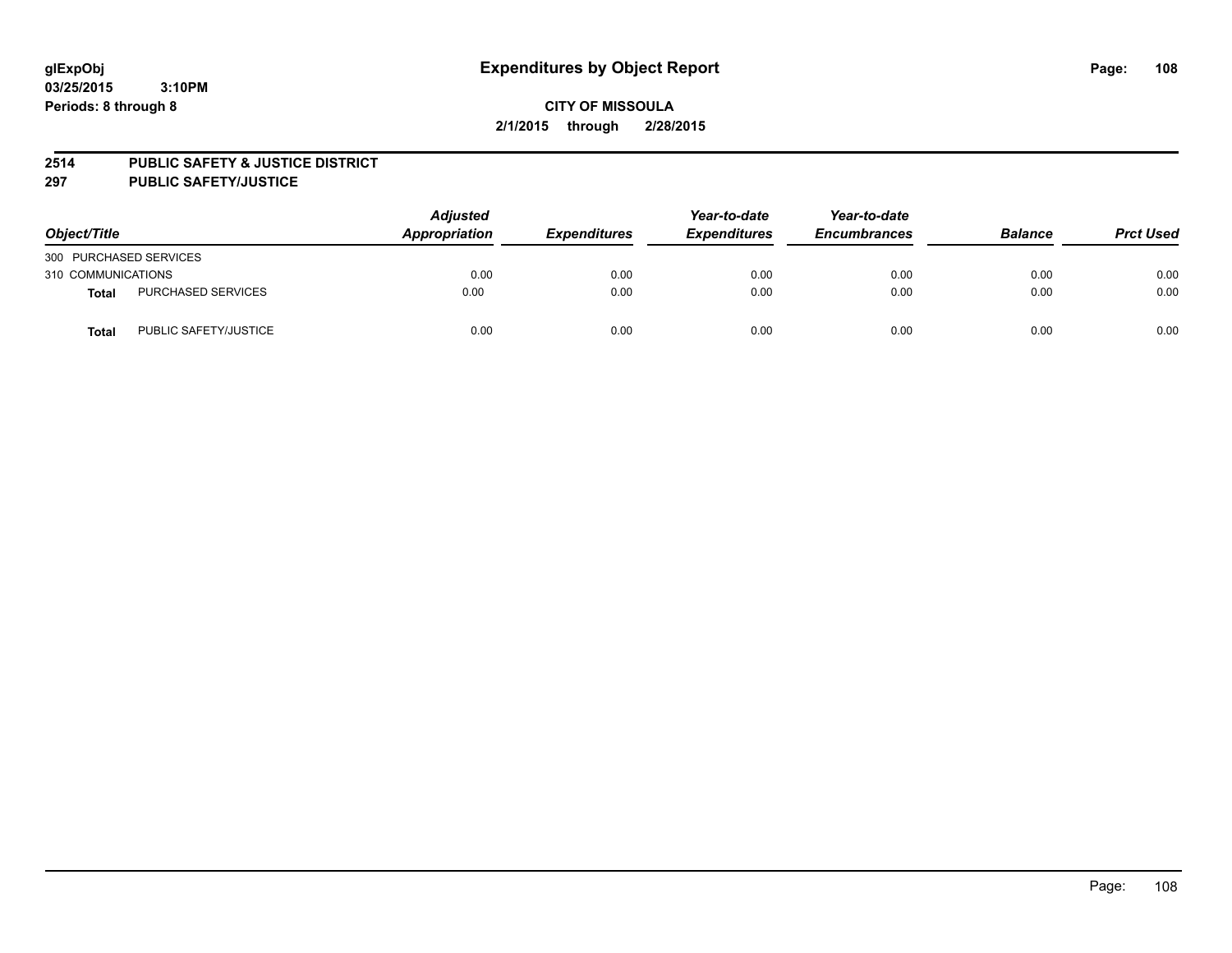# **glExpObj Expenditures by Object Report Page: 109**

**03/25/2015 3:10PM Periods: 8 through 8**

**CITY OF MISSOULA 2/1/2015 through 2/28/2015**

### **2514 PUBLIC SAFETY & JUSTICE DISTRICT**

| Object/Title                              | <b>Adjusted</b><br>Appropriation | <b>Expenditures</b> | Year-to-date<br><b>Expenditures</b> | Year-to-date<br><b>Encumbrances</b> | <b>Balance</b> | <b>Prct Used</b> |
|-------------------------------------------|----------------------------------|---------------------|-------------------------------------|-------------------------------------|----------------|------------------|
| 300 PURCHASED SERVICES                    |                                  |                     |                                     |                                     |                |                  |
| 310 COMMUNICATIONS                        | 0.00                             | 0.00                | 0.00                                | 0.00                                | 0.00           | 0.00             |
| PURCHASED SERVICES<br>Total               | 0.00                             | 0.00                | 0.00                                | 0.00                                | 0.00           | 0.00             |
| PUBLIC SAFETY & JUSTICE DISTRICT<br>Total | 0.00                             | 0.00                | 0.00                                | 0.00                                | 0.00           | 0.00             |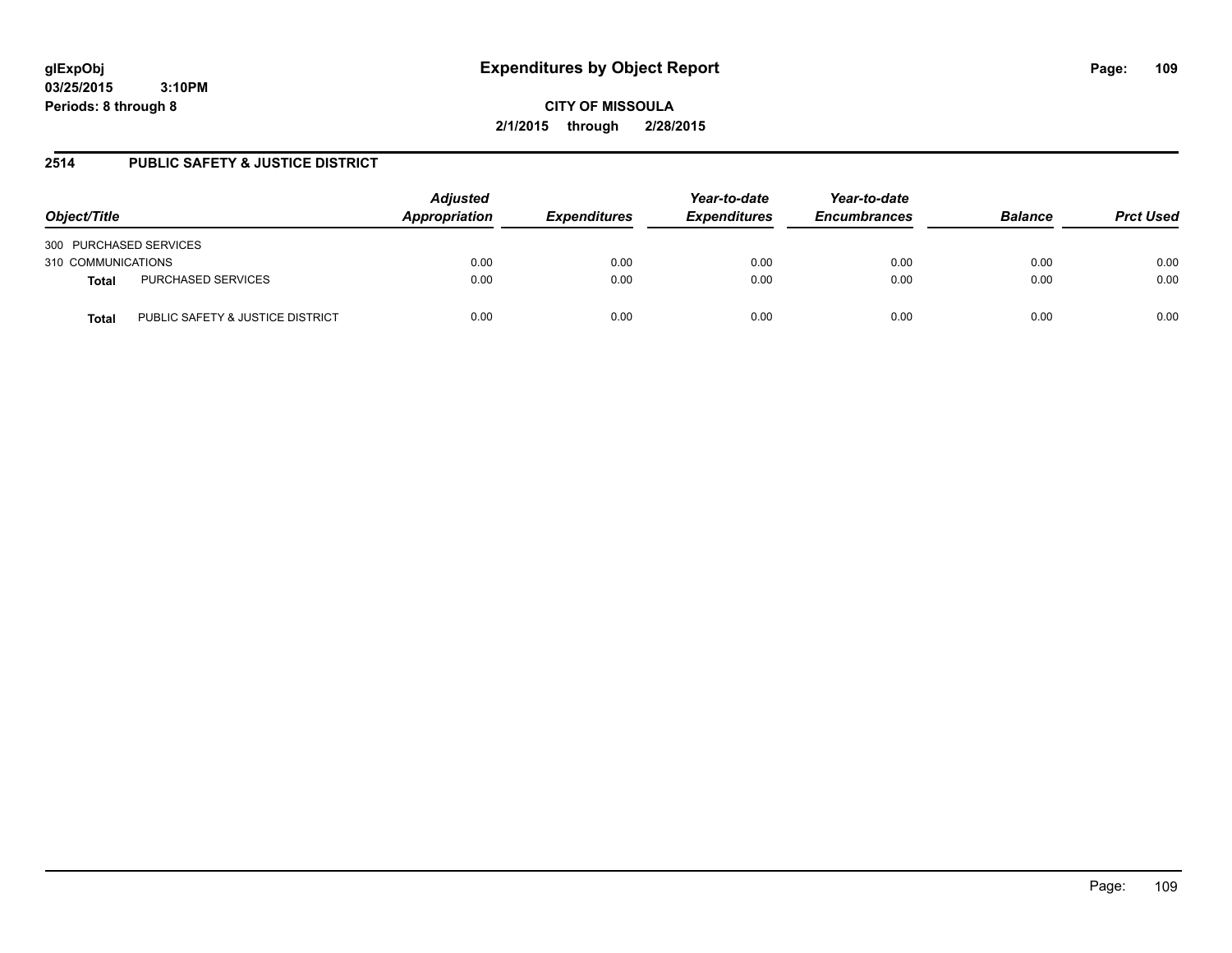**03/25/2015 3:10PM Periods: 8 through 8**

#### **2820 STATE GAS TAX FUND**

**280 PUBLIC WORKS ADMIN/ENGINEERING**

| Object/Title       |                                | <b>Adjusted</b><br><b>Appropriation</b> | <b>Expenditures</b> | Year-to-date<br><b>Expenditures</b> | Year-to-date<br><b>Encumbrances</b> | <b>Balance</b> | <b>Prct Used</b> |
|--------------------|--------------------------------|-----------------------------------------|---------------------|-------------------------------------|-------------------------------------|----------------|------------------|
|                    | 300 PURCHASED SERVICES         |                                         |                     |                                     |                                     |                |                  |
|                    | 350 PROFESSIONAL SERVICES      | 0.00                                    | 0.00                | 0.00                                | 0.00                                | 0.00           | 0.00             |
| Total              | <b>PURCHASED SERVICES</b>      | 0.00                                    | 0.00                | 0.00                                | 0.00                                | 0.00           | 0.00             |
| 500 FIXED CHARGES  |                                |                                         |                     |                                     |                                     |                |                  |
| 500 FIXED CHARGES  |                                | 0.00                                    | 0.00                | 0.00                                | 0.00                                | 0.00           | 0.00             |
| Total              | <b>FIXED CHARGES</b>           | 0.00                                    | 0.00                | 0.00                                | 0.00                                | 0.00           | 0.00             |
| 800 OTHER OBJECTS  |                                |                                         |                     |                                     |                                     |                |                  |
|                    | 820 TRANSFERS TO OTHER FUNDS   | 564,000.00                              | 0.00                | 282,000.00                          | 0.00                                | 282,000.00     | 50.00            |
| Total              | OTHER OBJECTS                  | 564,000.00                              | 0.00                | 282,000.00                          | 0.00                                | 282,000.00     | 50.00            |
| 900 CAPITAL OUTLAY |                                |                                         |                     |                                     |                                     |                |                  |
| 930 IMPROVEMENTS   |                                | 373,100.00                              | 7,355.42            | 186,384.42                          | 0.00                                | 186,715.58     | 49.96            |
| <b>Total</b>       | <b>CAPITAL OUTLAY</b>          | 373,100.00                              | 7,355.42            | 186,384.42                          | 0.00                                | 186,715.58     | 49.96            |
| <b>Total</b>       | PUBLIC WORKS ADMIN/ENGINEERING | 937,100.00                              | 7,355.42            | 468,384.42                          | 0.00                                | 468,715.58     | 49.98            |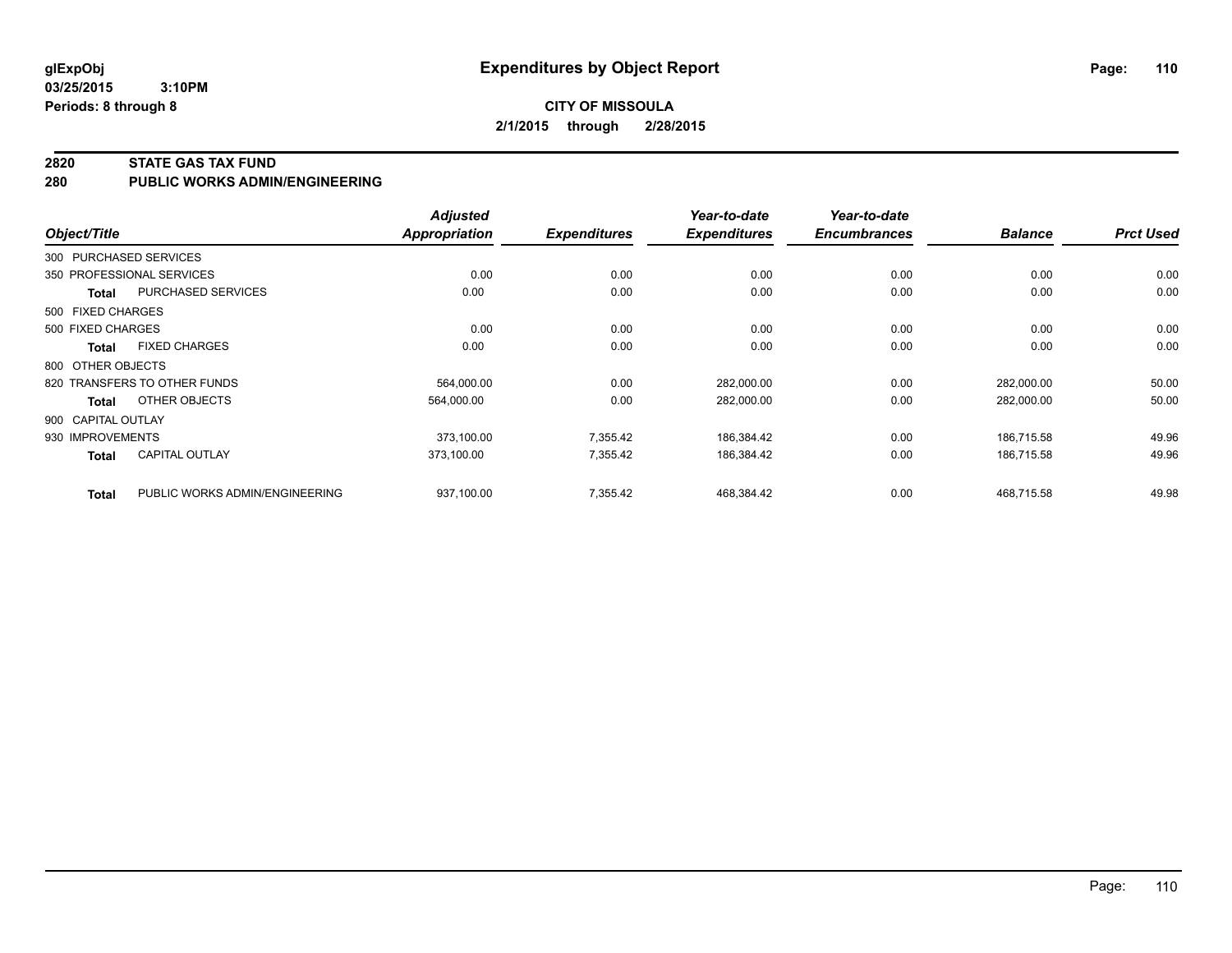### **2820 STATE GAS TAX FUND**

|                                           | <b>Adjusted</b>      |                     | Year-to-date        | Year-to-date        |                |                  |
|-------------------------------------------|----------------------|---------------------|---------------------|---------------------|----------------|------------------|
| Object/Title                              | <b>Appropriation</b> | <b>Expenditures</b> | <b>Expenditures</b> | <b>Encumbrances</b> | <b>Balance</b> | <b>Prct Used</b> |
| 300 PURCHASED SERVICES                    |                      |                     |                     |                     |                |                  |
| 350 PROFESSIONAL SERVICES                 | 0.00                 | 0.00                | 0.00                | 0.00                | 0.00           | 0.00             |
| <b>PURCHASED SERVICES</b><br><b>Total</b> | 0.00                 | 0.00                | 0.00                | 0.00                | 0.00           | 0.00             |
| 500 FIXED CHARGES                         |                      |                     |                     |                     |                |                  |
| 500 FIXED CHARGES                         | 0.00                 | 0.00                | 0.00                | 0.00                | 0.00           | 0.00             |
| <b>FIXED CHARGES</b><br><b>Total</b>      | 0.00                 | 0.00                | 0.00                | 0.00                | 0.00           | 0.00             |
| 800 OTHER OBJECTS                         |                      |                     |                     |                     |                |                  |
| 820 TRANSFERS TO OTHER FUNDS              | 564,000.00           | 0.00                | 282,000.00          | 0.00                | 282,000.00     | 50.00            |
| OTHER OBJECTS<br><b>Total</b>             | 564,000.00           | 0.00                | 282,000.00          | 0.00                | 282,000.00     | 50.00            |
| 900 CAPITAL OUTLAY                        |                      |                     |                     |                     |                |                  |
| 930 IMPROVEMENTS                          | 373,100.00           | 7,355.42            | 186,384.42          | 0.00                | 186,715.58     | 49.96            |
| <b>CAPITAL OUTLAY</b><br><b>Total</b>     | 373,100.00           | 7,355.42            | 186,384.42          | 0.00                | 186,715.58     | 49.96            |
| STATE GAS TAX FUND<br><b>Total</b>        | 937,100.00           | 7,355.42            | 468,384.42          | 0.00                | 468,715.58     | 49.98            |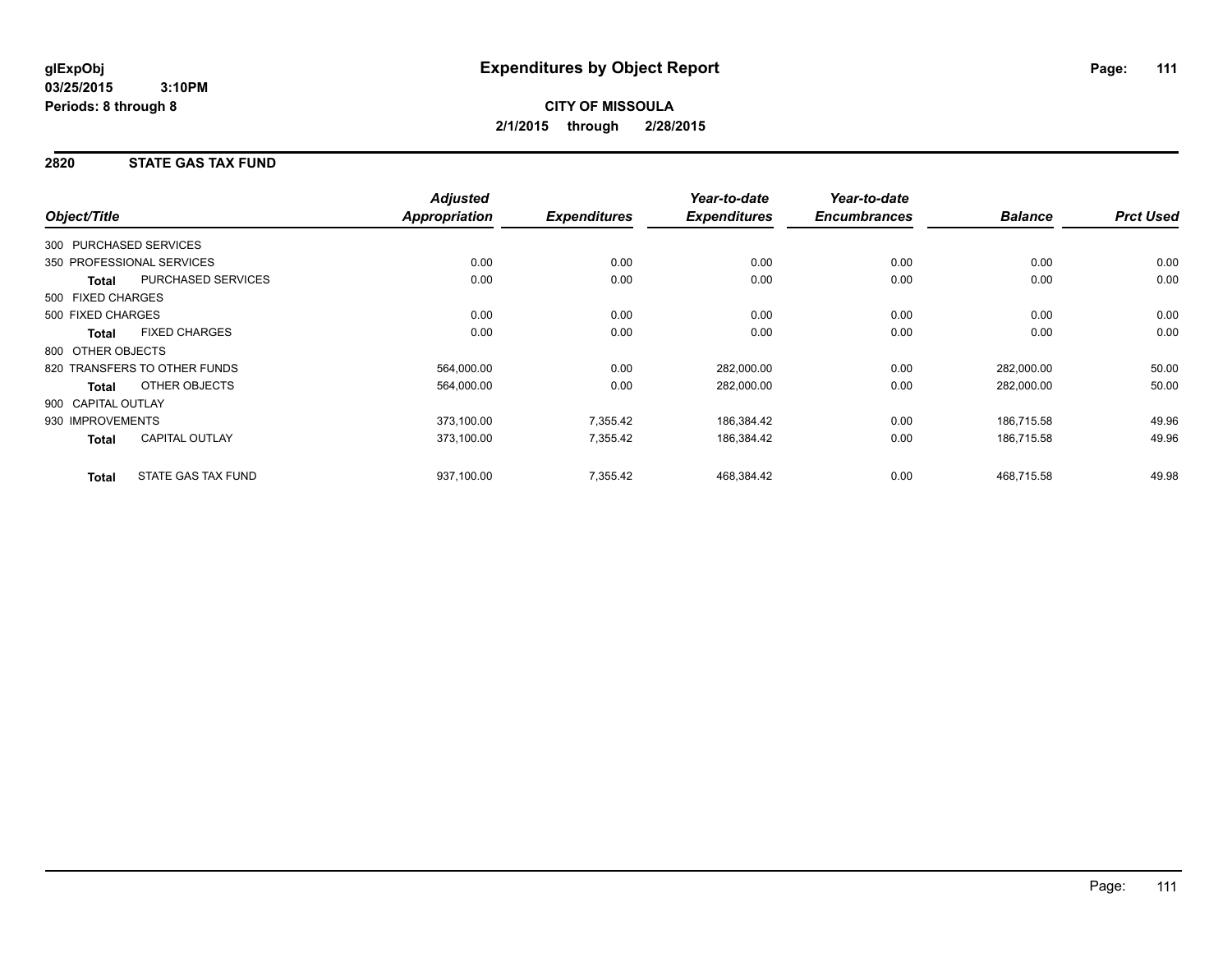### **2918 LAW ENFORCEMENT BLOCK GRANT FUND**

**290 POLICE**

|                                                   | <b>Adjusted</b>      |                     | Year-to-date        | Year-to-date        |                |                  |
|---------------------------------------------------|----------------------|---------------------|---------------------|---------------------|----------------|------------------|
| Object/Title                                      | <b>Appropriation</b> | <b>Expenditures</b> | <b>Expenditures</b> | <b>Encumbrances</b> | <b>Balance</b> | <b>Prct Used</b> |
| 100 PERSONAL SERVICES                             |                      |                     |                     |                     |                |                  |
| 110 SALARIES AND WAGES                            | 71,540.00            | 4,218.46            | 35,451.95           | 0.00                | 36,088.05      | 49.56            |
| 115 SALARIES/HEALTH INSURANCE BENEFIT             | 0.00                 | 570.00              | 4,246.50            | 0.00                | $-4,246.50$    | 0.00             |
| 120 OVERTIME/TERMINATION                          | 14,850.00            | 0.00                | 0.00                | 0.00                | 14,850.00      | 0.00             |
| <b>140 EMPLOYER CONTRIBUTIONS</b>                 | 11,610.00            | 1,237.54            | 10,343.89           | 0.00                | 1,266.11       | 89.09            |
| <b>141 STATE RETIREMENT CONTRIBUTIONS</b>         | 0.00                 | 1,406.37            | 11,659.43           | 0.00                | $-11,659.43$   | 0.00             |
| PERSONAL SERVICES<br>Total                        | 98,000.00            | 7,432.37            | 61,701.77           | 0.00                | 36,298.23      | 62.96            |
| 200 SUPPLIES                                      |                      |                     |                     |                     |                |                  |
| 210 OFFICE SUPPLIES                               | 0.00                 | 0.00                | 0.00                | 0.00                | 0.00           | 0.00             |
| 220 OPERATING SUPPLIES                            | 16,920.00            | 904.61              | 9,064.61            | 0.00                | 7,855.39       | 53.57            |
| <b>SUPPLIES</b><br><b>Total</b>                   | 16,920.00            | 904.61              | 9,064.61            | 0.00                | 7,855.39       | 53.57            |
| 300 PURCHASED SERVICES                            |                      |                     |                     |                     |                |                  |
| 320 PRINTING & DUPLICATING                        | 0.00                 | 0.00                | 0.00                | 0.00                | 0.00           | 0.00             |
| 344 TELEPHONE SERVICE                             | 0.00                 | 0.00                | 0.00                | 0.00                | 0.00           | 0.00             |
| 350 PROFESSIONAL SERVICES                         | 43,053.00            | 0.00                | 6,257.01            | 0.00                | 36,795.99      | 14.53            |
| 370 TRAVEL                                        | 0.00                 | 0.00                | 1,911.28            | 0.00                | $-1,911.28$    | 0.00             |
| 380 TRAINING                                      | 0.00                 | 0.00                | 0.00                | 0.00                | 0.00           | 0.00             |
| PURCHASED SERVICES<br><b>Total</b>                | 43,053.00            | 0.00                | 8,168.29            | 0.00                | 34,884.71      | 18.97            |
| 700 GRANTS & CONTRIBUTIONS                        |                      |                     |                     |                     |                |                  |
| 700 GRANTS & CONTRIBUTIONS                        | 0.00                 | 0.00                | 0.00                | 0.00                | 0.00           | 0.00             |
| <b>GRANTS &amp; CONTRIBUTIONS</b><br><b>Total</b> | 0.00                 | 0.00                | 0.00                | 0.00                | 0.00           | 0.00             |
| 900 CAPITAL OUTLAY                                |                      |                     |                     |                     |                |                  |
| 940 MACHINERY & EQUIPMENT                         | 27,899.00            | 2,022.52            | 13,795.01           | 0.00                | 14,103.99      | 49.45            |
| <b>CAPITAL OUTLAY</b><br><b>Total</b>             | 27,899.00            | 2,022.52            | 13,795.01           | 0.00                | 14,103.99      | 49.45            |
|                                                   |                      |                     |                     |                     |                |                  |
| <b>POLICE</b><br><b>Total</b>                     | 185,872.00           | 10,359.50           | 92,729.68           | 0.00                | 93,142.32      | 49.89            |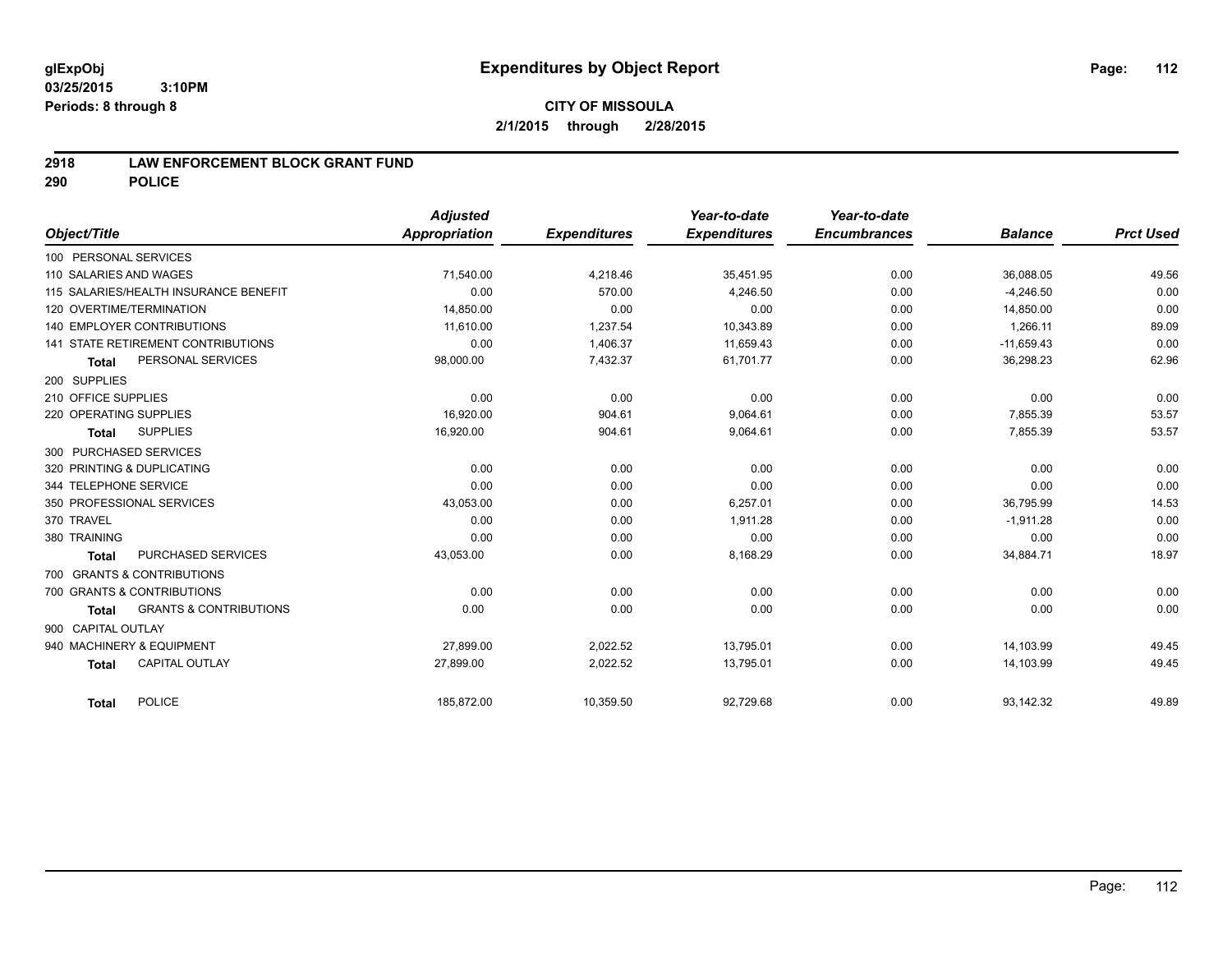#### **2918 LAW ENFORCEMENT BLOCK GRANT FUND**

**390 NON-DEPARTMENTAL**

| Object/Title      |                      | <b>Adjusted</b><br>Appropriation | <b>Expenditures</b> | Year-to-date<br><b>Expenditures</b> | Year-to-date<br><b>Encumbrances</b> | <b>Balance</b> | <b>Prct Used</b> |
|-------------------|----------------------|----------------------------------|---------------------|-------------------------------------|-------------------------------------|----------------|------------------|
| 500 FIXED CHARGES |                      |                                  |                     |                                     |                                     |                |                  |
| 500 FIXED CHARGES |                      | 0.00                             | 0.00                | 0.00                                | 0.00                                | 0.00           | 0.00             |
| <b>Total</b>      | <b>FIXED CHARGES</b> | 0.00                             | 0.00                | 0.00                                | 0.00                                | 0.00           | 0.00             |
| Total             | NON-DEPARTMENTAL     | 0.00                             | 0.00                | 0.00                                | 0.00                                | 0.00           | 0.00             |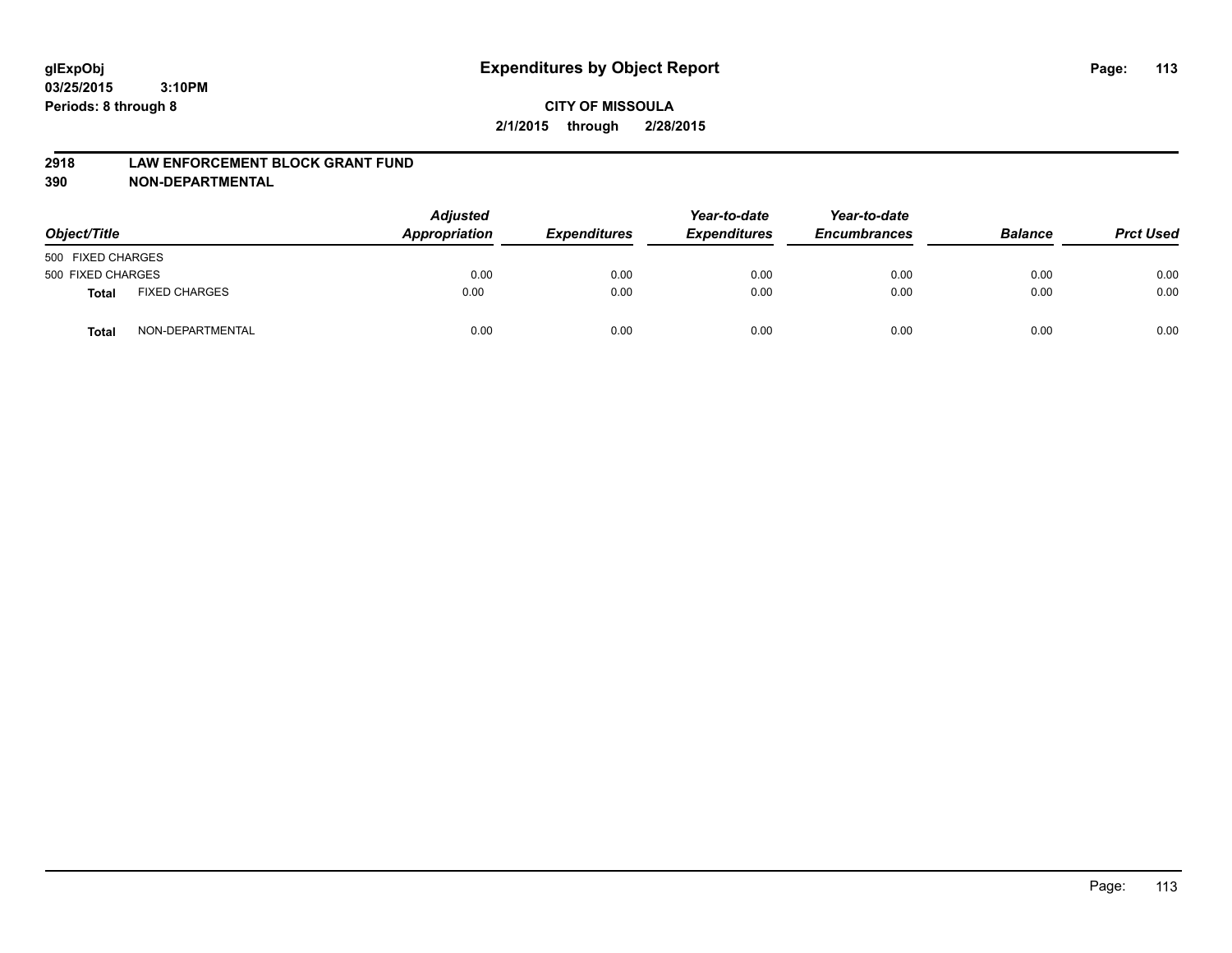**03/25/2015 3:10PM Periods: 8 through 8**

**CITY OF MISSOULA 2/1/2015 through 2/28/2015**

## **2918 LAW ENFORCEMENT BLOCK GRANT FUND**

| Object/Title           |                                           | <b>Adjusted</b><br>Appropriation | <b>Expenditures</b> | Year-to-date<br><b>Expenditures</b> | Year-to-date<br><b>Encumbrances</b> | <b>Balance</b> | <b>Prct Used</b> |
|------------------------|-------------------------------------------|----------------------------------|---------------------|-------------------------------------|-------------------------------------|----------------|------------------|
|                        |                                           |                                  |                     |                                     |                                     |                |                  |
| 100 PERSONAL SERVICES  |                                           |                                  |                     |                                     |                                     |                |                  |
| 110 SALARIES AND WAGES |                                           | 71,540.00                        | 4,218.46            | 35,451.95                           | 0.00                                | 36,088.05      | 49.56            |
|                        | 115 SALARIES/HEALTH INSURANCE BENEFIT     | 0.00                             | 570.00              | 4,246.50                            | 0.00                                | $-4,246.50$    | 0.00             |
|                        | 120 OVERTIME/TERMINATION                  | 14,850.00                        | 0.00                | 0.00                                | 0.00                                | 14,850.00      | 0.00             |
|                        | <b>140 EMPLOYER CONTRIBUTIONS</b>         | 11.610.00                        | 1,237.54            | 10,343.89                           | 0.00                                | 1.266.11       | 89.09            |
|                        | <b>141 STATE RETIREMENT CONTRIBUTIONS</b> | 0.00                             | 1,406.37            | 11,659.43                           | 0.00                                | $-11,659.43$   | 0.00             |
| <b>Total</b>           | PERSONAL SERVICES                         | 98,000.00                        | 7,432.37            | 61,701.77                           | 0.00                                | 36,298.23      | 62.96            |
| 200 SUPPLIES           |                                           |                                  |                     |                                     |                                     |                |                  |
| 210 OFFICE SUPPLIES    |                                           | 0.00                             | 0.00                | 0.00                                | 0.00                                | 0.00           | 0.00             |
| 220 OPERATING SUPPLIES |                                           | 16,920.00                        | 904.61              | 9,064.61                            | 0.00                                | 7,855.39       | 53.57            |
| <b>Total</b>           | <b>SUPPLIES</b>                           | 16,920.00                        | 904.61              | 9,064.61                            | 0.00                                | 7,855.39       | 53.57            |
|                        | 300 PURCHASED SERVICES                    |                                  |                     |                                     |                                     |                |                  |
|                        | 320 PRINTING & DUPLICATING                | 0.00                             | 0.00                | 0.00                                | 0.00                                | 0.00           | 0.00             |
| 344 TELEPHONE SERVICE  |                                           | 0.00                             | 0.00                | 0.00                                | 0.00                                | 0.00           | 0.00             |
|                        | 350 PROFESSIONAL SERVICES                 | 43,053.00                        | 0.00                | 6,257.01                            | 0.00                                | 36,795.99      | 14.53            |
| 370 TRAVEL             |                                           | 0.00                             | 0.00                | 1.911.28                            | 0.00                                | $-1,911.28$    | 0.00             |
| 380 TRAINING           |                                           | 0.00                             | 0.00                | 0.00                                | 0.00                                | 0.00           | 0.00             |
| <b>Total</b>           | PURCHASED SERVICES                        | 43,053.00                        | 0.00                | 8,168.29                            | 0.00                                | 34,884.71      | 18.97            |
| 500 FIXED CHARGES      |                                           |                                  |                     |                                     |                                     |                |                  |
| 500 FIXED CHARGES      |                                           | 0.00                             | 0.00                | 0.00                                | 0.00                                | 0.00           | 0.00             |
| <b>Total</b>           | <b>FIXED CHARGES</b>                      | 0.00                             | 0.00                | 0.00                                | 0.00                                | 0.00           | 0.00             |
|                        | 700 GRANTS & CONTRIBUTIONS                |                                  |                     |                                     |                                     |                |                  |
|                        | 700 GRANTS & CONTRIBUTIONS                | 0.00                             | 0.00                | 0.00                                | 0.00                                | 0.00           | 0.00             |
| <b>Total</b>           | <b>GRANTS &amp; CONTRIBUTIONS</b>         | 0.00                             | 0.00                | 0.00                                | 0.00                                | 0.00           | 0.00             |
| 900 CAPITAL OUTLAY     |                                           |                                  |                     |                                     |                                     |                |                  |
|                        | 940 MACHINERY & EQUIPMENT                 | 27,899.00                        | 2,022.52            | 13,795.01                           | 0.00                                | 14,103.99      | 49.45            |
| <b>Total</b>           | <b>CAPITAL OUTLAY</b>                     | 27,899.00                        | 2,022.52            | 13,795.01                           | 0.00                                | 14,103.99      | 49.45            |
|                        |                                           |                                  |                     |                                     |                                     |                |                  |
| <b>Total</b>           | LAW ENFORCEMENT BLOCK GRANT FUN           | 185,872.00                       | 10,359.50           | 92,729.68                           | 0.00                                | 93,142.32      | 49.89            |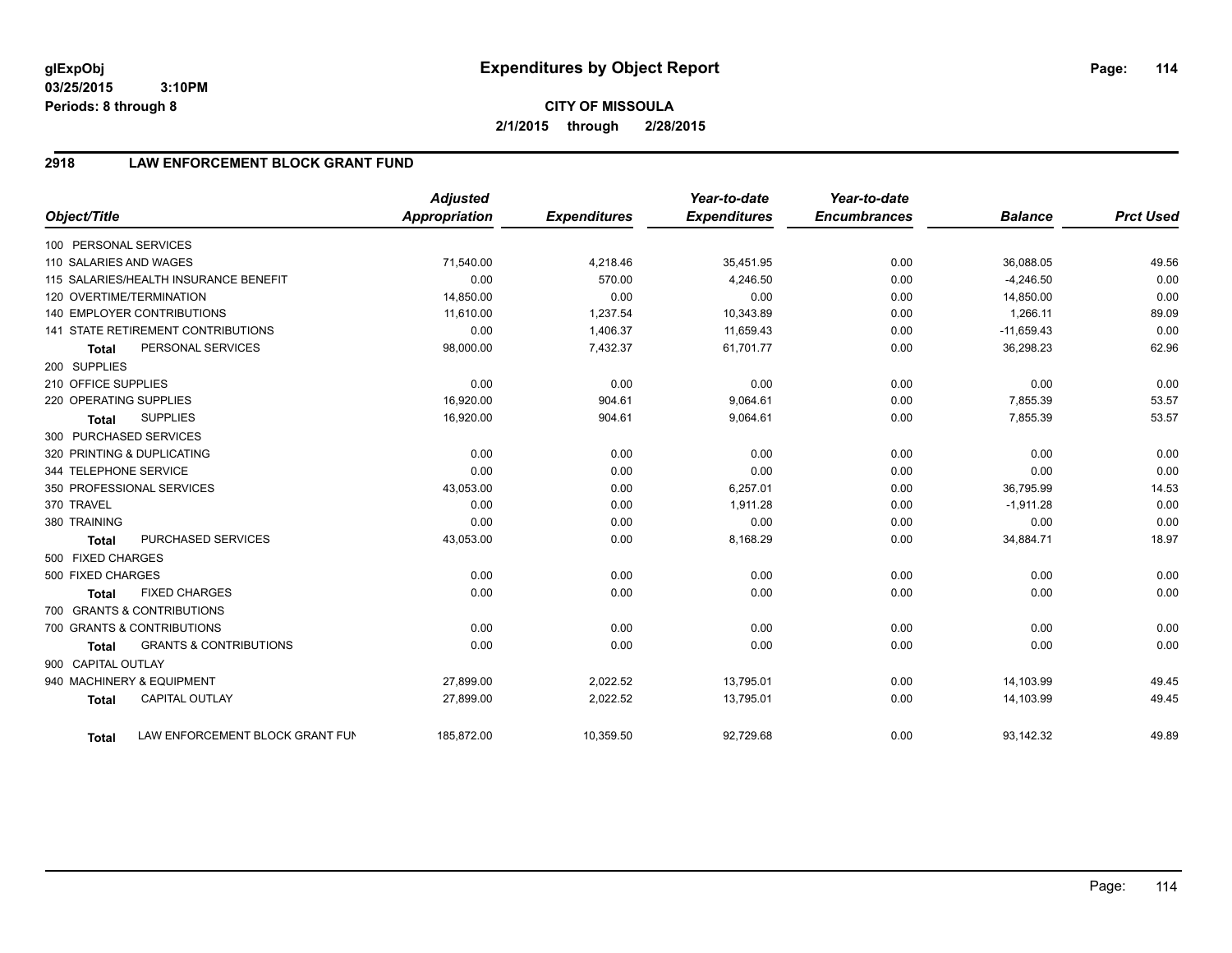### **2919 HIDTA FUND**

**290 POLICE**

| Object/Title                      |                                           | <b>Adjusted</b><br>Appropriation | <b>Expenditures</b> | Year-to-date<br><b>Expenditures</b> | Year-to-date<br><b>Encumbrances</b> | <b>Balance</b> | <b>Prct Used</b> |
|-----------------------------------|-------------------------------------------|----------------------------------|---------------------|-------------------------------------|-------------------------------------|----------------|------------------|
|                                   |                                           |                                  |                     |                                     |                                     |                |                  |
| 100 PERSONAL SERVICES             |                                           |                                  |                     |                                     |                                     |                |                  |
| 120 OVERTIME/TERMINATION          |                                           | 15,000.00                        | 0.00                | 0.00                                | 0.00                                | 15,000.00      | 0.00             |
| <b>140 EMPLOYER CONTRIBUTIONS</b> |                                           | 1.350.00                         | 0.00                | 0.00                                | 0.00                                | 1.350.00       | 0.00             |
|                                   | <b>141 STATE RETIREMENT CONTRIBUTIONS</b> | 0.00                             | 0.00                | 0.00                                | 0.00                                | 0.00           | 0.00             |
| <b>Total</b>                      | PERSONAL SERVICES                         | 16,350.00                        | 0.00                | 0.00                                | 0.00                                | 16,350.00      | 0.00             |
| 200 SUPPLIES                      |                                           |                                  |                     |                                     |                                     |                |                  |
| 210 OFFICE SUPPLIES               |                                           | 500.00                           | 0.00                | 0.00                                | 0.00                                | 500.00         | 0.00             |
| 220 OPERATING SUPPLIES            |                                           | 500.00                           | 3,128.46            | 12,830.07                           | 0.00                                | $-12,330.07$   | 2,566.01         |
| Total                             | <b>SUPPLIES</b>                           | 1,000.00                         | 3,128.46            | 12,830.07                           | 0.00                                | $-11,830.07$   | 1,283.01         |
| 300 PURCHASED SERVICES            |                                           |                                  |                     |                                     |                                     |                |                  |
| 341 ELECTRICITY & NATURAL GAS     |                                           | 4,600.00                         | 0.00                | 0.00                                | 0.00                                | 4,600.00       | 0.00             |
| 344 TELEPHONE SERVICE             |                                           | 250.00                           | 0.00                | 0.00                                | 0.00                                | 250.00         | 0.00             |
| 350 PROFESSIONAL SERVICES         |                                           | 4.000.00                         | 0.00                | 1,747.11                            | 0.00                                | 2,252.89       | 43.68            |
| 360 REPAIR & MAINTENANCE          |                                           | 1,200.00                         | 0.00                | 0.00                                | 0.00                                | 1,200.00       | 0.00             |
| 370 TRAVEL                        |                                           | 1,500.00                         | 0.00                | 0.00                                | 0.00                                | 1,500.00       | 0.00             |
| 380 TRAINING                      |                                           | 1,500.00                         | 0.00                | 0.00                                | 0.00                                | 1,500.00       | 0.00             |
| 390 OTHER PURCHASED SERVICES      |                                           | 200.00                           | 0.00                | 0.00                                | 0.00                                | 200.00         | 0.00             |
| <b>Total</b>                      | PURCHASED SERVICES                        | 13,250.00                        | 0.00                | 1,747.11                            | 0.00                                | 11,502.89      | 13.19            |
| 500 FIXED CHARGES                 |                                           |                                  |                     |                                     |                                     |                |                  |
| 500 FIXED CHARGES                 |                                           | 11.700.00                        | 3,439.74            | 15.478.83                           | 0.00                                | $-3,778.83$    | 132.30           |
| <b>Total</b>                      | <b>FIXED CHARGES</b>                      | 11,700.00                        | 3,439.74            | 15,478.83                           | 0.00                                | $-3,778.83$    | 132.30           |
| 700 GRANTS & CONTRIBUTIONS        |                                           |                                  |                     |                                     |                                     |                |                  |
| 700 GRANTS & CONTRIBUTIONS        |                                           | 100.000.00                       | 1,960.81            | 28,834.44                           | 0.00                                | 71,165.56      | 28.83            |
| <b>Total</b>                      | <b>GRANTS &amp; CONTRIBUTIONS</b>         | 100,000.00                       | 1,960.81            | 28,834.44                           | 0.00                                | 71,165.56      | 28.83            |
| 900 CAPITAL OUTLAY                |                                           |                                  |                     |                                     |                                     |                |                  |
| 920 BUILDINGS                     |                                           | 50,000.00                        | 0.00                | 0.00                                | 0.00                                | 50,000.00      | 0.00             |
| <b>Total</b>                      | <b>CAPITAL OUTLAY</b>                     | 50,000.00                        | 0.00                | 0.00                                | 0.00                                | 50,000.00      | 0.00             |
| <b>Total</b>                      | <b>POLICE</b>                             | 192,300.00                       | 8,529.01            | 58,890.45                           | 0.00                                | 133,409.55     | 30.62            |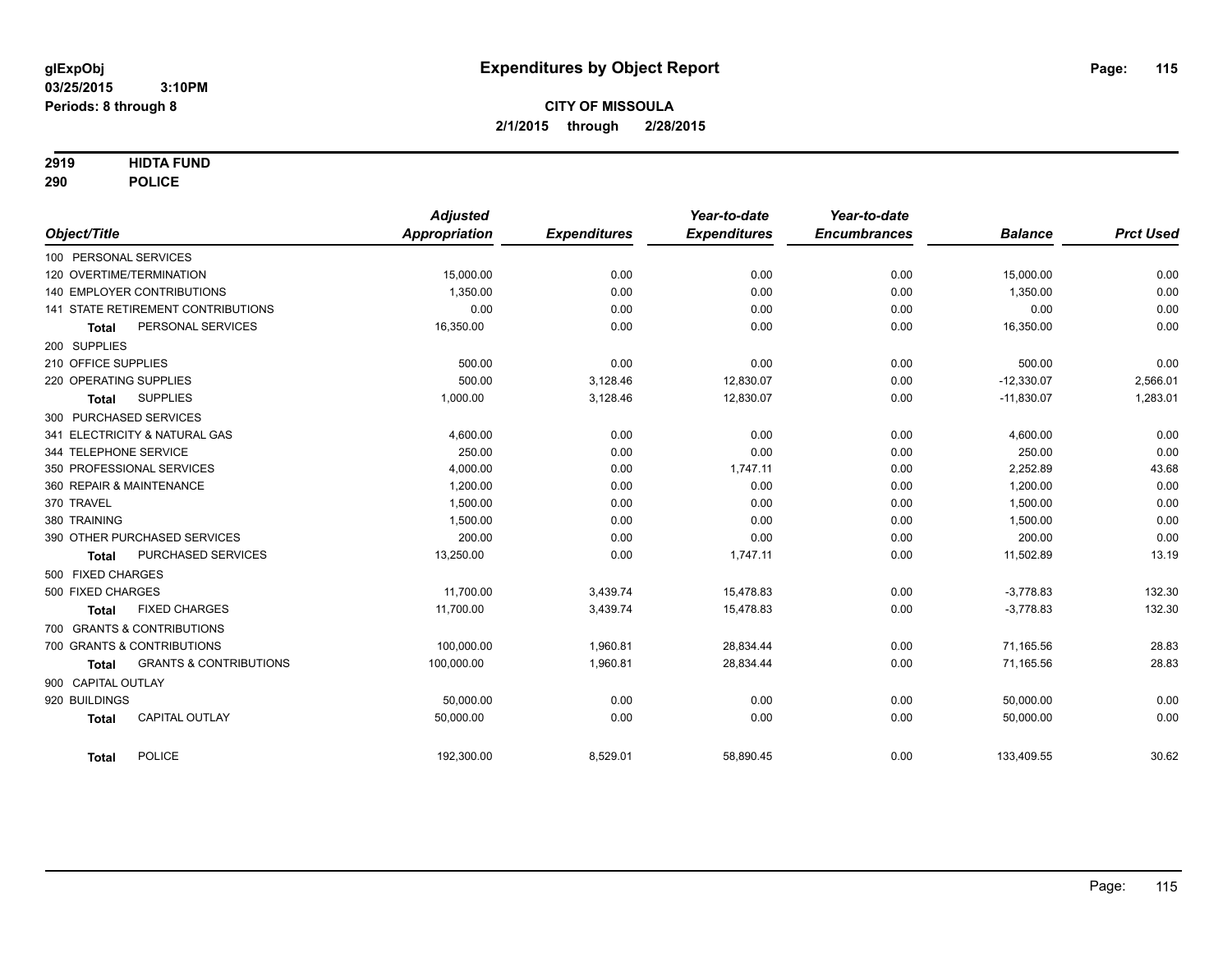**2919 HIDTA FUND**

|                                                   | <b>Adjusted</b>      |                     | Year-to-date        | Year-to-date        |                |                  |
|---------------------------------------------------|----------------------|---------------------|---------------------|---------------------|----------------|------------------|
| Object/Title                                      | <b>Appropriation</b> | <b>Expenditures</b> | <b>Expenditures</b> | <b>Encumbrances</b> | <b>Balance</b> | <b>Prct Used</b> |
| 100 PERSONAL SERVICES                             |                      |                     |                     |                     |                |                  |
| 120 OVERTIME/TERMINATION                          | 15,000.00            | 0.00                | 0.00                | 0.00                | 15,000.00      | 0.00             |
| <b>140 EMPLOYER CONTRIBUTIONS</b>                 | 1,350.00             | 0.00                | 0.00                | 0.00                | 1,350.00       | 0.00             |
| 141 STATE RETIREMENT CONTRIBUTIONS                | 0.00                 | 0.00                | 0.00                | 0.00                | 0.00           | 0.00             |
| PERSONAL SERVICES<br><b>Total</b>                 | 16,350.00            | 0.00                | 0.00                | 0.00                | 16,350.00      | 0.00             |
| 200 SUPPLIES                                      |                      |                     |                     |                     |                |                  |
| 210 OFFICE SUPPLIES                               | 500.00               | 0.00                | 0.00                | 0.00                | 500.00         | 0.00             |
| 220 OPERATING SUPPLIES                            | 500.00               | 3,128.46            | 12,830.07           | 0.00                | $-12,330.07$   | 2,566.01         |
| <b>SUPPLIES</b><br><b>Total</b>                   | 1,000.00             | 3,128.46            | 12,830.07           | 0.00                | $-11,830.07$   | 1,283.01         |
| 300 PURCHASED SERVICES                            |                      |                     |                     |                     |                |                  |
| 341 ELECTRICITY & NATURAL GAS                     | 4,600.00             | 0.00                | 0.00                | 0.00                | 4,600.00       | 0.00             |
| 344 TELEPHONE SERVICE                             | 250.00               | 0.00                | 0.00                | 0.00                | 250.00         | 0.00             |
| 350 PROFESSIONAL SERVICES                         | 4,000.00             | 0.00                | 1,747.11            | 0.00                | 2,252.89       | 43.68            |
| 360 REPAIR & MAINTENANCE                          | 1,200.00             | 0.00                | 0.00                | 0.00                | 1,200.00       | 0.00             |
| 370 TRAVEL                                        | 1,500.00             | 0.00                | 0.00                | 0.00                | 1,500.00       | 0.00             |
| 380 TRAINING                                      | 1,500.00             | 0.00                | 0.00                | 0.00                | 1,500.00       | 0.00             |
| 390 OTHER PURCHASED SERVICES                      | 200.00               | 0.00                | 0.00                | 0.00                | 200.00         | 0.00             |
| PURCHASED SERVICES<br><b>Total</b>                | 13,250.00            | 0.00                | 1,747.11            | 0.00                | 11,502.89      | 13.19            |
| 500 FIXED CHARGES                                 |                      |                     |                     |                     |                |                  |
| 500 FIXED CHARGES                                 | 11,700.00            | 3,439.74            | 15,478.83           | 0.00                | $-3,778.83$    | 132.30           |
| <b>FIXED CHARGES</b><br><b>Total</b>              | 11,700.00            | 3,439.74            | 15,478.83           | 0.00                | $-3,778.83$    | 132.30           |
| 700 GRANTS & CONTRIBUTIONS                        |                      |                     |                     |                     |                |                  |
| 700 GRANTS & CONTRIBUTIONS                        | 100,000.00           | 1,960.81            | 28,834.44           | 0.00                | 71,165.56      | 28.83            |
| <b>GRANTS &amp; CONTRIBUTIONS</b><br><b>Total</b> | 100,000.00           | 1,960.81            | 28,834.44           | 0.00                | 71,165.56      | 28.83            |
| 900 CAPITAL OUTLAY                                |                      |                     |                     |                     |                |                  |
| 920 BUILDINGS                                     | 50,000.00            | 0.00                | 0.00                | 0.00                | 50,000.00      | 0.00             |
| <b>CAPITAL OUTLAY</b><br><b>Total</b>             | 50,000.00            | 0.00                | 0.00                | 0.00                | 50,000.00      | 0.00             |
| <b>HIDTA FUND</b><br>Total                        | 192,300.00           | 8,529.01            | 58,890.45           | 0.00                | 133,409.55     | 30.62            |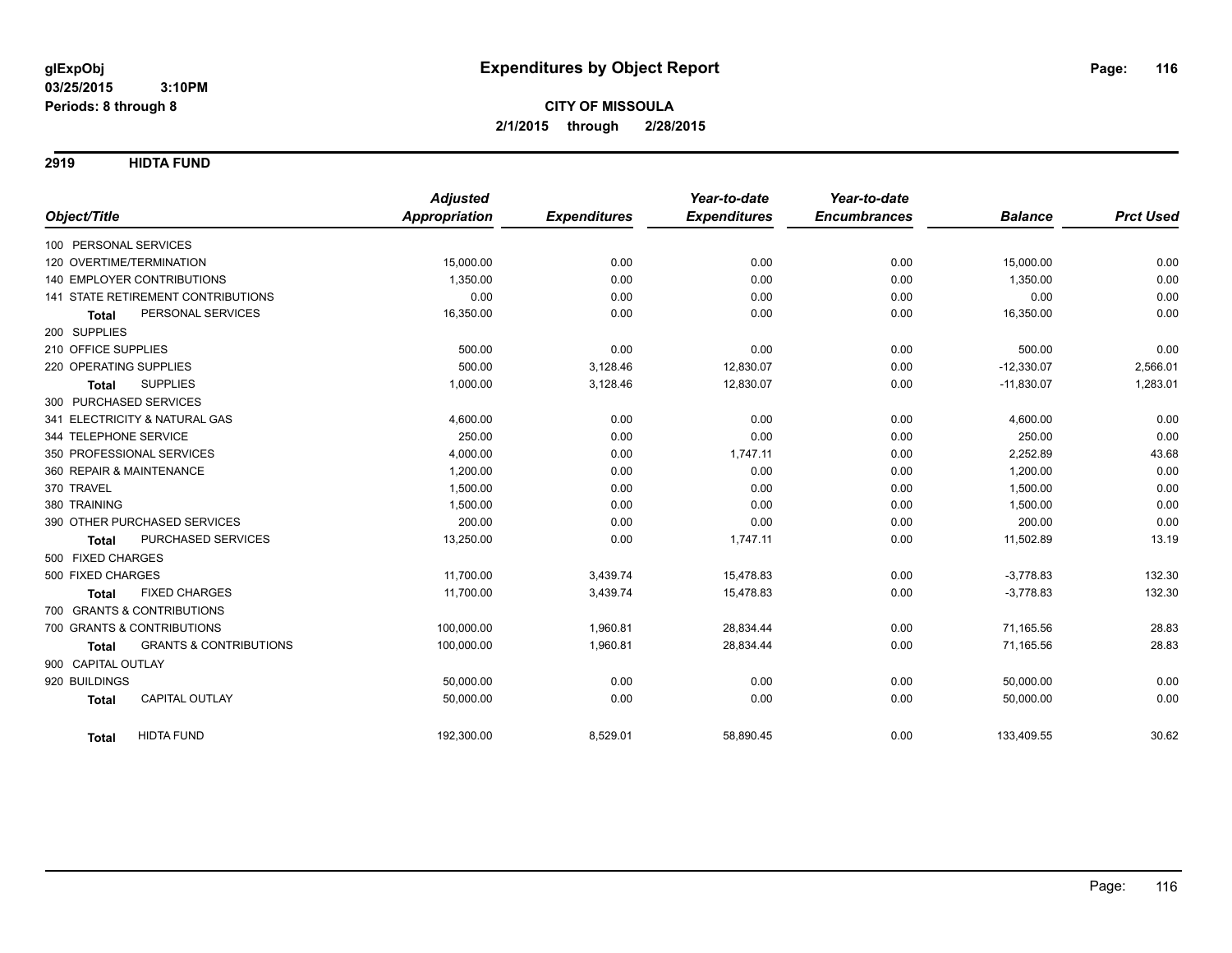#### **2939 CDBG PROGRAM INCOME ACCOUNT**

**400 ENTITLEMENT GRANTS**

| Object/Title                              | <b>Adjusted</b><br><b>Appropriation</b> | <b>Expenditures</b> | Year-to-date<br><b>Expenditures</b> | Year-to-date<br><b>Encumbrances</b> | <b>Balance</b> | <b>Prct Used</b> |
|-------------------------------------------|-----------------------------------------|---------------------|-------------------------------------|-------------------------------------|----------------|------------------|
| 300 PURCHASED SERVICES                    |                                         |                     |                                     |                                     |                |                  |
| 350 PROFESSIONAL SERVICES                 | 14,383.00                               | 0.00                | 0.00                                | 0.00                                | 14,383.00      | 0.00             |
| <b>PURCHASED SERVICES</b><br><b>Total</b> | 14,383.00                               | 0.00                | 0.00                                | 0.00                                | 14,383.00      | 0.00             |
| 800 OTHER OBJECTS                         |                                         |                     |                                     |                                     |                |                  |
| 820 TRANSFERS TO OTHER FUNDS              | 0.00                                    | 1.300.00            | 14,383.00                           | 0.00                                | $-14.383.00$   | 0.00             |
| OTHER OBJECTS<br><b>Total</b>             | 0.00                                    | 1,300.00            | 14,383.00                           | 0.00                                | $-14.383.00$   | 0.00             |
| <b>ENTITLEMENT GRANTS</b><br><b>Total</b> | 14,383.00                               | 1.300.00            | 14,383.00                           | 0.00                                | 0.00           | 100.00           |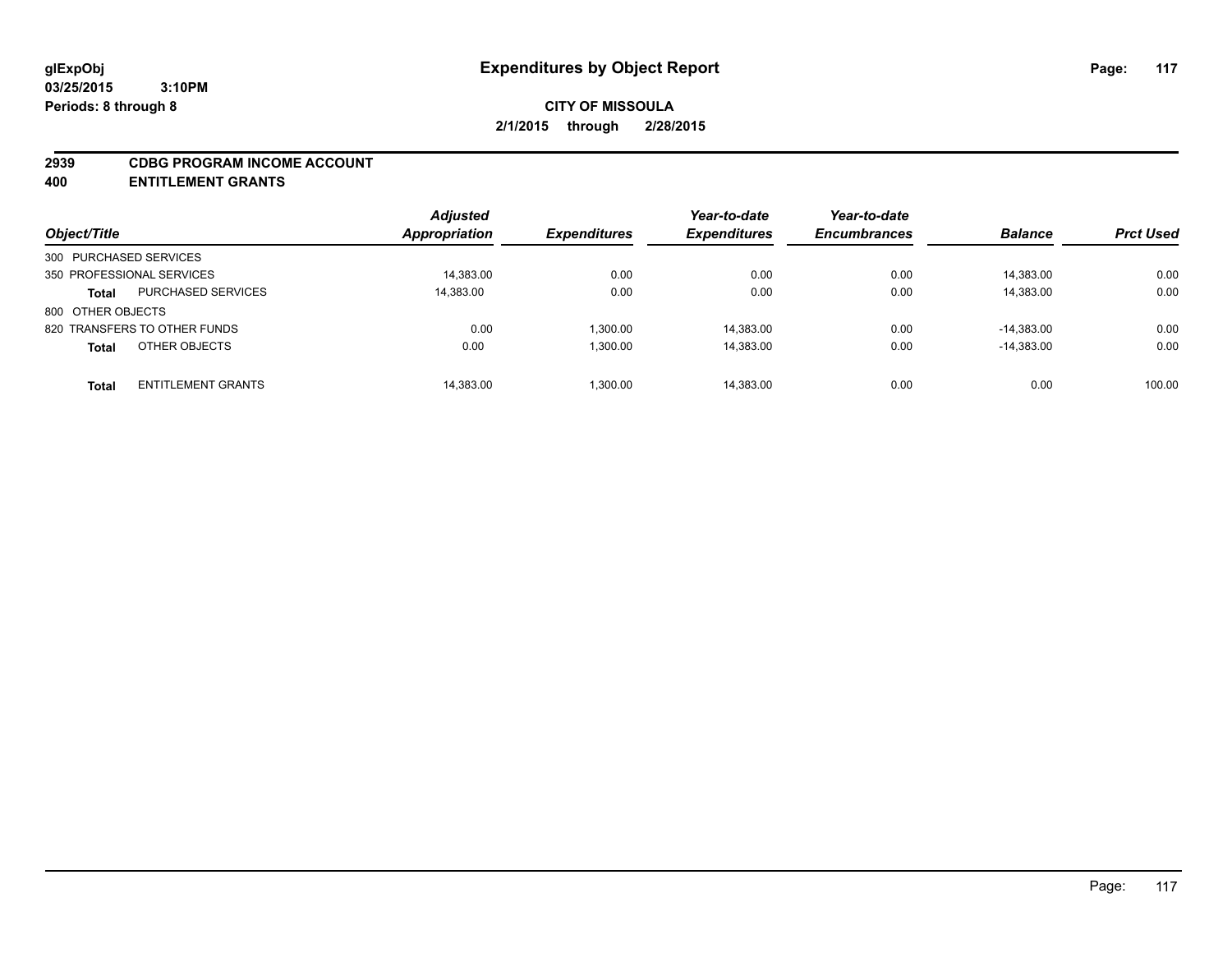**03/25/2015 3:10PM Periods: 8 through 8**

**CITY OF MISSOULA 2/1/2015 through 2/28/2015**

### **2939 CDBG PROGRAM INCOME ACCOUNT**

| Object/Title              |                              | <b>Adjusted</b><br><b>Appropriation</b> | <b>Expenditures</b> | Year-to-date<br><b>Expenditures</b> | Year-to-date<br><b>Encumbrances</b> | <b>Balance</b> | <b>Prct Used</b> |
|---------------------------|------------------------------|-----------------------------------------|---------------------|-------------------------------------|-------------------------------------|----------------|------------------|
| 300 PURCHASED SERVICES    |                              |                                         |                     |                                     |                                     |                |                  |
| 350 PROFESSIONAL SERVICES |                              | 14,383.00                               | 0.00                | 0.00                                | 0.00                                | 14,383.00      | 0.00             |
| <b>Total</b>              | <b>PURCHASED SERVICES</b>    | 14,383.00                               | 0.00                | 0.00                                | 0.00                                | 14,383.00      | 0.00             |
| 800 OTHER OBJECTS         |                              |                                         |                     |                                     |                                     |                |                  |
|                           | 820 TRANSFERS TO OTHER FUNDS | 0.00                                    | 1.300.00            | 14.383.00                           | 0.00                                | $-14.383.00$   | 0.00             |
| <b>Total</b>              | OTHER OBJECTS                | 0.00                                    | 1,300.00            | 14,383.00                           | 0.00                                | $-14,383.00$   | 0.00             |
| Total                     | CDBG PROGRAM INCOME ACCOUNT  | 14,383.00                               | 1.300.00            | 14,383.00                           | 0.00                                | 0.00           | 100.00           |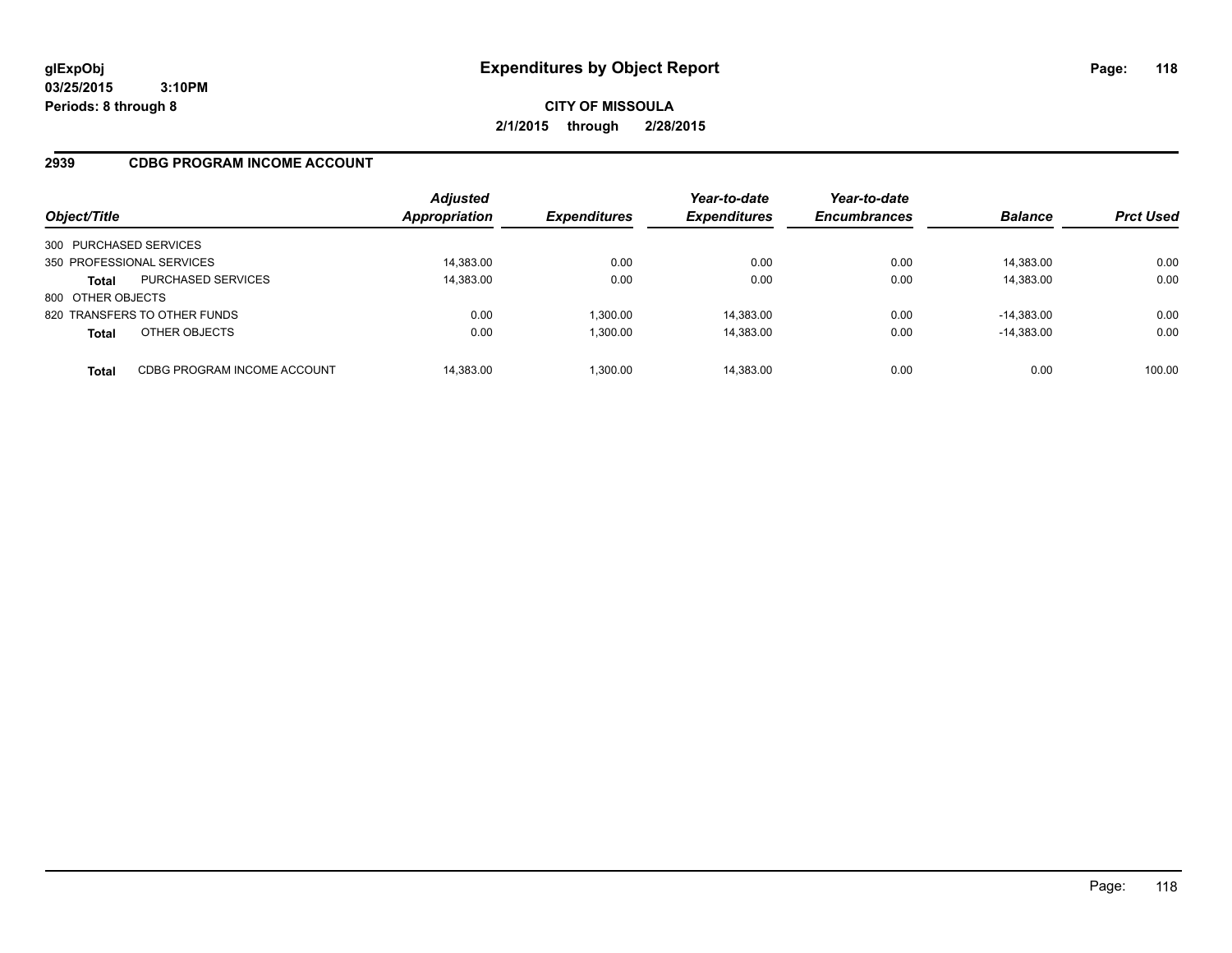### **2940 CDBG FUND**

**400 ENTITLEMENT GRANTS**

| Object/Title                              |                                   | <b>Adjusted</b><br>Appropriation | <b>Expenditures</b> | Year-to-date<br><b>Expenditures</b> | Year-to-date<br><b>Encumbrances</b> | <b>Balance</b> | <b>Prct Used</b> |
|-------------------------------------------|-----------------------------------|----------------------------------|---------------------|-------------------------------------|-------------------------------------|----------------|------------------|
|                                           |                                   |                                  |                     |                                     |                                     |                |                  |
| 300 PURCHASED SERVICES                    |                                   |                                  |                     |                                     |                                     |                |                  |
| 350 PROFESSIONAL SERVICES                 |                                   | 130,366.00                       | 0.00                | 60.205.28                           | 0.00                                | 70.160.72      | 46.18            |
| PURCHASED SERVICES<br><b>Total</b>        |                                   | 130.366.00                       | 0.00                | 60.205.28                           | 0.00                                | 70.160.72      | 46.18            |
| 700 GRANTS & CONTRIBUTIONS                |                                   |                                  |                     |                                     |                                     |                |                  |
| 700 GRANTS & CONTRIBUTIONS                |                                   | 489.707.00                       | 37.204.45           | 332.233.85                          | 0.00                                | 157.473.15     | 67.84            |
| <b>Total</b>                              | <b>GRANTS &amp; CONTRIBUTIONS</b> | 489.707.00                       | 37.204.45           | 332,233.85                          | 0.00                                | 157.473.15     | 67.84            |
| <b>ENTITLEMENT GRANTS</b><br><b>Total</b> |                                   | 620.073.00                       | 37.204.45           | 392.439.13                          | 0.00                                | 227.633.87     | 63.29            |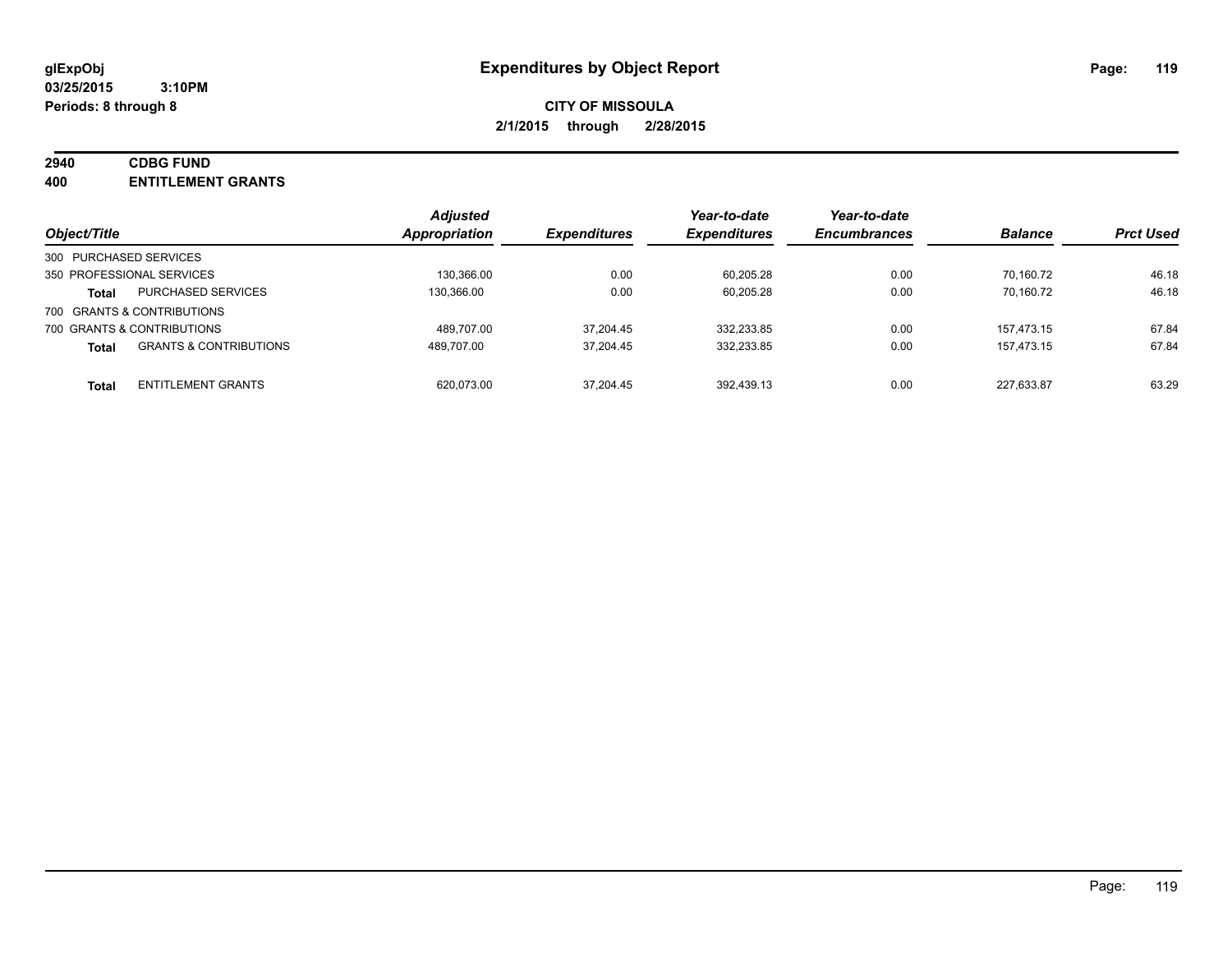**2940 CDBG FUND**

| Object/Title                                      | <b>Adjusted</b><br><b>Appropriation</b> | <b>Expenditures</b> | Year-to-date<br><b>Expenditures</b> | Year-to-date<br><b>Encumbrances</b> | <b>Balance</b> | <b>Prct Used</b> |
|---------------------------------------------------|-----------------------------------------|---------------------|-------------------------------------|-------------------------------------|----------------|------------------|
| 300 PURCHASED SERVICES                            |                                         |                     |                                     |                                     |                |                  |
| 350 PROFESSIONAL SERVICES                         | 130,366.00                              | 0.00                | 60,205.28                           | 0.00                                | 70.160.72      | 46.18            |
| <b>PURCHASED SERVICES</b><br><b>Total</b>         | 130.366.00                              | 0.00                | 60.205.28                           | 0.00                                | 70.160.72      | 46.18            |
| 700 GRANTS & CONTRIBUTIONS                        |                                         |                     |                                     |                                     |                |                  |
| 700 GRANTS & CONTRIBUTIONS                        | 489.707.00                              | 37.204.45           | 332.233.85                          | 0.00                                | 157.473.15     | 67.84            |
| <b>GRANTS &amp; CONTRIBUTIONS</b><br><b>Total</b> | 489.707.00                              | 37,204.45           | 332,233.85                          | 0.00                                | 157.473.15     | 67.84            |
| <b>CDBG FUND</b><br><b>Total</b>                  | 620.073.00                              | 37,204.45           | 392.439.13                          | 0.00                                | 227.633.87     | 63.29            |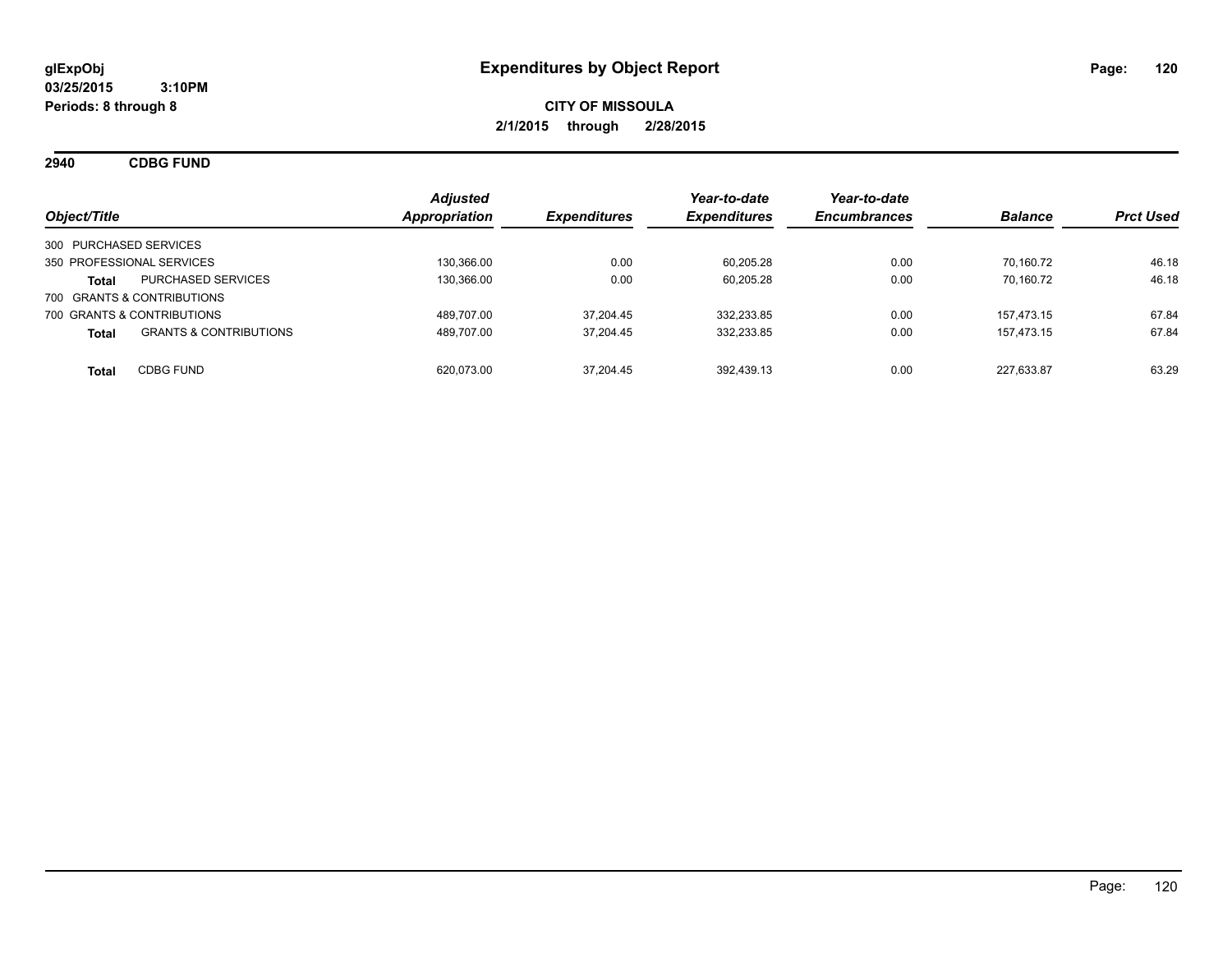### **2941 HOME FUND**

**400 ENTITLEMENT GRANTS**

| Object/Title      |                                   | <b>Adjusted</b><br>Appropriation | <b>Expenditures</b> | Year-to-date<br><b>Expenditures</b> | Year-to-date<br><b>Encumbrances</b> | <b>Balance</b> | <b>Prct Used</b> |
|-------------------|-----------------------------------|----------------------------------|---------------------|-------------------------------------|-------------------------------------|----------------|------------------|
|                   |                                   |                                  |                     |                                     |                                     |                |                  |
|                   | 300 PURCHASED SERVICES            |                                  |                     |                                     |                                     |                |                  |
|                   | 350 PROFESSIONAL SERVICES         | 352.009.00                       | 0.00                | 26.408.83                           | 0.00                                | 325.600.17     | 7.50             |
| <b>Total</b>      | <b>PURCHASED SERVICES</b>         | 352,009.00                       | 0.00                | 26,408.83                           | 0.00                                | 325.600.17     | 7.50             |
|                   | 700 GRANTS & CONTRIBUTIONS        |                                  |                     |                                     |                                     |                |                  |
|                   | 700 GRANTS & CONTRIBUTIONS        | 0.00                             | 141,908.22          | 631,486.23                          | 0.00                                | -631.486.23    | 0.00             |
| <b>Total</b>      | <b>GRANTS &amp; CONTRIBUTIONS</b> | 0.00                             | 141.908.22          | 631,486.23                          | 0.00                                | -631.486.23    | 0.00             |
| 800 OTHER OBJECTS |                                   |                                  |                     |                                     |                                     |                |                  |
|                   | 820 TRANSFERS TO OTHER FUNDS      | 0.00                             | 0.00                | 0.00                                | 0.00                                | 0.00           | 0.00             |
| 845 CONTINGENCY   |                                   | 0.00                             | 0.00                | 0.00                                | 0.00                                | 0.00           | 0.00             |
| <b>Total</b>      | OTHER OBJECTS                     | 0.00                             | 0.00                | 0.00                                | 0.00                                | 0.00           | 0.00             |
| <b>Total</b>      | <b>ENTITLEMENT GRANTS</b>         | 352,009.00                       | 141,908.22          | 657,895.06                          | 0.00                                | $-305,886.06$  | 186.90           |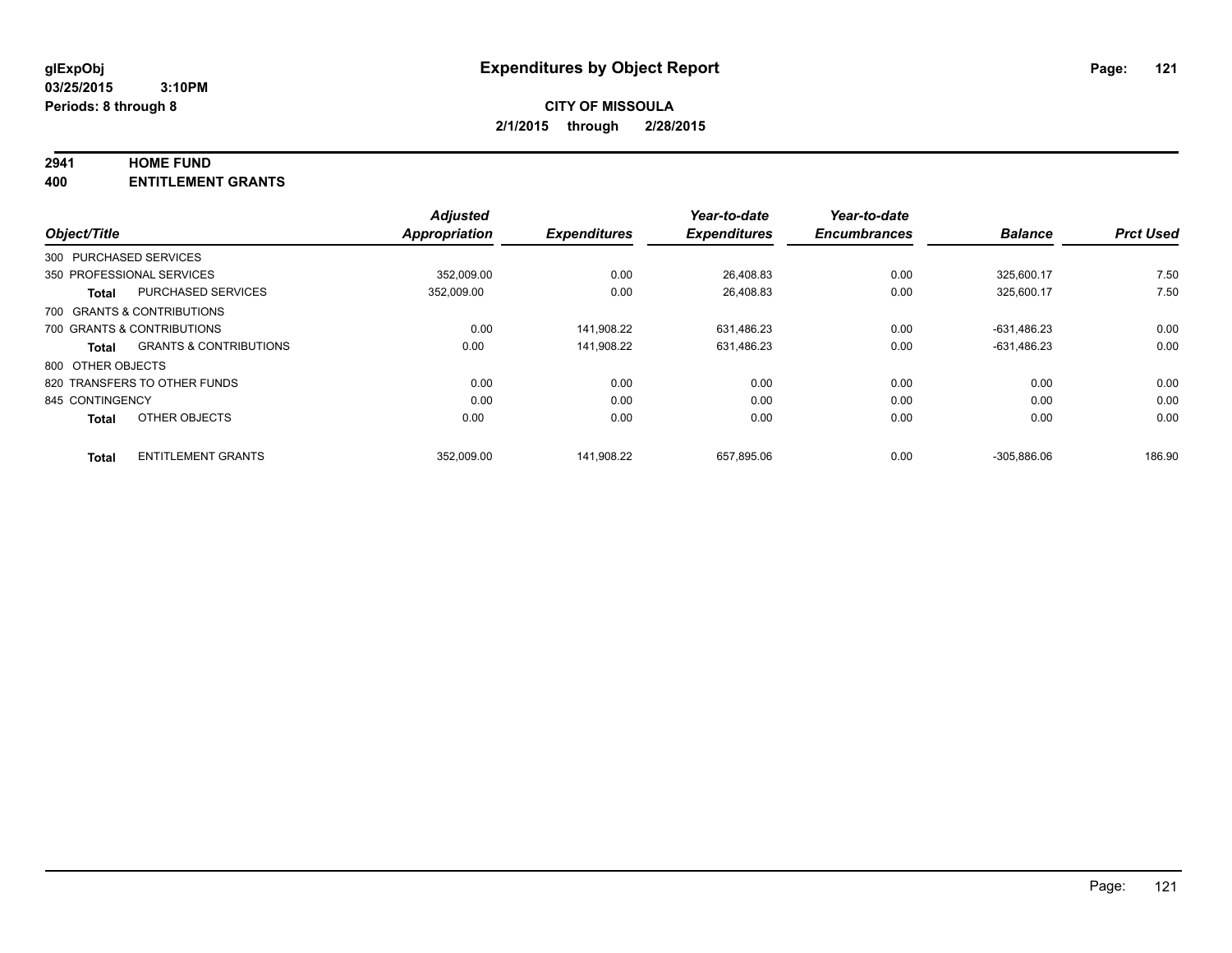**2941 HOME FUND**

|                   |                                   | <b>Adjusted</b> |                     | Year-to-date        | Year-to-date        |                |                  |
|-------------------|-----------------------------------|-----------------|---------------------|---------------------|---------------------|----------------|------------------|
| Object/Title      |                                   | Appropriation   | <b>Expenditures</b> | <b>Expenditures</b> | <b>Encumbrances</b> | <b>Balance</b> | <b>Prct Used</b> |
|                   | 300 PURCHASED SERVICES            |                 |                     |                     |                     |                |                  |
|                   | 350 PROFESSIONAL SERVICES         | 352,009.00      | 0.00                | 26,408.83           | 0.00                | 325,600.17     | 7.50             |
| Total             | <b>PURCHASED SERVICES</b>         | 352,009.00      | 0.00                | 26,408.83           | 0.00                | 325,600.17     | 7.50             |
|                   | 700 GRANTS & CONTRIBUTIONS        |                 |                     |                     |                     |                |                  |
|                   | 700 GRANTS & CONTRIBUTIONS        | 0.00            | 141.908.22          | 631,486.23          | 0.00                | $-631.486.23$  | 0.00             |
| Total             | <b>GRANTS &amp; CONTRIBUTIONS</b> | 0.00            | 141.908.22          | 631,486.23          | 0.00                | $-631.486.23$  | 0.00             |
| 800 OTHER OBJECTS |                                   |                 |                     |                     |                     |                |                  |
|                   | 820 TRANSFERS TO OTHER FUNDS      | 0.00            | 0.00                | 0.00                | 0.00                | 0.00           | 0.00             |
| 845 CONTINGENCY   |                                   | 0.00            | 0.00                | 0.00                | 0.00                | 0.00           | 0.00             |
| <b>Total</b>      | OTHER OBJECTS                     | 0.00            | 0.00                | 0.00                | 0.00                | 0.00           | 0.00             |
| <b>Total</b>      | <b>HOME FUND</b>                  | 352,009.00      | 141.908.22          | 657.895.06          | 0.00                | $-305.886.06$  | 186.90           |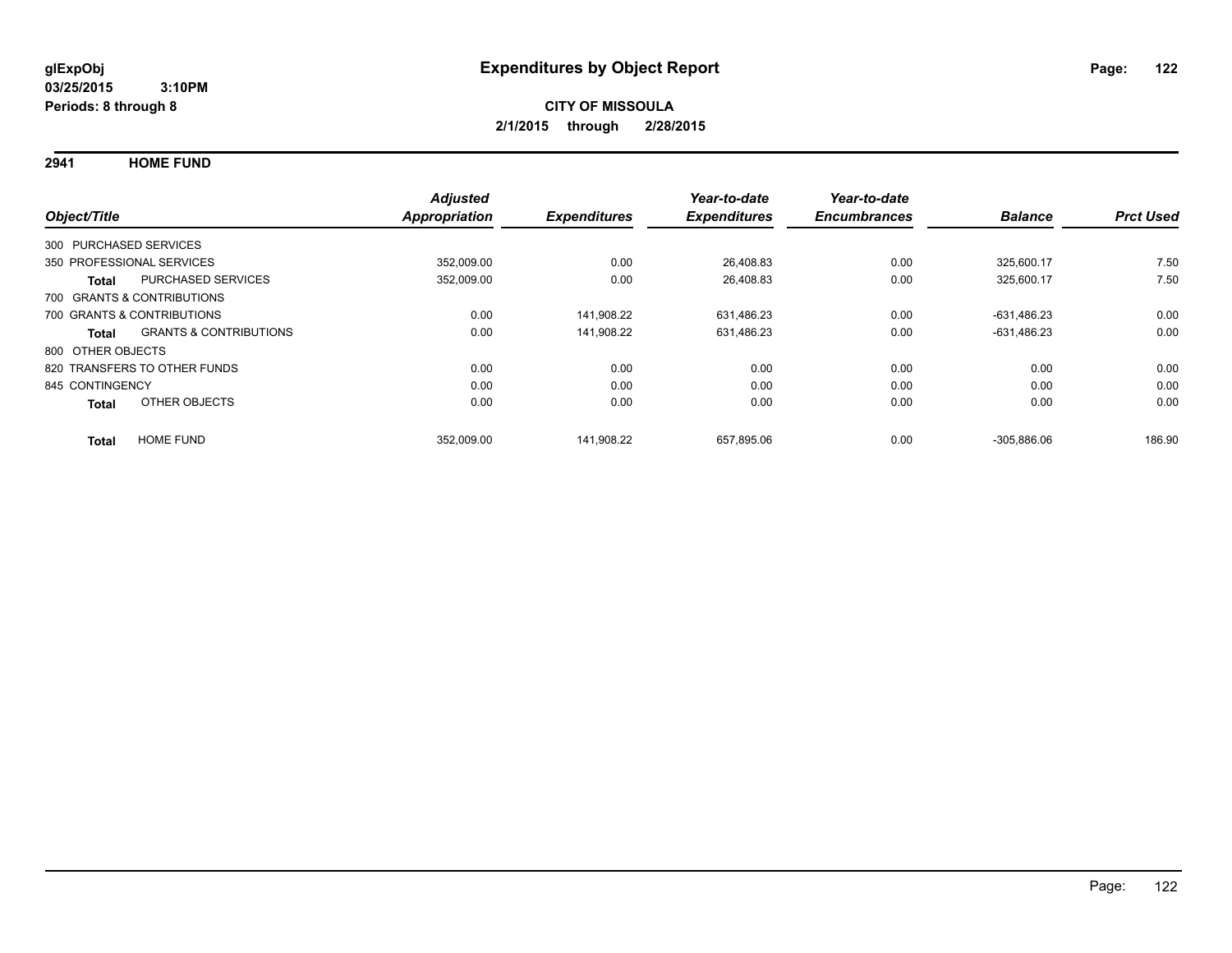#### **2942 ADDI PROGRAM**

**400 ENTITLEMENT GRANTS**

| Object/Title               |                                   | <b>Adjusted</b><br><b>Appropriation</b> | <b>Expenditures</b> | Year-to-date<br><b>Expenditures</b> | Year-to-date<br><b>Encumbrances</b> | <b>Balance</b> | <b>Prct Used</b> |
|----------------------------|-----------------------------------|-----------------------------------------|---------------------|-------------------------------------|-------------------------------------|----------------|------------------|
| 300 PURCHASED SERVICES     |                                   |                                         |                     |                                     |                                     |                |                  |
| 350 PROFESSIONAL SERVICES  |                                   | 0.00                                    | 0.00                | 0.00                                | 0.00                                | 0.00           | 0.00             |
| <b>Total</b>               | <b>PURCHASED SERVICES</b>         | 0.00                                    | 0.00                | 0.00                                | 0.00                                | 0.00           | 0.00             |
| 700 GRANTS & CONTRIBUTIONS |                                   |                                         |                     |                                     |                                     |                |                  |
| 700 GRANTS & CONTRIBUTIONS |                                   | 12.243.00                               | 0.00                | 0.00                                | 0.00                                | 12.243.00      | 0.00             |
| <b>Total</b>               | <b>GRANTS &amp; CONTRIBUTIONS</b> | 12.243.00                               | 0.00                | 0.00                                | 0.00                                | 12.243.00      | 0.00             |
| <b>Total</b>               | <b>ENTITLEMENT GRANTS</b>         | 12,243.00                               | 0.00                | 0.00                                | 0.00                                | 12.243.00      | 0.00             |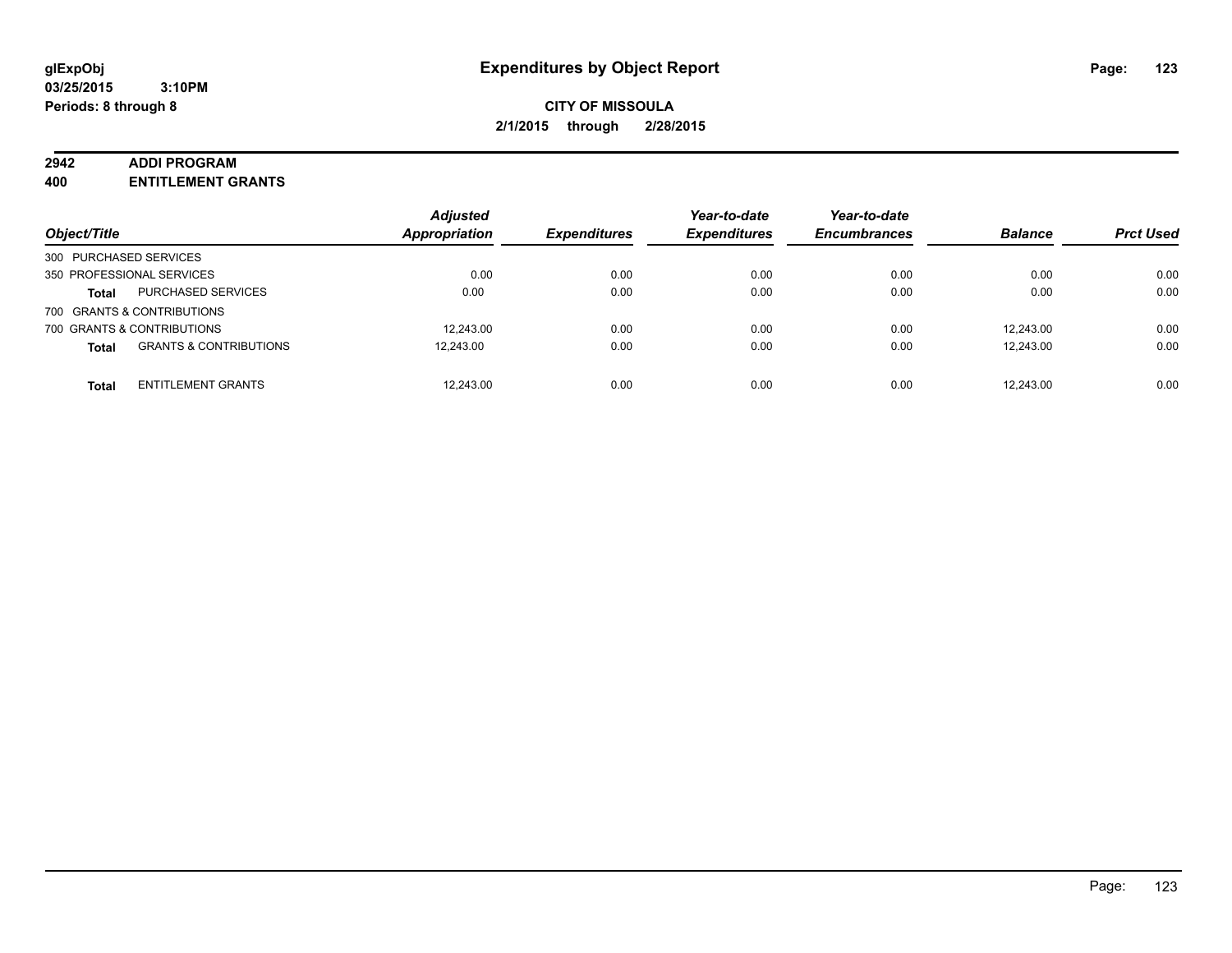**2942 ADDI PROGRAM**

| Object/Title                                      | <b>Adjusted</b><br><b>Appropriation</b> | <b>Expenditures</b> | Year-to-date<br><b>Expenditures</b> | Year-to-date<br><b>Encumbrances</b> | <b>Balance</b> | <b>Prct Used</b> |
|---------------------------------------------------|-----------------------------------------|---------------------|-------------------------------------|-------------------------------------|----------------|------------------|
|                                                   |                                         |                     |                                     |                                     |                |                  |
| 300 PURCHASED SERVICES                            |                                         |                     |                                     |                                     |                |                  |
| 350 PROFESSIONAL SERVICES                         | 0.00                                    | 0.00                | 0.00                                | 0.00                                | 0.00           | 0.00             |
| PURCHASED SERVICES<br><b>Total</b>                | 0.00                                    | 0.00                | 0.00                                | 0.00                                | 0.00           | 0.00             |
| 700 GRANTS & CONTRIBUTIONS                        |                                         |                     |                                     |                                     |                |                  |
| 700 GRANTS & CONTRIBUTIONS                        | 12.243.00                               | 0.00                | 0.00                                | 0.00                                | 12.243.00      | 0.00             |
| <b>GRANTS &amp; CONTRIBUTIONS</b><br><b>Total</b> | 12,243.00                               | 0.00                | 0.00                                | 0.00                                | 12,243.00      | 0.00             |
|                                                   |                                         |                     |                                     |                                     |                |                  |
| <b>ADDI PROGRAM</b><br><b>Total</b>               | 12.243.00                               | 0.00                | 0.00                                | 0.00                                | 12.243.00      | 0.00             |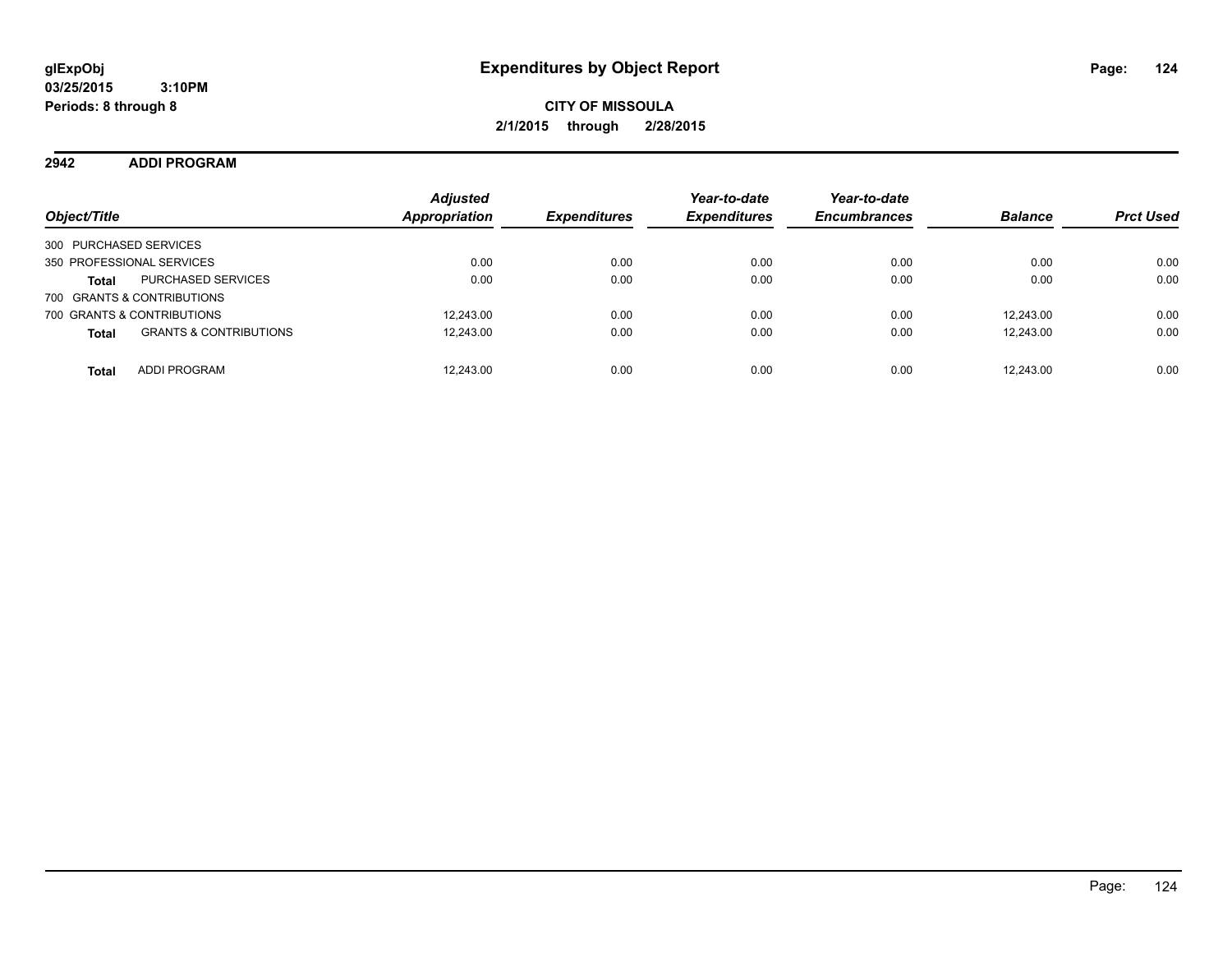#### **2943 CITY HOME PROGRAM INCOME**

**400 ENTITLEMENT GRANTS**

|                           |                                   | <b>Adjusted</b>      |                     | Year-to-date        | Year-to-date        |                |                  |
|---------------------------|-----------------------------------|----------------------|---------------------|---------------------|---------------------|----------------|------------------|
| Object/Title              |                                   | <b>Appropriation</b> | <b>Expenditures</b> | <b>Expenditures</b> | <b>Encumbrances</b> | <b>Balance</b> | <b>Prct Used</b> |
| 300 PURCHASED SERVICES    |                                   |                      |                     |                     |                     |                |                  |
| 350 PROFESSIONAL SERVICES |                                   | 35,000.00            | 0.00                | 0.00                | 0.00                | 35,000.00      | 0.00             |
|                           | 390 OTHER PURCHASED SERVICES      | 500.00               | 0.00                | 0.00                | 0.00                | 500.00         | 0.00             |
| <b>Total</b>              | <b>PURCHASED SERVICES</b>         | 35.500.00            | 0.00                | 0.00                | 0.00                | 35.500.00      | 0.00             |
|                           | 700 GRANTS & CONTRIBUTIONS        |                      |                     |                     |                     |                |                  |
|                           | 700 GRANTS & CONTRIBUTIONS        | 0.00                 | 0.00                | 0.00                | 0.00                | 0.00           | 0.00             |
| <b>Total</b>              | <b>GRANTS &amp; CONTRIBUTIONS</b> | 0.00                 | 0.00                | 0.00                | 0.00                | 0.00           | 0.00             |
| <b>Total</b>              | <b>ENTITLEMENT GRANTS</b>         | 35.500.00            | 0.00                | 0.00                | 0.00                | 35.500.00      | 0.00             |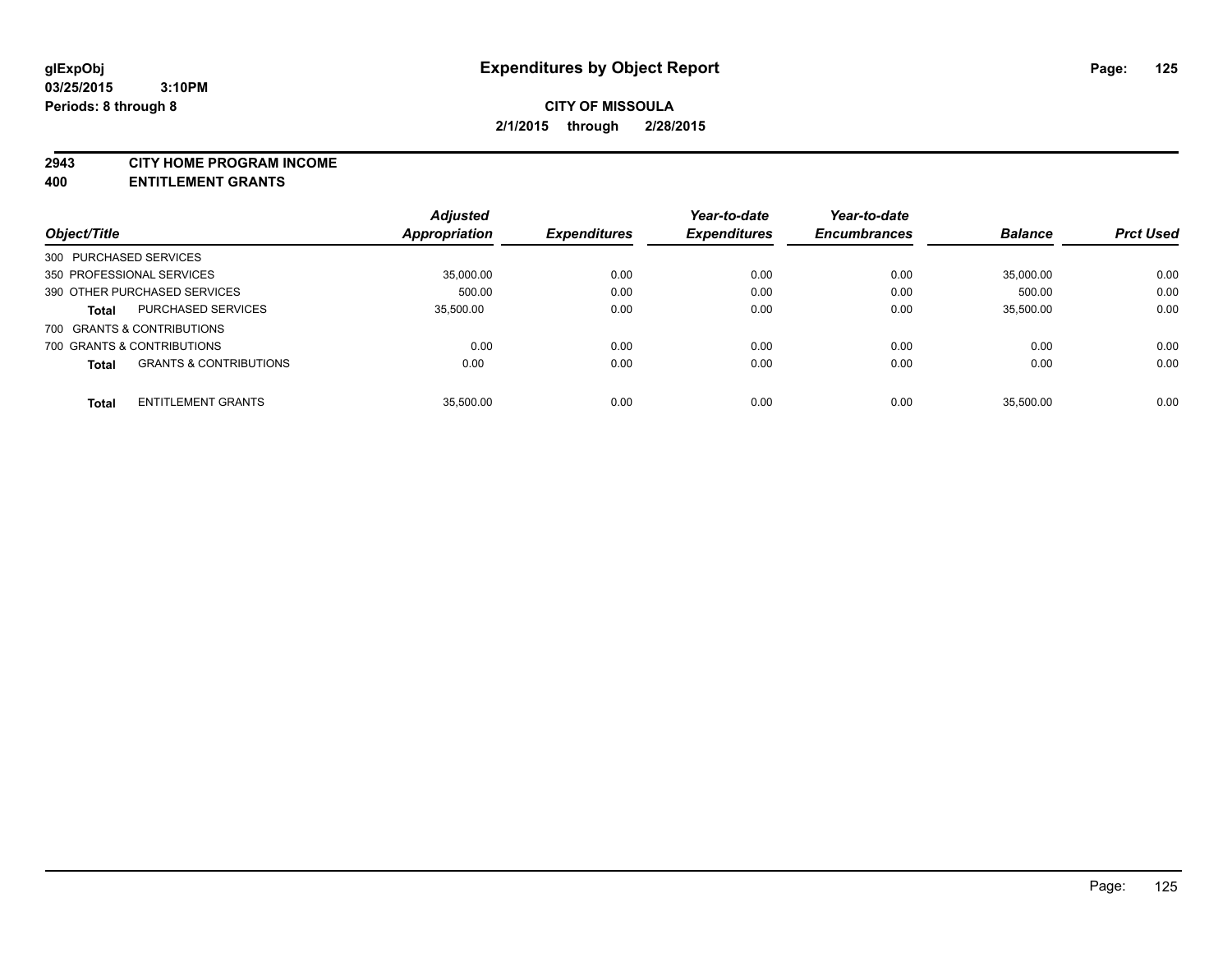#### **2943 CITY HOME PROGRAM INCOME**

| Object/Title                                      | <b>Adjusted</b><br><b>Appropriation</b> | <b>Expenditures</b> | Year-to-date<br><b>Expenditures</b> | Year-to-date<br><b>Encumbrances</b> | <b>Balance</b> | <b>Prct Used</b> |
|---------------------------------------------------|-----------------------------------------|---------------------|-------------------------------------|-------------------------------------|----------------|------------------|
| 300 PURCHASED SERVICES                            |                                         |                     |                                     |                                     |                |                  |
| 350 PROFESSIONAL SERVICES                         | 35,000.00                               | 0.00                | 0.00                                | 0.00                                | 35.000.00      | 0.00             |
| 390 OTHER PURCHASED SERVICES                      | 500.00                                  | 0.00                | 0.00                                | 0.00                                | 500.00         | 0.00             |
| <b>PURCHASED SERVICES</b><br><b>Total</b>         | 35,500.00                               | 0.00                | 0.00                                | 0.00                                | 35.500.00      | 0.00             |
| 700 GRANTS & CONTRIBUTIONS                        |                                         |                     |                                     |                                     |                |                  |
| 700 GRANTS & CONTRIBUTIONS                        | 0.00                                    | 0.00                | 0.00                                | 0.00                                | 0.00           | 0.00             |
| <b>GRANTS &amp; CONTRIBUTIONS</b><br><b>Total</b> | 0.00                                    | 0.00                | 0.00                                | 0.00                                | 0.00           | 0.00             |
| CITY HOME PROGRAM INCOME<br><b>Total</b>          | 35.500.00                               | 0.00                | 0.00                                | 0.00                                | 35.500.00      | 0.00             |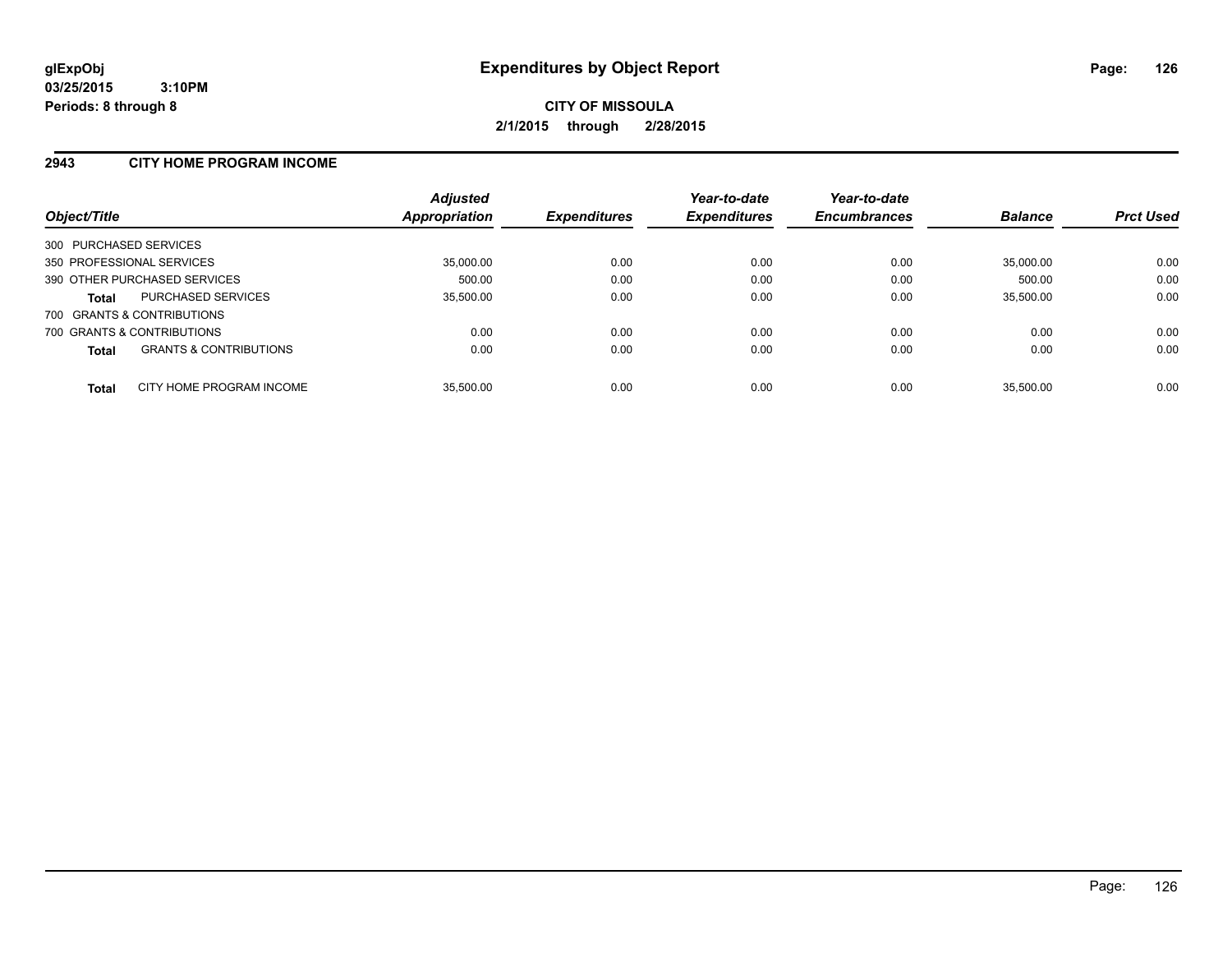#### **2944 NEIGHBORHOOD STABILIZATION PROGRAM**

**400 ENTITLEMENT GRANTS**

| Object/Title                              | <b>Adjusted</b><br>Appropriation | <b>Expenditures</b> | Year-to-date<br><b>Expenditures</b> | Year-to-date<br><b>Encumbrances</b> | <b>Balance</b> | <b>Prct Used</b> |
|-------------------------------------------|----------------------------------|---------------------|-------------------------------------|-------------------------------------|----------------|------------------|
| 300 PURCHASED SERVICES                    |                                  |                     |                                     |                                     |                |                  |
| 350 PROFESSIONAL SERVICES                 | 0.00                             | 0.00                | 0.00                                | 0.00                                | 0.00           | 0.00             |
| 390 OTHER PURCHASED SERVICES              | 0.00                             | 0.00                | 0.00                                | 0.00                                | 0.00           | 0.00             |
| <b>PURCHASED SERVICES</b><br><b>Total</b> | 0.00                             | 0.00                | 0.00                                | 0.00                                | 0.00           | 0.00             |
| ENTITLEMENT GRANTS<br><b>Total</b>        | 0.00                             | 0.00                | 0.00                                | 0.00                                | 0.00           | 0.00             |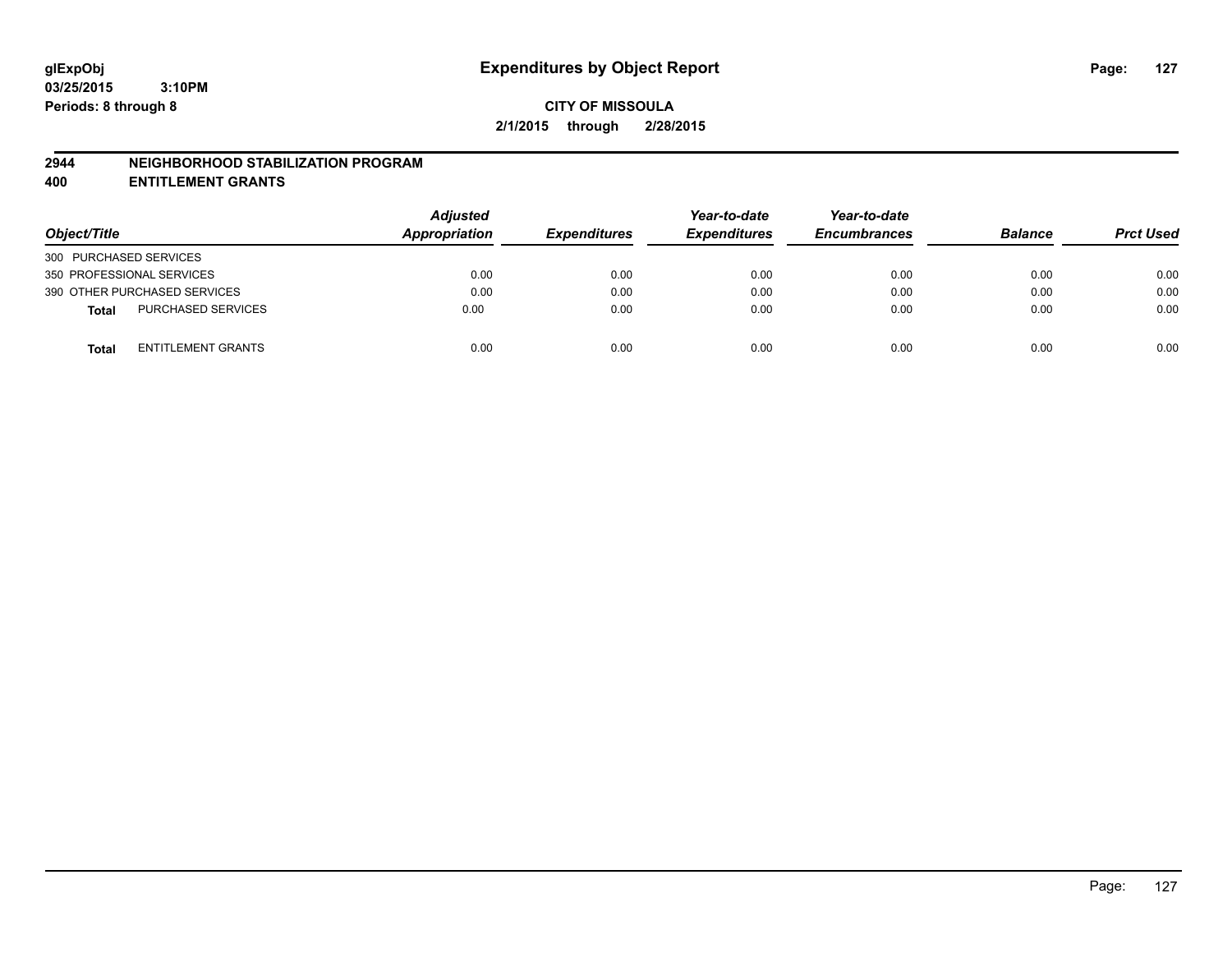#### **2944 NEIGHBORHOOD STABILIZATION PROGRAM**

**401 MHA/SILVERTIP**

| Object/Title              |                      | <b>Adjusted</b><br>Appropriation | <b>Expenditures</b> | Year-to-date<br><b>Expenditures</b> | Year-to-date<br><b>Encumbrances</b> | <b>Balance</b> | <b>Prct Used</b> |
|---------------------------|----------------------|----------------------------------|---------------------|-------------------------------------|-------------------------------------|----------------|------------------|
| 300 PURCHASED SERVICES    |                      |                                  |                     |                                     |                                     |                |                  |
| 350 PROFESSIONAL SERVICES |                      | 0.00                             | 0.00                | 0.00                                | 0.00                                | 0.00           | 0.00             |
| <b>Total</b>              | PURCHASED SERVICES   | 0.00                             | 0.00                | 0.00                                | 0.00                                | 0.00           | 0.00             |
| <b>Total</b>              | <b>MHA/SILVERTIP</b> | 0.00                             | 0.00                | 0.00                                | 0.00                                | 0.00           | 0.00             |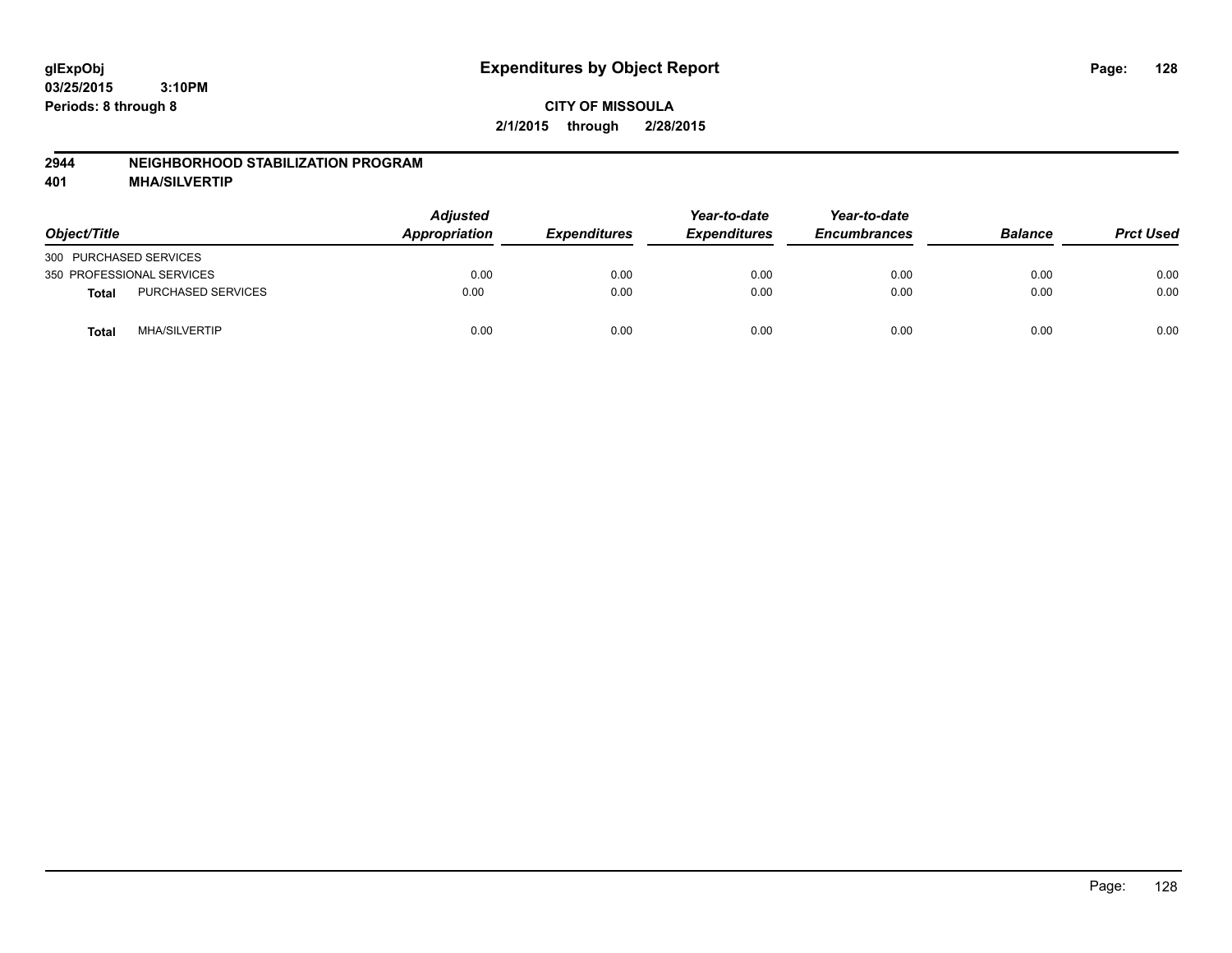#### **2944 NEIGHBORHOOD STABILIZATION PROGRAM**

**402 HUD/SILVERTIP**

| Object/Title                              | <b>Adjusted</b><br>Appropriation | <b>Expenditures</b> | Year-to-date<br><b>Expenditures</b> | Year-to-date<br><b>Encumbrances</b> | <b>Balance</b> | <b>Prct Used</b> |
|-------------------------------------------|----------------------------------|---------------------|-------------------------------------|-------------------------------------|----------------|------------------|
| 300 PURCHASED SERVICES                    |                                  |                     |                                     |                                     |                |                  |
| 350 PROFESSIONAL SERVICES                 | 0.00                             | 0.00                | 0.00                                | 0.00                                | 0.00           | 0.00             |
| 390 OTHER PURCHASED SERVICES              | 0.00                             | 0.00                | 0.00                                | 0.00                                | 0.00           | 0.00             |
| <b>PURCHASED SERVICES</b><br><b>Total</b> | 0.00                             | 0.00                | 0.00                                | 0.00                                | 0.00           | 0.00             |
| <b>HUD/SILVERTIP</b><br><b>Total</b>      | 0.00                             | 0.00                | 0.00                                | 0.00                                | 0.00           | 0.00             |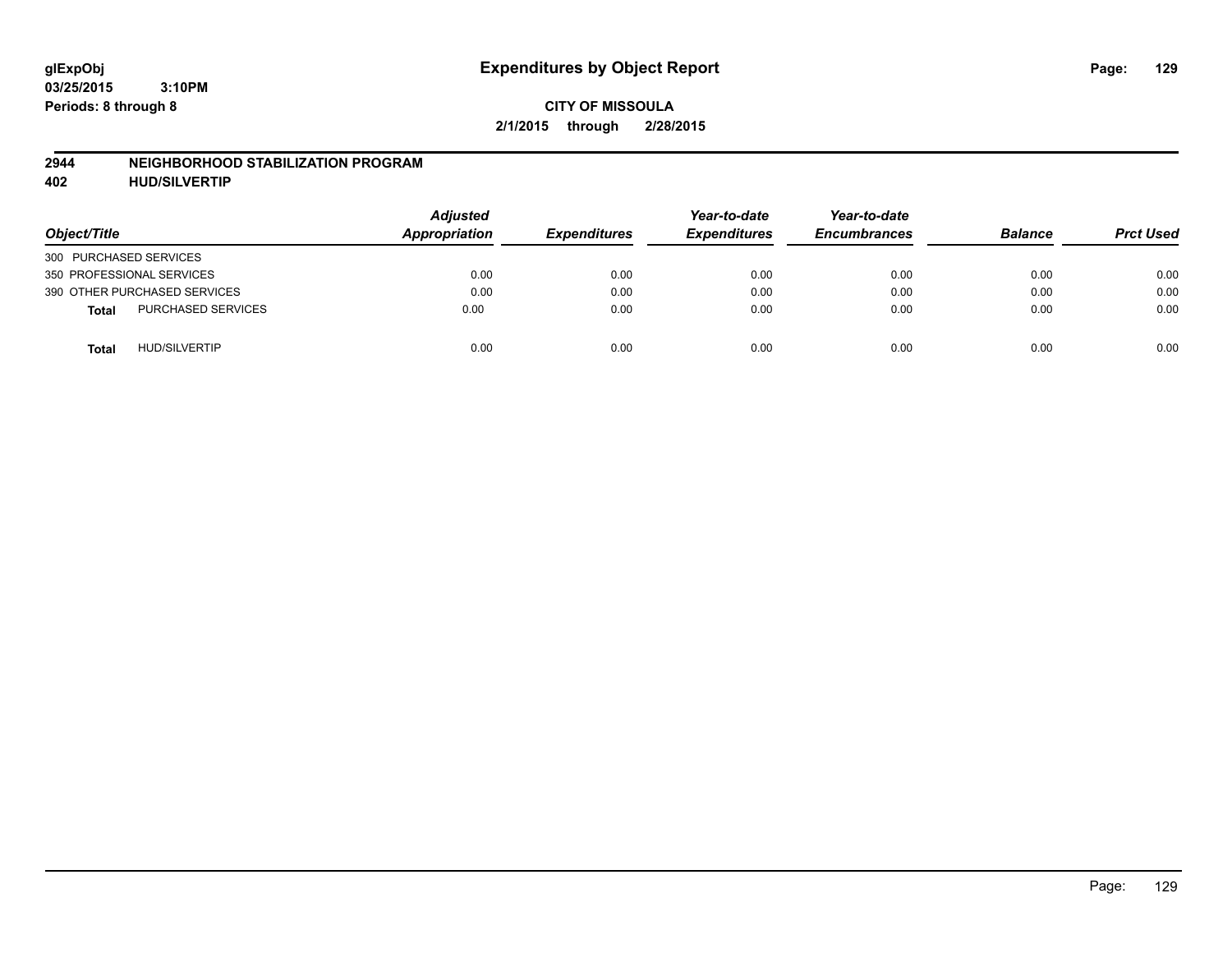**03/25/2015 3:10PM Periods: 8 through 8**

**CITY OF MISSOULA 2/1/2015 through 2/28/2015**

### **2944 NEIGHBORHOOD STABILIZATION PROGRAM**

| Object/Title           |                                  | <b>Adjusted</b><br>Appropriation | <b>Expenditures</b> | Year-to-date<br><b>Expenditures</b> | Year-to-date<br><b>Encumbrances</b> | <b>Balance</b> | <b>Prct Used</b> |
|------------------------|----------------------------------|----------------------------------|---------------------|-------------------------------------|-------------------------------------|----------------|------------------|
| 300 PURCHASED SERVICES |                                  |                                  |                     |                                     |                                     |                |                  |
|                        | 350 PROFESSIONAL SERVICES        | 0.00                             | 0.00                | 0.00                                | 0.00                                | 0.00           | 0.00             |
|                        | 390 OTHER PURCHASED SERVICES     | 0.00                             | 0.00                | 0.00                                | 0.00                                | 0.00           | 0.00             |
| <b>Total</b>           | <b>PURCHASED SERVICES</b>        | 0.00                             | 0.00                | 0.00                                | 0.00                                | 0.00           | 0.00             |
| Total                  | NEIGHBORHOOD STABILIZATION PROGF | 0.00                             | 0.00                | 0.00                                | 0.00                                | 0.00           | 0.00             |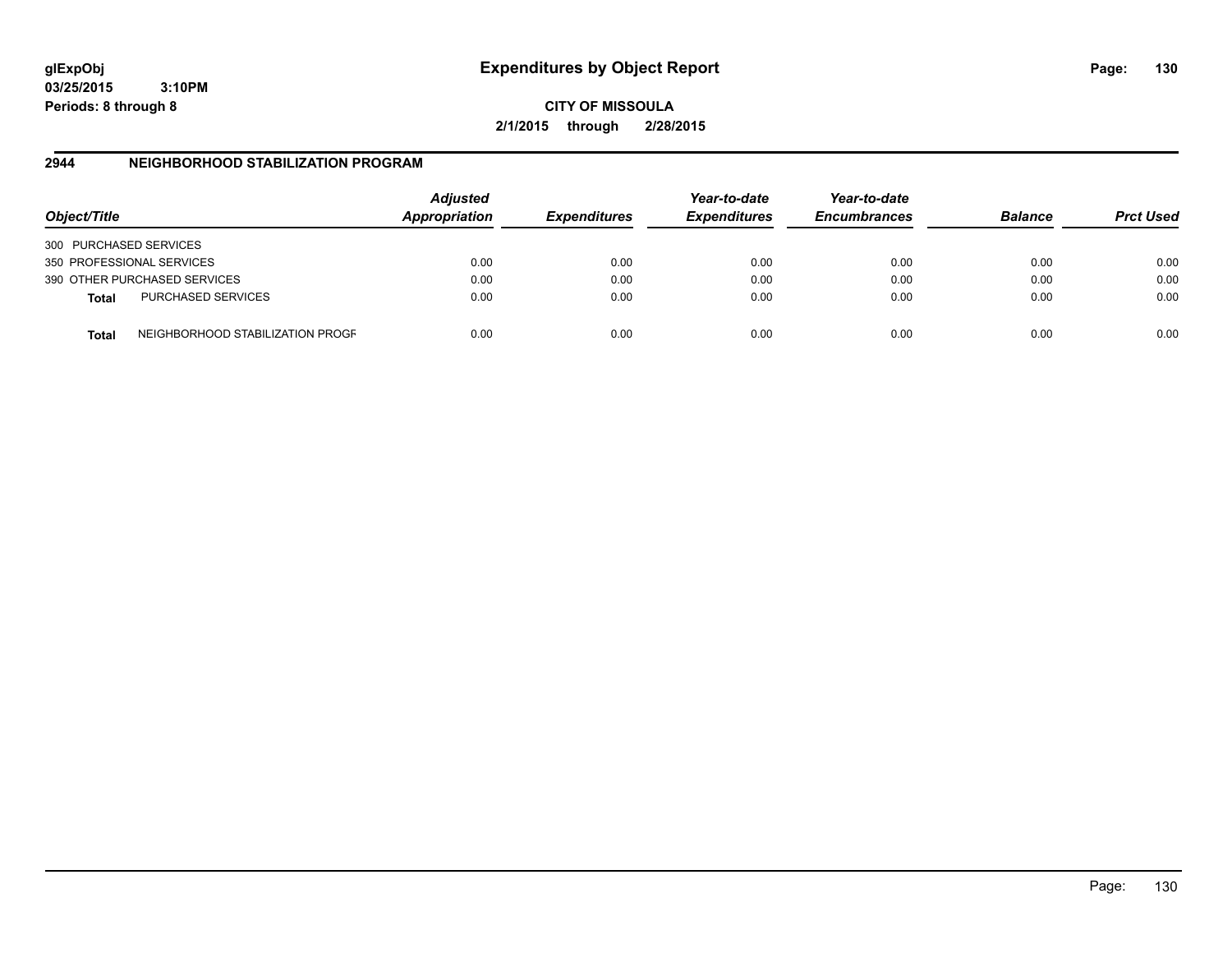#### **2955 TRANSPORTATION**

**250 DEVELOPMENT SERVICES**

|                                            | <b>Adjusted</b>      |                     | Year-to-date        | Year-to-date        |                |                  |
|--------------------------------------------|----------------------|---------------------|---------------------|---------------------|----------------|------------------|
| Object/Title                               | <b>Appropriation</b> | <b>Expenditures</b> | <b>Expenditures</b> | <b>Encumbrances</b> | <b>Balance</b> | <b>Prct Used</b> |
| 100 PERSONAL SERVICES                      |                      |                     |                     |                     |                |                  |
| 110 SALARIES AND WAGES                     | 431,575.00           | 73,440.24           | 245,507.24          | 0.00                | 186,067.76     | 56.89            |
| 120 OVERTIME/TERMINATION                   | 0.00                 | 56.88               | 447.76              | 0.00                | $-447.76$      | 0.00             |
| 140 EMPLOYER CONTRIBUTIONS                 | 154,330.00           | 24,125.41           | 89,690.15           | 0.00                | 64,639.85      | 58.12            |
| 141 STATE RETIREMENT CONTRIBUTIONS         | 0.00                 | 30.01               | 284.99              | 0.00                | $-284.99$      | 0.00             |
| PERSONAL SERVICES<br><b>Total</b>          | 585,905.00           | 97,652.54           | 335,930.14          | 0.00                | 249,974.86     | 57.34            |
| 200 SUPPLIES                               |                      |                     |                     |                     |                |                  |
| 210 OFFICE SUPPLIES                        | 5,800.00             | 101.27              | 3,332.47            | 0.00                | 2,467.53       | 57.46            |
| 220 OPERATING SUPPLIES                     | 19.175.00            | 67.26               | 13,805.76           | 0.00                | 5,369.24       | 72.00            |
| 230 REPAIR/MAINTENANCE                     | 0.00                 | 0.00                | 6.99                | 0.00                | $-6.99$        | 0.00             |
| 231 GASOLINE                               | 0.00                 | 0.00                | 163.24              | 0.00                | $-163.24$      | 0.00             |
| 240 OTHER SUPPLIES                         | 560.00               | 0.00                | 28.02               | 0.00                | 531.98         | 5.00             |
| <b>SUPPLIES</b><br>Total                   | 25,535.00            | 168.53              | 17,336.48           | 0.00                | 8,198.52       | 67.89            |
| 300 PURCHASED SERVICES                     |                      |                     |                     |                     |                |                  |
| 310 COMMUNICATIONS                         | 1,800.00             | 97.37               | 942.60              | 0.00                | 857.40         | 52.37            |
| 320 PRINTING & DUPLICATING                 | 12,675.00            | 0.00                | 3,508.11            | 0.00                | 9,166.89       | 27.68            |
| 330 PUBLICITY, SUBSCRIPTIONS & DUES        | 32,271.00            | 1,324.00            | 16,153.68           | 0.00                | 16,117.32      | 50.06            |
| 341 ELECTRICITY & NATURAL GAS              | 0.00                 | 0.00                | 50.01               | 0.00                | $-50.01$       | 0.00             |
| 344 TELEPHONE SERVICE                      | 1,059.00             | 112.59              | 737.87              | 0.00                | 321.13         | 69.68            |
| 350 PROFESSIONAL SERVICES                  | 86,154.00            | 0.00                | 4,077.50            | 0.00                | 82,076.50      | 4.73             |
| 360 REPAIR & MAINTENANCE                   | 13,100.00            | 0.00                | 121.50              | 0.00                | 12,978.50      | 0.93             |
| 370 TRAVEL                                 | 11,025.00            | 460.70              | 4,398.44            | 0.00                | 6,626.56       | 39.90            |
| 380 TRAINING                               | 14,700.00            | 1,460.00            | 2,705.00            | 0.00                | 11,995.00      | 18.40            |
| 390 OTHER PURCHASED SERVICES               | 64,849.00            | 0.00                | 8,100.08            | 0.00                | 56,748.92      | 12.49            |
| PURCHASED SERVICES<br>Total                | 237,633.00           | 3,454.66            | 40,794.79           | 0.00                | 196,838.21     | 17.17            |
| 500 FIXED CHARGES                          |                      |                     |                     |                     |                |                  |
| 500 FIXED CHARGES                          | 41,207.00            | 0.00                | 794.65              | 0.00                | 40,412.35      | 1.93             |
| <b>FIXED CHARGES</b><br>Total              | 41,207.00            | 0.00                | 794.65              | 0.00                | 40,412.35      | 1.93             |
| 700 GRANTS & CONTRIBUTIONS                 |                      |                     |                     |                     |                |                  |
| 700 GRANTS & CONTRIBUTIONS                 | 148,096.00           | 0.00                | 5,500.00            | 0.00                | 142,596.00     | 3.71             |
| <b>GRANTS &amp; CONTRIBUTIONS</b><br>Total | 148,096.00           | 0.00                | 5,500.00            | 0.00                | 142,596.00     | 3.71             |
| 800 OTHER OBJECTS                          |                      |                     |                     |                     |                |                  |
| 820 TRANSFERS TO OTHER FUNDS               | 3,593.00             | 0.00                | 0.00                | 0.00                | 3,593.00       | 0.00             |
|                                            |                      |                     |                     |                     |                |                  |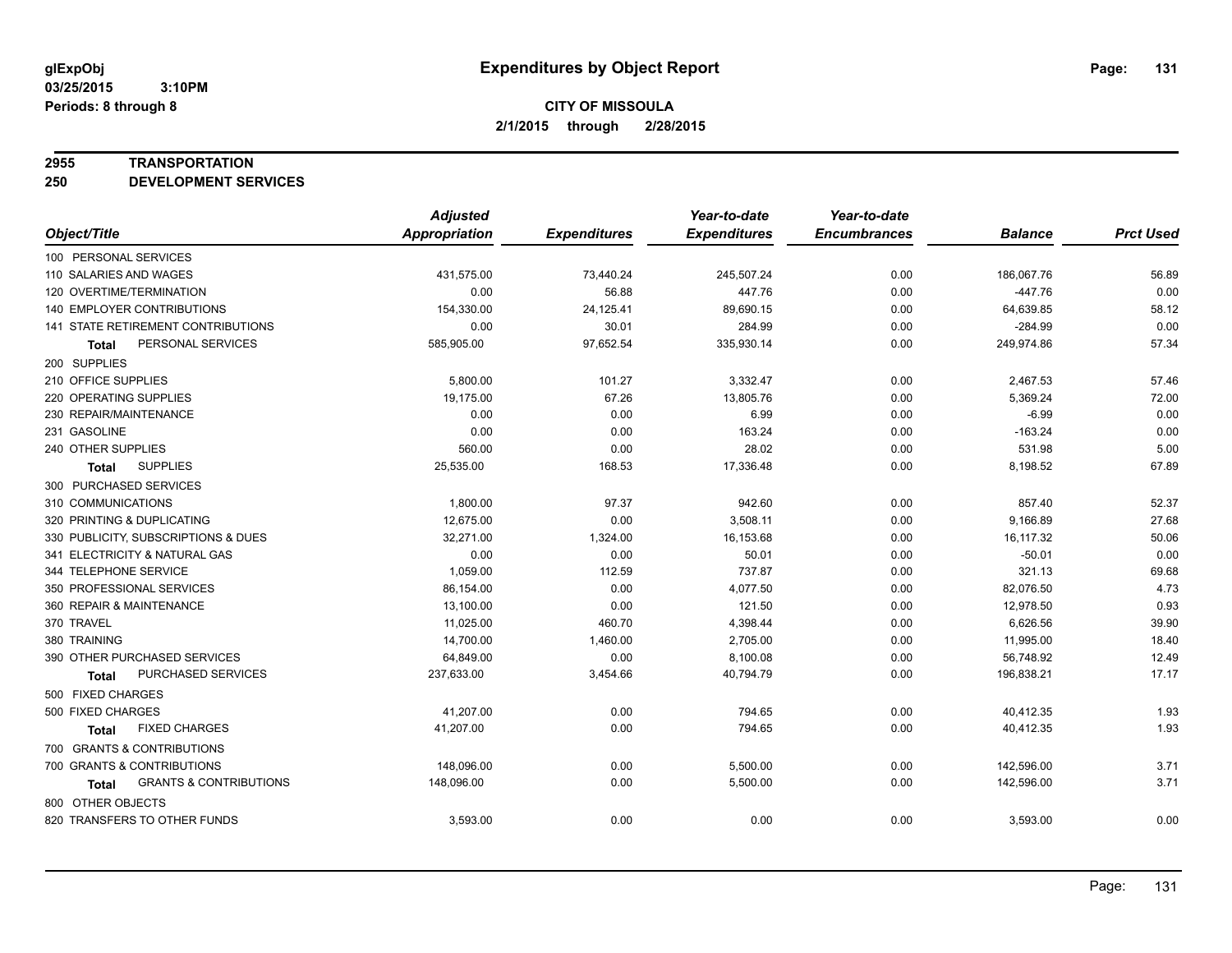#### **2955 TRANSPORTATION**

**250 DEVELOPMENT SERVICES**

| Object/Title    |                      | <b>Adjusted</b><br>Appropriation | <b>Expenditures</b> | Year-to-date<br><b>Expenditures</b> | Year-to-date<br><b>Encumbrances</b> | <b>Balance</b> | <b>Prct Used</b> |
|-----------------|----------------------|----------------------------------|---------------------|-------------------------------------|-------------------------------------|----------------|------------------|
| 845 CONTINGENCY |                      | 32,825.00                        | 0.00                | 0.00                                | 0.00                                | 32,825.00      | 0.00             |
| Total           | OTHER OBJECTS        | 36.418.00                        | 0.00                | 0.00                                | 0.00                                | 36.418.00      | 0.00             |
| <b>Total</b>    | DEVELOPMENT SERVICES | 1,074,794.00                     | 101.275.73          | 400,356.06                          | 0.00                                | 674,437.94     | 37.25            |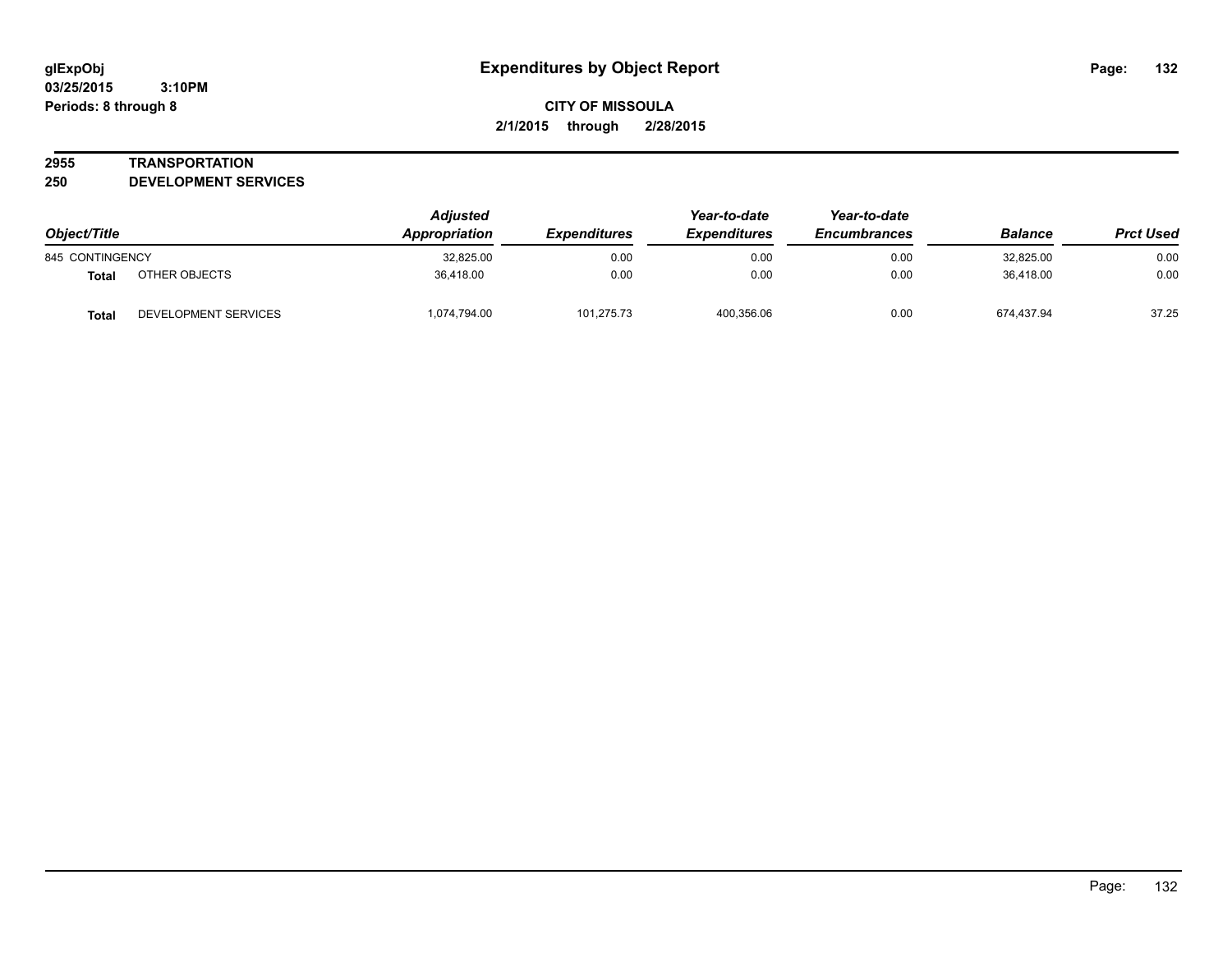### **2955 TRANSPORTATION**

|                                                   | <b>Adjusted</b>      |                     | Year-to-date        | Year-to-date        |                |                  |
|---------------------------------------------------|----------------------|---------------------|---------------------|---------------------|----------------|------------------|
| Object/Title                                      | <b>Appropriation</b> | <b>Expenditures</b> | <b>Expenditures</b> | <b>Encumbrances</b> | <b>Balance</b> | <b>Prct Used</b> |
| 100 PERSONAL SERVICES                             |                      |                     |                     |                     |                |                  |
| 110 SALARIES AND WAGES                            | 431,575.00           | 73,440.24           | 245,507.24          | 0.00                | 186,067.76     | 56.89            |
| 120 OVERTIME/TERMINATION                          | 0.00                 | 56.88               | 447.76              | 0.00                | $-447.76$      | 0.00             |
| <b>140 EMPLOYER CONTRIBUTIONS</b>                 | 154,330.00           | 24,125.41           | 89,690.15           | 0.00                | 64,639.85      | 58.12            |
| <b>141 STATE RETIREMENT CONTRIBUTIONS</b>         | 0.00                 | 30.01               | 284.99              | 0.00                | $-284.99$      | 0.00             |
| PERSONAL SERVICES<br><b>Total</b>                 | 585,905.00           | 97,652.54           | 335,930.14          | 0.00                | 249,974.86     | 57.34            |
| 200 SUPPLIES                                      |                      |                     |                     |                     |                |                  |
| 210 OFFICE SUPPLIES                               | 5,800.00             | 101.27              | 3,332.47            | 0.00                | 2,467.53       | 57.46            |
| 220 OPERATING SUPPLIES                            | 19,175.00            | 67.26               | 13,805.76           | 0.00                | 5,369.24       | 72.00            |
| 230 REPAIR/MAINTENANCE                            | 0.00                 | 0.00                | 6.99                | 0.00                | $-6.99$        | 0.00             |
| 231 GASOLINE                                      | 0.00                 | 0.00                | 163.24              | 0.00                | $-163.24$      | 0.00             |
| 240 OTHER SUPPLIES                                | 560.00               | 0.00                | 28.02               | 0.00                | 531.98         | 5.00             |
| <b>SUPPLIES</b><br><b>Total</b>                   | 25,535.00            | 168.53              | 17,336.48           | 0.00                | 8,198.52       | 67.89            |
| 300 PURCHASED SERVICES                            |                      |                     |                     |                     |                |                  |
| 310 COMMUNICATIONS                                | 1,800.00             | 97.37               | 942.60              | 0.00                | 857.40         | 52.37            |
| 320 PRINTING & DUPLICATING                        | 12,675.00            | 0.00                | 3,508.11            | 0.00                | 9,166.89       | 27.68            |
| 330 PUBLICITY, SUBSCRIPTIONS & DUES               | 32,271.00            | 1,324.00            | 16,153.68           | 0.00                | 16,117.32      | 50.06            |
| 341 ELECTRICITY & NATURAL GAS                     | 0.00                 | 0.00                | 50.01               | 0.00                | $-50.01$       | 0.00             |
| 344 TELEPHONE SERVICE                             | 1,059.00             | 112.59              | 737.87              | 0.00                | 321.13         | 69.68            |
| 350 PROFESSIONAL SERVICES                         | 86,154.00            | 0.00                | 4,077.50            | 0.00                | 82,076.50      | 4.73             |
| 360 REPAIR & MAINTENANCE                          | 13,100.00            | 0.00                | 121.50              | 0.00                | 12,978.50      | 0.93             |
| 370 TRAVEL                                        | 11,025.00            | 460.70              | 4,398.44            | 0.00                | 6,626.56       | 39.90            |
| 380 TRAINING                                      | 14,700.00            | 1,460.00            | 2,705.00            | 0.00                | 11,995.00      | 18.40            |
| 390 OTHER PURCHASED SERVICES                      | 64,849.00            | 0.00                | 8,100.08            | 0.00                | 56,748.92      | 12.49            |
| PURCHASED SERVICES<br><b>Total</b>                | 237,633.00           | 3,454.66            | 40,794.79           | 0.00                | 196,838.21     | 17.17            |
| 500 FIXED CHARGES                                 |                      |                     |                     |                     |                |                  |
| 500 FIXED CHARGES                                 | 41,207.00            | 0.00                | 794.65              | 0.00                | 40,412.35      | 1.93             |
| <b>FIXED CHARGES</b><br>Total                     | 41,207.00            | 0.00                | 794.65              | 0.00                | 40,412.35      | 1.93             |
| 700 GRANTS & CONTRIBUTIONS                        |                      |                     |                     |                     |                |                  |
| 700 GRANTS & CONTRIBUTIONS                        | 148,096.00           | 0.00                | 5,500.00            | 0.00                | 142,596.00     | 3.71             |
| <b>GRANTS &amp; CONTRIBUTIONS</b><br><b>Total</b> | 148,096.00           | 0.00                | 5,500.00            | 0.00                | 142,596.00     | 3.71             |
| 800 OTHER OBJECTS                                 |                      |                     |                     |                     |                |                  |
| 820 TRANSFERS TO OTHER FUNDS                      | 3,593.00             | 0.00                | 0.00                | 0.00                | 3,593.00       | 0.00             |
| 845 CONTINGENCY                                   | 32,825.00            | 0.00                | 0.00                | 0.00                | 32,825.00      | 0.00             |
|                                                   |                      |                     |                     |                     |                |                  |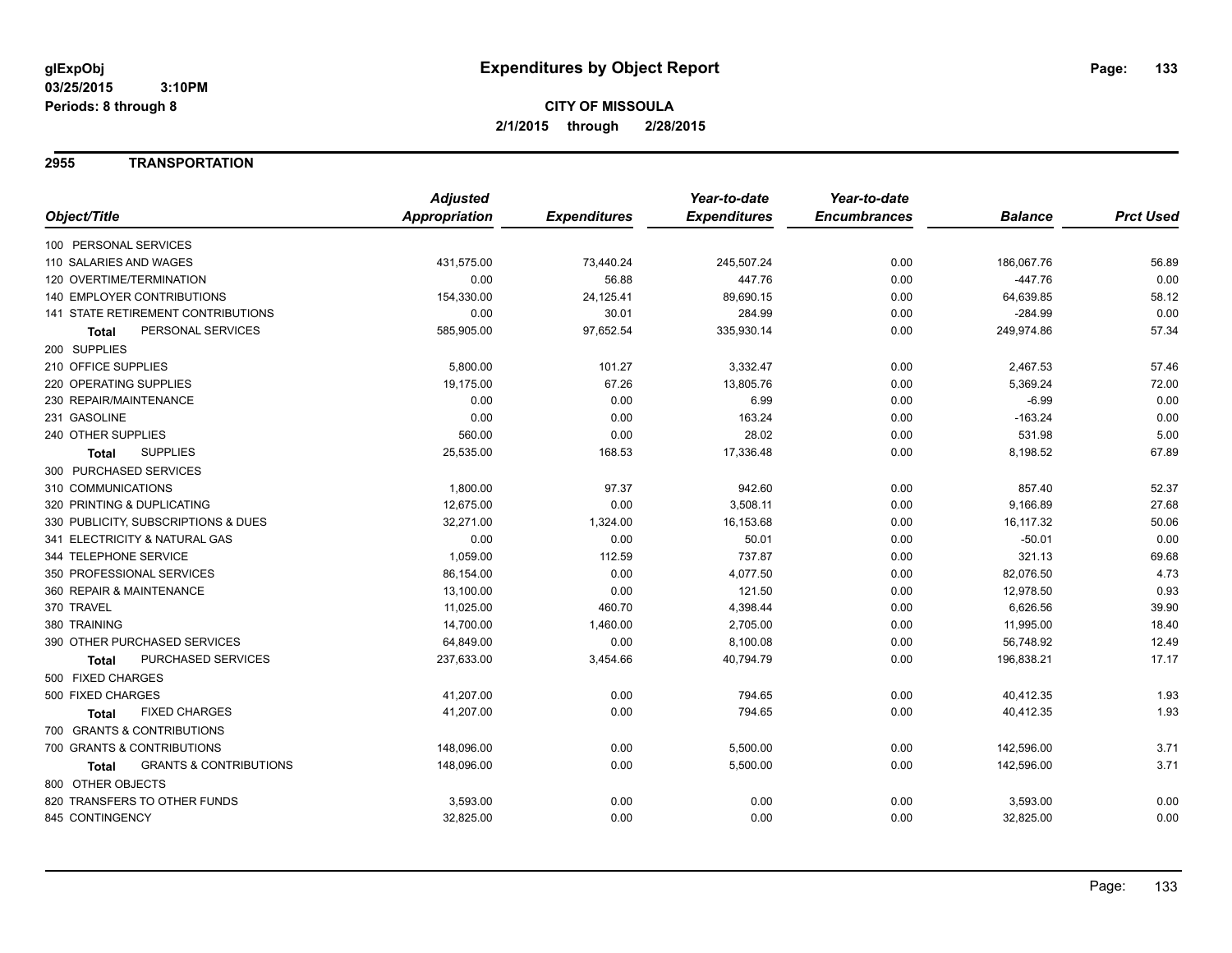### **2955 TRANSPORTATION**

| Object/Title |                | <b>Adjusted</b><br><b>Appropriation</b> | <b>Expenditures</b> | Year-to-date<br><b>Expenditures</b> | Year-to-date<br><b>Encumbrances</b> | <b>Balance</b> | <b>Prct Used</b> |
|--------------|----------------|-----------------------------------------|---------------------|-------------------------------------|-------------------------------------|----------------|------------------|
| <b>Total</b> | OTHER OBJECTS  | 36,418.00                               | 0.00                | 0.00                                | 0.00                                | 36,418.00      | 0.00             |
| <b>Total</b> | TRANSPORTATION | 1,074,794.00                            | 101,275.73          | 400,356.06                          | 0.00                                | 674,437.94     | 37.25            |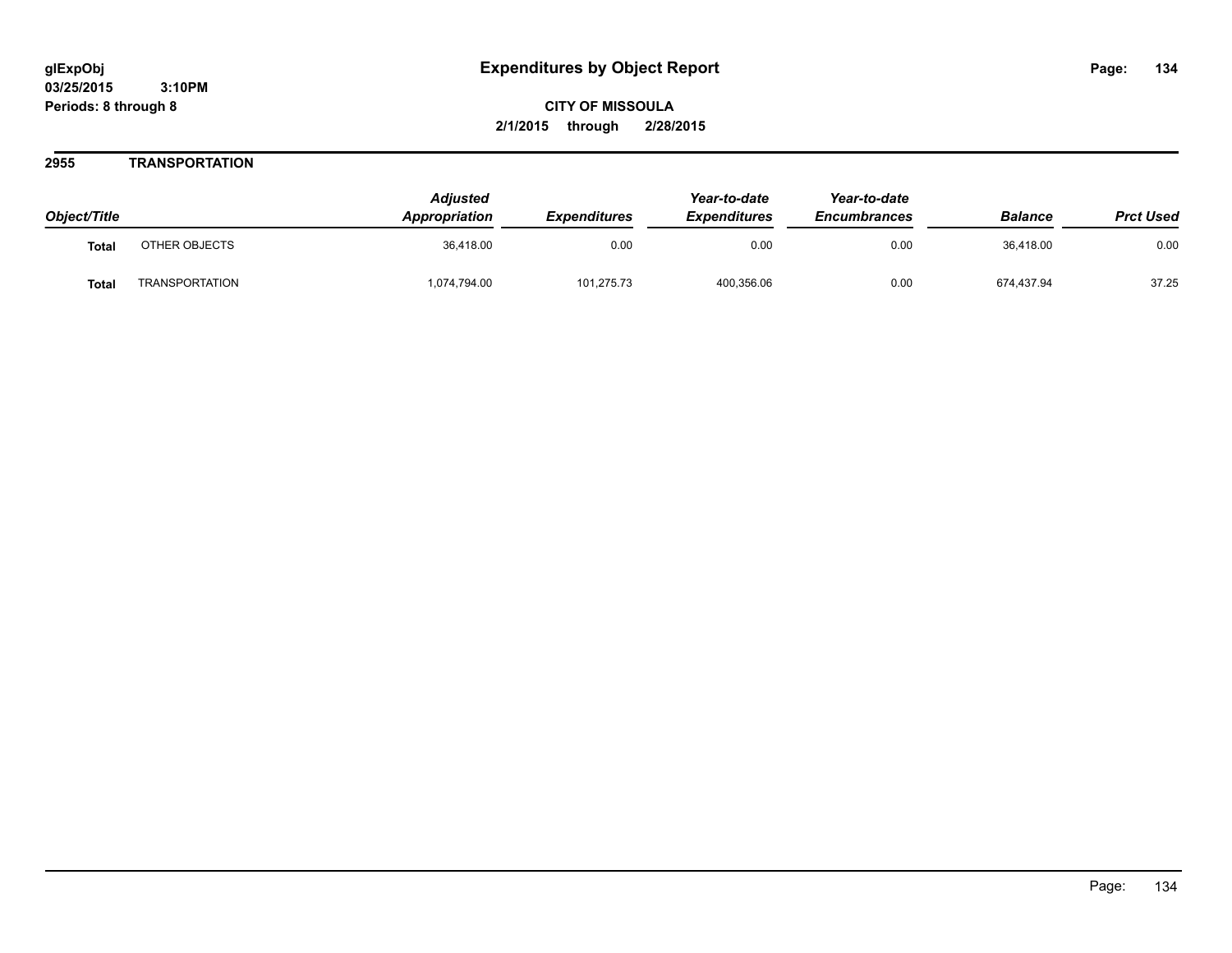#### **2987 FEDERAL TRANSPORTATION FUND**

**370 PARKS & RECREATION**

|                        |                                           | Adjusted      |                     | Year-to-date        | Year-to-date        |                |                  |
|------------------------|-------------------------------------------|---------------|---------------------|---------------------|---------------------|----------------|------------------|
| Object/Title           |                                           | Appropriation | <b>Expenditures</b> | <b>Expenditures</b> | <b>Encumbrances</b> | <b>Balance</b> | <b>Prct Used</b> |
| 100 PERSONAL SERVICES  |                                           |               |                     |                     |                     |                |                  |
| 110 SALARIES AND WAGES |                                           | 0.00          | 0.00                | 1.470.30            | 0.00                | $-1.470.30$    | 0.00             |
|                        | 140 EMPLOYER CONTRIBUTIONS                | 0.00          | 0.00                | 333.41              | 0.00                | $-333.41$      | 0.00             |
|                        | <b>141 STATE RETIREMENT CONTRIBUTIONS</b> | 0.00          | 0.00                | 2.44                | 0.00                | $-2.44$        | 0.00             |
| <b>Total</b>           | PERSONAL SERVICES                         | 0.00          | 0.00                | 1.806.15            | 0.00                | $-1,806.15$    | 0.00             |
| <b>Total</b>           | <b>PARKS &amp; RECREATION</b>             | 0.00          | 0.00                | 1.806.15            | 0.00                | $-1.806.15$    | 0.00             |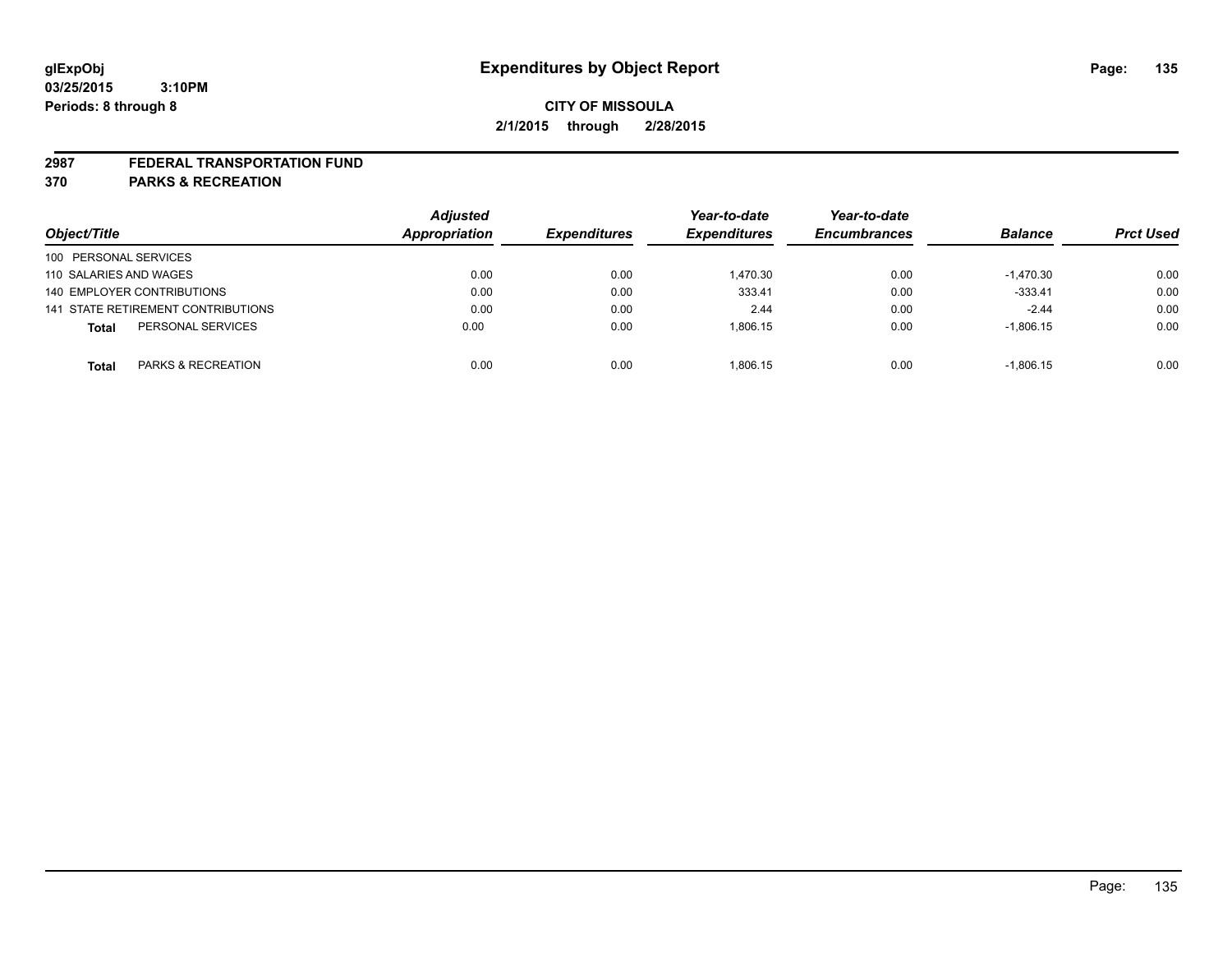#### **2987 FEDERAL TRANSPORTATION FUND**

**390 NON-DEPARTMENTAL**

|                                       | <b>Adjusted</b> |                     | Year-to-date        | Year-to-date        |                |                  |
|---------------------------------------|-----------------|---------------------|---------------------|---------------------|----------------|------------------|
| Object/Title                          | Appropriation   | <b>Expenditures</b> | <b>Expenditures</b> | <b>Encumbrances</b> | <b>Balance</b> | <b>Prct Used</b> |
| 100 PERSONAL SERVICES                 |                 |                     |                     |                     |                |                  |
| 110 SALARIES AND WAGES                | 0.00            | 0.00                | 0.00                | 0.00                | 0.00           | 0.00             |
| 120 OVERTIME/TERMINATION              | 0.00            | 0.00                | 0.00                | 0.00                | 0.00           | 0.00             |
| <b>140 EMPLOYER CONTRIBUTIONS</b>     | 0.00            | 0.00                | 0.00                | 0.00                | 0.00           | 0.00             |
| PERSONAL SERVICES<br><b>Total</b>     | 0.00            | 0.00                | 0.00                | 0.00                | 0.00           | 0.00             |
| 800 OTHER OBJECTS                     |                 |                     |                     |                     |                |                  |
| 820 TRANSFERS TO OTHER FUNDS          | 0.00            | 0.00                | 0.00                | 0.00                | 0.00           | 0.00             |
| OTHER OBJECTS<br><b>Total</b>         | 0.00            | 0.00                | 0.00                | 0.00                | 0.00           | 0.00             |
| 900 CAPITAL OUTLAY                    |                 |                     |                     |                     |                |                  |
| 930 IMPROVEMENTS                      | 1,632,318.00    | 354.00              | 781,077.45          | 0.00                | 851,240.55     | 47.85            |
| <b>CAPITAL OUTLAY</b><br><b>Total</b> | 1,632,318.00    | 354.00              | 781,077.45          | 0.00                | 851,240.55     | 47.85            |
| NON-DEPARTMENTAL<br><b>Total</b>      | 1.632.318.00    | 354.00              | 781.077.45          | 0.00                | 851.240.55     | 47.85            |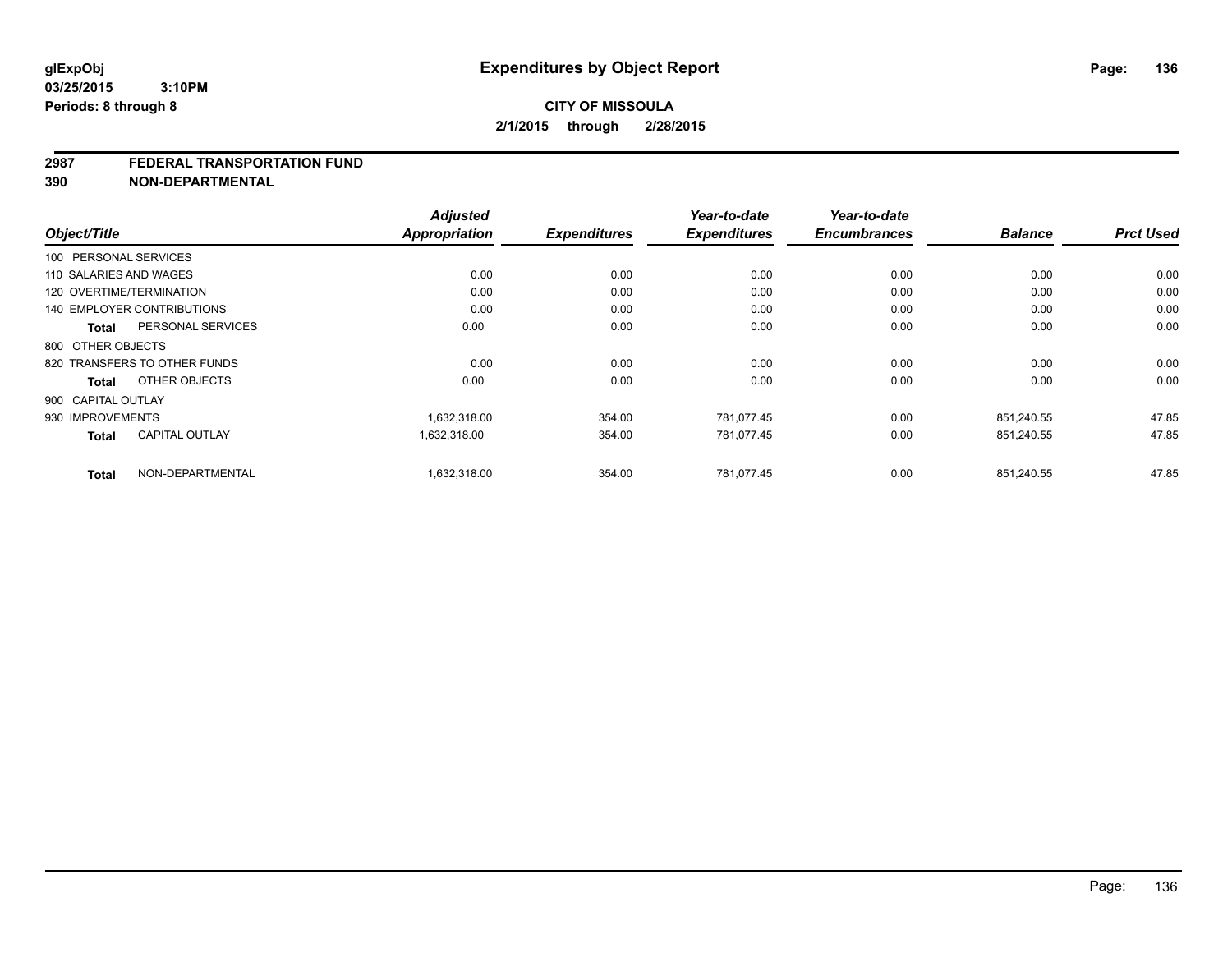**03/25/2015 3:10PM Periods: 8 through 8**

## **CITY OF MISSOULA 2/1/2015 through 2/28/2015**

## **2987 FEDERAL TRANSPORTATION FUND**

| Object/Title                                | <b>Adjusted</b><br>Appropriation | <b>Expenditures</b> |        | Year-to-date<br><b>Expenditures</b> | Year-to-date<br><b>Encumbrances</b> | <b>Balance</b> | <b>Prct Used</b> |
|---------------------------------------------|----------------------------------|---------------------|--------|-------------------------------------|-------------------------------------|----------------|------------------|
|                                             |                                  |                     |        |                                     |                                     |                |                  |
| 100 PERSONAL SERVICES                       |                                  |                     |        |                                     |                                     |                |                  |
| 110 SALARIES AND WAGES                      |                                  | 0.00                | 0.00   | 1,470.30                            | 0.00                                | $-1,470.30$    | 0.00             |
| 120 OVERTIME/TERMINATION                    |                                  | 0.00                | 0.00   | 0.00                                | 0.00                                | 0.00           | 0.00             |
| 140 EMPLOYER CONTRIBUTIONS                  |                                  | 0.00                | 0.00   | 333.41                              | 0.00                                | $-333.41$      | 0.00             |
| 141 STATE RETIREMENT CONTRIBUTIONS          |                                  | 0.00                | 0.00   | 2.44                                | 0.00                                | $-2.44$        | 0.00             |
| PERSONAL SERVICES<br><b>Total</b>           |                                  | 0.00                | 0.00   | 1,806.15                            | 0.00                                | $-1,806.15$    | 0.00             |
| 800 OTHER OBJECTS                           |                                  |                     |        |                                     |                                     |                |                  |
| 820 TRANSFERS TO OTHER FUNDS                |                                  | 0.00                | 0.00   | 0.00                                | 0.00                                | 0.00           | 0.00             |
| OTHER OBJECTS<br><b>Total</b>               |                                  | 0.00                | 0.00   | 0.00                                | 0.00                                | 0.00           | 0.00             |
| 900 CAPITAL OUTLAY                          |                                  |                     |        |                                     |                                     |                |                  |
| 930 IMPROVEMENTS                            | 1,632,318.00                     |                     | 354.00 | 781,077.45                          | 0.00                                | 851,240.55     | 47.85            |
| CAPITAL OUTLAY<br><b>Total</b>              | 1,632,318.00                     |                     | 354.00 | 781,077.45                          | 0.00                                | 851,240.55     | 47.85            |
| FEDERAL TRANSPORTATION FUND<br><b>Total</b> | 1,632,318.00                     |                     | 354.00 | 782,883.60                          | 0.00                                | 849,434.40     | 47.96            |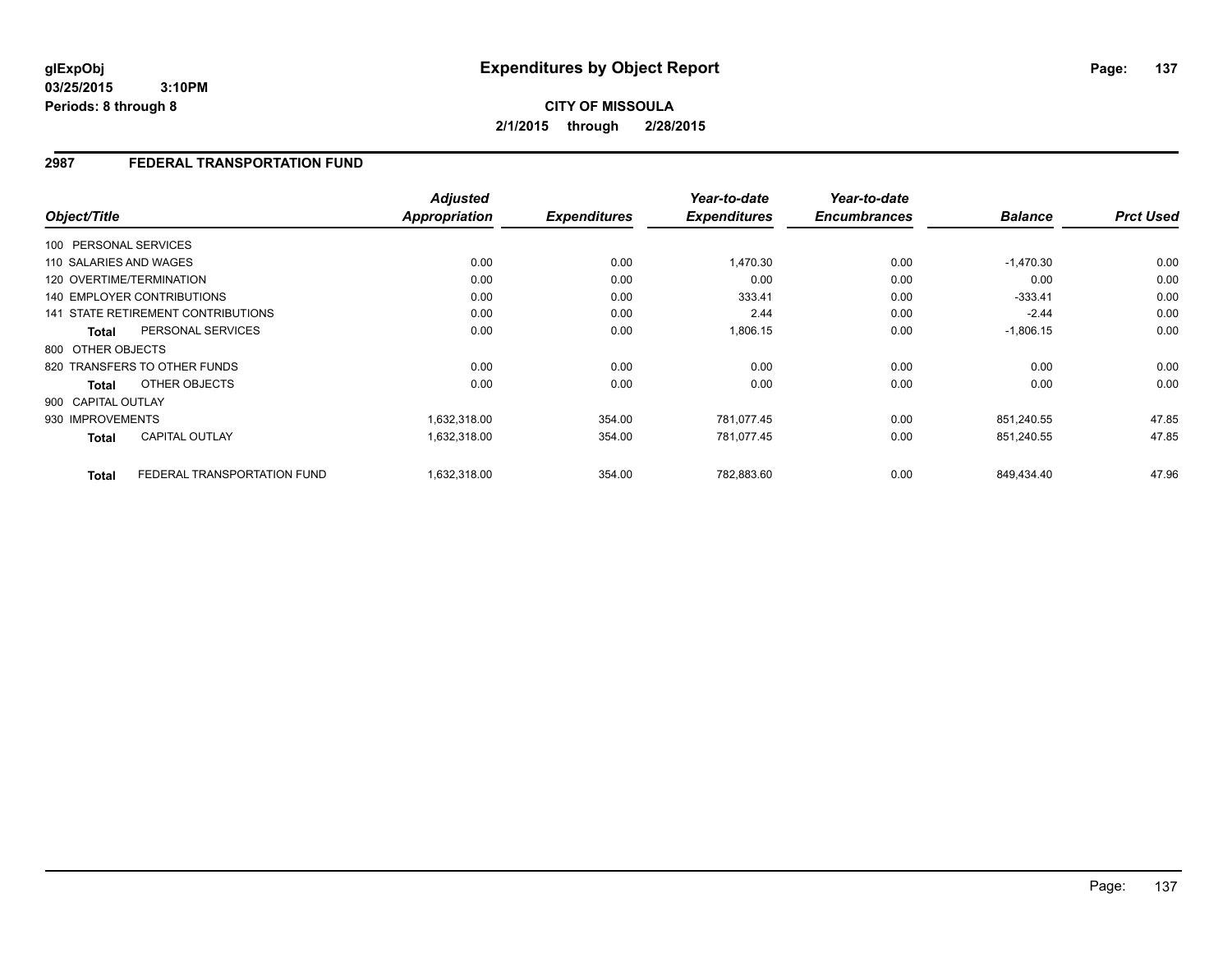#### **03/25/2015 3:10PM Periods: 8 through 8**

## **CITY OF MISSOULA 2/1/2015 through 2/28/2015**

### **2988 GRANTS & DONATIONS FUND**

**223 CITY CLERK**

| Object/Title        |                   | <b>Adjusted</b><br><b>Appropriation</b> | <b>Expenditures</b> | Year-to-date<br><b>Expenditures</b> | Year-to-date<br><b>Encumbrances</b> | <b>Balance</b> | <b>Prct Used</b> |
|---------------------|-------------------|-----------------------------------------|---------------------|-------------------------------------|-------------------------------------|----------------|------------------|
| 200 SUPPLIES        |                   |                                         |                     |                                     |                                     |                |                  |
| 210 OFFICE SUPPLIES |                   | 0.00                                    | 0.00                | 0.00                                | 0.00                                | 0.00           | 0.00             |
| <b>Total</b>        | <b>SUPPLIES</b>   | 0.00                                    | 0.00                | 0.00                                | 0.00                                | 0.00           | 0.00             |
| <b>Total</b>        | <b>CITY CLERK</b> | 0.00                                    | 0.00                | 0.00                                | 0.00                                | 0.00           | 0.00             |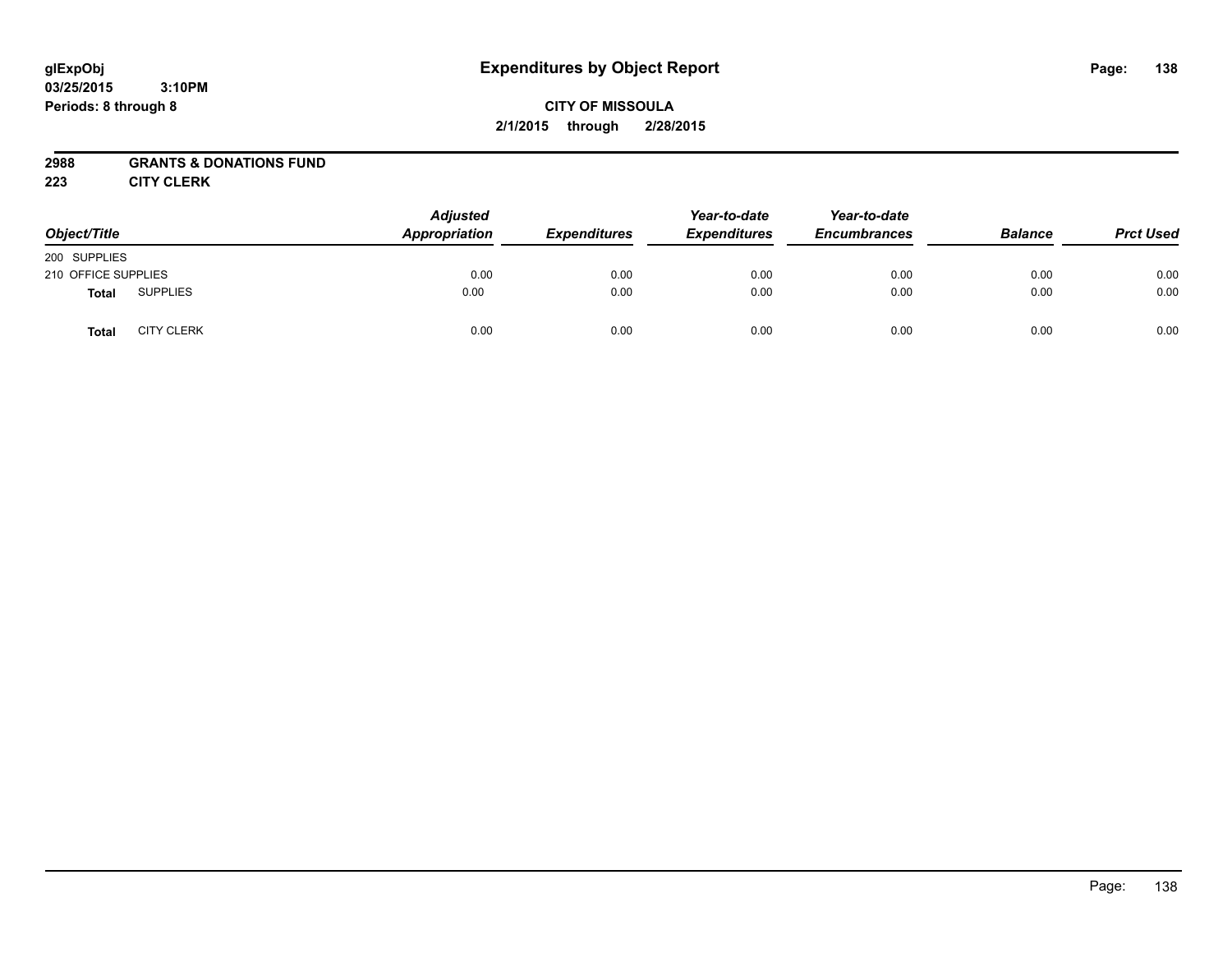#### **2988 GRANTS & DONATIONS FUND**

**270 CITY ATTORNEY**

| Object/Title           |                                    | <b>Adjusted</b><br><b>Appropriation</b> | <b>Expenditures</b> | Year-to-date<br><b>Expenditures</b> | Year-to-date<br><b>Encumbrances</b> | <b>Balance</b> | <b>Prct Used</b> |
|------------------------|------------------------------------|-----------------------------------------|---------------------|-------------------------------------|-------------------------------------|----------------|------------------|
| 100 PERSONAL SERVICES  |                                    |                                         |                     |                                     |                                     |                |                  |
| 110 SALARIES AND WAGES |                                    | 29.831.00                               | 2.254.34            | 19,039.25                           | 0.00                                | 10.791.75      | 63.82            |
|                        | 140 EMPLOYER CONTRIBUTIONS         | 0.00                                    | 739.78              | 6,565.68                            | 0.00                                | $-6.565.68$    | 0.00             |
|                        | 141 STATE RETIREMENT CONTRIBUTIONS | 0.00                                    | 2.25                | 22.43                               | 0.00                                | $-22.43$       | 0.00             |
| <b>Total</b>           | PERSONAL SERVICES                  | 29.831.00                               | 2.996.37            | 25.627.36                           | 0.00                                | 4.203.64       | 85.91            |
| 300 PURCHASED SERVICES |                                    |                                         |                     |                                     |                                     |                |                  |
|                        | 390 OTHER PURCHASED SERVICES       | 0.00                                    | 0.00                | 0.00                                | 0.00                                | 0.00           | 0.00             |
| <b>Total</b>           | <b>PURCHASED SERVICES</b>          | 0.00                                    | 0.00                | 0.00                                | 0.00                                | 0.00           | 0.00             |
| <b>Total</b>           | <b>CITY ATTORNEY</b>               | 29.831.00                               | 2,996.37            | 25.627.36                           | 0.00                                | 4.203.64       | 85.91            |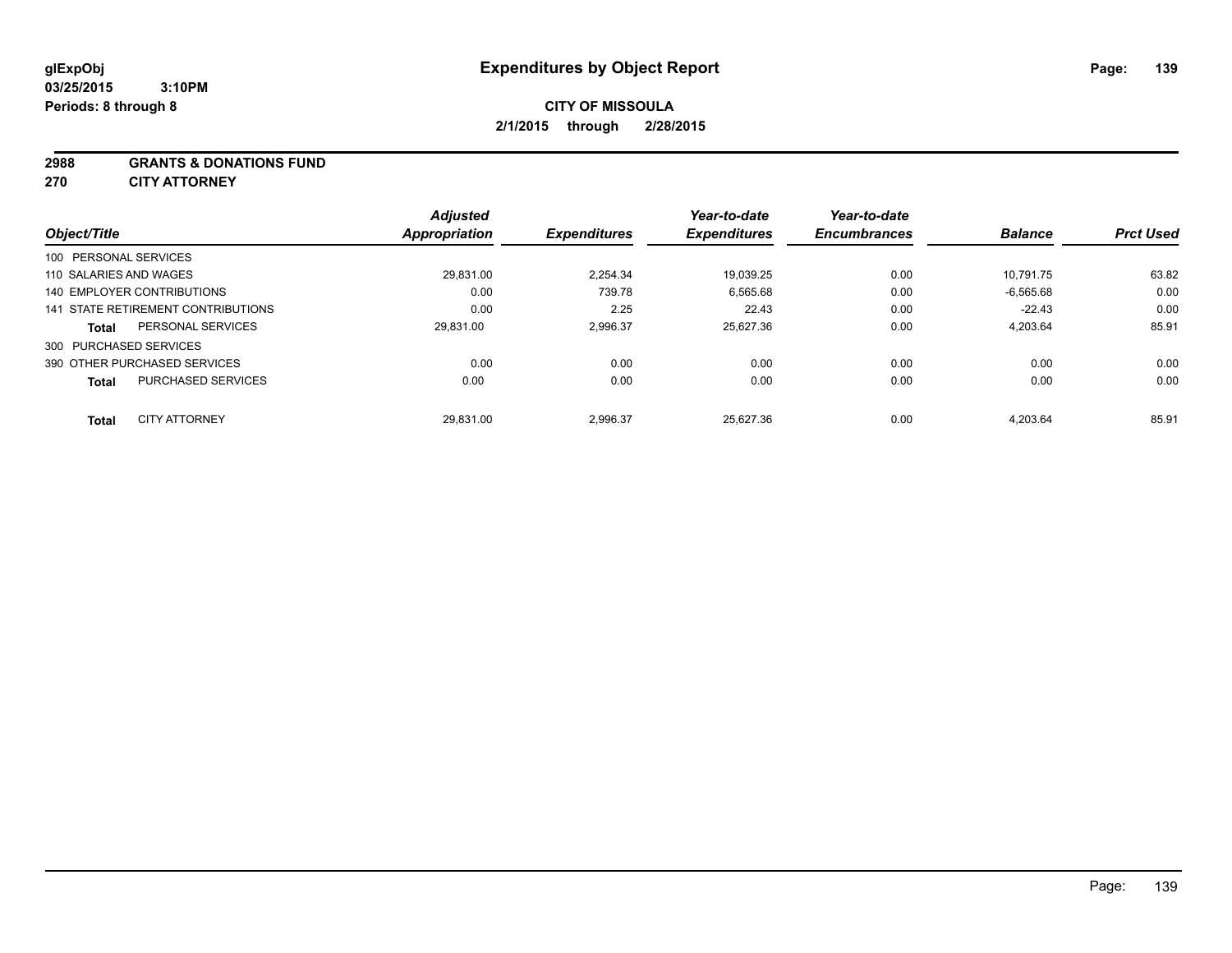### **2988 GRANTS & DONATIONS FUND**

**290 POLICE**

| Object/Title                       | <b>Adjusted</b><br><b>Appropriation</b> | <b>Expenditures</b> | Year-to-date<br><b>Expenditures</b> | Year-to-date<br><b>Encumbrances</b> | <b>Balance</b> | <b>Prct Used</b> |
|------------------------------------|-----------------------------------------|---------------------|-------------------------------------|-------------------------------------|----------------|------------------|
| 200 SUPPLIES                       |                                         |                     |                                     |                                     |                |                  |
| 210 OFFICE SUPPLIES                | 0.00                                    | 0.00                | 0.00                                | 0.00                                | 0.00           | 0.00             |
| <b>SUPPLIES</b><br><b>Total</b>    | 0.00                                    | 0.00                | 0.00                                | 0.00                                | 0.00           | 0.00             |
| 300 PURCHASED SERVICES             |                                         |                     |                                     |                                     |                |                  |
| 350 PROFESSIONAL SERVICES          | 0.00                                    | 0.00                | 0.00                                | 0.00                                | 0.00           | 0.00             |
| PURCHASED SERVICES<br><b>Total</b> | 0.00                                    | 0.00                | 0.00                                | 0.00                                | 0.00           | 0.00             |
| <b>POLICE</b><br><b>Total</b>      | 0.00                                    | 0.00                | 0.00                                | 0.00                                | 0.00           | 0.00             |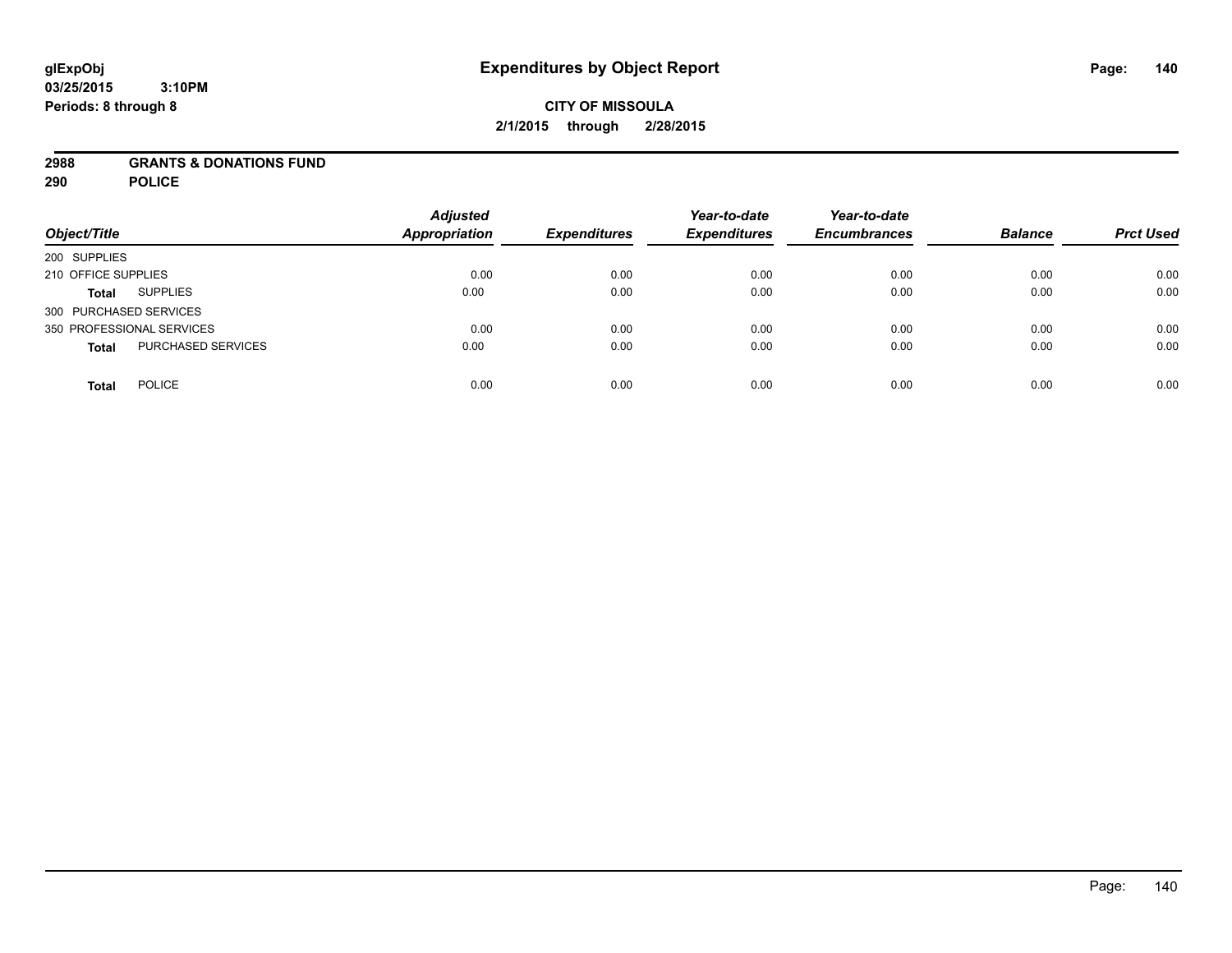**2988 GRANTS & DONATIONS FUND**

**390 NON-DEPARTMENTAL**

|                                           | <b>Adjusted</b>      |                     | Year-to-date        | Year-to-date        |                |                  |
|-------------------------------------------|----------------------|---------------------|---------------------|---------------------|----------------|------------------|
| Object/Title                              | <b>Appropriation</b> | <b>Expenditures</b> | <b>Expenditures</b> | <b>Encumbrances</b> | <b>Balance</b> | <b>Prct Used</b> |
| 100 PERSONAL SERVICES                     |                      |                     |                     |                     |                |                  |
| 110 SALARIES AND WAGES                    | 89,584.00            | 5,376.97            | 44,958.45           | 0.00                | 44,625.55      | 50.19            |
| 115 SALARIES/HEALTH INSURANCE BENEFIT     | 0.00                 | 570.00              | 4,246.50            | 0.00                | $-4,246.50$    | 0.00             |
| 120 OVERTIME/TERMINATION                  | 54,300.00            | 4,442.05            | 46,116.65           | 0.00                | 8,183.35       | 84.93            |
| 130 OTHER                                 | 675.00               | 0.00                | 0.00                | 0.00                | 675.00         | 0.00             |
| <b>140 EMPLOYER CONTRIBUTIONS</b>         | 29,270.00            | 1,756.21            | 15,045.21           | 0.00                | 14,224.79      | 51.40            |
| <b>141 STATE RETIREMENT CONTRIBUTIONS</b> | 0.00                 | 1,655.52            | 13,734.03           | 0.00                | $-13,734.03$   | 0.00             |
| PERSONAL SERVICES<br><b>Total</b>         | 173,829.00           | 13,800.75           | 124,100.84          | 0.00                | 49,728.16      | 71.39            |
| 200 SUPPLIES                              |                      |                     |                     |                     |                |                  |
| 210 OFFICE SUPPLIES                       | 7,620.00             | 0.00                | 1,301.56            | 0.00                | 6,318.44       | 17.08            |
| 220 OPERATING SUPPLIES                    | 82,813.00            | 628.00              | 12,041.39           | 0.00                | 70,771.61      | 14.54            |
| 230 REPAIR/MAINTENANCE                    | 3,000.00             | 0.00                | 0.00                | 0.00                | 3,000.00       | 0.00             |
| 231 GASOLINE                              | 8,500.00             | 0.00                | 0.00                | 0.00                | 8,500.00       | 0.00             |
| <b>SUPPLIES</b><br><b>Total</b>           | 101,933.00           | 628.00              | 13,342.95           | 0.00                | 88,590.05      | 13.09            |
| 300 PURCHASED SERVICES                    |                      |                     |                     |                     |                |                  |
| 310 COMMUNICATIONS                        | 0.00                 | 0.00                | 0.00                | 0.00                | 0.00           | 0.00             |
| 341 ELECTRICITY & NATURAL GAS             | 0.00                 | 0.00                | 0.00                | 0.00                | 0.00           | 0.00             |
| 344 TELEPHONE SERVICE                     | 3,979.00             | 264.38              | 2,134.33            | 0.00                | 1,844.67       | 53.64            |
| 350 PROFESSIONAL SERVICES                 | 105,156.00           | 10,850.34           | 36,162.26           | 0.00                | 68,993.74      | 34.39            |
| 353 ADMINISTRATION EXPENDITURES           | 0.00                 | 0.00                | 0.00                | 0.00                | 0.00           | 0.00             |
| 360 REPAIR & MAINTENANCE                  | 2,500.00             | 0.00                | 0.00                | 0.00                | 2,500.00       | 0.00             |
| 370 TRAVEL                                | 6,750.00             | 0.00                | 1,812.73            | 0.00                | 4,937.27       | 26.86            |
| 380 TRAINING                              | 1,500.00             | 0.00                | 0.00                | 0.00                | 1,500.00       | 0.00             |
| 390 OTHER PURCHASED SERVICES              | 0.00                 | 0.00                | 0.00                | 0.00                | 0.00           | 0.00             |
| PURCHASED SERVICES<br><b>Total</b>        | 119,885.00           | 11, 114.72          | 40,109.32           | 0.00                | 79,775.68      | 33.46            |
| 400 BUILDING MATERIALS                    |                      |                     |                     |                     |                |                  |
| <b>400 BUILDING MATERIALS</b>             | 700.00               | 0.00                | 0.00                | 0.00                | 700.00         | 0.00             |
| <b>BUILDING MATERIALS</b><br><b>Total</b> | 700.00               | 0.00                | 0.00                | 0.00                | 700.00         | 0.00             |
| 500 FIXED CHARGES                         |                      |                     |                     |                     |                |                  |
| 500 FIXED CHARGES                         | 94,150.00            | 11,214.12           | 49,642.98           | 0.00                | 44,507.02      | 52.73            |
| <b>FIXED CHARGES</b><br>Total             | 94,150.00            | 11,214.12           | 49,642.98           | 0.00                | 44,507.02      | 52.73            |
| 700 GRANTS & CONTRIBUTIONS                |                      |                     |                     |                     |                |                  |
| 700 GRANTS & CONTRIBUTIONS                | 485,065.00           | 0.00                | 1,332.85            | 0.00                | 483,732.15     | 0.27             |
|                                           |                      |                     |                     |                     |                |                  |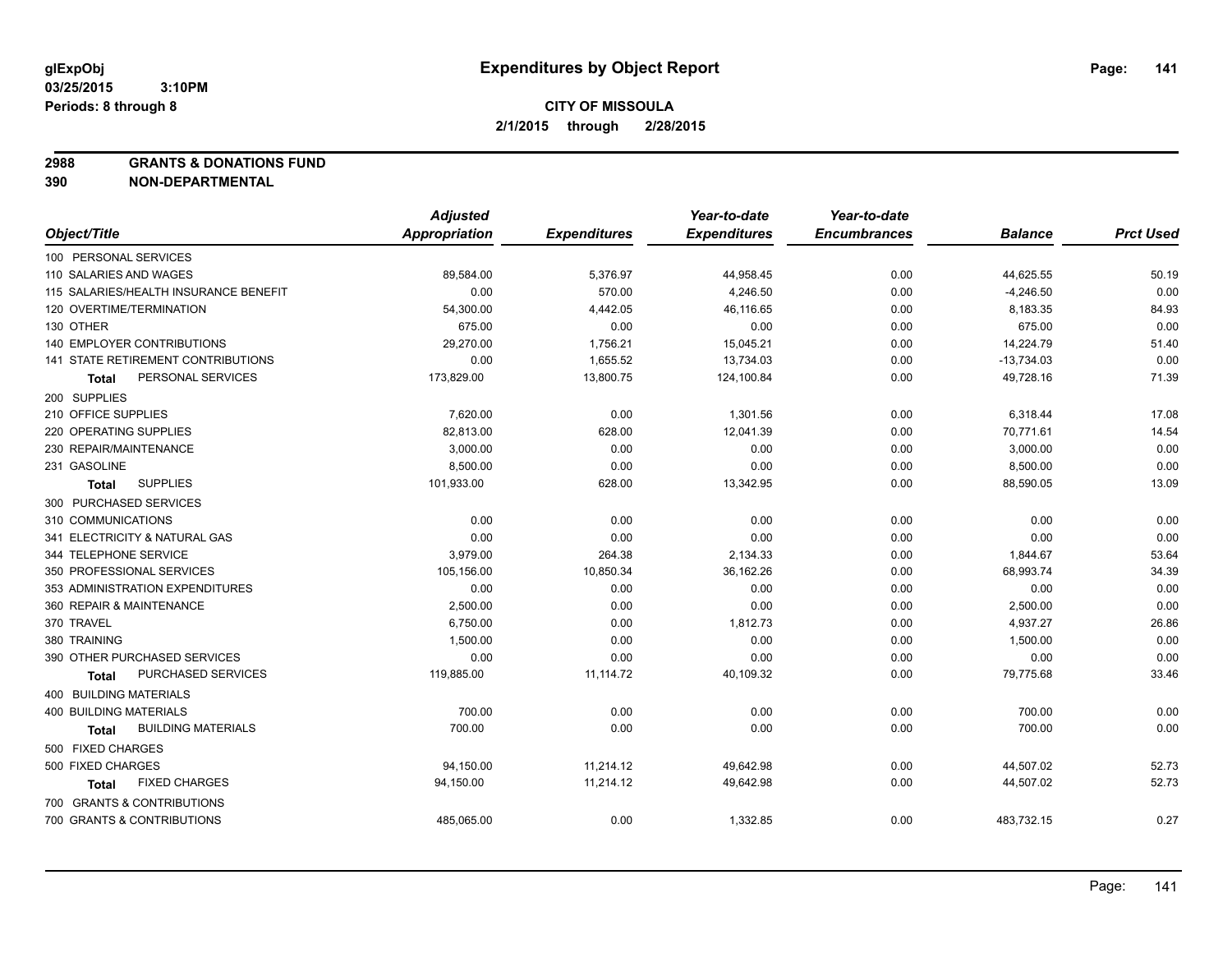**2988 GRANTS & DONATIONS FUND**

**390 NON-DEPARTMENTAL**

|                    |                                   | <b>Adjusted</b>      |                     | Year-to-date        | Year-to-date        |                |                  |
|--------------------|-----------------------------------|----------------------|---------------------|---------------------|---------------------|----------------|------------------|
| Object/Title       |                                   | <b>Appropriation</b> | <b>Expenditures</b> | <b>Expenditures</b> | <b>Encumbrances</b> | <b>Balance</b> | <b>Prct Used</b> |
| Total              | <b>GRANTS &amp; CONTRIBUTIONS</b> | 485,065.00           | 0.00                | 1,332.85            | 0.00                | 483,732.15     | 0.27             |
| 800 OTHER OBJECTS  |                                   |                      |                     |                     |                     |                |                  |
|                    | 820 TRANSFERS TO OTHER FUNDS      | 0.00                 | 0.00                | 0.00                | 0.00                | 0.00           | 0.00             |
| 845 CONTINGENCY    |                                   | 0.00                 | 0.00                | 0.00                | 0.00                | 0.00           | 0.00             |
| Total              | OTHER OBJECTS                     | 0.00                 | 0.00                | 0.00                | 0.00                | 0.00           | 0.00             |
| 900 CAPITAL OUTLAY |                                   |                      |                     |                     |                     |                |                  |
| 930 IMPROVEMENTS   |                                   | 24.822.00            | 0.00                | 0.00                | 0.00                | 24.822.00      | 0.00             |
|                    | 940 MACHINERY & EQUIPMENT         | 34.000.00            | 0.00                | 0.00                | 0.00                | 34.000.00      | 0.00             |
| <b>Total</b>       | <b>CAPITAL OUTLAY</b>             | 58,822.00            | 0.00                | 0.00                | 0.00                | 58,822.00      | 0.00             |
| <b>Total</b>       | NON-DEPARTMENTAL                  | 1.034.384.00         | 36.757.59           | 228.528.94          | 0.00                | 805.855.06     | 22.09            |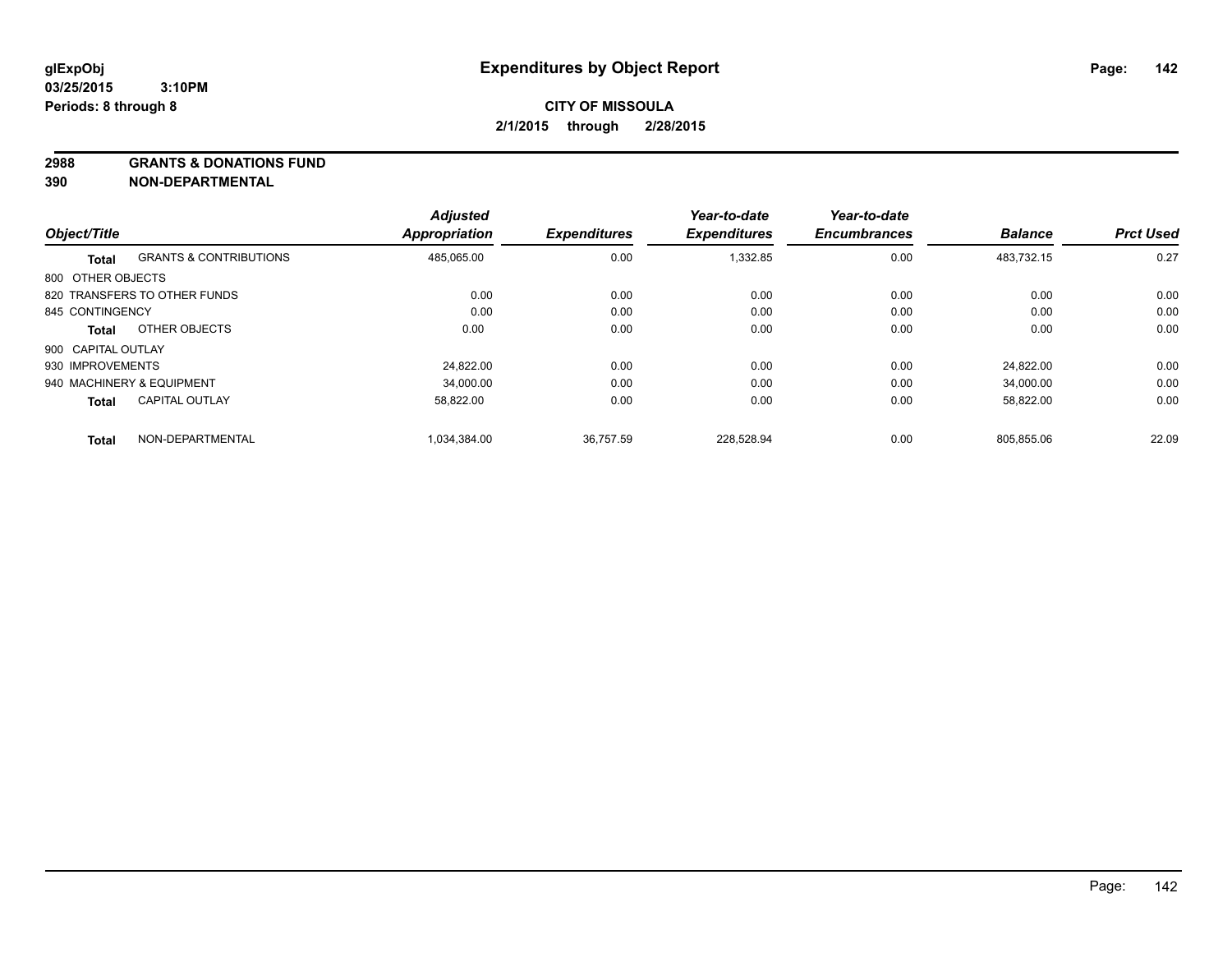# **2988 GRANTS & DONATIONS FUND**

**400 ENTITLEMENT GRANTS**

| Object/Title |                                   | Adjusted<br><b>Appropriation</b> | <i><b>Expenditures</b></i> | Year-to-date<br><b>Expenditures</b> | Year-to-date<br><b>Encumbrances</b> | <b>Balance</b> | <b>Prct Used</b> |
|--------------|-----------------------------------|----------------------------------|----------------------------|-------------------------------------|-------------------------------------|----------------|------------------|
|              | 700 GRANTS & CONTRIBUTIONS        |                                  |                            |                                     |                                     |                |                  |
|              | 700 GRANTS & CONTRIBUTIONS        | 30.000.00                        | 0.00                       | 90.000.00                           | 0.00                                | $-60.000.00$   | 300.00           |
| <b>Total</b> | <b>GRANTS &amp; CONTRIBUTIONS</b> | 30,000.00                        | 0.00                       | 90,000.00                           | 0.00                                | $-60,000.00$   | 300.00           |
| <b>Total</b> | <b>ENTITLEMENT GRANTS</b>         | 30,000.00                        | 0.00                       | 90,000.00                           | 0.00                                | $-60.000.00$   | 300.00           |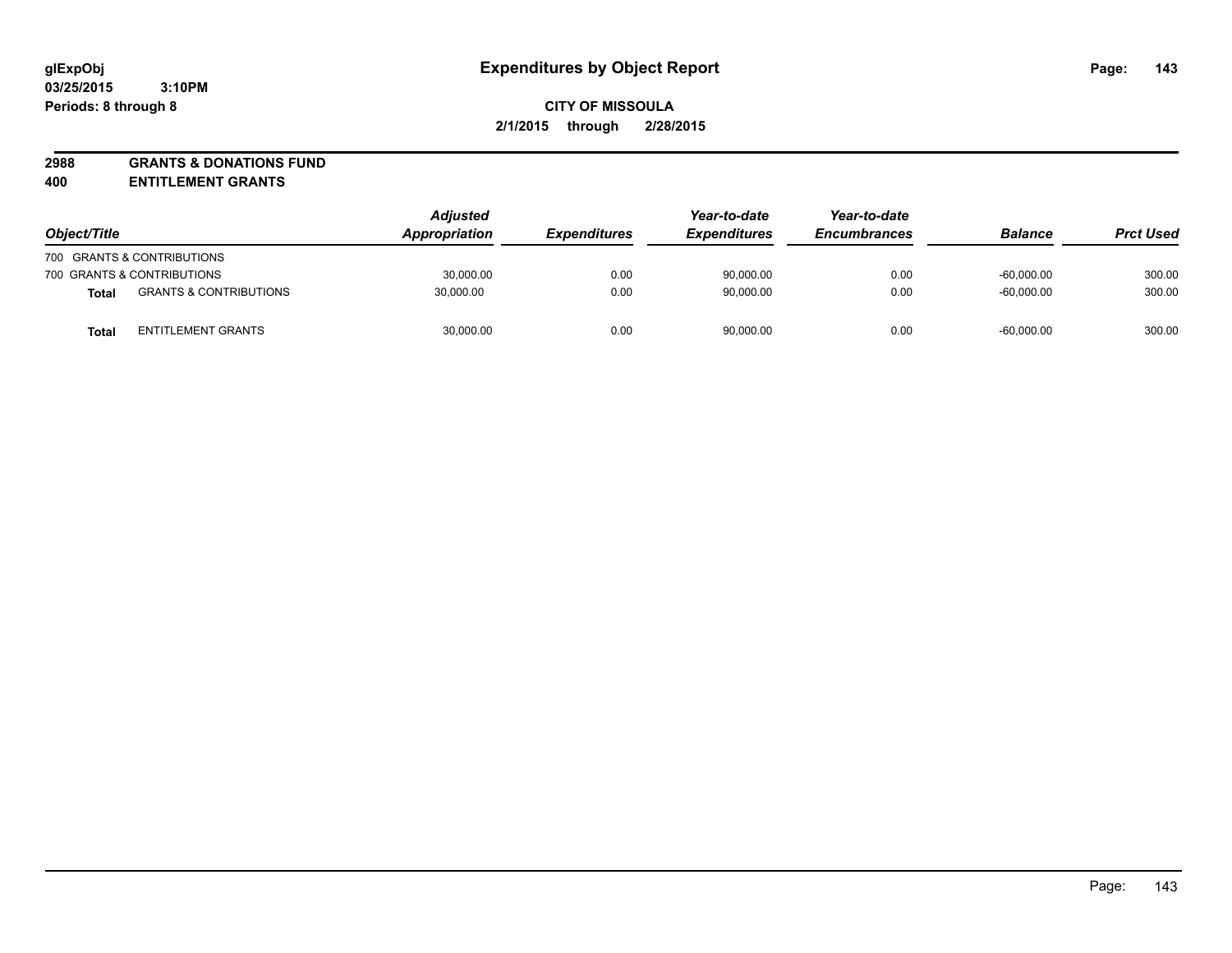**03/25/2015 3:10PM Periods: 8 through 8**

## **CITY OF MISSOULA 2/1/2015 through 2/28/2015**

### **2988 GRANTS & DONATIONS FUND**

|                                                   | <b>Adjusted</b>      |                     | Year-to-date        | Year-to-date        |                |                  |
|---------------------------------------------------|----------------------|---------------------|---------------------|---------------------|----------------|------------------|
| Object/Title                                      | <b>Appropriation</b> | <b>Expenditures</b> | <b>Expenditures</b> | <b>Encumbrances</b> | <b>Balance</b> | <b>Prct Used</b> |
| 100 PERSONAL SERVICES                             |                      |                     |                     |                     |                |                  |
| 110 SALARIES AND WAGES                            | 119,415.00           | 7,631.31            | 63,997.70           | 0.00                | 55,417.30      | 53.59            |
| 115 SALARIES/HEALTH INSURANCE BENEFIT             | 0.00                 | 570.00              | 4,246.50            | 0.00                | $-4,246.50$    | 0.00             |
| 120 OVERTIME/TERMINATION                          | 54,300.00            | 4,442.05            | 46,116.65           | 0.00                | 8,183.35       | 84.93            |
| 130 OTHER                                         | 675.00               | 0.00                | 0.00                | 0.00                | 675.00         | 0.00             |
| 140 EMPLOYER CONTRIBUTIONS                        | 29.270.00            | 2,495.99            | 21,610.89           | 0.00                | 7,659.11       | 73.83            |
| <b>141 STATE RETIREMENT CONTRIBUTIONS</b>         | 0.00                 | 1,657.77            | 13,756.46           | 0.00                | $-13,756.46$   | 0.00             |
| PERSONAL SERVICES<br><b>Total</b>                 | 203,660.00           | 16,797.12           | 149,728.20          | 0.00                | 53,931.80      | 73.52            |
| 200 SUPPLIES                                      |                      |                     |                     |                     |                |                  |
| 210 OFFICE SUPPLIES                               | 7,620.00             | 0.00                | 1,301.56            | 0.00                | 6,318.44       | 17.08            |
| 220 OPERATING SUPPLIES                            | 82,813.00            | 628.00              | 12,041.39           | 0.00                | 70,771.61      | 14.54            |
| 230 REPAIR/MAINTENANCE                            | 3,000.00             | 0.00                | 0.00                | 0.00                | 3,000.00       | 0.00             |
| 231 GASOLINE                                      | 8,500.00             | 0.00                | 0.00                | 0.00                | 8,500.00       | 0.00             |
| <b>SUPPLIES</b><br><b>Total</b>                   | 101,933.00           | 628.00              | 13,342.95           | 0.00                | 88,590.05      | 13.09            |
| 300 PURCHASED SERVICES                            |                      |                     |                     |                     |                |                  |
| 310 COMMUNICATIONS                                | 0.00                 | 0.00                | 0.00                | 0.00                | 0.00           | 0.00             |
| 341 ELECTRICITY & NATURAL GAS                     | 0.00                 | 0.00                | 0.00                | 0.00                | 0.00           | 0.00             |
| 344 TELEPHONE SERVICE                             | 3,979.00             | 264.38              | 2,134.33            | 0.00                | 1,844.67       | 53.64            |
| 350 PROFESSIONAL SERVICES                         | 105,156.00           | 10,850.34           | 36,162.26           | 0.00                | 68,993.74      | 34.39            |
| 353 ADMINISTRATION EXPENDITURES                   | 0.00                 | 0.00                | 0.00                | 0.00                | 0.00           | 0.00             |
| 360 REPAIR & MAINTENANCE                          | 2,500.00             | 0.00                | 0.00                | 0.00                | 2,500.00       | 0.00             |
| 370 TRAVEL                                        | 6,750.00             | 0.00                | 1,812.73            | 0.00                | 4,937.27       | 26.86            |
| 380 TRAINING                                      | 1,500.00             | 0.00                | 0.00                | 0.00                | 1,500.00       | 0.00             |
| 390 OTHER PURCHASED SERVICES                      | 0.00                 | 0.00                | 0.00                | 0.00                | 0.00           | 0.00             |
| PURCHASED SERVICES<br>Total                       | 119,885.00           | 11,114.72           | 40,109.32           | 0.00                | 79,775.68      | 33.46            |
| 400 BUILDING MATERIALS                            |                      |                     |                     |                     |                |                  |
| <b>400 BUILDING MATERIALS</b>                     | 700.00               | 0.00                | 0.00                | 0.00                | 700.00         | 0.00             |
| <b>BUILDING MATERIALS</b><br><b>Total</b>         | 700.00               | 0.00                | 0.00                | 0.00                | 700.00         | 0.00             |
| 500 FIXED CHARGES                                 |                      |                     |                     |                     |                |                  |
| 500 FIXED CHARGES                                 | 94,150.00            | 11,214.12           | 49,642.98           | 0.00                | 44,507.02      | 52.73            |
| <b>FIXED CHARGES</b><br>Total                     | 94,150.00            | 11,214.12           | 49,642.98           | 0.00                | 44,507.02      | 52.73            |
| 700 GRANTS & CONTRIBUTIONS                        |                      |                     |                     |                     |                |                  |
| 700 GRANTS & CONTRIBUTIONS                        | 515,065.00           | 0.00                | 91,332.85           | 0.00                | 423,732.15     | 17.73            |
| <b>GRANTS &amp; CONTRIBUTIONS</b><br><b>Total</b> | 515,065.00           | 0.00                | 91,332.85           | 0.00                | 423,732.15     | 17.73            |
|                                                   |                      |                     |                     |                     |                |                  |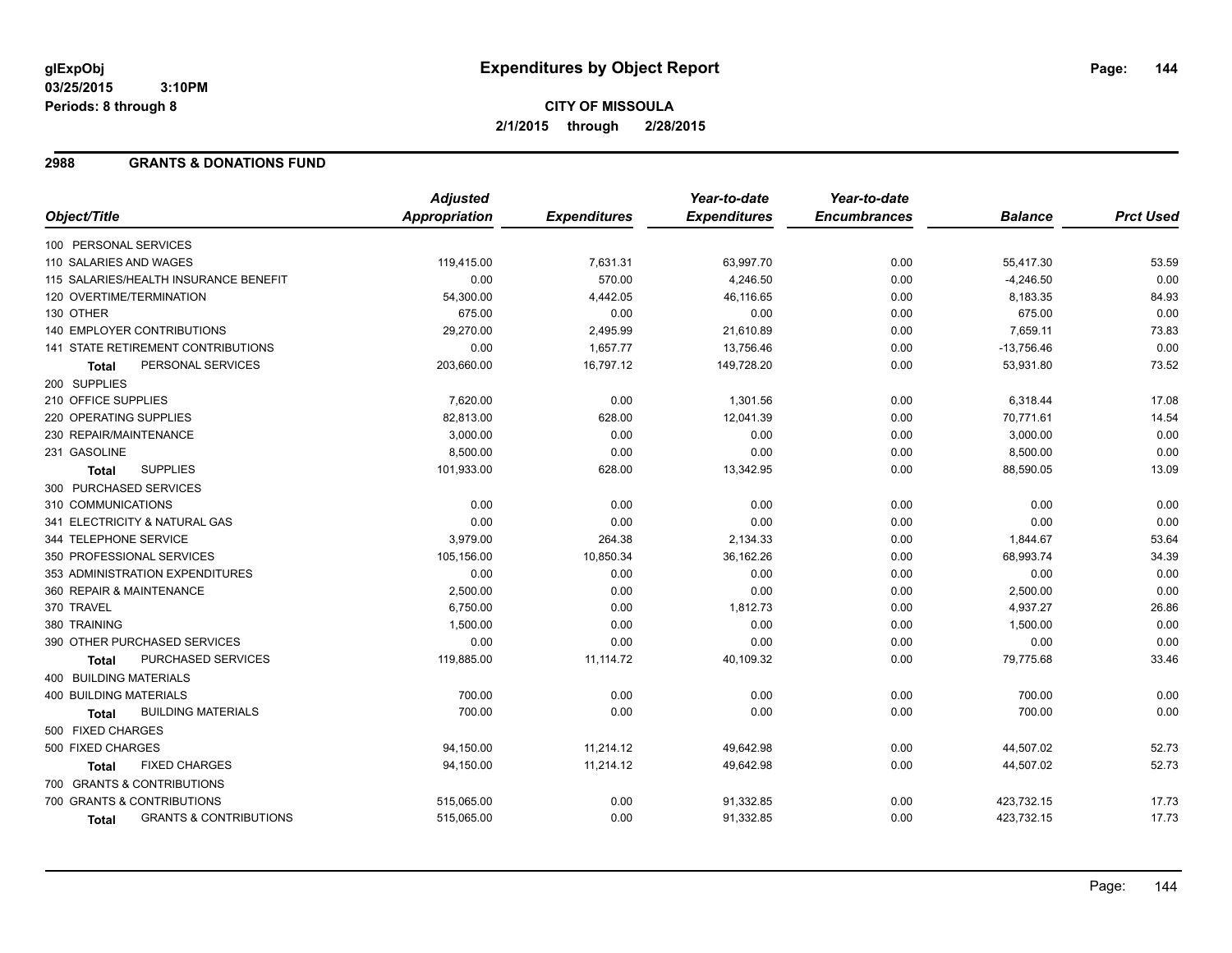#### **2988 GRANTS & DONATIONS FUND**

| Object/Title                 |                                    | <b>Adjusted</b><br><b>Appropriation</b> | <b>Expenditures</b> | Year-to-date<br><b>Expenditures</b> | Year-to-date<br><b>Encumbrances</b> | <b>Balance</b> | <b>Prct Used</b> |
|------------------------------|------------------------------------|-----------------------------------------|---------------------|-------------------------------------|-------------------------------------|----------------|------------------|
| 800 OTHER OBJECTS            |                                    |                                         |                     |                                     |                                     |                |                  |
| 820 TRANSFERS TO OTHER FUNDS |                                    | 0.00                                    | 0.00                | 0.00                                | 0.00                                | 0.00           | 0.00             |
| 845 CONTINGENCY              |                                    | 0.00                                    | 0.00                | 0.00                                | 0.00                                | 0.00           | 0.00             |
| Total                        | OTHER OBJECTS                      | 0.00                                    | 0.00                | 0.00                                | 0.00                                | 0.00           | 0.00             |
| 900 CAPITAL OUTLAY           |                                    |                                         |                     |                                     |                                     |                |                  |
| 930 IMPROVEMENTS             |                                    | 24,822.00                               | 0.00                | 0.00                                | 0.00                                | 24.822.00      | 0.00             |
| 940 MACHINERY & EQUIPMENT    |                                    | 34.000.00                               | 0.00                | 0.00                                | 0.00                                | 34.000.00      | 0.00             |
| <b>Total</b>                 | <b>CAPITAL OUTLAY</b>              | 58.822.00                               | 0.00                | 0.00                                | 0.00                                | 58,822.00      | 0.00             |
| <b>Total</b>                 | <b>GRANTS &amp; DONATIONS FUND</b> | 1.094.215.00                            | 39,753.96           | 344,156.30                          | 0.00                                | 750.058.70     | 31.45            |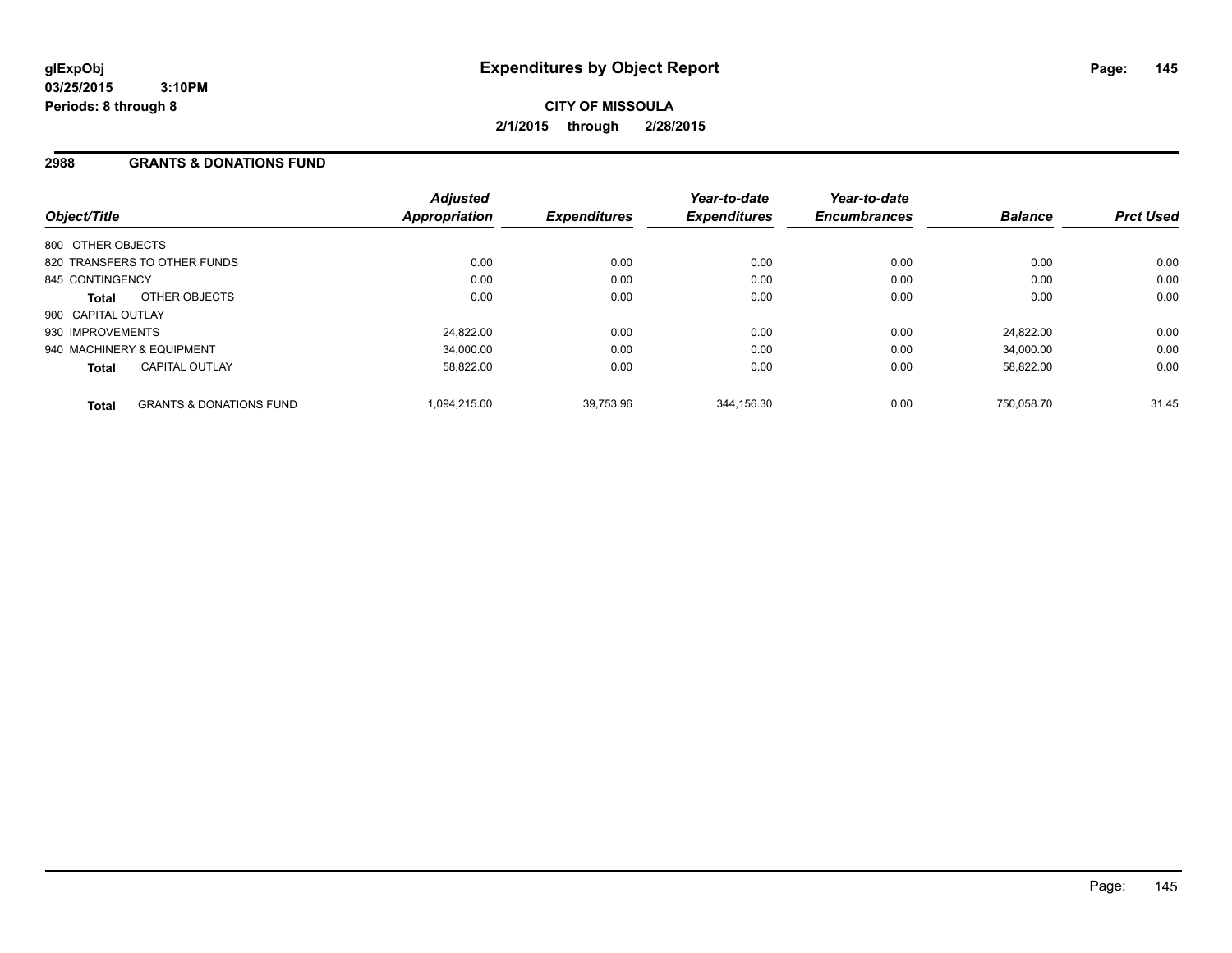# **3000 SID REVOLVING FUND**

| Object/Title      |                              | <b>Adjusted</b><br>Appropriation | <b>Expenditures</b> | Year-to-date<br><b>Expenditures</b> | Year-to-date<br><b>Encumbrances</b> | <b>Balance</b> | <b>Prct Used</b> |
|-------------------|------------------------------|----------------------------------|---------------------|-------------------------------------|-------------------------------------|----------------|------------------|
| 800 OTHER OBJECTS |                              |                                  |                     |                                     |                                     |                |                  |
|                   | 820 TRANSFERS TO OTHER FUNDS | 100.000.00                       | 0.00                | 0.00                                | 0.00                                | 100.000.00     | 0.00             |
| <b>Total</b>      | OTHER OBJECTS                | 100.000.00                       | 0.00                | 0.00                                | 0.00                                | 100.000.00     | 0.00             |
| <b>Total</b>      | NON-DEPARTMENTAL             | 100,000.00                       | 0.00                | 0.00                                | 0.00                                | 100,000.00     | 0.00             |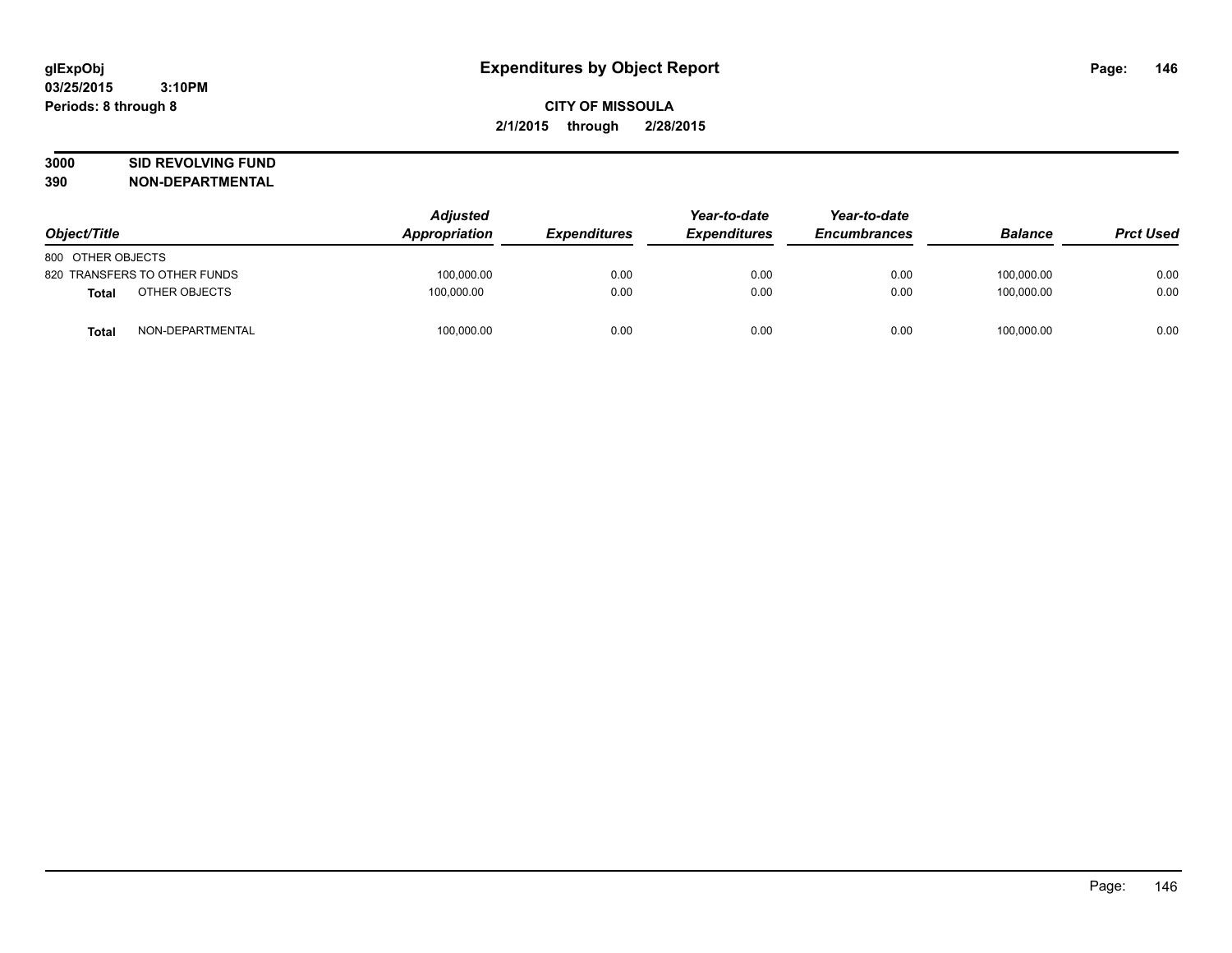**CITY OF MISSOULA 2/1/2015 through 2/28/2015**

#### **3000 SID REVOLVING FUND**

| Object/Title                       | <b>Adjusted</b><br>Appropriation | <i><b>Expenditures</b></i> | Year-to-date<br><b>Expenditures</b> | Year-to-date<br><b>Encumbrances</b> | <b>Balance</b> | <b>Prct Used</b> |
|------------------------------------|----------------------------------|----------------------------|-------------------------------------|-------------------------------------|----------------|------------------|
| 800 OTHER OBJECTS                  |                                  |                            |                                     |                                     |                |                  |
| 820 TRANSFERS TO OTHER FUNDS       | 100,000.00                       | 0.00                       | 0.00                                | 0.00                                | 100,000.00     | 0.00             |
| OTHER OBJECTS<br>Total             | 100,000.00                       | 0.00                       | 0.00                                | 0.00                                | 100.000.00     | 0.00             |
| SID REVOLVING FUND<br><b>Total</b> | 100,000.00                       | 0.00                       | 0.00                                | 0.00                                | 100,000.00     | 0.00             |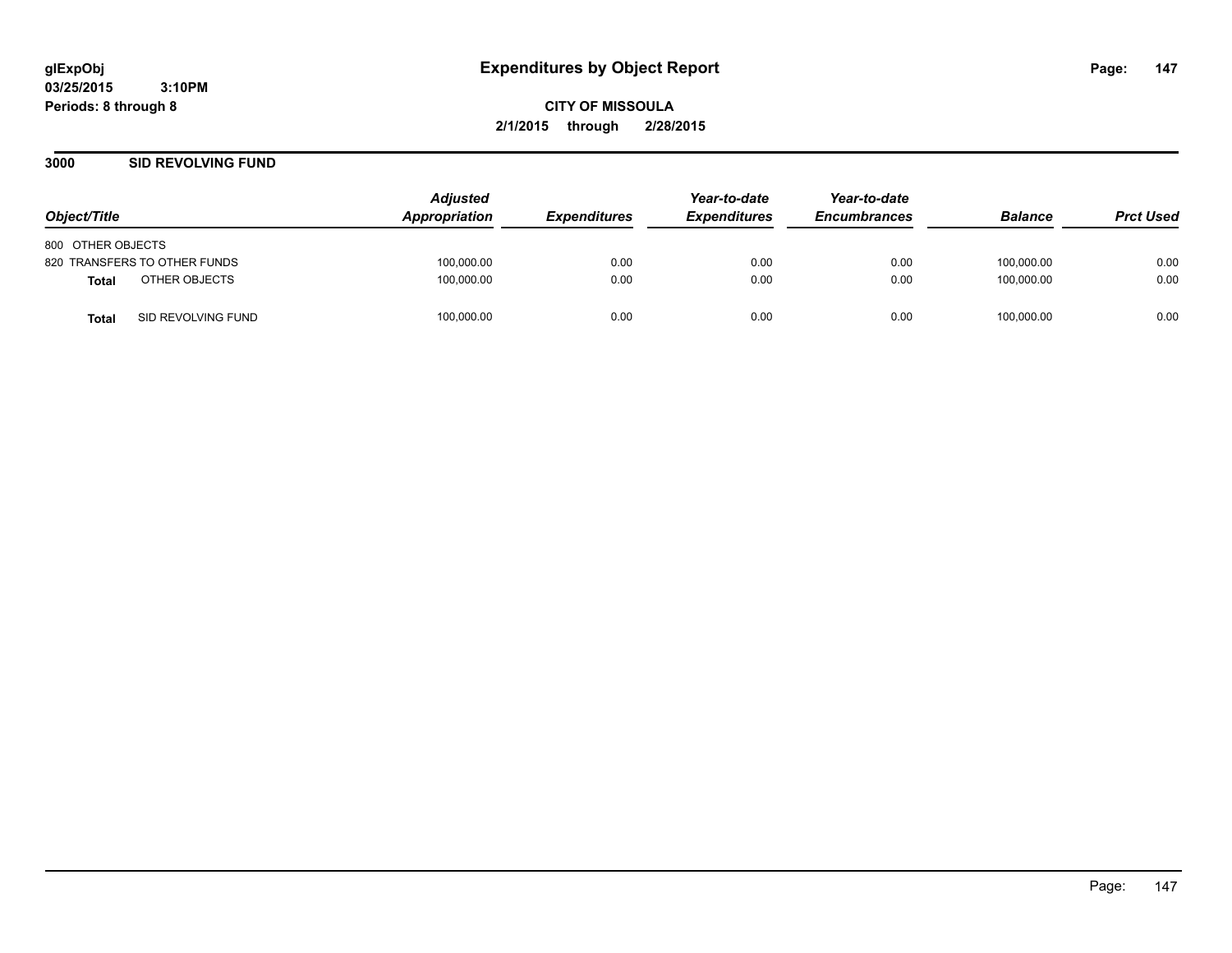#### **3070 1996 OPEN SPACE GO BONDS**

| Object/Title                 | <b>Adjusted</b><br>Appropriation | <b>Expenditures</b> | Year-to-date<br><b>Expenditures</b> | Year-to-date<br><b>Encumbrances</b> | <b>Balance</b> | <b>Prct Used</b> |
|------------------------------|----------------------------------|---------------------|-------------------------------------|-------------------------------------|----------------|------------------|
| 800 OTHER OBJECTS            |                                  |                     |                                     |                                     |                |                  |
| 820 TRANSFERS TO OTHER FUNDS | 0.00                             | 0.00                | 0.00                                | 0.00                                | 0.00           | 0.00             |
| OTHER OBJECTS<br>Total       | 0.00                             | 0.00                | 0.00                                | 0.00                                | 0.00           | 0.00             |
| NON-DEPARTMENTAL<br>Total    | 0.00                             | 0.00                | 0.00                                | 0.00                                | 0.00           | 0.00             |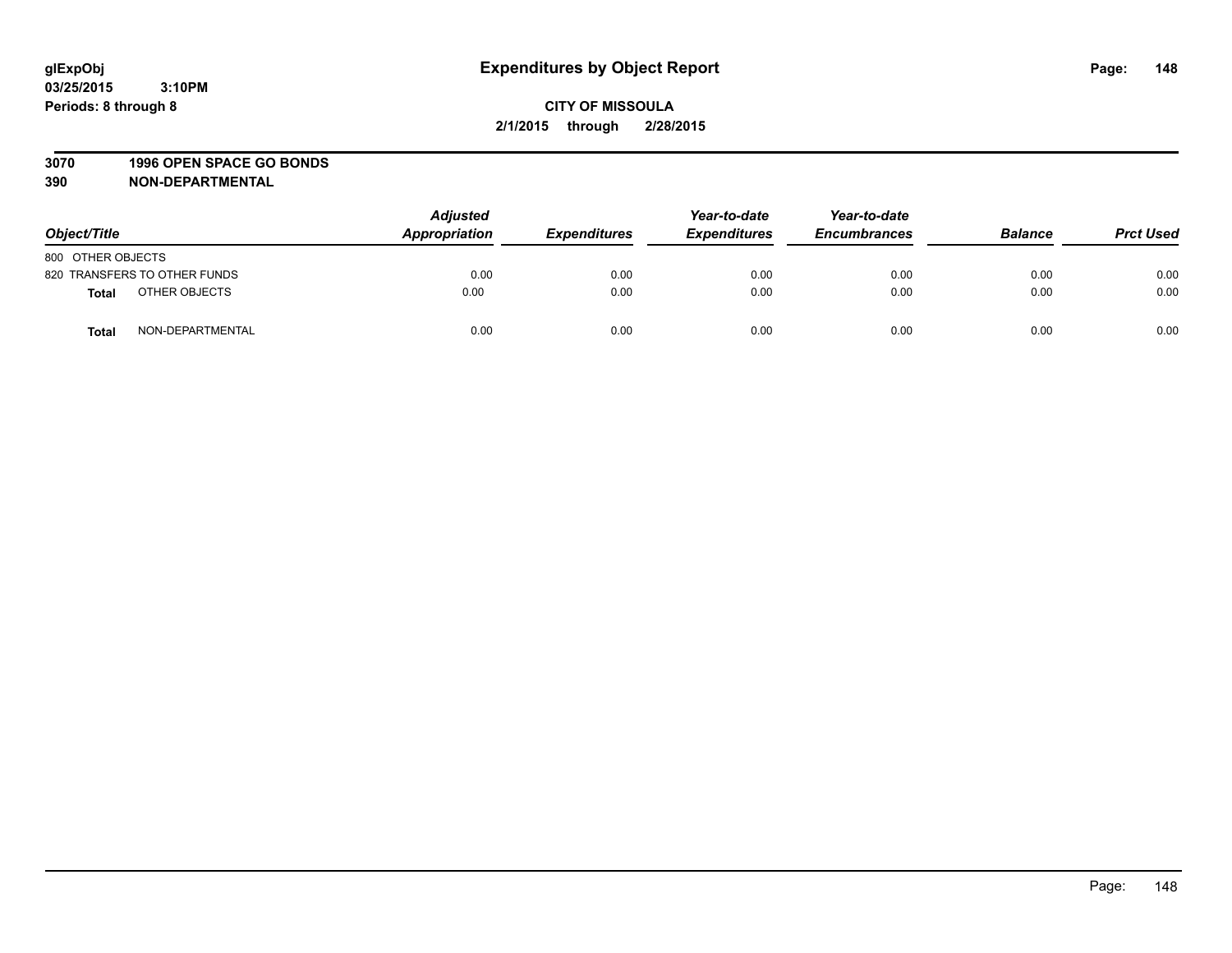## **glExpObj Expenditures by Object Report Page: 149**

**03/25/2015 3:10PM Periods: 8 through 8**

**CITY OF MISSOULA 2/1/2015 through 2/28/2015**

#### **3070 1996 OPEN SPACE GO BONDS**

| Object/Title                      | <b>Adjusted</b><br>Appropriation | <b>Expenditures</b> | Year-to-date<br><b>Expenditures</b> | Year-to-date<br><b>Encumbrances</b> | <b>Balance</b> | <b>Prct Used</b> |
|-----------------------------------|----------------------------------|---------------------|-------------------------------------|-------------------------------------|----------------|------------------|
| 800 OTHER OBJECTS                 |                                  |                     |                                     |                                     |                |                  |
| 820 TRANSFERS TO OTHER FUNDS      | 0.00                             | 0.00                | 0.00                                | 0.00                                | 0.00           | 0.00             |
| OTHER OBJECTS<br><b>Total</b>     | 0.00                             | 0.00                | 0.00                                | 0.00                                | 0.00           | 0.00             |
| 1996 OPEN SPACE GO BONDS<br>Total | 0.00                             | 0.00                | 0.00                                | 0.00                                | 0.00           | 0.00             |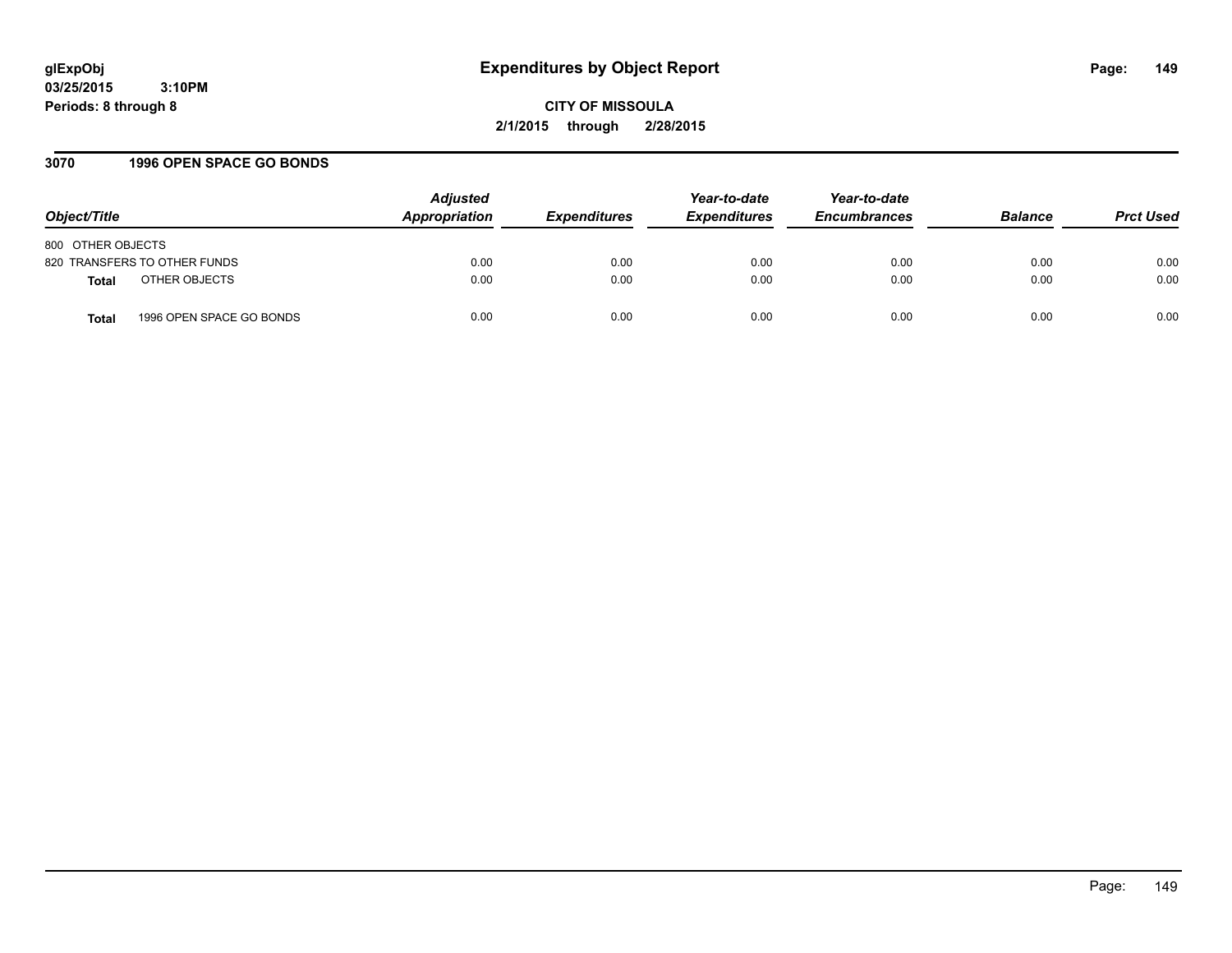#### **3075 1997 OPEN SPACE G O BOND FUND**

| Object/Title      |                              | <b>Adjusted</b><br>Appropriation | <b>Expenditures</b> | Year-to-date<br><b>Expenditures</b> | Year-to-date<br><b>Encumbrances</b> | <b>Balance</b> | <b>Prct Used</b> |
|-------------------|------------------------------|----------------------------------|---------------------|-------------------------------------|-------------------------------------|----------------|------------------|
| 800 OTHER OBJECTS |                              |                                  |                     |                                     |                                     |                |                  |
|                   | 820 TRANSFERS TO OTHER FUNDS | 0.00                             | 0.00                | 0.00                                | 0.00                                | 0.00           | 0.00             |
| <b>Total</b>      | OTHER OBJECTS                | 0.00                             | 0.00                | 0.00                                | 0.00                                | 0.00           | 0.00             |
| <b>Total</b>      | NON-DEPARTMENTAL             | 0.00                             | 0.00                | 0.00                                | 0.00                                | 0.00           | 0.00             |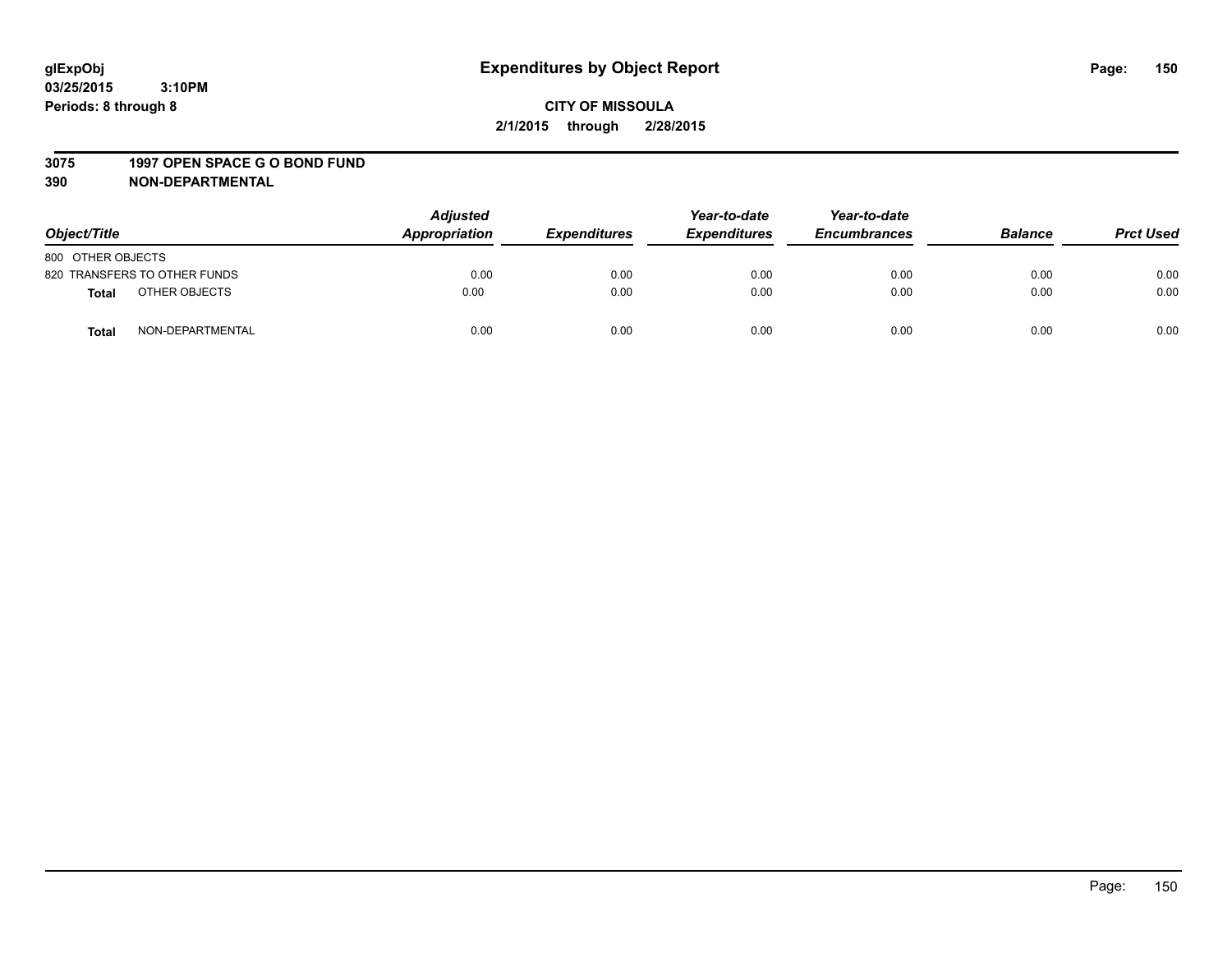## **glExpObj Expenditures by Object Report Page: 151**

**03/25/2015 3:10PM Periods: 8 through 8**

**CITY OF MISSOULA 2/1/2015 through 2/28/2015**

#### **3075 1997 OPEN SPACE G O BOND FUND**

| Object/Title                                  | <b>Adjusted</b><br>Appropriation | <b>Expenditures</b> | Year-to-date<br><b>Expenditures</b> | Year-to-date<br><b>Encumbrances</b> | <b>Balance</b> | <b>Prct Used</b> |
|-----------------------------------------------|----------------------------------|---------------------|-------------------------------------|-------------------------------------|----------------|------------------|
| 800 OTHER OBJECTS                             |                                  |                     |                                     |                                     |                |                  |
| 820 TRANSFERS TO OTHER FUNDS                  | 0.00                             | 0.00                | 0.00                                | 0.00                                | 0.00           | 0.00             |
| OTHER OBJECTS<br><b>Total</b>                 | 0.00                             | 0.00                | 0.00                                | 0.00                                | 0.00           | 0.00             |
| 1997 OPEN SPACE G O BOND FUND<br><b>Total</b> | 0.00                             | 0.00                | 0.00                                | 0.00                                | 0.00           | 0.00             |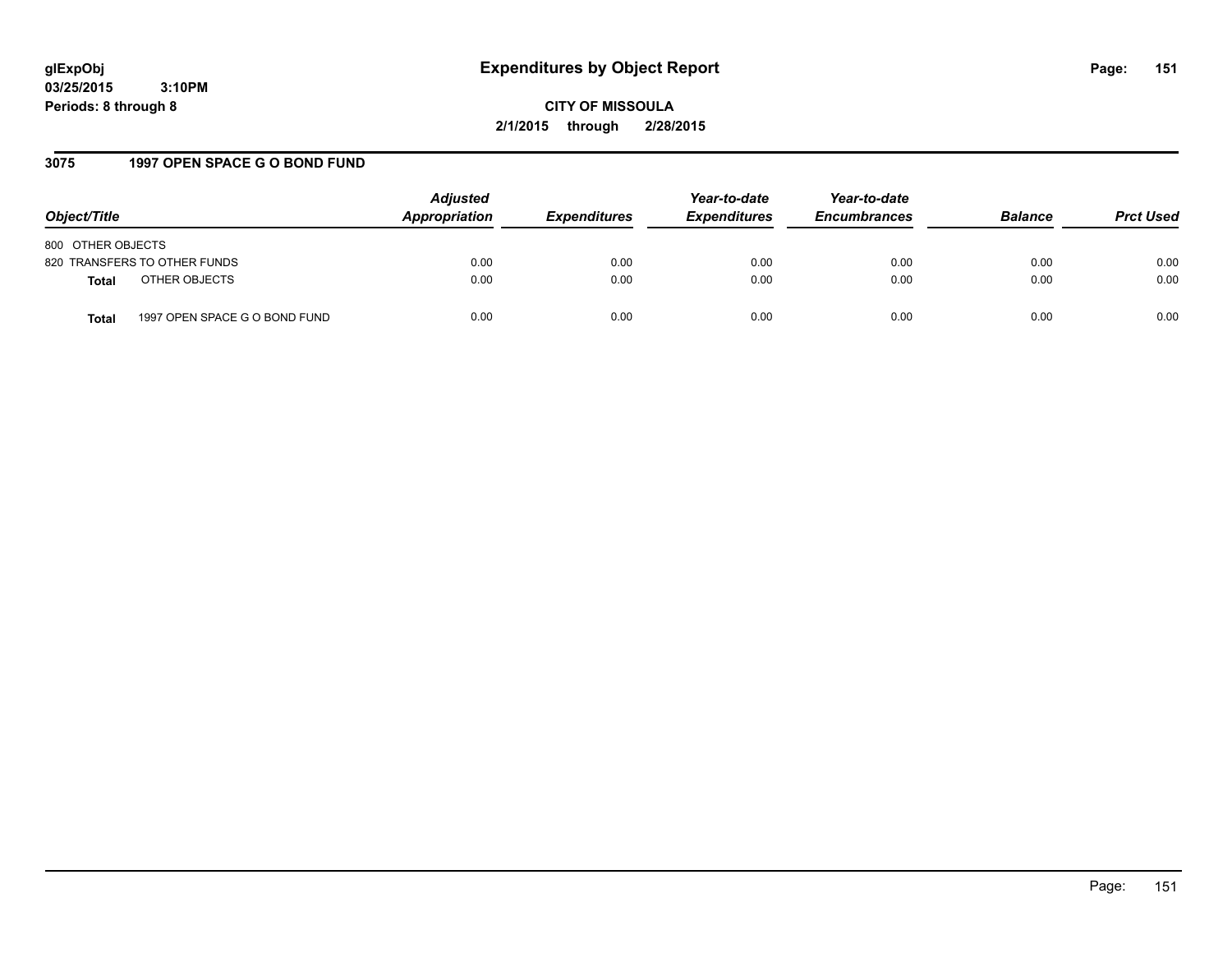#### **3080 1994 FIRE EQUIP/CITY HALLS REFUND BOND F**

| Object/Title                     | <b>Adjusted</b><br><b>Appropriation</b> | <b>Expenditures</b> | Year-to-date<br><b>Expenditures</b> | Year-to-date<br><b>Encumbrances</b> | <b>Balance</b> | <b>Prct Used</b> |
|----------------------------------|-----------------------------------------|---------------------|-------------------------------------|-------------------------------------|----------------|------------------|
| 600 DEBT SERVICE                 |                                         |                     |                                     |                                     |                |                  |
| 620 INTEREST / SERVICE FEES      | 0.00                                    | 0.00                | 0.00                                | 0.00                                | 0.00           | 0.00             |
| <b>DEBT SERVICE</b><br>Total     | 0.00                                    | 0.00                | 0.00                                | 0.00                                | 0.00           | 0.00             |
| 800 OTHER OBJECTS                |                                         |                     |                                     |                                     |                |                  |
| 820 TRANSFERS TO OTHER FUNDS     | 0.00                                    | 0.00                | 0.00                                | 0.00                                | 0.00           | 0.00             |
| OTHER OBJECTS<br><b>Total</b>    | 0.00                                    | 0.00                | 0.00                                | 0.00                                | 0.00           | 0.00             |
| NON-DEPARTMENTAL<br><b>Total</b> | 0.00                                    | 0.00                | 0.00                                | 0.00                                | 0.00           | 0.00             |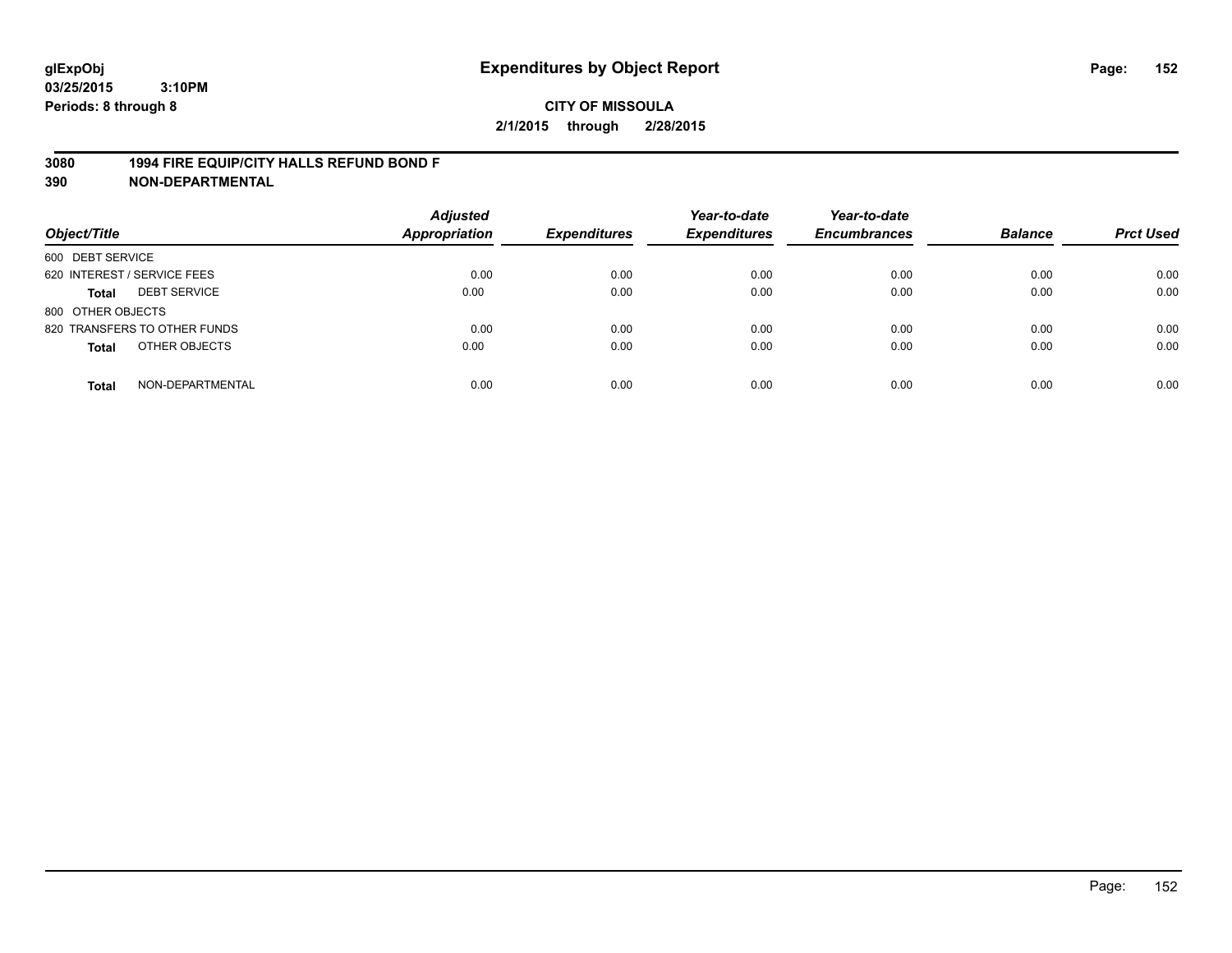**CITY OF MISSOULA 2/1/2015 through 2/28/2015**

#### **3080 1994 FIRE EQUIP/CITY HALLS REFUND BOND F**

| Object/Title                |                                     | <b>Adjusted</b><br>Appropriation | <b>Expenditures</b> | Year-to-date<br><b>Expenditures</b> | Year-to-date<br><b>Encumbrances</b> | <b>Balance</b> | <b>Prct Used</b> |
|-----------------------------|-------------------------------------|----------------------------------|---------------------|-------------------------------------|-------------------------------------|----------------|------------------|
| 600 DEBT SERVICE            |                                     |                                  |                     |                                     |                                     |                |                  |
| 620 INTEREST / SERVICE FEES |                                     | 0.00                             | 0.00                | 0.00                                | 0.00                                | 0.00           | 0.00             |
| <b>Total</b>                | <b>DEBT SERVICE</b>                 | 0.00                             | 0.00                | 0.00                                | 0.00                                | 0.00           | 0.00             |
| 800 OTHER OBJECTS           |                                     |                                  |                     |                                     |                                     |                |                  |
|                             | 820 TRANSFERS TO OTHER FUNDS        | 0.00                             | 0.00                | 0.00                                | 0.00                                | 0.00           | 0.00             |
| <b>Total</b>                | OTHER OBJECTS                       | 0.00                             | 0.00                | 0.00                                | 0.00                                | 0.00           | 0.00             |
| <b>Total</b>                | 1994 FIRE EQUIP/CITY HALLS REFUND B | 0.00                             | 0.00                | 0.00                                | 0.00                                | 0.00           | 0.00             |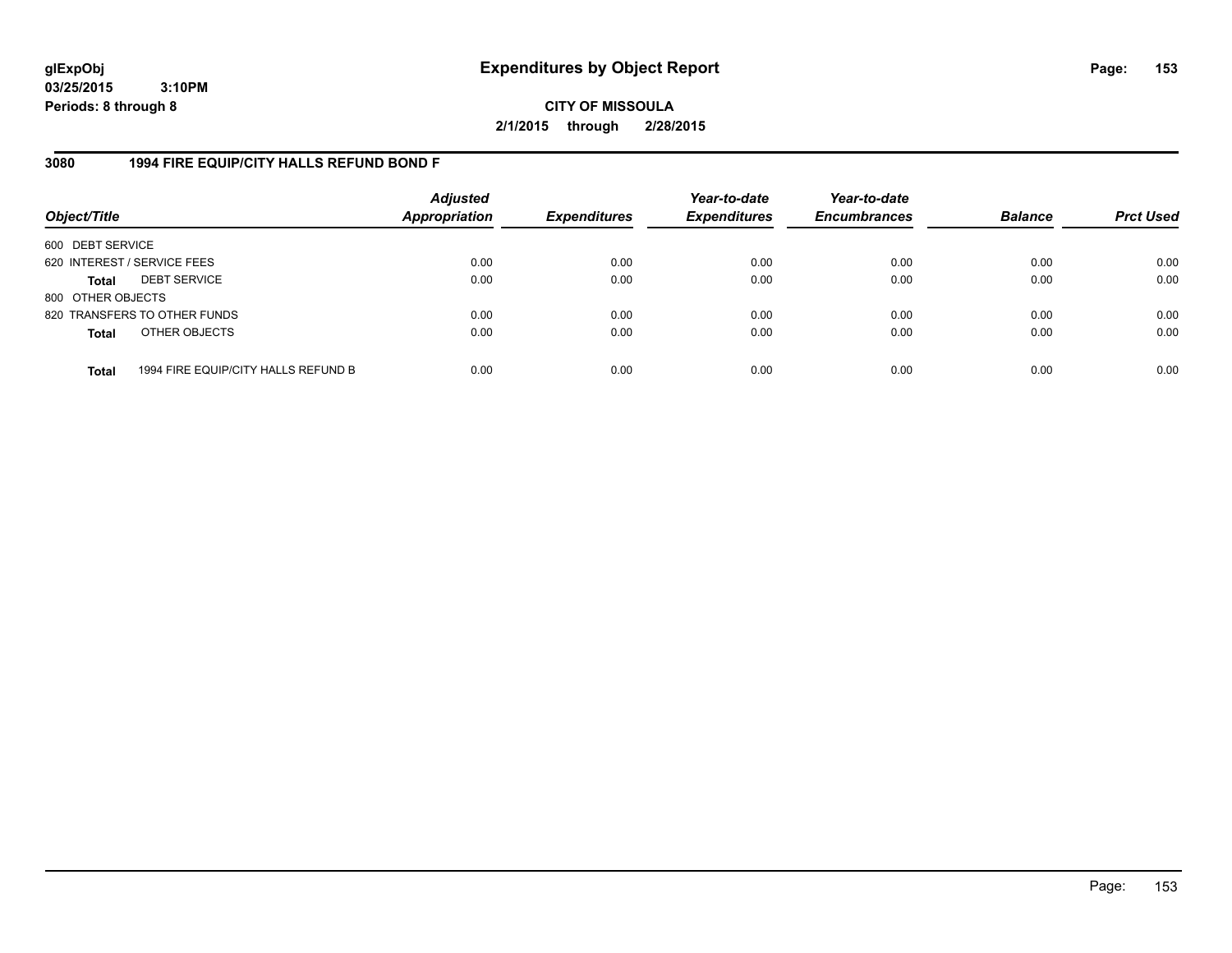#### **3085 1993 FIRE STATION G O BOND FUND**

| Object/Title      |                              | <b>Adjusted</b><br>Appropriation | <b>Expenditures</b> | Year-to-date<br><b>Expenditures</b> | Year-to-date<br><b>Encumbrances</b> | <b>Balance</b> | <b>Prct Used</b> |
|-------------------|------------------------------|----------------------------------|---------------------|-------------------------------------|-------------------------------------|----------------|------------------|
| 800 OTHER OBJECTS |                              |                                  |                     |                                     |                                     |                |                  |
|                   | 820 TRANSFERS TO OTHER FUNDS | 0.00                             | 0.00                | 0.00                                | 0.00                                | 0.00           | 0.00             |
| <b>Total</b>      | OTHER OBJECTS                | 0.00                             | 0.00                | 0.00                                | 0.00                                | 0.00           | 0.00             |
| <b>Total</b>      | NON-DEPARTMENTAL             | 0.00                             | 0.00                | 0.00                                | 0.00                                | 0.00           | 0.00             |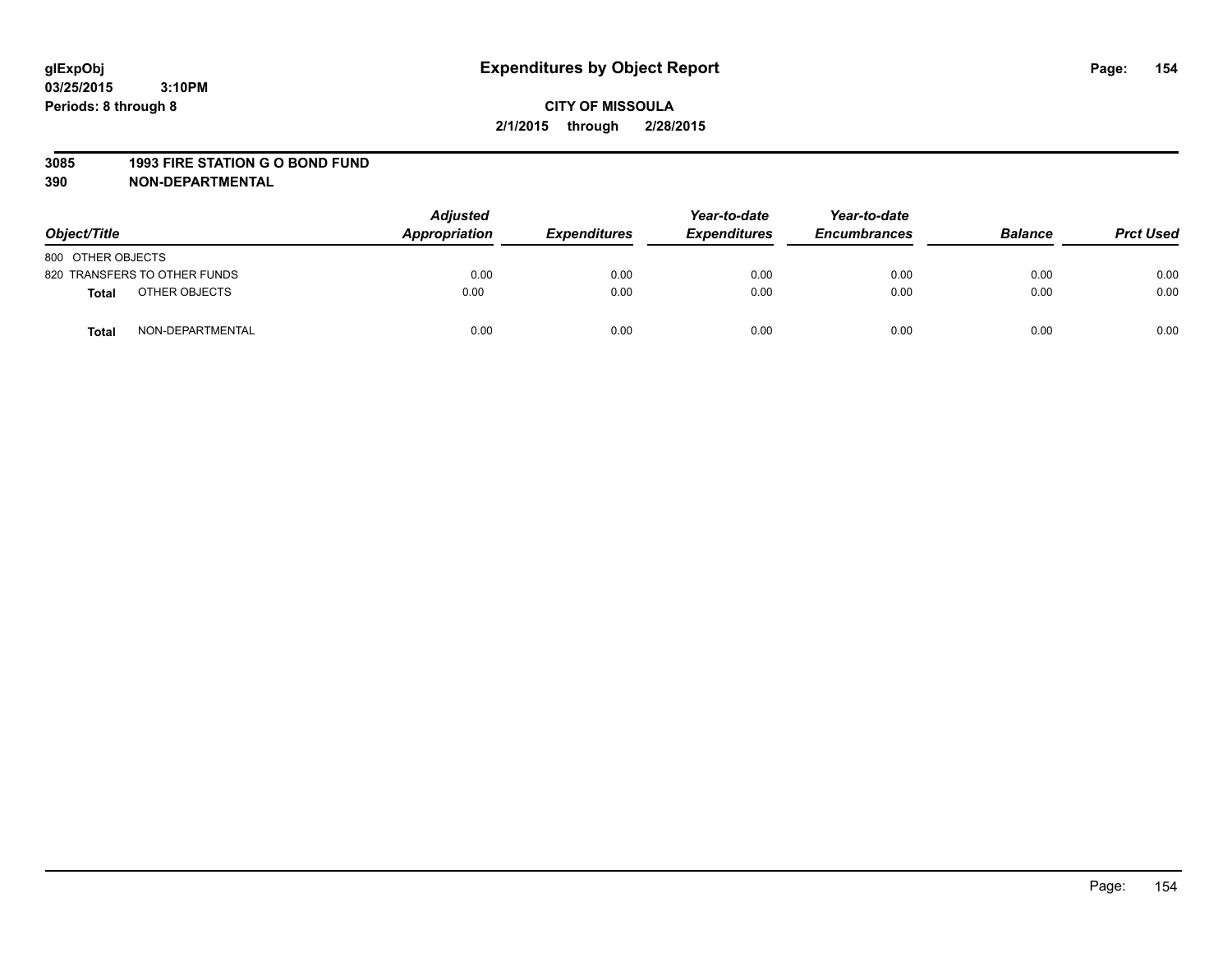## **glExpObj Expenditures by Object Report Page: 155**

**03/25/2015 3:10PM Periods: 8 through 8**

**CITY OF MISSOULA 2/1/2015 through 2/28/2015**

#### **3085 1993 FIRE STATION G O BOND FUND**

| Object/Title                                    | <b>Adjusted</b><br>Appropriation | <b>Expenditures</b> | Year-to-date<br><b>Expenditures</b> | Year-to-date<br><b>Encumbrances</b> | <b>Balance</b> | <b>Prct Used</b> |
|-------------------------------------------------|----------------------------------|---------------------|-------------------------------------|-------------------------------------|----------------|------------------|
| 800 OTHER OBJECTS                               |                                  |                     |                                     |                                     |                |                  |
| 820 TRANSFERS TO OTHER FUNDS                    | 0.00                             | 0.00                | 0.00                                | 0.00                                | 0.00           | 0.00             |
| OTHER OBJECTS<br><b>Total</b>                   | 0.00                             | 0.00                | 0.00                                | 0.00                                | 0.00           | 0.00             |
| 1993 FIRE STATION G O BOND FUND<br><b>Total</b> | 0.00                             | 0.00                | 0.00                                | 0.00                                | 0.00           | 0.00             |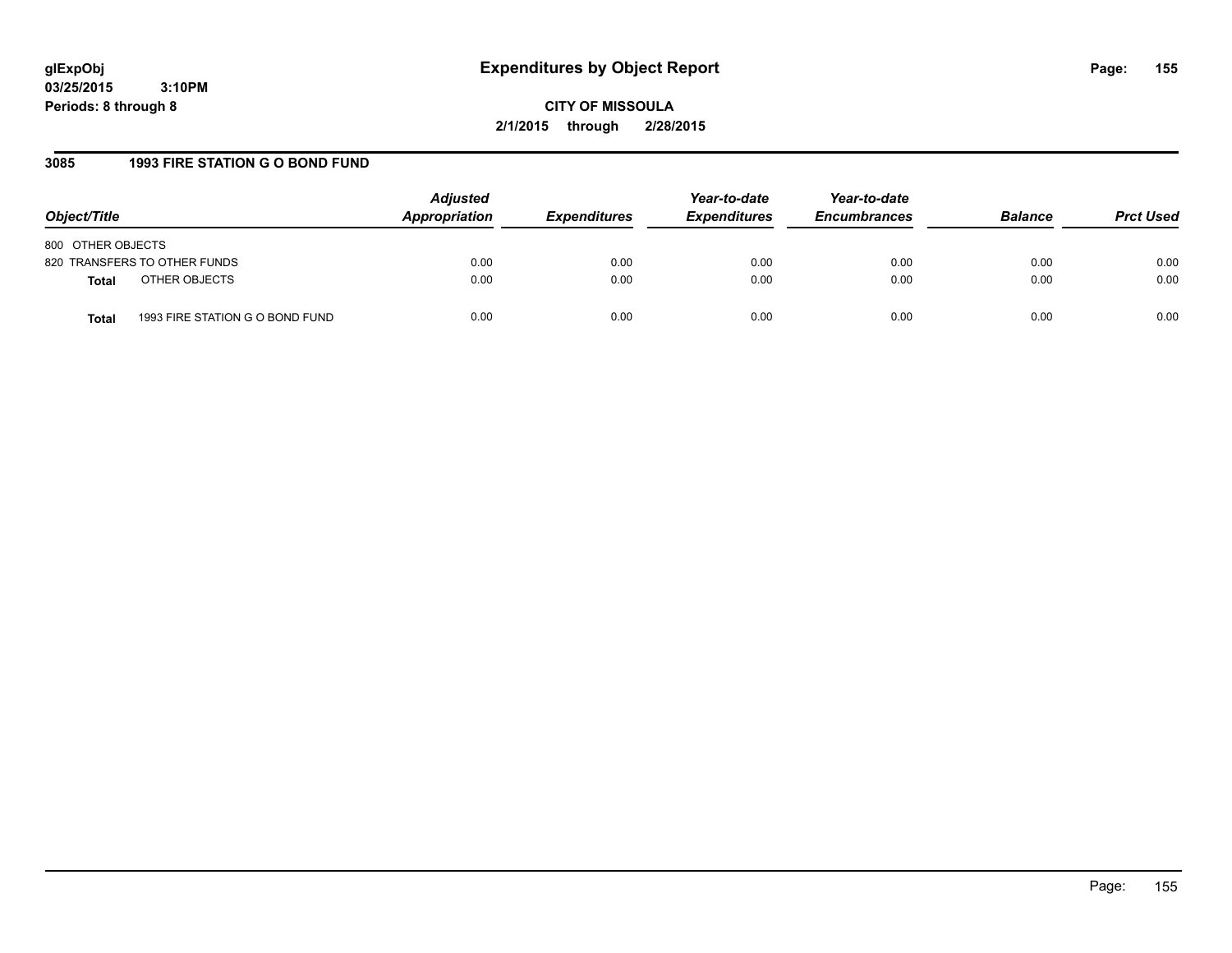## **3090 2004 AQUATICS BOND**

|                                     | <b>Adjusted</b>      |                     | Year-to-date        | Year-to-date        |                |                  |
|-------------------------------------|----------------------|---------------------|---------------------|---------------------|----------------|------------------|
| Object/Title                        | <b>Appropriation</b> | <b>Expenditures</b> | <b>Expenditures</b> | <b>Encumbrances</b> | <b>Balance</b> | <b>Prct Used</b> |
| 600 DEBT SERVICE                    |                      |                     |                     |                     |                |                  |
| 610 PRINCIPAL                       | 0.00                 | 0.00                | 0.00                | 0.00                | 0.00           | 0.00             |
| 620 INTEREST / SERVICE FEES         | 0.00                 | 0.00                | 0.00                | 0.00                | 0.00           | 0.00             |
| <b>DEBT SERVICE</b><br><b>Total</b> | 0.00                 | 0.00                | 0.00                | 0.00                | 0.00           | 0.00             |
| 800 OTHER OBJECTS                   |                      |                     |                     |                     |                |                  |
| 820 TRANSFERS TO OTHER FUNDS        | 0.00                 | 0.00                | 0.00                | 0.00                | 0.00           | 0.00             |
| OTHER OBJECTS<br><b>Total</b>       | 0.00                 | 0.00                | 0.00                | 0.00                | 0.00           | 0.00             |
| NON-DEPARTMENTAL<br><b>Total</b>    | 0.00                 | 0.00                | 0.00                | 0.00                | 0.00           | 0.00             |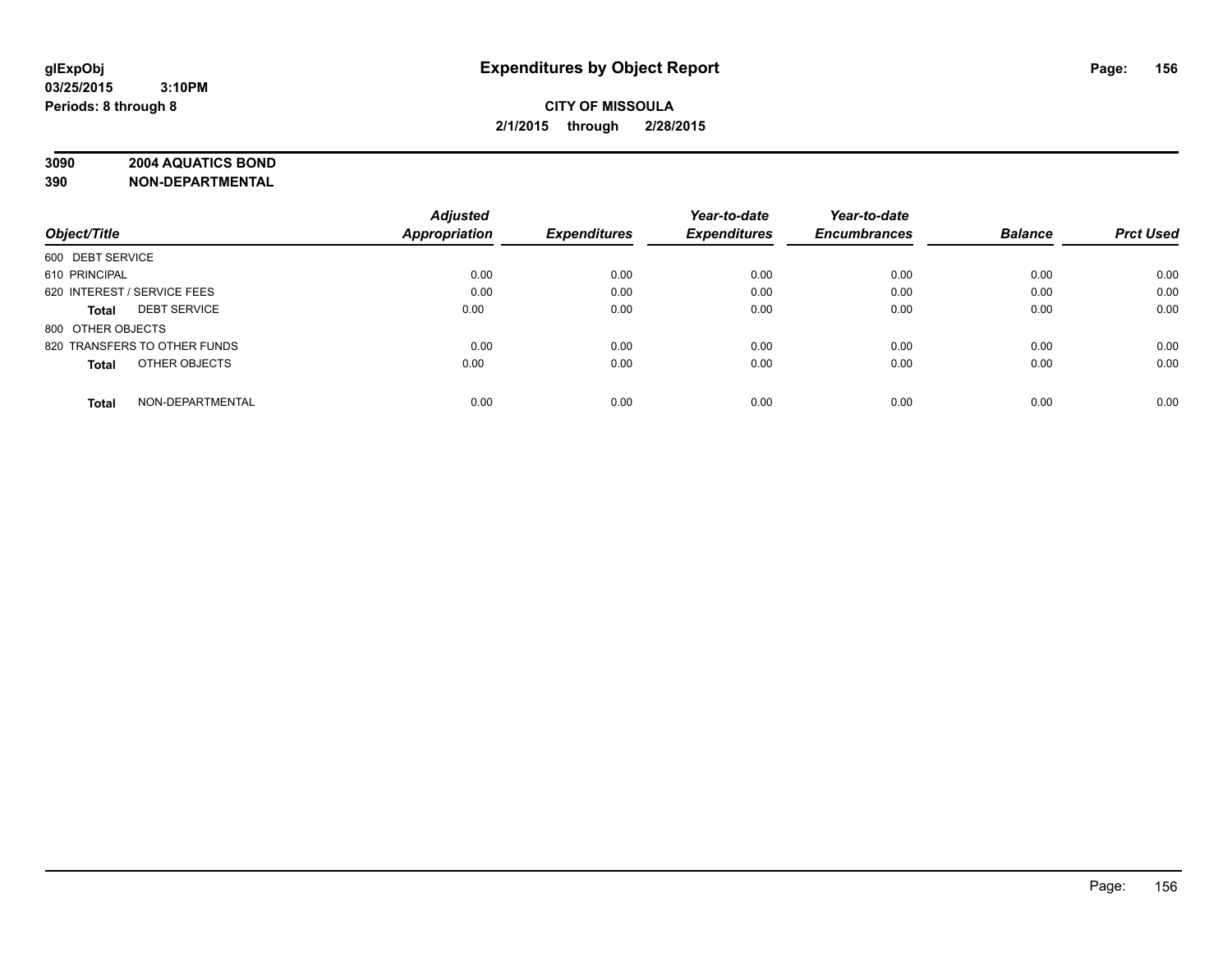**CITY OF MISSOULA 2/1/2015 through 2/28/2015**

#### **3090 2004 AQUATICS BOND**

| Object/Title                       | <b>Adjusted</b><br><b>Appropriation</b> | <b>Expenditures</b> | Year-to-date<br><b>Expenditures</b> | Year-to-date<br><b>Encumbrances</b> | <b>Balance</b> | <b>Prct Used</b> |
|------------------------------------|-----------------------------------------|---------------------|-------------------------------------|-------------------------------------|----------------|------------------|
|                                    |                                         |                     |                                     |                                     |                |                  |
| 600 DEBT SERVICE                   |                                         |                     |                                     |                                     |                |                  |
| 610 PRINCIPAL                      | 0.00                                    | 0.00                | 0.00                                | 0.00                                | 0.00           | 0.00             |
| 620 INTEREST / SERVICE FEES        | 0.00                                    | 0.00                | 0.00                                | 0.00                                | 0.00           | 0.00             |
| <b>DEBT SERVICE</b><br>Total       | 0.00                                    | 0.00                | 0.00                                | 0.00                                | 0.00           | 0.00             |
| 800 OTHER OBJECTS                  |                                         |                     |                                     |                                     |                |                  |
| 820 TRANSFERS TO OTHER FUNDS       | 0.00                                    | 0.00                | 0.00                                | 0.00                                | 0.00           | 0.00             |
| OTHER OBJECTS<br><b>Total</b>      | 0.00                                    | 0.00                | 0.00                                | 0.00                                | 0.00           | 0.00             |
| 2004 AQUATICS BOND<br><b>Total</b> | 0.00                                    | 0.00                | 0.00                                | 0.00                                | 0.00           | 0.00             |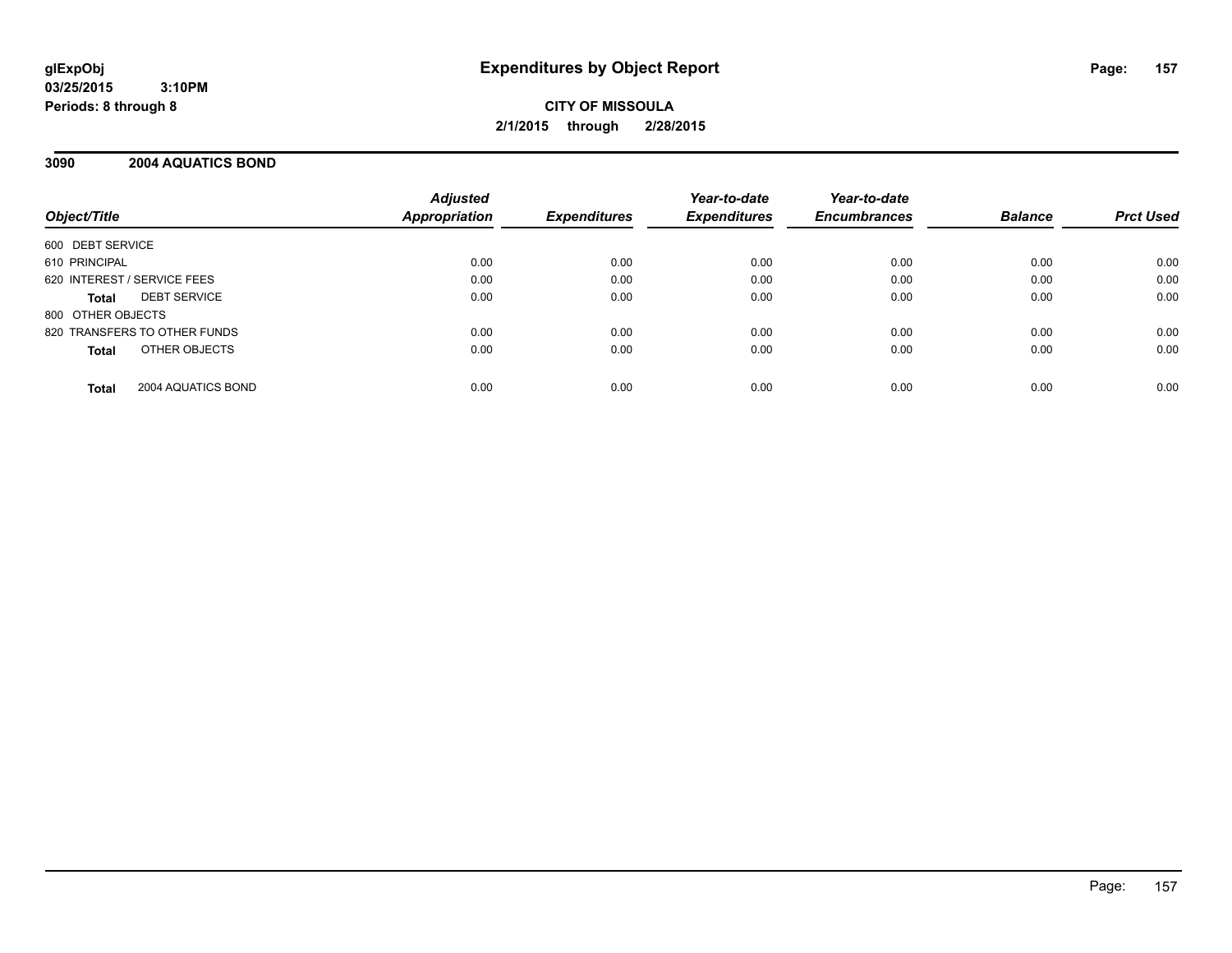#### **3091 SERIES 2012A AQUATICS REFUNDING BOND**

| Object/Title                        | <b>Adjusted</b><br><b>Appropriation</b> | <b>Expenditures</b> | Year-to-date<br><b>Expenditures</b> | Year-to-date<br><b>Encumbrances</b> | <b>Balance</b> | <b>Prct Used</b> |
|-------------------------------------|-----------------------------------------|---------------------|-------------------------------------|-------------------------------------|----------------|------------------|
| 600 DEBT SERVICE                    |                                         |                     |                                     |                                     |                |                  |
| 610 PRINCIPAL                       | 440.000.00                              | 0.00                | 0.00                                | 0.00                                | 440.000.00     | 0.00             |
| 620 INTEREST / SERVICE FEES         | 99.698.00                               | 0.00                | 50.198.75                           | 0.00                                | 49.499.25      | 50.35            |
| <b>DEBT SERVICE</b><br><b>Total</b> | 539.698.00                              | 0.00                | 50.198.75                           | 0.00                                | 489.499.25     | 9.30             |
| 800 OTHER OBJECTS                   |                                         |                     |                                     |                                     |                |                  |
| 820 TRANSFERS TO OTHER FUNDS        | 0.00                                    | 0.00                | 0.00                                | 0.00                                | 0.00           | 0.00             |
| OTHER OBJECTS<br><b>Total</b>       | 0.00                                    | 0.00                | 0.00                                | 0.00                                | 0.00           | 0.00             |
| NON-DEPARTMENTAL<br><b>Total</b>    | 539.698.00                              | 0.00                | 50.198.75                           | 0.00                                | 489.499.25     | 9.30             |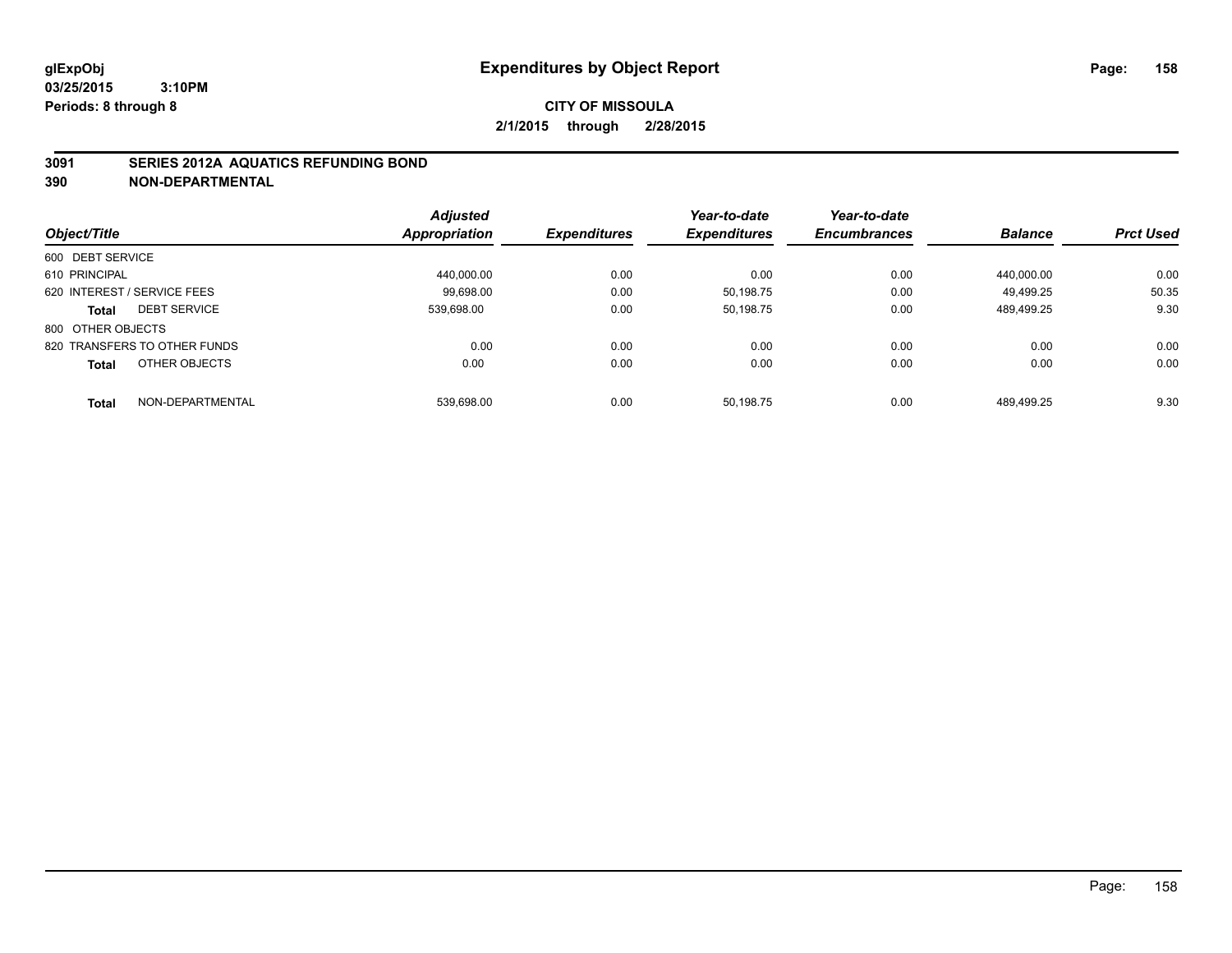**CITY OF MISSOULA 2/1/2015 through 2/28/2015**

#### **3091 SERIES 2012A AQUATICS REFUNDING BOND**

| Object/Title      |                                   | <b>Adjusted</b><br><b>Appropriation</b> | <b>Expenditures</b> | Year-to-date<br><b>Expenditures</b> | Year-to-date<br><b>Encumbrances</b> | <b>Balance</b> | <b>Prct Used</b> |
|-------------------|-----------------------------------|-----------------------------------------|---------------------|-------------------------------------|-------------------------------------|----------------|------------------|
| 600 DEBT SERVICE  |                                   |                                         |                     |                                     |                                     |                |                  |
| 610 PRINCIPAL     |                                   | 440.000.00                              | 0.00                | 0.00                                | 0.00                                | 440.000.00     | 0.00             |
|                   | 620 INTEREST / SERVICE FEES       | 99.698.00                               | 0.00                | 50,198.75                           | 0.00                                | 49.499.25      | 50.35            |
| <b>Total</b>      | <b>DEBT SERVICE</b>               | 539.698.00                              | 0.00                | 50.198.75                           | 0.00                                | 489.499.25     | 9.30             |
| 800 OTHER OBJECTS |                                   |                                         |                     |                                     |                                     |                |                  |
|                   | 820 TRANSFERS TO OTHER FUNDS      | 0.00                                    | 0.00                | 0.00                                | 0.00                                | 0.00           | 0.00             |
| <b>Total</b>      | OTHER OBJECTS                     | 0.00                                    | 0.00                | 0.00                                | 0.00                                | 0.00           | 0.00             |
| <b>Total</b>      | SERIES 2012A AQUATICS REFUNDING B | 539.698.00                              | 0.00                | 50.198.75                           | 0.00                                | 489.499.25     | 9.30             |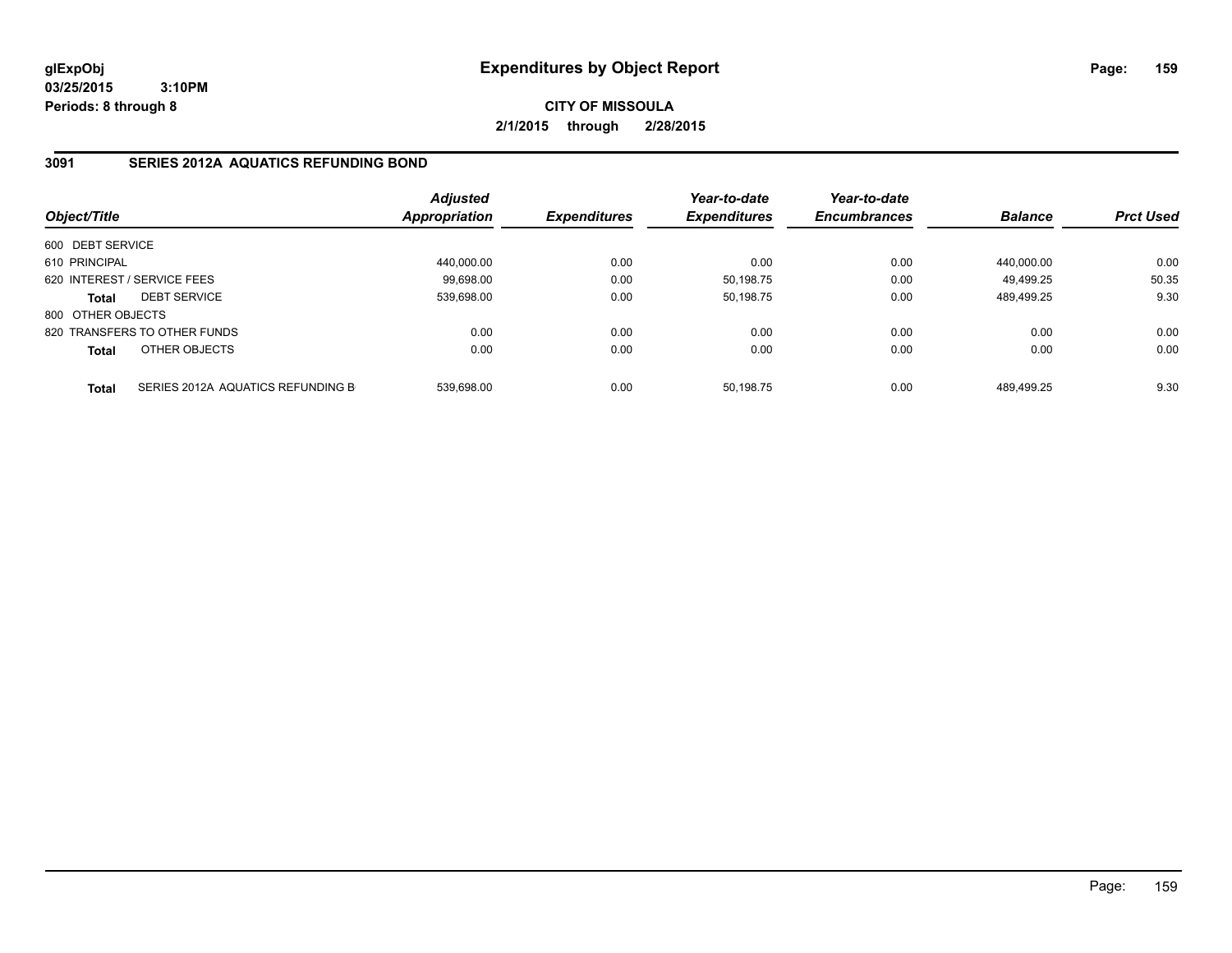#### **3092 Series 2013A GO REFUNDING BONDS**

|                                     | <b>Adjusted</b> |                     | Year-to-date        | Year-to-date        |                |                  |
|-------------------------------------|-----------------|---------------------|---------------------|---------------------|----------------|------------------|
| Object/Title                        | Appropriation   | <b>Expenditures</b> | <b>Expenditures</b> | <b>Encumbrances</b> | <b>Balance</b> | <b>Prct Used</b> |
| 600 DEBT SERVICE                    |                 |                     |                     |                     |                |                  |
| 610 PRINCIPAL                       | 570.000.00      | 0.00                | 0.00                | 0.00                | 570.000.00     | 0.00             |
| 620 INTEREST / SERVICE FEES         | 121.800.00      | 0.00                | 61.250.00           | 0.00                | 60.550.00      | 50.29            |
| <b>DEBT SERVICE</b><br><b>Total</b> | 691,800.00      | 0.00                | 61,250.00           | 0.00                | 630.550.00     | 8.85             |
| 800 OTHER OBJECTS                   |                 |                     |                     |                     |                |                  |
| 820 TRANSFERS TO OTHER FUNDS        | 0.00            | 0.00                | 0.00                | 0.00                | 0.00           | 0.00             |
| OTHER OBJECTS<br><b>Total</b>       | 0.00            | 0.00                | 0.00                | 0.00                | 0.00           | 0.00             |
| NON-DEPARTMENTAL<br><b>Total</b>    | 691,800.00      | 0.00                | 61.250.00           | 0.00                | 630.550.00     | 8.85             |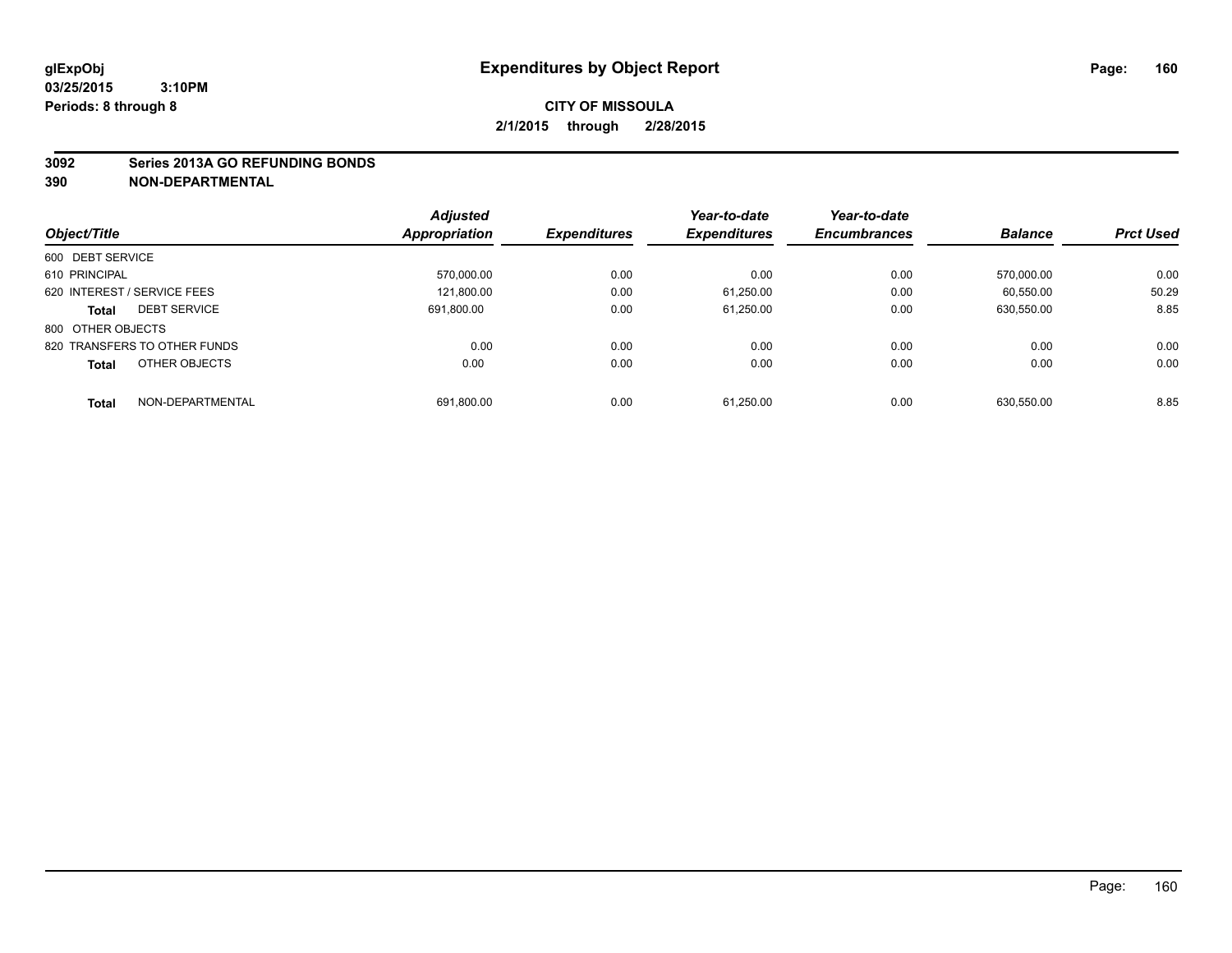**CITY OF MISSOULA 2/1/2015 through 2/28/2015**

#### **3092 Series 2013A GO REFUNDING BONDS**

| Object/Title      |                                 | <b>Adjusted</b><br>Appropriation | <b>Expenditures</b> | Year-to-date<br><b>Expenditures</b> | Year-to-date<br><b>Encumbrances</b> | <b>Balance</b> | <b>Prct Used</b> |
|-------------------|---------------------------------|----------------------------------|---------------------|-------------------------------------|-------------------------------------|----------------|------------------|
| 600 DEBT SERVICE  |                                 |                                  |                     |                                     |                                     |                |                  |
| 610 PRINCIPAL     |                                 | 570,000.00                       | 0.00                | 0.00                                | 0.00                                | 570.000.00     | 0.00             |
|                   | 620 INTEREST / SERVICE FEES     | 121,800.00                       | 0.00                | 61,250.00                           | 0.00                                | 60.550.00      | 50.29            |
| <b>Total</b>      | <b>DEBT SERVICE</b>             | 691.800.00                       | 0.00                | 61.250.00                           | 0.00                                | 630.550.00     | 8.85             |
| 800 OTHER OBJECTS |                                 |                                  |                     |                                     |                                     |                |                  |
|                   | 820 TRANSFERS TO OTHER FUNDS    | 0.00                             | 0.00                | 0.00                                | 0.00                                | 0.00           | 0.00             |
| <b>Total</b>      | OTHER OBJECTS                   | 0.00                             | 0.00                | 0.00                                | 0.00                                | 0.00           | 0.00             |
| <b>Total</b>      | Series 2013A GO REFUNDING BONDS | 691.800.00                       | 0.00                | 61.250.00                           | 0.00                                | 630.550.00     | 8.85             |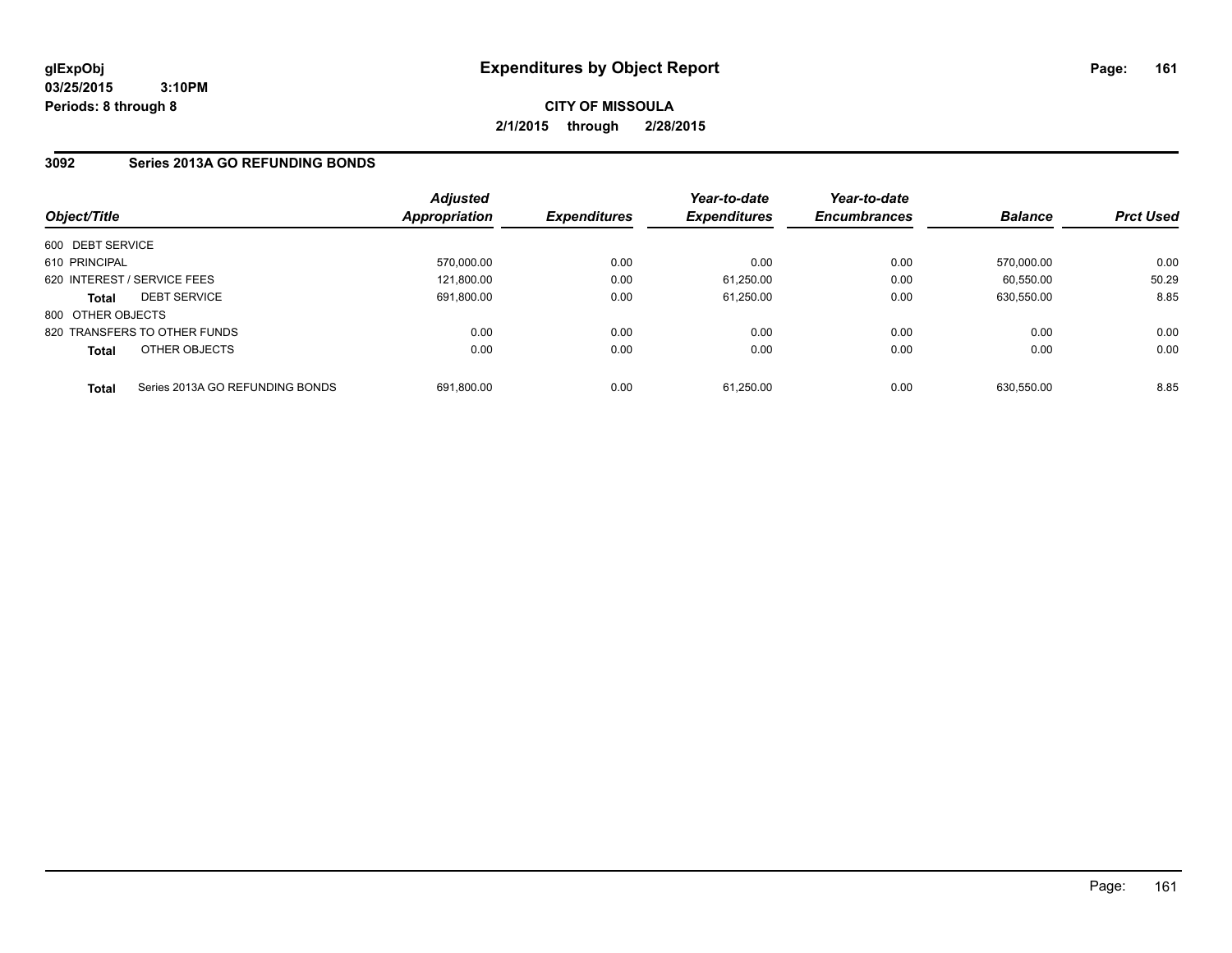#### **3095 2004 REFUNDING BONDS DEBT SERVICE**

| Object/Title                        | <b>Adjusted</b><br>Appropriation | <b>Expenditures</b> | Year-to-date<br><b>Expenditures</b> | Year-to-date<br><b>Encumbrances</b> | <b>Balance</b> | <b>Prct Used</b> |
|-------------------------------------|----------------------------------|---------------------|-------------------------------------|-------------------------------------|----------------|------------------|
| 600 DEBT SERVICE                    |                                  |                     |                                     |                                     |                |                  |
| 610 PRINCIPAL                       | 0.00                             | 0.00                | 0.00                                | 0.00                                | 0.00           | 0.00             |
| 620 INTEREST / SERVICE FEES         | 0.00                             | 0.00                | 0.00                                | 0.00                                | 0.00           | 0.00             |
| <b>DEBT SERVICE</b><br><b>Total</b> | 0.00                             | 0.00                | 0.00                                | 0.00                                | 0.00           | 0.00             |
| NON-DEPARTMENTAL<br><b>Total</b>    | 0.00                             | 0.00                | 0.00                                | 0.00                                | 0.00           | 0.00             |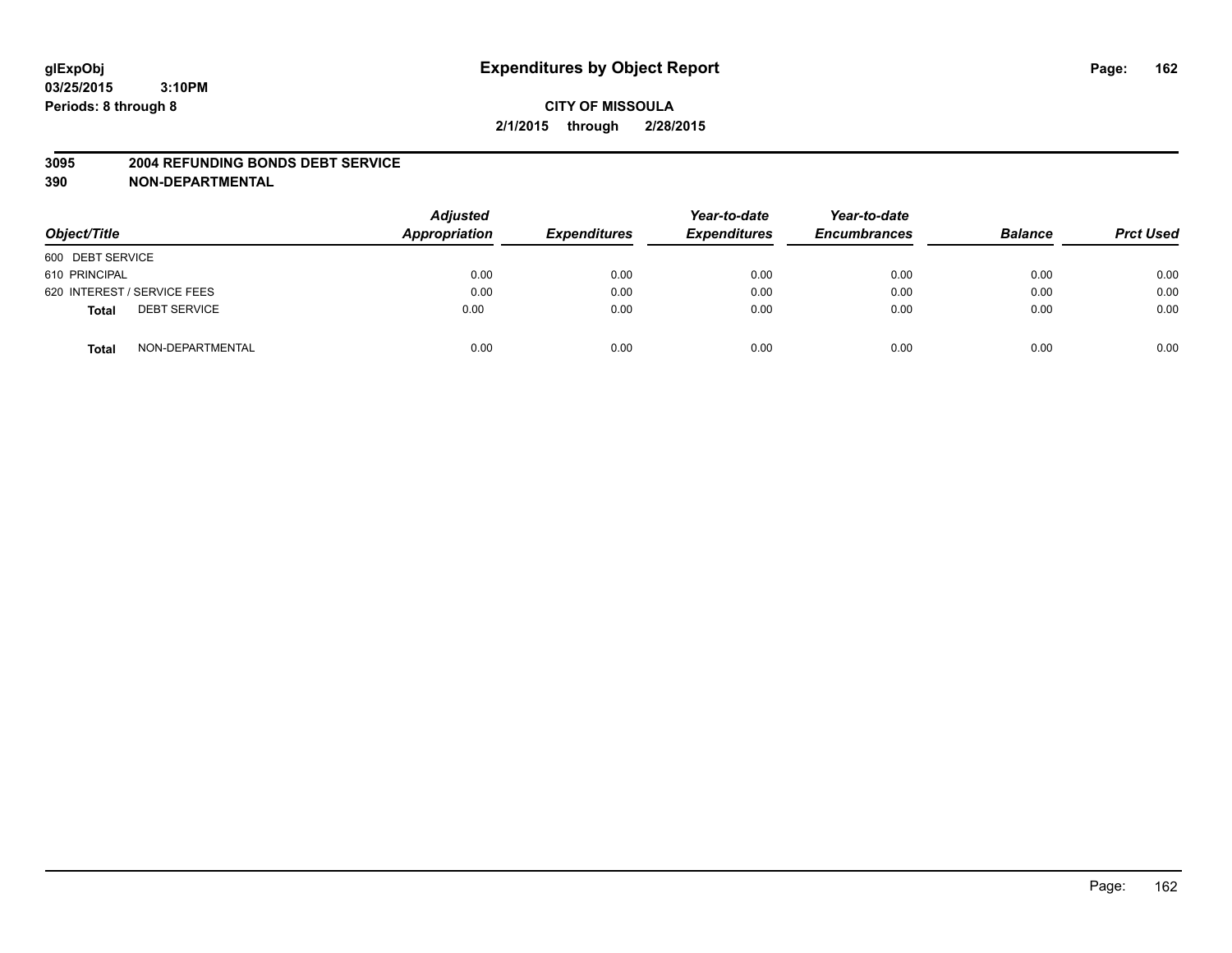## **glExpObj Expenditures by Object Report Page: 163**

**03/25/2015 3:10PM Periods: 8 through 8**

**CITY OF MISSOULA 2/1/2015 through 2/28/2015**

#### **3095 2004 REFUNDING BONDS DEBT SERVICE**

| Object/Title                                      | <b>Adjusted</b><br>Appropriation | <b>Expenditures</b> | Year-to-date<br><b>Expenditures</b> | Year-to-date<br><b>Encumbrances</b> | <b>Balance</b> | <b>Prct Used</b> |
|---------------------------------------------------|----------------------------------|---------------------|-------------------------------------|-------------------------------------|----------------|------------------|
| 600 DEBT SERVICE                                  |                                  |                     |                                     |                                     |                |                  |
| 610 PRINCIPAL                                     | 0.00                             | 0.00                | 0.00                                | 0.00                                | 0.00           | 0.00             |
| 620 INTEREST / SERVICE FEES                       | 0.00                             | 0.00                | 0.00                                | 0.00                                | 0.00           | 0.00             |
| <b>DEBT SERVICE</b><br><b>Total</b>               | 0.00                             | 0.00                | 0.00                                | 0.00                                | 0.00           | 0.00             |
| 2004 REFUNDING BONDS DEBT SERVICE<br><b>Total</b> | 0.00                             | 0.00                | 0.00                                | 0.00                                | 0.00           | 0.00             |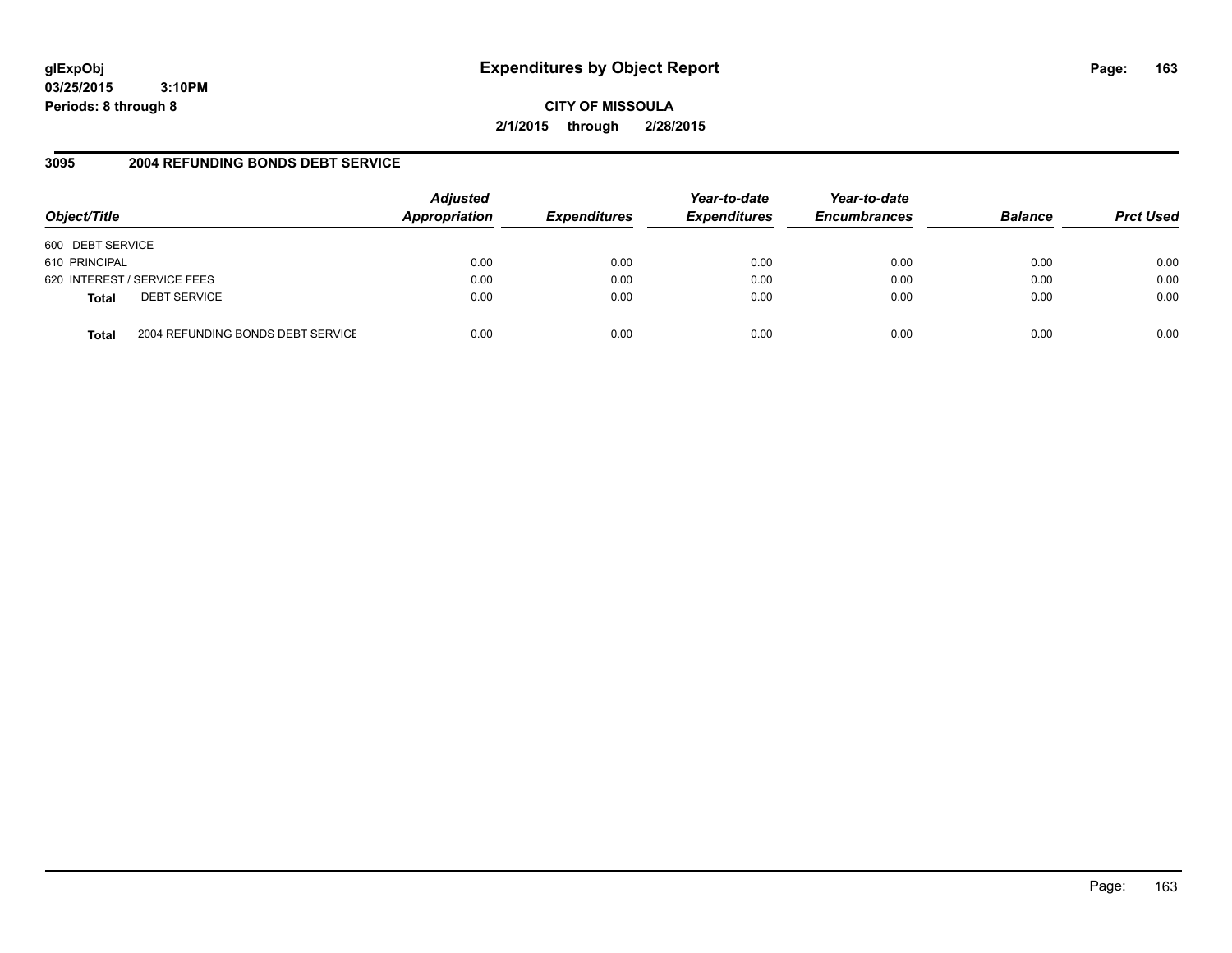#### **3096 NEW FIRE STATION GO BOND**

|                                     | <b>Adjusted</b>      |                     | Year-to-date        | Year-to-date        |                |                  |
|-------------------------------------|----------------------|---------------------|---------------------|---------------------|----------------|------------------|
| Object/Title                        | <b>Appropriation</b> | <b>Expenditures</b> | <b>Expenditures</b> | <b>Encumbrances</b> | <b>Balance</b> | <b>Prct Used</b> |
| 600 DEBT SERVICE                    |                      |                     |                     |                     |                |                  |
| 610 PRINCIPAL                       | 0.00                 | 0.00                | 0.00                | 0.00                | 0.00           | 0.00             |
| 620 INTEREST / SERVICE FEES         | 0.00                 | 0.00                | 11,950.02           | 0.00                | $-11.950.02$   | 0.00             |
| <b>DEBT SERVICE</b><br><b>Total</b> | 0.00                 | 0.00                | 11,950.02           | 0.00                | $-11,950.02$   | 0.00             |
| 800 OTHER OBJECTS                   |                      |                     |                     |                     |                |                  |
| 820 TRANSFERS TO OTHER FUNDS        | 0.00                 | 0.00                | 0.00                | 0.00                | 0.00           | 0.00             |
| OTHER OBJECTS<br><b>Total</b>       | 0.00                 | 0.00                | 0.00                | 0.00                | 0.00           | 0.00             |
| NON-DEPARTMENTAL<br><b>Total</b>    | 0.00                 | 0.00                | 11.950.02           | 0.00                | $-11.950.02$   | 0.00             |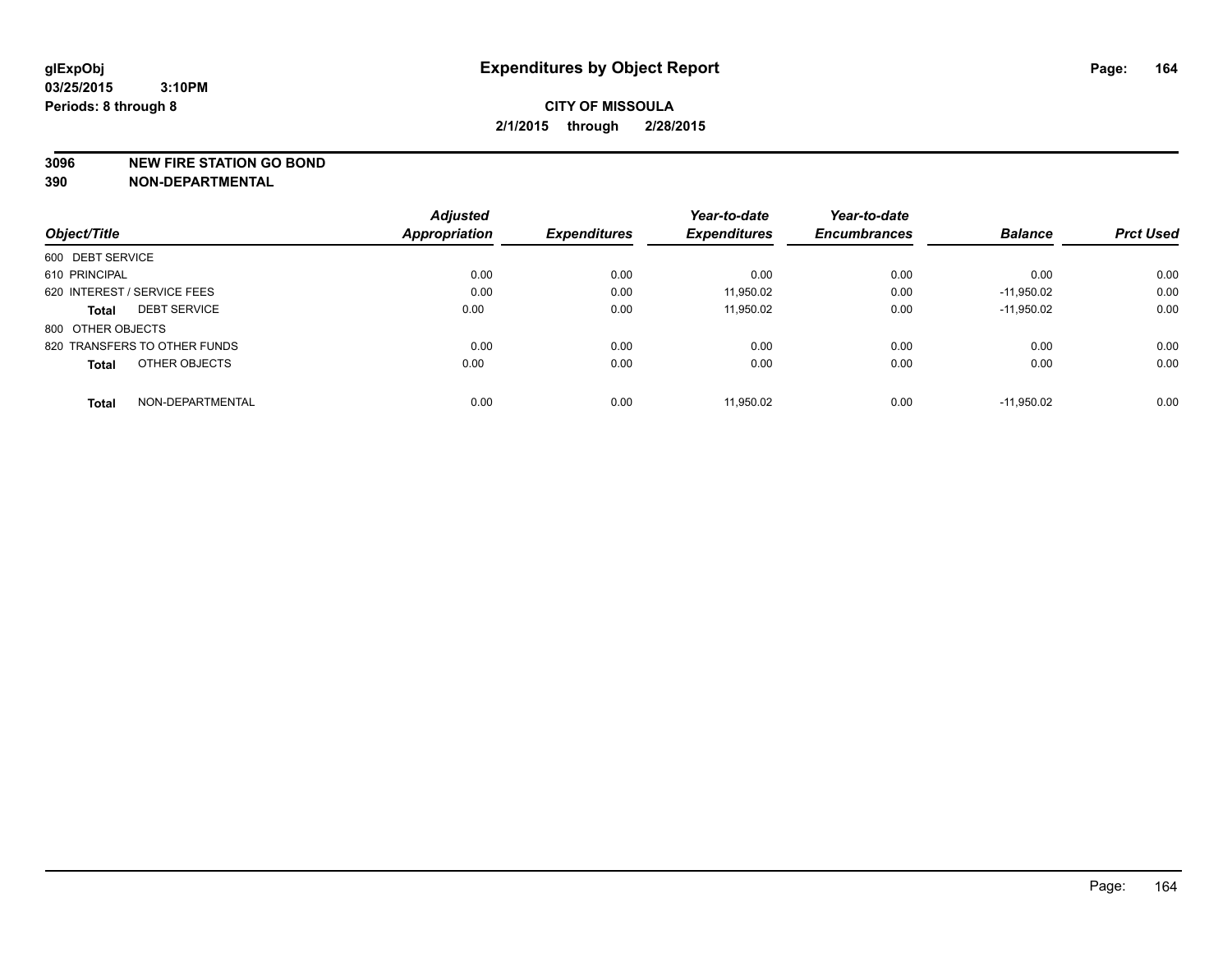#### **3096 NEW FIRE STATION GO BOND**

| Object/Title                             | <b>Adjusted</b><br>Appropriation | <b>Expenditures</b> | Year-to-date<br><b>Expenditures</b> | Year-to-date<br><b>Encumbrances</b> | <b>Balance</b> | <b>Prct Used</b> |
|------------------------------------------|----------------------------------|---------------------|-------------------------------------|-------------------------------------|----------------|------------------|
| 600 DEBT SERVICE                         |                                  |                     |                                     |                                     |                |                  |
| 610 PRINCIPAL                            | 0.00                             | 0.00                | 0.00                                | 0.00                                | 0.00           | 0.00             |
| 620 INTEREST / SERVICE FEES              | 0.00                             | 0.00                | 11,950.02                           | 0.00                                | $-11.950.02$   | 0.00             |
| <b>DEBT SERVICE</b><br><b>Total</b>      | 0.00                             | 0.00                | 11,950.02                           | 0.00                                | $-11,950.02$   | 0.00             |
| 800 OTHER OBJECTS                        |                                  |                     |                                     |                                     |                |                  |
| 820 TRANSFERS TO OTHER FUNDS             | 0.00                             | 0.00                | 0.00                                | 0.00                                | 0.00           | 0.00             |
| OTHER OBJECTS<br><b>Total</b>            | 0.00                             | 0.00                | 0.00                                | 0.00                                | 0.00           | 0.00             |
| NEW FIRE STATION GO BOND<br><b>Total</b> | 0.00                             | 0.00                | 11.950.02                           | 0.00                                | $-11.950.02$   | 0.00             |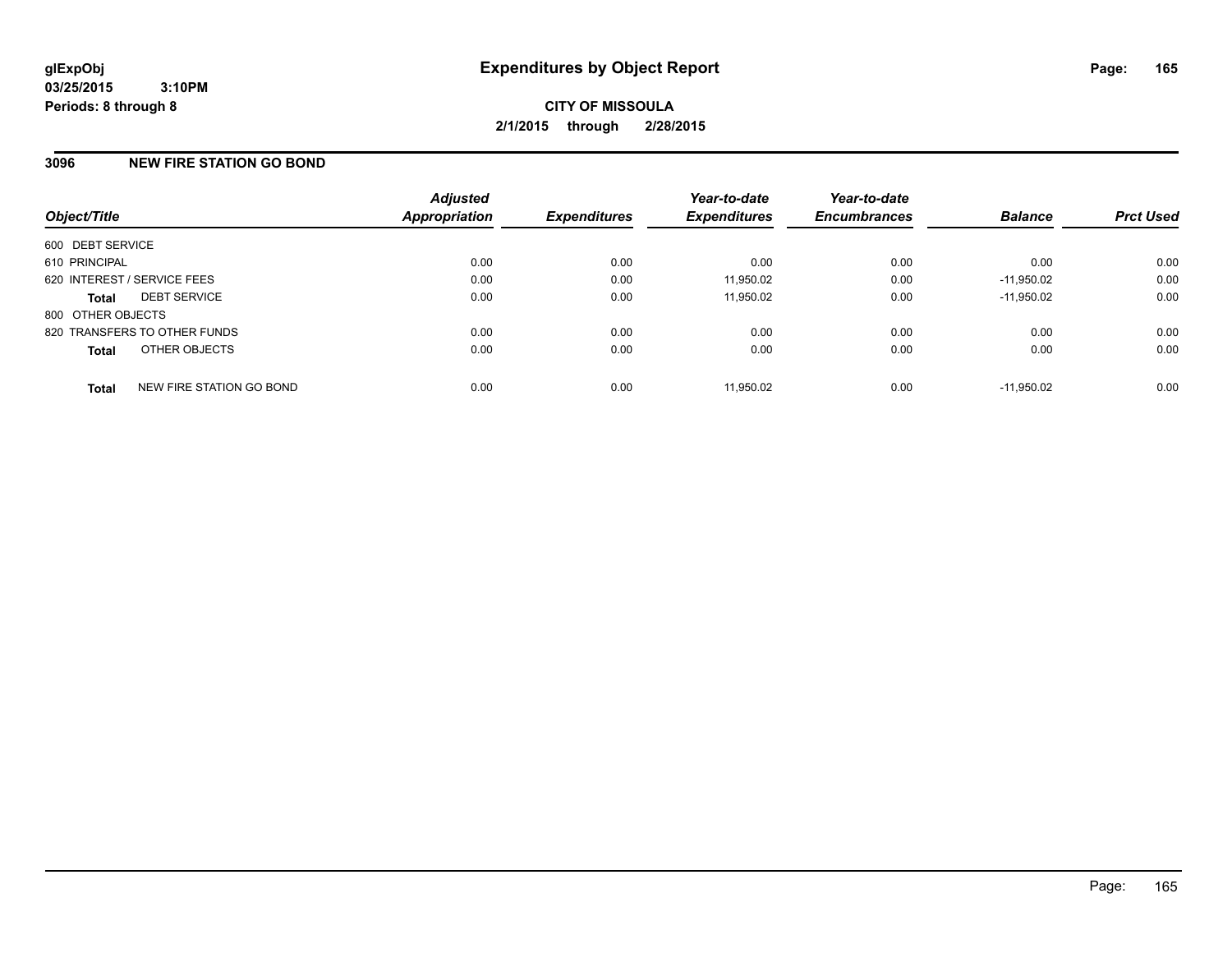**3097 2007 REFUNDING BONDS**

|                                      | <b>Adjusted</b>      |                     | Year-to-date        | Year-to-date        |                |                  |
|--------------------------------------|----------------------|---------------------|---------------------|---------------------|----------------|------------------|
| Object/Title                         | <b>Appropriation</b> | <b>Expenditures</b> | <b>Expenditures</b> | <b>Encumbrances</b> | <b>Balance</b> | <b>Prct Used</b> |
| 500 FIXED CHARGES                    |                      |                     |                     |                     |                |                  |
| 500 FIXED CHARGES                    | 0.00                 | 0.00                | 0.00                | 0.00                | 0.00           | 0.00             |
| <b>FIXED CHARGES</b><br><b>Total</b> | 0.00                 | 0.00                | 0.00                | 0.00                | 0.00           | 0.00             |
| 600 DEBT SERVICE                     |                      |                     |                     |                     |                |                  |
| 610 PRINCIPAL                        | 0.00                 | 0.00                | 0.00                | 0.00                | 0.00           | 0.00             |
| 620 INTEREST / SERVICE FEES          | 0.00                 | 0.00                | 0.00                | 0.00                | 0.00           | 0.00             |
| <b>DEBT SERVICE</b><br><b>Total</b>  | 0.00                 | 0.00                | 0.00                | 0.00                | 0.00           | 0.00             |
| NON-DEPARTMENTAL<br><b>Total</b>     | 0.00                 | 0.00                | 0.00                | 0.00                | 0.00           | 0.00             |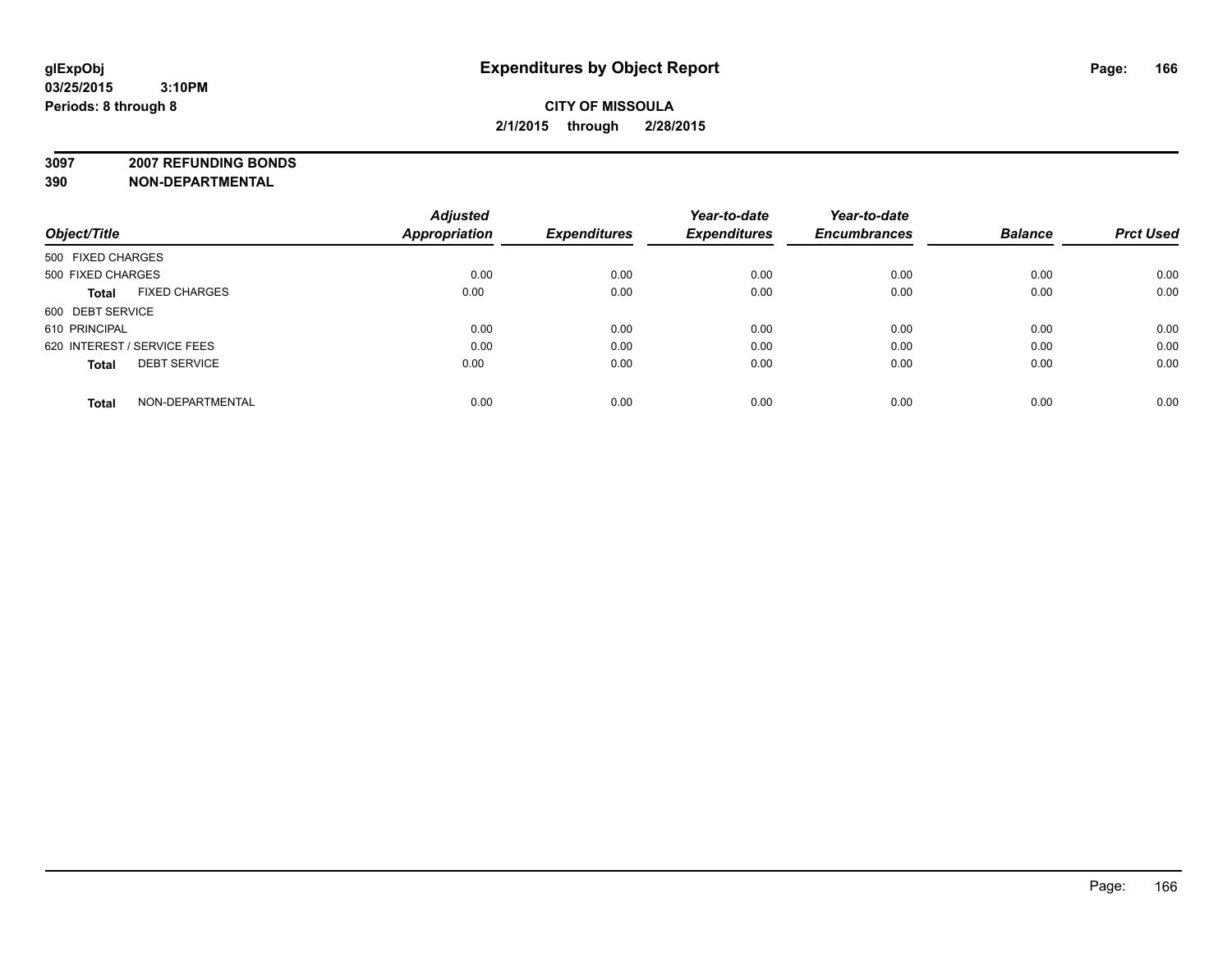**CITY OF MISSOULA 2/1/2015 through 2/28/2015**

#### **3097 2007 REFUNDING BONDS**

| Object/Title                         | <b>Adjusted</b><br>Appropriation | <b>Expenditures</b> | Year-to-date<br><b>Expenditures</b> | Year-to-date<br><b>Encumbrances</b> | <b>Balance</b> | <b>Prct Used</b> |
|--------------------------------------|----------------------------------|---------------------|-------------------------------------|-------------------------------------|----------------|------------------|
| 500 FIXED CHARGES                    |                                  |                     |                                     |                                     |                |                  |
| 500 FIXED CHARGES                    | 0.00                             | 0.00                | 0.00                                | 0.00                                | 0.00           | 0.00             |
| <b>FIXED CHARGES</b><br><b>Total</b> | 0.00                             | 0.00                | 0.00                                | 0.00                                | 0.00           | 0.00             |
| 600 DEBT SERVICE                     |                                  |                     |                                     |                                     |                |                  |
| 610 PRINCIPAL                        | 0.00                             | 0.00                | 0.00                                | 0.00                                | 0.00           | 0.00             |
| 620 INTEREST / SERVICE FEES          | 0.00                             | 0.00                | 0.00                                | 0.00                                | 0.00           | 0.00             |
| <b>DEBT SERVICE</b><br><b>Total</b>  | 0.00                             | 0.00                | 0.00                                | 0.00                                | 0.00           | 0.00             |
| 2007 REFUNDING BONDS<br><b>Total</b> | 0.00                             | 0.00                | 0.00                                | 0.00                                | 0.00           | 0.00             |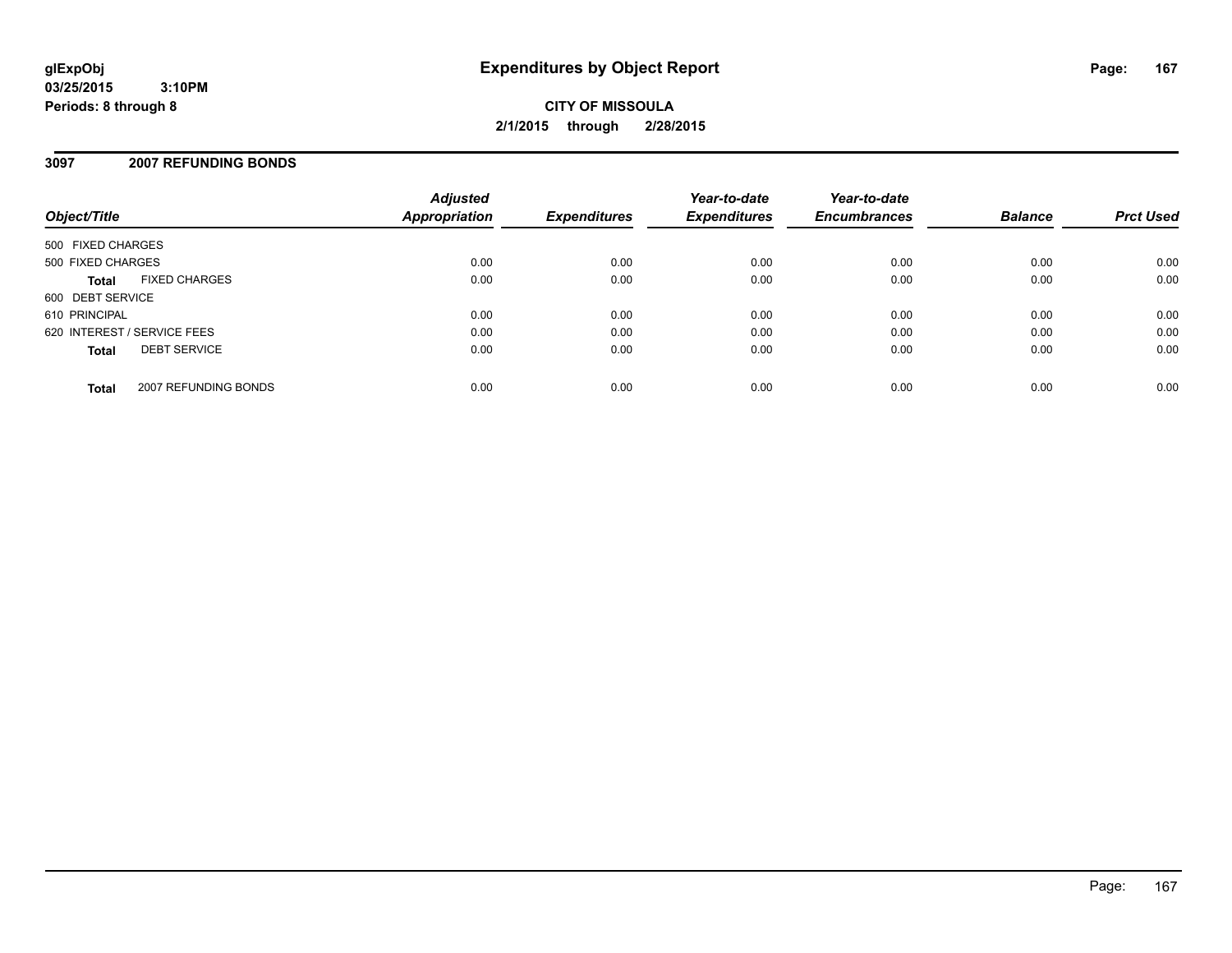#### **3100 SIDEWALK & CURB WARRANTS FUND**

| Object/Title                        | <b>Adjusted</b><br><b>Appropriation</b> | <b>Expenditures</b> | Year-to-date<br><b>Expenditures</b> | Year-to-date<br><b>Encumbrances</b> | <b>Balance</b> | <b>Prct Used</b> |
|-------------------------------------|-----------------------------------------|---------------------|-------------------------------------|-------------------------------------|----------------|------------------|
|                                     |                                         |                     |                                     |                                     |                |                  |
| 600 DEBT SERVICE                    |                                         |                     |                                     |                                     |                |                  |
| 610 PRINCIPAL                       | 0.00                                    | 0.00                | 0.00                                | 0.00                                | 0.00           | 0.00             |
| 620 INTEREST / SERVICE FEES         | 0.00                                    | 0.00                | 0.00                                | 0.00                                | 0.00           | 0.00             |
| <b>DEBT SERVICE</b><br><b>Total</b> | 0.00                                    | 0.00                | 0.00                                | 0.00                                | 0.00           | 0.00             |
| 800 OTHER OBJECTS                   |                                         |                     |                                     |                                     |                |                  |
| 820 TRANSFERS TO OTHER FUNDS        | 0.00                                    | 0.00                | 0.00                                | 0.00                                | 0.00           | 0.00             |
| OTHER OBJECTS<br><b>Total</b>       | 0.00                                    | 0.00                | 0.00                                | 0.00                                | 0.00           | 0.00             |
| NON-DEPARTMENTAL<br><b>Total</b>    | 0.00                                    | 0.00                | 0.00                                | 0.00                                | 0.00           | 0.00             |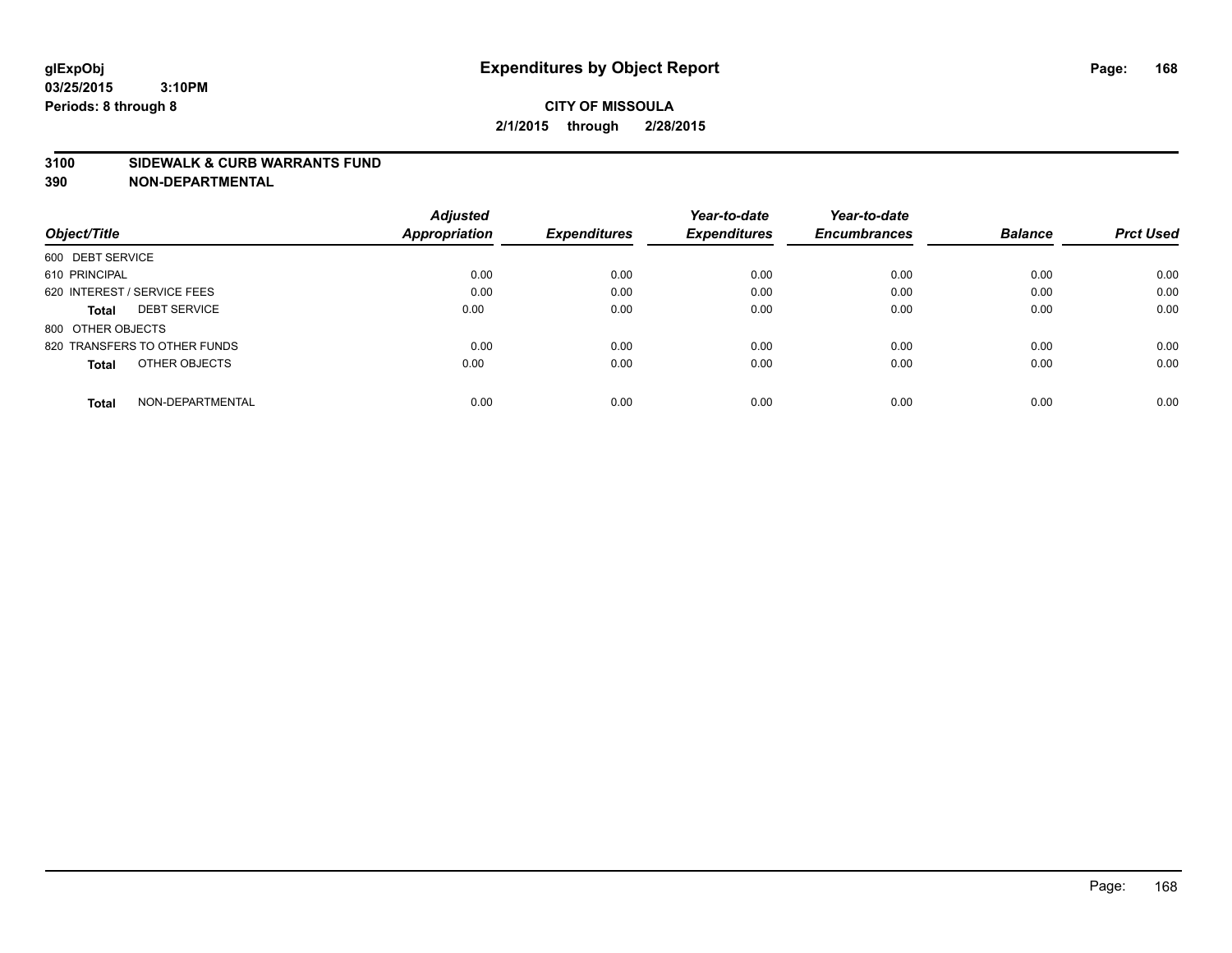**CITY OF MISSOULA 2/1/2015 through 2/28/2015**

#### **3100 SIDEWALK & CURB WARRANTS FUND**

| Object/Title      |                               | <b>Adjusted</b><br><b>Appropriation</b> | <b>Expenditures</b> | Year-to-date<br><b>Expenditures</b> | Year-to-date<br><b>Encumbrances</b> | <b>Balance</b> | <b>Prct Used</b> |
|-------------------|-------------------------------|-----------------------------------------|---------------------|-------------------------------------|-------------------------------------|----------------|------------------|
| 600 DEBT SERVICE  |                               |                                         |                     |                                     |                                     |                |                  |
| 610 PRINCIPAL     |                               | 0.00                                    | 0.00                | 0.00                                | 0.00                                | 0.00           | 0.00             |
|                   | 620 INTEREST / SERVICE FEES   | 0.00                                    | 0.00                | 0.00                                | 0.00                                | 0.00           | 0.00             |
| <b>Total</b>      | <b>DEBT SERVICE</b>           | 0.00                                    | 0.00                | 0.00                                | 0.00                                | 0.00           | 0.00             |
| 800 OTHER OBJECTS |                               |                                         |                     |                                     |                                     |                |                  |
|                   | 820 TRANSFERS TO OTHER FUNDS  | 0.00                                    | 0.00                | 0.00                                | 0.00                                | 0.00           | 0.00             |
| <b>Total</b>      | OTHER OBJECTS                 | 0.00                                    | 0.00                | 0.00                                | 0.00                                | 0.00           | 0.00             |
| <b>Total</b>      | SIDEWALK & CURB WARRANTS FUND | 0.00                                    | 0.00                | 0.00                                | 0.00                                | 0.00           | 0.00             |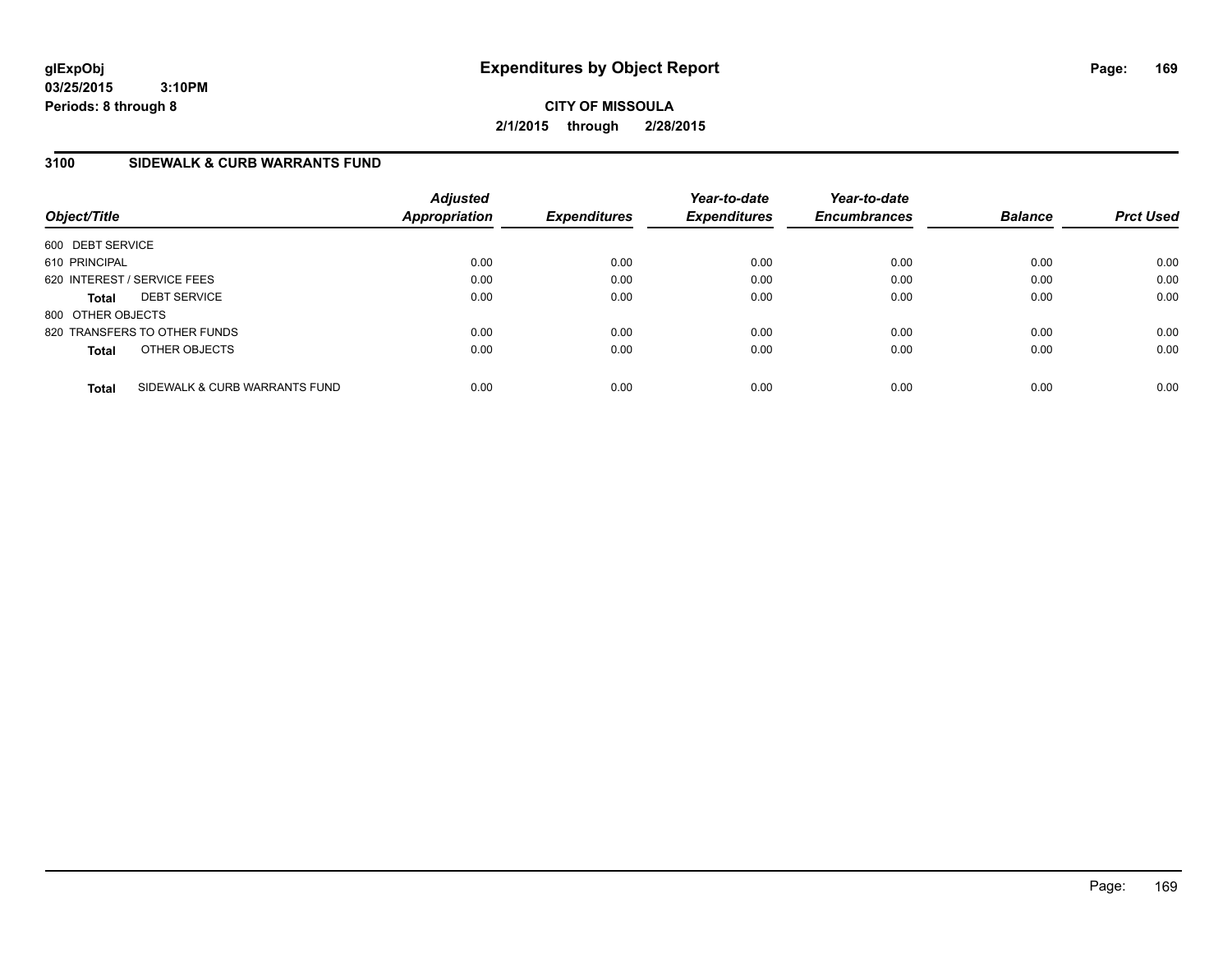#### **3200 FY99 SIDEWALK & CURB DEBT SERVICE FUND**

| Object/Title                        | <b>Adjusted</b><br><b>Appropriation</b> | <b>Expenditures</b> | Year-to-date<br><b>Expenditures</b> | Year-to-date<br><b>Encumbrances</b> | <b>Balance</b> | <b>Prct Used</b> |
|-------------------------------------|-----------------------------------------|---------------------|-------------------------------------|-------------------------------------|----------------|------------------|
|                                     |                                         |                     |                                     |                                     |                |                  |
| 600 DEBT SERVICE                    |                                         |                     |                                     |                                     |                |                  |
| 610 PRINCIPAL                       | 0.00                                    | 0.00                | 0.00                                | 0.00                                | 0.00           | 0.00             |
| 620 INTEREST / SERVICE FEES         | 0.00                                    | 0.00                | 0.00                                | 0.00                                | 0.00           | 0.00             |
| <b>DEBT SERVICE</b><br><b>Total</b> | 0.00                                    | 0.00                | 0.00                                | 0.00                                | 0.00           | 0.00             |
| 800 OTHER OBJECTS                   |                                         |                     |                                     |                                     |                |                  |
| 820 TRANSFERS TO OTHER FUNDS        | 0.00                                    | 0.00                | 0.00                                | 0.00                                | 0.00           | 0.00             |
| OTHER OBJECTS<br><b>Total</b>       | 0.00                                    | 0.00                | 0.00                                | 0.00                                | 0.00           | 0.00             |
| NON-DEPARTMENTAL<br><b>Total</b>    | 0.00                                    | 0.00                | 0.00                                | 0.00                                | 0.00           | 0.00             |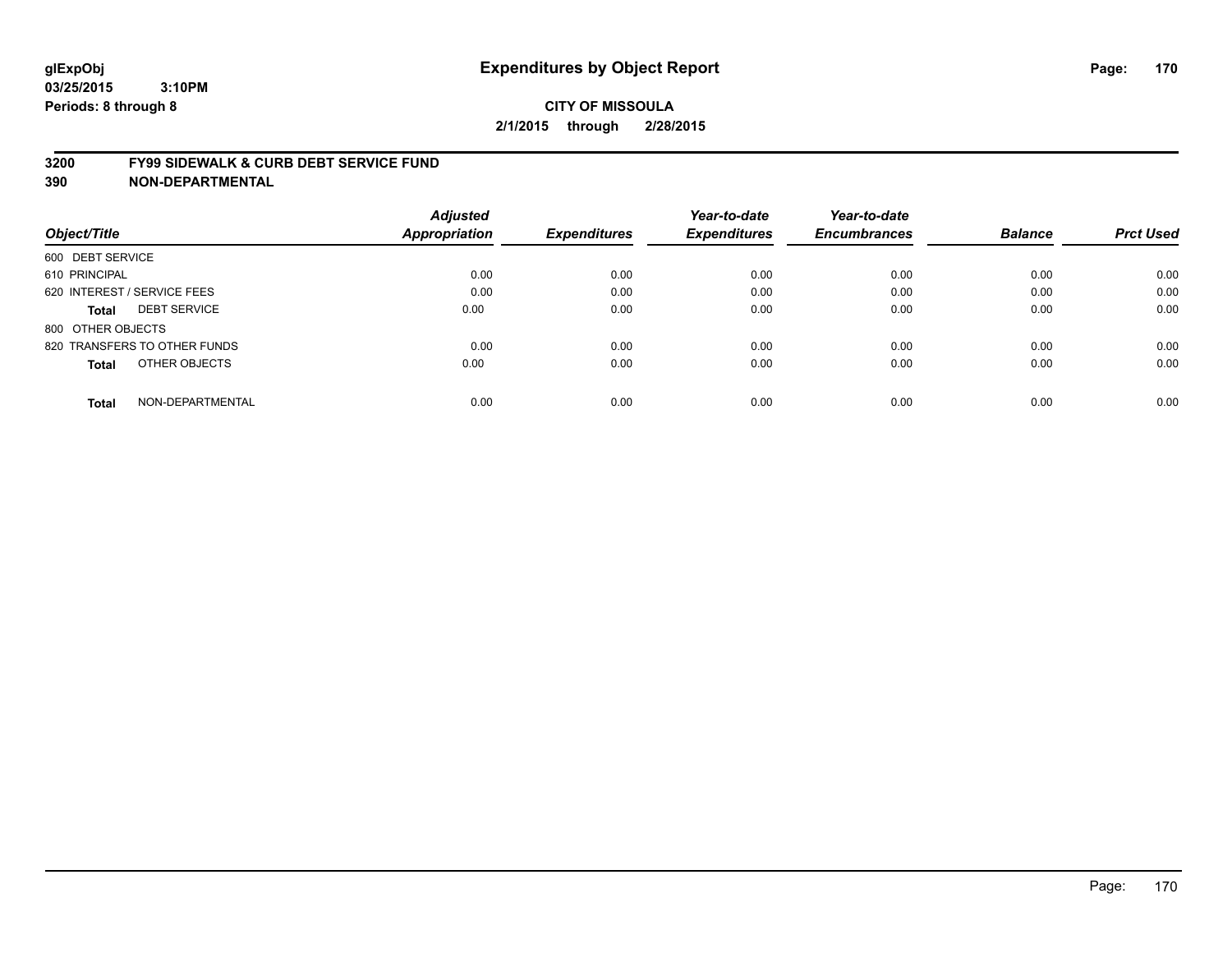**CITY OF MISSOULA 2/1/2015 through 2/28/2015**

### **3200 FY99 SIDEWALK & CURB DEBT SERVICE FUND**

| Object/Title      |                                              | <b>Adjusted</b><br><b>Appropriation</b> | <b>Expenditures</b> | Year-to-date<br><b>Expenditures</b> | Year-to-date<br><b>Encumbrances</b> | <b>Balance</b> | <b>Prct Used</b> |
|-------------------|----------------------------------------------|-----------------------------------------|---------------------|-------------------------------------|-------------------------------------|----------------|------------------|
| 600 DEBT SERVICE  |                                              |                                         |                     |                                     |                                     |                |                  |
| 610 PRINCIPAL     |                                              | 0.00                                    | 0.00                | 0.00                                | 0.00                                | 0.00           | 0.00             |
|                   | 620 INTEREST / SERVICE FEES                  | 0.00                                    | 0.00                | 0.00                                | 0.00                                | 0.00           | 0.00             |
| <b>Total</b>      | <b>DEBT SERVICE</b>                          | 0.00                                    | 0.00                | 0.00                                | 0.00                                | 0.00           | 0.00             |
| 800 OTHER OBJECTS |                                              |                                         |                     |                                     |                                     |                |                  |
|                   | 820 TRANSFERS TO OTHER FUNDS                 | 0.00                                    | 0.00                | 0.00                                | 0.00                                | 0.00           | 0.00             |
| <b>Total</b>      | OTHER OBJECTS                                | 0.00                                    | 0.00                | 0.00                                | 0.00                                | 0.00           | 0.00             |
| <b>Total</b>      | <b>FY99 SIDEWALK &amp; CURB DEBT SERVICE</b> | 0.00                                    | 0.00                | 0.00                                | 0.00                                | 0.00           | 0.00             |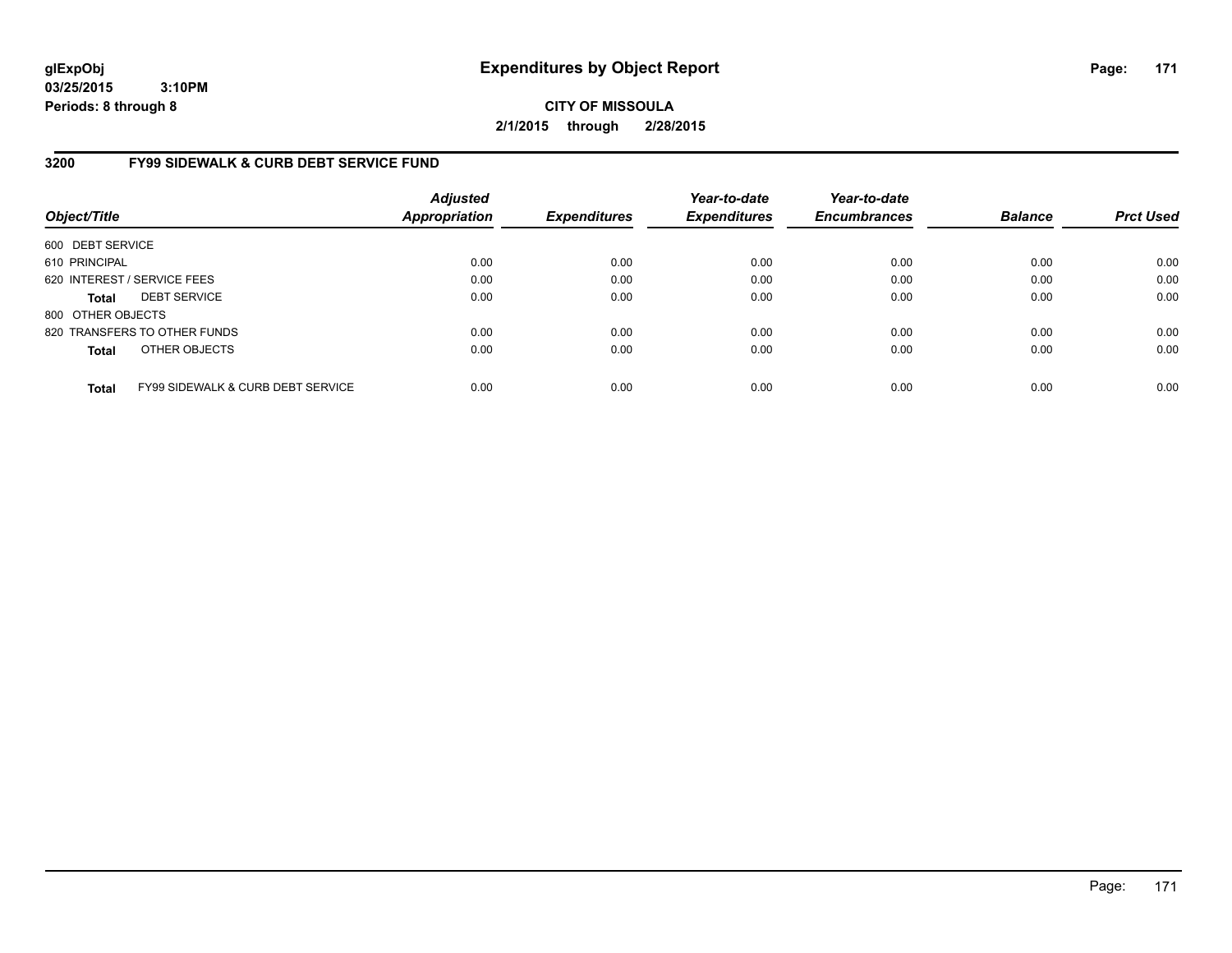#### **3300 FY00 SIDEWALK & CURB DEBT SERVICE FUND**

| Object/Title                        | <b>Adjusted</b><br><b>Appropriation</b> | <b>Expenditures</b> | Year-to-date<br><b>Expenditures</b> | Year-to-date<br><b>Encumbrances</b> | <b>Balance</b> | <b>Prct Used</b> |
|-------------------------------------|-----------------------------------------|---------------------|-------------------------------------|-------------------------------------|----------------|------------------|
| 600 DEBT SERVICE                    |                                         |                     |                                     |                                     |                |                  |
| 610 PRINCIPAL                       | 0.00                                    | 0.00                | 0.00                                | 0.00                                | 0.00           | 0.00             |
| 620 INTEREST / SERVICE FEES         | 0.00                                    | 0.00                | 0.00                                | 0.00                                | 0.00           | 0.00             |
| <b>DEBT SERVICE</b><br><b>Total</b> | 0.00                                    | 0.00                | 0.00                                | 0.00                                | 0.00           | 0.00             |
| NON-DEPARTMENTAL<br><b>Total</b>    | 0.00                                    | 0.00                | 0.00                                | 0.00                                | 0.00           | 0.00             |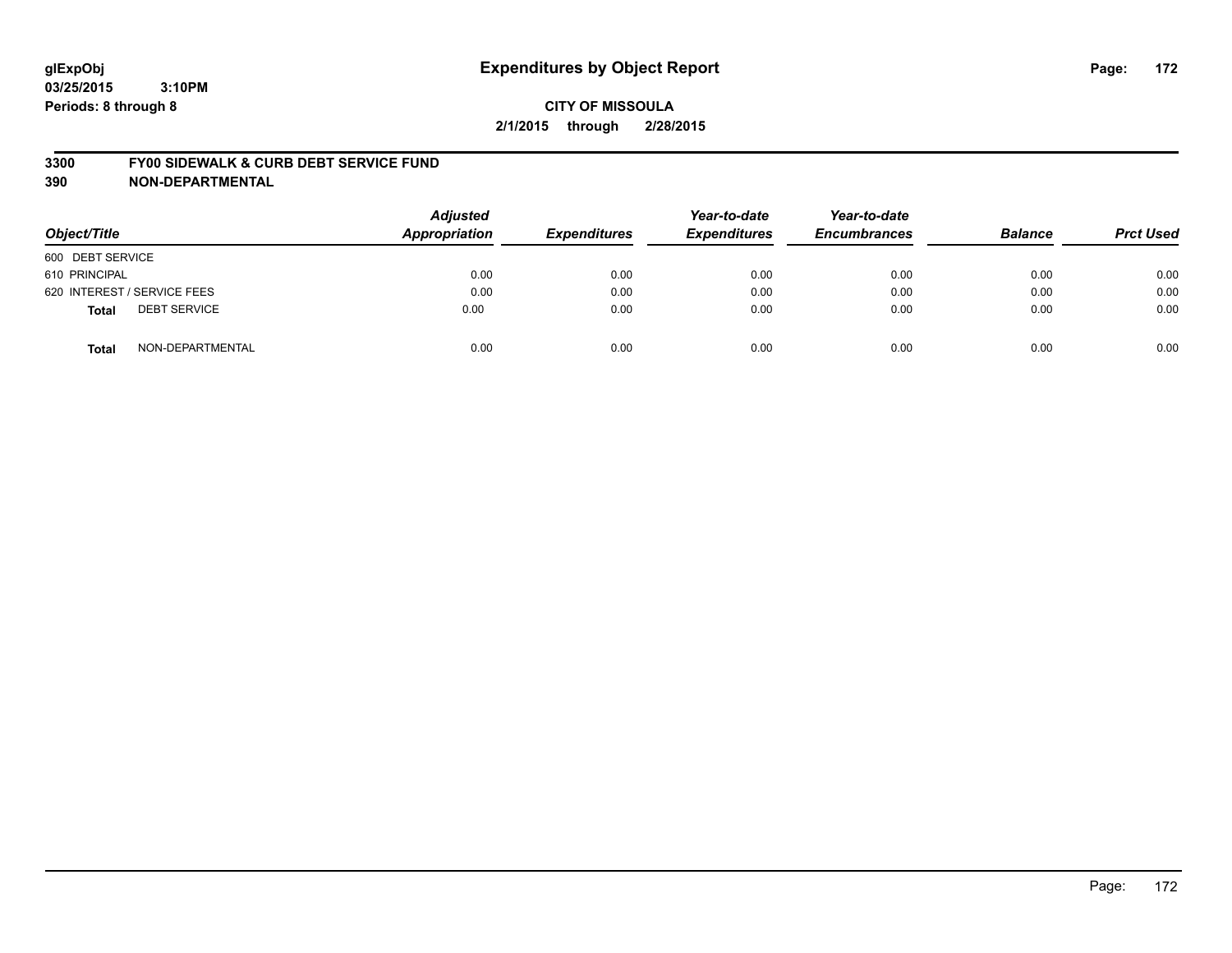## **glExpObj Expenditures by Object Report Page: 173**

**03/25/2015 3:10PM Periods: 8 through 8**

**CITY OF MISSOULA 2/1/2015 through 2/28/2015**

#### **3300 FY00 SIDEWALK & CURB DEBT SERVICE FUND**

| Object/Title     |                                   | <b>Adjusted</b><br><b>Appropriation</b> | <b>Expenditures</b> | Year-to-date<br><b>Expenditures</b> | Year-to-date<br><b>Encumbrances</b> | <b>Balance</b> | <b>Prct Used</b> |
|------------------|-----------------------------------|-----------------------------------------|---------------------|-------------------------------------|-------------------------------------|----------------|------------------|
| 600 DEBT SERVICE |                                   |                                         |                     |                                     |                                     |                |                  |
| 610 PRINCIPAL    |                                   | 0.00                                    | 0.00                | 0.00                                | 0.00                                | 0.00           | 0.00             |
|                  | 620 INTEREST / SERVICE FEES       | 0.00                                    | 0.00                | 0.00                                | 0.00                                | 0.00           | 0.00             |
| <b>Total</b>     | <b>DEBT SERVICE</b>               | 0.00                                    | 0.00                | 0.00                                | 0.00                                | 0.00           | 0.00             |
| <b>Total</b>     | FY00 SIDEWALK & CURB DEBT SERVICE | 0.00                                    | 0.00                | 0.00                                | 0.00                                | 0.00           | 0.00             |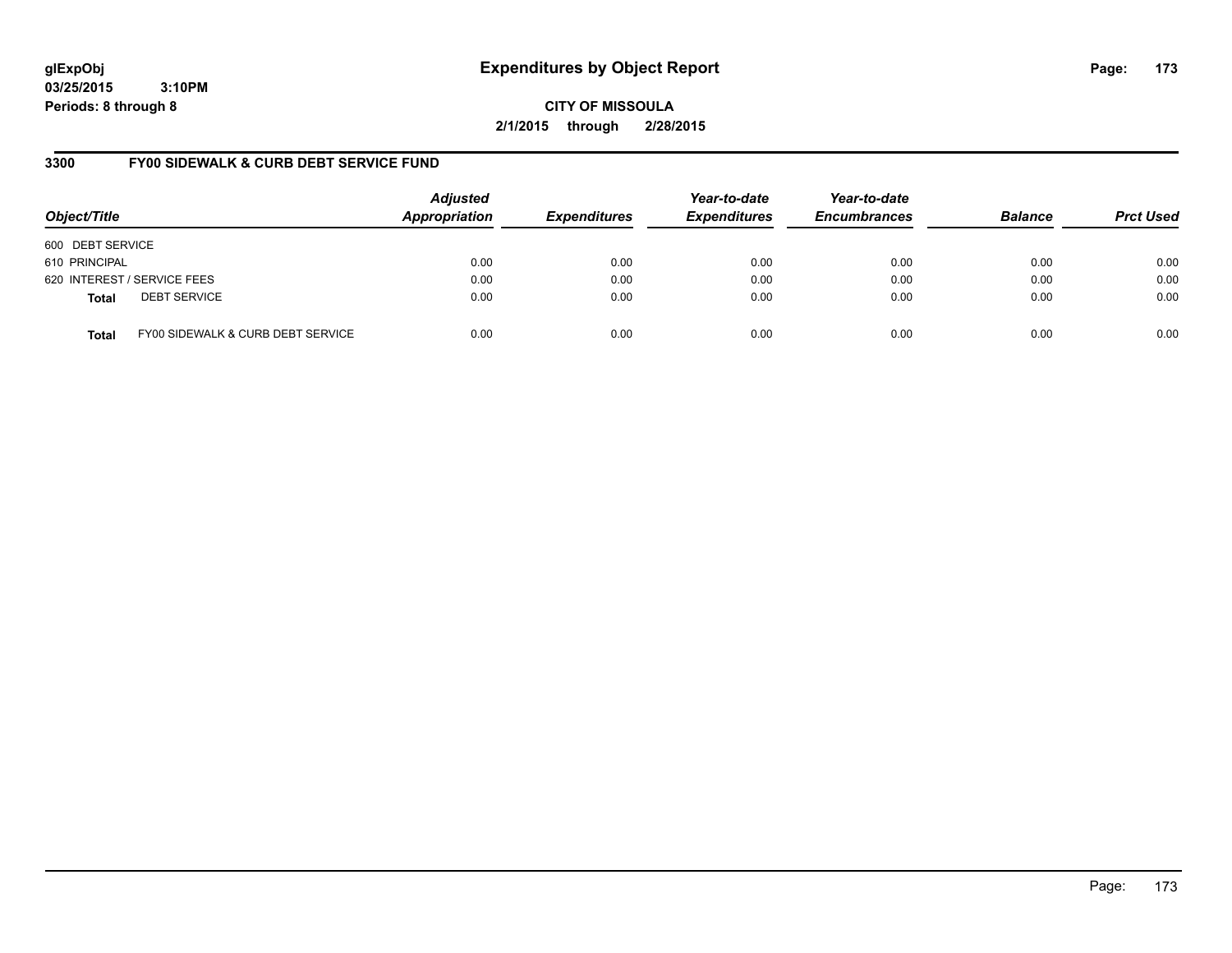# **3305 JUDGMENT LEVIES**

| Object/Title                        | <b>Adjusted</b><br>Appropriation | <b>Expenditures</b> | Year-to-date<br><b>Expenditures</b> | Year-to-date<br><b>Encumbrances</b> | <b>Balance</b> | <b>Prct Used</b> |
|-------------------------------------|----------------------------------|---------------------|-------------------------------------|-------------------------------------|----------------|------------------|
| 600 DEBT SERVICE                    |                                  |                     |                                     |                                     |                |                  |
| 615 JUDGMENT LEVY DEBT PAYMENT      | 0.00                             | 0.00                | 0.00                                | 0.00                                | 0.00           | 0.00             |
| <b>DEBT SERVICE</b><br><b>Total</b> | 0.00                             | 0.00                | 0.00                                | 0.00                                | 0.00           | 0.00             |
| NON-DEPARTMENTAL<br><b>Total</b>    | 0.00                             | 0.00                | 0.00                                | 0.00                                | 0.00           | 0.00             |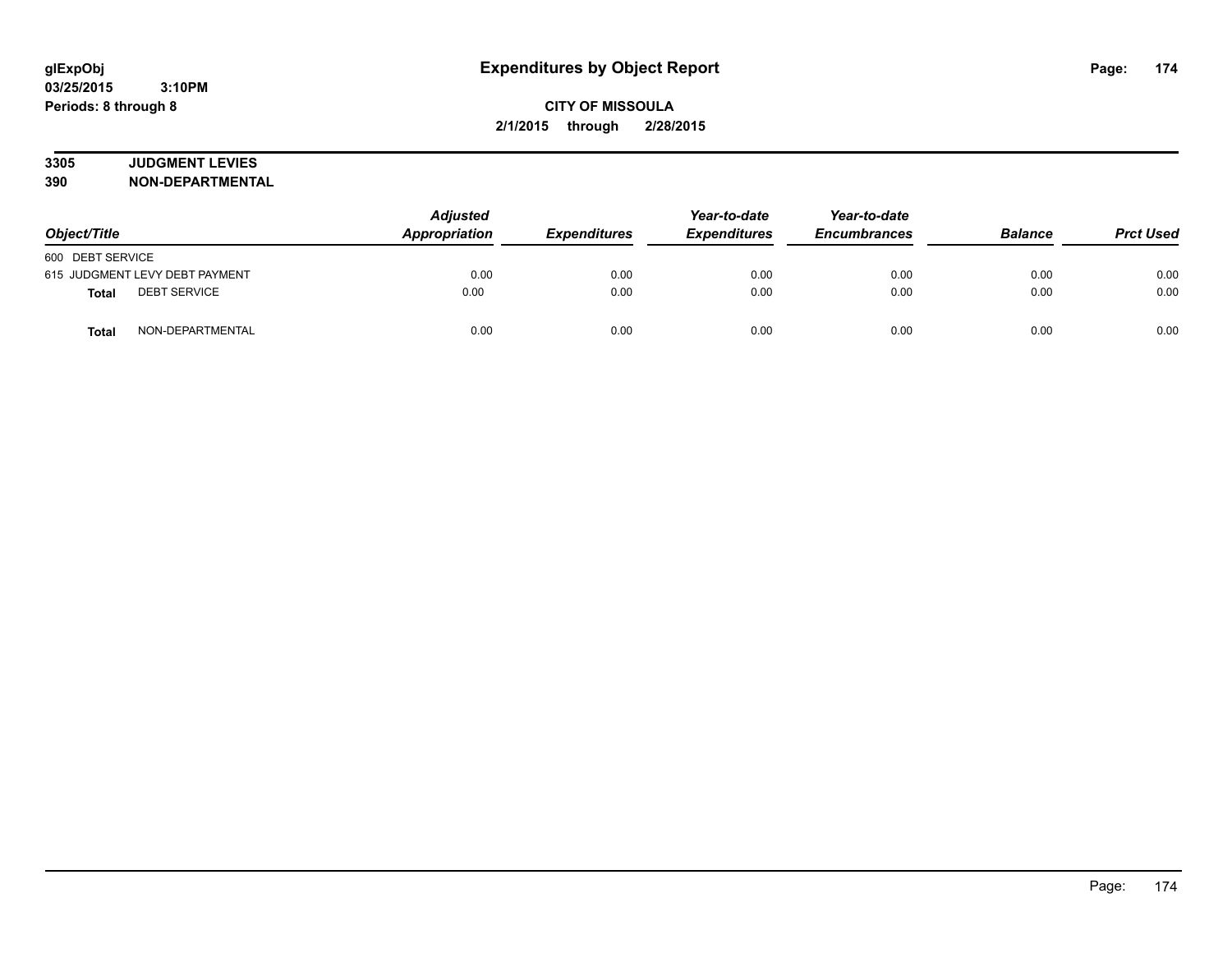**CITY OF MISSOULA 2/1/2015 through 2/28/2015**

**3305 JUDGMENT LEVIES**

| Object/Title                        | <b>Adjusted</b><br>Appropriation | <b>Expenditures</b> | Year-to-date<br><b>Expenditures</b> | Year-to-date<br><b>Encumbrances</b> | <b>Balance</b> | <b>Prct Used</b> |
|-------------------------------------|----------------------------------|---------------------|-------------------------------------|-------------------------------------|----------------|------------------|
| 600 DEBT SERVICE                    |                                  |                     |                                     |                                     |                |                  |
| 615 JUDGMENT LEVY DEBT PAYMENT      | 0.00                             | 0.00                | 0.00                                | 0.00                                | 0.00           | 0.00             |
| <b>DEBT SERVICE</b><br><b>Total</b> | 0.00                             | 0.00                | 0.00                                | 0.00                                | 0.00           | 0.00             |
| Tota<br><b>JUDGMENT LEVIES</b>      | 0.00                             | 0.00                | 0.00                                | 0.00                                | 0.00           | 0.00             |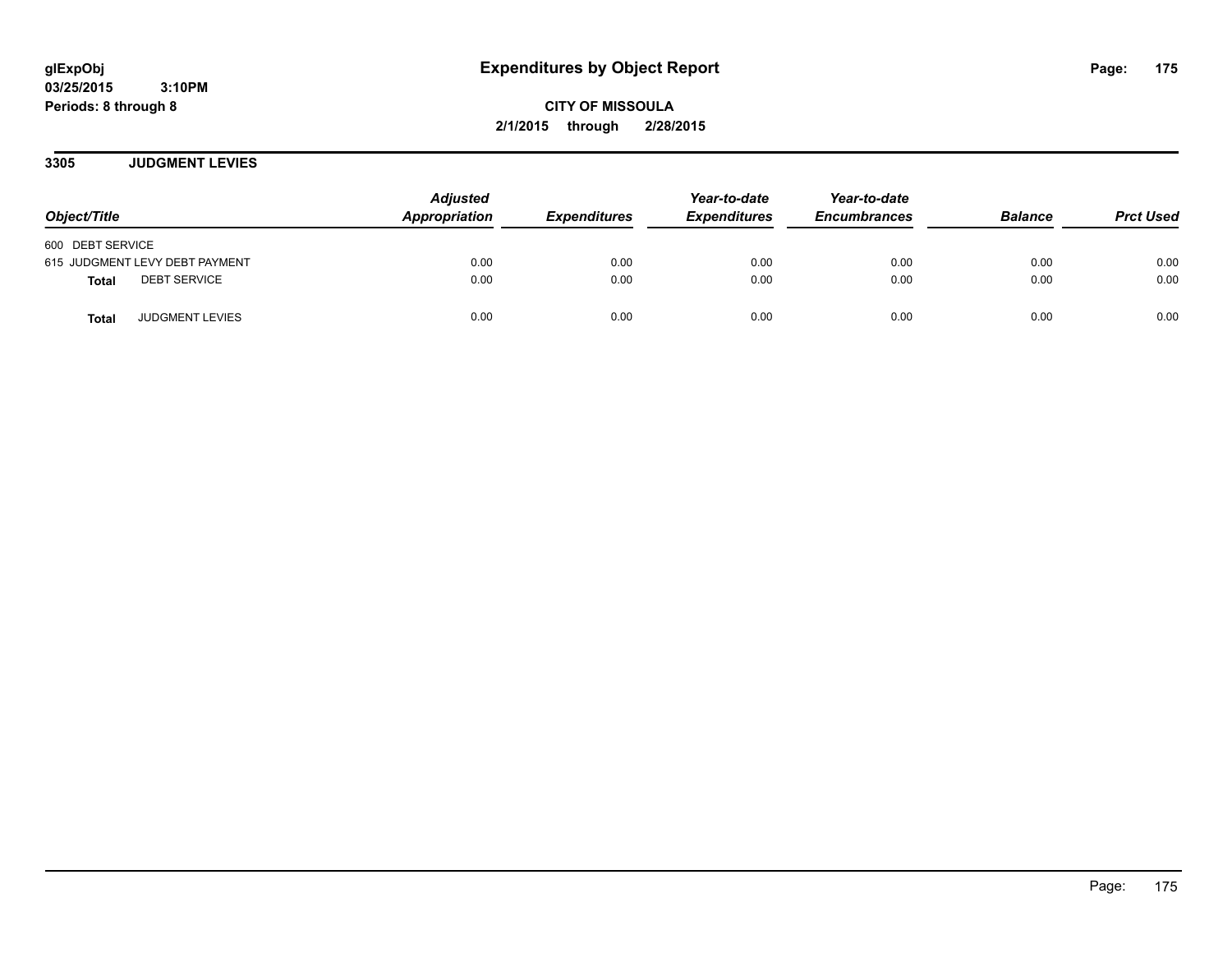#### **3400 FY01 SIDEWALK & CURB DEBT SERVICE FUND**

| Object/Title                        | <b>Adjusted</b><br><b>Appropriation</b> | <b>Expenditures</b> | Year-to-date<br><b>Expenditures</b> | Year-to-date<br><b>Encumbrances</b> | <b>Balance</b> | <b>Prct Used</b> |
|-------------------------------------|-----------------------------------------|---------------------|-------------------------------------|-------------------------------------|----------------|------------------|
| 600 DEBT SERVICE                    |                                         |                     |                                     |                                     |                |                  |
| 610 PRINCIPAL                       | 0.00                                    | 0.00                | 0.00                                | 0.00                                | 0.00           | 0.00             |
| 620 INTEREST / SERVICE FEES         | 0.00                                    | 0.00                | 0.00                                | 0.00                                | 0.00           | 0.00             |
| <b>DEBT SERVICE</b><br><b>Total</b> | 0.00                                    | 0.00                | 0.00                                | 0.00                                | 0.00           | 0.00             |
| NON-DEPARTMENTAL<br><b>Total</b>    | 0.00                                    | 0.00                | 0.00                                | 0.00                                | 0.00           | 0.00             |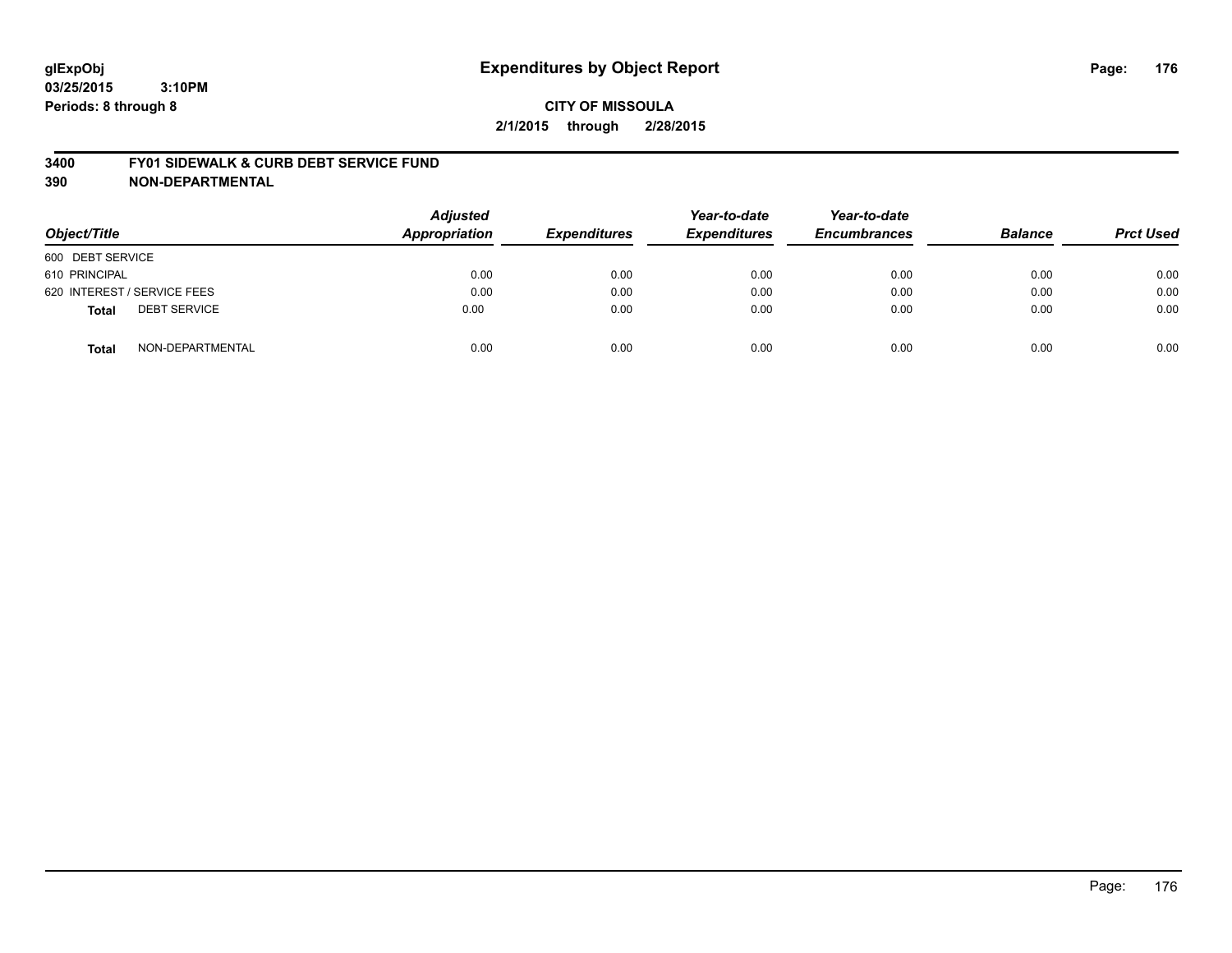## **glExpObj Expenditures by Object Report Page: 177**

**03/25/2015 3:10PM Periods: 8 through 8**

**CITY OF MISSOULA 2/1/2015 through 2/28/2015**

#### **3400 FY01 SIDEWALK & CURB DEBT SERVICE FUND**

| Object/Title     |                                   | <b>Adjusted</b><br>Appropriation | <b>Expenditures</b> | Year-to-date<br><b>Expenditures</b> | Year-to-date<br><b>Encumbrances</b> | <b>Balance</b> | <b>Prct Used</b> |
|------------------|-----------------------------------|----------------------------------|---------------------|-------------------------------------|-------------------------------------|----------------|------------------|
| 600 DEBT SERVICE |                                   |                                  |                     |                                     |                                     |                |                  |
| 610 PRINCIPAL    |                                   | 0.00                             | 0.00                | 0.00                                | 0.00                                | 0.00           | 0.00             |
|                  | 620 INTEREST / SERVICE FEES       | 0.00                             | 0.00                | 0.00                                | 0.00                                | 0.00           | 0.00             |
| <b>Total</b>     | <b>DEBT SERVICE</b>               | 0.00                             | 0.00                | 0.00                                | 0.00                                | 0.00           | 0.00             |
| <b>Total</b>     | FY01 SIDEWALK & CURB DEBT SERVICE | 0.00                             | 0.00                | 0.00                                | 0.00                                | 0.00           | 0.00             |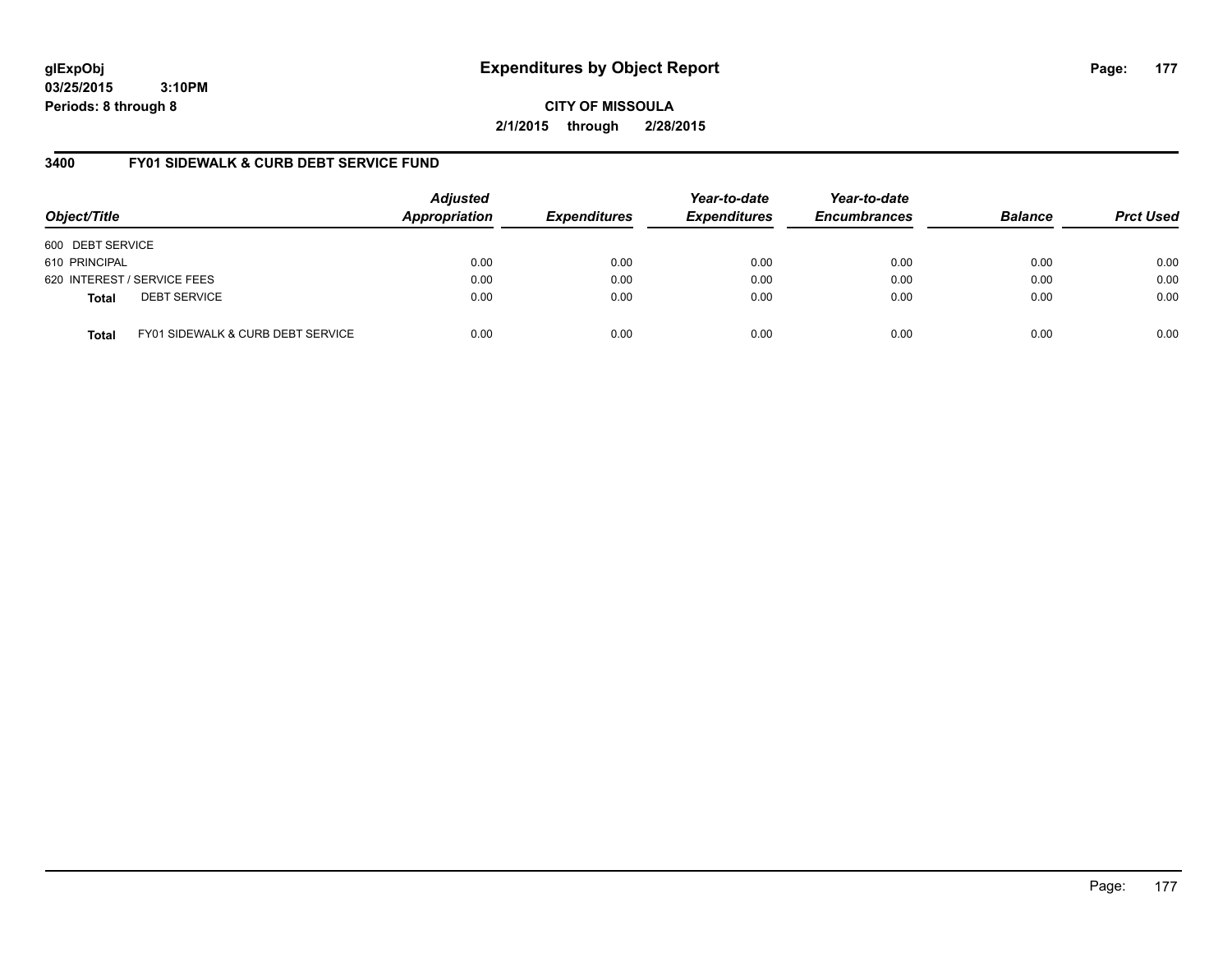#### **3410 FY02 SIDEWALK & CURB DEBT SERVICE FUND**

| Object/Title                        | <b>Adjusted</b><br><b>Appropriation</b> | <b>Expenditures</b> | Year-to-date<br><b>Expenditures</b> | Year-to-date<br><b>Encumbrances</b> | <b>Balance</b> | <b>Prct Used</b> |
|-------------------------------------|-----------------------------------------|---------------------|-------------------------------------|-------------------------------------|----------------|------------------|
| 600 DEBT SERVICE                    |                                         |                     |                                     |                                     |                |                  |
| 610 PRINCIPAL                       | 0.00                                    | 0.00                | 0.00                                | 0.00                                | 0.00           | 0.00             |
| 620 INTEREST / SERVICE FEES         | 0.00                                    | 0.00                | 350.00                              | 0.00                                | $-350.00$      | 0.00             |
| <b>DEBT SERVICE</b><br><b>Total</b> | 0.00                                    | 0.00                | 350.00                              | 0.00                                | $-350.00$      | 0.00             |
| NON-DEPARTMENTAL<br><b>Total</b>    | 0.00                                    | 0.00                | 350.00                              | 0.00                                | $-350.00$      | 0.00             |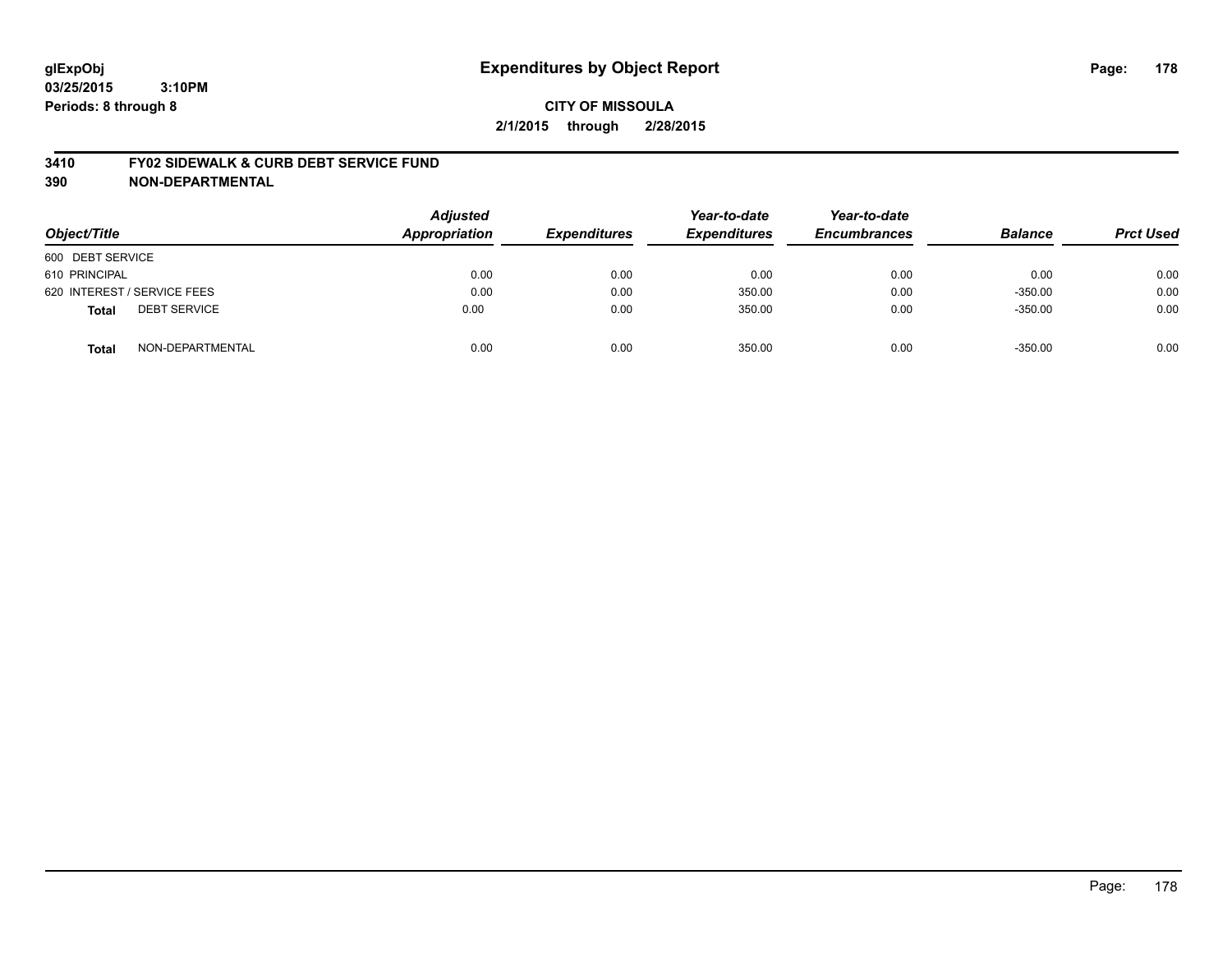## **glExpObj Expenditures by Object Report Page: 179**

**03/25/2015 3:10PM Periods: 8 through 8**

**CITY OF MISSOULA 2/1/2015 through 2/28/2015**

#### **3410 FY02 SIDEWALK & CURB DEBT SERVICE FUND**

| Object/Title     |                                   | <b>Adjusted</b><br>Appropriation | <b>Expenditures</b> | Year-to-date<br><b>Expenditures</b> | Year-to-date<br><b>Encumbrances</b> | <b>Balance</b> | <b>Prct Used</b> |
|------------------|-----------------------------------|----------------------------------|---------------------|-------------------------------------|-------------------------------------|----------------|------------------|
| 600 DEBT SERVICE |                                   |                                  |                     |                                     |                                     |                |                  |
| 610 PRINCIPAL    |                                   | 0.00                             | 0.00                | 0.00                                | 0.00                                | 0.00           | 0.00             |
|                  | 620 INTEREST / SERVICE FEES       | 0.00                             | 0.00                | 350.00                              | 0.00                                | $-350.00$      | 0.00             |
| <b>Total</b>     | <b>DEBT SERVICE</b>               | 0.00                             | 0.00                | 350.00                              | 0.00                                | $-350.00$      | 0.00             |
| <b>Total</b>     | FY02 SIDEWALK & CURB DEBT SERVICE | 0.00                             | 0.00                | 350.00                              | 0.00                                | $-350.00$      | 0.00             |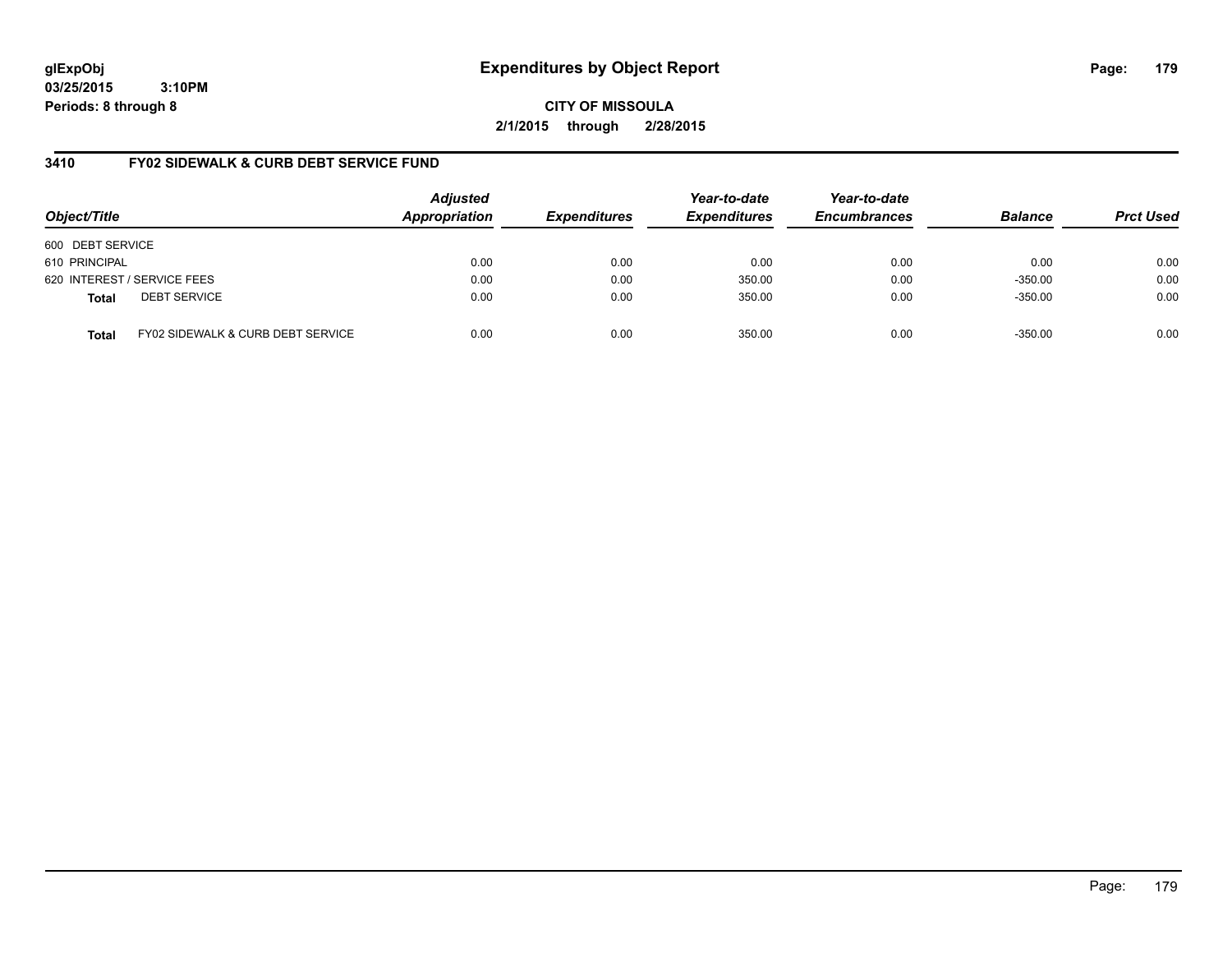#### **3420 FY03 SIDEWALK & CURB DEBT SERVICE**

|                             |                           | <b>Adjusted</b>      |                     | Year-to-date        | Year-to-date        |                |                  |
|-----------------------------|---------------------------|----------------------|---------------------|---------------------|---------------------|----------------|------------------|
| Object/Title                |                           | <b>Appropriation</b> | <b>Expenditures</b> | <b>Expenditures</b> | <b>Encumbrances</b> | <b>Balance</b> | <b>Prct Used</b> |
| 500 FIXED CHARGES           |                           |                      |                     |                     |                     |                |                  |
|                             | 550 MERCHANT SERVICE FEES | 0.00                 | 0.00                | 0.00                | 0.00                | 0.00           | 0.00             |
| <b>Total</b>                | <b>FIXED CHARGES</b>      | 0.00                 | 0.00                | 0.00                | 0.00                | 0.00           | 0.00             |
| 600 DEBT SERVICE            |                           |                      |                     |                     |                     |                |                  |
| 610 PRINCIPAL               |                           | 25,000.00            | 0.00                | 0.00                | 0.00                | 25,000.00      | 0.00             |
| 620 INTEREST / SERVICE FEES |                           | 1.300.00             | 0.00                | 825.00              | 0.00                | 475.00         | 63.46            |
| <b>Total</b>                | <b>DEBT SERVICE</b>       | 26.300.00            | 0.00                | 825.00              | 0.00                | 25.475.00      | 3.14             |
| <b>Total</b>                | NON-DEPARTMENTAL          | 26.300.00            | 0.00                | 825.00              | 0.00                | 25.475.00      | 3.14             |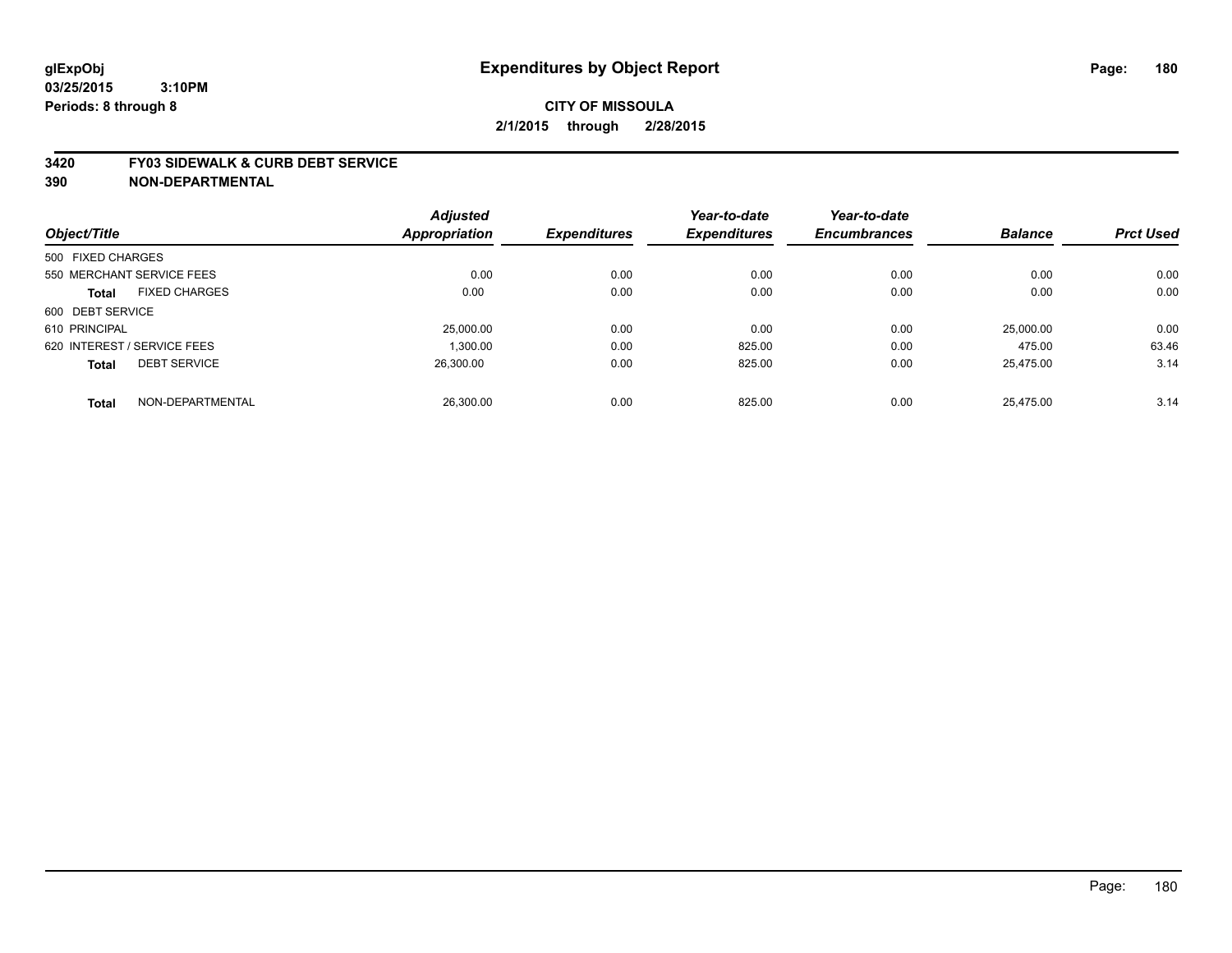# **CITY OF MISSOULA 2/1/2015 through 2/28/2015**

# **3420 FY03 SIDEWALK & CURB DEBT SERVICE**

| Object/Title      |                                   | Adjusted<br><b>Appropriation</b> | <b>Expenditures</b> | Year-to-date<br><b>Expenditures</b> | Year-to-date<br><b>Encumbrances</b> | <b>Balance</b> | <b>Prct Used</b> |
|-------------------|-----------------------------------|----------------------------------|---------------------|-------------------------------------|-------------------------------------|----------------|------------------|
| 500 FIXED CHARGES |                                   |                                  |                     |                                     |                                     |                |                  |
|                   | 550 MERCHANT SERVICE FEES         | 0.00                             | 0.00                | 0.00                                | 0.00                                | 0.00           | 0.00             |
| <b>Total</b>      | <b>FIXED CHARGES</b>              | 0.00                             | 0.00                | 0.00                                | 0.00                                | 0.00           | 0.00             |
| 600 DEBT SERVICE  |                                   |                                  |                     |                                     |                                     |                |                  |
| 610 PRINCIPAL     |                                   | 25.000.00                        | 0.00                | 0.00                                | 0.00                                | 25,000.00      | 0.00             |
|                   | 620 INTEREST / SERVICE FEES       | 1.300.00                         | 0.00                | 825.00                              | 0.00                                | 475.00         | 63.46            |
| <b>Total</b>      | <b>DEBT SERVICE</b>               | 26.300.00                        | 0.00                | 825.00                              | 0.00                                | 25.475.00      | 3.14             |
| <b>Total</b>      | FY03 SIDEWALK & CURB DEBT SERVICE | 26,300.00                        | 0.00                | 825.00                              | 0.00                                | 25.475.00      | 3.14             |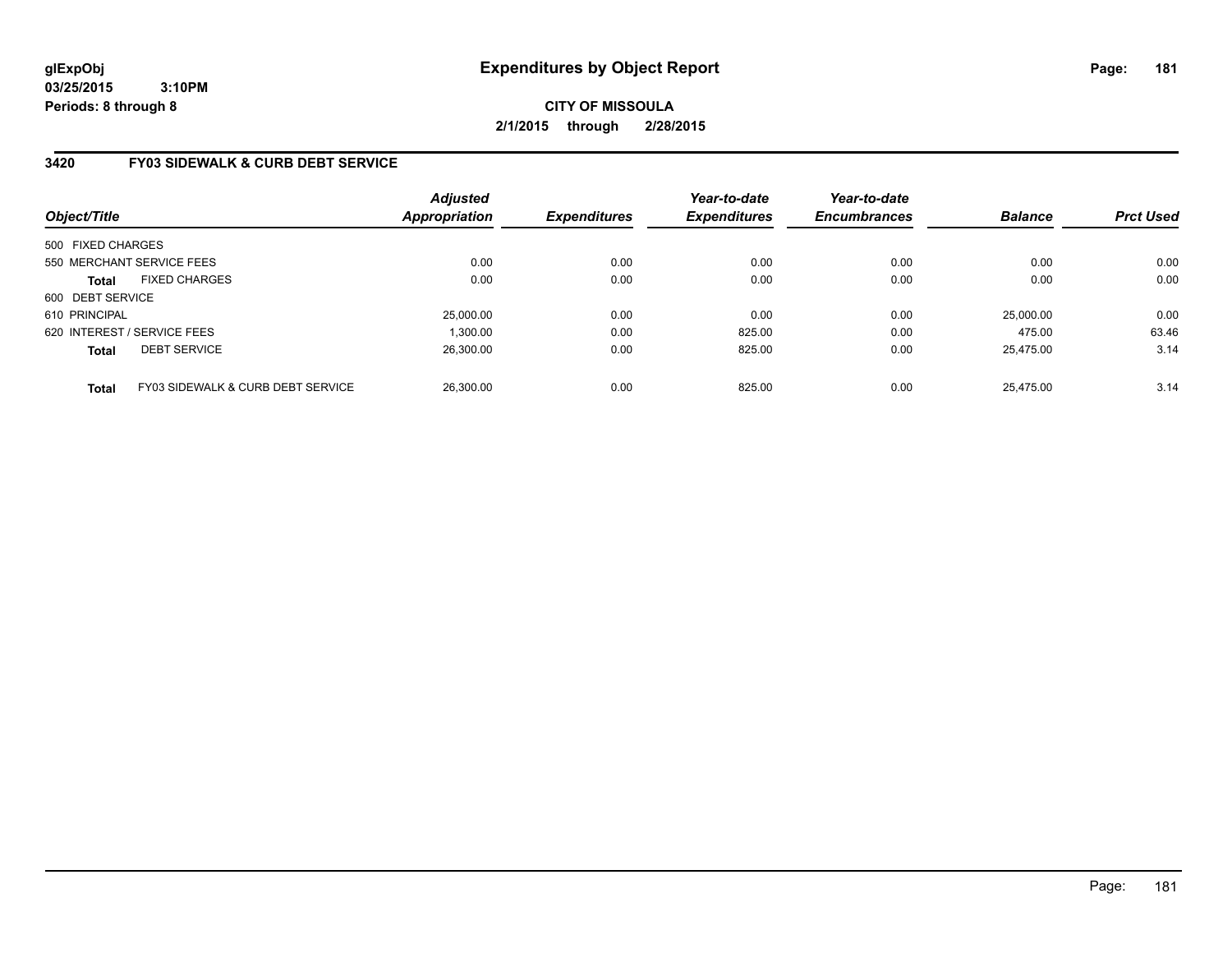#### **3430 FY04 SIDEWALK CURB DEBT SERVICE**

| Object/Title                        | <b>Adjusted</b><br>Appropriation | <b>Expenditures</b> | Year-to-date<br><b>Expenditures</b> | Year-to-date<br><b>Encumbrances</b> | <b>Balance</b> | <b>Prct Used</b> |
|-------------------------------------|----------------------------------|---------------------|-------------------------------------|-------------------------------------|----------------|------------------|
| 600 DEBT SERVICE                    |                                  |                     |                                     |                                     |                |                  |
| 610 PRINCIPAL                       | 10,000.00                        | 0.00                | 0.00                                | 0.00                                | 10,000.00      | 0.00             |
| 620 INTEREST / SERVICE FEES         | 1.295.00                         | 0.00                | 822.50                              | 0.00                                | 472.50         | 63.51            |
| <b>DEBT SERVICE</b><br><b>Total</b> | 11.295.00                        | 0.00                | 822.50                              | 0.00                                | 10.472.50      | 7.28             |
| NON-DEPARTMENTAL<br><b>Total</b>    | 11,295.00                        | 0.00                | 822.50                              | 0.00                                | 10,472.50      | 7.28             |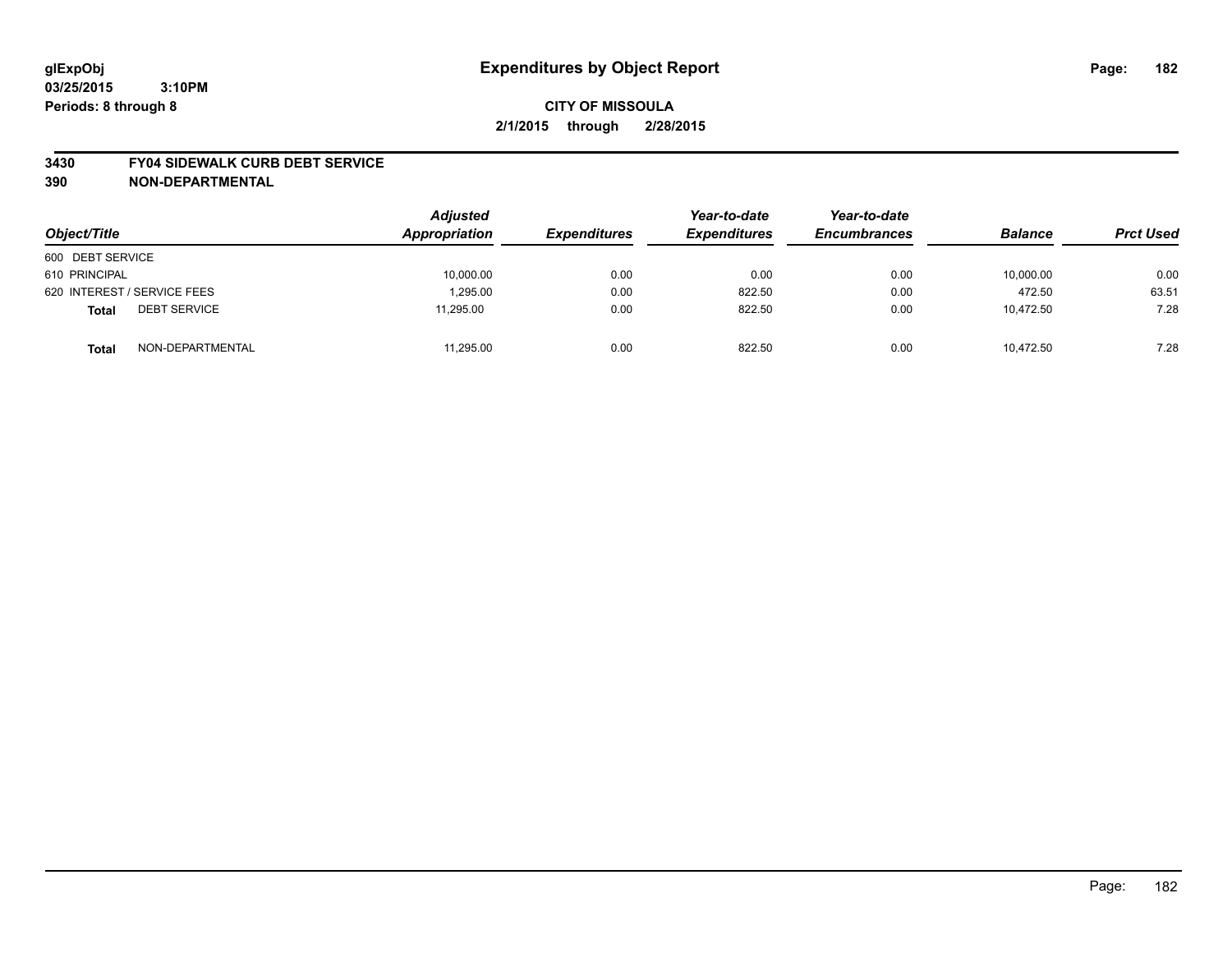**CITY OF MISSOULA 2/1/2015 through 2/28/2015**

## **3430 FY04 SIDEWALK CURB DEBT SERVICE**

| Object/Title     |                                        | <b>Adjusted</b><br>Appropriation | <b>Expenditures</b> | Year-to-date<br><b>Expenditures</b> | Year-to-date<br><b>Encumbrances</b> | <b>Balance</b> | <b>Prct Used</b> |
|------------------|----------------------------------------|----------------------------------|---------------------|-------------------------------------|-------------------------------------|----------------|------------------|
| 600 DEBT SERVICE |                                        |                                  |                     |                                     |                                     |                |                  |
| 610 PRINCIPAL    |                                        | 10,000.00                        | 0.00                | 0.00                                | 0.00                                | 10.000.00      | 0.00             |
|                  | 620 INTEREST / SERVICE FEES            | 1,295.00                         | 0.00                | 822.50                              | 0.00                                | 472.50         | 63.51            |
| <b>Total</b>     | <b>DEBT SERVICE</b>                    | 11.295.00                        | 0.00                | 822.50                              | 0.00                                | 10.472.50      | 7.28             |
| <b>Total</b>     | <b>FY04 SIDEWALK CURB DEBT SERVICE</b> | 11.295.00                        | 0.00                | 822.50                              | 0.00                                | 10.472.50      | 7.28             |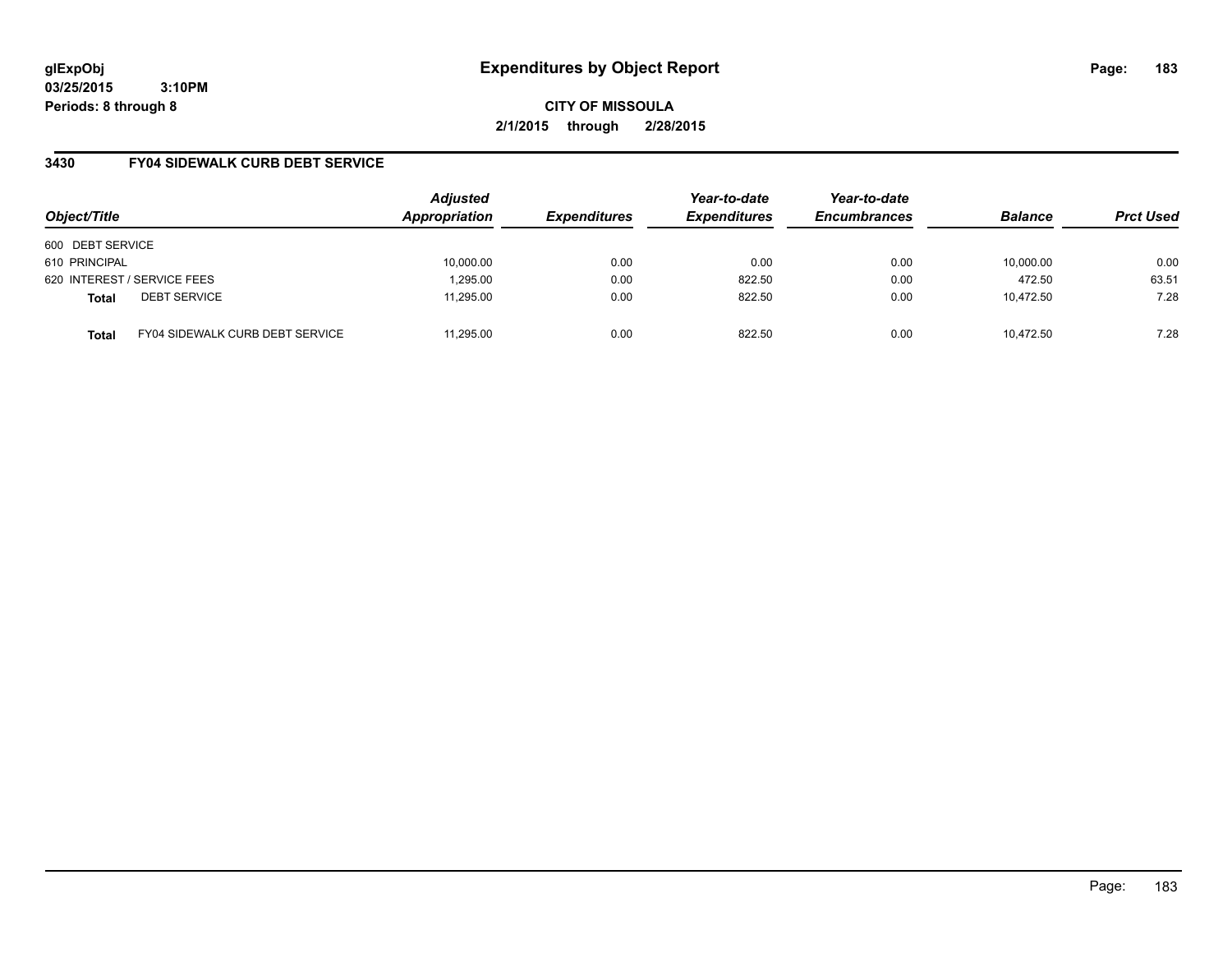**3440 FY 05 SIDEWALK AND CURB**

| Object/Title                        | Adjusted<br>Appropriation | <b>Expenditures</b> | Year-to-date<br><b>Expenditures</b> | Year-to-date<br><b>Encumbrances</b> | <b>Balance</b> | <b>Prct Used</b> |
|-------------------------------------|---------------------------|---------------------|-------------------------------------|-------------------------------------|----------------|------------------|
| 600 DEBT SERVICE                    |                           |                     |                                     |                                     |                |                  |
| 610 PRINCIPAL                       | 35,000.00                 | 0.00                | 0.00                                | 0.00                                | 35,000.00      | 0.00             |
| 620 INTEREST / SERVICE FEES         | 5.163.00                  | 0.00                | 2.756.25                            | 0.00                                | 2,406.75       | 53.38            |
| <b>DEBT SERVICE</b><br><b>Total</b> | 40,163.00                 | 0.00                | 2,756.25                            | 0.00                                | 37,406.75      | 6.86             |
| NON-DEPARTMENTAL<br><b>Total</b>    | 40,163.00                 | 0.00                | 2,756.25                            | 0.00                                | 37,406.75      | 6.86             |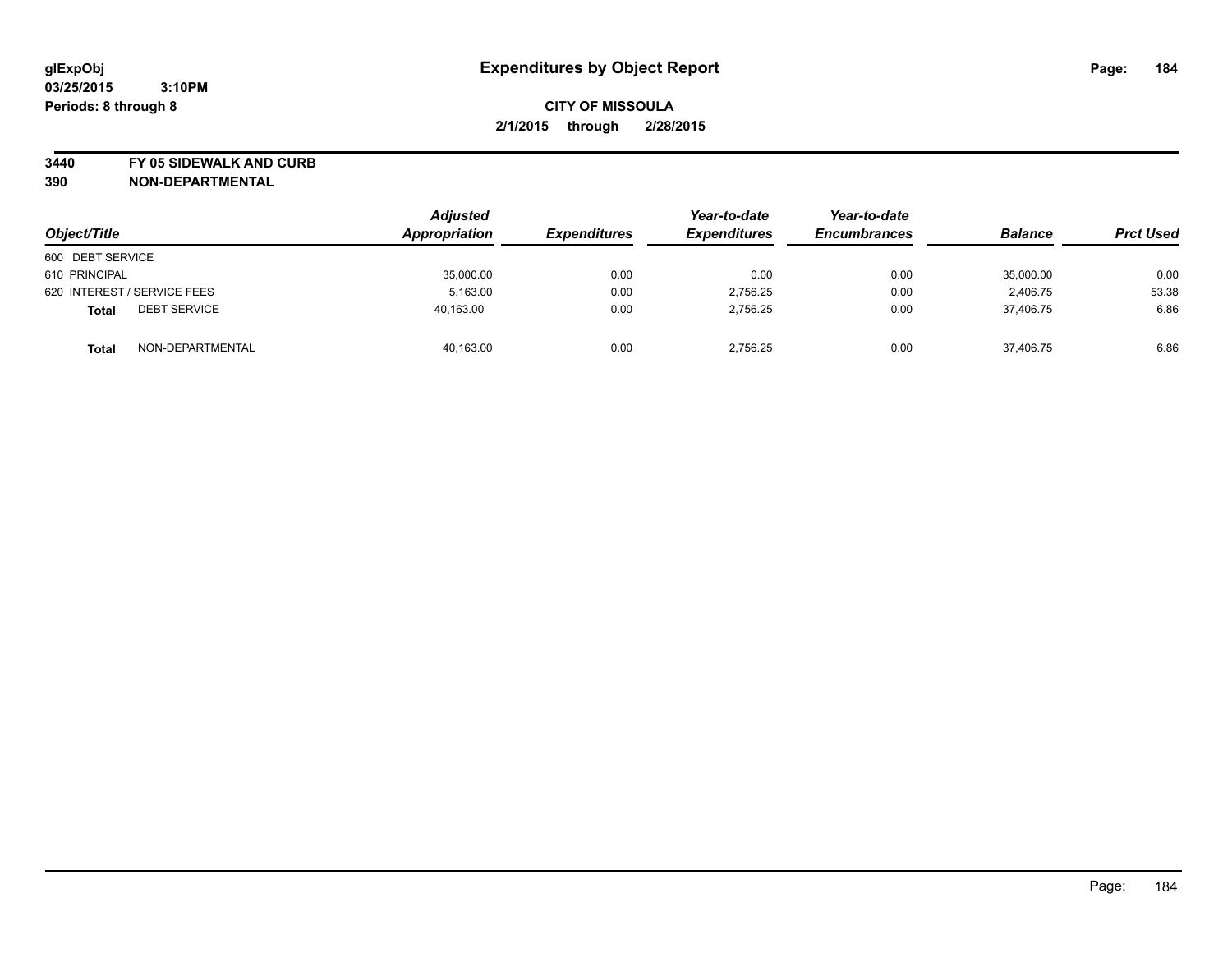**CITY OF MISSOULA 2/1/2015 through 2/28/2015**

#### **3440 FY 05 SIDEWALK AND CURB**

|                                         | <b>Adjusted</b>      |                     | Year-to-date        | Year-to-date        |                |                  |
|-----------------------------------------|----------------------|---------------------|---------------------|---------------------|----------------|------------------|
| Object/Title                            | <b>Appropriation</b> | <b>Expenditures</b> | <b>Expenditures</b> | <b>Encumbrances</b> | <b>Balance</b> | <b>Prct Used</b> |
| 600 DEBT SERVICE                        |                      |                     |                     |                     |                |                  |
| 610 PRINCIPAL                           | 35,000.00            | 0.00                | 0.00                | 0.00                | 35,000.00      | 0.00             |
| 620 INTEREST / SERVICE FEES             | 5,163.00             | 0.00                | 2,756.25            | 0.00                | 2.406.75       | 53.38            |
| <b>DEBT SERVICE</b><br><b>Total</b>     | 40,163.00            | 0.00                | 2.756.25            | 0.00                | 37.406.75      | 6.86             |
| FY 05 SIDEWALK AND CURB<br><b>Total</b> | 40.163.00            | 0.00                | 2.756.25            | 0.00                | 37.406.75      | 6.86             |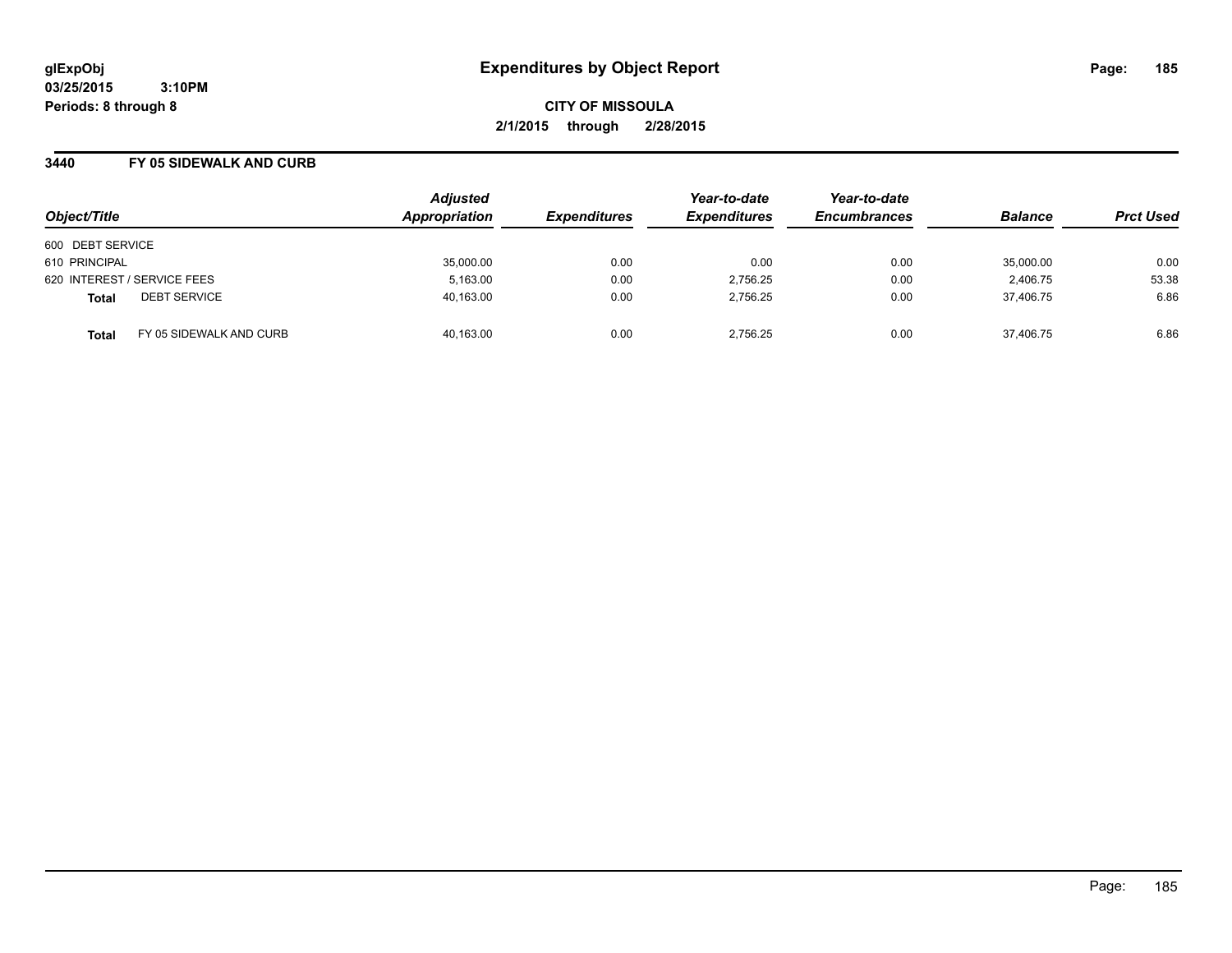**3450 FY 06 SIDEWALK AND CURB**

| Object/Title                        | <b>Adjusted</b><br>Appropriation | <i><b>Expenditures</b></i> | Year-to-date<br><b>Expenditures</b> | Year-to-date<br><b>Encumbrances</b> | <b>Balance</b> | <b>Prct Used</b> |
|-------------------------------------|----------------------------------|----------------------------|-------------------------------------|-------------------------------------|----------------|------------------|
| 600 DEBT SERVICE                    |                                  |                            |                                     |                                     |                |                  |
| 610 PRINCIPAL                       | 25,000.00                        | 0.00                       | 0.00                                | 0.00                                | 25,000.00      | 0.00             |
| 620 INTEREST / SERVICE FEES         | 4,569.00                         | 0.00                       | 2,109.38                            | 0.00                                | 2.459.62       | 46.17            |
| <b>DEBT SERVICE</b><br><b>Total</b> | 29,569.00                        | 0.00                       | 2,109.38                            | 0.00                                | 27.459.62      | 7.13             |
| NON-DEPARTMENTAL<br><b>Total</b>    | 29,569.00                        | 0.00                       | 2,109.38                            | 0.00                                | 27.459.62      | 7.13             |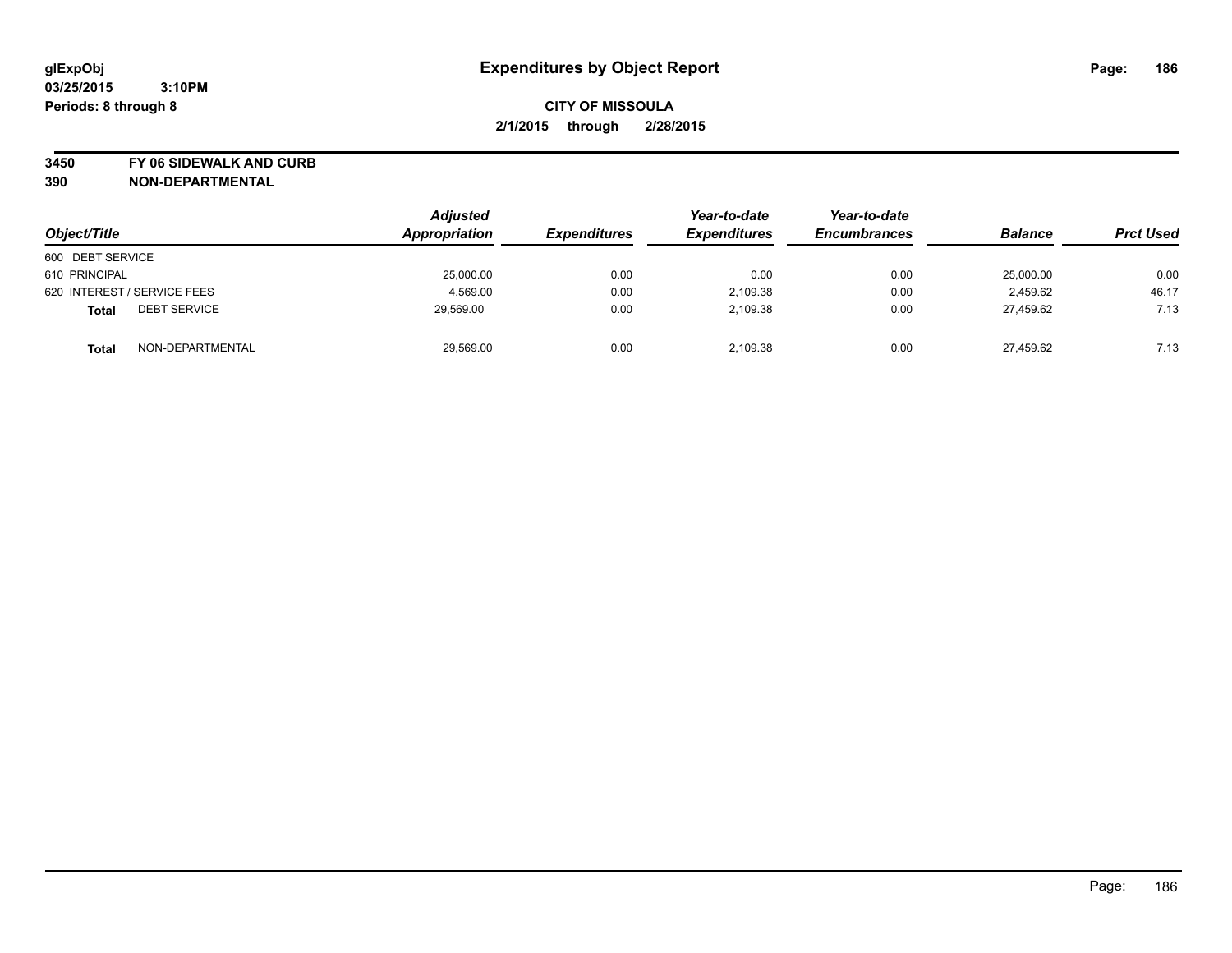**CITY OF MISSOULA 2/1/2015 through 2/28/2015**

#### **3450 FY 06 SIDEWALK AND CURB**

|                                         | <b>Adjusted</b> |                     | Year-to-date        | Year-to-date        |                |                  |
|-----------------------------------------|-----------------|---------------------|---------------------|---------------------|----------------|------------------|
| Object/Title                            | Appropriation   | <b>Expenditures</b> | <b>Expenditures</b> | <b>Encumbrances</b> | <b>Balance</b> | <b>Prct Used</b> |
| 600 DEBT SERVICE                        |                 |                     |                     |                     |                |                  |
| 610 PRINCIPAL                           | 25,000.00       | 0.00                | 0.00                | 0.00                | 25,000.00      | 0.00             |
| 620 INTEREST / SERVICE FEES             | 4,569.00        | 0.00                | 2,109.38            | 0.00                | 2.459.62       | 46.17            |
| <b>DEBT SERVICE</b><br><b>Total</b>     | 29,569.00       | 0.00                | 2.109.38            | 0.00                | 27.459.62      | 7.13             |
| FY 06 SIDEWALK AND CURB<br><b>Total</b> | 29.569.00       | 0.00                | 2.109.38            | 0.00                | 27.459.62      | 7.13             |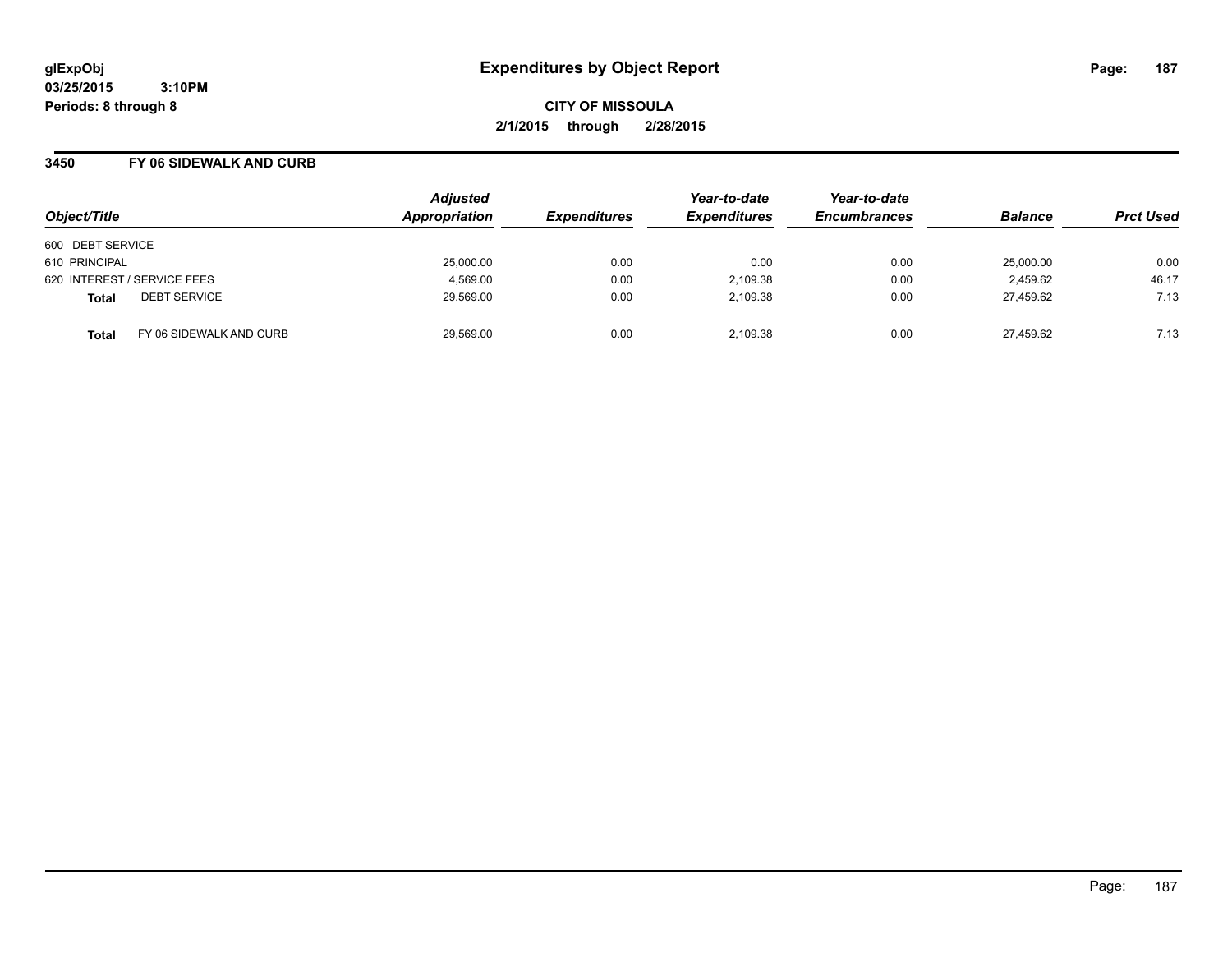#### **3460 FY07 SIDEWALK AND CURB DEBT**

| Object/Title                        | <b>Adjusted</b><br>Appropriation | <b>Expenditures</b> | Year-to-date<br><b>Expenditures</b> | Year-to-date<br><b>Encumbrances</b> | <b>Balance</b> | <b>Prct Used</b> |
|-------------------------------------|----------------------------------|---------------------|-------------------------------------|-------------------------------------|----------------|------------------|
| 600 DEBT SERVICE                    |                                  |                     |                                     |                                     |                |                  |
| 610 PRINCIPAL                       | 75,000.00                        | 0.00                | 0.00                                | 0.00                                | 75,000.00      | 0.00             |
| 620 INTEREST / SERVICE FEES         | 17,110.00                        | 0.00                | 8.730.00                            | 0.00                                | 8,380.00       | 51.02            |
| <b>DEBT SERVICE</b><br><b>Total</b> | 92.110.00                        | 0.00                | 8.730.00                            | 0.00                                | 83.380.00      | 9.48             |
| NON-DEPARTMENTAL<br><b>Total</b>    | 92,110.00                        | 0.00                | 8,730.00                            | 0.00                                | 83,380.00      | 9.48             |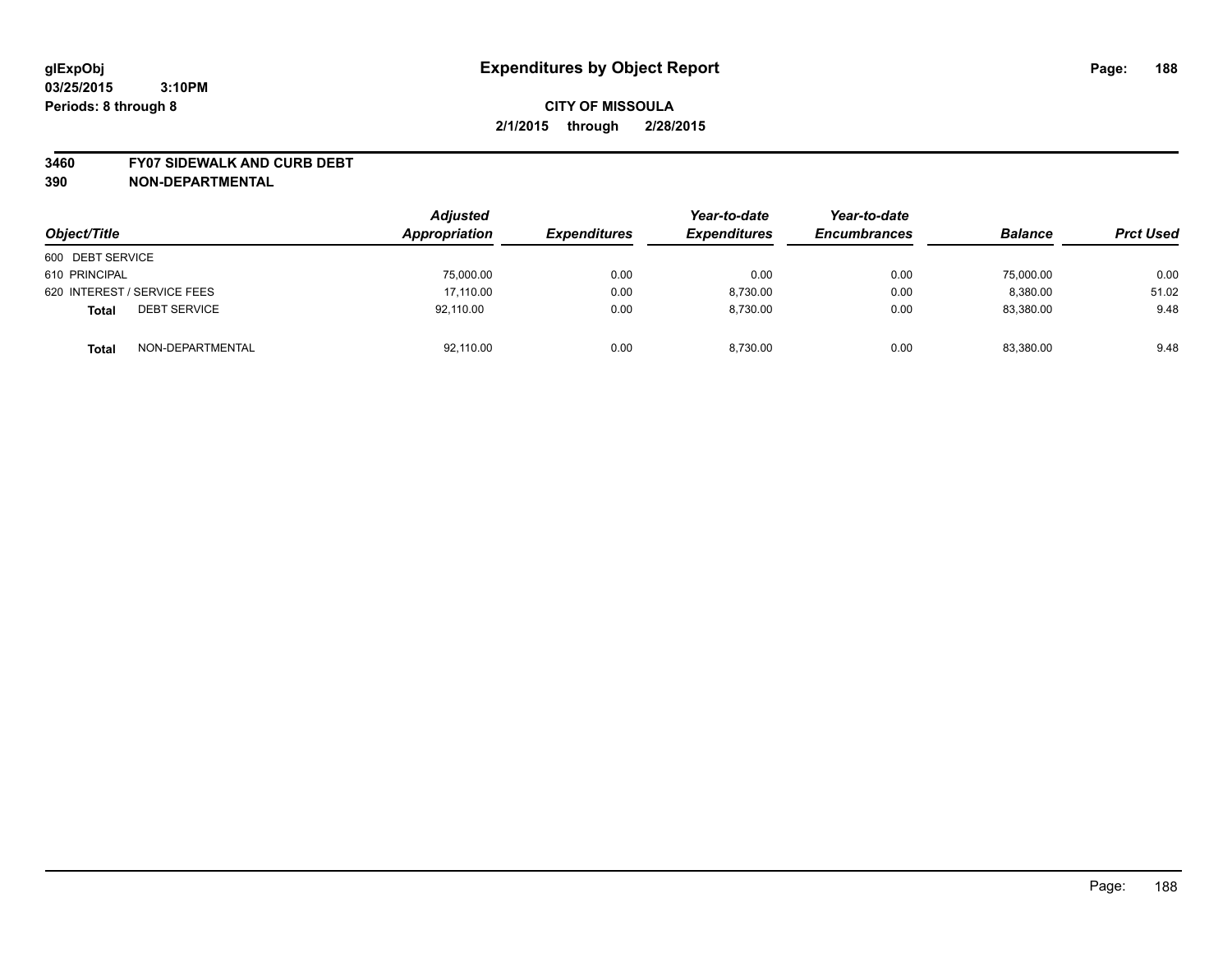**CITY OF MISSOULA 2/1/2015 through 2/28/2015**

## **3460 FY07 SIDEWALK AND CURB DEBT**

|                                                    | <b>Adjusted</b> |                     | Year-to-date        | Year-to-date<br><b>Encumbrances</b> |                |                  |
|----------------------------------------------------|-----------------|---------------------|---------------------|-------------------------------------|----------------|------------------|
| Object/Title                                       | Appropriation   | <b>Expenditures</b> | <b>Expenditures</b> |                                     | <b>Balance</b> | <b>Prct Used</b> |
| 600 DEBT SERVICE                                   |                 |                     |                     |                                     |                |                  |
| 610 PRINCIPAL                                      | 75,000.00       | 0.00                | 0.00                | 0.00                                | 75,000.00      | 0.00             |
| 620 INTEREST / SERVICE FEES                        | 17.110.00       | 0.00                | 8,730.00            | 0.00                                | 8,380.00       | 51.02            |
| <b>DEBT SERVICE</b><br><b>Total</b>                | 92.110.00       | 0.00                | 8.730.00            | 0.00                                | 83.380.00      | 9.48             |
| <b>FY07 SIDEWALK AND CURB DEBT</b><br><b>Total</b> | 92.110.00       | 0.00                | 8.730.00            | 0.00                                | 83.380.00      | 9.48             |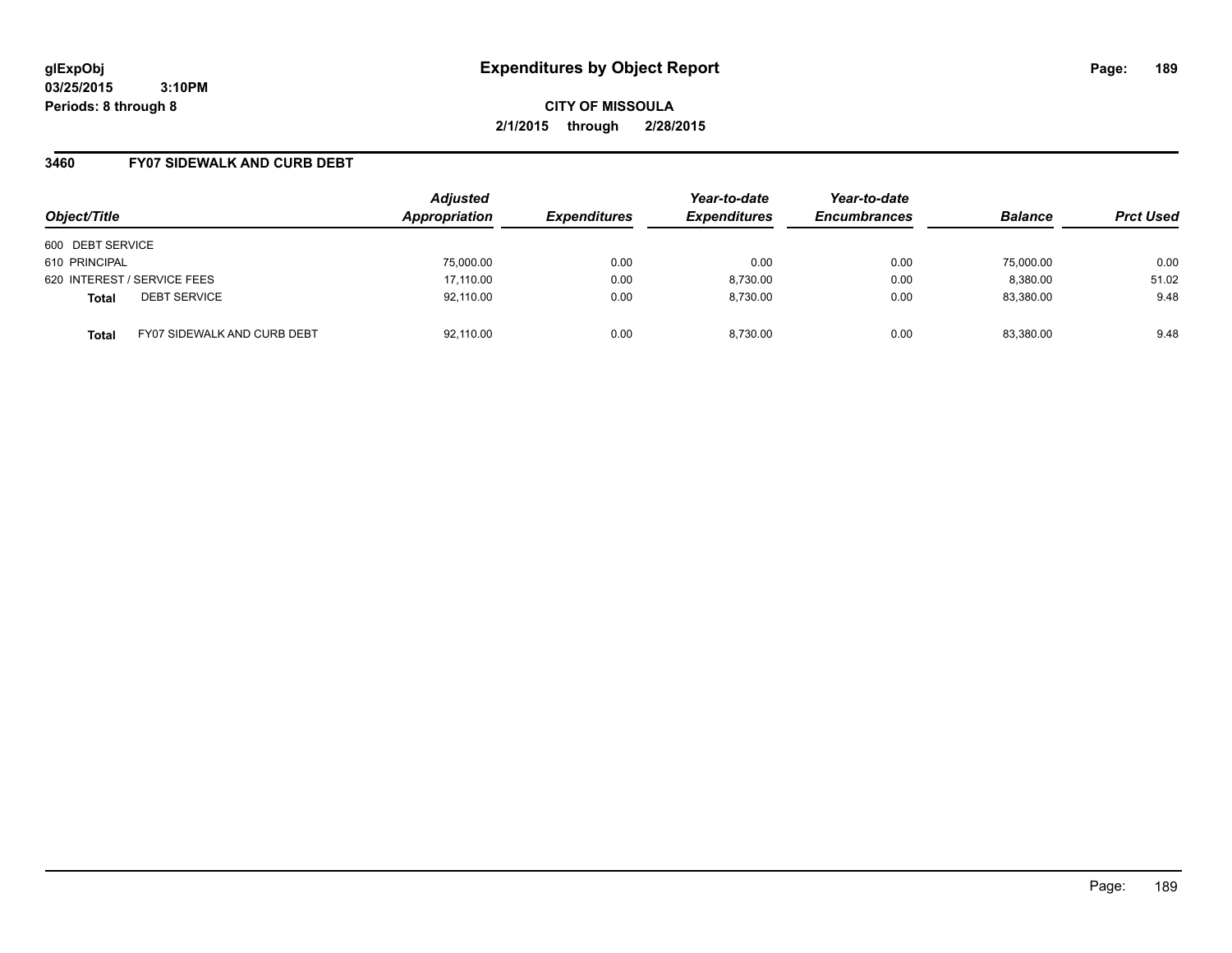#### **3461 SERIES 2008A SIDEWALK AND CURB**

**280 PUBLIC WORKS ADMIN/ENGINEERING**

| Object/Title                                   | <b>Adjusted</b><br>Appropriation | <b>Expenditures</b> | Year-to-date<br><b>Expenditures</b> | Year-to-date<br><b>Encumbrances</b> | <b>Balance</b> | <b>Prct Used</b> |
|------------------------------------------------|----------------------------------|---------------------|-------------------------------------|-------------------------------------|----------------|------------------|
| 800 OTHER OBJECTS                              |                                  |                     |                                     |                                     |                |                  |
| 820 TRANSFERS TO OTHER FUNDS                   | 0.00                             | 0.00                | 0.00                                | 0.00                                | 0.00           | 0.00             |
| OTHER OBJECTS<br><b>Total</b>                  | 0.00                             | 0.00                | 0.00                                | 0.00                                | 0.00           | 0.00             |
| PUBLIC WORKS ADMIN/ENGINEERING<br><b>Total</b> | 0.00                             | 0.00                | 0.00                                | 0.00                                | 0.00           | 0.00             |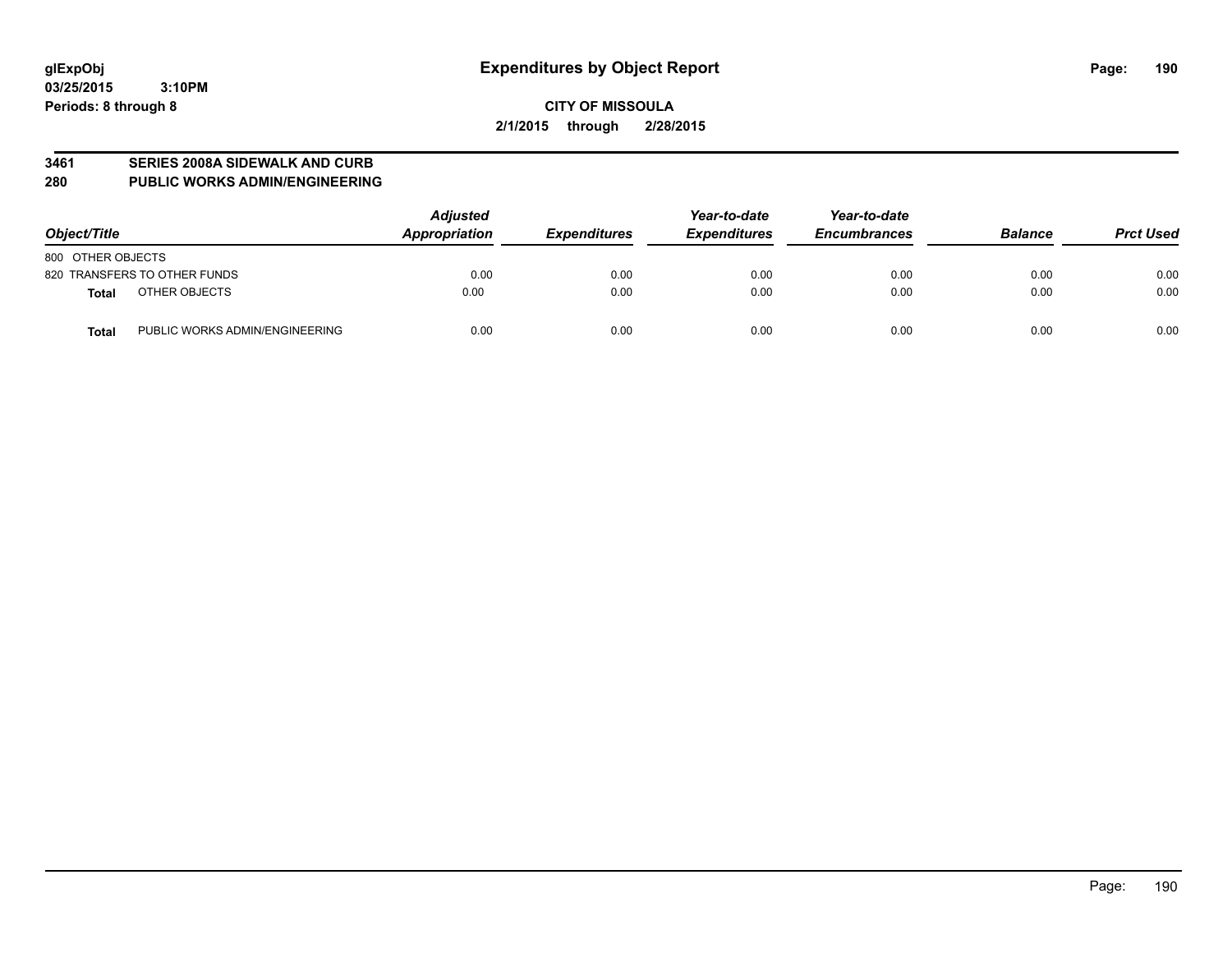#### **3461 SERIES 2008A SIDEWALK AND CURB**

|                                     | <b>Adjusted</b> |                     | Year-to-date        | Year-to-date        |                |                  |
|-------------------------------------|-----------------|---------------------|---------------------|---------------------|----------------|------------------|
| Object/Title                        | Appropriation   | <b>Expenditures</b> | <b>Expenditures</b> | <b>Encumbrances</b> | <b>Balance</b> | <b>Prct Used</b> |
| 600 DEBT SERVICE                    |                 |                     |                     |                     |                |                  |
| 610 PRINCIPAL                       | 50,000.00       | 0.00                | 0.00                | 0.00                | 50.000.00      | 0.00             |
| 620 INTEREST / SERVICE FEES         | 12.213.00       | 0.00                | 5.931.25            | 0.00                | 6.281.75       | 48.57            |
| <b>DEBT SERVICE</b><br><b>Total</b> | 62.213.00       | 0.00                | 5,931.25            | 0.00                | 56,281.75      | 9.53             |
| 800 OTHER OBJECTS                   |                 |                     |                     |                     |                |                  |
| 820 TRANSFERS TO OTHER FUNDS        | 0.00            | 0.00                | 0.00                | 0.00                | 0.00           | 0.00             |
| OTHER OBJECTS<br><b>Total</b>       | 0.00            | 0.00                | 0.00                | 0.00                | 0.00           | 0.00             |
| NON-DEPARTMENTAL<br>Total           | 62.213.00       | 0.00                | 5,931.25            | 0.00                | 56.281.75      | 9.53             |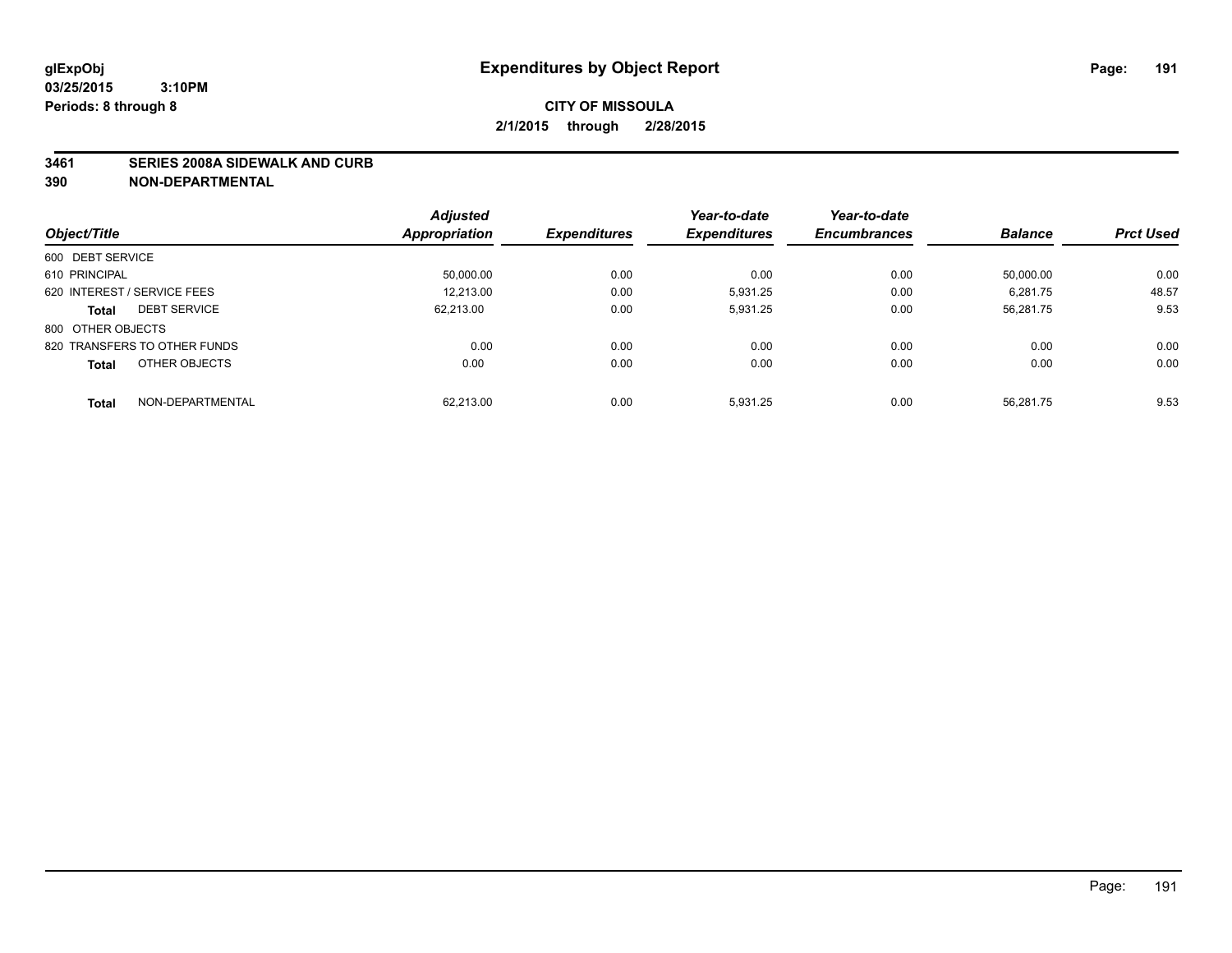**CITY OF MISSOULA 2/1/2015 through 2/28/2015**

## **3461 SERIES 2008A SIDEWALK AND CURB**

| Object/Title      |                                | <b>Adjusted</b><br>Appropriation | <b>Expenditures</b> | Year-to-date<br><b>Expenditures</b> | Year-to-date<br><b>Encumbrances</b> | <b>Balance</b> | <b>Prct Used</b> |
|-------------------|--------------------------------|----------------------------------|---------------------|-------------------------------------|-------------------------------------|----------------|------------------|
| 600 DEBT SERVICE  |                                |                                  |                     |                                     |                                     |                |                  |
| 610 PRINCIPAL     |                                | 50,000.00                        | 0.00                | 0.00                                | 0.00                                | 50.000.00      | 0.00             |
|                   | 620 INTEREST / SERVICE FEES    | 12.213.00                        | 0.00                | 5,931.25                            | 0.00                                | 6,281.75       | 48.57            |
| <b>Total</b>      | <b>DEBT SERVICE</b>            | 62.213.00                        | 0.00                | 5.931.25                            | 0.00                                | 56.281.75      | 9.53             |
| 800 OTHER OBJECTS |                                |                                  |                     |                                     |                                     |                |                  |
|                   | 820 TRANSFERS TO OTHER FUNDS   | 0.00                             | 0.00                | 0.00                                | 0.00                                | 0.00           | 0.00             |
| <b>Total</b>      | OTHER OBJECTS                  | 0.00                             | 0.00                | 0.00                                | 0.00                                | 0.00           | 0.00             |
| <b>Total</b>      | SERIES 2008A SIDEWALK AND CURB | 62.213.00                        | 0.00                | 5.931.25                            | 0.00                                | 56.281.75      | 9.53             |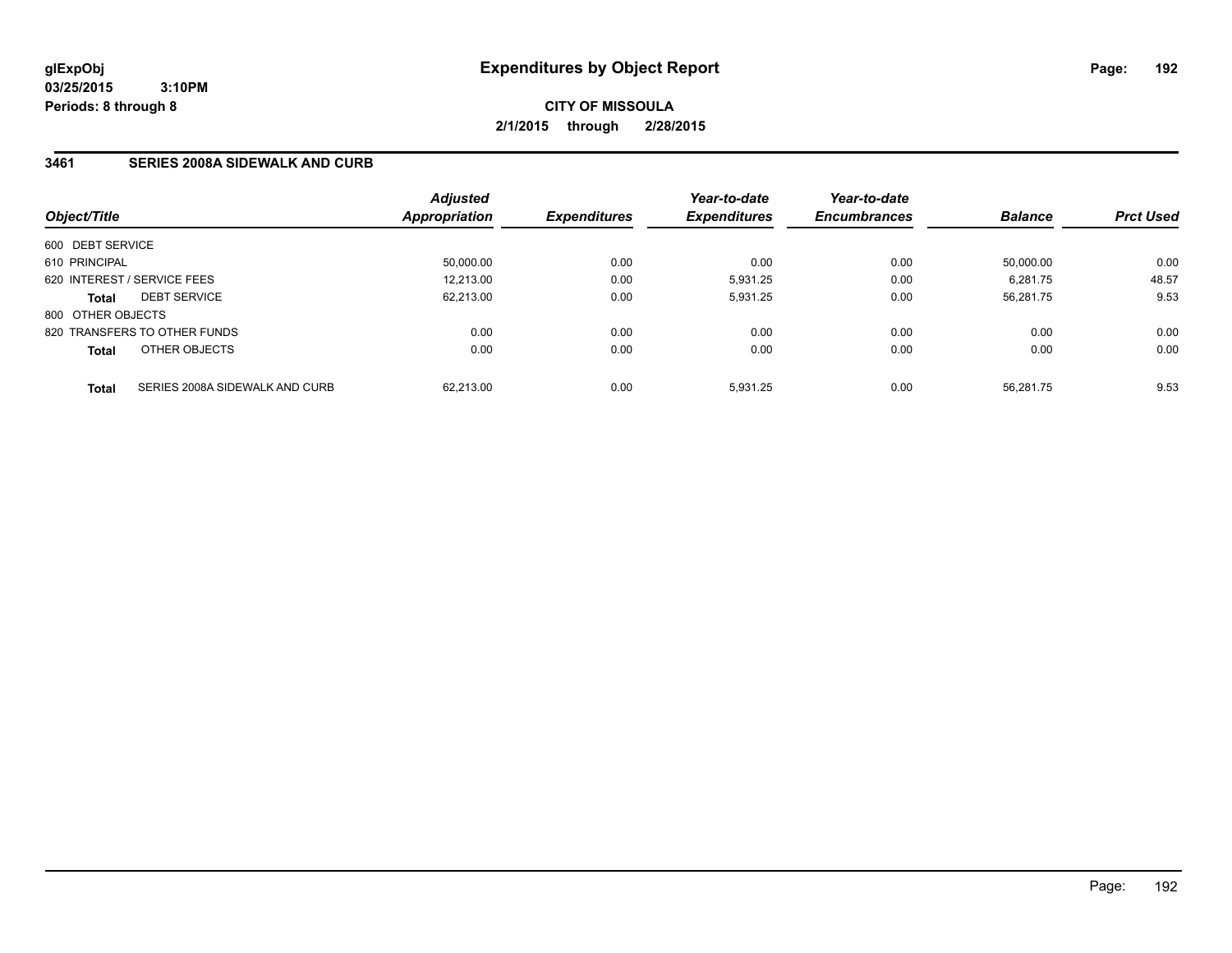#### **3462 SERIES 2009 SIDEWALK AND CURB**

|                                  | <b>Adjusted</b>      |                     | Year-to-date        | Year-to-date        |                |                  |
|----------------------------------|----------------------|---------------------|---------------------|---------------------|----------------|------------------|
| Object/Title                     | <b>Appropriation</b> | <b>Expenditures</b> | <b>Expenditures</b> | <b>Encumbrances</b> | <b>Balance</b> | <b>Prct Used</b> |
| 600 DEBT SERVICE                 |                      |                     |                     |                     |                |                  |
| 610 PRINCIPAL                    | 50.000.00            | 0.00                | 0.00                | 0.00                | 50.000.00      | 0.00             |
| 620 INTEREST / SERVICE FEES      | 17.143.00            | 0.00                | 9.046.25            | 0.00                | 8.096.75       | 52.77            |
| <b>DEBT SERVICE</b><br>Total     | 67.143.00            | 0.00                | 9,046.25            | 0.00                | 58,096.75      | 13.47            |
| 800 OTHER OBJECTS                |                      |                     |                     |                     |                |                  |
| 820 TRANSFERS TO OTHER FUNDS     | 0.00                 | 0.00                | 0.00                | 0.00                | 0.00           | 0.00             |
| OTHER OBJECTS<br><b>Total</b>    | 0.00                 | 0.00                | 0.00                | 0.00                | 0.00           | 0.00             |
| NON-DEPARTMENTAL<br><b>Total</b> | 67.143.00            | 0.00                | 9.046.25            | 0.00                | 58.096.75      | 13.47            |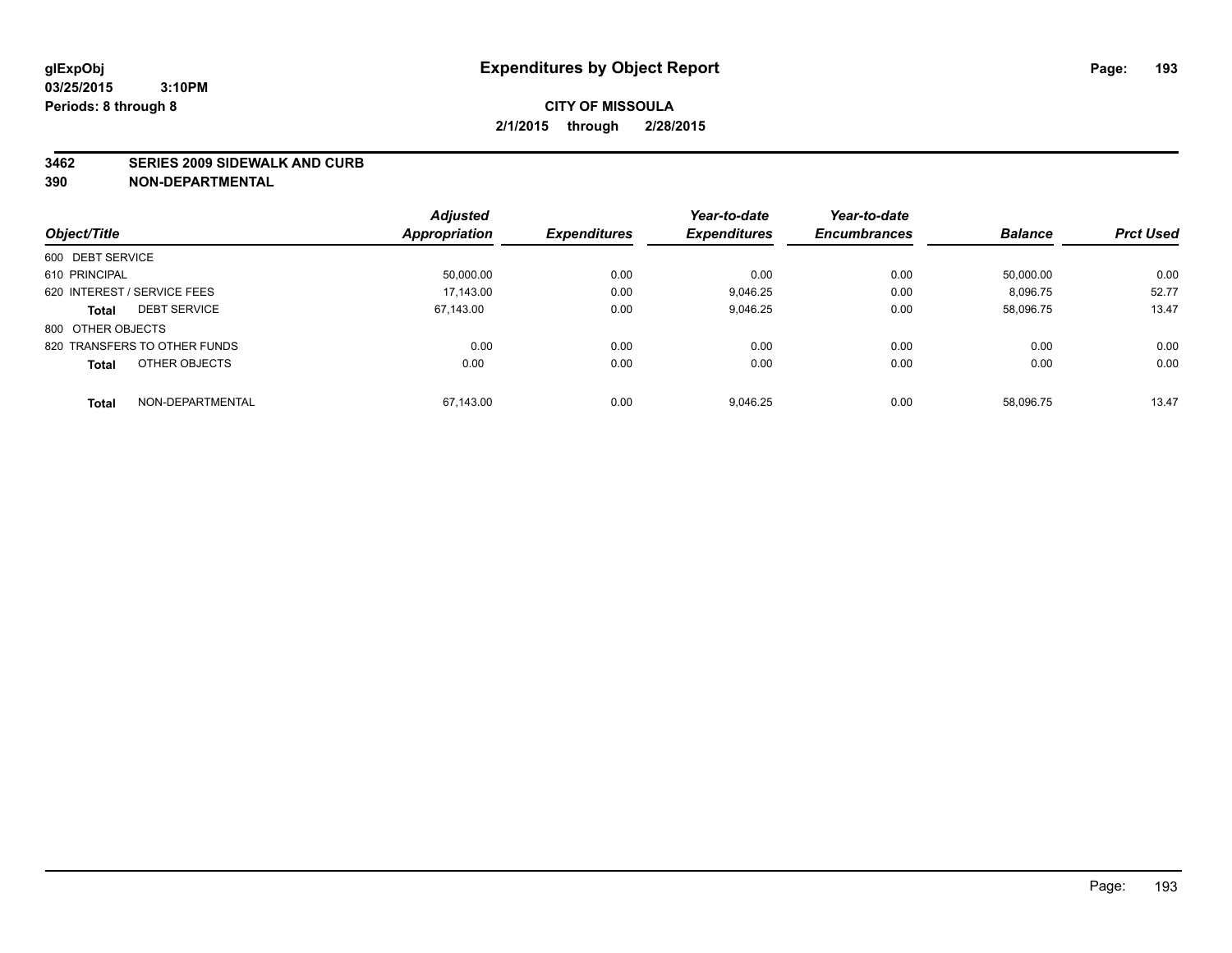**CITY OF MISSOULA 2/1/2015 through 2/28/2015**

## **3462 SERIES 2009 SIDEWALK AND CURB**

|                   |                               | <b>Adjusted</b> |                            | Year-to-date        | Year-to-date        |                |                  |
|-------------------|-------------------------------|-----------------|----------------------------|---------------------|---------------------|----------------|------------------|
| Object/Title      |                               | Appropriation   | <i><b>Expenditures</b></i> | <b>Expenditures</b> | <b>Encumbrances</b> | <b>Balance</b> | <b>Prct Used</b> |
| 600 DEBT SERVICE  |                               |                 |                            |                     |                     |                |                  |
| 610 PRINCIPAL     |                               | 50.000.00       | 0.00                       | 0.00                | 0.00                | 50.000.00      | 0.00             |
|                   | 620 INTEREST / SERVICE FEES   | 17,143.00       | 0.00                       | 9.046.25            | 0.00                | 8.096.75       | 52.77            |
| <b>Total</b>      | <b>DEBT SERVICE</b>           | 67,143.00       | 0.00                       | 9,046.25            | 0.00                | 58,096.75      | 13.47            |
| 800 OTHER OBJECTS |                               |                 |                            |                     |                     |                |                  |
|                   | 820 TRANSFERS TO OTHER FUNDS  | 0.00            | 0.00                       | 0.00                | 0.00                | 0.00           | 0.00             |
| <b>Total</b>      | OTHER OBJECTS                 | 0.00            | 0.00                       | 0.00                | 0.00                | 0.00           | 0.00             |
| <b>Total</b>      | SERIES 2009 SIDEWALK AND CURB | 67.143.00       | 0.00                       | 9.046.25            | 0.00                | 58.096.75      | 13.47            |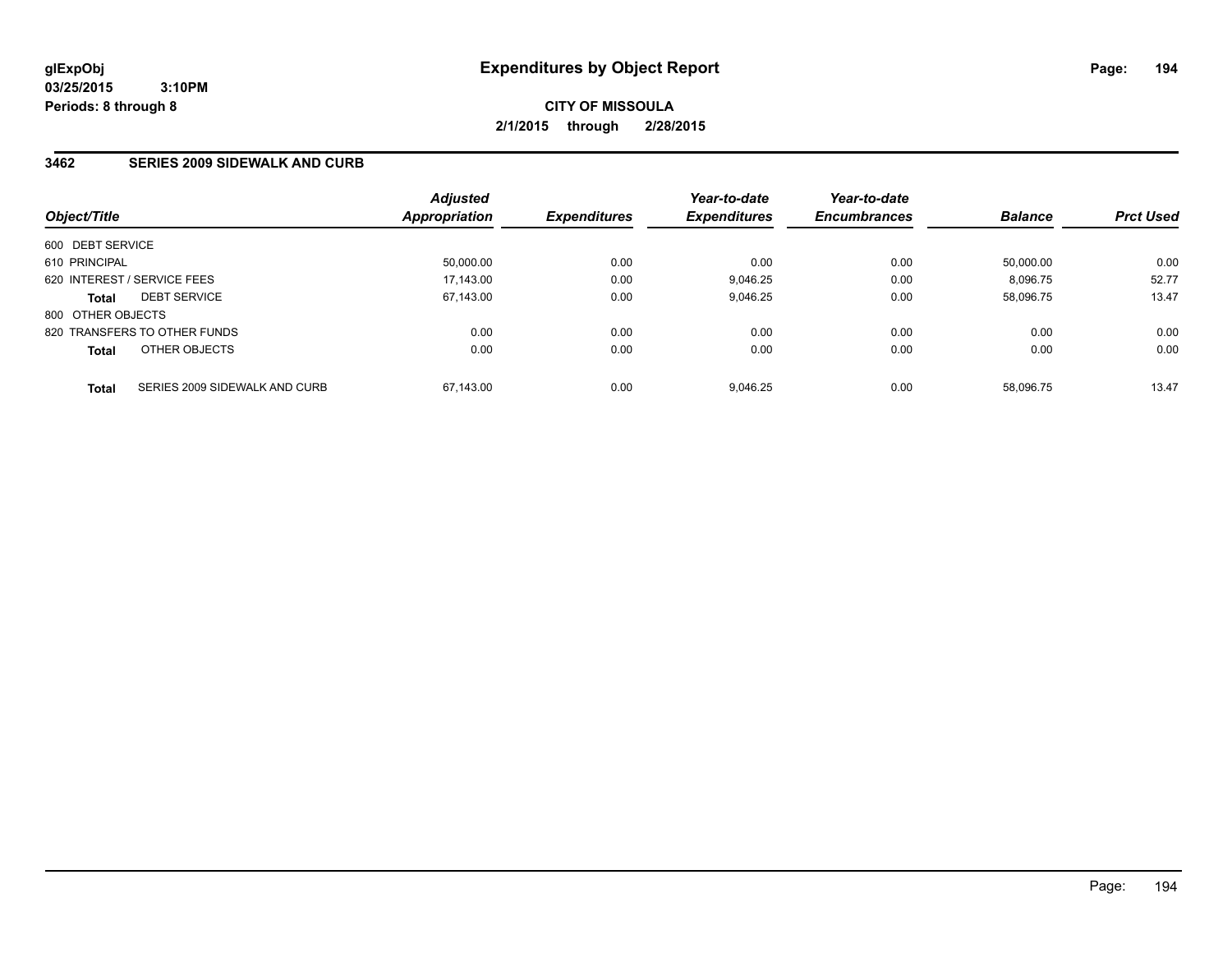#### **3463 SERIES 2010 SIDEWALK AND CURB**

|                                      | <b>Adjusted</b>      |                     | Year-to-date        | Year-to-date        |                |                  |
|--------------------------------------|----------------------|---------------------|---------------------|---------------------|----------------|------------------|
| Object/Title                         | <b>Appropriation</b> | <b>Expenditures</b> | <b>Expenditures</b> | <b>Encumbrances</b> | <b>Balance</b> | <b>Prct Used</b> |
| 500 FIXED CHARGES                    |                      |                     |                     |                     |                |                  |
| 550 MERCHANT SERVICE FEES            | 0.00                 | 0.00                | 0.00                | 0.00                | 0.00           | 0.00             |
| <b>FIXED CHARGES</b><br><b>Total</b> | 0.00                 | 0.00                | 0.00                | 0.00                | 0.00           | 0.00             |
| 600 DEBT SERVICE                     |                      |                     |                     |                     |                |                  |
| 610 PRINCIPAL                        | 75.000.00            | 0.00                | 0.00                | 0.00                | 75.000.00      | 0.00             |
| 620 INTEREST / SERVICE FEES          | 28,038.00            | 0.00                | 14.193.75           | 0.00                | 13.844.25      | 50.62            |
| <b>DEBT SERVICE</b><br><b>Total</b>  | 103.038.00           | 0.00                | 14.193.75           | 0.00                | 88.844.25      | 13.78            |
| NON-DEPARTMENTAL<br><b>Total</b>     | 103,038.00           | 0.00                | 14.193.75           | 0.00                | 88.844.25      | 13.78            |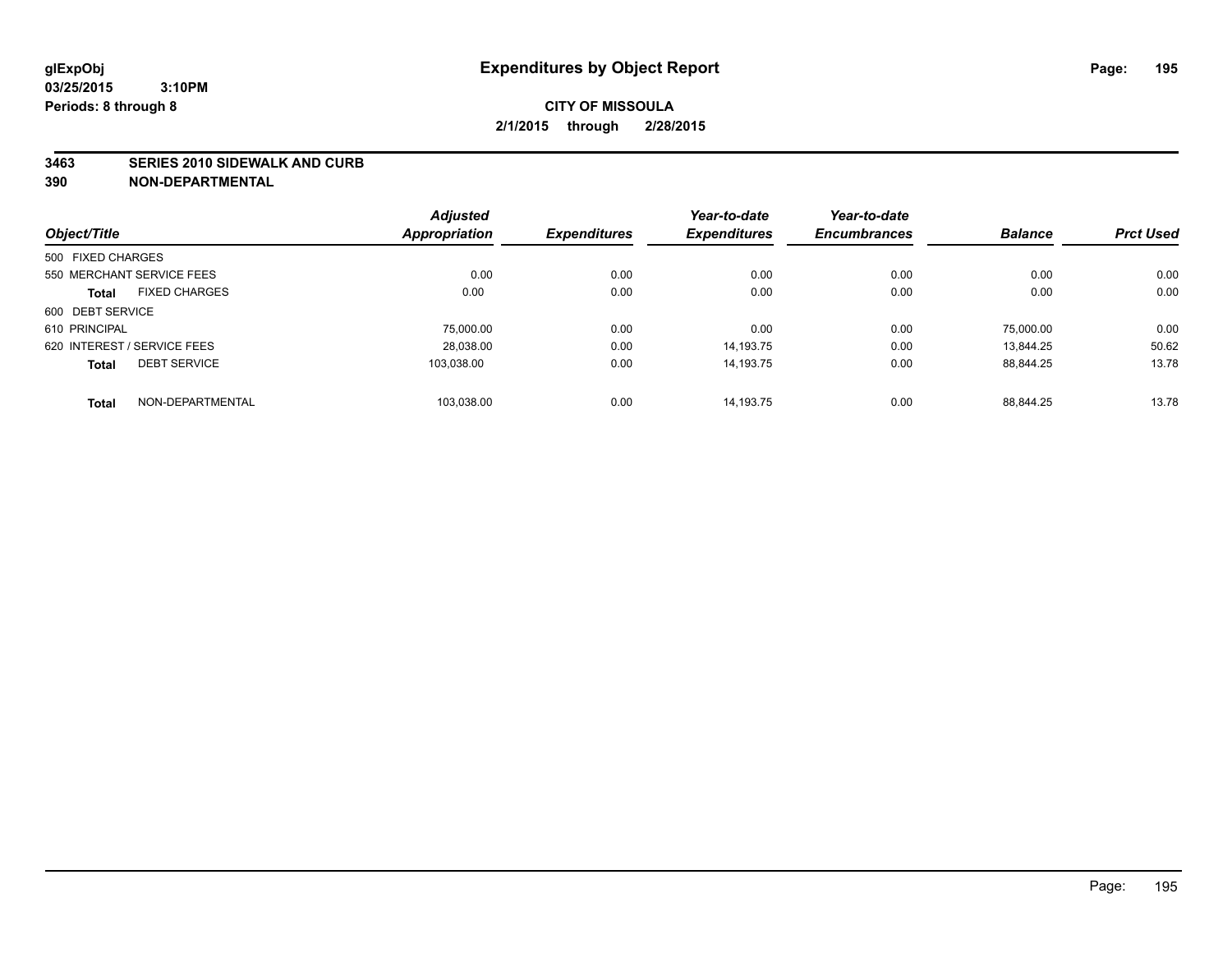**CITY OF MISSOULA 2/1/2015 through 2/28/2015**

## **3463 SERIES 2010 SIDEWALK AND CURB**

| Object/Title      |                               | <b>Adjusted</b><br><b>Appropriation</b> | <b>Expenditures</b> | Year-to-date<br><b>Expenditures</b> | Year-to-date<br><b>Encumbrances</b> | <b>Balance</b> | <b>Prct Used</b> |
|-------------------|-------------------------------|-----------------------------------------|---------------------|-------------------------------------|-------------------------------------|----------------|------------------|
| 500 FIXED CHARGES |                               |                                         |                     |                                     |                                     |                |                  |
|                   | 550 MERCHANT SERVICE FEES     | 0.00                                    | 0.00                | 0.00                                | 0.00                                | 0.00           | 0.00             |
| <b>Total</b>      | <b>FIXED CHARGES</b>          | 0.00                                    | 0.00                | 0.00                                | 0.00                                | 0.00           | 0.00             |
| 600 DEBT SERVICE  |                               |                                         |                     |                                     |                                     |                |                  |
| 610 PRINCIPAL     |                               | 75,000.00                               | 0.00                | 0.00                                | 0.00                                | 75,000.00      | 0.00             |
|                   | 620 INTEREST / SERVICE FEES   | 28,038.00                               | 0.00                | 14.193.75                           | 0.00                                | 13.844.25      | 50.62            |
| <b>Total</b>      | <b>DEBT SERVICE</b>           | 103,038.00                              | 0.00                | 14.193.75                           | 0.00                                | 88.844.25      | 13.78            |
| <b>Total</b>      | SERIES 2010 SIDEWALK AND CURB | 103,038.00                              | 0.00                | 14.193.75                           | 0.00                                | 88.844.25      | 13.78            |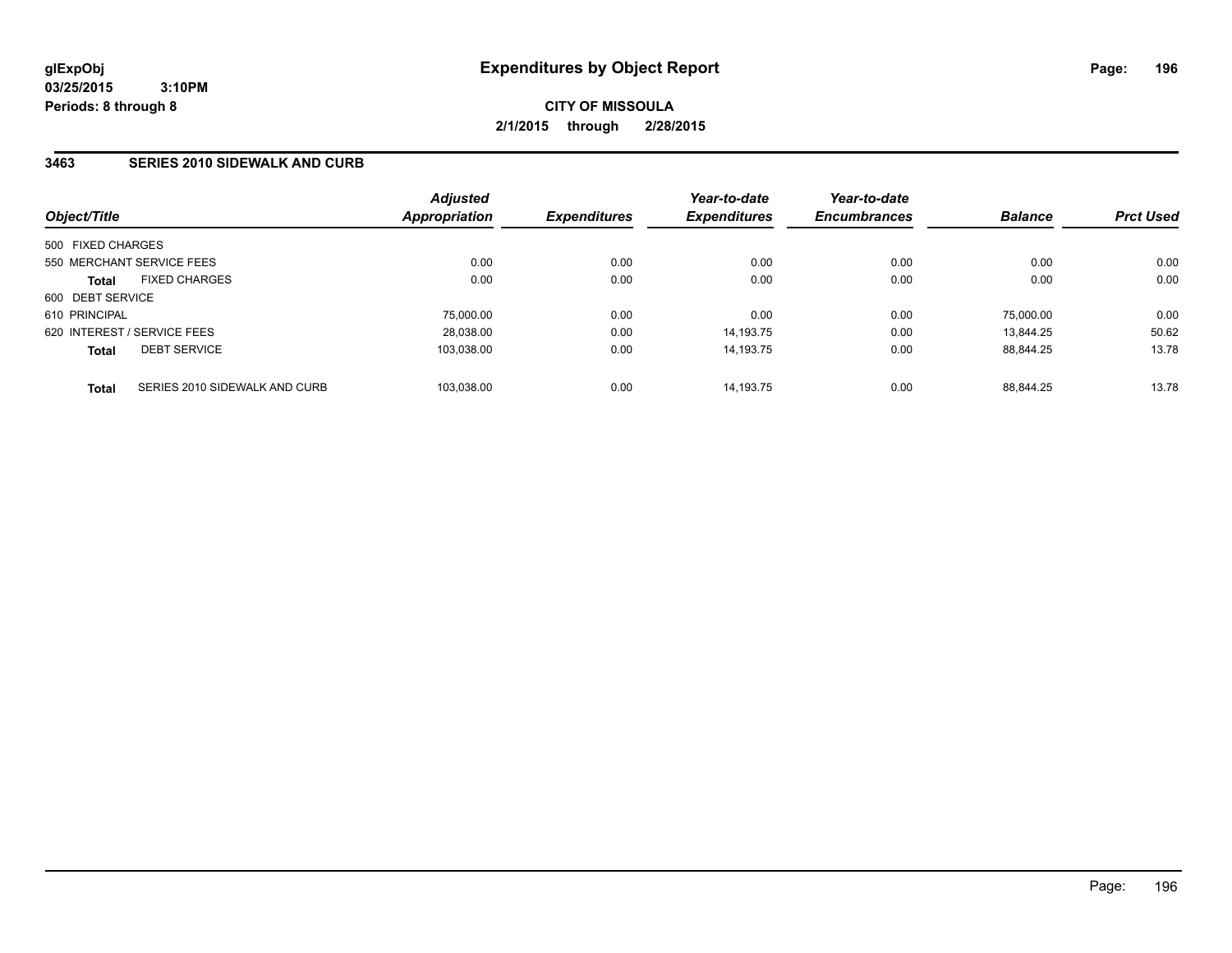#### **3464 FY12 S/C DEBT SERVICE**

| Object/Title                        | <b>Adjusted</b><br>Appropriation | <b>Expenditures</b> | Year-to-date<br><b>Expenditures</b> | Year-to-date<br><b>Encumbrances</b> | <b>Balance</b> | <b>Prct Used</b> |
|-------------------------------------|----------------------------------|---------------------|-------------------------------------|-------------------------------------|----------------|------------------|
| 600 DEBT SERVICE                    |                                  |                     |                                     |                                     |                |                  |
| 610 PRINCIPAL                       | 50,000.00                        | 0.00                | 0.00                                | 0.00                                | 50,000.00      | 0.00             |
| 620 INTEREST / SERVICE FEES         | 22,560.00                        | 0.00                | 11,455.00                           | 0.00                                | 11,105.00      | 50.78            |
| <b>DEBT SERVICE</b><br><b>Total</b> | 72.560.00                        | 0.00                | 11.455.00                           | 0.00                                | 61,105.00      | 15.79            |
| NON-DEPARTMENTAL<br><b>Total</b>    | 72,560.00                        | 0.00                | 11,455.00                           | 0.00                                | 61,105.00      | 15.79            |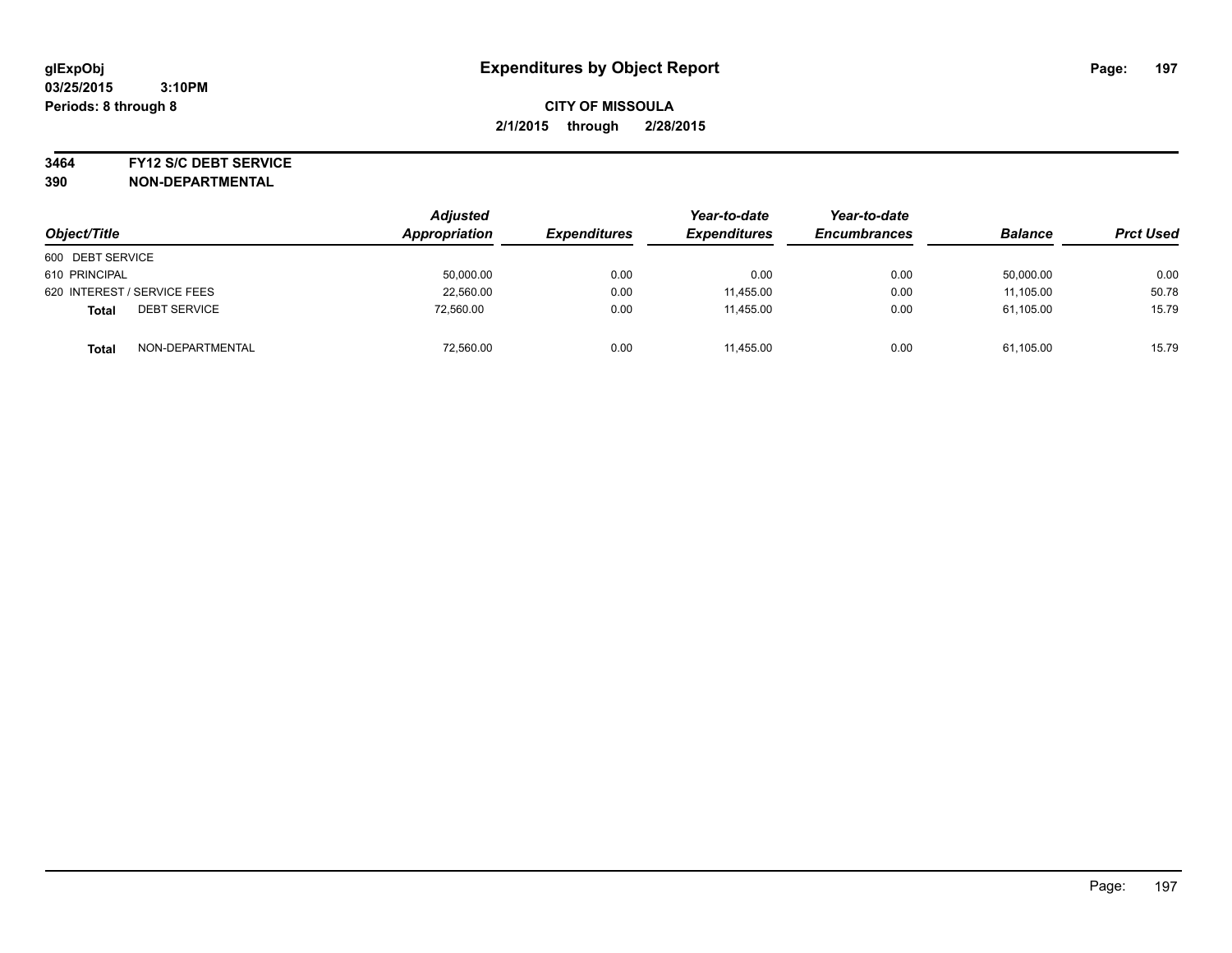**CITY OF MISSOULA 2/1/2015 through 2/28/2015**

## **3464 FY12 S/C DEBT SERVICE**

| Object/Title                                 | <b>Adjusted</b><br>Appropriation | <b>Expenditures</b> | Year-to-date<br><b>Expenditures</b> | Year-to-date<br><b>Encumbrances</b> | <b>Balance</b> | <b>Prct Used</b> |
|----------------------------------------------|----------------------------------|---------------------|-------------------------------------|-------------------------------------|----------------|------------------|
| 600 DEBT SERVICE                             |                                  |                     |                                     |                                     |                |                  |
| 610 PRINCIPAL                                | 50,000.00                        | 0.00                | 0.00                                | 0.00                                | 50,000.00      | 0.00             |
| 620 INTEREST / SERVICE FEES                  | 22,560.00                        | 0.00                | 11,455.00                           | 0.00                                | 11,105.00      | 50.78            |
| <b>DEBT SERVICE</b><br><b>Total</b>          | 72.560.00                        | 0.00                | 11.455.00                           | 0.00                                | 61.105.00      | 15.79            |
| <b>FY12 S/C DEBT SERVICE</b><br><b>Total</b> | 72.560.00                        | 0.00                | 11.455.00                           | 0.00                                | 61.105.00      | 15.79            |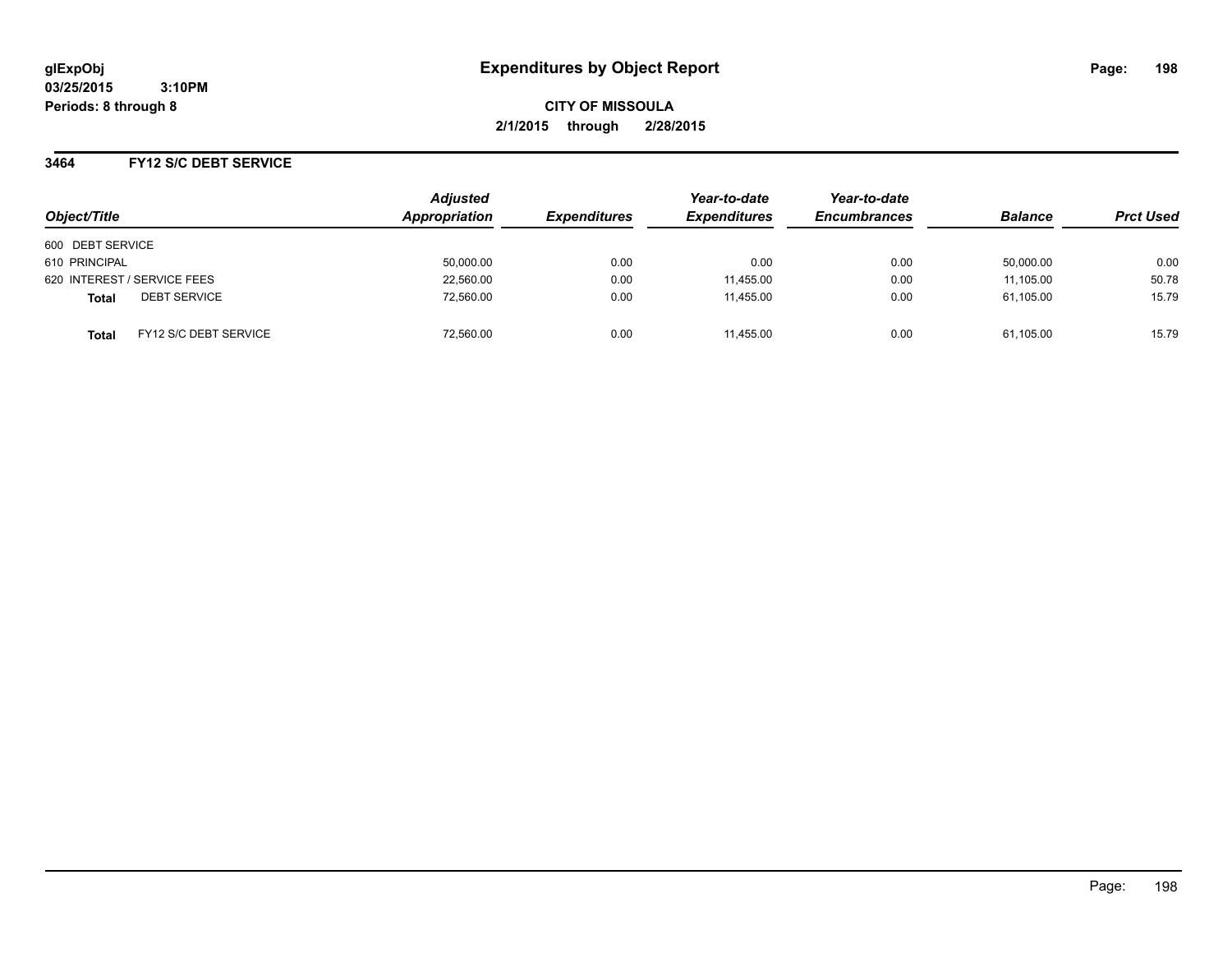#### **3465 FY13 SIDEWALK/CURB DEBT SERVICE**

| Object/Title                        | <b>Adjusted</b><br>Appropriation | <b>Expenditures</b> | Year-to-date<br><b>Expenditures</b> | Year-to-date<br><b>Encumbrances</b> | <b>Balance</b> | <b>Prct Used</b> |
|-------------------------------------|----------------------------------|---------------------|-------------------------------------|-------------------------------------|----------------|------------------|
| 600 DEBT SERVICE                    |                                  |                     |                                     |                                     |                |                  |
| 610 PRINCIPAL                       | 29,000.00                        | 0.00                | 0.00                                | 0.00                                | 29,000.00      | 0.00             |
| 620 INTEREST / SERVICE FEES         | 11.976.00                        | 0.00                | 6.035.78                            | 0.00                                | 5.940.22       | 50.40            |
| <b>DEBT SERVICE</b><br><b>Total</b> | 40,976.00                        | 0.00                | 6,035.78                            | 0.00                                | 34,940.22      | 14.73            |
| NON-DEPARTMENTAL<br><b>Total</b>    | 40,976.00                        | 0.00                | 6,035.78                            | 0.00                                | 34,940.22      | 14.73            |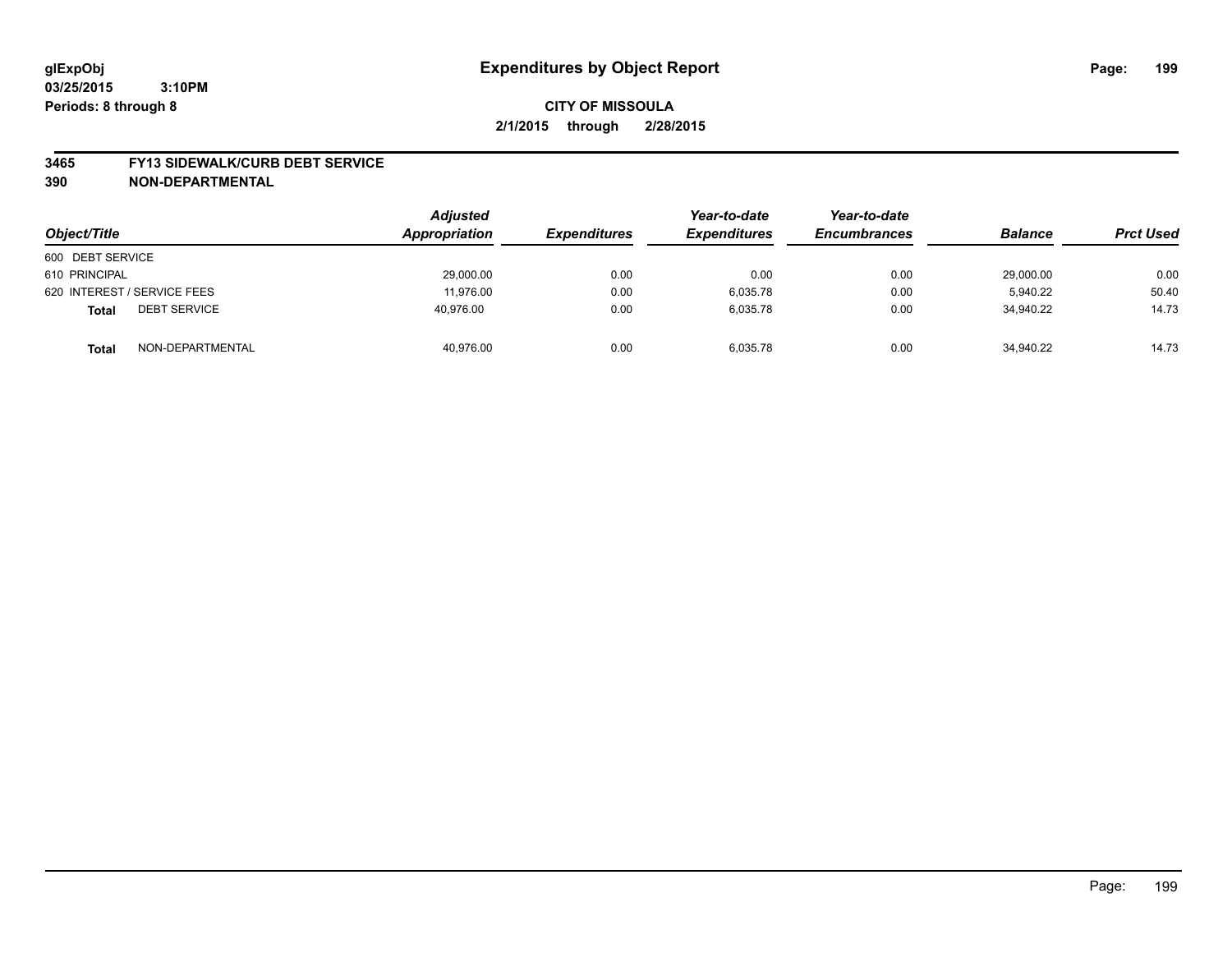**CITY OF MISSOULA 2/1/2015 through 2/28/2015**

## **3465 FY13 SIDEWALK/CURB DEBT SERVICE**

| Object/Title                |                                 | <b>Adjusted</b><br>Appropriation | <b>Expenditures</b> | Year-to-date<br><b>Expenditures</b> | Year-to-date<br><b>Encumbrances</b> | <b>Balance</b> | <b>Prct Used</b> |
|-----------------------------|---------------------------------|----------------------------------|---------------------|-------------------------------------|-------------------------------------|----------------|------------------|
| 600 DEBT SERVICE            |                                 |                                  |                     |                                     |                                     |                |                  |
| 610 PRINCIPAL               |                                 | 29,000.00                        | 0.00                | 0.00                                | 0.00                                | 29.000.00      | 0.00             |
| 620 INTEREST / SERVICE FEES |                                 | 11,976.00                        | 0.00                | 6,035.78                            | 0.00                                | 5.940.22       | 50.40            |
| <b>Total</b>                | <b>DEBT SERVICE</b>             | 40,976.00                        | 0.00                | 6.035.78                            | 0.00                                | 34.940.22      | 14.73            |
| <b>Total</b>                | FY13 SIDEWALK/CURB DEBT SERVICE | 40,976.00                        | 0.00                | 6.035.78                            | 0.00                                | 34.940.22      | 14.73            |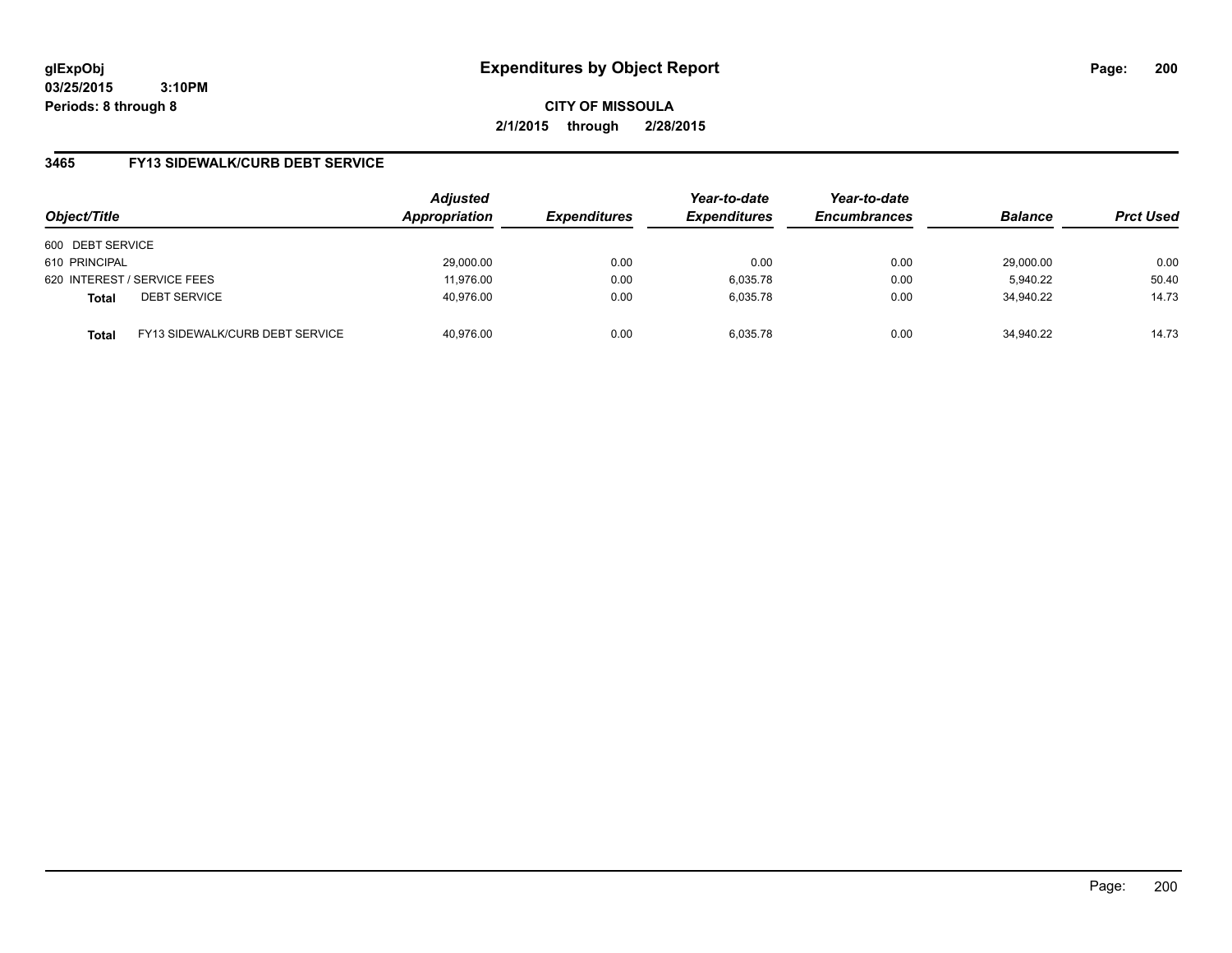#### **3491 SID 491 DEBT SERVICE FUND**

| Object/Title                 | <b>Adjusted</b><br>Appropriation | <b>Expenditures</b> | Year-to-date<br><b>Expenditures</b> | Year-to-date<br><b>Encumbrances</b> | <b>Balance</b> | <b>Prct Used</b> |
|------------------------------|----------------------------------|---------------------|-------------------------------------|-------------------------------------|----------------|------------------|
| 600 DEBT SERVICE             |                                  |                     |                                     |                                     |                |                  |
| 620 INTEREST / SERVICE FEES  | 0.00                             | 0.00                | 0.00                                | 0.00                                | 0.00           | 0.00             |
| <b>DEBT SERVICE</b><br>Total | 0.00                             | 0.00                | 0.00                                | 0.00                                | 0.00           | 0.00             |
| NON-DEPARTMENTAL<br>Total    | 0.00                             | 0.00                | 0.00                                | 0.00                                | 0.00           | 0.00             |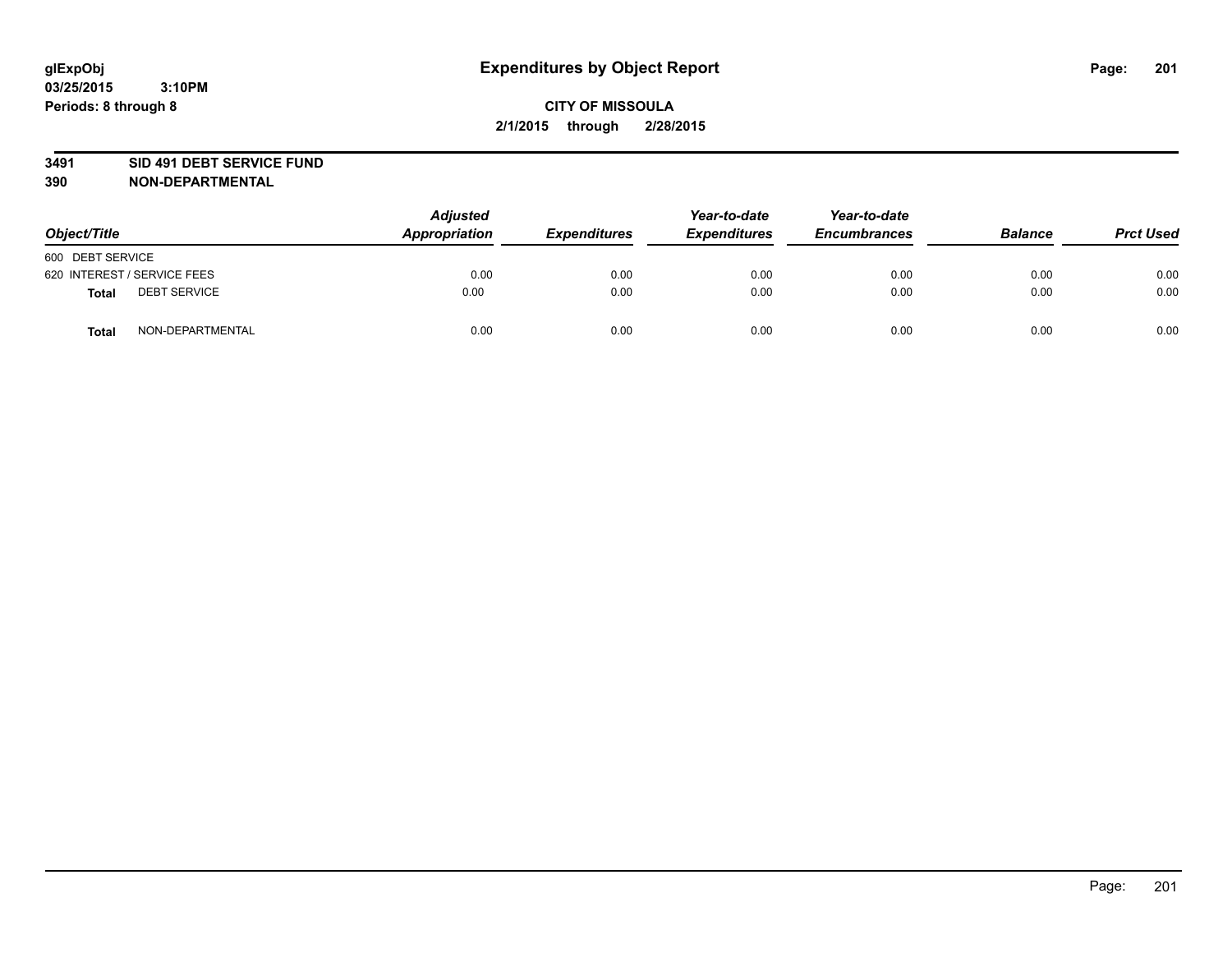**CITY OF MISSOULA 2/1/2015 through 2/28/2015**

## **3491 SID 491 DEBT SERVICE FUND**

| Object/Title                              | <b>Adjusted</b><br>Appropriation | <b>Expenditures</b> | Year-to-date<br><b>Expenditures</b> | Year-to-date<br><b>Encumbrances</b> | <b>Balance</b> | <b>Prct Used</b> |
|-------------------------------------------|----------------------------------|---------------------|-------------------------------------|-------------------------------------|----------------|------------------|
| 600 DEBT SERVICE                          |                                  |                     |                                     |                                     |                |                  |
| 620 INTEREST / SERVICE FEES               | 0.00                             | 0.00                | 0.00                                | 0.00                                | 0.00           | 0.00             |
| <b>DEBT SERVICE</b><br><b>Total</b>       | 0.00                             | 0.00                | 0.00                                | 0.00                                | 0.00           | 0.00             |
| SID 491 DEBT SERVICE FUND<br><b>Total</b> | 0.00                             | 0.00                | 0.00                                | 0.00                                | 0.00           | 0.00             |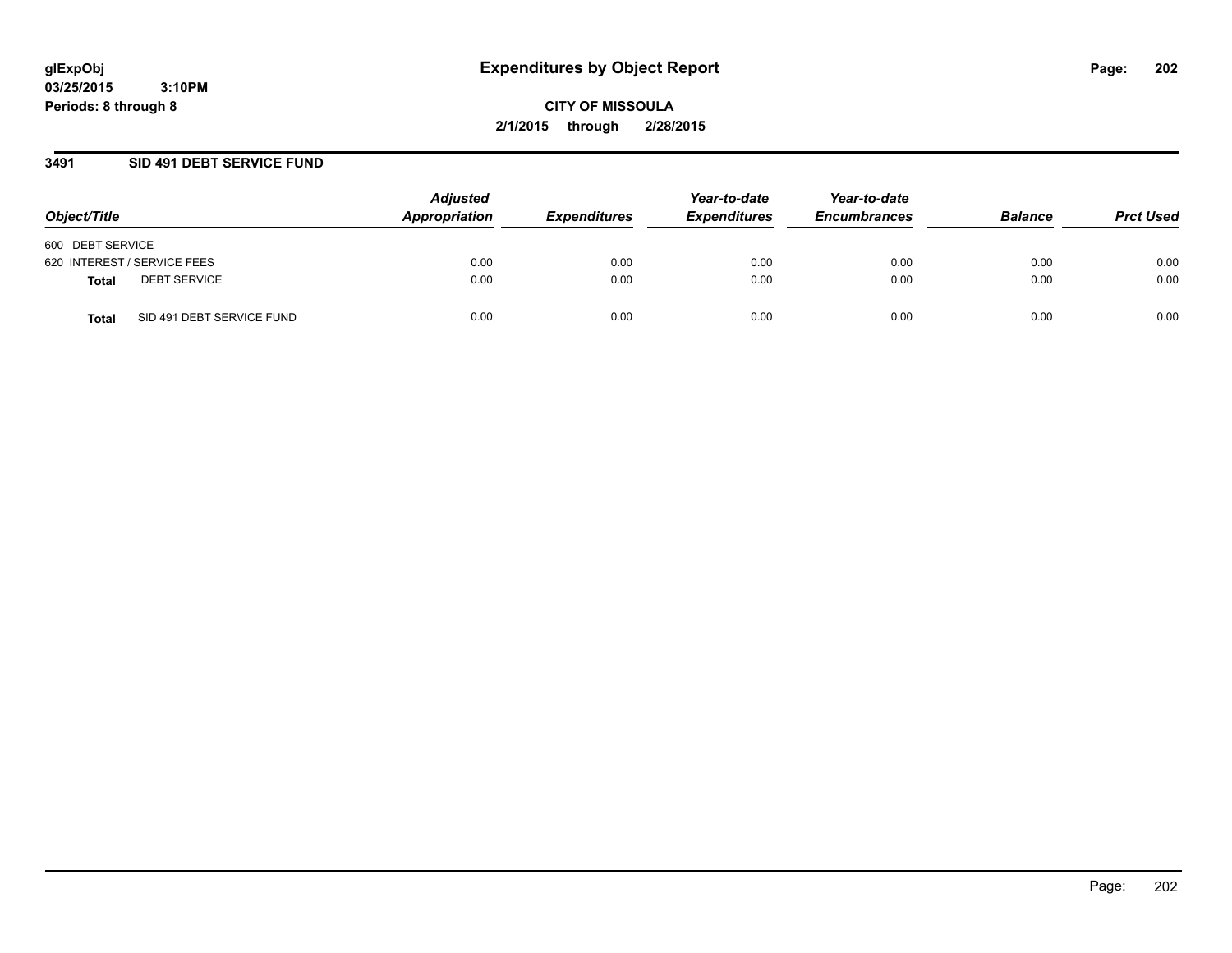#### **3495 SID 495 DEBT SERVICE FUND**

| Object/Title                     | <b>Adjusted</b><br><b>Appropriation</b> | <b>Expenditures</b> | Year-to-date<br><b>Expenditures</b> | Year-to-date<br><b>Encumbrances</b> | <b>Balance</b> | <b>Prct Used</b> |
|----------------------------------|-----------------------------------------|---------------------|-------------------------------------|-------------------------------------|----------------|------------------|
| 800 OTHER OBJECTS                |                                         |                     |                                     |                                     |                |                  |
| 820 TRANSFERS TO OTHER FUNDS     | 0.00                                    | 0.00                | 0.00                                | 0.00                                | 0.00           | 0.00             |
| OTHER OBJECTS<br><b>Total</b>    | 0.00                                    | 0.00                | 0.00                                | 0.00                                | 0.00           | 0.00             |
| NON-DEPARTMENTAL<br><b>Total</b> | 0.00                                    | 0.00                | 0.00                                | 0.00                                | 0.00           | 0.00             |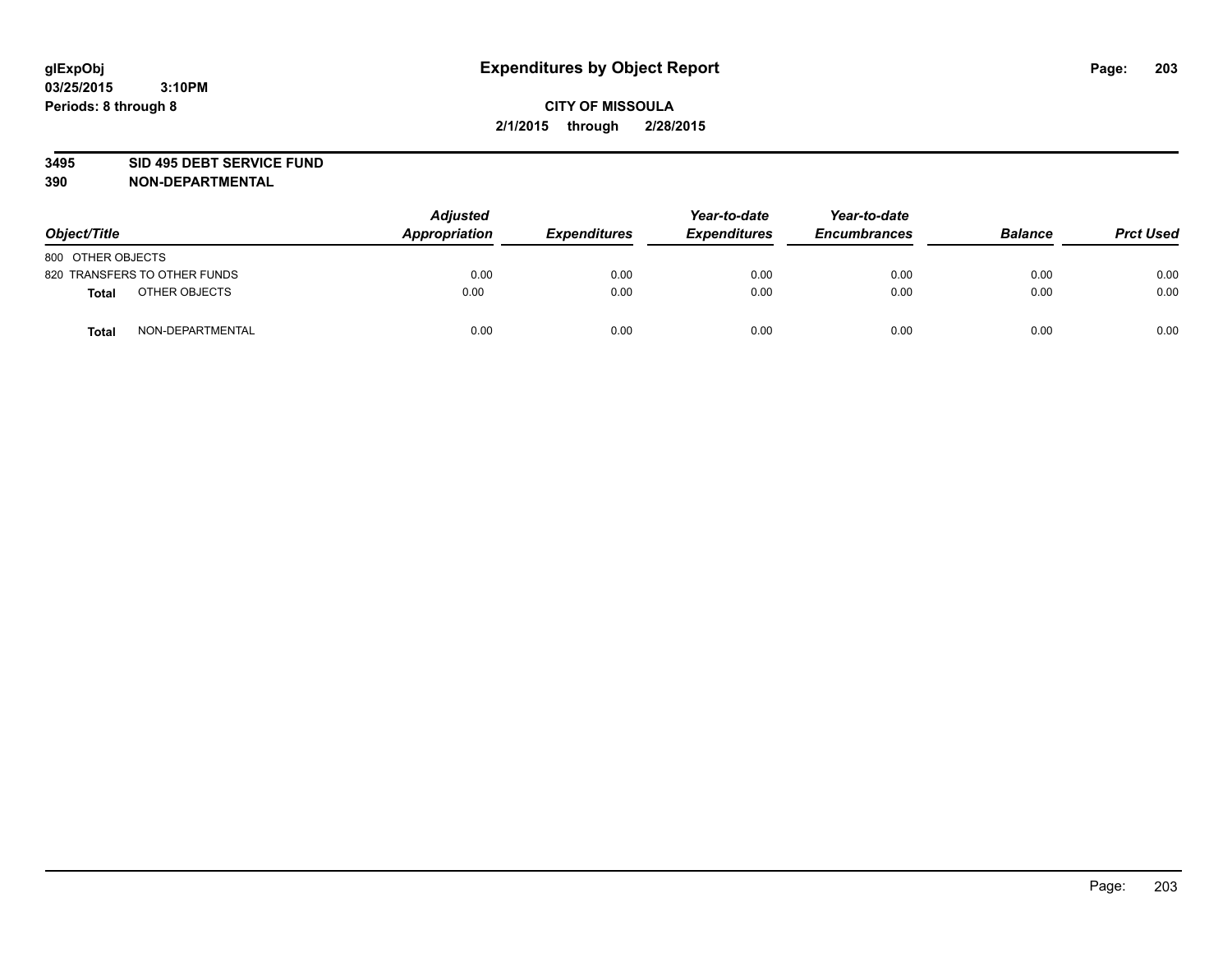## **3495 SID 495 DEBT SERVICE FUND**

| Object/Title                              | <b>Adjusted</b><br>Appropriation | <b>Expenditures</b> | Year-to-date<br><b>Expenditures</b> | Year-to-date<br><b>Encumbrances</b> | <b>Balance</b> | <b>Prct Used</b> |
|-------------------------------------------|----------------------------------|---------------------|-------------------------------------|-------------------------------------|----------------|------------------|
| 800 OTHER OBJECTS                         |                                  |                     |                                     |                                     |                |                  |
| 820 TRANSFERS TO OTHER FUNDS              | 0.00                             | 0.00                | 0.00                                | 0.00                                | 0.00           | 0.00             |
| OTHER OBJECTS<br><b>Total</b>             | 0.00                             | 0.00                | 0.00                                | 0.00                                | 0.00           | 0.00             |
| SID 495 DEBT SERVICE FUND<br><b>Total</b> | 0.00                             | 0.00                | 0.00                                | 0.00                                | 0.00           | 0.00             |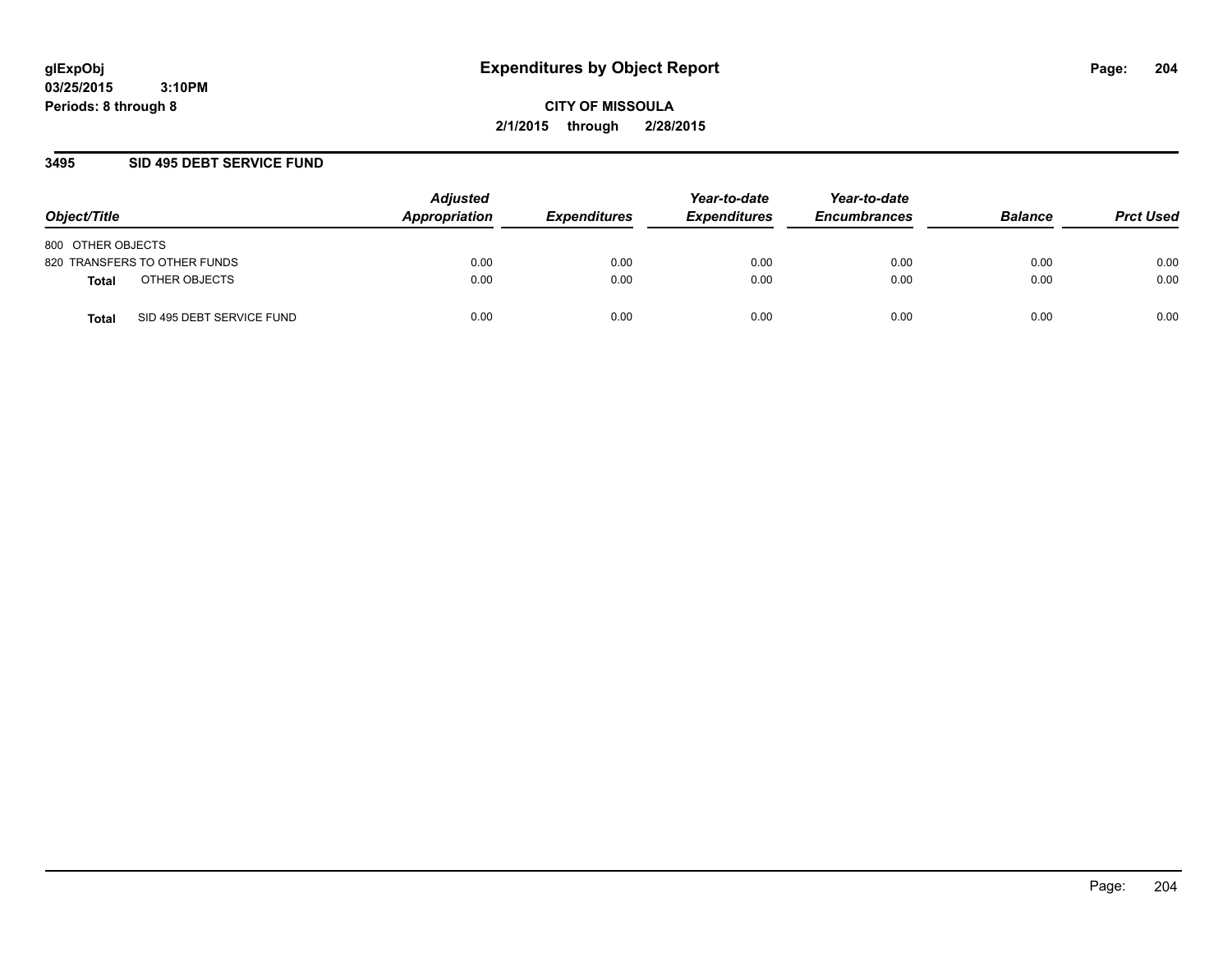#### **3497 SID 497 DEBT SERVICE FUND**

|                                     | <b>Adjusted</b>      |                     | Year-to-date        | Year-to-date        |                |                  |
|-------------------------------------|----------------------|---------------------|---------------------|---------------------|----------------|------------------|
| Object/Title                        | <b>Appropriation</b> | <b>Expenditures</b> | <b>Expenditures</b> | <b>Encumbrances</b> | <b>Balance</b> | <b>Prct Used</b> |
| 600 DEBT SERVICE                    |                      |                     |                     |                     |                |                  |
| 620 INTEREST / SERVICE FEES         | 0.00                 | 0.00                | 0.00                | 0.00                | 0.00           | 0.00             |
| <b>DEBT SERVICE</b><br><b>Total</b> | 0.00                 | 0.00                | 0.00                | 0.00                | 0.00           | 0.00             |
| 800 OTHER OBJECTS                   |                      |                     |                     |                     |                |                  |
| 800 OTHER OBJECTS                   | 0.00                 | 0.00                | 0.00                | 0.00                | 0.00           | 0.00             |
| 820 TRANSFERS TO OTHER FUNDS        | 0.00                 | 0.00                | 0.00                | 0.00                | 0.00           | 0.00             |
| OTHER OBJECTS<br><b>Total</b>       | 0.00                 | 0.00                | 0.00                | 0.00                | 0.00           | 0.00             |
| NON-DEPARTMENTAL<br>Total           | 0.00                 | 0.00                | 0.00                | 0.00                | 0.00           | 0.00             |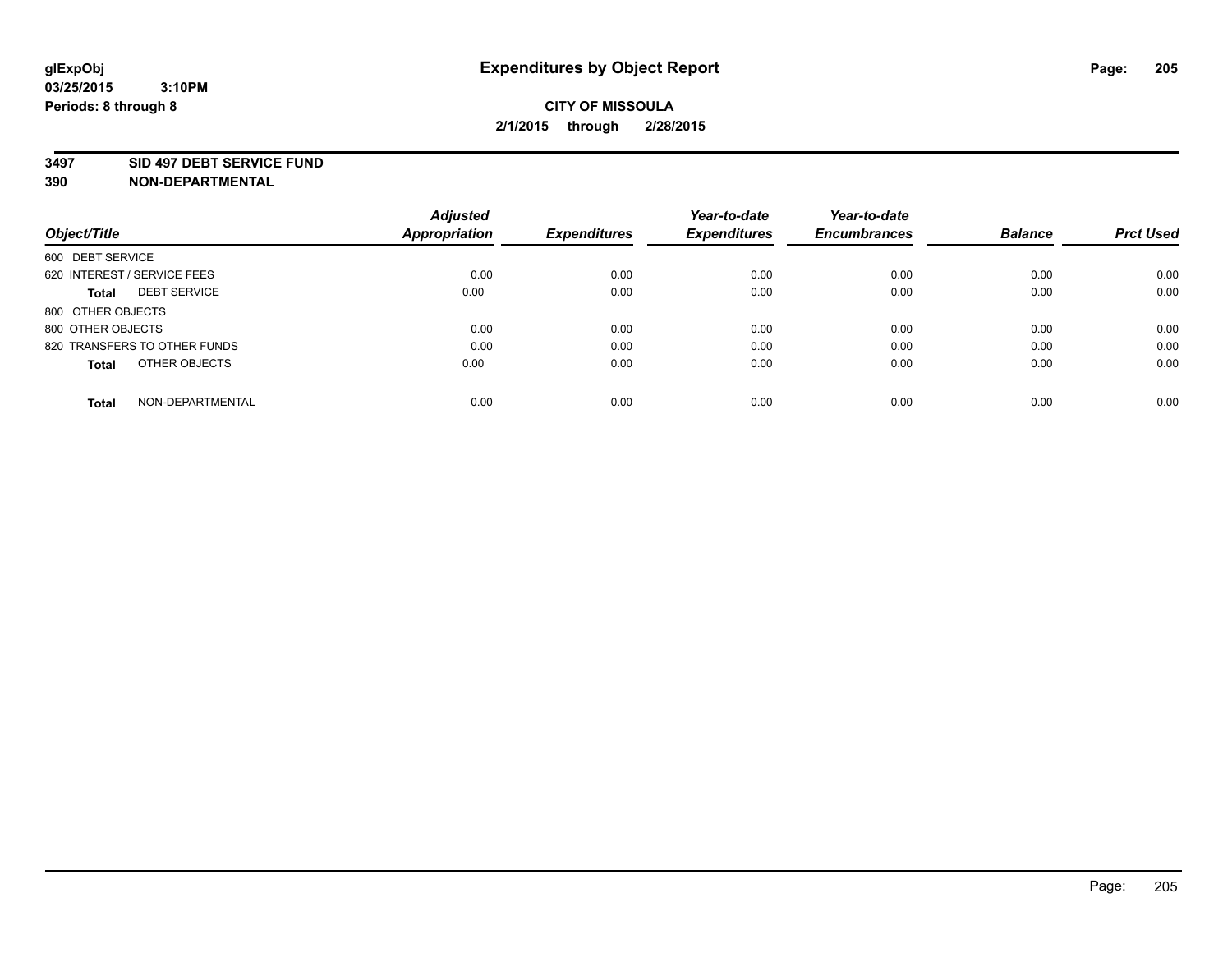**CITY OF MISSOULA 2/1/2015 through 2/28/2015**

#### **3497 SID 497 DEBT SERVICE FUND**

| Object/Title                        | <b>Adjusted</b><br><b>Appropriation</b> | <b>Expenditures</b> | Year-to-date<br><b>Expenditures</b> | Year-to-date<br><b>Encumbrances</b> | <b>Balance</b> | <b>Prct Used</b> |
|-------------------------------------|-----------------------------------------|---------------------|-------------------------------------|-------------------------------------|----------------|------------------|
| 600 DEBT SERVICE                    |                                         |                     |                                     |                                     |                |                  |
| 620 INTEREST / SERVICE FEES         | 0.00                                    | 0.00                | 0.00                                | 0.00                                | 0.00           | 0.00             |
| <b>DEBT SERVICE</b><br><b>Total</b> | 0.00                                    | 0.00                | 0.00                                | 0.00                                | 0.00           | 0.00             |
| 800 OTHER OBJECTS                   |                                         |                     |                                     |                                     |                |                  |
| 800 OTHER OBJECTS                   | 0.00                                    | 0.00                | 0.00                                | 0.00                                | 0.00           | 0.00             |
| 820 TRANSFERS TO OTHER FUNDS        | 0.00                                    | 0.00                | 0.00                                | 0.00                                | 0.00           | 0.00             |
| OTHER OBJECTS<br>Total              | 0.00                                    | 0.00                | 0.00                                | 0.00                                | 0.00           | 0.00             |
| SID 497 DEBT SERVICE FUND<br>Total  | 0.00                                    | 0.00                | 0.00                                | 0.00                                | 0.00           | 0.00             |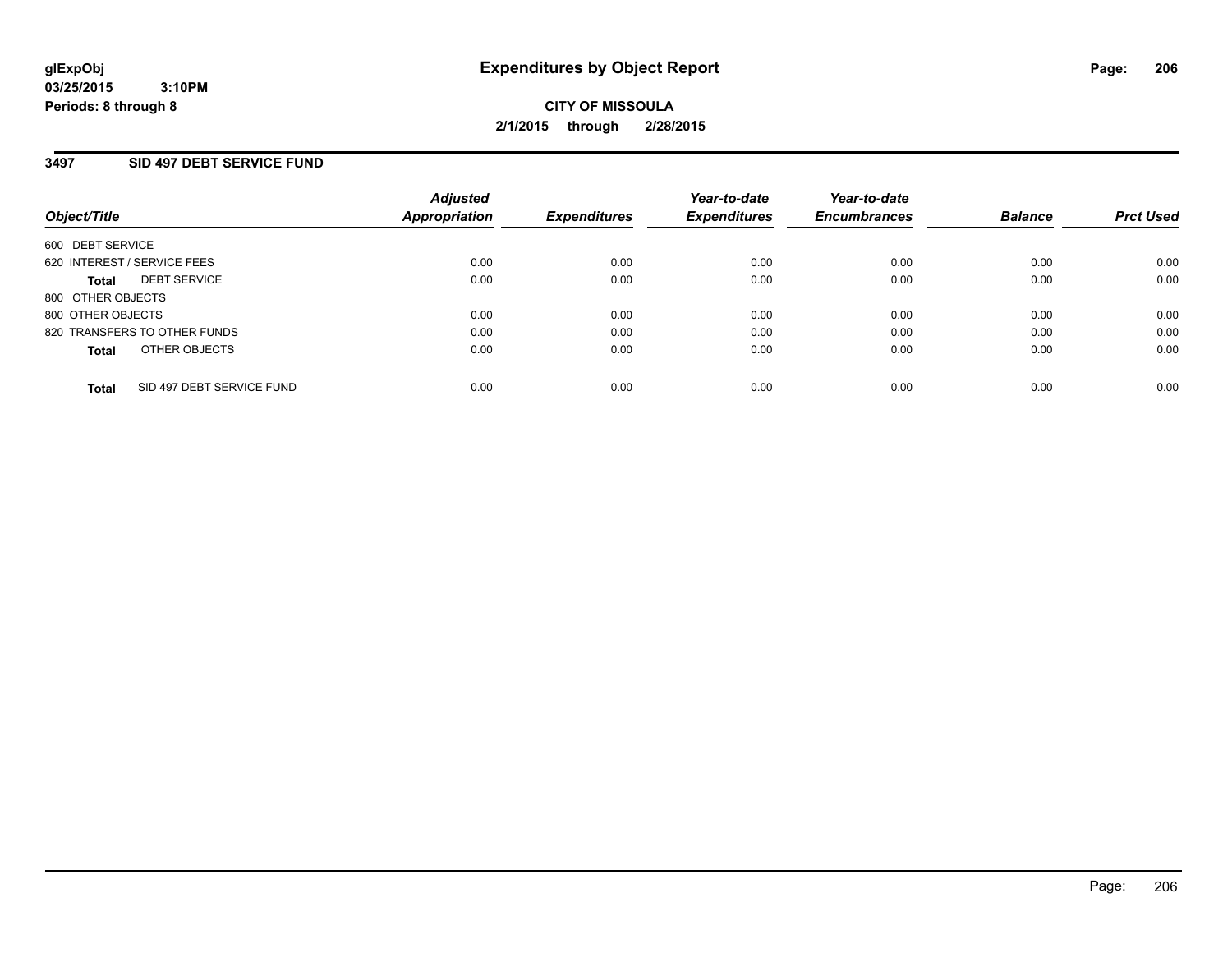#### **3498 SID 498 DEBT SERVICE FUND**

| Object/Title                        | <b>Adjusted</b><br>Appropriation | <b>Expenditures</b> | Year-to-date<br><b>Expenditures</b> | Year-to-date<br><b>Encumbrances</b> | <b>Balance</b> | <b>Prct Used</b> |
|-------------------------------------|----------------------------------|---------------------|-------------------------------------|-------------------------------------|----------------|------------------|
| 600 DEBT SERVICE                    |                                  |                     |                                     |                                     |                |                  |
| 610 PRINCIPAL                       | 0.00                             | 0.00                | 0.00                                | 0.00                                | 0.00           | 0.00             |
| 620 INTEREST / SERVICE FEES         | 0.00                             | 0.00                | 0.00                                | 0.00                                | 0.00           | 0.00             |
| <b>DEBT SERVICE</b><br><b>Total</b> | 0.00                             | 0.00                | 0.00                                | 0.00                                | 0.00           | 0.00             |
| NON-DEPARTMENTAL<br><b>Total</b>    | 0.00                             | 0.00                | 0.00                                | 0.00                                | 0.00           | 0.00             |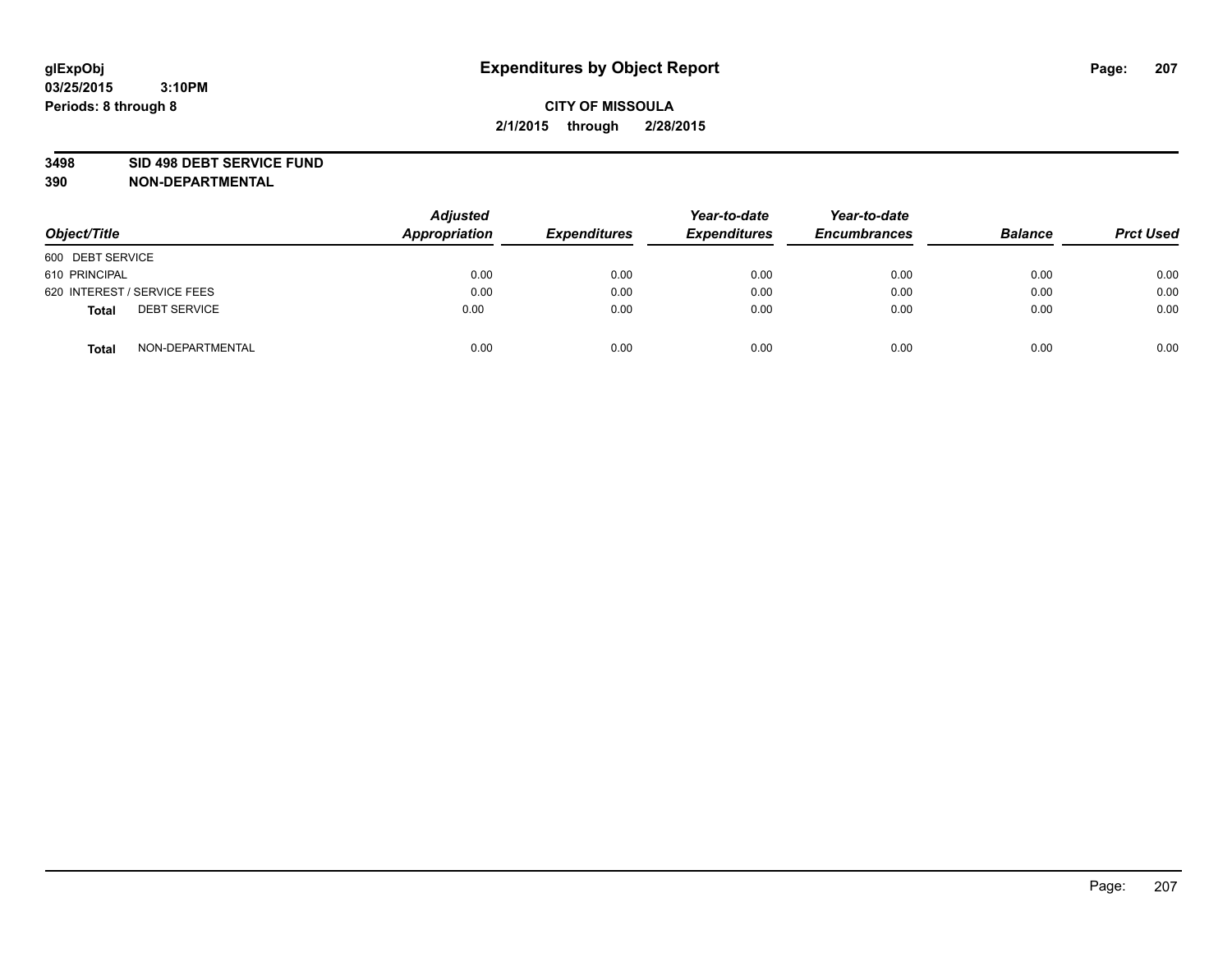**CITY OF MISSOULA 2/1/2015 through 2/28/2015**

## **3498 SID 498 DEBT SERVICE FUND**

| Object/Title                              | <b>Adjusted</b><br>Appropriation | <b>Expenditures</b> | Year-to-date<br><b>Expenditures</b> | Year-to-date<br><b>Encumbrances</b> | <b>Balance</b> | <b>Prct Used</b> |
|-------------------------------------------|----------------------------------|---------------------|-------------------------------------|-------------------------------------|----------------|------------------|
| 600 DEBT SERVICE                          |                                  |                     |                                     |                                     |                |                  |
| 610 PRINCIPAL                             | 0.00                             | 0.00                | 0.00                                | 0.00                                | 0.00           | 0.00             |
| 620 INTEREST / SERVICE FEES               | 0.00                             | 0.00                | 0.00                                | 0.00                                | 0.00           | 0.00             |
| <b>DEBT SERVICE</b><br><b>Total</b>       | 0.00                             | 0.00                | 0.00                                | 0.00                                | 0.00           | 0.00             |
| SID 498 DEBT SERVICE FUND<br><b>Total</b> | 0.00                             | 0.00                | 0.00                                | 0.00                                | 0.00           | 0.00             |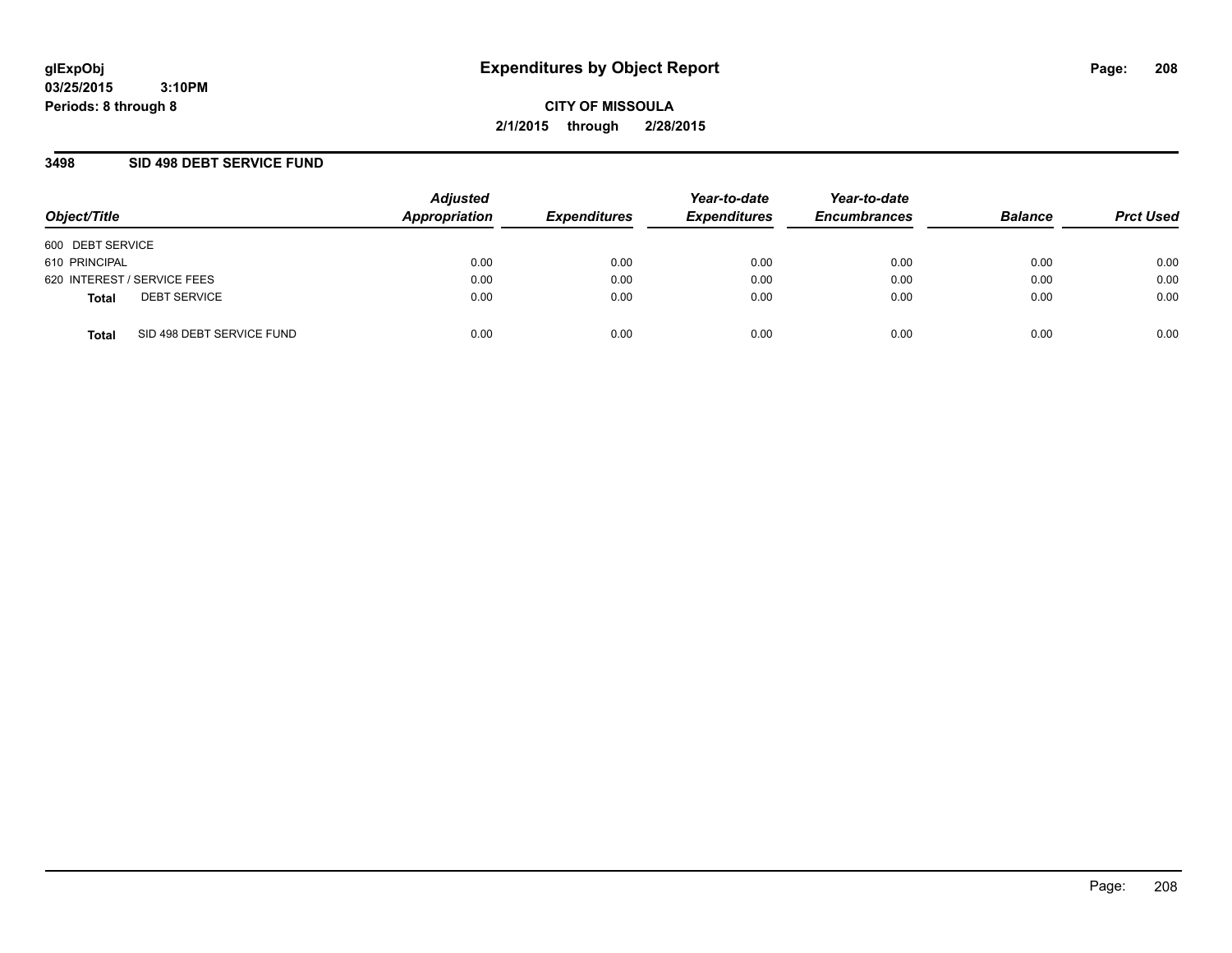#### **3500 SID 500 DEBT SERVICE FUND**

| Object/Title                        | <b>Adjusted</b><br>Appropriation | <b>Expenditures</b> | Year-to-date<br><b>Expenditures</b> | Year-to-date<br><b>Encumbrances</b> | <b>Balance</b> | <b>Prct Used</b> |
|-------------------------------------|----------------------------------|---------------------|-------------------------------------|-------------------------------------|----------------|------------------|
| 600 DEBT SERVICE                    |                                  |                     |                                     |                                     |                |                  |
| 620 INTEREST / SERVICE FEES         | 0.00                             | 0.00                | 0.00                                | 0.00                                | 0.00           | 0.00             |
| <b>DEBT SERVICE</b><br><b>Total</b> | 0.00                             | 0.00                | 0.00                                | 0.00                                | 0.00           | 0.00             |
| 800 OTHER OBJECTS                   |                                  |                     |                                     |                                     |                |                  |
| 820 TRANSFERS TO OTHER FUNDS        | 0.00                             | 0.00                | 0.00                                | 0.00                                | 0.00           | 0.00             |
| OTHER OBJECTS<br><b>Total</b>       | 0.00                             | 0.00                | 0.00                                | 0.00                                | 0.00           | 0.00             |
| NON-DEPARTMENTAL<br><b>Total</b>    | 0.00                             | 0.00                | 0.00                                | 0.00                                | 0.00           | 0.00             |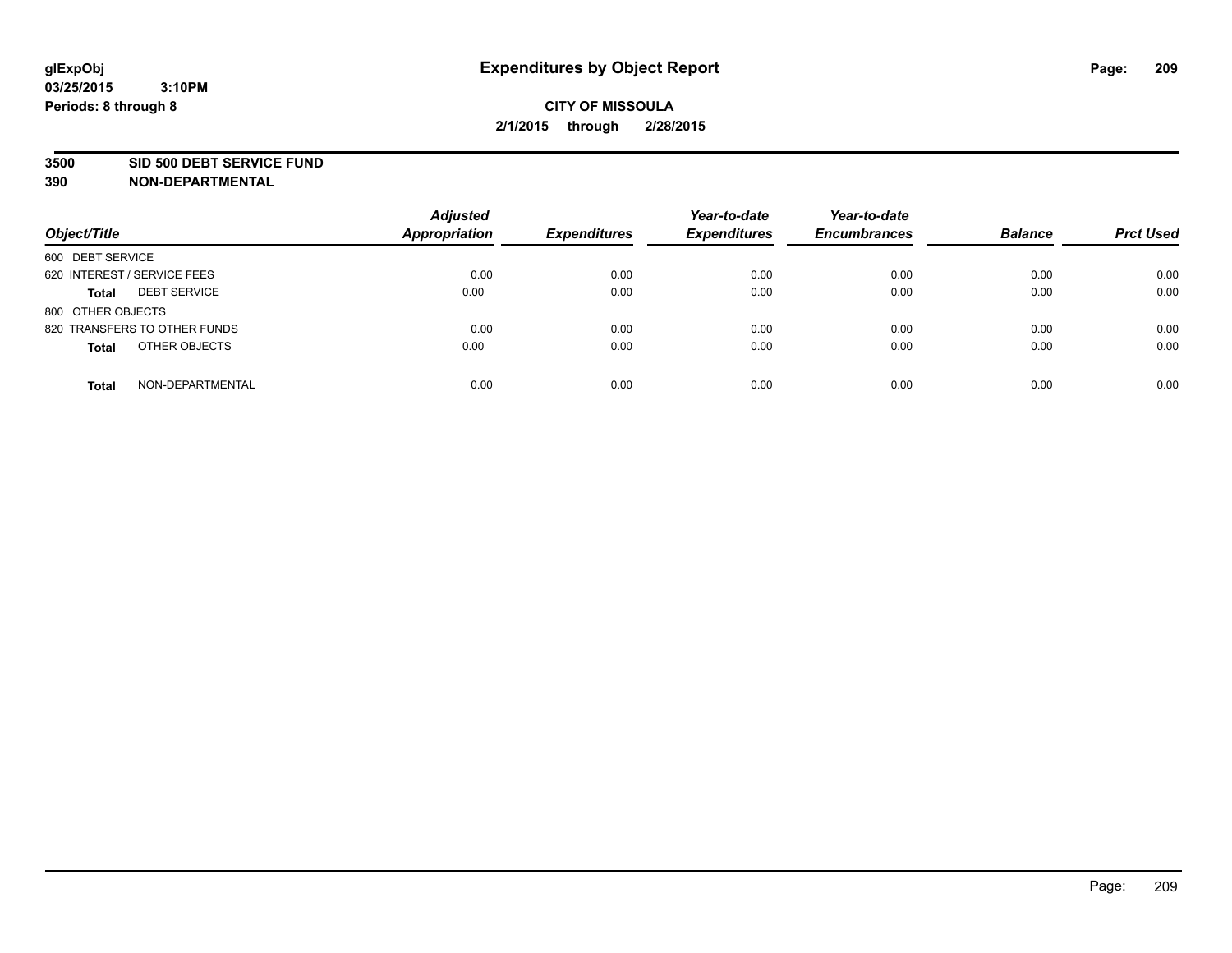## **3500 SID 500 DEBT SERVICE FUND**

| Object/Title                              | <b>Adjusted</b><br><b>Appropriation</b> | <b>Expenditures</b> | Year-to-date<br><b>Expenditures</b> | Year-to-date<br><b>Encumbrances</b> | <b>Balance</b> | <b>Prct Used</b> |
|-------------------------------------------|-----------------------------------------|---------------------|-------------------------------------|-------------------------------------|----------------|------------------|
| 600 DEBT SERVICE                          |                                         |                     |                                     |                                     |                |                  |
| 620 INTEREST / SERVICE FEES               | 0.00                                    | 0.00                | 0.00                                | 0.00                                | 0.00           | 0.00             |
| <b>DEBT SERVICE</b><br><b>Total</b>       | 0.00                                    | 0.00                | 0.00                                | 0.00                                | 0.00           | 0.00             |
| 800 OTHER OBJECTS                         |                                         |                     |                                     |                                     |                |                  |
| 820 TRANSFERS TO OTHER FUNDS              | 0.00                                    | 0.00                | 0.00                                | 0.00                                | 0.00           | 0.00             |
| OTHER OBJECTS<br><b>Total</b>             | 0.00                                    | 0.00                | 0.00                                | 0.00                                | 0.00           | 0.00             |
| SID 500 DEBT SERVICE FUND<br><b>Total</b> | 0.00                                    | 0.00                | 0.00                                | 0.00                                | 0.00           | 0.00             |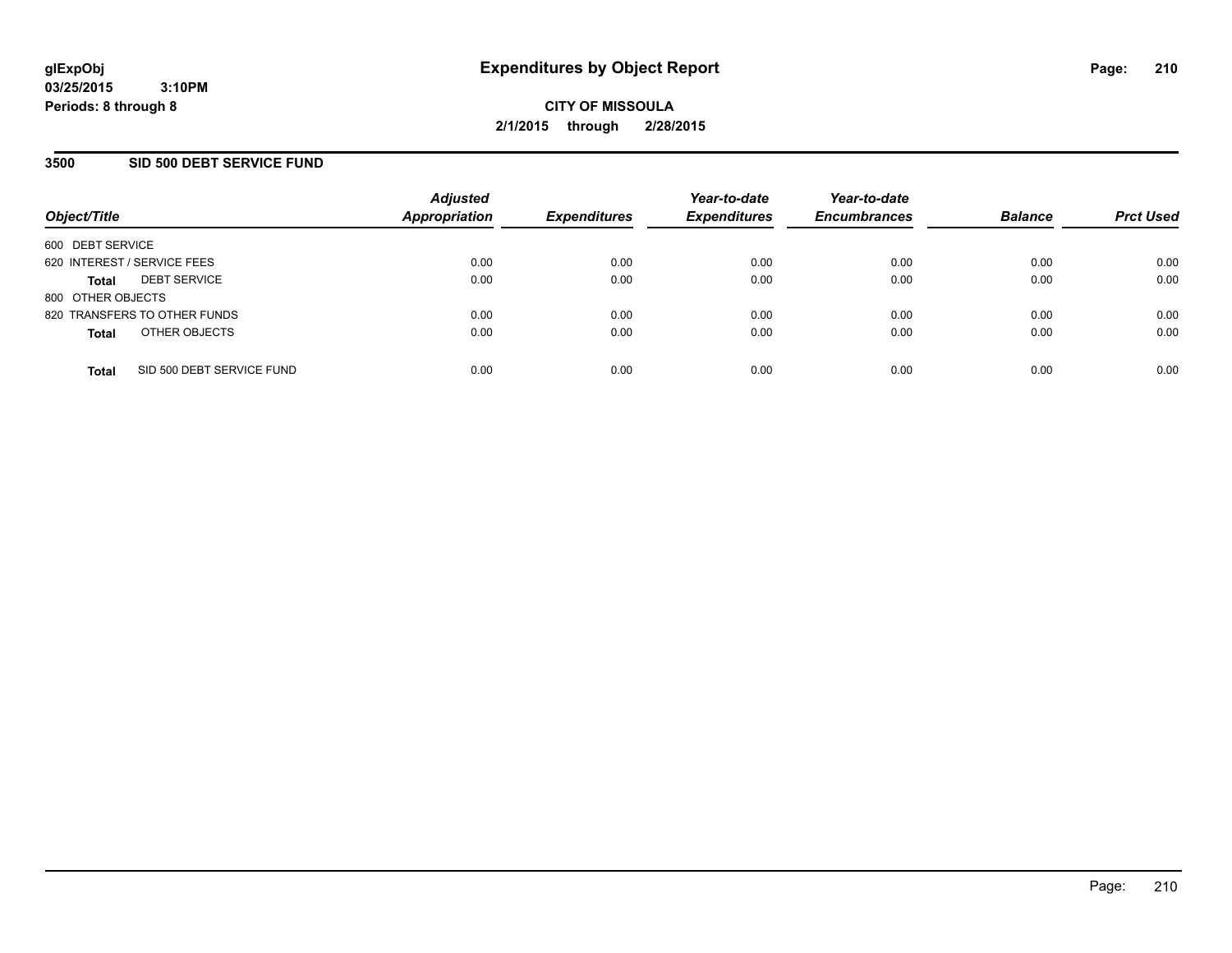#### **3501 SID 501 DEBT SERVICE FUND**

| Object/Title                        | <b>Adjusted</b><br>Appropriation | <b>Expenditures</b> | Year-to-date<br><b>Expenditures</b> | Year-to-date<br><b>Encumbrances</b> | <b>Balance</b> | <b>Prct Used</b> |
|-------------------------------------|----------------------------------|---------------------|-------------------------------------|-------------------------------------|----------------|------------------|
| 600 DEBT SERVICE                    |                                  |                     |                                     |                                     |                |                  |
| 610 PRINCIPAL                       | 0.00                             | 0.00                | 0.00                                | 0.00                                | 0.00           | 0.00             |
| 620 INTEREST / SERVICE FEES         | 0.00                             | 0.00                | 0.00                                | 0.00                                | 0.00           | 0.00             |
| <b>DEBT SERVICE</b><br><b>Total</b> | 0.00                             | 0.00                | 0.00                                | 0.00                                | 0.00           | 0.00             |
| NON-DEPARTMENTAL<br><b>Total</b>    | 0.00                             | 0.00                | 0.00                                | 0.00                                | 0.00           | 0.00             |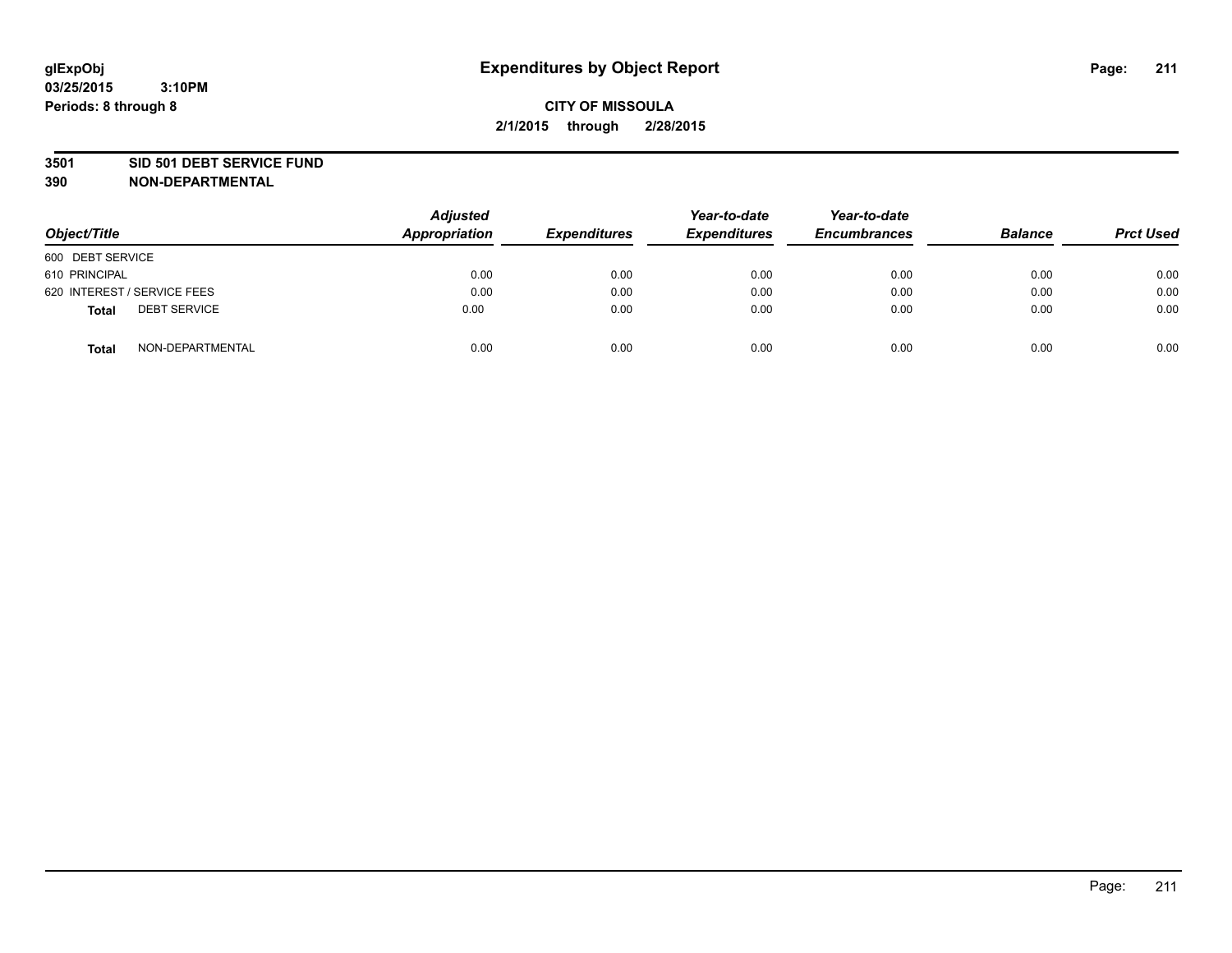**CITY OF MISSOULA 2/1/2015 through 2/28/2015**

## **3501 SID 501 DEBT SERVICE FUND**

| Object/Title                              | <b>Adjusted</b><br>Appropriation | <b>Expenditures</b> | Year-to-date<br><b>Expenditures</b> | Year-to-date<br><b>Encumbrances</b> | <b>Balance</b> | <b>Prct Used</b> |
|-------------------------------------------|----------------------------------|---------------------|-------------------------------------|-------------------------------------|----------------|------------------|
| 600 DEBT SERVICE                          |                                  |                     |                                     |                                     |                |                  |
| 610 PRINCIPAL                             | 0.00                             | 0.00                | 0.00                                | 0.00                                | 0.00           | 0.00             |
| 620 INTEREST / SERVICE FEES               | 0.00                             | 0.00                | 0.00                                | 0.00                                | 0.00           | 0.00             |
| <b>DEBT SERVICE</b><br><b>Total</b>       | 0.00                             | 0.00                | 0.00                                | 0.00                                | 0.00           | 0.00             |
| SID 501 DEBT SERVICE FUND<br><b>Total</b> | 0.00                             | 0.00                | 0.00                                | 0.00                                | 0.00           | 0.00             |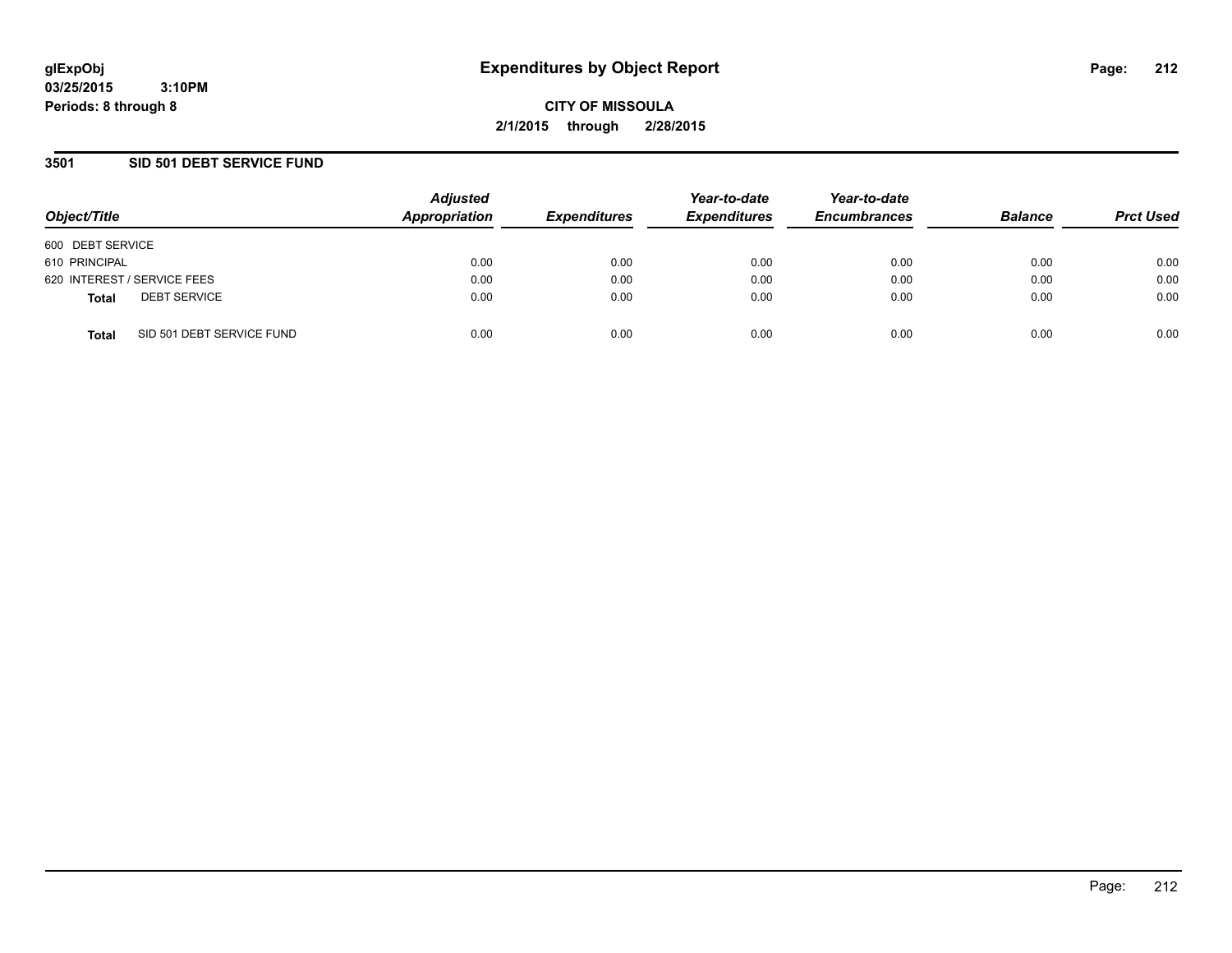#### **3503 SID 503 DEBT SERVICE FUND**

| Object/Title                        | <b>Adjusted</b><br>Appropriation | <b>Expenditures</b> | Year-to-date<br><b>Expenditures</b> | Year-to-date<br><b>Encumbrances</b> | <b>Balance</b> | <b>Prct Used</b> |
|-------------------------------------|----------------------------------|---------------------|-------------------------------------|-------------------------------------|----------------|------------------|
| 600 DEBT SERVICE                    |                                  |                     |                                     |                                     |                |                  |
| 610 PRINCIPAL                       | 0.00                             | 0.00                | 0.00                                | 0.00                                | 0.00           | 0.00             |
| 620 INTEREST / SERVICE FEES         | 0.00                             | 0.00                | 0.00                                | 0.00                                | 0.00           | 0.00             |
| <b>DEBT SERVICE</b><br><b>Total</b> | 0.00                             | 0.00                | 0.00                                | 0.00                                | 0.00           | 0.00             |
| NON-DEPARTMENTAL<br><b>Total</b>    | 0.00                             | 0.00                | 0.00                                | 0.00                                | 0.00           | 0.00             |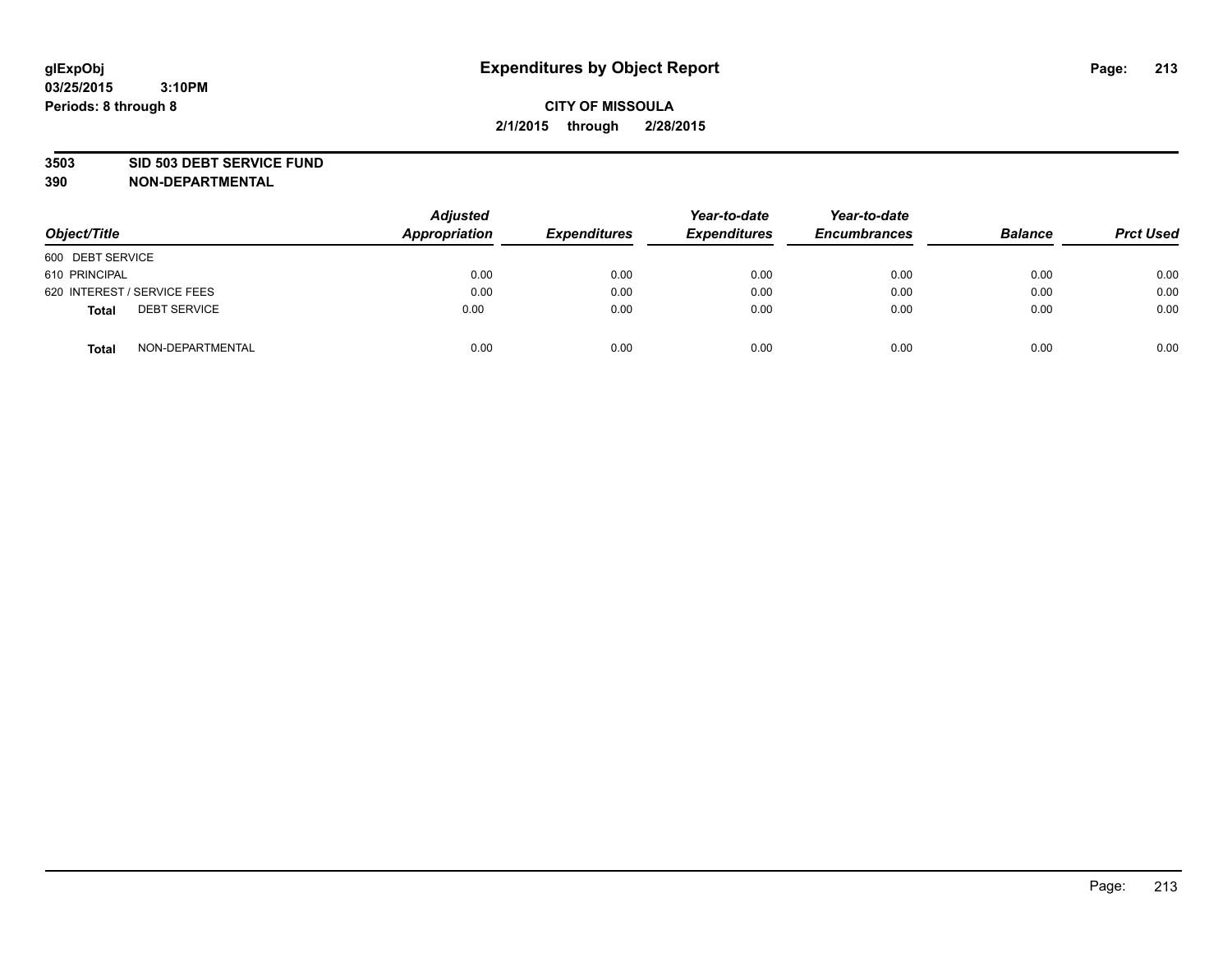**CITY OF MISSOULA 2/1/2015 through 2/28/2015**

## **3503 SID 503 DEBT SERVICE FUND**

| Object/Title                        |                           | <b>Adjusted</b><br>Appropriation | <b>Expenditures</b> | Year-to-date<br><b>Expenditures</b> | Year-to-date<br><b>Encumbrances</b> | <b>Balance</b> | <b>Prct Used</b> |
|-------------------------------------|---------------------------|----------------------------------|---------------------|-------------------------------------|-------------------------------------|----------------|------------------|
| 600 DEBT SERVICE                    |                           |                                  |                     |                                     |                                     |                |                  |
| 610 PRINCIPAL                       |                           | 0.00                             | 0.00                | 0.00                                | 0.00                                | 0.00           | 0.00             |
| 620 INTEREST / SERVICE FEES         |                           | 0.00                             | 0.00                | 0.00                                | 0.00                                | 0.00           | 0.00             |
| <b>DEBT SERVICE</b><br><b>Total</b> |                           | 0.00                             | 0.00                | 0.00                                | 0.00                                | 0.00           | 0.00             |
| <b>Total</b>                        | SID 503 DEBT SERVICE FUND | 0.00                             | 0.00                | 0.00                                | 0.00                                | 0.00           | 0.00             |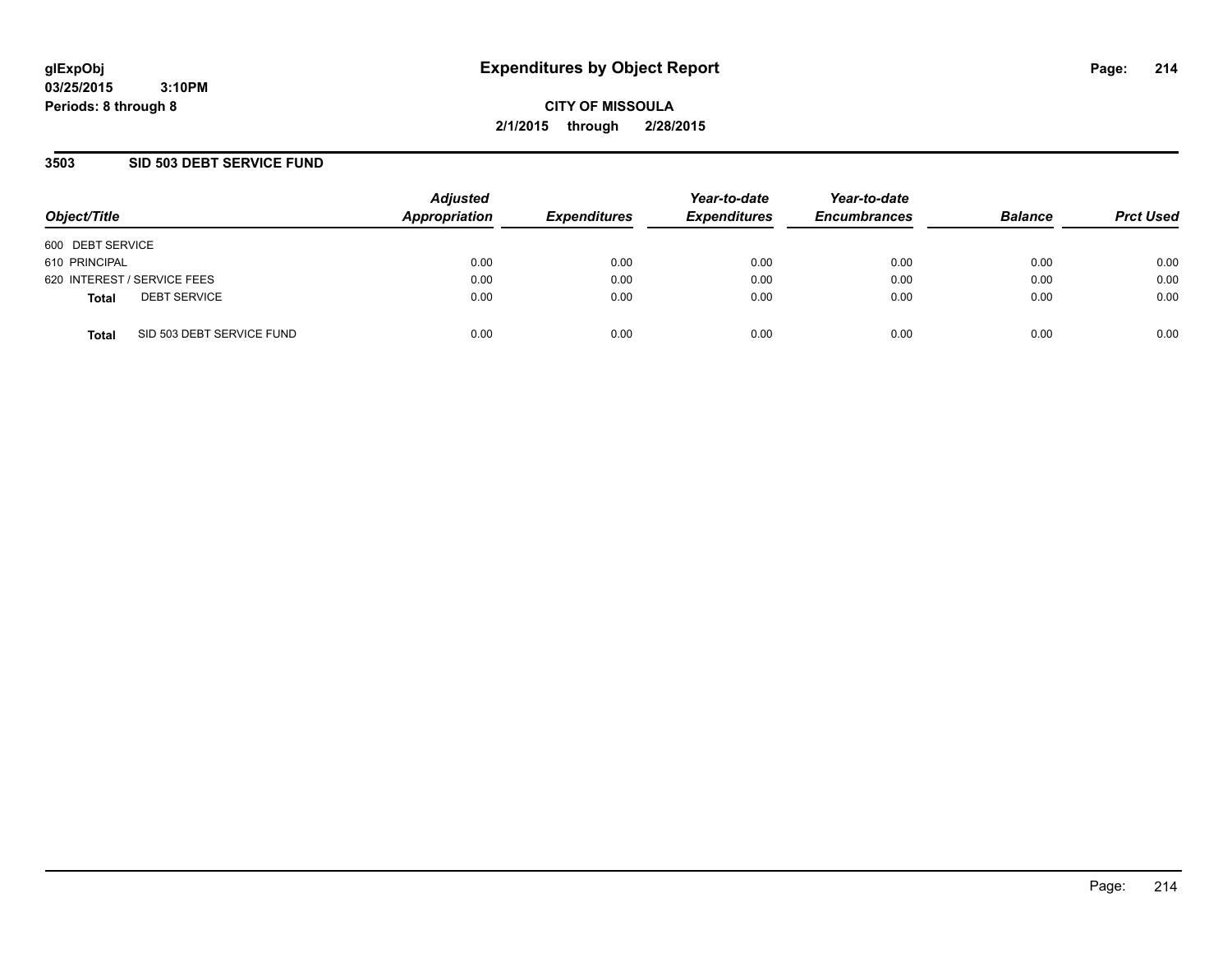#### **3505 SID 505 DEBT SERVICE FUND**

| Object/Title                        | <b>Adjusted</b><br>Appropriation | <b>Expenditures</b> | Year-to-date<br><b>Expenditures</b> | Year-to-date<br><b>Encumbrances</b> | <b>Balance</b> | <b>Prct Used</b> |
|-------------------------------------|----------------------------------|---------------------|-------------------------------------|-------------------------------------|----------------|------------------|
| 600 DEBT SERVICE                    |                                  |                     |                                     |                                     |                |                  |
| 610 PRINCIPAL                       | 0.00                             | 0.00                | 0.00                                | 0.00                                | 0.00           | 0.00             |
| 620 INTEREST / SERVICE FEES         | 0.00                             | 0.00                | 0.00                                | 0.00                                | 0.00           | 0.00             |
| <b>DEBT SERVICE</b><br><b>Total</b> | 0.00                             | 0.00                | 0.00                                | 0.00                                | 0.00           | 0.00             |
| NON-DEPARTMENTAL<br><b>Total</b>    | 0.00                             | 0.00                | 0.00                                | 0.00                                | 0.00           | 0.00             |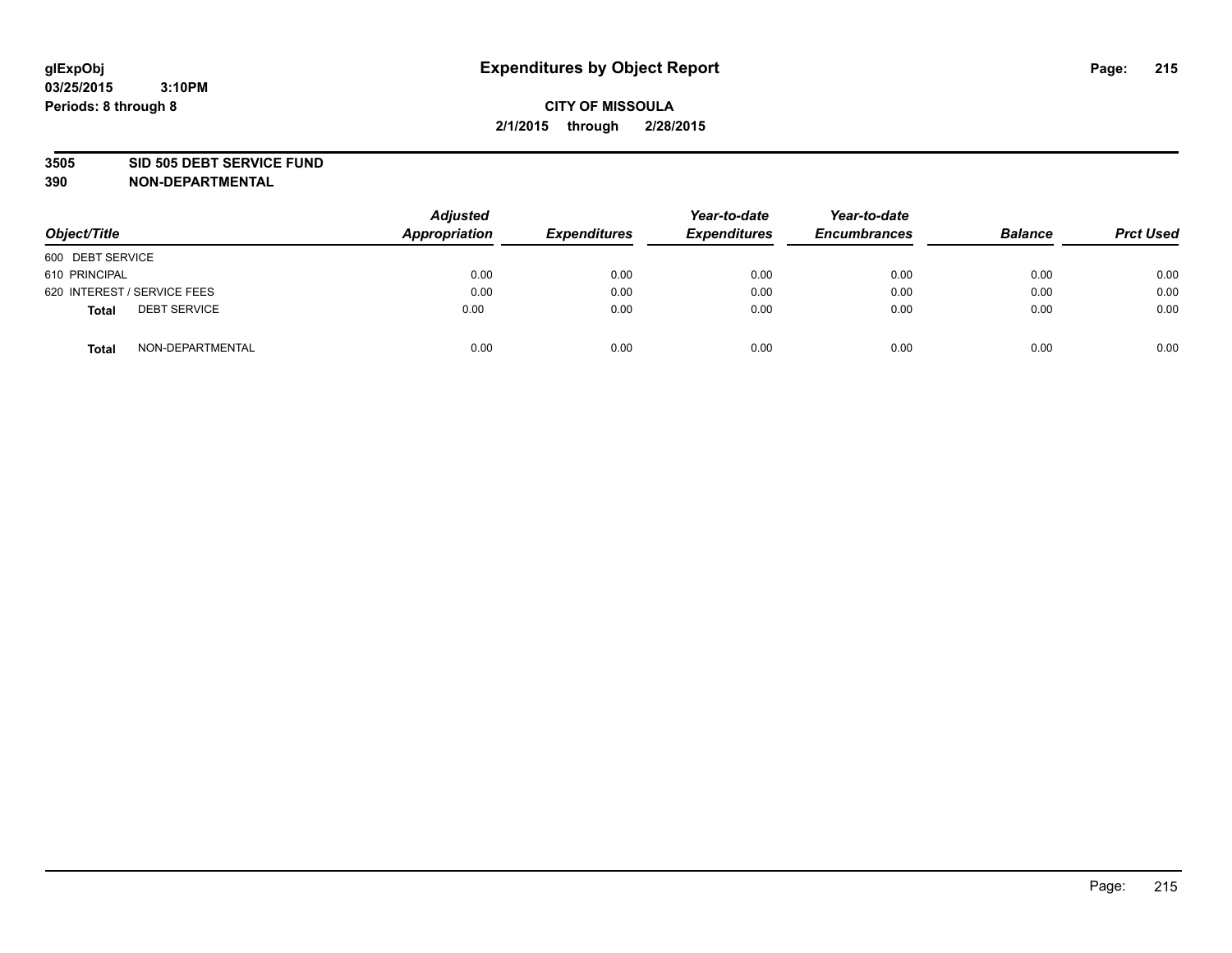**CITY OF MISSOULA 2/1/2015 through 2/28/2015**

## **3505 SID 505 DEBT SERVICE FUND**

| Object/Title                              | <b>Adjusted</b><br>Appropriation | <b>Expenditures</b> | Year-to-date<br><b>Expenditures</b> | Year-to-date<br><b>Encumbrances</b> | <b>Balance</b> | <b>Prct Used</b> |
|-------------------------------------------|----------------------------------|---------------------|-------------------------------------|-------------------------------------|----------------|------------------|
| 600 DEBT SERVICE                          |                                  |                     |                                     |                                     |                |                  |
| 610 PRINCIPAL                             | 0.00                             | 0.00                | 0.00                                | 0.00                                | 0.00           | 0.00             |
| 620 INTEREST / SERVICE FEES               | 0.00                             | 0.00                | 0.00                                | 0.00                                | 0.00           | 0.00             |
| <b>DEBT SERVICE</b><br><b>Total</b>       | 0.00                             | 0.00                | 0.00                                | 0.00                                | 0.00           | 0.00             |
| SID 505 DEBT SERVICE FUND<br><b>Total</b> | 0.00                             | 0.00                | 0.00                                | 0.00                                | 0.00           | 0.00             |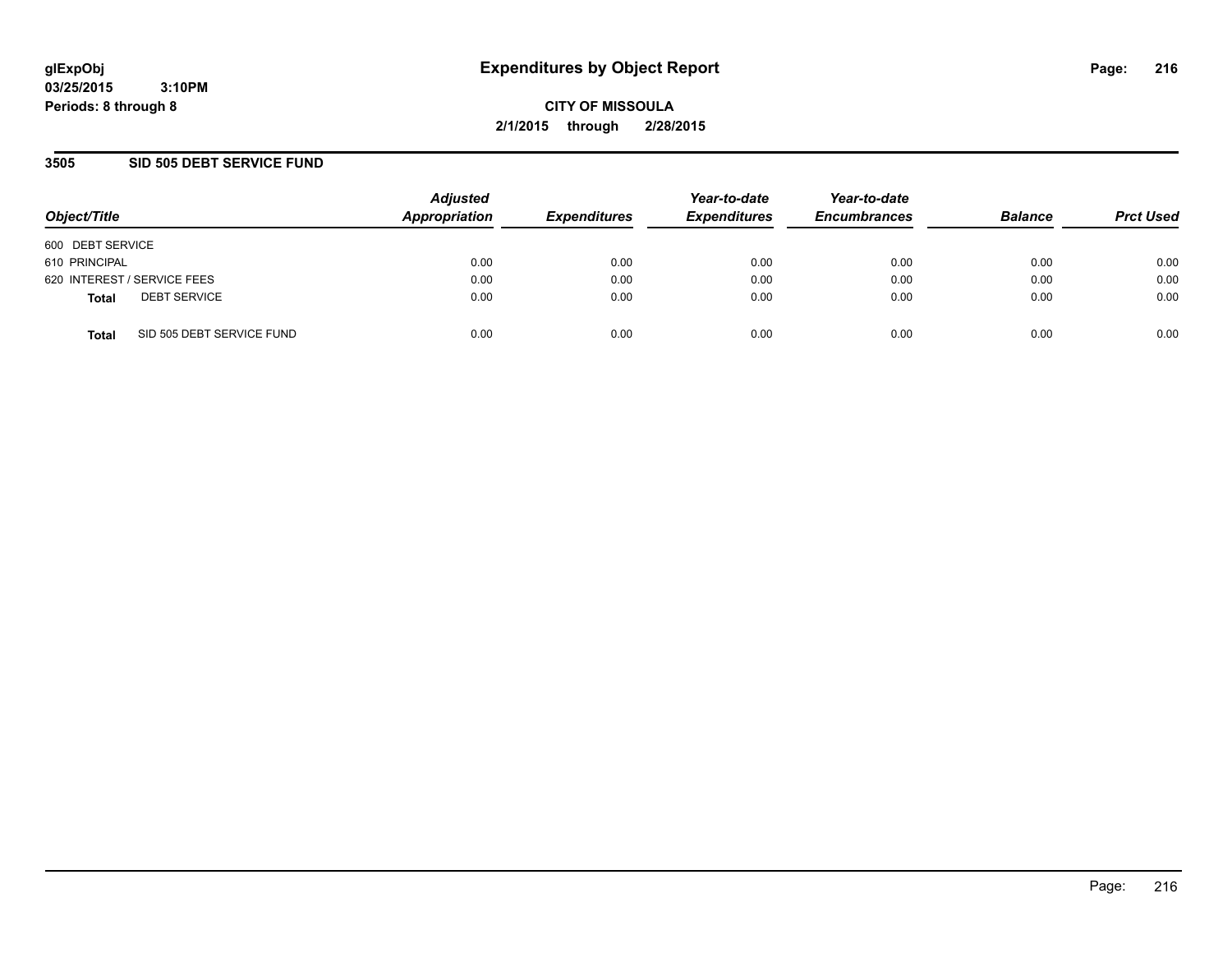#### **3506 SID 506 DEBT SERVICE FUND**

| Object/Title                        | <b>Adjusted</b><br>Appropriation | <b>Expenditures</b> | Year-to-date<br><b>Expenditures</b> | Year-to-date<br><b>Encumbrances</b> | <b>Balance</b> | <b>Prct Used</b> |
|-------------------------------------|----------------------------------|---------------------|-------------------------------------|-------------------------------------|----------------|------------------|
| 600 DEBT SERVICE                    |                                  |                     |                                     |                                     |                |                  |
| 610 PRINCIPAL                       | 0.00                             | 0.00                | 0.00                                | 0.00                                | 0.00           | 0.00             |
| 620 INTEREST / SERVICE FEES         | 0.00                             | 0.00                | 0.00                                | 0.00                                | 0.00           | 0.00             |
| <b>DEBT SERVICE</b><br><b>Total</b> | 0.00                             | 0.00                | 0.00                                | 0.00                                | 0.00           | 0.00             |
| NON-DEPARTMENTAL<br><b>Total</b>    | 0.00                             | 0.00                | 0.00                                | 0.00                                | 0.00           | 0.00             |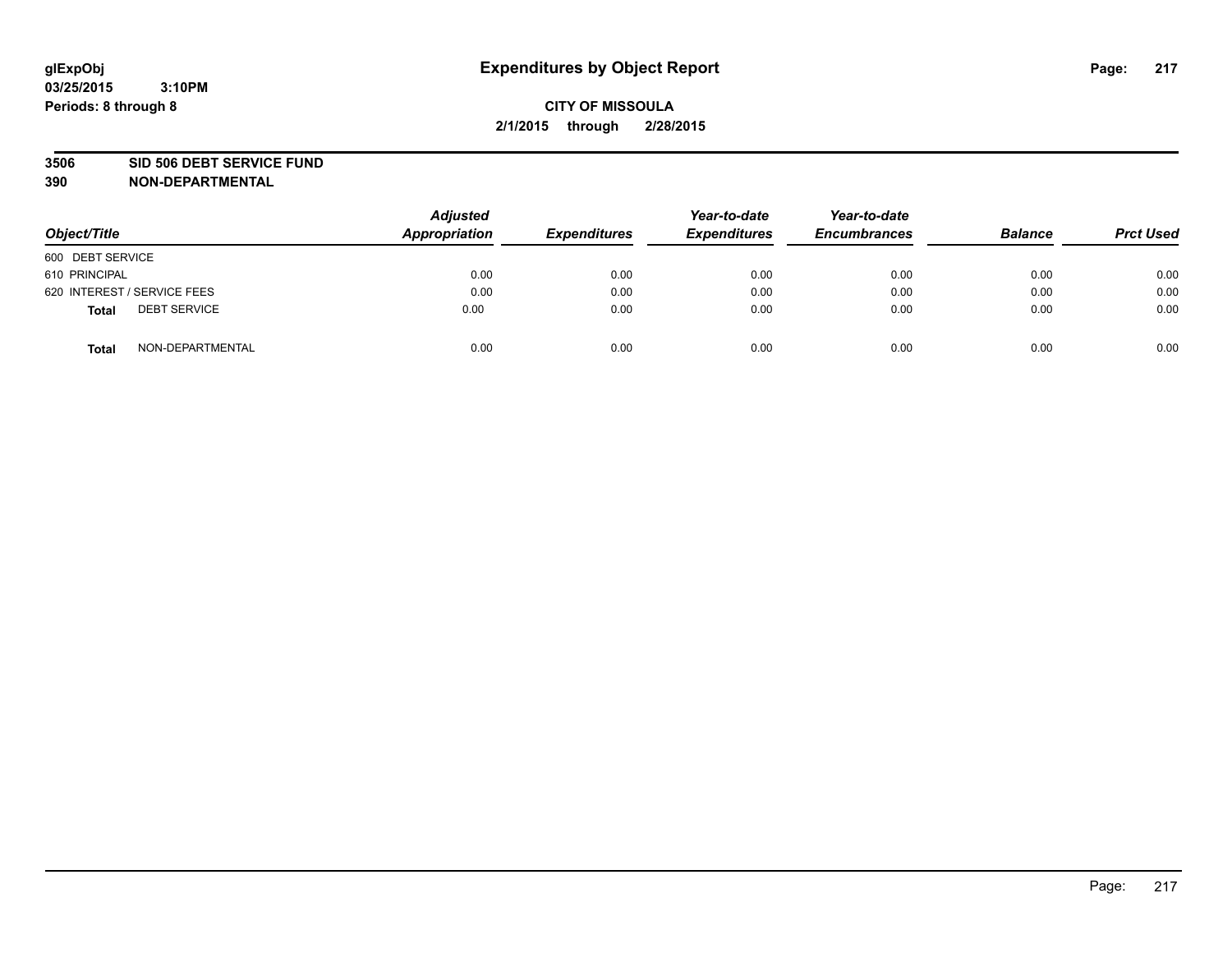**CITY OF MISSOULA 2/1/2015 through 2/28/2015**

### **3506 SID 506 DEBT SERVICE FUND**

| Object/Title                              | <b>Adjusted</b><br>Appropriation | <b>Expenditures</b> | Year-to-date<br><b>Expenditures</b> | Year-to-date<br><b>Encumbrances</b> | <b>Balance</b> | <b>Prct Used</b> |
|-------------------------------------------|----------------------------------|---------------------|-------------------------------------|-------------------------------------|----------------|------------------|
| 600 DEBT SERVICE                          |                                  |                     |                                     |                                     |                |                  |
| 610 PRINCIPAL                             | 0.00                             | 0.00                | 0.00                                | 0.00                                | 0.00           | 0.00             |
| 620 INTEREST / SERVICE FEES               | 0.00                             | 0.00                | 0.00                                | 0.00                                | 0.00           | 0.00             |
| <b>DEBT SERVICE</b><br><b>Total</b>       | 0.00                             | 0.00                | 0.00                                | 0.00                                | 0.00           | 0.00             |
| SID 506 DEBT SERVICE FUND<br><b>Total</b> | 0.00                             | 0.00                | 0.00                                | 0.00                                | 0.00           | 0.00             |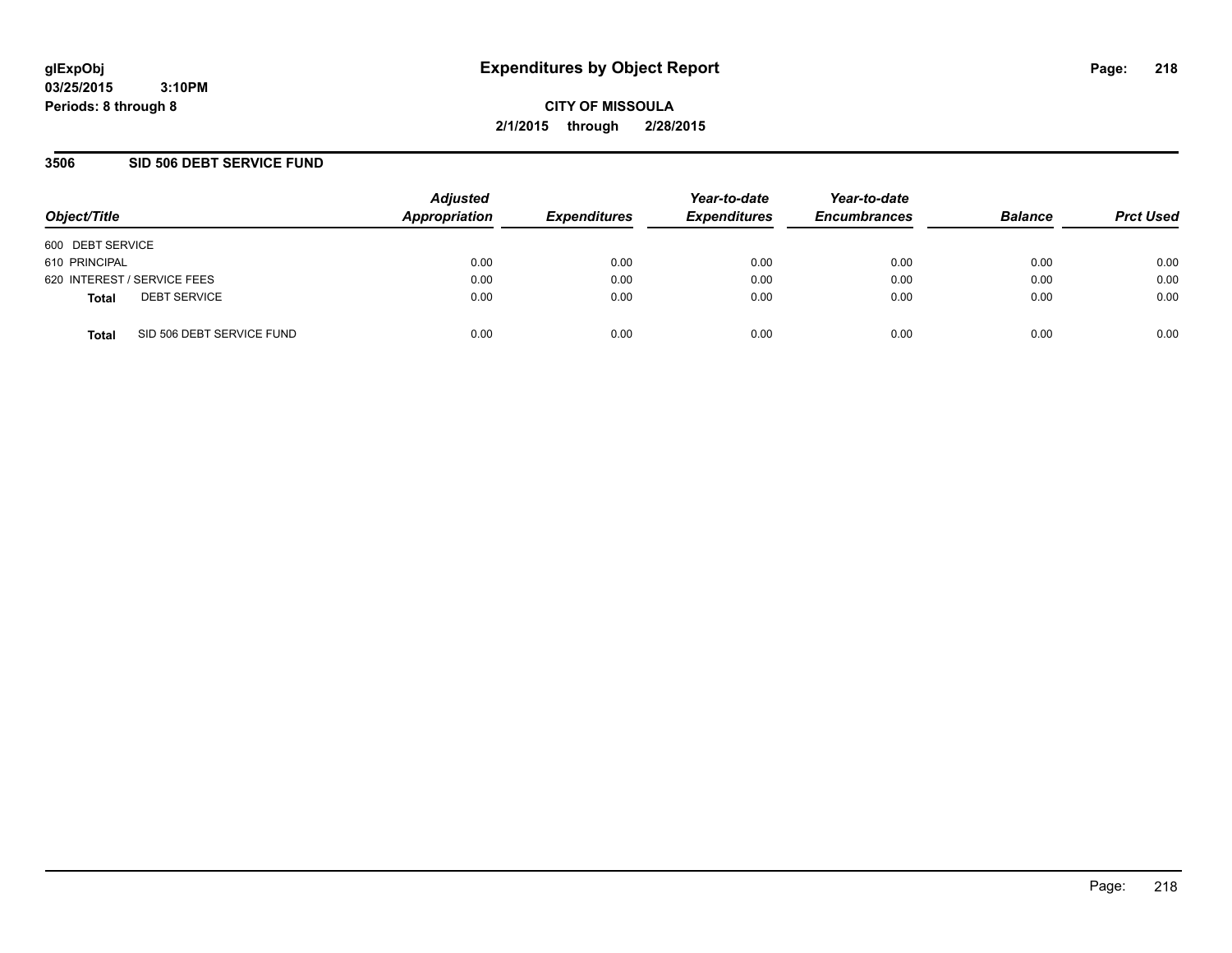#### **3510 SID 510 DEBT SERVICE FUND**

| Object/Title                        | <b>Adjusted</b><br>Appropriation | <b>Expenditures</b> | Year-to-date<br><b>Expenditures</b> | Year-to-date<br><b>Encumbrances</b> | <b>Balance</b> | <b>Prct Used</b> |
|-------------------------------------|----------------------------------|---------------------|-------------------------------------|-------------------------------------|----------------|------------------|
| 600 DEBT SERVICE                    |                                  |                     |                                     |                                     |                |                  |
| 610 PRINCIPAL                       | 0.00                             | 0.00                | 0.00                                | 0.00                                | 0.00           | 0.00             |
| 620 INTEREST / SERVICE FEES         | 0.00                             | 0.00                | 0.00                                | 0.00                                | 0.00           | 0.00             |
| <b>DEBT SERVICE</b><br><b>Total</b> | 0.00                             | 0.00                | 0.00                                | 0.00                                | 0.00           | 0.00             |
| NON-DEPARTMENTAL<br><b>Total</b>    | 0.00                             | 0.00                | 0.00                                | 0.00                                | 0.00           | 0.00             |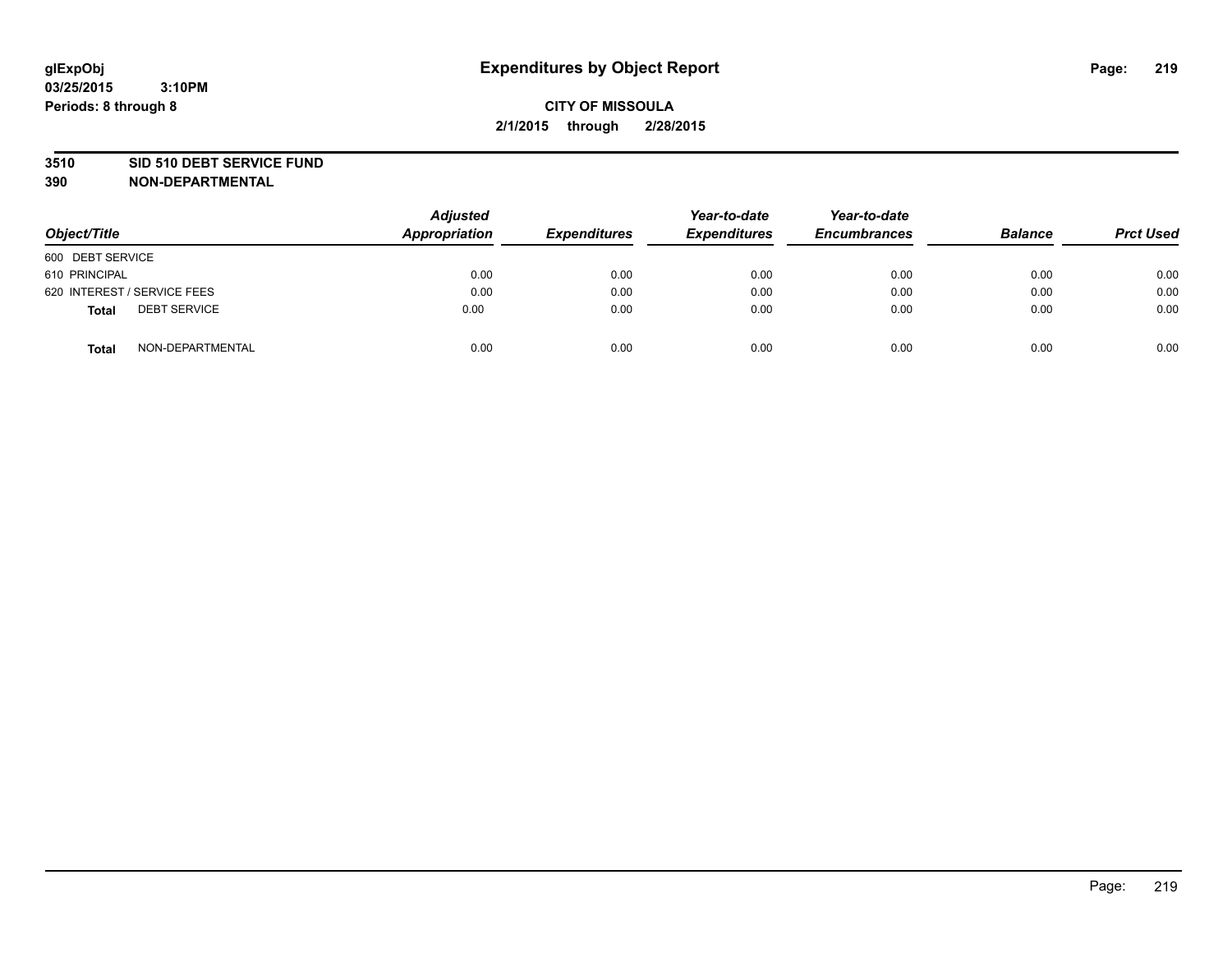**CITY OF MISSOULA 2/1/2015 through 2/28/2015**

### **3510 SID 510 DEBT SERVICE FUND**

| Object/Title                              | <b>Adjusted</b><br>Appropriation | <b>Expenditures</b> | Year-to-date<br><b>Expenditures</b> | Year-to-date<br><b>Encumbrances</b> | <b>Balance</b> | <b>Prct Used</b> |
|-------------------------------------------|----------------------------------|---------------------|-------------------------------------|-------------------------------------|----------------|------------------|
| 600 DEBT SERVICE                          |                                  |                     |                                     |                                     |                |                  |
| 610 PRINCIPAL                             | 0.00                             | 0.00                | 0.00                                | 0.00                                | 0.00           | 0.00             |
| 620 INTEREST / SERVICE FEES               | 0.00                             | 0.00                | 0.00                                | 0.00                                | 0.00           | 0.00             |
| <b>DEBT SERVICE</b><br><b>Total</b>       | 0.00                             | 0.00                | 0.00                                | 0.00                                | 0.00           | 0.00             |
| SID 510 DEBT SERVICE FUND<br><b>Total</b> | 0.00                             | 0.00                | 0.00                                | 0.00                                | 0.00           | 0.00             |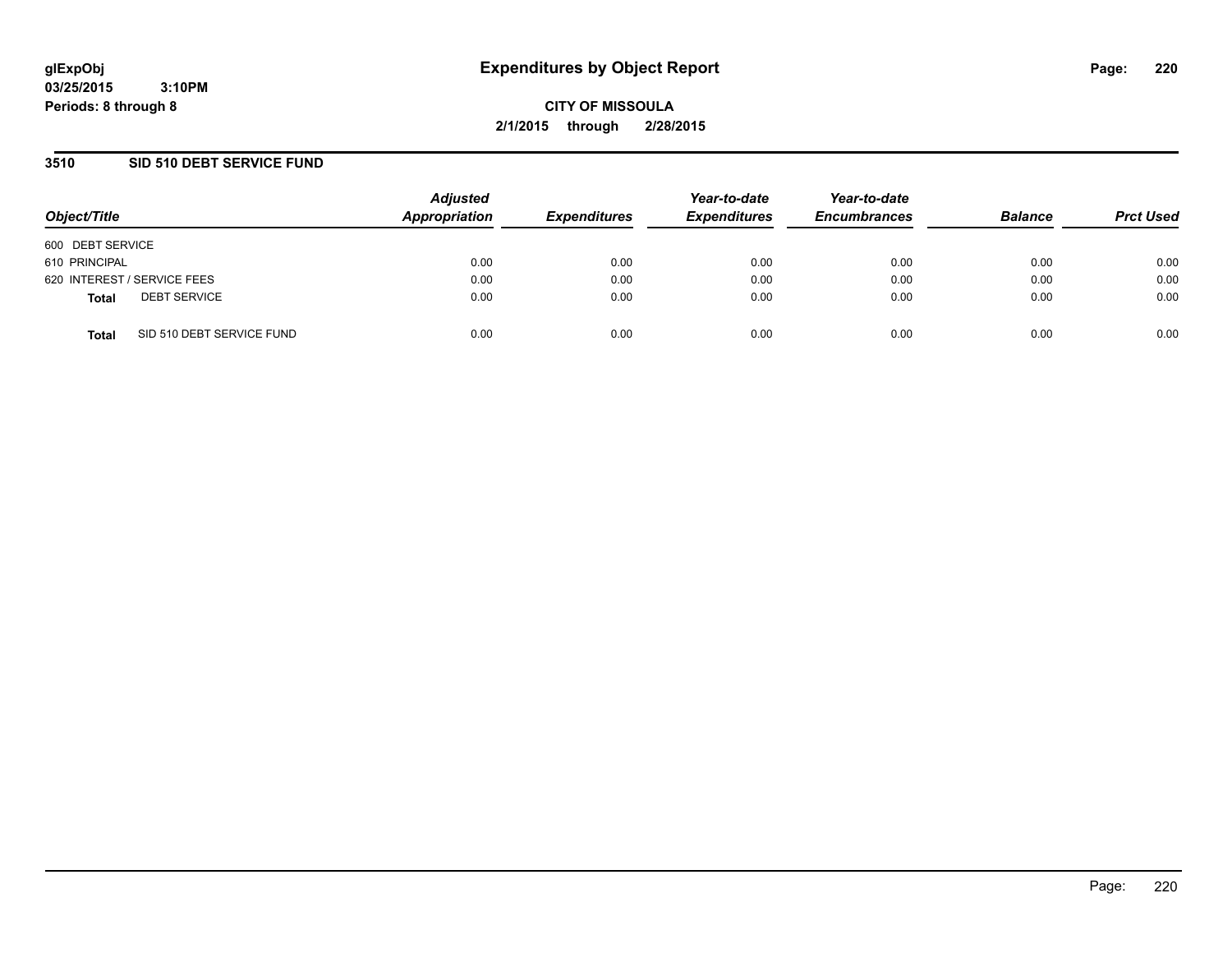#### **3511 SID 511 DEBT SERVICE FUND**

| Object/Title                        | <b>Adjusted</b><br>Appropriation | <b>Expenditures</b> | Year-to-date<br><b>Expenditures</b> | Year-to-date<br><b>Encumbrances</b> | <b>Balance</b> | <b>Prct Used</b> |
|-------------------------------------|----------------------------------|---------------------|-------------------------------------|-------------------------------------|----------------|------------------|
| 600 DEBT SERVICE                    |                                  |                     |                                     |                                     |                |                  |
| 610 PRINCIPAL                       | 0.00                             | 0.00                | 0.00                                | 0.00                                | 0.00           | 0.00             |
| 620 INTEREST / SERVICE FEES         | 0.00                             | 0.00                | 0.00                                | 0.00                                | 0.00           | 0.00             |
| <b>DEBT SERVICE</b><br><b>Total</b> | 0.00                             | 0.00                | 0.00                                | 0.00                                | 0.00           | 0.00             |
| NON-DEPARTMENTAL<br><b>Total</b>    | 0.00                             | 0.00                | 0.00                                | 0.00                                | 0.00           | 0.00             |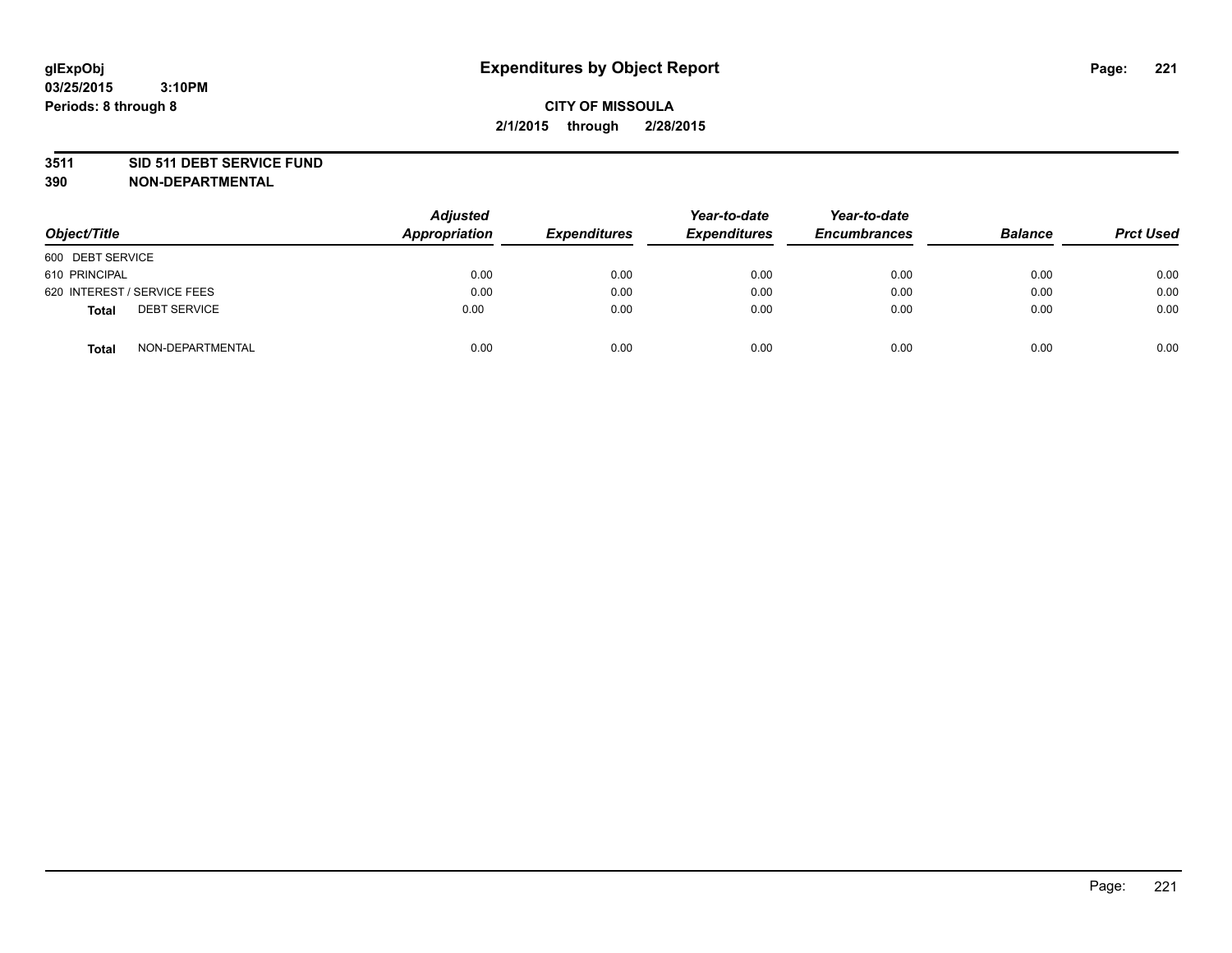**CITY OF MISSOULA 2/1/2015 through 2/28/2015**

### **3511 SID 511 DEBT SERVICE FUND**

| Object/Title                              | <b>Adjusted</b><br>Appropriation | <b>Expenditures</b> | Year-to-date<br><b>Expenditures</b> | Year-to-date<br><b>Encumbrances</b> | <b>Balance</b> | <b>Prct Used</b> |
|-------------------------------------------|----------------------------------|---------------------|-------------------------------------|-------------------------------------|----------------|------------------|
| 600 DEBT SERVICE                          |                                  |                     |                                     |                                     |                |                  |
| 610 PRINCIPAL                             | 0.00                             | 0.00                | 0.00                                | 0.00                                | 0.00           | 0.00             |
| 620 INTEREST / SERVICE FEES               | 0.00                             | 0.00                | 0.00                                | 0.00                                | 0.00           | 0.00             |
| <b>DEBT SERVICE</b><br><b>Total</b>       | 0.00                             | 0.00                | 0.00                                | 0.00                                | 0.00           | 0.00             |
| SID 511 DEBT SERVICE FUND<br><b>Total</b> | 0.00                             | 0.00                | 0.00                                | 0.00                                | 0.00           | 0.00             |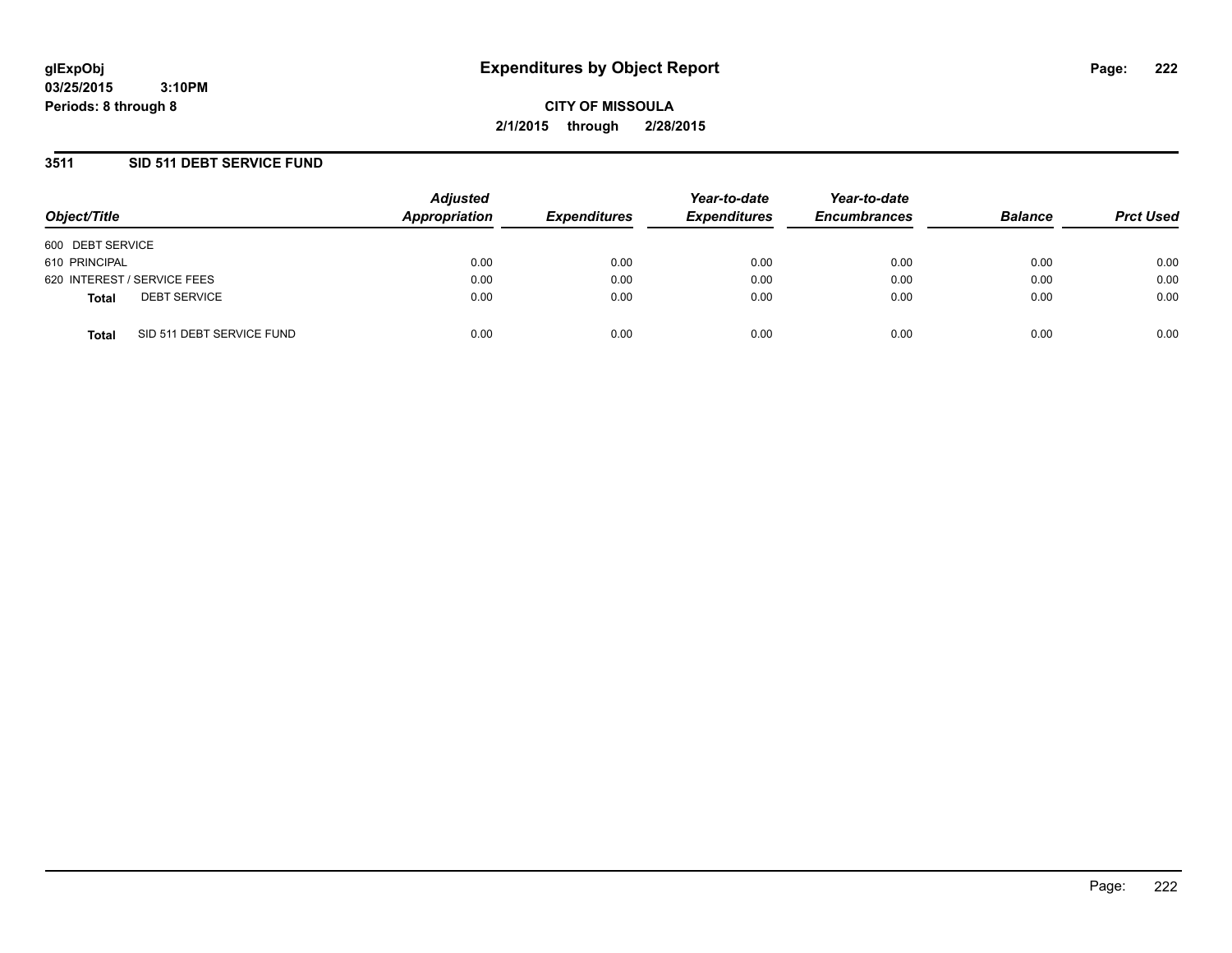#### **3512 SID 512 DEBT SERVICE FUND**

| Object/Title                        | <b>Adjusted</b><br>Appropriation | <b>Expenditures</b> | Year-to-date<br><b>Expenditures</b> | Year-to-date<br><b>Encumbrances</b> | <b>Balance</b> | <b>Prct Used</b> |
|-------------------------------------|----------------------------------|---------------------|-------------------------------------|-------------------------------------|----------------|------------------|
| 600 DEBT SERVICE                    |                                  |                     |                                     |                                     |                |                  |
| 610 PRINCIPAL                       | 74,175.00                        | 0.00                | 0.00                                | 0.00                                | 74.175.00      | 0.00             |
| 620 INTEREST / SERVICE FEES         | 7.118.00                         | 0.00                | 3.909.16                            | 0.00                                | 3.208.84       | 54.92            |
| <b>DEBT SERVICE</b><br><b>Total</b> | 81,293.00                        | 0.00                | 3,909.16                            | 0.00                                | 77,383.84      | 4.81             |
| NON-DEPARTMENTAL<br><b>Total</b>    | 81,293.00                        | 0.00                | 3.909.16                            | 0.00                                | 77,383.84      | 4.81             |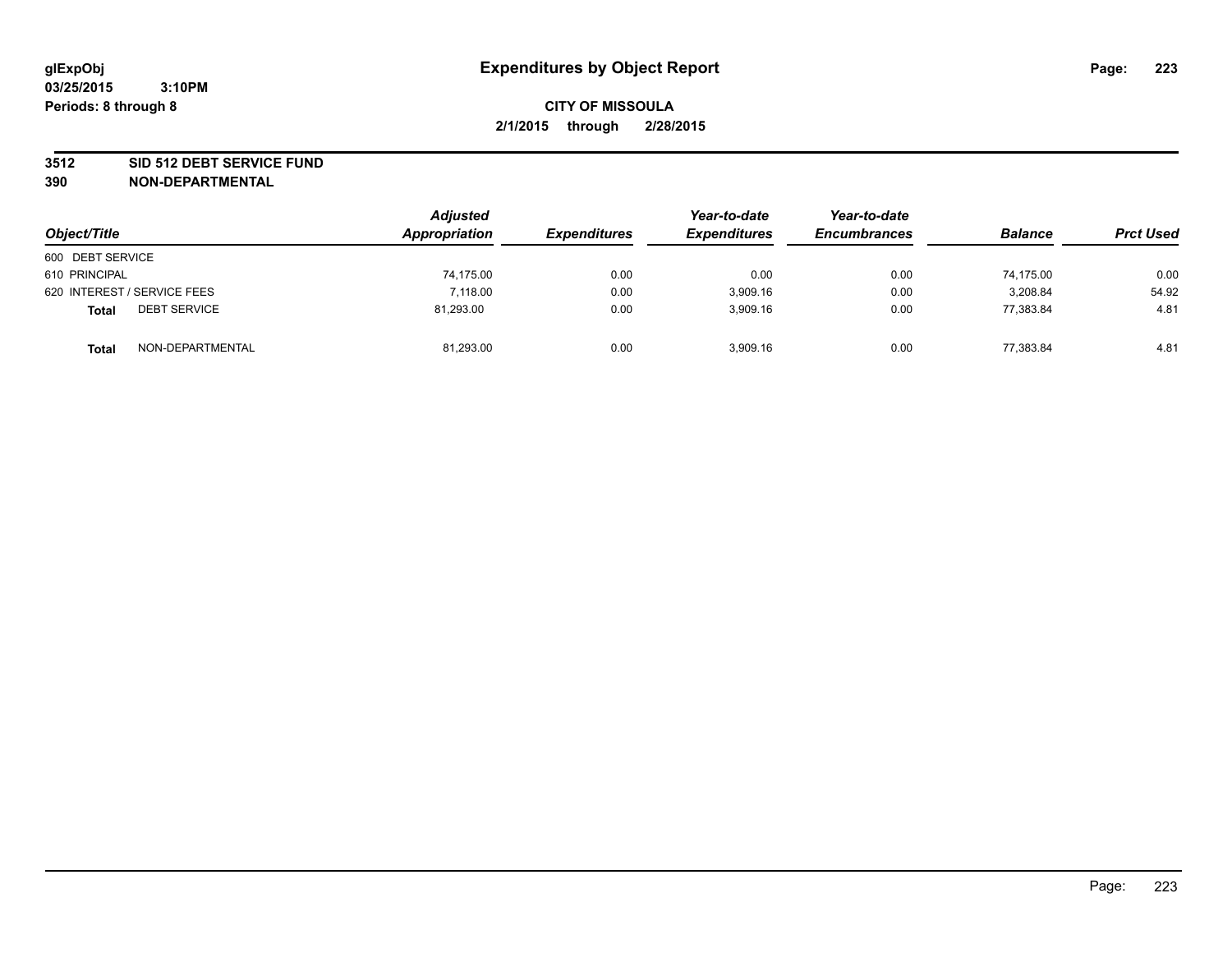**CITY OF MISSOULA 2/1/2015 through 2/28/2015**

### **3512 SID 512 DEBT SERVICE FUND**

| Object/Title                |                           | <b>Adjusted</b><br><b>Appropriation</b> | <b>Expenditures</b> | Year-to-date<br><b>Expenditures</b> | Year-to-date<br><b>Encumbrances</b> | <b>Balance</b> | <b>Prct Used</b> |
|-----------------------------|---------------------------|-----------------------------------------|---------------------|-------------------------------------|-------------------------------------|----------------|------------------|
| 600 DEBT SERVICE            |                           |                                         |                     |                                     |                                     |                |                  |
| 610 PRINCIPAL               |                           | 74,175.00                               | 0.00                | 0.00                                | 0.00                                | 74,175.00      | 0.00             |
| 620 INTEREST / SERVICE FEES |                           | 7.118.00                                | 0.00                | 3,909.16                            | 0.00                                | 3.208.84       | 54.92            |
| <b>Total</b>                | <b>DEBT SERVICE</b>       | 81,293.00                               | 0.00                | 3.909.16                            | 0.00                                | 77.383.84      | 4.81             |
| <b>Total</b>                | SID 512 DEBT SERVICE FUND | 81.293.00                               | 0.00                | 3.909.16                            | 0.00                                | 77.383.84      | 4.81             |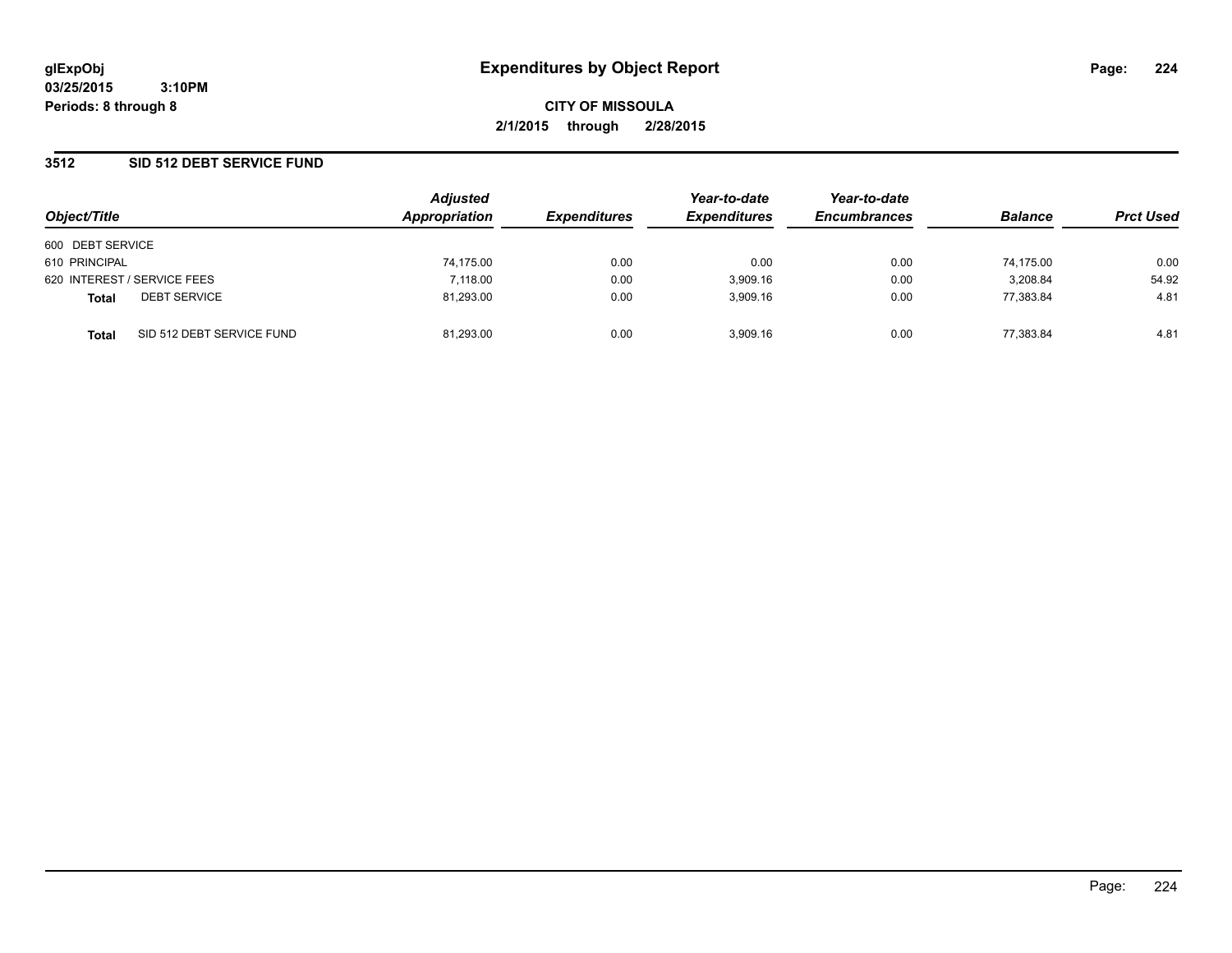#### **3513 SID 513 DEBT SERVICE FUND**

#### **280 PUBLIC WORKS ADMIN/ENGINEERING**

| Object/Title                                   | <b>Adjusted</b><br>Appropriation | <b>Expenditures</b> | Year-to-date<br><b>Expenditures</b> | Year-to-date<br><b>Encumbrances</b> | <b>Balance</b> | <b>Prct Used</b> |
|------------------------------------------------|----------------------------------|---------------------|-------------------------------------|-------------------------------------|----------------|------------------|
| 800 OTHER OBJECTS                              |                                  |                     |                                     |                                     |                |                  |
| 820 TRANSFERS TO OTHER FUNDS                   | 0.00                             | 0.00                | 0.00                                | 0.00                                | 0.00           | 0.00             |
| OTHER OBJECTS<br><b>Total</b>                  | 0.00                             | 0.00                | 0.00                                | 0.00                                | 0.00           | 0.00             |
| PUBLIC WORKS ADMIN/ENGINEERING<br><b>Total</b> | 0.00                             | 0.00                | 0.00                                | 0.00                                | 0.00           | 0.00             |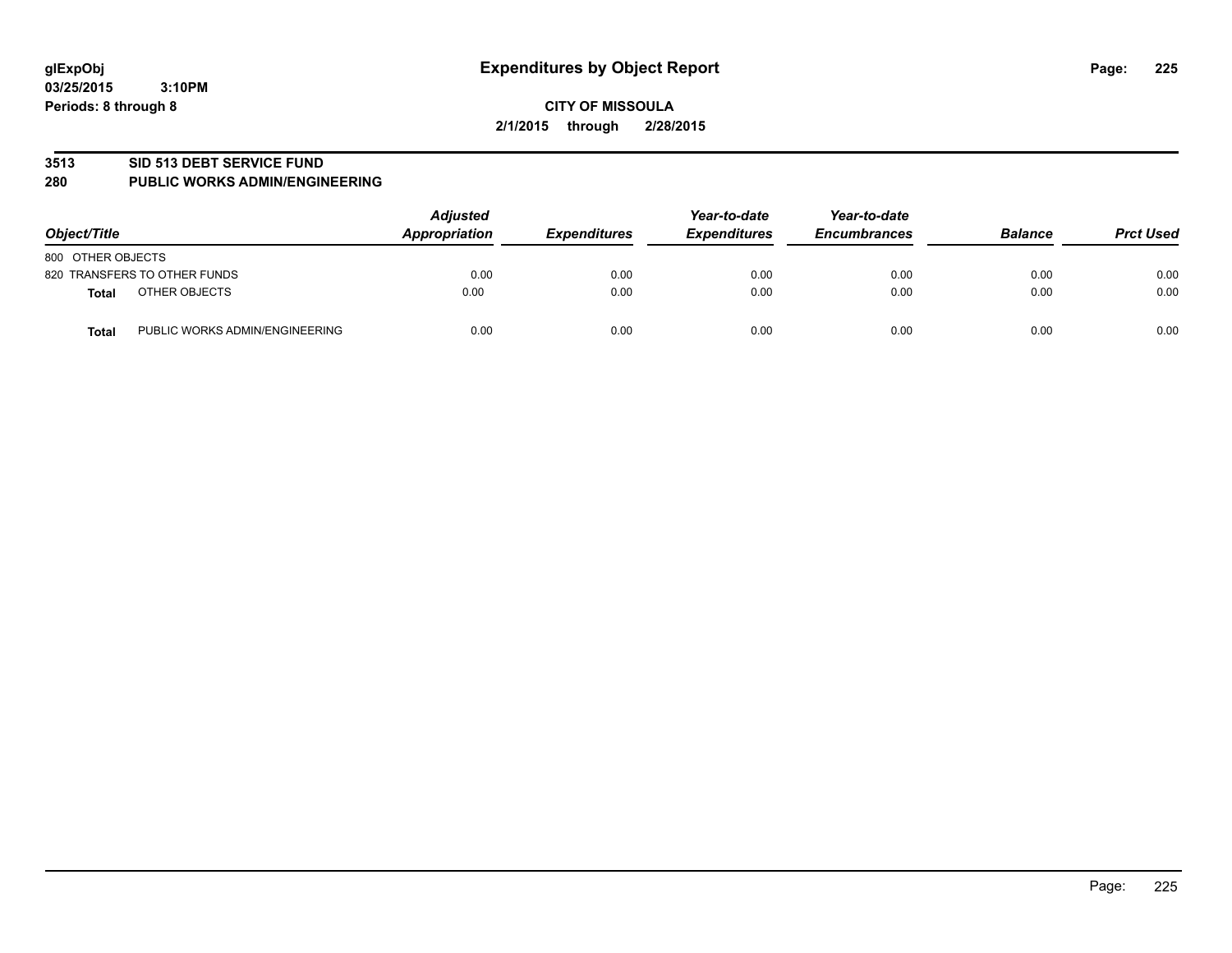#### **3513 SID 513 DEBT SERVICE FUND**

|                                     | <b>Adjusted</b>      |                     | Year-to-date        | Year-to-date        |                |                  |
|-------------------------------------|----------------------|---------------------|---------------------|---------------------|----------------|------------------|
| Object/Title                        | <b>Appropriation</b> | <b>Expenditures</b> | <b>Expenditures</b> | <b>Encumbrances</b> | <b>Balance</b> | <b>Prct Used</b> |
| 600 DEBT SERVICE                    |                      |                     |                     |                     |                |                  |
| 610 PRINCIPAL                       | 0.00                 | 0.00                | 0.00                | 0.00                | 0.00           | 0.00             |
| 620 INTEREST / SERVICE FEES         | 0.00                 | 0.00                | 0.00                | 0.00                | 0.00           | 0.00             |
| <b>DEBT SERVICE</b><br><b>Total</b> | 0.00                 | 0.00                | 0.00                | 0.00                | 0.00           | 0.00             |
| 800 OTHER OBJECTS                   |                      |                     |                     |                     |                |                  |
| 820 TRANSFERS TO OTHER FUNDS        | 0.00                 | 0.00                | 0.00                | 0.00                | 0.00           | 0.00             |
| OTHER OBJECTS<br><b>Total</b>       | 0.00                 | 0.00                | 0.00                | 0.00                | 0.00           | 0.00             |
| NON-DEPARTMENTAL<br>Total           | 0.00                 | 0.00                | 0.00                | 0.00                | 0.00           | 0.00             |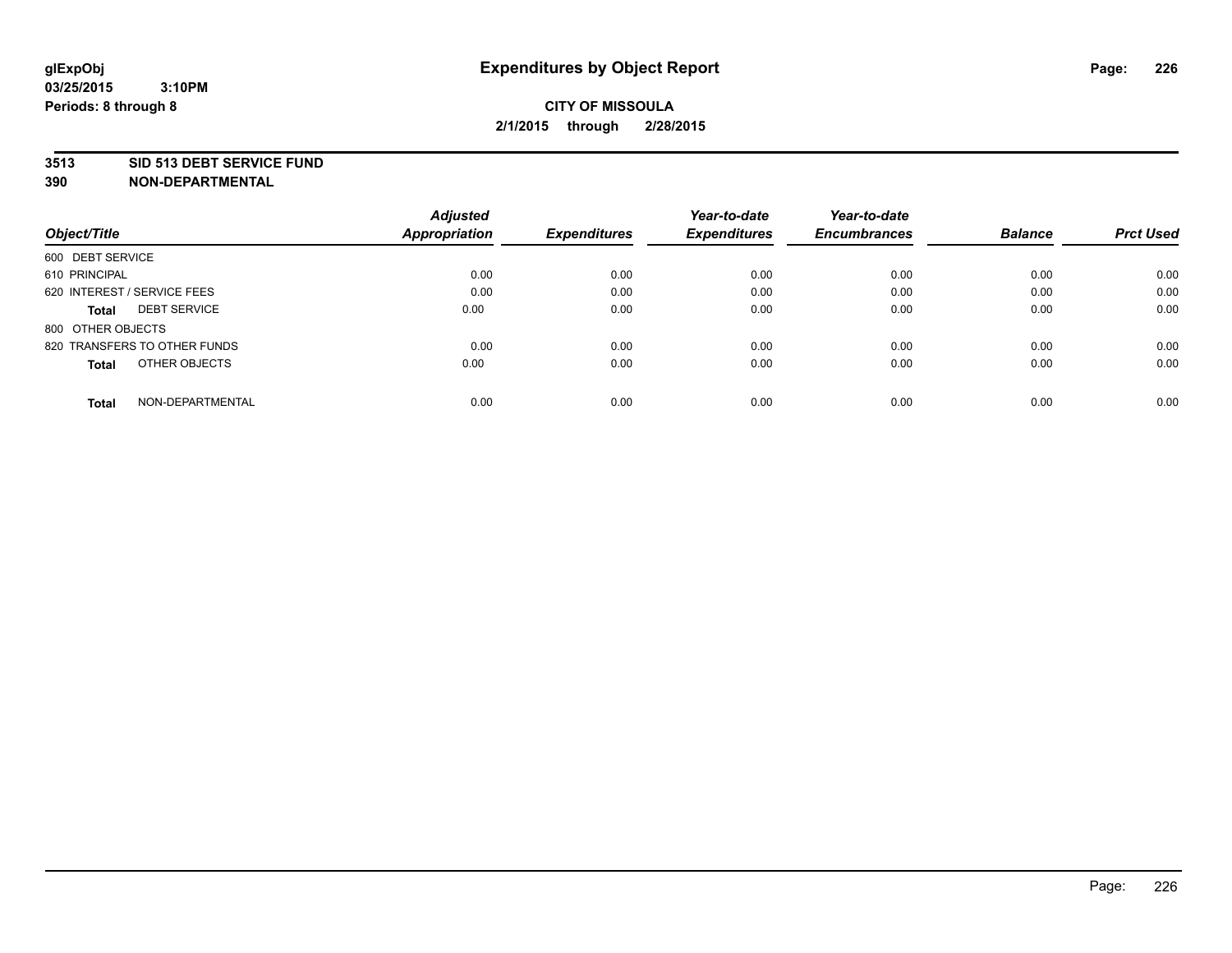### **3513 SID 513 DEBT SERVICE FUND**

| Object/Title      |                              | <b>Adjusted</b><br>Appropriation | <b>Expenditures</b> | Year-to-date<br><b>Expenditures</b> | Year-to-date<br><b>Encumbrances</b> | <b>Balance</b> | <b>Prct Used</b> |
|-------------------|------------------------------|----------------------------------|---------------------|-------------------------------------|-------------------------------------|----------------|------------------|
| 600 DEBT SERVICE  |                              |                                  |                     |                                     |                                     |                |                  |
| 610 PRINCIPAL     |                              | 0.00                             | 0.00                | 0.00                                | 0.00                                | 0.00           | 0.00             |
|                   | 620 INTEREST / SERVICE FEES  | 0.00                             | 0.00                | 0.00                                | 0.00                                | 0.00           | 0.00             |
| Total             | <b>DEBT SERVICE</b>          | 0.00                             | 0.00                | 0.00                                | 0.00                                | 0.00           | 0.00             |
| 800 OTHER OBJECTS |                              |                                  |                     |                                     |                                     |                |                  |
|                   | 820 TRANSFERS TO OTHER FUNDS | 0.00                             | 0.00                | 0.00                                | 0.00                                | 0.00           | 0.00             |
| <b>Total</b>      | OTHER OBJECTS                | 0.00                             | 0.00                | 0.00                                | 0.00                                | 0.00           | 0.00             |
|                   |                              |                                  |                     |                                     |                                     |                |                  |
| <b>Total</b>      | SID 513 DEBT SERVICE FUND    | 0.00                             | 0.00                | 0.00                                | 0.00                                | 0.00           | 0.00             |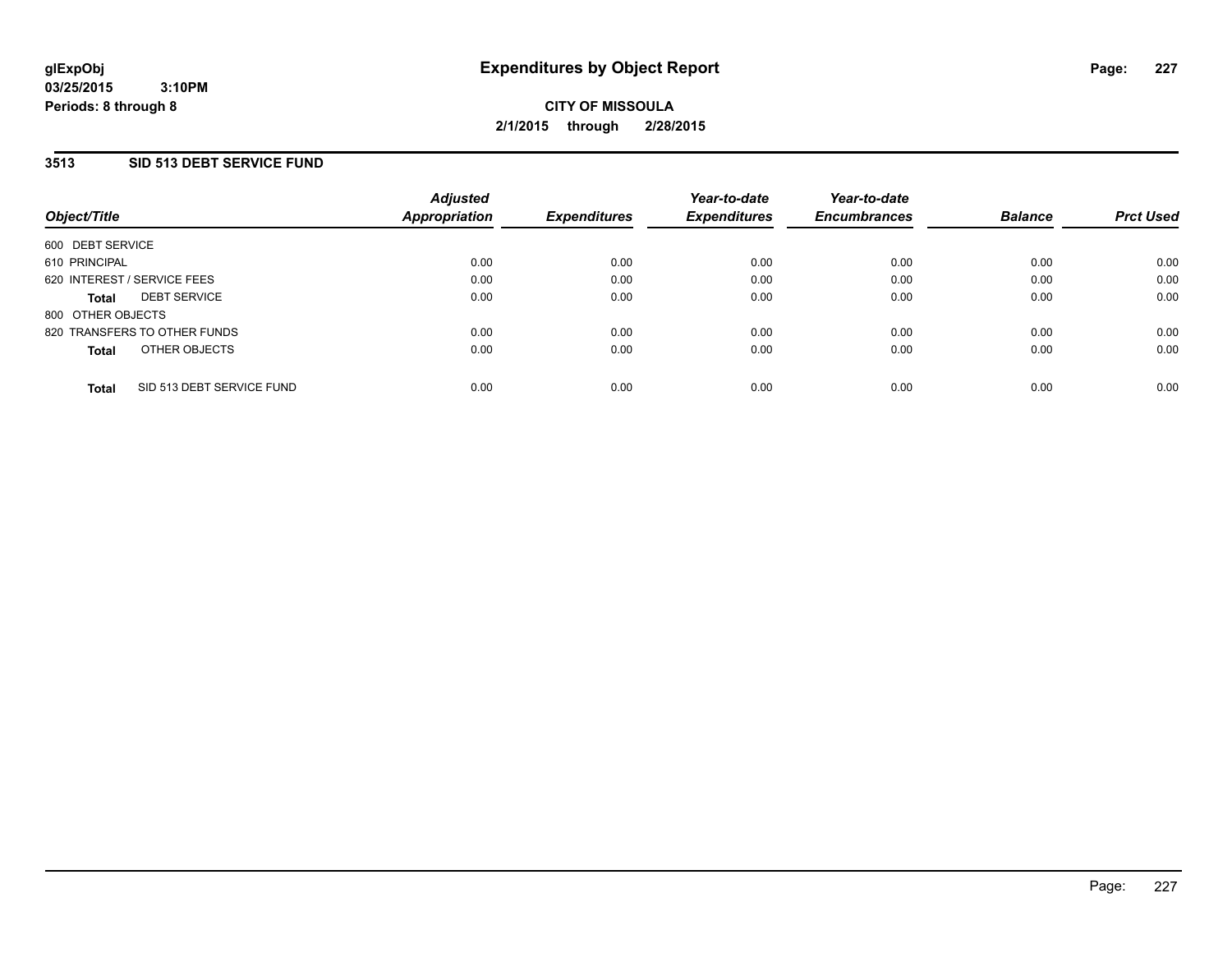#### **3514 SID 514 DEBT SERVICE FUND**

| Object/Title                        | <b>Adjusted</b><br>Appropriation | <b>Expenditures</b> | Year-to-date<br><b>Expenditures</b> | Year-to-date<br><b>Encumbrances</b> | <b>Balance</b> | <b>Prct Used</b> |
|-------------------------------------|----------------------------------|---------------------|-------------------------------------|-------------------------------------|----------------|------------------|
| 600 DEBT SERVICE                    |                                  |                     |                                     |                                     |                |                  |
| 610 PRINCIPAL                       | 0.00                             | 0.00                | 0.00                                | 0.00                                | 0.00           | 0.00             |
| 620 INTEREST / SERVICE FEES         | 0.00                             | 0.00                | 0.00                                | 0.00                                | 0.00           | 0.00             |
| <b>DEBT SERVICE</b><br><b>Total</b> | 0.00                             | 0.00                | 0.00                                | 0.00                                | 0.00           | 0.00             |
| NON-DEPARTMENTAL<br><b>Total</b>    | 0.00                             | 0.00                | 0.00                                | 0.00                                | 0.00           | 0.00             |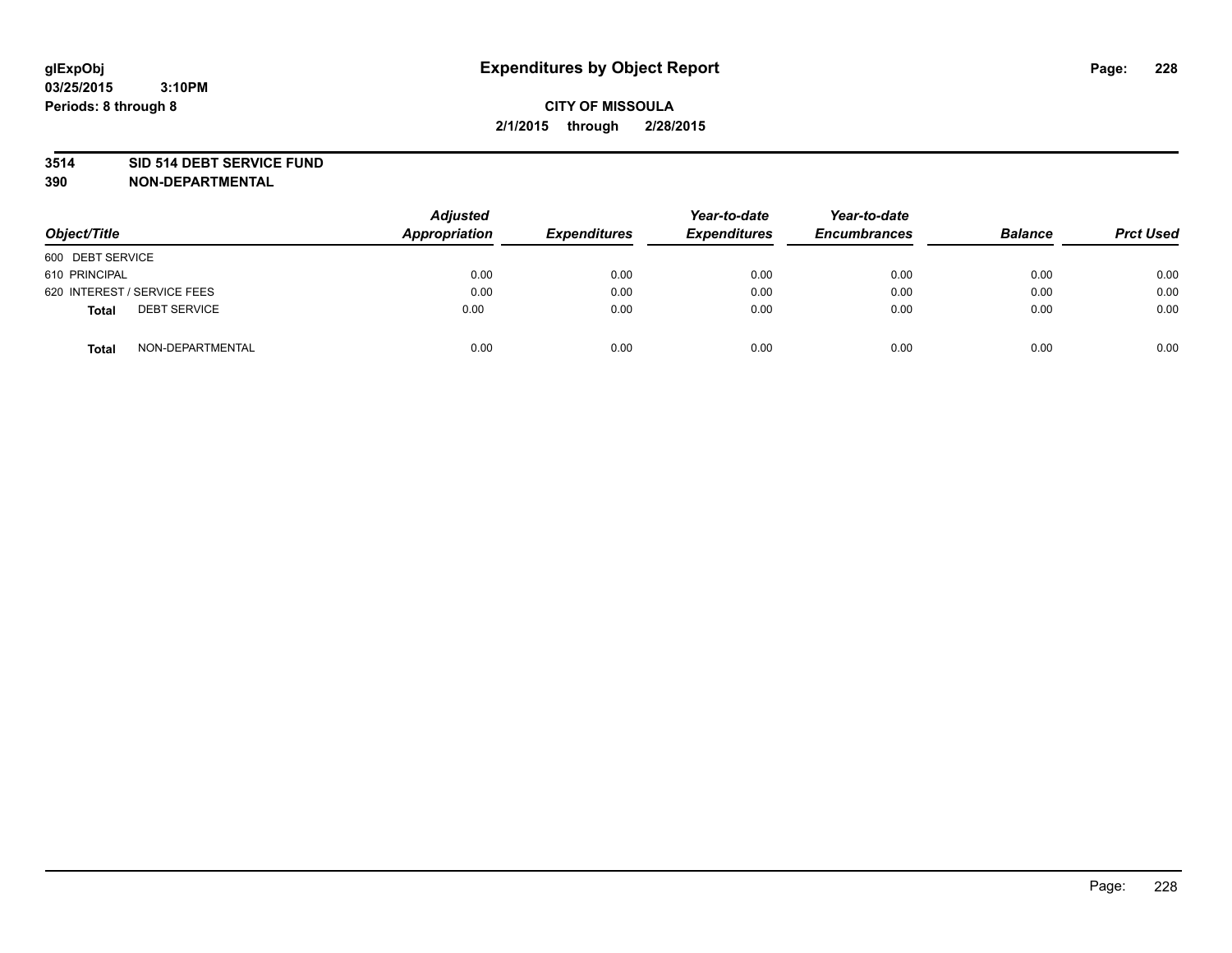**CITY OF MISSOULA 2/1/2015 through 2/28/2015**

### **3514 SID 514 DEBT SERVICE FUND**

| Object/Title                              | <b>Adjusted</b><br>Appropriation | <b>Expenditures</b> | Year-to-date<br><b>Expenditures</b> | Year-to-date<br><b>Encumbrances</b> | <b>Balance</b> | <b>Prct Used</b> |
|-------------------------------------------|----------------------------------|---------------------|-------------------------------------|-------------------------------------|----------------|------------------|
| 600 DEBT SERVICE                          |                                  |                     |                                     |                                     |                |                  |
| 610 PRINCIPAL                             | 0.00                             | 0.00                | 0.00                                | 0.00                                | 0.00           | 0.00             |
| 620 INTEREST / SERVICE FEES               | 0.00                             | 0.00                | 0.00                                | 0.00                                | 0.00           | 0.00             |
| <b>DEBT SERVICE</b><br><b>Total</b>       | 0.00                             | 0.00                | 0.00                                | 0.00                                | 0.00           | 0.00             |
| SID 514 DEBT SERVICE FUND<br><b>Total</b> | 0.00                             | 0.00                | 0.00                                | 0.00                                | 0.00           | 0.00             |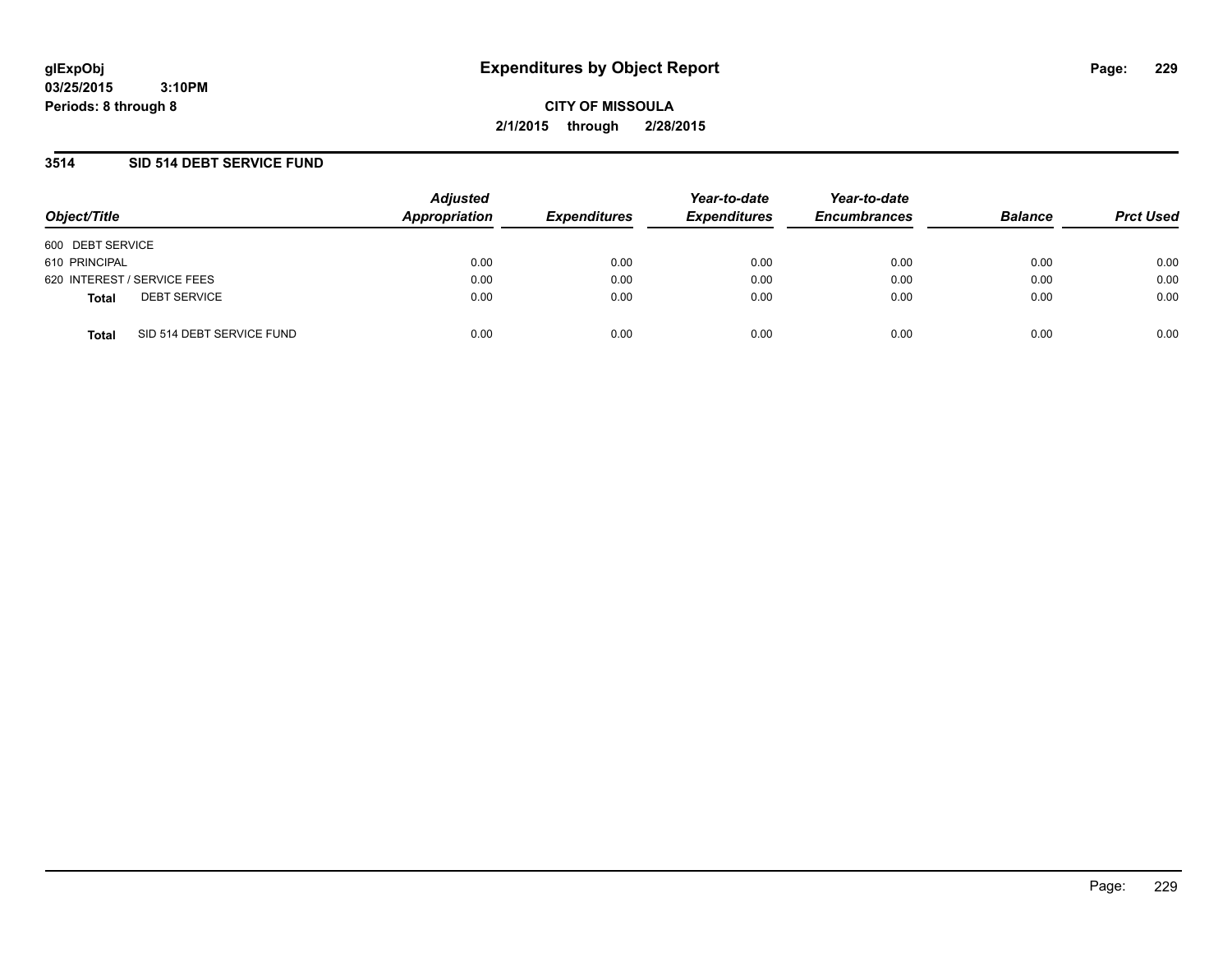#### **3515 SID 515 DEBT SERVICE FUND**

|                                     | <b>Adjusted</b>      |                     | Year-to-date        | Year-to-date        |                |                  |
|-------------------------------------|----------------------|---------------------|---------------------|---------------------|----------------|------------------|
| Object/Title                        | <b>Appropriation</b> | <b>Expenditures</b> | <b>Expenditures</b> | <b>Encumbrances</b> | <b>Balance</b> | <b>Prct Used</b> |
| 600 DEBT SERVICE                    |                      |                     |                     |                     |                |                  |
| 610 PRINCIPAL                       | 0.00                 | 0.00                | 0.00                | 0.00                | 0.00           | 0.00             |
| 620 INTEREST / SERVICE FEES         | 0.00                 | 0.00                | 0.00                | 0.00                | 0.00           | 0.00             |
| <b>DEBT SERVICE</b><br><b>Total</b> | 0.00                 | 0.00                | 0.00                | 0.00                | 0.00           | 0.00             |
| 800 OTHER OBJECTS                   |                      |                     |                     |                     |                |                  |
| 820 TRANSFERS TO OTHER FUNDS        | 0.00                 | 0.00                | 0.00                | 0.00                | 0.00           | 0.00             |
| OTHER OBJECTS<br><b>Total</b>       | 0.00                 | 0.00                | 0.00                | 0.00                | 0.00           | 0.00             |
| NON-DEPARTMENTAL<br>Total           | 0.00                 | 0.00                | 0.00                | 0.00                | 0.00           | 0.00             |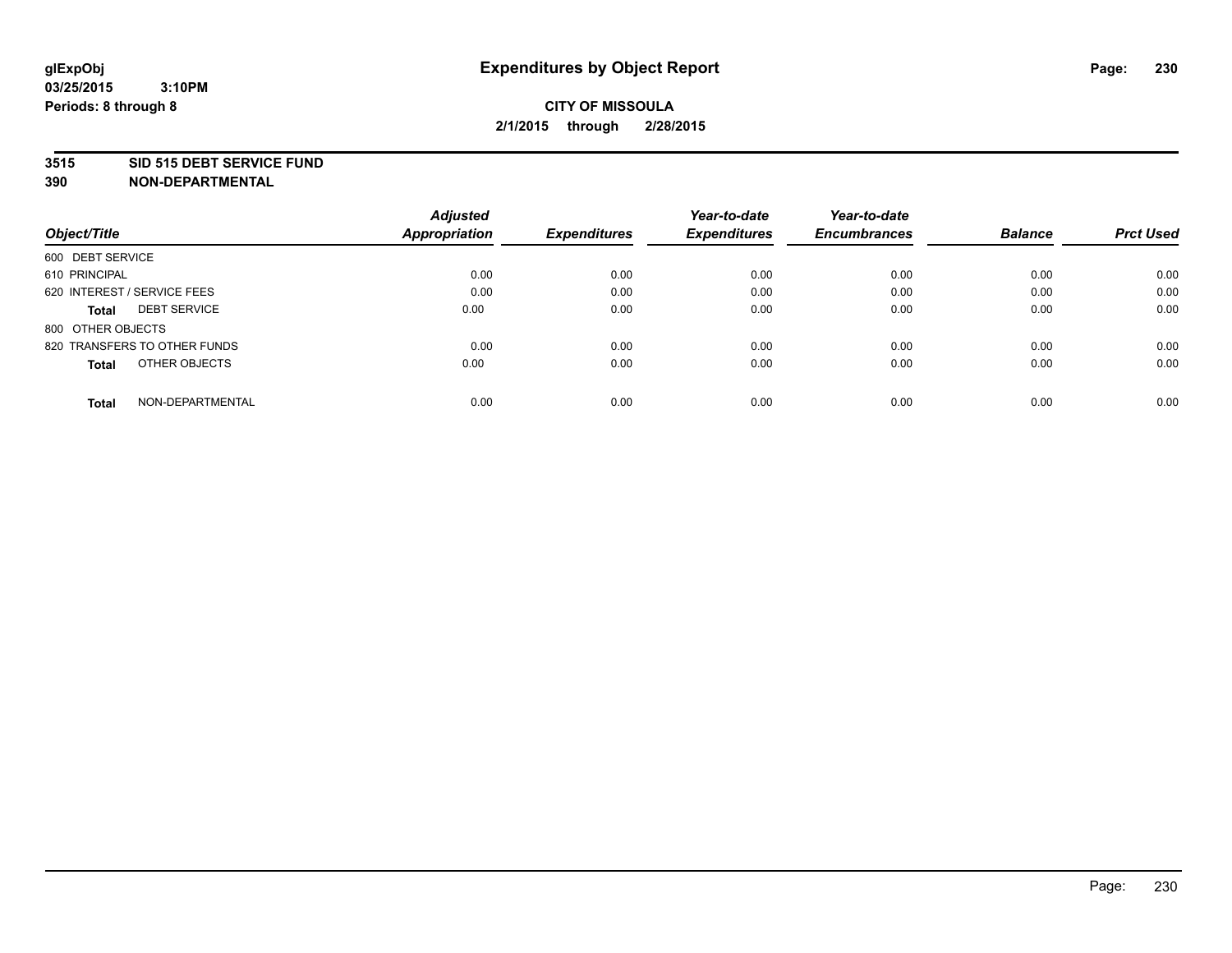### **3515 SID 515 DEBT SERVICE FUND**

| Object/Title                 |                           | <b>Adjusted</b><br>Appropriation | <b>Expenditures</b> | Year-to-date<br><b>Expenditures</b> | Year-to-date<br><b>Encumbrances</b> | <b>Balance</b> | <b>Prct Used</b> |
|------------------------------|---------------------------|----------------------------------|---------------------|-------------------------------------|-------------------------------------|----------------|------------------|
| 600 DEBT SERVICE             |                           |                                  |                     |                                     |                                     |                |                  |
| 610 PRINCIPAL                |                           | 0.00                             | 0.00                | 0.00                                | 0.00                                | 0.00           | 0.00             |
| 620 INTEREST / SERVICE FEES  |                           | 0.00                             | 0.00                | 0.00                                | 0.00                                | 0.00           | 0.00             |
| <b>Total</b>                 | <b>DEBT SERVICE</b>       | 0.00                             | 0.00                | 0.00                                | 0.00                                | 0.00           | 0.00             |
| 800 OTHER OBJECTS            |                           |                                  |                     |                                     |                                     |                |                  |
| 820 TRANSFERS TO OTHER FUNDS |                           | 0.00                             | 0.00                | 0.00                                | 0.00                                | 0.00           | 0.00             |
| <b>Total</b>                 | OTHER OBJECTS             | 0.00                             | 0.00                | 0.00                                | 0.00                                | 0.00           | 0.00             |
| <b>Total</b>                 | SID 515 DEBT SERVICE FUND | 0.00                             | 0.00                | 0.00                                | 0.00                                | 0.00           | 0.00             |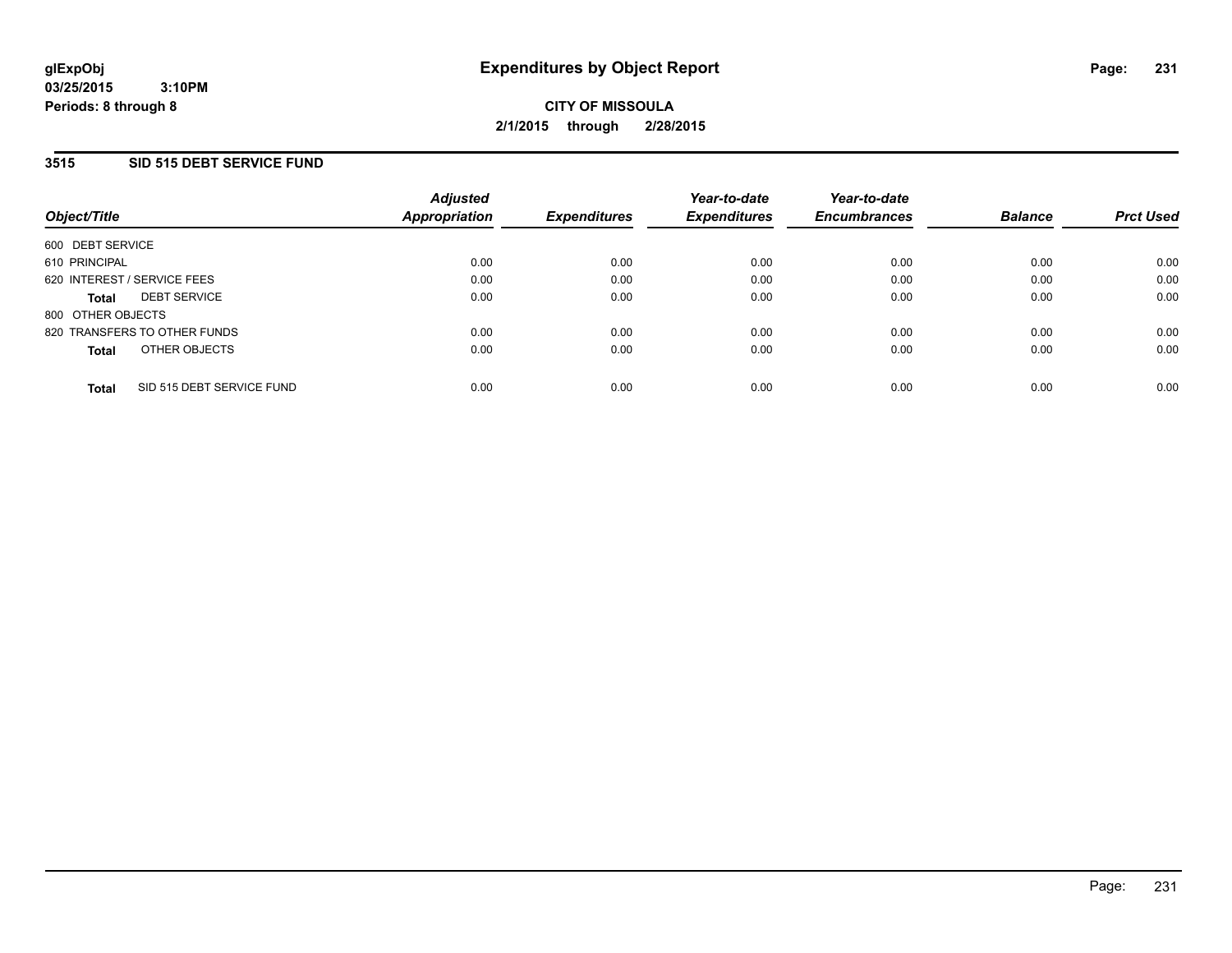#### **3517 SID 517 DEBT SERVICE FUND**

| Object/Title                        | <b>Adjusted</b><br>Appropriation | <b>Expenditures</b> | Year-to-date<br><b>Expenditures</b> | Year-to-date<br><b>Encumbrances</b> | <b>Balance</b> | <b>Prct Used</b> |
|-------------------------------------|----------------------------------|---------------------|-------------------------------------|-------------------------------------|----------------|------------------|
| 600 DEBT SERVICE                    |                                  |                     |                                     |                                     |                |                  |
| 610 PRINCIPAL                       | 0.00                             | 0.00                | 0.00                                | 0.00                                | 0.00           | 0.00             |
| 620 INTEREST / SERVICE FEES         | 0.00                             | 0.00                | 0.00                                | 0.00                                | 0.00           | 0.00             |
| <b>DEBT SERVICE</b><br><b>Total</b> | 0.00                             | 0.00                | 0.00                                | 0.00                                | 0.00           | 0.00             |
| NON-DEPARTMENTAL<br><b>Total</b>    | 0.00                             | 0.00                | 0.00                                | 0.00                                | 0.00           | 0.00             |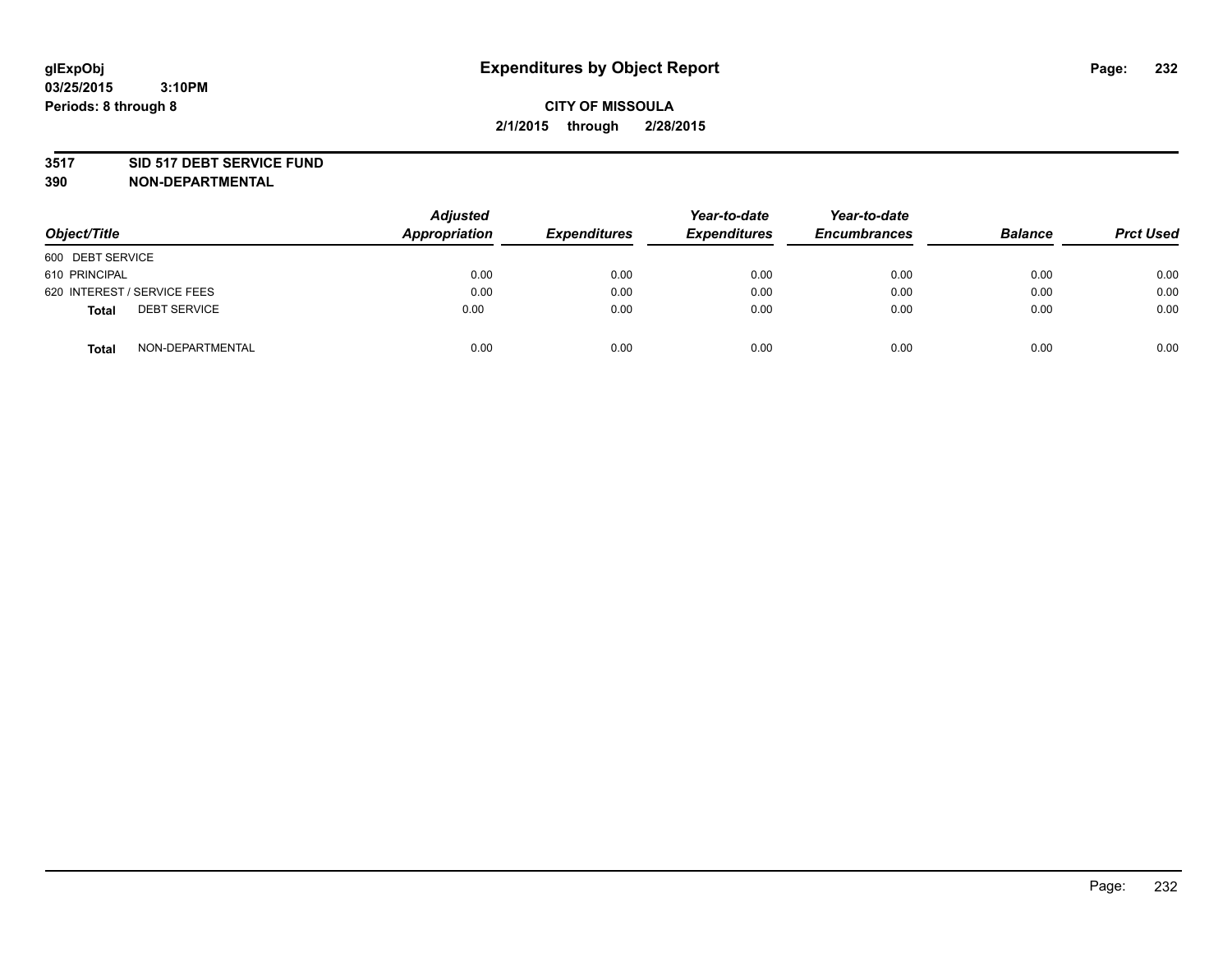**CITY OF MISSOULA 2/1/2015 through 2/28/2015**

### **3517 SID 517 DEBT SERVICE FUND**

| Object/Title                              | <b>Adjusted</b><br>Appropriation | <b>Expenditures</b> | Year-to-date<br><b>Expenditures</b> | Year-to-date<br><b>Encumbrances</b> | <b>Balance</b> | <b>Prct Used</b> |
|-------------------------------------------|----------------------------------|---------------------|-------------------------------------|-------------------------------------|----------------|------------------|
| 600 DEBT SERVICE                          |                                  |                     |                                     |                                     |                |                  |
| 610 PRINCIPAL                             | 0.00                             | 0.00                | 0.00                                | 0.00                                | 0.00           | 0.00             |
| 620 INTEREST / SERVICE FEES               | 0.00                             | 0.00                | 0.00                                | 0.00                                | 0.00           | 0.00             |
| <b>DEBT SERVICE</b><br><b>Total</b>       | 0.00                             | 0.00                | 0.00                                | 0.00                                | 0.00           | 0.00             |
| SID 517 DEBT SERVICE FUND<br><b>Total</b> | 0.00                             | 0.00                | 0.00                                | 0.00                                | 0.00           | 0.00             |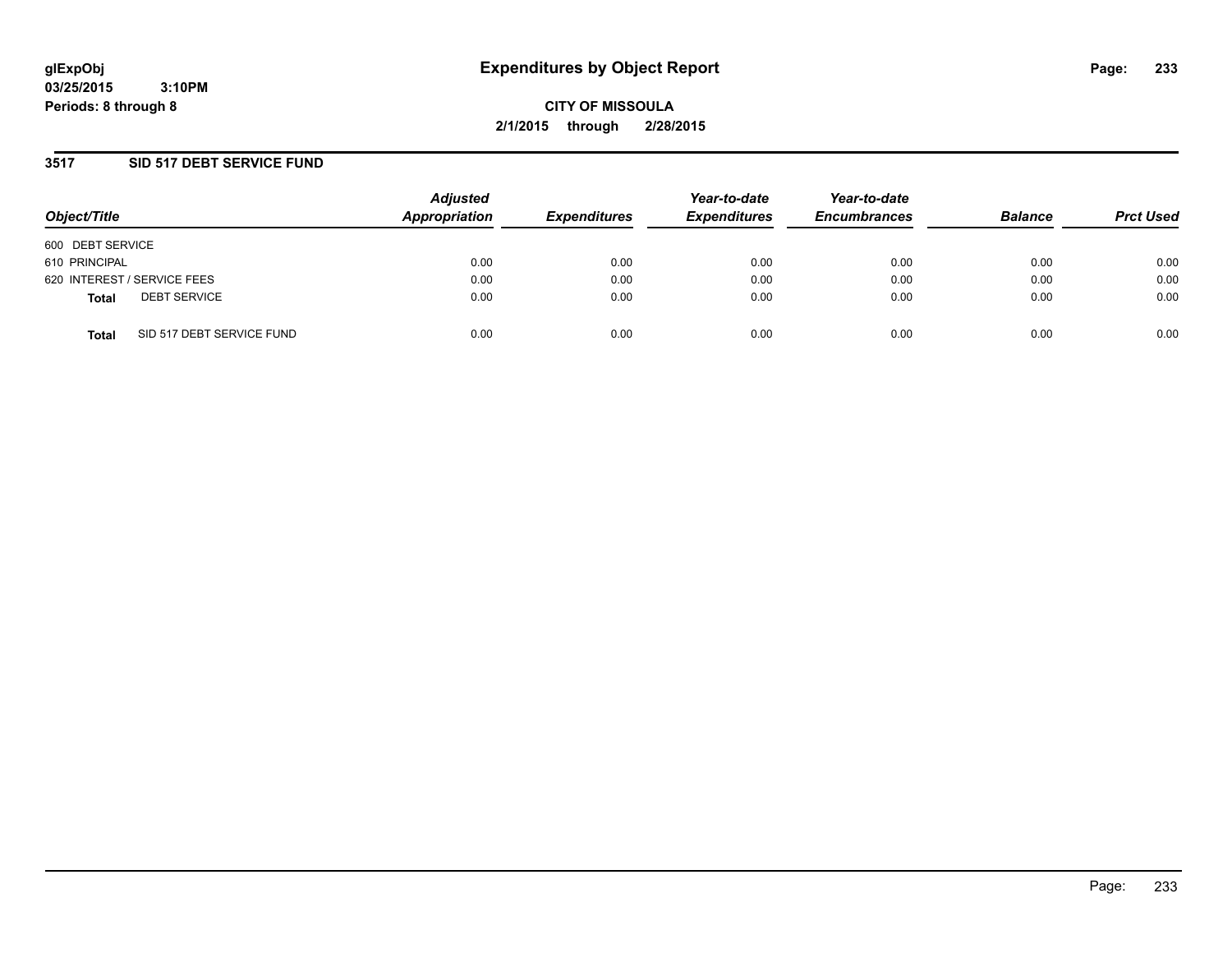#### **3518 SID 518 DEBT SERVICE FUND**

|                                     | <b>Adjusted</b>      |                     | Year-to-date        | Year-to-date        |                |                  |
|-------------------------------------|----------------------|---------------------|---------------------|---------------------|----------------|------------------|
| Object/Title                        | <b>Appropriation</b> | <b>Expenditures</b> | <b>Expenditures</b> | <b>Encumbrances</b> | <b>Balance</b> | <b>Prct Used</b> |
| 600 DEBT SERVICE                    |                      |                     |                     |                     |                |                  |
| 610 PRINCIPAL                       | 0.00                 | 0.00                | 0.00                | 0.00                | 0.00           | 0.00             |
| 620 INTEREST / SERVICE FEES         | 0.00                 | 0.00                | 0.00                | 0.00                | 0.00           | 0.00             |
| <b>DEBT SERVICE</b><br><b>Total</b> | 0.00                 | 0.00                | 0.00                | 0.00                | 0.00           | 0.00             |
| 800 OTHER OBJECTS                   |                      |                     |                     |                     |                |                  |
| 820 TRANSFERS TO OTHER FUNDS        | 0.00                 | 0.00                | 0.00                | 0.00                | 0.00           | 0.00             |
| OTHER OBJECTS<br><b>Total</b>       | 0.00                 | 0.00                | 0.00                | 0.00                | 0.00           | 0.00             |
| NON-DEPARTMENTAL<br>Total           | 0.00                 | 0.00                | 0.00                | 0.00                | 0.00           | 0.00             |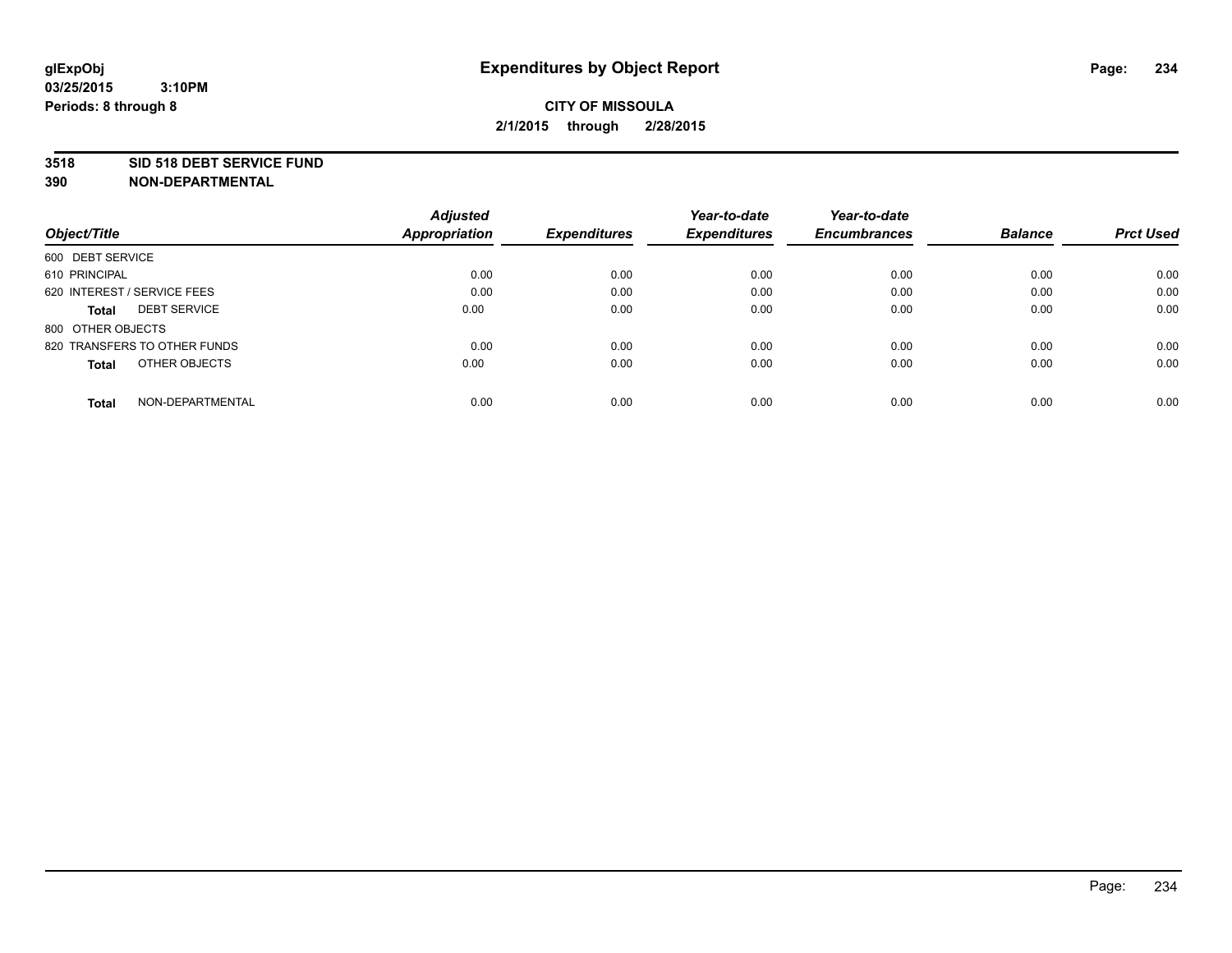## **3518 SID 518 DEBT SERVICE FUND**

| Object/Title                        |                           | <b>Adjusted</b><br>Appropriation | <b>Expenditures</b> | Year-to-date<br><b>Expenditures</b> | Year-to-date<br><b>Encumbrances</b> | <b>Balance</b> | <b>Prct Used</b> |
|-------------------------------------|---------------------------|----------------------------------|---------------------|-------------------------------------|-------------------------------------|----------------|------------------|
| 600 DEBT SERVICE                    |                           |                                  |                     |                                     |                                     |                |                  |
| 610 PRINCIPAL                       |                           | 0.00                             | 0.00                | 0.00                                | 0.00                                | 0.00           | 0.00             |
| 620 INTEREST / SERVICE FEES         |                           | 0.00                             | 0.00                | 0.00                                | 0.00                                | 0.00           | 0.00             |
| <b>DEBT SERVICE</b><br><b>Total</b> |                           | 0.00                             | 0.00                | 0.00                                | 0.00                                | 0.00           | 0.00             |
| 800 OTHER OBJECTS                   |                           |                                  |                     |                                     |                                     |                |                  |
| 820 TRANSFERS TO OTHER FUNDS        |                           | 0.00                             | 0.00                | 0.00                                | 0.00                                | 0.00           | 0.00             |
| <b>Total</b>                        | OTHER OBJECTS             | 0.00                             | 0.00                | 0.00                                | 0.00                                | 0.00           | 0.00             |
| <b>Total</b>                        | SID 518 DEBT SERVICE FUND | 0.00                             | 0.00                | 0.00                                | 0.00                                | 0.00           | 0.00             |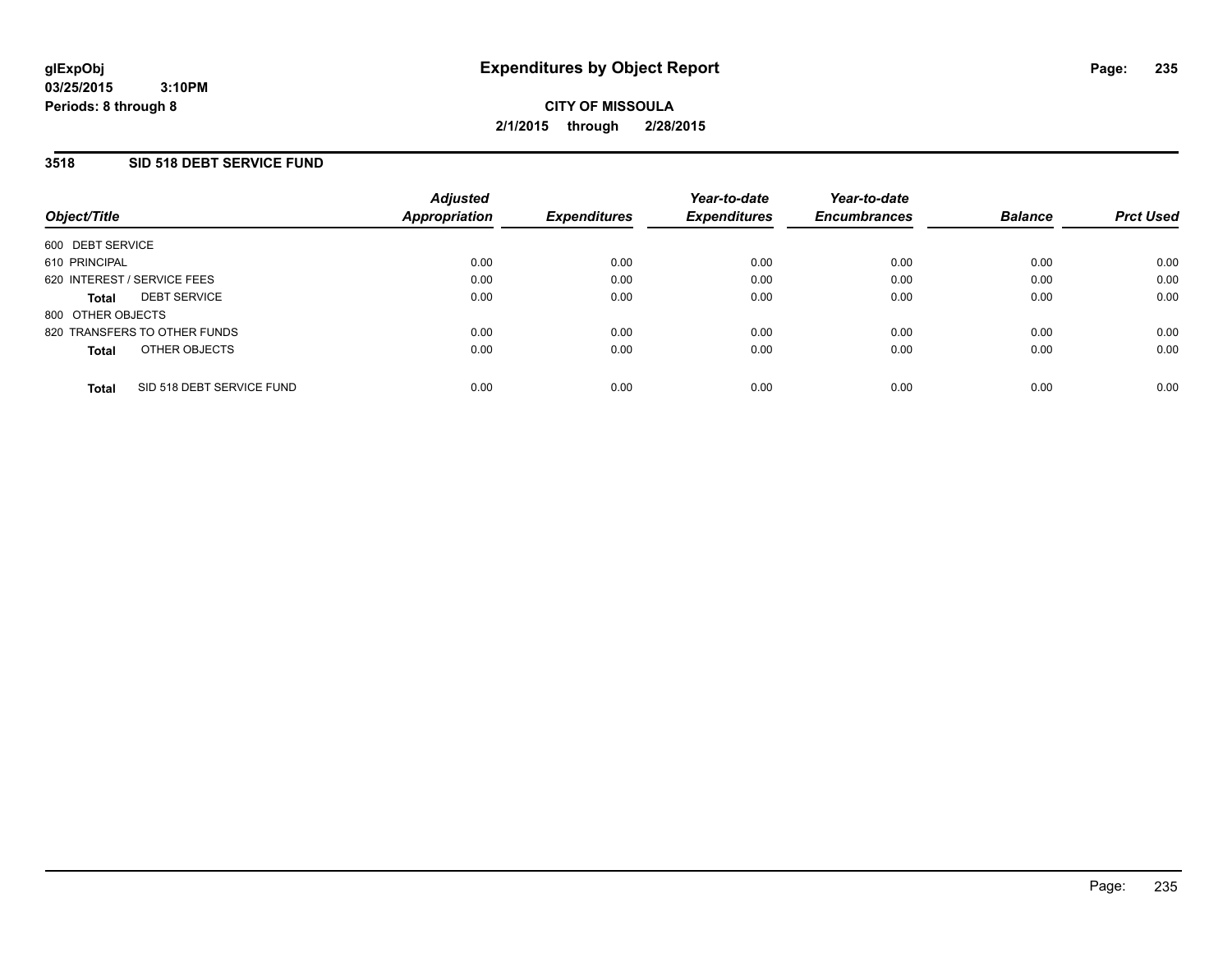#### **3519 SID 519 DEBT SERVICE FUND**

|                                     | <b>Adjusted</b> |                     | Year-to-date        | Year-to-date        |                |                  |
|-------------------------------------|-----------------|---------------------|---------------------|---------------------|----------------|------------------|
| Object/Title                        | Appropriation   | <b>Expenditures</b> | <b>Expenditures</b> | <b>Encumbrances</b> | <b>Balance</b> | <b>Prct Used</b> |
| 600 DEBT SERVICE                    |                 |                     |                     |                     |                |                  |
| 610 PRINCIPAL                       | 0.00            | 0.00                | 0.00                | 0.00                | 0.00           | 0.00             |
| 620 INTEREST / SERVICE FEES         | 0.00            | 0.00                | 0.00                | 0.00                | 0.00           | 0.00             |
| <b>DEBT SERVICE</b><br><b>Total</b> | 0.00            | 0.00                | 0.00                | 0.00                | 0.00           | 0.00             |
| 800 OTHER OBJECTS                   |                 |                     |                     |                     |                |                  |
| 820 TRANSFERS TO OTHER FUNDS        | 0.00            | 0.00                | 0.00                | 0.00                | 0.00           | 0.00             |
| OTHER OBJECTS<br><b>Total</b>       | 0.00            | 0.00                | 0.00                | 0.00                | 0.00           | 0.00             |
| NON-DEPARTMENTAL<br><b>Total</b>    | 0.00            | 0.00                | 0.00                | 0.00                | 0.00           | 0.00             |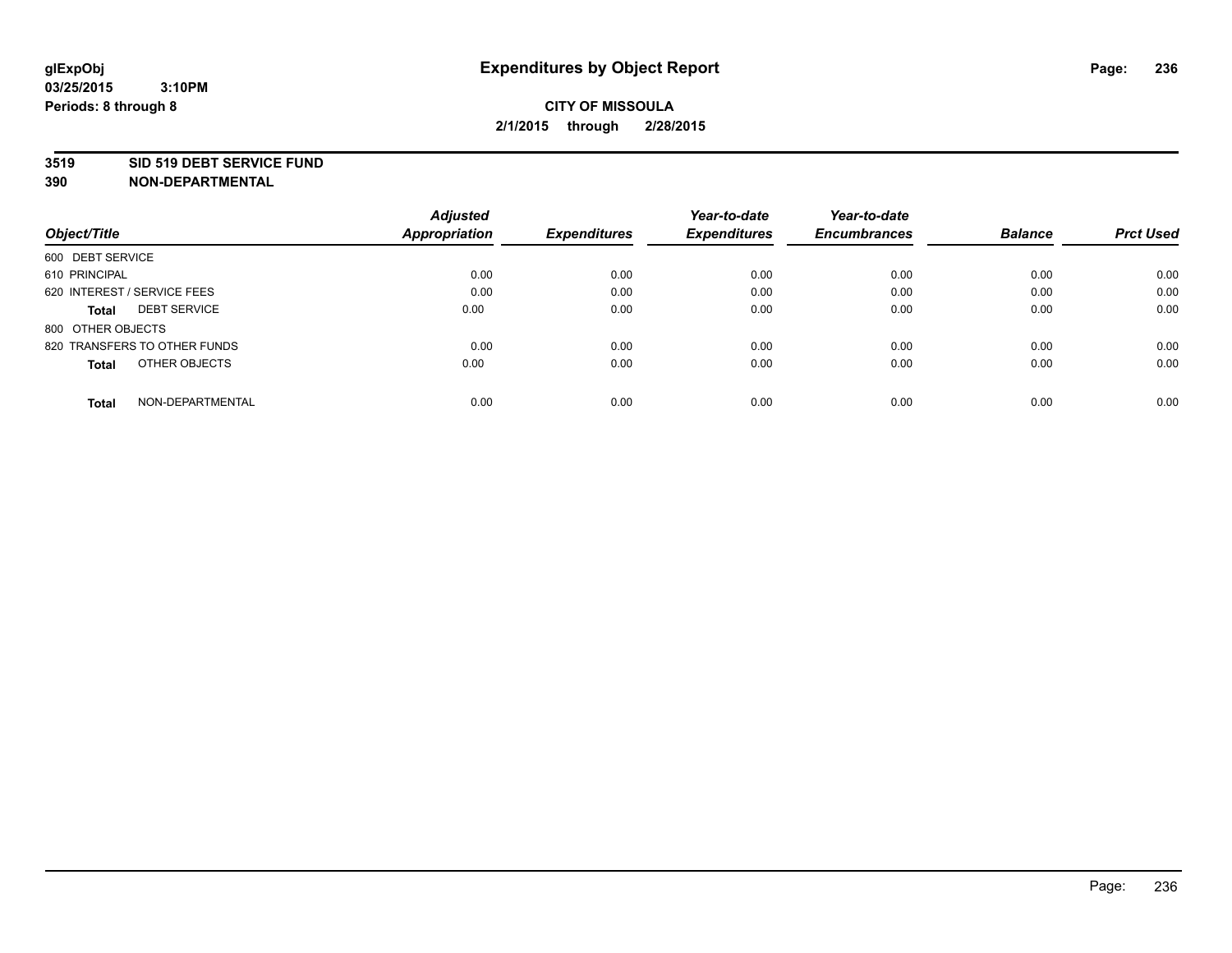### **3519 SID 519 DEBT SERVICE FUND**

| Object/Title                |                              | <b>Adjusted</b><br>Appropriation | <b>Expenditures</b> | Year-to-date<br><b>Expenditures</b> | Year-to-date<br><b>Encumbrances</b> | <b>Balance</b> | <b>Prct Used</b> |
|-----------------------------|------------------------------|----------------------------------|---------------------|-------------------------------------|-------------------------------------|----------------|------------------|
| 600 DEBT SERVICE            |                              |                                  |                     |                                     |                                     |                |                  |
| 610 PRINCIPAL               |                              | 0.00                             | 0.00                | 0.00                                | 0.00                                | 0.00           | 0.00             |
| 620 INTEREST / SERVICE FEES |                              | 0.00                             | 0.00                | 0.00                                | 0.00                                | 0.00           | 0.00             |
| <b>Total</b>                | <b>DEBT SERVICE</b>          | 0.00                             | 0.00                | 0.00                                | 0.00                                | 0.00           | 0.00             |
| 800 OTHER OBJECTS           |                              |                                  |                     |                                     |                                     |                |                  |
|                             | 820 TRANSFERS TO OTHER FUNDS | 0.00                             | 0.00                | 0.00                                | 0.00                                | 0.00           | 0.00             |
| <b>Total</b>                | OTHER OBJECTS                | 0.00                             | 0.00                | 0.00                                | 0.00                                | 0.00           | 0.00             |
| <b>Total</b>                | SID 519 DEBT SERVICE FUND    | 0.00                             | 0.00                | 0.00                                | 0.00                                | 0.00           | 0.00             |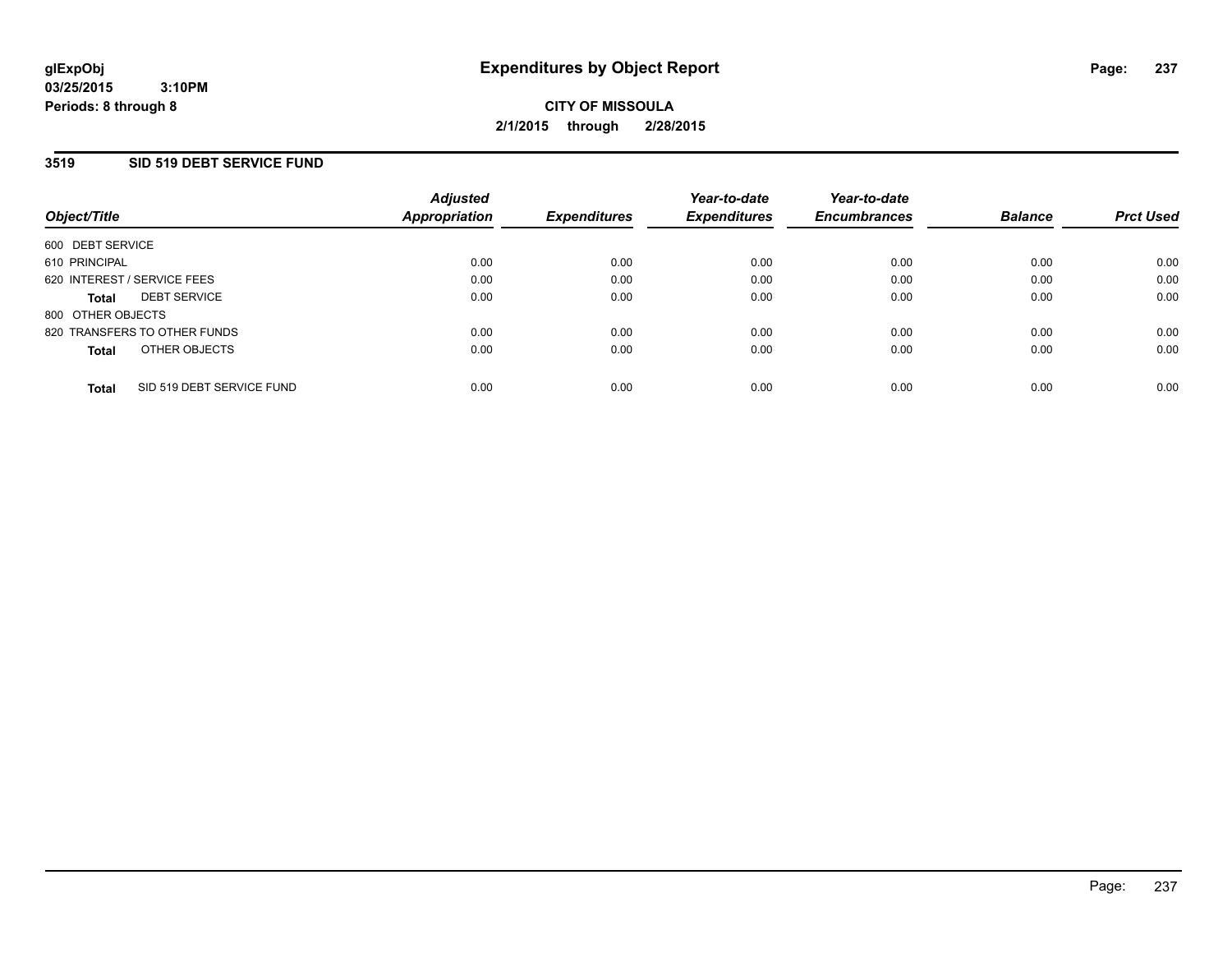#### **3520 SID 520 DEBT SERVICE FUND**

| Object/Title      |                             | <b>Adjusted</b> | Year-to-date        | Year-to-date        |                     |                |                  |
|-------------------|-----------------------------|-----------------|---------------------|---------------------|---------------------|----------------|------------------|
|                   |                             | Appropriation   | <b>Expenditures</b> | <b>Expenditures</b> | <b>Encumbrances</b> | <b>Balance</b> | <b>Prct Used</b> |
| 500 FIXED CHARGES |                             |                 |                     |                     |                     |                |                  |
|                   | 550 MERCHANT SERVICE FEES   | 0.00            | 0.00                | 0.00                | 0.00                | 0.00           | 0.00             |
| <b>Total</b>      | <b>FIXED CHARGES</b>        | 0.00            | 0.00                | 0.00                | 0.00                | 0.00           | 0.00             |
| 600 DEBT SERVICE  |                             |                 |                     |                     |                     |                |                  |
| 610 PRINCIPAL     |                             | 133.000.00      | 0.00                | 66.000.00           | 0.00                | 67.000.00      | 49.62            |
|                   | 620 INTEREST / SERVICE FEES | 27.280.00       | 0.00                | 14,300.00           | 0.00                | 12.980.00      | 52.42            |
| <b>Total</b>      | <b>DEBT SERVICE</b>         | 160.280.00      | 0.00                | 80,300.00           | 0.00                | 79.980.00      | 50.10            |
| <b>Total</b>      | NON-DEPARTMENTAL            | 160.280.00      | 0.00                | 80.300.00           | 0.00                | 79.980.00      | 50.10            |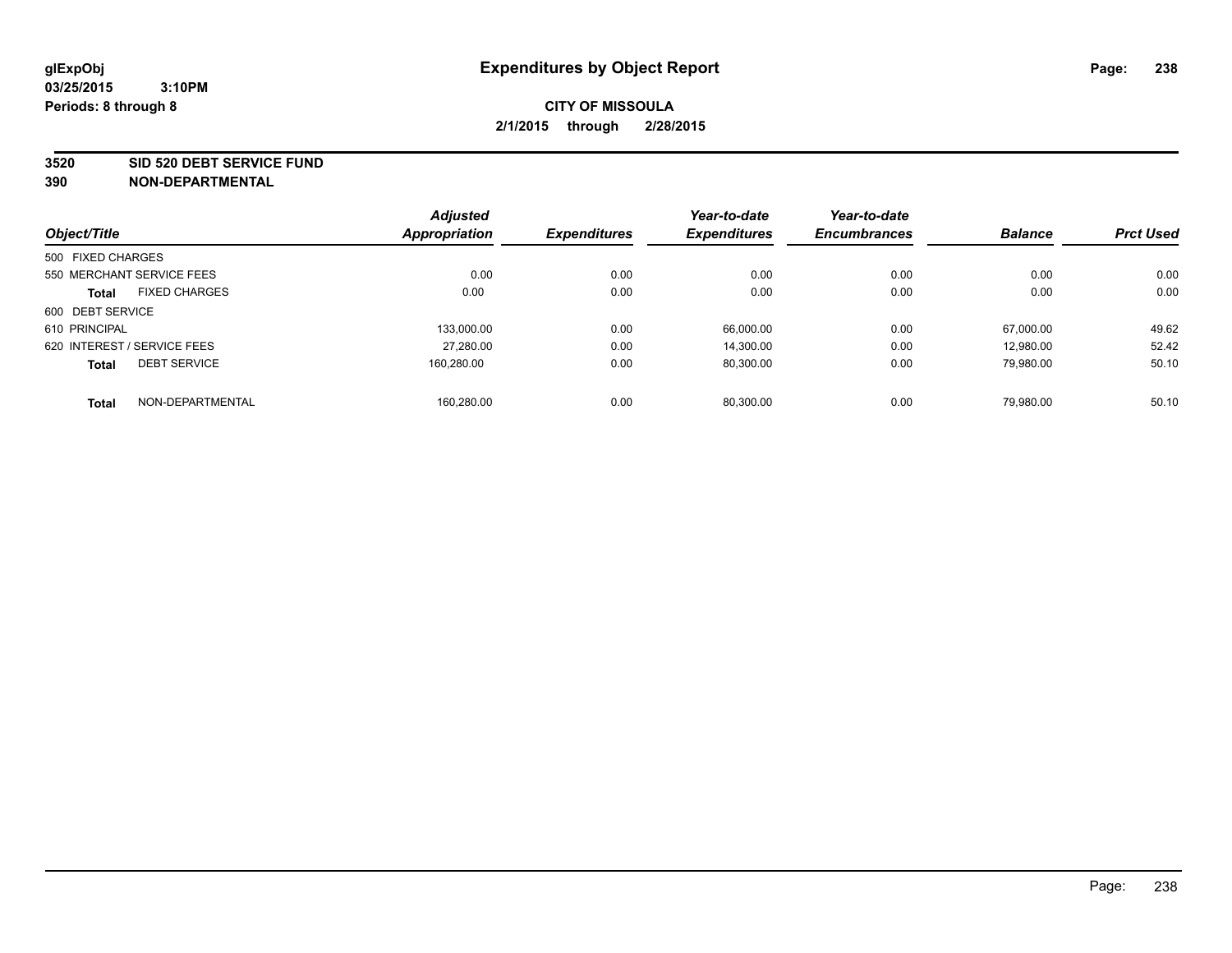### **3520 SID 520 DEBT SERVICE FUND**

| Object/Title                              | <b>Adjusted</b><br>Appropriation | <b>Expenditures</b> | Year-to-date<br><b>Expenditures</b> | Year-to-date<br><b>Encumbrances</b> | <b>Balance</b> | <b>Prct Used</b> |
|-------------------------------------------|----------------------------------|---------------------|-------------------------------------|-------------------------------------|----------------|------------------|
| 500 FIXED CHARGES                         |                                  |                     |                                     |                                     |                |                  |
| 550 MERCHANT SERVICE FEES                 | 0.00                             | 0.00                | 0.00                                | 0.00                                | 0.00           | 0.00             |
| <b>FIXED CHARGES</b><br><b>Total</b>      | 0.00                             | 0.00                | 0.00                                | 0.00                                | 0.00           | 0.00             |
| 600 DEBT SERVICE                          |                                  |                     |                                     |                                     |                |                  |
| 610 PRINCIPAL                             | 133.000.00                       | 0.00                | 66.000.00                           | 0.00                                | 67.000.00      | 49.62            |
| 620 INTEREST / SERVICE FEES               | 27,280.00                        | 0.00                | 14.300.00                           | 0.00                                | 12.980.00      | 52.42            |
| <b>DEBT SERVICE</b><br><b>Total</b>       | 160,280.00                       | 0.00                | 80,300.00                           | 0.00                                | 79.980.00      | 50.10            |
| SID 520 DEBT SERVICE FUND<br><b>Total</b> | 160.280.00                       | 0.00                | 80.300.00                           | 0.00                                | 79.980.00      | 50.10            |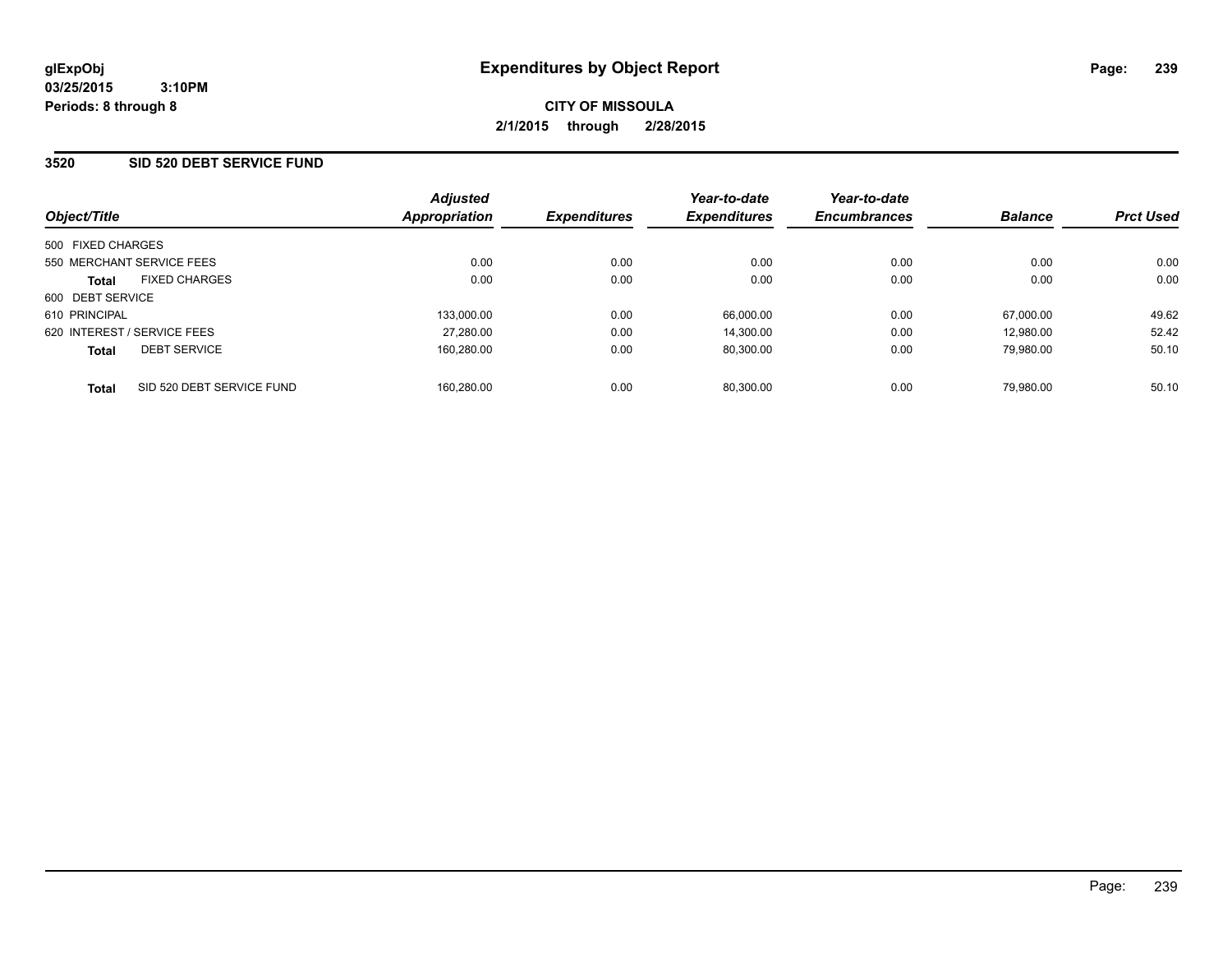#### **3521 SID 521 DEBT SERVICE FUND**

| Object/Title                        | <b>Adjusted</b><br>Appropriation | <b>Expenditures</b> | Year-to-date<br><b>Expenditures</b> | Year-to-date<br><b>Encumbrances</b> | <b>Balance</b> | <b>Prct Used</b> |
|-------------------------------------|----------------------------------|---------------------|-------------------------------------|-------------------------------------|----------------|------------------|
| 600 DEBT SERVICE                    |                                  |                     |                                     |                                     |                |                  |
| 610 PRINCIPAL                       | 338.00                           | 0.00                | 0.00                                | 0.00                                | 338.00         | 0.00             |
| 620 INTEREST / SERVICE FEES         | 382.00                           | 0.00                | 16.20                               | 0.00                                | 365.80         | 4.24             |
| <b>DEBT SERVICE</b><br><b>Total</b> | 720.00                           | 0.00                | 16.20                               | 0.00                                | 703.80         | 2.25             |
| NON-DEPARTMENTAL<br><b>Total</b>    | 720.00                           | 0.00                | 16.20                               | 0.00                                | 703.80         | 2.25             |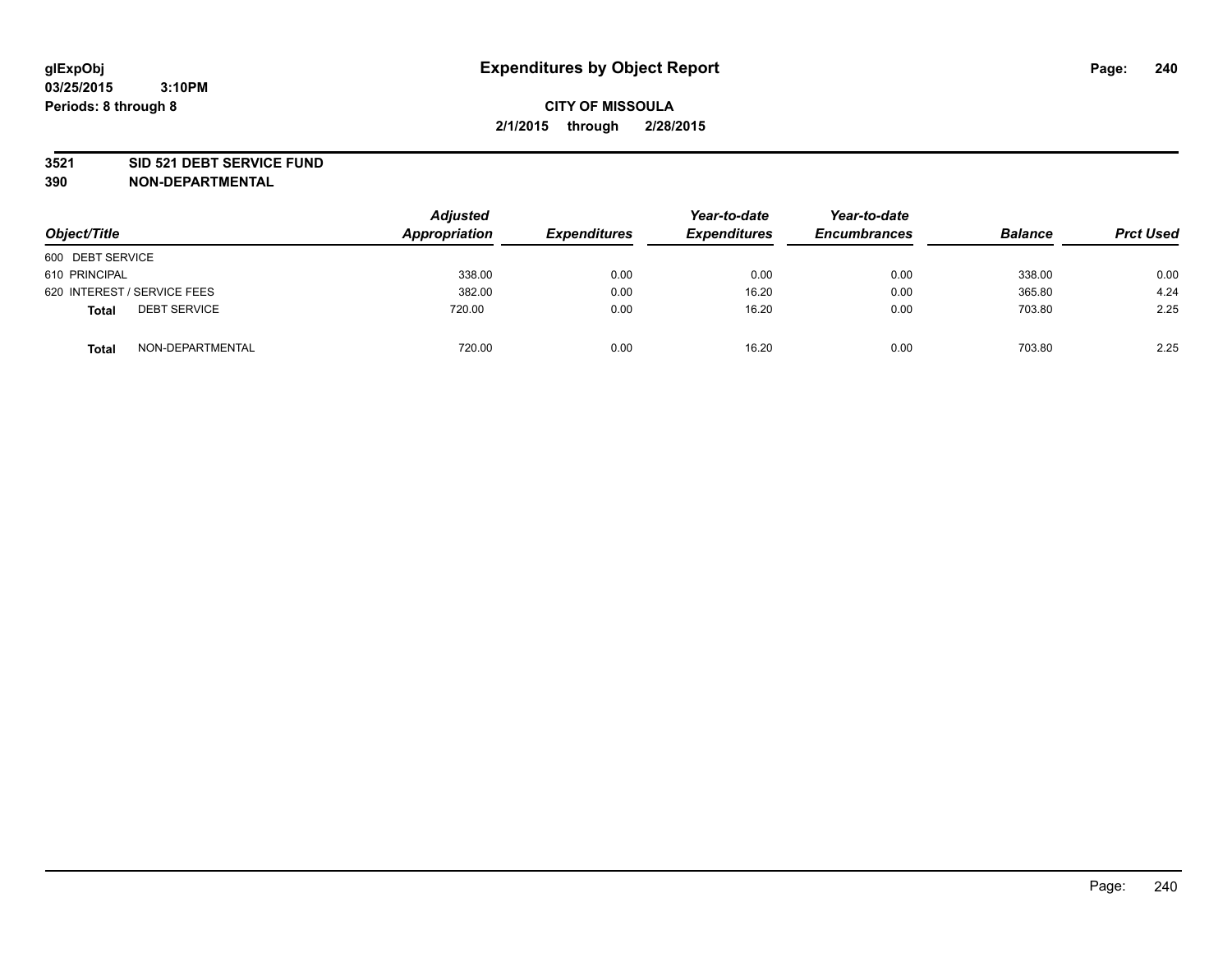**CITY OF MISSOULA 2/1/2015 through 2/28/2015**

### **3521 SID 521 DEBT SERVICE FUND**

| Object/Title     |                             | <b>Adjusted</b><br><b>Appropriation</b> | <b>Expenditures</b> | Year-to-date<br><b>Expenditures</b> | Year-to-date<br><b>Encumbrances</b> | <b>Balance</b> | <b>Prct Used</b> |
|------------------|-----------------------------|-----------------------------------------|---------------------|-------------------------------------|-------------------------------------|----------------|------------------|
| 600 DEBT SERVICE |                             |                                         |                     |                                     |                                     |                |                  |
| 610 PRINCIPAL    |                             | 338.00                                  | 0.00                | 0.00                                | 0.00                                | 338.00         | 0.00             |
|                  | 620 INTEREST / SERVICE FEES | 382.00                                  | 0.00                | 16.20                               | 0.00                                | 365.80         | 4.24             |
| <b>Total</b>     | <b>DEBT SERVICE</b>         | 720.00                                  | 0.00                | 16.20                               | 0.00                                | 703.80         | 2.25             |
| <b>Total</b>     | SID 521 DEBT SERVICE FUND   | 720.00                                  | 0.00                | 16.20                               | 0.00                                | 703.80         | 2.25             |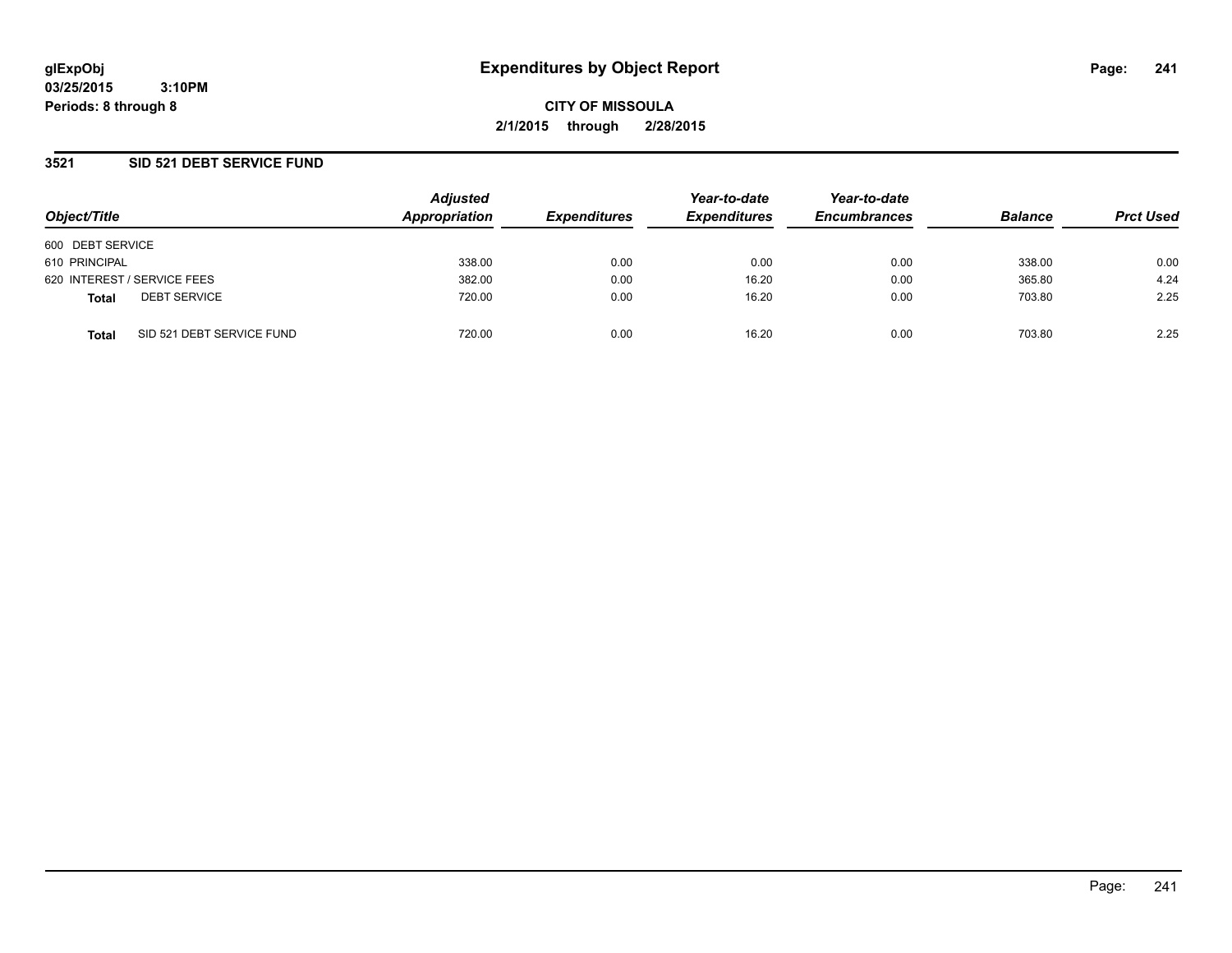#### **3522 SID 522 DEBT SERVICE FUND**

| Object/Title                        | <b>Adjusted</b><br>Appropriation | <b>Expenditures</b> | Year-to-date<br><b>Expenditures</b> | Year-to-date<br><b>Encumbrances</b> | <b>Balance</b> | <b>Prct Used</b> |
|-------------------------------------|----------------------------------|---------------------|-------------------------------------|-------------------------------------|----------------|------------------|
| 600 DEBT SERVICE                    |                                  |                     |                                     |                                     |                |                  |
| 610 PRINCIPAL                       | 488.00                           | 0.00                | 0.00                                | 0.00                                | 488.00         | 0.00             |
| 620 INTEREST / SERVICE FEES         | 47.00                            | 0.00                | 23.39                               | 0.00                                | 23.61          | 49.77            |
| <b>DEBT SERVICE</b><br><b>Total</b> | 535.00                           | 0.00                | 23.39                               | 0.00                                | 511.61         | 4.37             |
| NON-DEPARTMENTAL<br><b>Total</b>    | 535.00                           | 0.00                | 23.39                               | 0.00                                | 511.61         | 4.37             |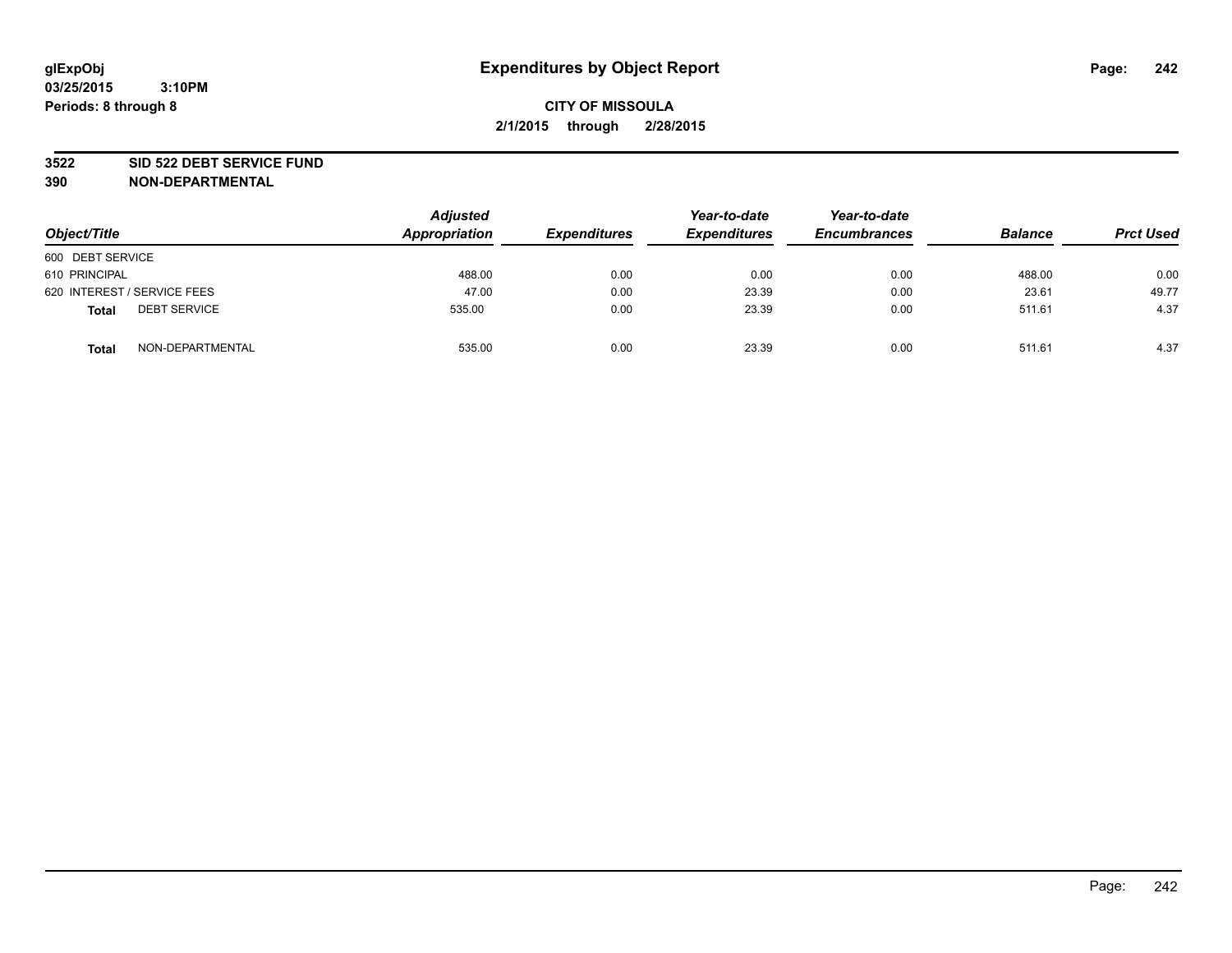**CITY OF MISSOULA 2/1/2015 through 2/28/2015**

### **3522 SID 522 DEBT SERVICE FUND**

| Object/Title                              | <b>Adjusted</b><br>Appropriation | <b>Expenditures</b> | Year-to-date<br><b>Expenditures</b> | Year-to-date<br><b>Encumbrances</b> | <b>Balance</b> | <b>Prct Used</b> |
|-------------------------------------------|----------------------------------|---------------------|-------------------------------------|-------------------------------------|----------------|------------------|
| 600 DEBT SERVICE                          |                                  |                     |                                     |                                     |                |                  |
| 610 PRINCIPAL                             | 488.00                           | 0.00                | 0.00                                | 0.00                                | 488.00         | 0.00             |
| 620 INTEREST / SERVICE FEES               | 47.00                            | 0.00                | 23.39                               | 0.00                                | 23.61          | 49.77            |
| <b>DEBT SERVICE</b><br><b>Total</b>       | 535.00                           | 0.00                | 23.39                               | 0.00                                | 511.61         | 4.37             |
| SID 522 DEBT SERVICE FUND<br><b>Total</b> | 535.00                           | 0.00                | 23.39                               | 0.00                                | 511.61         | 4.37             |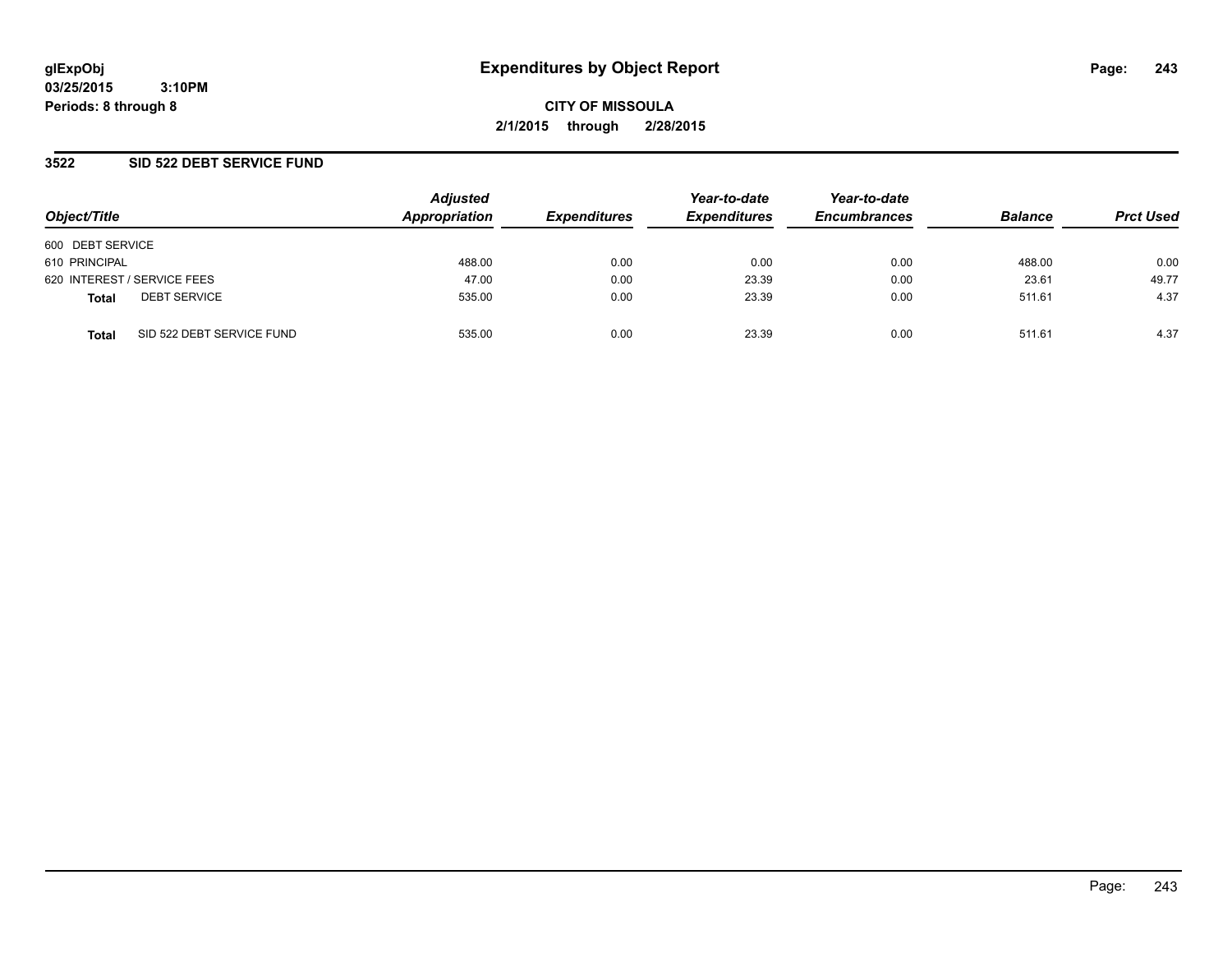#### **3524 SID 524 DEBT SERVICE FUND**

| Object/Title                |                           | <b>Adjusted</b><br>Appropriation | <b>Expenditures</b> | Year-to-date<br><b>Expenditures</b> | Year-to-date<br><b>Encumbrances</b> | <b>Balance</b> | <b>Prct Used</b> |
|-----------------------------|---------------------------|----------------------------------|---------------------|-------------------------------------|-------------------------------------|----------------|------------------|
|                             |                           |                                  |                     |                                     |                                     |                |                  |
| 500 FIXED CHARGES           |                           |                                  |                     |                                     |                                     |                |                  |
|                             | 550 MERCHANT SERVICE FEES | 0.00                             | 0.00                | 0.00                                | 0.00                                | 0.00           | 0.00             |
| <b>Total</b>                | <b>FIXED CHARGES</b>      | 0.00                             | 0.00                | 0.00                                | 0.00                                | 0.00           | 0.00             |
| 600 DEBT SERVICE            |                           |                                  |                     |                                     |                                     |                |                  |
| 610 PRINCIPAL               |                           | 217.000.00                       | 0.00                | 108.000.00                          | 0.00                                | 109.000.00     | 49.77            |
| 620 INTEREST / SERVICE FEES |                           | 89,400.00                        | 0.00                | 45,780.00                           | 0.00                                | 43.620.00      | 51.21            |
| <b>Total</b>                | <b>DEBT SERVICE</b>       | 306.400.00                       | 0.00                | 153.780.00                          | 0.00                                | 152.620.00     | 50.19            |
| <b>Total</b>                | NON-DEPARTMENTAL          | 306.400.00                       | 0.00                | 153.780.00                          | 0.00                                | 152.620.00     | 50.19            |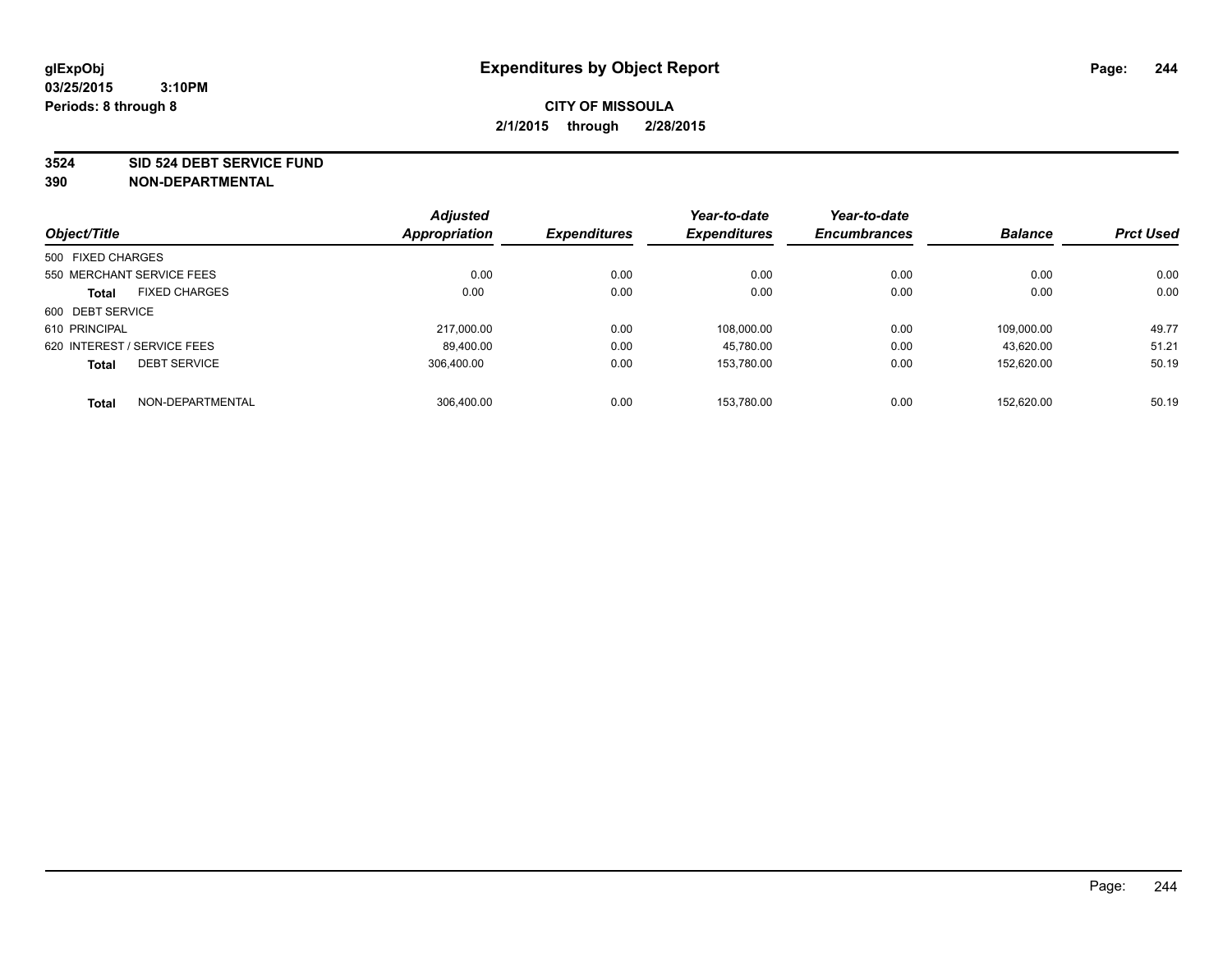### **3524 SID 524 DEBT SERVICE FUND**

| Object/Title                |                           | <b>Adjusted</b><br>Appropriation | <b>Expenditures</b> | Year-to-date<br><b>Expenditures</b> | Year-to-date<br><b>Encumbrances</b> | <b>Balance</b> | <b>Prct Used</b> |
|-----------------------------|---------------------------|----------------------------------|---------------------|-------------------------------------|-------------------------------------|----------------|------------------|
| 500 FIXED CHARGES           |                           |                                  |                     |                                     |                                     |                |                  |
| 550 MERCHANT SERVICE FEES   |                           | 0.00                             | 0.00                | 0.00                                | 0.00                                | 0.00           | 0.00             |
| <b>Total</b>                | <b>FIXED CHARGES</b>      | 0.00                             | 0.00                | 0.00                                | 0.00                                | 0.00           | 0.00             |
| 600 DEBT SERVICE            |                           |                                  |                     |                                     |                                     |                |                  |
| 610 PRINCIPAL               |                           | 217.000.00                       | 0.00                | 108.000.00                          | 0.00                                | 109.000.00     | 49.77            |
| 620 INTEREST / SERVICE FEES |                           | 89.400.00                        | 0.00                | 45.780.00                           | 0.00                                | 43.620.00      | 51.21            |
| <b>Total</b>                | <b>DEBT SERVICE</b>       | 306.400.00                       | 0.00                | 153.780.00                          | 0.00                                | 152.620.00     | 50.19            |
| <b>Total</b>                | SID 524 DEBT SERVICE FUND | 306.400.00                       | 0.00                | 153.780.00                          | 0.00                                | 152.620.00     | 50.19            |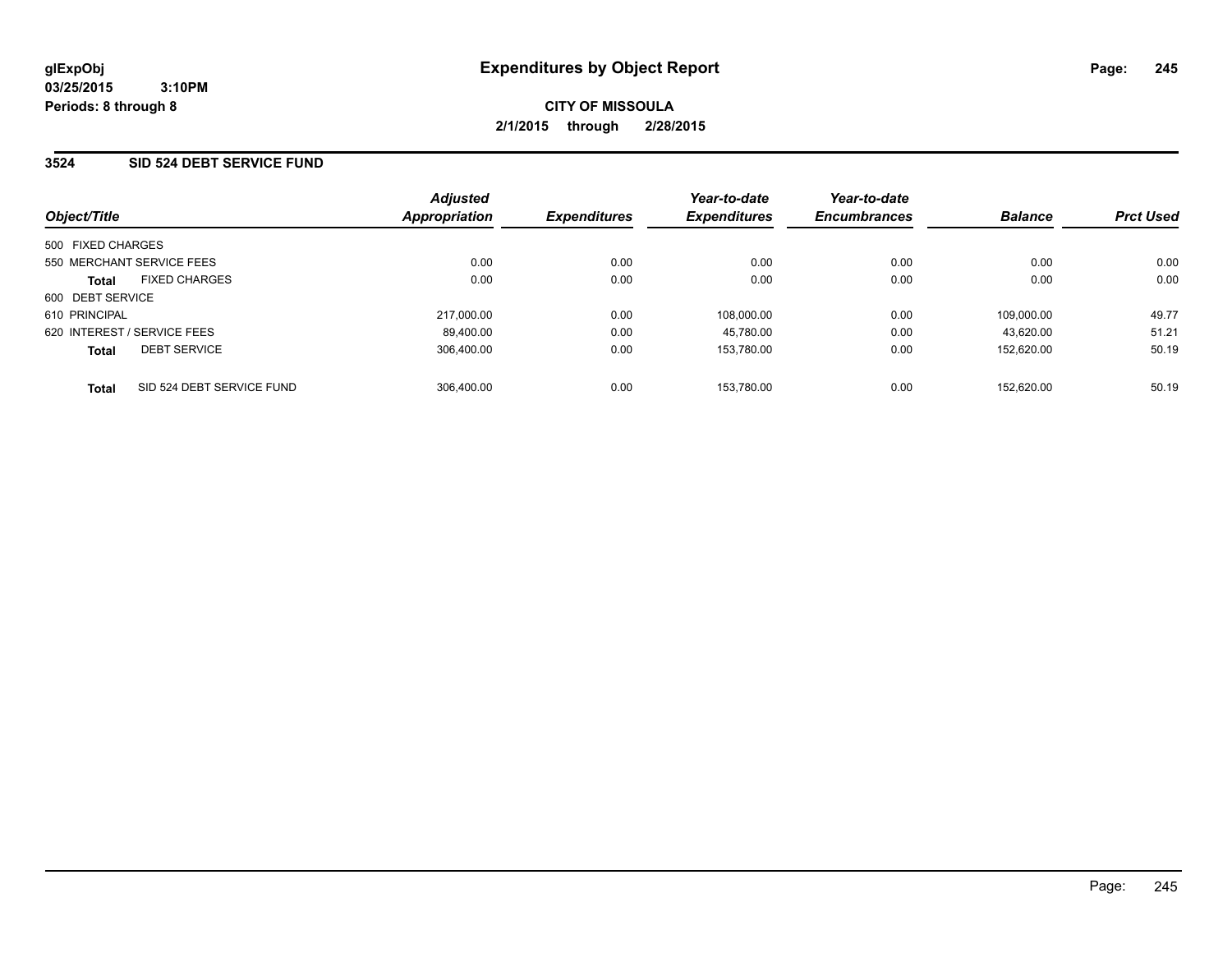#### **3525 SID 525 DEBT SERVICE FUND**

| Object/Title                        | <b>Adjusted</b><br>Appropriation | <b>Expenditures</b> | Year-to-date<br><b>Expenditures</b> | Year-to-date<br><b>Encumbrances</b> | <b>Balance</b> | <b>Prct Used</b> |
|-------------------------------------|----------------------------------|---------------------|-------------------------------------|-------------------------------------|----------------|------------------|
| 600 DEBT SERVICE                    |                                  |                     |                                     |                                     |                |                  |
| 610 PRINCIPAL                       | 25,000.00                        | 0.00                | 13,000.00                           | 0.00                                | 12,000.00      | 52.00            |
| 620 INTEREST / SERVICE FEES         | 6.500.00                         | 0.00                | 3,380.00                            | 0.00                                | 3.120.00       | 52.00            |
| <b>DEBT SERVICE</b><br><b>Total</b> | 31,500.00                        | 0.00                | 16,380.00                           | 0.00                                | 15,120.00      | 52.00            |
| NON-DEPARTMENTAL<br><b>Total</b>    | 31,500.00                        | 0.00                | 16,380.00                           | 0.00                                | 15,120.00      | 52.00            |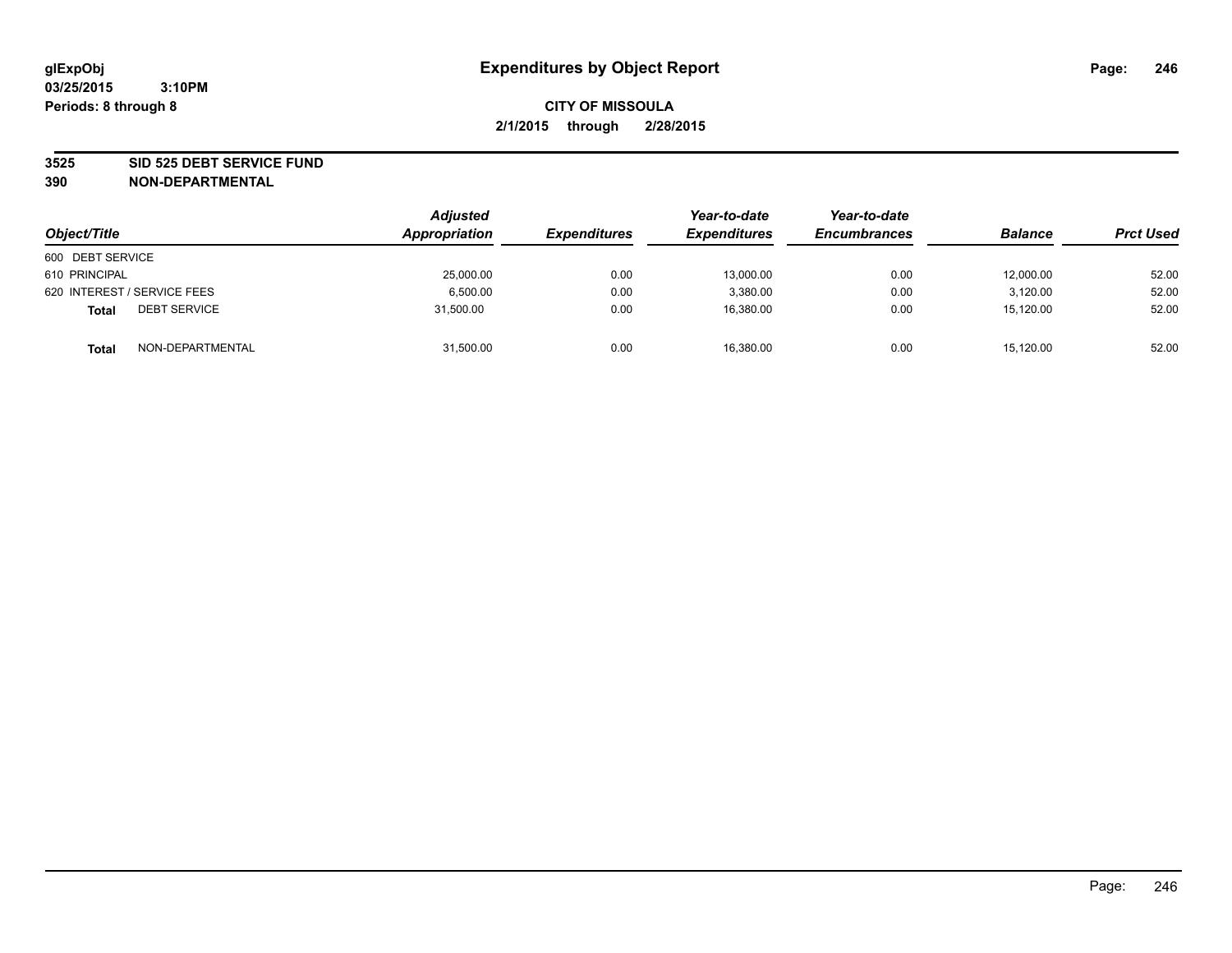**CITY OF MISSOULA 2/1/2015 through 2/28/2015**

### **3525 SID 525 DEBT SERVICE FUND**

|                                           | <b>Adjusted</b>      |                     | Year-to-date        | Year-to-date        |                |                  |
|-------------------------------------------|----------------------|---------------------|---------------------|---------------------|----------------|------------------|
| Object/Title                              | <b>Appropriation</b> | <b>Expenditures</b> | <b>Expenditures</b> | <b>Encumbrances</b> | <b>Balance</b> | <b>Prct Used</b> |
| 600 DEBT SERVICE                          |                      |                     |                     |                     |                |                  |
| 610 PRINCIPAL                             | 25,000.00            | 0.00                | 13,000.00           | 0.00                | 12,000.00      | 52.00            |
| 620 INTEREST / SERVICE FEES               | 6,500.00             | 0.00                | 3,380.00            | 0.00                | 3.120.00       | 52.00            |
| <b>DEBT SERVICE</b><br><b>Total</b>       | 31,500.00            | 0.00                | 16.380.00           | 0.00                | 15.120.00      | 52.00            |
| SID 525 DEBT SERVICE FUND<br><b>Total</b> | 31.500.00            | 0.00                | 16.380.00           | 0.00                | 15.120.00      | 52.00            |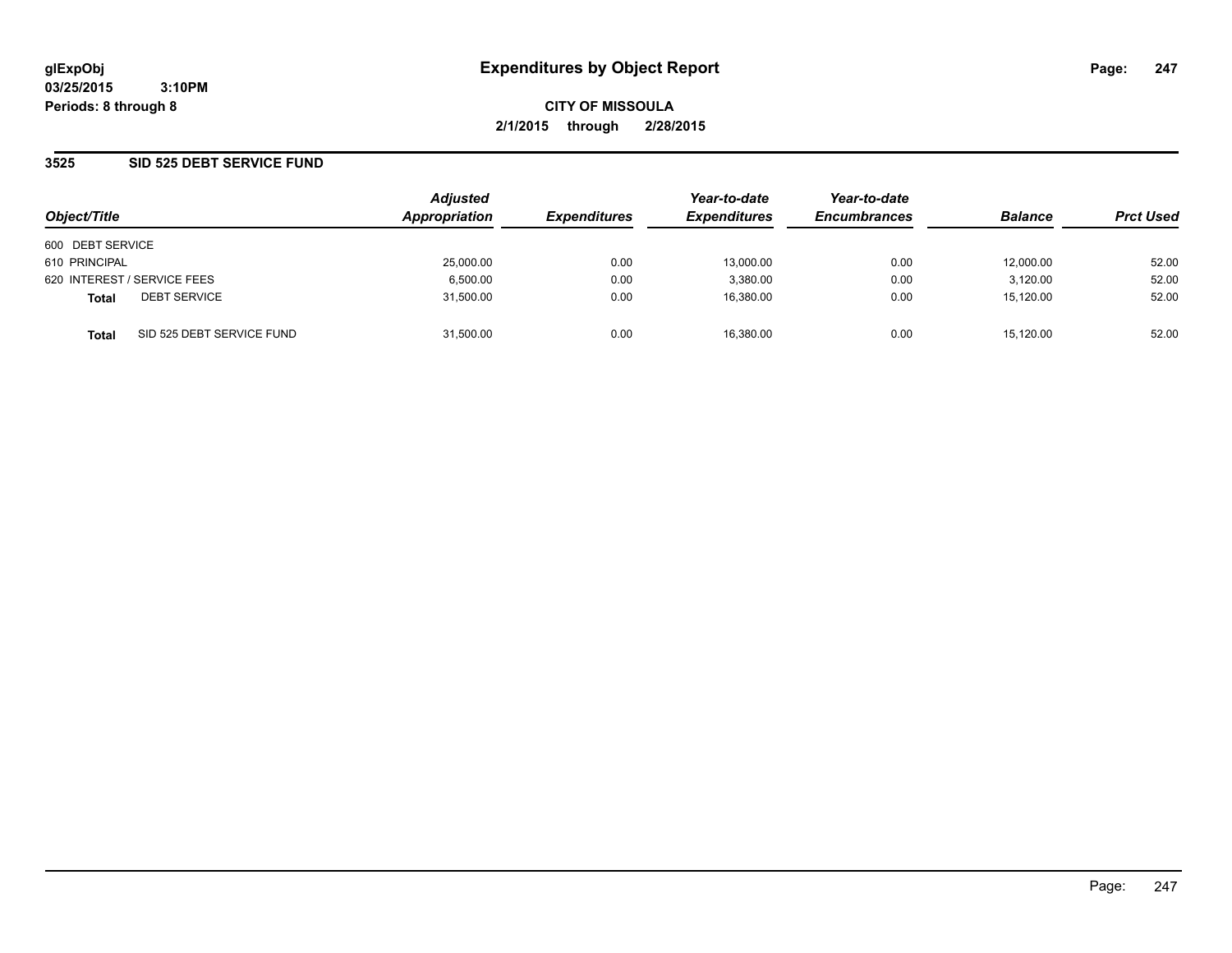#### **3526 SID 526 DEBT SERVICE FUND**

| Object/Title                        | <b>Adjusted</b><br>Appropriation | <b>Expenditures</b> | Year-to-date<br><b>Expenditures</b> | Year-to-date<br><b>Encumbrances</b> | <b>Balance</b> | <b>Prct Used</b> |
|-------------------------------------|----------------------------------|---------------------|-------------------------------------|-------------------------------------|----------------|------------------|
| 600 DEBT SERVICE                    |                                  |                     |                                     |                                     |                |                  |
| 610 PRINCIPAL                       | 148,000.00                       | 0.00                | 73,000.00                           | 0.00                                | 75,000.00      | 49.32            |
| 620 INTEREST / SERVICE FEES         | 45,300.00                        | 0.00                | 23,380.00                           | 0.00                                | 21,920.00      | 51.61            |
| <b>DEBT SERVICE</b><br><b>Total</b> | 193.300.00                       | 0.00                | 96.380.00                           | 0.00                                | 96,920.00      | 49.86            |
| NON-DEPARTMENTAL<br><b>Total</b>    | 193,300.00                       | 0.00                | 96,380.00                           | 0.00                                | 96,920.00      | 49.86            |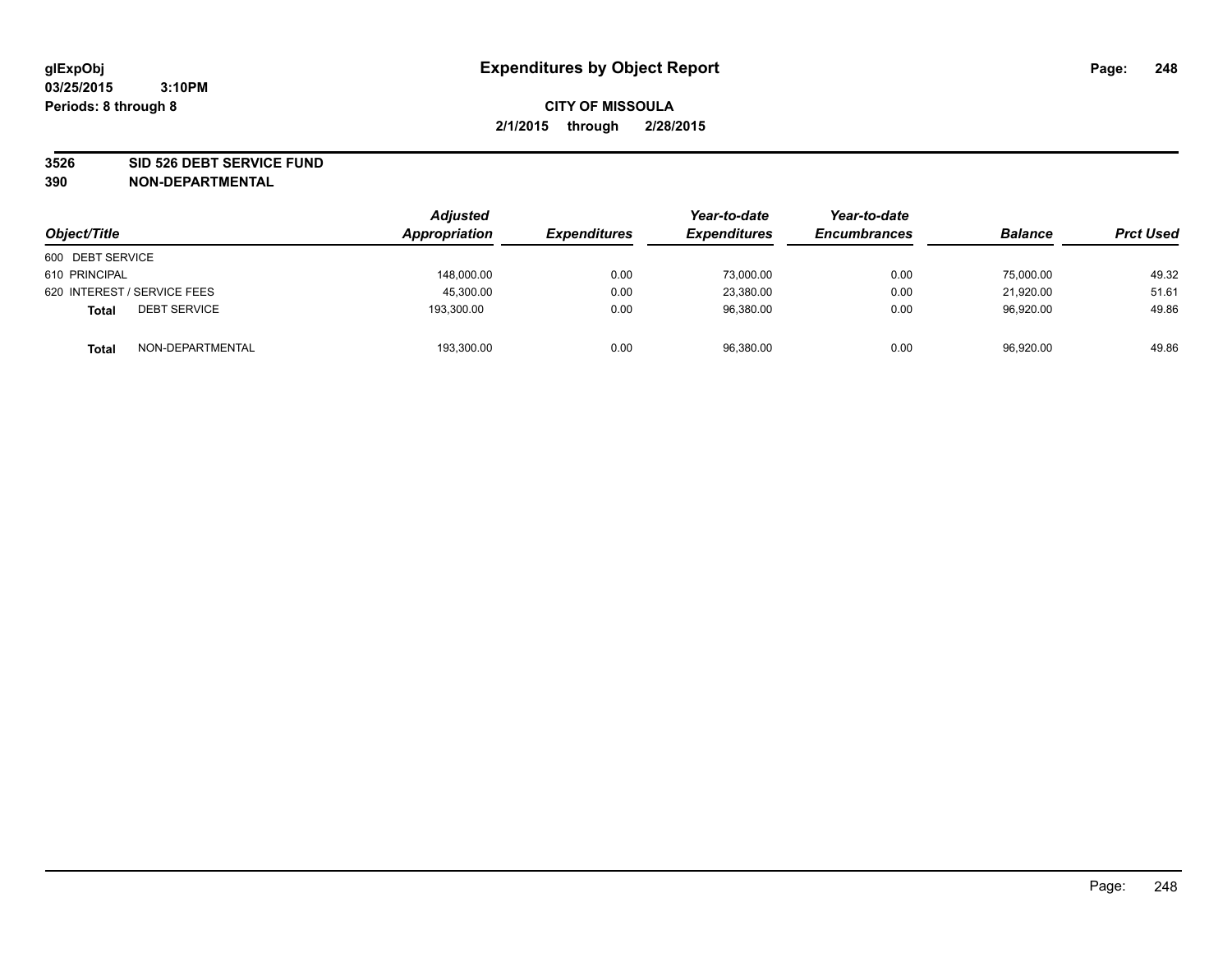**CITY OF MISSOULA 2/1/2015 through 2/28/2015**

### **3526 SID 526 DEBT SERVICE FUND**

| Object/Title     |                             | <b>Adjusted</b><br>Appropriation | <b>Expenditures</b> | Year-to-date<br><b>Expenditures</b> | Year-to-date<br><b>Encumbrances</b> | <b>Balance</b> | <b>Prct Used</b> |
|------------------|-----------------------------|----------------------------------|---------------------|-------------------------------------|-------------------------------------|----------------|------------------|
| 600 DEBT SERVICE |                             |                                  |                     |                                     |                                     |                |                  |
| 610 PRINCIPAL    |                             | 148,000.00                       | 0.00                | 73,000.00                           | 0.00                                | 75,000.00      | 49.32            |
|                  | 620 INTEREST / SERVICE FEES | 45,300.00                        | 0.00                | 23,380.00                           | 0.00                                | 21.920.00      | 51.61            |
| <b>Total</b>     | <b>DEBT SERVICE</b>         | 193.300.00                       | 0.00                | 96.380.00                           | 0.00                                | 96,920.00      | 49.86            |
| Total            | SID 526 DEBT SERVICE FUND   | 193.300.00                       | 0.00                | 96.380.00                           | 0.00                                | 96.920.00      | 49.86            |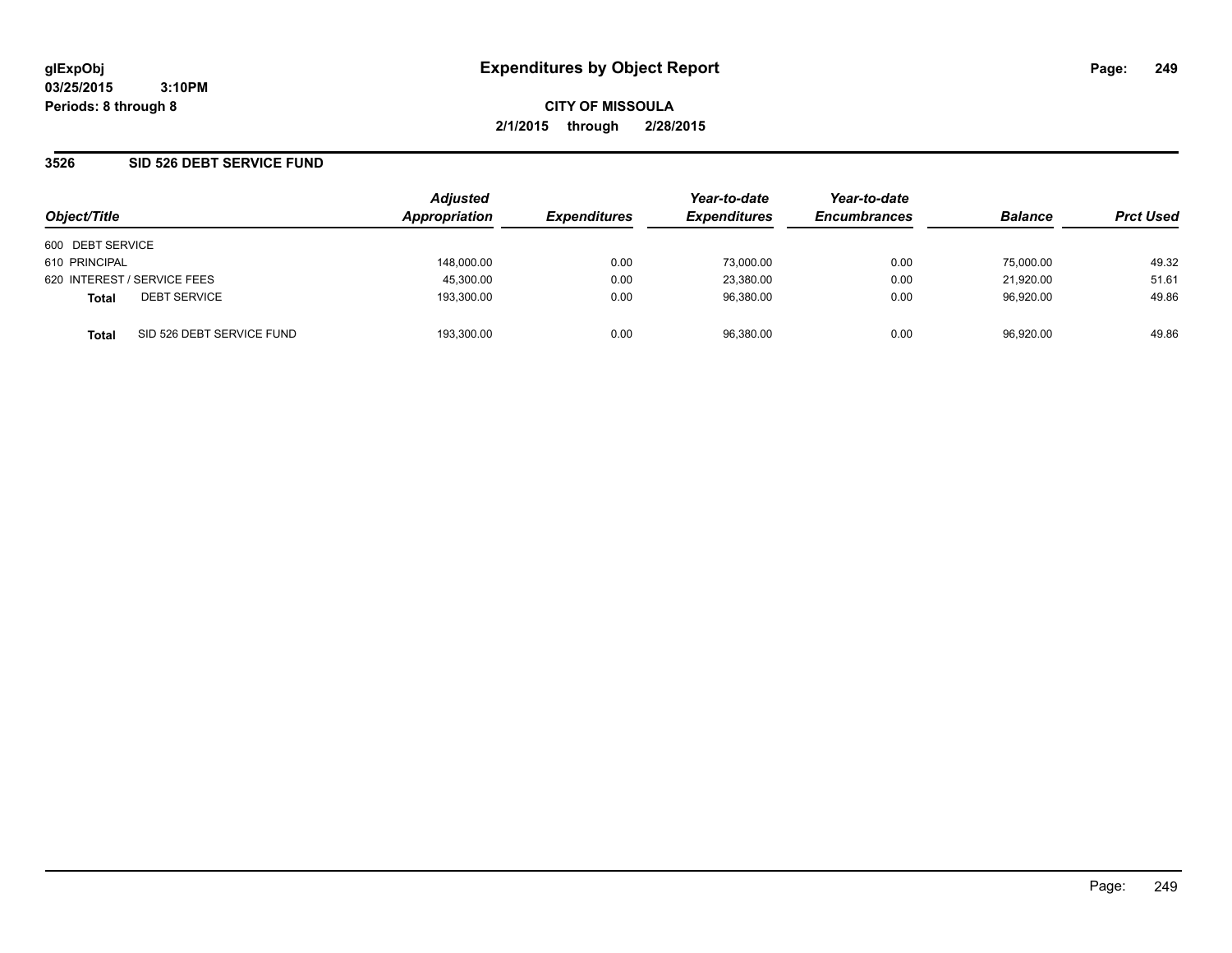#### **3527 SID 527 DEBT SERVICE FUND**

| Object/Title                 | <b>Adjusted</b><br>Appropriation | <b>Expenditures</b> | Year-to-date<br><b>Expenditures</b> | Year-to-date<br><b>Encumbrances</b> | <b>Balance</b> | <b>Prct Used</b> |
|------------------------------|----------------------------------|---------------------|-------------------------------------|-------------------------------------|----------------|------------------|
| 600 DEBT SERVICE             |                                  |                     |                                     |                                     |                |                  |
| 610 PRINCIPAL                | 0.00                             | 0.00                | 0.00                                | 0.00                                | 0.00           | 0.00             |
| 620 INTEREST / SERVICE FEES  | 0.00                             | 0.00                | 0.00                                | 0.00                                | 0.00           | 0.00             |
| <b>DEBT SERVICE</b><br>Total | 0.00                             | 0.00                | 0.00                                | 0.00                                | 0.00           | 0.00             |
| NON-DEPARTMENTAL<br>Total    | 0.00                             | 0.00                | 0.00                                | 0.00                                | 0.00           | 0.00             |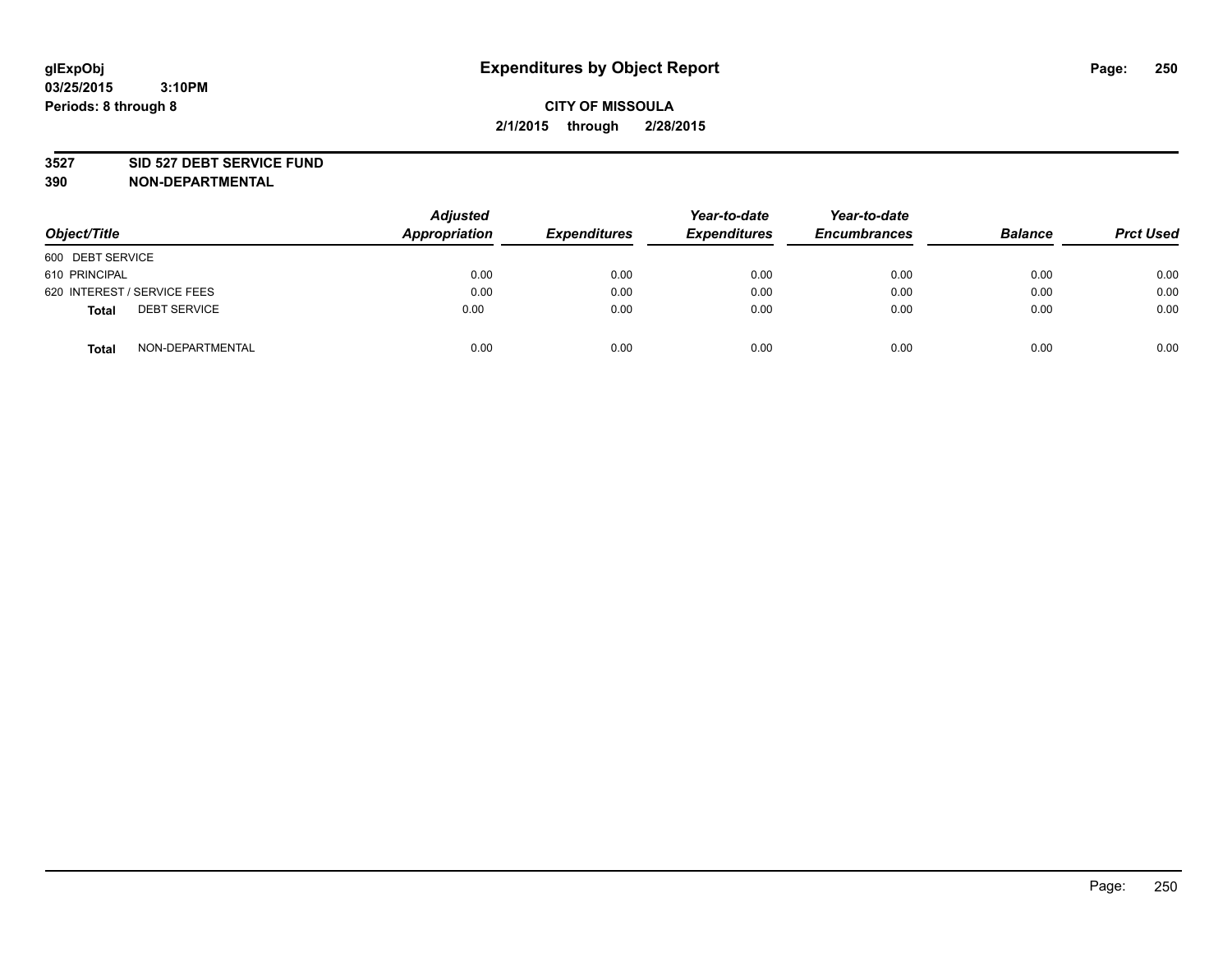**CITY OF MISSOULA 2/1/2015 through 2/28/2015**

### **3527 SID 527 DEBT SERVICE FUND**

| Object/Title                              | <b>Adjusted</b><br>Appropriation | <b>Expenditures</b> | Year-to-date<br><b>Expenditures</b> | Year-to-date<br><b>Encumbrances</b> | <b>Balance</b> | <b>Prct Used</b> |
|-------------------------------------------|----------------------------------|---------------------|-------------------------------------|-------------------------------------|----------------|------------------|
| 600 DEBT SERVICE                          |                                  |                     |                                     |                                     |                |                  |
| 610 PRINCIPAL                             | 0.00                             | 0.00                | 0.00                                | 0.00                                | 0.00           | 0.00             |
| 620 INTEREST / SERVICE FEES               | 0.00                             | 0.00                | 0.00                                | 0.00                                | 0.00           | 0.00             |
| <b>DEBT SERVICE</b><br><b>Total</b>       | 0.00                             | 0.00                | 0.00                                | 0.00                                | 0.00           | 0.00             |
| SID 527 DEBT SERVICE FUND<br><b>Total</b> | 0.00                             | 0.00                | 0.00                                | 0.00                                | 0.00           | 0.00             |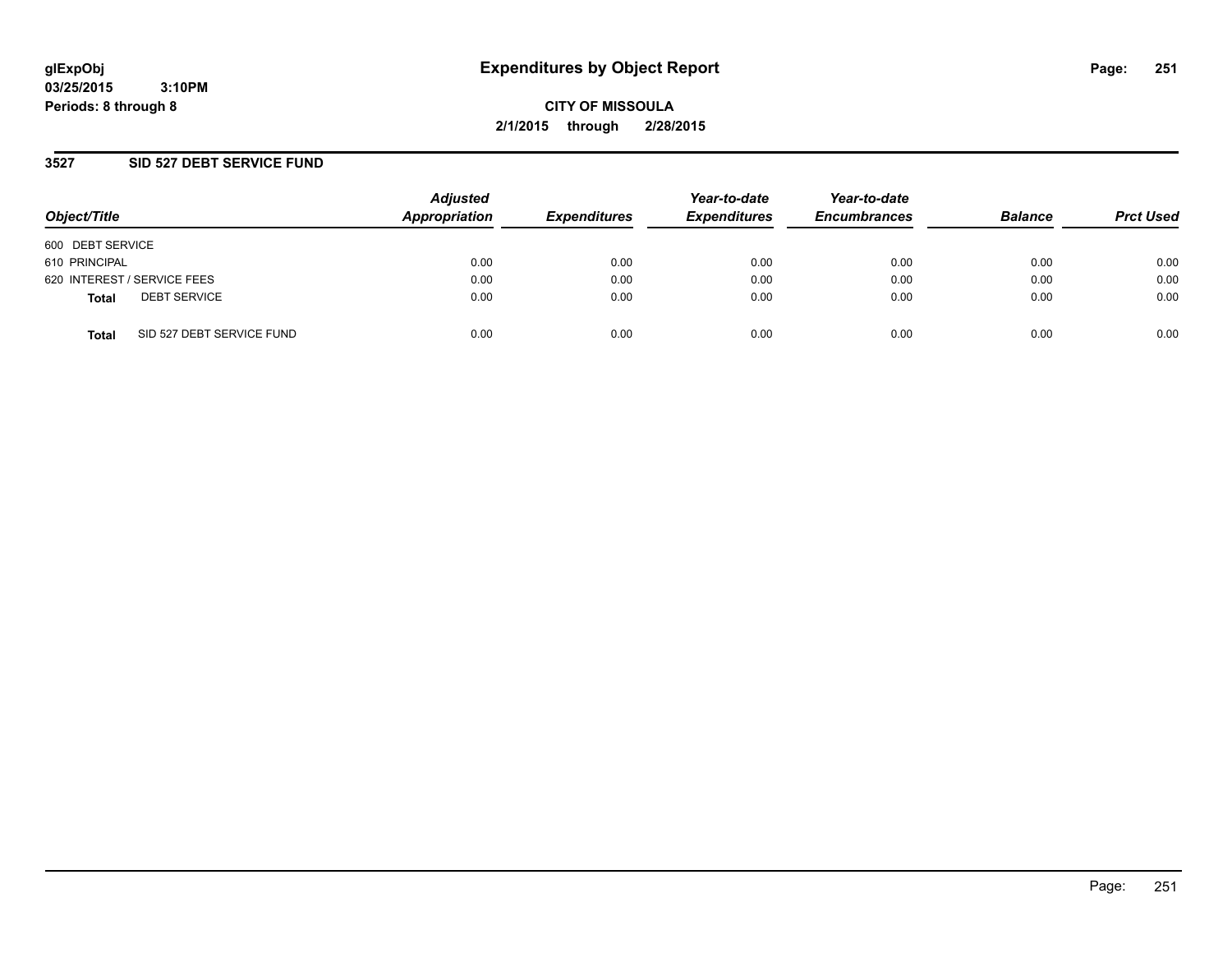#### **3530 SID 530 DEBT SERVICE FUND**

|                                     | <b>Adjusted</b> |                     | Year-to-date        | Year-to-date        |                |                  |
|-------------------------------------|-----------------|---------------------|---------------------|---------------------|----------------|------------------|
| Object/Title                        | Appropriation   | <b>Expenditures</b> | <b>Expenditures</b> | <b>Encumbrances</b> | <b>Balance</b> | <b>Prct Used</b> |
| 600 DEBT SERVICE                    |                 |                     |                     |                     |                |                  |
| 610 PRINCIPAL                       | 670.00          | 0.00                | 670.00              | 0.00                | 0.00           | 100.00           |
| 620 INTEREST / SERVICE FEES         | 10.00           | 3.41                | 10.09               | 0.00                | $-0.09$        | 100.90           |
| <b>DEBT SERVICE</b><br><b>Total</b> | 680.00          | 3.41                | 680.09              | 0.00                | $-0.09$        | 100.01           |
| 800 OTHER OBJECTS                   |                 |                     |                     |                     |                |                  |
| 820 TRANSFERS TO OTHER FUNDS        | 0.00            | 0.00                | 0.00                | 0.00                | 0.00           | 0.00             |
| OTHER OBJECTS<br><b>Total</b>       | 0.00            | 0.00                | 0.00                | 0.00                | 0.00           | 0.00             |
| NON-DEPARTMENTAL<br>Total           | 680.00          | 3.41                | 680.09              | 0.00                | $-0.09$        | 100.01           |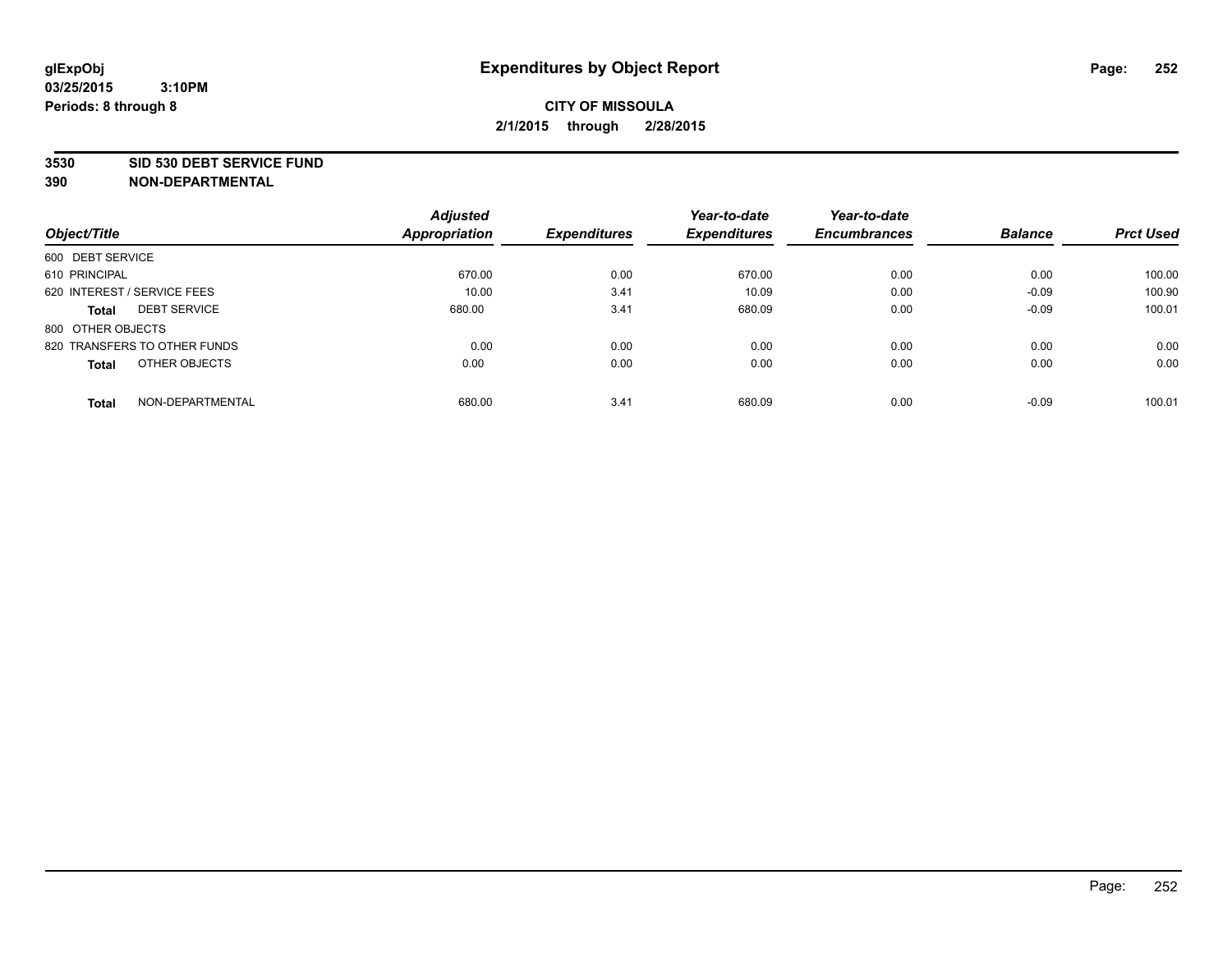**CITY OF MISSOULA 2/1/2015 through 2/28/2015**

### **3530 SID 530 DEBT SERVICE FUND**

| Object/Title      |                              | <b>Adjusted</b><br>Appropriation | <b>Expenditures</b> | Year-to-date<br><b>Expenditures</b> | Year-to-date<br><b>Encumbrances</b> | <b>Balance</b> | <b>Prct Used</b> |
|-------------------|------------------------------|----------------------------------|---------------------|-------------------------------------|-------------------------------------|----------------|------------------|
|                   |                              |                                  |                     |                                     |                                     |                |                  |
| 600 DEBT SERVICE  |                              |                                  |                     |                                     |                                     |                |                  |
| 610 PRINCIPAL     |                              | 670.00                           | 0.00                | 670.00                              | 0.00                                | 0.00           | 100.00           |
|                   | 620 INTEREST / SERVICE FEES  | 10.00                            | 3.41                | 10.09                               | 0.00                                | $-0.09$        | 100.90           |
| <b>Total</b>      | <b>DEBT SERVICE</b>          | 680.00                           | 3.41                | 680.09                              | 0.00                                | $-0.09$        | 100.01           |
| 800 OTHER OBJECTS |                              |                                  |                     |                                     |                                     |                |                  |
|                   | 820 TRANSFERS TO OTHER FUNDS | 0.00                             | 0.00                | 0.00                                | 0.00                                | 0.00           | 0.00             |
| <b>Total</b>      | OTHER OBJECTS                | 0.00                             | 0.00                | 0.00                                | 0.00                                | 0.00           | 0.00             |
| <b>Total</b>      | SID 530 DEBT SERVICE FUND    | 680.00                           | 3.41                | 680.09                              | 0.00                                | $-0.09$        | 100.01           |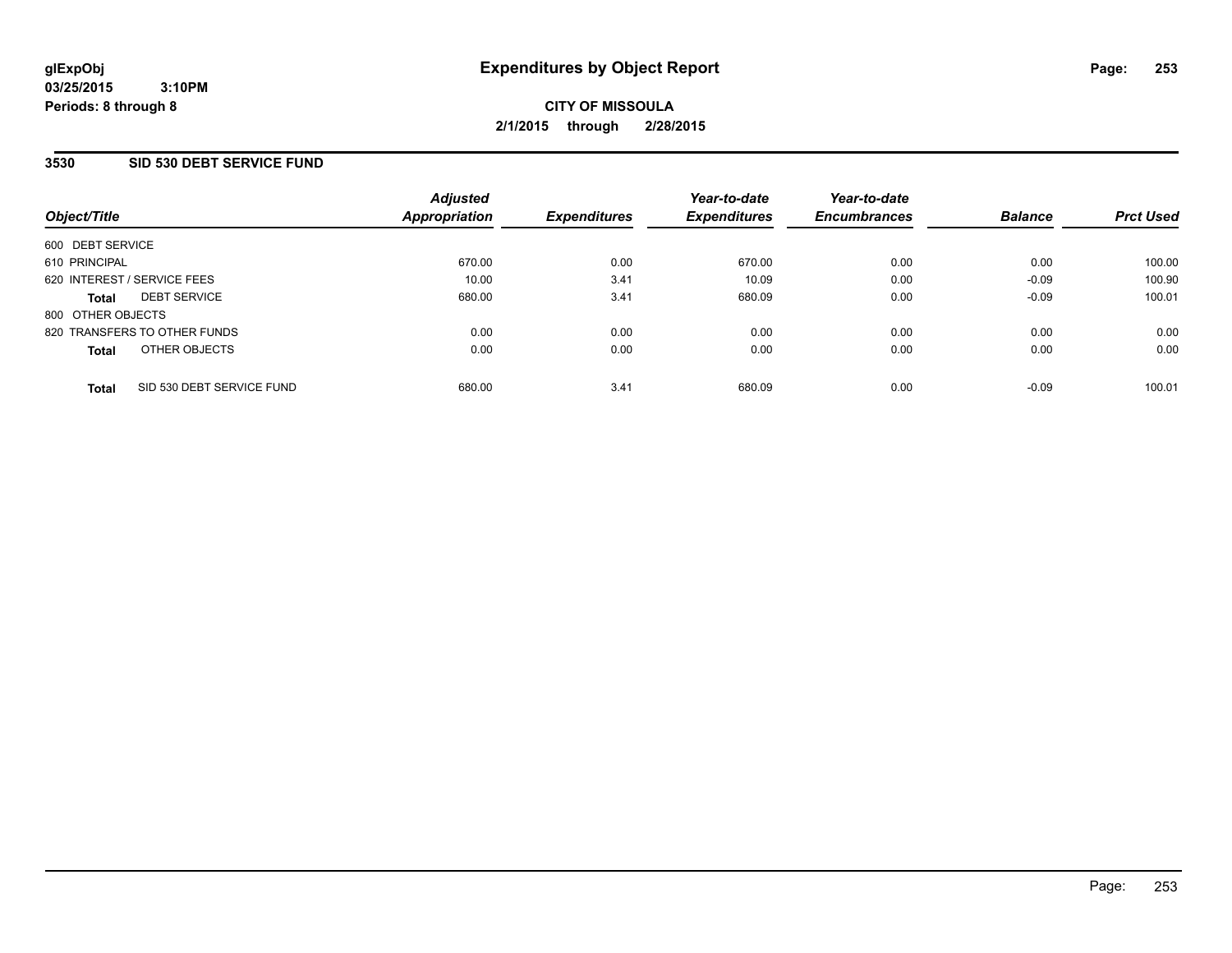### **3531 SID 531 HICKORY ST CALMING**

| Object/Title                     | <b>Adjusted</b><br>Appropriation | <b>Expenditures</b> | Year-to-date<br><b>Expenditures</b> | Year-to-date<br><b>Encumbrances</b> | <b>Balance</b> | <b>Prct Used</b> |
|----------------------------------|----------------------------------|---------------------|-------------------------------------|-------------------------------------|----------------|------------------|
| 800 OTHER OBJECTS                |                                  |                     |                                     |                                     |                |                  |
| 820 TRANSFERS TO OTHER FUNDS     | 0.00                             | 0.00                | 0.00                                | 0.00                                | 0.00           | 0.00             |
| OTHER OBJECTS<br><b>Total</b>    | 0.00                             | 0.00                | 0.00                                | 0.00                                | 0.00           | 0.00             |
| NON-DEPARTMENTAL<br><b>Total</b> | 0.00                             | 0.00                | 0.00                                | 0.00                                | 0.00           | 0.00             |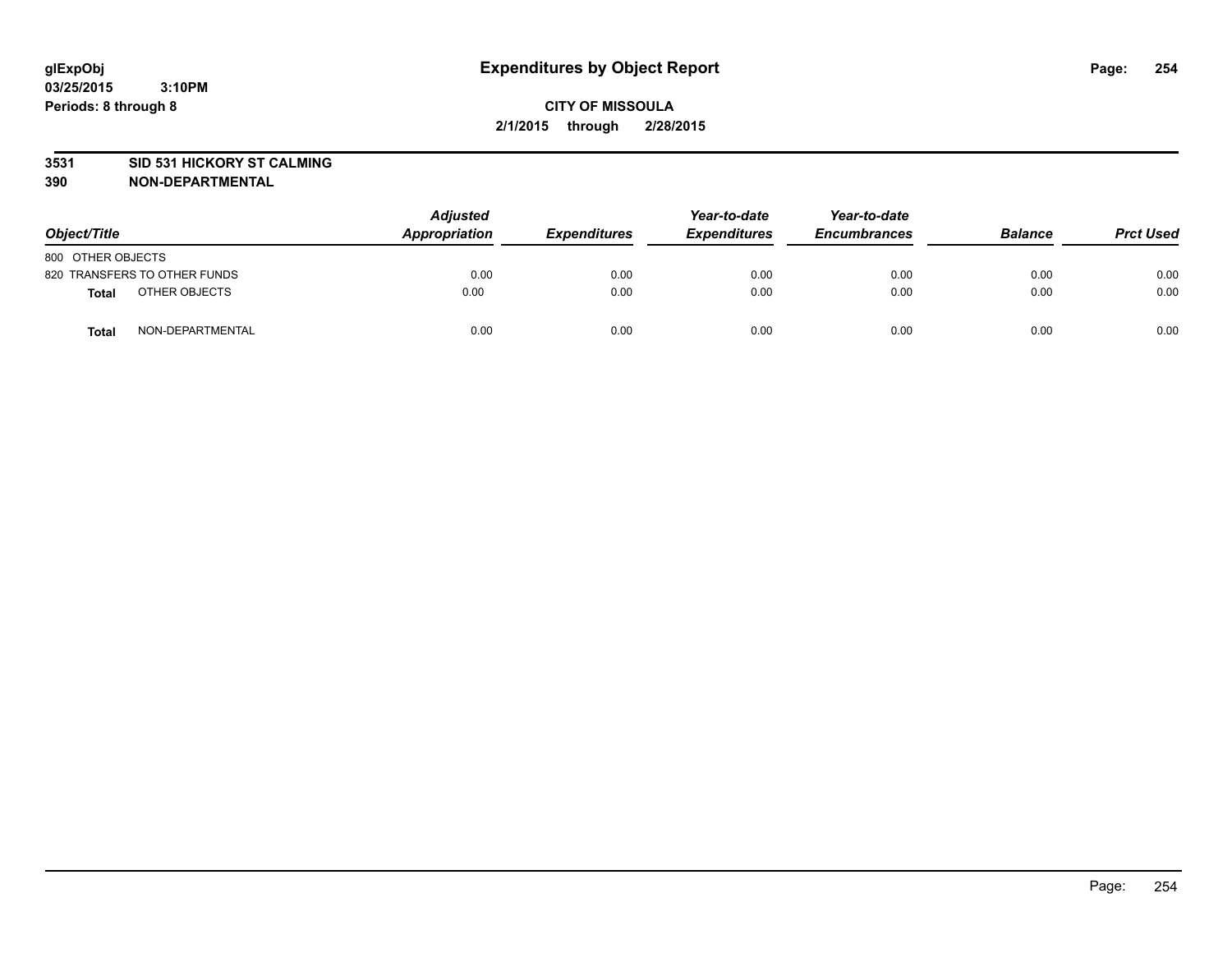### **3531 SID 531 HICKORY ST CALMING**

| Object/Title                               | <b>Adjusted</b><br>Appropriation | <b>Expenditures</b> | Year-to-date<br><b>Expenditures</b> | Year-to-date<br><b>Encumbrances</b> | <b>Balance</b> | <b>Prct Used</b> |
|--------------------------------------------|----------------------------------|---------------------|-------------------------------------|-------------------------------------|----------------|------------------|
| 800 OTHER OBJECTS                          |                                  |                     |                                     |                                     |                |                  |
| 820 TRANSFERS TO OTHER FUNDS               | 0.00                             | 0.00                | 0.00                                | 0.00                                | 0.00           | 0.00             |
| OTHER OBJECTS<br><b>Total</b>              | 0.00                             | 0.00                | 0.00                                | 0.00                                | 0.00           | 0.00             |
| SID 531 HICKORY ST CALMING<br><b>Total</b> | 0.00                             | 0.00                | 0.00                                | 0.00                                | 0.00           | 0.00             |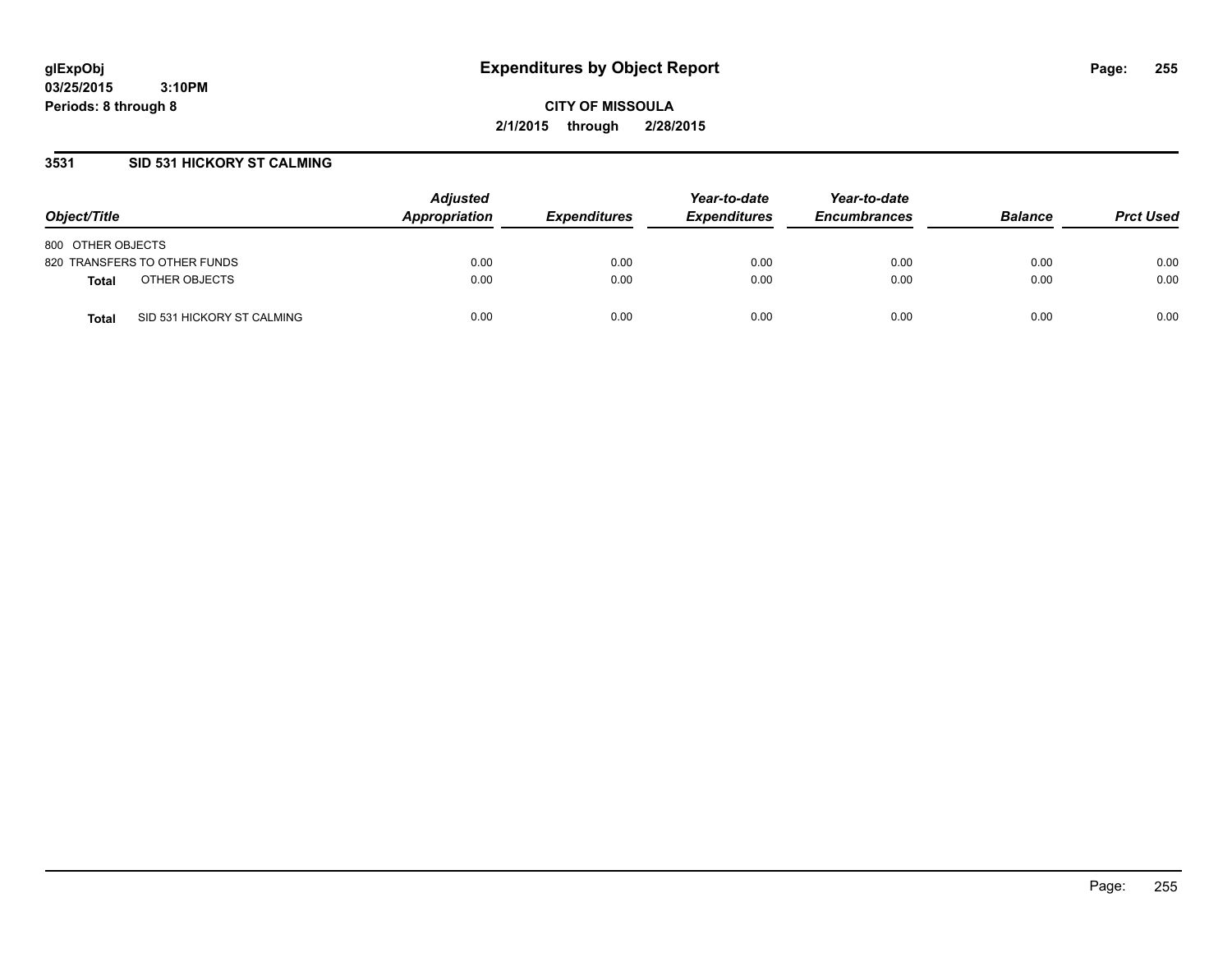### **3532 SID 532 DEBT SERVICE FUND**

| Object/Title                        | <b>Adjusted</b><br>Appropriation | <b>Expenditures</b> | Year-to-date<br><b>Expenditures</b> | Year-to-date<br><b>Encumbrances</b> | <b>Balance</b> | <b>Prct Used</b> |
|-------------------------------------|----------------------------------|---------------------|-------------------------------------|-------------------------------------|----------------|------------------|
| 600 DEBT SERVICE                    |                                  |                     |                                     |                                     |                |                  |
| 610 PRINCIPAL                       | 30,000.00                        | 0.00                | 0.00                                | 0.00                                | 30,000.00      | 0.00             |
| 620 INTEREST / SERVICE FEES         | 13,363.00                        | 0.00                | 7.031.25                            | 0.00                                | 6,331.75       | 52.62            |
| <b>DEBT SERVICE</b><br><b>Total</b> | 43.363.00                        | 0.00                | 7.031.25                            | 0.00                                | 36.331.75      | 16.21            |
| NON-DEPARTMENTAL<br><b>Total</b>    | 43,363.00                        | 0.00                | 7.031.25                            | 0.00                                | 36,331.75      | 16.21            |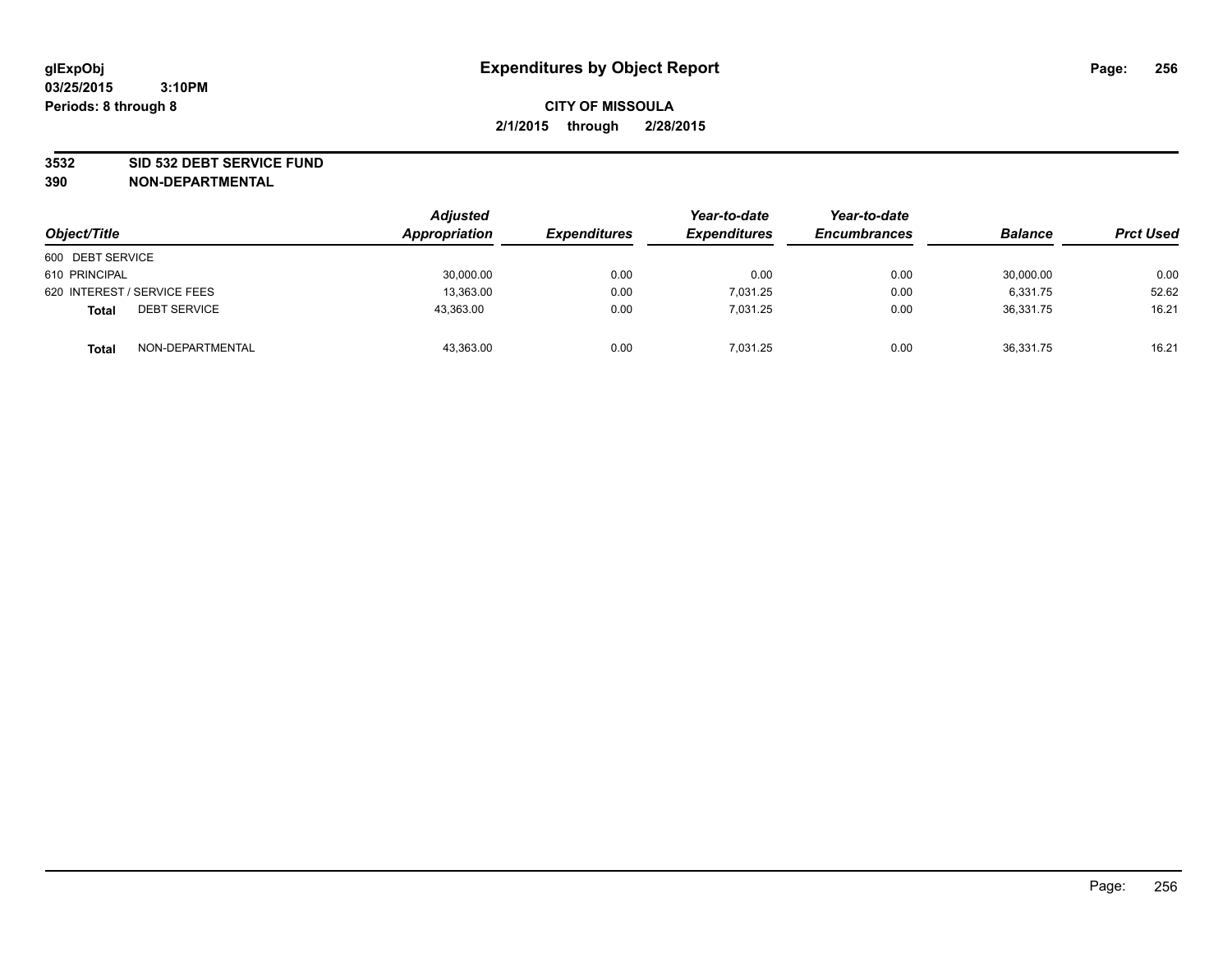**CITY OF MISSOULA 2/1/2015 through 2/28/2015**

### **3532 SID 532 DEBT SERVICE FUND**

| Object/Title                              | <b>Adjusted</b><br>Appropriation | <b>Expenditures</b> | Year-to-date<br><b>Expenditures</b> | Year-to-date<br><b>Encumbrances</b> | <b>Balance</b> | <b>Prct Used</b> |
|-------------------------------------------|----------------------------------|---------------------|-------------------------------------|-------------------------------------|----------------|------------------|
| 600 DEBT SERVICE                          |                                  |                     |                                     |                                     |                |                  |
| 610 PRINCIPAL                             | 30,000.00                        | 0.00                | 0.00                                | 0.00                                | 30,000.00      | 0.00             |
| 620 INTEREST / SERVICE FEES               | 13,363.00                        | 0.00                | 7,031.25                            | 0.00                                | 6,331.75       | 52.62            |
| <b>DEBT SERVICE</b><br><b>Total</b>       | 43,363.00                        | 0.00                | 7.031.25                            | 0.00                                | 36.331.75      | 16.21            |
| SID 532 DEBT SERVICE FUND<br><b>Total</b> | 43,363.00                        | 0.00                | 7.031.25                            | 0.00                                | 36.331.75      | 16.21            |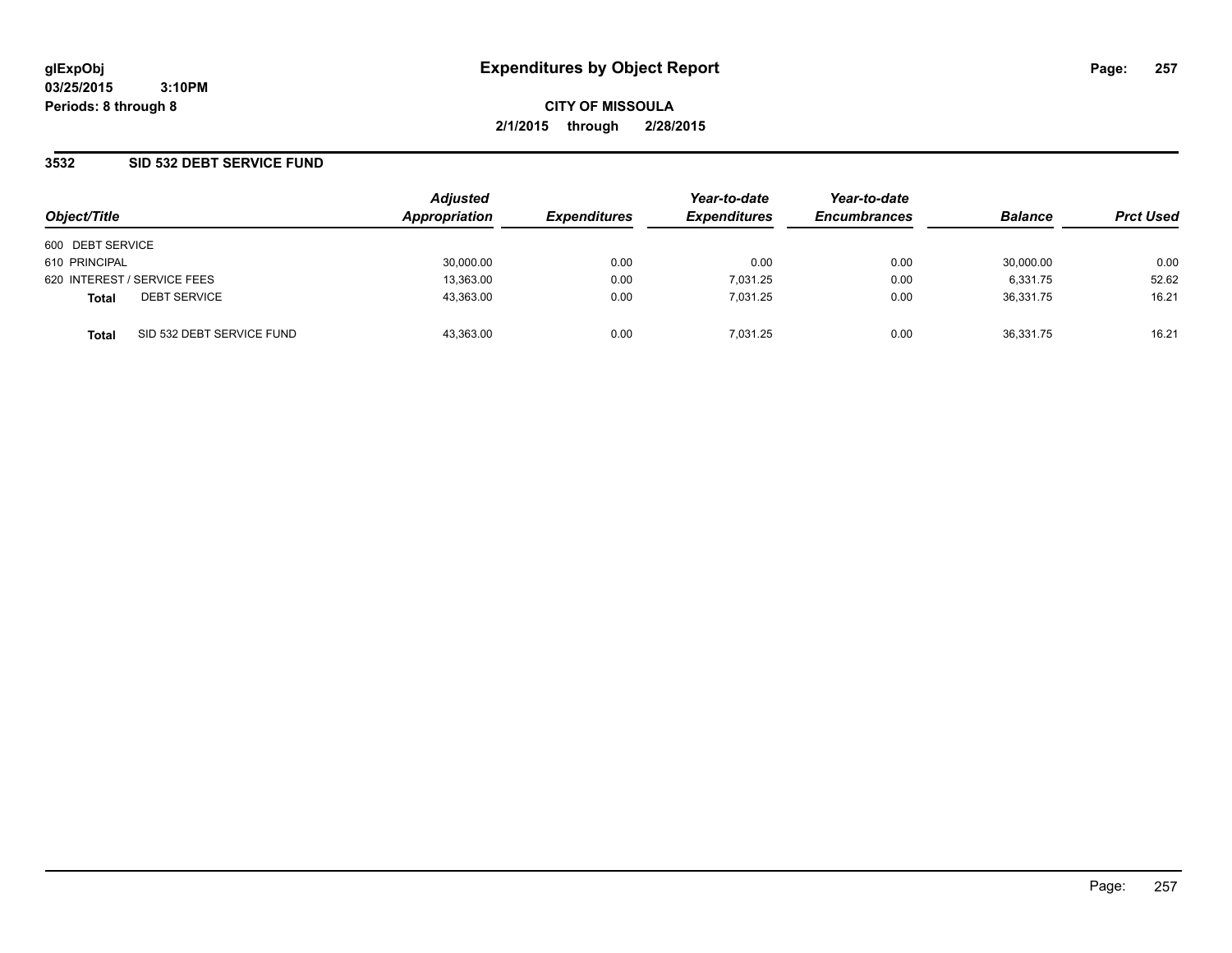#### **3533 GILBERT ST SEWER SID DEBT FUND**

|                             |                              | <b>Adjusted</b>      |                     | Year-to-date        | Year-to-date        |                |                  |
|-----------------------------|------------------------------|----------------------|---------------------|---------------------|---------------------|----------------|------------------|
| Object/Title                |                              | <b>Appropriation</b> | <b>Expenditures</b> | <b>Expenditures</b> | <b>Encumbrances</b> | <b>Balance</b> | <b>Prct Used</b> |
| 500 FIXED CHARGES           |                              |                      |                     |                     |                     |                |                  |
| 500 FIXED CHARGES           |                              | 0.00                 | 0.00                | 0.00                | 0.00                | 0.00           | 0.00             |
| <b>Total</b>                | <b>FIXED CHARGES</b>         | 0.00                 | 0.00                | 0.00                | 0.00                | 0.00           | 0.00             |
| 600 DEBT SERVICE            |                              |                      |                     |                     |                     |                |                  |
| 610 PRINCIPAL               |                              | 12,000.00            | 0.00                | 6,000.00            | 0.00                | 6,000.00       | 50.00            |
| 620 INTEREST / SERVICE FEES |                              | 5.775.00             | 0.00                | 2.943.75            | 0.00                | 2.831.25       | 50.97            |
| <b>Total</b>                | <b>DEBT SERVICE</b>          | 17,775.00            | 0.00                | 8,943.75            | 0.00                | 8,831.25       | 50.32            |
| 800 OTHER OBJECTS           |                              |                      |                     |                     |                     |                |                  |
|                             | 820 TRANSFERS TO OTHER FUNDS | 0.00                 | 0.00                | 0.00                | 0.00                | 0.00           | 0.00             |
| <b>Total</b>                | OTHER OBJECTS                | 0.00                 | 0.00                | 0.00                | 0.00                | 0.00           | 0.00             |
| <b>Total</b>                | NON-DEPARTMENTAL             | 17,775.00            | 0.00                | 8,943.75            | 0.00                | 8,831.25       | 50.32            |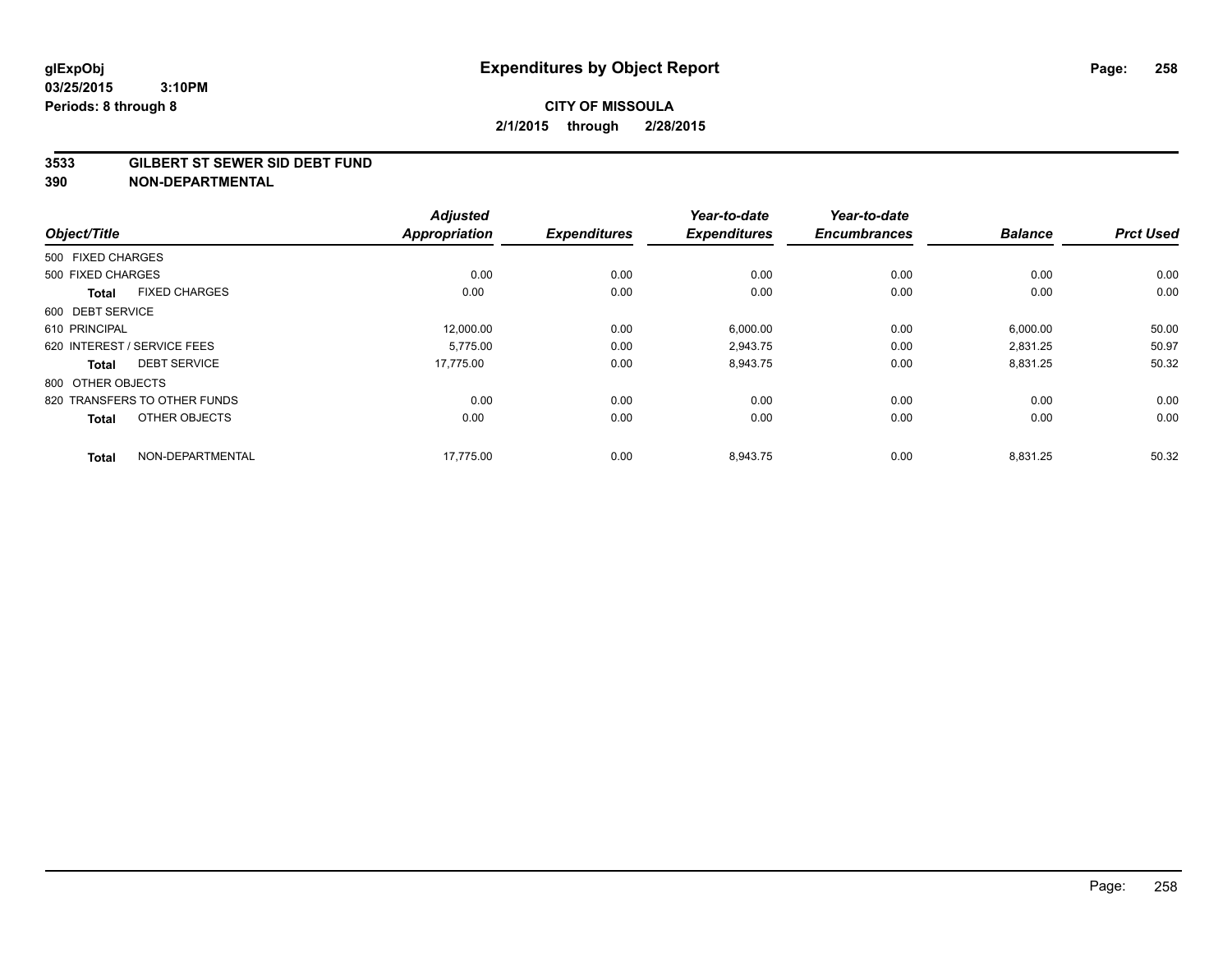# **CITY OF MISSOULA 2/1/2015 through 2/28/2015**

### **3533 GILBERT ST SEWER SID DEBT FUND**

| Object/Title      |                                | <b>Adjusted</b><br><b>Appropriation</b> | <b>Expenditures</b> | Year-to-date<br><b>Expenditures</b> | Year-to-date<br><b>Encumbrances</b> | <b>Balance</b> | <b>Prct Used</b> |
|-------------------|--------------------------------|-----------------------------------------|---------------------|-------------------------------------|-------------------------------------|----------------|------------------|
| 500 FIXED CHARGES |                                |                                         |                     |                                     |                                     |                |                  |
| 500 FIXED CHARGES |                                | 0.00                                    | 0.00                | 0.00                                | 0.00                                | 0.00           | 0.00             |
| <b>Total</b>      | <b>FIXED CHARGES</b>           | 0.00                                    | 0.00                | 0.00                                | 0.00                                | 0.00           | 0.00             |
| 600 DEBT SERVICE  |                                |                                         |                     |                                     |                                     |                |                  |
| 610 PRINCIPAL     |                                | 12,000.00                               | 0.00                | 6,000.00                            | 0.00                                | 6,000.00       | 50.00            |
|                   | 620 INTEREST / SERVICE FEES    | 5,775.00                                | 0.00                | 2,943.75                            | 0.00                                | 2,831.25       | 50.97            |
| <b>Total</b>      | <b>DEBT SERVICE</b>            | 17.775.00                               | 0.00                | 8,943.75                            | 0.00                                | 8,831.25       | 50.32            |
| 800 OTHER OBJECTS |                                |                                         |                     |                                     |                                     |                |                  |
|                   | 820 TRANSFERS TO OTHER FUNDS   | 0.00                                    | 0.00                | 0.00                                | 0.00                                | 0.00           | 0.00             |
| Total             | OTHER OBJECTS                  | 0.00                                    | 0.00                | 0.00                                | 0.00                                | 0.00           | 0.00             |
| <b>Total</b>      | GILBERT ST SEWER SID DEBT FUND | 17,775.00                               | 0.00                | 8,943.75                            | 0.00                                | 8,831.25       | 50.32            |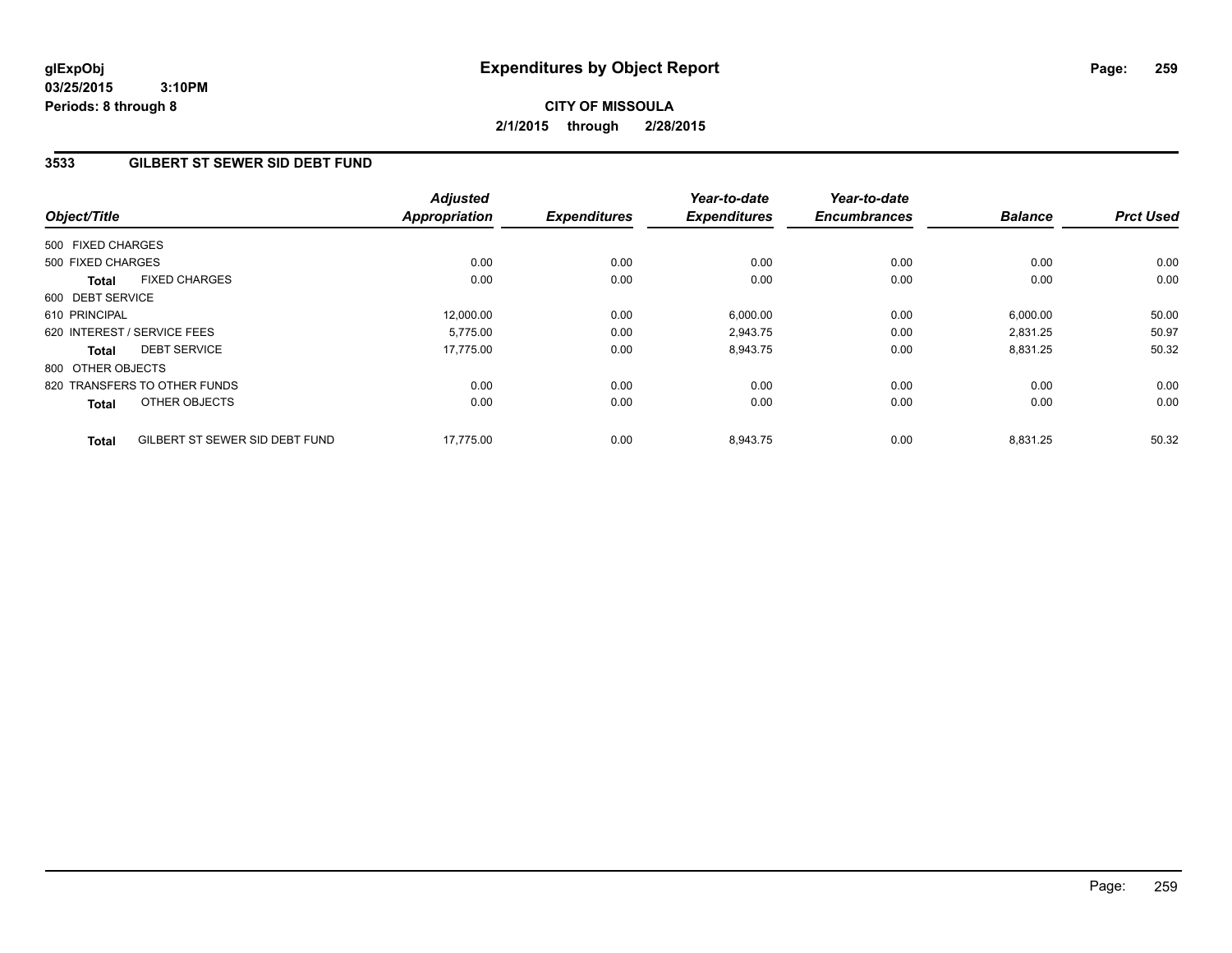#### **3534 LINCOLNWOOD SEWER PHASE I**

| Object/Title                        | Adjusted<br>Appropriation | <b>Expenditures</b> | Year-to-date<br><b>Expenditures</b> | Year-to-date<br><b>Encumbrances</b> | <b>Balance</b> | <b>Prct Used</b> |
|-------------------------------------|---------------------------|---------------------|-------------------------------------|-------------------------------------|----------------|------------------|
| 600 DEBT SERVICE                    |                           |                     |                                     |                                     |                |                  |
| 610 PRINCIPAL                       | 12,000.00                 | 0.00                | 6,000.00                            | 0.00                                | 6,000.00       | 50.00            |
| 620 INTEREST / SERVICE FEES         | 6.413.00                  | 0.00                | 3,262.50                            | 0.00                                | 3.150.50       | 50.87            |
| <b>DEBT SERVICE</b><br><b>Total</b> | 18.413.00                 | 0.00                | 9.262.50                            | 0.00                                | 9.150.50       | 50.30            |
| NON-DEPARTMENTAL<br><b>Total</b>    | 18,413.00                 | 0.00                | 9,262.50                            | 0.00                                | 9.150.50       | 50.30            |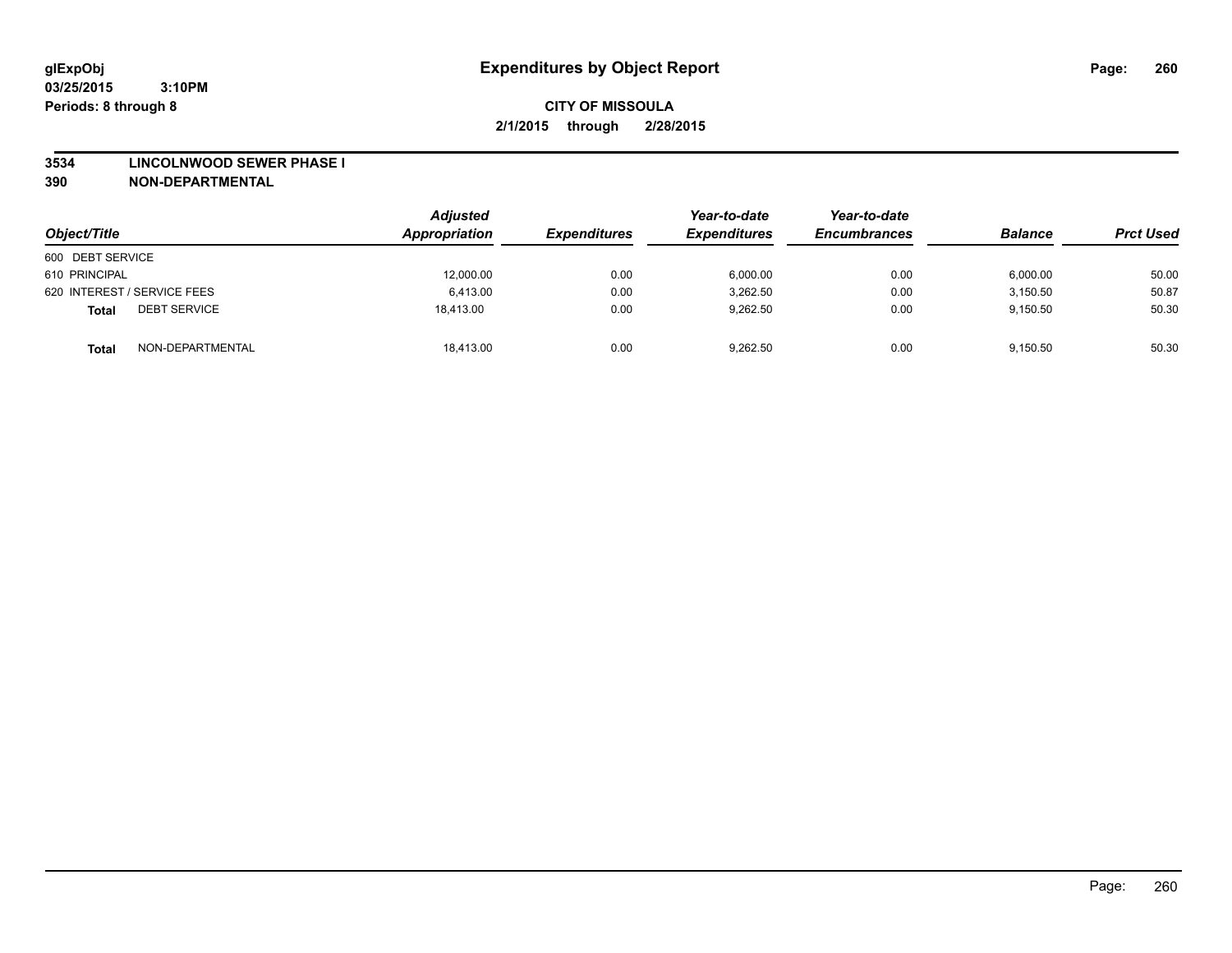**CITY OF MISSOULA 2/1/2015 through 2/28/2015**

### **3534 LINCOLNWOOD SEWER PHASE I**

| Object/Title     |                             | <b>Adjusted</b><br>Appropriation | <b>Expenditures</b> | Year-to-date<br><b>Expenditures</b> | Year-to-date<br><b>Encumbrances</b> | <b>Balance</b> | <b>Prct Used</b> |
|------------------|-----------------------------|----------------------------------|---------------------|-------------------------------------|-------------------------------------|----------------|------------------|
|                  |                             |                                  |                     |                                     |                                     |                |                  |
| 600 DEBT SERVICE |                             |                                  |                     |                                     |                                     |                |                  |
| 610 PRINCIPAL    |                             | 12,000.00                        | 0.00                | 6,000.00                            | 0.00                                | 6,000.00       | 50.00            |
|                  | 620 INTEREST / SERVICE FEES | 6,413.00                         | 0.00                | 3,262.50                            | 0.00                                | 3,150.50       | 50.87            |
| <b>Total</b>     | <b>DEBT SERVICE</b>         | 18.413.00                        | 0.00                | 9.262.50                            | 0.00                                | 9,150.50       | 50.30            |
| <b>Total</b>     | LINCOLNWOOD SEWER PHASE I   | 18.413.00                        | 0.00                | 9.262.50                            | 0.00                                | 9.150.50       | 50.30            |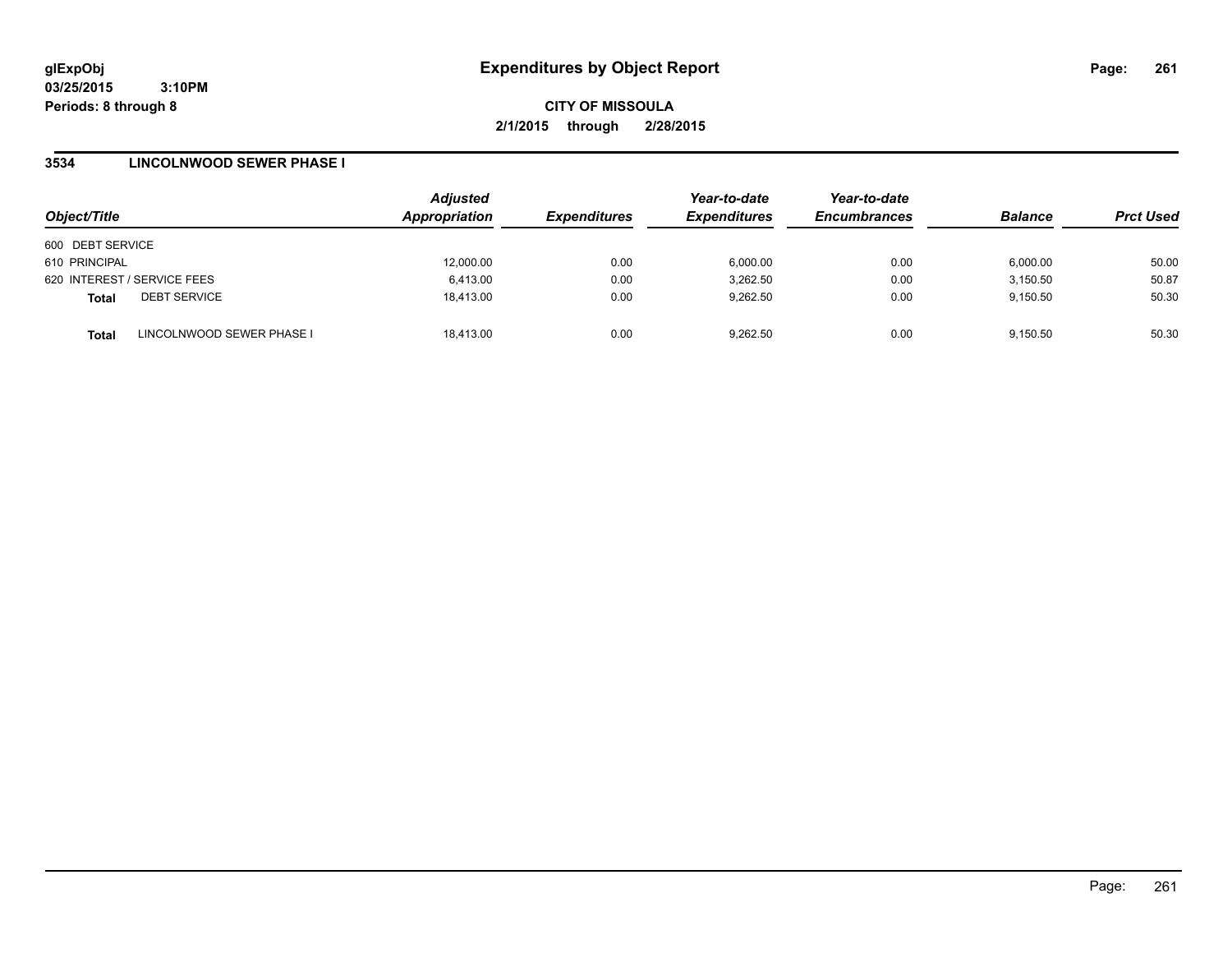### **3535 SLANT STREET TRAFFIC CALMING**

| Object/Title                         | <b>Adjusted</b><br><b>Appropriation</b> | <b>Expenditures</b> | Year-to-date<br><b>Expenditures</b> | Year-to-date<br><b>Encumbrances</b> | <b>Balance</b> | <b>Prct Used</b> |
|--------------------------------------|-----------------------------------------|---------------------|-------------------------------------|-------------------------------------|----------------|------------------|
| 500 FIXED CHARGES                    |                                         |                     |                                     |                                     |                |                  |
| 550 MERCHANT SERVICE FEES            | 0.00                                    | 0.00                | 0.00                                | 0.00                                | 0.00           | 0.00             |
| <b>FIXED CHARGES</b><br><b>Total</b> | 0.00                                    | 0.00                | 0.00                                | 0.00                                | 0.00           | 0.00             |
| 800 OTHER OBJECTS                    |                                         |                     |                                     |                                     |                |                  |
| 820 TRANSFERS TO OTHER FUNDS         | 0.00                                    | 0.00                | 0.00                                | 0.00                                | 0.00           | 0.00             |
| OTHER OBJECTS<br><b>Total</b>        | 0.00                                    | 0.00                | 0.00                                | 0.00                                | 0.00           | 0.00             |
| NON-DEPARTMENTAL<br><b>Total</b>     | 0.00                                    | 0.00                | 0.00                                | 0.00                                | 0.00           | 0.00             |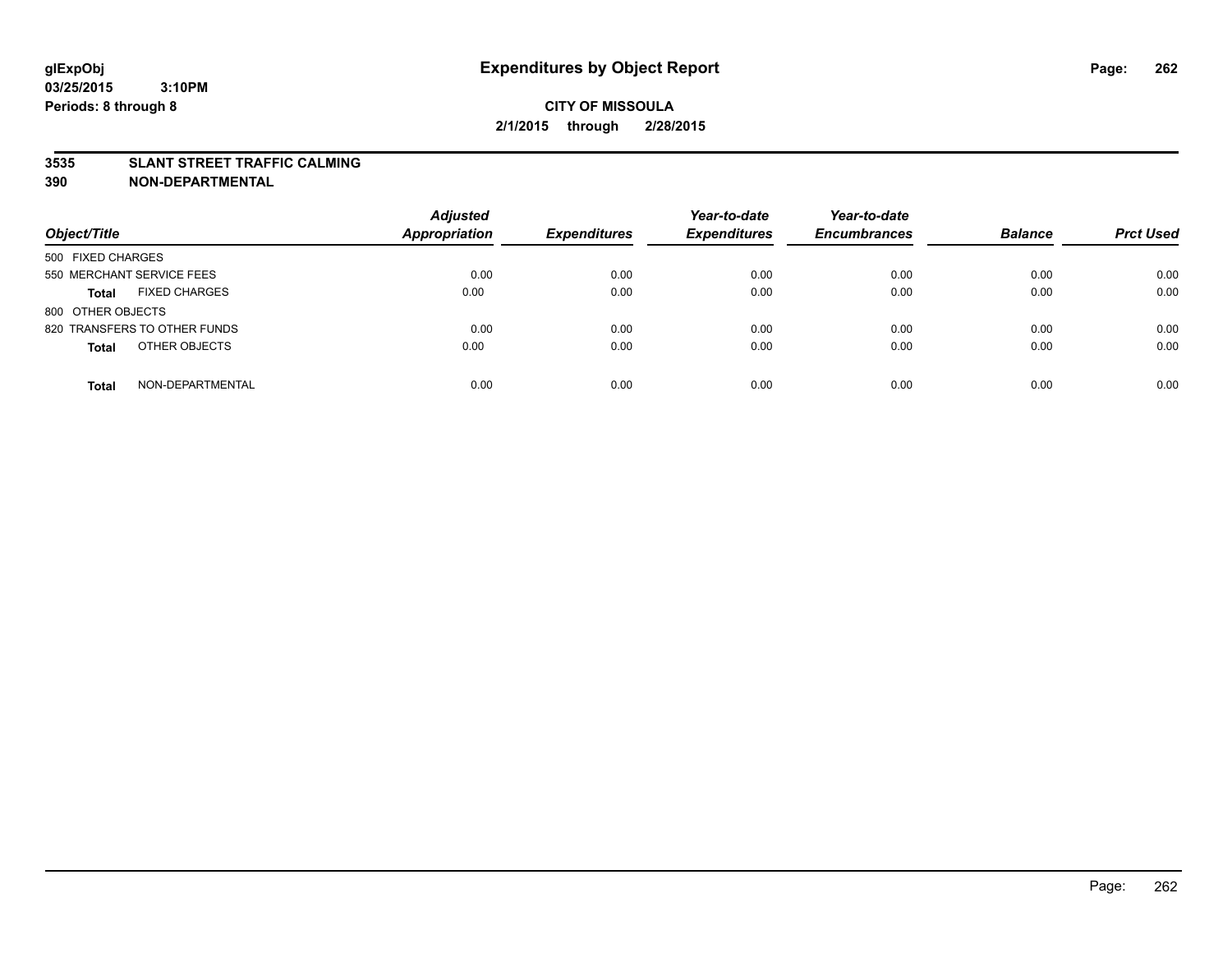**CITY OF MISSOULA 2/1/2015 through 2/28/2015**

### **3535 SLANT STREET TRAFFIC CALMING**

| Object/Title              |                              | <b>Adjusted</b><br><b>Appropriation</b> | <b>Expenditures</b> | Year-to-date<br><b>Expenditures</b> | Year-to-date<br><b>Encumbrances</b> | <b>Balance</b> | <b>Prct Used</b> |
|---------------------------|------------------------------|-----------------------------------------|---------------------|-------------------------------------|-------------------------------------|----------------|------------------|
| 500 FIXED CHARGES         |                              |                                         |                     |                                     |                                     |                |                  |
| 550 MERCHANT SERVICE FEES |                              | 0.00                                    | 0.00                | 0.00                                | 0.00                                | 0.00           | 0.00             |
| <b>Total</b>              | <b>FIXED CHARGES</b>         | 0.00                                    | 0.00                | 0.00                                | 0.00                                | 0.00           | 0.00             |
| 800 OTHER OBJECTS         |                              |                                         |                     |                                     |                                     |                |                  |
|                           | 820 TRANSFERS TO OTHER FUNDS | 0.00                                    | 0.00                | 0.00                                | 0.00                                | 0.00           | 0.00             |
| <b>Total</b>              | OTHER OBJECTS                | 0.00                                    | 0.00                | 0.00                                | 0.00                                | 0.00           | 0.00             |
| <b>Total</b>              | SLANT STREET TRAFFIC CALMING | 0.00                                    | 0.00                | 0.00                                | 0.00                                | 0.00           | 0.00             |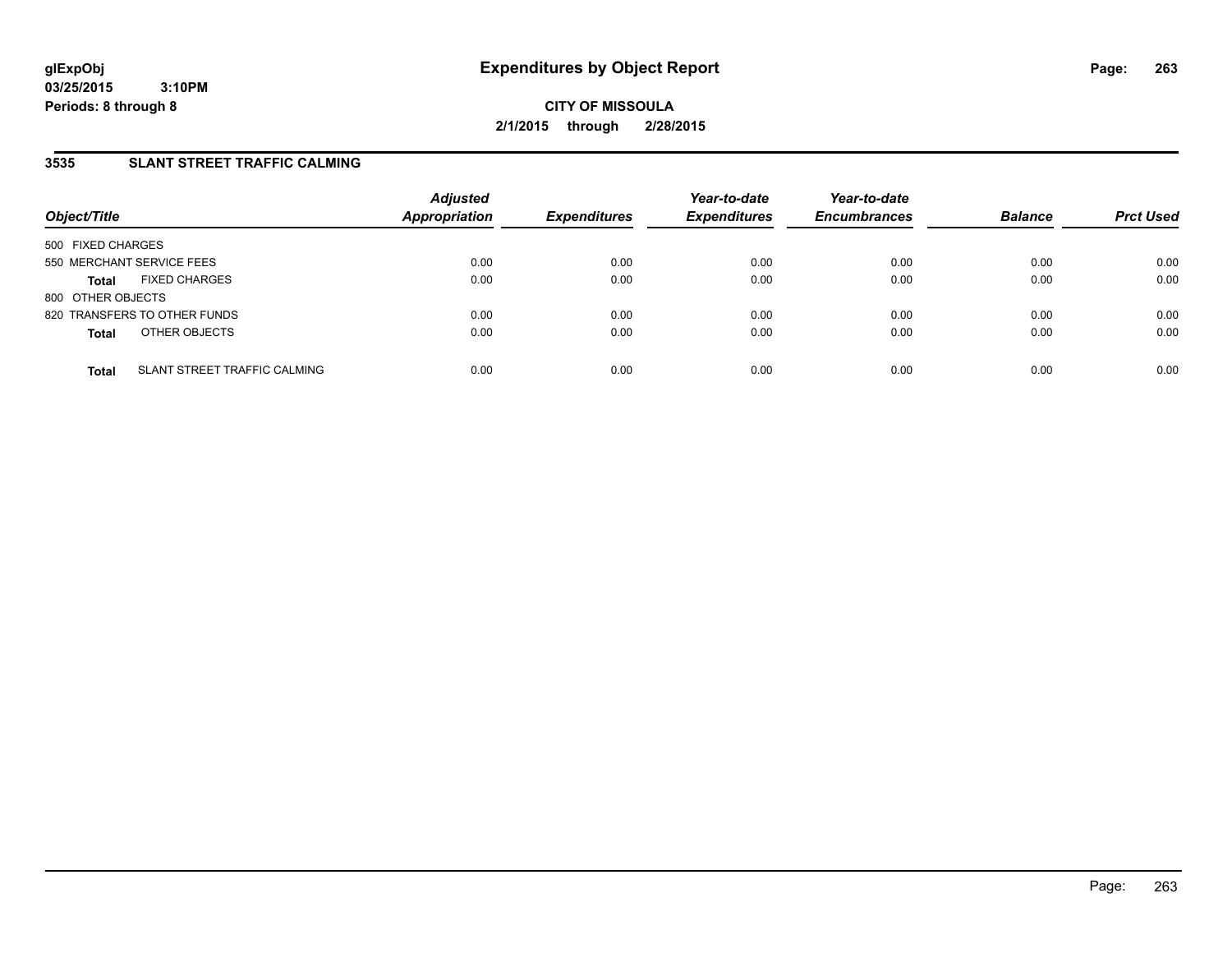#### **3536 LINCOLNWOOD SEWER PHASE II**

| Object/Title                        | <b>Adjusted</b><br>Appropriation | <b>Expenditures</b> | Year-to-date<br><b>Expenditures</b> | Year-to-date<br><b>Encumbrances</b> | <b>Balance</b> | <b>Prct Used</b> |
|-------------------------------------|----------------------------------|---------------------|-------------------------------------|-------------------------------------|----------------|------------------|
| 600 DEBT SERVICE                    |                                  |                     |                                     |                                     |                |                  |
| 610 PRINCIPAL                       | 20,000.00                        | 0.00                | 10,000.00                           | 0.00                                | 10,000.00      | 50.00            |
| 620 INTEREST / SERVICE FEES         | 11,100.00                        | 0.00                | 5.643.75                            | 0.00                                | 5,456.25       | 50.84            |
| <b>DEBT SERVICE</b><br><b>Total</b> | 31,100.00                        | 0.00                | 15.643.75                           | 0.00                                | 15,456.25      | 50.30            |
| NON-DEPARTMENTAL<br><b>Total</b>    | 31,100.00                        | 0.00                | 15,643.75                           | 0.00                                | 15,456.25      | 50.30            |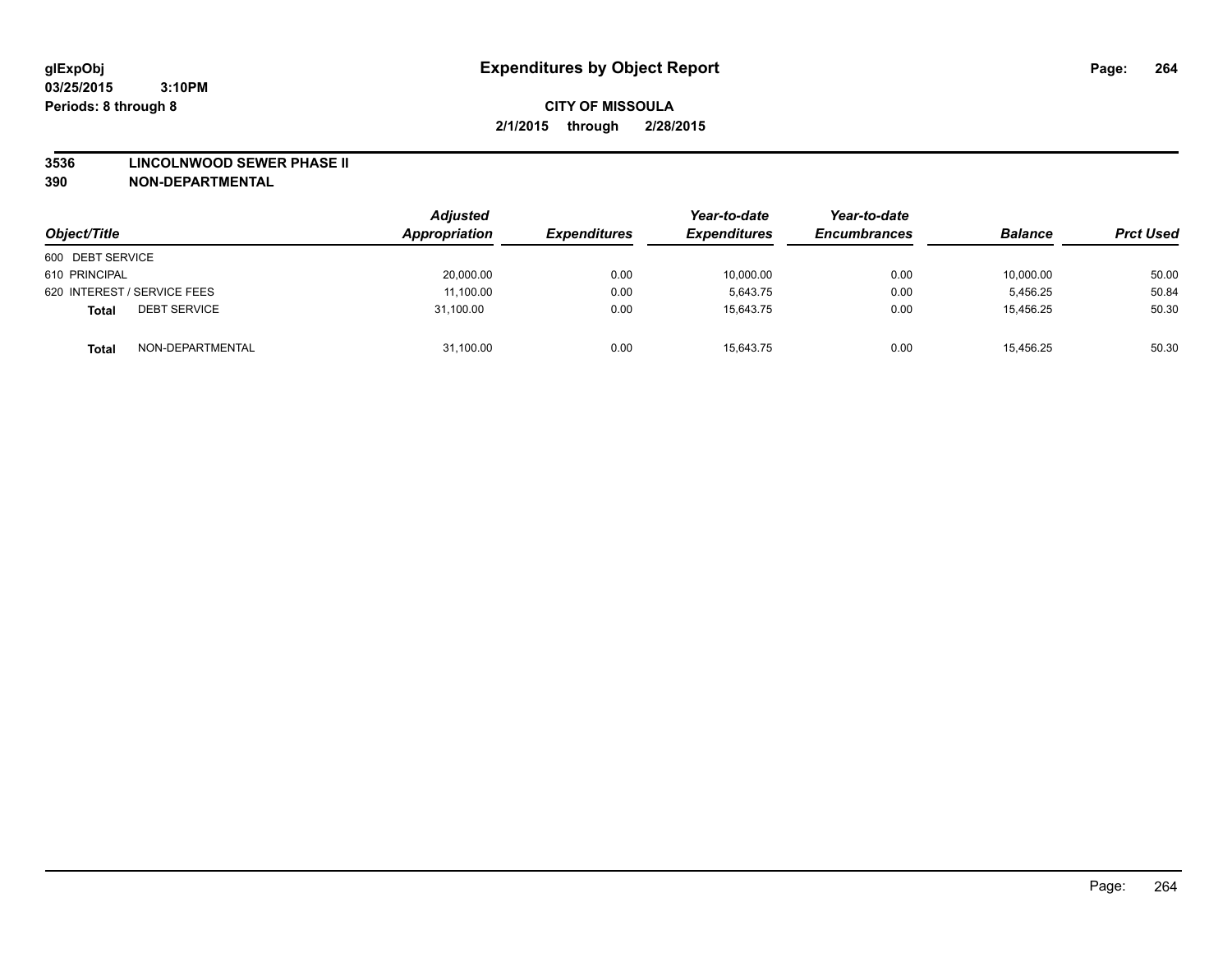**CITY OF MISSOULA 2/1/2015 through 2/28/2015**

### **3536 LINCOLNWOOD SEWER PHASE II**

| Object/Title                               | <b>Adjusted</b><br>Appropriation | <b>Expenditures</b> | Year-to-date<br><b>Expenditures</b> | Year-to-date<br><b>Encumbrances</b> | <b>Balance</b> | <b>Prct Used</b> |
|--------------------------------------------|----------------------------------|---------------------|-------------------------------------|-------------------------------------|----------------|------------------|
| 600 DEBT SERVICE                           |                                  |                     |                                     |                                     |                |                  |
| 610 PRINCIPAL                              | 20,000.00                        | 0.00                | 10,000.00                           | 0.00                                | 10,000.00      | 50.00            |
| 620 INTEREST / SERVICE FEES                | 11,100.00                        | 0.00                | 5.643.75                            | 0.00                                | 5,456.25       | 50.84            |
| <b>DEBT SERVICE</b><br><b>Total</b>        | 31,100.00                        | 0.00                | 15.643.75                           | 0.00                                | 15.456.25      | 50.30            |
| LINCOLNWOOD SEWER PHASE II<br><b>Total</b> | 31.100.00                        | 0.00                | 15.643.75                           | 0.00                                | 15.456.25      | 50.30            |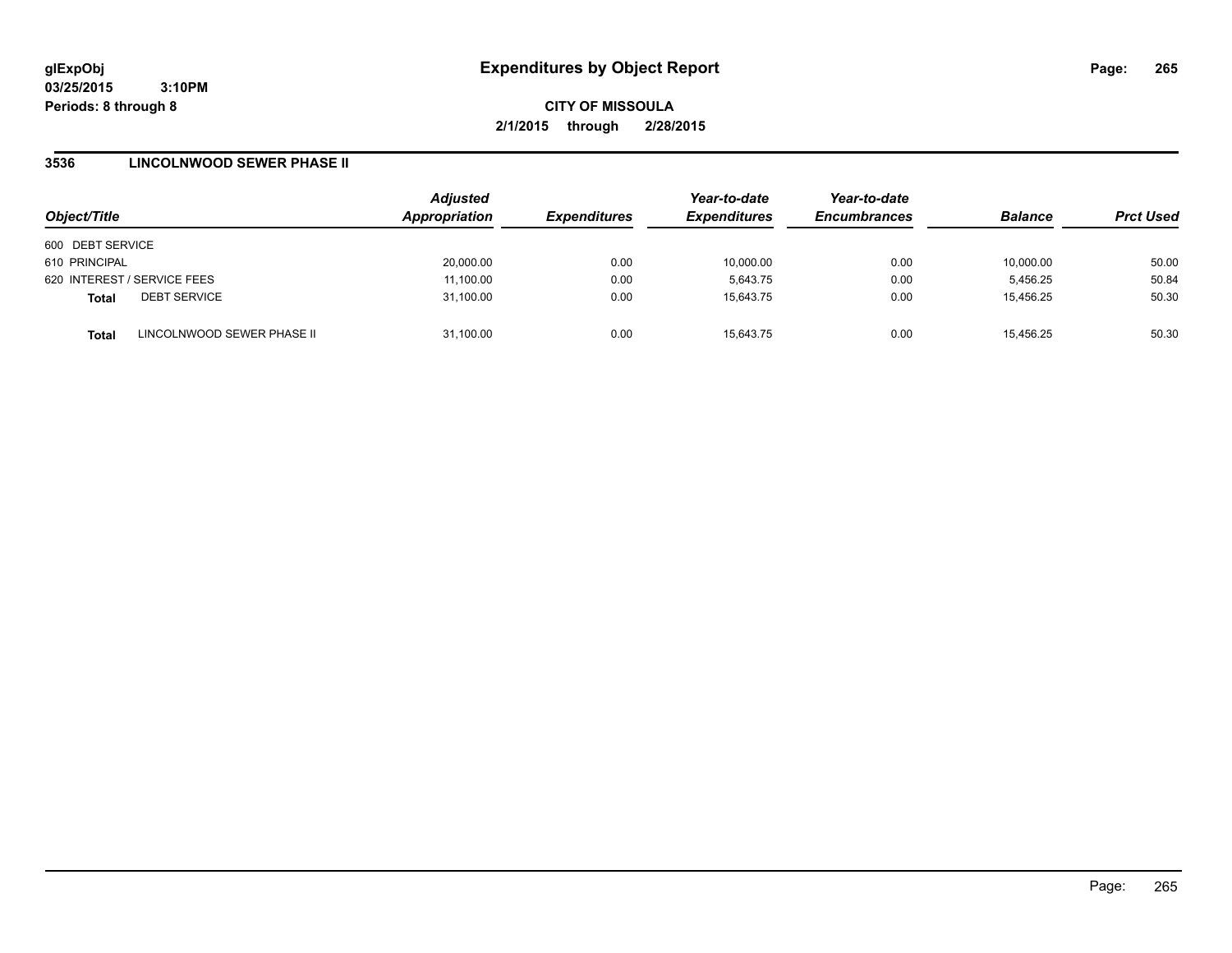### **3539 SOUTH 4TH STREET W TRAFFIC**

| Object/Title                 | <b>Adjusted</b><br>Appropriation | <b>Expenditures</b> | Year-to-date<br><b>Expenditures</b> | Year-to-date<br><b>Encumbrances</b> | <b>Balance</b> | <b>Prct Used</b> |
|------------------------------|----------------------------------|---------------------|-------------------------------------|-------------------------------------|----------------|------------------|
| 800 OTHER OBJECTS            |                                  |                     |                                     |                                     |                |                  |
| 820 TRANSFERS TO OTHER FUNDS | 0.00                             | 0.00                | 0.00                                | 0.00                                | 0.00           | 0.00             |
| OTHER OBJECTS<br>Total       | 0.00                             | 0.00                | 0.00                                | 0.00                                | 0.00           | 0.00             |
| NON-DEPARTMENTAL<br>Total    | 0.00                             | 0.00                | 0.00                                | 0.00                                | 0.00           | 0.00             |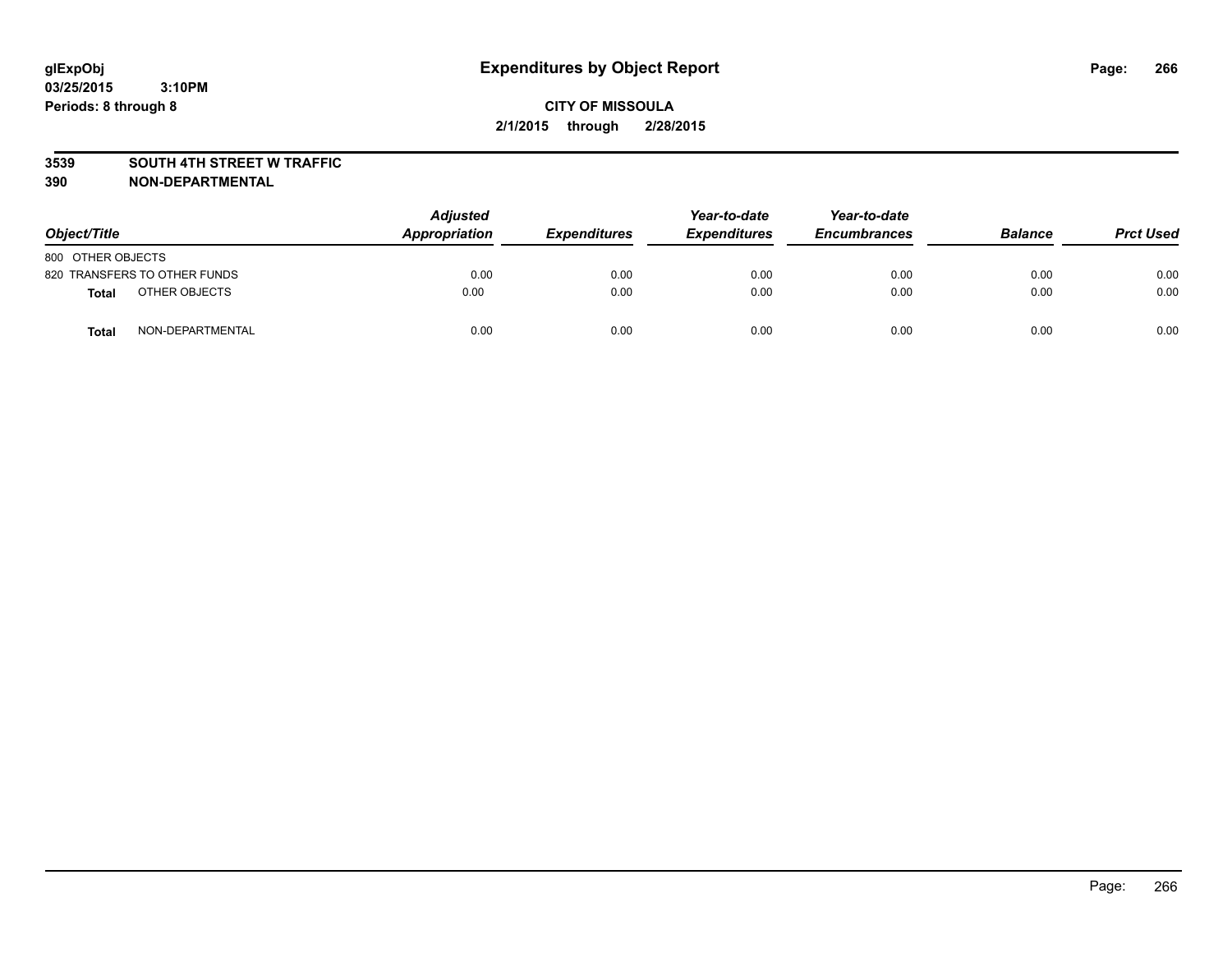**CITY OF MISSOULA 2/1/2015 through 2/28/2015**

### **3539 SOUTH 4TH STREET W TRAFFIC**

| Object/Title                               | <b>Adjusted</b><br>Appropriation | <b>Expenditures</b> | Year-to-date<br><b>Expenditures</b> | Year-to-date<br><b>Encumbrances</b> | <b>Balance</b> | <b>Prct Used</b> |
|--------------------------------------------|----------------------------------|---------------------|-------------------------------------|-------------------------------------|----------------|------------------|
| 800 OTHER OBJECTS                          |                                  |                     |                                     |                                     |                |                  |
| 820 TRANSFERS TO OTHER FUNDS               | 0.00                             | 0.00                | 0.00                                | 0.00                                | 0.00           | 0.00             |
| OTHER OBJECTS<br><b>Total</b>              | 0.00                             | 0.00                | 0.00                                | 0.00                                | 0.00           | 0.00             |
| SOUTH 4TH STREET W TRAFFIC<br><b>Total</b> | 0.00                             | 0.00                | 0.00                                | 0.00                                | 0.00           | 0.00             |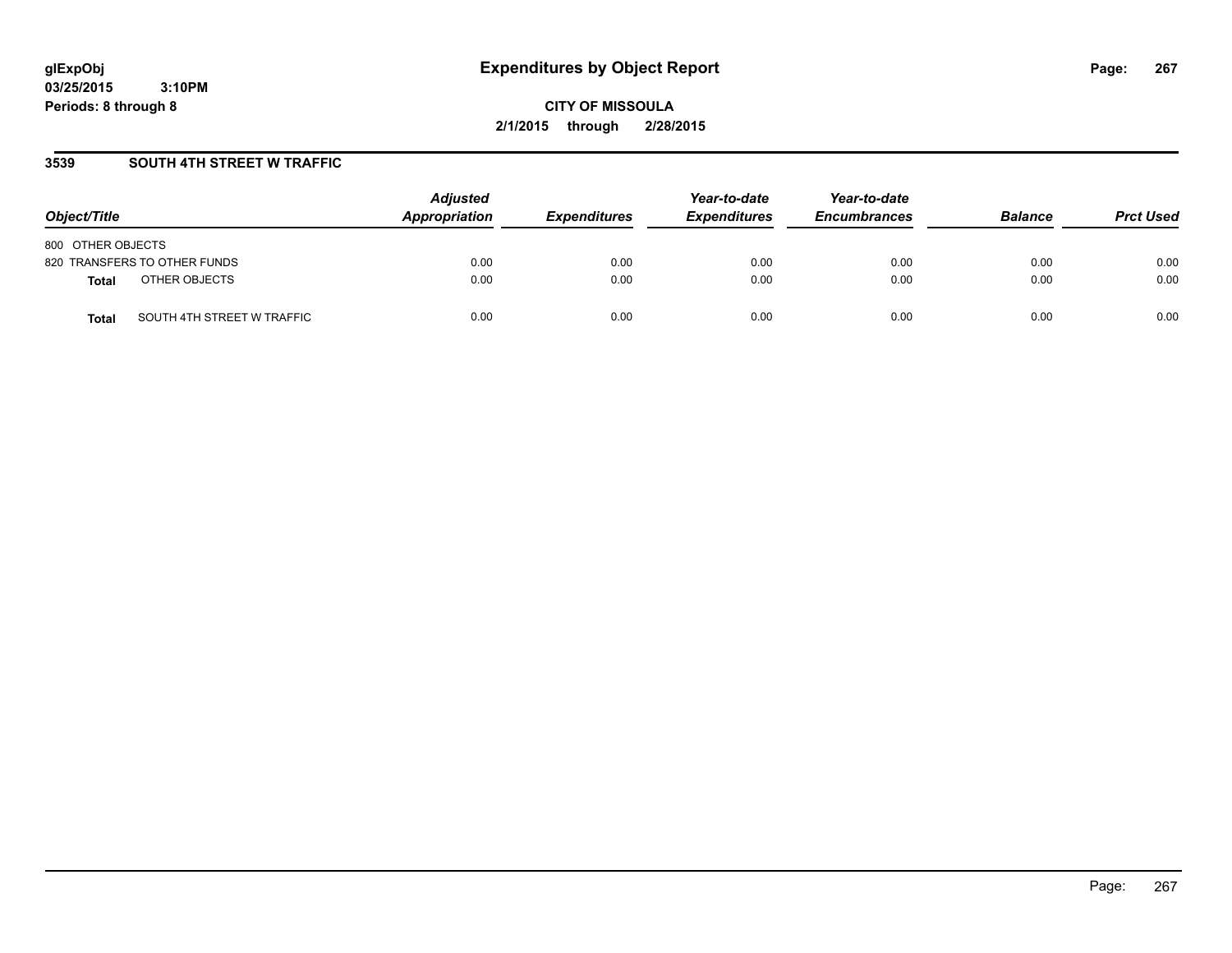#### **3540 SID 540 DEBT SERVICE FUND**

| Object/Title                        | Adjusted<br>Appropriation | <b>Expenditures</b> | Year-to-date<br><b>Expenditures</b> | Year-to-date<br><b>Encumbrances</b> | <b>Balance</b> | <b>Prct Used</b> |
|-------------------------------------|---------------------------|---------------------|-------------------------------------|-------------------------------------|----------------|------------------|
| 600 DEBT SERVICE                    |                           |                     |                                     |                                     |                |                  |
| 610 PRINCIPAL                       | 70,000.00                 | 0.00                | 0.00                                | 0.00                                | 70.000.00      | 0.00             |
| 620 INTEREST / SERVICE FEES         | 52,098.00                 | 0.00                | 26,223.75                           | 0.00                                | 25.874.25      | 50.34            |
| <b>DEBT SERVICE</b><br><b>Total</b> | 122.098.00                | 0.00                | 26.223.75                           | 0.00                                | 95.874.25      | 21.48            |
| NON-DEPARTMENTAL<br><b>Total</b>    | 122,098.00                | 0.00                | 26,223.75                           | 0.00                                | 95,874.25      | 21.48            |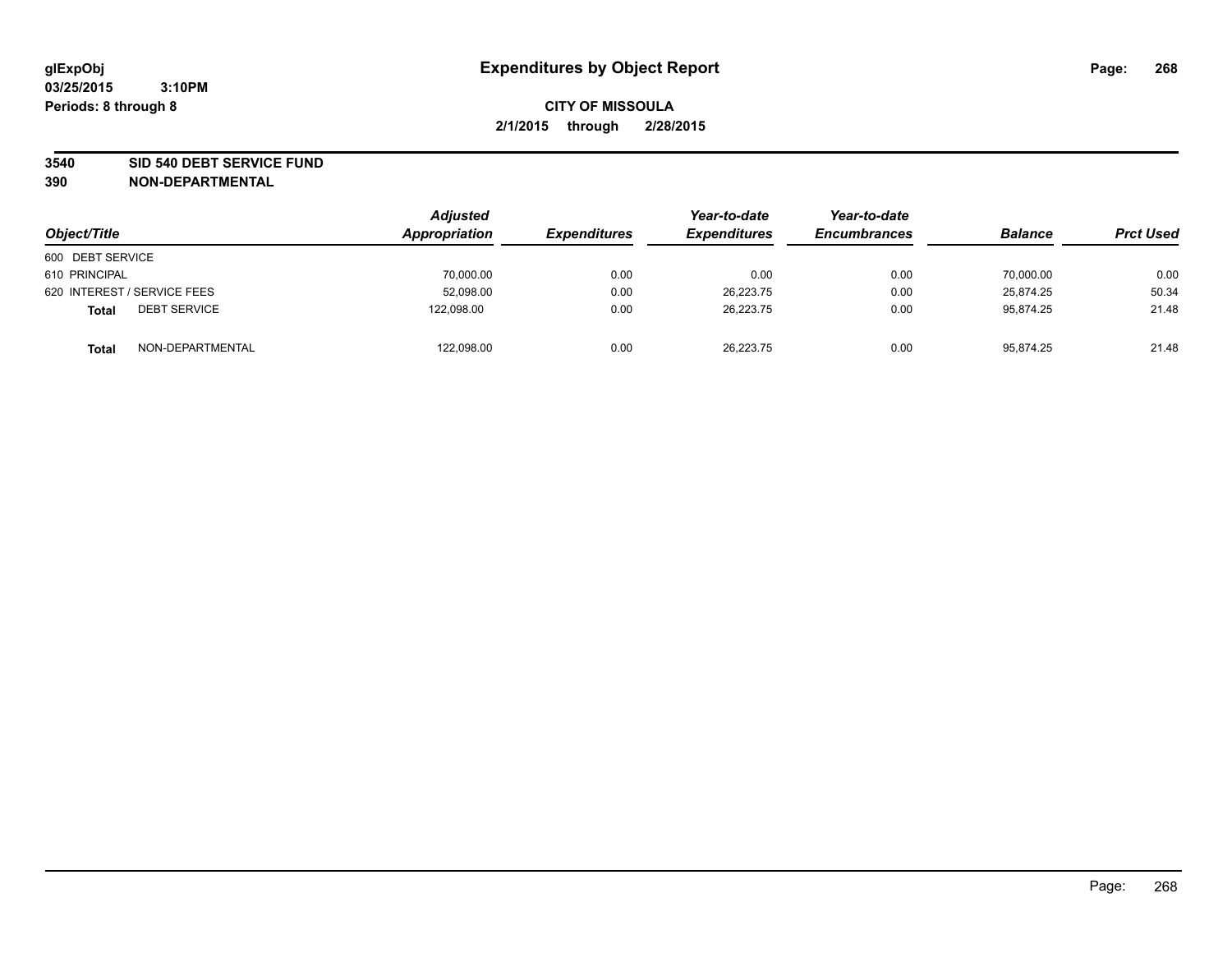**CITY OF MISSOULA 2/1/2015 through 2/28/2015**

### **3540 SID 540 DEBT SERVICE FUND**

| Object/Title     |                             | <b>Adjusted</b> | Year-to-date        | Year-to-date        |                     |                |                  |
|------------------|-----------------------------|-----------------|---------------------|---------------------|---------------------|----------------|------------------|
|                  |                             | Appropriation   | <b>Expenditures</b> | <b>Expenditures</b> | <b>Encumbrances</b> | <b>Balance</b> | <b>Prct Used</b> |
| 600 DEBT SERVICE |                             |                 |                     |                     |                     |                |                  |
| 610 PRINCIPAL    |                             | 70.000.00       | 0.00                | 0.00                | 0.00                | 70.000.00      | 0.00             |
|                  | 620 INTEREST / SERVICE FEES | 52,098.00       | 0.00                | 26.223.75           | 0.00                | 25.874.25      | 50.34            |
| <b>Total</b>     | <b>DEBT SERVICE</b>         | 122,098.00      | 0.00                | 26.223.75           | 0.00                | 95.874.25      | 21.48            |
| <b>Total</b>     | SID 540 DEBT SERVICE FUND   | 122.098.00      | 0.00                | 26.223.75           | 0.00                | 95.874.25      | 21.48            |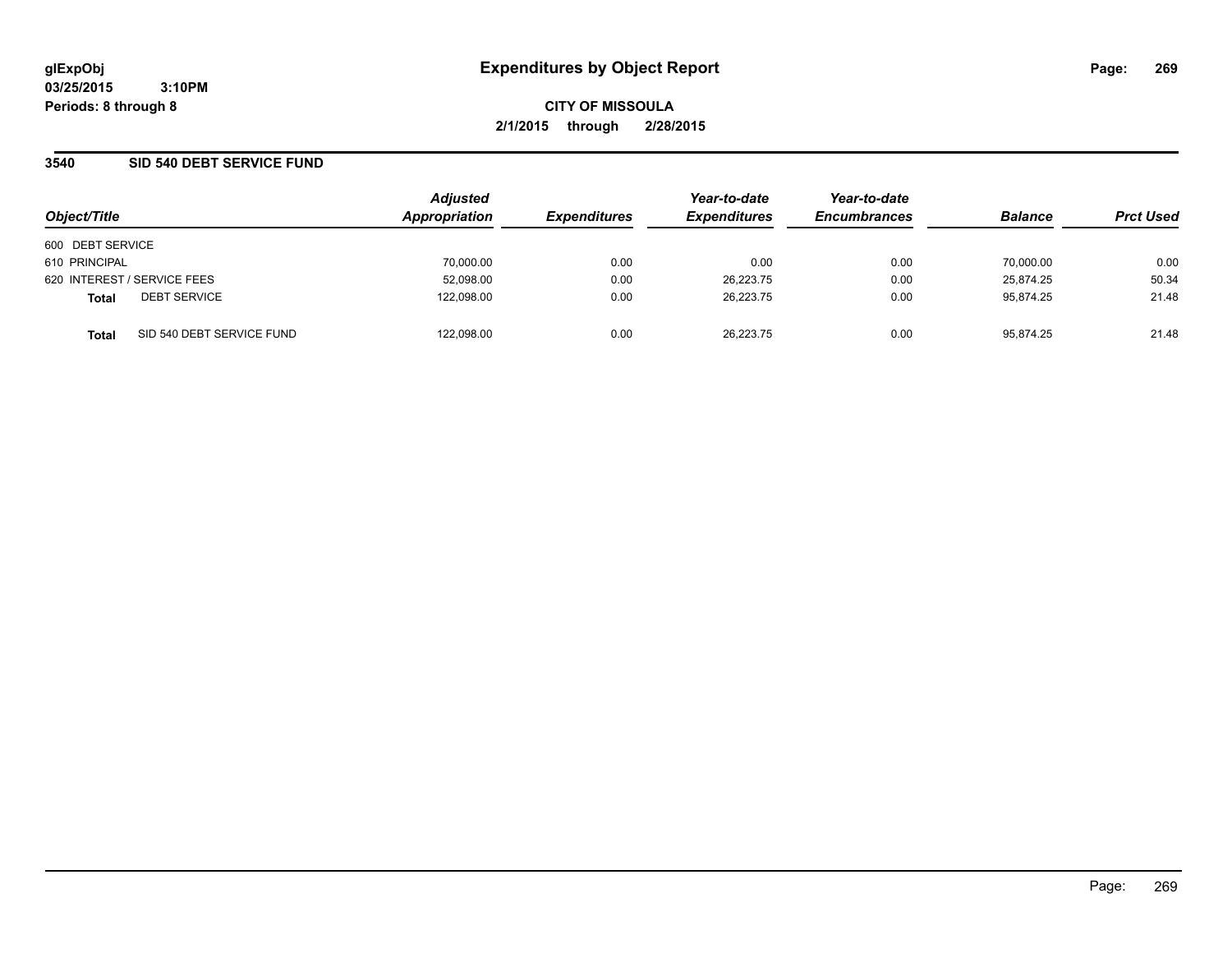#### **3541 SID 541 DEBT SERVICE**

|                             |                           | <b>Adjusted</b>      |                     | Year-to-date        | Year-to-date        |                |                  |
|-----------------------------|---------------------------|----------------------|---------------------|---------------------|---------------------|----------------|------------------|
| Object/Title                |                           | <b>Appropriation</b> | <b>Expenditures</b> | <b>Expenditures</b> | <b>Encumbrances</b> | <b>Balance</b> | <b>Prct Used</b> |
| 500 FIXED CHARGES           |                           |                      |                     |                     |                     |                |                  |
|                             | 550 MERCHANT SERVICE FEES | 0.00                 | 0.00                | 0.00                | 0.00                | 0.00           | 0.00             |
| <b>Total</b>                | <b>FIXED CHARGES</b>      | 0.00                 | 0.00                | 0.00                | 0.00                | 0.00           | 0.00             |
| 600 DEBT SERVICE            |                           |                      |                     |                     |                     |                |                  |
| 610 PRINCIPAL               |                           | 30.000.00            | 0.00                | 0.00                | 0.00                | 30.000.00      | 0.00             |
| 620 INTEREST / SERVICE FEES |                           | 30,383.00            | 0.00                | 15.316.25           | 0.00                | 15.066.75      | 50.41            |
| <b>Total</b>                | <b>DEBT SERVICE</b>       | 60.383.00            | 0.00                | 15.316.25           | 0.00                | 45.066.75      | 25.37            |
| <b>Total</b>                | NON-DEPARTMENTAL          | 60.383.00            | 0.00                | 15.316.25           | 0.00                | 45,066.75      | 25.37            |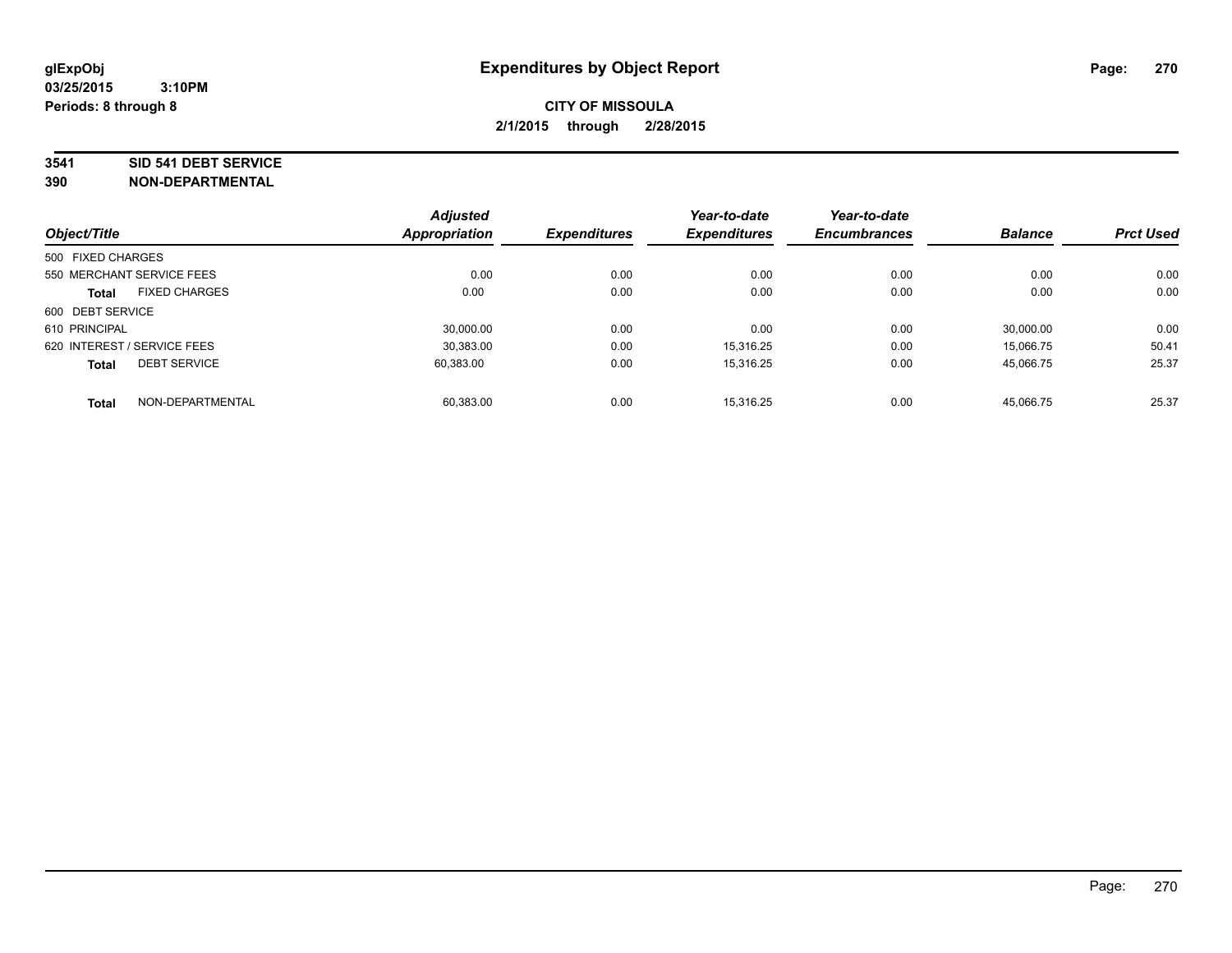### **3541 SID 541 DEBT SERVICE**

| Object/Title                         | <b>Adjusted</b><br>Appropriation | <b>Expenditures</b> | Year-to-date<br><b>Expenditures</b> | Year-to-date<br><b>Encumbrances</b> | <b>Balance</b> | <b>Prct Used</b> |
|--------------------------------------|----------------------------------|---------------------|-------------------------------------|-------------------------------------|----------------|------------------|
| 500 FIXED CHARGES                    |                                  |                     |                                     |                                     |                |                  |
| 550 MERCHANT SERVICE FEES            | 0.00                             | 0.00                | 0.00                                | 0.00                                | 0.00           | 0.00             |
| <b>FIXED CHARGES</b><br><b>Total</b> | 0.00                             | 0.00                | 0.00                                | 0.00                                | 0.00           | 0.00             |
| 600 DEBT SERVICE                     |                                  |                     |                                     |                                     |                |                  |
| 610 PRINCIPAL                        | 30.000.00                        | 0.00                | 0.00                                | 0.00                                | 30.000.00      | 0.00             |
| 620 INTEREST / SERVICE FEES          | 30.383.00                        | 0.00                | 15.316.25                           | 0.00                                | 15.066.75      | 50.41            |
| <b>DEBT SERVICE</b><br><b>Total</b>  | 60.383.00                        | 0.00                | 15.316.25                           | 0.00                                | 45.066.75      | 25.37            |
| SID 541 DEBT SERVICE<br><b>Total</b> | 60.383.00                        | 0.00                | 15.316.25                           | 0.00                                | 45.066.75      | 25.37            |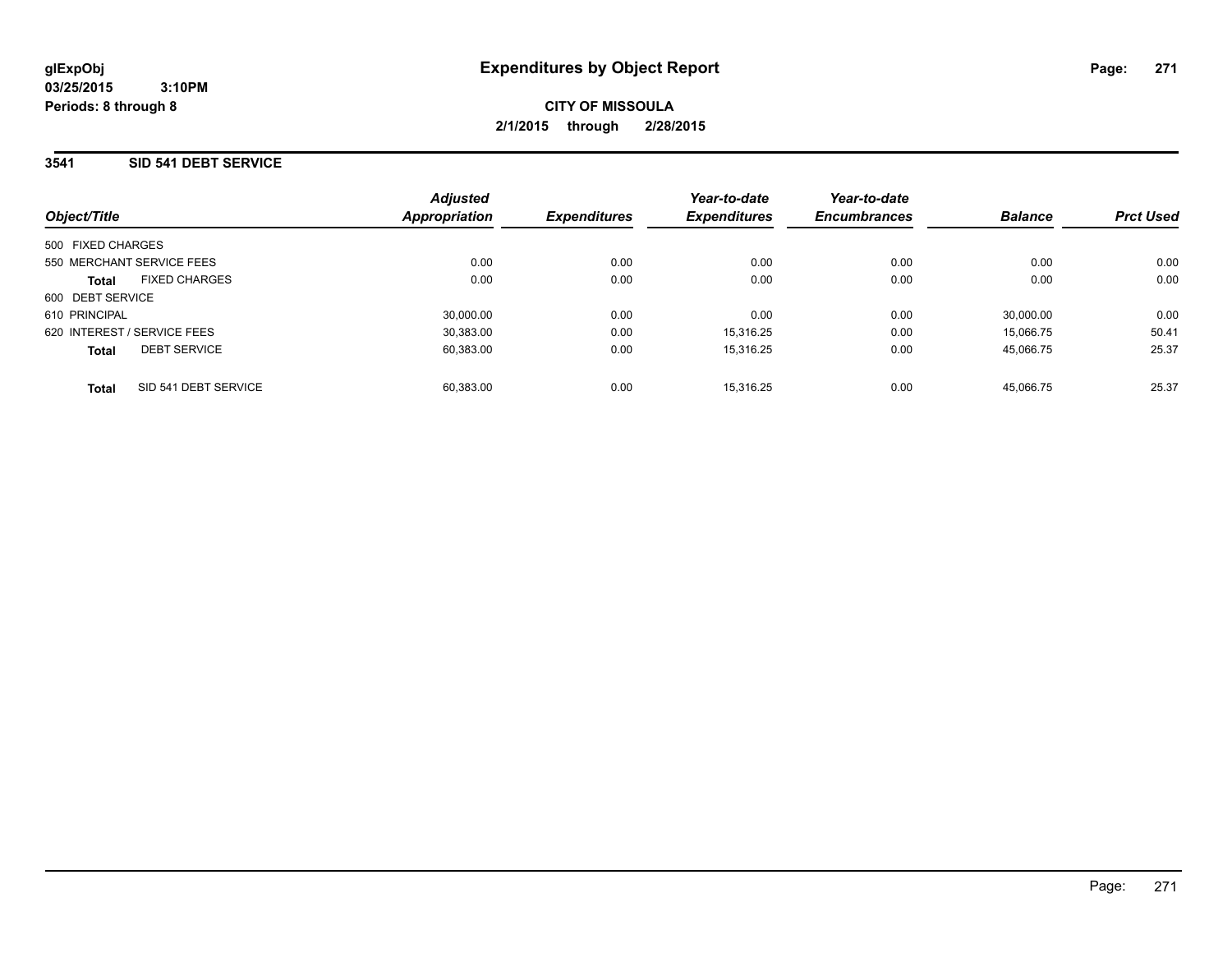### **3543 SID 543 DEBT SERVICE**

|                                     | <b>Adjusted</b> |                     | Year-to-date        | Year-to-date        |                |                  |
|-------------------------------------|-----------------|---------------------|---------------------|---------------------|----------------|------------------|
| Object/Title                        | Appropriation   | <b>Expenditures</b> | <b>Expenditures</b> | <b>Encumbrances</b> | <b>Balance</b> | <b>Prct Used</b> |
| 600 DEBT SERVICE                    |                 |                     |                     |                     |                |                  |
| 610 PRINCIPAL                       | 0.00            | 0.00                | 0.00                | 0.00                | 0.00           | 0.00             |
| 620 INTEREST / SERVICE FEES         | 0.00            | 0.00                | 0.00                | 0.00                | 0.00           | 0.00             |
| <b>DEBT SERVICE</b><br><b>Total</b> | 0.00            | 0.00                | 0.00                | 0.00                | 0.00           | 0.00             |
| 800 OTHER OBJECTS                   |                 |                     |                     |                     |                |                  |
| 820 TRANSFERS TO OTHER FUNDS        | 0.00            | 0.00                | 0.00                | 0.00                | 0.00           | 0.00             |
| OTHER OBJECTS<br><b>Total</b>       | 0.00            | 0.00                | 0.00                | 0.00                | 0.00           | 0.00             |
| NON-DEPARTMENTAL<br><b>Total</b>    | 0.00            | 0.00                | 0.00                | 0.00                | 0.00           | 0.00             |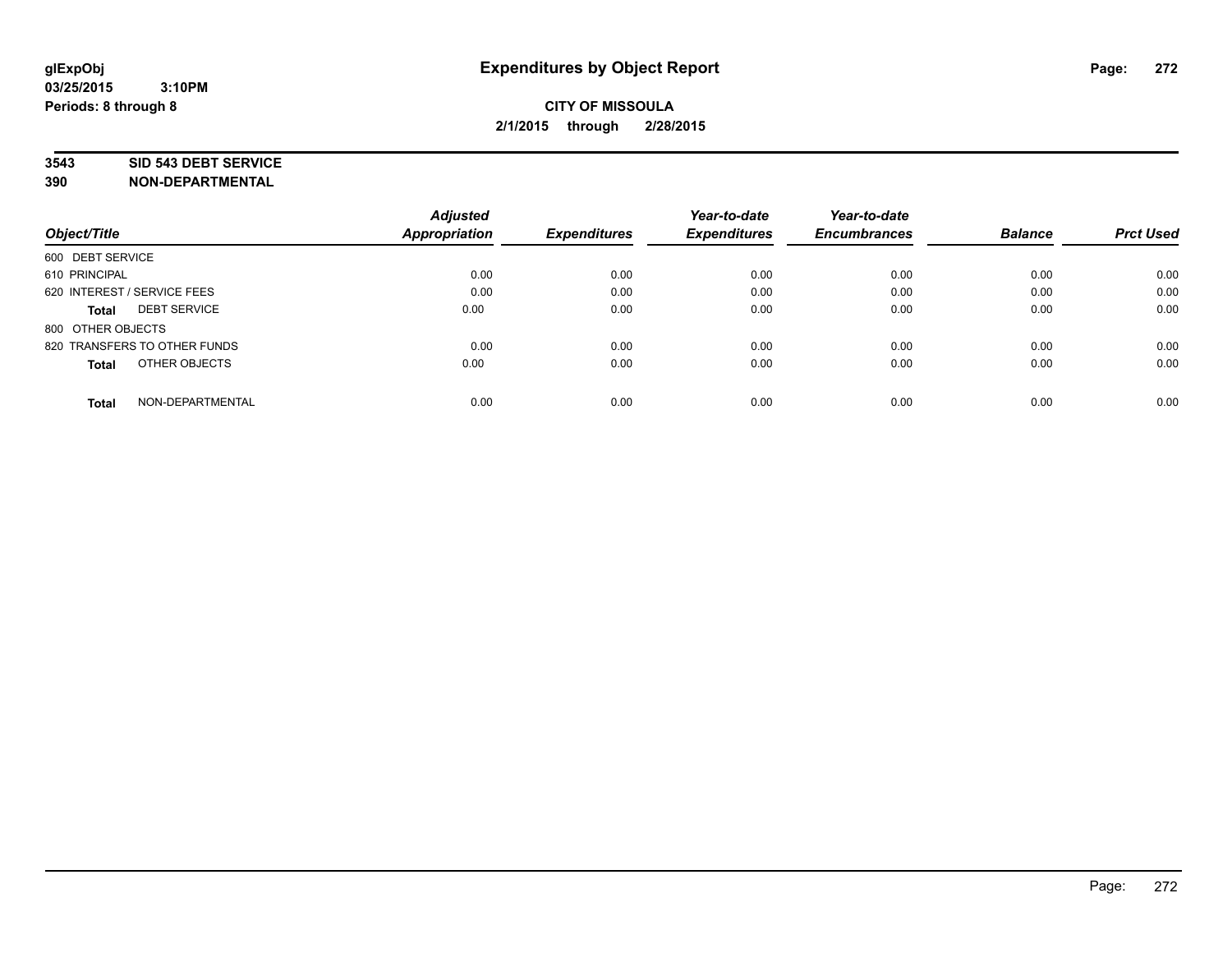**CITY OF MISSOULA 2/1/2015 through 2/28/2015**

### **3543 SID 543 DEBT SERVICE**

| Object/Title                         | <b>Adjusted</b><br><b>Appropriation</b> | <b>Expenditures</b> | Year-to-date<br><b>Expenditures</b> | Year-to-date<br><b>Encumbrances</b> | <b>Balance</b> | <b>Prct Used</b> |
|--------------------------------------|-----------------------------------------|---------------------|-------------------------------------|-------------------------------------|----------------|------------------|
| 600 DEBT SERVICE                     |                                         |                     |                                     |                                     |                |                  |
| 610 PRINCIPAL                        | 0.00                                    | 0.00                | 0.00                                | 0.00                                | 0.00           | 0.00             |
| 620 INTEREST / SERVICE FEES          | 0.00                                    | 0.00                | 0.00                                | 0.00                                | 0.00           | 0.00             |
| <b>DEBT SERVICE</b><br><b>Total</b>  | 0.00                                    | 0.00                | 0.00                                | 0.00                                | 0.00           | 0.00             |
| 800 OTHER OBJECTS                    |                                         |                     |                                     |                                     |                |                  |
| 820 TRANSFERS TO OTHER FUNDS         | 0.00                                    | 0.00                | 0.00                                | 0.00                                | 0.00           | 0.00             |
| OTHER OBJECTS<br><b>Total</b>        | 0.00                                    | 0.00                | 0.00                                | 0.00                                | 0.00           | 0.00             |
| SID 543 DEBT SERVICE<br><b>Total</b> | 0.00                                    | 0.00                | 0.00                                | 0.00                                | 0.00           | 0.00             |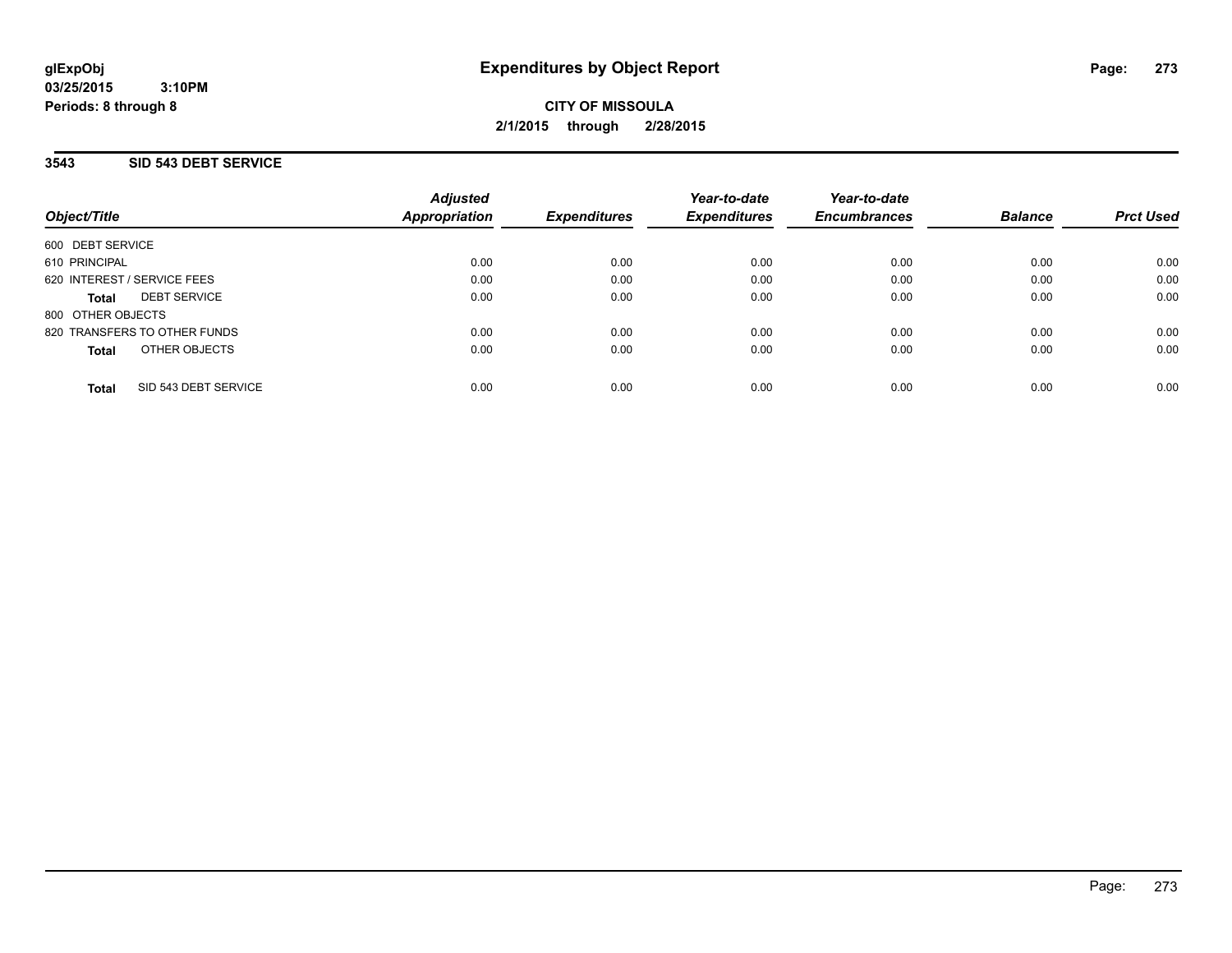### **3544 SID 544 RATTLESNAKE DEBT SERVICE**

| Object/Title                        | <b>Adjusted</b><br>Appropriation | <b>Expenditures</b> | Year-to-date<br><b>Expenditures</b> | Year-to-date<br><b>Encumbrances</b> | <b>Balance</b> | <b>Prct Used</b> |
|-------------------------------------|----------------------------------|---------------------|-------------------------------------|-------------------------------------|----------------|------------------|
| 600 DEBT SERVICE                    |                                  |                     |                                     |                                     |                |                  |
| 610 PRINCIPAL                       | 65,000.00                        | 0.00                | 32,000.00                           | 0.00                                | 33.000.00      | 49.23            |
| 620 INTEREST / SERVICE FEES         | 51,638.00                        | 0.00                | 26.118.75                           | 0.00                                | 25.519.25      | 50.58            |
| <b>DEBT SERVICE</b><br><b>Total</b> | 116.638.00                       | 0.00                | 58,118.75                           | 0.00                                | 58,519.25      | 49.83            |
| NON-DEPARTMENTAL<br><b>Total</b>    | 116,638.00                       | 0.00                | 58,118.75                           | 0.00                                | 58,519.25      | 49.83            |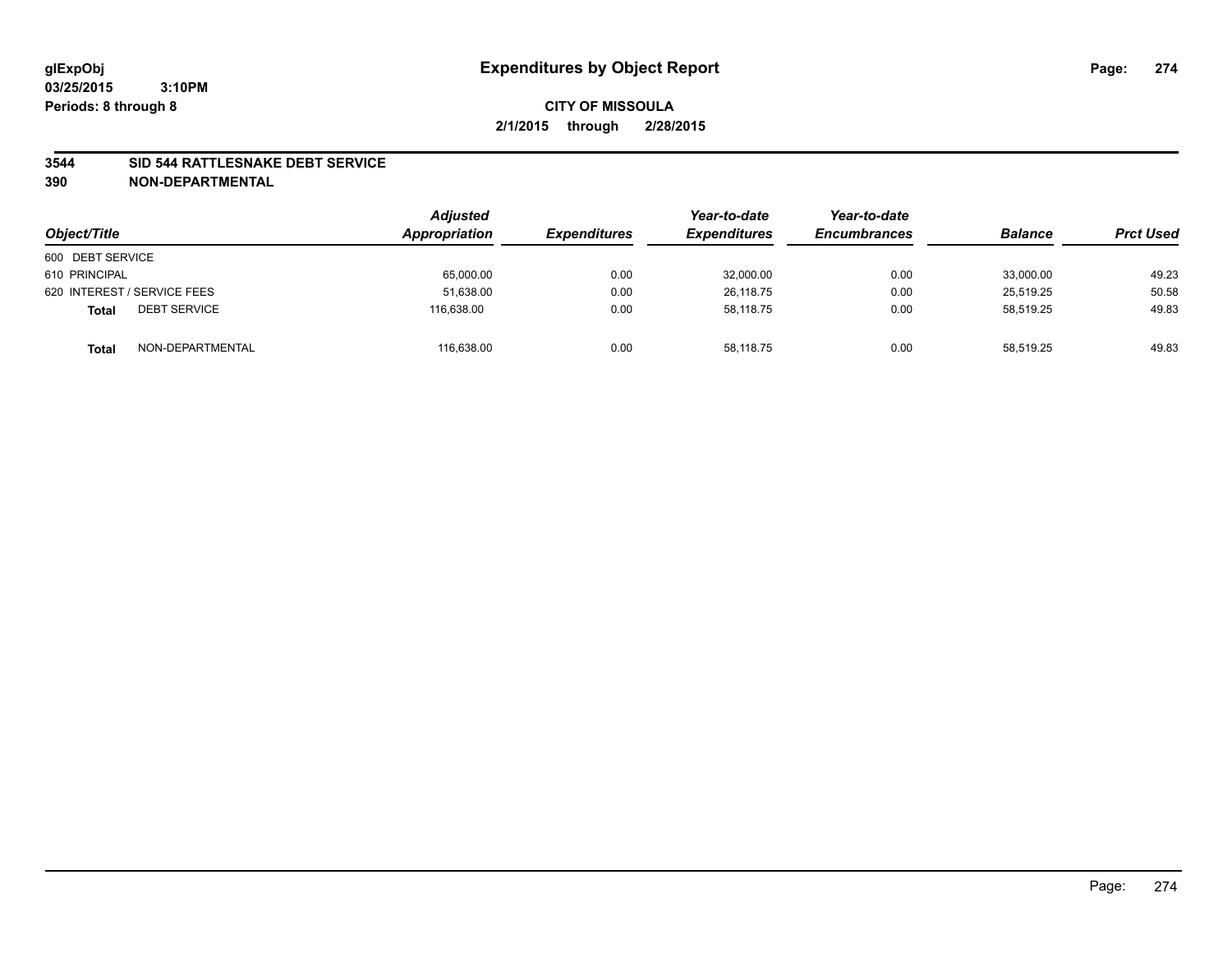### **3544 SID 544 RATTLESNAKE DEBT SERVICE**

**550 SID 544 PROJECT**

| Object/Title                        | Adjusted<br>Appropriation | <b>Expenditures</b> | Year-to-date<br><b>Expenditures</b> | Year-to-date<br><b>Encumbrances</b> | <b>Balance</b> | <b>Prct Used</b> |
|-------------------------------------|---------------------------|---------------------|-------------------------------------|-------------------------------------|----------------|------------------|
| 600 DEBT SERVICE                    |                           |                     |                                     |                                     |                |                  |
| 610 PRINCIPAL                       | 16,000.00                 | 0.00                | 8,000.00                            | 0.00                                | 8,000.00       | 50.00            |
| 620 INTEREST / SERVICE FEES         | 5.110.00                  | 0.00                | 2,590.00                            | 0.00                                | 2.520.00       | 50.68            |
| <b>DEBT SERVICE</b><br><b>Total</b> | 21.110.00                 | 0.00                | 10.590.00                           | 0.00                                | 10.520.00      | 50.17            |
| SID 544 PROJECT<br><b>Total</b>     | 21,110.00                 | 0.00                | 10,590.00                           | 0.00                                | 10,520.00      | 50.17            |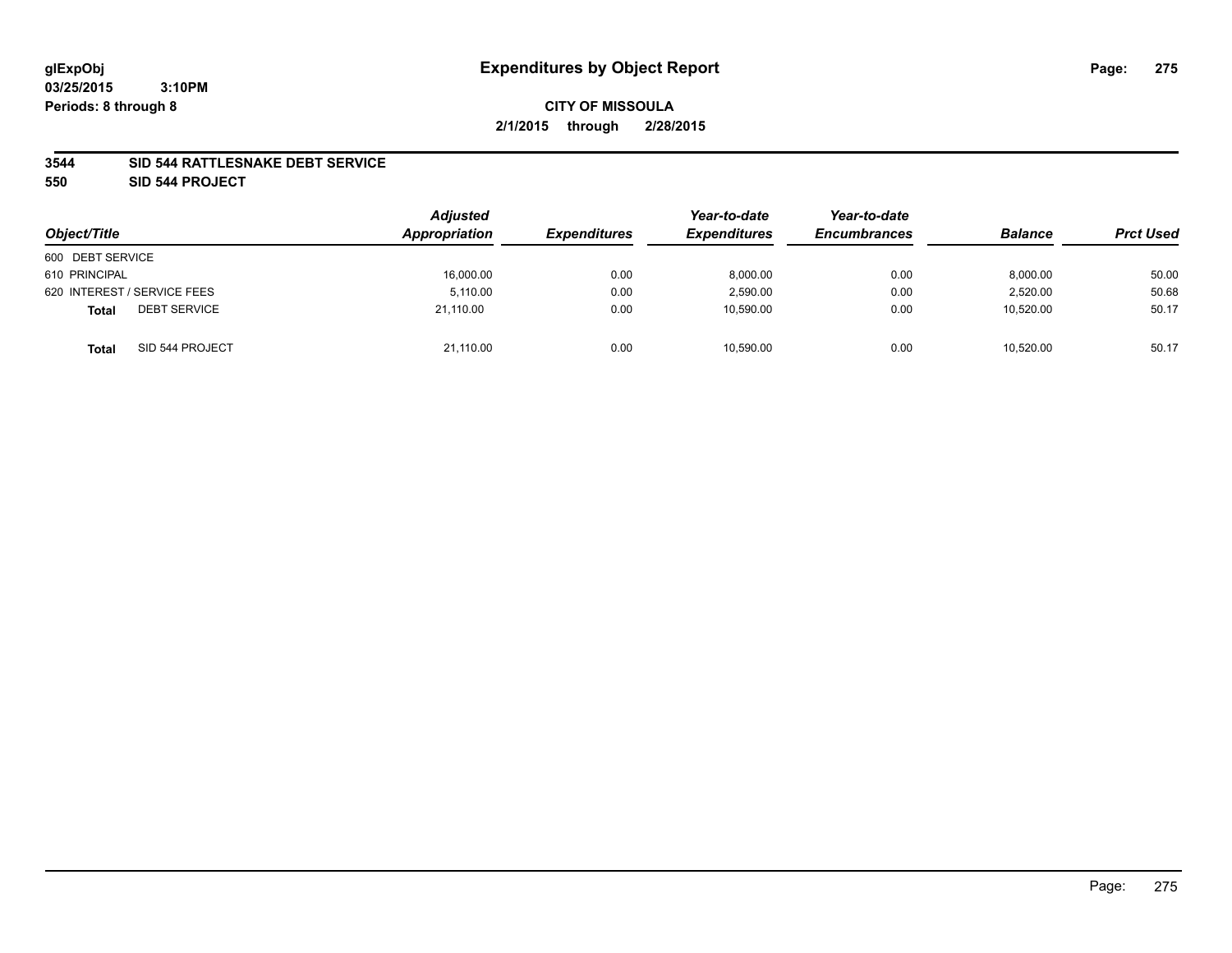### **3544 SID 544 RATTLESNAKE DEBT SERVICE**

**555 LOLO STREET PROJECT**

|                                            | <b>Adjusted</b> |                     | Year-to-date        | Year-to-date        |                |                  |
|--------------------------------------------|-----------------|---------------------|---------------------|---------------------|----------------|------------------|
| Object/Title                               | Appropriation   | <b>Expenditures</b> | <b>Expenditures</b> | <b>Encumbrances</b> | <b>Balance</b> | <b>Prct Used</b> |
| 500 FIXED CHARGES                          |                 |                     |                     |                     |                |                  |
| 550 MERCHANT SERVICE FEES                  | 0.00            | 0.00                | 0.00                | 0.00                | 0.00           | 0.00             |
| <b>FIXED CHARGES</b><br><b>Total</b>       | 0.00            | 0.00                | 0.00                | 0.00                | 0.00           | 0.00             |
| 600 DEBT SERVICE                           |                 |                     |                     |                     |                |                  |
| 610 PRINCIPAL                              | 1,500.00        | 0.00                | 500.00              | 0.00                | 1,000.00       | 33.33            |
| 620 INTEREST / SERVICE FEES                | 928.00          | 0.00                | 468.75              | 0.00                | 459.25         | 50.51            |
| <b>DEBT SERVICE</b><br><b>Total</b>        | 2,428.00        | 0.00                | 968.75              | 0.00                | 1,459.25       | 39.90            |
| <b>LOLO STREET PROJECT</b><br><b>Total</b> | 2.428.00        | 0.00                | 968.75              | 0.00                | 1.459.25       | 39.90            |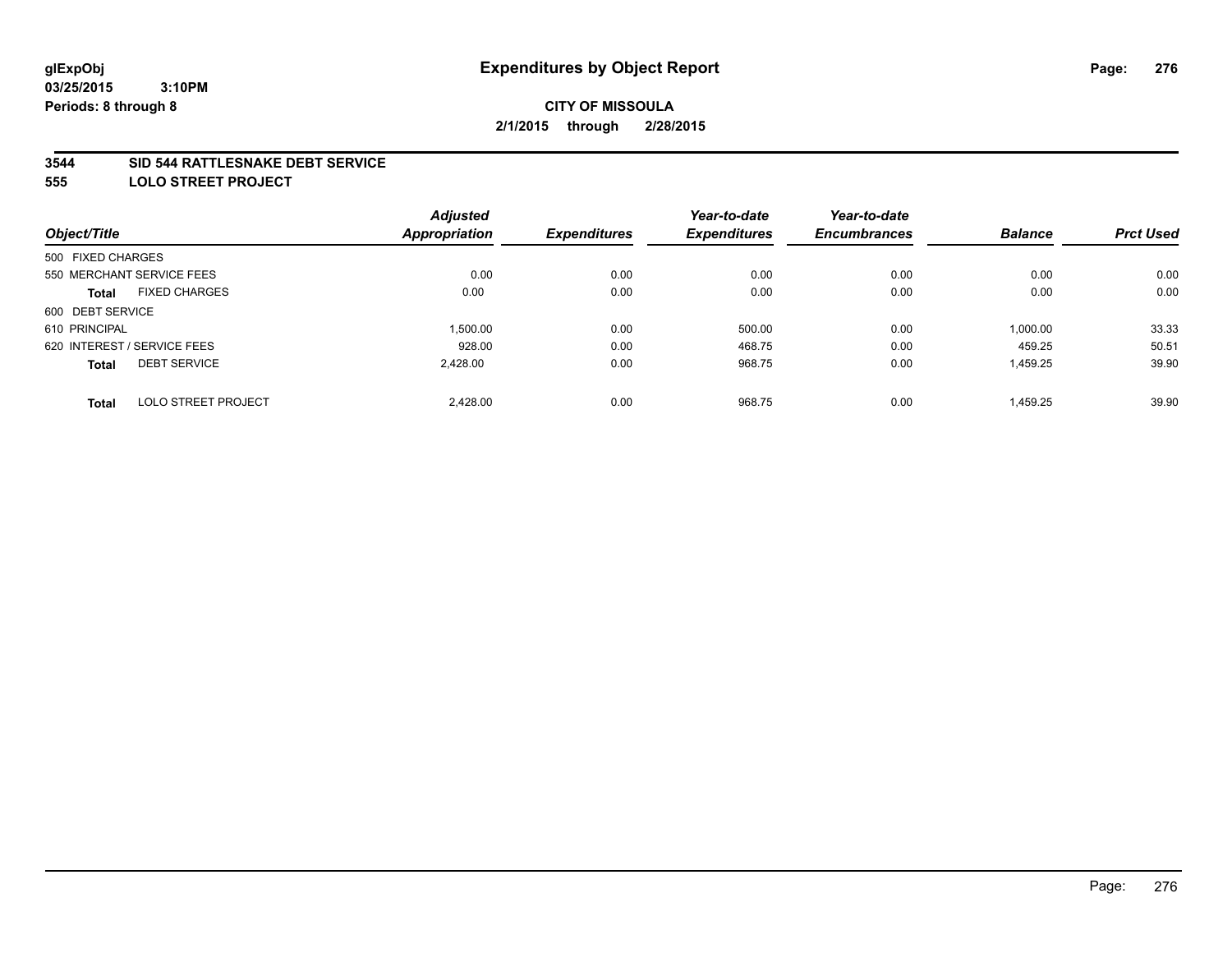# **CITY OF MISSOULA 2/1/2015 through 2/28/2015**

## **3544 SID 544 RATTLESNAKE DEBT SERVICE**

| Object/Title                         |                                  | Adjusted<br><b>Appropriation</b> | <b>Expenditures</b> | Year-to-date<br><b>Expenditures</b> | Year-to-date<br><b>Encumbrances</b> | <b>Balance</b> | <b>Prct Used</b> |
|--------------------------------------|----------------------------------|----------------------------------|---------------------|-------------------------------------|-------------------------------------|----------------|------------------|
| 500 FIXED CHARGES                    |                                  |                                  |                     |                                     |                                     |                |                  |
| 550 MERCHANT SERVICE FEES            |                                  | 0.00                             | 0.00                | 0.00                                | 0.00                                | 0.00           | 0.00             |
| <b>FIXED CHARGES</b><br><b>Total</b> |                                  | 0.00                             | 0.00                | 0.00                                | 0.00                                | 0.00           | 0.00             |
| 600 DEBT SERVICE                     |                                  |                                  |                     |                                     |                                     |                |                  |
| 610 PRINCIPAL                        |                                  | 82.500.00                        | 0.00                | 40.500.00                           | 0.00                                | 42.000.00      | 49.09            |
| 620 INTEREST / SERVICE FEES          |                                  | 57.676.00                        | 0.00                | 29.177.50                           | 0.00                                | 28.498.50      | 50.59            |
| <b>DEBT SERVICE</b><br><b>Total</b>  |                                  | 140.176.00                       | 0.00                | 69.677.50                           | 0.00                                | 70.498.50      | 49.71            |
| <b>Total</b>                         | SID 544 RATTLESNAKE DEBT SERVICE | 140.176.00                       | 0.00                | 69.677.50                           | 0.00                                | 70.498.50      | 49.71            |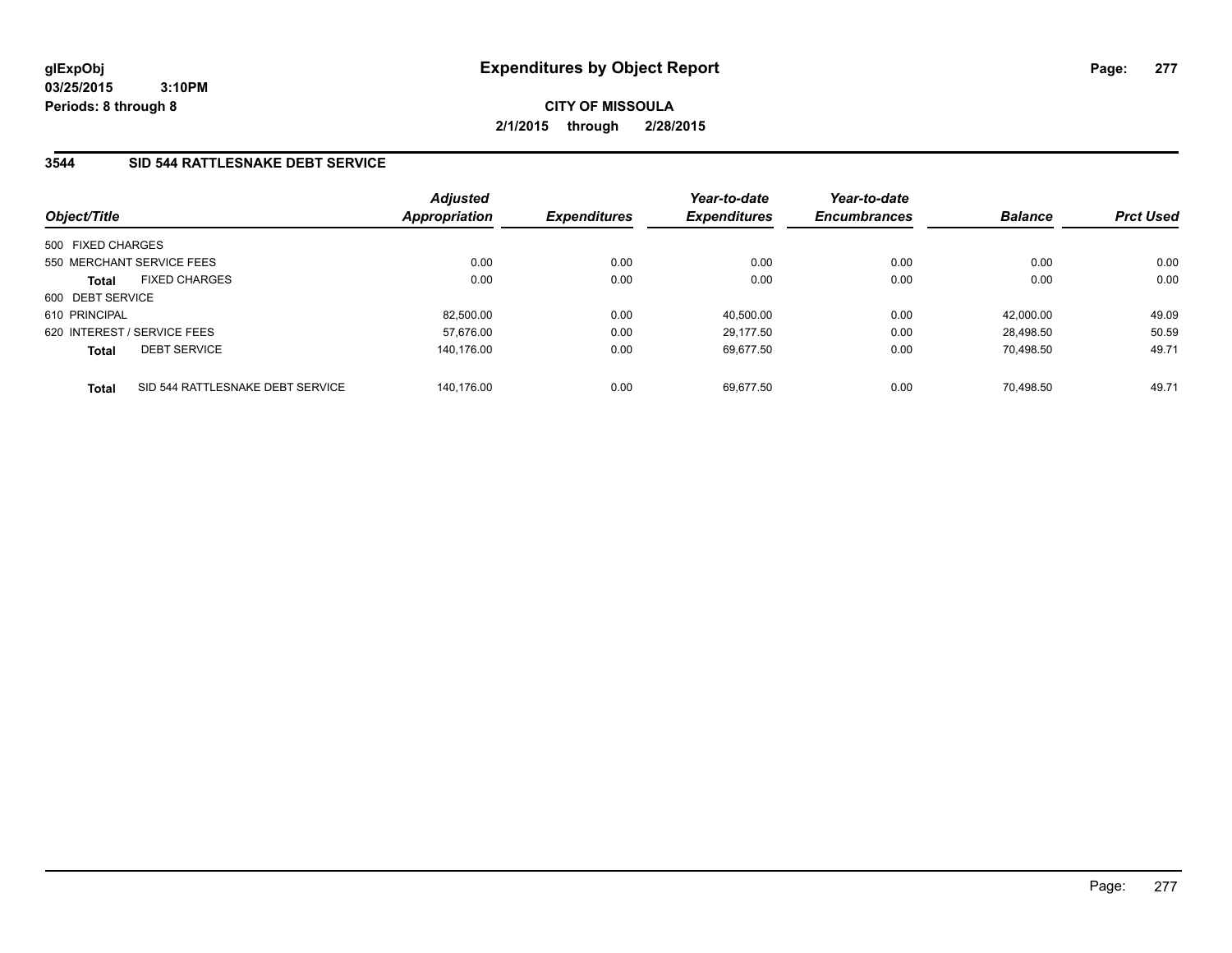#### **3545 SID 545 DEBT SERVICE**

| Object/Title                         | <b>Adjusted</b><br><b>Appropriation</b> | <b>Expenditures</b> | Year-to-date<br><b>Expenditures</b> | Year-to-date<br><b>Encumbrances</b> | <b>Balance</b> | <b>Prct Used</b> |
|--------------------------------------|-----------------------------------------|---------------------|-------------------------------------|-------------------------------------|----------------|------------------|
|                                      |                                         |                     |                                     |                                     |                |                  |
| 500 FIXED CHARGES                    |                                         |                     |                                     |                                     |                |                  |
| 550 MERCHANT SERVICE FEES            | 0.00                                    | 0.00                | 0.00                                | 0.00                                | 0.00           | 0.00             |
| <b>FIXED CHARGES</b><br><b>Total</b> | 0.00                                    | 0.00                | 0.00                                | 0.00                                | 0.00           | 0.00             |
| 600 DEBT SERVICE                     |                                         |                     |                                     |                                     |                |                  |
| 610 PRINCIPAL                        | 0.00                                    | 0.00                | 0.00                                | 0.00                                | 0.00           | 0.00             |
| 620 INTEREST / SERVICE FEES          | 0.00                                    | 0.00                | 0.00                                | 0.00                                | 0.00           | 0.00             |
| <b>DEBT SERVICE</b><br><b>Total</b>  | 0.00                                    | 0.00                | 0.00                                | 0.00                                | 0.00           | 0.00             |
| 800 OTHER OBJECTS                    |                                         |                     |                                     |                                     |                |                  |
| 820 TRANSFERS TO OTHER FUNDS         | 0.00                                    | 0.00                | 0.00                                | 0.00                                | 0.00           | 0.00             |
| OTHER OBJECTS<br><b>Total</b>        | 0.00                                    | 0.00                | 0.00                                | 0.00                                | 0.00           | 0.00             |
|                                      |                                         |                     |                                     |                                     |                |                  |
| NON-DEPARTMENTAL<br><b>Total</b>     | 0.00                                    | 0.00                | 0.00                                | 0.00                                | 0.00           | 0.00             |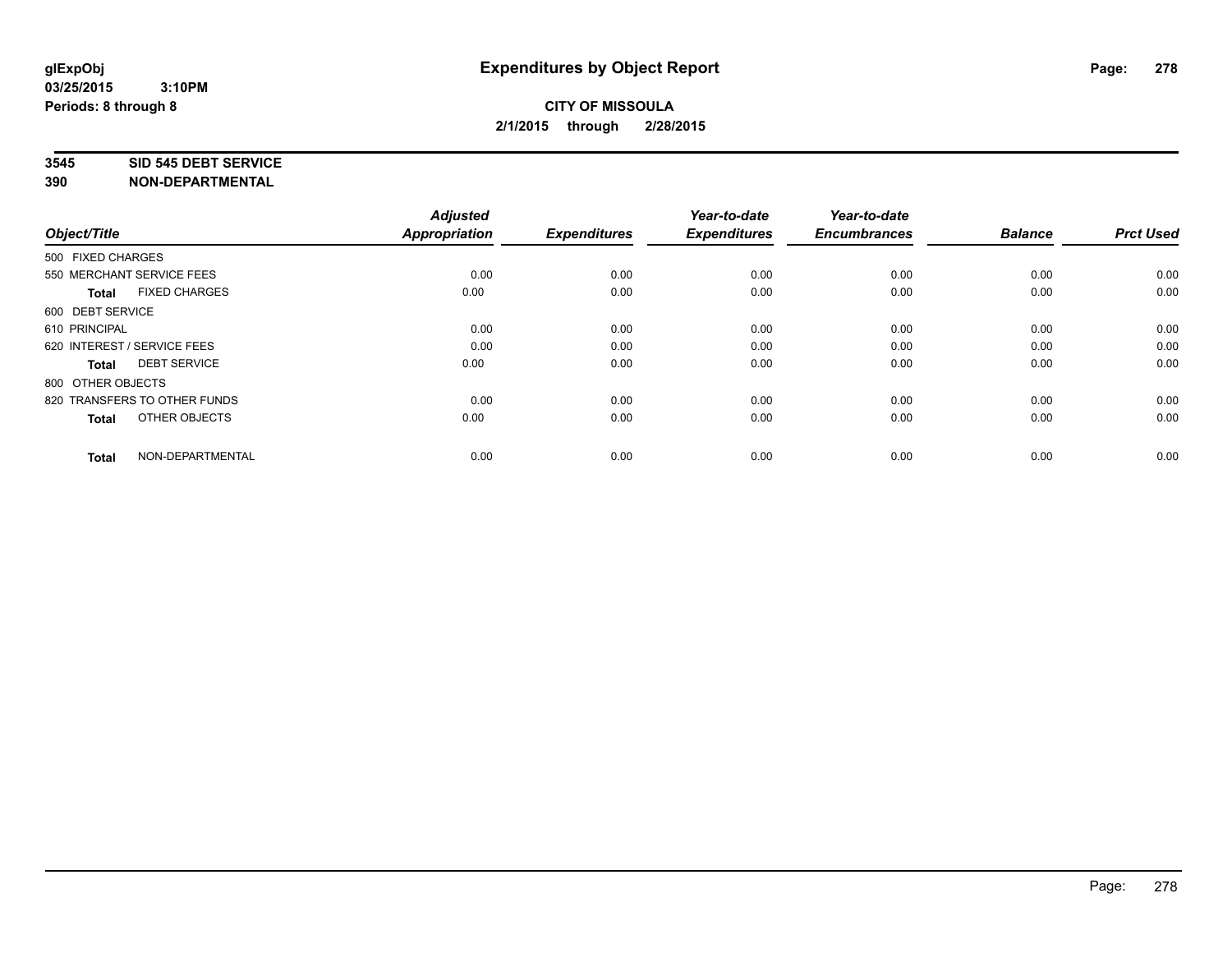# **CITY OF MISSOULA 2/1/2015 through 2/28/2015**

### **3545 SID 545 DEBT SERVICE**

|                                      | <b>Adjusted</b>      |                     | Year-to-date        | Year-to-date        |                |                  |
|--------------------------------------|----------------------|---------------------|---------------------|---------------------|----------------|------------------|
| Object/Title                         | <b>Appropriation</b> | <b>Expenditures</b> | <b>Expenditures</b> | <b>Encumbrances</b> | <b>Balance</b> | <b>Prct Used</b> |
| 500 FIXED CHARGES                    |                      |                     |                     |                     |                |                  |
| 550 MERCHANT SERVICE FEES            | 0.00                 | 0.00                | 0.00                | 0.00                | 0.00           | 0.00             |
| <b>FIXED CHARGES</b><br>Total        | 0.00                 | 0.00                | 0.00                | 0.00                | 0.00           | 0.00             |
| 600 DEBT SERVICE                     |                      |                     |                     |                     |                |                  |
| 610 PRINCIPAL                        | 0.00                 | 0.00                | 0.00                | 0.00                | 0.00           | 0.00             |
| 620 INTEREST / SERVICE FEES          | 0.00                 | 0.00                | 0.00                | 0.00                | 0.00           | 0.00             |
| <b>DEBT SERVICE</b><br>Total         | 0.00                 | 0.00                | 0.00                | 0.00                | 0.00           | 0.00             |
| 800 OTHER OBJECTS                    |                      |                     |                     |                     |                |                  |
| 820 TRANSFERS TO OTHER FUNDS         | 0.00                 | 0.00                | 0.00                | 0.00                | 0.00           | 0.00             |
| OTHER OBJECTS<br><b>Total</b>        | 0.00                 | 0.00                | 0.00                | 0.00                | 0.00           | 0.00             |
| SID 545 DEBT SERVICE<br><b>Total</b> | 0.00                 | 0.00                | 0.00                | 0.00                | 0.00           | 0.00             |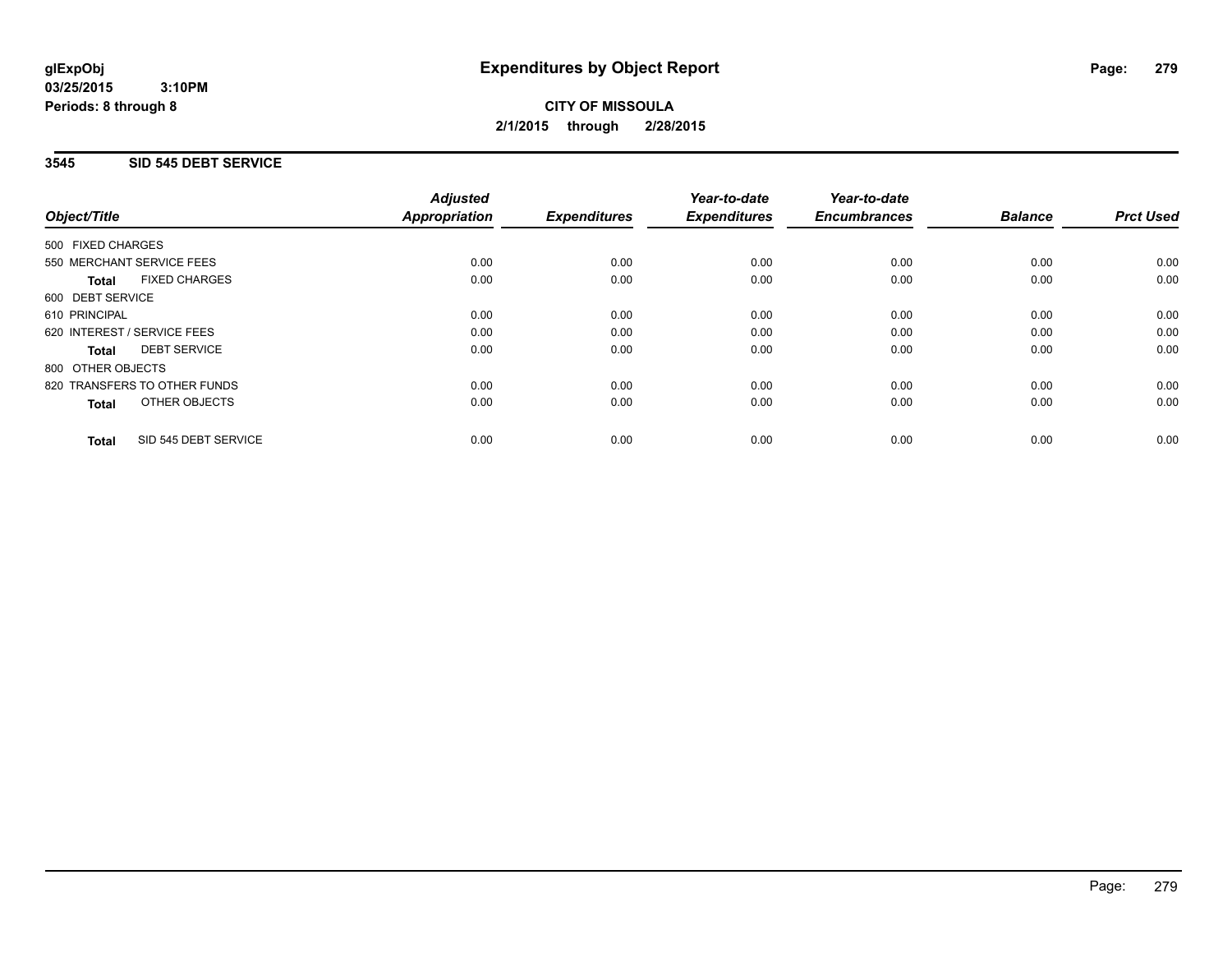# **3546 SID 546 DEBT SERVICE**

| Object/Title                        | <b>Adjusted</b><br><b>Appropriation</b> | <b>Expenditures</b> | Year-to-date<br><b>Expenditures</b> | Year-to-date<br><b>Encumbrances</b> | <b>Balance</b> | <b>Prct Used</b> |
|-------------------------------------|-----------------------------------------|---------------------|-------------------------------------|-------------------------------------|----------------|------------------|
| 600 DEBT SERVICE                    |                                         |                     |                                     |                                     |                |                  |
| 610 PRINCIPAL                       | 0.00                                    | 0.00                | 0.00                                | 0.00                                | 0.00           | 0.00             |
| 620 INTEREST / SERVICE FEES         | 0.00                                    | 0.00                | 0.00                                | 0.00                                | 0.00           | 0.00             |
| <b>DEBT SERVICE</b><br><b>Total</b> | 0.00                                    | 0.00                | 0.00                                | 0.00                                | 0.00           | 0.00             |
| NON-DEPARTMENTAL<br><b>Total</b>    | 0.00                                    | 0.00                | 0.00                                | 0.00                                | 0.00           | 0.00             |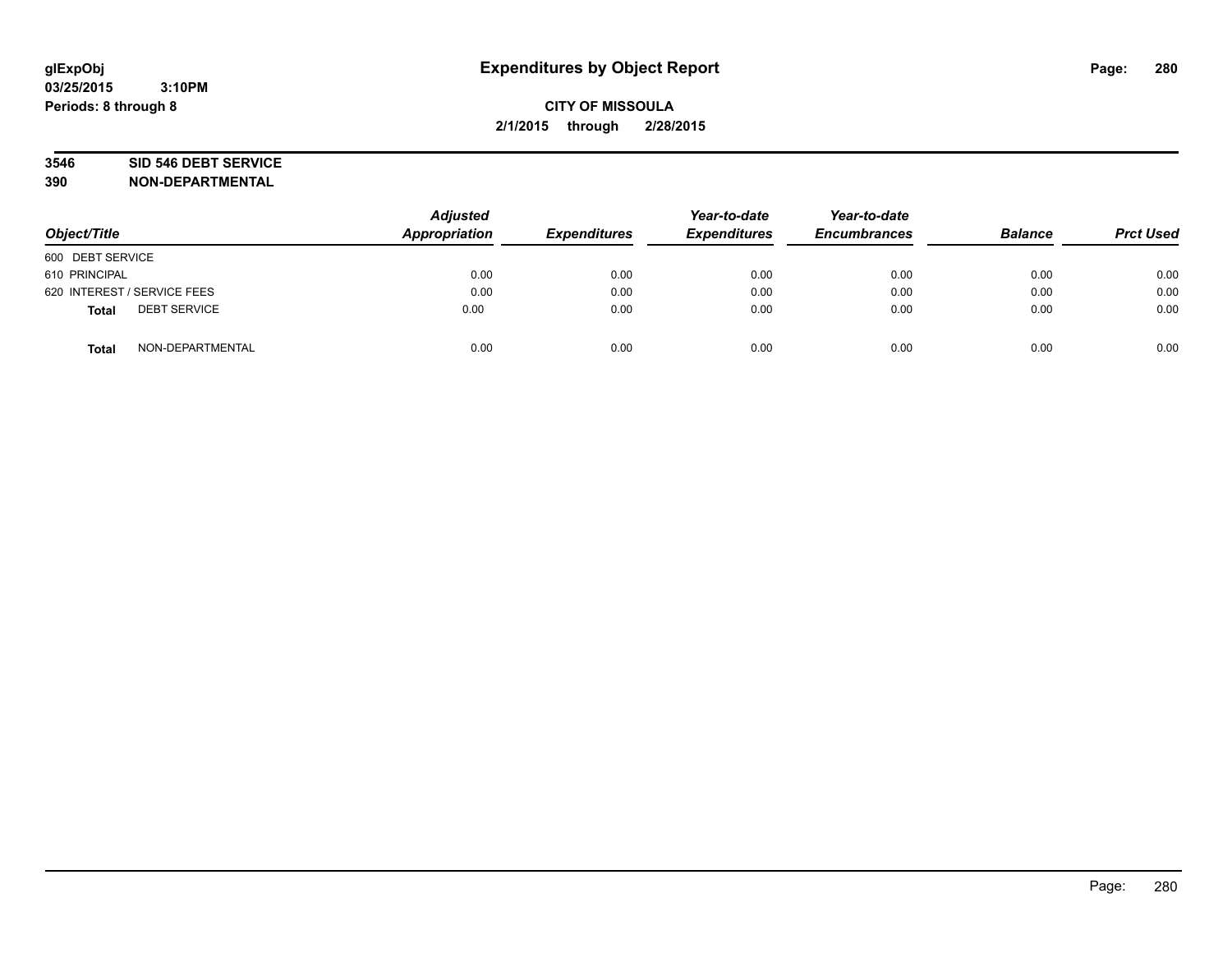**CITY OF MISSOULA 2/1/2015 through 2/28/2015**

### **3546 SID 546 DEBT SERVICE**

| Object/Title     |                             | <b>Adjusted</b><br>Appropriation | <b>Expenditures</b> | Year-to-date<br><b>Expenditures</b> | Year-to-date<br><b>Encumbrances</b> | <b>Balance</b> | <b>Prct Used</b> |
|------------------|-----------------------------|----------------------------------|---------------------|-------------------------------------|-------------------------------------|----------------|------------------|
| 600 DEBT SERVICE |                             |                                  |                     |                                     |                                     |                |                  |
| 610 PRINCIPAL    |                             | 0.00                             | 0.00                | 0.00                                | 0.00                                | 0.00           | 0.00             |
|                  | 620 INTEREST / SERVICE FEES | 0.00                             | 0.00                | 0.00                                | 0.00                                | 0.00           | 0.00             |
| <b>Total</b>     | <b>DEBT SERVICE</b>         | 0.00                             | 0.00                | 0.00                                | 0.00                                | 0.00           | 0.00             |
| <b>Total</b>     | SID 546 DEBT SERVICE        | 0.00                             | 0.00                | 0.00                                | 0.00                                | 0.00           | 0.00             |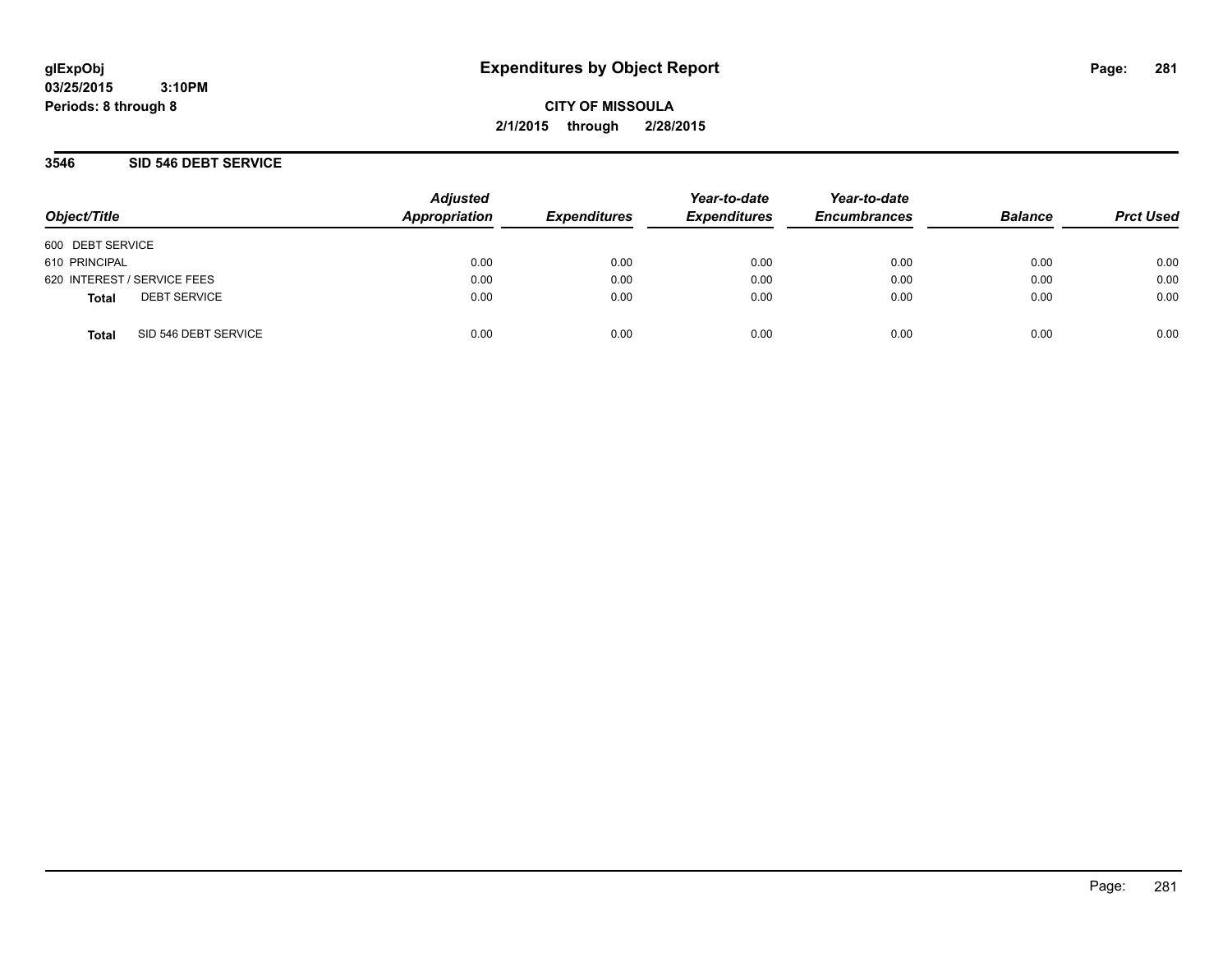**3548 SID 548-5TH, 6TH & ARTHUR**

| Object/Title                        | Adjusted<br>Appropriation | <b>Expenditures</b> | Year-to-date<br><b>Expenditures</b> | Year-to-date<br><b>Encumbrances</b> | <b>Balance</b> | <b>Prct Used</b> |
|-------------------------------------|---------------------------|---------------------|-------------------------------------|-------------------------------------|----------------|------------------|
| 600 DEBT SERVICE                    |                           |                     |                                     |                                     |                |                  |
| 610 PRINCIPAL                       | 65,000.00                 | 0.00                | 0.00                                | 0.00                                | 65,000.00      | 0.00             |
| 620 INTEREST / SERVICE FEES         | 48.475.00                 | 0.00                | 24.412.50                           | 0.00                                | 24,062.50      | 50.36            |
| <b>DEBT SERVICE</b><br><b>Total</b> | 113,475.00                | 0.00                | 24,412.50                           | 0.00                                | 89,062.50      | 21.51            |
| NON-DEPARTMENTAL<br><b>Total</b>    | 113,475.00                | 0.00                | 24.412.50                           | 0.00                                | 89,062.50      | 21.51            |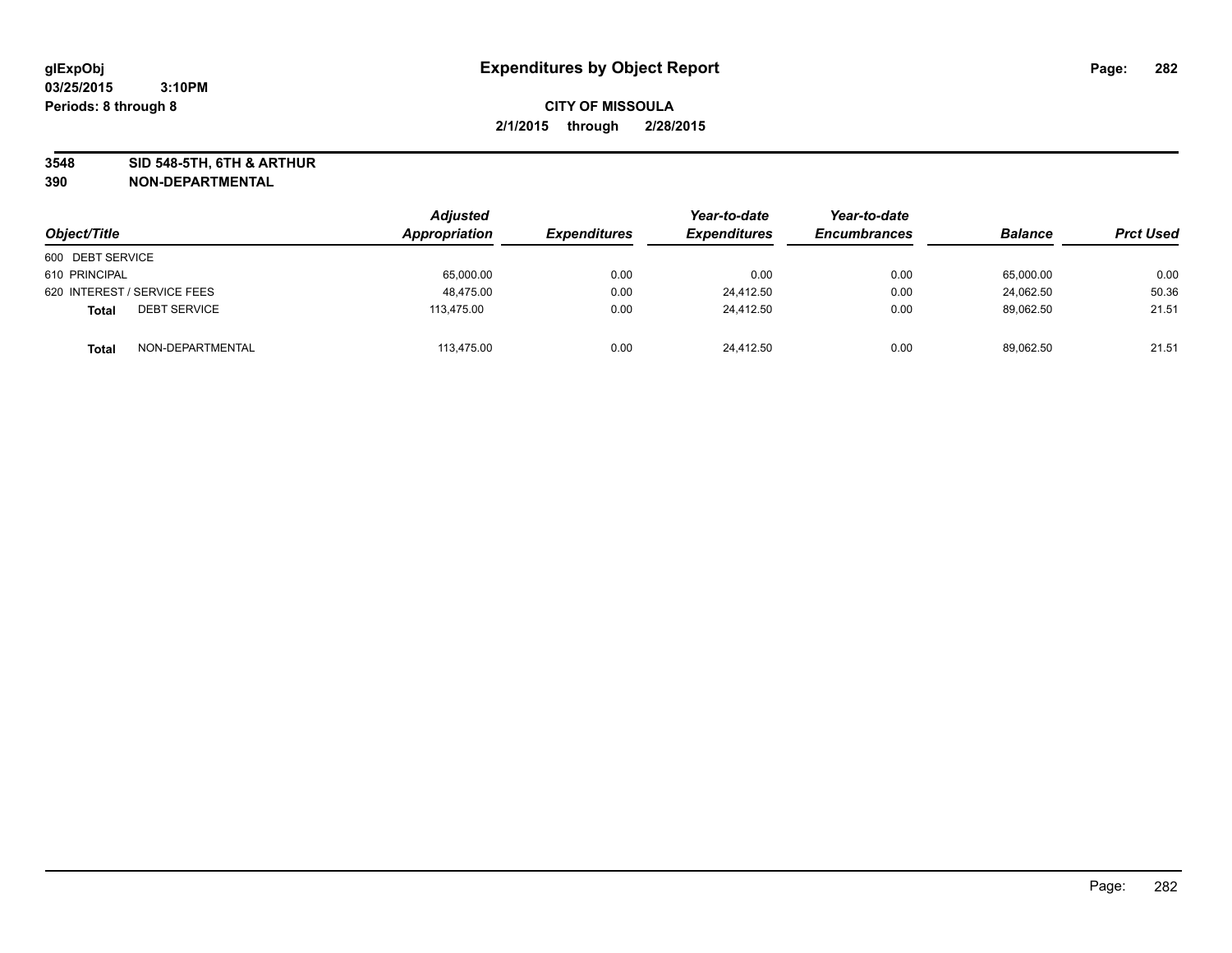**CITY OF MISSOULA 2/1/2015 through 2/28/2015**

### **3548 SID 548-5TH, 6TH & ARTHUR**

|                                           | <b>Adjusted</b> |                     | Year-to-date        | Year-to-date        | <b>Balance</b> |                  |
|-------------------------------------------|-----------------|---------------------|---------------------|---------------------|----------------|------------------|
| Object/Title                              | Appropriation   | <b>Expenditures</b> | <b>Expenditures</b> | <b>Encumbrances</b> |                | <b>Prct Used</b> |
| 600 DEBT SERVICE                          |                 |                     |                     |                     |                |                  |
| 610 PRINCIPAL                             | 65,000.00       | 0.00                | 0.00                | 0.00                | 65,000.00      | 0.00             |
| 620 INTEREST / SERVICE FEES               | 48,475.00       | 0.00                | 24.412.50           | 0.00                | 24.062.50      | 50.36            |
| <b>DEBT SERVICE</b><br><b>Total</b>       | 113,475.00      | 0.00                | 24.412.50           | 0.00                | 89.062.50      | 21.51            |
| SID 548-5TH, 6TH & ARTHUR<br><b>Total</b> | 113.475.00      | 0.00                | 24.412.50           | 0.00                | 89.062.50      | 21.51            |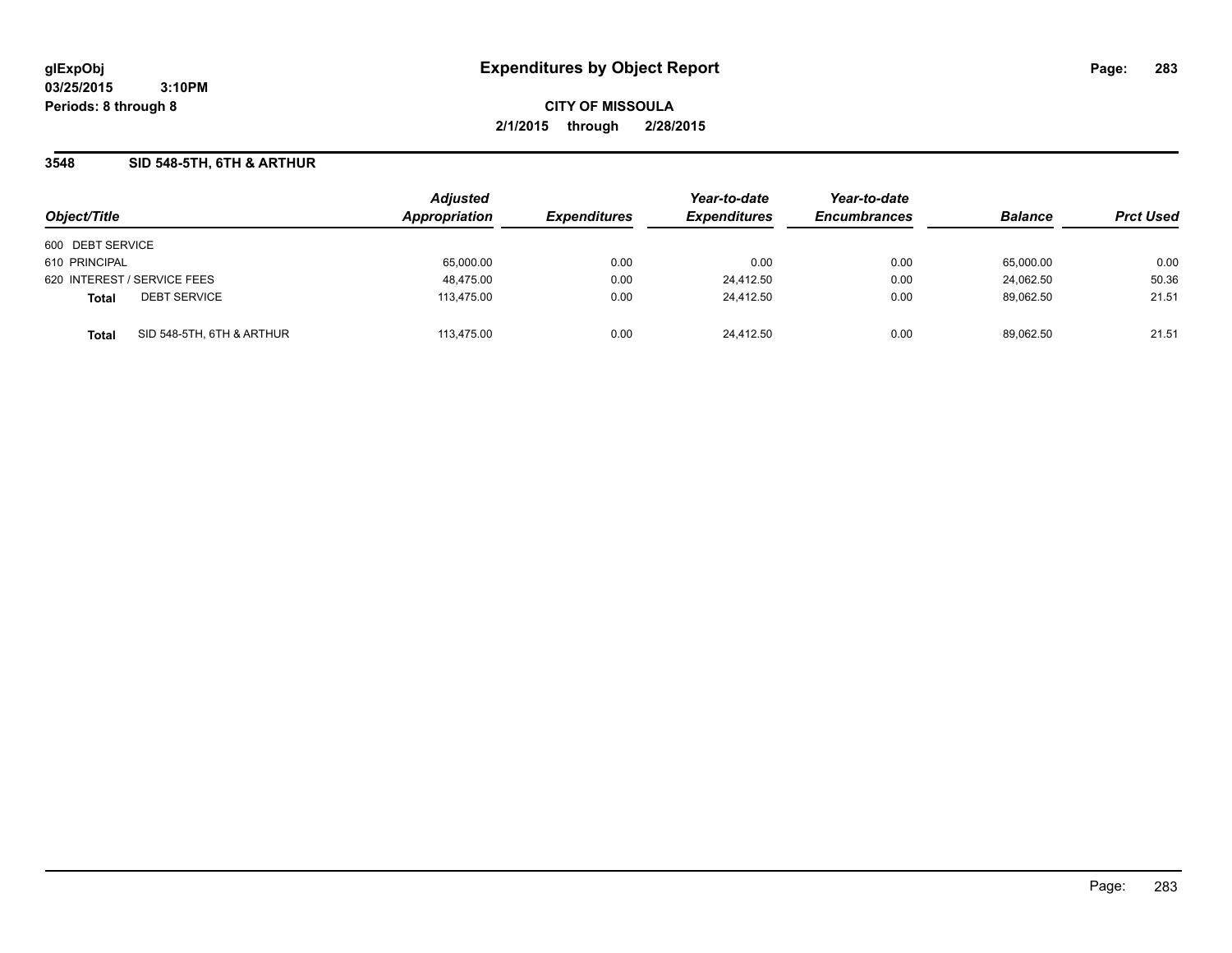#### **4060 CAPITAL IMPROVEMENT PROGRAM FUND**

|                        |                                   | <b>Adjusted</b>      |                     | Year-to-date        | Year-to-date        |                 |                  |
|------------------------|-----------------------------------|----------------------|---------------------|---------------------|---------------------|-----------------|------------------|
| Object/Title           |                                   | <b>Appropriation</b> | <b>Expenditures</b> | <b>Expenditures</b> | <b>Encumbrances</b> | <b>Balance</b>  | <b>Prct Used</b> |
| 100 PERSONAL SERVICES  |                                   |                      |                     |                     |                     |                 |                  |
| 110 SALARIES AND WAGES |                                   | 0.00                 | 0.00                | 0.00                | 0.00                | 0.00            | 0.00             |
|                        | <b>140 EMPLOYER CONTRIBUTIONS</b> | 0.00                 | 0.00                | 0.00                | 0.00                | 0.00            | 0.00             |
| Total                  | PERSONAL SERVICES                 | 0.00                 | 0.00                | 0.00                | 0.00                | 0.00            | 0.00             |
|                        | 300 PURCHASED SERVICES            |                      |                     |                     |                     |                 |                  |
|                        | 350 PROFESSIONAL SERVICES         | 0.00                 | 0.00                | 0.00                | 0.00                | 0.00            | 0.00             |
| <b>Total</b>           | <b>PURCHASED SERVICES</b>         | 0.00                 | 0.00                | 0.00                | 0.00                | 0.00            | 0.00             |
| 600 DEBT SERVICE       |                                   |                      |                     |                     |                     |                 |                  |
| 610 PRINCIPAL          |                                   | 672,789.00           | 0.00                | 418,151.72          | 0.00                | 254,637.28      | 62.15            |
|                        | 620 INTEREST / SERVICE FEES       | 216,042.00           | 1,512.61            | 145, 113. 23        | 0.00                | 70,928.77       | 67.17            |
| Total                  | <b>DEBT SERVICE</b>               | 888,831.00           | 1,512.61            | 563,264.95          | 0.00                | 325,566.05      | 63.37            |
| 800 OTHER OBJECTS      |                                   |                      |                     |                     |                     |                 |                  |
|                        | 820 TRANSFERS TO OTHER FUNDS      | 0.00                 | 0.00                | 0.00                | 0.00                | 0.00            | 0.00             |
| Total                  | OTHER OBJECTS                     | 0.00                 | 0.00                | 0.00                | 0.00                | 0.00            | 0.00             |
| 900 CAPITAL OUTLAY     |                                   |                      |                     |                     |                     |                 |                  |
| 930 IMPROVEMENTS       |                                   | 25,000.00            | 29,025.66           | 659,938.73          | 0.00                | $-634,938.73$   | 2,639.75         |
|                        | 940 MACHINERY & EQUIPMENT         | 0.00                 | 242,328.20          | 2,185,927.16        | 0.00                | $-2,185,927.16$ | 0.00             |
| <b>Total</b>           | <b>CAPITAL OUTLAY</b>             | 25,000.00            | 271,353.86          | 2,845,865.89        | 0.00                | $-2,820,865.89$ | 11,383.46        |
| <b>Total</b>           | NON-DEPARTMENTAL                  | 913,831.00           | 272,866.47          | 3,409,130.84        | 0.00                | $-2,495,299.84$ | 373.06           |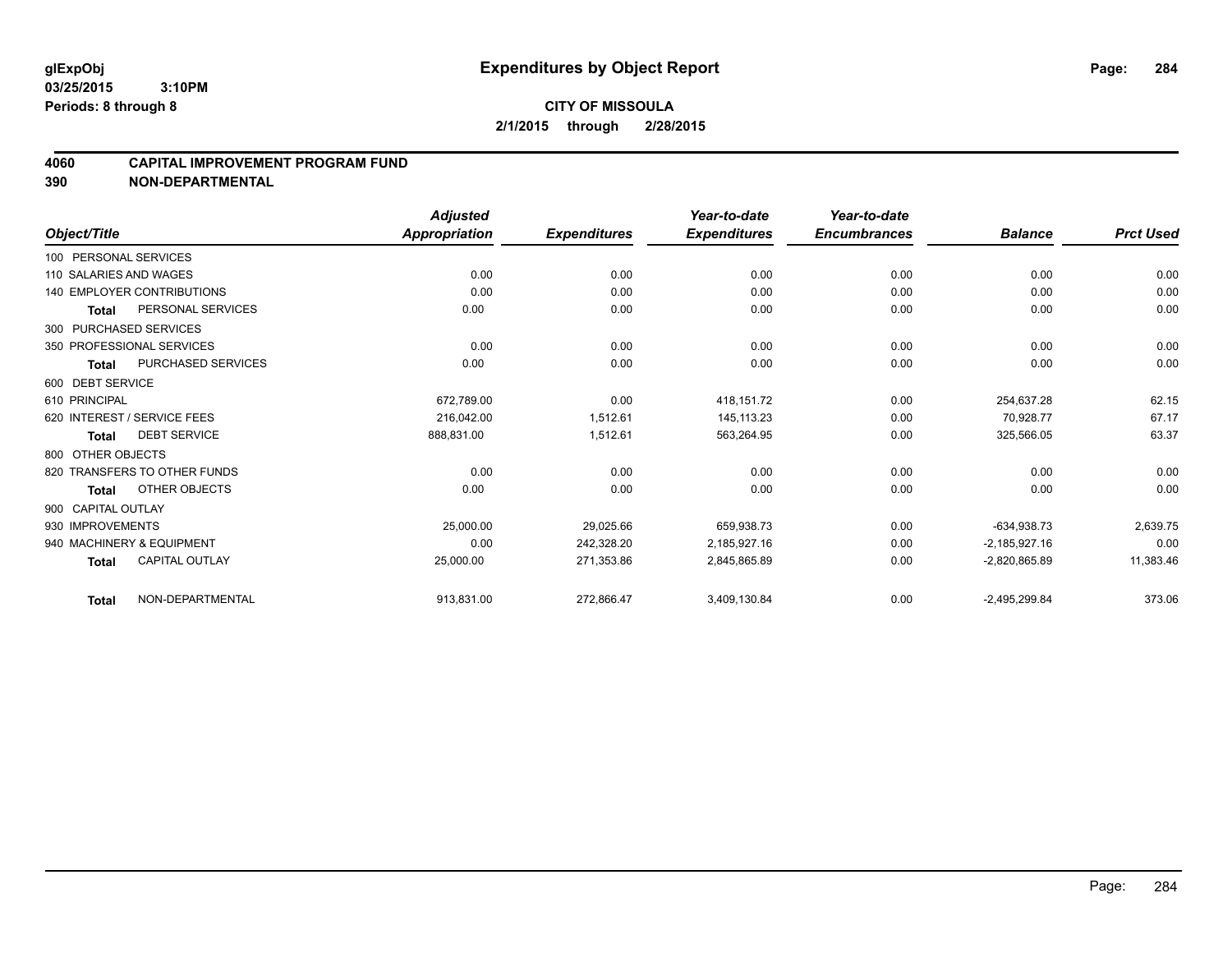### **4060 CAPITAL IMPROVEMENT PROGRAM FUND**

**391 ENERGY PERFORMANCE PROJ.**

| Object/Title                             | <b>Adjusted</b><br><b>Appropriation</b> | <b>Expenditures</b> | Year-to-date<br><b>Expenditures</b> | Year-to-date<br><b>Encumbrances</b> | <b>Balance</b> | <b>Prct Used</b> |
|------------------------------------------|-----------------------------------------|---------------------|-------------------------------------|-------------------------------------|----------------|------------------|
| 300 PURCHASED SERVICES                   |                                         |                     |                                     |                                     |                |                  |
| 350 PROFESSIONAL SERVICES                | 0.00                                    | 0.00                | 835.00                              | 0.00                                | $-835.00$      | 0.00             |
| PURCHASED SERVICES<br><b>Total</b>       | 0.00                                    | 0.00                | 835.00                              | 0.00                                | $-835.00$      | 0.00             |
| 900 CAPITAL OUTLAY                       |                                         |                     |                                     |                                     |                |                  |
| 930 IMPROVEMENTS                         | 0.00                                    | 0.00                | 0.00                                | 0.00                                | 0.00           | 0.00             |
| <b>CAPITAL OUTLAY</b><br><b>Total</b>    | 0.00                                    | 0.00                | 0.00                                | 0.00                                | 0.00           | 0.00             |
| ENERGY PERFORMANCE PROJ.<br><b>Total</b> | 0.00                                    | 0.00                | 835.00                              | 0.00                                | $-835.00$      | 0.00             |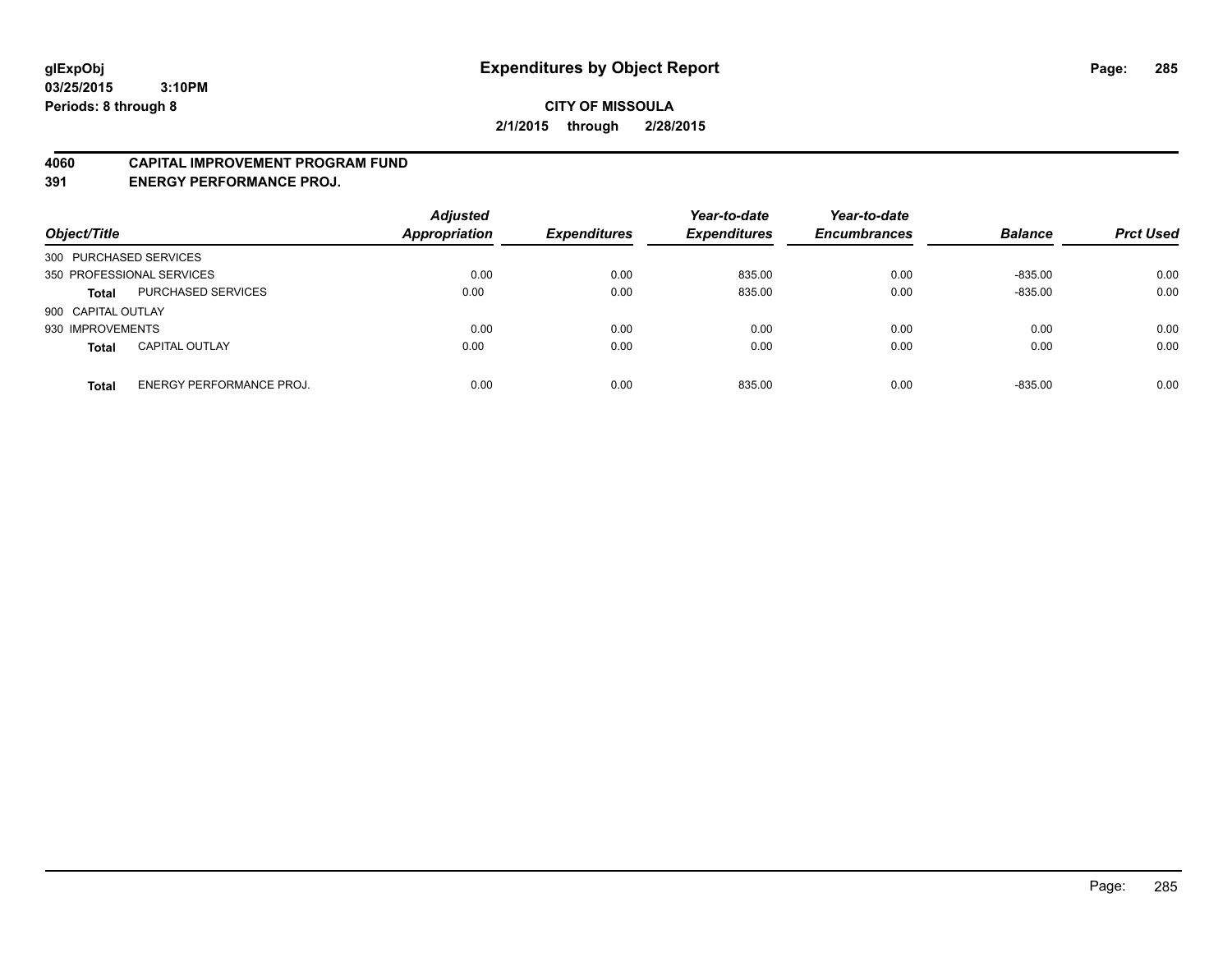**CITY OF MISSOULA 2/1/2015 through 2/28/2015**

# **4060 CAPITAL IMPROVEMENT PROGRAM FUND**

|                        |                                   | <b>Adjusted</b>      |                     | Year-to-date        | Year-to-date        |                 |                  |
|------------------------|-----------------------------------|----------------------|---------------------|---------------------|---------------------|-----------------|------------------|
| Object/Title           |                                   | <b>Appropriation</b> | <b>Expenditures</b> | <b>Expenditures</b> | <b>Encumbrances</b> | <b>Balance</b>  | <b>Prct Used</b> |
| 100 PERSONAL SERVICES  |                                   |                      |                     |                     |                     |                 |                  |
| 110 SALARIES AND WAGES |                                   | 0.00                 | 0.00                | 0.00                | 0.00                | 0.00            | 0.00             |
|                        | <b>140 EMPLOYER CONTRIBUTIONS</b> | 0.00                 | 0.00                | 0.00                | 0.00                | 0.00            | 0.00             |
| <b>Total</b>           | PERSONAL SERVICES                 | 0.00                 | 0.00                | 0.00                | 0.00                | 0.00            | 0.00             |
|                        | 300 PURCHASED SERVICES            |                      |                     |                     |                     |                 |                  |
|                        | 350 PROFESSIONAL SERVICES         | 0.00                 | 0.00                | 835.00              | 0.00                | $-835.00$       | 0.00             |
| <b>Total</b>           | <b>PURCHASED SERVICES</b>         | 0.00                 | 0.00                | 835.00              | 0.00                | $-835.00$       | 0.00             |
| 600 DEBT SERVICE       |                                   |                      |                     |                     |                     |                 |                  |
| 610 PRINCIPAL          |                                   | 672,789.00           | 0.00                | 418, 151. 72        | 0.00                | 254,637.28      | 62.15            |
|                        | 620 INTEREST / SERVICE FEES       | 216.042.00           | 1,512.61            | 145.113.23          | 0.00                | 70.928.77       | 67.17            |
| <b>Total</b>           | <b>DEBT SERVICE</b>               | 888,831.00           | 1,512.61            | 563,264.95          | 0.00                | 325,566.05      | 63.37            |
| 800 OTHER OBJECTS      |                                   |                      |                     |                     |                     |                 |                  |
|                        | 820 TRANSFERS TO OTHER FUNDS      | 0.00                 | 0.00                | 0.00                | 0.00                | 0.00            | 0.00             |
| <b>Total</b>           | OTHER OBJECTS                     | 0.00                 | 0.00                | 0.00                | 0.00                | 0.00            | 0.00             |
| 900 CAPITAL OUTLAY     |                                   |                      |                     |                     |                     |                 |                  |
| 930 IMPROVEMENTS       |                                   | 25,000.00            | 29,025.66           | 659,938.73          | 0.00                | $-634,938.73$   | 2,639.75         |
|                        | 940 MACHINERY & EQUIPMENT         | 0.00                 | 242,328.20          | 2,185,927.16        | 0.00                | $-2,185,927.16$ | 0.00             |
| <b>Total</b>           | <b>CAPITAL OUTLAY</b>             | 25,000.00            | 271,353.86          | 2,845,865.89        | 0.00                | -2,820,865.89   | 11,383.46        |
| <b>Total</b>           | CAPITAL IMPROVEMENT PROGRAM FUN   | 913,831.00           | 272,866.47          | 3,409,965.84        | 0.00                | $-2,496,134.84$ | 373.15           |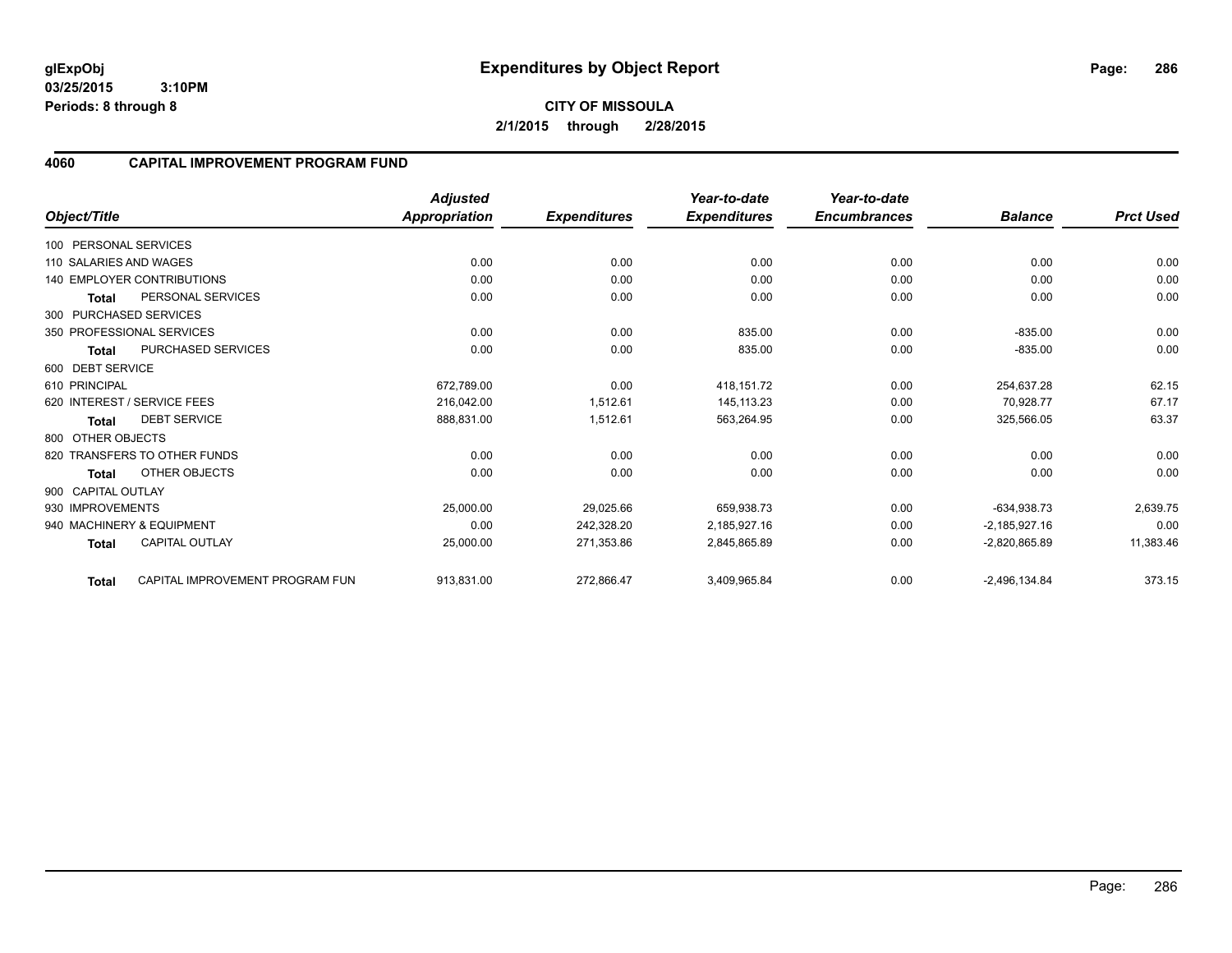### **4130 1997 G O BOND OPEN SPACE PURCHASE FUND**

| Object/Title       |                              | <b>Adjusted</b><br><b>Appropriation</b> | <b>Expenditures</b> | Year-to-date<br><b>Expenditures</b> | Year-to-date<br><b>Encumbrances</b> | <b>Balance</b> | <b>Prct Used</b> |
|--------------------|------------------------------|-----------------------------------------|---------------------|-------------------------------------|-------------------------------------|----------------|------------------|
| 800 OTHER OBJECTS  |                              |                                         |                     |                                     |                                     |                |                  |
|                    | 820 TRANSFERS TO OTHER FUNDS | 0.00                                    | 0.00                | 0.00                                | 0.00                                | 0.00           | 0.00             |
| <b>Total</b>       | OTHER OBJECTS                | 0.00                                    | 0.00                | 0.00                                | 0.00                                | 0.00           | 0.00             |
| 900 CAPITAL OUTLAY |                              |                                         |                     |                                     |                                     |                |                  |
| 930 IMPROVEMENTS   |                              | 375.602.00                              | 0.00                | 0.00                                | 0.00                                | 375.602.00     | 0.00             |
| <b>Total</b>       | <b>CAPITAL OUTLAY</b>        | 375.602.00                              | 0.00                | 0.00                                | 0.00                                | 375,602.00     | 0.00             |
| <b>Total</b>       | NON-DEPARTMENTAL             | 375.602.00                              | 0.00                | 0.00                                | 0.00                                | 375.602.00     | 0.00             |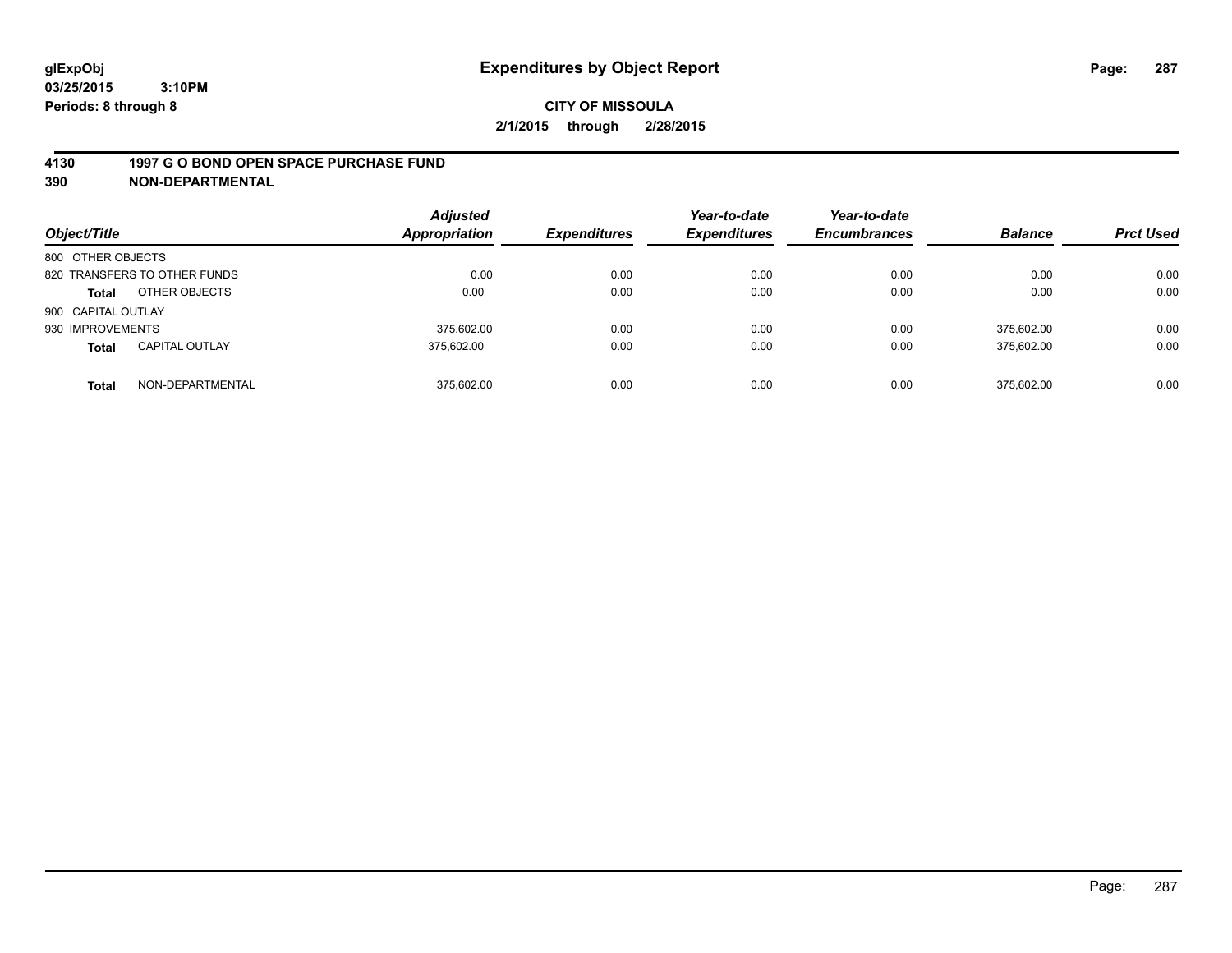**CITY OF MISSOULA 2/1/2015 through 2/28/2015**

### **4130 1997 G O BOND OPEN SPACE PURCHASE FUND**

| Object/Title       |                                   | <b>Adjusted</b><br><b>Appropriation</b> | <b>Expenditures</b> | Year-to-date<br><b>Expenditures</b> | Year-to-date<br><b>Encumbrances</b> | <b>Balance</b> | <b>Prct Used</b> |
|--------------------|-----------------------------------|-----------------------------------------|---------------------|-------------------------------------|-------------------------------------|----------------|------------------|
| 800 OTHER OBJECTS  |                                   |                                         |                     |                                     |                                     |                |                  |
|                    | 820 TRANSFERS TO OTHER FUNDS      | 0.00                                    | 0.00                | 0.00                                | 0.00                                | 0.00           | 0.00             |
| <b>Total</b>       | OTHER OBJECTS                     | 0.00                                    | 0.00                | 0.00                                | 0.00                                | 0.00           | 0.00             |
| 900 CAPITAL OUTLAY |                                   |                                         |                     |                                     |                                     |                |                  |
| 930 IMPROVEMENTS   |                                   | 375,602.00                              | 0.00                | 0.00                                | 0.00                                | 375.602.00     | 0.00             |
| <b>Total</b>       | <b>CAPITAL OUTLAY</b>             | 375,602.00                              | 0.00                | 0.00                                | 0.00                                | 375.602.00     | 0.00             |
| <b>Total</b>       | 1997 G O BOND OPEN SPACE PURCHASI | 375,602.00                              | 0.00                | 0.00                                | 0.00                                | 375,602.00     | 0.00             |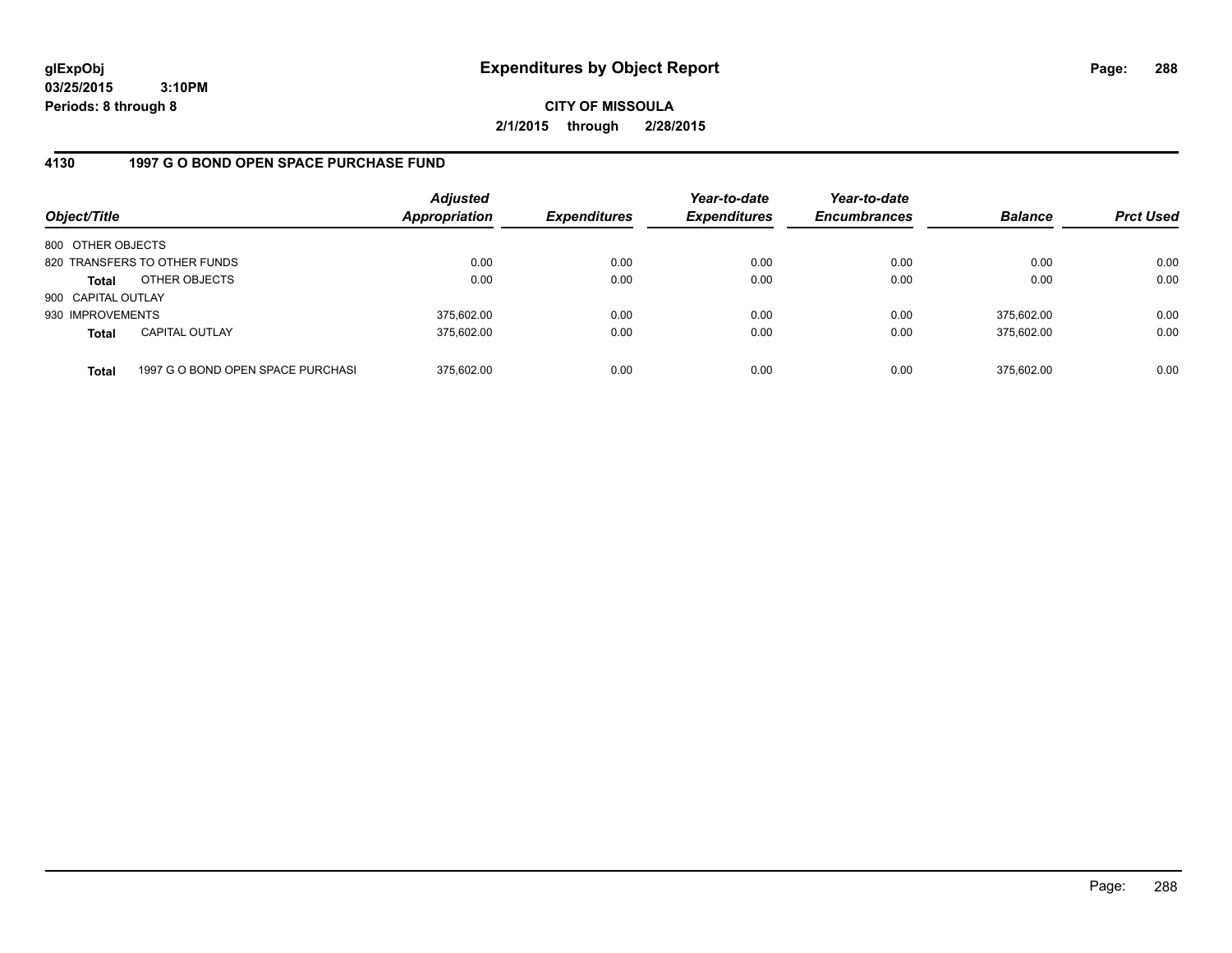## **4196 NEW FIRE STATION GO BOND**

**300 FIRE**

|                                       | <b>Adjusted</b><br><b>Appropriation</b> | <b>Expenditures</b> | Year-to-date        | Year-to-date<br><b>Encumbrances</b> | <b>Balance</b> | <b>Prct Used</b> |
|---------------------------------------|-----------------------------------------|---------------------|---------------------|-------------------------------------|----------------|------------------|
| Object/Title                          |                                         |                     | <b>Expenditures</b> |                                     |                |                  |
| 800 OTHER OBJECTS                     |                                         |                     |                     |                                     |                |                  |
| 820 TRANSFERS TO OTHER FUNDS          | 0.00                                    | 0.00                | 0.00                | 0.00                                | 0.00           | 0.00             |
| OTHER OBJECTS<br><b>Total</b>         | 0.00                                    | 0.00                | 0.00                | 0.00                                | 0.00           | 0.00             |
| 900 CAPITAL OUTLAY                    |                                         |                     |                     |                                     |                |                  |
| 920 BUILDINGS                         | 0.00                                    | 0.00                | 0.00                | 0.00                                | 0.00           | 0.00             |
| 930 IMPROVEMENTS                      | 3,020.00                                | 0.00                | 0.00                | 0.00                                | 3,020.00       | 0.00             |
| 940 MACHINERY & EQUIPMENT             | 0.00                                    | 2,194.03            | 6,405.36            | 0.00                                | $-6,405.36$    | 0.00             |
| <b>CAPITAL OUTLAY</b><br><b>Total</b> | 3.020.00                                | 2.194.03            | 6,405.36            | 0.00                                | $-3,385.36$    | 212.10           |
| <b>FIRE</b><br><b>Total</b>           | 3,020.00                                | 2.194.03            | 6,405.36            | 0.00                                | $-3,385.36$    | 212.10           |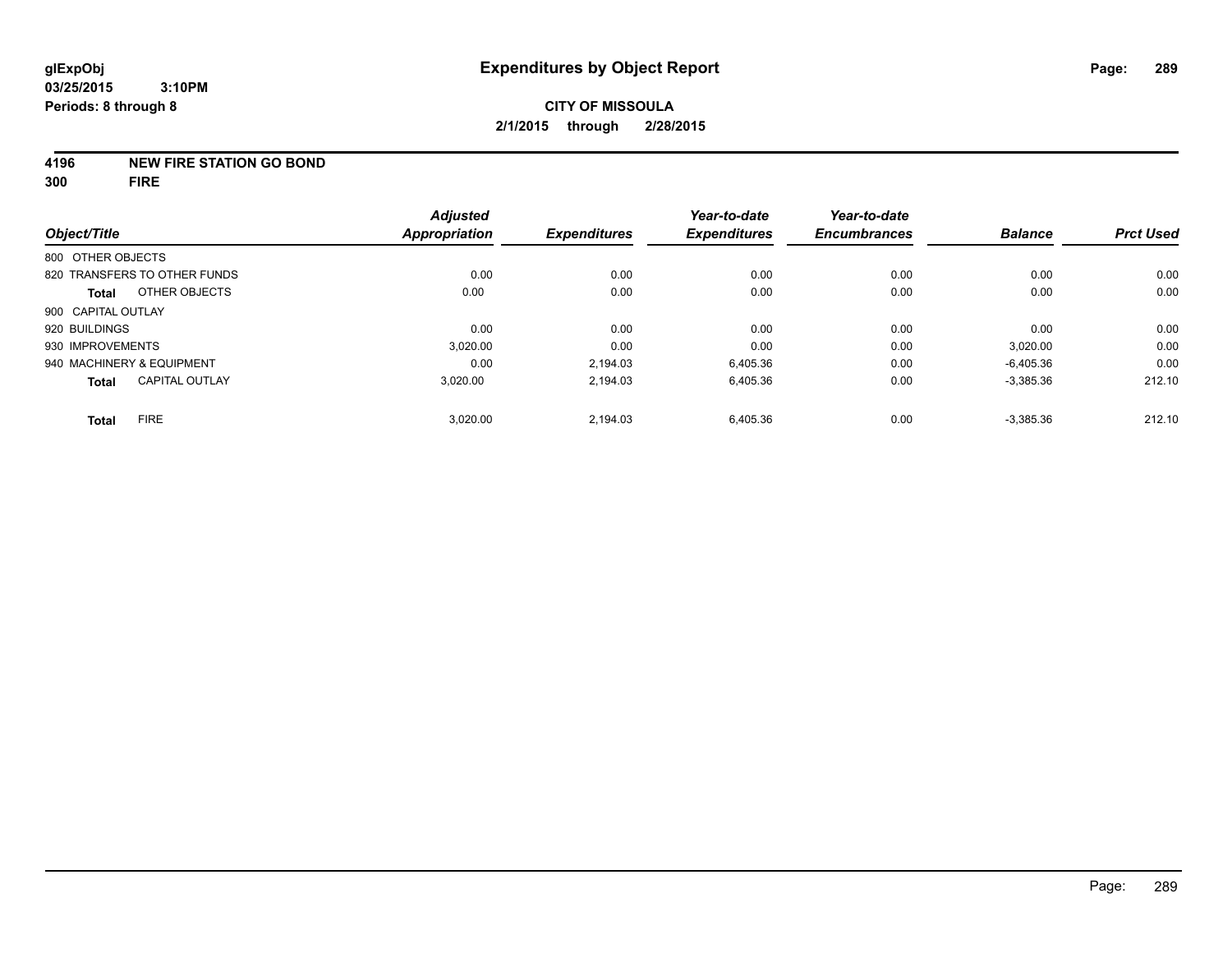# **CITY OF MISSOULA 2/1/2015 through 2/28/2015**

# **4196 NEW FIRE STATION GO BOND**

| Object/Title              |                              | <b>Adjusted</b><br>Appropriation | <b>Expenditures</b> | Year-to-date<br><b>Expenditures</b> | Year-to-date<br><b>Encumbrances</b> | <b>Balance</b> | <b>Prct Used</b> |
|---------------------------|------------------------------|----------------------------------|---------------------|-------------------------------------|-------------------------------------|----------------|------------------|
| 800 OTHER OBJECTS         |                              |                                  |                     |                                     |                                     |                |                  |
|                           | 820 TRANSFERS TO OTHER FUNDS | 0.00                             | 0.00                | 0.00                                | 0.00                                | 0.00           | 0.00             |
| <b>Total</b>              | OTHER OBJECTS                | 0.00                             | 0.00                | 0.00                                | 0.00                                | 0.00           | 0.00             |
| 900 CAPITAL OUTLAY        |                              |                                  |                     |                                     |                                     |                |                  |
| 920 BUILDINGS             |                              | 0.00                             | 0.00                | 0.00                                | 0.00                                | 0.00           | 0.00             |
| 930 IMPROVEMENTS          |                              | 3,020.00                         | 0.00                | 0.00                                | 0.00                                | 3,020.00       | 0.00             |
| 940 MACHINERY & EQUIPMENT |                              | 0.00                             | 2.194.03            | 6,405.36                            | 0.00                                | $-6,405.36$    | 0.00             |
| <b>Total</b>              | <b>CAPITAL OUTLAY</b>        | 3.020.00                         | 2,194.03            | 6,405.36                            | 0.00                                | $-3,385.36$    | 212.10           |
| <b>Total</b>              | NEW FIRE STATION GO BOND     | 3.020.00                         | 2.194.03            | 6,405.36                            | 0.00                                | $-3,385.36$    | 212.10           |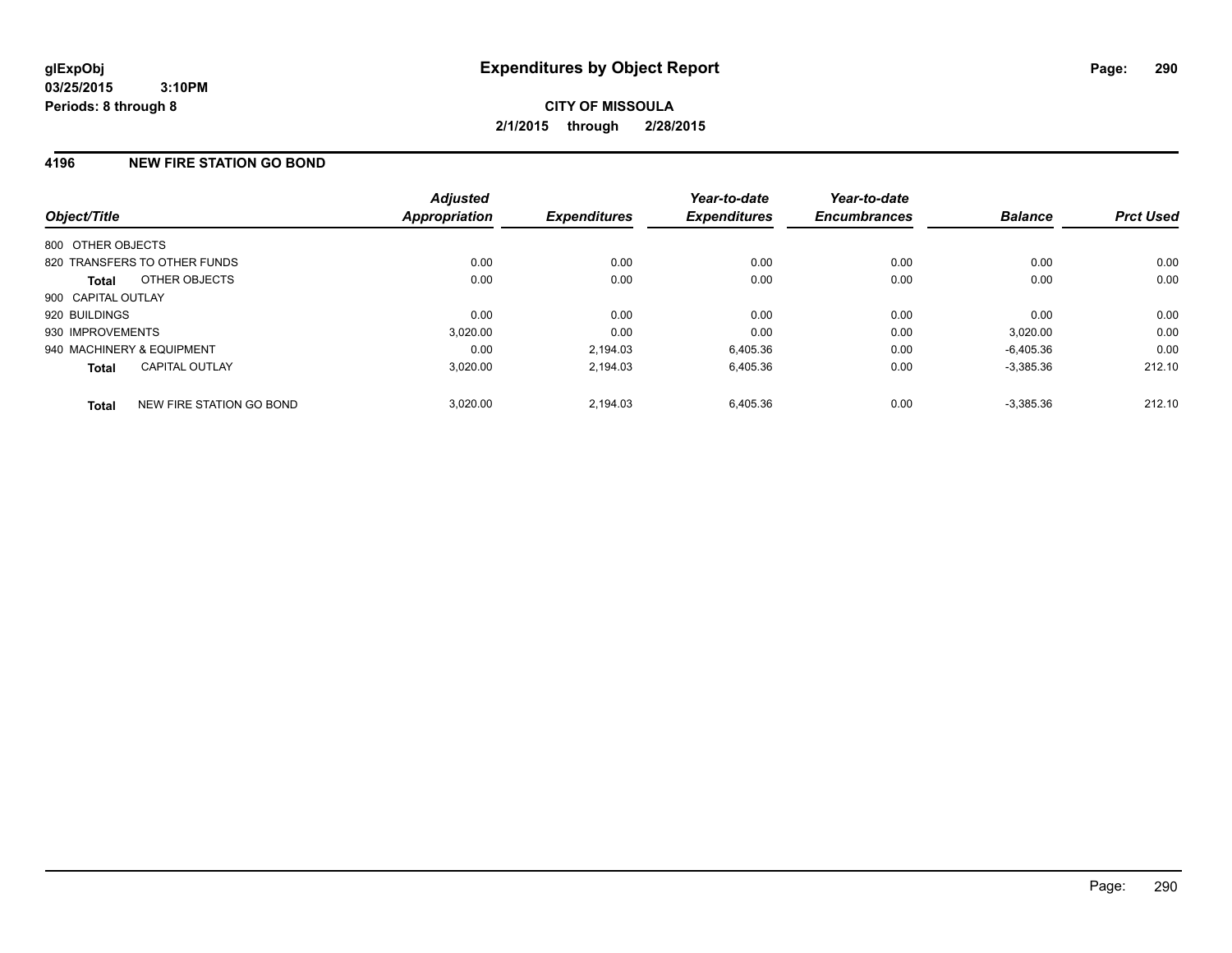## **4450 S/C CONSTRUCTION FUND FOR FY06**

| Object/Title                                   | <b>Adjusted</b><br>Appropriation | <b>Expenditures</b> | Year-to-date<br><b>Expenditures</b> | Year-to-date<br><b>Encumbrances</b> | <b>Balance</b> | <b>Prct Used</b> |
|------------------------------------------------|----------------------------------|---------------------|-------------------------------------|-------------------------------------|----------------|------------------|
| 800 OTHER OBJECTS                              |                                  |                     |                                     |                                     |                |                  |
| 820 TRANSFERS TO OTHER FUNDS                   | 0.00                             | 0.00                | 0.00                                | 0.00                                | 0.00           | 0.00             |
| OTHER OBJECTS<br>Total                         | 0.00                             | 0.00                | 0.00                                | 0.00                                | 0.00           | 0.00             |
| PUBLIC WORKS ADMIN/ENGINEERING<br><b>Total</b> | 0.00                             | 0.00                | 0.00                                | 0.00                                | 0.00           | 0.00             |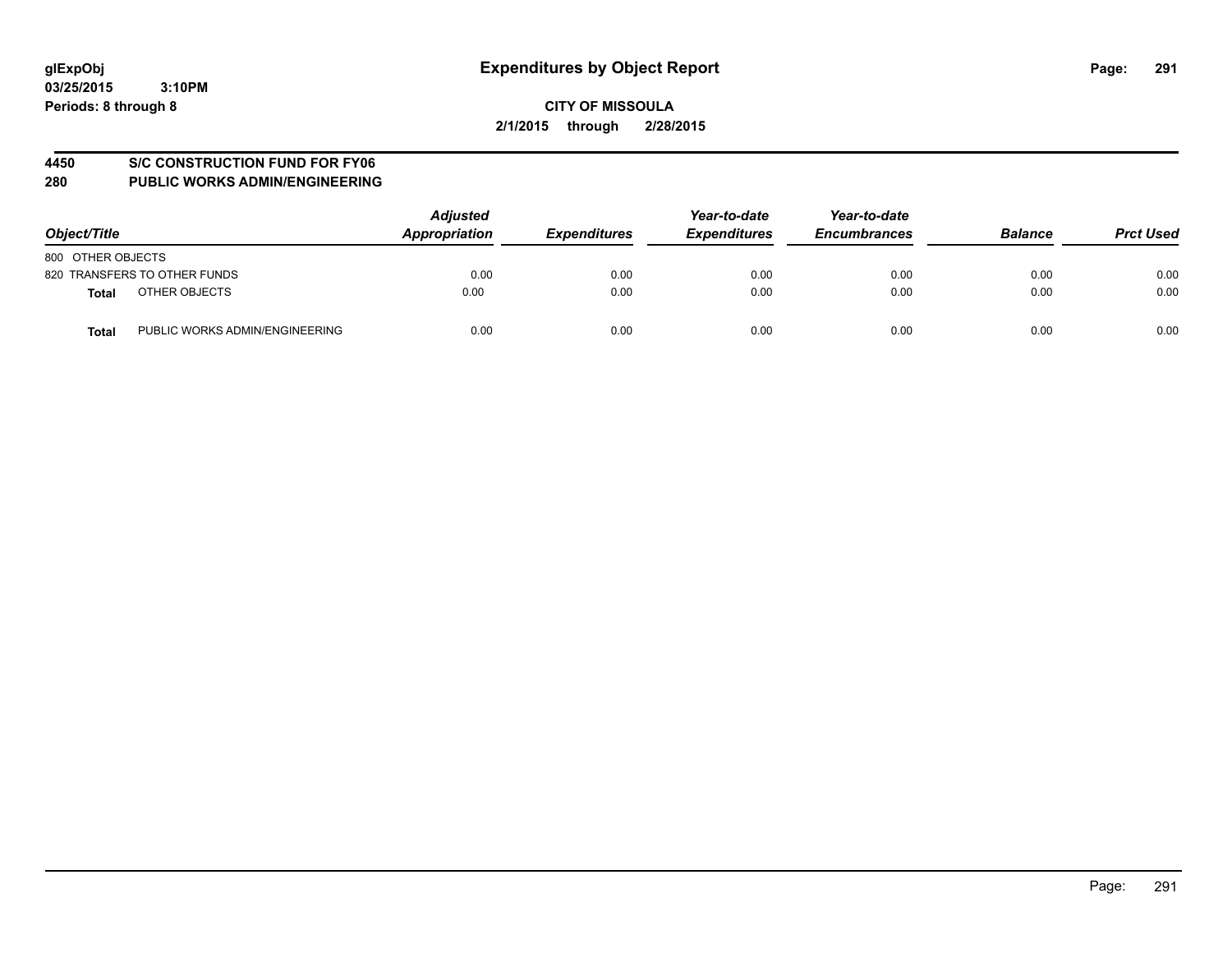# **glExpObj Expenditures by Object Report Page: 292**

**03/25/2015 3:10PM Periods: 8 through 8**

**CITY OF MISSOULA 2/1/2015 through 2/28/2015**

# **4450 S/C CONSTRUCTION FUND FOR FY06**

| Object/Title                            | <b>Adjusted</b><br>Appropriation | <b>Expenditures</b> | Year-to-date<br><b>Expenditures</b> | Year-to-date<br><b>Encumbrances</b> | <b>Balance</b> | <b>Prct Used</b> |
|-----------------------------------------|----------------------------------|---------------------|-------------------------------------|-------------------------------------|----------------|------------------|
| 800 OTHER OBJECTS                       |                                  |                     |                                     |                                     |                |                  |
| 820 TRANSFERS TO OTHER FUNDS            | 0.00                             | 0.00                | 0.00                                | 0.00                                | 0.00           | 0.00             |
| OTHER OBJECTS<br><b>Total</b>           | 0.00                             | 0.00                | 0.00                                | 0.00                                | 0.00           | 0.00             |
| S/C CONSTRUCTION FUND FOR FY06<br>Total | 0.00                             | 0.00                | 0.00                                | 0.00                                | 0.00           | 0.00             |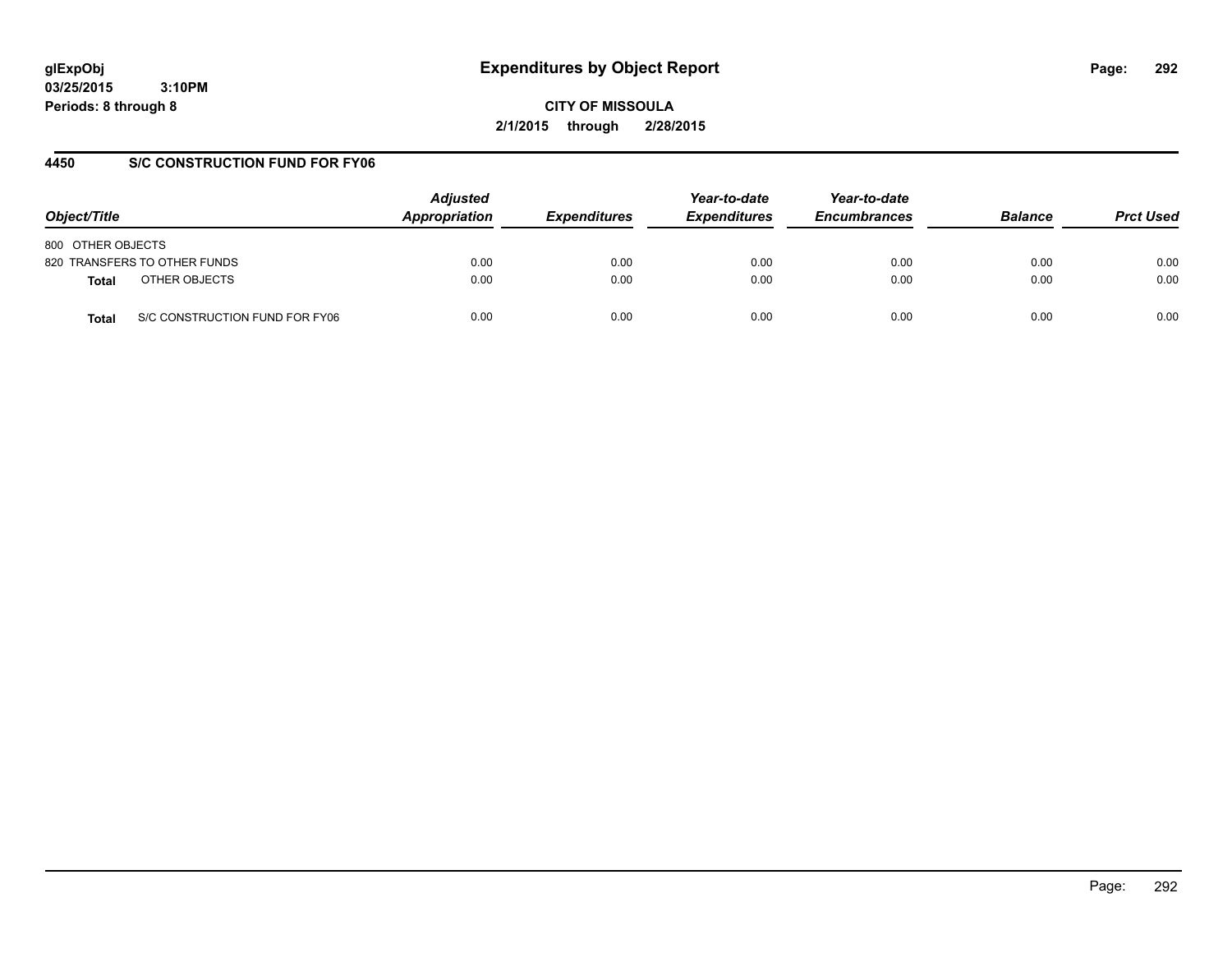#### **4451 FY07 S/C BOND FUND**

| Object/Title                                   | <b>Adjusted</b><br>Appropriation | <b>Expenditures</b> | Year-to-date<br><b>Expenditures</b> | Year-to-date<br><b>Encumbrances</b> | <b>Balance</b> | <b>Prct Used</b> |
|------------------------------------------------|----------------------------------|---------------------|-------------------------------------|-------------------------------------|----------------|------------------|
| 800 OTHER OBJECTS                              |                                  |                     |                                     |                                     |                |                  |
| 820 TRANSFERS TO OTHER FUNDS                   | 0.00                             | 0.00                | 0.00                                | 0.00                                | 0.00           | 0.00             |
| OTHER OBJECTS<br><b>Total</b>                  | 0.00                             | 0.00                | 0.00                                | 0.00                                | 0.00           | 0.00             |
| PUBLIC WORKS ADMIN/ENGINEERING<br><b>Total</b> | 0.00                             | 0.00                | 0.00                                | 0.00                                | 0.00           | 0.00             |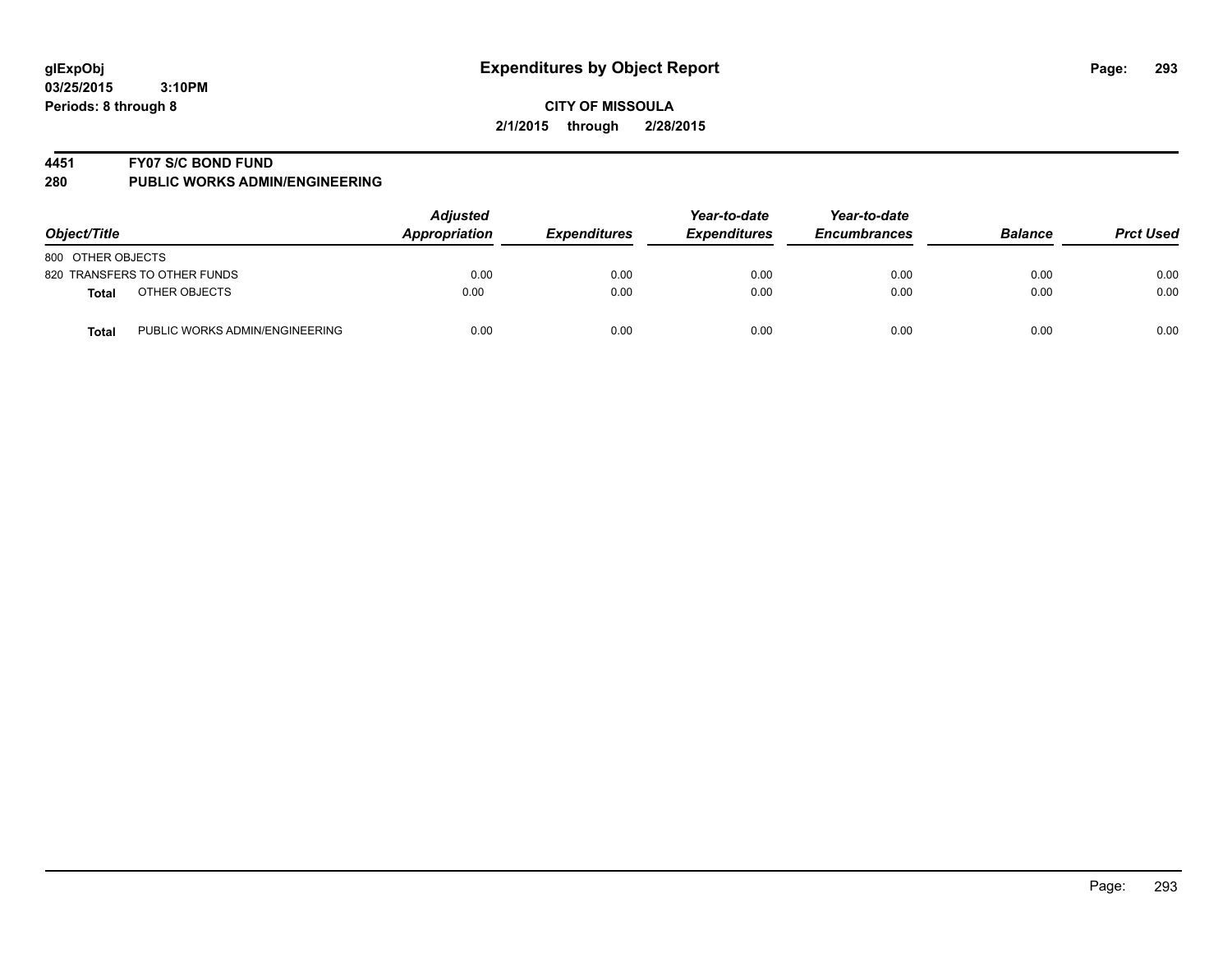**CITY OF MISSOULA 2/1/2015 through 2/28/2015**

# **4451 FY07 S/C BOND FUND**

| Object/Title                       | <b>Adjusted</b><br>Appropriation | <b>Expenditures</b> | Year-to-date<br><b>Expenditures</b> | Year-to-date<br><b>Encumbrances</b> | <b>Balance</b> | <b>Prct Used</b> |
|------------------------------------|----------------------------------|---------------------|-------------------------------------|-------------------------------------|----------------|------------------|
| 800 OTHER OBJECTS                  |                                  |                     |                                     |                                     |                |                  |
| 820 TRANSFERS TO OTHER FUNDS       | 0.00                             | 0.00                | 0.00                                | 0.00                                | 0.00           | 0.00             |
| OTHER OBJECTS<br><b>Total</b>      | 0.00                             | 0.00                | 0.00                                | 0.00                                | 0.00           | 0.00             |
| FY07 S/C BOND FUND<br><b>Total</b> | 0.00                             | 0.00                | 0.00                                | 0.00                                | 0.00           | 0.00             |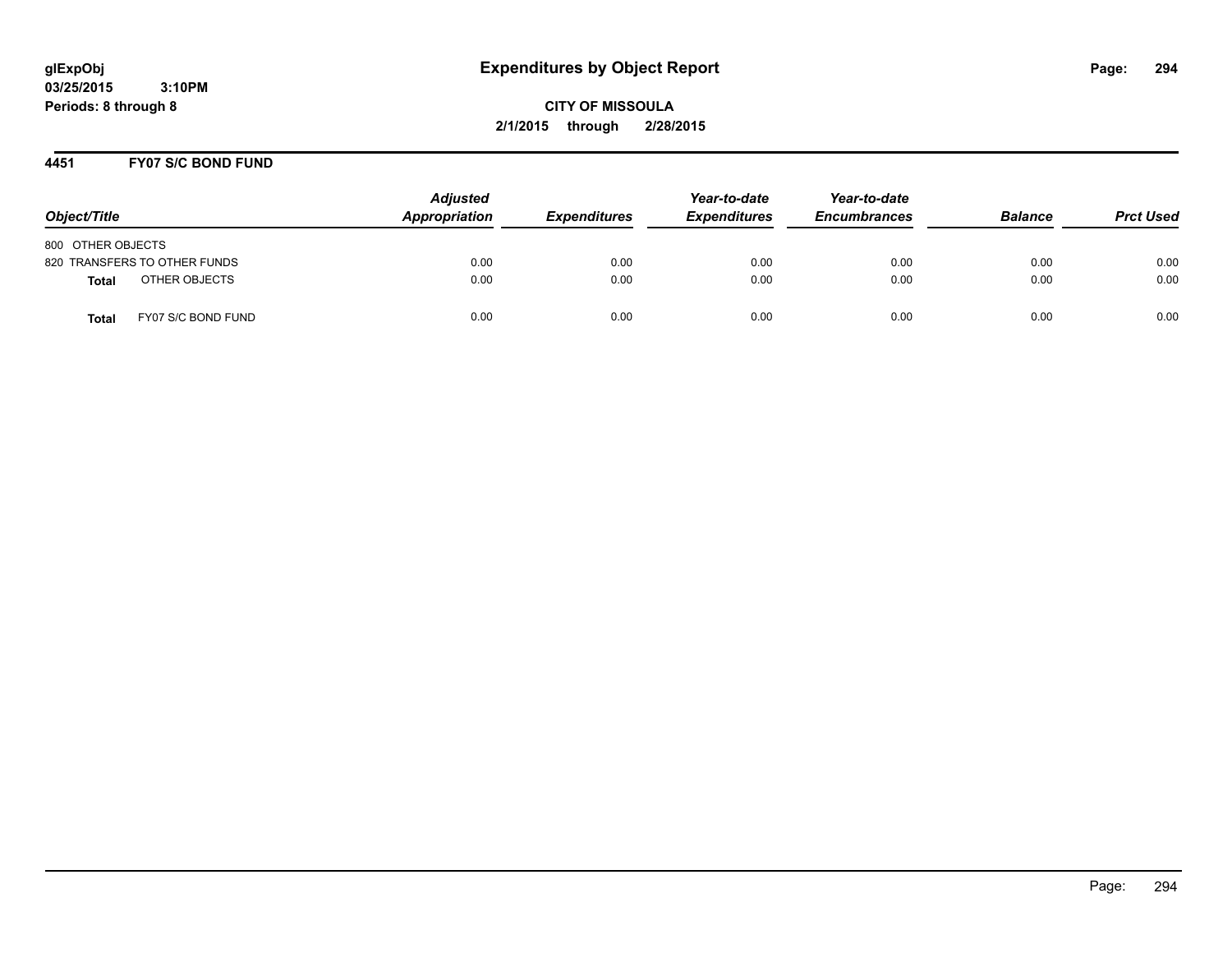# **CITY OF MISSOULA 2/1/2015 through 2/28/2015**

# **4452 S/C CONSTRUCTION FUND FOR FY 08 BOND SAL**

| Object/Title                            | <b>Adjusted</b><br>Appropriation | <b>Expenditures</b> | Year-to-date<br><b>Expenditures</b> | Year-to-date<br><b>Encumbrances</b> | <b>Balance</b> | <b>Prct Used</b> |
|-----------------------------------------|----------------------------------|---------------------|-------------------------------------|-------------------------------------|----------------|------------------|
| 900 CAPITAL OUTLAY                      |                                  |                     |                                     |                                     |                |                  |
| 930 IMPROVEMENTS                        | 0.00                             | 0.00                | 0.00                                | 0.00                                | 0.00           | 0.00             |
| <b>CAPITAL OUTLAY</b><br>Total          | 0.00                             | 0.00                | 0.00                                | 0.00                                | 0.00           | 0.00             |
| PUBLIC WORKS ADMIN/ENGINEERING<br>Total | 0.00                             | 0.00                | 0.00                                | 0.00                                | 0.00           | 0.00             |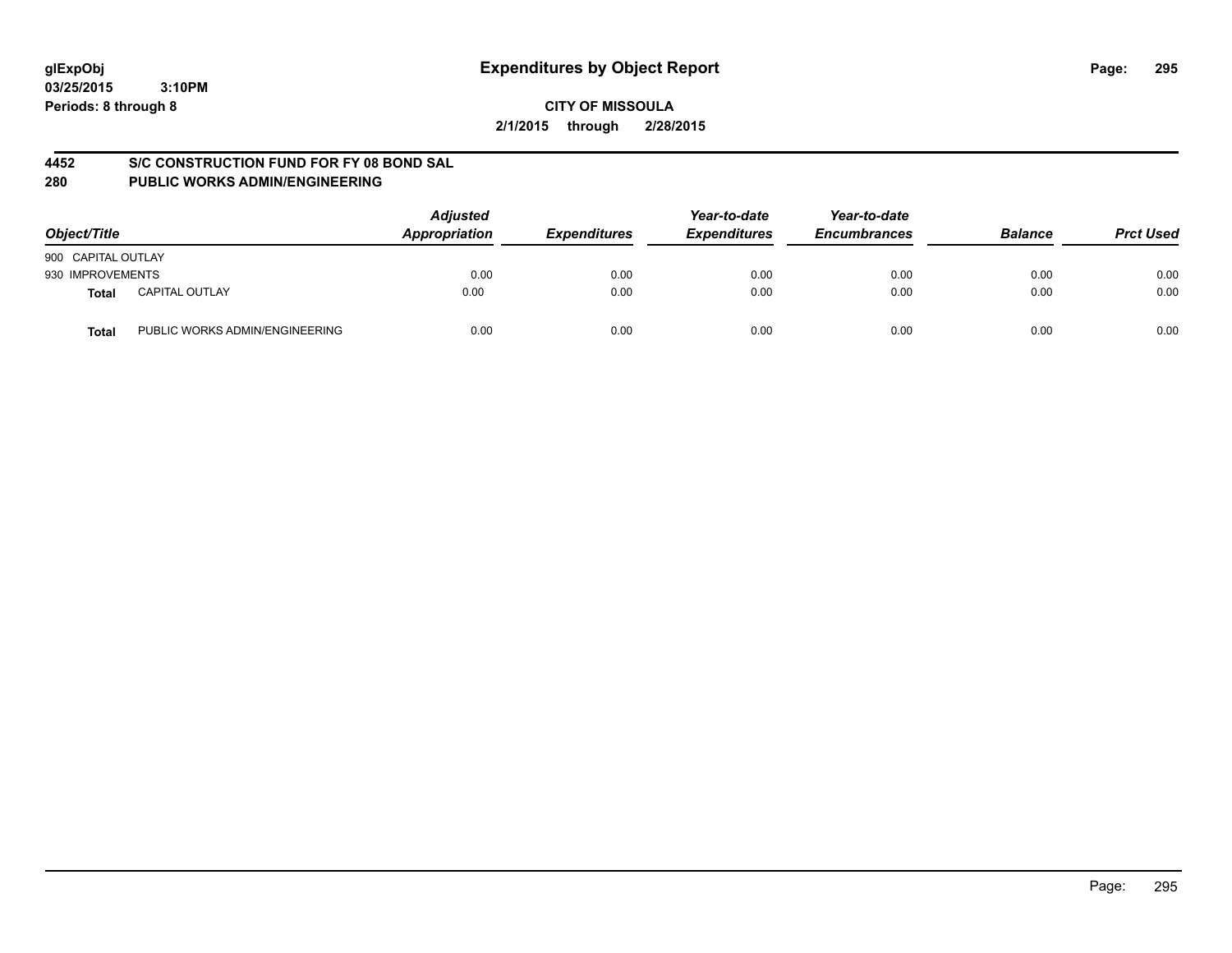# **glExpObj Expenditures by Object Report Page: 296**

**03/25/2015 3:10PM Periods: 8 through 8**

**CITY OF MISSOULA 2/1/2015 through 2/28/2015**

# **4452 S/C CONSTRUCTION FUND FOR FY 08 BOND SAL**

| Object/Title       |                                    | <b>Adjusted</b><br>Appropriation<br><b>Expenditures</b> | Year-to-date<br><b>Expenditures</b> | Year-to-date<br><b>Encumbrances</b> | <b>Balance</b> | <b>Prct Used</b> |      |
|--------------------|------------------------------------|---------------------------------------------------------|-------------------------------------|-------------------------------------|----------------|------------------|------|
| 900 CAPITAL OUTLAY |                                    |                                                         |                                     |                                     |                |                  |      |
| 930 IMPROVEMENTS   |                                    | 0.00                                                    | 0.00                                | 0.00                                | 0.00           | 0.00             | 0.00 |
| Total              | <b>CAPITAL OUTLAY</b>              | 0.00                                                    | 0.00                                | 0.00                                | 0.00           | 0.00             | 0.00 |
| Total              | S/C CONSTRUCTION FUND FOR FY 08 BO | 0.00                                                    | 0.00                                | 0.00                                | 0.00           | 0.00             | 0.00 |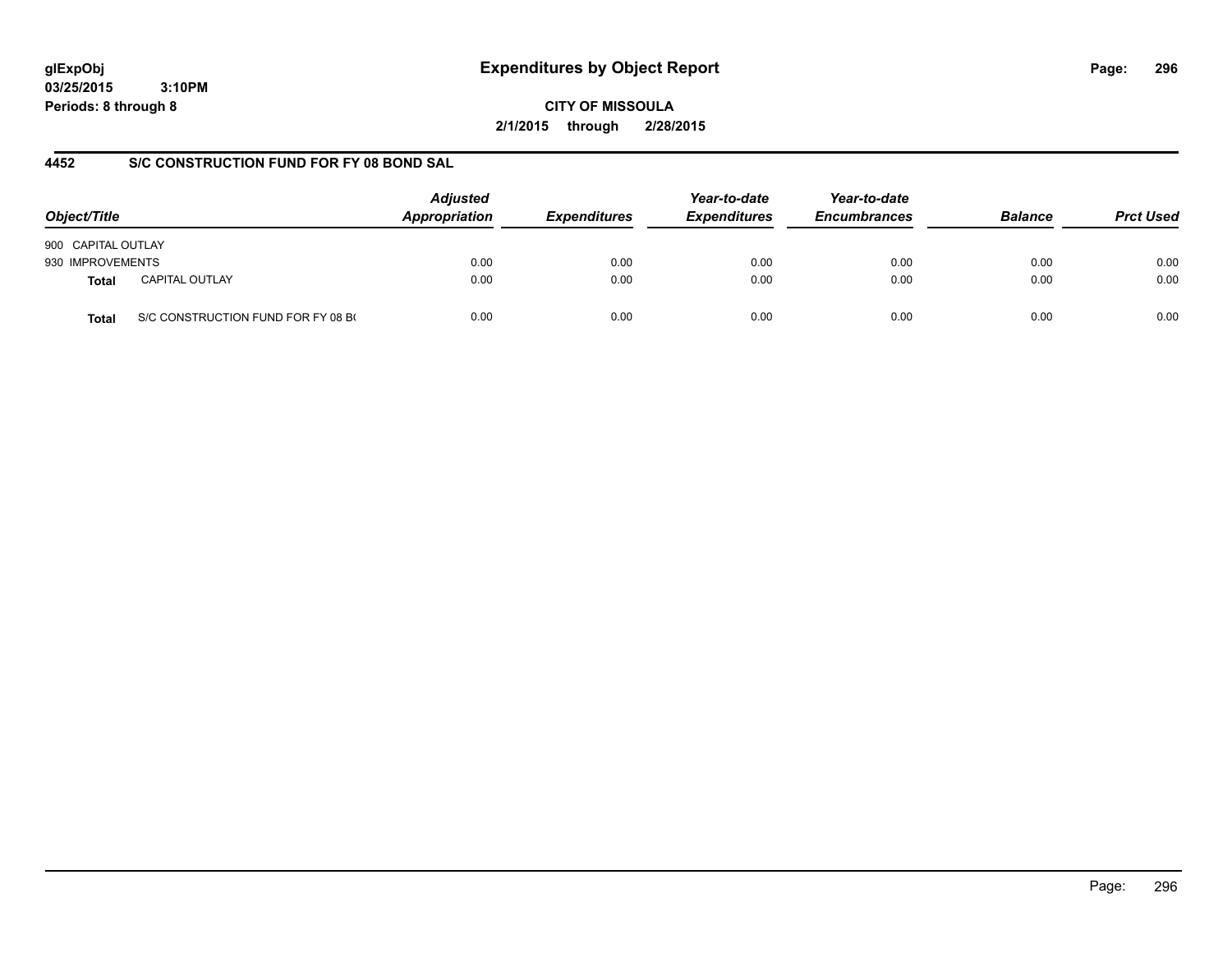#### **4453 S/C CONSTRUCTION FUND FY09 BOND**

| Object/Title       |                                | <b>Adjusted</b><br><b>Appropriation</b> | <b>Expenditures</b> | Year-to-date<br><b>Expenditures</b> | Year-to-date<br><b>Encumbrances</b> | <b>Balance</b> | <b>Prct Used</b> |
|--------------------|--------------------------------|-----------------------------------------|---------------------|-------------------------------------|-------------------------------------|----------------|------------------|
| 800 OTHER OBJECTS  |                                |                                         |                     |                                     |                                     |                |                  |
|                    | 820 TRANSFERS TO OTHER FUNDS   | 0.00                                    | 0.00                | 0.00                                | 0.00                                | 0.00           | 0.00             |
| <b>Total</b>       | OTHER OBJECTS                  | 0.00                                    | 0.00                | 0.00                                | 0.00                                | 0.00           | 0.00             |
| 900 CAPITAL OUTLAY |                                |                                         |                     |                                     |                                     |                |                  |
| 930 IMPROVEMENTS   |                                | 0.00                                    | 0.00                | 0.00                                | 0.00                                | 0.00           | 0.00             |
| <b>Total</b>       | <b>CAPITAL OUTLAY</b>          | 0.00                                    | 0.00                | 0.00                                | 0.00                                | 0.00           | 0.00             |
| <b>Total</b>       | PUBLIC WORKS ADMIN/ENGINEERING | 0.00                                    | 0.00                | 0.00                                | 0.00                                | 0.00           | 0.00             |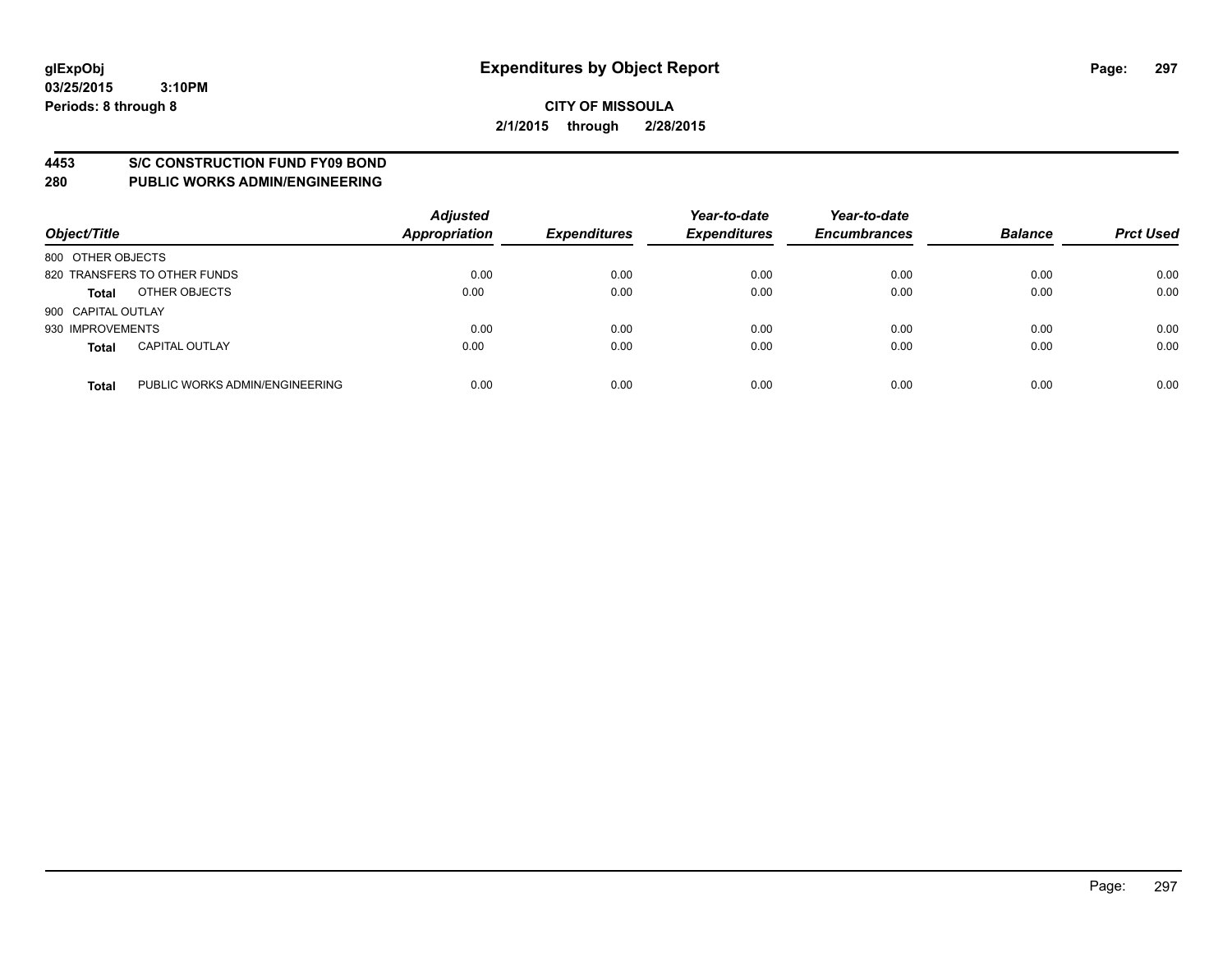## **4453 S/C CONSTRUCTION FUND FY09 BOND**

| Object/Title      |                      | <b>Adjusted</b><br>Appropriation | <b>Expenditures</b> | Year-to-date<br><b>Expenditures</b> | Year-to-date<br><b>Encumbrances</b> | <b>Balance</b> | <b>Prct Used</b> |
|-------------------|----------------------|----------------------------------|---------------------|-------------------------------------|-------------------------------------|----------------|------------------|
| 500 FIXED CHARGES |                      |                                  |                     |                                     |                                     |                |                  |
| 500 FIXED CHARGES |                      | 0.00                             | 0.00                | 0.00                                | 0.00                                | 0.00           | 0.00             |
| <b>Total</b>      | <b>FIXED CHARGES</b> | 0.00                             | 0.00                | 0.00                                | 0.00                                | 0.00           | 0.00             |
| Total             | NON-DEPARTMENTAL     | 0.00                             | 0.00                | 0.00                                | 0.00                                | 0.00           | 0.00             |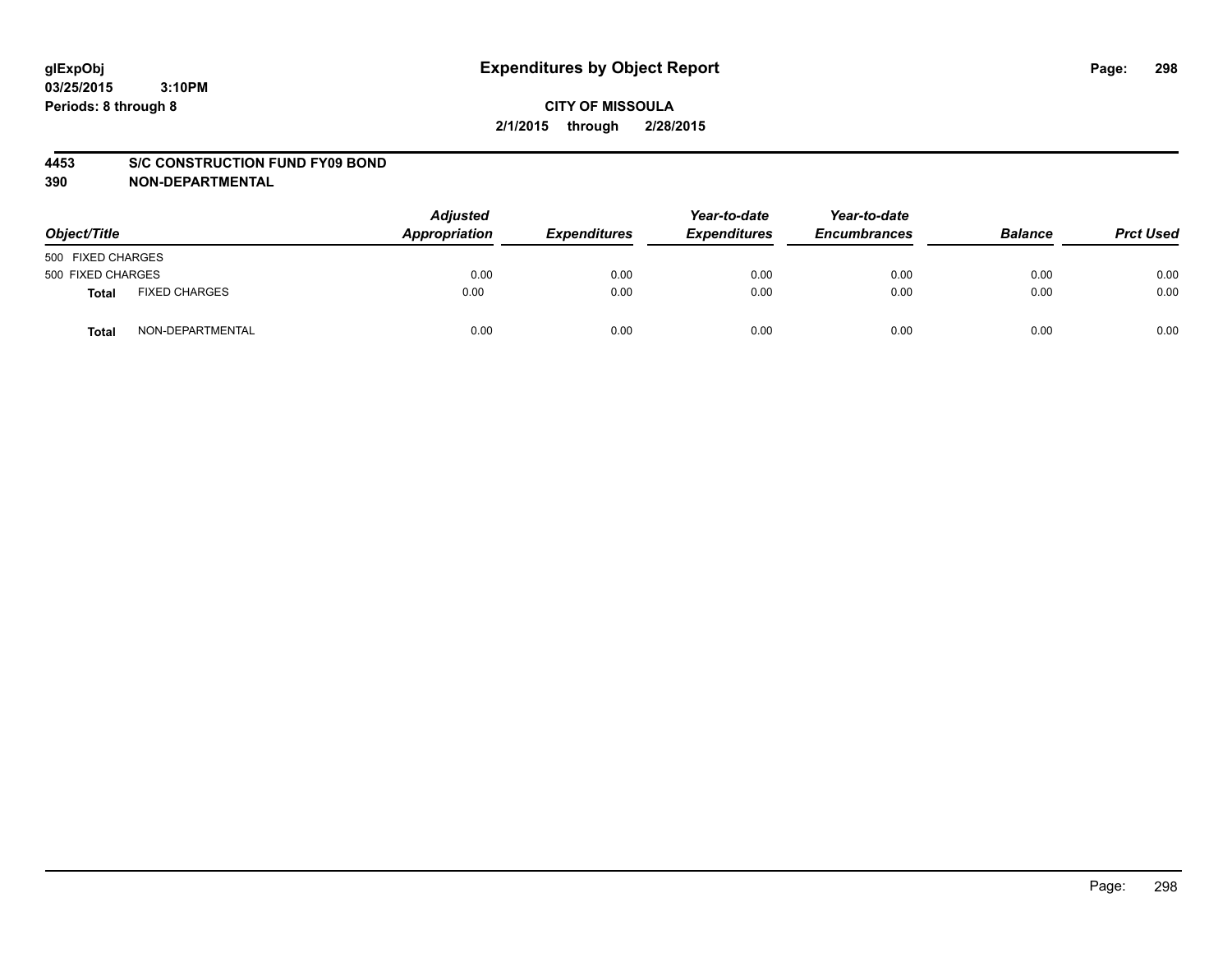# **CITY OF MISSOULA 2/1/2015 through 2/28/2015**

# **4453 S/C CONSTRUCTION FUND FY09 BOND**

| Object/Title       |                                 | <b>Adjusted</b><br><b>Appropriation</b> | <b>Expenditures</b> | Year-to-date<br><b>Expenditures</b> | Year-to-date<br><b>Encumbrances</b> | <b>Balance</b> | <b>Prct Used</b> |
|--------------------|---------------------------------|-----------------------------------------|---------------------|-------------------------------------|-------------------------------------|----------------|------------------|
| 500 FIXED CHARGES  |                                 |                                         |                     |                                     |                                     |                |                  |
| 500 FIXED CHARGES  |                                 | 0.00                                    | 0.00                | 0.00                                | 0.00                                | 0.00           | 0.00             |
| <b>Total</b>       | <b>FIXED CHARGES</b>            | 0.00                                    | 0.00                | 0.00                                | 0.00                                | 0.00           | 0.00             |
| 800 OTHER OBJECTS  |                                 |                                         |                     |                                     |                                     |                |                  |
|                    | 820 TRANSFERS TO OTHER FUNDS    | 0.00                                    | 0.00                | 0.00                                | 0.00                                | 0.00           | 0.00             |
| <b>Total</b>       | OTHER OBJECTS                   | 0.00                                    | 0.00                | 0.00                                | 0.00                                | 0.00           | 0.00             |
| 900 CAPITAL OUTLAY |                                 |                                         |                     |                                     |                                     |                |                  |
| 930 IMPROVEMENTS   |                                 | 0.00                                    | 0.00                | 0.00                                | 0.00                                | 0.00           | 0.00             |
| <b>Total</b>       | <b>CAPITAL OUTLAY</b>           | 0.00                                    | 0.00                | 0.00                                | 0.00                                | 0.00           | 0.00             |
| <b>Total</b>       | S/C CONSTRUCTION FUND FY09 BOND | 0.00                                    | 0.00                | 0.00                                | 0.00                                | 0.00           | 0.00             |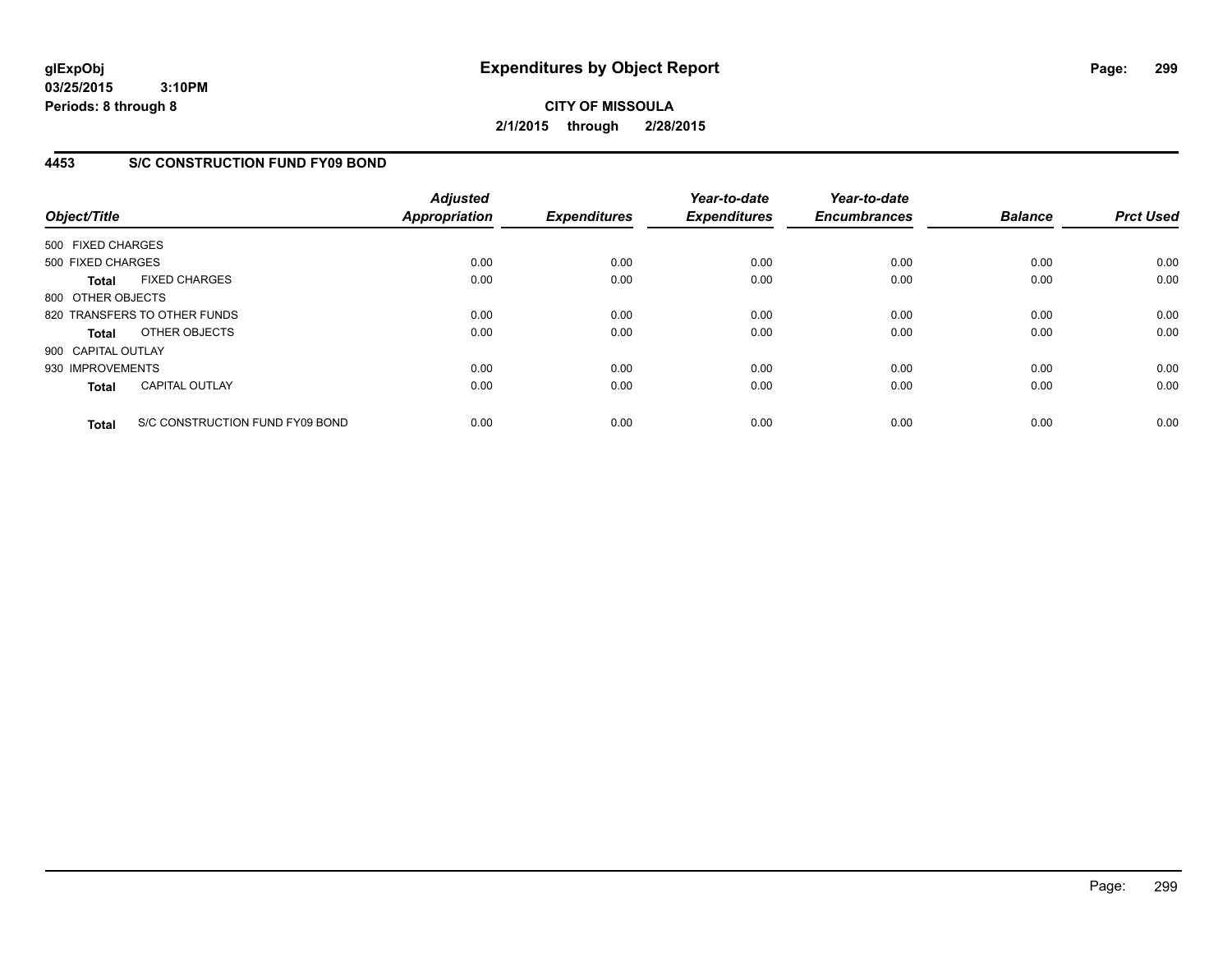# **4454 S/C CONSTRUCTION FUND FOR FY10**

| Object/Title       |                                | <b>Adjusted</b><br>Appropriation | <b>Expenditures</b> | Year-to-date<br><b>Expenditures</b> | Year-to-date<br><b>Encumbrances</b> | <b>Balance</b> | <b>Prct Used</b> |
|--------------------|--------------------------------|----------------------------------|---------------------|-------------------------------------|-------------------------------------|----------------|------------------|
| 900 CAPITAL OUTLAY |                                |                                  |                     |                                     |                                     |                |                  |
| 930 IMPROVEMENTS   |                                | 0.00                             | 0.00                | 0.00                                | 0.00                                | 0.00           | 0.00             |
| <b>Total</b>       | <b>CAPITAL OUTLAY</b>          | 0.00                             | 0.00                | 0.00                                | 0.00                                | 0.00           | 0.00             |
| <b>Total</b>       | PUBLIC WORKS ADMIN/ENGINEERING | 0.00                             | 0.00                | 0.00                                | 0.00                                | 0.00           | 0.00             |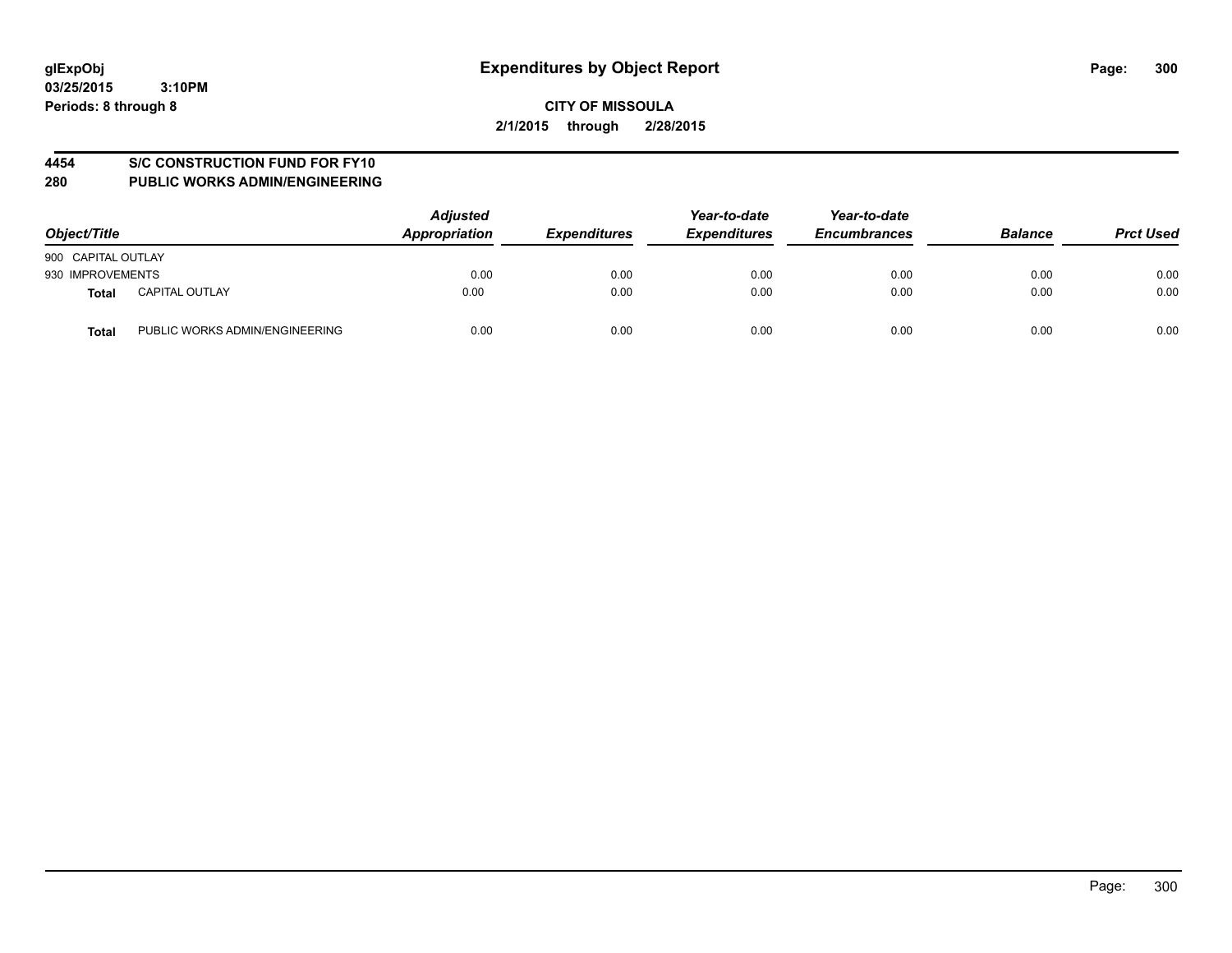# **glExpObj Expenditures by Object Report Page: 301**

**03/25/2015 3:10PM Periods: 8 through 8**

**CITY OF MISSOULA 2/1/2015 through 2/28/2015**

# **4454 S/C CONSTRUCTION FUND FOR FY10**

| Object/Title       |                                | <b>Adjusted</b><br>Appropriation | <b>Expenditures</b> | Year-to-date<br><b>Expenditures</b> | Year-to-date<br><b>Encumbrances</b> | <b>Balance</b> | <b>Prct Used</b> |
|--------------------|--------------------------------|----------------------------------|---------------------|-------------------------------------|-------------------------------------|----------------|------------------|
| 900 CAPITAL OUTLAY |                                |                                  |                     |                                     |                                     |                |                  |
| 930 IMPROVEMENTS   |                                | 0.00                             | 0.00                | 0.00                                | 0.00                                | 0.00           | 0.00             |
| Total              | <b>CAPITAL OUTLAY</b>          | 0.00                             | 0.00                | 0.00                                | 0.00                                | 0.00           | 0.00             |
| Total              | S/C CONSTRUCTION FUND FOR FY10 | 0.00                             | 0.00                | 0.00                                | 0.00                                | 0.00           | 0.00             |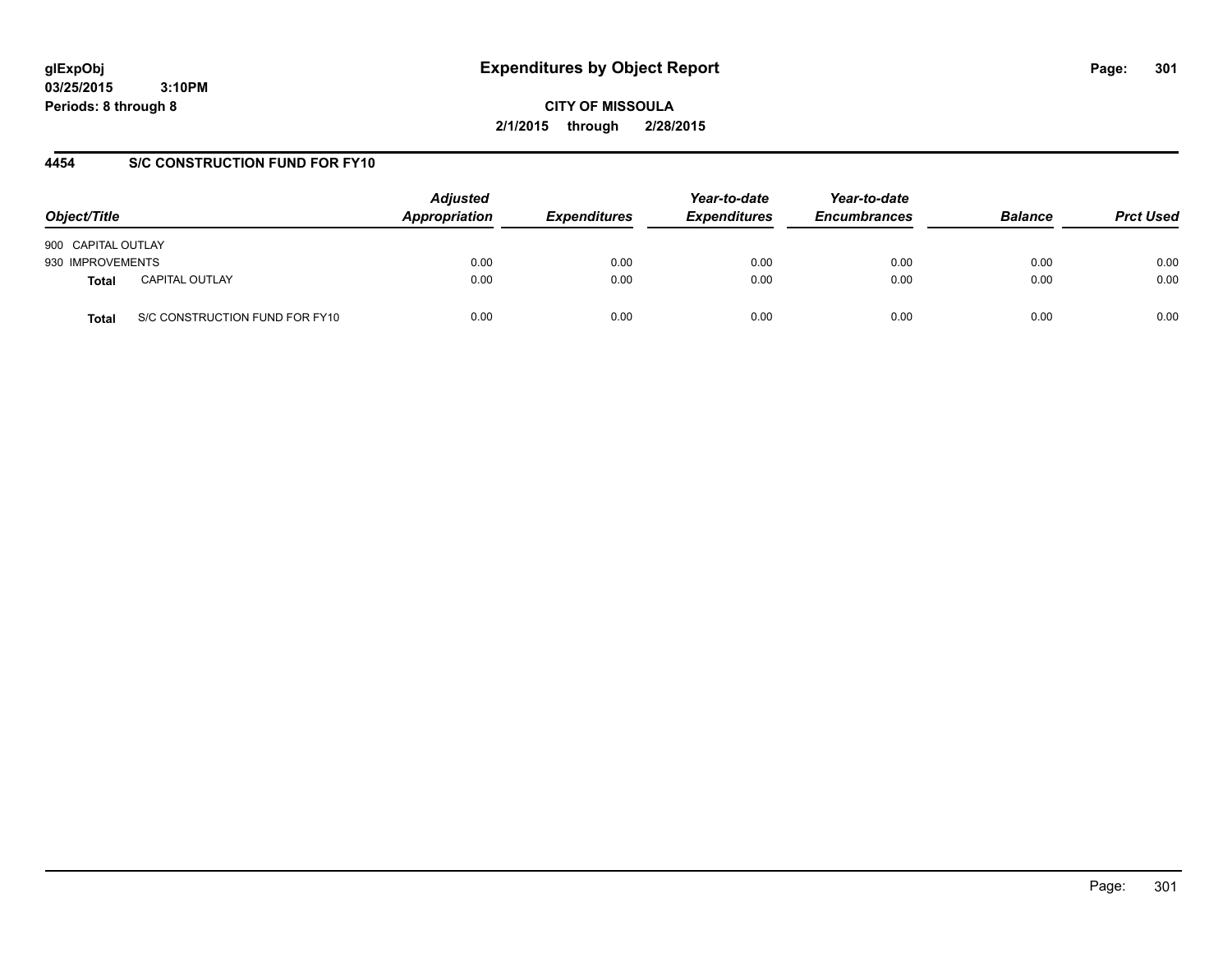#### **4455 FY11 S/C CONSTRUCTION FUND**

| Object/Title       |                                | <b>Adjusted</b><br>Appropriation | <b>Expenditures</b> | Year-to-date<br><b>Expenditures</b> | Year-to-date<br><b>Encumbrances</b> | <b>Balance</b> | <b>Prct Used</b> |
|--------------------|--------------------------------|----------------------------------|---------------------|-------------------------------------|-------------------------------------|----------------|------------------|
| 900 CAPITAL OUTLAY |                                |                                  |                     |                                     |                                     |                |                  |
| 930 IMPROVEMENTS   |                                | 0.00                             | 0.00                | 0.00                                | 0.00                                | 0.00           | 0.00             |
| <b>Total</b>       | <b>CAPITAL OUTLAY</b>          | 0.00                             | 0.00                | 0.00                                | 0.00                                | 0.00           | 0.00             |
| <b>Total</b>       | PUBLIC WORKS ADMIN/ENGINEERING | 0.00                             | 0.00                | 0.00                                | 0.00                                | 0.00           | 0.00             |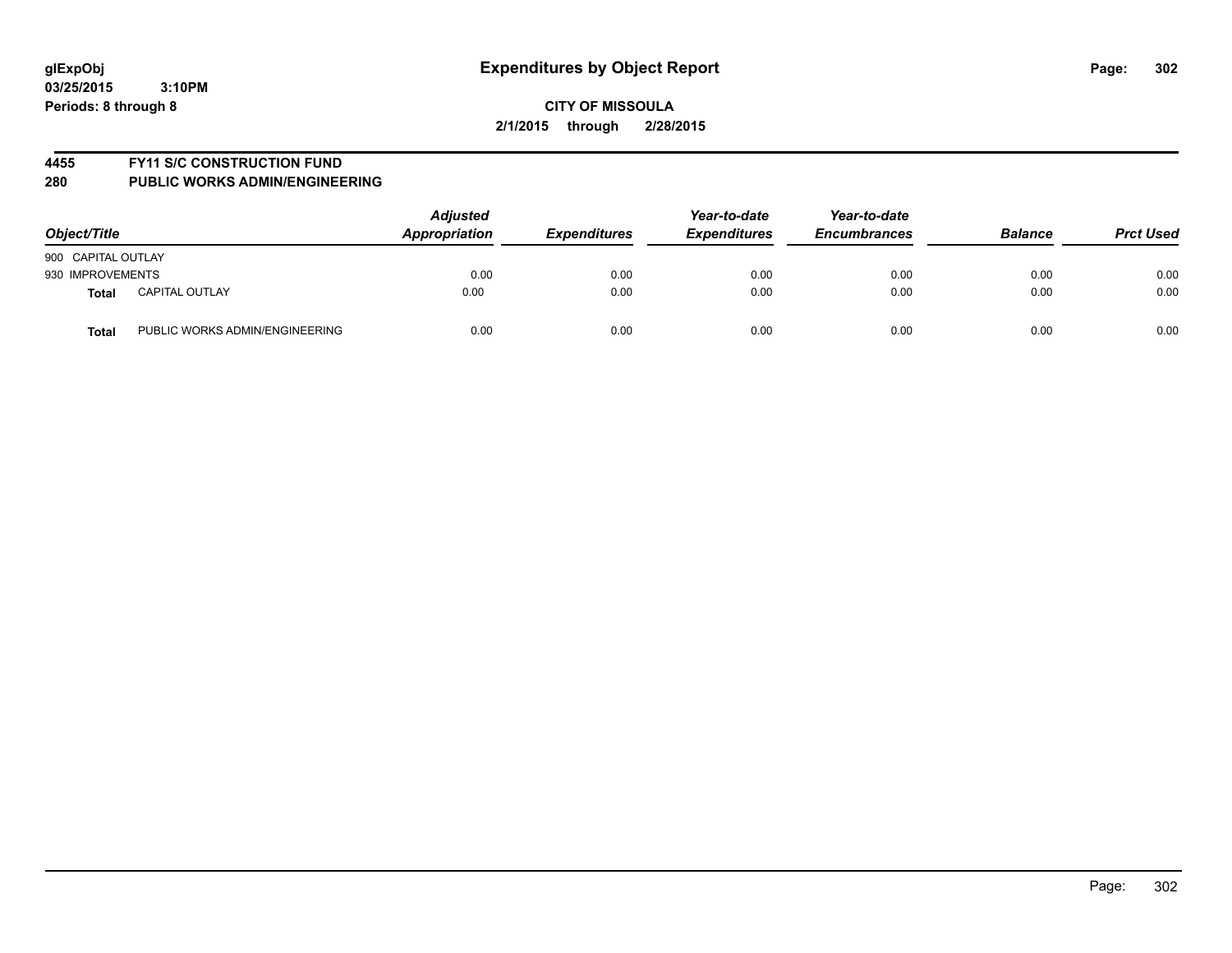**CITY OF MISSOULA 2/1/2015 through 2/28/2015**

# **4455 FY11 S/C CONSTRUCTION FUND**

| Object/Title                          | <b>Adjusted</b><br>Appropriation | <b>Expenditures</b> | Year-to-date<br><b>Expenditures</b> | Year-to-date<br><b>Encumbrances</b> | <b>Balance</b> | <b>Prct Used</b> |
|---------------------------------------|----------------------------------|---------------------|-------------------------------------|-------------------------------------|----------------|------------------|
| 900 CAPITAL OUTLAY                    |                                  |                     |                                     |                                     |                |                  |
| 930 IMPROVEMENTS                      | 0.00                             | 0.00                | 0.00                                | 0.00                                | 0.00           | 0.00             |
| <b>CAPITAL OUTLAY</b><br><b>Total</b> | 0.00                             | 0.00                | 0.00                                | 0.00                                | 0.00           | 0.00             |
| FY11 S/C CONSTRUCTION FUND<br>Total   | 0.00                             | 0.00                | 0.00                                | 0.00                                | 0.00           | 0.00             |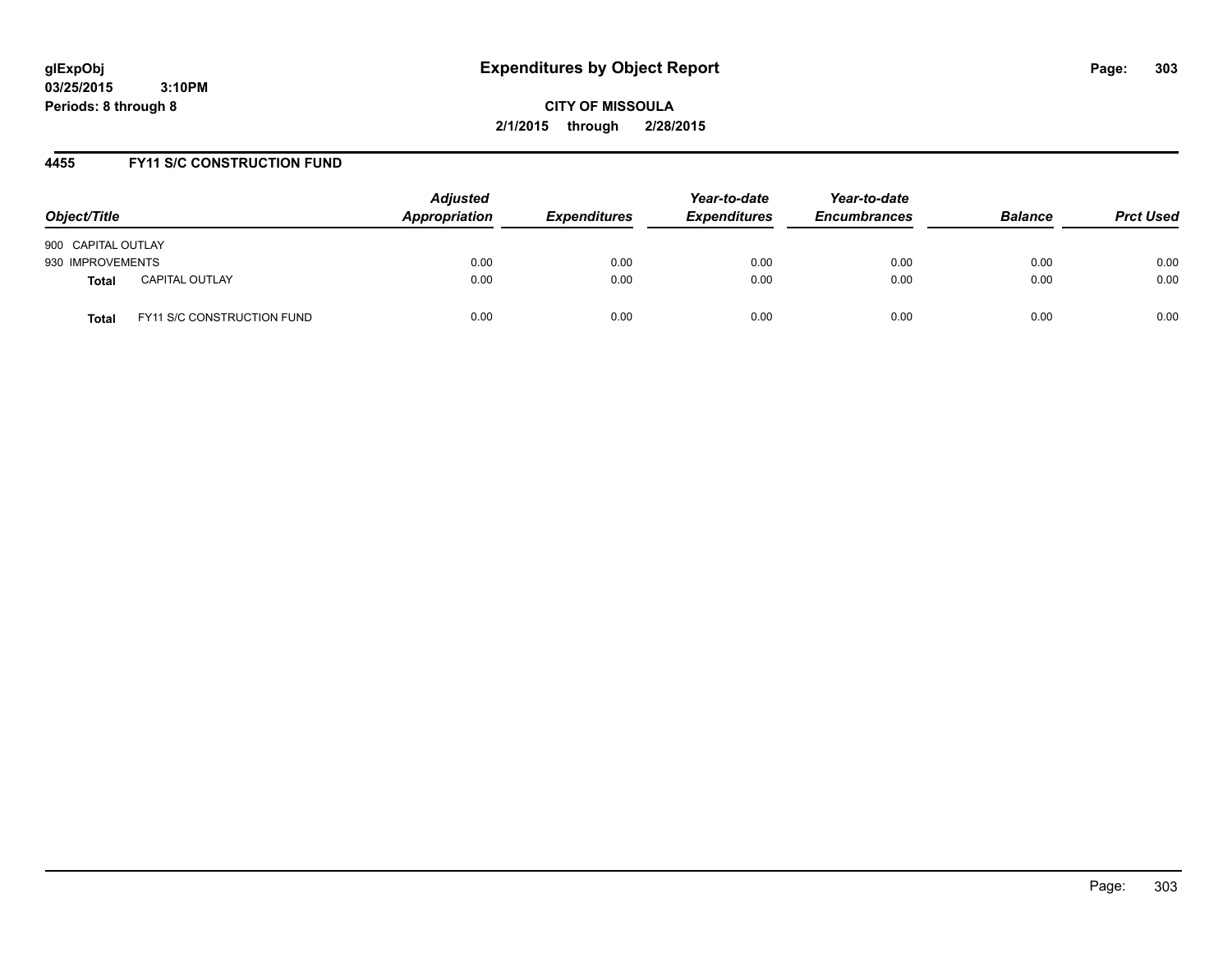#### **4456 FY12 S/C CONSTRUCTION FUND**

| Object/Title       |                                | <b>Adjusted</b><br><b>Appropriation</b> | <b>Expenditures</b> | Year-to-date<br><b>Expenditures</b> | Year-to-date<br><b>Encumbrances</b> | <b>Balance</b> | <b>Prct Used</b> |
|--------------------|--------------------------------|-----------------------------------------|---------------------|-------------------------------------|-------------------------------------|----------------|------------------|
| 800 OTHER OBJECTS  |                                |                                         |                     |                                     |                                     |                |                  |
|                    | 820 TRANSFERS TO OTHER FUNDS   | 0.00                                    | 0.00                | 0.00                                | 0.00                                | 0.00           | 0.00             |
| <b>Total</b>       | OTHER OBJECTS                  | 0.00                                    | 0.00                | 0.00                                | 0.00                                | 0.00           | 0.00             |
| 900 CAPITAL OUTLAY |                                |                                         |                     |                                     |                                     |                |                  |
| 930 IMPROVEMENTS   |                                | 0.00                                    | 0.00                | 0.00                                | 0.00                                | 0.00           | 0.00             |
| <b>Total</b>       | <b>CAPITAL OUTLAY</b>          | 0.00                                    | 0.00                | 0.00                                | 0.00                                | 0.00           | 0.00             |
| <b>Total</b>       | PUBLIC WORKS ADMIN/ENGINEERING | 0.00                                    | 0.00                | 0.00                                | 0.00                                | 0.00           | 0.00             |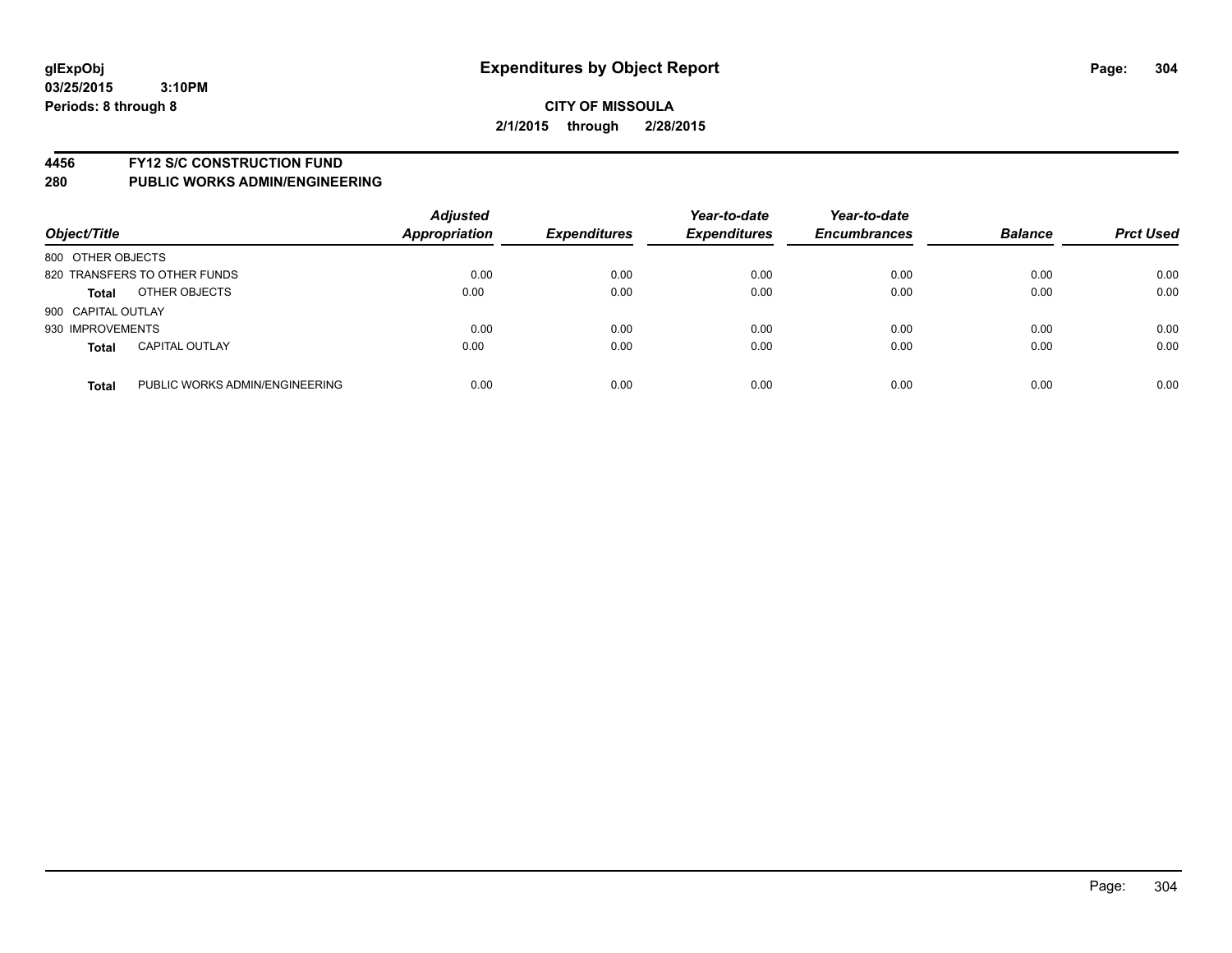# **4456 FY12 S/C CONSTRUCTION FUND**

| Object/Title       |                                   | <b>Adjusted</b><br><b>Appropriation</b> | <b>Expenditures</b> | Year-to-date<br><b>Expenditures</b> | Year-to-date<br><b>Encumbrances</b> | <b>Balance</b> | <b>Prct Used</b> |
|--------------------|-----------------------------------|-----------------------------------------|---------------------|-------------------------------------|-------------------------------------|----------------|------------------|
| 800 OTHER OBJECTS  |                                   |                                         |                     |                                     |                                     |                |                  |
|                    | 820 TRANSFERS TO OTHER FUNDS      | 0.00                                    | 0.00                | 0.00                                | 0.00                                | 0.00           | 0.00             |
| Total              | OTHER OBJECTS                     | 0.00                                    | 0.00                | 0.00                                | 0.00                                | 0.00           | 0.00             |
| 900 CAPITAL OUTLAY |                                   |                                         |                     |                                     |                                     |                |                  |
| 930 IMPROVEMENTS   |                                   | 0.00                                    | 0.00                | 0.00                                | 0.00                                | 0.00           | 0.00             |
| <b>Total</b>       | <b>CAPITAL OUTLAY</b>             | 0.00                                    | 0.00                | 0.00                                | 0.00                                | 0.00           | 0.00             |
| <b>Total</b>       | <b>FY12 S/C CONSTRUCTION FUND</b> | 0.00                                    | 0.00                | 0.00                                | 0.00                                | 0.00           | 0.00             |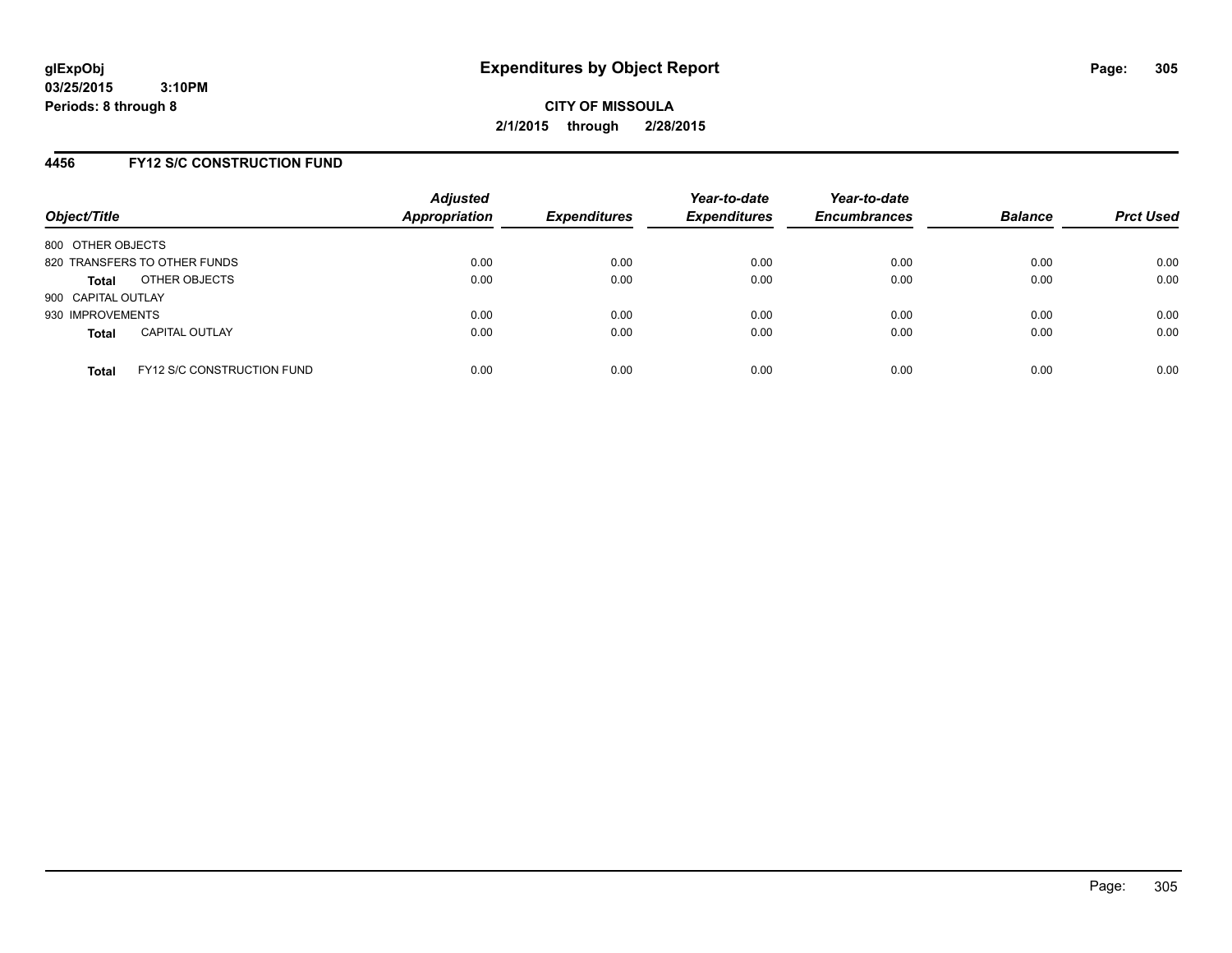# **4457 FY13 SIDEWALK/CURB CONSTRUCTION**

| Object/Title           |                                | <b>Adjusted</b><br><b>Appropriation</b> | <b>Expenditures</b> | Year-to-date<br><b>Expenditures</b> | Year-to-date<br><b>Encumbrances</b> | <b>Balance</b> | <b>Prct Used</b> |
|------------------------|--------------------------------|-----------------------------------------|---------------------|-------------------------------------|-------------------------------------|----------------|------------------|
| 300 PURCHASED SERVICES |                                |                                         |                     |                                     |                                     |                |                  |
|                        | 350 PROFESSIONAL SERVICES      | 0.00                                    | 0.00                | 0.00                                | 0.00                                | 0.00           | 0.00             |
| <b>Total</b>           | <b>PURCHASED SERVICES</b>      | 0.00                                    | 0.00                | 0.00                                | 0.00                                | 0.00           | 0.00             |
| 800 OTHER OBJECTS      |                                |                                         |                     |                                     |                                     |                |                  |
|                        | 820 TRANSFERS TO OTHER FUNDS   | 0.00                                    | 0.00                | 0.00                                | 0.00                                | 0.00           | 0.00             |
| Total                  | OTHER OBJECTS                  | 0.00                                    | 0.00                | 0.00                                | 0.00                                | 0.00           | 0.00             |
| 900 CAPITAL OUTLAY     |                                |                                         |                     |                                     |                                     |                |                  |
| 930 IMPROVEMENTS       |                                | 0.00                                    | 0.00                | 0.00                                | 0.00                                | 0.00           | 0.00             |
| Total                  | <b>CAPITAL OUTLAY</b>          | 0.00                                    | 0.00                | 0.00                                | 0.00                                | 0.00           | 0.00             |
| <b>Total</b>           | PUBLIC WORKS ADMIN/ENGINEERING | 0.00                                    | 0.00                | 0.00                                | 0.00                                | 0.00           | 0.00             |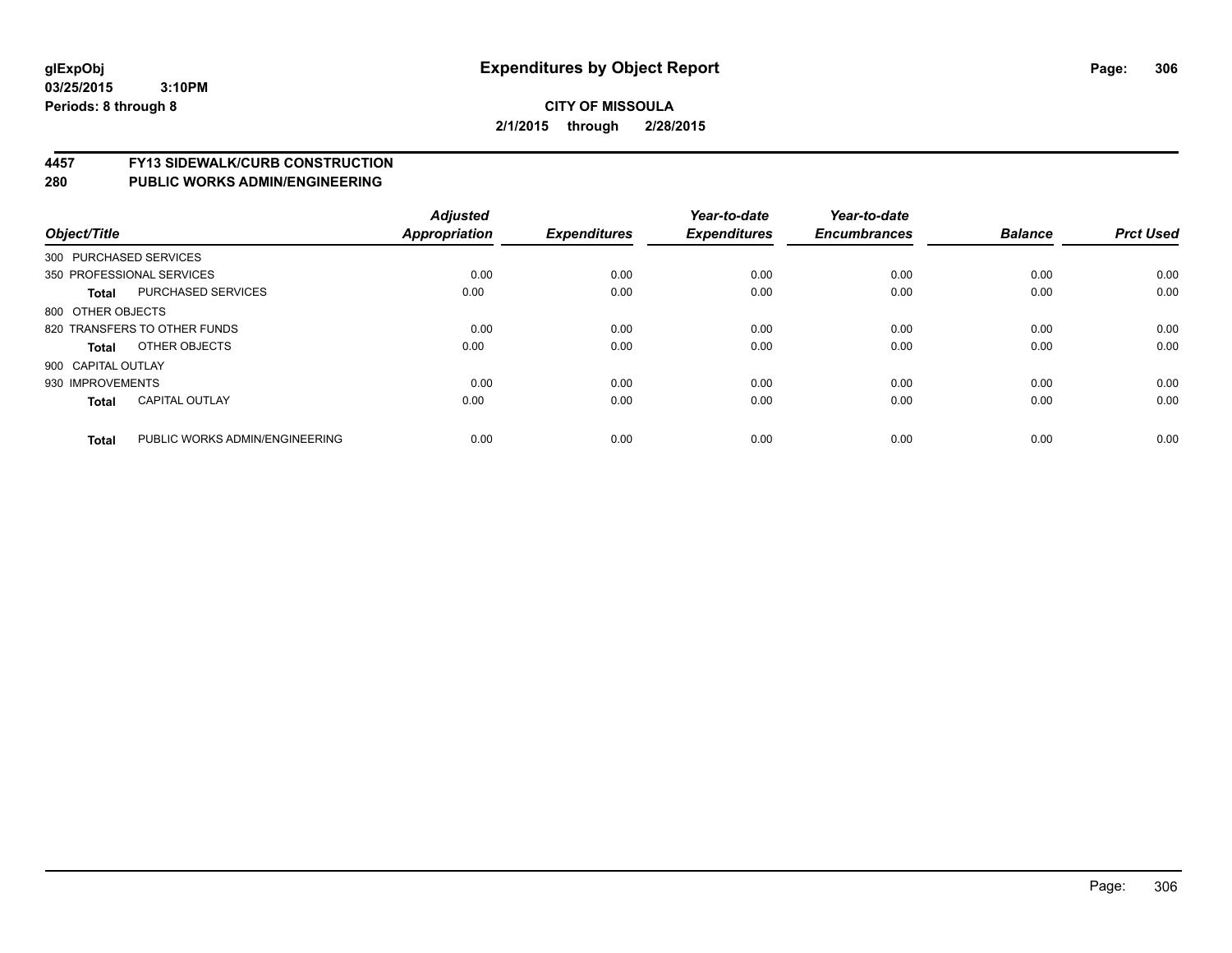# **CITY OF MISSOULA 2/1/2015 through 2/28/2015**

# **4457 FY13 SIDEWALK/CURB CONSTRUCTION**

| Object/Title           |                                        | <b>Adjusted</b><br><b>Appropriation</b> | <b>Expenditures</b> | Year-to-date<br><b>Expenditures</b> | Year-to-date<br><b>Encumbrances</b> | <b>Balance</b> | <b>Prct Used</b> |
|------------------------|----------------------------------------|-----------------------------------------|---------------------|-------------------------------------|-------------------------------------|----------------|------------------|
| 300 PURCHASED SERVICES |                                        |                                         |                     |                                     |                                     |                |                  |
|                        | 350 PROFESSIONAL SERVICES              | 0.00                                    | 0.00                | 0.00                                | 0.00                                | 0.00           | 0.00             |
| Total                  | PURCHASED SERVICES                     | 0.00                                    | 0.00                | 0.00                                | 0.00                                | 0.00           | 0.00             |
| 800 OTHER OBJECTS      |                                        |                                         |                     |                                     |                                     |                |                  |
|                        | 820 TRANSFERS TO OTHER FUNDS           | 0.00                                    | 0.00                | 0.00                                | 0.00                                | 0.00           | 0.00             |
| Total                  | OTHER OBJECTS                          | 0.00                                    | 0.00                | 0.00                                | 0.00                                | 0.00           | 0.00             |
| 900 CAPITAL OUTLAY     |                                        |                                         |                     |                                     |                                     |                |                  |
| 930 IMPROVEMENTS       |                                        | 0.00                                    | 0.00                | 0.00                                | 0.00                                | 0.00           | 0.00             |
| <b>Total</b>           | <b>CAPITAL OUTLAY</b>                  | 0.00                                    | 0.00                | 0.00                                | 0.00                                | 0.00           | 0.00             |
| Total                  | <b>FY13 SIDEWALK/CURB CONSTRUCTION</b> | 0.00                                    | 0.00                | 0.00                                | 0.00                                | 0.00           | 0.00             |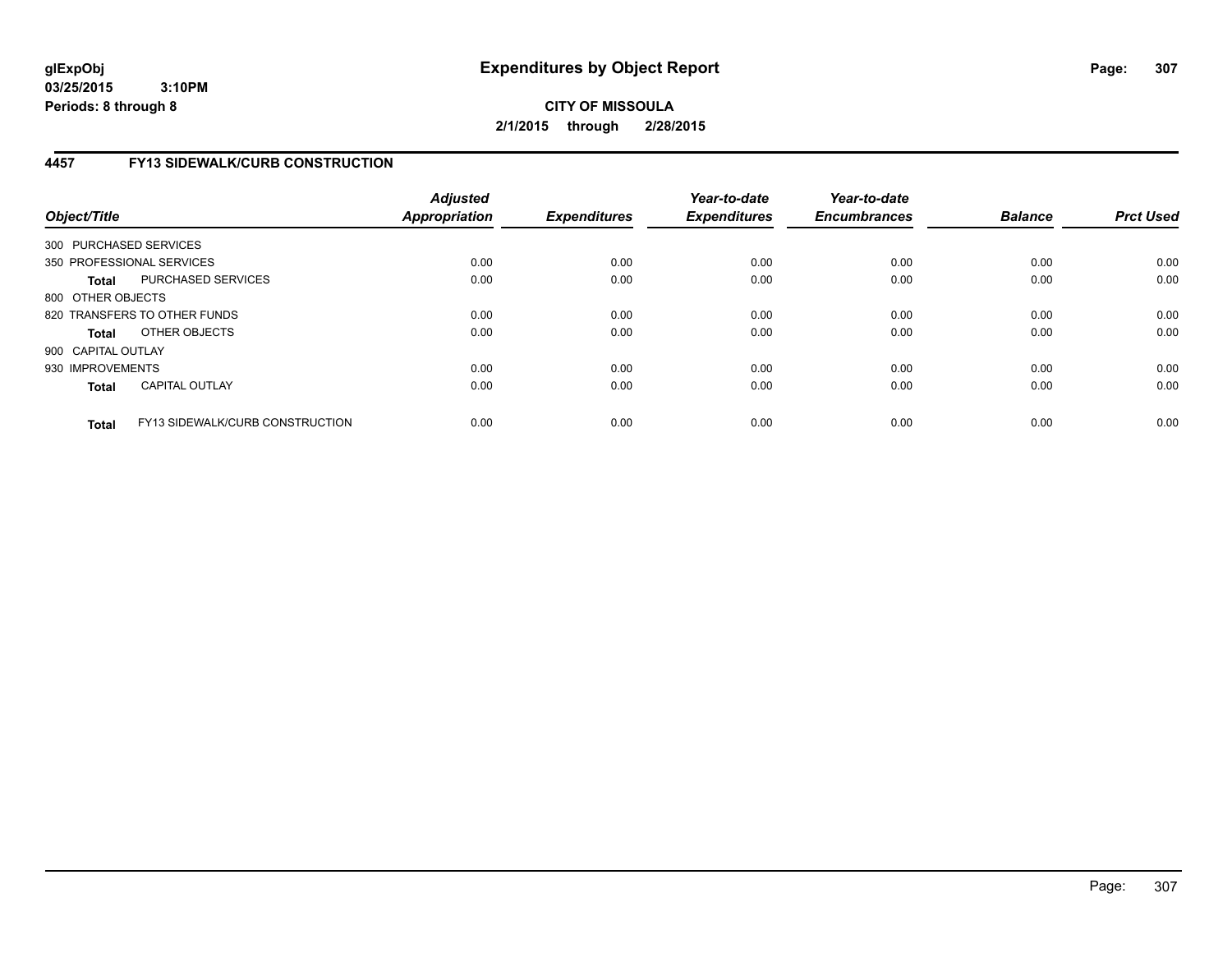# **glExpObj Expenditures by Object Report Page: 308**

**03/25/2015 3:10PM Periods: 8 through 8**

**2/1/2015 through 2/28/2015**

#### **4458 FY14 SIDEWALK & CURB CONSTRUCTION**

| Object/Title       |                                | <b>Adjusted</b><br>Appropriation | <b>Expenditures</b> | Year-to-date<br><b>Expenditures</b> | Year-to-date<br><b>Encumbrances</b> | <b>Balance</b> | <b>Prct Used</b> |
|--------------------|--------------------------------|----------------------------------|---------------------|-------------------------------------|-------------------------------------|----------------|------------------|
| 800 OTHER OBJECTS  |                                |                                  |                     |                                     |                                     |                |                  |
|                    | 820 TRANSFERS TO OTHER FUNDS   | 0.00                             | 0.00                | 0.00                                | 0.00                                | 0.00           | 0.00             |
| <b>Total</b>       | OTHER OBJECTS                  | 0.00                             | 0.00                | 0.00                                | 0.00                                | 0.00           | 0.00             |
| 900 CAPITAL OUTLAY |                                |                                  |                     |                                     |                                     |                |                  |
| 930 IMPROVEMENTS   |                                | 0.00                             | 0.00                | 0.00                                | 0.00                                | 0.00           | 0.00             |
| <b>Total</b>       | <b>CAPITAL OUTLAY</b>          | 0.00                             | 0.00                | 0.00                                | 0.00                                | 0.00           | 0.00             |
| <b>Total</b>       | PUBLIC WORKS ADMIN/ENGINEERING | 0.00                             | 0.00                | 0.00                                | 0.00                                | 0.00           | 0.00             |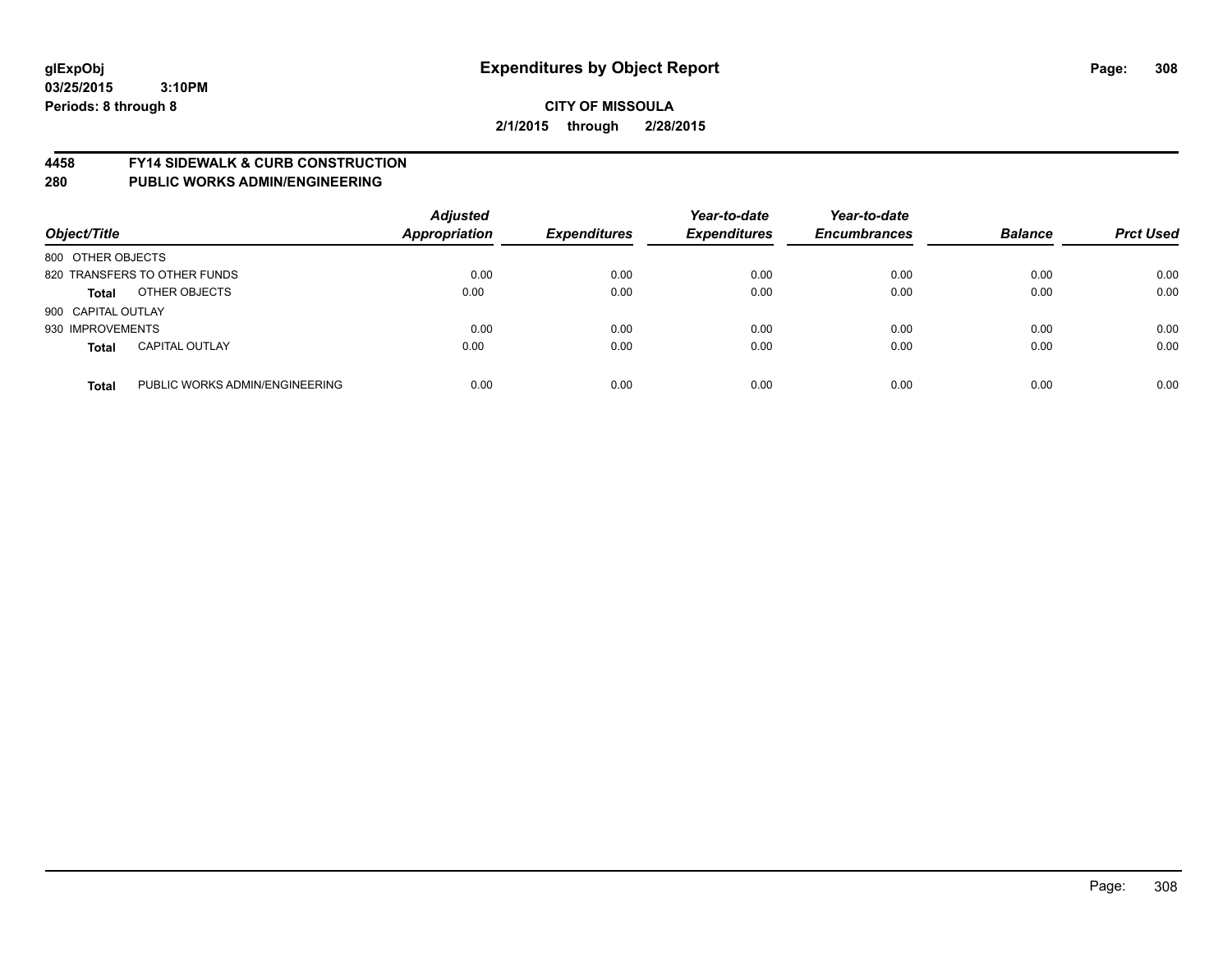**CITY OF MISSOULA 2/1/2015 through 2/28/2015**

# **4458 FY14 SIDEWALK & CURB CONSTRUCTION**

| Object/Title       |                                              | <b>Adjusted</b><br><b>Appropriation</b> | <b>Expenditures</b> | Year-to-date<br><b>Expenditures</b> | Year-to-date<br><b>Encumbrances</b> | <b>Balance</b> | <b>Prct Used</b> |
|--------------------|----------------------------------------------|-----------------------------------------|---------------------|-------------------------------------|-------------------------------------|----------------|------------------|
| 800 OTHER OBJECTS  |                                              |                                         |                     |                                     |                                     |                |                  |
|                    | 820 TRANSFERS TO OTHER FUNDS                 | 0.00                                    | 0.00                | 0.00                                | 0.00                                | 0.00           | 0.00             |
| <b>Total</b>       | OTHER OBJECTS                                | 0.00                                    | 0.00                | 0.00                                | 0.00                                | 0.00           | 0.00             |
| 900 CAPITAL OUTLAY |                                              |                                         |                     |                                     |                                     |                |                  |
| 930 IMPROVEMENTS   |                                              | 0.00                                    | 0.00                | 0.00                                | 0.00                                | 0.00           | 0.00             |
| <b>Total</b>       | <b>CAPITAL OUTLAY</b>                        | 0.00                                    | 0.00                | 0.00                                | 0.00                                | 0.00           | 0.00             |
| <b>Total</b>       | <b>FY14 SIDEWALK &amp; CURB CONSTRUCTIOL</b> | 0.00                                    | 0.00                | 0.00                                | 0.00                                | 0.00           | 0.00             |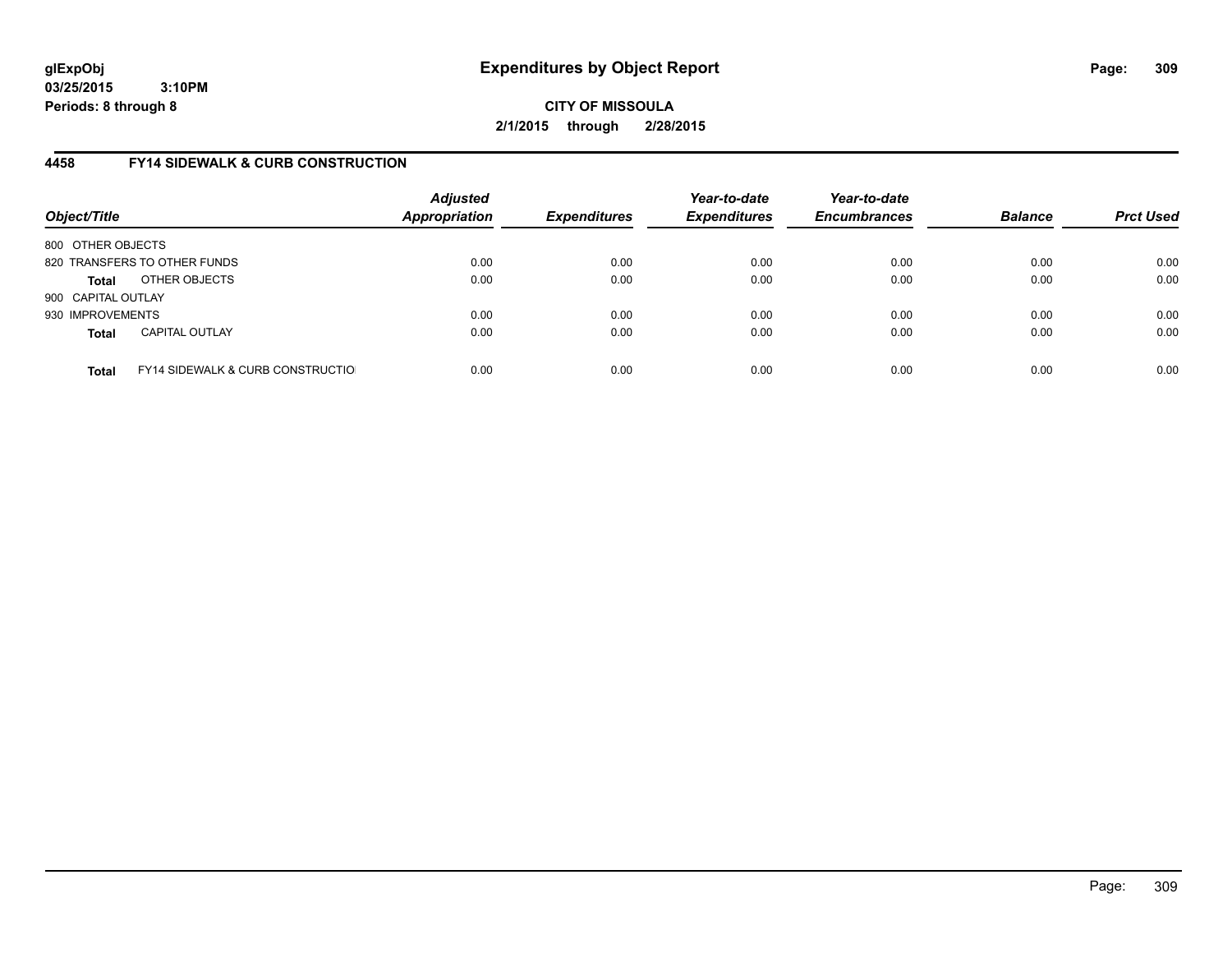# **4459 FY15 SIDEWALK/CURB CONSTRUCTION**

| Object/Title       |                                | <b>Adjusted</b><br>Appropriation | <b>Expenditures</b> | Year-to-date<br><b>Expenditures</b> | Year-to-date<br><b>Encumbrances</b> | <b>Balance</b> | <b>Prct Used</b> |
|--------------------|--------------------------------|----------------------------------|---------------------|-------------------------------------|-------------------------------------|----------------|------------------|
| 900 CAPITAL OUTLAY |                                |                                  |                     |                                     |                                     |                |                  |
| 930 IMPROVEMENTS   |                                | 0.00                             | 0.00                | 476.448.32                          | 0.00                                | -476.448.32    | 0.00             |
| <b>Total</b>       | <b>CAPITAL OUTLAY</b>          | 0.00                             | 0.00                | 476,448.32                          | 0.00                                | -476.448.32    | 0.00             |
| <b>Total</b>       | PUBLIC WORKS ADMIN/ENGINEERING | 0.00                             | 0.00                | 476.448.32                          | 0.00                                | -476.448.32    | 0.00             |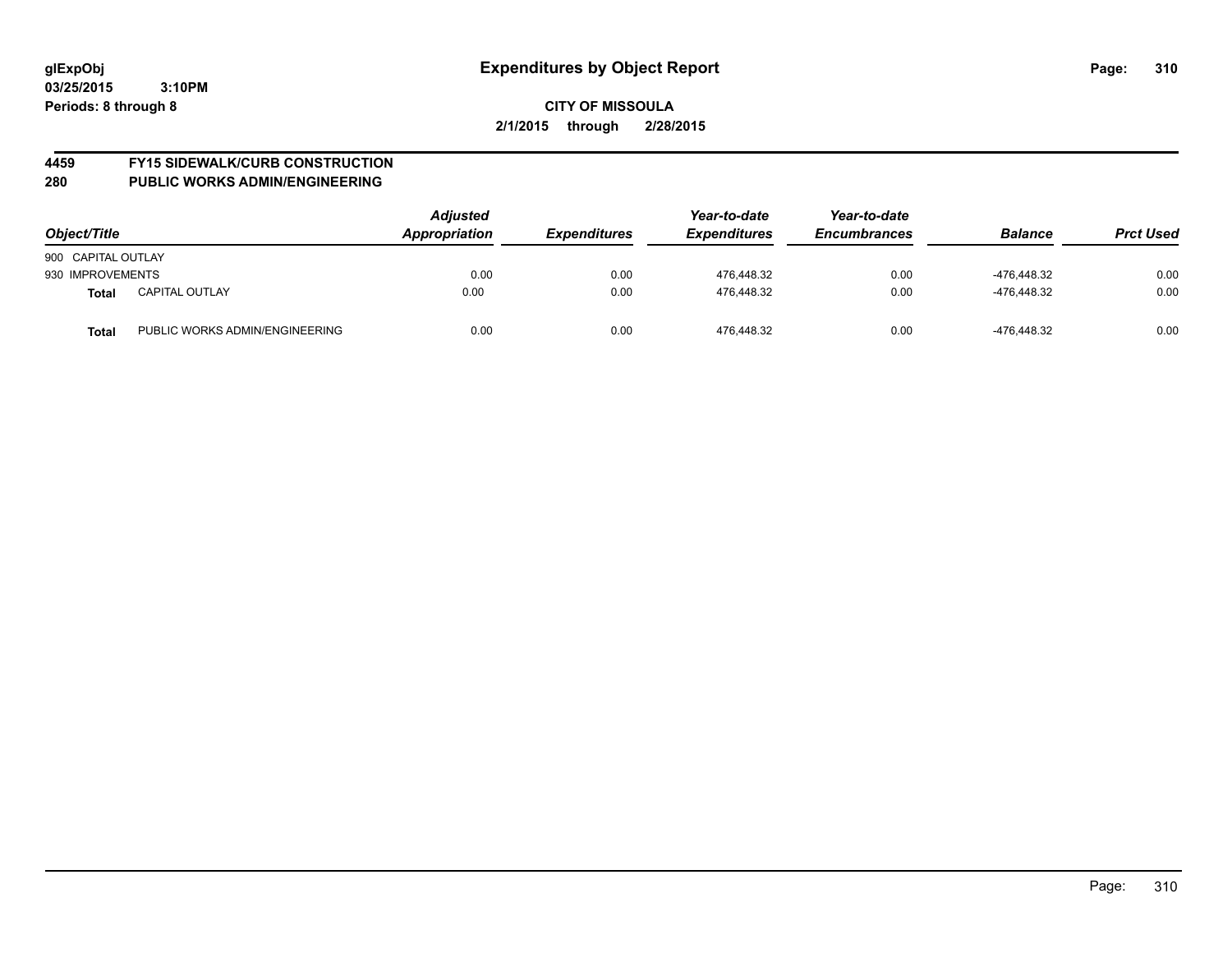# **glExpObj Expenditures by Object Report Page: 311**

**03/25/2015 3:10PM Periods: 8 through 8**

**CITY OF MISSOULA 2/1/2015 through 2/28/2015**

# **4459 FY15 SIDEWALK/CURB CONSTRUCTION**

| Object/Title       |                                        | <b>Adjusted</b><br>Appropriation | <i><b>Expenditures</b></i> | Year-to-date<br><b>Expenditures</b> | Year-to-date<br><b>Encumbrances</b> | <b>Balance</b> | <b>Prct Used</b> |
|--------------------|----------------------------------------|----------------------------------|----------------------------|-------------------------------------|-------------------------------------|----------------|------------------|
| 900 CAPITAL OUTLAY |                                        |                                  |                            |                                     |                                     |                |                  |
| 930 IMPROVEMENTS   |                                        | 0.00                             | 0.00                       | 476.448.32                          | 0.00                                | -476.448.32    | 0.00             |
| <b>Total</b>       | <b>CAPITAL OUTLAY</b>                  | 0.00                             | 0.00                       | 476.448.32                          | 0.00                                | -476.448.32    | 0.00             |
| <b>Total</b>       | <b>FY15 SIDEWALK/CURB CONSTRUCTION</b> | 0.00                             | 0.00                       | 476.448.32                          | 0.00                                | -476.448.32    | 0.00             |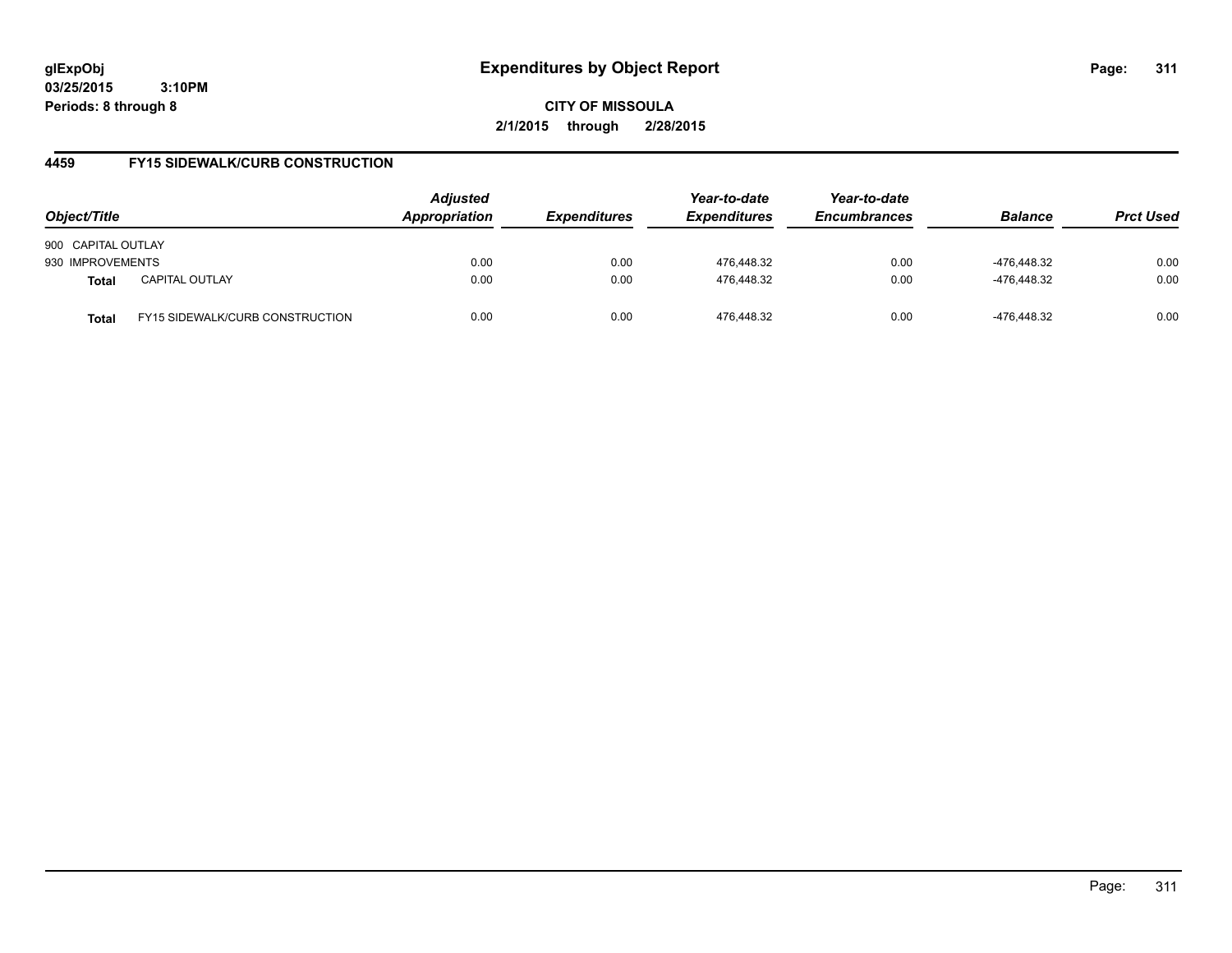# **4531 SID 531 TRAFFIC CALMING**

| Object/Title       |                       | <b>Adjusted</b><br>Appropriation | <b>Expenditures</b> | Year-to-date<br><b>Expenditures</b> | Year-to-date<br><b>Encumbrances</b> | <b>Balance</b> | <b>Prct Used</b> |
|--------------------|-----------------------|----------------------------------|---------------------|-------------------------------------|-------------------------------------|----------------|------------------|
| 900 CAPITAL OUTLAY |                       |                                  |                     |                                     |                                     |                |                  |
| 930 IMPROVEMENTS   |                       | 0.00                             | 0.00                | 0.00                                | 0.00                                | 0.00           | 0.00             |
| Total              | <b>CAPITAL OUTLAY</b> | 0.00                             | 0.00                | 0.00                                | 0.00                                | 0.00           | 0.00             |
| <b>Total</b>       | NON-DEPARTMENTAL      | 0.00                             | 0.00                | 0.00                                | 0.00                                | 0.00           | 0.00             |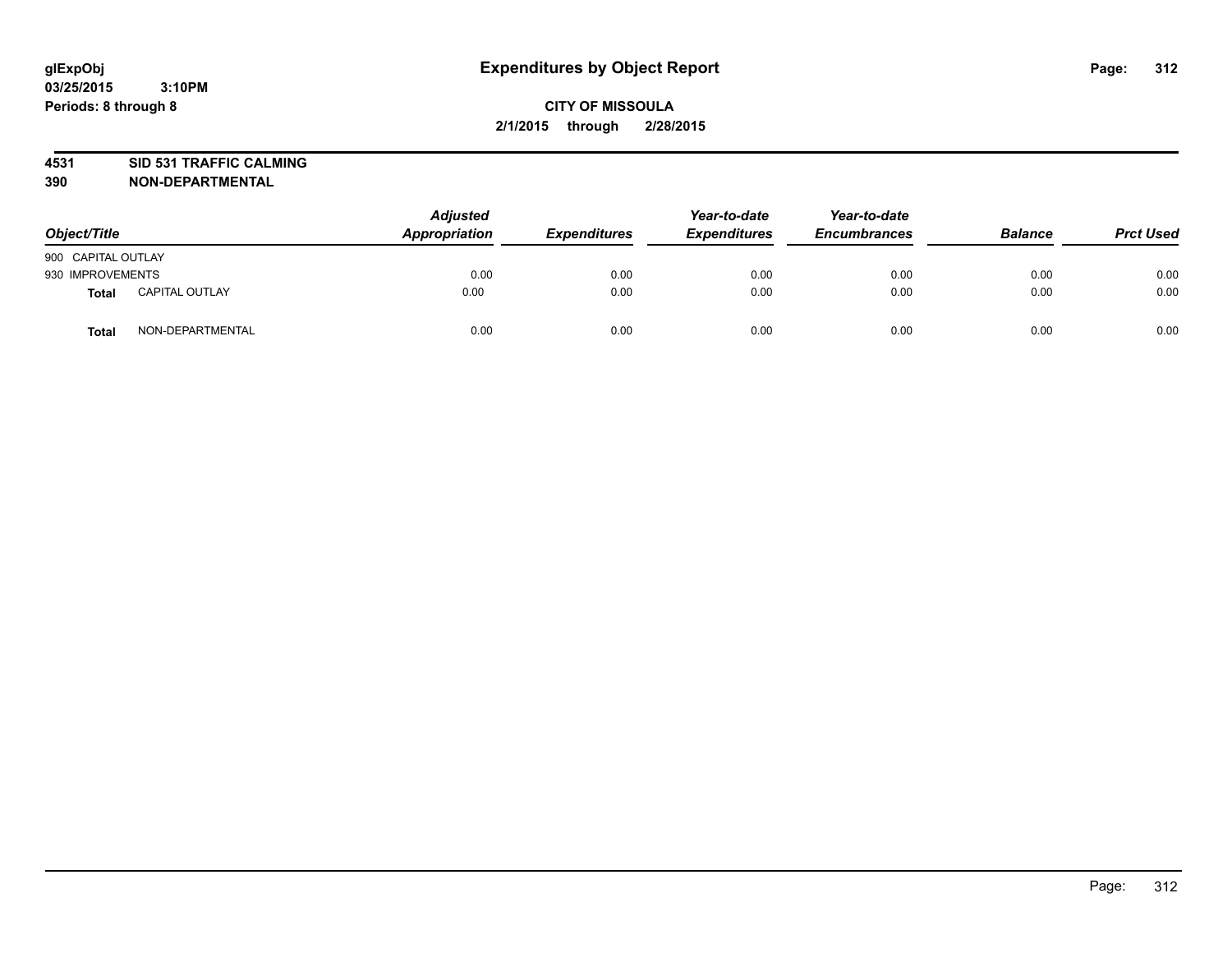**CITY OF MISSOULA 2/1/2015 through 2/28/2015**

# **4531 SID 531 TRAFFIC CALMING**

| Object/Title       |                         | <b>Adjusted</b><br>Appropriation | <b>Expenditures</b> | Year-to-date<br><b>Expenditures</b> | Year-to-date<br><b>Encumbrances</b> | <b>Balance</b> | <b>Prct Used</b> |
|--------------------|-------------------------|----------------------------------|---------------------|-------------------------------------|-------------------------------------|----------------|------------------|
| 900 CAPITAL OUTLAY |                         |                                  |                     |                                     |                                     |                |                  |
| 930 IMPROVEMENTS   |                         | 0.00                             | 0.00                | 0.00                                | 0.00                                | 0.00           | 0.00             |
| <b>Total</b>       | <b>CAPITAL OUTLAY</b>   | 0.00                             | 0.00                | 0.00                                | 0.00                                | 0.00           | 0.00             |
| Total              | SID 531 TRAFFIC CALMING | 0.00                             | 0.00                | 0.00                                | 0.00                                | 0.00           | 0.00             |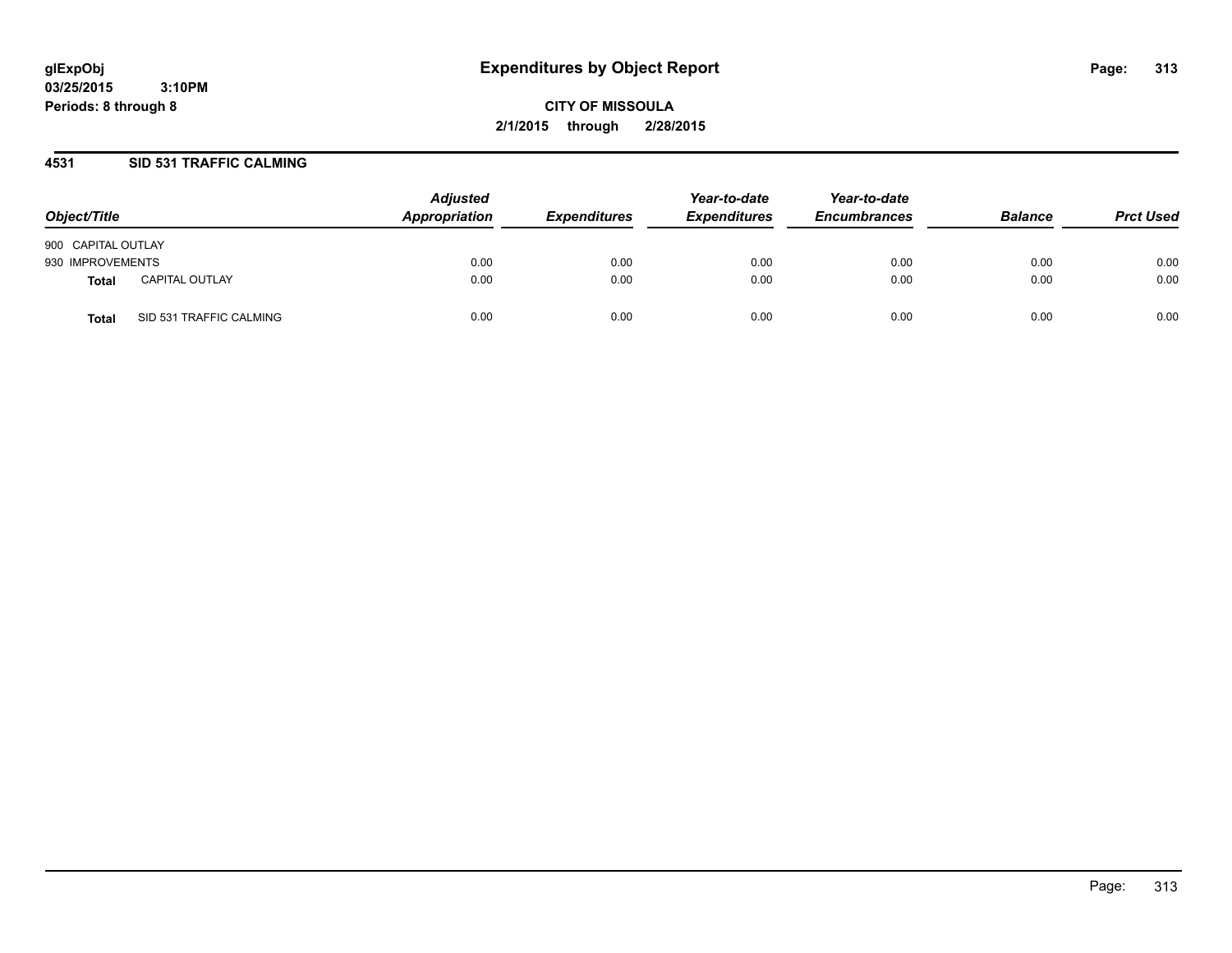# **4532 MALONEY RANCH SID**

| Object/Title       |                       | <b>Adjusted</b><br>Appropriation | <b>Expenditures</b> | Year-to-date<br><b>Expenditures</b> | Year-to-date<br><b>Encumbrances</b> | <b>Balance</b> | <b>Prct Used</b> |
|--------------------|-----------------------|----------------------------------|---------------------|-------------------------------------|-------------------------------------|----------------|------------------|
| 900 CAPITAL OUTLAY |                       |                                  |                     |                                     |                                     |                |                  |
| 930 IMPROVEMENTS   |                       | 0.00                             | 0.00                | 0.00                                | 0.00                                | 0.00           | 0.00             |
| Total              | <b>CAPITAL OUTLAY</b> | 0.00                             | 0.00                | 0.00                                | 0.00                                | 0.00           | 0.00             |
| <b>Total</b>       | NON-DEPARTMENTAL      | 0.00                             | 0.00                | 0.00                                | 0.00                                | 0.00           | 0.00             |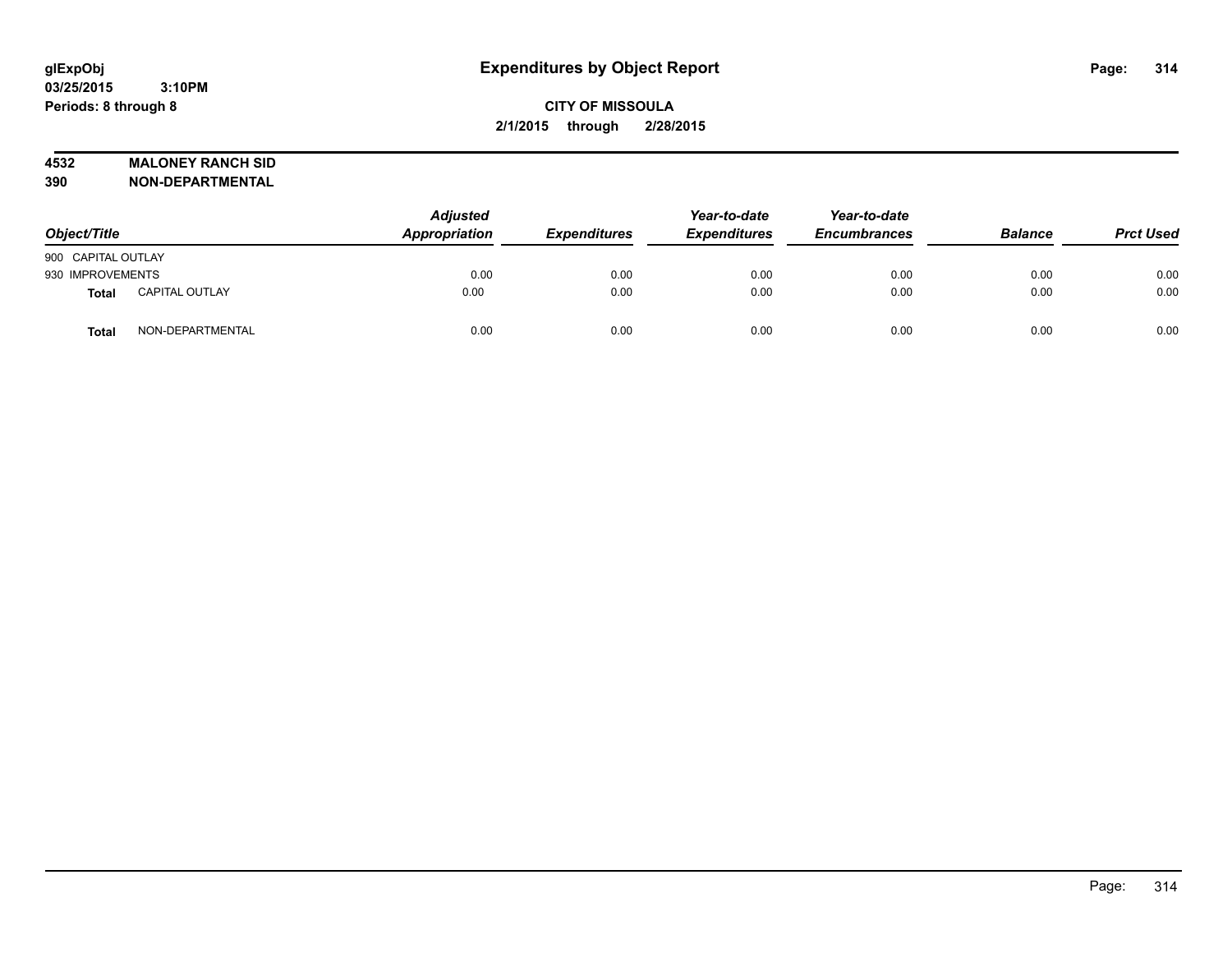**CITY OF MISSOULA 2/1/2015 through 2/28/2015**

## **4532 MALONEY RANCH SID**

| Object/Title                             |  | <b>Adjusted</b><br>Appropriation | <b>Expenditures</b> | Year-to-date<br><b>Expenditures</b> | Year-to-date<br><b>Encumbrances</b> | <b>Balance</b> | <b>Prct Used</b> |
|------------------------------------------|--|----------------------------------|---------------------|-------------------------------------|-------------------------------------|----------------|------------------|
| 900 CAPITAL OUTLAY                       |  |                                  |                     |                                     |                                     |                |                  |
| 930 IMPROVEMENTS                         |  | 0.00                             | 0.00                | 0.00                                | 0.00                                | 0.00           | 0.00             |
| <b>CAPITAL OUTLAY</b><br><b>Total</b>    |  | 0.00                             | 0.00                | 0.00                                | 0.00                                | 0.00           | 0.00             |
| <b>MALONEY RANCH SID</b><br><b>Total</b> |  | 0.00                             | 0.00                | 0.00                                | 0.00                                | 0.00           | 0.00             |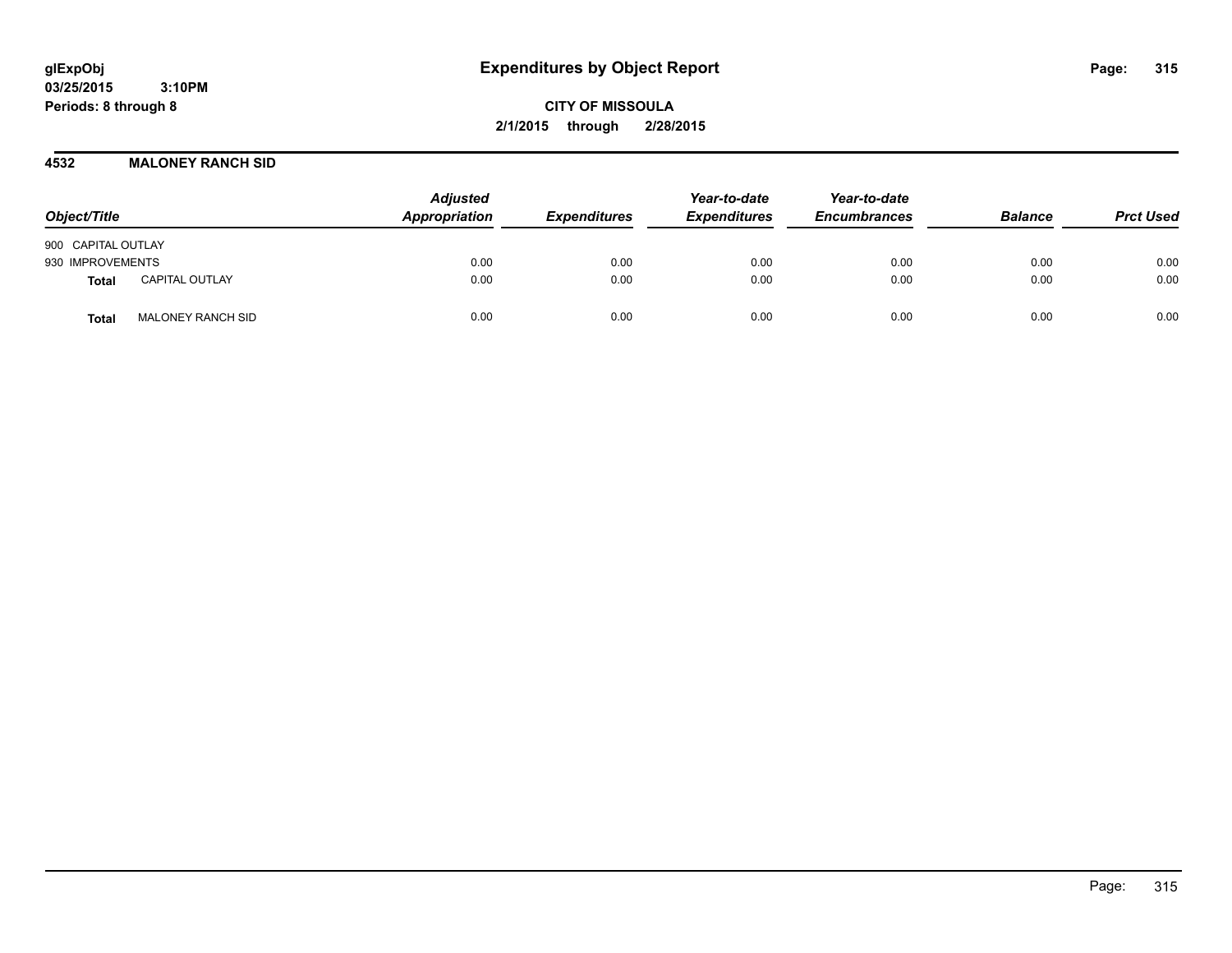# **4534 SID 534 LINCOLNWOOD**

| Object/Title      |                              | <b>Adjusted</b><br>Appropriation | <b>Expenditures</b> | Year-to-date<br><b>Expenditures</b> | Year-to-date<br><b>Encumbrances</b> | <b>Balance</b> | <b>Prct Used</b> |
|-------------------|------------------------------|----------------------------------|---------------------|-------------------------------------|-------------------------------------|----------------|------------------|
| 800 OTHER OBJECTS |                              |                                  |                     |                                     |                                     |                |                  |
|                   | 820 TRANSFERS TO OTHER FUNDS | 0.00                             | 0.00                | 0.00                                | 0.00                                | 0.00           | 0.00             |
| <b>Total</b>      | OTHER OBJECTS                | 0.00                             | 0.00                | 0.00                                | 0.00                                | 0.00           | 0.00             |
| <b>Total</b>      | NON-DEPARTMENTAL             | 0.00                             | 0.00                | 0.00                                | 0.00                                | 0.00           | 0.00             |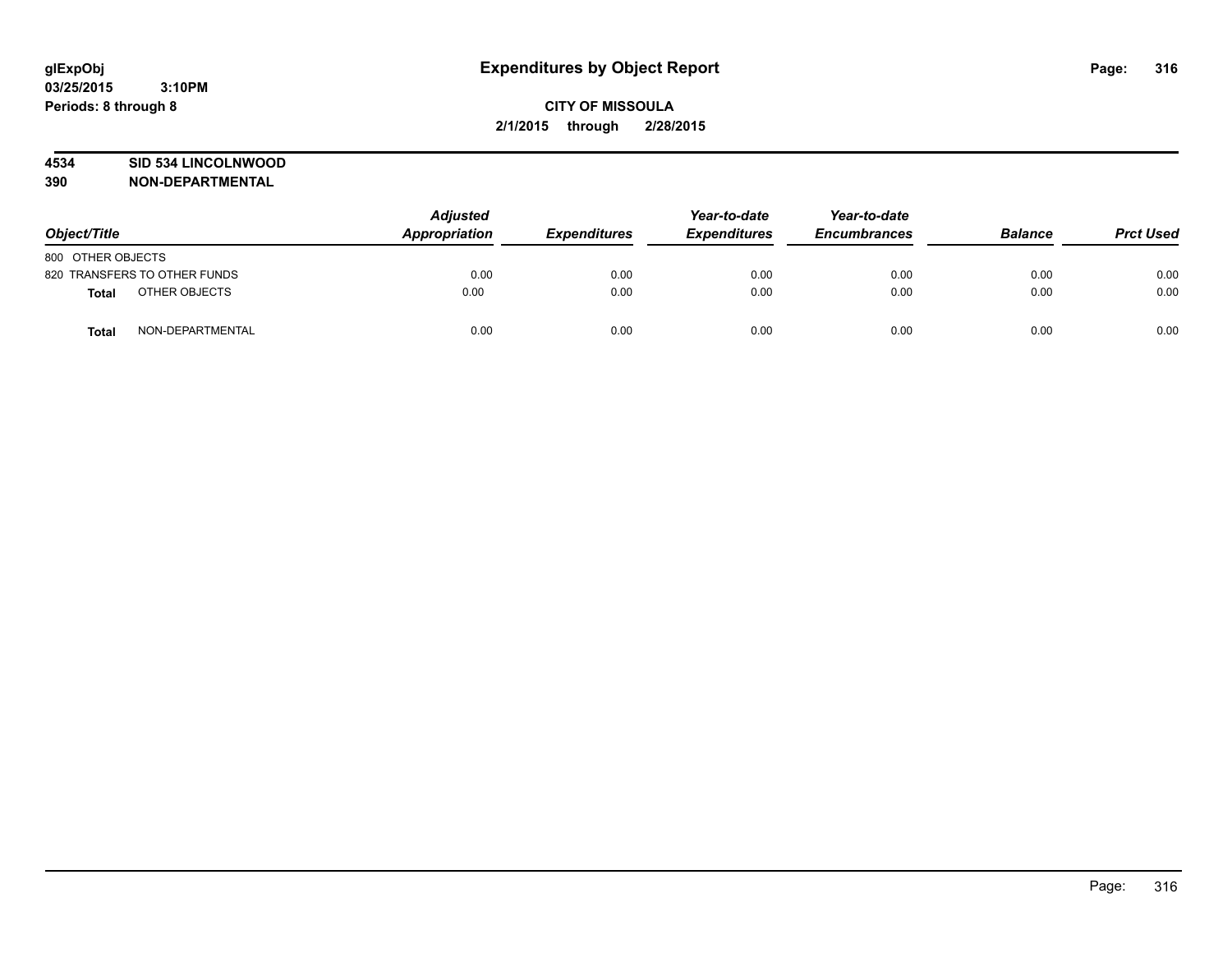# **4534 SID 534 LINCOLNWOOD**

| Object/Title                        | <b>Adjusted</b><br><b>Appropriation</b> | <b>Expenditures</b> | Year-to-date<br><b>Expenditures</b> | Year-to-date<br><b>Encumbrances</b> | <b>Balance</b> | <b>Prct Used</b> |
|-------------------------------------|-----------------------------------------|---------------------|-------------------------------------|-------------------------------------|----------------|------------------|
| 800 OTHER OBJECTS                   |                                         |                     |                                     |                                     |                |                  |
| 820 TRANSFERS TO OTHER FUNDS        | 0.00                                    | 0.00                | 0.00                                | 0.00                                | 0.00           | 0.00             |
| OTHER OBJECTS<br><b>Total</b>       | 0.00                                    | 0.00                | 0.00                                | 0.00                                | 0.00           | 0.00             |
| SID 534 LINCOLNWOOD<br><b>Total</b> | 0.00                                    | 0.00                | 0.00                                | 0.00                                | 0.00           | 0.00             |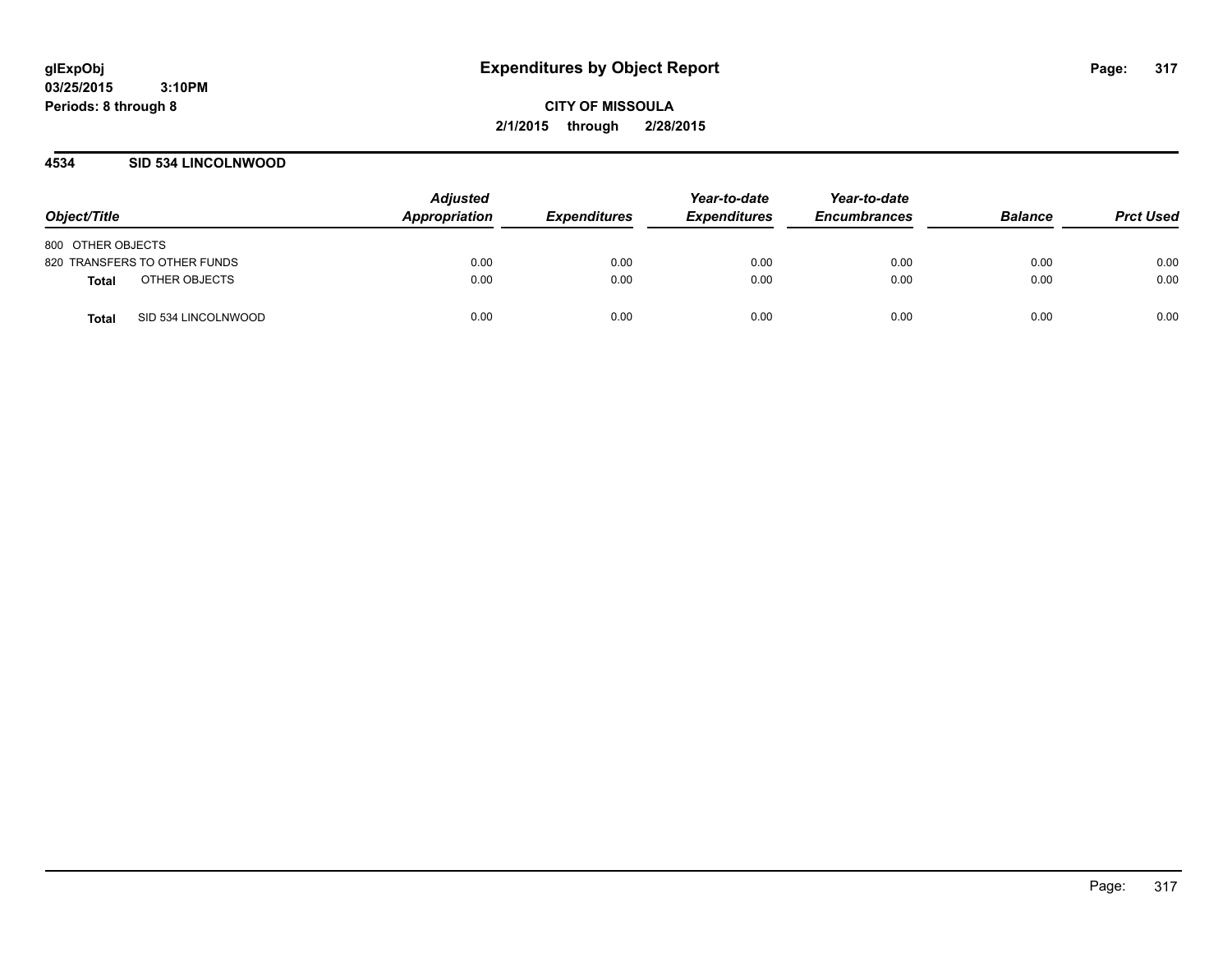## **4540 SID 540 ENGLAND BLVD**

| Object/Title                  | <b>Adjusted</b><br>Appropriation | <b>Expenditures</b> | Year-to-date<br><b>Expenditures</b> | Year-to-date<br><b>Encumbrances</b> | <b>Balance</b> | <b>Prct Used</b> |
|-------------------------------|----------------------------------|---------------------|-------------------------------------|-------------------------------------|----------------|------------------|
| 800 OTHER OBJECTS             |                                  |                     |                                     |                                     |                |                  |
| 820 TRANSFERS TO OTHER FUNDS  | 0.00                             | 0.00                | 0.00                                | 0.00                                | 0.00           | 0.00             |
| OTHER OBJECTS<br><b>Total</b> | 0.00                             | 0.00                | 0.00                                | 0.00                                | 0.00           | 0.00             |
| NON-DEPARTMENTAL<br>Total     | 0.00                             | 0.00                | 0.00                                | 0.00                                | 0.00           | 0.00             |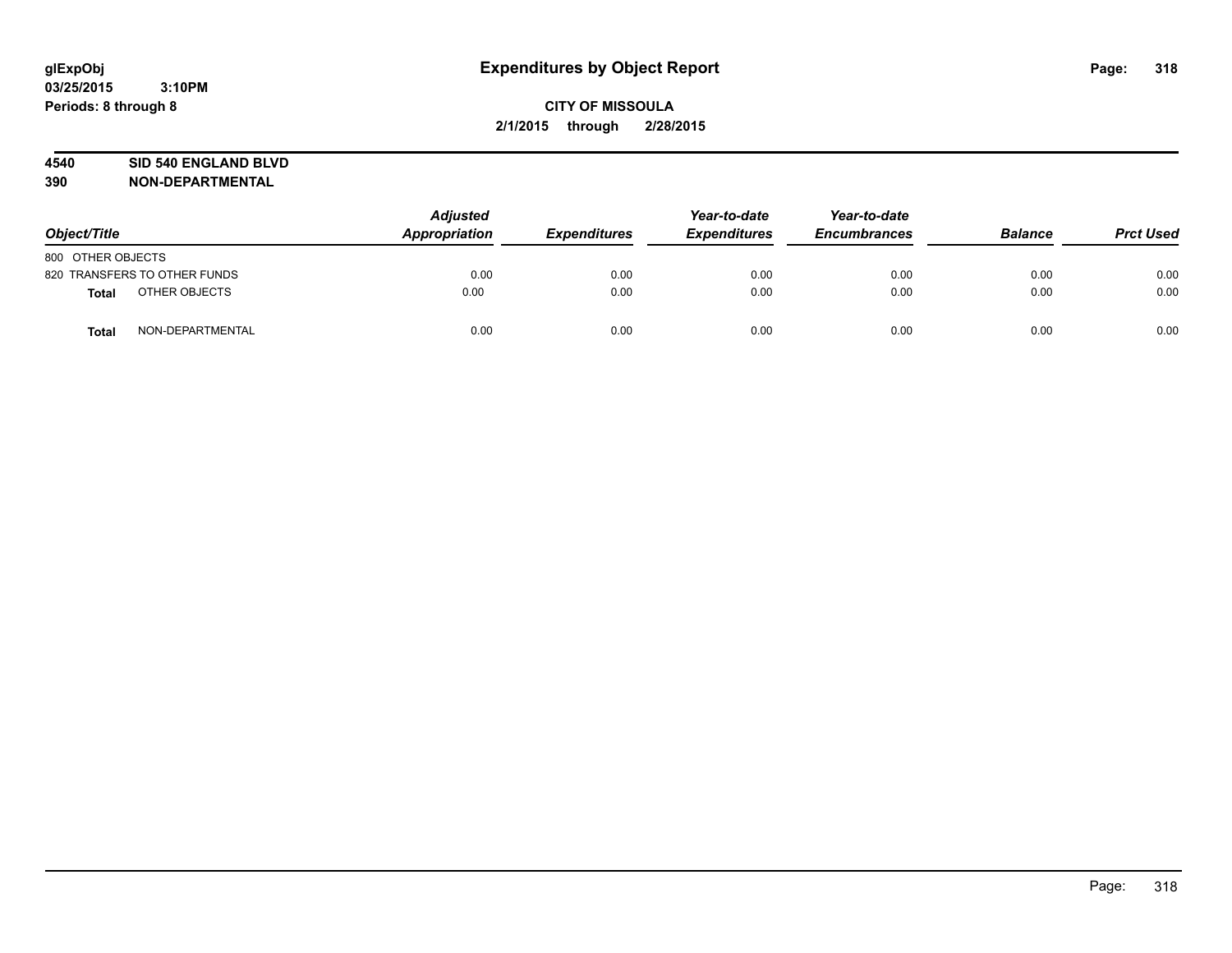**CITY OF MISSOULA 2/1/2015 through 2/28/2015**

# **4540 SID 540 ENGLAND BLVD**

| Object/Title                  | <b>Adjusted</b><br>Appropriation | <b>Expenditures</b> | Year-to-date<br><b>Expenditures</b> | Year-to-date<br><b>Encumbrances</b> | <b>Balance</b> | <b>Prct Used</b> |
|-------------------------------|----------------------------------|---------------------|-------------------------------------|-------------------------------------|----------------|------------------|
| 800 OTHER OBJECTS             |                                  |                     |                                     |                                     |                |                  |
| 820 TRANSFERS TO OTHER FUNDS  | 0.00                             | 0.00                | 0.00                                | 0.00                                | 0.00           | 0.00             |
| OTHER OBJECTS<br>Total        | 0.00                             | 0.00                | 0.00                                | 0.00                                | 0.00           | 0.00             |
| SID 540 ENGLAND BLVD<br>Total | 0.00                             | 0.00                | 0.00                                | 0.00                                | 0.00           | 0.00             |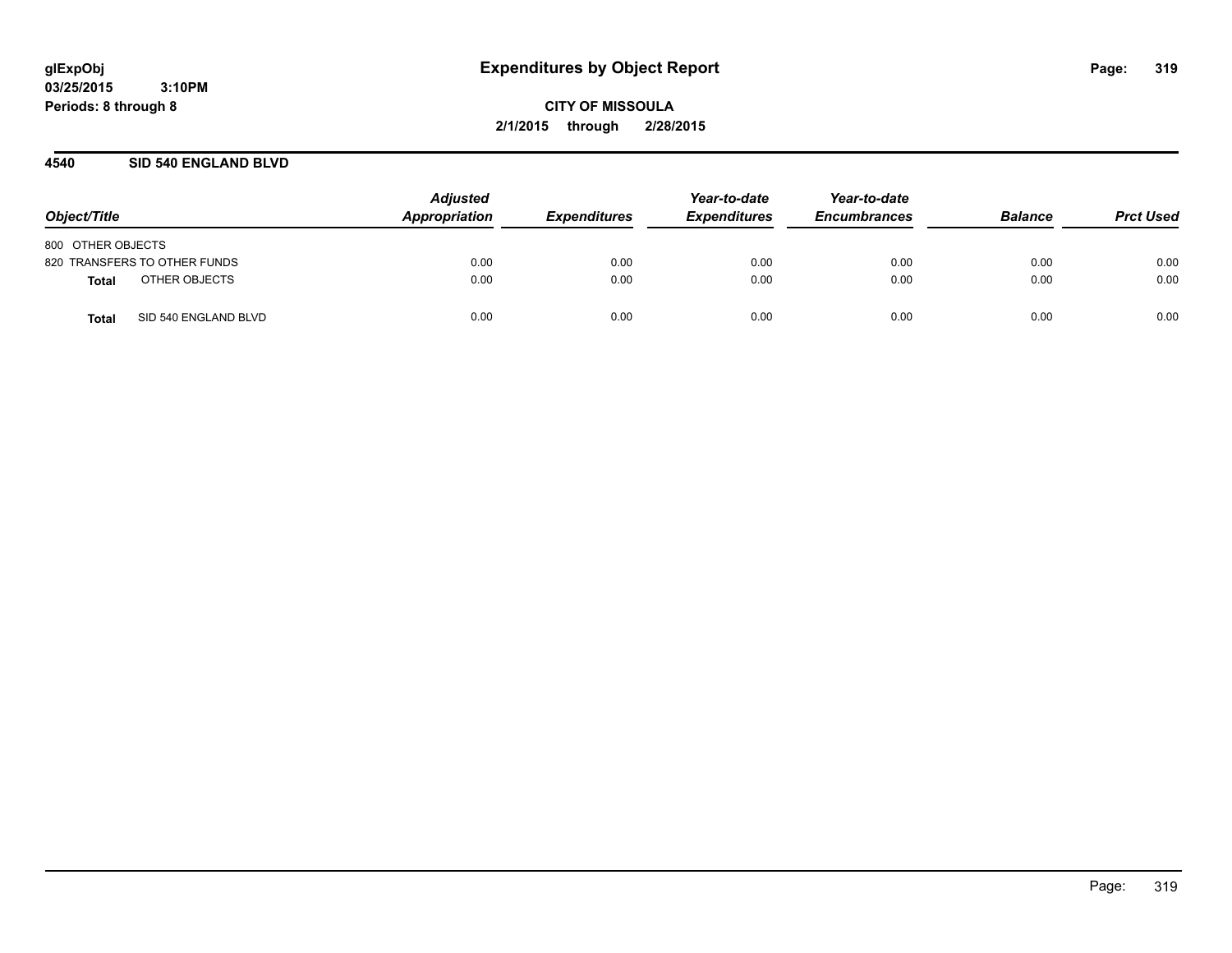## **4541 SID 541 PINEVIEW PARK**

| Object/Title       |                       | <b>Adjusted</b><br><b>Appropriation</b> | <b>Expenditures</b> | Year-to-date<br><b>Expenditures</b> | Year-to-date<br><b>Encumbrances</b> | <b>Balance</b> | <b>Prct Used</b> |
|--------------------|-----------------------|-----------------------------------------|---------------------|-------------------------------------|-------------------------------------|----------------|------------------|
| 500 FIXED CHARGES  |                       |                                         |                     |                                     |                                     |                |                  |
| 500 FIXED CHARGES  |                       | 0.00                                    | 0.00                | 0.00                                | 0.00                                | 0.00           | 0.00             |
| <b>Total</b>       | <b>FIXED CHARGES</b>  | 0.00                                    | 0.00                | 0.00                                | 0.00                                | 0.00           | 0.00             |
| 900 CAPITAL OUTLAY |                       |                                         |                     |                                     |                                     |                |                  |
| 930 IMPROVEMENTS   |                       | 0.00                                    | 0.00                | 0.00                                | 0.00                                | 0.00           | 0.00             |
| <b>Total</b>       | <b>CAPITAL OUTLAY</b> | 0.00                                    | 0.00                | 0.00                                | 0.00                                | 0.00           | 0.00             |
| <b>Total</b>       | NON-DEPARTMENTAL      | 0.00                                    | 0.00                | 0.00                                | 0.00                                | 0.00           | 0.00             |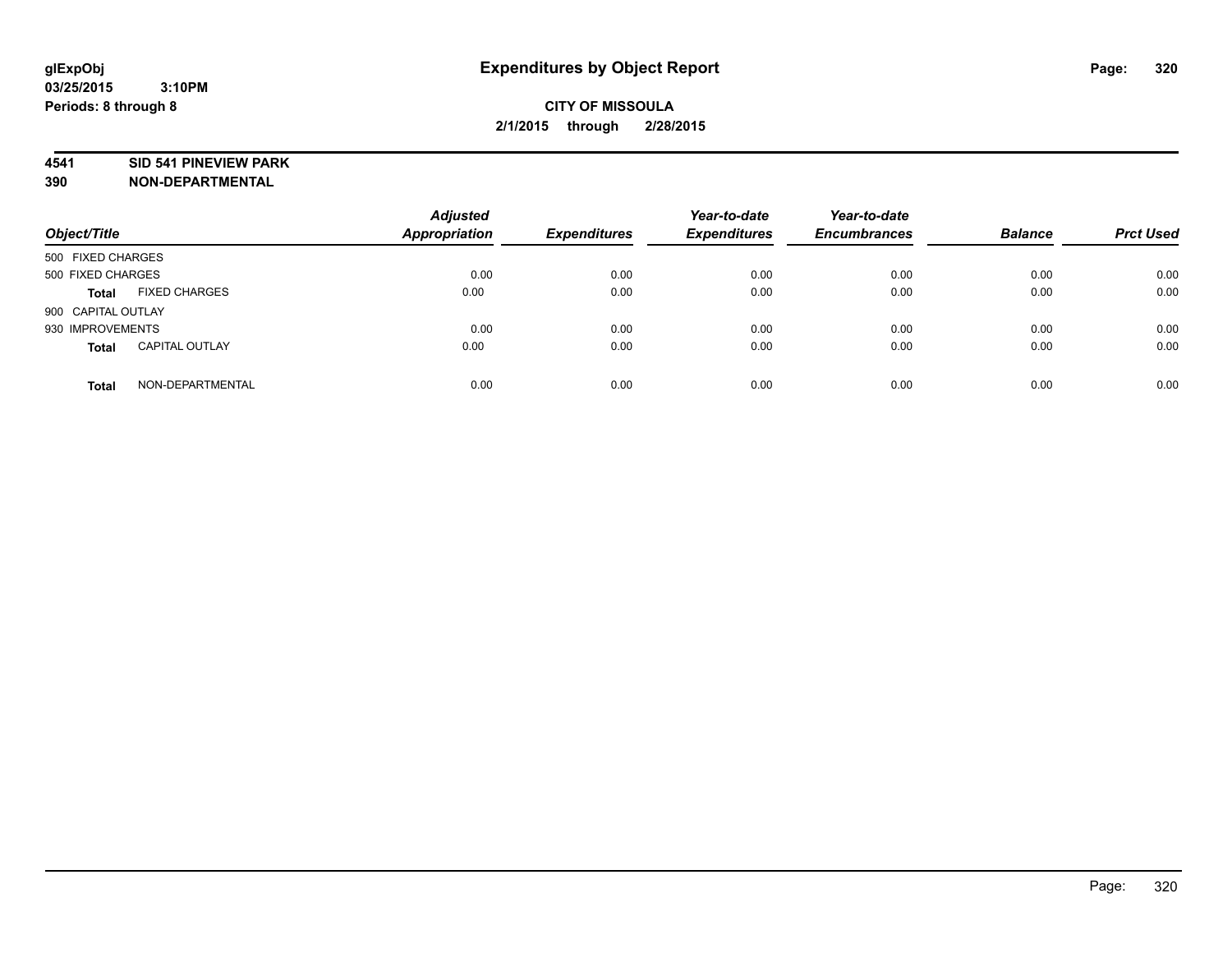**CITY OF MISSOULA 2/1/2015 through 2/28/2015**

## **4541 SID 541 PINEVIEW PARK**

| Object/Title       |                       | <b>Adjusted</b><br><b>Appropriation</b> | <b>Expenditures</b> | Year-to-date<br><b>Expenditures</b> | Year-to-date<br><b>Encumbrances</b> | <b>Balance</b> | <b>Prct Used</b> |
|--------------------|-----------------------|-----------------------------------------|---------------------|-------------------------------------|-------------------------------------|----------------|------------------|
| 500 FIXED CHARGES  |                       |                                         |                     |                                     |                                     |                |                  |
| 500 FIXED CHARGES  |                       | 0.00                                    | 0.00                | 0.00                                | 0.00                                | 0.00           | 0.00             |
| <b>Total</b>       | <b>FIXED CHARGES</b>  | 0.00                                    | 0.00                | 0.00                                | 0.00                                | 0.00           | 0.00             |
| 900 CAPITAL OUTLAY |                       |                                         |                     |                                     |                                     |                |                  |
| 930 IMPROVEMENTS   |                       | 0.00                                    | 0.00                | 0.00                                | 0.00                                | 0.00           | 0.00             |
| <b>Total</b>       | <b>CAPITAL OUTLAY</b> | 0.00                                    | 0.00                | 0.00                                | 0.00                                | 0.00           | 0.00             |
| <b>Total</b>       | SID 541 PINEVIEW PARK | 0.00                                    | 0.00                | 0.00                                | 0.00                                | 0.00           | 0.00             |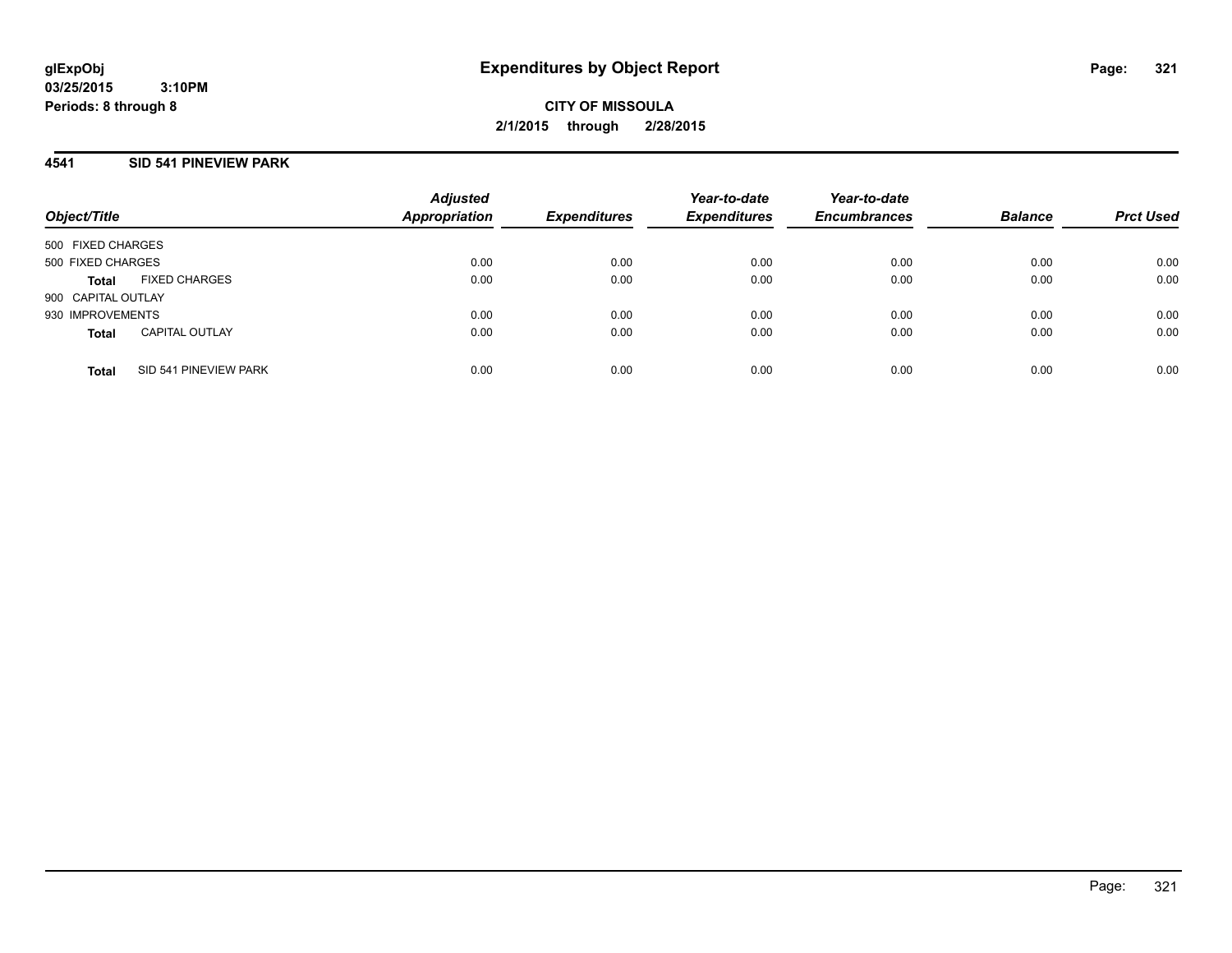# **4542 SID 542 HILLVIEW WAY**

| Object/Title       |                       | <b>Adjusted</b><br>Appropriation | <b>Expenditures</b> | Year-to-date<br><b>Expenditures</b> | Year-to-date<br><b>Encumbrances</b> | <b>Balance</b> | <b>Prct Used</b> |
|--------------------|-----------------------|----------------------------------|---------------------|-------------------------------------|-------------------------------------|----------------|------------------|
| 900 CAPITAL OUTLAY |                       |                                  |                     |                                     |                                     |                |                  |
| 930 IMPROVEMENTS   |                       | 0.00                             | 0.00                | 0.00                                | 0.00                                | 0.00           | 0.00             |
| <b>Total</b>       | <b>CAPITAL OUTLAY</b> | 0.00                             | 0.00                | 0.00                                | 0.00                                | 0.00           | 0.00             |
| <b>Total</b>       | NON-DEPARTMENTAL      | 0.00                             | 0.00                | 0.00                                | 0.00                                | 0.00           | 0.00             |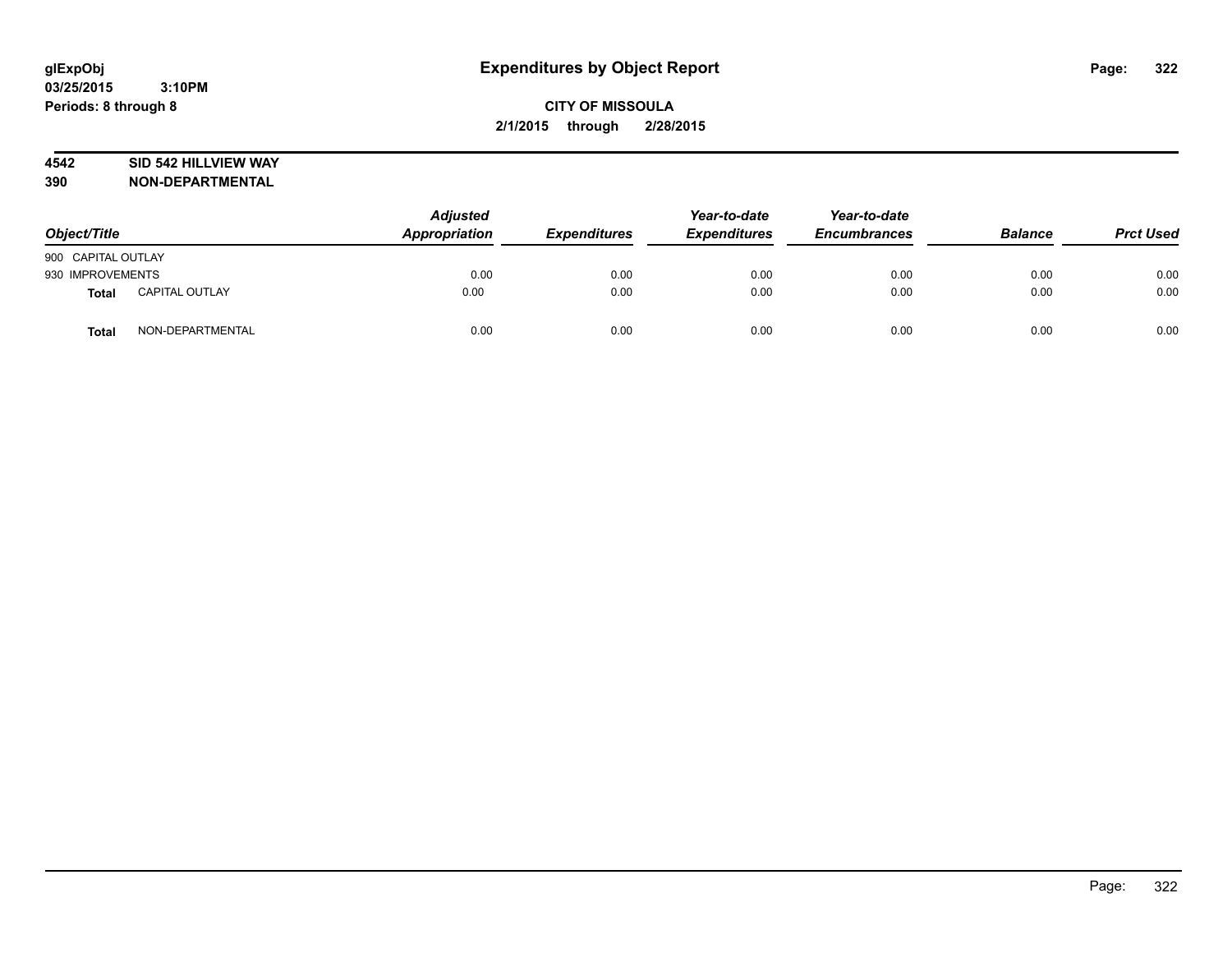**CITY OF MISSOULA 2/1/2015 through 2/28/2015**

## **4542 SID 542 HILLVIEW WAY**

| Object/Title       |                       | <b>Adjusted</b><br>Appropriation | <b>Expenditures</b> | Year-to-date<br><b>Expenditures</b> | Year-to-date<br><b>Encumbrances</b> | <b>Balance</b> | <b>Prct Used</b> |
|--------------------|-----------------------|----------------------------------|---------------------|-------------------------------------|-------------------------------------|----------------|------------------|
| 900 CAPITAL OUTLAY |                       |                                  |                     |                                     |                                     |                |                  |
| 930 IMPROVEMENTS   |                       | 0.00                             | 0.00                | 0.00                                | 0.00                                | 0.00           | 0.00             |
| <b>Total</b>       | <b>CAPITAL OUTLAY</b> | 0.00                             | 0.00                | 0.00                                | 0.00                                | 0.00           | 0.00             |
| <b>Total</b>       | SID 542 HILLVIEW WAY  | 0.00                             | 0.00                | 0.00                                | 0.00                                | 0.00           | 0.00             |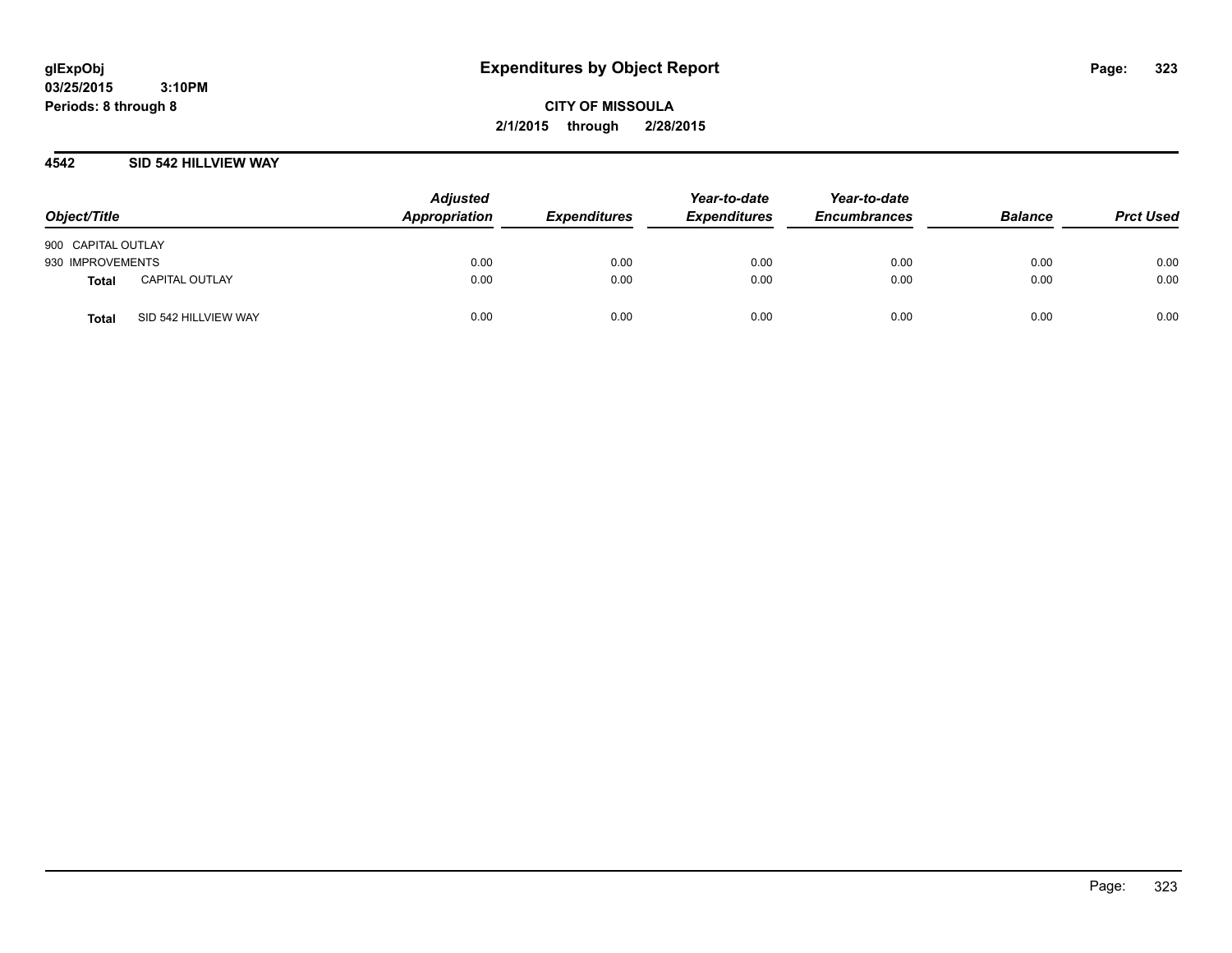**4543 SID 543 TRAFFIC CALMING**

| Object/Title              |                           | <b>Adjusted</b><br><b>Appropriation</b> | <b>Expenditures</b> | Year-to-date<br><b>Expenditures</b> | Year-to-date<br><b>Encumbrances</b> | <b>Balance</b> | <b>Prct Used</b> |
|---------------------------|---------------------------|-----------------------------------------|---------------------|-------------------------------------|-------------------------------------|----------------|------------------|
| 300 PURCHASED SERVICES    |                           |                                         |                     |                                     |                                     |                |                  |
| 350 PROFESSIONAL SERVICES |                           | 0.00                                    | 0.00                | 0.00                                | 0.00                                | 0.00           | 0.00             |
| <b>Total</b>              | <b>PURCHASED SERVICES</b> | 0.00                                    | 0.00                | 0.00                                | 0.00                                | 0.00           | 0.00             |
| 900 CAPITAL OUTLAY        |                           |                                         |                     |                                     |                                     |                |                  |
| 930 IMPROVEMENTS          |                           | 0.00                                    | 0.00                | 0.00                                | 0.00                                | 0.00           | 0.00             |
| <b>Total</b>              | <b>CAPITAL OUTLAY</b>     | 0.00                                    | 0.00                | 0.00                                | 0.00                                | 0.00           | 0.00             |
| <b>Total</b>              | NON-DEPARTMENTAL          | 0.00                                    | 0.00                | 0.00                                | 0.00                                | 0.00           | 0.00             |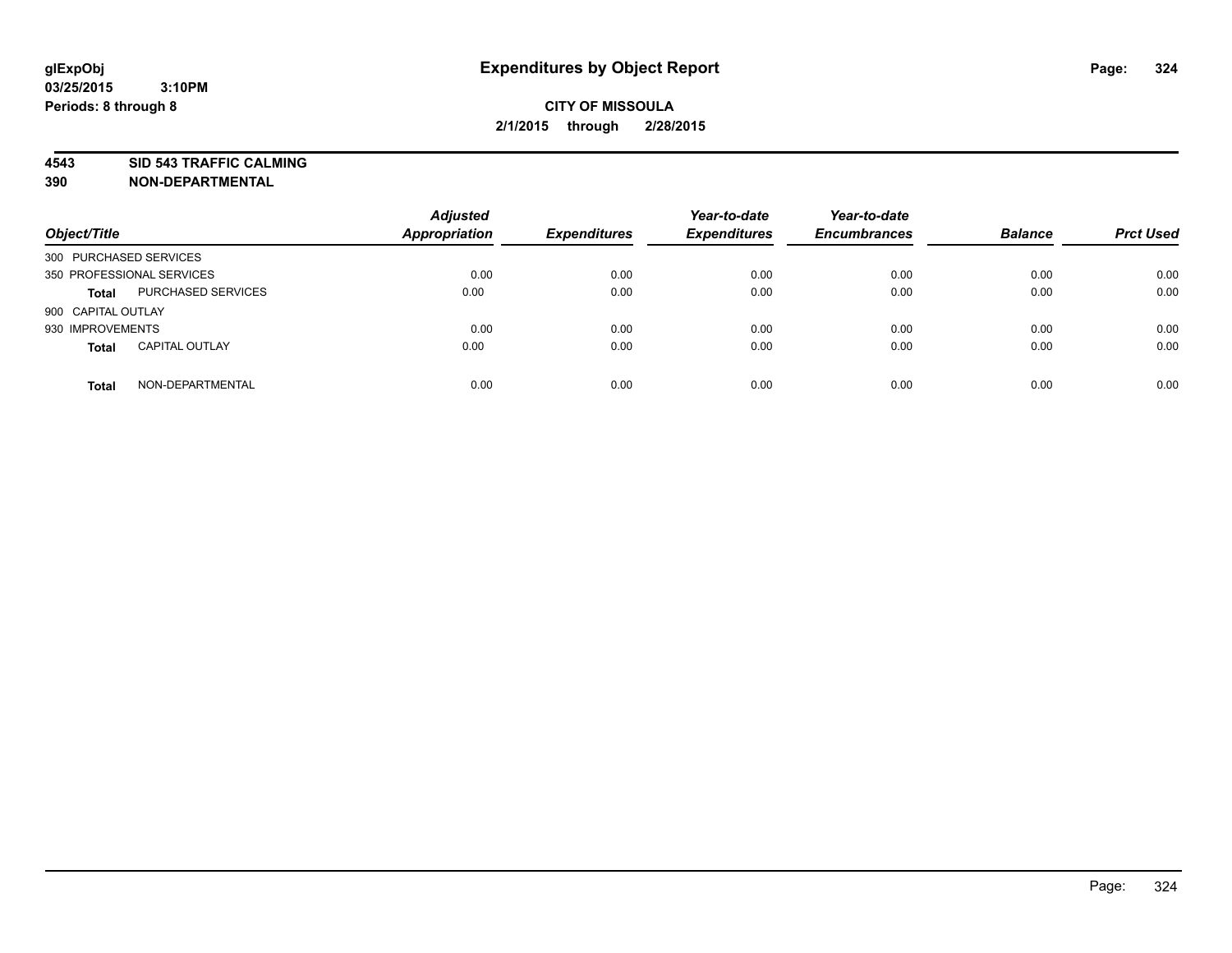## **4543 SID 543 TRAFFIC CALMING**

| Object/Title           |                           | <b>Adjusted</b><br><b>Appropriation</b> | <b>Expenditures</b> | Year-to-date<br><b>Expenditures</b> | Year-to-date<br><b>Encumbrances</b> | <b>Balance</b> | <b>Prct Used</b> |
|------------------------|---------------------------|-----------------------------------------|---------------------|-------------------------------------|-------------------------------------|----------------|------------------|
| 300 PURCHASED SERVICES |                           |                                         |                     |                                     |                                     |                |                  |
|                        | 350 PROFESSIONAL SERVICES | 0.00                                    | 0.00                | 0.00                                | 0.00                                | 0.00           | 0.00             |
| <b>Total</b>           | PURCHASED SERVICES        | 0.00                                    | 0.00                | 0.00                                | 0.00                                | 0.00           | 0.00             |
| 900 CAPITAL OUTLAY     |                           |                                         |                     |                                     |                                     |                |                  |
| 930 IMPROVEMENTS       |                           | 0.00                                    | 0.00                | 0.00                                | 0.00                                | 0.00           | 0.00             |
| <b>Total</b>           | <b>CAPITAL OUTLAY</b>     | 0.00                                    | 0.00                | 0.00                                | 0.00                                | 0.00           | 0.00             |
| <b>Total</b>           | SID 543 TRAFFIC CALMING   | 0.00                                    | 0.00                | 0.00                                | 0.00                                | 0.00           | 0.00             |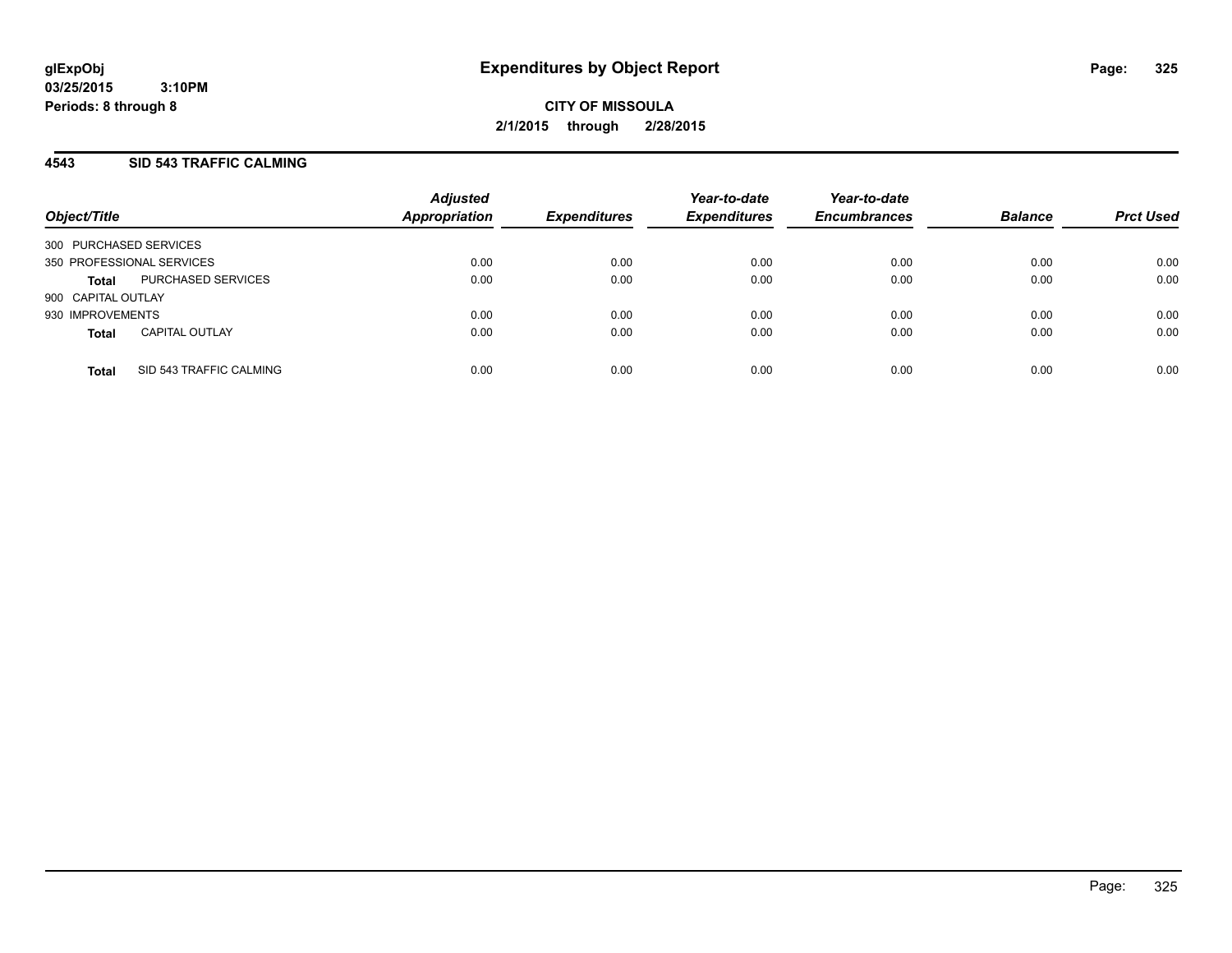#### **4544 MILLER CREEK MITIGATION FUND**

| Object/Title       |                       | <b>Adjusted</b><br>Appropriation | <b>Expenditures</b> | Year-to-date<br><b>Expenditures</b> | Year-to-date<br><b>Encumbrances</b> | <b>Balance</b> | <b>Prct Used</b> |
|--------------------|-----------------------|----------------------------------|---------------------|-------------------------------------|-------------------------------------|----------------|------------------|
| 900 CAPITAL OUTLAY |                       |                                  |                     |                                     |                                     |                |                  |
| 930 IMPROVEMENTS   |                       | 0.00                             | 0.00                | 0.00                                | 0.00                                | 0.00           | 0.00             |
| Total              | <b>CAPITAL OUTLAY</b> | 0.00                             | 0.00                | 0.00                                | 0.00                                | 0.00           | 0.00             |
| Total              | NON-DEPARTMENTAL      | 0.00                             | 0.00                | 0.00                                | 0.00                                | 0.00           | 0.00             |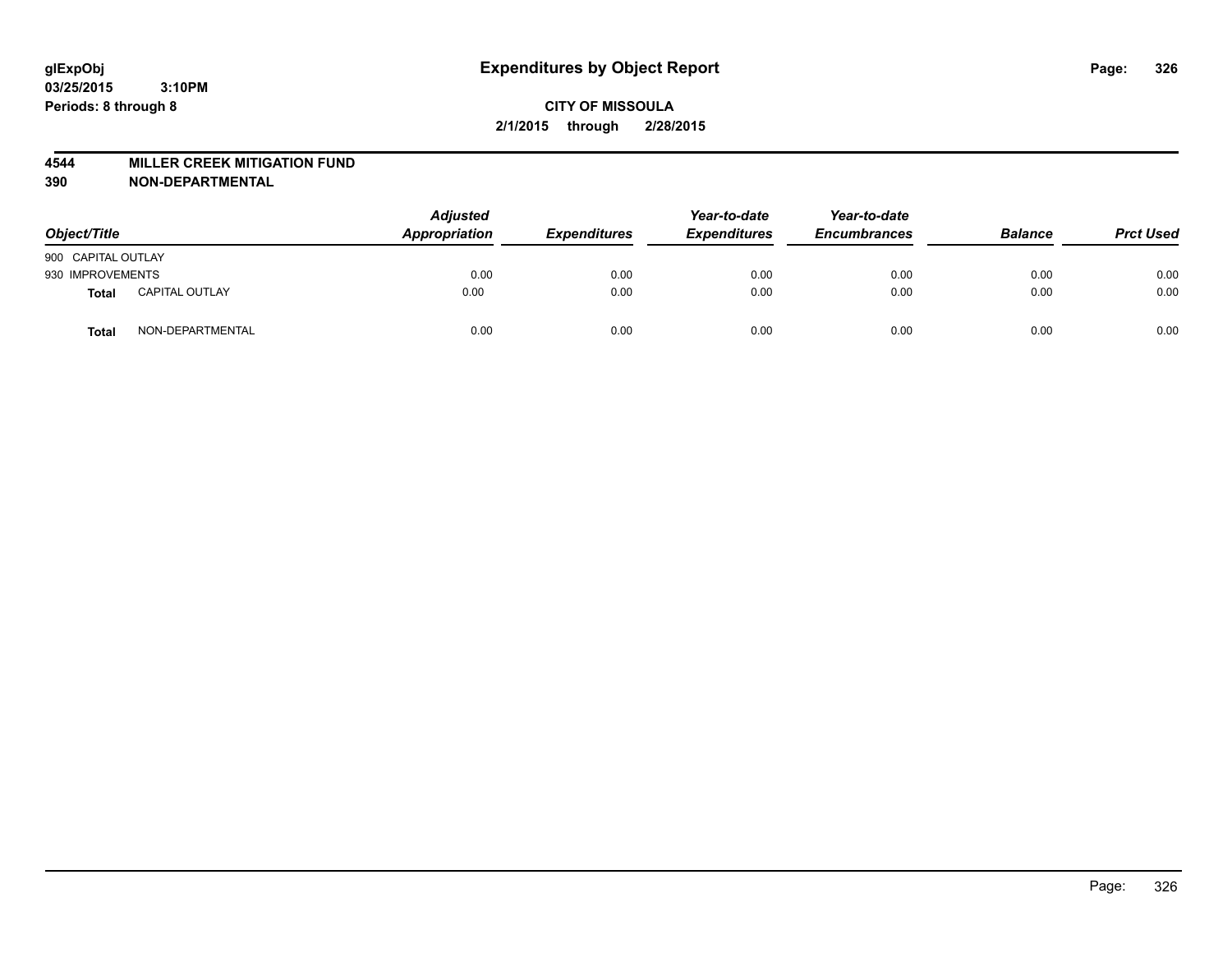**CITY OF MISSOULA 2/1/2015 through 2/28/2015**

## **4544 MILLER CREEK MITIGATION FUND**

| Object/Title                          | <b>Adjusted</b><br>Appropriation | <b>Expenditures</b> | Year-to-date<br><b>Expenditures</b> | Year-to-date<br><b>Encumbrances</b> | <b>Balance</b> | <b>Prct Used</b> |
|---------------------------------------|----------------------------------|---------------------|-------------------------------------|-------------------------------------|----------------|------------------|
| 900 CAPITAL OUTLAY                    |                                  |                     |                                     |                                     |                |                  |
| 930 IMPROVEMENTS                      | 0.00                             | 0.00                | 0.00                                | 0.00                                | 0.00           | 0.00             |
| <b>CAPITAL OUTLAY</b><br><b>Total</b> | 0.00                             | 0.00                | 0.00                                | 0.00                                | 0.00           | 0.00             |
| MILLER CREEK MITIGATION FUND<br>Total | 0.00                             | 0.00                | 0.00                                | 0.00                                | 0.00           | 0.00             |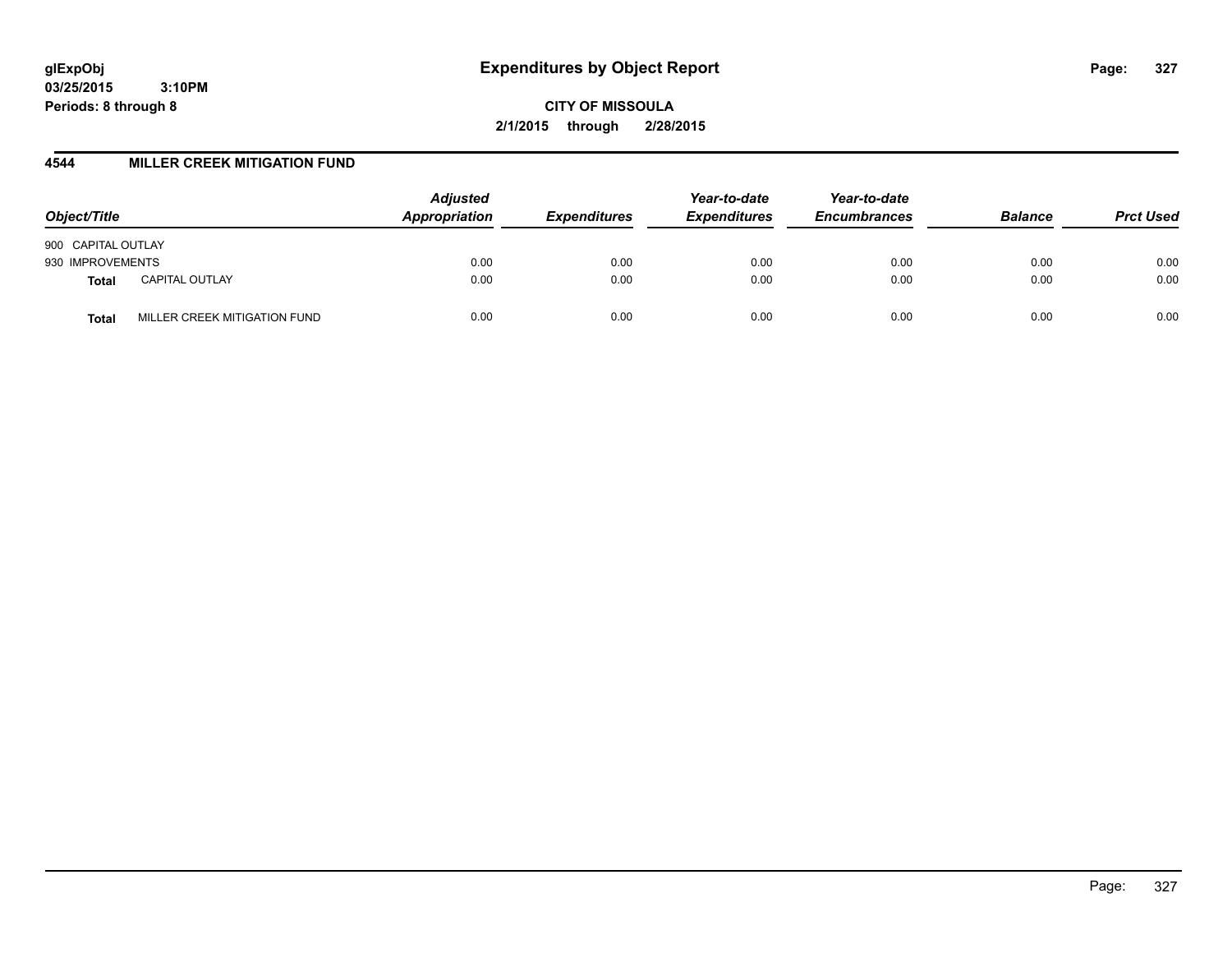#### **4545 MILLER CREEK TWITE CONSTRUCTION**

| Object/Title           |                           | <b>Adjusted</b><br><b>Appropriation</b> | <b>Expenditures</b> | Year-to-date<br><b>Expenditures</b> | Year-to-date<br><b>Encumbrances</b> | <b>Balance</b> | <b>Prct Used</b> |
|------------------------|---------------------------|-----------------------------------------|---------------------|-------------------------------------|-------------------------------------|----------------|------------------|
| 300 PURCHASED SERVICES |                           |                                         |                     |                                     |                                     |                |                  |
|                        | 350 PROFESSIONAL SERVICES | 0.00                                    | 0.00                | 0.00                                | 0.00                                | 0.00           | 0.00             |
| <b>Total</b>           | PURCHASED SERVICES        | 0.00                                    | 0.00                | 0.00                                | 0.00                                | 0.00           | 0.00             |
| 900 CAPITAL OUTLAY     |                           |                                         |                     |                                     |                                     |                |                  |
| 930 IMPROVEMENTS       |                           | 0.00                                    | 0.00                | 0.00                                | 0.00                                | 0.00           | 0.00             |
| <b>Total</b>           | <b>CAPITAL OUTLAY</b>     | 0.00                                    | 0.00                | 0.00                                | 0.00                                | 0.00           | 0.00             |
| <b>Total</b>           | NON-DEPARTMENTAL          | 0.00                                    | 0.00                | 0.00                                | 0.00                                | 0.00           | 0.00             |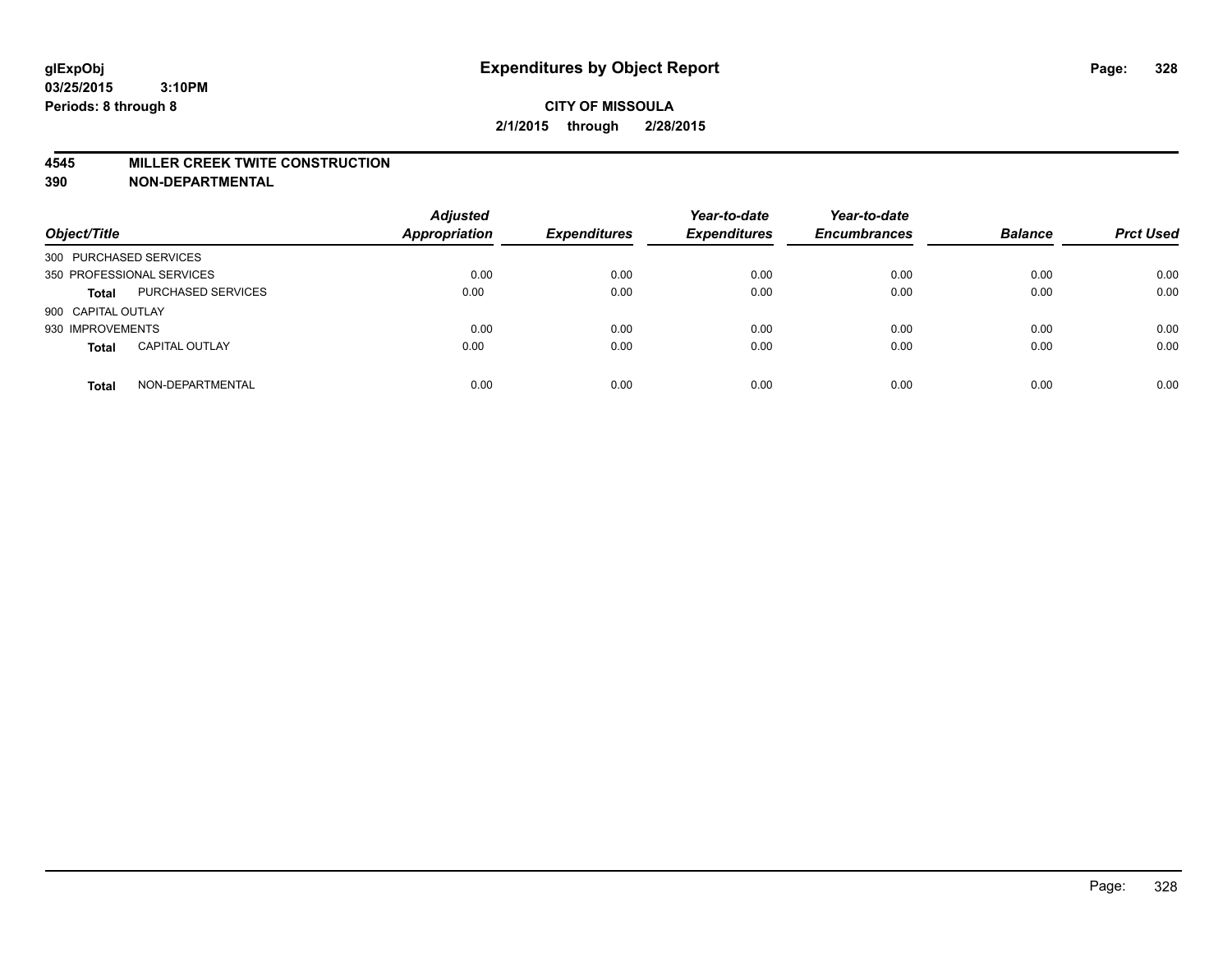**CITY OF MISSOULA 2/1/2015 through 2/28/2015**

# **4545 MILLER CREEK TWITE CONSTRUCTION**

| Object/Title           |                                 | <b>Adjusted</b><br><b>Appropriation</b> | <b>Expenditures</b> | Year-to-date<br><b>Expenditures</b> | Year-to-date<br><b>Encumbrances</b> | <b>Balance</b> | <b>Prct Used</b> |
|------------------------|---------------------------------|-----------------------------------------|---------------------|-------------------------------------|-------------------------------------|----------------|------------------|
| 300 PURCHASED SERVICES |                                 |                                         |                     |                                     |                                     |                |                  |
|                        | 350 PROFESSIONAL SERVICES       | 0.00                                    | 0.00                | 0.00                                | 0.00                                | 0.00           | 0.00             |
| <b>Total</b>           | PURCHASED SERVICES              | 0.00                                    | 0.00                | 0.00                                | 0.00                                | 0.00           | 0.00             |
| 900 CAPITAL OUTLAY     |                                 |                                         |                     |                                     |                                     |                |                  |
| 930 IMPROVEMENTS       |                                 | 0.00                                    | 0.00                | 0.00                                | 0.00                                | 0.00           | 0.00             |
| <b>Total</b>           | <b>CAPITAL OUTLAY</b>           | 0.00                                    | 0.00                | 0.00                                | 0.00                                | 0.00           | 0.00             |
| <b>Total</b>           | MILLER CREEK TWITE CONSTRUCTION | 0.00                                    | 0.00                | 0.00                                | 0.00                                | 0.00           | 0.00             |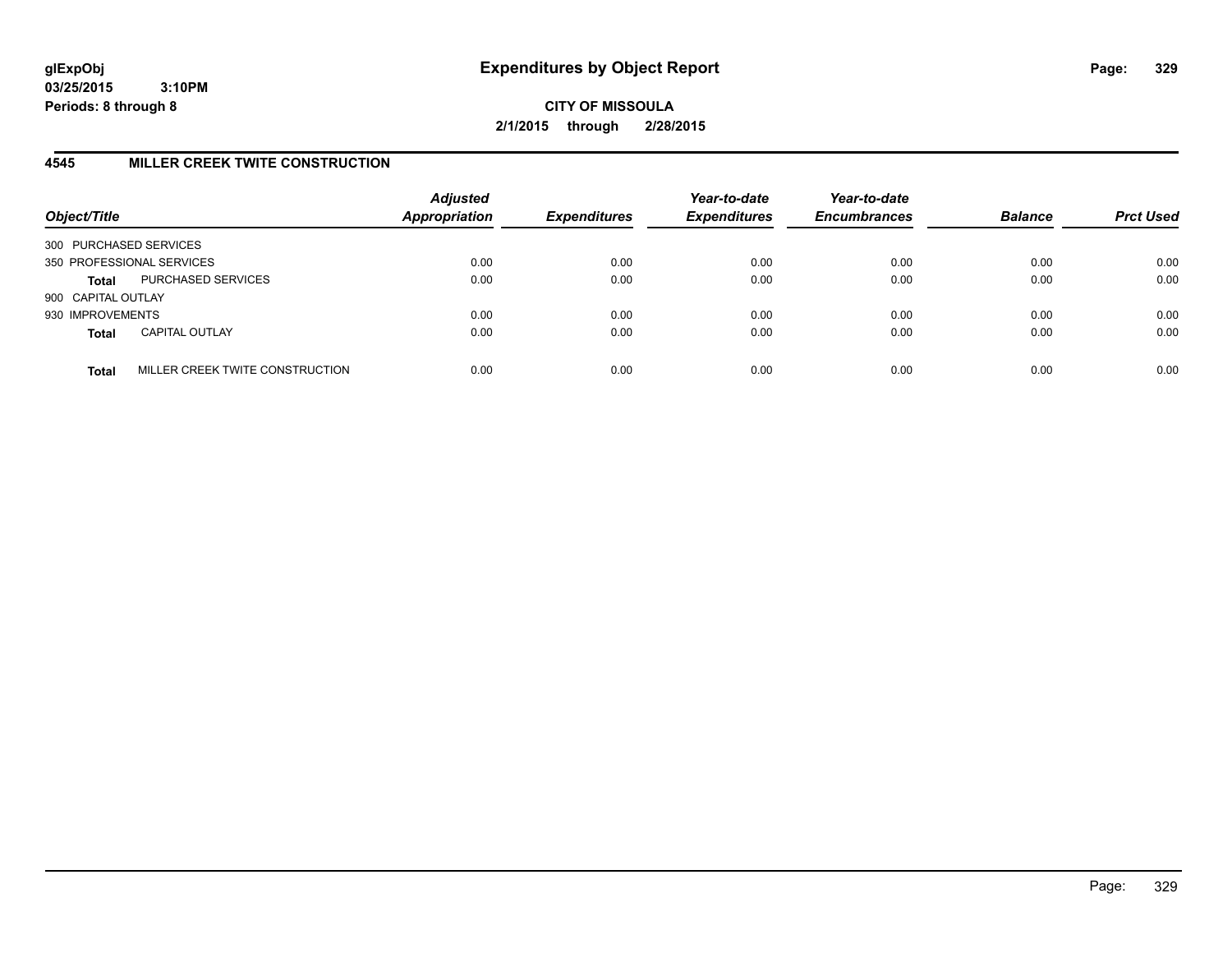#### **4546 MILLER CREEK MALOHNEY CONSTRUCTION**

| Object/Title       |                           | <b>Adjusted</b><br>Appropriation | <b>Expenditures</b> | Year-to-date<br><b>Expenditures</b> | Year-to-date<br><b>Encumbrances</b> | <b>Balance</b> | <b>Prct Used</b> |
|--------------------|---------------------------|----------------------------------|---------------------|-------------------------------------|-------------------------------------|----------------|------------------|
|                    | 300 PURCHASED SERVICES    |                                  |                     |                                     |                                     |                |                  |
|                    | 350 PROFESSIONAL SERVICES | 0.00                             | 0.00                | 0.00                                | 0.00                                | 0.00           | 0.00             |
| <b>Total</b>       | <b>PURCHASED SERVICES</b> | 0.00                             | 0.00                | 0.00                                | 0.00                                | 0.00           | 0.00             |
| 900 CAPITAL OUTLAY |                           |                                  |                     |                                     |                                     |                |                  |
| 930 IMPROVEMENTS   |                           | 0.00                             | 0.00                | 0.00                                | 0.00                                | 0.00           | 0.00             |
| <b>Total</b>       | <b>CAPITAL OUTLAY</b>     | 0.00                             | 0.00                | 0.00                                | 0.00                                | 0.00           | 0.00             |
| <b>Total</b>       | NON-DEPARTMENTAL          | 0.00                             | 0.00                | 0.00                                | 0.00                                | 0.00           | 0.00             |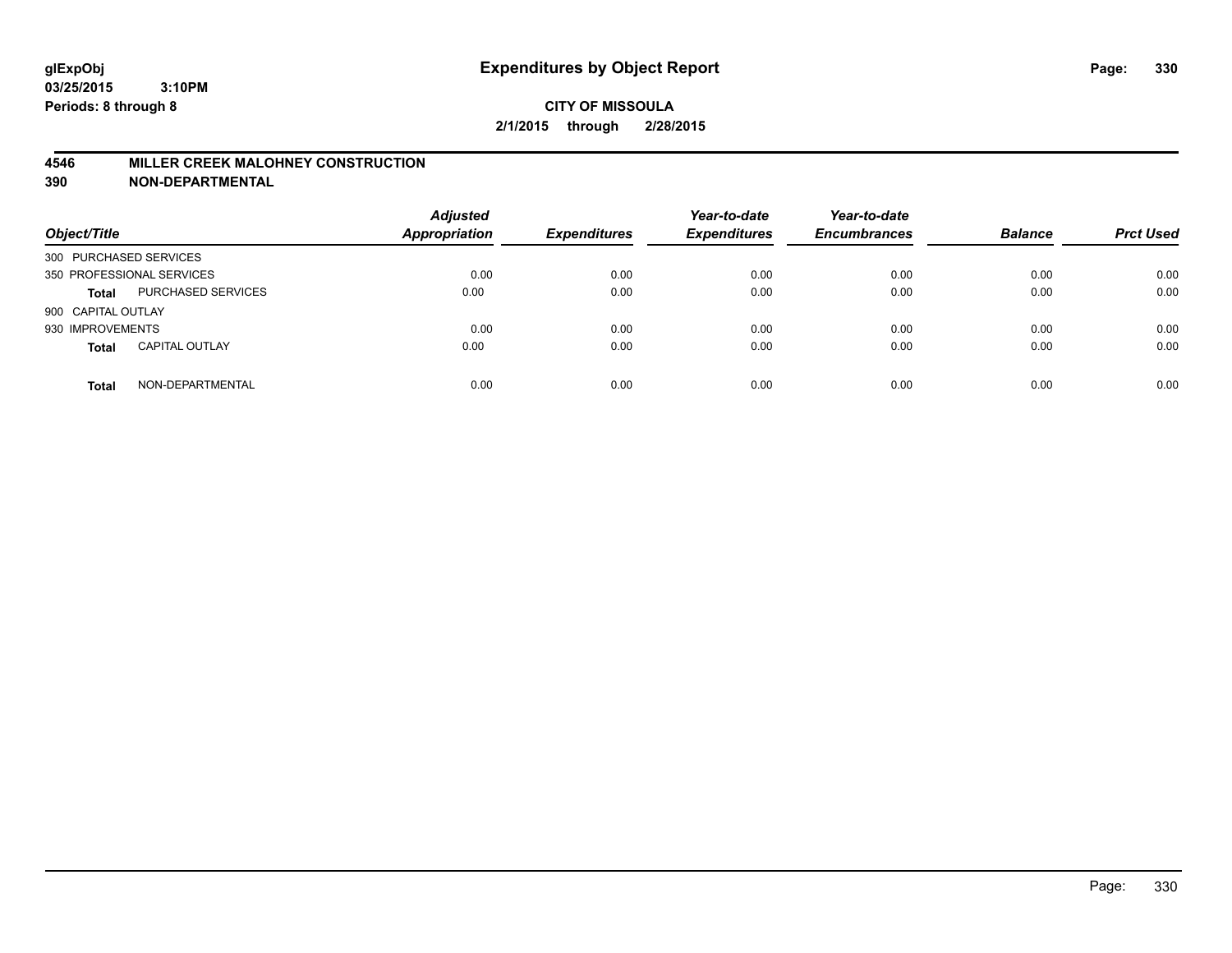**CITY OF MISSOULA 2/1/2015 through 2/28/2015**

# **4546 MILLER CREEK MALOHNEY CONSTRUCTION**

| Object/Title           |                                 | <b>Adjusted</b><br><b>Appropriation</b> | <b>Expenditures</b> | Year-to-date<br><b>Expenditures</b> | Year-to-date<br><b>Encumbrances</b> | <b>Balance</b> | <b>Prct Used</b> |
|------------------------|---------------------------------|-----------------------------------------|---------------------|-------------------------------------|-------------------------------------|----------------|------------------|
| 300 PURCHASED SERVICES |                                 |                                         |                     |                                     |                                     |                |                  |
|                        | 350 PROFESSIONAL SERVICES       | 0.00                                    | 0.00                | 0.00                                | 0.00                                | 0.00           | 0.00             |
| Total                  | PURCHASED SERVICES              | 0.00                                    | 0.00                | 0.00                                | 0.00                                | 0.00           | 0.00             |
| 900 CAPITAL OUTLAY     |                                 |                                         |                     |                                     |                                     |                |                  |
| 930 IMPROVEMENTS       |                                 | 0.00                                    | 0.00                | 0.00                                | 0.00                                | 0.00           | 0.00             |
| <b>Total</b>           | <b>CAPITAL OUTLAY</b>           | 0.00                                    | 0.00                | 0.00                                | 0.00                                | 0.00           | 0.00             |
| <b>Total</b>           | MILLER CREEK MALOHNEY CONSTRUCT | 0.00                                    | 0.00                | 0.00                                | 0.00                                | 0.00           | 0.00             |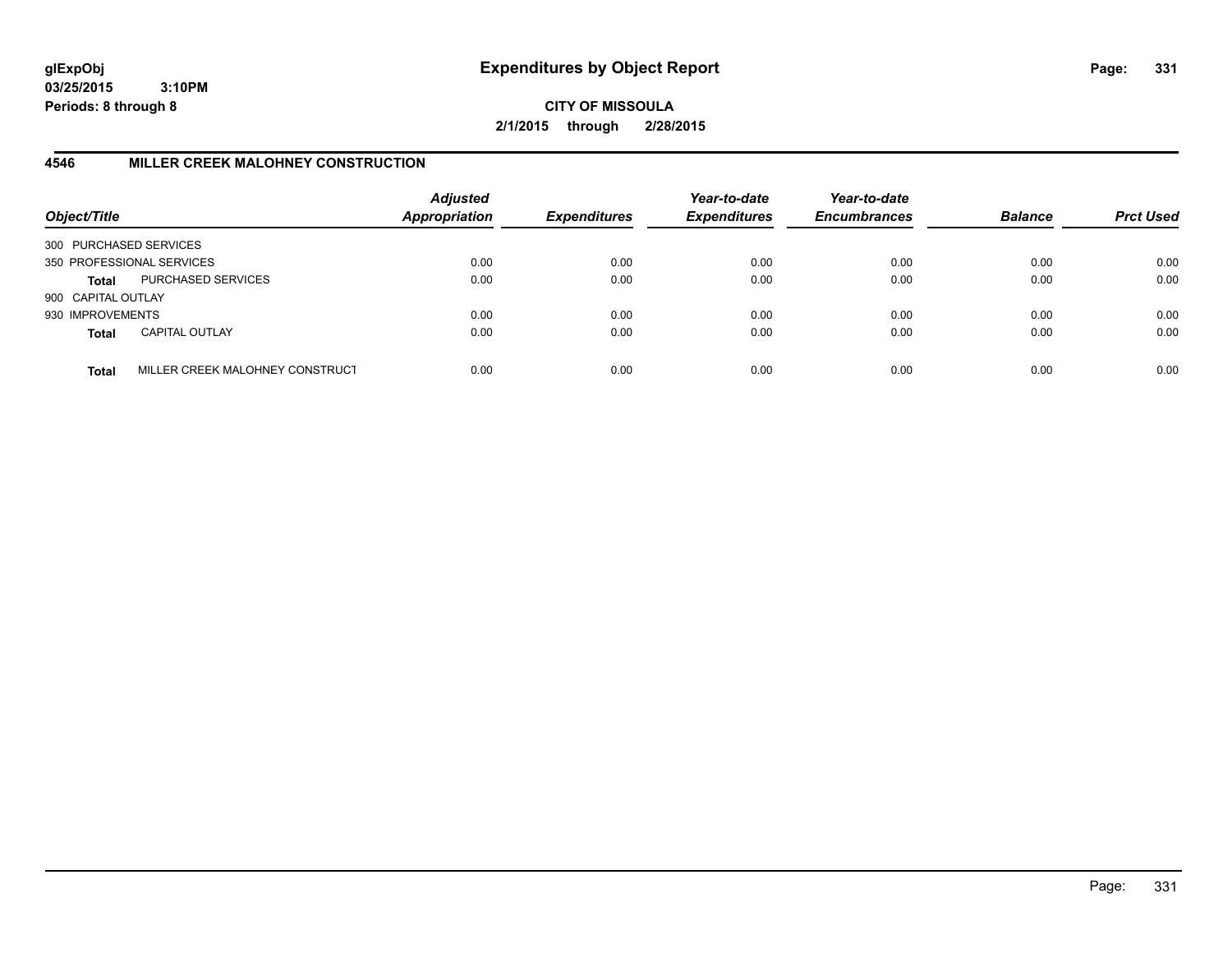#### **4547 MILLER CREEK MCCARTHY CONSTRUCTION**

| Object/Title       |                           | <b>Adjusted</b><br>Appropriation | <b>Expenditures</b> | Year-to-date<br><b>Expenditures</b> | Year-to-date<br><b>Encumbrances</b> | <b>Balance</b> | <b>Prct Used</b> |
|--------------------|---------------------------|----------------------------------|---------------------|-------------------------------------|-------------------------------------|----------------|------------------|
|                    | 300 PURCHASED SERVICES    |                                  |                     |                                     |                                     |                |                  |
|                    | 350 PROFESSIONAL SERVICES | 0.00                             | 0.00                | 0.00                                | 0.00                                | 0.00           | 0.00             |
| <b>Total</b>       | <b>PURCHASED SERVICES</b> | 0.00                             | 0.00                | 0.00                                | 0.00                                | 0.00           | 0.00             |
| 900 CAPITAL OUTLAY |                           |                                  |                     |                                     |                                     |                |                  |
| 930 IMPROVEMENTS   |                           | 0.00                             | 0.00                | 0.00                                | 0.00                                | 0.00           | 0.00             |
| <b>Total</b>       | <b>CAPITAL OUTLAY</b>     | 0.00                             | 0.00                | 0.00                                | 0.00                                | 0.00           | 0.00             |
| <b>Total</b>       | NON-DEPARTMENTAL          | 0.00                             | 0.00                | 0.00                                | 0.00                                | 0.00           | 0.00             |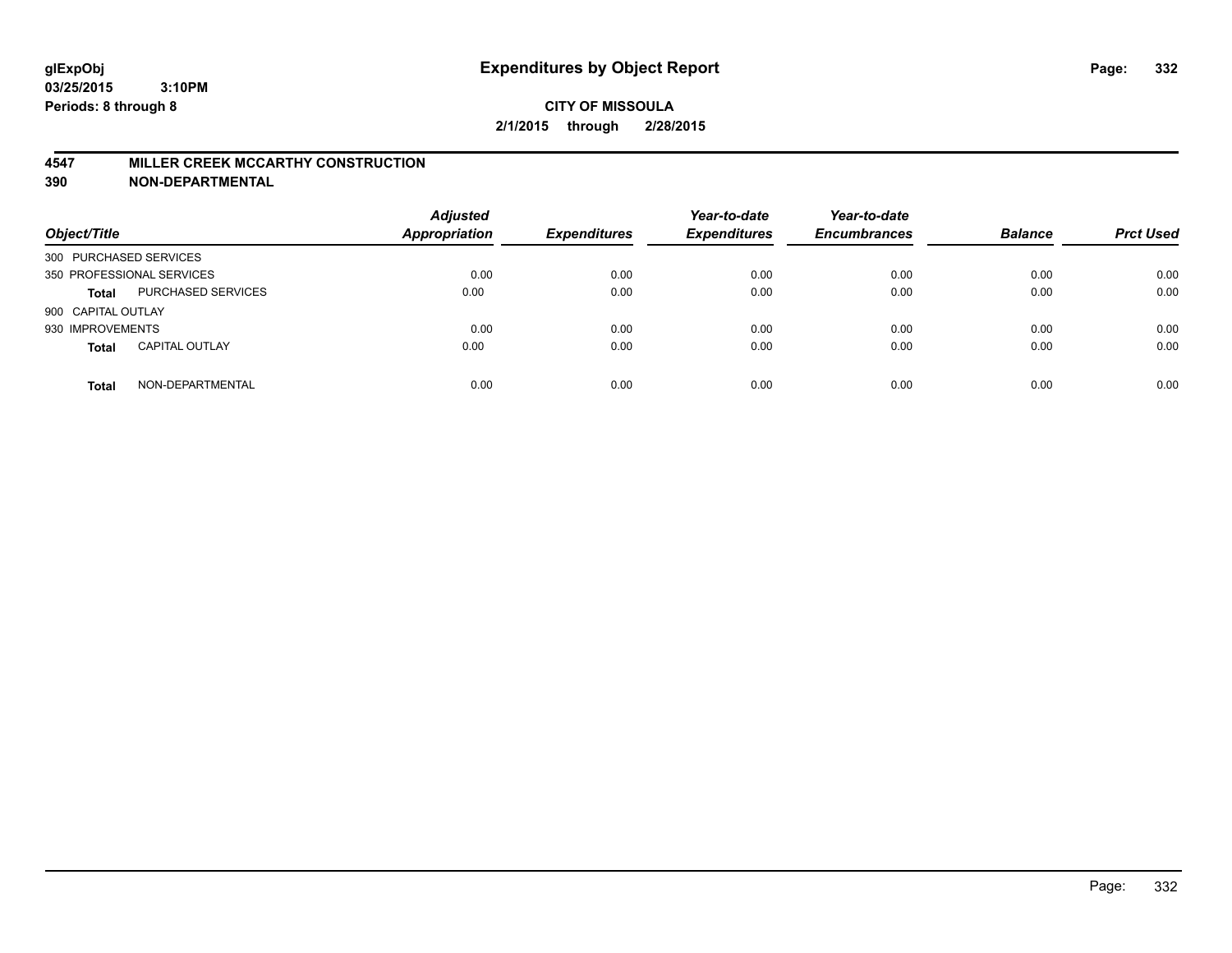**CITY OF MISSOULA 2/1/2015 through 2/28/2015**

# **4547 MILLER CREEK MCCARTHY CONSTRUCTION**

| Object/Title           |                                 | <b>Adjusted</b><br>Appropriation | <b>Expenditures</b> | Year-to-date<br><b>Expenditures</b> | Year-to-date<br><b>Encumbrances</b> | <b>Balance</b> | <b>Prct Used</b> |
|------------------------|---------------------------------|----------------------------------|---------------------|-------------------------------------|-------------------------------------|----------------|------------------|
| 300 PURCHASED SERVICES |                                 |                                  |                     |                                     |                                     |                |                  |
|                        | 350 PROFESSIONAL SERVICES       | 0.00                             | 0.00                | 0.00                                | 0.00                                | 0.00           | 0.00             |
| <b>Total</b>           | PURCHASED SERVICES              | 0.00                             | 0.00                | 0.00                                | 0.00                                | 0.00           | 0.00             |
| 900 CAPITAL OUTLAY     |                                 |                                  |                     |                                     |                                     |                |                  |
| 930 IMPROVEMENTS       |                                 | 0.00                             | 0.00                | 0.00                                | 0.00                                | 0.00           | 0.00             |
| <b>Total</b>           | <b>CAPITAL OUTLAY</b>           | 0.00                             | 0.00                | 0.00                                | 0.00                                | 0.00           | 0.00             |
| <b>Total</b>           | MILLER CREEK MCCARTHY CONSTRUCT | 0.00                             | 0.00                | 0.00                                | 0.00                                | 0.00           | 0.00             |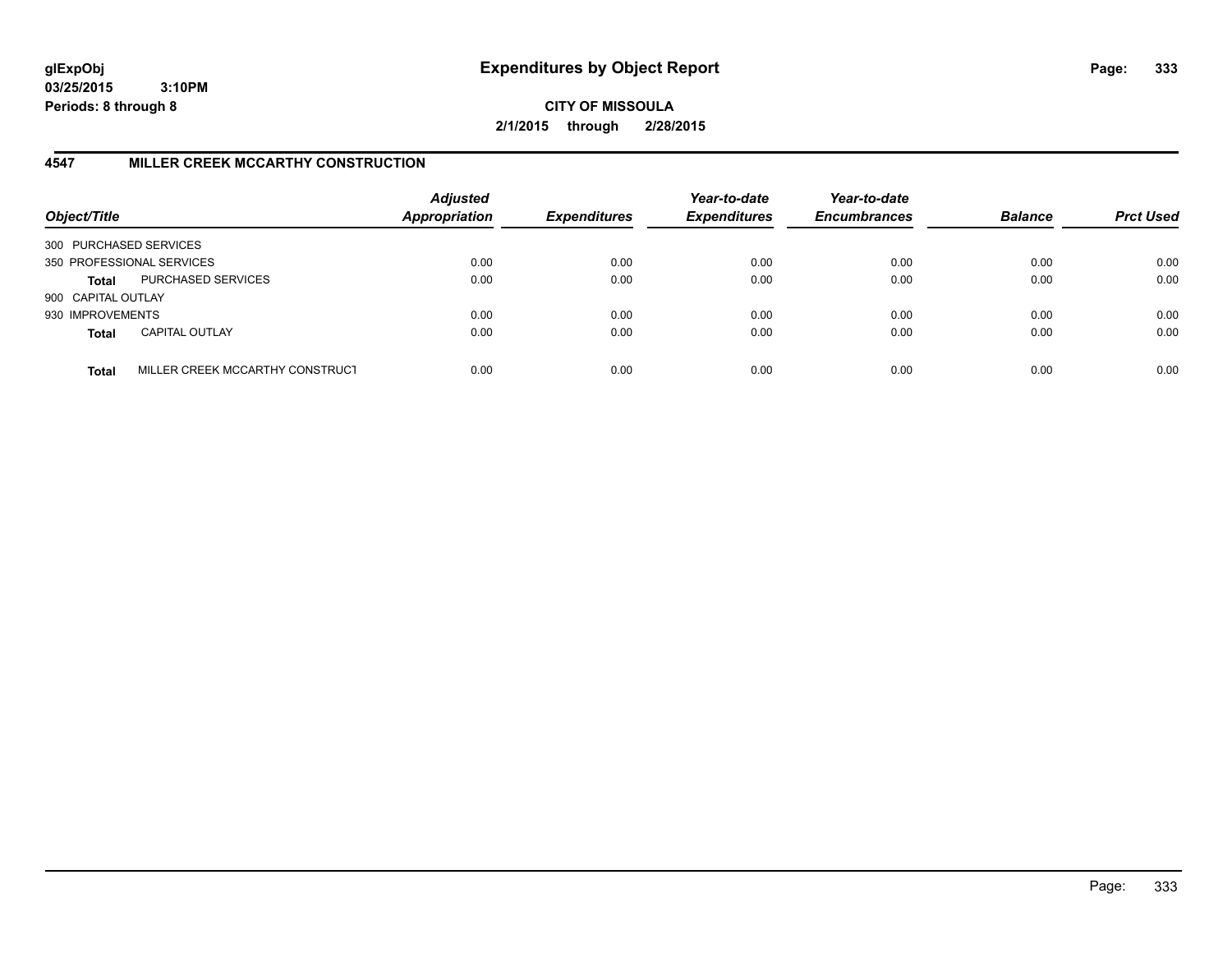#### **4548 5TH,6TH & ARTHUR ROAD IMPROVEMENTS**

| Object/Title           |                              | <b>Adjusted</b><br><b>Appropriation</b> | <b>Expenditures</b> | Year-to-date<br><b>Expenditures</b> | Year-to-date<br><b>Encumbrances</b> | <b>Balance</b> | <b>Prct Used</b> |
|------------------------|------------------------------|-----------------------------------------|---------------------|-------------------------------------|-------------------------------------|----------------|------------------|
| 300 PURCHASED SERVICES |                              |                                         |                     |                                     |                                     |                |                  |
|                        | 350 PROFESSIONAL SERVICES    | 0.00                                    | 0.00                | 0.00                                | 0.00                                | 0.00           | 0.00             |
| <b>Total</b>           | <b>PURCHASED SERVICES</b>    | 0.00                                    | 0.00                | 0.00                                | 0.00                                | 0.00           | 0.00             |
| 800 OTHER OBJECTS      |                              |                                         |                     |                                     |                                     |                |                  |
|                        | 820 TRANSFERS TO OTHER FUNDS | 0.00                                    | 0.00                | 0.00                                | 0.00                                | 0.00           | 0.00             |
| Total                  | OTHER OBJECTS                | 0.00                                    | 0.00                | 0.00                                | 0.00                                | 0.00           | 0.00             |
| 900 CAPITAL OUTLAY     |                              |                                         |                     |                                     |                                     |                |                  |
| 930 IMPROVEMENTS       |                              | 0.00                                    | 0.00                | 0.00                                | 0.00                                | 0.00           | 0.00             |
| Total                  | <b>CAPITAL OUTLAY</b>        | 0.00                                    | 0.00                | 0.00                                | 0.00                                | 0.00           | 0.00             |
| <b>Total</b>           | NON-DEPARTMENTAL             | 0.00                                    | 0.00                | 0.00                                | 0.00                                | 0.00           | 0.00             |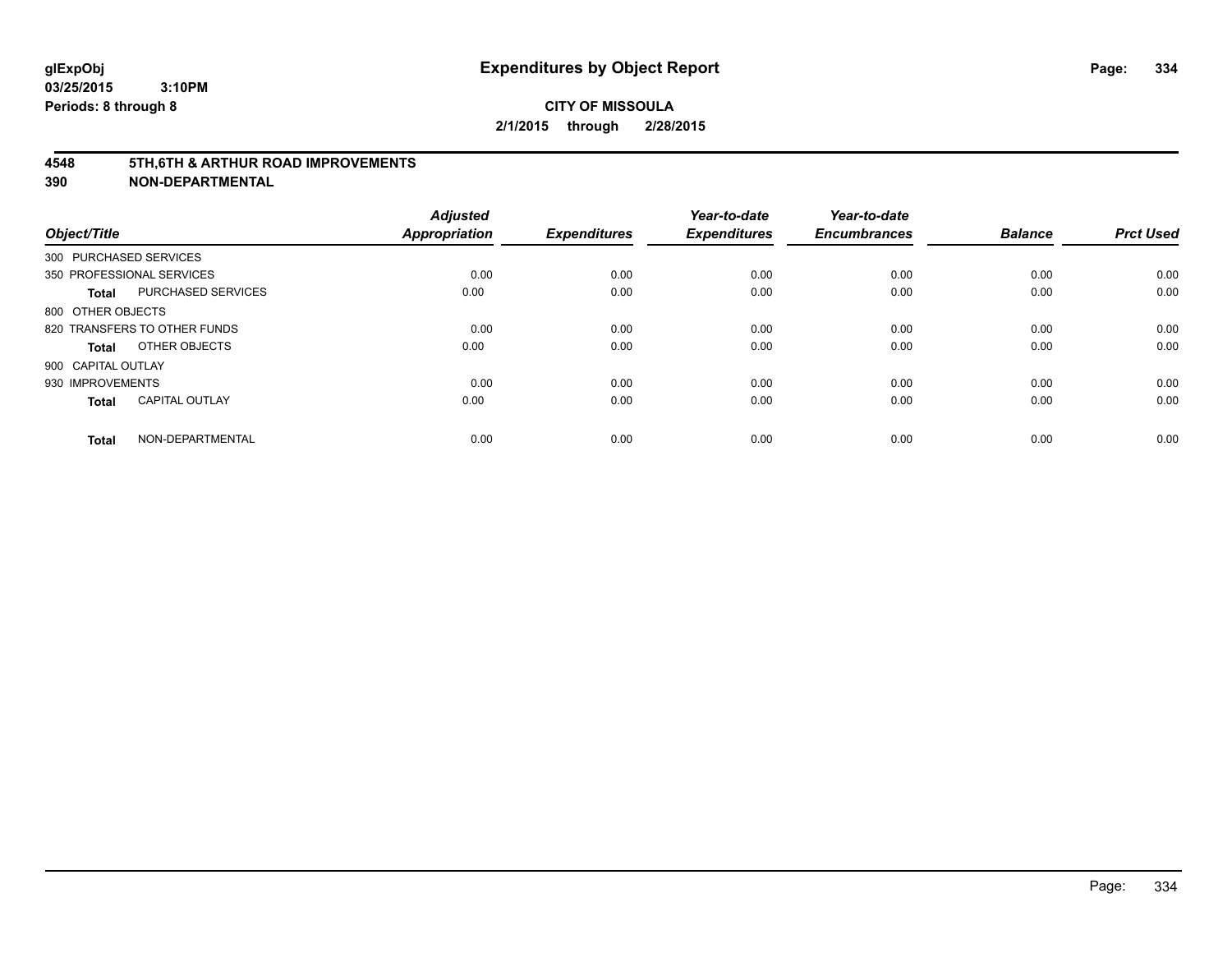**CITY OF MISSOULA 2/1/2015 through 2/28/2015**

# **4548 5TH,6TH & ARTHUR ROAD IMPROVEMENTS**

| Object/Title           |                                  | <b>Adjusted</b><br>Appropriation | <b>Expenditures</b> | Year-to-date<br><b>Expenditures</b> | Year-to-date<br><b>Encumbrances</b> | <b>Balance</b> | <b>Prct Used</b> |
|------------------------|----------------------------------|----------------------------------|---------------------|-------------------------------------|-------------------------------------|----------------|------------------|
| 300 PURCHASED SERVICES |                                  |                                  |                     |                                     |                                     |                |                  |
|                        | 350 PROFESSIONAL SERVICES        | 0.00                             | 0.00                | 0.00                                | 0.00                                | 0.00           | 0.00             |
| <b>Total</b>           | PURCHASED SERVICES               | 0.00                             | 0.00                | 0.00                                | 0.00                                | 0.00           | 0.00             |
| 800 OTHER OBJECTS      |                                  |                                  |                     |                                     |                                     |                |                  |
|                        | 820 TRANSFERS TO OTHER FUNDS     | 0.00                             | 0.00                | 0.00                                | 0.00                                | 0.00           | 0.00             |
| <b>Total</b>           | OTHER OBJECTS                    | 0.00                             | 0.00                | 0.00                                | 0.00                                | 0.00           | 0.00             |
| 900 CAPITAL OUTLAY     |                                  |                                  |                     |                                     |                                     |                |                  |
| 930 IMPROVEMENTS       |                                  | 0.00                             | 0.00                | 0.00                                | 0.00                                | 0.00           | 0.00             |
| <b>Total</b>           | <b>CAPITAL OUTLAY</b>            | 0.00                             | 0.00                | 0.00                                | 0.00                                | 0.00           | 0.00             |
| <b>Total</b>           | 5TH.6TH & ARTHUR ROAD IMPROVEMEN | 0.00                             | 0.00                | 0.00                                | 0.00                                | 0.00           | 0.00             |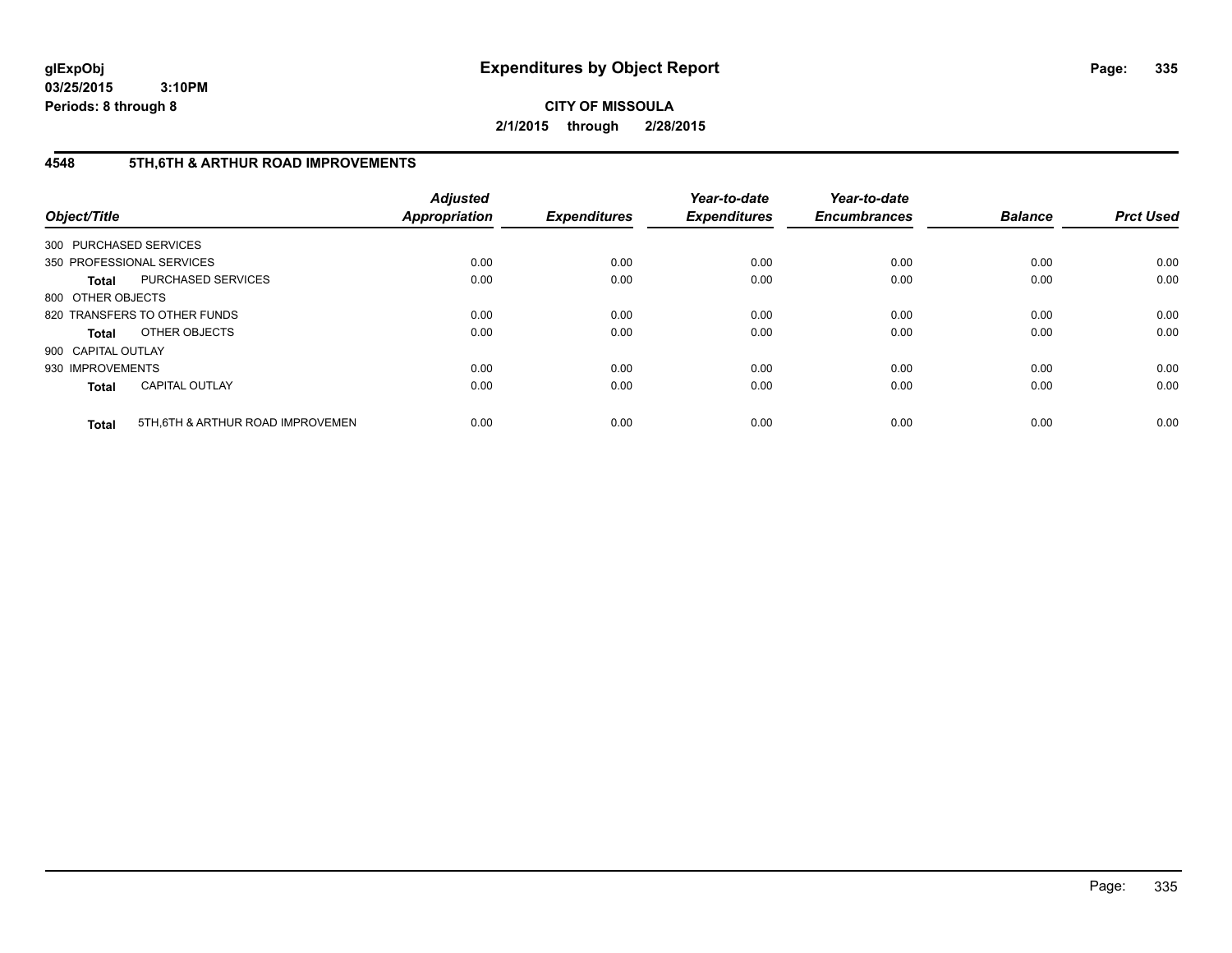## **4745 MALONEY/TWITE MILLER CR \$1.2M CONTRIB**

| Object/Title              |                              | <b>Adjusted</b><br>Appropriation | <b>Expenditures</b> | Year-to-date<br><b>Expenditures</b> | Year-to-date<br><b>Encumbrances</b> | <b>Balance</b> | <b>Prct Used</b> |
|---------------------------|------------------------------|----------------------------------|---------------------|-------------------------------------|-------------------------------------|----------------|------------------|
| 300 PURCHASED SERVICES    |                              |                                  |                     |                                     |                                     |                |                  |
| 350 PROFESSIONAL SERVICES |                              | 0.00                             | 0.00                | 0.00                                | 0.00                                | 0.00           | 0.00             |
| <b>Total</b>              | <b>PURCHASED SERVICES</b>    | 0.00                             | 0.00                | 0.00                                | 0.00                                | 0.00           | 0.00             |
| 800 OTHER OBJECTS         |                              |                                  |                     |                                     |                                     |                |                  |
|                           | 820 TRANSFERS TO OTHER FUNDS | 0.00                             | 0.00                | 0.00                                | 0.00                                | 0.00           | 0.00             |
| Total                     | OTHER OBJECTS                | 0.00                             | 0.00                | 0.00                                | 0.00                                | 0.00           | 0.00             |
| 900 CAPITAL OUTLAY        |                              |                                  |                     |                                     |                                     |                |                  |
| 930 IMPROVEMENTS          |                              | 0.00                             | 0.00                | 0.00                                | 0.00                                | 0.00           | 0.00             |
| <b>Total</b>              | <b>CAPITAL OUTLAY</b>        | 0.00                             | 0.00                | 0.00                                | 0.00                                | 0.00           | 0.00             |
| <b>Total</b>              | NON-DEPARTMENTAL             | 0.00                             | 0.00                | 0.00                                | 0.00                                | 0.00           | 0.00             |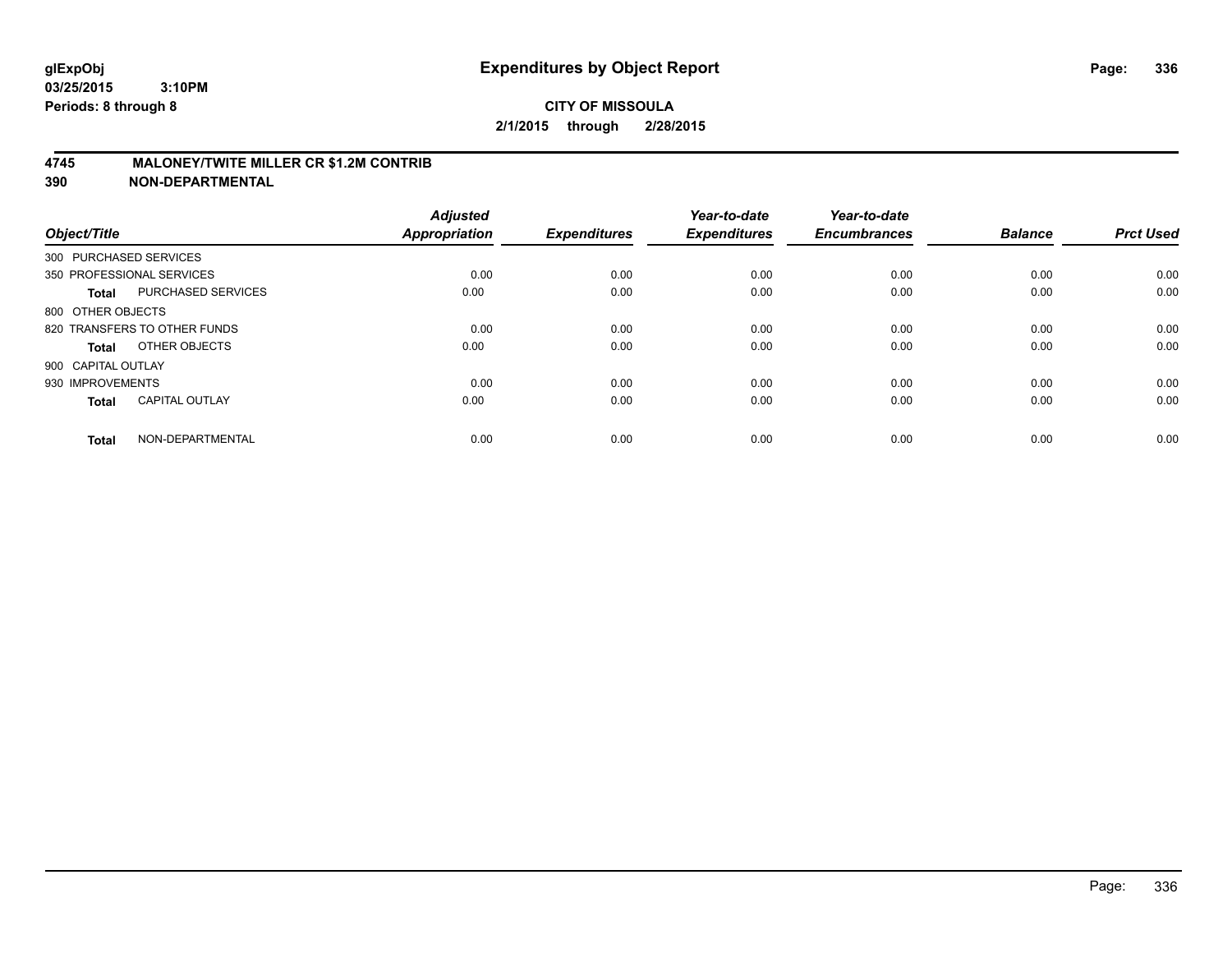**CITY OF MISSOULA 2/1/2015 through 2/28/2015**

# **4745 MALONEY/TWITE MILLER CR \$1.2M CONTRIB**

| Object/Title           |                                    | <b>Adjusted</b><br><b>Appropriation</b> | <b>Expenditures</b> | Year-to-date<br><b>Expenditures</b> | Year-to-date<br><b>Encumbrances</b> | <b>Balance</b> | <b>Prct Used</b> |
|------------------------|------------------------------------|-----------------------------------------|---------------------|-------------------------------------|-------------------------------------|----------------|------------------|
| 300 PURCHASED SERVICES |                                    |                                         |                     |                                     |                                     |                |                  |
|                        | 350 PROFESSIONAL SERVICES          | 0.00                                    | 0.00                | 0.00                                | 0.00                                | 0.00           | 0.00             |
| <b>Total</b>           | PURCHASED SERVICES                 | 0.00                                    | 0.00                | 0.00                                | 0.00                                | 0.00           | 0.00             |
| 800 OTHER OBJECTS      |                                    |                                         |                     |                                     |                                     |                |                  |
|                        | 820 TRANSFERS TO OTHER FUNDS       | 0.00                                    | 0.00                | 0.00                                | 0.00                                | 0.00           | 0.00             |
| <b>Total</b>           | OTHER OBJECTS                      | 0.00                                    | 0.00                | 0.00                                | 0.00                                | 0.00           | 0.00             |
| 900 CAPITAL OUTLAY     |                                    |                                         |                     |                                     |                                     |                |                  |
| 930 IMPROVEMENTS       |                                    | 0.00                                    | 0.00                | 0.00                                | 0.00                                | 0.00           | 0.00             |
| <b>Total</b>           | <b>CAPITAL OUTLAY</b>              | 0.00                                    | 0.00                | 0.00                                | 0.00                                | 0.00           | 0.00             |
| <b>Total</b>           | MALONEY/TWITE MILLER CR \$1.2M CON | 0.00                                    | 0.00                | 0.00                                | 0.00                                | 0.00           | 0.00             |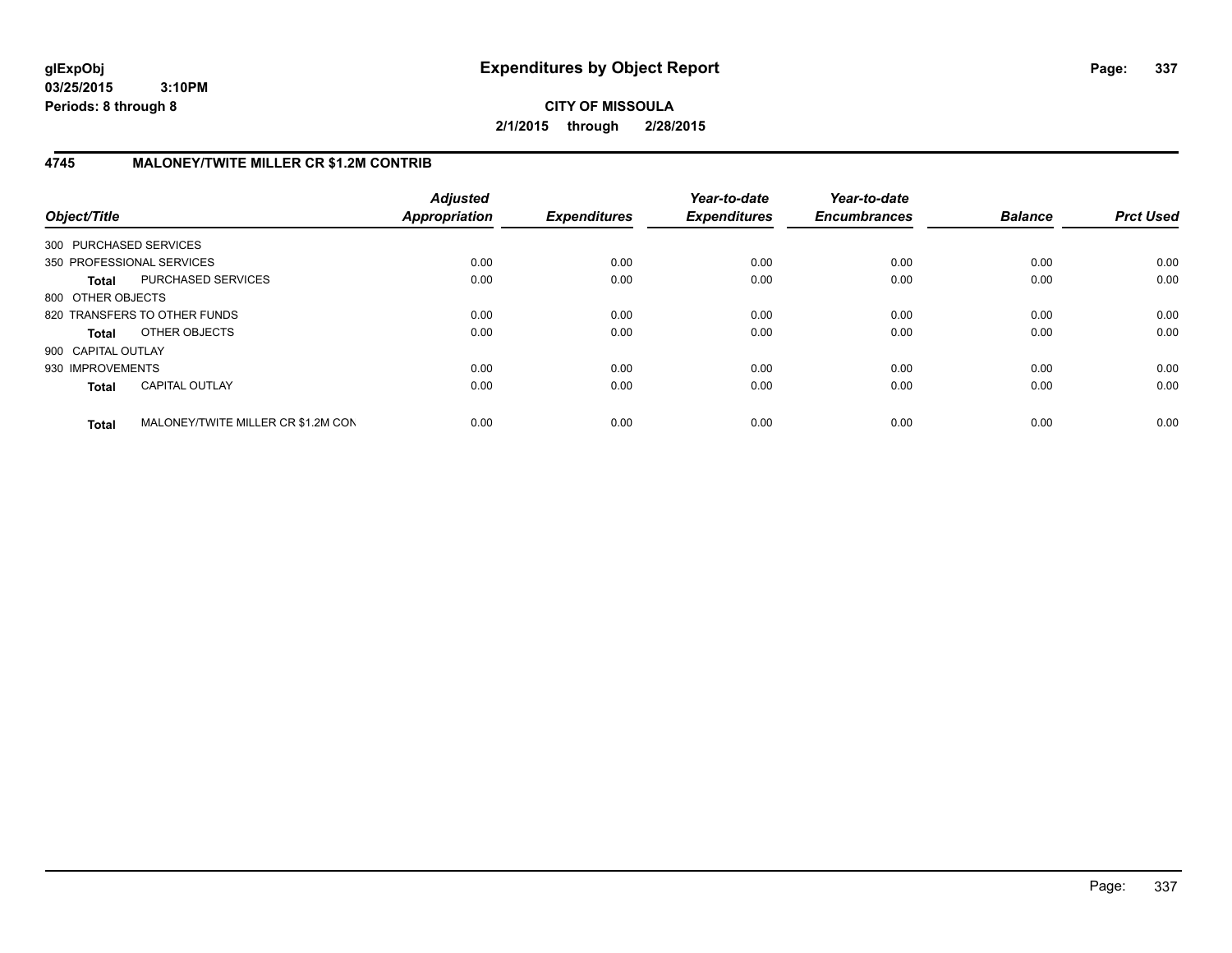## **CITY OF MISSOULA 2/1/2015 through 2/28/2015**

**4941 HILLVIEW WAY CONSTRUCTION**

**280 PUBLIC WORKS ADMIN/ENGINEERING**

| Object/Title        |                                | <b>Adjusted</b><br><b>Appropriation</b> | <b>Expenditures</b> | Year-to-date<br><b>Expenditures</b> | Year-to-date<br><b>Encumbrances</b> | <b>Balance</b> | <b>Prct Used</b> |
|---------------------|--------------------------------|-----------------------------------------|---------------------|-------------------------------------|-------------------------------------|----------------|------------------|
|                     |                                |                                         |                     |                                     |                                     |                |                  |
| 200 SUPPLIES        |                                |                                         |                     |                                     |                                     |                |                  |
| 210 OFFICE SUPPLIES |                                | 0.00                                    | 0.00                | 119.32                              | 0.00                                | $-119.32$      | 0.00             |
| Total               | <b>SUPPLIES</b>                | 0.00                                    | 0.00                | 119.32                              | 0.00                                | $-119.32$      | 0.00             |
|                     | 300 PURCHASED SERVICES         |                                         |                     |                                     |                                     |                |                  |
| 310 COMMUNICATIONS  |                                | 0.00                                    | 0.00                | 11,854.65                           | 0.00                                | $-11,854.65$   | 0.00             |
|                     | 320 PRINTING & DUPLICATING     | 0.00                                    | 0.00                | 370.73                              | 0.00                                | $-370.73$      | 0.00             |
|                     | 350 PROFESSIONAL SERVICES      | 0.00                                    | 0.00                | 14,911.27                           | 0.00                                | $-14,911.27$   | 0.00             |
| <b>Total</b>        | <b>PURCHASED SERVICES</b>      | 0.00                                    | 0.00                | 27,136.65                           | 0.00                                | $-27,136.65$   | 0.00             |
| 900 CAPITAL OUTLAY  |                                |                                         |                     |                                     |                                     |                |                  |
| 930 IMPROVEMENTS    |                                | 0.00                                    | 0.00                | 0.00                                | 0.00                                | 0.00           | 0.00             |
| <b>Total</b>        | <b>CAPITAL OUTLAY</b>          | 0.00                                    | 0.00                | 0.00                                | 0.00                                | 0.00           | 0.00             |
| <b>Total</b>        | PUBLIC WORKS ADMIN/ENGINEERING | 0.00                                    | 0.00                | 27.255.97                           | 0.00                                | $-27.255.97$   | 0.00             |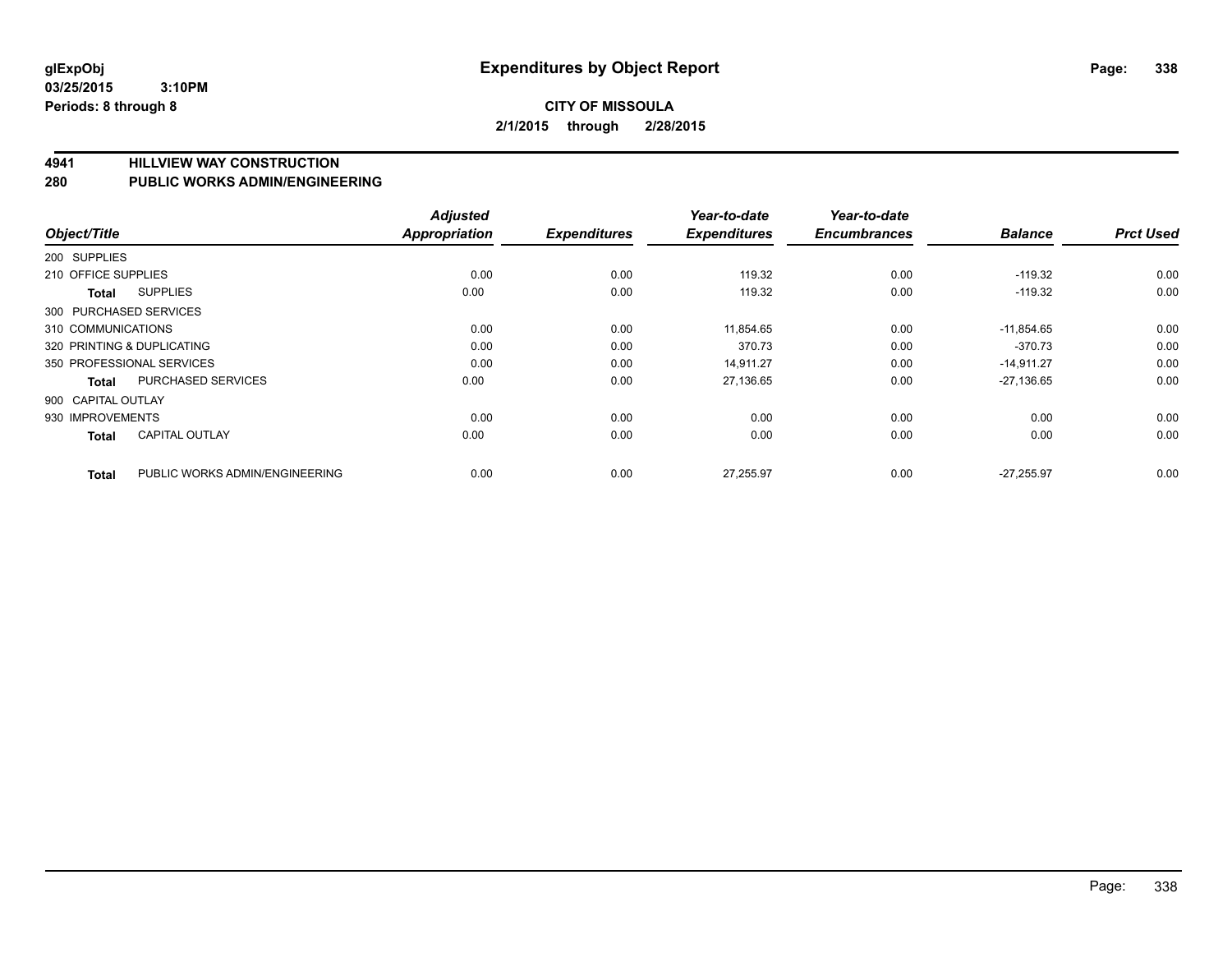## **4941 HILLVIEW WAY CONSTRUCTION**

|                                                  | <b>Adjusted</b>      |                     | Year-to-date        | Year-to-date        |                |                  |
|--------------------------------------------------|----------------------|---------------------|---------------------|---------------------|----------------|------------------|
| Object/Title                                     | <b>Appropriation</b> | <b>Expenditures</b> | <b>Expenditures</b> | <b>Encumbrances</b> | <b>Balance</b> | <b>Prct Used</b> |
| 200 SUPPLIES                                     |                      |                     |                     |                     |                |                  |
| 210 OFFICE SUPPLIES                              | 0.00                 | 0.00                | 119.32              | 0.00                | $-119.32$      | 0.00             |
| <b>SUPPLIES</b><br><b>Total</b>                  | 0.00                 | 0.00                | 119.32              | 0.00                | $-119.32$      | 0.00             |
| 300 PURCHASED SERVICES                           |                      |                     |                     |                     |                |                  |
| 310 COMMUNICATIONS                               | 0.00                 | 0.00                | 11,854.65           | 0.00                | $-11,854.65$   | 0.00             |
| 320 PRINTING & DUPLICATING                       | 0.00                 | 0.00                | 370.73              | 0.00                | $-370.73$      | 0.00             |
| 350 PROFESSIONAL SERVICES                        | 0.00                 | 0.00                | 14,911.27           | 0.00                | $-14,911.27$   | 0.00             |
| PURCHASED SERVICES<br>Total                      | 0.00                 | 0.00                | 27,136.65           | 0.00                | $-27,136.65$   | 0.00             |
| 900 CAPITAL OUTLAY                               |                      |                     |                     |                     |                |                  |
| 930 IMPROVEMENTS                                 | 0.00                 | 0.00                | 0.00                | 0.00                | 0.00           | 0.00             |
| <b>CAPITAL OUTLAY</b><br><b>Total</b>            | 0.00                 | 0.00                | 0.00                | 0.00                | 0.00           | 0.00             |
| <b>HILLVIEW WAY CONSTRUCTION</b><br><b>Total</b> | 0.00                 | 0.00                | 27,255.97           | 0.00                | $-27.255.97$   | 0.00             |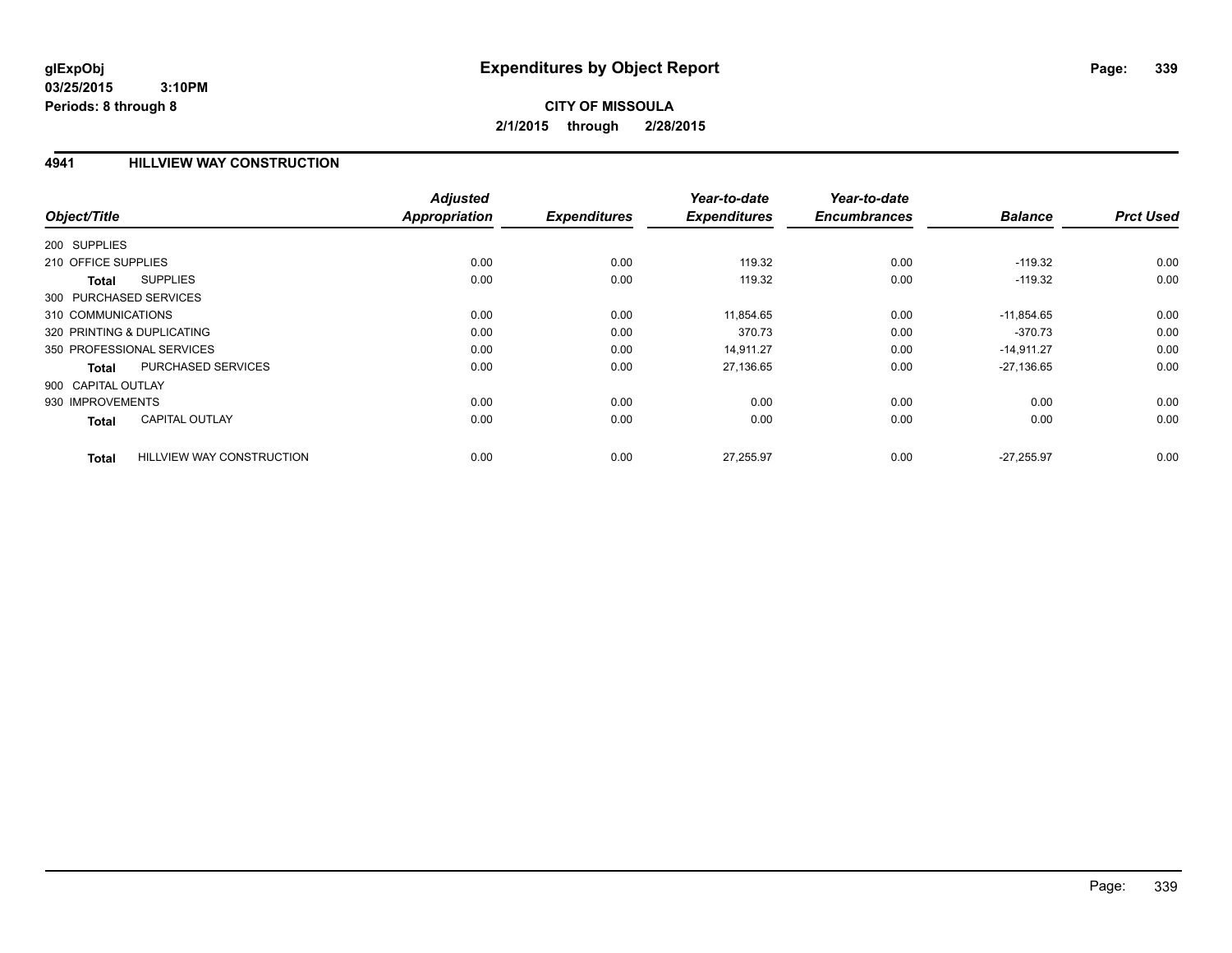## **4944 RATTLESNAKE SEWER COLLECTION (544)**

| Object/Title           |                           | <b>Adjusted</b><br>Appropriation | <b>Expenditures</b> | Year-to-date<br><b>Expenditures</b> | Year-to-date<br><b>Encumbrances</b> | <b>Balance</b> | <b>Prct Used</b> |
|------------------------|---------------------------|----------------------------------|---------------------|-------------------------------------|-------------------------------------|----------------|------------------|
| 300 PURCHASED SERVICES |                           |                                  |                     |                                     |                                     |                |                  |
|                        | 350 PROFESSIONAL SERVICES | 0.00                             | 0.00                | 0.00                                | 0.00                                | 0.00           | 0.00             |
| <b>Total</b>           | <b>PURCHASED SERVICES</b> | 0.00                             | 0.00                | 0.00                                | 0.00                                | 0.00           | 0.00             |
| 600 DEBT SERVICE       |                           |                                  |                     |                                     |                                     |                |                  |
| 610 PRINCIPAL          |                           | 0.00                             | 0.00                | 0.00                                | 0.00                                | 0.00           | 0.00             |
| <b>Total</b>           | <b>DEBT SERVICE</b>       | 0.00                             | 0.00                | 0.00                                | 0.00                                | 0.00           | 0.00             |
| 900 CAPITAL OUTLAY     |                           |                                  |                     |                                     |                                     |                |                  |
| 930 IMPROVEMENTS       |                           | 0.00                             | 0.00                | 0.00                                | 0.00                                | 0.00           | 0.00             |
| <b>Total</b>           | <b>CAPITAL OUTLAY</b>     | 0.00                             | 0.00                | 0.00                                | 0.00                                | 0.00           | 0.00             |
| <b>Total</b>           | NON-DEPARTMENTAL          | 0.00                             | 0.00                | 0.00                                | 0.00                                | 0.00           | 0.00             |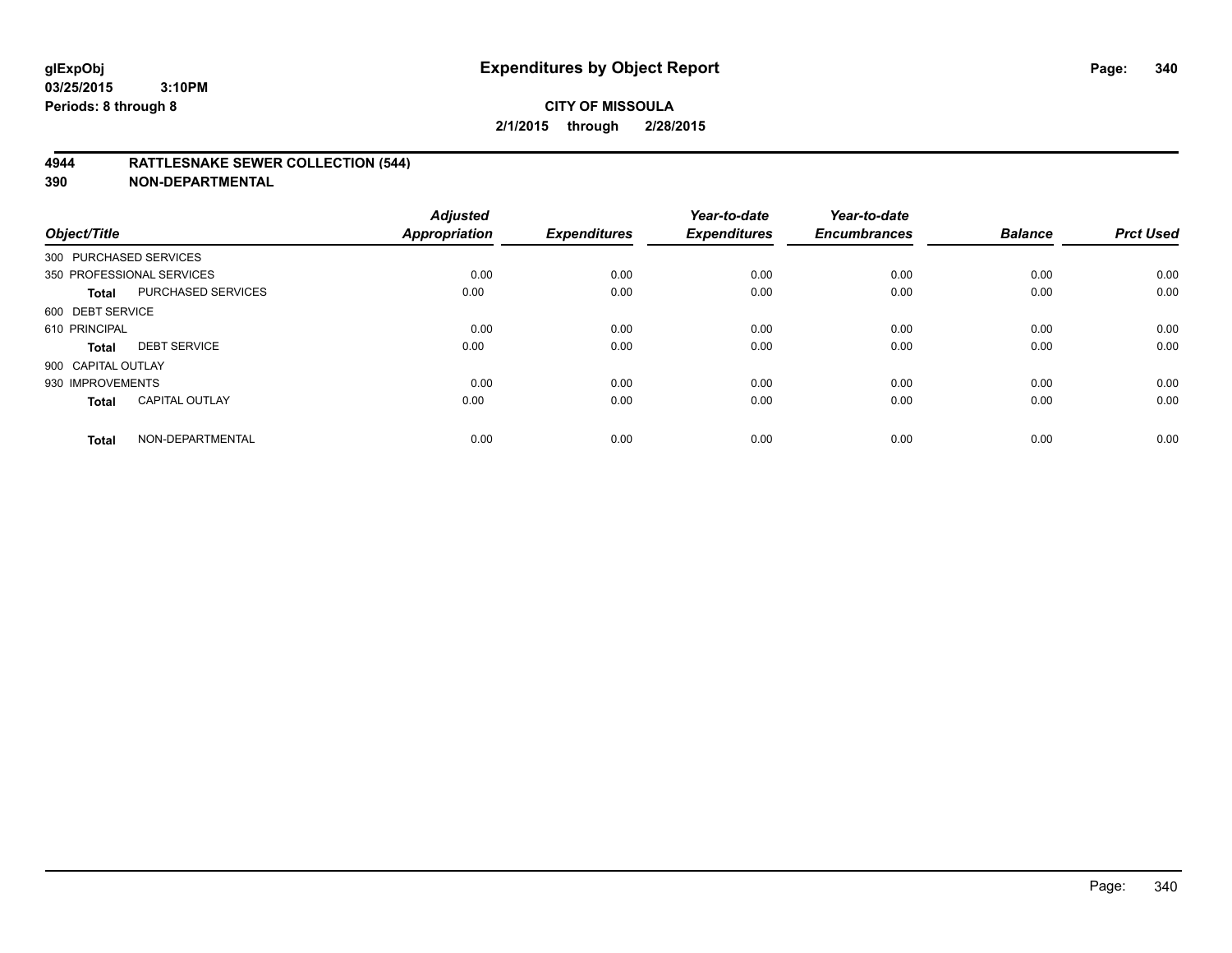## **4944 RATTLESNAKE SEWER COLLECTION (544)**

**550 SID 544 PROJECT**

| Object/Title                              | <b>Adjusted</b><br><b>Appropriation</b> | <b>Expenditures</b> | Year-to-date<br><b>Expenditures</b> | Year-to-date<br><b>Encumbrances</b> | <b>Balance</b> | <b>Prct Used</b> |
|-------------------------------------------|-----------------------------------------|---------------------|-------------------------------------|-------------------------------------|----------------|------------------|
| 300 PURCHASED SERVICES                    |                                         |                     |                                     |                                     |                |                  |
| 350 PROFESSIONAL SERVICES                 | 0.00                                    | 0.00                | 0.00                                | 0.00                                | 0.00           | 0.00             |
| <b>PURCHASED SERVICES</b><br><b>Total</b> | 0.00                                    | 0.00                | 0.00                                | 0.00                                | 0.00           | 0.00             |
| 900 CAPITAL OUTLAY                        |                                         |                     |                                     |                                     |                |                  |
| 915 EASEMENTS                             | 0.00                                    | 0.00                | 0.00                                | 0.00                                | 0.00           | 0.00             |
| 930 IMPROVEMENTS                          | 0.00                                    | 0.00                | 0.00                                | 0.00                                | 0.00           | 0.00             |
| 960 CAPITAL CONTINGENCY                   | 0.00                                    | 0.00                | 0.00                                | 0.00                                | 0.00           | 0.00             |
| <b>CAPITAL OUTLAY</b><br><b>Total</b>     | 0.00                                    | 0.00                | 0.00                                | 0.00                                | 0.00           | 0.00             |
| SID 544 PROJECT<br><b>Total</b>           | 0.00                                    | 0.00                | 0.00                                | 0.00                                | 0.00           | 0.00             |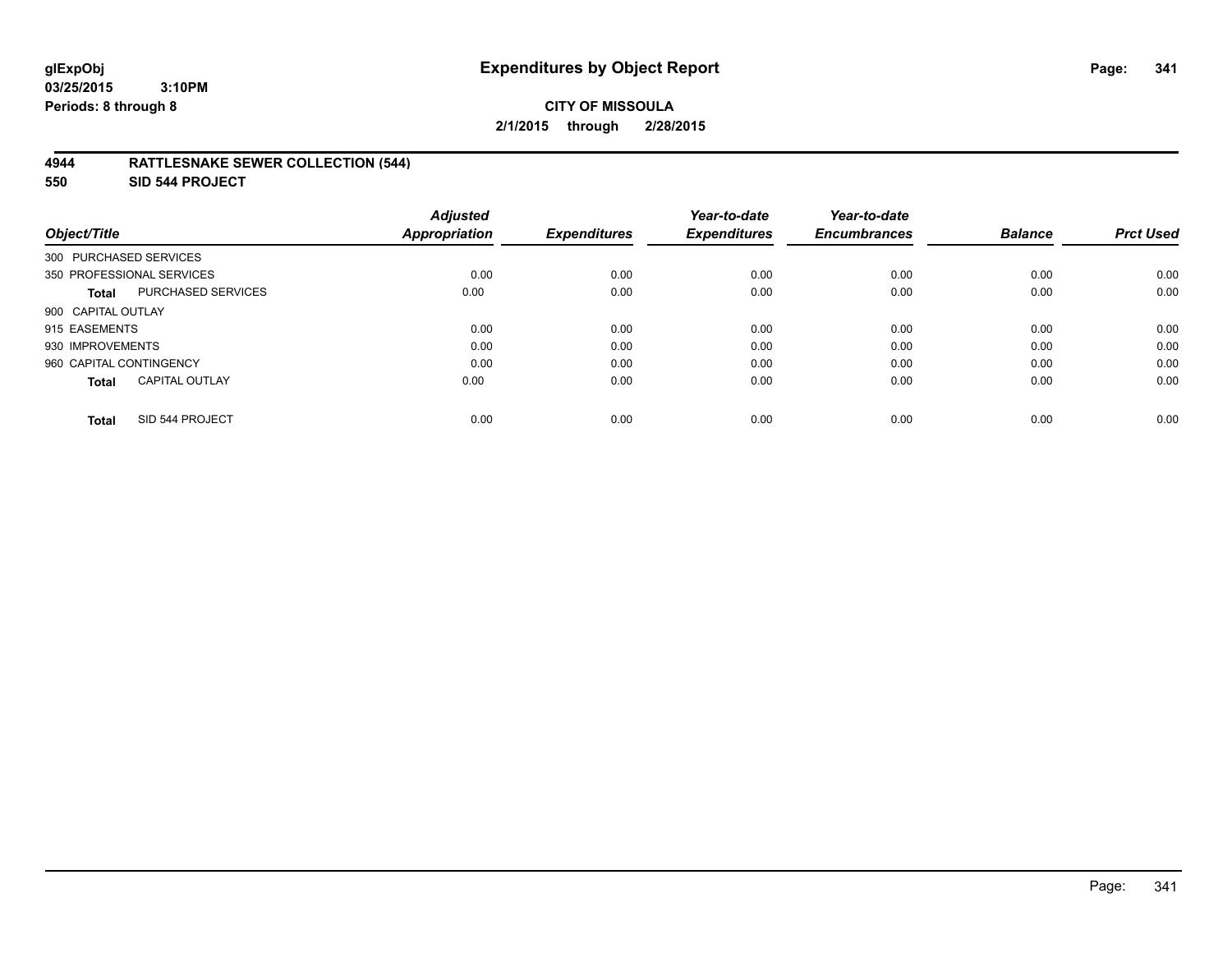## **4944 RATTLESNAKE SEWER COLLECTION (544)**

**555 LOLO STREET PROJECT**

| Object/Title                               | <b>Adjusted</b><br>Appropriation | <b>Expenditures</b> | Year-to-date<br><b>Expenditures</b> | Year-to-date<br><b>Encumbrances</b> | <b>Balance</b> | <b>Prct Used</b> |
|--------------------------------------------|----------------------------------|---------------------|-------------------------------------|-------------------------------------|----------------|------------------|
| 900 CAPITAL OUTLAY                         |                                  |                     |                                     |                                     |                |                  |
| 930 IMPROVEMENTS                           | 0.00                             | 0.00                | 0.00                                | 0.00                                | 0.00           | 0.00             |
| 960 CAPITAL CONTINGENCY                    | 0.00                             | 0.00                | 0.00                                | 0.00                                | 0.00           | 0.00             |
| <b>CAPITAL OUTLAY</b><br>Total             | 0.00                             | 0.00                | 0.00                                | 0.00                                | 0.00           | 0.00             |
| <b>LOLO STREET PROJECT</b><br><b>Total</b> | 0.00                             | 0.00                | 0.00                                | 0.00                                | 0.00           | 0.00             |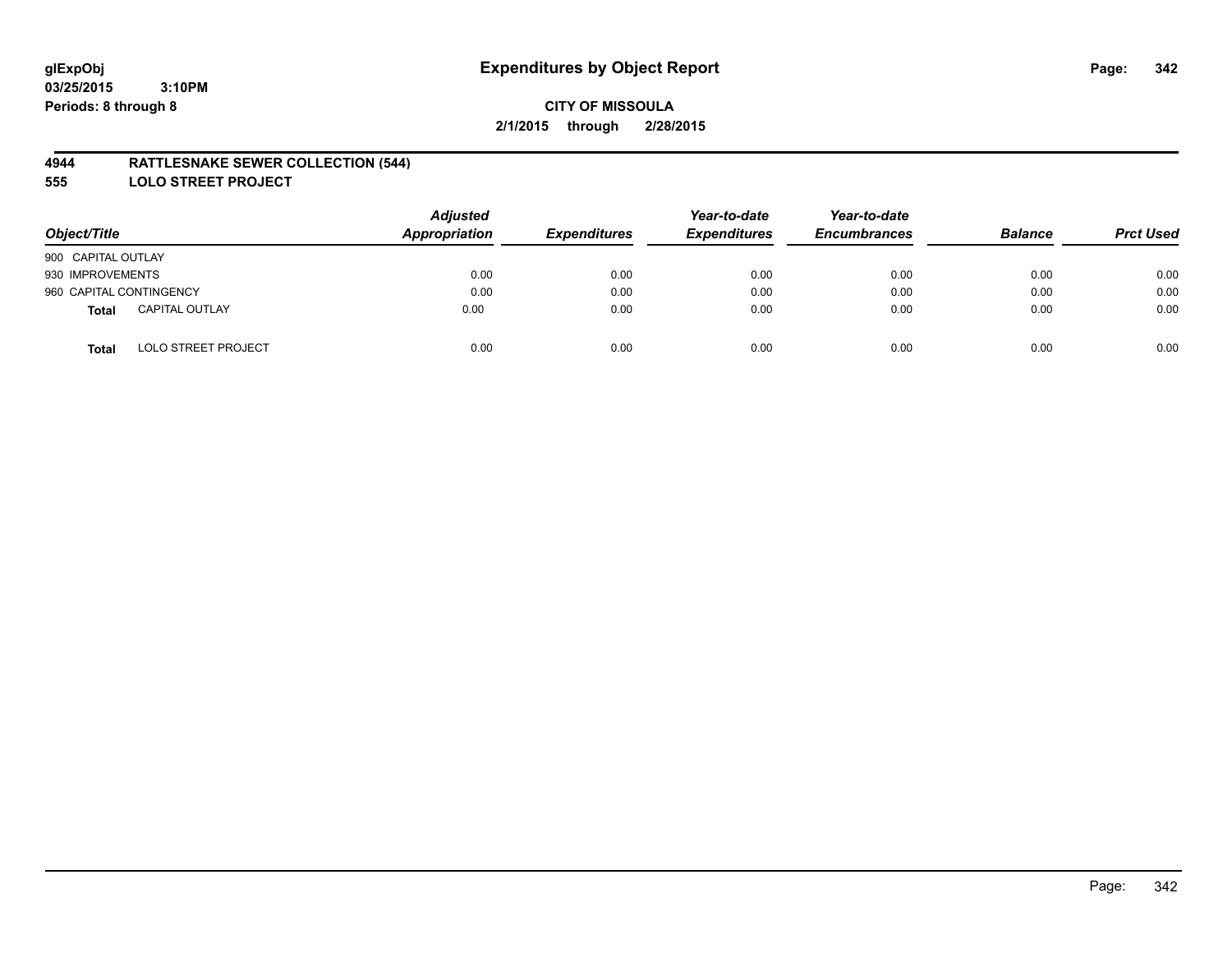**CITY OF MISSOULA 2/1/2015 through 2/28/2015**

# **4944 RATTLESNAKE SEWER COLLECTION (544)**

| Object/Title            |                                  | <b>Adjusted</b><br><b>Appropriation</b> | <b>Expenditures</b> | Year-to-date<br><b>Expenditures</b> | Year-to-date<br><b>Encumbrances</b> | <b>Balance</b> | <b>Prct Used</b> |
|-------------------------|----------------------------------|-----------------------------------------|---------------------|-------------------------------------|-------------------------------------|----------------|------------------|
| 300 PURCHASED SERVICES  |                                  |                                         |                     |                                     |                                     |                |                  |
|                         | 350 PROFESSIONAL SERVICES        | 0.00                                    | 0.00                | 0.00                                | 0.00                                | 0.00           | 0.00             |
| <b>Total</b>            | <b>PURCHASED SERVICES</b>        | 0.00                                    | 0.00                | 0.00                                | 0.00                                | 0.00           | 0.00             |
| 600 DEBT SERVICE        |                                  |                                         |                     |                                     |                                     |                |                  |
| 610 PRINCIPAL           |                                  | 0.00                                    | 0.00                | 0.00                                | 0.00                                | 0.00           | 0.00             |
| <b>Total</b>            | <b>DEBT SERVICE</b>              | 0.00                                    | 0.00                | 0.00                                | 0.00                                | 0.00           | 0.00             |
| 900 CAPITAL OUTLAY      |                                  |                                         |                     |                                     |                                     |                |                  |
| 915 EASEMENTS           |                                  | 0.00                                    | 0.00                | 0.00                                | 0.00                                | 0.00           | 0.00             |
| 930 IMPROVEMENTS        |                                  | 0.00                                    | 0.00                | 0.00                                | 0.00                                | 0.00           | 0.00             |
| 960 CAPITAL CONTINGENCY |                                  | 0.00                                    | 0.00                | 0.00                                | 0.00                                | 0.00           | 0.00             |
| <b>Total</b>            | <b>CAPITAL OUTLAY</b>            | 0.00                                    | 0.00                | 0.00                                | 0.00                                | 0.00           | 0.00             |
| <b>Total</b>            | RATTLESNAKE SEWER COLLECTION (54 | 0.00                                    | 0.00                | 0.00                                | 0.00                                | 0.00           | 0.00             |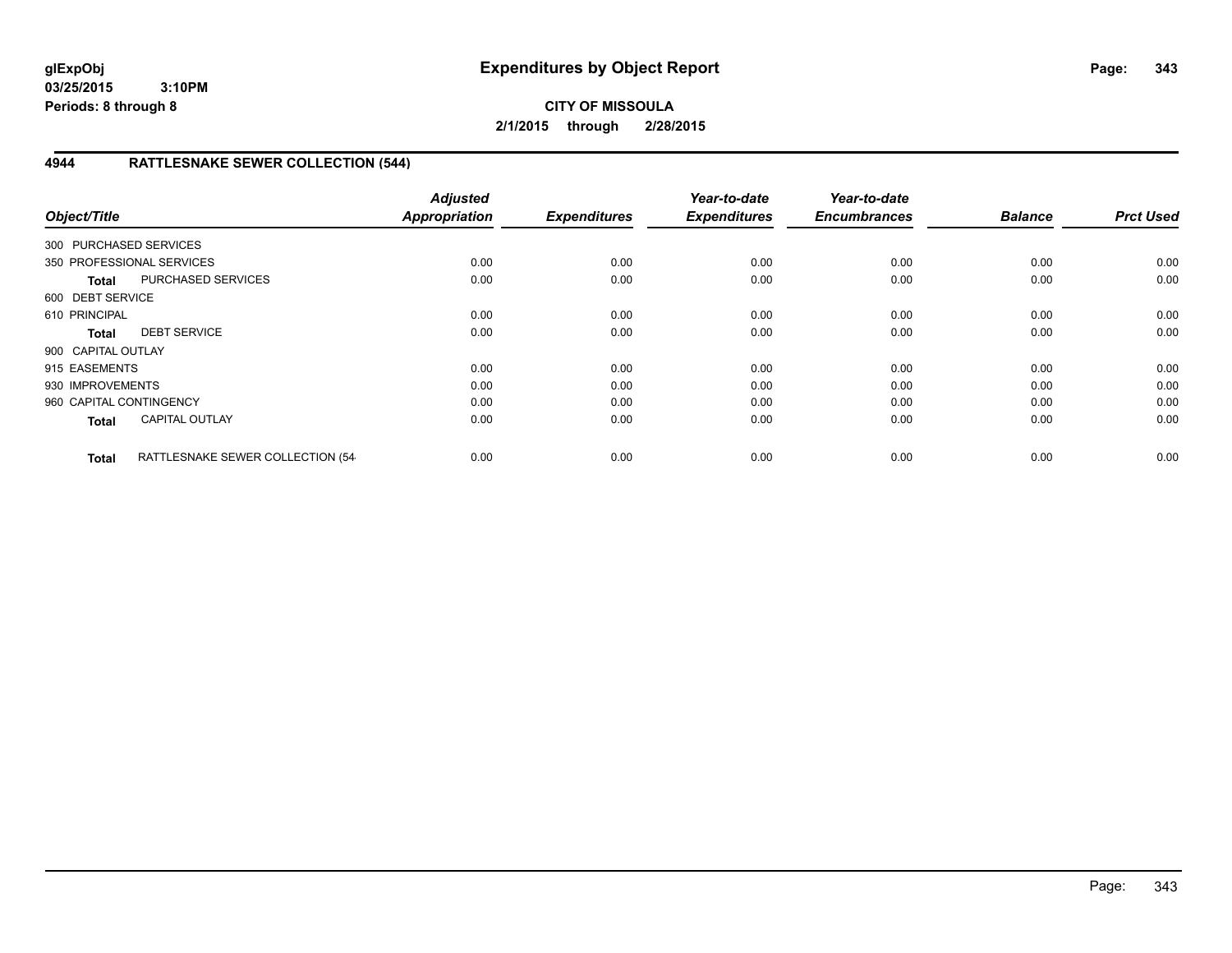#### **4946 PATTEE CREEK DR. TRAFFIC CALMING**

| Object/Title              |                       | <b>Adjusted</b><br>Appropriation | <b>Expenditures</b> | Year-to-date<br><b>Expenditures</b> | Year-to-date<br><b>Encumbrances</b> | <b>Balance</b> | <b>Prct Used</b> |
|---------------------------|-----------------------|----------------------------------|---------------------|-------------------------------------|-------------------------------------|----------------|------------------|
| 300 PURCHASED SERVICES    |                       |                                  |                     |                                     |                                     |                |                  |
| 350 PROFESSIONAL SERVICES |                       | 0.00                             | 0.00                | 0.00                                | 0.00                                | 0.00           | 0.00             |
| <b>Total</b>              | PURCHASED SERVICES    | 0.00                             | 0.00                | 0.00                                | 0.00                                | 0.00           | 0.00             |
| 900 CAPITAL OUTLAY        |                       |                                  |                     |                                     |                                     |                |                  |
| 930 IMPROVEMENTS          |                       | 0.00                             | 0.00                | 0.00                                | 0.00                                | 0.00           | 0.00             |
| <b>Total</b>              | <b>CAPITAL OUTLAY</b> | 0.00                             | 0.00                | 0.00                                | 0.00                                | 0.00           | 0.00             |
| <b>Total</b>              | NON-DEPARTMENTAL      | 0.00                             | 0.00                | 0.00                                | 0.00                                | 0.00           | 0.00             |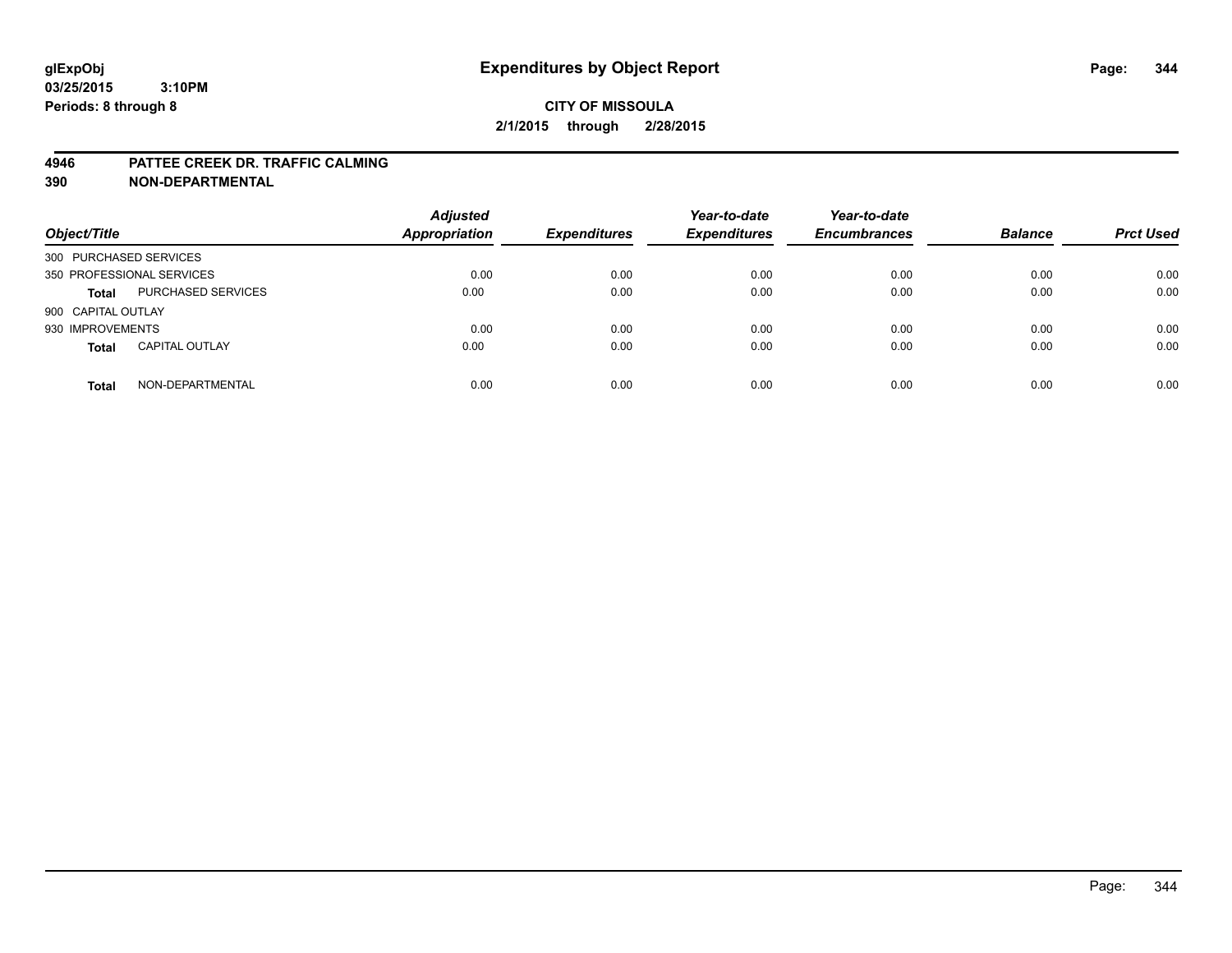**CITY OF MISSOULA 2/1/2015 through 2/28/2015**

# **4946 PATTEE CREEK DR. TRAFFIC CALMING**

| Object/Title           |                                  | <b>Adjusted</b><br><b>Appropriation</b> | <b>Expenditures</b> | Year-to-date<br><b>Expenditures</b> | Year-to-date<br><b>Encumbrances</b> | <b>Balance</b> | <b>Prct Used</b> |
|------------------------|----------------------------------|-----------------------------------------|---------------------|-------------------------------------|-------------------------------------|----------------|------------------|
| 300 PURCHASED SERVICES |                                  |                                         |                     |                                     |                                     |                |                  |
|                        | 350 PROFESSIONAL SERVICES        | 0.00                                    | 0.00                | 0.00                                | 0.00                                | 0.00           | 0.00             |
| <b>Total</b>           | PURCHASED SERVICES               | 0.00                                    | 0.00                | 0.00                                | 0.00                                | 0.00           | 0.00             |
| 900 CAPITAL OUTLAY     |                                  |                                         |                     |                                     |                                     |                |                  |
| 930 IMPROVEMENTS       |                                  | 0.00                                    | 0.00                | 0.00                                | 0.00                                | 0.00           | 0.00             |
| <b>Total</b>           | <b>CAPITAL OUTLAY</b>            | 0.00                                    | 0.00                | 0.00                                | 0.00                                | 0.00           | 0.00             |
| <b>Total</b>           | PATTEE CREEK DR. TRAFFIC CALMING | 0.00                                    | 0.00                | 0.00                                | 0.00                                | 0.00           | 0.00             |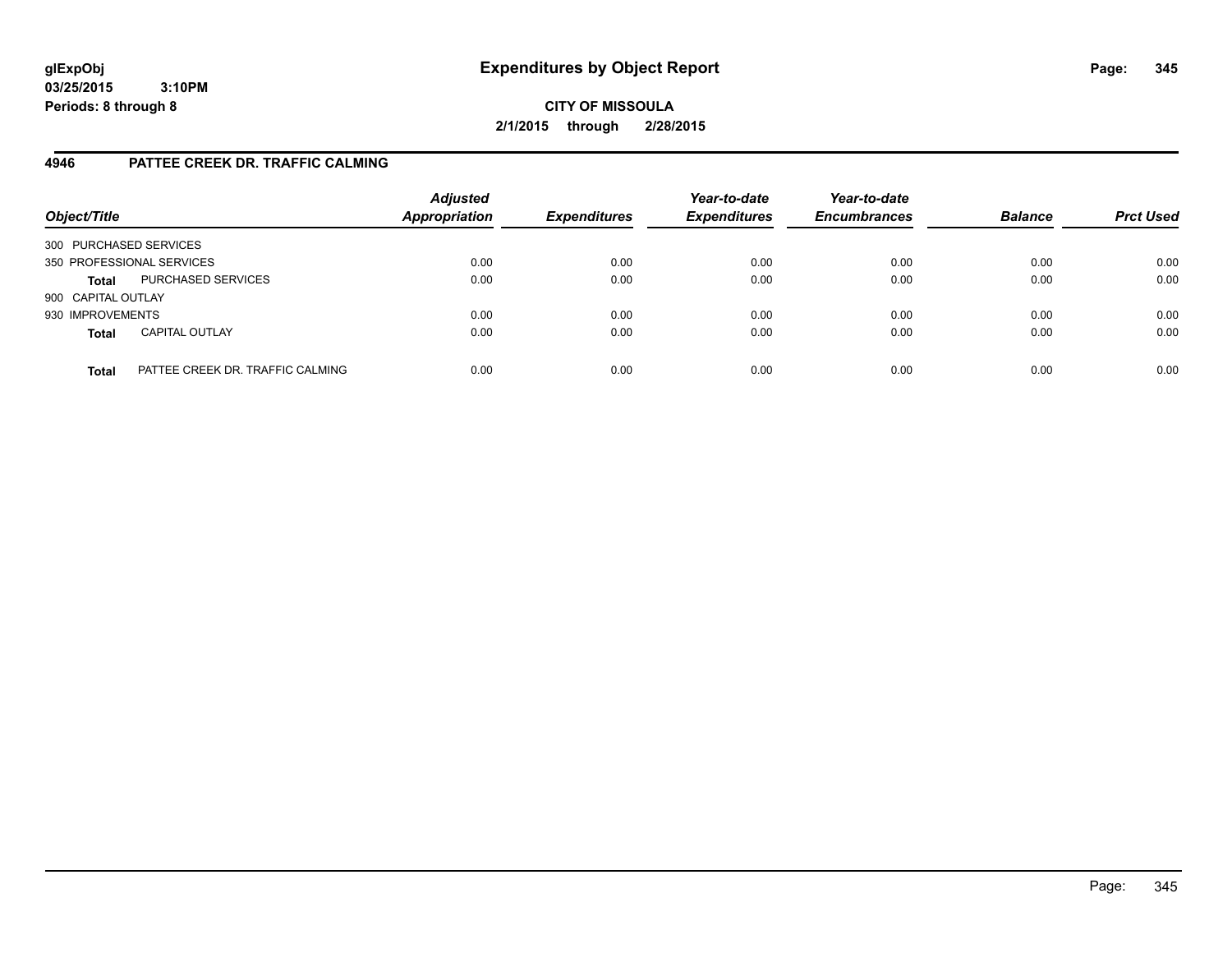#### **4948 STORMWATER OUTFALL RETROFITS**

| Object/Title              |                           | Adjusted<br>Appropriation | <b>Expenditures</b> | Year-to-date<br><b>Expenditures</b> | Year-to-date<br><b>Encumbrances</b> | <b>Balance</b> | <b>Prct Used</b> |
|---------------------------|---------------------------|---------------------------|---------------------|-------------------------------------|-------------------------------------|----------------|------------------|
| 300 PURCHASED SERVICES    |                           |                           |                     |                                     |                                     |                |                  |
| 350 PROFESSIONAL SERVICES |                           | 0.00                      | 0.00                | 0.00                                | 0.00                                | 0.00           | 0.00             |
| <b>Total</b>              | <b>PURCHASED SERVICES</b> | 0.00                      | 0.00                | 0.00                                | 0.00                                | 0.00           | 0.00             |
| <b>Total</b>              | NON-DEPARTMENTAL          | 0.00                      | 0.00                | 0.00                                | 0.00                                | 0.00           | 0.00             |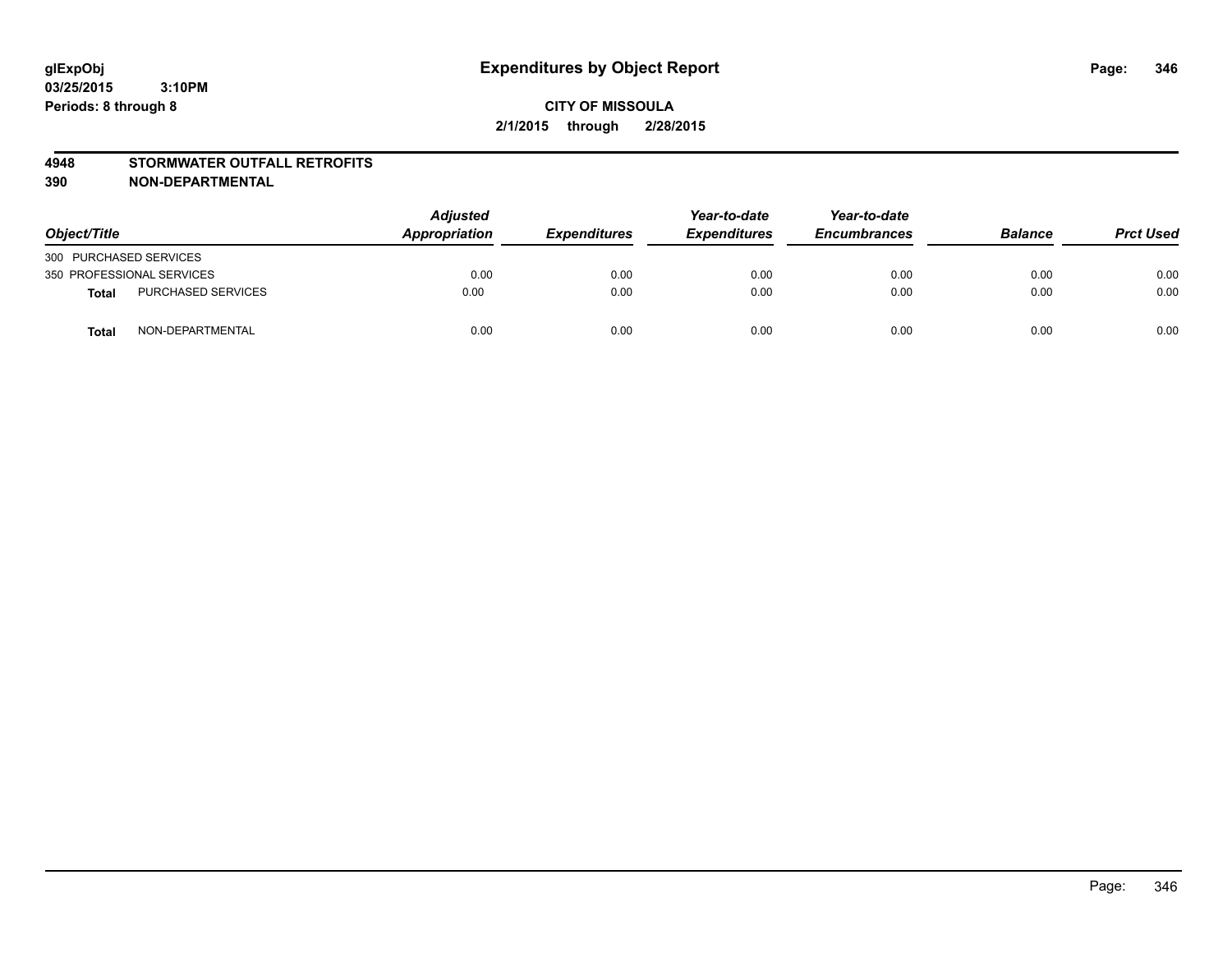**CITY OF MISSOULA 2/1/2015 through 2/28/2015**

## **4948 STORMWATER OUTFALL RETROFITS**

| Object/Title                          | <b>Adjusted</b><br>Appropriation | <b>Expenditures</b> | Year-to-date<br><b>Expenditures</b> | Year-to-date<br><b>Encumbrances</b> | <b>Balance</b> | <b>Prct Used</b> |
|---------------------------------------|----------------------------------|---------------------|-------------------------------------|-------------------------------------|----------------|------------------|
| 300 PURCHASED SERVICES                |                                  |                     |                                     |                                     |                |                  |
| 350 PROFESSIONAL SERVICES             | 0.00                             | 0.00                | 0.00                                | 0.00                                | 0.00           | 0.00             |
| PURCHASED SERVICES<br><b>Total</b>    | 0.00                             | 0.00                | 0.00                                | 0.00                                | 0.00           | 0.00             |
| STORMWATER OUTFALL RETROFITS<br>Total | 0.00                             | 0.00                | 0.00                                | 0.00                                | 0.00           | 0.00             |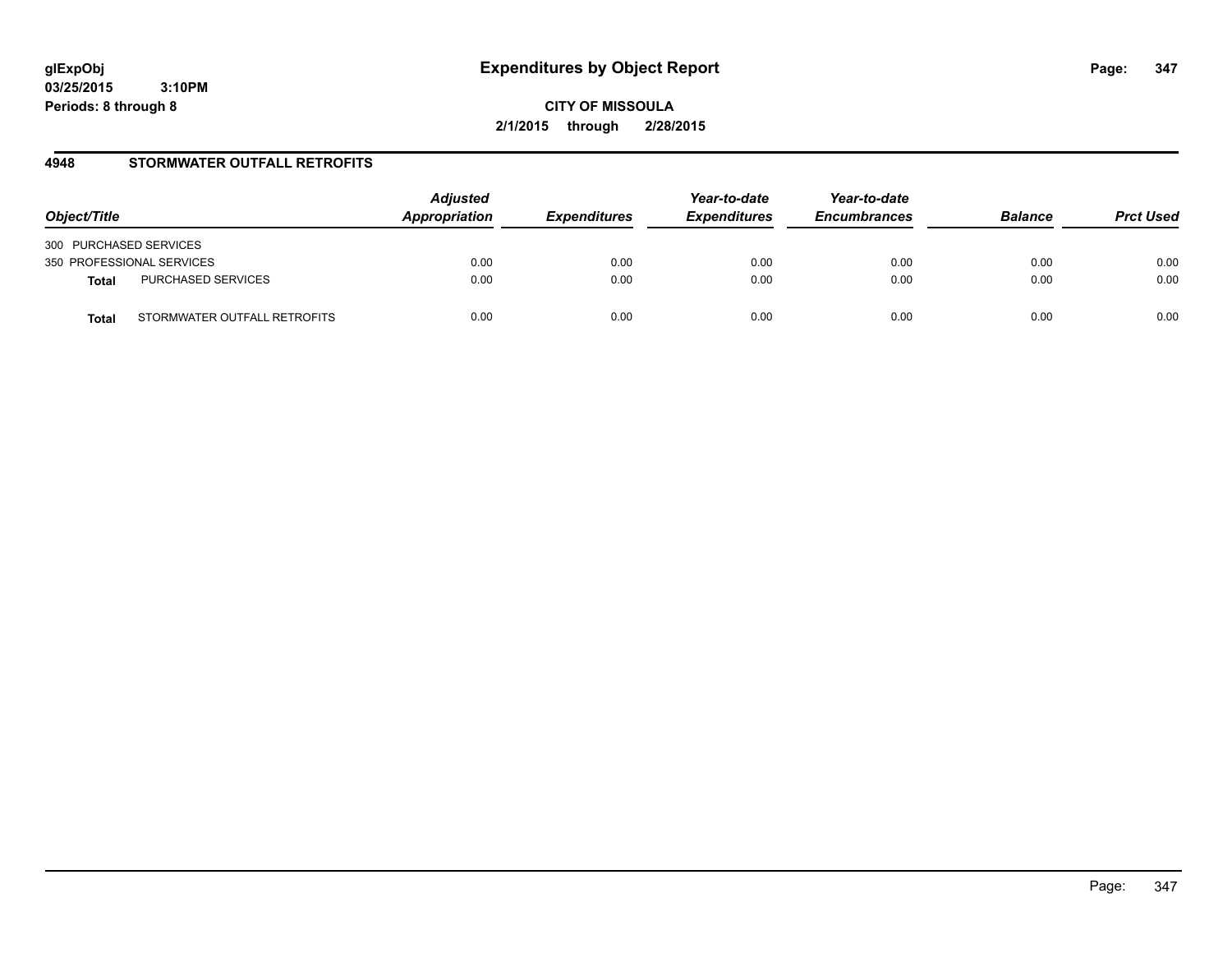#### **4990 ARRA ENHANCEMENTS**

**500 N HIGGINS STREETSCAPE**

| Object/Title       |                       | <b>Adjusted</b><br>Appropriation | <b>Expenditures</b> | Year-to-date<br><b>Expenditures</b> | Year-to-date<br><b>Encumbrances</b> | <b>Balance</b> | <b>Prct Used</b> |
|--------------------|-----------------------|----------------------------------|---------------------|-------------------------------------|-------------------------------------|----------------|------------------|
| 900 CAPITAL OUTLAY |                       |                                  |                     |                                     |                                     |                |                  |
| 930 IMPROVEMENTS   |                       | 0.00                             | 0.00                | 0.00                                | 0.00                                | 0.00           | 0.00             |
| Total              | <b>CAPITAL OUTLAY</b> | 0.00                             | 0.00                | 0.00                                | 0.00                                | 0.00           | 0.00             |
| <b>Total</b>       | N HIGGINS STREETSCAPE | 0.00                             | 0.00                | 0.00                                | 0.00                                | 0.00           | 0.00             |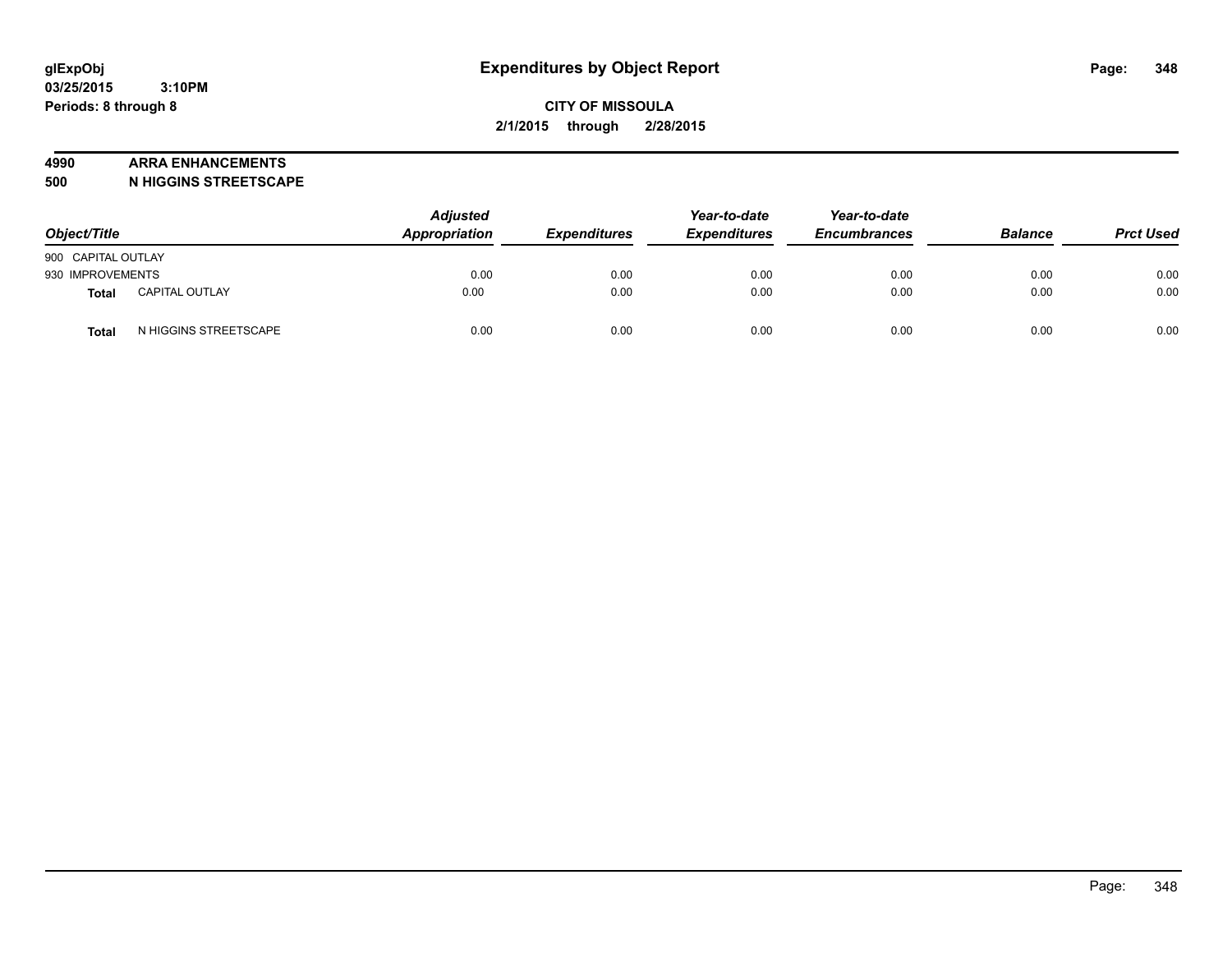# **CITY OF MISSOULA 2/1/2015 through 2/28/2015**

**4990 ARRA ENHANCEMENTS**

**510 CURB RAMPS**

| Object/Title       |                       | <b>Adjusted</b><br>Appropriation | <b>Expenditures</b> | Year-to-date<br><b>Expenditures</b> | Year-to-date<br><b>Encumbrances</b> | <b>Balance</b> | <b>Prct Used</b> |
|--------------------|-----------------------|----------------------------------|---------------------|-------------------------------------|-------------------------------------|----------------|------------------|
| 900 CAPITAL OUTLAY |                       |                                  |                     |                                     |                                     |                |                  |
| 930 IMPROVEMENTS   |                       | 0.00                             | 0.00                | 0.00                                | 0.00                                | 0.00           | 0.00             |
| <b>Total</b>       | <b>CAPITAL OUTLAY</b> | 0.00                             | 0.00                | 0.00                                | 0.00                                | 0.00           | 0.00             |
| Tota               | <b>CURB RAMPS</b>     | 0.00                             | 0.00                | 0.00                                | 0.00                                | 0.00           | 0.00             |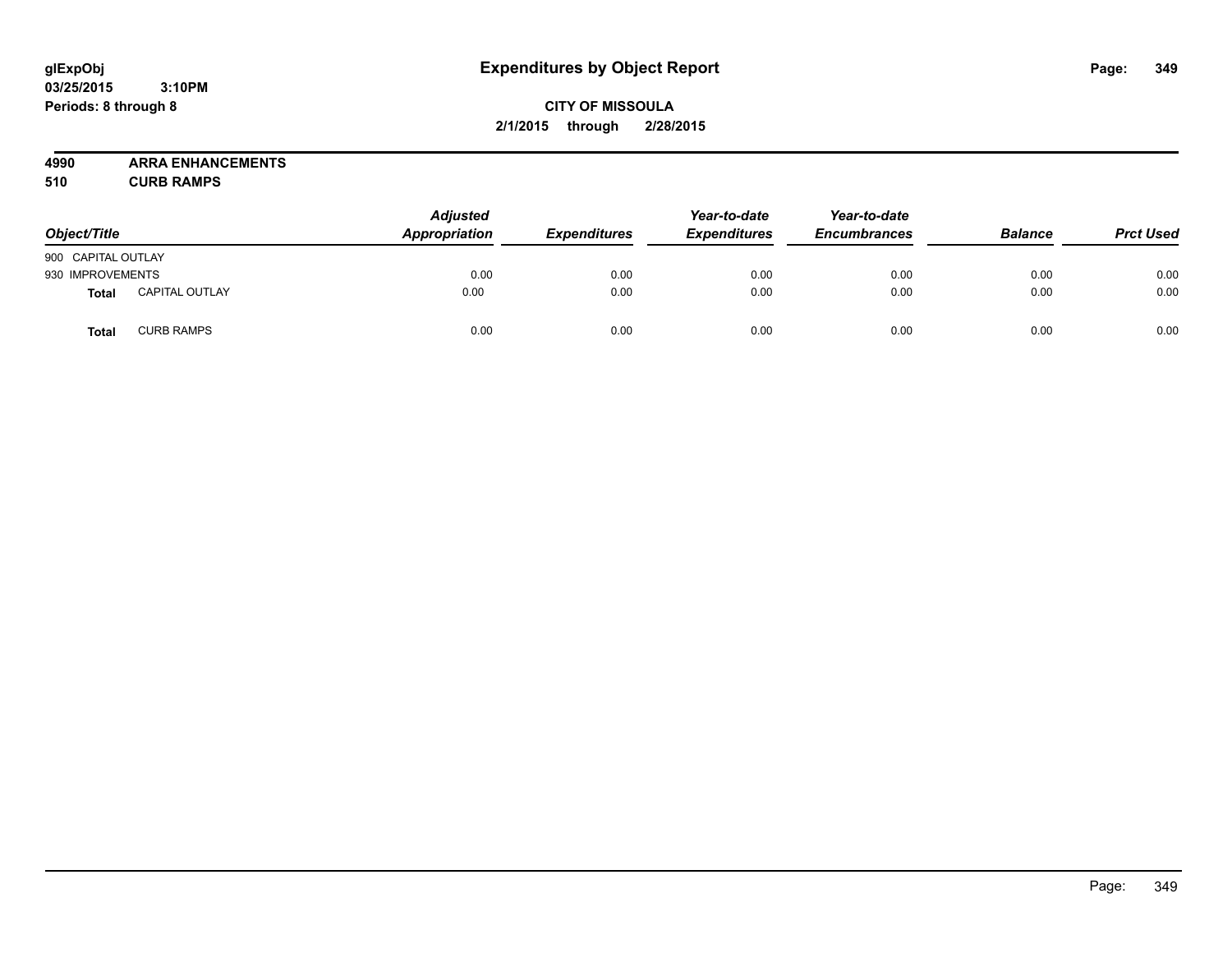#### **4990 ARRA ENHANCEMENTS**

**515 RSNAKE GATEWAY GREENOUGH DRIVE**

| Object/Title       |                                | <b>Adjusted</b><br><b>Appropriation</b> | <b>Expenditures</b> | Year-to-date<br><b>Expenditures</b> | Year-to-date<br><b>Encumbrances</b> | <b>Balance</b> | <b>Prct Used</b> |
|--------------------|--------------------------------|-----------------------------------------|---------------------|-------------------------------------|-------------------------------------|----------------|------------------|
| 900 CAPITAL OUTLAY |                                |                                         |                     |                                     |                                     |                |                  |
| 930 IMPROVEMENTS   |                                | 0.00                                    | 0.00                | 0.00                                | 0.00                                | 0.00           | 0.00             |
| Total              | <b>CAPITAL OUTLAY</b>          | 0.00                                    | 0.00                | 0.00                                | 0.00                                | 0.00           | 0.00             |
| <b>Total</b>       | RSNAKE GATEWAY GREENOUGH DRIVE | 0.00                                    | 0.00                | 0.00                                | 0.00                                | 0.00           | 0.00             |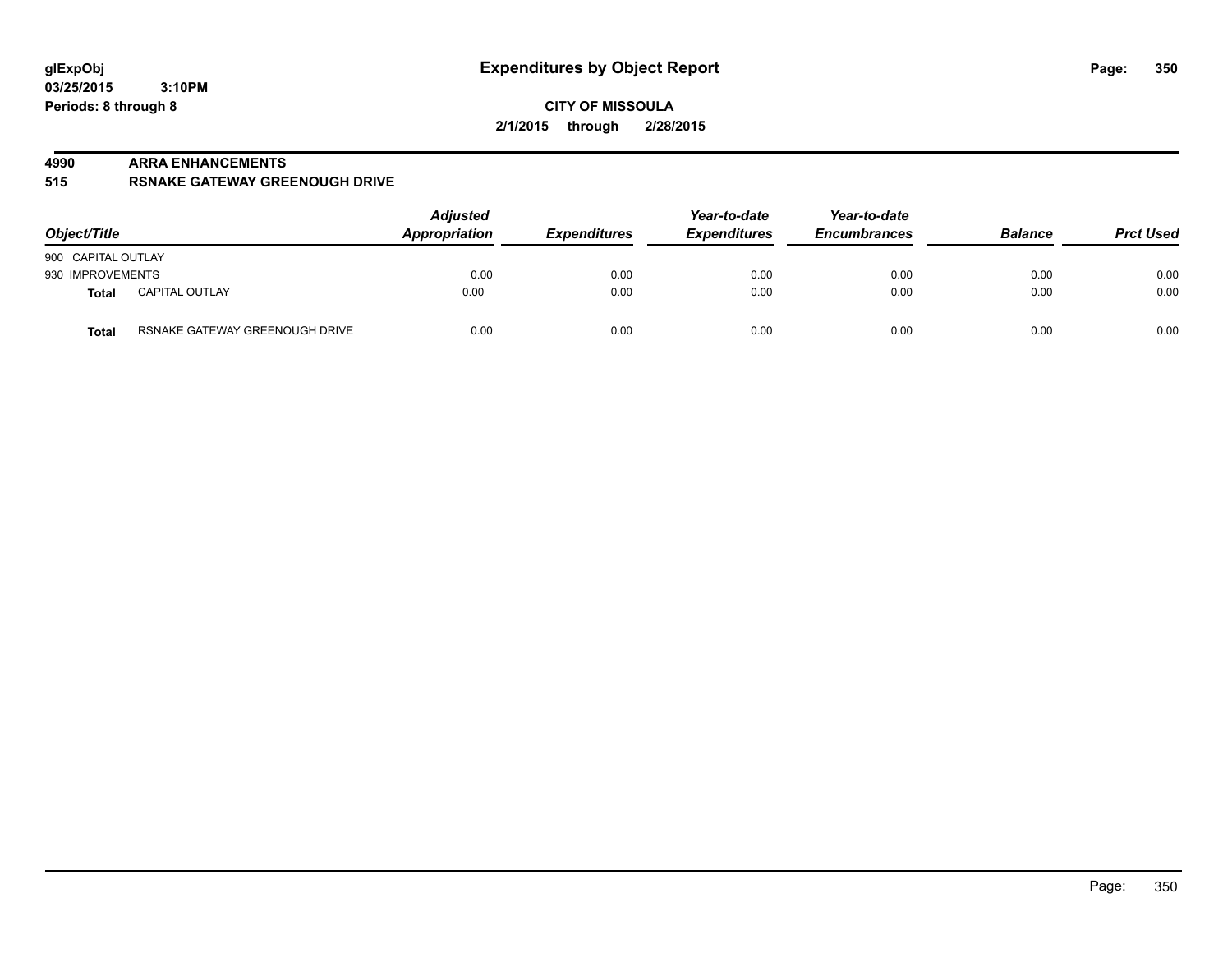**CITY OF MISSOULA 2/1/2015 through 2/28/2015**

## **4990 ARRA ENHANCEMENTS**

| Object/Title       |                       | <b>Adjusted</b><br>Appropriation | <b>Expenditures</b> | Year-to-date<br><b>Expenditures</b> | Year-to-date<br><b>Encumbrances</b> | <b>Balance</b> | <b>Prct Used</b> |
|--------------------|-----------------------|----------------------------------|---------------------|-------------------------------------|-------------------------------------|----------------|------------------|
| 900 CAPITAL OUTLAY |                       |                                  |                     |                                     |                                     |                |                  |
| 930 IMPROVEMENTS   |                       | 0.00                             | 0.00                | 0.00                                | 0.00                                | 0.00           | 0.00             |
| Total              | <b>CAPITAL OUTLAY</b> | 0.00                             | 0.00                | 0.00                                | 0.00                                | 0.00           | 0.00             |
| Total              | ARRA ENHANCEMENTS     | 0.00                             | 0.00                | 0.00                                | 0.00                                | 0.00           | 0.00             |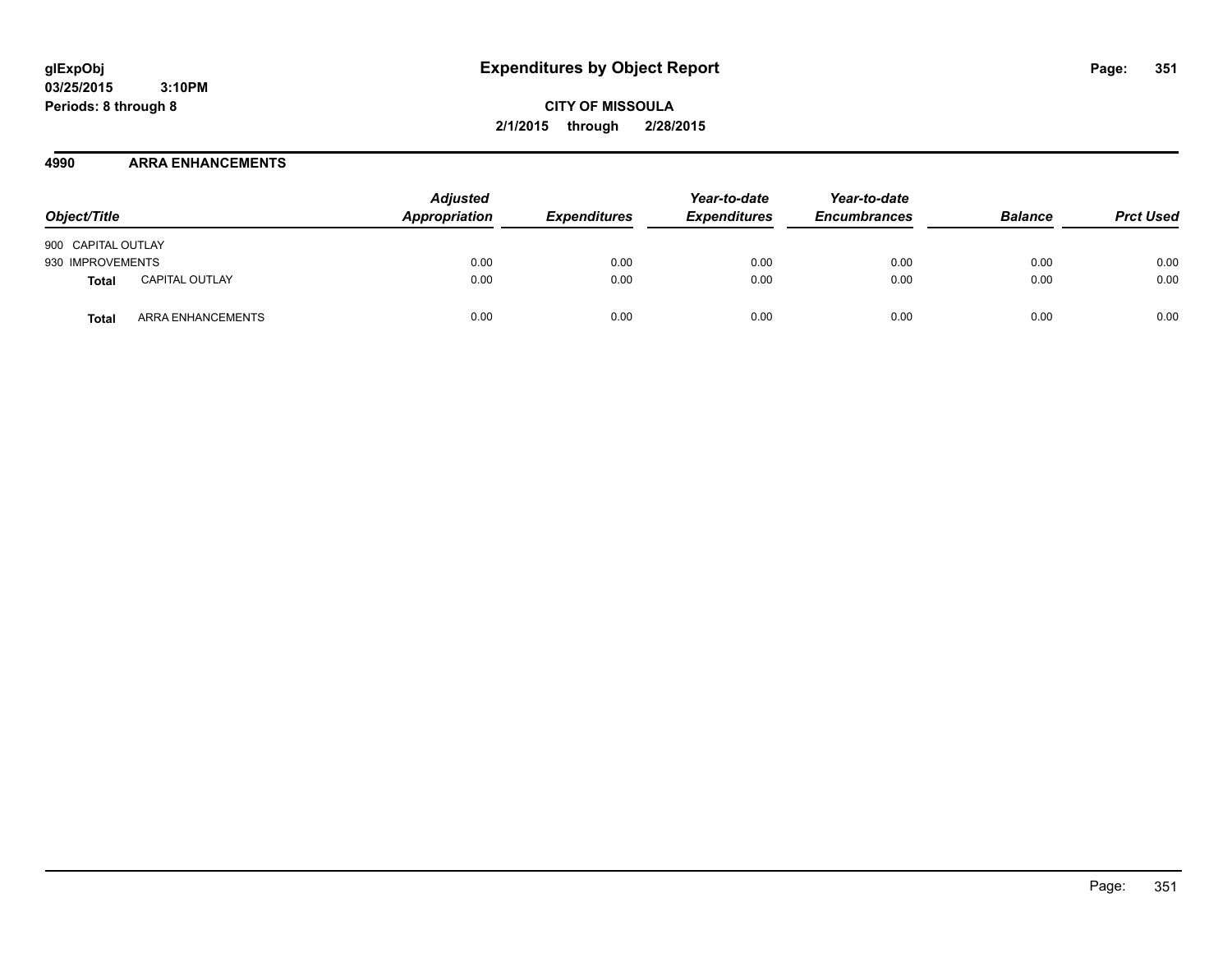#### **4991 ARRA HB645**

**500 N HIGGINS STREETSCAPE**

| Object/Title       |                       | <b>Adjusted</b><br><b>Appropriation</b> | <b>Expenditures</b> | Year-to-date<br><b>Expenditures</b> | Year-to-date<br><b>Encumbrances</b> | <b>Balance</b> | <b>Prct Used</b> |
|--------------------|-----------------------|-----------------------------------------|---------------------|-------------------------------------|-------------------------------------|----------------|------------------|
| 900 CAPITAL OUTLAY |                       |                                         |                     |                                     |                                     |                |                  |
| 930 IMPROVEMENTS   |                       | 0.00                                    | 0.00                | 0.00                                | 0.00                                | 0.00           | 0.00             |
| <b>Total</b>       | <b>CAPITAL OUTLAY</b> | 0.00                                    | 0.00                | 0.00                                | 0.00                                | 0.00           | 0.00             |
| Total              | N HIGGINS STREETSCAPE | 0.00                                    | 0.00                | 0.00                                | 0.00                                | 0.00           | 0.00             |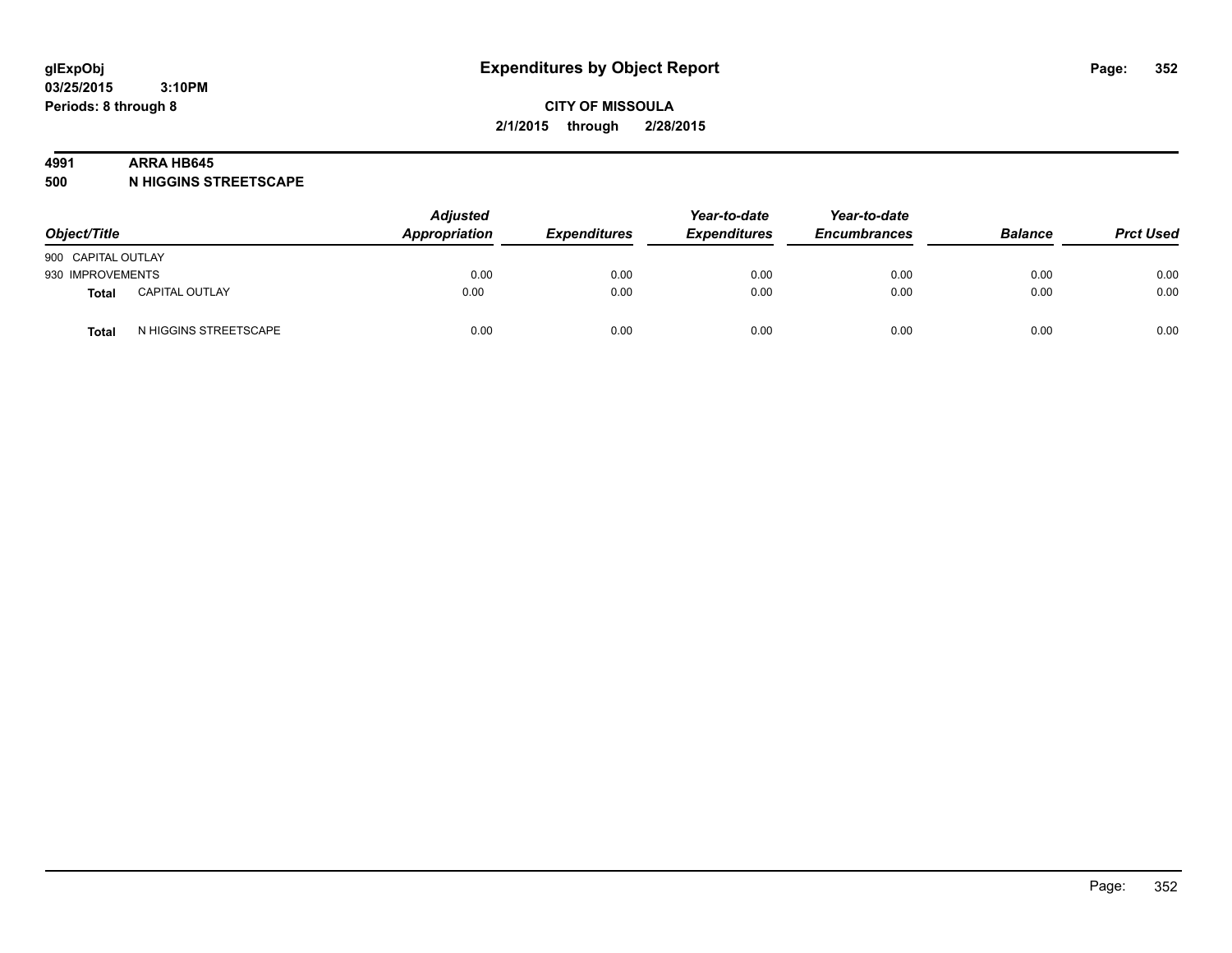# **4991 ARRA HB645**

**520 N HIGGINS PAVING**

| Object/Title       |                       | <b>Adjusted</b><br>Appropriation | <b>Expenditures</b> | Year-to-date<br><b>Expenditures</b> | Year-to-date<br><b>Encumbrances</b> | <b>Balance</b> | <b>Prct Used</b> |
|--------------------|-----------------------|----------------------------------|---------------------|-------------------------------------|-------------------------------------|----------------|------------------|
| 900 CAPITAL OUTLAY |                       |                                  |                     |                                     |                                     |                |                  |
| 930 IMPROVEMENTS   |                       | 0.00                             | 0.00                | 0.00                                | 0.00                                | 0.00           | 0.00             |
| Total              | <b>CAPITAL OUTLAY</b> | 0.00                             | 0.00                | 0.00                                | 0.00                                | 0.00           | 0.00             |
| <b>Total</b>       | N HIGGINS PAVING      | 0.00                             | 0.00                | 0.00                                | 0.00                                | 0.00           | 0.00             |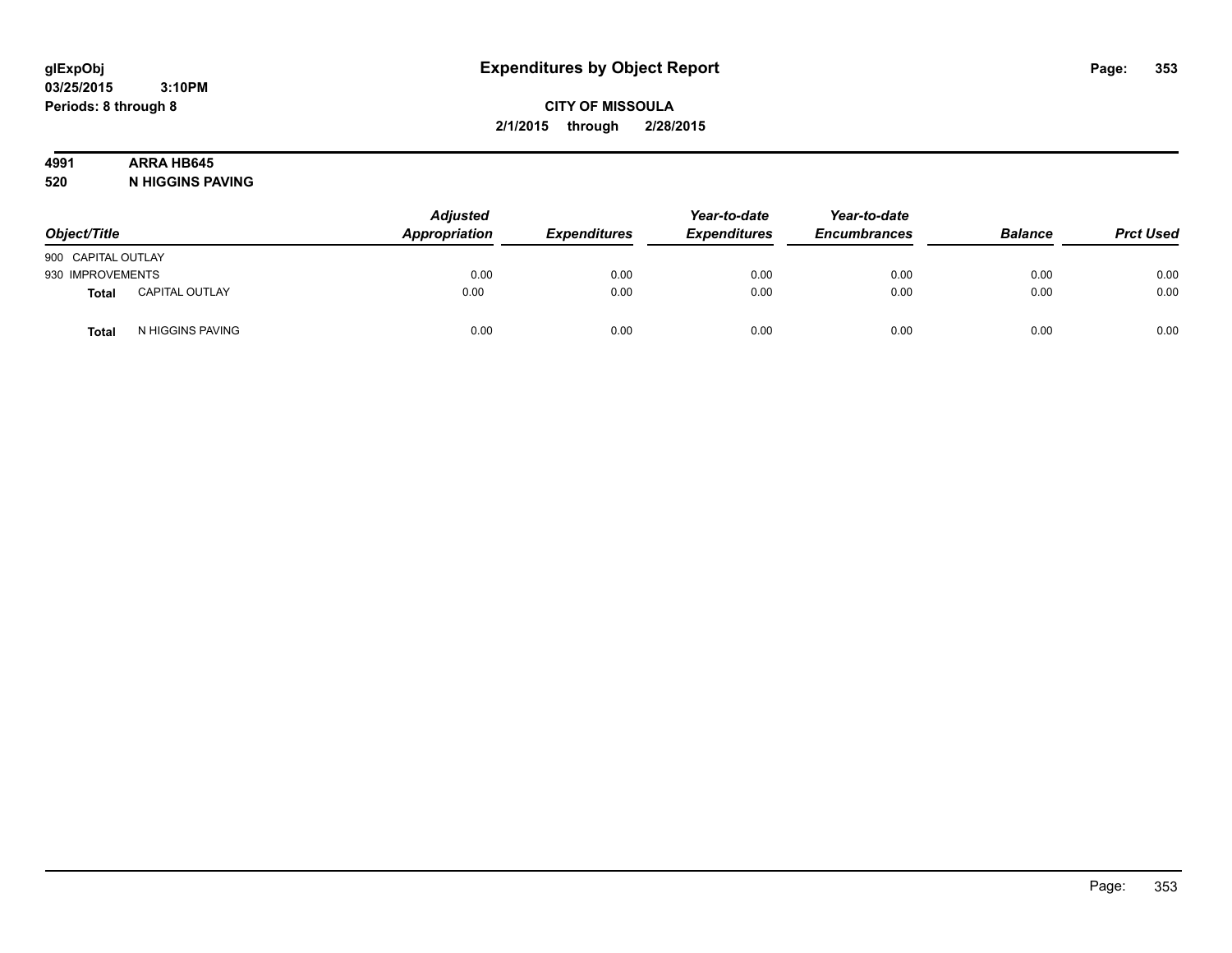**CITY OF MISSOULA 2/1/2015 through 2/28/2015**

#### **4991 ARRA HB645**

**525 BROOKS ST CURB & SW IMPROVEMENTS**

| Object/Title       |                                 | <b>Adjusted</b><br>Appropriation | <b>Expenditures</b> | Year-to-date<br><b>Expenditures</b> | Year-to-date<br><b>Encumbrances</b> | <b>Balance</b> | <b>Prct Used</b> |
|--------------------|---------------------------------|----------------------------------|---------------------|-------------------------------------|-------------------------------------|----------------|------------------|
| 900 CAPITAL OUTLAY |                                 |                                  |                     |                                     |                                     |                |                  |
| 930 IMPROVEMENTS   |                                 | 0.00                             | 0.00                | 0.00                                | 0.00                                | 0.00           | 0.00             |
| <b>Total</b>       | <b>CAPITAL OUTLAY</b>           | 0.00                             | 0.00                | 0.00                                | 0.00                                | 0.00           | 0.00             |
| <b>Total</b>       | BROOKS ST CURB & SW IMPROVEMENT | 0.00                             | 0.00                | 0.00                                | 0.00                                | 0.00           | 0.00             |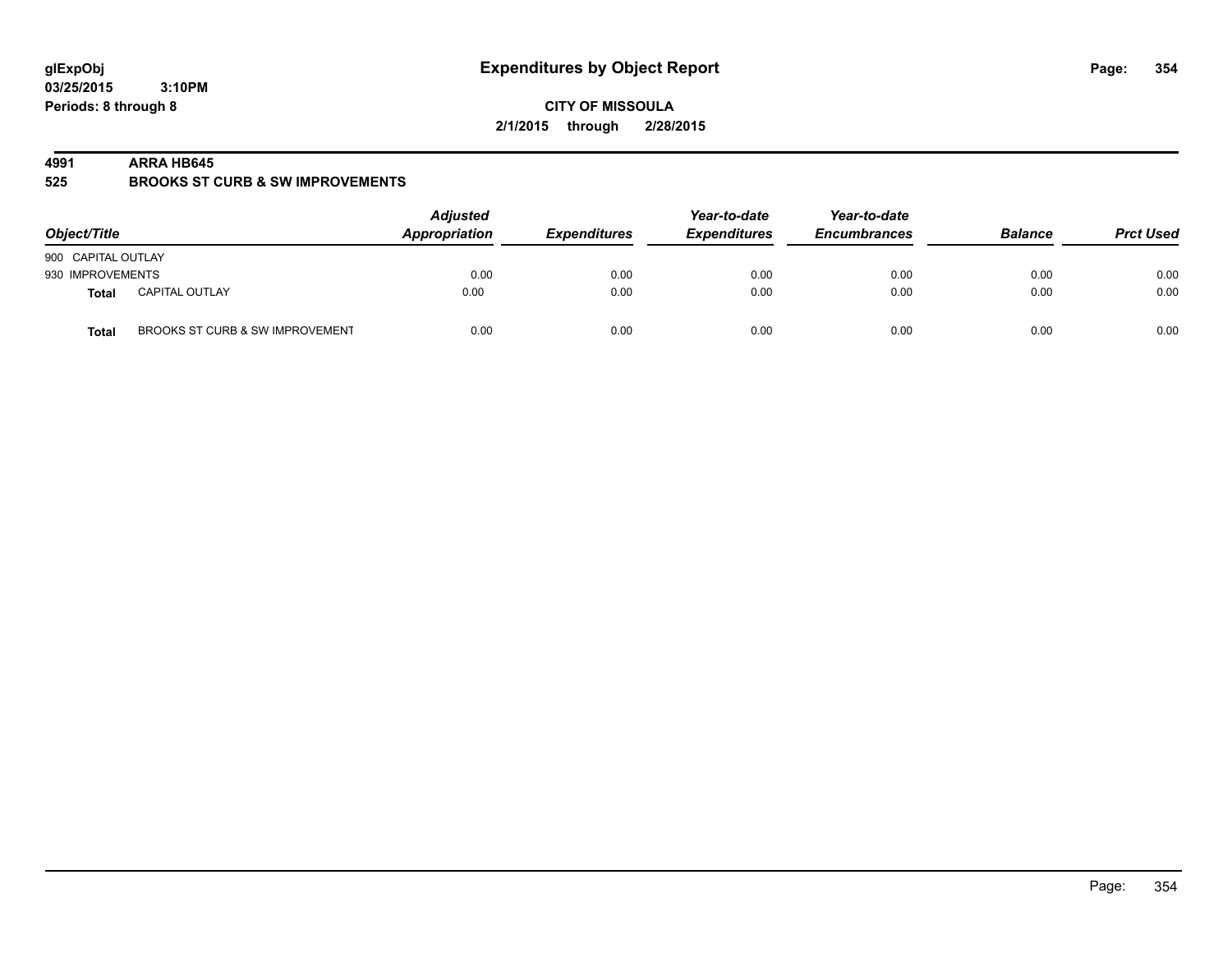# **4991 ARRA HB645**

**530 CURB RAMPS**

| Object/Title          |                            | <b>Adjusted</b><br><b>Appropriation</b> | <b>Expenditures</b> | Year-to-date<br><b>Expenditures</b> | Year-to-date<br><b>Encumbrances</b> | <b>Balance</b> | <b>Prct Used</b> |
|-----------------------|----------------------------|-----------------------------------------|---------------------|-------------------------------------|-------------------------------------|----------------|------------------|
| 100 PERSONAL SERVICES |                            |                                         |                     |                                     |                                     |                |                  |
|                       | 140 EMPLOYER CONTRIBUTIONS | 0.00                                    | 0.00                | 0.00                                | 0.00                                | 0.00           | 0.00             |
| <b>Total</b>          | PERSONAL SERVICES          | 0.00                                    | 0.00                | 0.00                                | 0.00                                | 0.00           | 0.00             |
| 900 CAPITAL OUTLAY    |                            |                                         |                     |                                     |                                     |                |                  |
| 930 IMPROVEMENTS      |                            | 0.00                                    | 0.00                | 0.00                                | 0.00                                | 0.00           | 0.00             |
| <b>Total</b>          | <b>CAPITAL OUTLAY</b>      | 0.00                                    | 0.00                | 0.00                                | 0.00                                | 0.00           | 0.00             |
| <b>Total</b>          | <b>CURB RAMPS</b>          | 0.00                                    | 0.00                | 0.00                                | 0.00                                | 0.00           | 0.00             |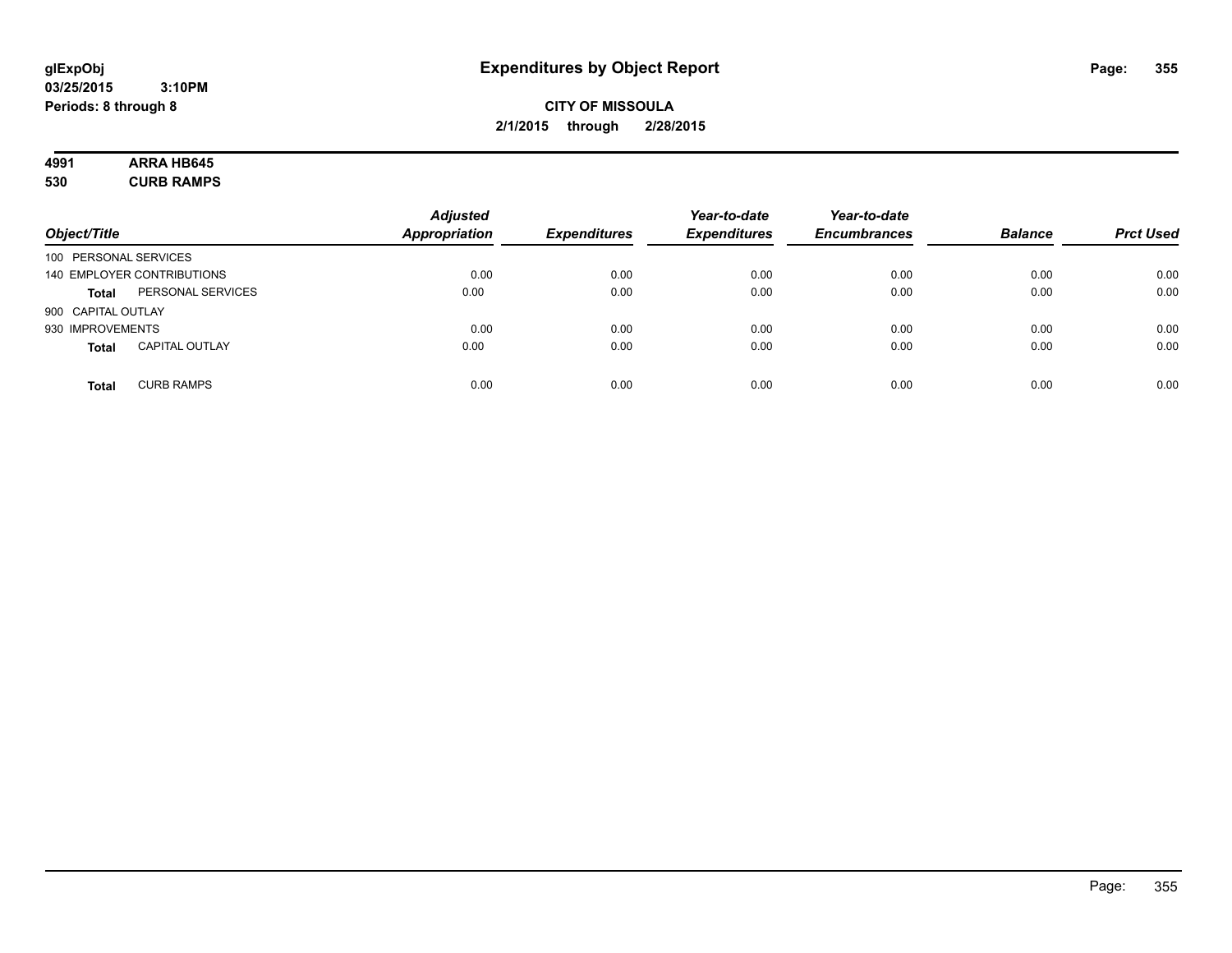# **CITY OF MISSOULA 2/1/2015 through 2/28/2015**

#### **4991 ARRA HB645**

**535 PARKS PLAYGROUND INSTALLS**

|                          |                            | <b>Adjusted</b>      |                     | Year-to-date        | Year-to-date        |                |                  |
|--------------------------|----------------------------|----------------------|---------------------|---------------------|---------------------|----------------|------------------|
| Object/Title             |                            | <b>Appropriation</b> | <b>Expenditures</b> | <b>Expenditures</b> | <b>Encumbrances</b> | <b>Balance</b> | <b>Prct Used</b> |
| 100 PERSONAL SERVICES    |                            |                      |                     |                     |                     |                |                  |
| 110 SALARIES AND WAGES   |                            | 0.00                 | 0.00                | 0.00                | 0.00                | 0.00           | 0.00             |
| 120 OVERTIME/TERMINATION |                            | 0.00                 | 0.00                | 0.00                | 0.00                | 0.00           | 0.00             |
|                          | 140 EMPLOYER CONTRIBUTIONS | 0.00                 | 0.00                | 0.00                | 0.00                | 0.00           | 0.00             |
| Total                    | PERSONAL SERVICES          | 0.00                 | 0.00                | 0.00                | 0.00                | 0.00           | 0.00             |
| 900 CAPITAL OUTLAY       |                            |                      |                     |                     |                     |                |                  |
| 930 IMPROVEMENTS         |                            | 0.00                 | 0.00                | 0.00                | 0.00                | 0.00           | 0.00             |
| <b>Total</b>             | <b>CAPITAL OUTLAY</b>      | 0.00                 | 0.00                | 0.00                | 0.00                | 0.00           | 0.00             |
|                          |                            |                      |                     |                     |                     |                |                  |
| <b>Total</b>             | PARKS PLAYGROUND INSTALLS  | 0.00                 | 0.00                | 0.00                | 0.00                | 0.00           | 0.00             |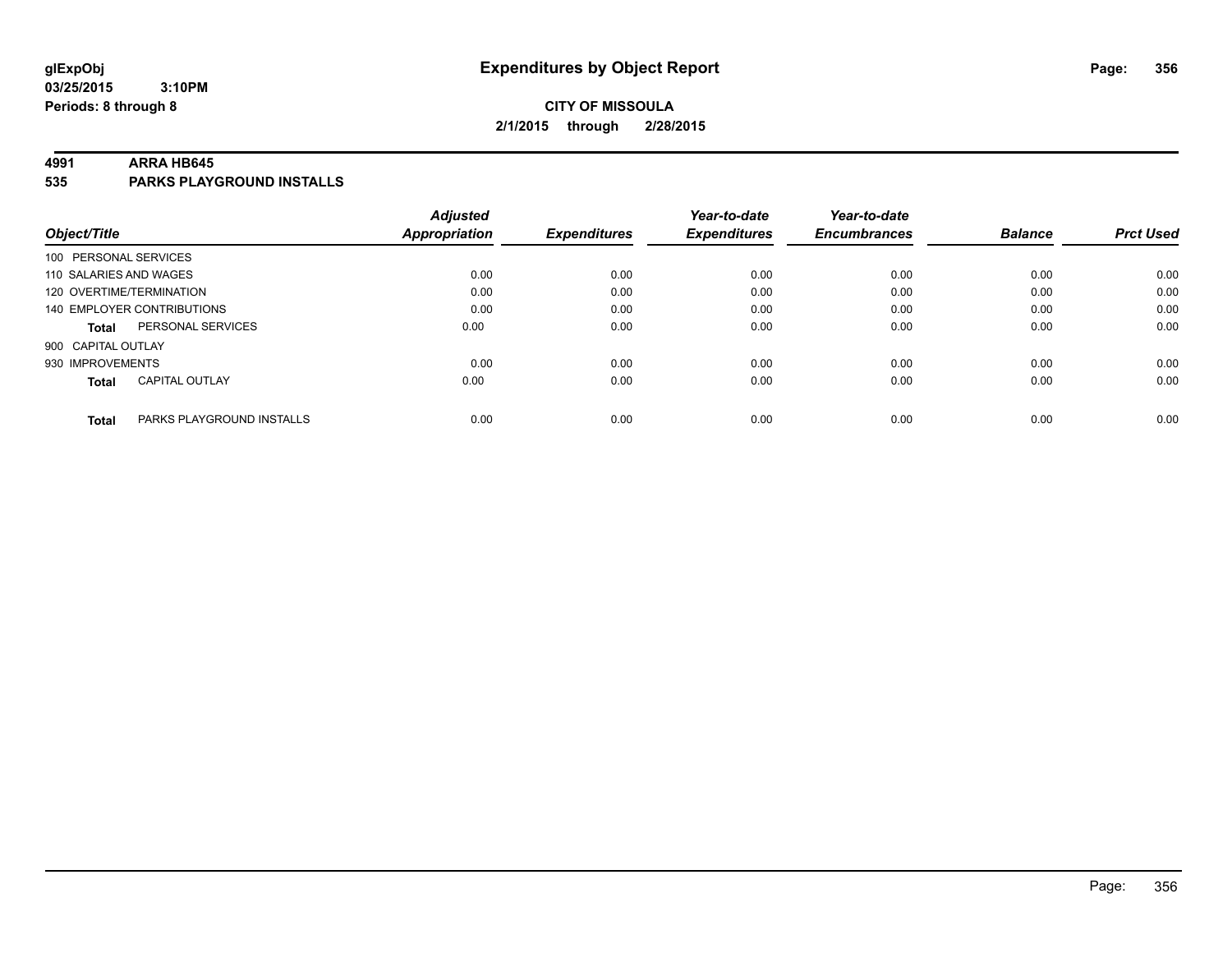#### **4991 ARRA HB645**

**540 GREENOUGH PARK BRIDGE**

|                          |                              | <b>Adjusted</b> |                     | Year-to-date        | Year-to-date        |                |                  |
|--------------------------|------------------------------|-----------------|---------------------|---------------------|---------------------|----------------|------------------|
| Object/Title             |                              | Appropriation   | <b>Expenditures</b> | <b>Expenditures</b> | <b>Encumbrances</b> | <b>Balance</b> | <b>Prct Used</b> |
| 100 PERSONAL SERVICES    |                              |                 |                     |                     |                     |                |                  |
| 120 OVERTIME/TERMINATION |                              | 0.00            | 0.00                | 0.00                | 0.00                | 0.00           | 0.00             |
|                          | 140 EMPLOYER CONTRIBUTIONS   | 0.00            | 0.00                | 0.00                | 0.00                | 0.00           | 0.00             |
| <b>Total</b>             | PERSONAL SERVICES            | 0.00            | 0.00                | 0.00                | 0.00                | 0.00           | 0.00             |
| 900 CAPITAL OUTLAY       |                              |                 |                     |                     |                     |                |                  |
| 930 IMPROVEMENTS         |                              | 0.00            | 0.00                | 0.00                | 0.00                | 0.00           | 0.00             |
| <b>Total</b>             | <b>CAPITAL OUTLAY</b>        | 0.00            | 0.00                | 0.00                | 0.00                | 0.00           | 0.00             |
| <b>Total</b>             | <b>GREENOUGH PARK BRIDGE</b> | 0.00            | 0.00                | 0.00                | 0.00                | 0.00           | 0.00             |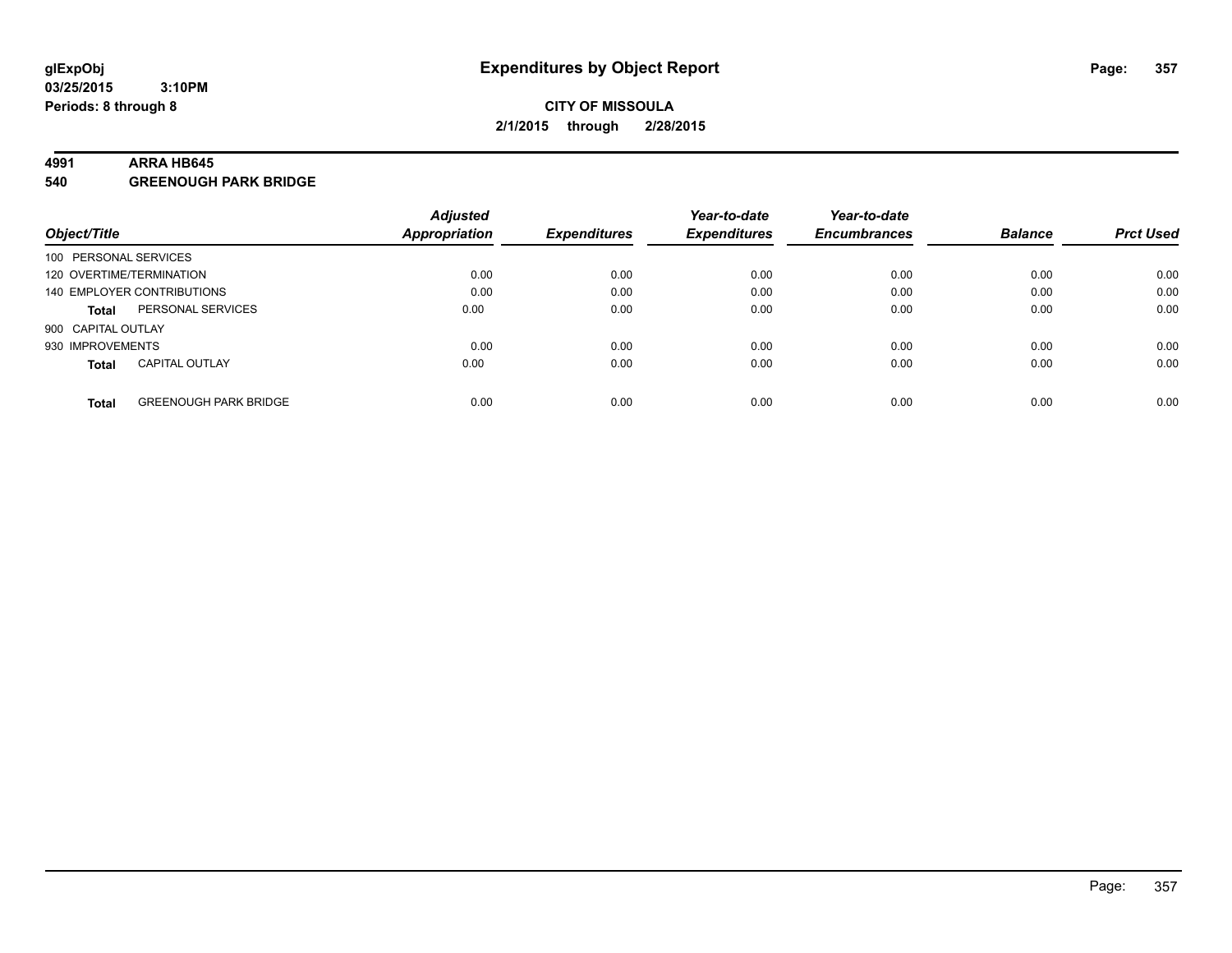**4991 ARRA HB645**

| Object/Title                          | <b>Adjusted</b><br><b>Appropriation</b> | <b>Expenditures</b> | Year-to-date<br><b>Expenditures</b> | Year-to-date<br><b>Encumbrances</b> | <b>Balance</b> | <b>Prct Used</b> |
|---------------------------------------|-----------------------------------------|---------------------|-------------------------------------|-------------------------------------|----------------|------------------|
| 100 PERSONAL SERVICES                 |                                         |                     |                                     |                                     |                |                  |
| 110 SALARIES AND WAGES                | 0.00                                    | 0.00                | 0.00                                | 0.00                                | 0.00           | 0.00             |
| 120 OVERTIME/TERMINATION              | 0.00                                    | 0.00                | 0.00                                | 0.00                                | 0.00           | 0.00             |
| 140 EMPLOYER CONTRIBUTIONS            | 0.00                                    | 0.00                | 0.00                                | 0.00                                | 0.00           | 0.00             |
| PERSONAL SERVICES<br><b>Total</b>     | 0.00                                    | 0.00                | 0.00                                | 0.00                                | 0.00           | 0.00             |
| 900 CAPITAL OUTLAY                    |                                         |                     |                                     |                                     |                |                  |
| 930 IMPROVEMENTS                      | 0.00                                    | 0.00                | 0.00                                | 0.00                                | 0.00           | 0.00             |
| <b>CAPITAL OUTLAY</b><br><b>Total</b> | 0.00                                    | 0.00                | 0.00                                | 0.00                                | 0.00           | 0.00             |
| ARRA HB645<br>Total                   | 0.00                                    | 0.00                | 0.00                                | 0.00                                | 0.00           | 0.00             |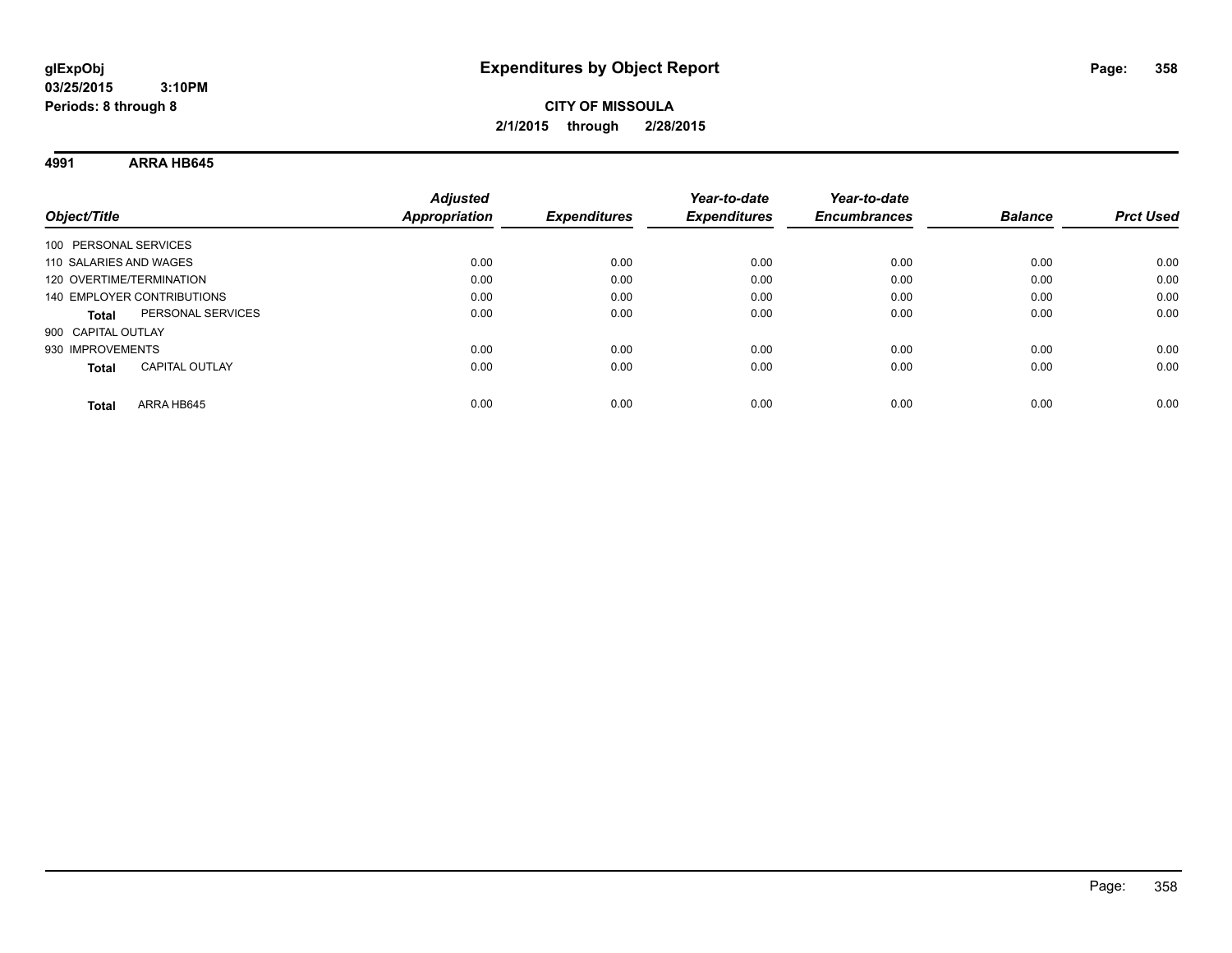**4992 WFL MILLER CREEK ROAD**

| Object/Title       |                       | <b>Adjusted</b><br><b>Appropriation</b> | <b>Expenditures</b> | Year-to-date<br><b>Expenditures</b> | Year-to-date<br><b>Encumbrances</b> | <b>Balance</b> | <b>Prct Used</b> |
|--------------------|-----------------------|-----------------------------------------|---------------------|-------------------------------------|-------------------------------------|----------------|------------------|
| 900 CAPITAL OUTLAY |                       |                                         |                     |                                     |                                     |                |                  |
| 930 IMPROVEMENTS   |                       | 0.00                                    | 0.00                | 0.00                                | 0.00                                | 0.00           | 0.00             |
| <b>Total</b>       | <b>CAPITAL OUTLAY</b> | 0.00                                    | 0.00                | 0.00                                | 0.00                                | 0.00           | 0.00             |
| Total              | NON-DEPARTMENTAL      | 0.00                                    | 0.00                | 0.00                                | 0.00                                | 0.00           | 0.00             |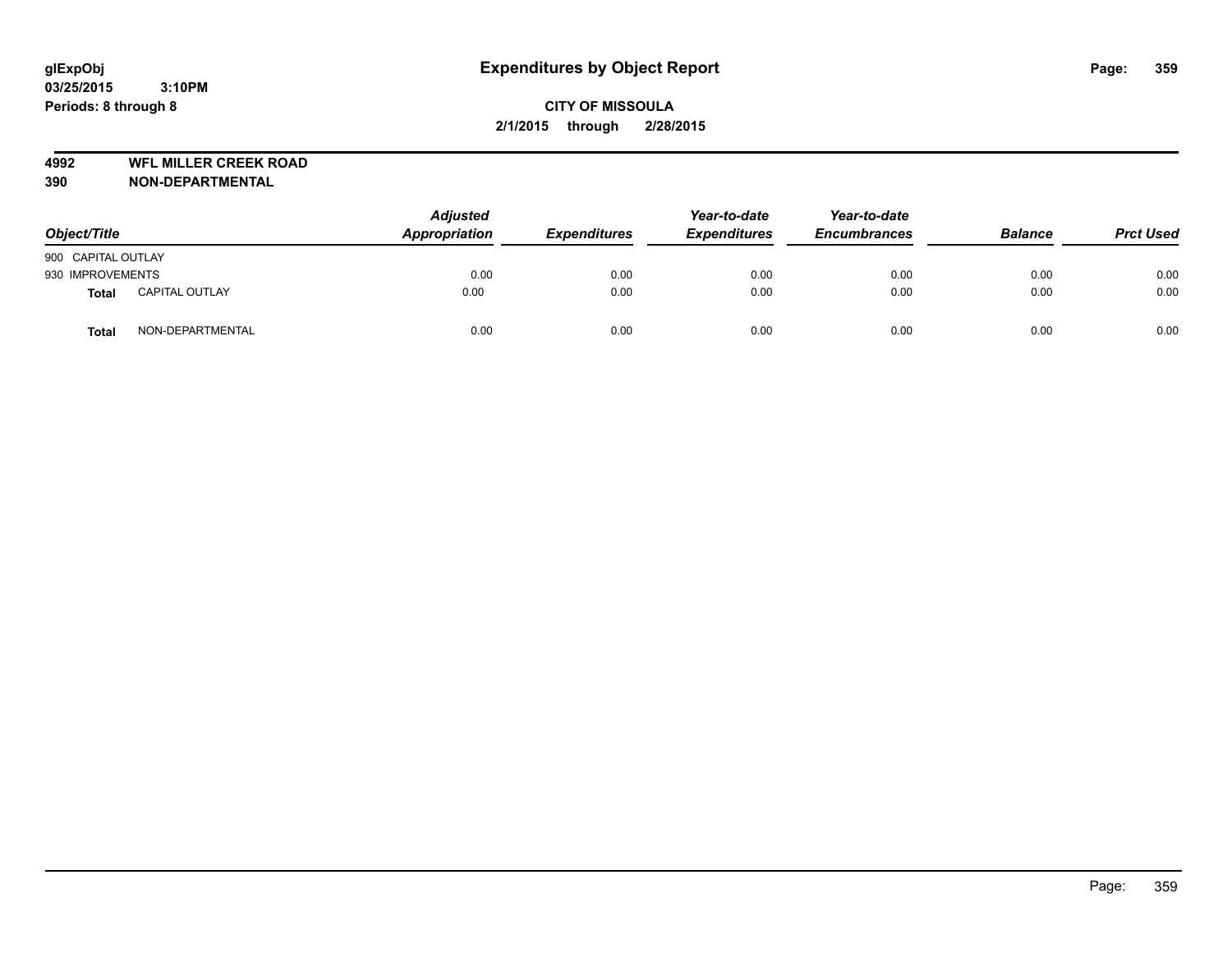**CITY OF MISSOULA 2/1/2015 through 2/28/2015**

## **4992 WFL MILLER CREEK ROAD**

| Object/Title                          | <b>Adjusted</b><br>Appropriation | <b>Expenditures</b> | Year-to-date<br><b>Expenditures</b> | Year-to-date<br><b>Encumbrances</b> | <b>Balance</b> | <b>Prct Used</b> |
|---------------------------------------|----------------------------------|---------------------|-------------------------------------|-------------------------------------|----------------|------------------|
| 900 CAPITAL OUTLAY                    |                                  |                     |                                     |                                     |                |                  |
| 930 IMPROVEMENTS                      | 0.00                             | 0.00                | 0.00                                | 0.00                                | 0.00           | 0.00             |
| <b>CAPITAL OUTLAY</b><br>Total        | 0.00                             | 0.00                | 0.00                                | 0.00                                | 0.00           | 0.00             |
| WFL MILLER CREEK ROAD<br><b>Total</b> | 0.00                             | 0.00                | 0.00                                | 0.00                                | 0.00           | 0.00             |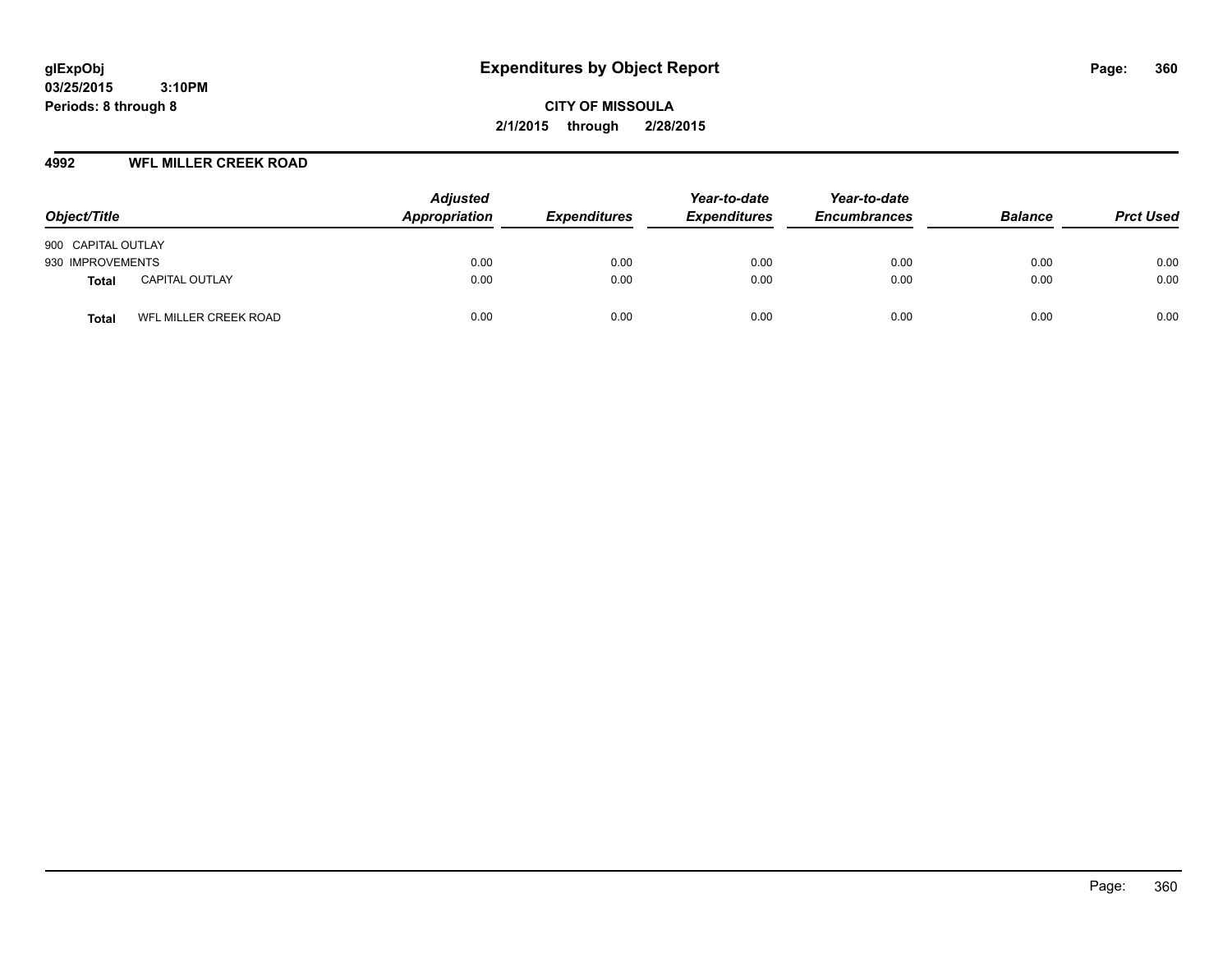#### **4993 WESTERN FEDERAL LANDS**

#### **280 PUBLIC WORKS ADMIN/ENGINEERING**

| Object/Title               |                                | <b>Adjusted</b><br><b>Appropriation</b> | <b>Expenditures</b> | Year-to-date<br><b>Expenditures</b> | Year-to-date<br><b>Encumbrances</b> | <b>Balance</b> | <b>Prct Used</b> |
|----------------------------|--------------------------------|-----------------------------------------|---------------------|-------------------------------------|-------------------------------------|----------------|------------------|
|                            |                                |                                         |                     |                                     |                                     |                |                  |
| 100 PERSONAL SERVICES      |                                |                                         |                     |                                     |                                     |                |                  |
| 110 SALARIES AND WAGES     |                                | 0.00                                    | 589.95              | 589.95                              | 0.00                                | $-589.95$      | 0.00             |
| 140 EMPLOYER CONTRIBUTIONS |                                | 0.00                                    | 43.77               | 43.77                               | 0.00                                | $-43.77$       | 0.00             |
| <b>Total</b>               | PERSONAL SERVICES              | 0.00                                    | 633.72              | 633.72                              | 0.00                                | $-633.72$      | 0.00             |
| 300 PURCHASED SERVICES     |                                |                                         |                     |                                     |                                     |                |                  |
| 350 PROFESSIONAL SERVICES  |                                | 0.00                                    | 0.00                | 0.00                                | 0.00                                | 0.00           | 0.00             |
| Total                      | PURCHASED SERVICES             | 0.00                                    | 0.00                | 0.00                                | 0.00                                | 0.00           | 0.00             |
| 900 CAPITAL OUTLAY         |                                |                                         |                     |                                     |                                     |                |                  |
| 930 IMPROVEMENTS           |                                | 0.00                                    | 0.00                | 60.691.21                           | 0.00                                | $-60.691.21$   | 0.00             |
| <b>Total</b>               | <b>CAPITAL OUTLAY</b>          | 0.00                                    | 0.00                | 60.691.21                           | 0.00                                | $-60,691.21$   | 0.00             |
| <b>Total</b>               | PUBLIC WORKS ADMIN/ENGINEERING | 0.00                                    | 633.72              | 61,324.93                           | 0.00                                | $-61,324.93$   | 0.00             |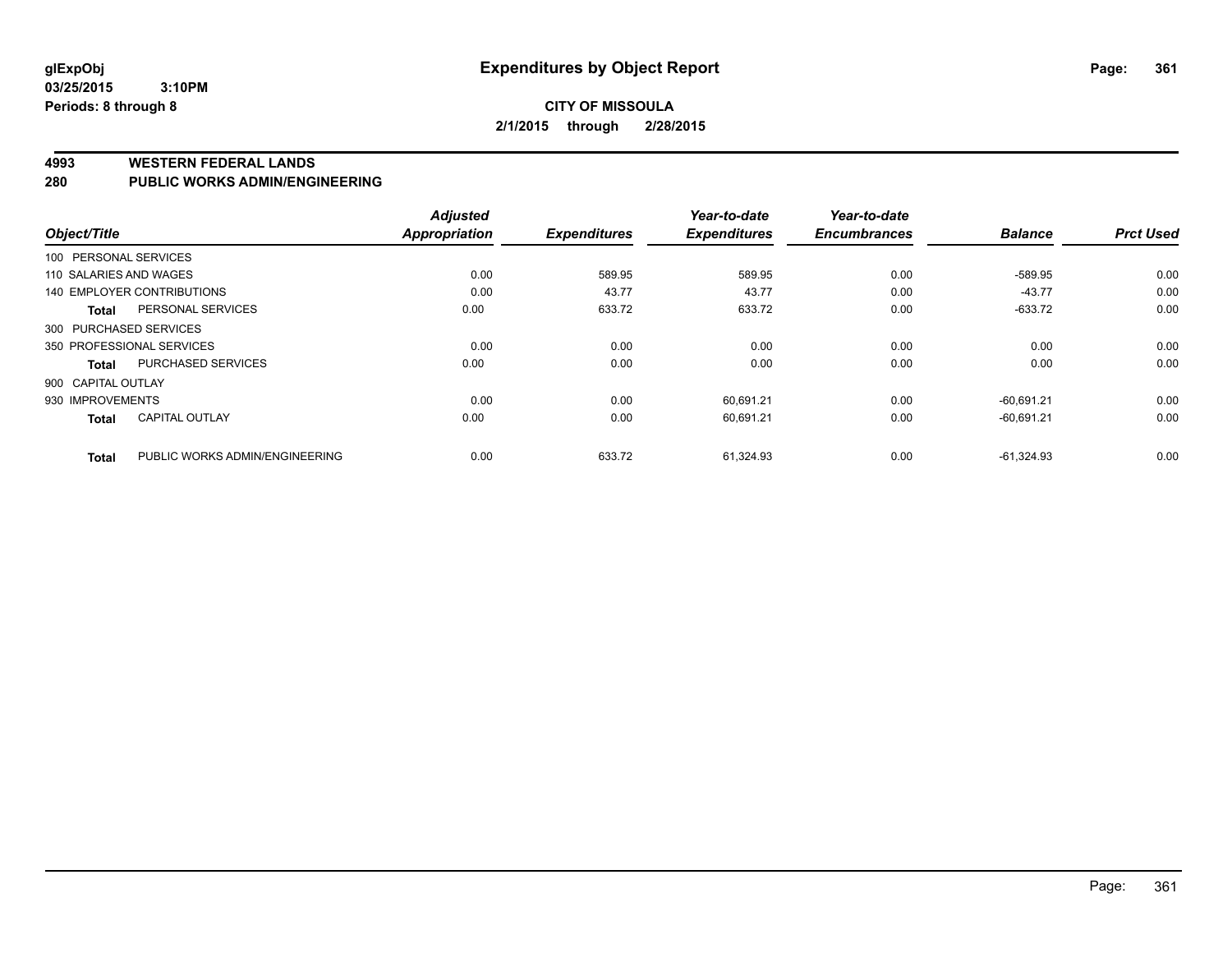### **CITY OF MISSOULA 2/1/2015 through 2/28/2015**

#### **4993 WESTERN FEDERAL LANDS**

|                        |                                   | <b>Adjusted</b>      |                     | Year-to-date        | Year-to-date        |                |                  |
|------------------------|-----------------------------------|----------------------|---------------------|---------------------|---------------------|----------------|------------------|
| Object/Title           |                                   | <b>Appropriation</b> | <b>Expenditures</b> | <b>Expenditures</b> | <b>Encumbrances</b> | <b>Balance</b> | <b>Prct Used</b> |
| 100 PERSONAL SERVICES  |                                   |                      |                     |                     |                     |                |                  |
| 110 SALARIES AND WAGES |                                   | 0.00                 | 589.95              | 589.95              | 0.00                | $-589.95$      | 0.00             |
|                        | <b>140 EMPLOYER CONTRIBUTIONS</b> | 0.00                 | 43.77               | 43.77               | 0.00                | $-43.77$       | 0.00             |
| <b>Total</b>           | PERSONAL SERVICES                 | 0.00                 | 633.72              | 633.72              | 0.00                | $-633.72$      | 0.00             |
| 300 PURCHASED SERVICES |                                   |                      |                     |                     |                     |                |                  |
|                        | 350 PROFESSIONAL SERVICES         | 0.00                 | 0.00                | 0.00                | 0.00                | 0.00           | 0.00             |
| <b>Total</b>           | PURCHASED SERVICES                | 0.00                 | 0.00                | 0.00                | 0.00                | 0.00           | 0.00             |
| 900 CAPITAL OUTLAY     |                                   |                      |                     |                     |                     |                |                  |
| 930 IMPROVEMENTS       |                                   | 0.00                 | 0.00                | 60.691.21           | 0.00                | $-60.691.21$   | 0.00             |
| Total                  | CAPITAL OUTLAY                    | 0.00                 | 0.00                | 60,691.21           | 0.00                | $-60,691.21$   | 0.00             |
| <b>Total</b>           | <b>WESTERN FEDERAL LANDS</b>      | 0.00                 | 633.72              | 61.324.93           | 0.00                | -61.324.93     | 0.00             |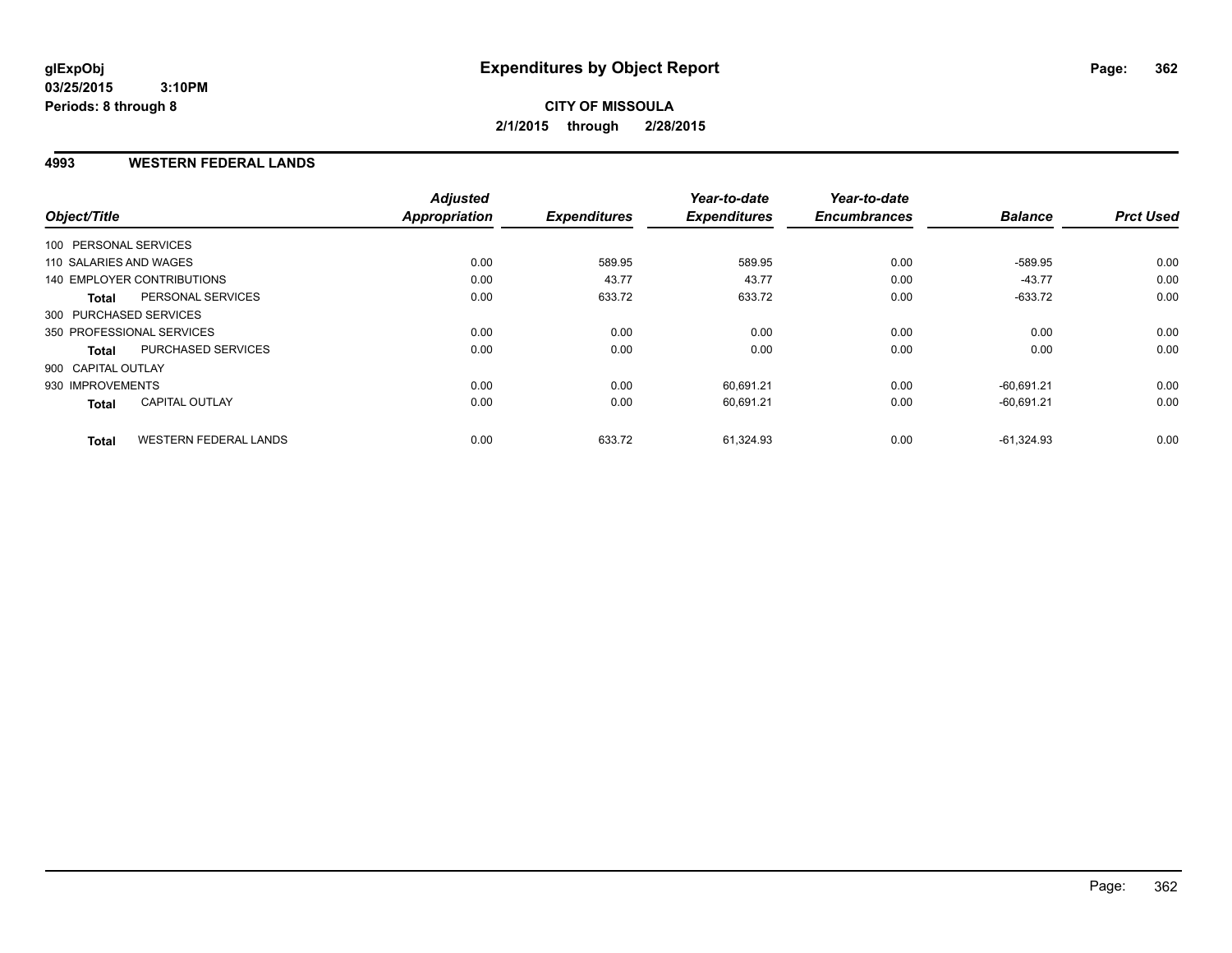### **5020 CIVIC STADIUM**

**395 PARKING COMMISSION**

|                   |                             | <b>Adjusted</b>      |                     | Year-to-date        | Year-to-date<br><b>Encumbrances</b> | <b>Balance</b> | <b>Prct Used</b> |
|-------------------|-----------------------------|----------------------|---------------------|---------------------|-------------------------------------|----------------|------------------|
| Object/Title      |                             | <b>Appropriation</b> | <b>Expenditures</b> | <b>Expenditures</b> |                                     |                |                  |
| 500 FIXED CHARGES |                             |                      |                     |                     |                                     |                |                  |
| 500 FIXED CHARGES |                             | 3,000.00             | 0.00                | 0.00                | 0.00                                | 3,000.00       | 0.00             |
| <b>Total</b>      | <b>FIXED CHARGES</b>        | 3,000.00             | 0.00                | 0.00                | 0.00                                | 3,000.00       | 0.00             |
| 600 DEBT SERVICE  |                             |                      |                     |                     |                                     |                |                  |
| 610 PRINCIPAL     |                             | 33,420.00            | 0.00                | 0.00                | 0.00                                | 33,420.00      | 0.00             |
|                   | 620 INTEREST / SERVICE FEES | 83,580.00            | 0.00                | 0.00                | 0.00                                | 83,580.00      | 0.00             |
| <b>Total</b>      | <b>DEBT SERVICE</b>         | 117,000.00           | 0.00                | 0.00                | 0.00                                | 117,000.00     | 0.00             |
| 800 OTHER OBJECTS |                             |                      |                     |                     |                                     |                |                  |
| 830 DEPRECIATION  |                             | 0.00                 | 0.00                | 0.00                | 0.00                                | 0.00           | 0.00             |
| <b>Total</b>      | OTHER OBJECTS               | 0.00                 | 0.00                | 0.00                | 0.00                                | 0.00           | 0.00             |
| <b>Total</b>      | PARKING COMMISSION          | 120,000.00           | 0.00                | 0.00                | 0.00                                | 120,000.00     | 0.00             |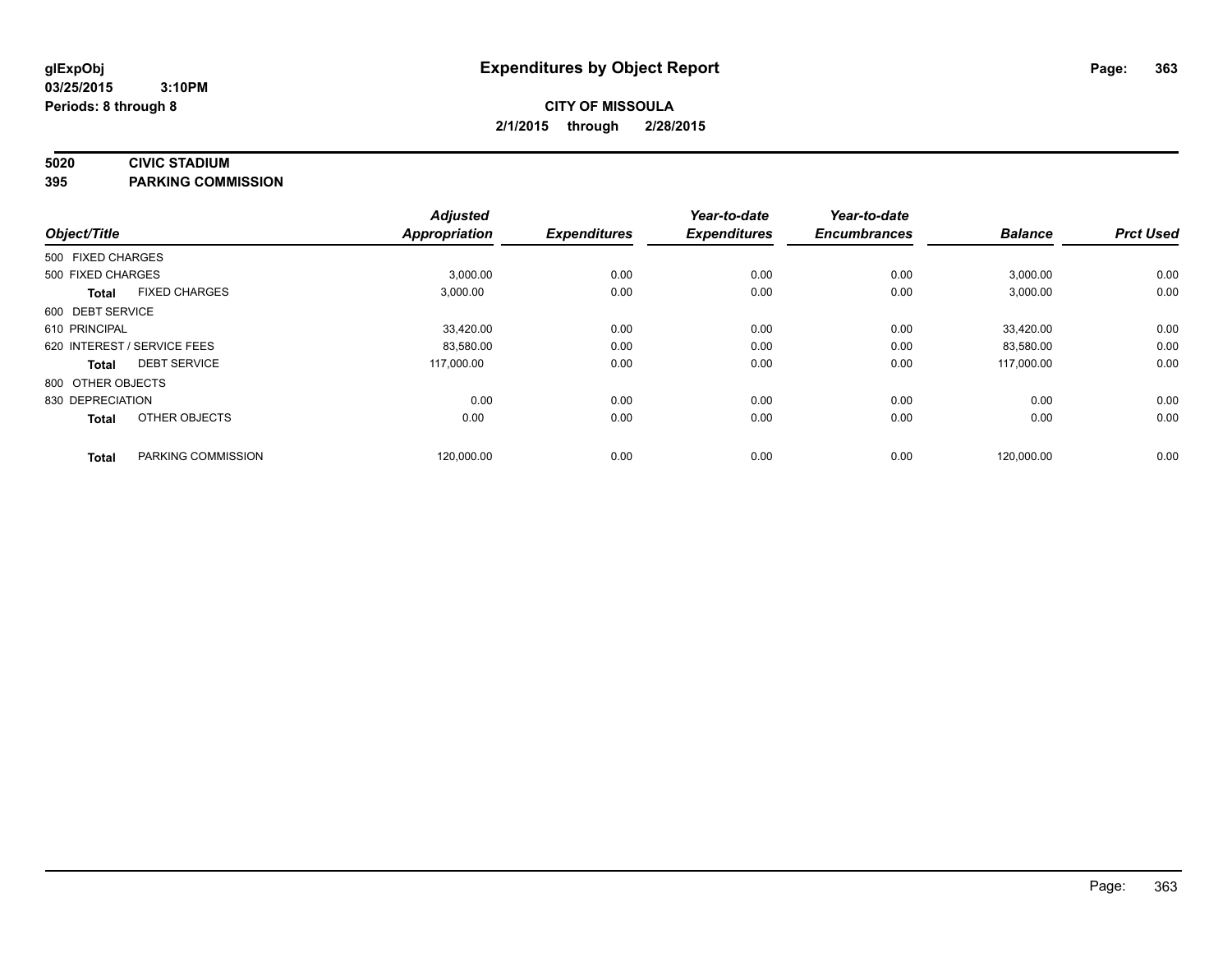**5020 CIVIC STADIUM**

| Object/Title                |                      | <b>Adjusted</b><br><b>Appropriation</b> | <b>Expenditures</b> | Year-to-date<br><b>Expenditures</b> | Year-to-date<br><b>Encumbrances</b> | <b>Balance</b> | <b>Prct Used</b> |
|-----------------------------|----------------------|-----------------------------------------|---------------------|-------------------------------------|-------------------------------------|----------------|------------------|
|                             |                      |                                         |                     |                                     |                                     |                |                  |
| 500 FIXED CHARGES           |                      |                                         |                     |                                     |                                     |                |                  |
| 500 FIXED CHARGES           |                      | 3,000.00                                | 0.00                | 0.00                                | 0.00                                | 3,000.00       | 0.00             |
| <b>Total</b>                | <b>FIXED CHARGES</b> | 3,000.00                                | 0.00                | 0.00                                | 0.00                                | 3,000.00       | 0.00             |
| 600 DEBT SERVICE            |                      |                                         |                     |                                     |                                     |                |                  |
| 610 PRINCIPAL               |                      | 33,420.00                               | 0.00                | 0.00                                | 0.00                                | 33,420.00      | 0.00             |
| 620 INTEREST / SERVICE FEES |                      | 83,580.00                               | 0.00                | 0.00                                | 0.00                                | 83,580.00      | 0.00             |
| <b>Total</b>                | <b>DEBT SERVICE</b>  | 117,000.00                              | 0.00                | 0.00                                | 0.00                                | 117,000.00     | 0.00             |
| 800 OTHER OBJECTS           |                      |                                         |                     |                                     |                                     |                |                  |
| 830 DEPRECIATION            |                      | 0.00                                    | 0.00                | 0.00                                | 0.00                                | 0.00           | 0.00             |
| <b>Total</b>                | OTHER OBJECTS        | 0.00                                    | 0.00                | 0.00                                | 0.00                                | 0.00           | 0.00             |
| <b>Total</b>                | <b>CIVIC STADIUM</b> | 120,000.00                              | 0.00                | 0.00                                | 0.00                                | 120,000.00     | 0.00             |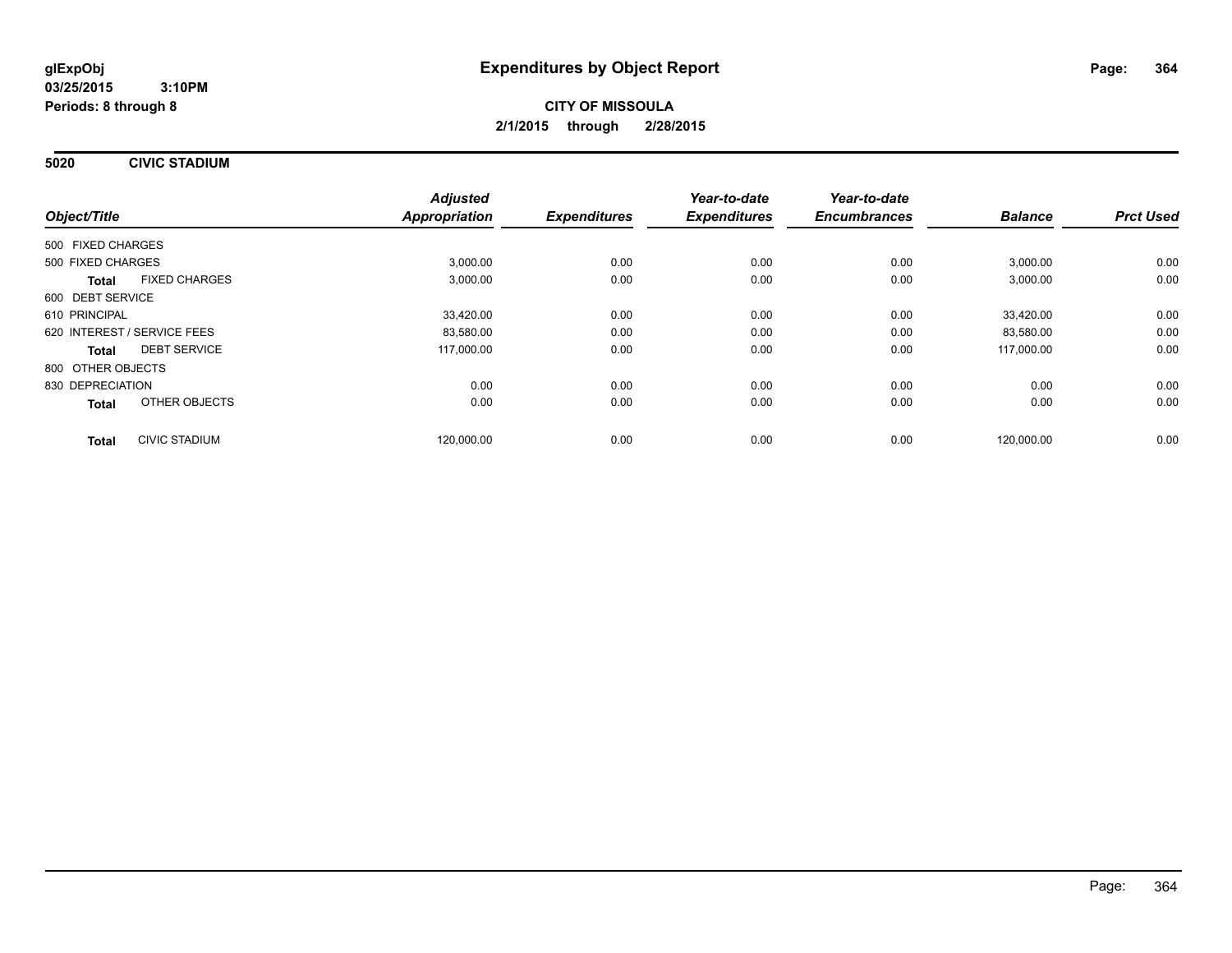# **5210 WATER**

**335 WATER**

|                           |                              | <b>Adjusted</b> |                     | Year-to-date        | Year-to-date        |                 |                  |
|---------------------------|------------------------------|-----------------|---------------------|---------------------|---------------------|-----------------|------------------|
| Object/Title              |                              | Appropriation   | <b>Expenditures</b> | <b>Expenditures</b> | <b>Encumbrances</b> | <b>Balance</b>  | <b>Prct Used</b> |
| 300 PURCHASED SERVICES    |                              |                 |                     |                     |                     |                 |                  |
|                           | 350 PROFESSIONAL SERVICES    | 0.00            | 108,623.88          | 1,443,867.38        | 0.00                | $-1,443,867.38$ | 0.00             |
|                           | 390 OTHER PURCHASED SERVICES | 0.00            | 0.00                | 370.43              | 0.00                | $-370.43$       | 0.00             |
| <b>Total</b>              | PURCHASED SERVICES           | 0.00            | 108,623.88          | 1,444,237.81        | 0.00                | $-1,444,237.81$ | 0.00             |
| 900 CAPITAL OUTLAY        |                              |                 |                     |                     |                     |                 |                  |
| 910 LAND                  |                              | 0.00            | 0.00                | 0.00                | 0.00                | 0.00            | 0.00             |
| 920 BUILDINGS             |                              | 0.00            | 0.00                | 0.00                | 0.00                | 0.00            | 0.00             |
| 930 IMPROVEMENTS          |                              | 0.00            | 0.00                | 0.00                | 0.00                | 0.00            | 0.00             |
| 940 MACHINERY & EQUIPMENT |                              | 0.00            | 0.00                | 0.00                | 0.00                | 0.00            | 0.00             |
| <b>Total</b>              | <b>CAPITAL OUTLAY</b>        | 0.00            | 0.00                | 0.00                | 0.00                | 0.00            | 0.00             |
| <b>Total</b>              | <b>WATER</b>                 | 0.00            | 108.623.88          | 1.444.237.81        | 0.00                | $-1.444.237.81$ | 0.00             |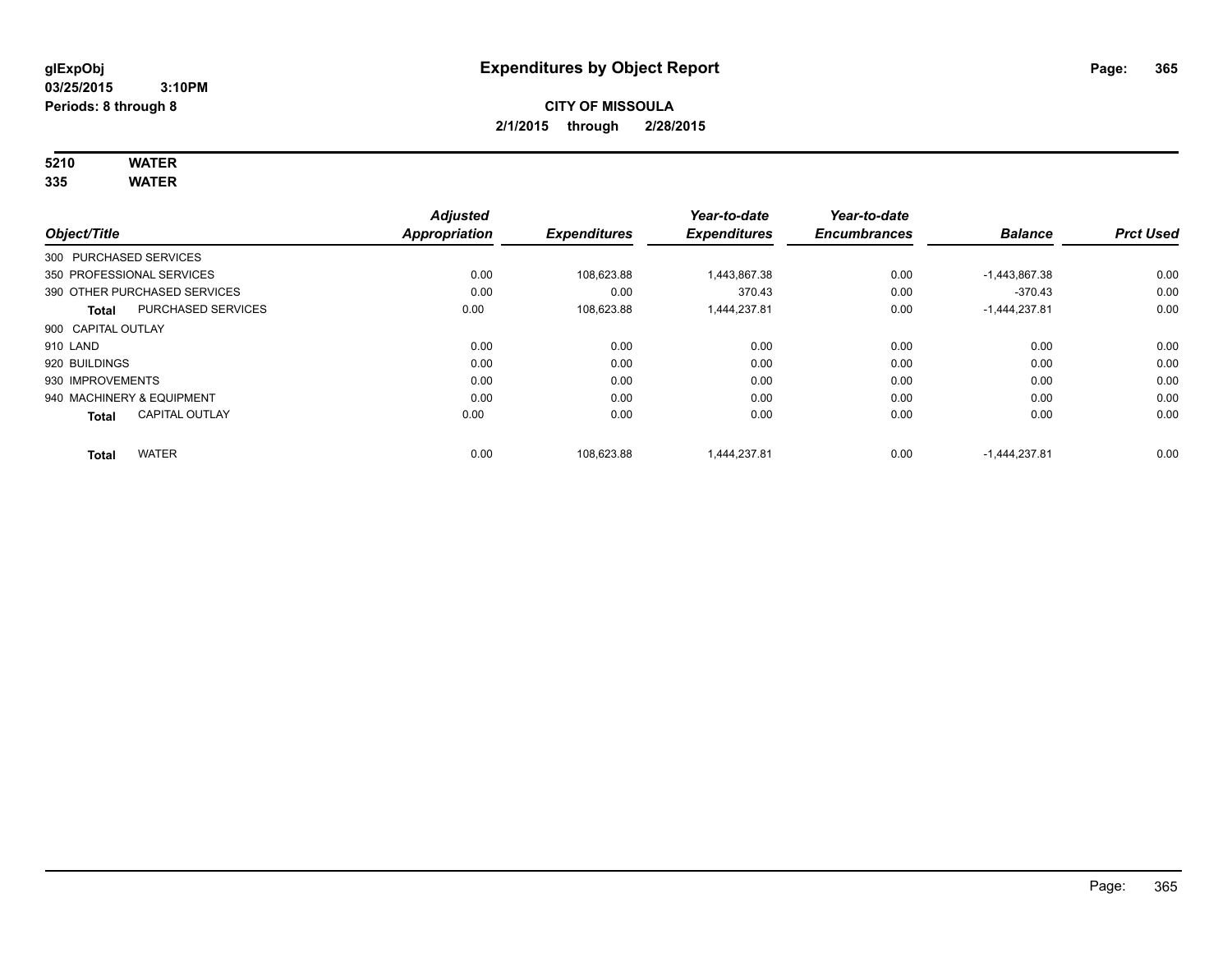**5210 WATER**

|                                           | <b>Adjusted</b>      |                     | Year-to-date        | Year-to-date        |                 |                  |
|-------------------------------------------|----------------------|---------------------|---------------------|---------------------|-----------------|------------------|
| Object/Title                              | <b>Appropriation</b> | <b>Expenditures</b> | <b>Expenditures</b> | <b>Encumbrances</b> | <b>Balance</b>  | <b>Prct Used</b> |
| 300 PURCHASED SERVICES                    |                      |                     |                     |                     |                 |                  |
| 350 PROFESSIONAL SERVICES                 | 0.00                 | 108.623.88          | 1,443,867.38        | 0.00                | $-1,443,867.38$ | 0.00             |
| 390 OTHER PURCHASED SERVICES              | 0.00                 | 0.00                | 370.43              | 0.00                | $-370.43$       | 0.00             |
| <b>PURCHASED SERVICES</b><br><b>Total</b> | 0.00                 | 108,623.88          | 1,444,237.81        | 0.00                | $-1,444,237.81$ | 0.00             |
| 900 CAPITAL OUTLAY                        |                      |                     |                     |                     |                 |                  |
| 910 LAND                                  | 0.00                 | 0.00                | 0.00                | 0.00                | 0.00            | 0.00             |
| 920 BUILDINGS                             | 0.00                 | 0.00                | 0.00                | 0.00                | 0.00            | 0.00             |
| 930 IMPROVEMENTS                          | 0.00                 | 0.00                | 0.00                | 0.00                | 0.00            | 0.00             |
| 940 MACHINERY & EQUIPMENT                 | 0.00                 | 0.00                | 0.00                | 0.00                | 0.00            | 0.00             |
| <b>CAPITAL OUTLAY</b><br><b>Total</b>     | 0.00                 | 0.00                | 0.00                | 0.00                | 0.00            | 0.00             |
| <b>WATER</b><br><b>Total</b>              | 0.00                 | 108,623.88          | 1,444,237.81        | 0.00                | $-1,444,237.81$ | 0.00             |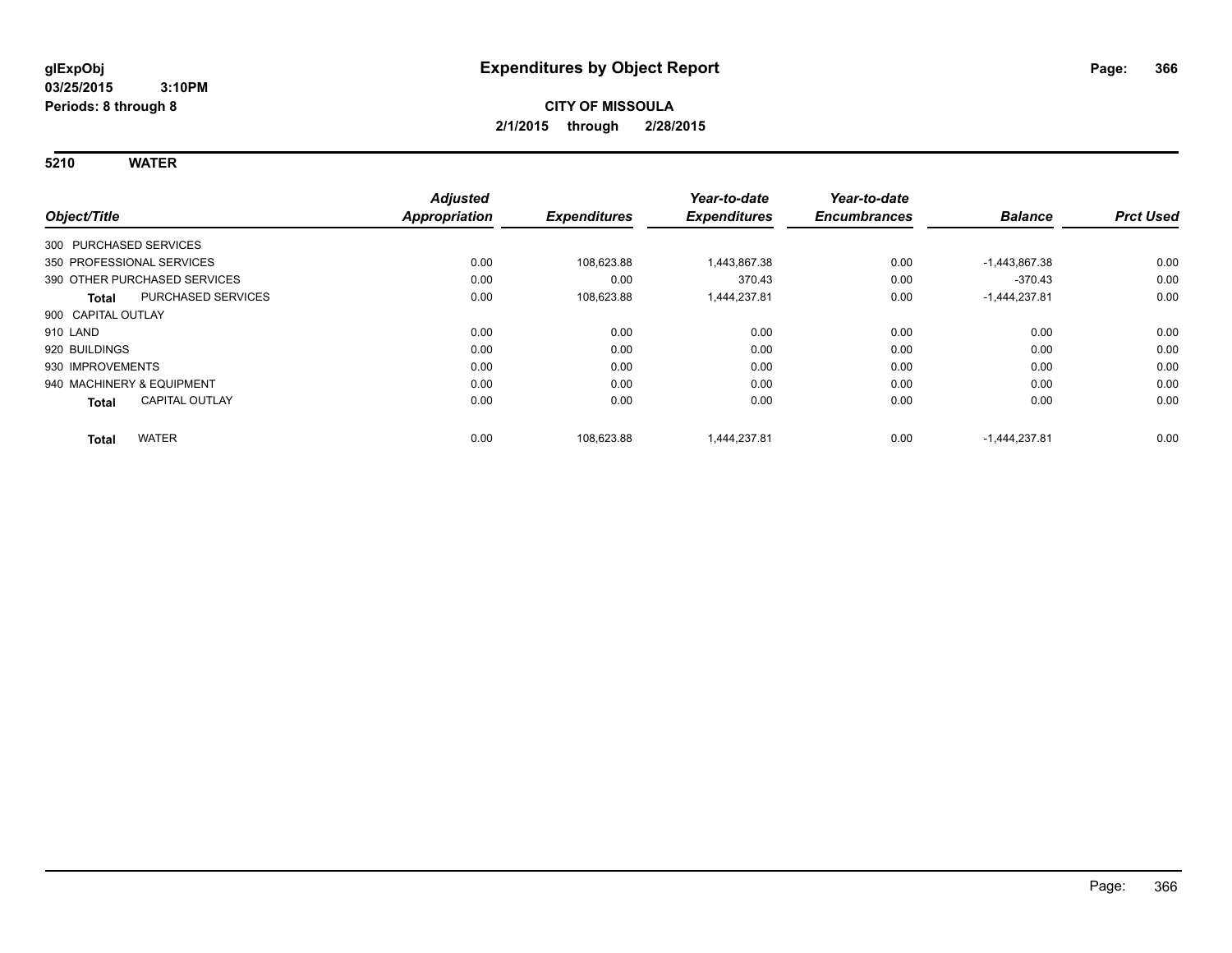#### **5310 SEWER OPERATING BUDGET FUND**

|                                           | <b>Adjusted</b> |                     | Year-to-date        | Year-to-date        |                |                  |
|-------------------------------------------|-----------------|---------------------|---------------------|---------------------|----------------|------------------|
| Object/Title                              | Appropriation   | <b>Expenditures</b> | <b>Expenditures</b> | <b>Encumbrances</b> | <b>Balance</b> | <b>Prct Used</b> |
| 100 PERSONAL SERVICES                     |                 |                     |                     |                     |                |                  |
| 110 SALARIES AND WAGES                    | 1,121,331.00    | 86,163.16           | 771,165.25          | 0.00                | 350, 165.75    | 68.77            |
| 120 OVERTIME/TERMINATION                  | 19,000.00       | 4,503.53            | 17,015.39           | 0.00                | 1,984.61       | 89.55            |
| 130 OTHER                                 | 14,640.00       | 0.00                | 0.00                | 0.00                | 14,640.00      | 0.00             |
| 135 OPEB EXPENSE                          | 0.00            | 0.00                | 0.00                | 0.00                | 0.00           | 0.00             |
| 140 EMPLOYER CONTRIBUTIONS                | 456,843.00      | 35,551.99           | 325,288.72          | 0.00                | 131,554.28     | 71.20            |
| <b>141 STATE RETIREMENT CONTRIBUTIONS</b> | 0.00            | 86.16               | 908.37              | 0.00                | $-908.37$      | 0.00             |
| 145 OPEB CONTRIBUTION                     | 0.00            | 0.00                | 0.00                | 0.00                | 0.00           | 0.00             |
| PERSONAL SERVICES<br>Total                | 1,611,814.00    | 126,304.84          | 1,114,377.73        | 0.00                | 497,436.27     | 69.14            |
| 200 SUPPLIES                              |                 |                     |                     |                     |                |                  |
| 210 OFFICE SUPPLIES                       | 3,400.00        | 90.48               | 1,284.42            | 0.00                | 2,115.58       | 37.78            |
| 220 OPERATING SUPPLIES                    | 214,170.00      | 2,049.81            | 96,705.24           | 0.00                | 117,464.76     | 45.15            |
| 230 REPAIR/MAINTENANCE                    | 152,050.00      | 12,031.61           | 126,568.83          | 0.00                | 25,481.17      | 83.24            |
| 231 GASOLINE                              | 60,000.00       | 0.00                | 22,951.24           | 0.00                | 37,048.76      | 38.25            |
| 240 OTHER SUPPLIES                        | 4,000.00        | 86.75               | 726.50              | 0.00                | 3,273.50       | 18.16            |
| <b>SUPPLIES</b><br>Total                  | 433,620.00      | 14,258.65           | 248,236.23          | 0.00                | 185,383.77     | 57.25            |
| 300 PURCHASED SERVICES                    |                 |                     |                     |                     |                |                  |
| 310 COMMUNICATIONS                        | 3,570.00        | 299.05              | 1,035.54            | 0.00                | 2,534.46       | 29.01            |
| 320 PRINTING & DUPLICATING                | 1,000.00        | 11.02               | 311.95              | 0.00                | 688.05         | 31.20            |
| 330 PUBLICITY, SUBSCRIPTIONS & DUES       | 1,836.00        | 216.00              | 6,073.74            | 0.00                | $-4,237.74$    | 330.81           |
| 341 ELECTRICITY & NATURAL GAS             | 500,580.00      | 54,616.11           | 366,194.65          | 0.00                | 134,385.35     | 73.15            |
| 343 WATER CHARGES                         | 10,248.00       | 539.66              | 4,693.67            | 0.00                | 5,554.33       | 45.80            |
| 344 TELEPHONE SERVICE                     | 16,337.00       | 1,215.35            | 14,195.72           | 0.00                | 2,141.28       | 86.89            |
| 345 GARBAGE                               | 20,804.00       | 1,754.70            | 15,580.60           | 0.00                | 5,223.40       | 74.89            |
| 350 PROFESSIONAL SERVICES                 | 70,000.00       | 1,345.50            | 49,684.49           | 0.00                | 20,315.51      | 70.98            |
| 360 REPAIR & MAINTENANCE                  | 171,154.00      | 5,706.27            | 137,258.61          | 0.00                | 33,895.39      | 80.20            |
| 370 TRAVEL                                | 14,000.00       | 553.15              | 6,800.57            | 0.00                | 7,199.43       | 48.58            |
| 380 TRAINING                              | 7,600.00        | 549.00              | 2,114.83            | 0.00                | 5,485.17       | 27.83            |
| 390 OTHER PURCHASED SERVICES              | 403,075.00      | 39,405.00           | 265,290.00          | 0.00                | 137,785.00     | 65.82            |
| PURCHASED SERVICES<br><b>Total</b>        | 1,220,204.00    | 106,210.81          | 869,234.37          | 0.00                | 350,969.63     | 71.24            |
| 500 FIXED CHARGES                         |                 |                     |                     |                     |                |                  |
| 500 FIXED CHARGES                         | 1,267,827.00    | 100.00              | 587,424.28          | 0.00                | 680,402.72     | 46.33            |
| <b>FIXED CHARGES</b><br><b>Total</b>      | 1,267,827.00    | 100.00              | 587,424.28          | 0.00                | 680,402.72     | 46.33            |
| 600 DEBT SERVICE                          |                 |                     |                     |                     |                |                  |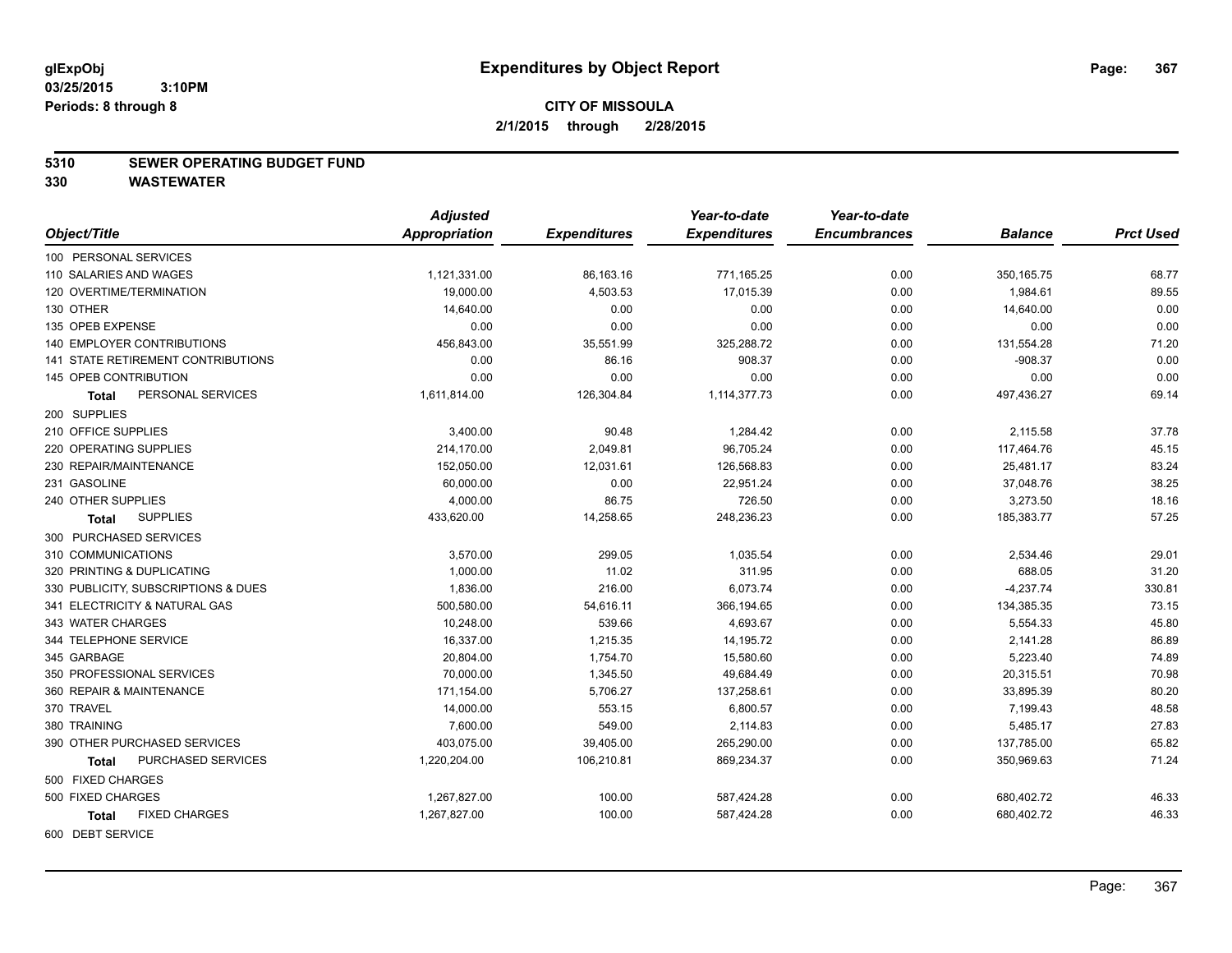#### **5310 SEWER OPERATING BUDGET FUND**

|                    |                                   | <b>Adjusted</b>      |                     | Year-to-date        | Year-to-date<br><b>Encumbrances</b> | <b>Balance</b> | <b>Prct Used</b> |
|--------------------|-----------------------------------|----------------------|---------------------|---------------------|-------------------------------------|----------------|------------------|
| Object/Title       |                                   | <b>Appropriation</b> | <b>Expenditures</b> | <b>Expenditures</b> |                                     |                |                  |
| 610 PRINCIPAL      |                                   | 0.00                 | 0.00                | 7,788.03            | 0.00                                | $-7,788.03$    | 0.00             |
|                    | 620 INTEREST / SERVICE FEES       | 0.00                 | 0.00                | 117.57              | 0.00                                | $-117.57$      | 0.00             |
| <b>Total</b>       | <b>DEBT SERVICE</b>               | 0.00                 | 0.00                | 7,905.60            | 0.00                                | $-7,905.60$    | 0.00             |
|                    | 700 GRANTS & CONTRIBUTIONS        |                      |                     |                     |                                     |                |                  |
|                    | 700 GRANTS & CONTRIBUTIONS        | 1,500.00             | 0.00                | 0.00                | 0.00                                | 1,500.00       | 0.00             |
| Total              | <b>GRANTS &amp; CONTRIBUTIONS</b> | 1,500.00             | 0.00                | 0.00                | 0.00                                | 1,500.00       | 0.00             |
| 800 OTHER OBJECTS  |                                   |                      |                     |                     |                                     |                |                  |
|                    | 820 TRANSFERS TO OTHER FUNDS      | 0.00                 | 0.00                | 0.00                | 0.00                                | 0.00           | 0.00             |
| 830 DEPRECIATION   |                                   | 0.00                 | 0.00                | 0.00                | 0.00                                | 0.00           | 0.00             |
| Total              | OTHER OBJECTS                     | 0.00                 | 0.00                | 0.00                | 0.00                                | 0.00           | 0.00             |
| 900 CAPITAL OUTLAY |                                   |                      |                     |                     |                                     |                |                  |
| 900 CAPITAL OUTLAY |                                   | 0.00                 | 0.00                | 0.00                | 0.00                                | 0.00           | 0.00             |
| 930 IMPROVEMENTS   |                                   | 0.00                 | 0.00                | 0.00                | 0.00                                | 0.00           | 0.00             |
|                    | 940 MACHINERY & EQUIPMENT         | 0.00                 | 0.00                | 0.00                | 0.00                                | 0.00           | 0.00             |
| <b>Total</b>       | <b>CAPITAL OUTLAY</b>             | 0.00                 | 0.00                | 0.00                | 0.00                                | 0.00           | 0.00             |
| <b>Total</b>       | <b>WASTEWATER</b>                 | 4,534,965.00         | 246,874.30          | 2,827,178.21        | 0.00                                | 1,707,786.79   | 62.34            |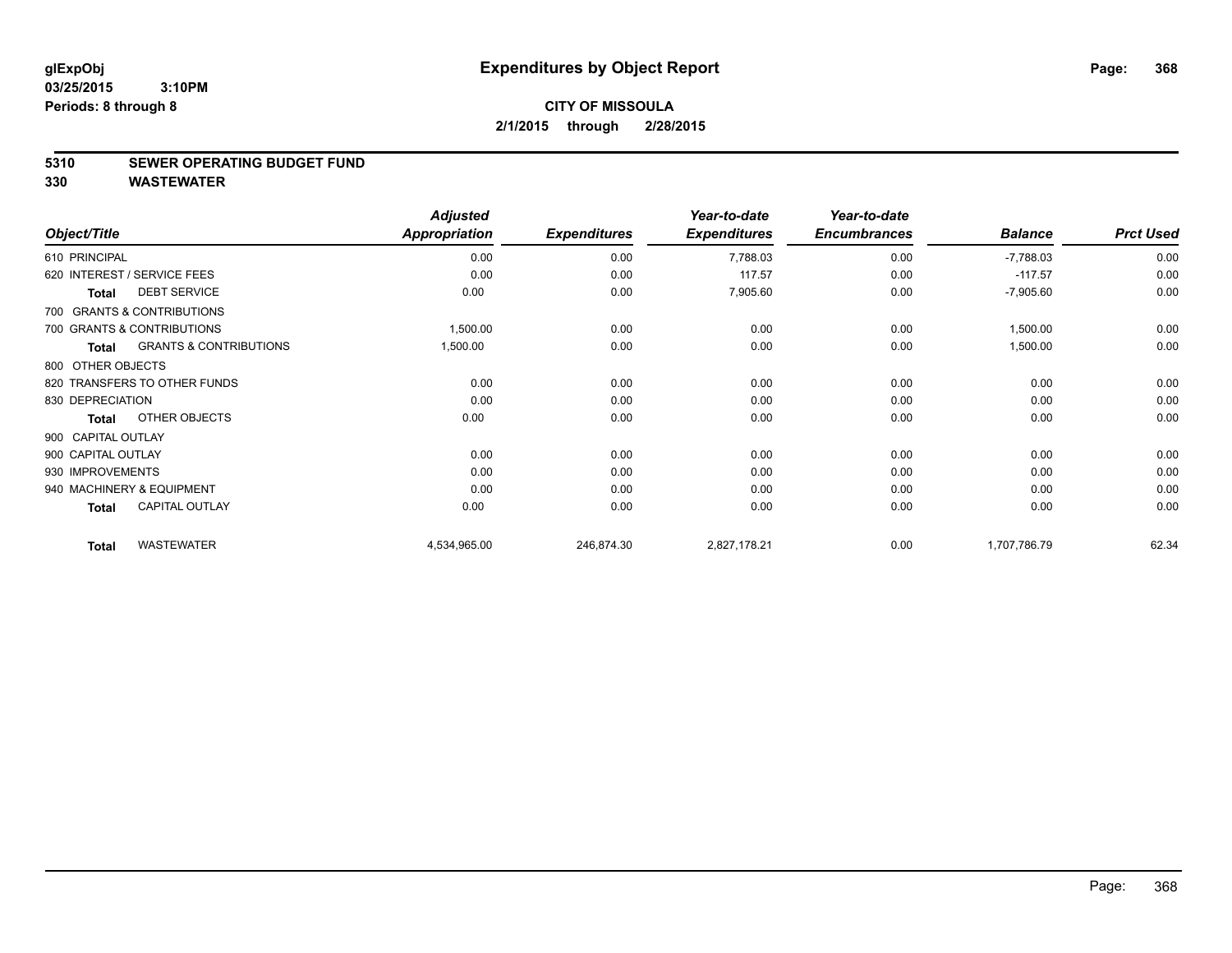### **CITY OF MISSOULA 2/1/2015 through 2/28/2015**

#### **5310 SEWER OPERATING BUDGET FUND**

**900 DEPRECIATION**

| Object/Title      |                     | <b>Adjusted</b><br>Appropriation | <b>Expenditures</b> | Year-to-date<br><b>Expenditures</b> | Year-to-date<br><b>Encumbrances</b> | <b>Balance</b> | <b>Prct Used</b> |
|-------------------|---------------------|----------------------------------|---------------------|-------------------------------------|-------------------------------------|----------------|------------------|
| 800 OTHER OBJECTS |                     |                                  |                     |                                     |                                     |                |                  |
| 830 DEPRECIATION  |                     | 0.00                             | 0.00                | 0.00                                | 0.00                                | 0.00           | 0.00             |
| Total             | OTHER OBJECTS       | 0.00                             | 0.00                | 0.00                                | 0.00                                | 0.00           | 0.00             |
| <b>Total</b>      | <b>DEPRECIATION</b> | 0.00                             | 0.00                | 0.00                                | 0.00                                | 0.00           | 0.00             |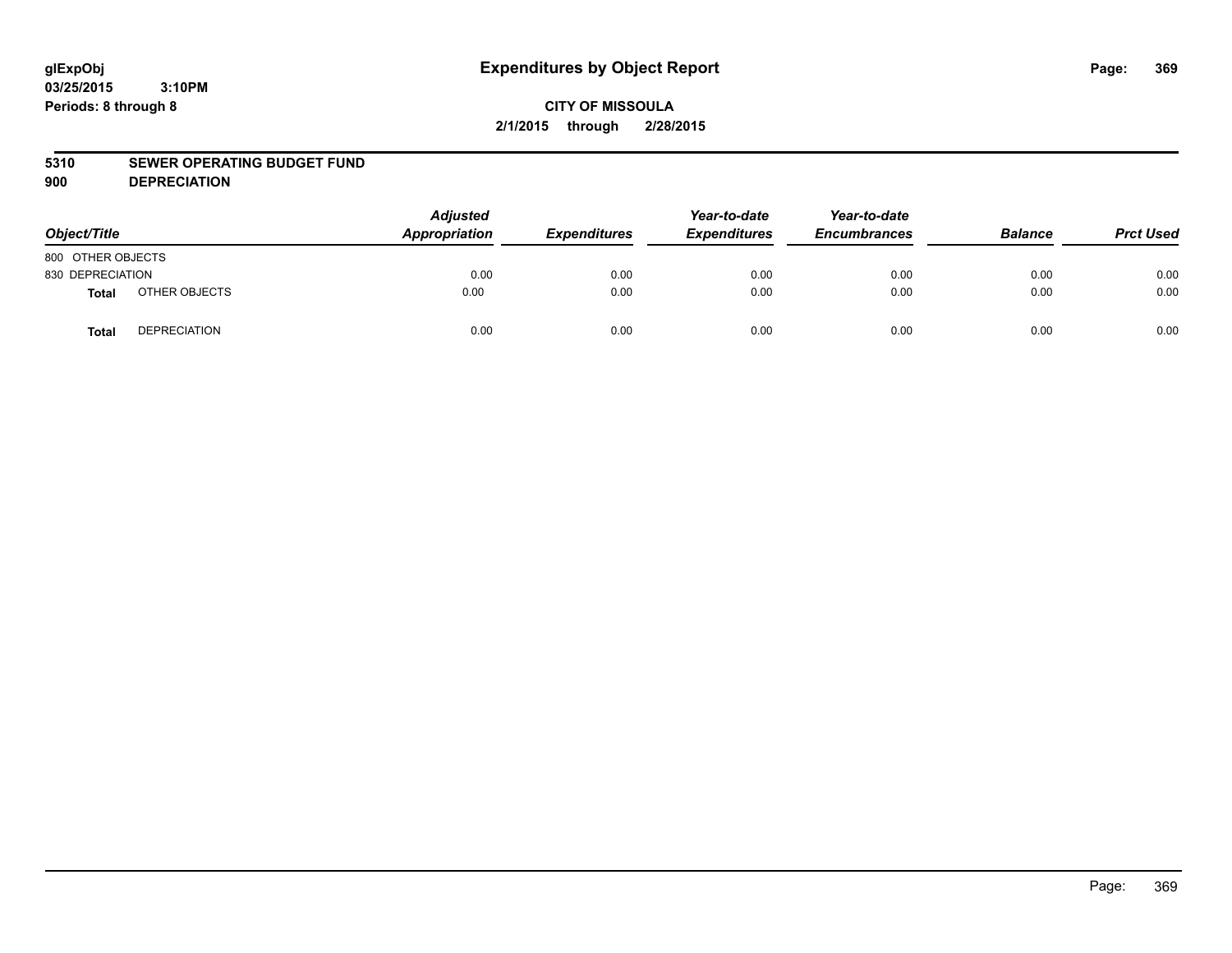#### **5310 SEWER OPERATING BUDGET FUND**

|                                      | <b>Adjusted</b> |                     | Year-to-date        | Year-to-date        |                |                  |
|--------------------------------------|-----------------|---------------------|---------------------|---------------------|----------------|------------------|
| Object/Title                         | Appropriation   | <b>Expenditures</b> | <b>Expenditures</b> | <b>Encumbrances</b> | <b>Balance</b> | <b>Prct Used</b> |
| 100 PERSONAL SERVICES                |                 |                     |                     |                     |                |                  |
| 110 SALARIES AND WAGES               | 1,121,331.00    | 86,163.16           | 771,165.25          | 0.00                | 350, 165.75    | 68.77            |
| 120 OVERTIME/TERMINATION             | 19,000.00       | 4,503.53            | 17,015.39           | 0.00                | 1,984.61       | 89.55            |
| 130 OTHER                            | 14,640.00       | 0.00                | 0.00                | 0.00                | 14,640.00      | 0.00             |
| 135 OPEB EXPENSE                     | 0.00            | 0.00                | 0.00                | 0.00                | 0.00           | 0.00             |
| 140 EMPLOYER CONTRIBUTIONS           | 456,843.00      | 35,551.99           | 325,288.72          | 0.00                | 131,554.28     | 71.20            |
| 141 STATE RETIREMENT CONTRIBUTIONS   | 0.00            | 86.16               | 908.37              | 0.00                | $-908.37$      | 0.00             |
| <b>145 OPEB CONTRIBUTION</b>         | 0.00            | 0.00                | 0.00                | 0.00                | 0.00           | 0.00             |
| PERSONAL SERVICES<br><b>Total</b>    | 1,611,814.00    | 126,304.84          | 1,114,377.73        | 0.00                | 497,436.27     | 69.14            |
| 200 SUPPLIES                         |                 |                     |                     |                     |                |                  |
| 210 OFFICE SUPPLIES                  | 3,400.00        | 90.48               | 1,284.42            | 0.00                | 2,115.58       | 37.78            |
| 220 OPERATING SUPPLIES               | 214,170.00      | 2,049.81            | 96,705.24           | 0.00                | 117,464.76     | 45.15            |
| 230 REPAIR/MAINTENANCE               | 152,050.00      | 12,031.61           | 126,568.83          | 0.00                | 25,481.17      | 83.24            |
| 231 GASOLINE                         | 60,000.00       | 0.00                | 22,951.24           | 0.00                | 37,048.76      | 38.25            |
| 240 OTHER SUPPLIES                   | 4,000.00        | 86.75               | 726.50              | 0.00                | 3,273.50       | 18.16            |
| <b>SUPPLIES</b><br><b>Total</b>      | 433,620.00      | 14,258.65           | 248,236.23          | 0.00                | 185,383.77     | 57.25            |
| 300 PURCHASED SERVICES               |                 |                     |                     |                     |                |                  |
| 310 COMMUNICATIONS                   | 3,570.00        | 299.05              | 1,035.54            | 0.00                | 2,534.46       | 29.01            |
| 320 PRINTING & DUPLICATING           | 1,000.00        | 11.02               | 311.95              | 0.00                | 688.05         | 31.20            |
| 330 PUBLICITY, SUBSCRIPTIONS & DUES  | 1,836.00        | 216.00              | 6,073.74            | 0.00                | $-4,237.74$    | 330.81           |
| 341 ELECTRICITY & NATURAL GAS        | 500,580.00      | 54,616.11           | 366,194.65          | 0.00                | 134,385.35     | 73.15            |
| 343 WATER CHARGES                    | 10,248.00       | 539.66              | 4,693.67            | 0.00                | 5,554.33       | 45.80            |
| 344 TELEPHONE SERVICE                | 16,337.00       | 1,215.35            | 14,195.72           | 0.00                | 2,141.28       | 86.89            |
| 345 GARBAGE                          | 20,804.00       | 1,754.70            | 15,580.60           | 0.00                | 5,223.40       | 74.89            |
| 350 PROFESSIONAL SERVICES            | 70,000.00       | 1,345.50            | 49,684.49           | 0.00                | 20,315.51      | 70.98            |
| 360 REPAIR & MAINTENANCE             | 171,154.00      | 5,706.27            | 137,258.61          | 0.00                | 33,895.39      | 80.20            |
| 370 TRAVEL                           | 14,000.00       | 553.15              | 6,800.57            | 0.00                | 7,199.43       | 48.58            |
| 380 TRAINING                         | 7,600.00        | 549.00              | 2,114.83            | 0.00                | 5,485.17       | 27.83            |
| 390 OTHER PURCHASED SERVICES         | 403,075.00      | 39,405.00           | 265,290.00          | 0.00                | 137,785.00     | 65.82            |
| PURCHASED SERVICES<br><b>Total</b>   | 1,220,204.00    | 106,210.81          | 869,234.37          | 0.00                | 350,969.63     | 71.24            |
| 500 FIXED CHARGES                    |                 |                     |                     |                     |                |                  |
| 500 FIXED CHARGES                    | 1,267,827.00    | 100.00              | 587,424.28          | 0.00                | 680,402.72     | 46.33            |
| <b>FIXED CHARGES</b><br><b>Total</b> | 1,267,827.00    | 100.00              | 587,424.28          | 0.00                | 680,402.72     | 46.33            |
| 600 DEBT SERVICE                     |                 |                     |                     |                     |                |                  |
| 610 PRINCIPAL                        | 0.00            | 0.00                | 7,788.03            | 0.00                | $-7,788.03$    | 0.00             |
|                                      |                 |                     |                     |                     |                |                  |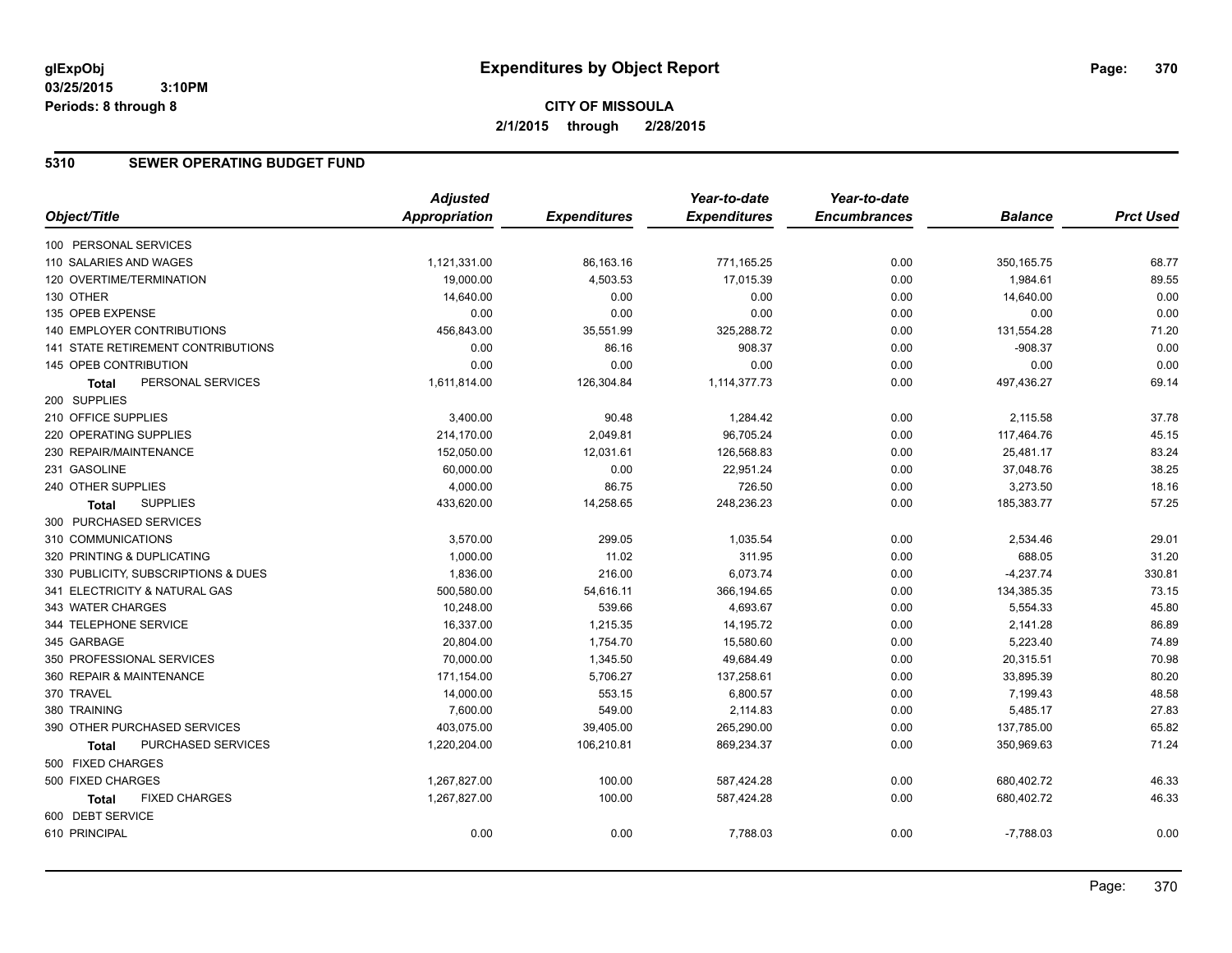### **CITY OF MISSOULA 2/1/2015 through 2/28/2015**

#### **5310 SEWER OPERATING BUDGET FUND**

| Object/Title                          |                                   | <b>Adjusted</b><br>Appropriation | <b>Expenditures</b> | Year-to-date<br><b>Expenditures</b> | Year-to-date<br><b>Encumbrances</b> | <b>Balance</b> | <b>Prct Used</b> |
|---------------------------------------|-----------------------------------|----------------------------------|---------------------|-------------------------------------|-------------------------------------|----------------|------------------|
| 620 INTEREST / SERVICE FEES           |                                   | 0.00                             | 0.00                | 117.57                              | 0.00                                | $-117.57$      | 0.00             |
| <b>DEBT SERVICE</b><br><b>Total</b>   |                                   | 0.00                             | 0.00                | 7,905.60                            | 0.00                                | $-7,905.60$    | 0.00             |
| 700 GRANTS & CONTRIBUTIONS            |                                   |                                  |                     |                                     |                                     |                |                  |
| 700 GRANTS & CONTRIBUTIONS            |                                   | 1,500.00                         | 0.00                | 0.00                                | 0.00                                | 1,500.00       | 0.00             |
| <b>Total</b>                          | <b>GRANTS &amp; CONTRIBUTIONS</b> | 1,500.00                         | 0.00                | 0.00                                | 0.00                                | 1,500.00       | 0.00             |
| 800 OTHER OBJECTS                     |                                   |                                  |                     |                                     |                                     |                |                  |
| 820 TRANSFERS TO OTHER FUNDS          |                                   | 0.00                             | 0.00                | 0.00                                | 0.00                                | 0.00           | 0.00             |
| 830 DEPRECIATION                      |                                   | 0.00                             | 0.00                | 0.00                                | 0.00                                | 0.00           | 0.00             |
| <b>OTHER OBJECTS</b><br><b>Total</b>  |                                   | 0.00                             | 0.00                | 0.00                                | 0.00                                | 0.00           | 0.00             |
| 900 CAPITAL OUTLAY                    |                                   |                                  |                     |                                     |                                     |                |                  |
| 900 CAPITAL OUTLAY                    |                                   | 0.00                             | 0.00                | 0.00                                | 0.00                                | 0.00           | 0.00             |
| 930 IMPROVEMENTS                      |                                   | 0.00                             | 0.00                | 0.00                                | 0.00                                | 0.00           | 0.00             |
| 940 MACHINERY & EQUIPMENT             |                                   | 0.00                             | 0.00                | 0.00                                | 0.00                                | 0.00           | 0.00             |
| <b>CAPITAL OUTLAY</b><br><b>Total</b> |                                   | 0.00                             | 0.00                | 0.00                                | 0.00                                | 0.00           | 0.00             |
| <b>Total</b>                          | SEWER OPERATING BUDGET FUND       | 4,534,965.00                     | 246,874.30          | 2,827,178.21                        | 0.00                                | 1,707,786.79   | 62.34            |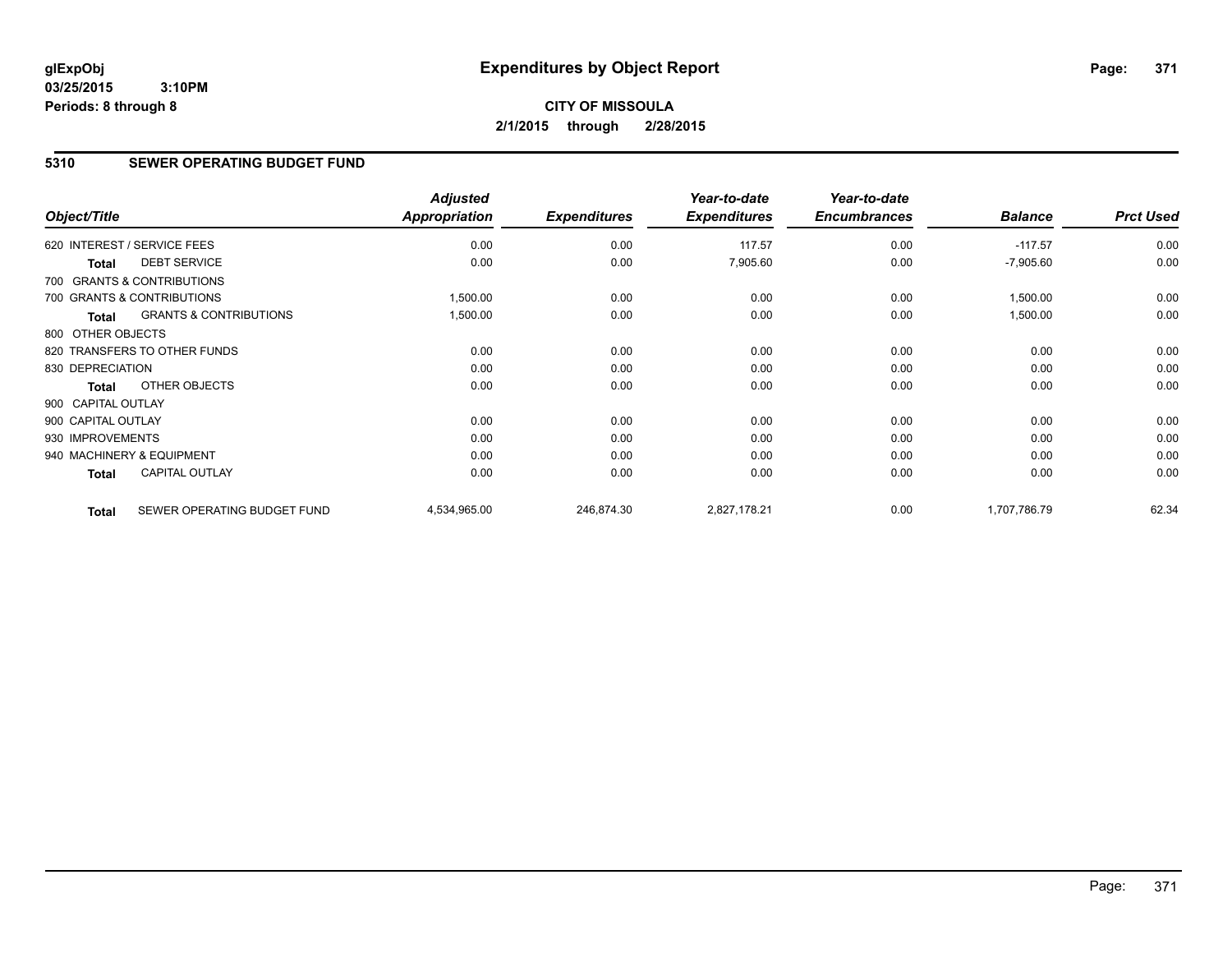### **CITY OF MISSOULA 2/1/2015 through 2/28/2015**

#### **5311 SEWER REVENUE COLLECTION & CLEARING FUND**

|                                      | <b>Adjusted</b><br><b>Appropriation</b> |                     | Year-to-date        | Year-to-date<br><b>Encumbrances</b> | <b>Balance</b> | <b>Prct Used</b> |
|--------------------------------------|-----------------------------------------|---------------------|---------------------|-------------------------------------|----------------|------------------|
| Object/Title                         |                                         | <b>Expenditures</b> | <b>Expenditures</b> |                                     |                |                  |
| 500 FIXED CHARGES                    |                                         |                     |                     |                                     |                |                  |
| 500 FIXED CHARGES                    | 0.00                                    | 0.00                | 0.00                | 0.00                                | 0.00           | 0.00             |
| 550 MERCHANT SERVICE FEES            | 0.00                                    | 0.00                | 0.00                | 0.00                                | 0.00           | 0.00             |
| <b>FIXED CHARGES</b><br><b>Total</b> | 0.00                                    | 0.00                | 0.00                | 0.00                                | 0.00           | 0.00             |
| 600 DEBT SERVICE                     |                                         |                     |                     |                                     |                |                  |
| 620 INTEREST / SERVICE FEES          | 0.00                                    | 0.00                | 0.00                | 0.00                                | 0.00           | 0.00             |
| <b>DEBT SERVICE</b><br><b>Total</b>  | 0.00                                    | 0.00                | 0.00                | 0.00                                | 0.00           | 0.00             |
| 800 OTHER OBJECTS                    |                                         |                     |                     |                                     |                |                  |
| 800 OTHER OBJECTS                    | 0.00                                    | 0.00                | 0.00                | 0.00                                | 0.00           | 0.00             |
| 820 TRANSFERS TO OTHER FUNDS         | 7,200,001.00                            | 0.00                | 0.00                | 0.00                                | 7,200,001.00   | 0.00             |
| OTHER OBJECTS<br><b>Total</b>        | 7,200,001.00                            | 0.00                | 0.00                | 0.00                                | 7,200,001.00   | 0.00             |
| <b>WASTEWATER</b><br><b>Total</b>    | 7,200,001.00                            | 0.00                | 0.00                | 0.00                                | 7,200,001.00   | 0.00             |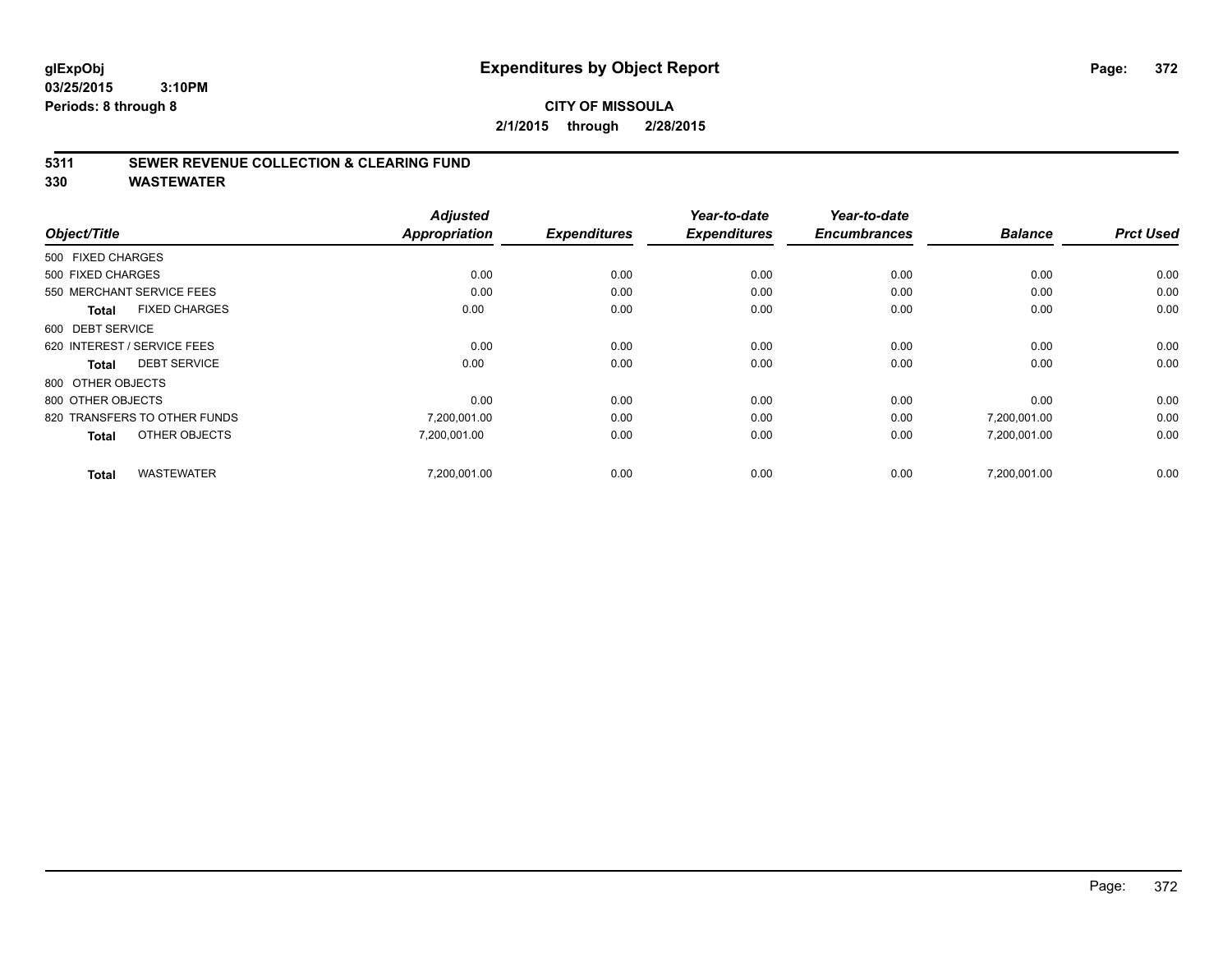### **CITY OF MISSOULA 2/1/2015 through 2/28/2015**

### **5311 SEWER REVENUE COLLECTION & CLEARING FUND**

|                   |                                  | <b>Adjusted</b>      |                     | Year-to-date        | Year-to-date        |                | <b>Prct Used</b> |
|-------------------|----------------------------------|----------------------|---------------------|---------------------|---------------------|----------------|------------------|
| Object/Title      |                                  | <b>Appropriation</b> | <b>Expenditures</b> | <b>Expenditures</b> | <b>Encumbrances</b> | <b>Balance</b> |                  |
| 500 FIXED CHARGES |                                  |                      |                     |                     |                     |                |                  |
| 500 FIXED CHARGES |                                  | 0.00                 | 0.00                | 0.00                | 0.00                | 0.00           | 0.00             |
|                   | 550 MERCHANT SERVICE FEES        | 0.00                 | 0.00                | 0.00                | 0.00                | 0.00           | 0.00             |
| Total             | <b>FIXED CHARGES</b>             | 0.00                 | 0.00                | 0.00                | 0.00                | 0.00           | 0.00             |
| 600 DEBT SERVICE  |                                  |                      |                     |                     |                     |                |                  |
|                   | 620 INTEREST / SERVICE FEES      | 0.00                 | 0.00                | 0.00                | 0.00                | 0.00           | 0.00             |
| Total             | <b>DEBT SERVICE</b>              | 0.00                 | 0.00                | 0.00                | 0.00                | 0.00           | 0.00             |
| 800 OTHER OBJECTS |                                  |                      |                     |                     |                     |                |                  |
| 800 OTHER OBJECTS |                                  | 0.00                 | 0.00                | 0.00                | 0.00                | 0.00           | 0.00             |
|                   | 820 TRANSFERS TO OTHER FUNDS     | 7,200,001.00         | 0.00                | 0.00                | 0.00                | 7,200,001.00   | 0.00             |
| <b>Total</b>      | OTHER OBJECTS                    | 7,200,001.00         | 0.00                | 0.00                | 0.00                | 7,200,001.00   | 0.00             |
| <b>Total</b>      | SEWER REVENUE COLLECTION & CLEAF | 7.200.001.00         | 0.00                | 0.00                | 0.00                | 7.200.001.00   | 0.00             |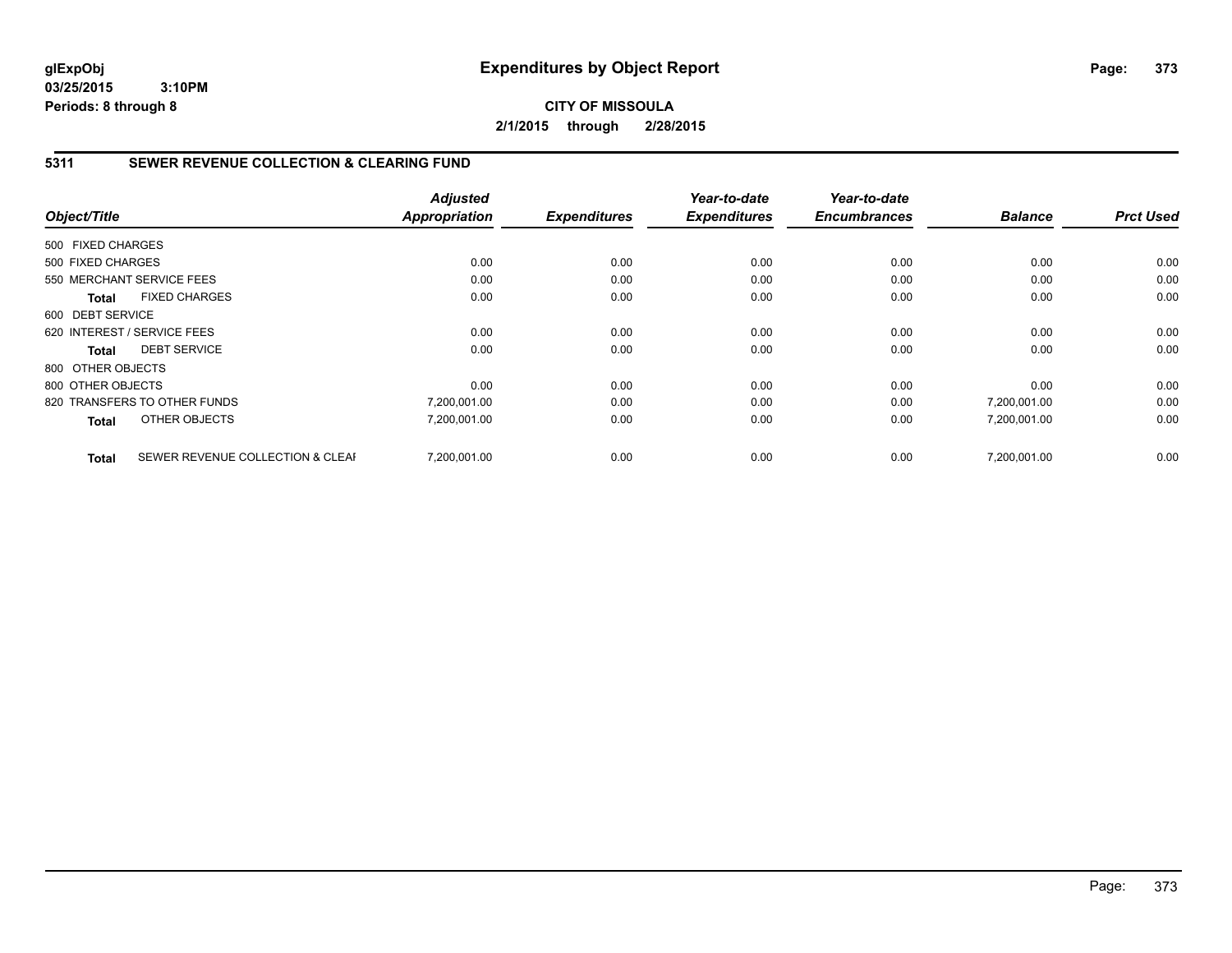# **5315 SEWER LOAN FUND**

| Object/Title      |                              | <b>Adjusted</b><br><b>Appropriation</b> | <b>Expenditures</b> | Year-to-date<br><b>Expenditures</b> | Year-to-date<br><b>Encumbrances</b> | <b>Balance</b> | <b>Prct Used</b> |
|-------------------|------------------------------|-----------------------------------------|---------------------|-------------------------------------|-------------------------------------|----------------|------------------|
|                   |                              |                                         |                     |                                     |                                     |                |                  |
|                   | 300 PURCHASED SERVICES       |                                         |                     |                                     |                                     |                |                  |
|                   | 390 OTHER PURCHASED SERVICES | 0.00                                    | 0.00                | 22.518.62                           | 0.00                                | $-22.518.62$   | 0.00             |
| <b>Total</b>      | <b>PURCHASED SERVICES</b>    | 0.00                                    | 0.00                | 22,518.62                           | 0.00                                | $-22,518.62$   | 0.00             |
| 600 DEBT SERVICE  |                              |                                         |                     |                                     |                                     |                |                  |
|                   | 620 INTEREST / SERVICE FEES  | 0.00                                    | 0.00                | 0.00                                | 0.00                                | 0.00           | 0.00             |
| <b>Total</b>      | <b>DEBT SERVICE</b>          | 0.00                                    | 0.00                | 0.00                                | 0.00                                | 0.00           | 0.00             |
| 800 OTHER OBJECTS |                              |                                         |                     |                                     |                                     |                |                  |
|                   | 820 TRANSFERS TO OTHER FUNDS | 20,000.00                               | 0.00                | 0.00                                | 0.00                                | 20,000.00      | 0.00             |
| 845 CONTINGENCY   |                              | 0.00                                    | 0.00                | 0.00                                | 0.00                                | 0.00           | 0.00             |
| <b>Total</b>      | OTHER OBJECTS                | 20,000.00                               | 0.00                | 0.00                                | 0.00                                | 20,000.00      | 0.00             |
| <b>Total</b>      | <b>WASTEWATER</b>            | 20,000.00                               | 0.00                | 22,518.62                           | 0.00                                | $-2,518.62$    | 112.59           |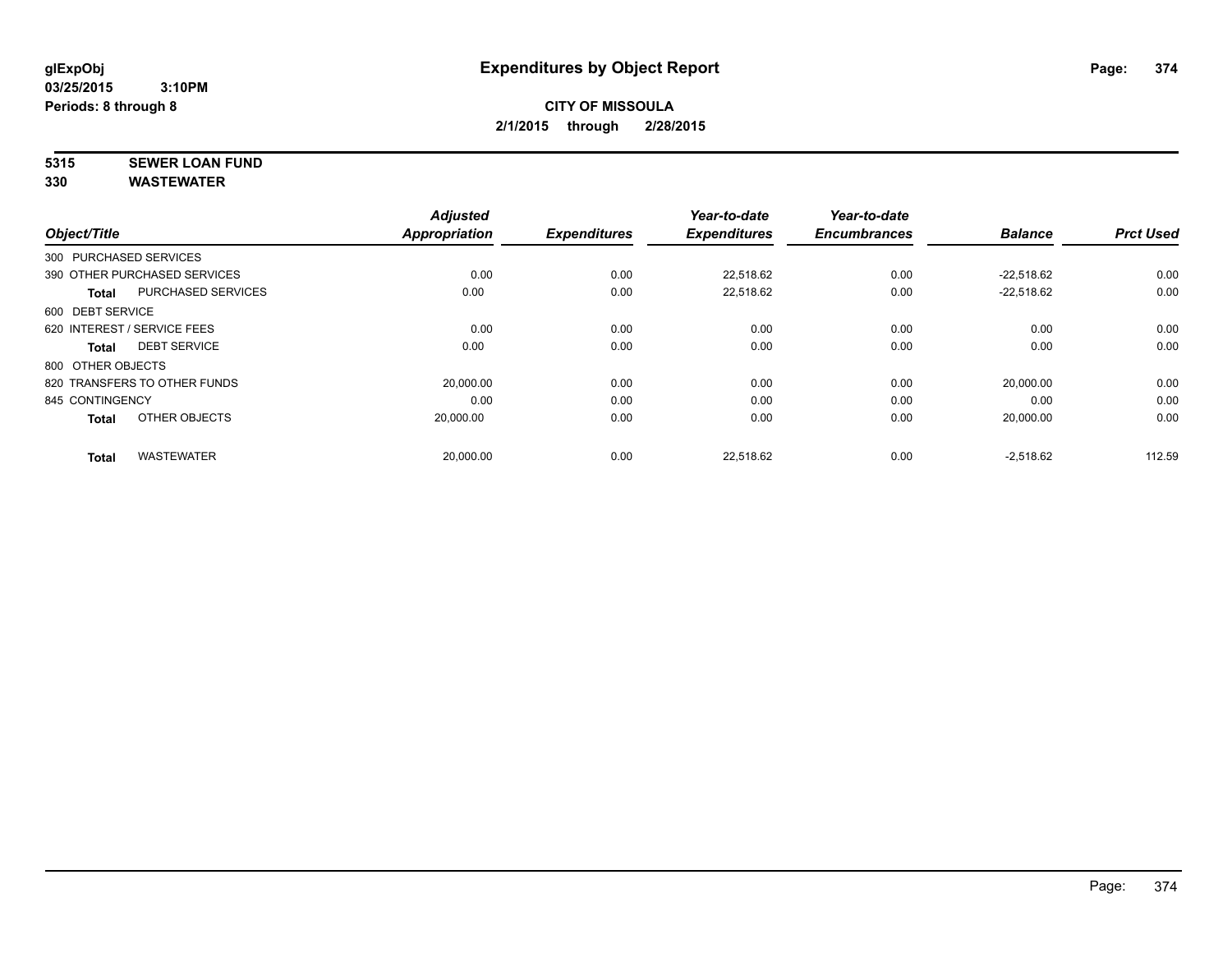# **5315 SEWER LOAN FUND**

| Object/Title           |                              | <b>Adjusted</b><br><b>Appropriation</b> | <b>Expenditures</b> | Year-to-date<br><b>Expenditures</b> | Year-to-date<br><b>Encumbrances</b> | <b>Balance</b> | <b>Prct Used</b> |
|------------------------|------------------------------|-----------------------------------------|---------------------|-------------------------------------|-------------------------------------|----------------|------------------|
| 300 PURCHASED SERVICES |                              |                                         |                     |                                     |                                     |                |                  |
|                        | 390 OTHER PURCHASED SERVICES | 0.00                                    | 0.00                | 22,518.62                           | 0.00                                | $-22.518.62$   | 0.00             |
| <b>Total</b>           | <b>PURCHASED SERVICES</b>    | 0.00                                    | 0.00                | 22,518.62                           | 0.00                                | $-22.518.62$   | 0.00             |
| 600 DEBT SERVICE       |                              |                                         |                     |                                     |                                     |                |                  |
|                        | 620 INTEREST / SERVICE FEES  | 0.00                                    | 0.00                | 0.00                                | 0.00                                | 0.00           | 0.00             |
| Total                  | <b>DEBT SERVICE</b>          | 0.00                                    | 0.00                | 0.00                                | 0.00                                | 0.00           | 0.00             |
| 800 OTHER OBJECTS      |                              |                                         |                     |                                     |                                     |                |                  |
|                        | 820 TRANSFERS TO OTHER FUNDS | 20,000.00                               | 0.00                | 0.00                                | 0.00                                | 20,000.00      | 0.00             |
| 845 CONTINGENCY        |                              | 0.00                                    | 0.00                | 0.00                                | 0.00                                | 0.00           | 0.00             |
| <b>Total</b>           | OTHER OBJECTS                | 20,000.00                               | 0.00                | 0.00                                | 0.00                                | 20,000.00      | 0.00             |
| <b>Total</b>           | <b>SEWER LOAN FUND</b>       | 20,000.00                               | 0.00                | 22.518.62                           | 0.00                                | $-2,518.62$    | 112.59           |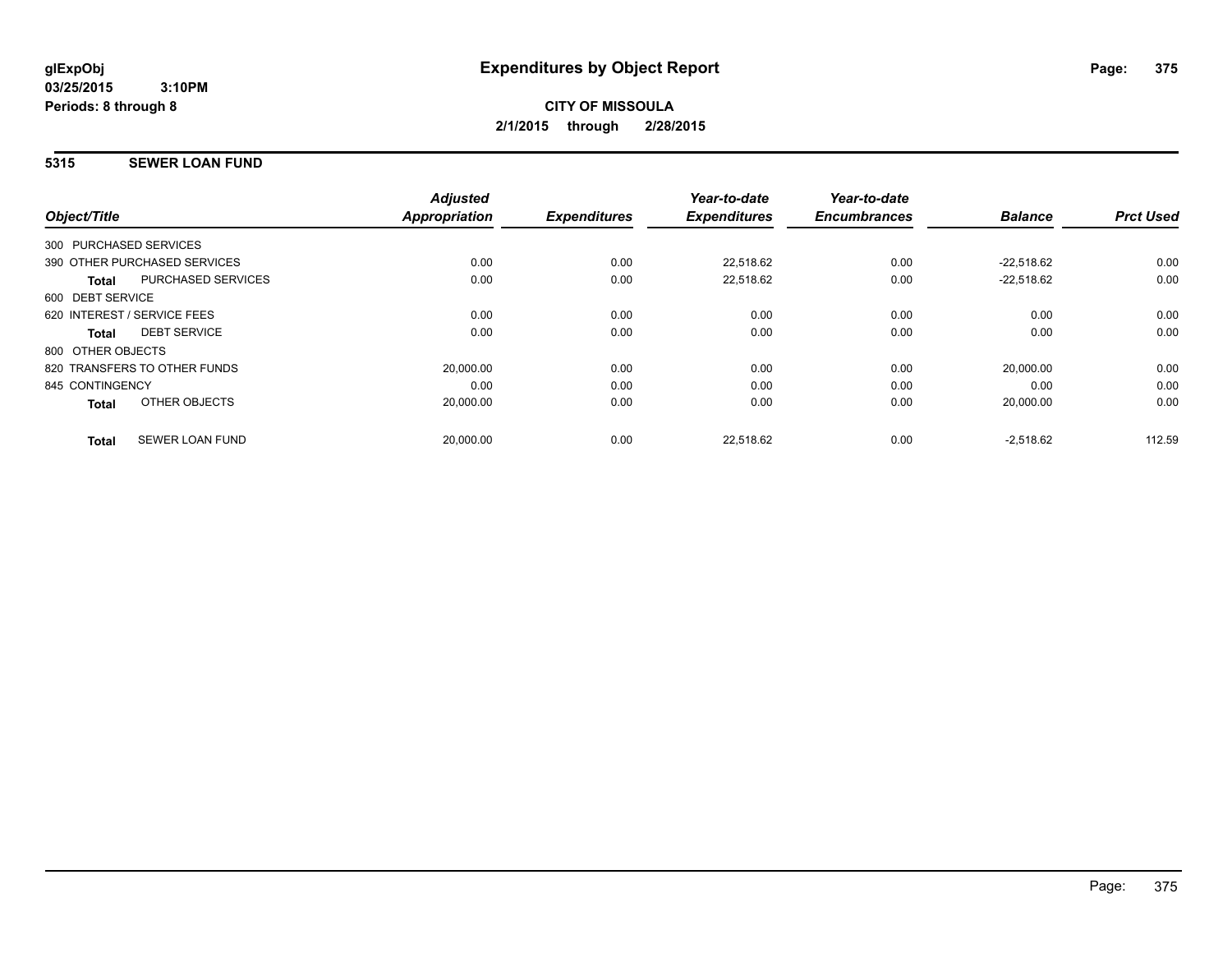#### **5320 SEWER REPLACEMENT & DEPRECIATION FUND**

|                                           | <b>Adjusted</b>      |                     | Year-to-date        | Year-to-date        |                |                  |
|-------------------------------------------|----------------------|---------------------|---------------------|---------------------|----------------|------------------|
| Object/Title                              | <b>Appropriation</b> | <b>Expenditures</b> | <b>Expenditures</b> | <b>Encumbrances</b> | <b>Balance</b> | <b>Prct Used</b> |
| 300 PURCHASED SERVICES                    |                      |                     |                     |                     |                |                  |
| 350 PROFESSIONAL SERVICES                 | 0.00                 | 0.00                | 14,206.38           | 0.00                | $-14,206.38$   | 0.00             |
| 360 REPAIR & MAINTENANCE                  | 200,000.00           | $-20,987.55$        | 52,451.57           | 0.00                | 147,548.43     | 26.23            |
| <b>PURCHASED SERVICES</b><br><b>Total</b> | 200,000.00           | $-20,987.55$        | 66,657.95           | 0.00                | 133,342.05     | 33.33            |
| 600 DEBT SERVICE                          |                      |                     |                     |                     |                |                  |
| 610 PRINCIPAL                             | 133,228.00           | 0.00                | 77,878.45           | 0.00                | 55,349.55      | 58.46            |
| 620 INTEREST / SERVICE FEES               | 6,363.00             | 0.00                | 9,117.85            | 0.00                | $-2,754.85$    | 143.29           |
| <b>DEBT SERVICE</b><br><b>Total</b>       | 139,591.00           | 0.00                | 86,996.30           | 0.00                | 52,594.70      | 62.32            |
| 800 OTHER OBJECTS                         |                      |                     |                     |                     |                |                  |
| 820 TRANSFERS TO OTHER FUNDS              | 0.00                 | 0.00                | 0.00                | 0.00                | 0.00           | 0.00             |
| 830 DEPRECIATION                          | 0.00                 | 0.00                | 0.00                | 0.00                | 0.00           | 0.00             |
| OTHER OBJECTS<br><b>Total</b>             | 0.00                 | 0.00                | 0.00                | 0.00                | 0.00           | 0.00             |
| 900 CAPITAL OUTLAY                        |                      |                     |                     |                     |                |                  |
| 900 CAPITAL OUTLAY                        | 0.00                 | 0.00                | 0.00                | 0.00                | 0.00           | 0.00             |
| 910 LAND                                  | 0.00                 | 0.00                | 0.00                | 0.00                | 0.00           | 0.00             |
| 930 IMPROVEMENTS                          | 210,000.00           | $-73,413.13$        | 85,141.10           | 0.00                | 124,858.90     | 40.54            |
| 940 MACHINERY & EQUIPMENT                 | 0.00                 | 103,694.68          | 103,694.68          | 0.00                | $-103,694.68$  | 0.00             |
| <b>CAPITAL OUTLAY</b><br><b>Total</b>     | 210,000.00           | 30,281.55           | 188,835.78          | 0.00                | 21,164.22      | 89.92            |
| <b>WASTEWATER</b><br><b>Total</b>         | 549,591.00           | 9,294.00            | 342,490.03          | 0.00                | 207,100.97     | 62.32            |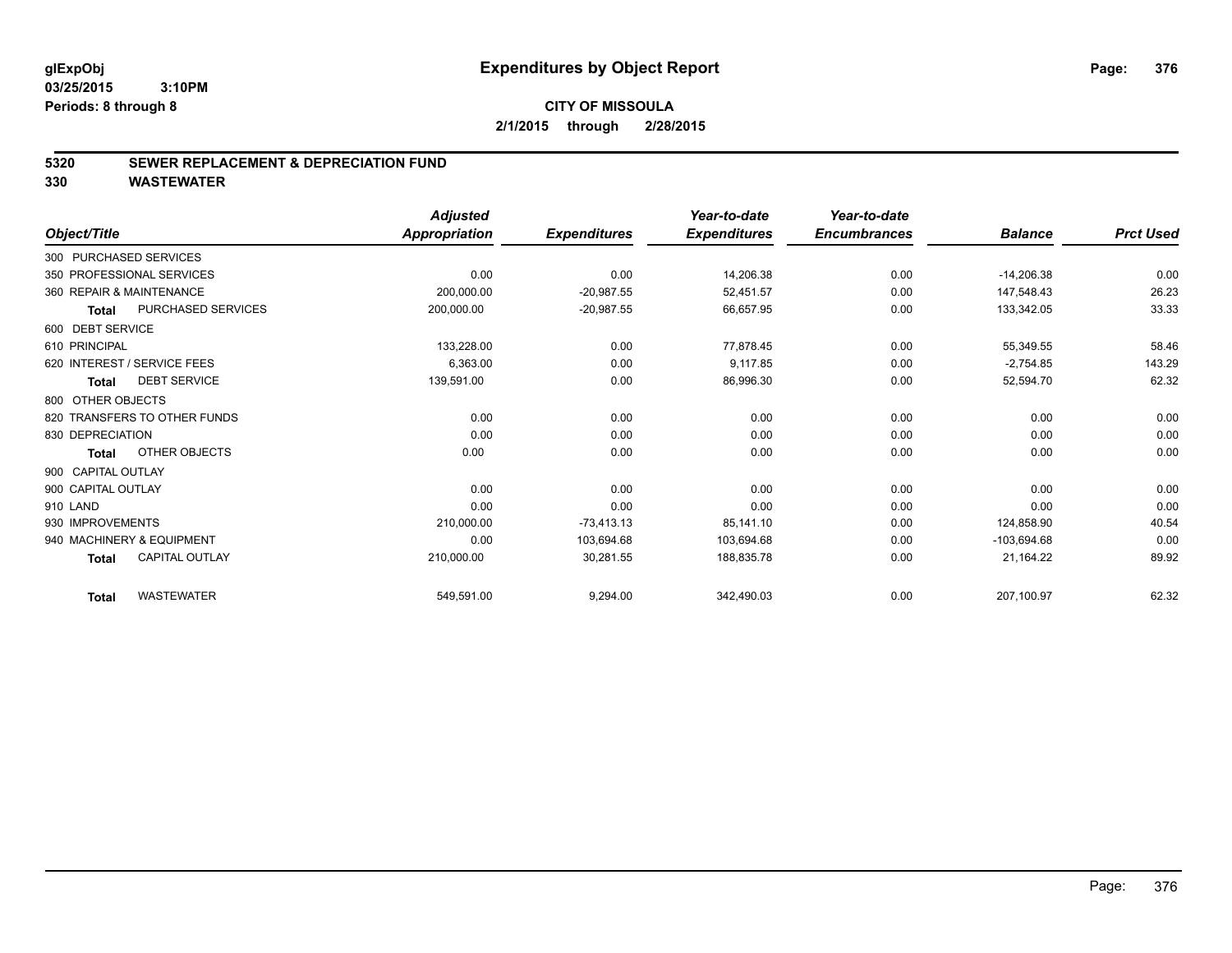### **5320 SEWER REPLACEMENT & DEPRECIATION FUND**

|                        |                                  | <b>Adjusted</b> |                     | Year-to-date        | Year-to-date        |                |                  |
|------------------------|----------------------------------|-----------------|---------------------|---------------------|---------------------|----------------|------------------|
| Object/Title           |                                  | Appropriation   | <b>Expenditures</b> | <b>Expenditures</b> | <b>Encumbrances</b> | <b>Balance</b> | <b>Prct Used</b> |
| 300 PURCHASED SERVICES |                                  |                 |                     |                     |                     |                |                  |
|                        | 350 PROFESSIONAL SERVICES        | 0.00            | 0.00                | 14,206.38           | 0.00                | $-14,206.38$   | 0.00             |
|                        | 360 REPAIR & MAINTENANCE         | 200,000.00      | $-20,987.55$        | 52,451.57           | 0.00                | 147,548.43     | 26.23            |
| <b>Total</b>           | PURCHASED SERVICES               | 200,000.00      | $-20,987.55$        | 66,657.95           | 0.00                | 133,342.05     | 33.33            |
| 600 DEBT SERVICE       |                                  |                 |                     |                     |                     |                |                  |
| 610 PRINCIPAL          |                                  | 133,228.00      | 0.00                | 77,878.45           | 0.00                | 55,349.55      | 58.46            |
|                        | 620 INTEREST / SERVICE FEES      | 6,363.00        | 0.00                | 9.117.85            | 0.00                | $-2.754.85$    | 143.29           |
| <b>Total</b>           | <b>DEBT SERVICE</b>              | 139,591.00      | 0.00                | 86,996.30           | 0.00                | 52,594.70      | 62.32            |
| 800 OTHER OBJECTS      |                                  |                 |                     |                     |                     |                |                  |
|                        | 820 TRANSFERS TO OTHER FUNDS     | 0.00            | 0.00                | 0.00                | 0.00                | 0.00           | 0.00             |
| 830 DEPRECIATION       |                                  | 0.00            | 0.00                | 0.00                | 0.00                | 0.00           | 0.00             |
| <b>Total</b>           | OTHER OBJECTS                    | 0.00            | 0.00                | 0.00                | 0.00                | 0.00           | 0.00             |
| 900 CAPITAL OUTLAY     |                                  |                 |                     |                     |                     |                |                  |
| 900 CAPITAL OUTLAY     |                                  | 0.00            | 0.00                | 0.00                | 0.00                | 0.00           | 0.00             |
| 910 LAND               |                                  | 0.00            | 0.00                | 0.00                | 0.00                | 0.00           | 0.00             |
| 930 IMPROVEMENTS       |                                  | 210,000.00      | $-73,413.13$        | 85,141.10           | 0.00                | 124,858.90     | 40.54            |
|                        | 940 MACHINERY & EQUIPMENT        | 0.00            | 103,694.68          | 103,694.68          | 0.00                | $-103,694.68$  | 0.00             |
| <b>Total</b>           | <b>CAPITAL OUTLAY</b>            | 210,000.00      | 30,281.55           | 188,835.78          | 0.00                | 21,164.22      | 89.92            |
| <b>Total</b>           | SEWER REPLACEMENT & DEPRECIATION | 549,591.00      | 9,294.00            | 342,490.03          | 0.00                | 207,100.97     | 62.32            |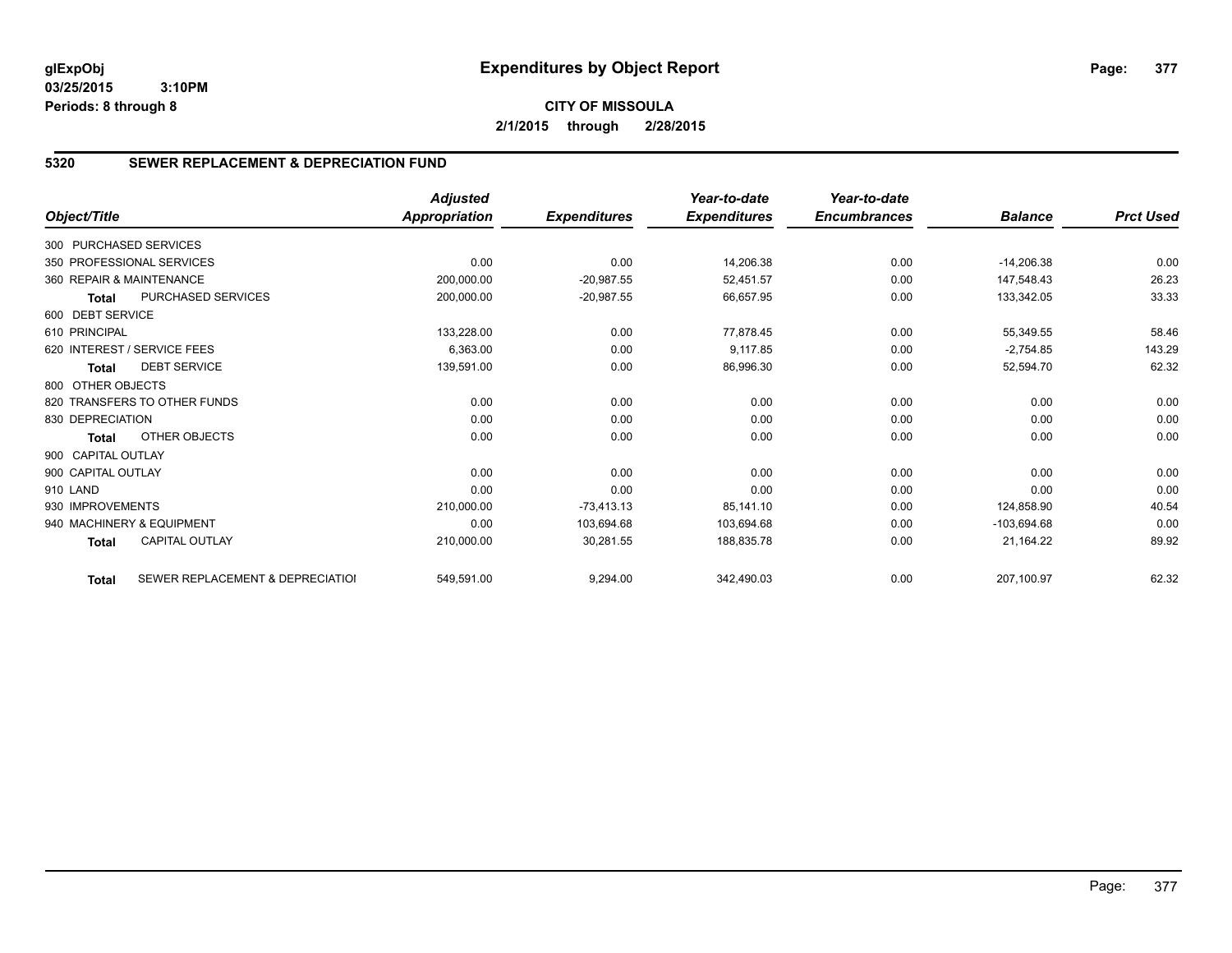#### **5325 SEWER DEVELOPMENT FEE FUND**

|                        |                              | <b>Adjusted</b>      |                     | Year-to-date        | Year-to-date        |                |                  |
|------------------------|------------------------------|----------------------|---------------------|---------------------|---------------------|----------------|------------------|
| Object/Title           |                              | <b>Appropriation</b> | <b>Expenditures</b> | <b>Expenditures</b> | <b>Encumbrances</b> | <b>Balance</b> | <b>Prct Used</b> |
| 300 PURCHASED SERVICES |                              |                      |                     |                     |                     |                |                  |
|                        | 350 PROFESSIONAL SERVICES    | 0.00                 | 0.00                | 0.00                | 0.00                | 0.00           | 0.00             |
|                        | 360 REPAIR & MAINTENANCE     | 65,000.00            | 0.00                | 10,302.16           | 0.00                | 54,697.84      | 15.85            |
| <b>Total</b>           | PURCHASED SERVICES           | 65,000.00            | 0.00                | 10,302.16           | 0.00                | 54,697.84      | 15.85            |
| 600 DEBT SERVICE       |                              |                      |                     |                     |                     |                |                  |
| 610 PRINCIPAL          |                              | 247,185.00           | 75,413.52           | 196,283.21          | 0.00                | 50,901.79      | 79.41            |
|                        | 620 INTEREST / SERVICE FEES  | 12,162.00            | 0.00                | 9,353.83            | 0.00                | 2,808.17       | 76.91            |
| <b>Total</b>           | <b>DEBT SERVICE</b>          | 259,347.00           | 75,413.52           | 205,637.04          | 0.00                | 53,709.96      | 79.29            |
| 800 OTHER OBJECTS      |                              |                      |                     |                     |                     |                |                  |
|                        | 820 TRANSFERS TO OTHER FUNDS | 0.00                 | 0.00                | 0.00                | 0.00                | 0.00           | 0.00             |
| <b>Total</b>           | OTHER OBJECTS                | 0.00                 | 0.00                | 0.00                | 0.00                | 0.00           | 0.00             |
| 900 CAPITAL OUTLAY     |                              |                      |                     |                     |                     |                |                  |
| 900 CAPITAL OUTLAY     |                              | 0.00                 | 0.00                | 0.00                | 0.00                | 0.00           | 0.00             |
| 910 LAND               |                              | 0.00                 | 0.00                | 0.00                | 0.00                | 0.00           | 0.00             |
| 920 BUILDINGS          |                              | 242,000.00           | 0.00                | 252,618.30          | 0.00                | $-10,618.30$   | 104.39           |
| 930 IMPROVEMENTS       |                              | 108,559.00           | 0.00                | 0.00                | 0.00                | 108,559.00     | 0.00             |
| <b>Total</b>           | <b>CAPITAL OUTLAY</b>        | 350,559.00           | 0.00                | 252,618.30          | 0.00                | 97,940.70      | 72.06            |
| <b>Total</b>           | <b>WASTEWATER</b>            | 674,906.00           | 75,413.52           | 468,557.50          | 0.00                | 206,348.50     | 69.43            |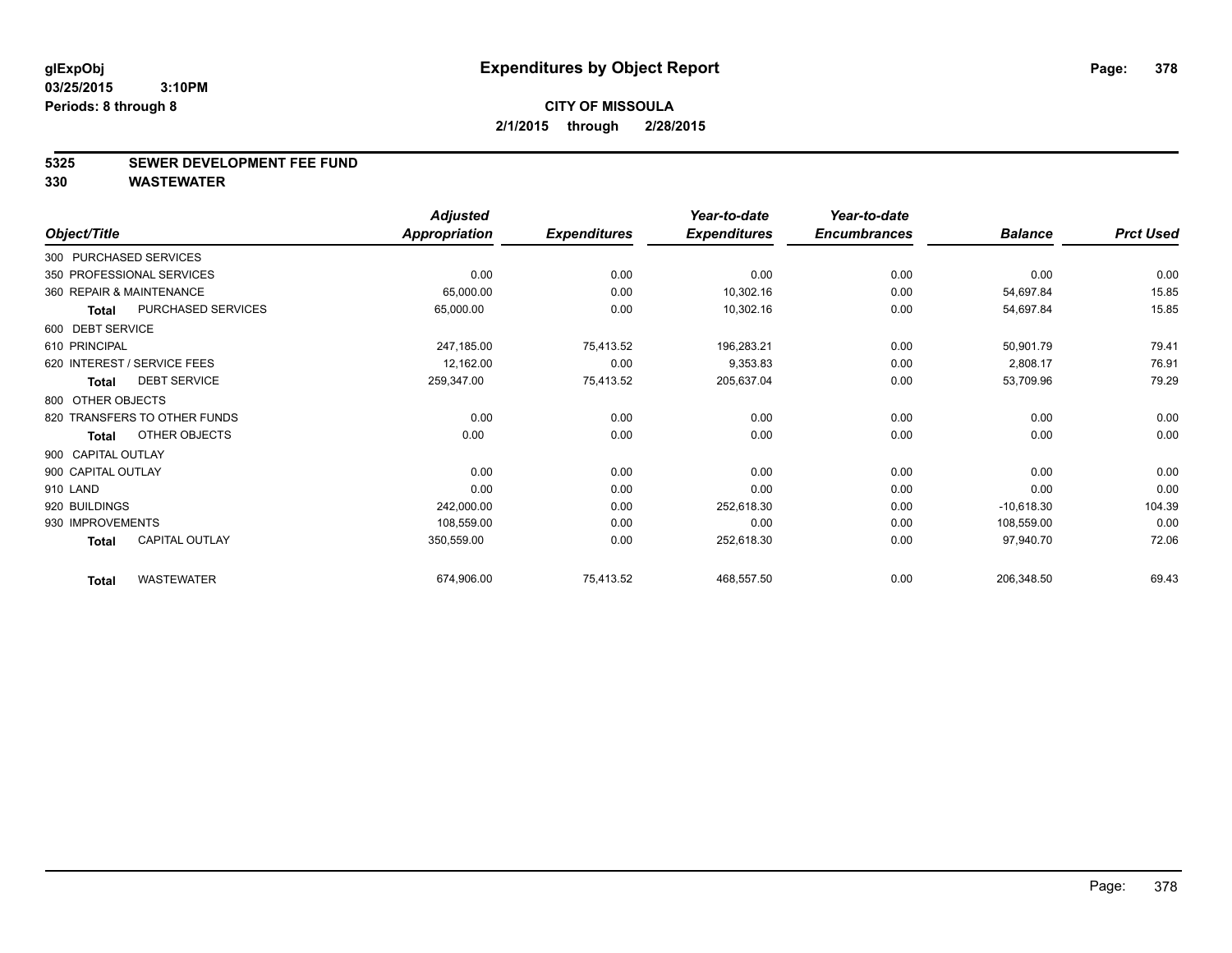#### **5325 SEWER DEVELOPMENT FEE FUND**

|                        |                              | <b>Adjusted</b>      |                     | Year-to-date        | Year-to-date        |                |                  |
|------------------------|------------------------------|----------------------|---------------------|---------------------|---------------------|----------------|------------------|
| Object/Title           |                              | <b>Appropriation</b> | <b>Expenditures</b> | <b>Expenditures</b> | <b>Encumbrances</b> | <b>Balance</b> | <b>Prct Used</b> |
| 300 PURCHASED SERVICES |                              |                      |                     |                     |                     |                |                  |
|                        | 350 PROFESSIONAL SERVICES    | 0.00                 | 0.00                | 0.00                | 0.00                | 0.00           | 0.00             |
|                        | 360 REPAIR & MAINTENANCE     | 65,000.00            | 0.00                | 10,302.16           | 0.00                | 54,697.84      | 15.85            |
| <b>Total</b>           | PURCHASED SERVICES           | 65,000.00            | 0.00                | 10,302.16           | 0.00                | 54,697.84      | 15.85            |
| 600 DEBT SERVICE       |                              |                      |                     |                     |                     |                |                  |
| 610 PRINCIPAL          |                              | 247,185.00           | 75,413.52           | 196,283.21          | 0.00                | 50,901.79      | 79.41            |
|                        | 620 INTEREST / SERVICE FEES  | 12,162.00            | 0.00                | 9,353.83            | 0.00                | 2,808.17       | 76.91            |
| <b>Total</b>           | <b>DEBT SERVICE</b>          | 259,347.00           | 75,413.52           | 205,637.04          | 0.00                | 53,709.96      | 79.29            |
| 800 OTHER OBJECTS      |                              |                      |                     |                     |                     |                |                  |
|                        | 820 TRANSFERS TO OTHER FUNDS | 0.00                 | 0.00                | 0.00                | 0.00                | 0.00           | 0.00             |
| <b>Total</b>           | OTHER OBJECTS                | 0.00                 | 0.00                | 0.00                | 0.00                | 0.00           | 0.00             |
| 900 CAPITAL OUTLAY     |                              |                      |                     |                     |                     |                |                  |
| 900 CAPITAL OUTLAY     |                              | 0.00                 | 0.00                | 0.00                | 0.00                | 0.00           | 0.00             |
| 910 LAND               |                              | 0.00                 | 0.00                | 0.00                | 0.00                | 0.00           | 0.00             |
| 920 BUILDINGS          |                              | 242,000.00           | 0.00                | 252,618.30          | 0.00                | $-10,618.30$   | 104.39           |
| 930 IMPROVEMENTS       |                              | 108,559.00           | 0.00                | 0.00                | 0.00                | 108,559.00     | 0.00             |
| Total                  | <b>CAPITAL OUTLAY</b>        | 350,559.00           | 0.00                | 252,618.30          | 0.00                | 97,940.70      | 72.06            |
| <b>Total</b>           | SEWER DEVELOPMENT FEE FUND   | 674,906.00           | 75,413.52           | 468,557.50          | 0.00                | 206,348.50     | 69.43            |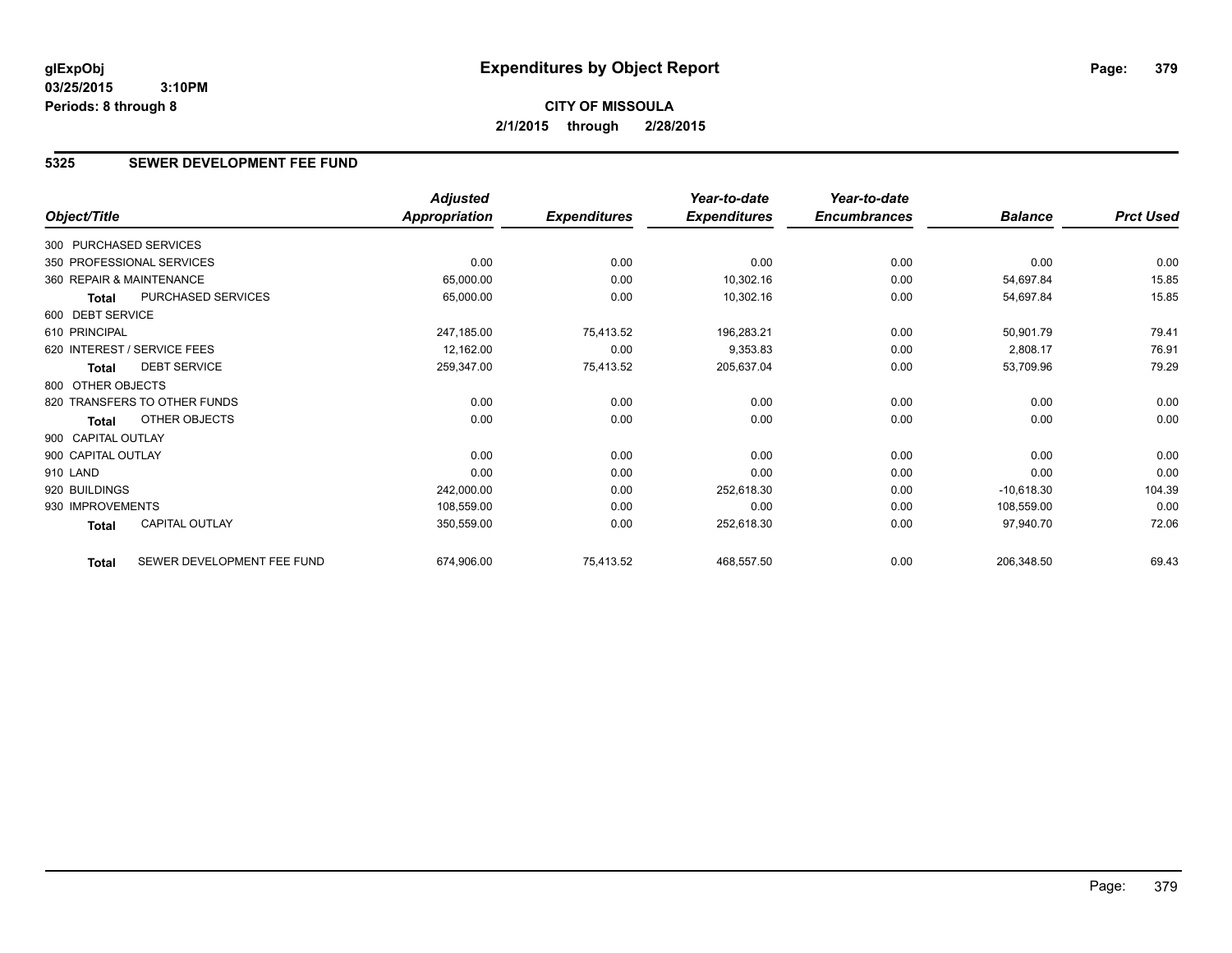#### **5340 SEWER CONSTRUCTION FUND**

|                           |                              | <b>Adjusted</b>      |                     | Year-to-date        | Year-to-date        |                |                  |
|---------------------------|------------------------------|----------------------|---------------------|---------------------|---------------------|----------------|------------------|
| Object/Title              |                              | <b>Appropriation</b> | <b>Expenditures</b> | <b>Expenditures</b> | <b>Encumbrances</b> | <b>Balance</b> | <b>Prct Used</b> |
| 300 PURCHASED SERVICES    |                              |                      |                     |                     |                     |                |                  |
| 350 PROFESSIONAL SERVICES |                              | 20,000.00            | 0.00                | 0.00                | 0.00                | 20,000.00      | 0.00             |
| <b>Total</b>              | <b>PURCHASED SERVICES</b>    | 20,000.00            | 0.00                | 0.00                | 0.00                | 20,000.00      | 0.00             |
| 800 OTHER OBJECTS         |                              |                      |                     |                     |                     |                |                  |
|                           | 820 TRANSFERS TO OTHER FUNDS | 0.00                 | 0.00                | 0.00                | 0.00                | 0.00           | 0.00             |
| <b>Total</b>              | OTHER OBJECTS                | 0.00                 | 0.00                | 0.00                | 0.00                | 0.00           | 0.00             |
| 900 CAPITAL OUTLAY        |                              |                      |                     |                     |                     |                |                  |
| 930 IMPROVEMENTS          |                              | 900.000.00           | 0.00                | 0.00                | 0.00                | 900.000.00     | 0.00             |
| 940 MACHINERY & EQUIPMENT |                              | 0.00                 | 0.00                | 0.00                | 0.00                | 0.00           | 0.00             |
| <b>Total</b>              | <b>CAPITAL OUTLAY</b>        | 900.000.00           | 0.00                | 0.00                | 0.00                | 900,000.00     | 0.00             |
|                           |                              |                      |                     |                     |                     |                |                  |
| <b>Total</b>              | <b>WASTEWATER</b>            | 920,000.00           | 0.00                | 0.00                | 0.00                | 920,000.00     | 0.00             |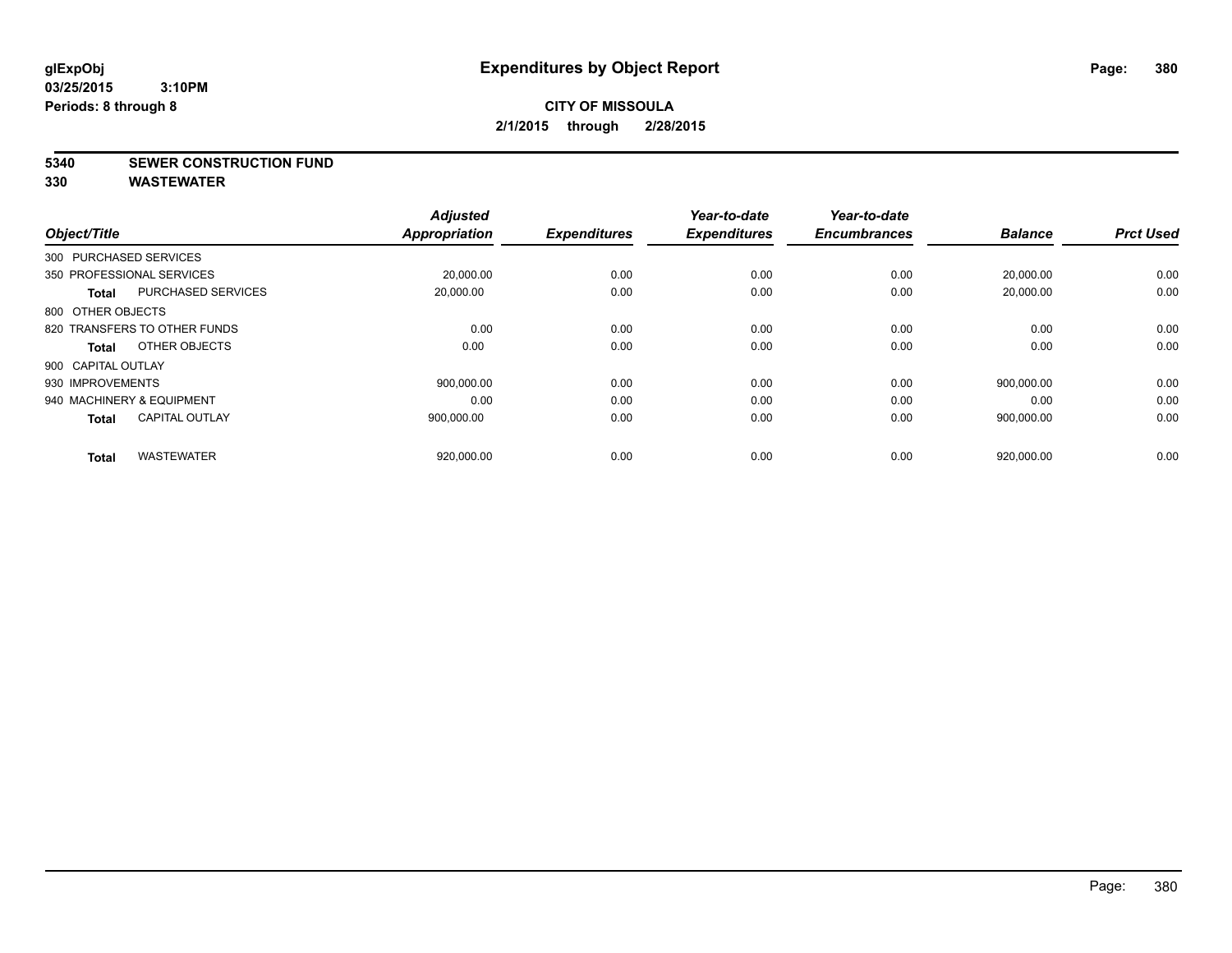#### **5340 SEWER CONSTRUCTION FUND**

**390 NON-DEPARTMENTAL**

| Object/Title       |                       | <b>Adjusted</b><br>Appropriation | <b>Expenditures</b> | Year-to-date<br><b>Expenditures</b> | Year-to-date<br><b>Encumbrances</b> | <b>Balance</b> | <b>Prct Used</b> |
|--------------------|-----------------------|----------------------------------|---------------------|-------------------------------------|-------------------------------------|----------------|------------------|
| 900 CAPITAL OUTLAY |                       |                                  |                     |                                     |                                     |                |                  |
| 930 IMPROVEMENTS   |                       | 0.00                             | 7.412.62            | 7.412.62                            | 0.00                                | $-7.412.62$    | 0.00             |
| <b>Total</b>       | <b>CAPITAL OUTLAY</b> | 0.00                             | 7.412.62            | 7.412.62                            | 0.00                                | $-7.412.62$    | 0.00             |
| Total              | NON-DEPARTMENTAL      | 0.00                             | 7.412.62            | 7.412.62                            | 0.00                                | $-7.412.62$    | 0.00             |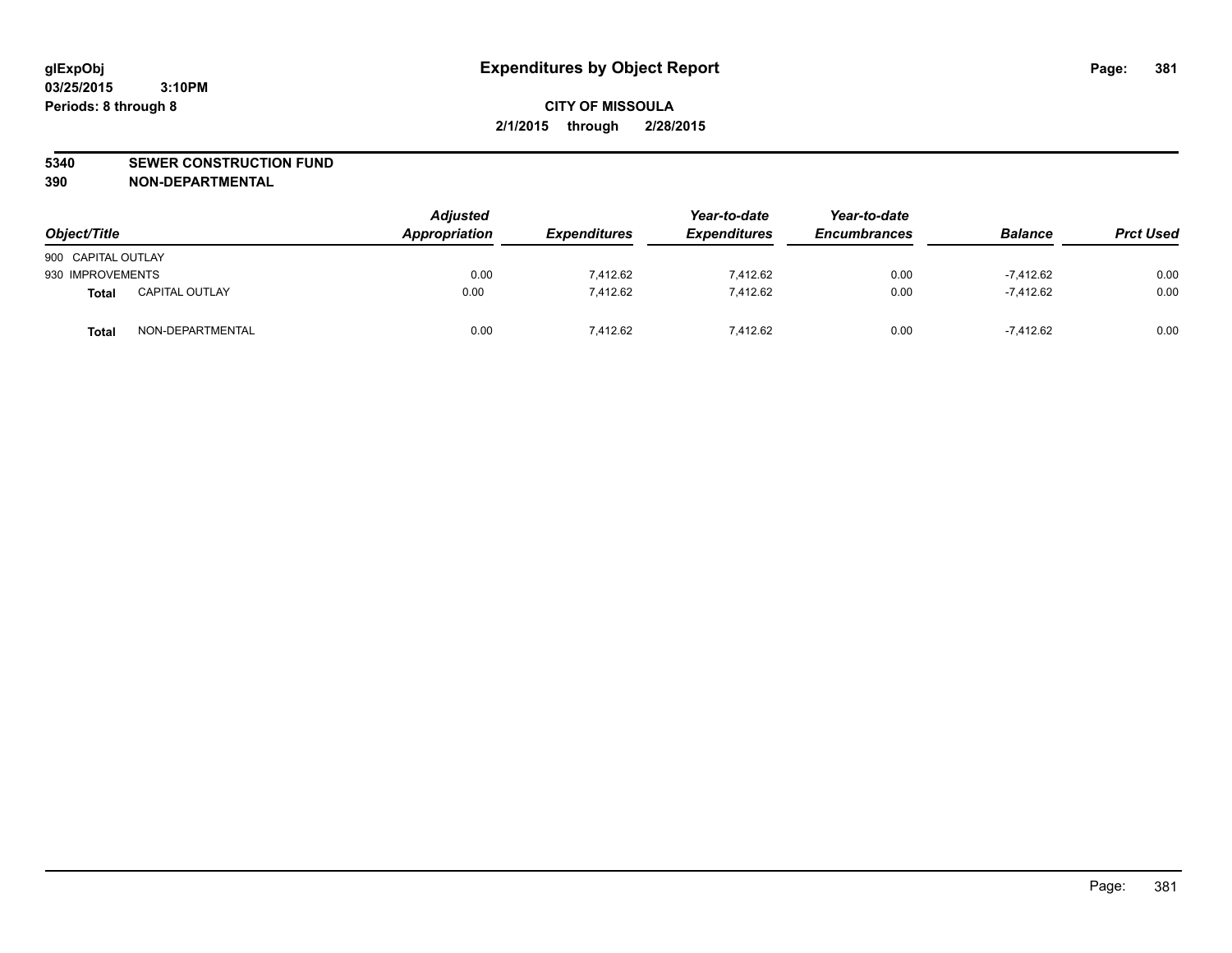#### **5340 SEWER CONSTRUCTION FUND**

| Object/Title           |                              | <b>Adjusted</b><br><b>Appropriation</b> | <b>Expenditures</b> | Year-to-date<br><b>Expenditures</b> | Year-to-date<br><b>Encumbrances</b> | <b>Balance</b> | <b>Prct Used</b> |
|------------------------|------------------------------|-----------------------------------------|---------------------|-------------------------------------|-------------------------------------|----------------|------------------|
| 300 PURCHASED SERVICES |                              |                                         |                     |                                     |                                     |                |                  |
|                        | 350 PROFESSIONAL SERVICES    | 20.000.00                               | 0.00                | 0.00                                | 0.00                                | 20.000.00      | 0.00             |
| <b>Total</b>           | <b>PURCHASED SERVICES</b>    | 20,000.00                               | 0.00                | 0.00                                | 0.00                                | 20,000.00      | 0.00             |
| 800 OTHER OBJECTS      |                              |                                         |                     |                                     |                                     |                |                  |
|                        | 820 TRANSFERS TO OTHER FUNDS | 0.00                                    | 0.00                | 0.00                                | 0.00                                | 0.00           | 0.00             |
| Total                  | OTHER OBJECTS                | 0.00                                    | 0.00                | 0.00                                | 0.00                                | 0.00           | 0.00             |
| 900 CAPITAL OUTLAY     |                              |                                         |                     |                                     |                                     |                |                  |
| 930 IMPROVEMENTS       |                              | 900.000.00                              | 7,412.62            | 7.412.62                            | 0.00                                | 892,587.38     | 0.82             |
|                        | 940 MACHINERY & EQUIPMENT    | 0.00                                    | 0.00                | 0.00                                | 0.00                                | 0.00           | 0.00             |
| Total                  | <b>CAPITAL OUTLAY</b>        | 900,000.00                              | 7,412.62            | 7,412.62                            | 0.00                                | 892,587.38     | 0.82             |
| <b>Total</b>           | SEWER CONSTRUCTION FUND      | 920.000.00                              | 7.412.62            | 7.412.62                            | 0.00                                | 912.587.38     | 0.81             |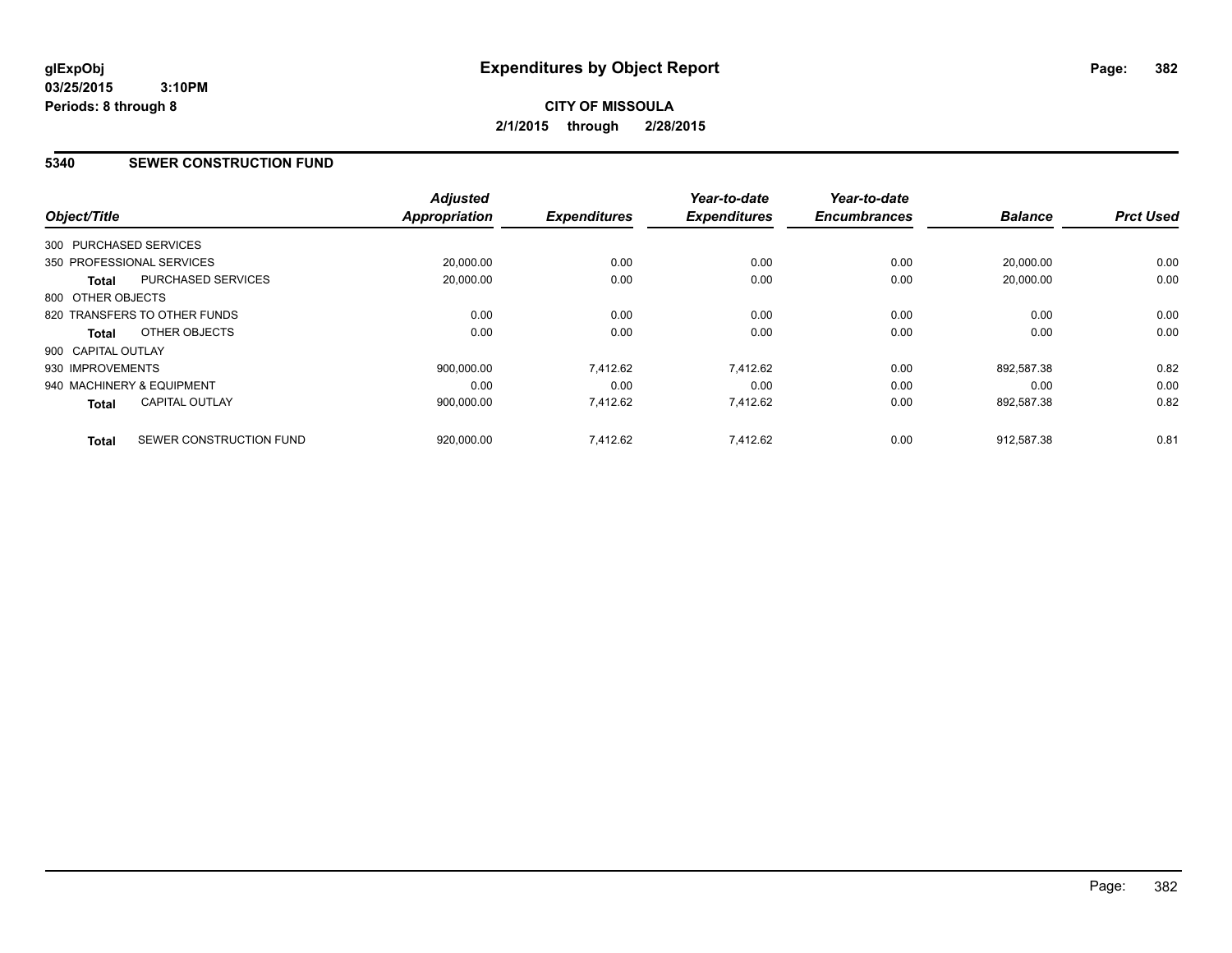#### **5361 2001 SEWER REVENUE BONDS-DEBT SERVICE**

| Object/Title                        | <b>Adjusted</b><br>Appropriation | <b>Expenditures</b> | Year-to-date<br><b>Expenditures</b> | Year-to-date<br><b>Encumbrances</b> | <b>Balance</b> | <b>Prct Used</b> |
|-------------------------------------|----------------------------------|---------------------|-------------------------------------|-------------------------------------|----------------|------------------|
| 600 DEBT SERVICE                    |                                  |                     |                                     |                                     |                |                  |
| 610 PRINCIPAL                       | 27,000.00                        | 0.00                | 13,000.00                           | 0.00                                | 14,000.00      | 48.15            |
| 620 INTEREST / SERVICE FEES         | 3,590.00                         | 0.00                | 1.860.00                            | 0.00                                | 1,730.00       | 51.81            |
| <b>DEBT SERVICE</b><br><b>Total</b> | 30.590.00                        | 0.00                | 14.860.00                           | 0.00                                | 15.730.00      | 48.58            |
| WASTEWATER<br><b>Total</b>          | 30,590.00                        | 0.00                | 14,860.00                           | 0.00                                | 15,730.00      | 48.58            |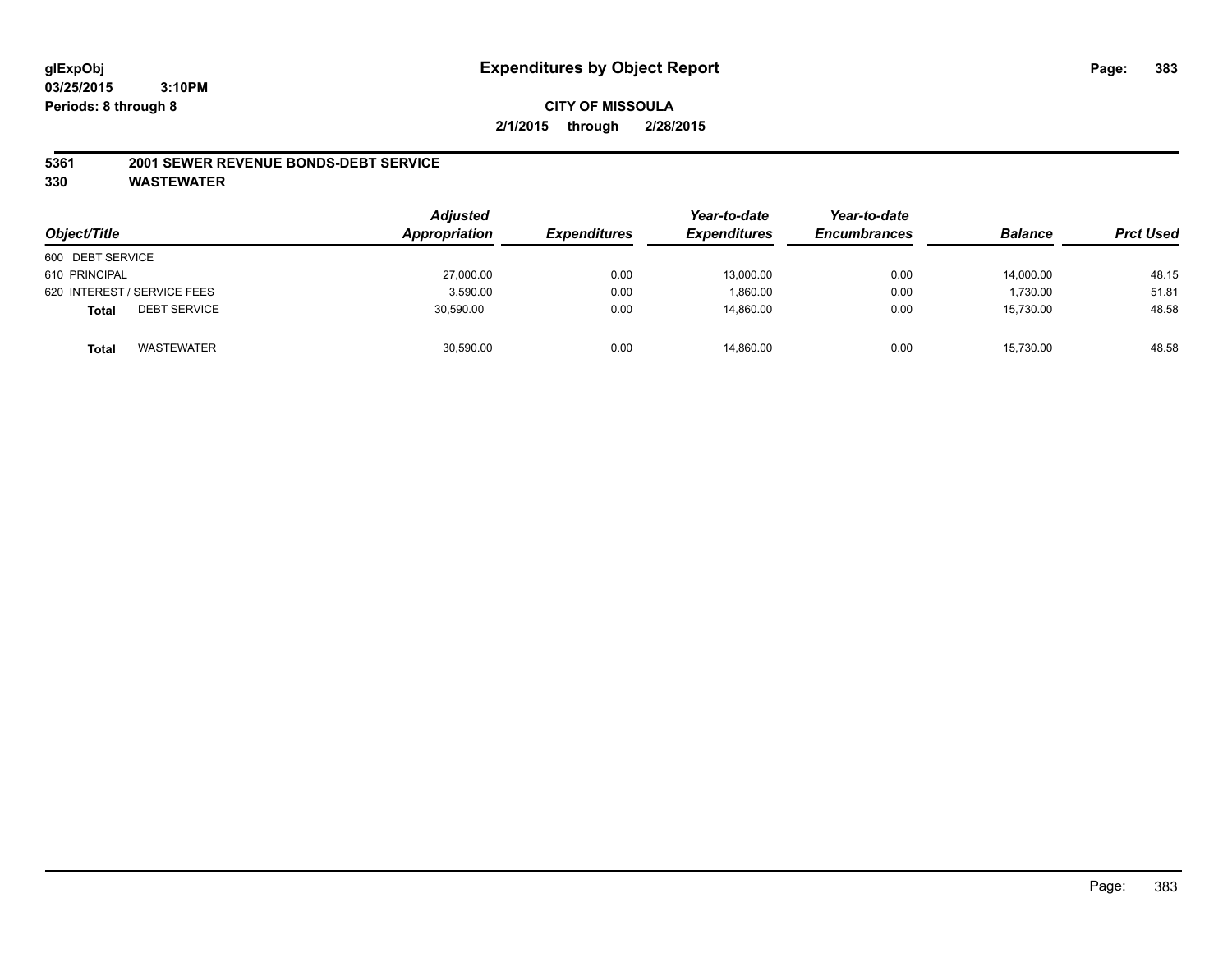**CITY OF MISSOULA 2/1/2015 through 2/28/2015**

#### **5361 2001 SEWER REVENUE BONDS-DEBT SERVICE**

| Object/Title     |                                  | <b>Adjusted</b><br>Appropriation | <b>Expenditures</b> | Year-to-date<br><b>Expenditures</b> | Year-to-date<br><b>Encumbrances</b> | <b>Balance</b> | <b>Prct Used</b> |
|------------------|----------------------------------|----------------------------------|---------------------|-------------------------------------|-------------------------------------|----------------|------------------|
| 600 DEBT SERVICE |                                  |                                  |                     |                                     |                                     |                |                  |
| 610 PRINCIPAL    |                                  | 27,000.00                        | 0.00                | 13,000.00                           | 0.00                                | 14.000.00      | 48.15            |
|                  | 620 INTEREST / SERVICE FEES      | 3,590.00                         | 0.00                | 1.860.00                            | 0.00                                | 1,730.00       | 51.81            |
| <b>Total</b>     | <b>DEBT SERVICE</b>              | 30,590.00                        | 0.00                | 14.860.00                           | 0.00                                | 15,730.00      | 48.58            |
| Total            | 2001 SEWER REVENUE BONDS-DEBT SE | 30,590.00                        | 0.00                | 14.860.00                           | 0.00                                | 15,730.00      | 48.58            |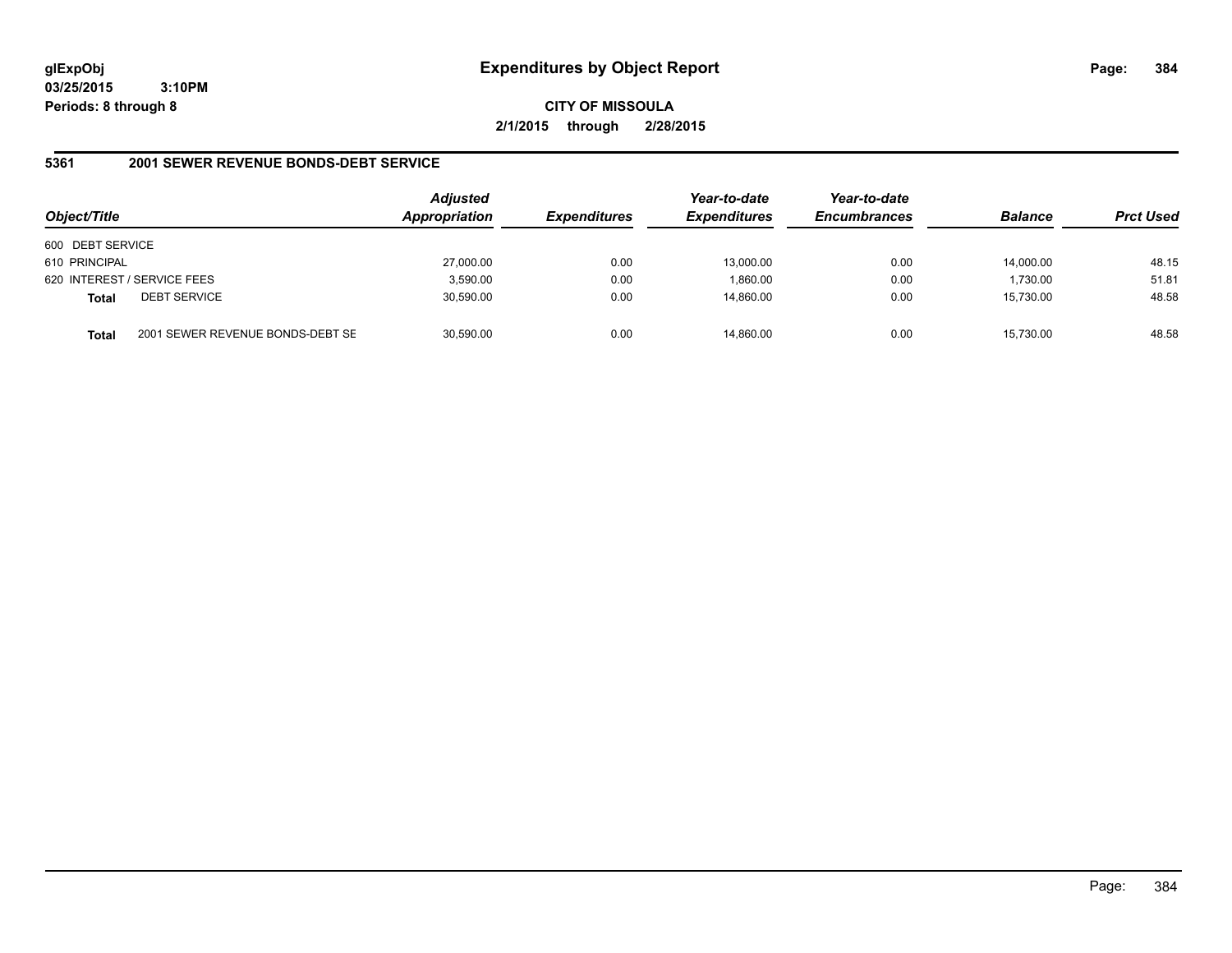#### **5362 00 SEWER REVENUE BOND - SERIES B DEBT SE**

|                                   | <b>Adjusted</b> |                     | Year-to-date        | Year-to-date        |                |                  |
|-----------------------------------|-----------------|---------------------|---------------------|---------------------|----------------|------------------|
| Object/Title                      | Appropriation   | <b>Expenditures</b> | <b>Expenditures</b> | <b>Encumbrances</b> | <b>Balance</b> | <b>Prct Used</b> |
| 600 DEBT SERVICE                  |                 |                     |                     |                     |                |                  |
| 610 PRINCIPAL                     | 44.000.00       | 0.00                | 22.000.00           | 0.00                | 22.000.00      | 50.00            |
| 620 INTEREST / SERVICE FEES       | 5.240.00        | 0.00                | 2,730.00            | 0.00                | 2,510.00       | 52.10            |
| <b>DEBT SERVICE</b><br>Total      | 49.240.00       | 0.00                | 24,730.00           | 0.00                | 24.510.00      | 50.22            |
| 800 OTHER OBJECTS                 |                 |                     |                     |                     |                |                  |
| 820 TRANSFERS TO OTHER FUNDS      | 0.00            | 0.00                | 0.00                | 0.00                | 0.00           | 0.00             |
| OTHER OBJECTS<br><b>Total</b>     | 0.00            | 0.00                | 0.00                | 0.00                | 0.00           | 0.00             |
| <b>WASTEWATER</b><br><b>Total</b> | 49.240.00       | 0.00                | 24.730.00           | 0.00                | 24.510.00      | 50.22            |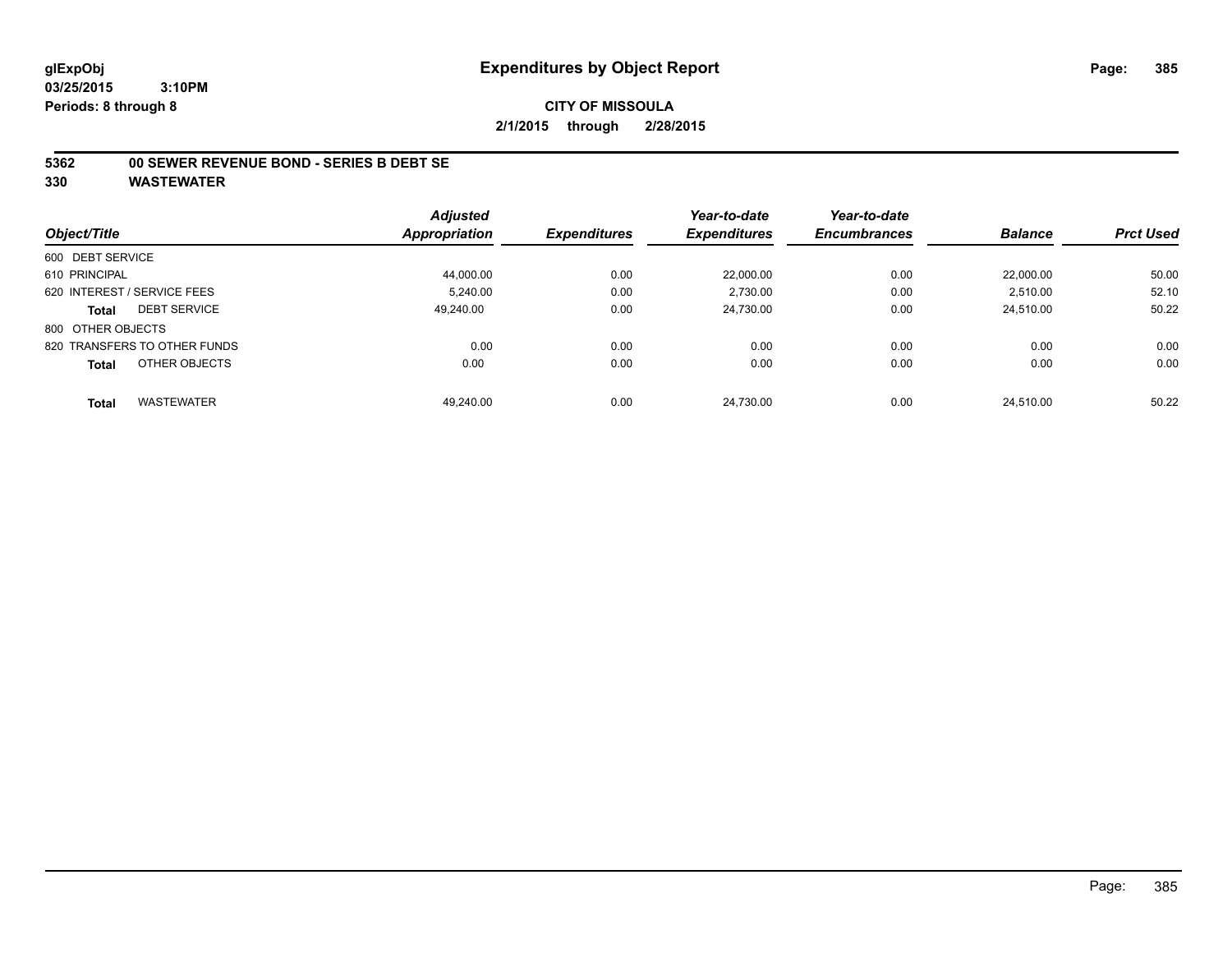**CITY OF MISSOULA 2/1/2015 through 2/28/2015**

#### **5362 00 SEWER REVENUE BOND - SERIES B DEBT SE**

| Object/Title      |                                    | <b>Adjusted</b><br><b>Appropriation</b> | <b>Expenditures</b> | Year-to-date<br><b>Expenditures</b> | Year-to-date<br><b>Encumbrances</b> | <b>Balance</b> | <b>Prct Used</b> |
|-------------------|------------------------------------|-----------------------------------------|---------------------|-------------------------------------|-------------------------------------|----------------|------------------|
| 600 DEBT SERVICE  |                                    |                                         |                     |                                     |                                     |                |                  |
| 610 PRINCIPAL     |                                    | 44,000.00                               | 0.00                | 22,000.00                           | 0.00                                | 22.000.00      | 50.00            |
|                   | 620 INTEREST / SERVICE FEES        | 5.240.00                                | 0.00                | 2.730.00                            | 0.00                                | 2,510.00       | 52.10            |
| <b>Total</b>      | <b>DEBT SERVICE</b>                | 49.240.00                               | 0.00                | 24.730.00                           | 0.00                                | 24.510.00      | 50.22            |
| 800 OTHER OBJECTS |                                    |                                         |                     |                                     |                                     |                |                  |
|                   | 820 TRANSFERS TO OTHER FUNDS       | 0.00                                    | 0.00                | 0.00                                | 0.00                                | 0.00           | 0.00             |
| <b>Total</b>      | OTHER OBJECTS                      | 0.00                                    | 0.00                | 0.00                                | 0.00                                | 0.00           | 0.00             |
| <b>Total</b>      | 00 SEWER REVENUE BOND - SERIES B D | 49.240.00                               | 0.00                | 24.730.00                           | 0.00                                | 24.510.00      | 50.22            |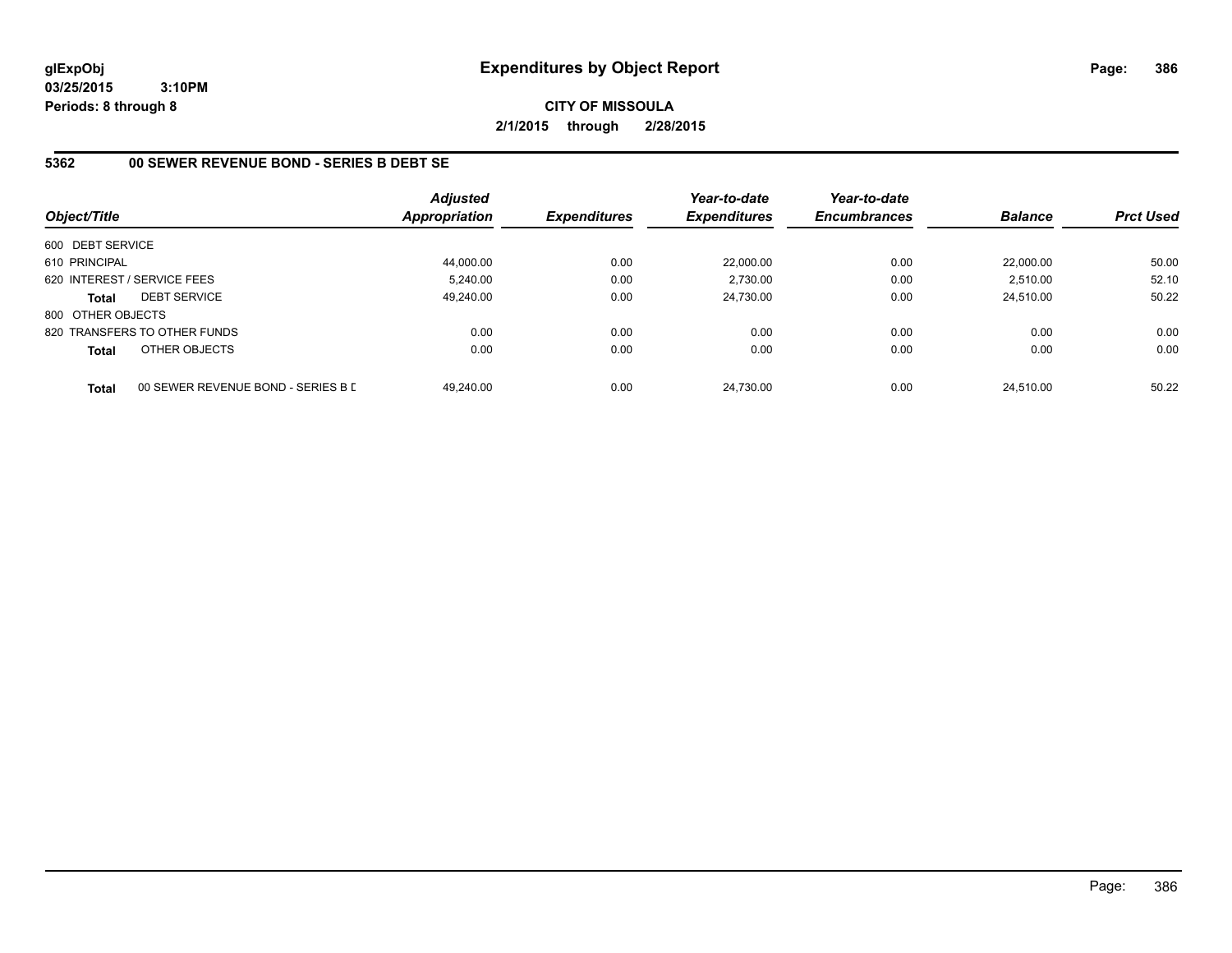### **CITY OF MISSOULA 2/1/2015 through 2/28/2015**

#### **5363 92 SEWER REVENUE BOND SERIES A DEBT SERV**

| Object/Title                        | <b>Adjusted</b><br>Appropriation | <b>Expenditures</b> | Year-to-date<br><b>Expenditures</b> | Year-to-date<br><b>Encumbrances</b> | <b>Balance</b> | <b>Prct Used</b> |
|-------------------------------------|----------------------------------|---------------------|-------------------------------------|-------------------------------------|----------------|------------------|
| 600 DEBT SERVICE                    |                                  |                     |                                     |                                     |                |                  |
| 610 PRINCIPAL                       | 0.00                             | 0.00                | 0.00                                | 0.00                                | 0.00           | 0.00             |
| 620 INTEREST / SERVICE FEES         | 0.00                             | 0.00                | 0.00                                | 0.00                                | 0.00           | 0.00             |
| <b>DEBT SERVICE</b><br><b>Total</b> | 0.00                             | 0.00                | 0.00                                | 0.00                                | 0.00           | 0.00             |
| <b>WASTEWATER</b><br><b>Total</b>   | 0.00                             | 0.00                | 0.00                                | 0.00                                | 0.00           | 0.00             |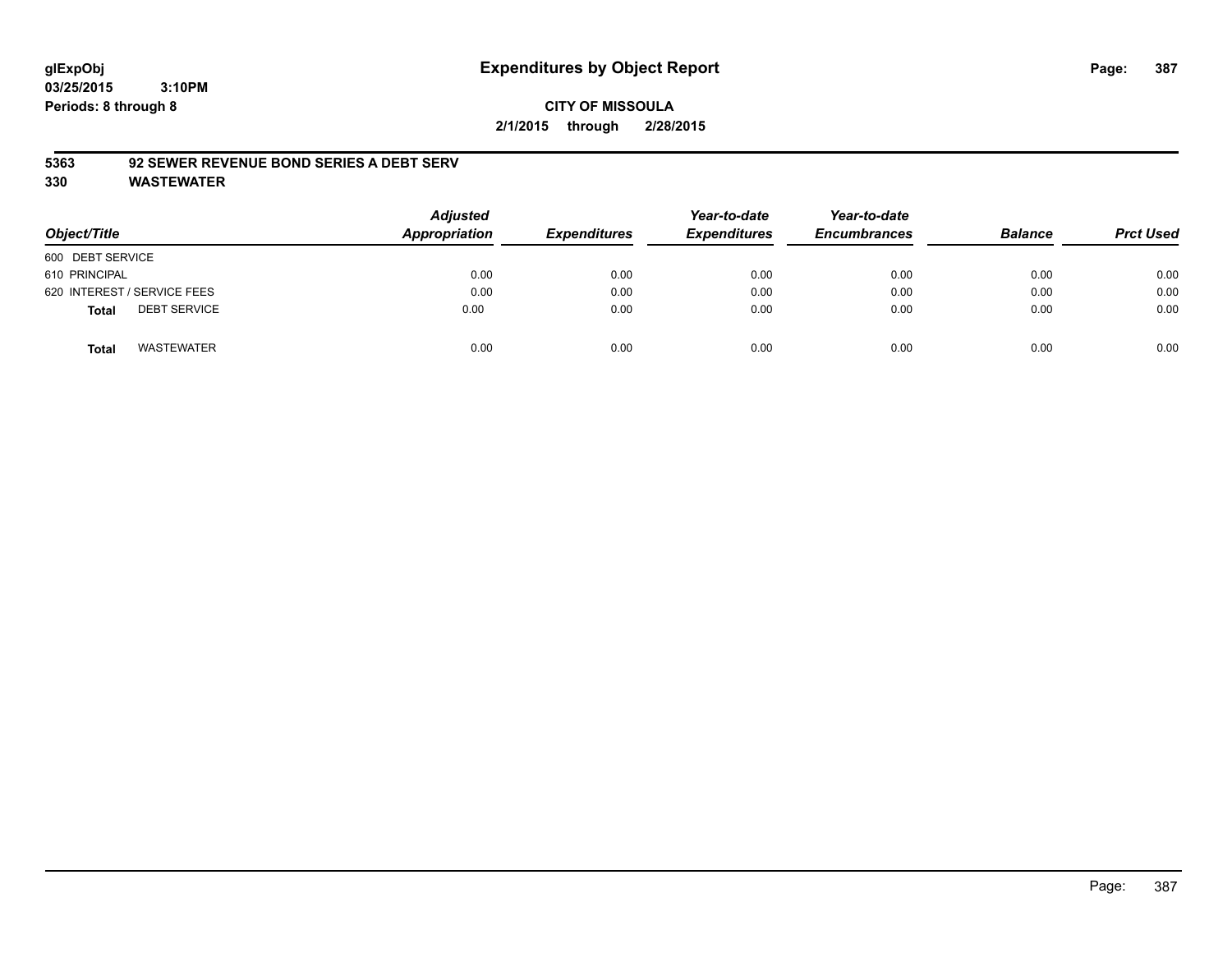**03/25/2015 3:10PM Periods: 8 through 8**

**CITY OF MISSOULA 2/1/2015 through 2/28/2015**

#### **5363 92 SEWER REVENUE BOND SERIES A DEBT SERV**

| Object/Title     |                                   | <b>Adjusted</b><br>Appropriation | <b>Expenditures</b> | Year-to-date<br><b>Expenditures</b> | Year-to-date<br><b>Encumbrances</b> | <b>Balance</b> | <b>Prct Used</b> |
|------------------|-----------------------------------|----------------------------------|---------------------|-------------------------------------|-------------------------------------|----------------|------------------|
| 600 DEBT SERVICE |                                   |                                  |                     |                                     |                                     |                |                  |
| 610 PRINCIPAL    |                                   | 0.00                             | 0.00                | 0.00                                | 0.00                                | 0.00           | 0.00             |
|                  | 620 INTEREST / SERVICE FEES       | 0.00                             | 0.00                | 0.00                                | 0.00                                | 0.00           | 0.00             |
| <b>Total</b>     | <b>DEBT SERVICE</b>               | 0.00                             | 0.00                | 0.00                                | 0.00                                | 0.00           | 0.00             |
| <b>Total</b>     | 92 SEWER REVENUE BOND SERIES A DE | 0.00                             | 0.00                | 0.00                                | 0.00                                | 0.00           | 0.00             |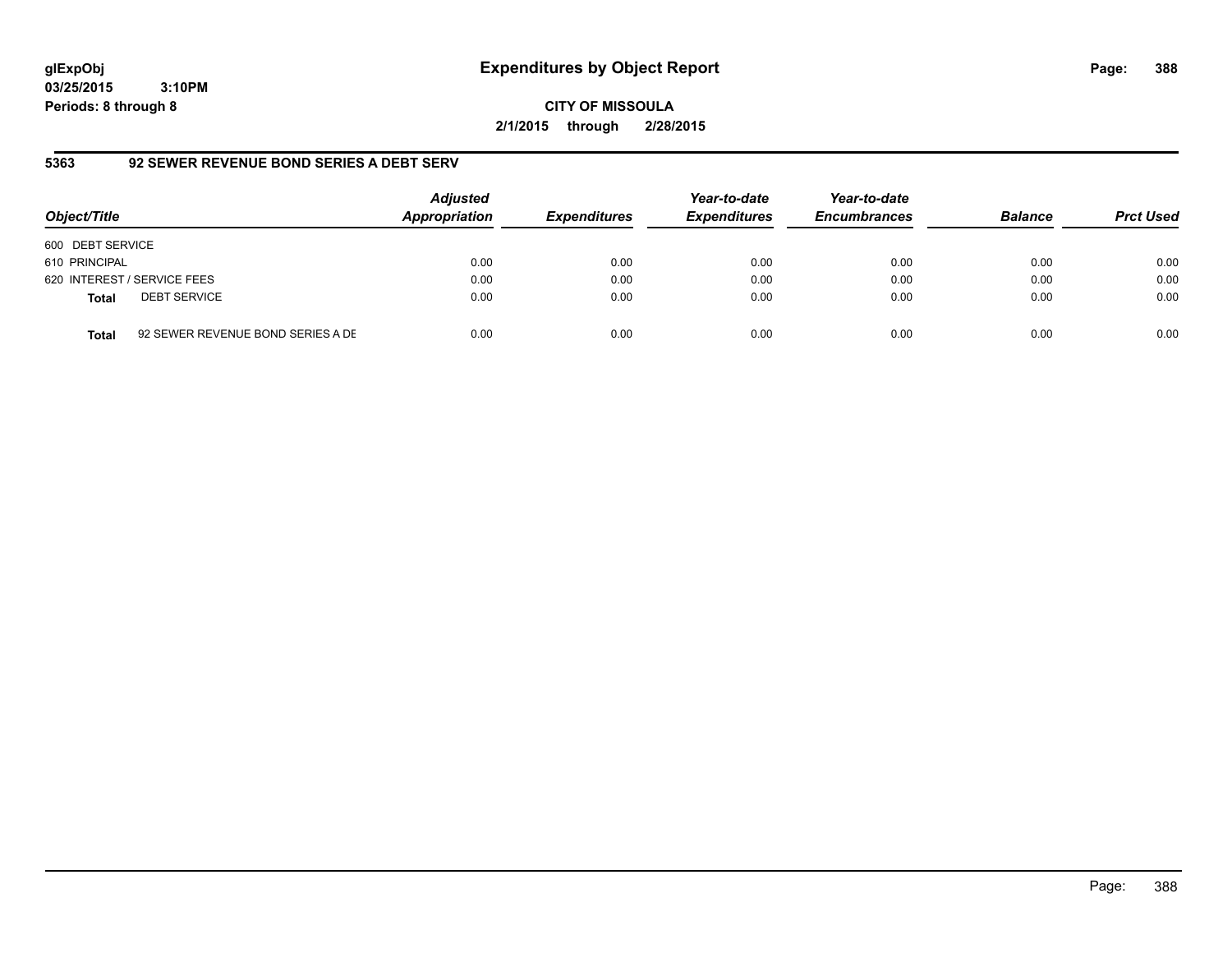**03/25/2015 3:10PM Periods: 8 through 8**

### **CITY OF MISSOULA 2/1/2015 through 2/28/2015**

#### **5364 92 SEWER REVENUE BOND - SERIES B DEBT S**

| Object/Title                        | Adjusted<br>Appropriation | <b>Expenditures</b> | Year-to-date<br><b>Expenditures</b> | Year-to-date<br><b>Encumbrances</b> | <b>Balance</b> | <b>Prct Used</b> |
|-------------------------------------|---------------------------|---------------------|-------------------------------------|-------------------------------------|----------------|------------------|
| 600 DEBT SERVICE                    |                           |                     |                                     |                                     |                |                  |
| 610 PRINCIPAL                       | 0.00                      | 0.00                | 0.00                                | 0.00                                | 0.00           | 0.00             |
| 620 INTEREST / SERVICE FEES         | 0.00                      | 0.00                | 0.00                                | 0.00                                | 0.00           | 0.00             |
| <b>DEBT SERVICE</b><br><b>Total</b> | 0.00                      | 0.00                | 0.00                                | 0.00                                | 0.00           | 0.00             |
| <b>WASTEWATER</b><br><b>Total</b>   | 0.00                      | 0.00                | 0.00                                | 0.00                                | 0.00           | 0.00             |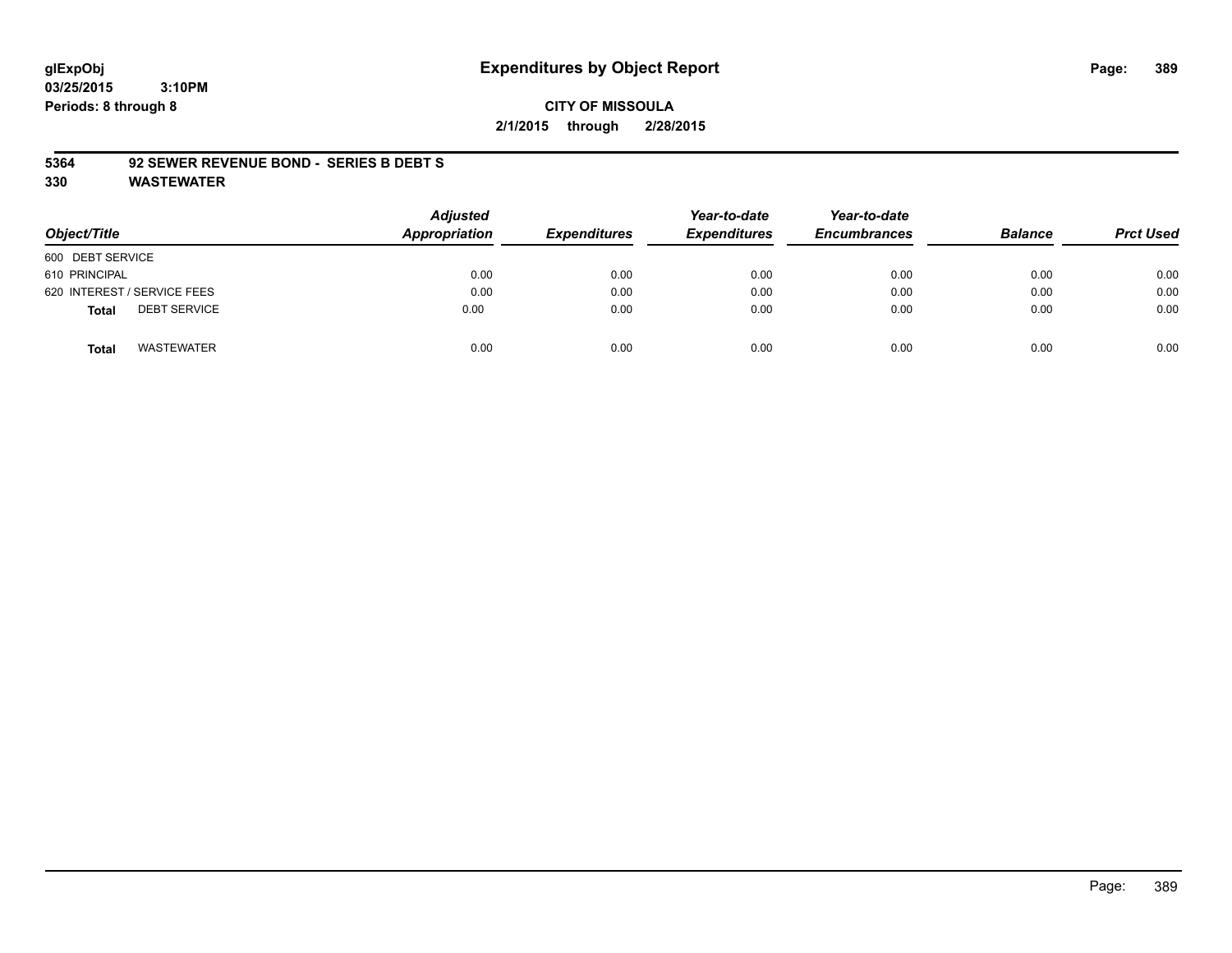**03/25/2015 3:10PM Periods: 8 through 8**

**CITY OF MISSOULA 2/1/2015 through 2/28/2015**

#### **5364 92 SEWER REVENUE BOND - SERIES B DEBT S**

| Object/Title                                       | <b>Adjusted</b><br>Appropriation | <b>Expenditures</b> | Year-to-date<br><b>Expenditures</b> | Year-to-date<br><b>Encumbrances</b> | <b>Balance</b> | <b>Prct Used</b> |
|----------------------------------------------------|----------------------------------|---------------------|-------------------------------------|-------------------------------------|----------------|------------------|
| 600 DEBT SERVICE                                   |                                  |                     |                                     |                                     |                |                  |
| 610 PRINCIPAL                                      | 0.00                             | 0.00                | 0.00                                | 0.00                                | 0.00           | 0.00             |
| 620 INTEREST / SERVICE FEES                        | 0.00                             | 0.00                | 0.00                                | 0.00                                | 0.00           | 0.00             |
| <b>DEBT SERVICE</b><br><b>Total</b>                | 0.00                             | 0.00                | 0.00                                | 0.00                                | 0.00           | 0.00             |
| 92 SEWER REVENUE BOND - SERIES B I<br><b>Total</b> | 0.00                             | 0.00                | 0.00                                | 0.00                                | 0.00           | 0.00             |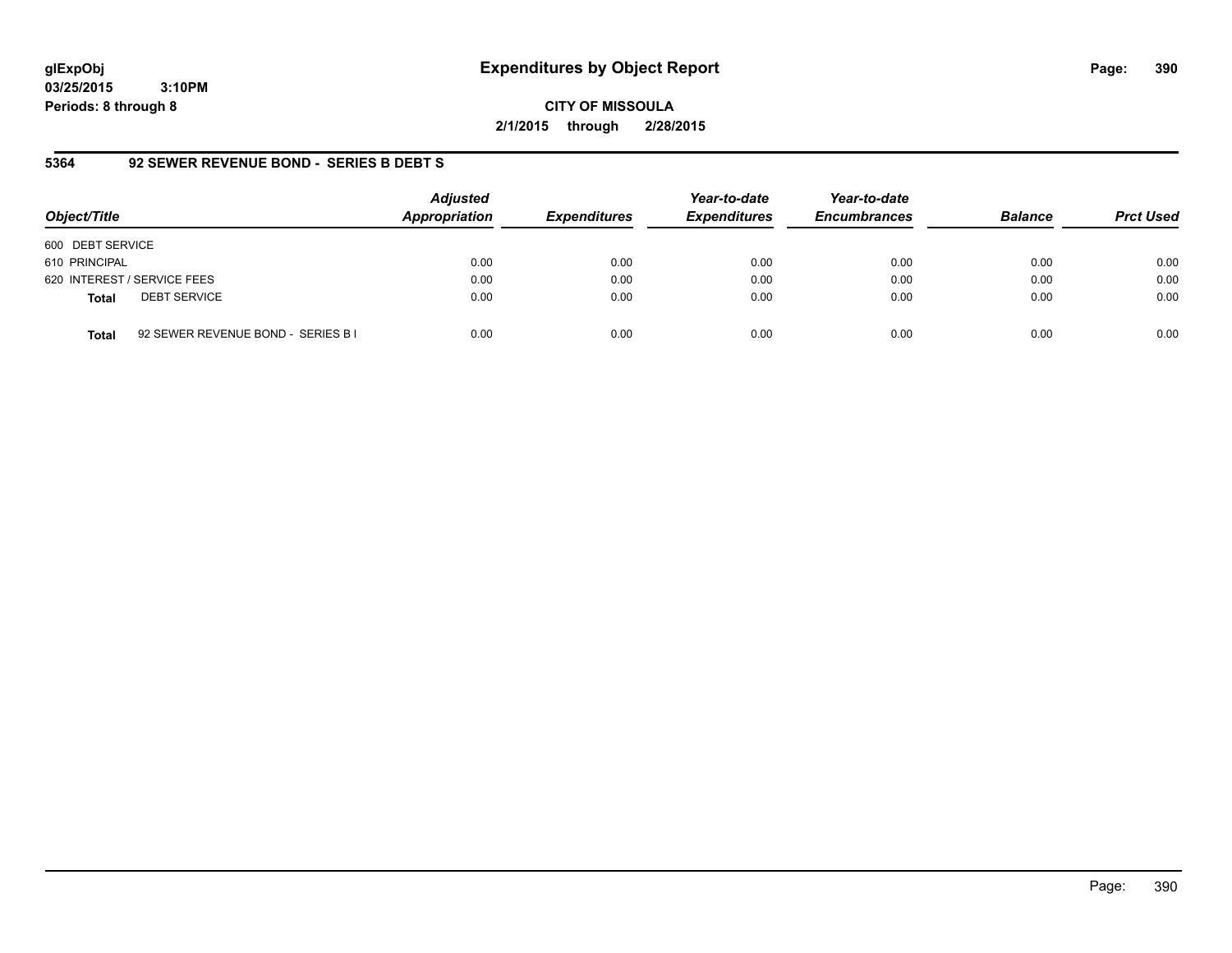### **CITY OF MISSOULA 2/1/2015 through 2/28/2015**

#### **5365 99 SEWER REVENUE BONDS DEBT SERVICE FUND**

| Object/Title                        | <b>Adjusted</b><br>Appropriation | <b>Expenditures</b> | Year-to-date<br><b>Expenditures</b> | Year-to-date<br><b>Encumbrances</b> | <b>Balance</b> | <b>Prct Used</b> |
|-------------------------------------|----------------------------------|---------------------|-------------------------------------|-------------------------------------|----------------|------------------|
| 600 DEBT SERVICE                    |                                  |                     |                                     |                                     |                |                  |
| 610 PRINCIPAL                       | 113,000.00                       | 0.00                | 57,000.00                           | 0.00                                | 56,000.00      | 50.44            |
| 620 INTEREST / SERVICE FEES         | 11,180.00                        | 0.00                | 4.870.00                            | 0.00                                | 6.310.00       | 43.56            |
| <b>DEBT SERVICE</b><br><b>Total</b> | 124,180.00                       | 0.00                | 61,870.00                           | 0.00                                | 62,310.00      | 49.82            |
| WASTEWATER<br>Total                 | 124,180.00                       | 0.00                | 61,870.00                           | 0.00                                | 62.310.00      | 49.82            |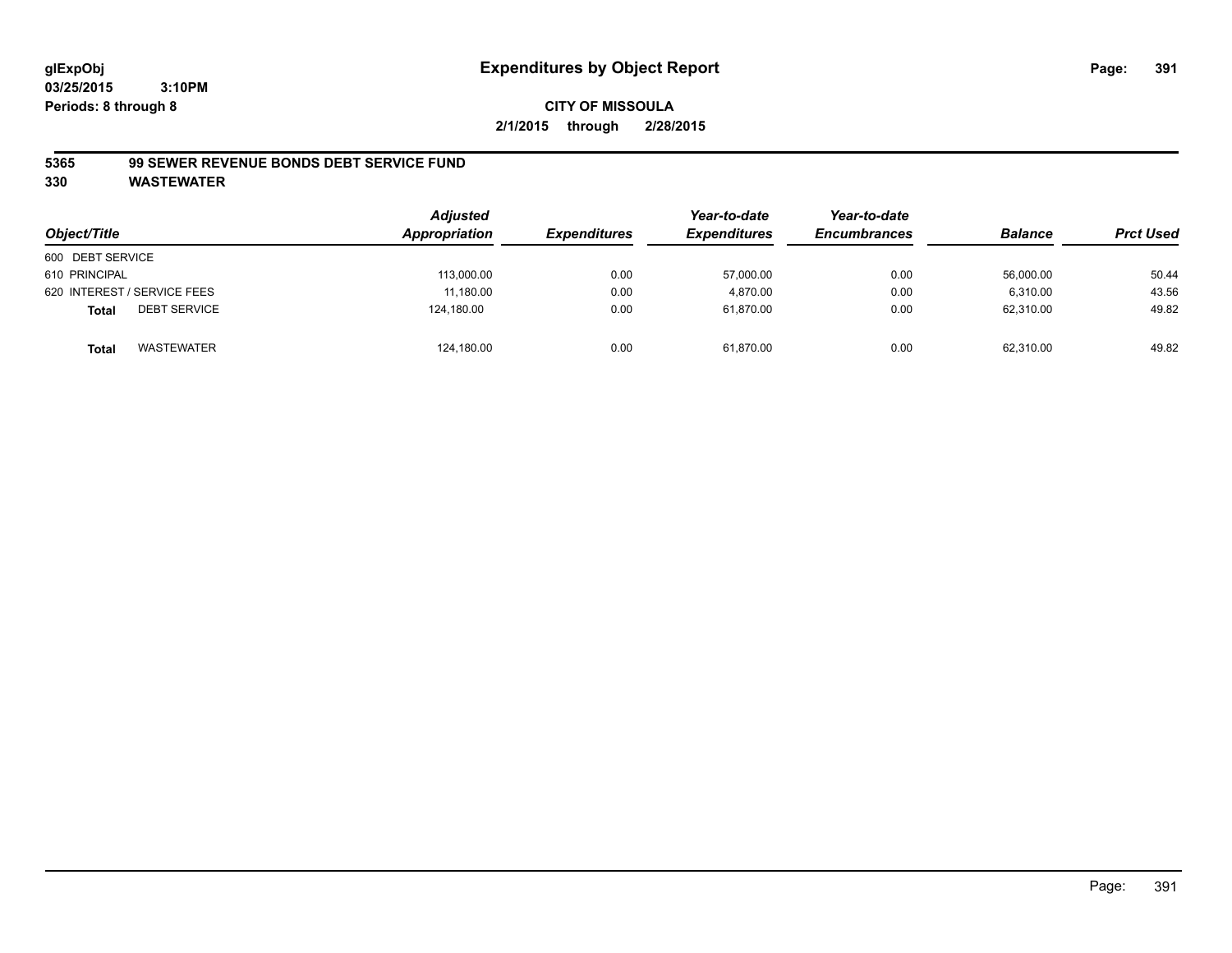**03/25/2015 3:10PM Periods: 8 through 8**

**CITY OF MISSOULA 2/1/2015 through 2/28/2015**

### **5365 99 SEWER REVENUE BONDS DEBT SERVICE FUND**

| Object/Title     |                                  | <b>Adjusted</b><br>Appropriation | <b>Expenditures</b> | Year-to-date<br><b>Expenditures</b> | Year-to-date<br><b>Encumbrances</b> | <b>Balance</b> | <b>Prct Used</b> |
|------------------|----------------------------------|----------------------------------|---------------------|-------------------------------------|-------------------------------------|----------------|------------------|
| 600 DEBT SERVICE |                                  |                                  |                     |                                     |                                     |                |                  |
| 610 PRINCIPAL    |                                  | 113,000.00                       | 0.00                | 57,000.00                           | 0.00                                | 56.000.00      | 50.44            |
|                  | 620 INTEREST / SERVICE FEES      | 11,180.00                        | 0.00                | 4.870.00                            | 0.00                                | 6.310.00       | 43.56            |
| <b>Total</b>     | <b>DEBT SERVICE</b>              | 124,180.00                       | 0.00                | 61,870.00                           | 0.00                                | 62,310.00      | 49.82            |
| Total            | 99 SEWER REVENUE BONDS DEBT SERN | 124,180.00                       | 0.00                | 61,870.00                           | 0.00                                | 62,310.00      | 49.82            |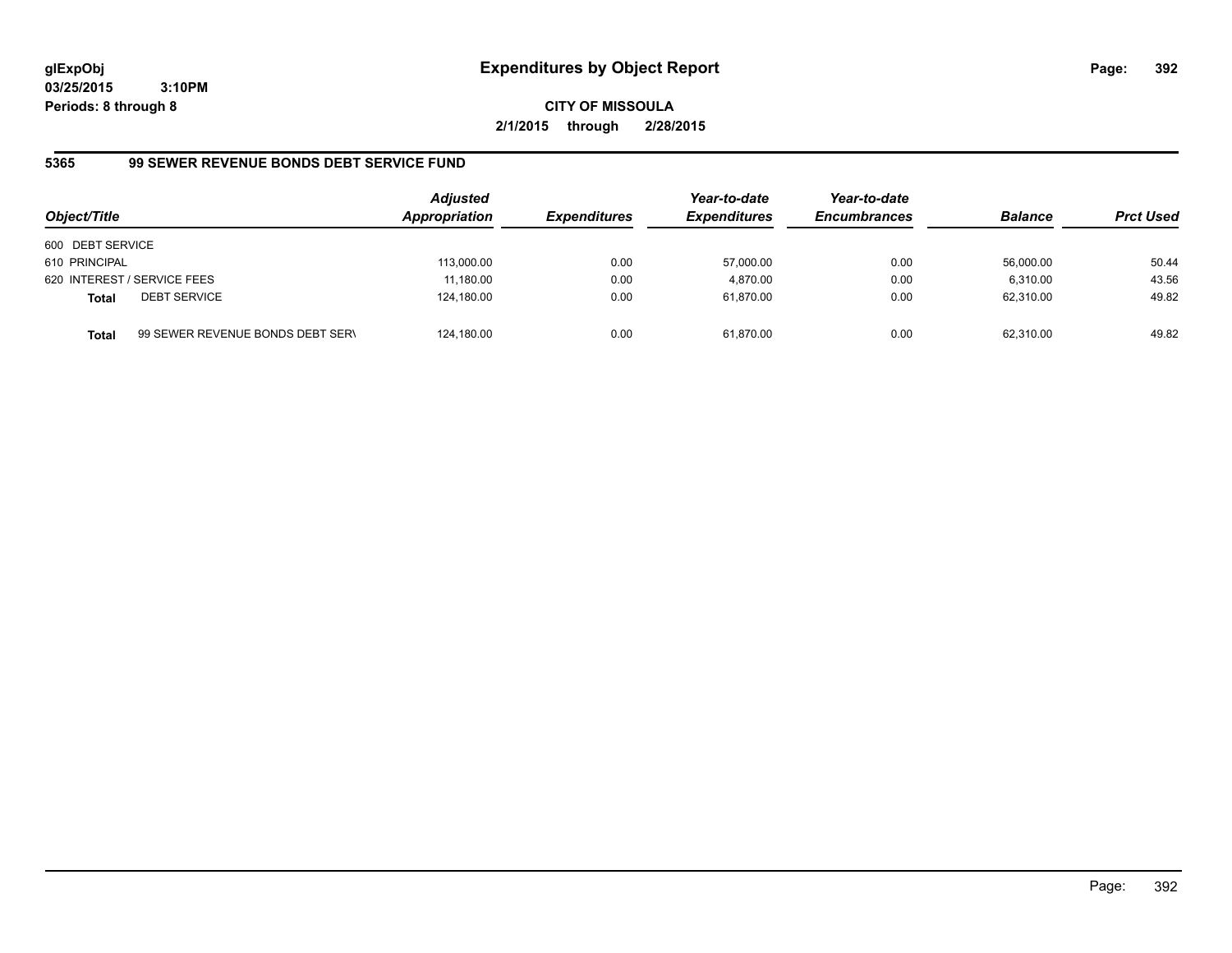#### **CITY OF MISSOULA 2/1/2015 through 2/28/2015**

#### **5366 92 SEWER REVENUE BOND - SERIES A BOND RE**

| Object/Title                      | <b>Adjusted</b><br>Appropriation | <b>Expenditures</b> | Year-to-date<br><b>Expenditures</b> | Year-to-date<br><b>Encumbrances</b> | <b>Balance</b> | <b>Prct Used</b> |
|-----------------------------------|----------------------------------|---------------------|-------------------------------------|-------------------------------------|----------------|------------------|
| 800 OTHER OBJECTS                 |                                  |                     |                                     |                                     |                |                  |
| 820 TRANSFERS TO OTHER FUNDS      | 0.00                             | 0.00                | 0.00                                | 0.00                                | 0.00           | 0.00             |
| OTHER OBJECTS<br>Total            | 0.00                             | 0.00                | 0.00                                | 0.00                                | 0.00           | 0.00             |
| <b>WASTEWATER</b><br><b>Total</b> | 0.00                             | 0.00                | 0.00                                | 0.00                                | 0.00           | 0.00             |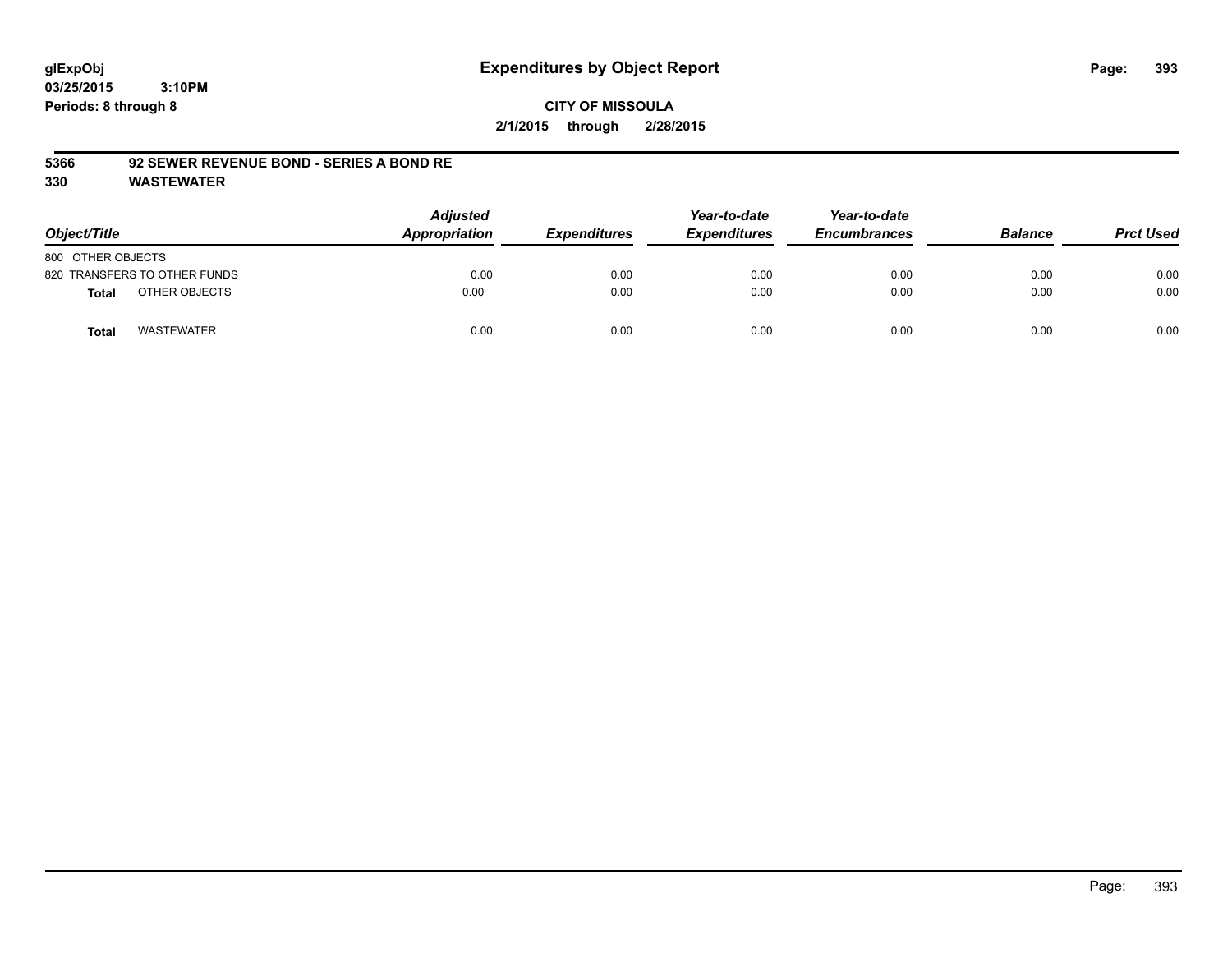**03/25/2015 3:10PM Periods: 8 through 8**

**CITY OF MISSOULA 2/1/2015 through 2/28/2015**

### **5366 92 SEWER REVENUE BOND - SERIES A BOND RE**

| Object/Title                                       | <b>Adjusted</b><br>Appropriation | <b>Expenditures</b> | Year-to-date<br><b>Expenditures</b> | Year-to-date<br><b>Encumbrances</b> | <b>Balance</b> | <b>Prct Used</b> |
|----------------------------------------------------|----------------------------------|---------------------|-------------------------------------|-------------------------------------|----------------|------------------|
| 800 OTHER OBJECTS                                  |                                  |                     |                                     |                                     |                |                  |
| 820 TRANSFERS TO OTHER FUNDS                       | 0.00                             | 0.00                | 0.00                                | 0.00                                | 0.00           | 0.00             |
| OTHER OBJECTS<br><b>Total</b>                      | 0.00                             | 0.00                | 0.00                                | 0.00                                | 0.00           | 0.00             |
| 92 SEWER REVENUE BOND - SERIES A B<br><b>Total</b> | 0.00                             | 0.00                | 0.00                                | 0.00                                | 0.00           | 0.00             |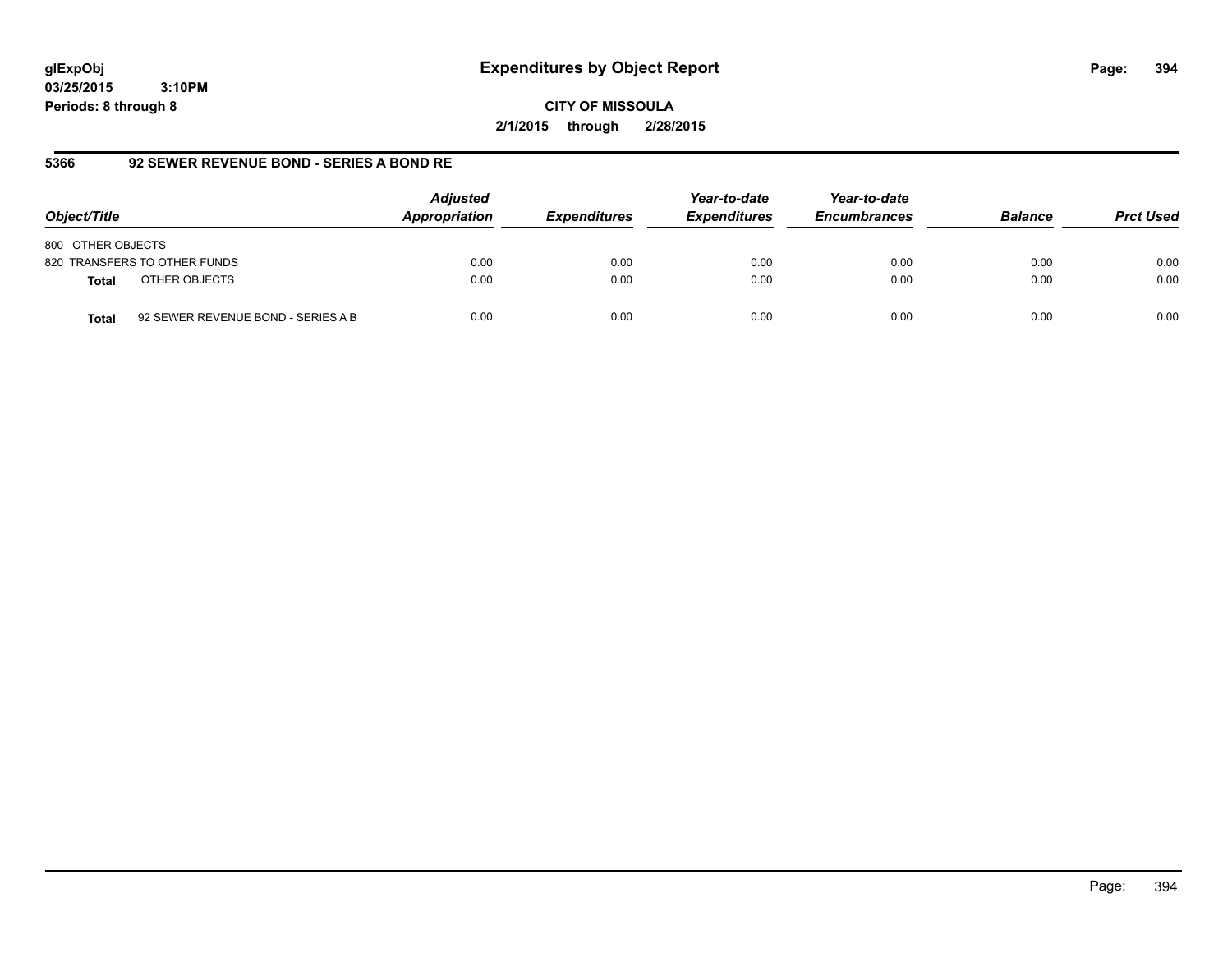### **CITY OF MISSOULA 2/1/2015 through 2/28/2015**

#### **5367 92 SEWER REVENUE BOND - SERIES B BOND RE**

| Object/Title                  | <b>Adjusted</b><br>Appropriation | <b>Expenditures</b> | Year-to-date<br><b>Expenditures</b> | Year-to-date<br><b>Encumbrances</b> | <b>Balance</b> | <b>Prct Used</b> |
|-------------------------------|----------------------------------|---------------------|-------------------------------------|-------------------------------------|----------------|------------------|
| 800 OTHER OBJECTS             |                                  |                     |                                     |                                     |                |                  |
| 820 TRANSFERS TO OTHER FUNDS  | 0.00                             | 0.00                | 0.00                                | 0.00                                | 0.00           | 0.00             |
| OTHER OBJECTS<br><b>Total</b> | 0.00                             | 0.00                | 0.00                                | 0.00                                | 0.00           | 0.00             |
| WASTEWATER<br><b>Total</b>    | 0.00                             | 0.00                | 0.00                                | 0.00                                | 0.00           | 0.00             |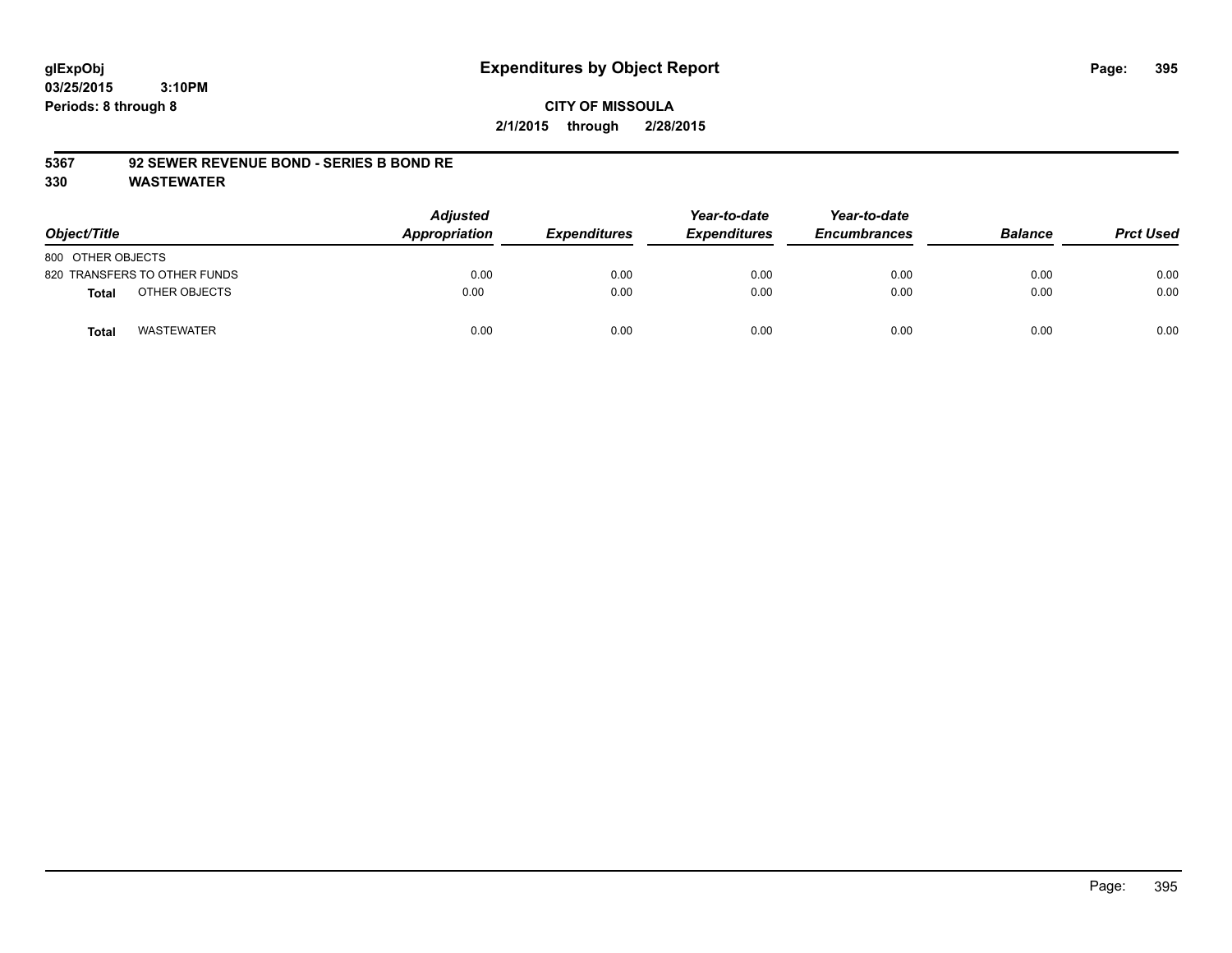**03/25/2015 3:10PM Periods: 8 through 8**

**CITY OF MISSOULA 2/1/2015 through 2/28/2015**

#### **5367 92 SEWER REVENUE BOND - SERIES B BOND RE**

| Object/Title                                       | <b>Adjusted</b><br>Appropriation | <b>Expenditures</b> | Year-to-date<br><b>Expenditures</b> | Year-to-date<br><b>Encumbrances</b> | <b>Balance</b> | <b>Prct Used</b> |
|----------------------------------------------------|----------------------------------|---------------------|-------------------------------------|-------------------------------------|----------------|------------------|
| 800 OTHER OBJECTS                                  |                                  |                     |                                     |                                     |                |                  |
| 820 TRANSFERS TO OTHER FUNDS                       | 0.00                             | 0.00                | 0.00                                | 0.00                                | 0.00           | 0.00             |
| OTHER OBJECTS<br><b>Total</b>                      | 0.00                             | 0.00                | 0.00                                | 0.00                                | 0.00           | 0.00             |
| 92 SEWER REVENUE BOND - SERIES B E<br><b>Total</b> | 0.00                             | 0.00                | 0.00                                | 0.00                                | 0.00           | 0.00             |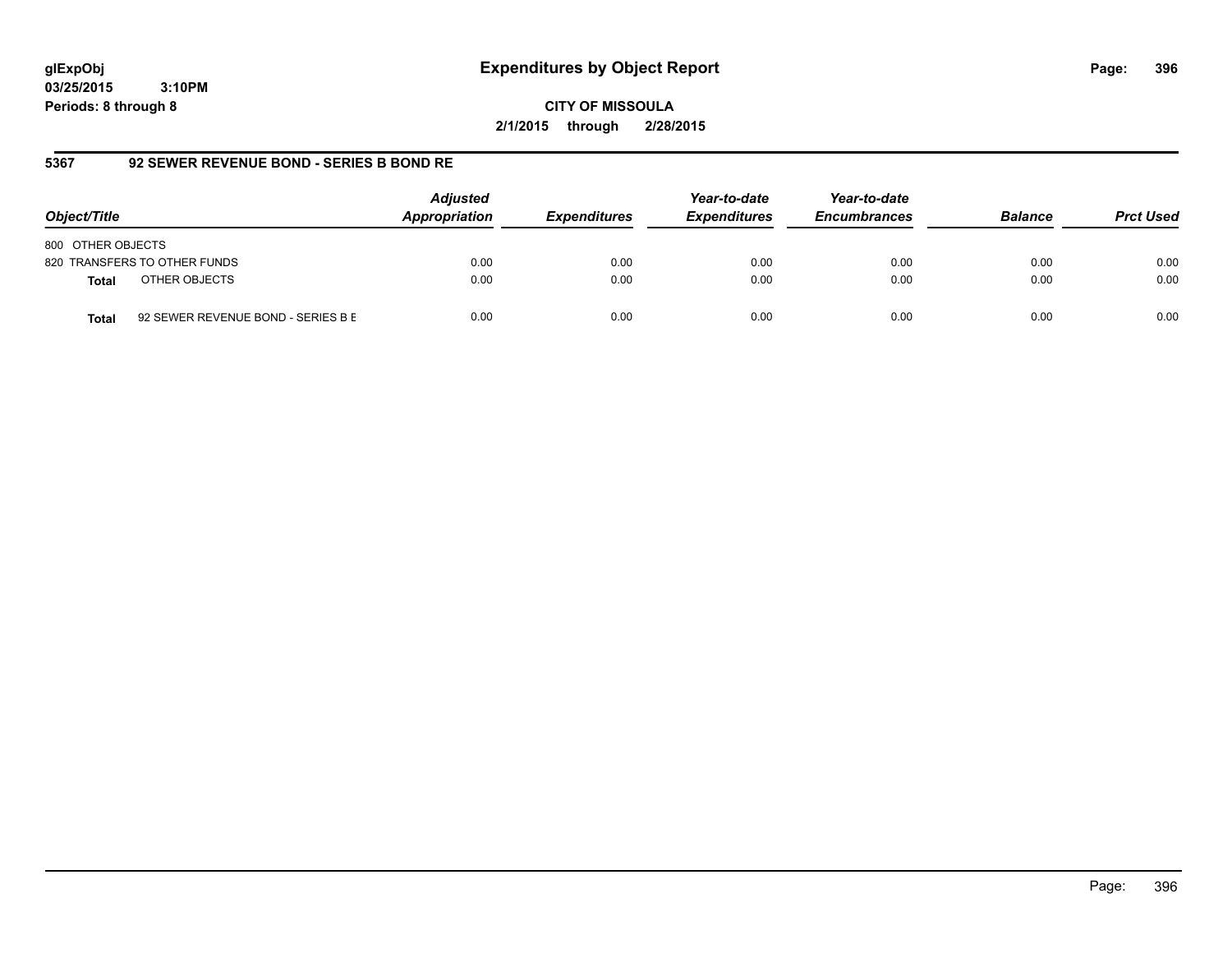#### **5368 00 SEWER REVENUE BOND RESERVE FUND**

| Object/Title      |                              | Adjusted<br>Appropriation | <b>Expenditures</b> | Year-to-date<br><b>Expenditures</b> | Year-to-date<br><b>Encumbrances</b> | <b>Balance</b> | <b>Prct Used</b> |
|-------------------|------------------------------|---------------------------|---------------------|-------------------------------------|-------------------------------------|----------------|------------------|
| 800 OTHER OBJECTS |                              |                           |                     |                                     |                                     |                |                  |
|                   | 820 TRANSFERS TO OTHER FUNDS | 4,280.00                  | 0.00                | 0.00                                | 0.00                                | 4,280.00       | 0.00             |
| <b>Total</b>      | OTHER OBJECTS                | 4,280.00                  | 0.00                | 0.00                                | 0.00                                | 4,280.00       | 0.00             |
| <b>Total</b>      | <b>WASTEWATER</b>            | 4,280.00                  | 0.00                | 0.00                                | 0.00                                | 4,280.00       | 0.00             |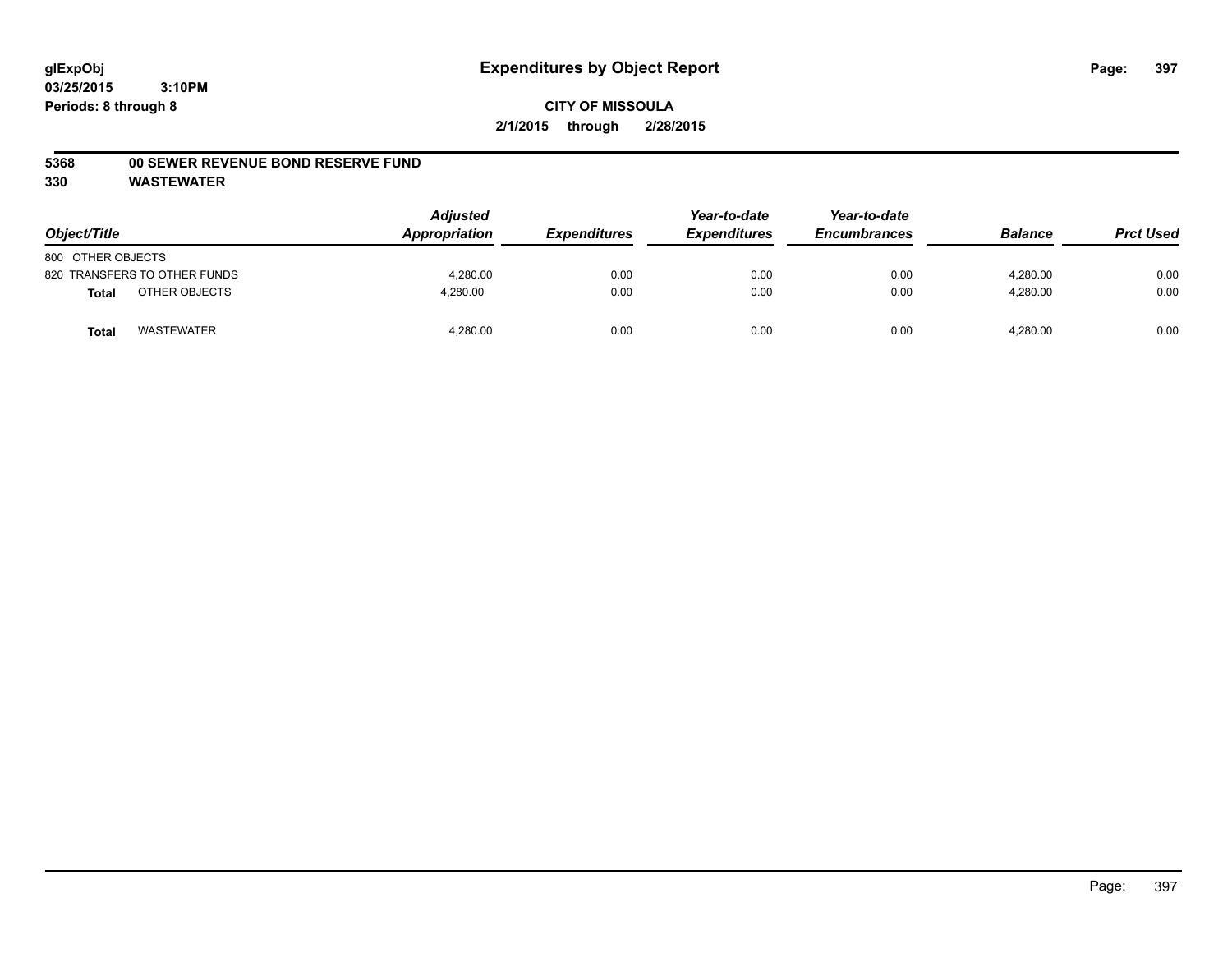**CITY OF MISSOULA 2/1/2015 through 2/28/2015**

# **5368 00 SEWER REVENUE BOND RESERVE FUND**

| Object/Title                                     | <b>Adjusted</b><br><b>Appropriation</b> | <i><b>Expenditures</b></i> | Year-to-date<br><b>Expenditures</b> | Year-to-date<br><b>Encumbrances</b> | <b>Balance</b> | <b>Prct Used</b> |
|--------------------------------------------------|-----------------------------------------|----------------------------|-------------------------------------|-------------------------------------|----------------|------------------|
| 800 OTHER OBJECTS                                |                                         |                            |                                     |                                     |                |                  |
| 820 TRANSFERS TO OTHER FUNDS                     | 4.280.00                                | 0.00                       | 0.00                                | 0.00                                | 4.280.00       | 0.00             |
| OTHER OBJECTS<br><b>Total</b>                    | 4.280.00                                | 0.00                       | 0.00                                | 0.00                                | 4.280.00       | 0.00             |
| 00 SEWER REVENUE BOND RESERVE FL<br><b>Total</b> | 4.280.00                                | 0.00                       | 0.00                                | 0.00                                | 4.280.00       | 0.00             |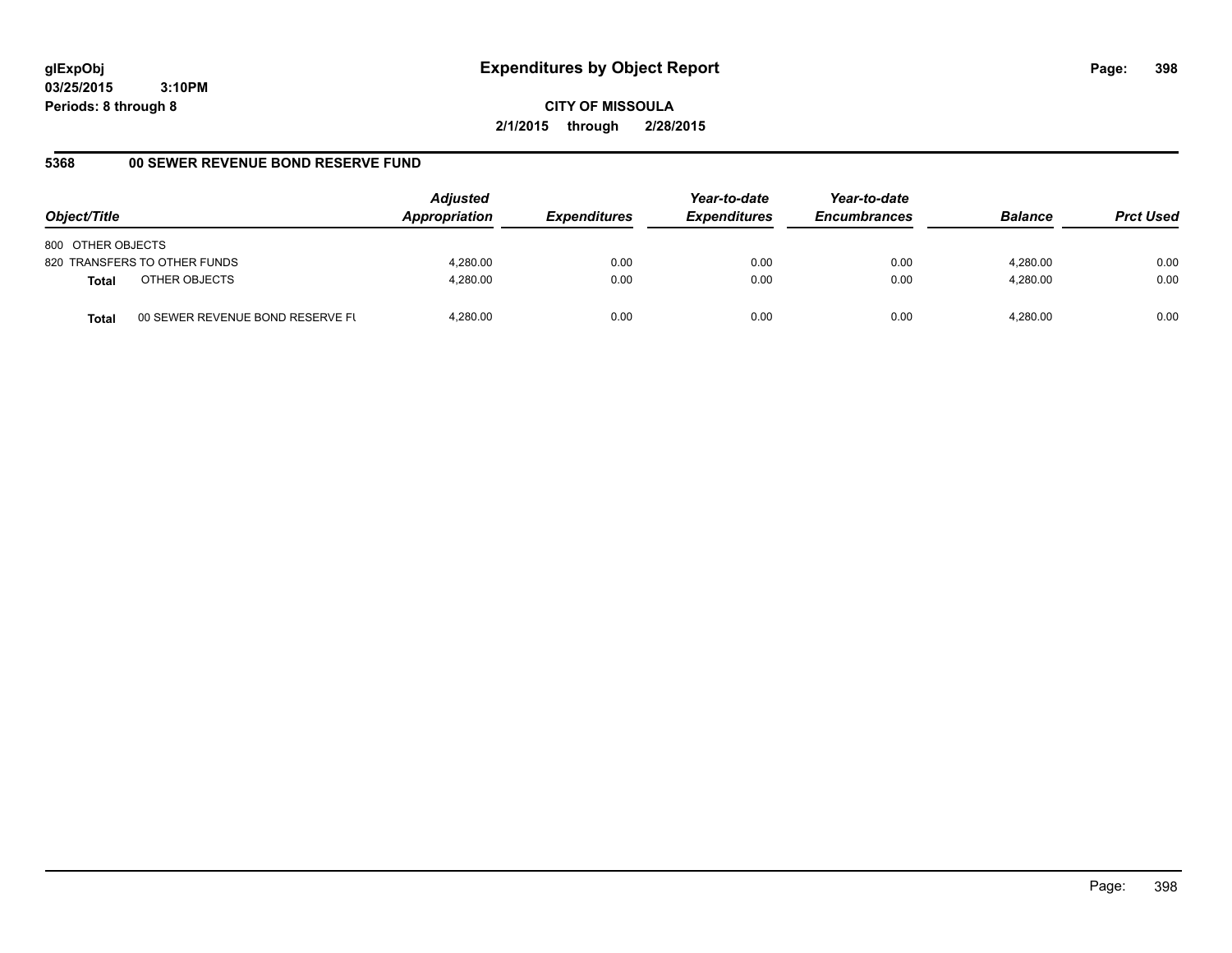## **5369 2001 SEWER REVENUE BOND**

| Object/Title                      | <b>Adjusted</b><br>Appropriation | <b>Expenditures</b> | Year-to-date<br><b>Expenditures</b> | Year-to-date<br><b>Encumbrances</b> | <b>Balance</b> | <b>Prct Used</b> |
|-----------------------------------|----------------------------------|---------------------|-------------------------------------|-------------------------------------|----------------|------------------|
| 800 OTHER OBJECTS                 |                                  |                     |                                     |                                     |                |                  |
| 820 TRANSFERS TO OTHER FUNDS      | 2,290.00                         | 0.00                | 0.00                                | 0.00                                | 2,290.00       | 0.00             |
| OTHER OBJECTS<br>Total            | 2.290.00                         | 0.00                | 0.00                                | 0.00                                | 2,290.00       | 0.00             |
| <b>WASTEWATER</b><br><b>Total</b> | 2,290.00                         | 0.00                | 0.00                                | 0.00                                | 2,290.00       | 0.00             |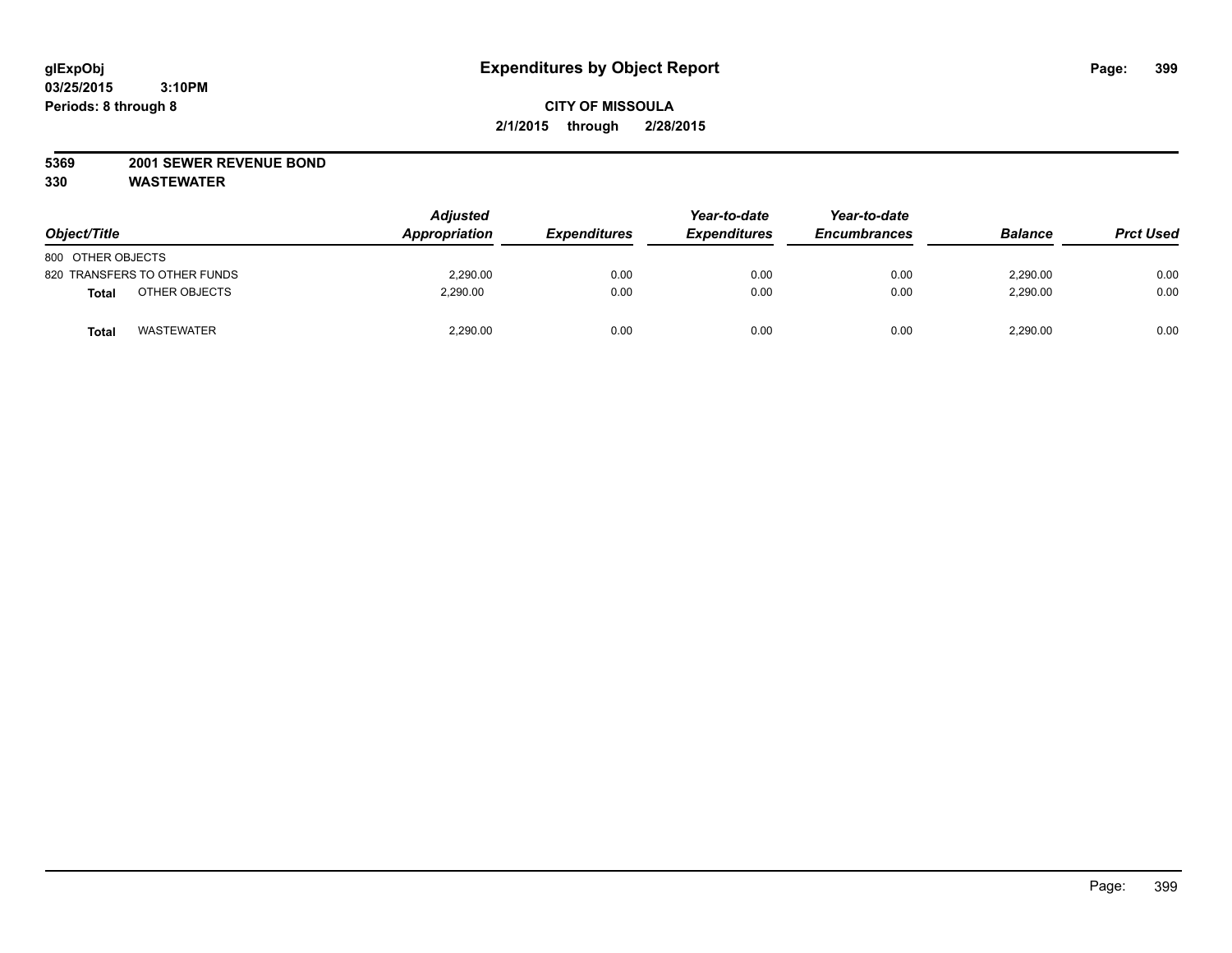**CITY OF MISSOULA 2/1/2015 through 2/28/2015**

## **5369 2001 SEWER REVENUE BOND**

| Object/Title                            | <b>Adjusted</b><br>Appropriation | <i><b>Expenditures</b></i> | Year-to-date<br><b>Expenditures</b> | Year-to-date<br><b>Encumbrances</b> | <b>Balance</b> | <b>Prct Used</b> |
|-----------------------------------------|----------------------------------|----------------------------|-------------------------------------|-------------------------------------|----------------|------------------|
| 800 OTHER OBJECTS                       |                                  |                            |                                     |                                     |                |                  |
| 820 TRANSFERS TO OTHER FUNDS            | 2,290.00                         | 0.00                       | 0.00                                | 0.00                                | 2.290.00       | 0.00             |
| OTHER OBJECTS<br><b>Total</b>           | 2.290.00                         | 0.00                       | 0.00                                | 0.00                                | 2.290.00       | 0.00             |
| 2001 SEWER REVENUE BOND<br><b>Total</b> | 2.290.00                         | 0.00                       | 0.00                                | 0.00                                | 2.290.00       | 0.00             |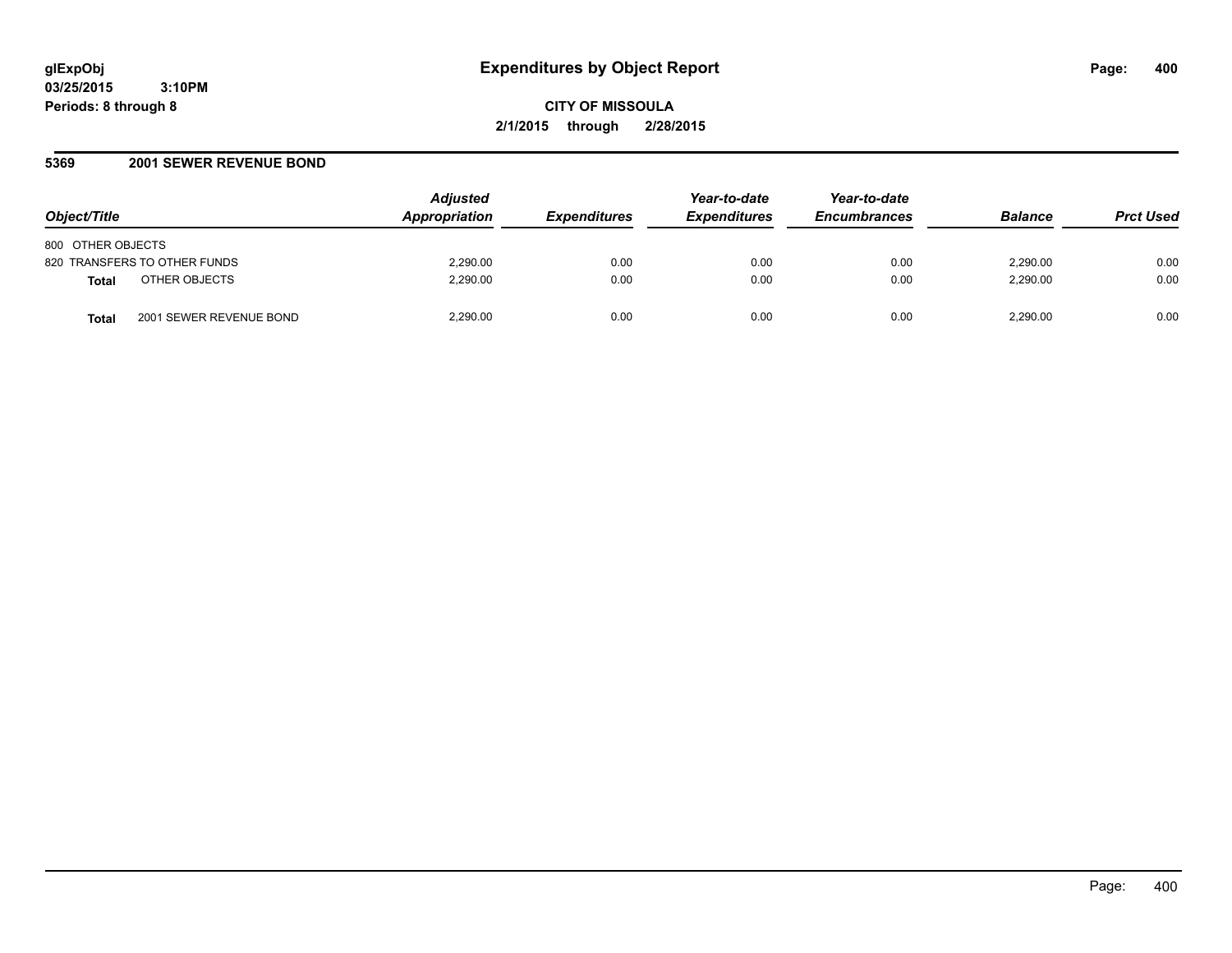#### **5370 99 SEWER REVENUE BOND RESERVE FUND**

| Object/Title      |                              | <b>Adjusted</b><br>Appropriation | <b>Expenditures</b> | Year-to-date<br><b>Expenditures</b> | Year-to-date<br><b>Encumbrances</b> | <b>Balance</b> | <b>Prct Used</b> |
|-------------------|------------------------------|----------------------------------|---------------------|-------------------------------------|-------------------------------------|----------------|------------------|
| 800 OTHER OBJECTS |                              |                                  |                     |                                     |                                     |                |                  |
|                   | 820 TRANSFERS TO OTHER FUNDS | 8,970.00                         | 0.00                | 0.00                                | 0.00                                | 8,970.00       | 0.00             |
| <b>Total</b>      | OTHER OBJECTS                | 8.970.00                         | 0.00                | 0.00                                | 0.00                                | 8,970.00       | 0.00             |
| <b>Total</b>      | <b>WASTEWATER</b>            | 8,970.00                         | 0.00                | 0.00                                | 0.00                                | 8,970.00       | 0.00             |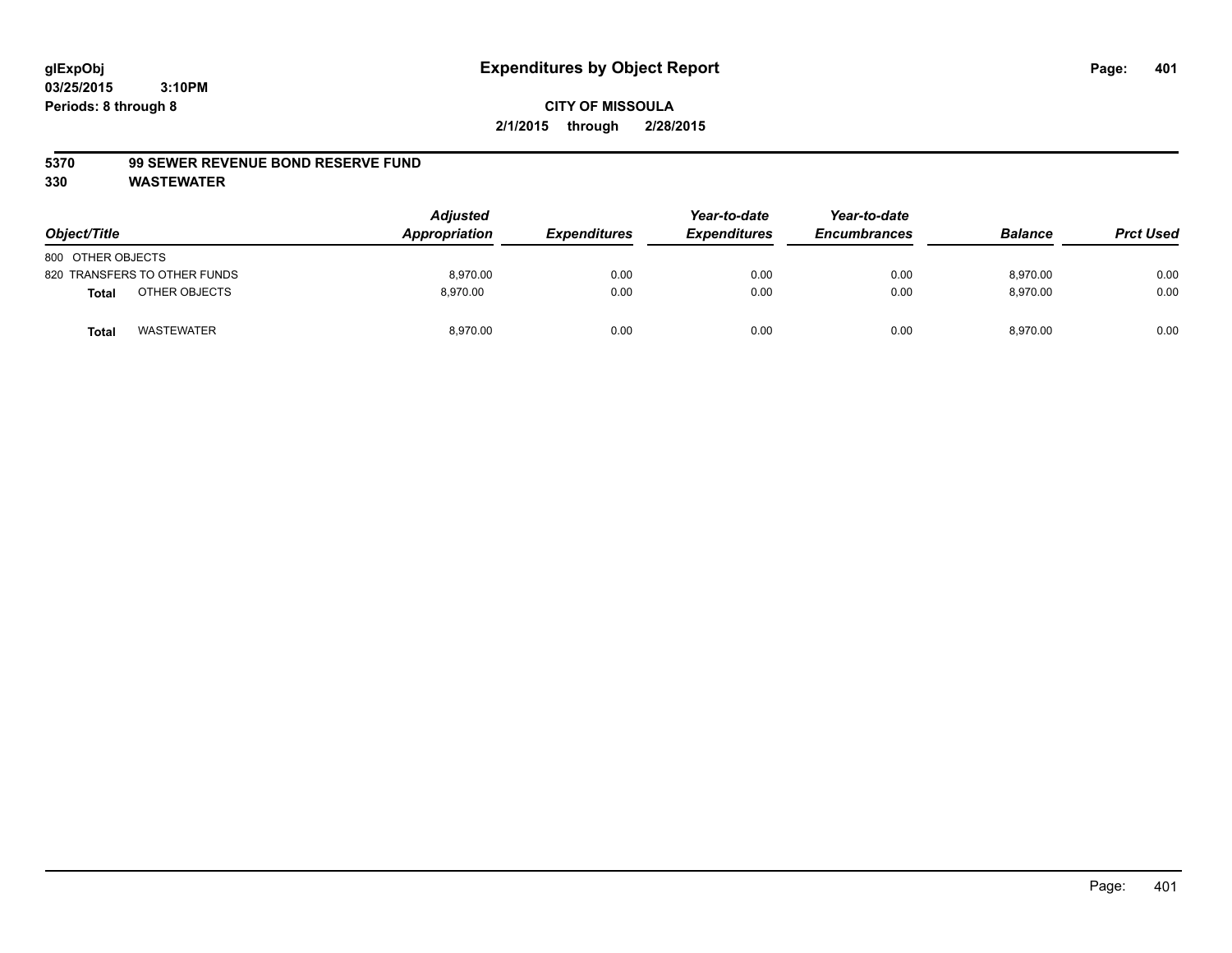**CITY OF MISSOULA 2/1/2015 through 2/28/2015**

# **5370 99 SEWER REVENUE BOND RESERVE FUND**

| Object/Title                  |                                  | <b>Adjusted</b><br>Appropriation | <b>Expenditures</b> | Year-to-date<br><b>Expenditures</b> | Year-to-date<br><b>Encumbrances</b> | <b>Balance</b> | <b>Prct Used</b> |
|-------------------------------|----------------------------------|----------------------------------|---------------------|-------------------------------------|-------------------------------------|----------------|------------------|
| 800 OTHER OBJECTS             |                                  |                                  |                     |                                     |                                     |                |                  |
| 820 TRANSFERS TO OTHER FUNDS  |                                  | 8.970.00                         | 0.00                | 0.00                                | 0.00                                | 8.970.00       | 0.00             |
| OTHER OBJECTS<br><b>Total</b> |                                  | 8.970.00                         | 0.00                | 0.00                                | 0.00                                | 8.970.00       | 0.00             |
| <b>Total</b>                  | 99 SEWER REVENUE BOND RESERVE FL | 8.970.00                         | 0.00                | 0.00                                | 0.00                                | 8.970.00       | 0.00             |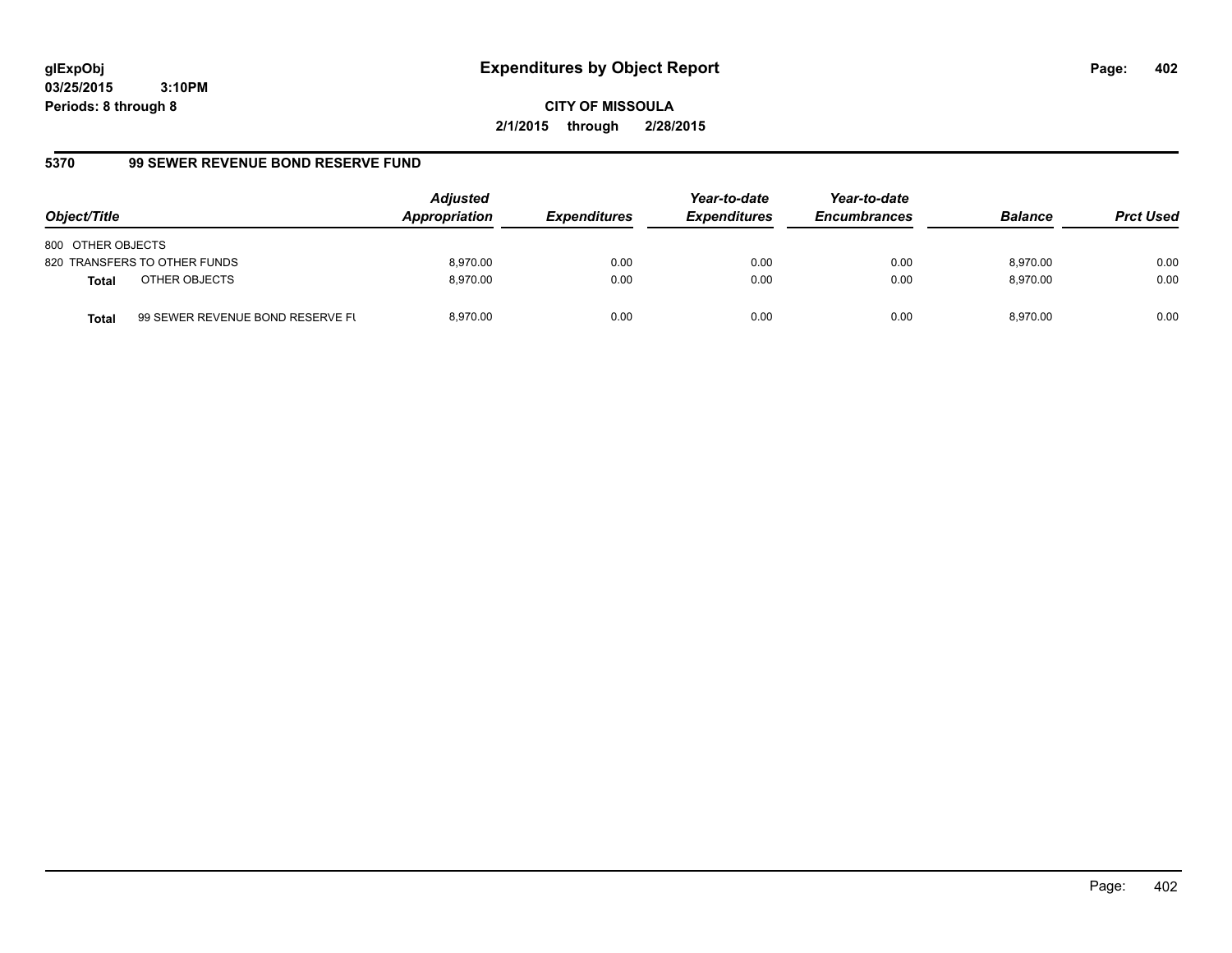#### **5371 2002 SEWER BONDS 330 WASTEWATER**

|                                     | <b>Adjusted</b><br>Appropriation | <i><b>Expenditures</b></i> | Year-to-date        | Year-to-date        | <b>Balance</b> | <b>Prct Used</b> |
|-------------------------------------|----------------------------------|----------------------------|---------------------|---------------------|----------------|------------------|
| Object/Title                        |                                  |                            | <b>Expenditures</b> | <b>Encumbrances</b> |                |                  |
| 600 DEBT SERVICE                    |                                  |                            |                     |                     |                |                  |
| 610 PRINCIPAL                       | 74,000.00                        | 0.00                       | 37,000.00           | 0.00                | 37,000.00      | 50.00            |
| 620 INTEREST / SERVICE FEES         | 11,410.00                        | 0.00                       | 5,890.00            | 0.00                | 5,520.00       | 51.62            |
| <b>DEBT SERVICE</b><br><b>Total</b> | 85,410.00                        | 0.00                       | 42,890.00           | 0.00                | 42,520.00      | 50.22            |
| WASTEWATER<br><b>Total</b>          | 85,410.00                        | 0.00                       | 42.890.00           | 0.00                | 42,520.00      | 50.22            |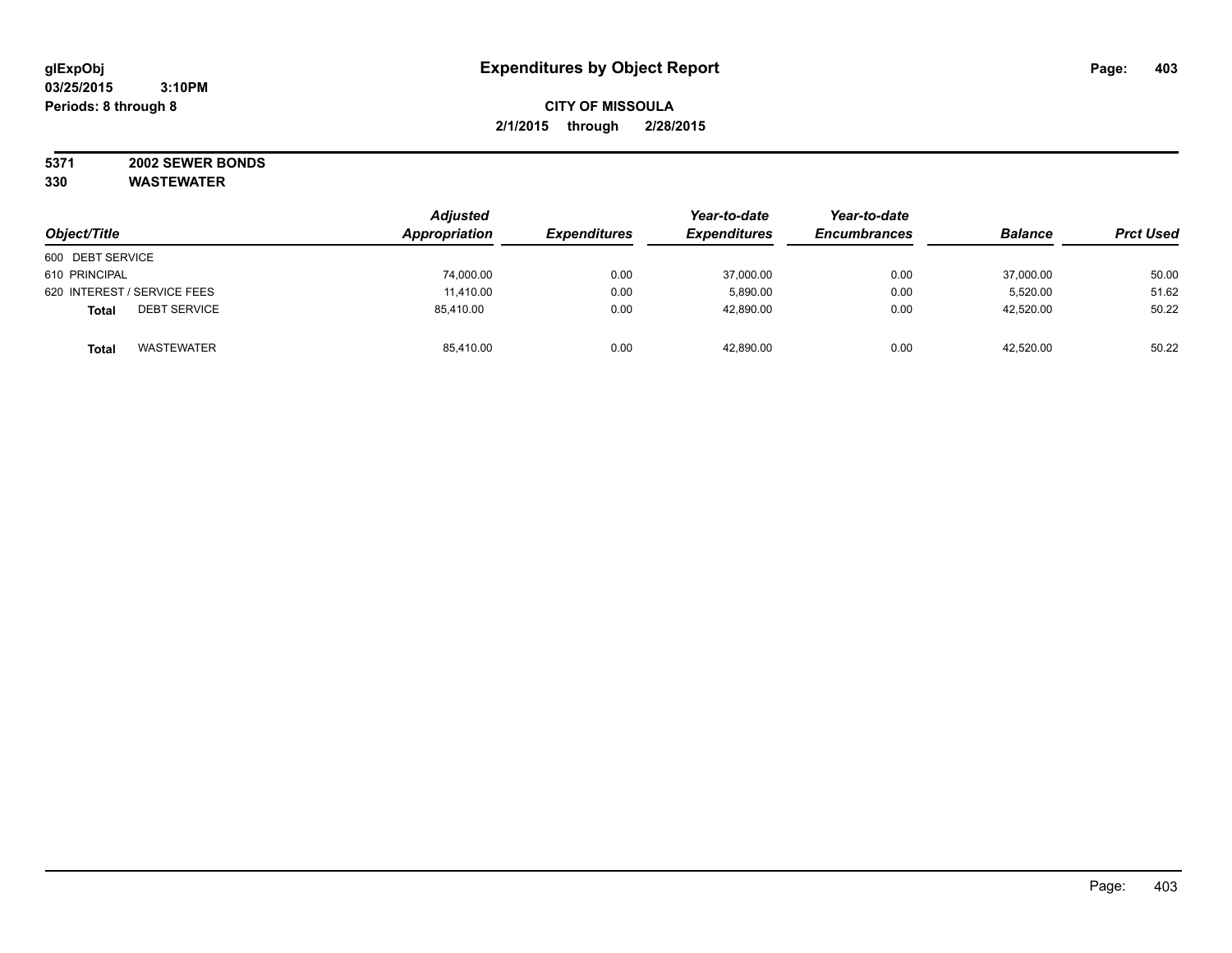**5371 2002 SEWER BONDS**

| Object/Title                        | <b>Adjusted</b><br>Appropriation | <b>Expenditures</b> | Year-to-date<br><b>Expenditures</b> | Year-to-date<br><b>Encumbrances</b> | <b>Balance</b> | <b>Prct Used</b> |
|-------------------------------------|----------------------------------|---------------------|-------------------------------------|-------------------------------------|----------------|------------------|
| 600 DEBT SERVICE                    |                                  |                     |                                     |                                     |                |                  |
| 610 PRINCIPAL                       | 74,000.00                        | 0.00                | 37,000.00                           | 0.00                                | 37,000.00      | 50.00            |
| 620 INTEREST / SERVICE FEES         | 11,410.00                        | 0.00                | 5,890.00                            | 0.00                                | 5,520.00       | 51.62            |
| <b>DEBT SERVICE</b><br><b>Total</b> | 85.410.00                        | 0.00                | 42.890.00                           | 0.00                                | 42.520.00      | 50.22            |
| 2002 SEWER BONDS<br>Total           | 85.410.00                        | 0.00                | 42.890.00                           | 0.00                                | 42.520.00      | 50.22            |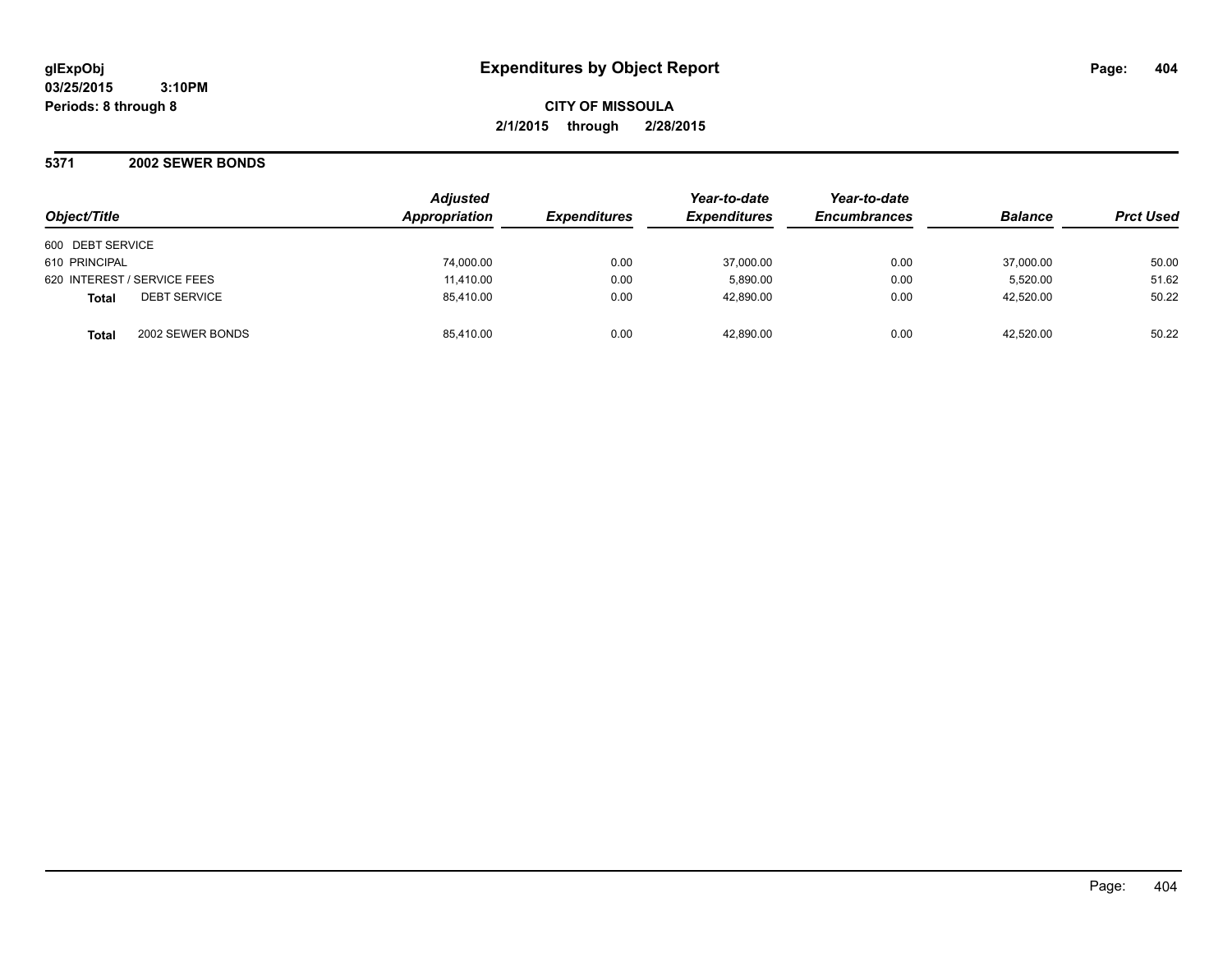## **5372 2002 SEWER REVENUE BOND**

| Object/Title                      | <b>Adjusted</b><br>Appropriation | <b>Expenditures</b> | Year-to-date<br><b>Expenditures</b> | Year-to-date<br><b>Encumbrances</b> | <b>Balance</b> | <b>Prct Used</b> |
|-----------------------------------|----------------------------------|---------------------|-------------------------------------|-------------------------------------|----------------|------------------|
| 800 OTHER OBJECTS                 |                                  |                     |                                     |                                     |                |                  |
| 820 TRANSFERS TO OTHER FUNDS      | 8,840.00                         | 0.00                | 0.00                                | 0.00                                | 8,840.00       | 0.00             |
| OTHER OBJECTS<br><b>Total</b>     | 8.840.00                         | 0.00                | 0.00                                | 0.00                                | 8.840.00       | 0.00             |
| <b>WASTEWATER</b><br><b>Total</b> | 8,840.00                         | 0.00                | 0.00                                | 0.00                                | 8,840.00       | 0.00             |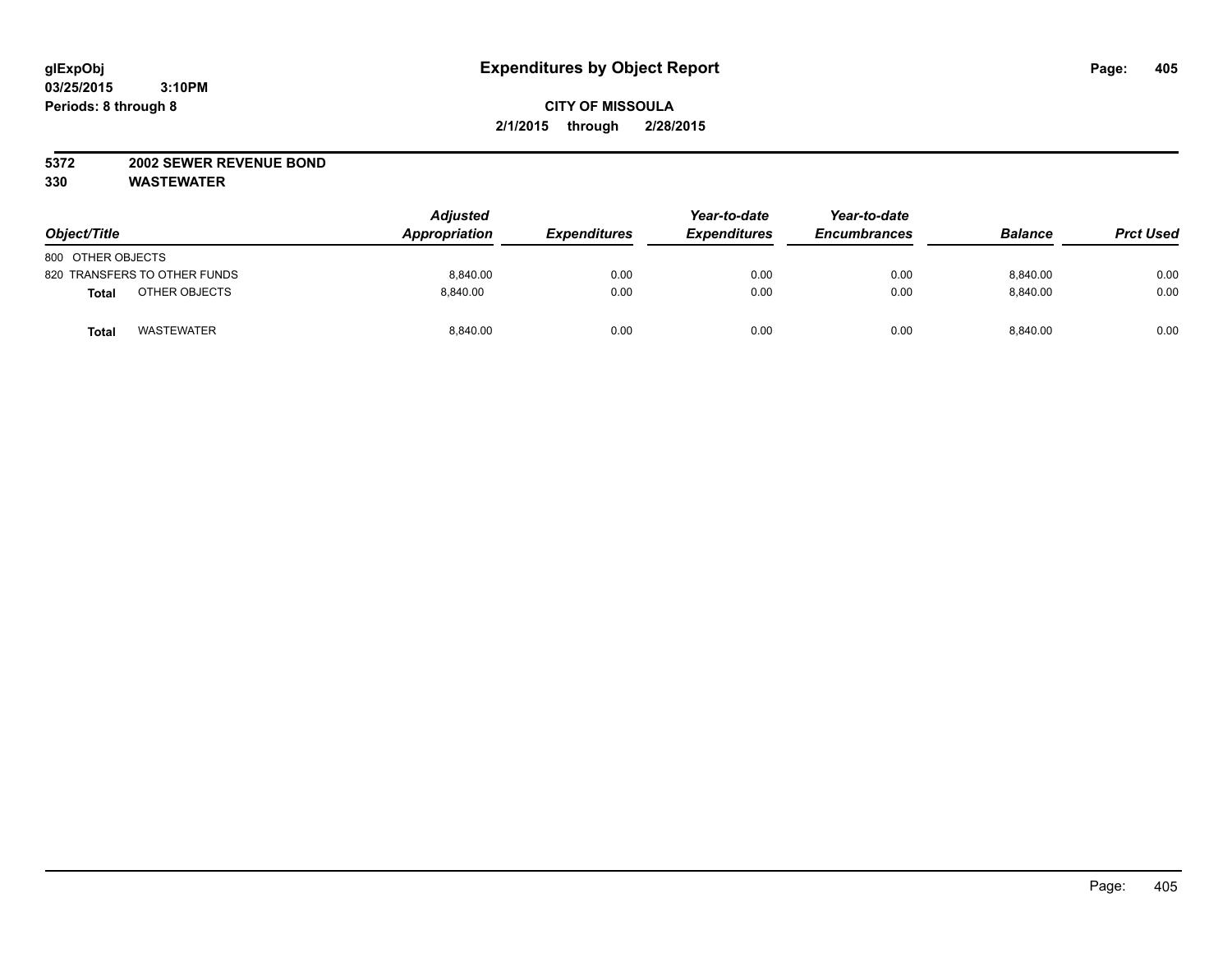**CITY OF MISSOULA 2/1/2015 through 2/28/2015**

## **5372 2002 SEWER REVENUE BOND**

| Object/Title                            | <b>Adjusted</b><br>Appropriation | <b>Expenditures</b> | Year-to-date<br><b>Expenditures</b> | Year-to-date<br><b>Encumbrances</b> | <b>Balance</b> | <b>Prct Used</b> |
|-----------------------------------------|----------------------------------|---------------------|-------------------------------------|-------------------------------------|----------------|------------------|
| 800 OTHER OBJECTS                       |                                  |                     |                                     |                                     |                |                  |
| 820 TRANSFERS TO OTHER FUNDS            | 8.840.00                         | 0.00                | 0.00                                | 0.00                                | 8.840.00       | 0.00             |
| OTHER OBJECTS<br><b>Total</b>           | 8.840.00                         | 0.00                | 0.00                                | 0.00                                | 8.840.00       | 0.00             |
| 2002 SEWER REVENUE BOND<br><b>Total</b> | 8.840.00                         | 0.00                | 0.00                                | 0.00                                | 8.840.00       | 0.00             |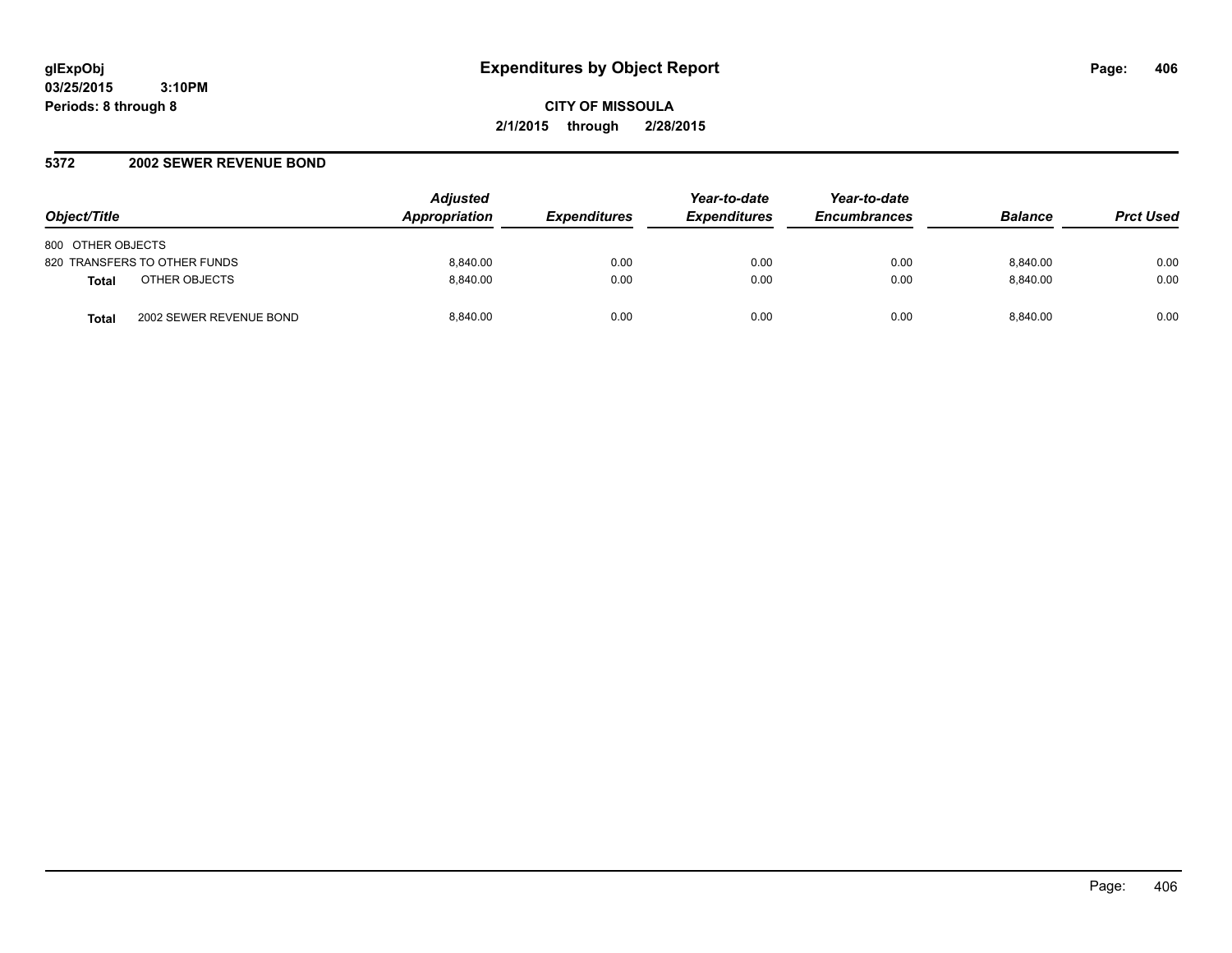#### **5373 2002 WWTP UPGRADE REVENUE BOND**

| Object/Title                        | <b>Adjusted</b><br>Appropriation | <b>Expenditures</b> | Year-to-date<br><b>Expenditures</b> | Year-to-date<br><b>Encumbrances</b> | <b>Balance</b> | <b>Prct Used</b> |
|-------------------------------------|----------------------------------|---------------------|-------------------------------------|-------------------------------------|----------------|------------------|
| 600 DEBT SERVICE                    |                                  |                     |                                     |                                     |                |                  |
| 610 PRINCIPAL                       | 284,000.00                       | 0.00                | 141,000.00                          | 0.00                                | 143.000.00     | 49.65            |
| 620 INTEREST / SERVICE FEES         | 47,350.00                        | 0.00                | 24,380.00                           | 0.00                                | 22.970.00      | 51.49            |
| <b>DEBT SERVICE</b><br><b>Total</b> | 331,350.00                       | 0.00                | 165,380.00                          | 0.00                                | 165,970.00     | 49.91            |
| <b>WASTEWATER</b><br><b>Total</b>   | 331,350.00                       | 0.00                | 165,380.00                          | 0.00                                | 165.970.00     | 49.91            |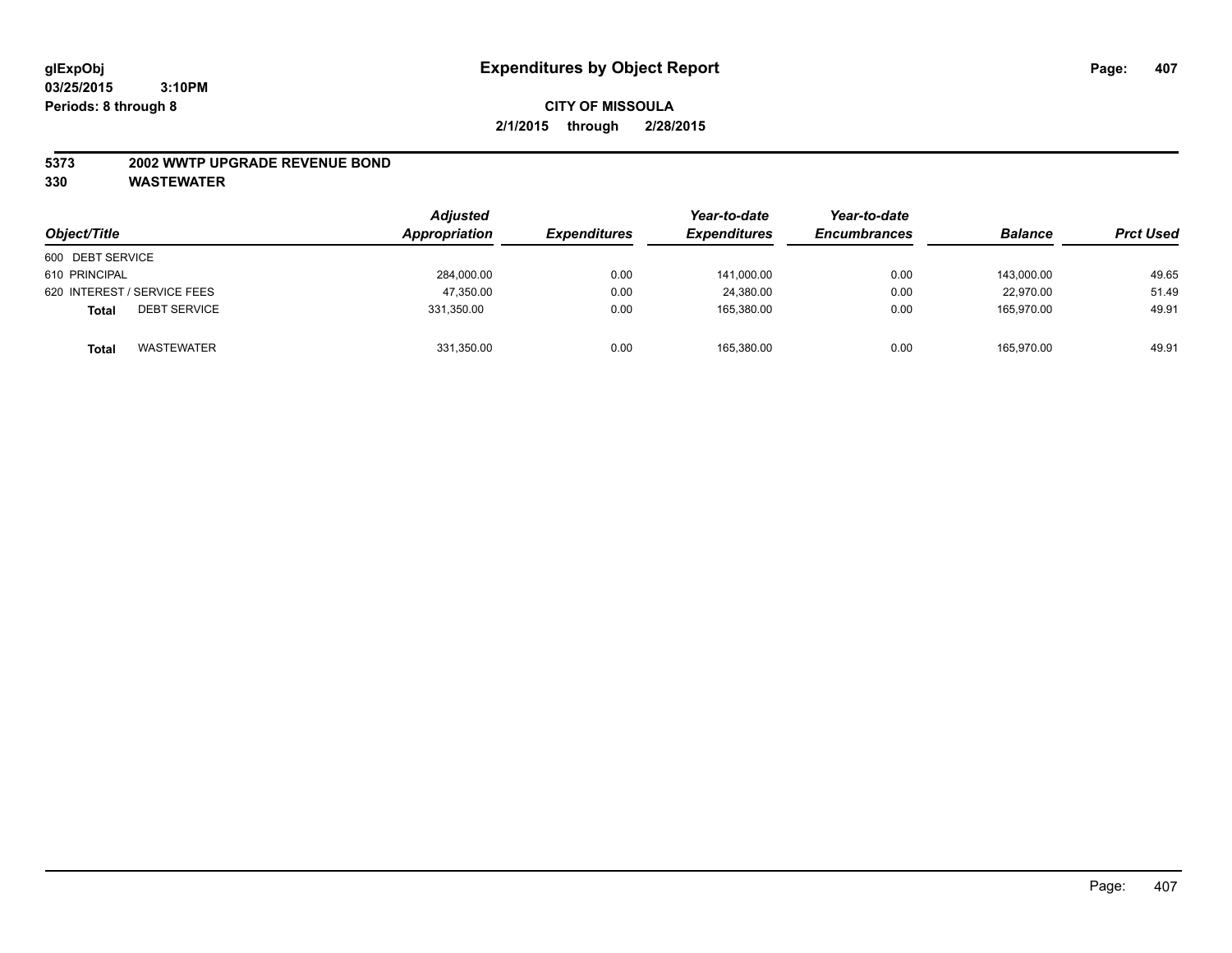**CITY OF MISSOULA 2/1/2015 through 2/28/2015**

## **5373 2002 WWTP UPGRADE REVENUE BOND**

| Object/Title     |                                | <b>Adjusted</b><br>Appropriation | <b>Expenditures</b> | Year-to-date<br><b>Expenditures</b> | Year-to-date<br><b>Encumbrances</b> | <b>Balance</b> | <b>Prct Used</b> |
|------------------|--------------------------------|----------------------------------|---------------------|-------------------------------------|-------------------------------------|----------------|------------------|
| 600 DEBT SERVICE |                                |                                  |                     |                                     |                                     |                |                  |
| 610 PRINCIPAL    |                                | 284.000.00                       | 0.00                | 141.000.00                          | 0.00                                | 143.000.00     | 49.65            |
|                  | 620 INTEREST / SERVICE FEES    | 47,350.00                        | 0.00                | 24,380.00                           | 0.00                                | 22.970.00      | 51.49            |
| <b>Total</b>     | <b>DEBT SERVICE</b>            | 331,350.00                       | 0.00                | 165.380.00                          | 0.00                                | 165.970.00     | 49.91            |
| Total            | 2002 WWTP UPGRADE REVENUE BOND | 331.350.00                       | 0.00                | 165.380.00                          | 0.00                                | 165.970.00     | 49.91            |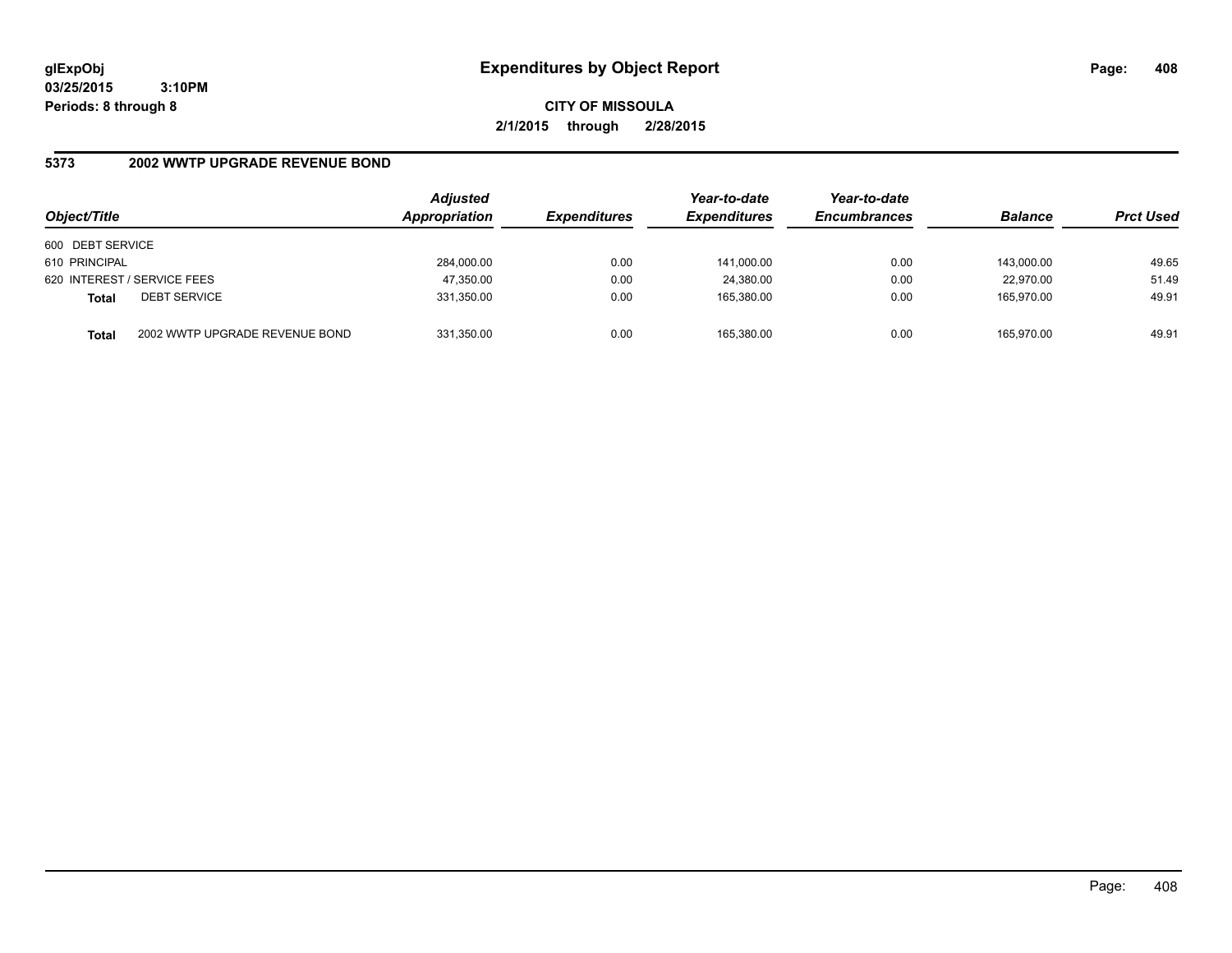#### **5374 2002 WWTP UPGRADE RESERVE**

|                                     | <b>Adjusted</b>      |                     | Year-to-date        | Year-to-date        |                |                  |
|-------------------------------------|----------------------|---------------------|---------------------|---------------------|----------------|------------------|
| Object/Title                        | <b>Appropriation</b> | <b>Expenditures</b> | <b>Expenditures</b> | <b>Encumbrances</b> | <b>Balance</b> | <b>Prct Used</b> |
| 600 DEBT SERVICE                    |                      |                     |                     |                     |                |                  |
| 610 PRINCIPAL                       | 0.00                 | 0.00                | 0.00                | 0.00                | 0.00           | 0.00             |
| 620 INTEREST / SERVICE FEES         | 0.00                 | 0.00                | 0.00                | 0.00                | 0.00           | 0.00             |
| <b>DEBT SERVICE</b><br><b>Total</b> | 0.00                 | 0.00                | 0.00                | 0.00                | 0.00           | 0.00             |
| 800 OTHER OBJECTS                   |                      |                     |                     |                     |                |                  |
| 820 TRANSFERS TO OTHER FUNDS        | 30.132.00            | 0.00                | 0.00                | 0.00                | 30.132.00      | 0.00             |
| OTHER OBJECTS<br><b>Total</b>       | 30,132.00            | 0.00                | 0.00                | 0.00                | 30,132.00      | 0.00             |
| <b>WASTEWATER</b><br><b>Total</b>   | 30.132.00            | 0.00                | 0.00                | 0.00                | 30.132.00      | 0.00             |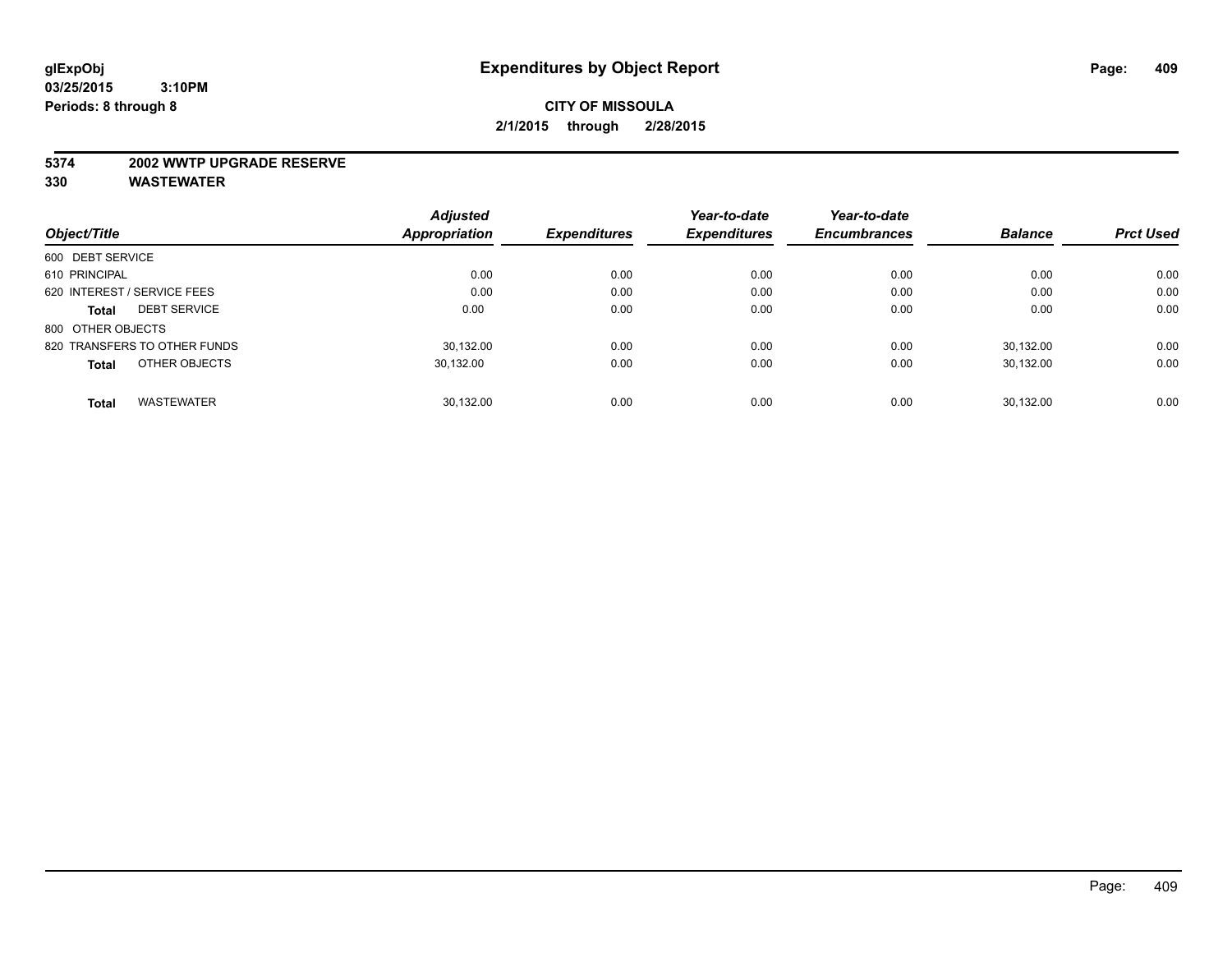# **CITY OF MISSOULA 2/1/2015 through 2/28/2015**

## **5374 2002 WWTP UPGRADE RESERVE**

|                             |                              | <b>Adjusted</b> |                     | Year-to-date        | Year-to-date        |                |                  |
|-----------------------------|------------------------------|-----------------|---------------------|---------------------|---------------------|----------------|------------------|
| Object/Title                |                              | Appropriation   | <b>Expenditures</b> | <b>Expenditures</b> | <b>Encumbrances</b> | <b>Balance</b> | <b>Prct Used</b> |
| 600 DEBT SERVICE            |                              |                 |                     |                     |                     |                |                  |
| 610 PRINCIPAL               |                              | 0.00            | 0.00                | 0.00                | 0.00                | 0.00           | 0.00             |
| 620 INTEREST / SERVICE FEES |                              | 0.00            | 0.00                | 0.00                | 0.00                | 0.00           | 0.00             |
| <b>Total</b>                | <b>DEBT SERVICE</b>          | 0.00            | 0.00                | 0.00                | 0.00                | 0.00           | 0.00             |
| 800 OTHER OBJECTS           |                              |                 |                     |                     |                     |                |                  |
|                             | 820 TRANSFERS TO OTHER FUNDS | 30.132.00       | 0.00                | 0.00                | 0.00                | 30.132.00      | 0.00             |
| <b>Total</b>                | OTHER OBJECTS                | 30.132.00       | 0.00                | 0.00                | 0.00                | 30.132.00      | 0.00             |
| <b>Total</b>                | 2002 WWTP UPGRADE RESERVE    | 30.132.00       | 0.00                | 0.00                | 0.00                | 30.132.00      | 0.00             |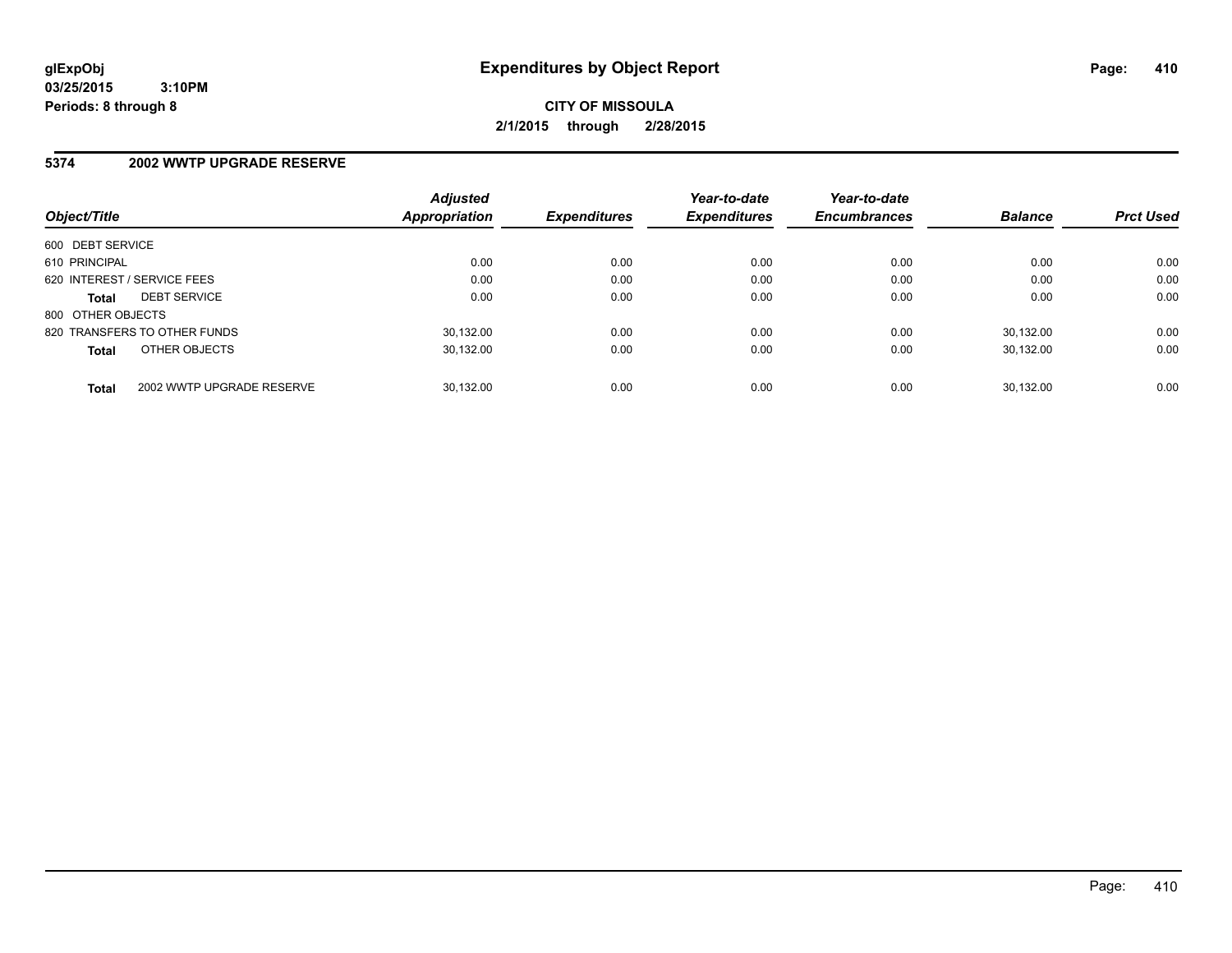## **5375 2003 WWTP SRF \$3.8M EPA DEBT**

| Object/Title                        | Adjusted<br>Appropriation | <b>Expenditures</b> | Year-to-date<br><b>Expenditures</b> | Year-to-date<br><b>Encumbrances</b> | <b>Balance</b> | <b>Prct Used</b> |
|-------------------------------------|---------------------------|---------------------|-------------------------------------|-------------------------------------|----------------|------------------|
| 600 DEBT SERVICE                    |                           |                     |                                     |                                     |                |                  |
| 610 PRINCIPAL                       | 206,000.00                | 0.00                | 102,000.00                          | 0.00                                | 104.000.00     | 49.51            |
| 620 INTEREST / SERVICE FEES         | 44,595.00                 | 0.00                | 22.871.25                           | 0.00                                | 21.723.75      | 51.29            |
| <b>DEBT SERVICE</b><br><b>Total</b> | 250,595.00                | 0.00                | 124.871.25                          | 0.00                                | 125.723.75     | 49.83            |
| <b>WASTEWATER</b><br><b>Total</b>   | 250,595.00                | 0.00                | 124,871.25                          | 0.00                                | 125,723.75     | 49.83            |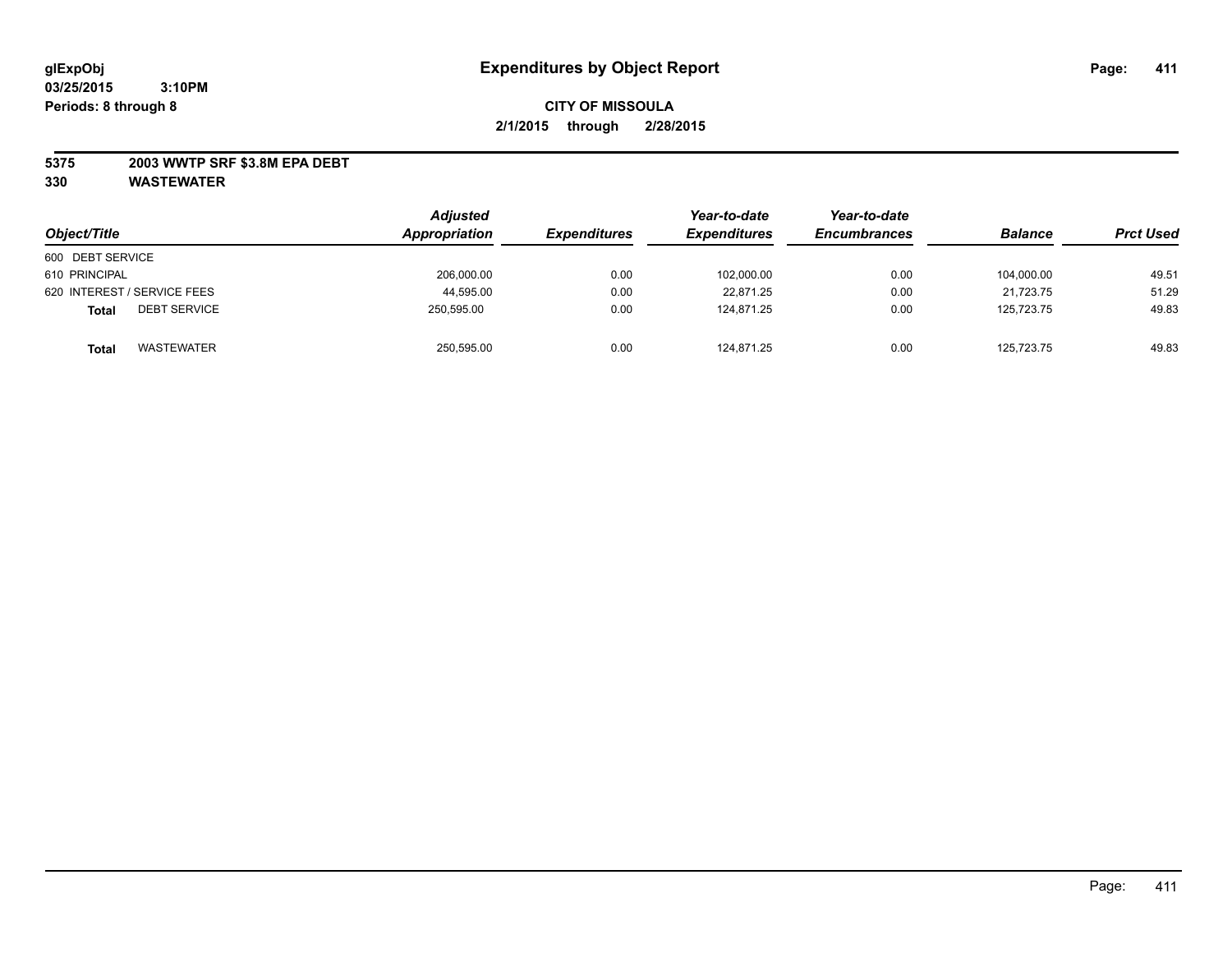**CITY OF MISSOULA 2/1/2015 through 2/28/2015**

## **5375 2003 WWTP SRF \$3.8M EPA DEBT**

|                                               | <b>Adjusted</b> |                     | Year-to-date        | Year-to-date        |                |                  |
|-----------------------------------------------|-----------------|---------------------|---------------------|---------------------|----------------|------------------|
| Object/Title                                  | Appropriation   | <b>Expenditures</b> | <b>Expenditures</b> | <b>Encumbrances</b> | <b>Balance</b> | <b>Prct Used</b> |
| 600 DEBT SERVICE                              |                 |                     |                     |                     |                |                  |
| 610 PRINCIPAL                                 | 206,000.00      | 0.00                | 102,000.00          | 0.00                | 104.000.00     | 49.51            |
| 620 INTEREST / SERVICE FEES                   | 44,595.00       | 0.00                | 22,871.25           | 0.00                | 21,723.75      | 51.29            |
| <b>DEBT SERVICE</b><br><b>Total</b>           | 250,595.00      | 0.00                | 124,871.25          | 0.00                | 125.723.75     | 49.83            |
| 2003 WWTP SRF \$3.8M EPA DEBT<br><b>Total</b> | 250,595.00      | 0.00                | 124.871.25          | 0.00                | 125.723.75     | 49.83            |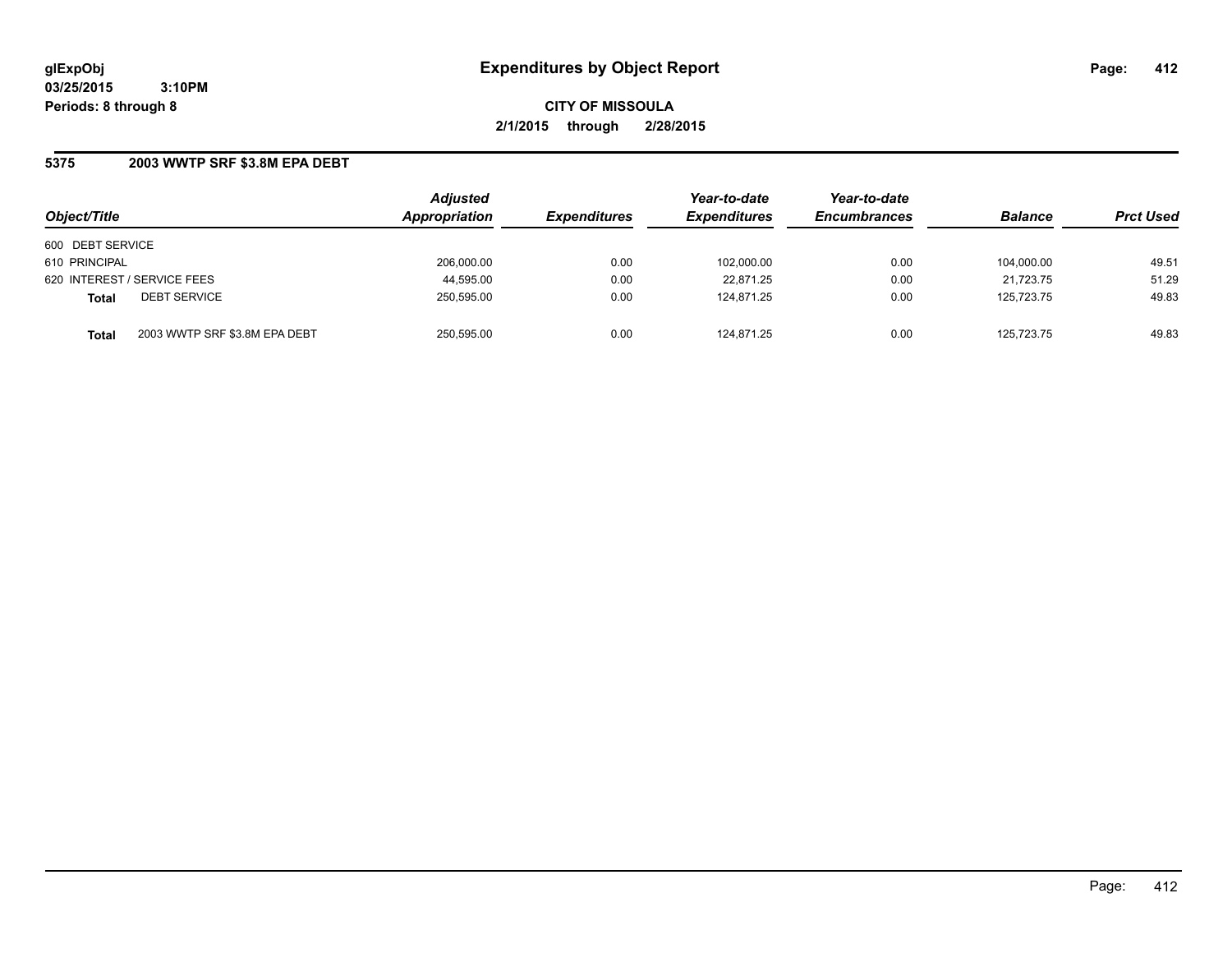## **5376 2003 WWTP SRF \$3.8M EPA RESERVE**

| Object/Title                 | <b>Adjusted</b><br>Appropriation | <b>Expenditures</b> | Year-to-date<br><b>Expenditures</b> | Year-to-date<br><b>Encumbrances</b> | <b>Balance</b> | <b>Prct Used</b> |
|------------------------------|----------------------------------|---------------------|-------------------------------------|-------------------------------------|----------------|------------------|
| 800 OTHER OBJECTS            |                                  |                     |                                     |                                     |                |                  |
| 820 TRANSFERS TO OTHER FUNDS | 21,190.00                        | 0.00                | 0.00                                | 0.00                                | 21,190.00      | 0.00             |
| OTHER OBJECTS<br>Total       | 21.190.00                        | 0.00                | 0.00                                | 0.00                                | 21.190.00      | 0.00             |
| <b>WASTEWATER</b><br>Total   | 21,190.00                        | 0.00                | 0.00                                | 0.00                                | 21,190.00      | 0.00             |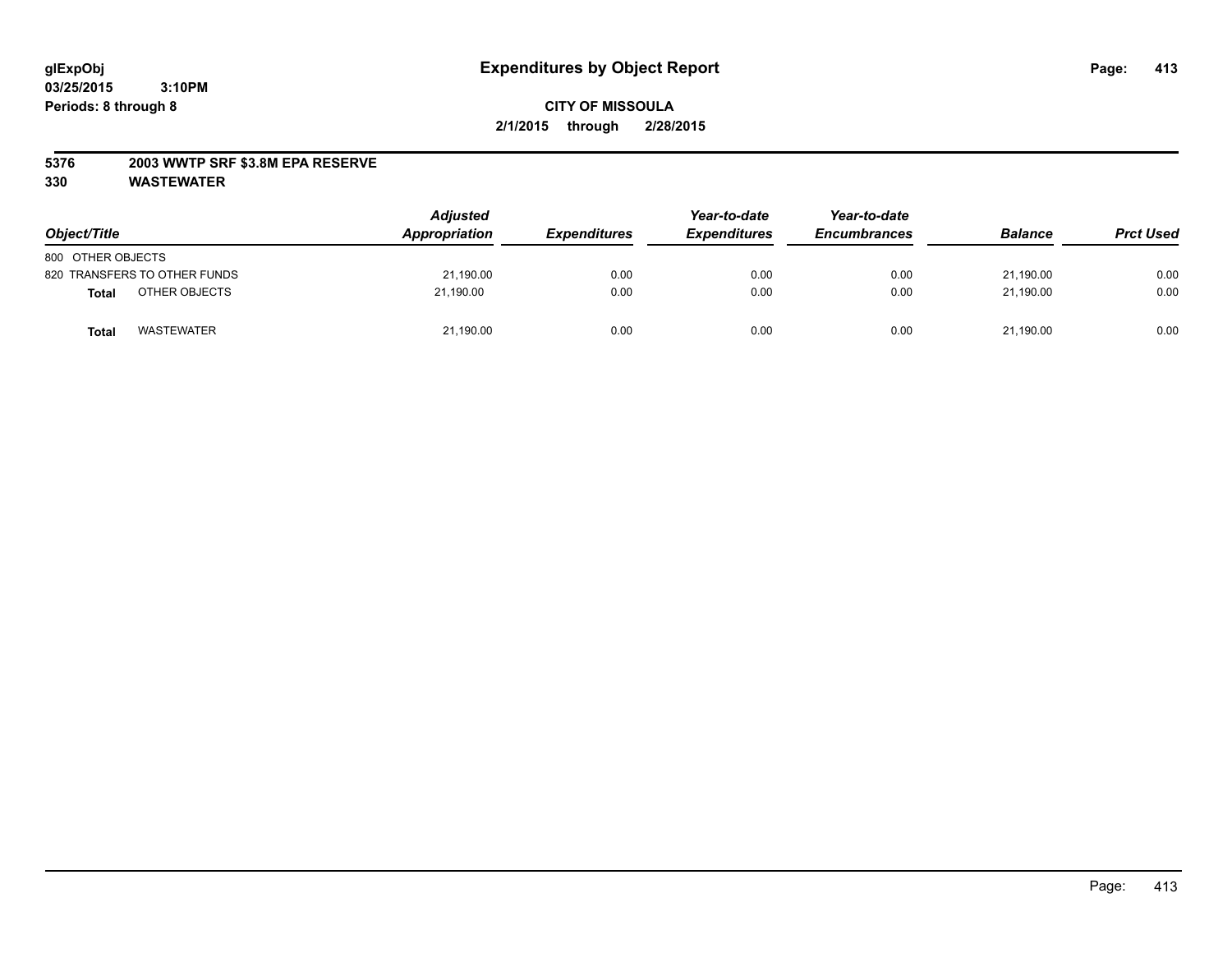**CITY OF MISSOULA 2/1/2015 through 2/28/2015**

# **5376 2003 WWTP SRF \$3.8M EPA RESERVE**

| Object/Title                                     | <b>Adjusted</b><br><b>Appropriation</b> | <b>Expenditures</b> | Year-to-date<br><b>Expenditures</b> | Year-to-date<br><b>Encumbrances</b> | <b>Balance</b> | <b>Prct Used</b> |
|--------------------------------------------------|-----------------------------------------|---------------------|-------------------------------------|-------------------------------------|----------------|------------------|
| 800 OTHER OBJECTS                                |                                         |                     |                                     |                                     |                |                  |
| 820 TRANSFERS TO OTHER FUNDS                     | 21.190.00                               | 0.00                | 0.00                                | 0.00                                | 21.190.00      | 0.00             |
| OTHER OBJECTS<br><b>Total</b>                    | 21.190.00                               | 0.00                | 0.00                                | 0.00                                | 21.190.00      | 0.00             |
| 2003 WWTP SRF \$3.8M EPA RESERVE<br><b>Total</b> | 21.190.00                               | 0.00                | 0.00                                | 0.00                                | 21.190.00      | 0.00             |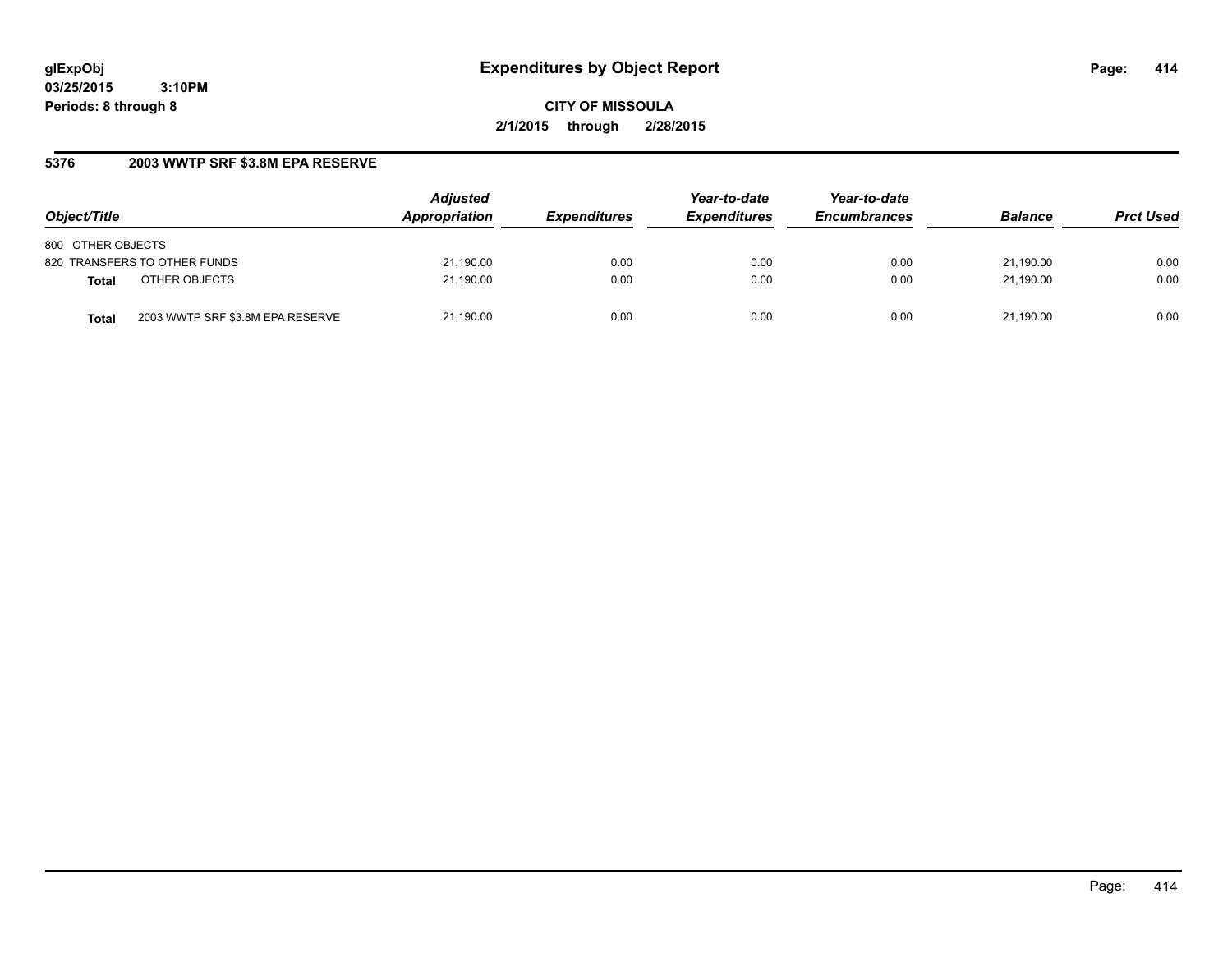## **5377 2004 WWTP \$3.023 LOAN DEBT SERVICE**

| Object/Title                        | <b>Adjusted</b><br>Appropriation | <b>Expenditures</b> | Year-to-date<br><b>Expenditures</b> | Year-to-date<br><b>Encumbrances</b> | <b>Balance</b> | <b>Prct Used</b> |
|-------------------------------------|----------------------------------|---------------------|-------------------------------------|-------------------------------------|----------------|------------------|
| 600 DEBT SERVICE                    |                                  |                     |                                     |                                     |                |                  |
| 610 PRINCIPAL                       | 197,000.00                       | 0.00                | 98,000.00                           | 0.00                                | 99,000.00      | 49.75            |
| 620 INTEREST / SERVICE FEES         | 45.473.00                        | 0.00                | 23.287.50                           | 0.00                                | 22.185.50      | 51.21            |
| <b>DEBT SERVICE</b><br><b>Total</b> | 242,473.00                       | 0.00                | 121,287.50                          | 0.00                                | 121,185.50     | 50.02            |
| <b>WASTEWATER</b><br><b>Total</b>   | 242,473.00                       | 0.00                | 121,287.50                          | 0.00                                | 121,185.50     | 50.02            |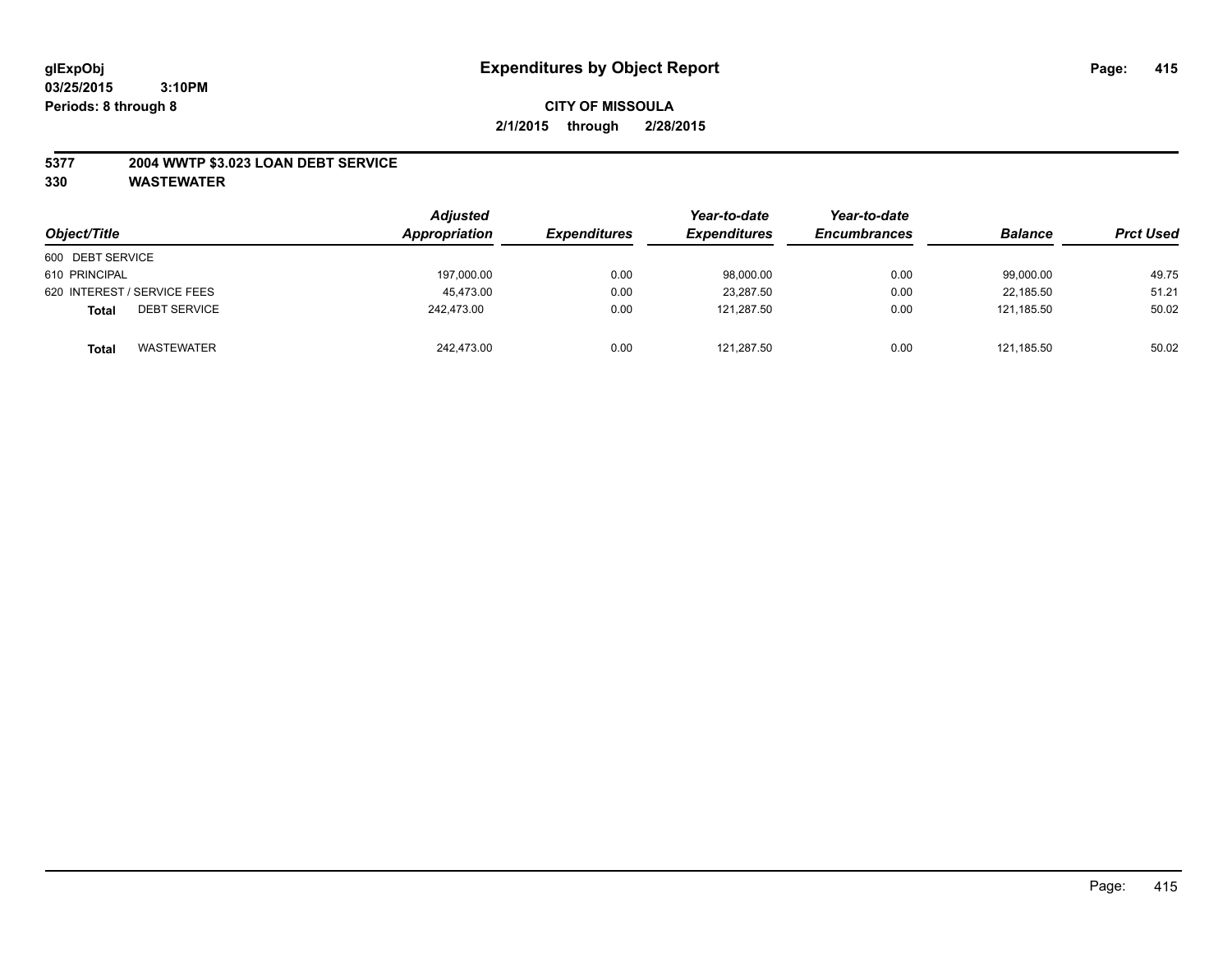**CITY OF MISSOULA 2/1/2015 through 2/28/2015**

## **5377 2004 WWTP \$3.023 LOAN DEBT SERVICE**

| Object/Title     |                                     | <b>Adjusted</b><br>Appropriation | <b>Expenditures</b> | Year-to-date<br><b>Expenditures</b> | Year-to-date<br><b>Encumbrances</b> | <b>Balance</b> | <b>Prct Used</b> |
|------------------|-------------------------------------|----------------------------------|---------------------|-------------------------------------|-------------------------------------|----------------|------------------|
| 600 DEBT SERVICE |                                     |                                  |                     |                                     |                                     |                |                  |
| 610 PRINCIPAL    |                                     | 197.000.00                       | 0.00                | 98.000.00                           | 0.00                                | 99.000.00      | 49.75            |
|                  | 620 INTEREST / SERVICE FEES         | 45,473.00                        | 0.00                | 23,287.50                           | 0.00                                | 22,185.50      | 51.21            |
| <b>Total</b>     | <b>DEBT SERVICE</b>                 | 242.473.00                       | 0.00                | 121,287.50                          | 0.00                                | 121.185.50     | 50.02            |
| <b>Total</b>     | 2004 WWTP \$3.023 LOAN DEBT SERVICE | 242.473.00                       | 0.00                | 121.287.50                          | 0.00                                | 121.185.50     | 50.02            |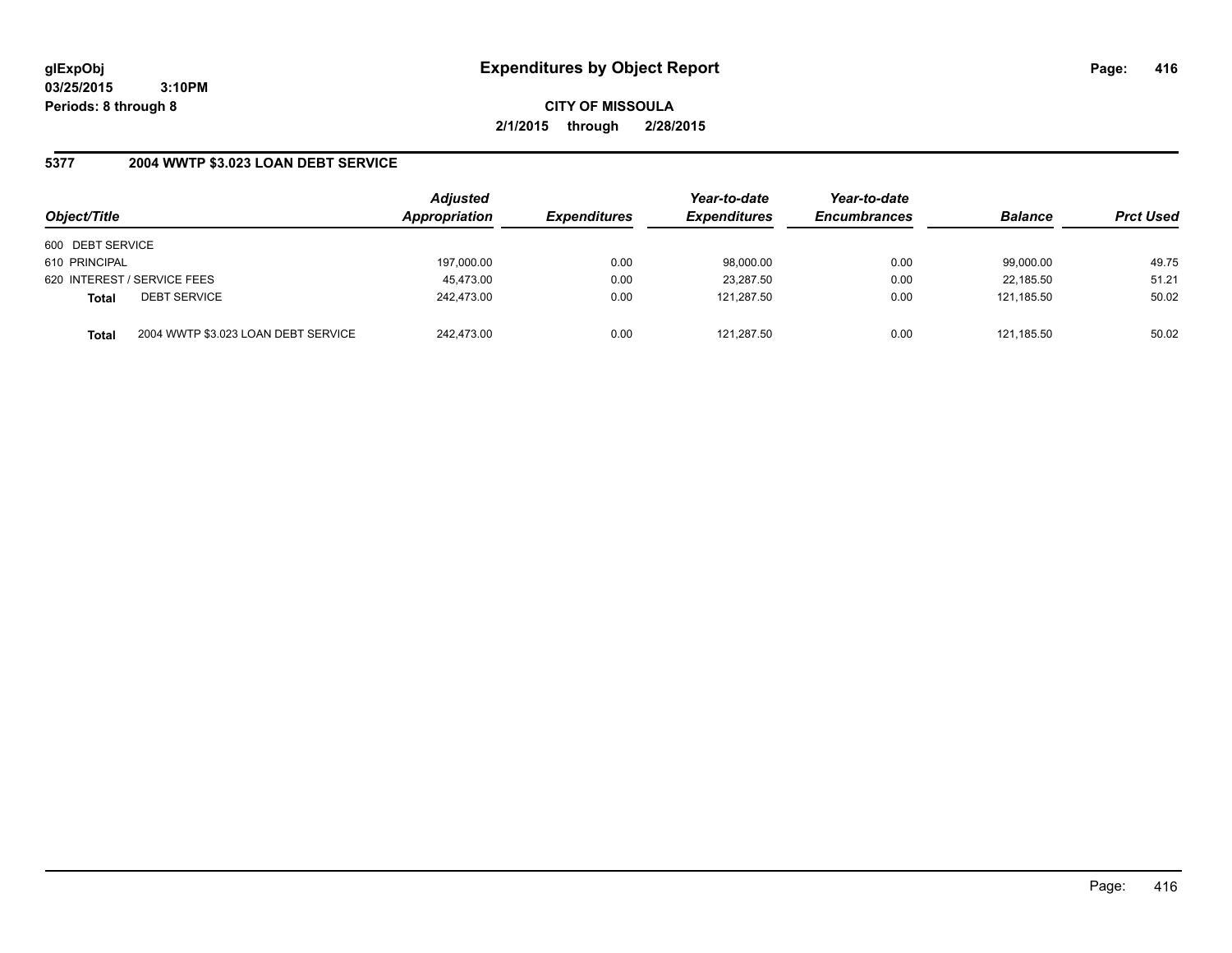## **5378 2004 WWTP \$3.023 LOAN RESERVE**

|                                     | <b>Adjusted</b>      |                     | Year-to-date        | Year-to-date        |                |                  |
|-------------------------------------|----------------------|---------------------|---------------------|---------------------|----------------|------------------|
| Object/Title                        | <b>Appropriation</b> | <b>Expenditures</b> | <b>Expenditures</b> | <b>Encumbrances</b> | <b>Balance</b> | <b>Prct Used</b> |
| 600 DEBT SERVICE                    |                      |                     |                     |                     |                |                  |
| 610 PRINCIPAL                       | 0.00                 | 0.00                | 0.00                | 0.00                | 0.00           | 0.00             |
| 620 INTEREST / SERVICE FEES         | 0.00                 | 0.00                | 0.00                | 0.00                | 0.00           | 0.00             |
| <b>DEBT SERVICE</b><br><b>Total</b> | 0.00                 | 0.00                | 0.00                | 0.00                | 0.00           | 0.00             |
| 800 OTHER OBJECTS                   |                      |                     |                     |                     |                |                  |
| 820 TRANSFERS TO OTHER FUNDS        | 21.200.00            | 0.00                | 0.00                | 0.00                | 21.200.00      | 0.00             |
| OTHER OBJECTS<br><b>Total</b>       | 21.200.00            | 0.00                | 0.00                | 0.00                | 21.200.00      | 0.00             |
| <b>WASTEWATER</b><br><b>Total</b>   | 21,200.00            | 0.00                | 0.00                | 0.00                | 21.200.00      | 0.00             |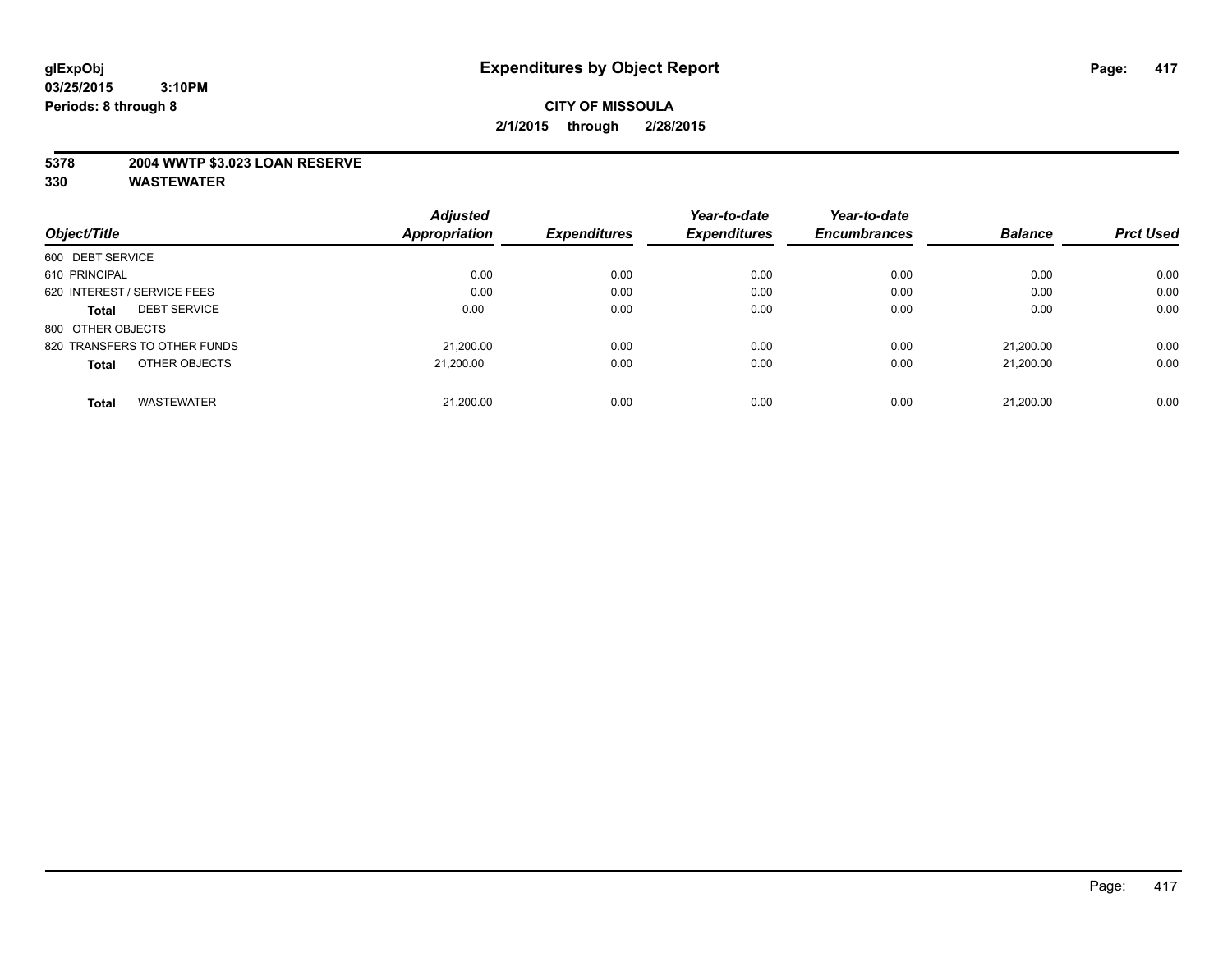**CITY OF MISSOULA 2/1/2015 through 2/28/2015**

## **5378 2004 WWTP \$3.023 LOAN RESERVE**

| Object/Title      |                                | <b>Adjusted</b><br>Appropriation | <b>Expenditures</b> | Year-to-date<br><b>Expenditures</b> | Year-to-date<br><b>Encumbrances</b> | <b>Balance</b> | <b>Prct Used</b> |
|-------------------|--------------------------------|----------------------------------|---------------------|-------------------------------------|-------------------------------------|----------------|------------------|
|                   |                                |                                  |                     |                                     |                                     |                |                  |
| 600 DEBT SERVICE  |                                |                                  |                     |                                     |                                     |                |                  |
| 610 PRINCIPAL     |                                | 0.00                             | 0.00                | 0.00                                | 0.00                                | 0.00           | 0.00             |
|                   | 620 INTEREST / SERVICE FEES    | 0.00                             | 0.00                | 0.00                                | 0.00                                | 0.00           | 0.00             |
| <b>Total</b>      | <b>DEBT SERVICE</b>            | 0.00                             | 0.00                | 0.00                                | 0.00                                | 0.00           | 0.00             |
| 800 OTHER OBJECTS |                                |                                  |                     |                                     |                                     |                |                  |
|                   | 820 TRANSFERS TO OTHER FUNDS   | 21,200.00                        | 0.00                | 0.00                                | 0.00                                | 21.200.00      | 0.00             |
| <b>Total</b>      | OTHER OBJECTS                  | 21.200.00                        | 0.00                | 0.00                                | 0.00                                | 21.200.00      | 0.00             |
| <b>Total</b>      | 2004 WWTP \$3.023 LOAN RESERVE | 21.200.00                        | 0.00                | 0.00                                | 0.00                                | 21.200.00      | 0.00             |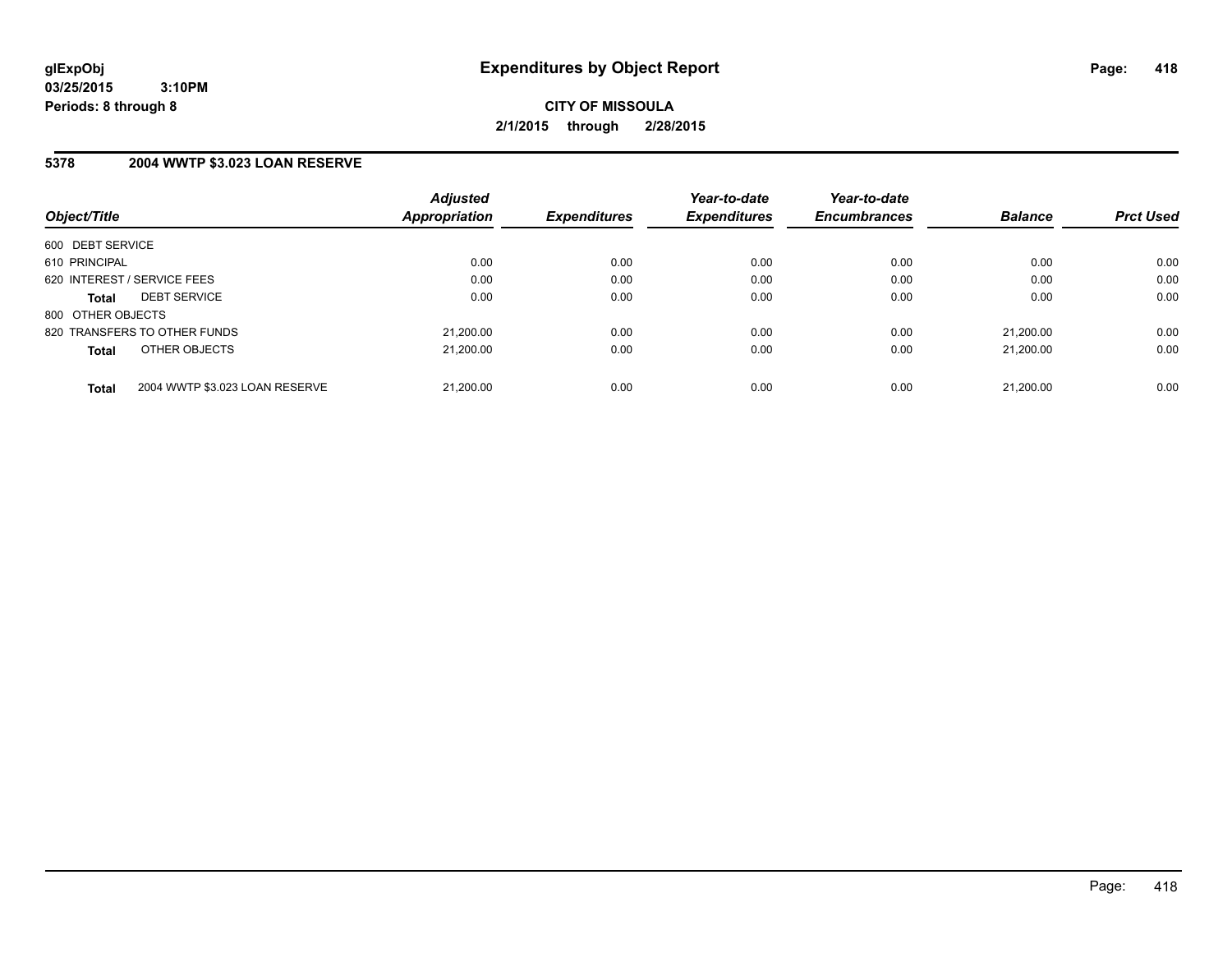#### **5379 2005 BRICH/BRDY/LIN/GIL SRF DEBT**

|                                   | <b>Adjusted</b>      |                     | Year-to-date        | Year-to-date        |                |                  |
|-----------------------------------|----------------------|---------------------|---------------------|---------------------|----------------|------------------|
| Object/Title                      | <b>Appropriation</b> | <b>Expenditures</b> | <b>Expenditures</b> | <b>Encumbrances</b> | <b>Balance</b> | <b>Prct Used</b> |
| 600 DEBT SERVICE                  |                      |                     |                     |                     |                |                  |
| 610 PRINCIPAL                     | 86.000.00            | 0.00                | 43.000.00           | 0.00                | 43.000.00      | 50.00            |
| 620 INTEREST / SERVICE FEES       | 23.389.00            | 0.00                | 11.936.25           | 0.00                | 11.452.75      | 51.03            |
| <b>DEBT SERVICE</b><br>Total      | 109.389.00           | 0.00                | 54,936.25           | 0.00                | 54.452.75      | 50.22            |
| 800 OTHER OBJECTS                 |                      |                     |                     |                     |                |                  |
| 820 TRANSFERS TO OTHER FUNDS      | 0.00                 | 0.00                | 0.00                | 0.00                | 0.00           | 0.00             |
| OTHER OBJECTS<br><b>Total</b>     | 0.00                 | 0.00                | 0.00                | 0.00                | 0.00           | 0.00             |
| <b>WASTEWATER</b><br><b>Total</b> | 109.389.00           | 0.00                | 54.936.25           | 0.00                | 54.452.75      | 50.22            |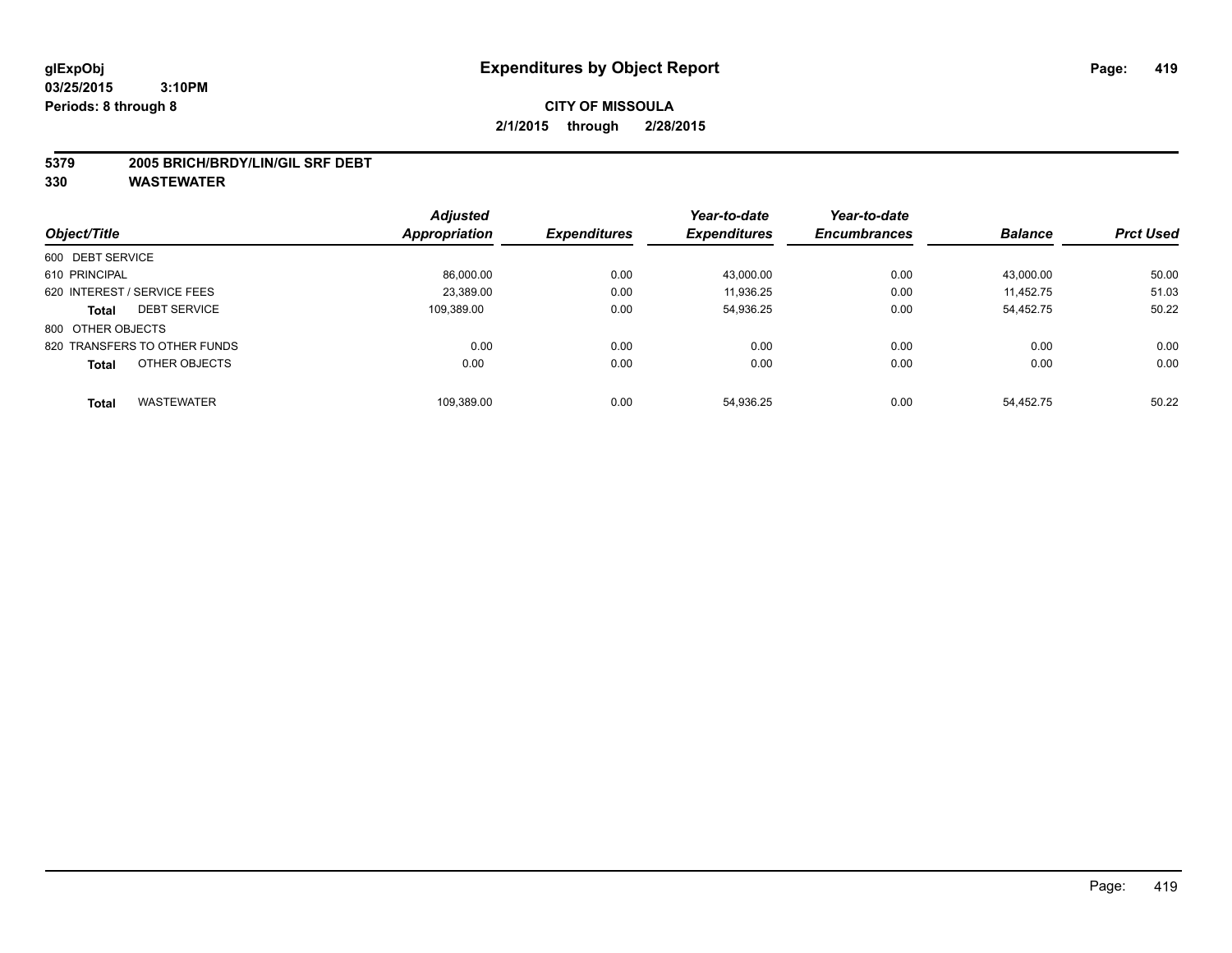**CITY OF MISSOULA 2/1/2015 through 2/28/2015**

## **5379 2005 BRICH/BRDY/LIN/GIL SRF DEBT**

| Object/Title      |                                  | <b>Adjusted</b><br><b>Appropriation</b> | <b>Expenditures</b> | Year-to-date<br><b>Expenditures</b> | Year-to-date<br><b>Encumbrances</b> | <b>Balance</b> | <b>Prct Used</b> |
|-------------------|----------------------------------|-----------------------------------------|---------------------|-------------------------------------|-------------------------------------|----------------|------------------|
| 600 DEBT SERVICE  |                                  |                                         |                     |                                     |                                     |                |                  |
| 610 PRINCIPAL     |                                  | 86,000.00                               | 0.00                | 43,000.00                           | 0.00                                | 43.000.00      | 50.00            |
|                   | 620 INTEREST / SERVICE FEES      | 23.389.00                               | 0.00                | 11,936.25                           | 0.00                                | 11.452.75      | 51.03            |
| <b>Total</b>      | <b>DEBT SERVICE</b>              | 109.389.00                              | 0.00                | 54,936.25                           | 0.00                                | 54.452.75      | 50.22            |
| 800 OTHER OBJECTS |                                  |                                         |                     |                                     |                                     |                |                  |
|                   | 820 TRANSFERS TO OTHER FUNDS     | 0.00                                    | 0.00                | 0.00                                | 0.00                                | 0.00           | 0.00             |
| <b>Total</b>      | OTHER OBJECTS                    | 0.00                                    | 0.00                | 0.00                                | 0.00                                | 0.00           | 0.00             |
| <b>Total</b>      | 2005 BRICH/BRDY/LIN/GIL SRF DEBT | 109.389.00                              | 0.00                | 54.936.25                           | 0.00                                | 54.452.75      | 50.22            |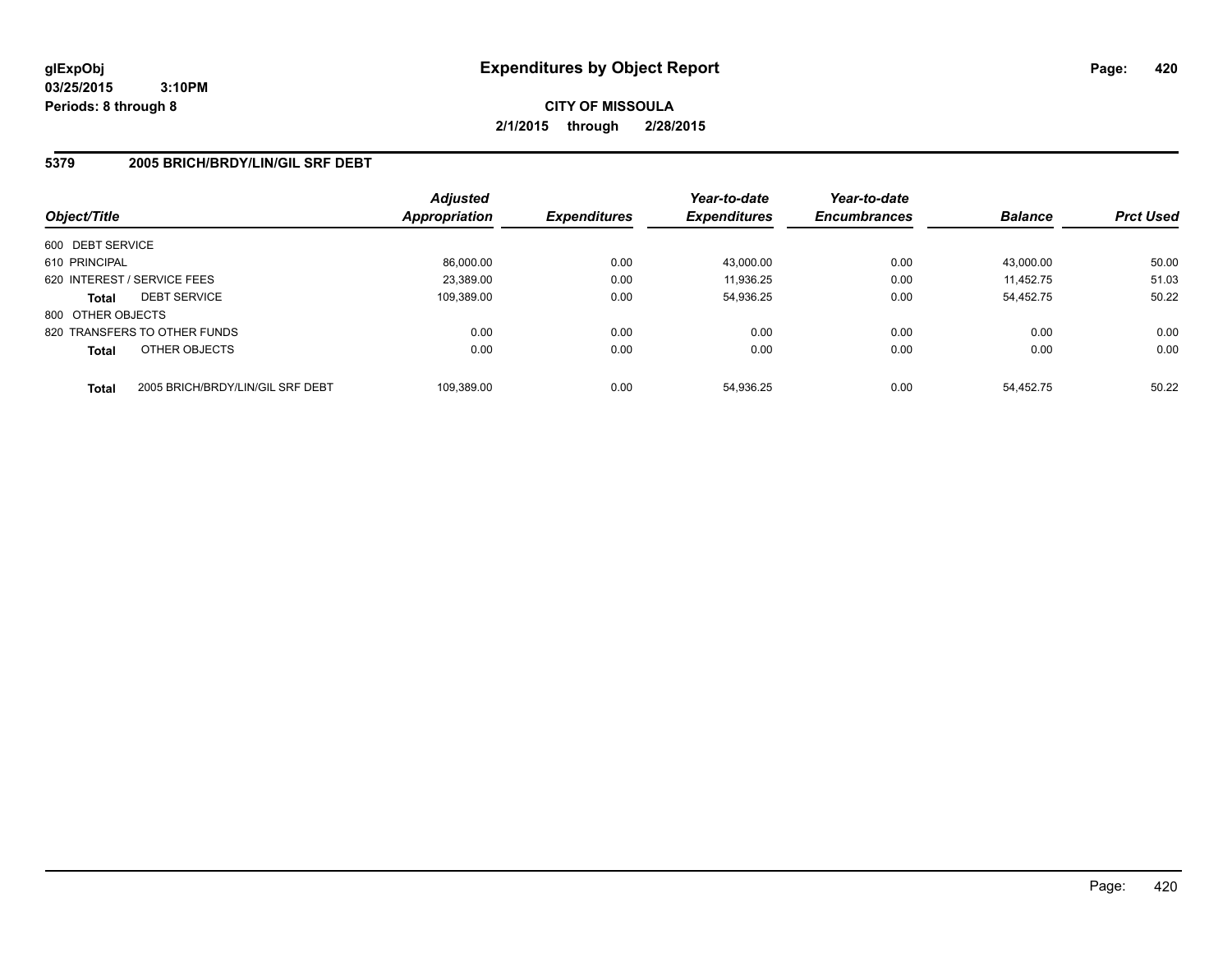## **5380 BRDWY/BIRCH/GILBERT/LINCOLNWOOD**

|                                   | <b>Adjusted</b>      |                     | Year-to-date        | Year-to-date        |                |                  |
|-----------------------------------|----------------------|---------------------|---------------------|---------------------|----------------|------------------|
| Object/Title                      | <b>Appropriation</b> | <b>Expenditures</b> | <b>Expenditures</b> | <b>Encumbrances</b> | <b>Balance</b> | <b>Prct Used</b> |
| 600 DEBT SERVICE                  |                      |                     |                     |                     |                |                  |
| 610 PRINCIPAL                     | 0.00                 | 0.00                | 0.00                | 0.00                | 0.00           | 0.00             |
| 620 INTEREST / SERVICE FEES       | 0.00                 | 0.00                | 0.00                | 0.00                | 0.00           | 0.00             |
| <b>DEBT SERVICE</b><br>Total      | 0.00                 | 0.00                | 0.00                | 0.00                | 0.00           | 0.00             |
| 800 OTHER OBJECTS                 |                      |                     |                     |                     |                |                  |
| 820 TRANSFERS TO OTHER FUNDS      | 10.840.00            | 0.00                | 0.00                | 0.00                | 10.840.00      | 0.00             |
| OTHER OBJECTS<br><b>Total</b>     | 10.840.00            | 0.00                | 0.00                | 0.00                | 10.840.00      | 0.00             |
| <b>WASTEWATER</b><br><b>Total</b> | 10.840.00            | 0.00                | 0.00                | 0.00                | 10.840.00      | 0.00             |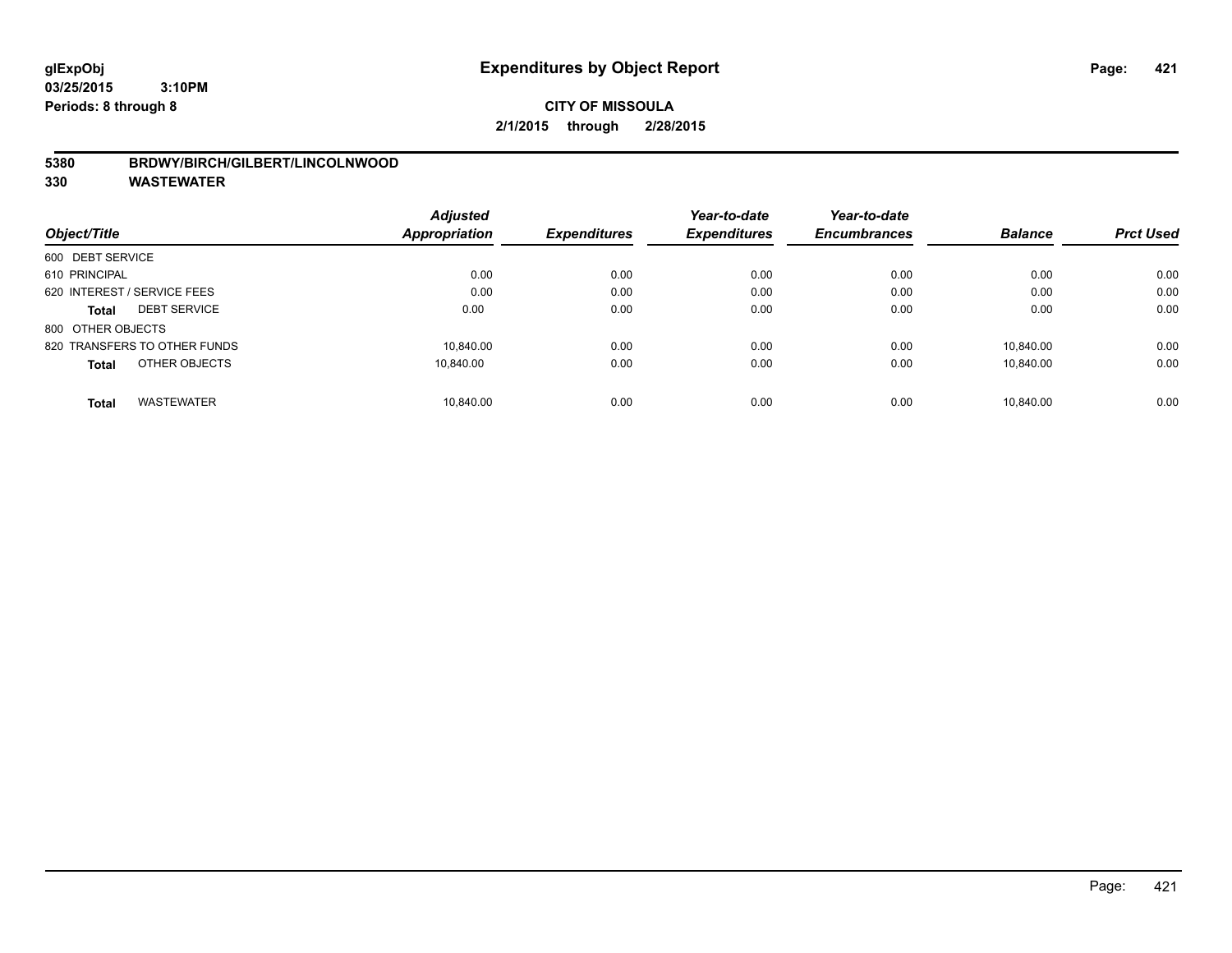# **CITY OF MISSOULA 2/1/2015 through 2/28/2015**

## **5380 BRDWY/BIRCH/GILBERT/LINCOLNWOOD**

| Object/Title      |                                 | <b>Adjusted</b><br><b>Appropriation</b> | <b>Expenditures</b> | Year-to-date<br><b>Expenditures</b> | Year-to-date<br><b>Encumbrances</b> | <b>Balance</b> | <b>Prct Used</b> |
|-------------------|---------------------------------|-----------------------------------------|---------------------|-------------------------------------|-------------------------------------|----------------|------------------|
| 600 DEBT SERVICE  |                                 |                                         |                     |                                     |                                     |                |                  |
| 610 PRINCIPAL     |                                 | 0.00                                    | 0.00                | 0.00                                | 0.00                                | 0.00           | 0.00             |
|                   | 620 INTEREST / SERVICE FEES     | 0.00                                    | 0.00                | 0.00                                | 0.00                                | 0.00           | 0.00             |
| <b>Total</b>      | <b>DEBT SERVICE</b>             | 0.00                                    | 0.00                | 0.00                                | 0.00                                | 0.00           | 0.00             |
| 800 OTHER OBJECTS |                                 |                                         |                     |                                     |                                     |                |                  |
|                   | 820 TRANSFERS TO OTHER FUNDS    | 10.840.00                               | 0.00                | 0.00                                | 0.00                                | 10.840.00      | 0.00             |
| <b>Total</b>      | OTHER OBJECTS                   | 10.840.00                               | 0.00                | 0.00                                | 0.00                                | 10.840.00      | 0.00             |
| <b>Total</b>      | BRDWY/BIRCH/GILBERT/LINCOLNWOOD | 10.840.00                               | 0.00                | 0.00                                | 0.00                                | 10.840.00      | 0.00             |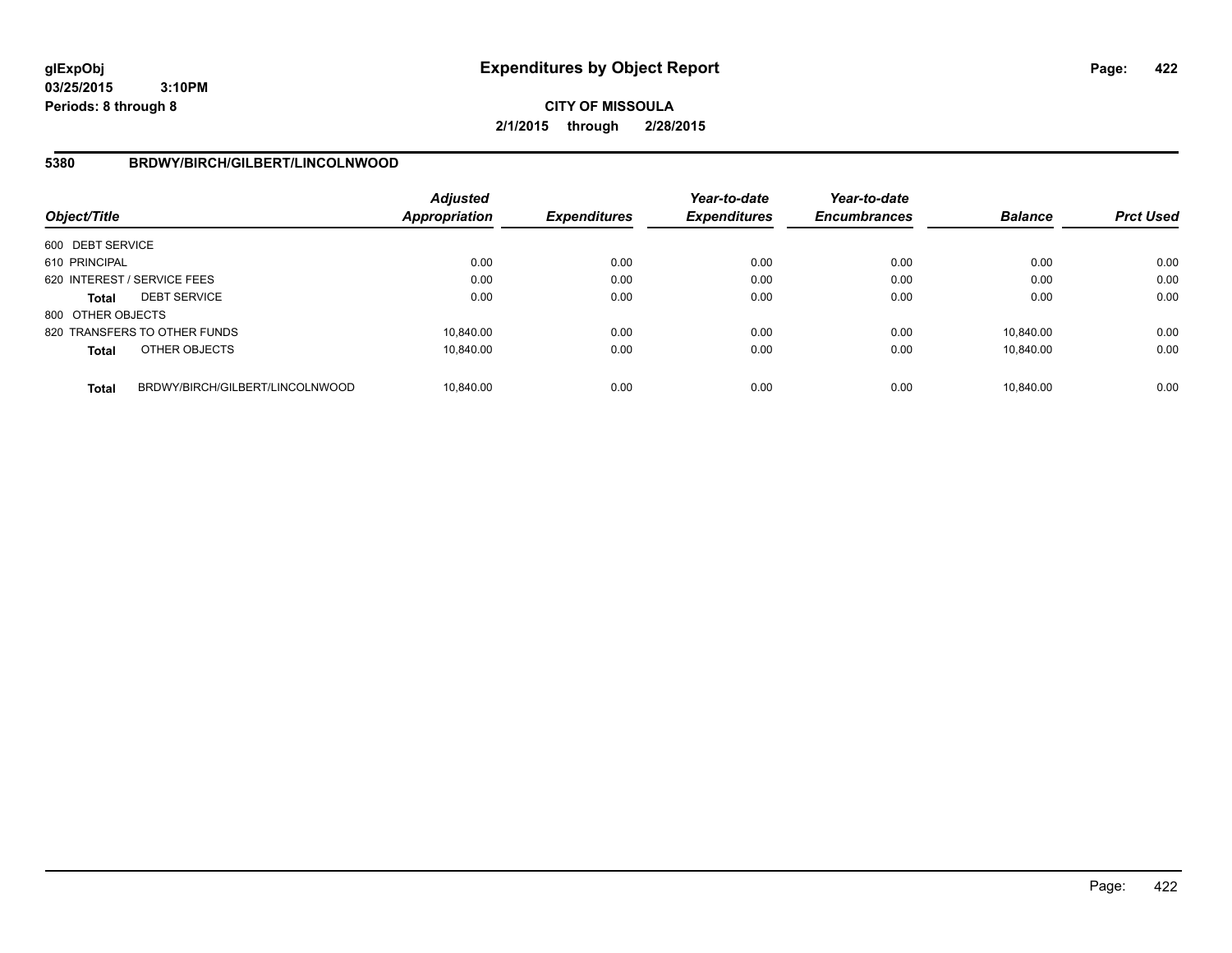# **CITY OF MISSOULA 2/1/2015 through 2/28/2015**

#### **5381 LINCOLNWOOD PH2 DEBT SERVICE**

|                                     | <b>Adjusted</b>      |                     | Year-to-date        | Year-to-date        |                |                  |
|-------------------------------------|----------------------|---------------------|---------------------|---------------------|----------------|------------------|
| Object/Title                        | <b>Appropriation</b> | <b>Expenditures</b> | <b>Expenditures</b> | <b>Encumbrances</b> | <b>Balance</b> | <b>Prct Used</b> |
| 600 DEBT SERVICE                    |                      |                     |                     |                     |                |                  |
| 610 PRINCIPAL                       | 0.00                 | 0.00                | 0.00                | 0.00                | 0.00           | 0.00             |
| 620 INTEREST / SERVICE FEES         | 0.00                 | 0.00                | 0.00                | 0.00                | 0.00           | 0.00             |
| <b>DEBT SERVICE</b><br><b>Total</b> | 0.00                 | 0.00                | 0.00                | 0.00                | 0.00           | 0.00             |
| 800 OTHER OBJECTS                   |                      |                     |                     |                     |                |                  |
| 820 TRANSFERS TO OTHER FUNDS        | 0.00                 | 0.00                | 0.00                | 0.00                | 0.00           | 0.00             |
| OTHER OBJECTS<br><b>Total</b>       | 0.00                 | 0.00                | 0.00                | 0.00                | 0.00           | 0.00             |
| <b>WASTEWATER</b><br>Total          | 0.00                 | 0.00                | 0.00                | 0.00                | 0.00           | 0.00             |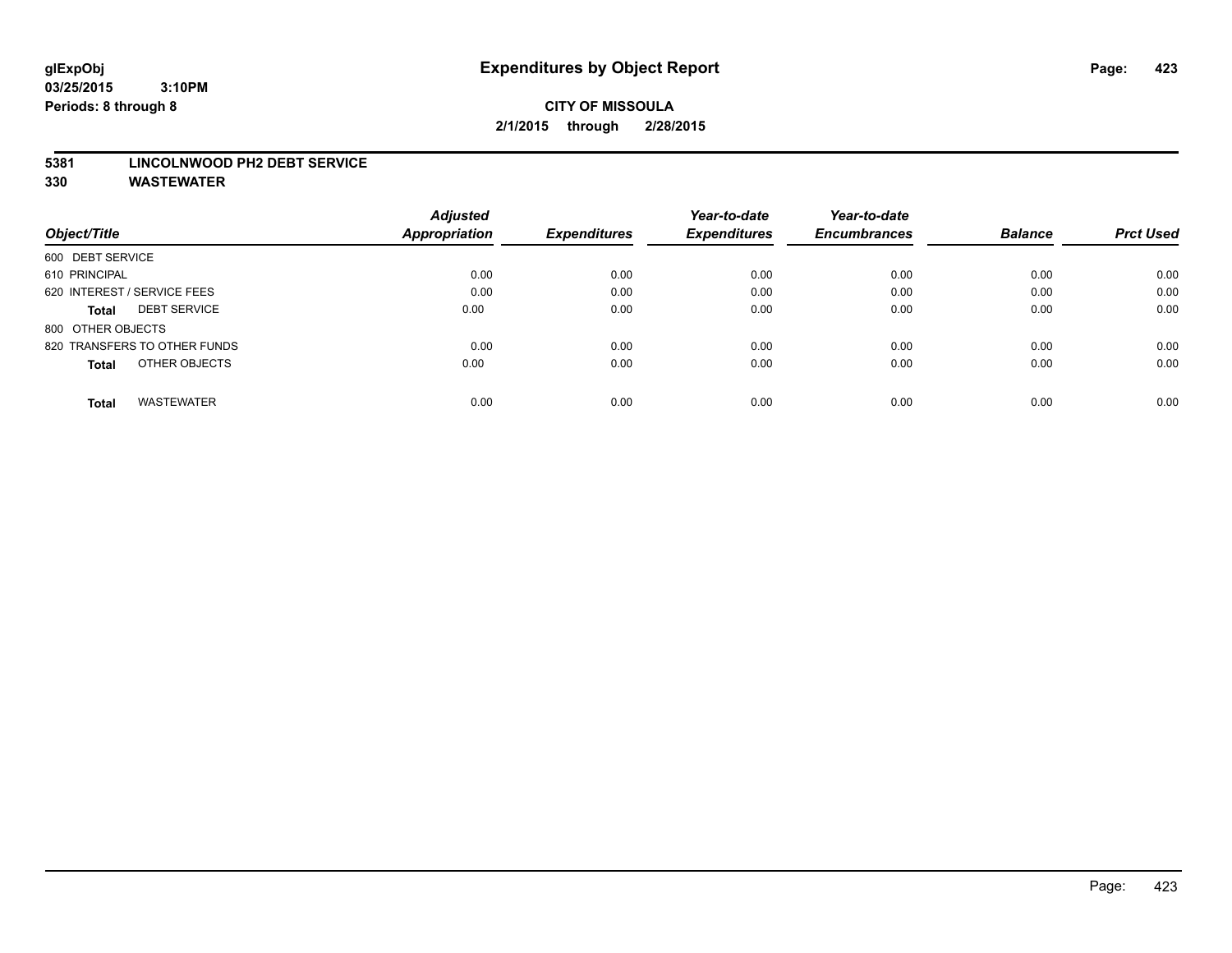**CITY OF MISSOULA 2/1/2015 through 2/28/2015**

## **5381 LINCOLNWOOD PH2 DEBT SERVICE**

| Object/Title      |                              | <b>Adjusted</b><br>Appropriation | <b>Expenditures</b> | Year-to-date<br><b>Expenditures</b> | Year-to-date<br><b>Encumbrances</b> | <b>Balance</b> | <b>Prct Used</b> |
|-------------------|------------------------------|----------------------------------|---------------------|-------------------------------------|-------------------------------------|----------------|------------------|
| 600 DEBT SERVICE  |                              |                                  |                     |                                     |                                     |                |                  |
| 610 PRINCIPAL     |                              | 0.00                             | 0.00                | 0.00                                | 0.00                                | 0.00           | 0.00             |
|                   | 620 INTEREST / SERVICE FEES  | 0.00                             | 0.00                | 0.00                                | 0.00                                | 0.00           | 0.00             |
| <b>Total</b>      | <b>DEBT SERVICE</b>          | 0.00                             | 0.00                | 0.00                                | 0.00                                | 0.00           | 0.00             |
| 800 OTHER OBJECTS |                              |                                  |                     |                                     |                                     |                |                  |
|                   | 820 TRANSFERS TO OTHER FUNDS | 0.00                             | 0.00                | 0.00                                | 0.00                                | 0.00           | 0.00             |
| <b>Total</b>      | OTHER OBJECTS                | 0.00                             | 0.00                | 0.00                                | 0.00                                | 0.00           | 0.00             |
| <b>Total</b>      | LINCOLNWOOD PH2 DEBT SERVICE | 0.00                             | 0.00                | 0.00                                | 0.00                                | 0.00           | 0.00             |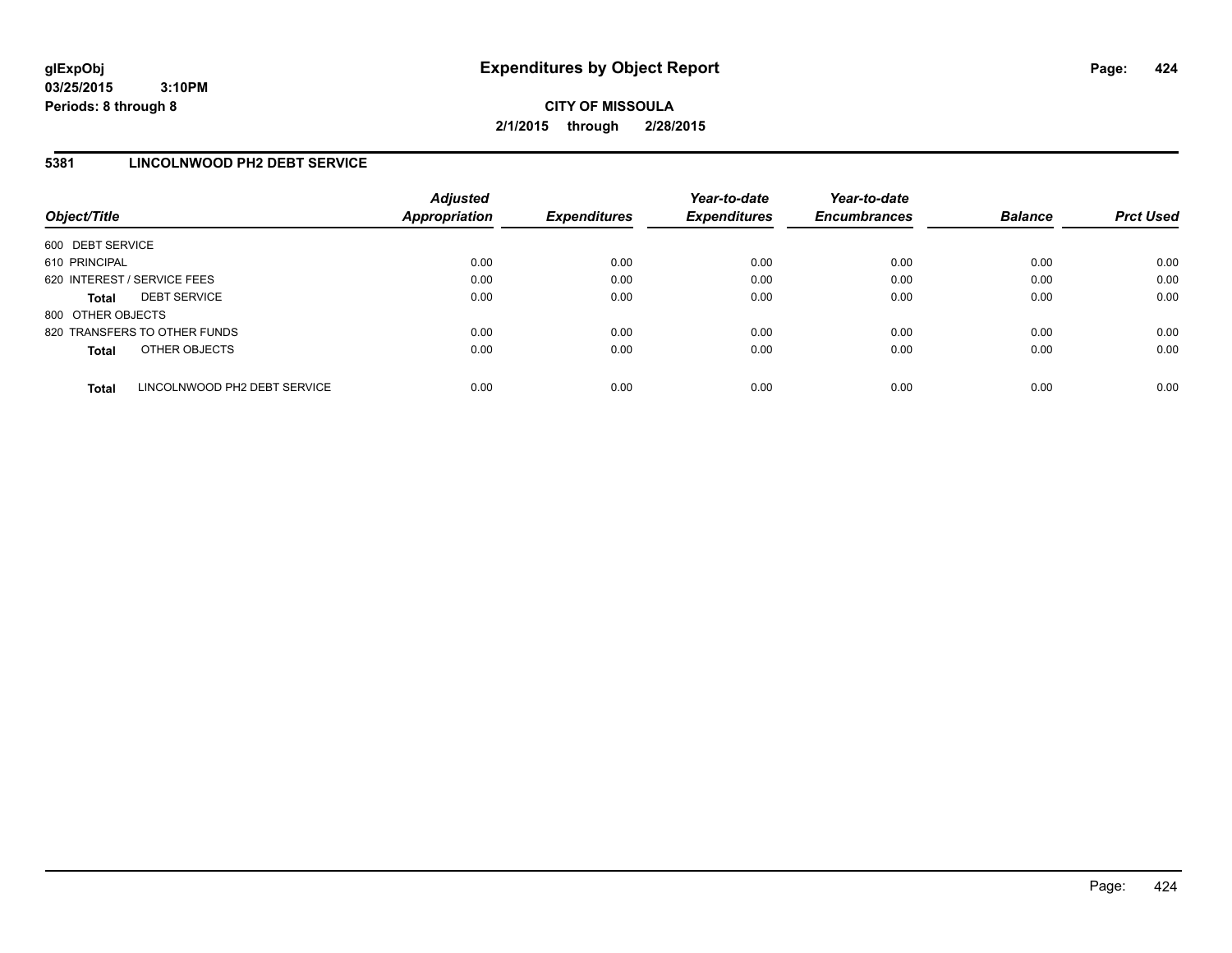#### **5382 LINCOLNWOOD PH2 RESERVE FUND**

|                                     | <b>Adjusted</b>      |                     | Year-to-date        | Year-to-date        |                |                  |
|-------------------------------------|----------------------|---------------------|---------------------|---------------------|----------------|------------------|
| Object/Title                        | <b>Appropriation</b> | <b>Expenditures</b> | <b>Expenditures</b> | <b>Encumbrances</b> | <b>Balance</b> | <b>Prct Used</b> |
| 600 DEBT SERVICE                    |                      |                     |                     |                     |                |                  |
| 610 PRINCIPAL                       | 0.00                 | 0.00                | 0.00                | 0.00                | 0.00           | 0.00             |
| 620 INTEREST / SERVICE FEES         | 0.00                 | 0.00                | 0.00                | 0.00                | 0.00           | 0.00             |
| <b>DEBT SERVICE</b><br><b>Total</b> | 0.00                 | 0.00                | 0.00                | 0.00                | 0.00           | 0.00             |
| 800 OTHER OBJECTS                   |                      |                     |                     |                     |                |                  |
| 820 TRANSFERS TO OTHER FUNDS        | 21.850.00            | 0.00                | 0.00                | 0.00                | 21.850.00      | 0.00             |
| OTHER OBJECTS<br><b>Total</b>       | 21.850.00            | 0.00                | 0.00                | 0.00                | 21.850.00      | 0.00             |
| <b>WASTEWATER</b><br><b>Total</b>   | 21,850.00            | 0.00                | 0.00                | 0.00                | 21.850.00      | 0.00             |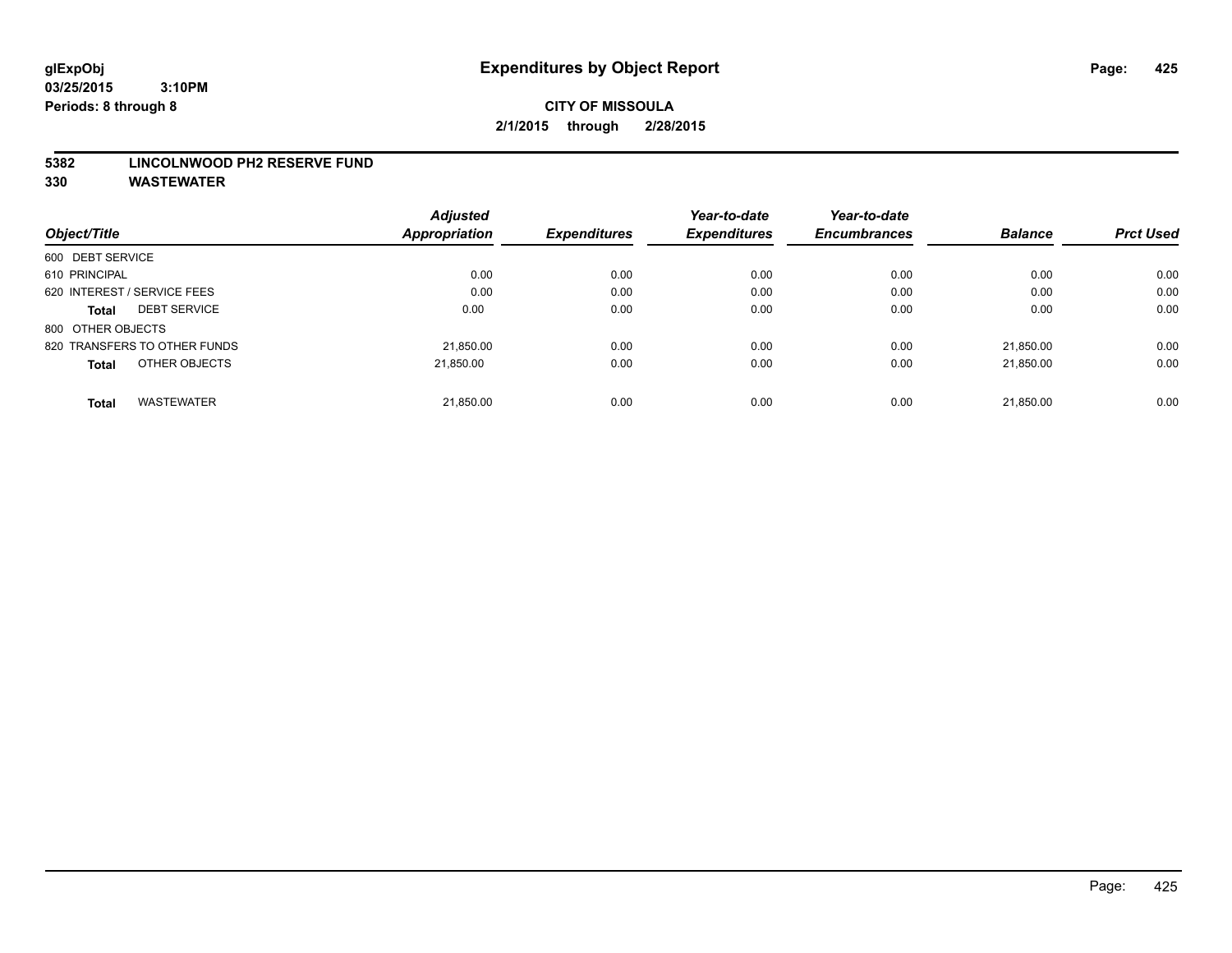**CITY OF MISSOULA 2/1/2015 through 2/28/2015**

## **5382 LINCOLNWOOD PH2 RESERVE FUND**

| Object/Title      |                              | <b>Adjusted</b><br>Appropriation | <b>Expenditures</b> | Year-to-date<br><b>Expenditures</b> | Year-to-date<br><b>Encumbrances</b> | <b>Balance</b> | <b>Prct Used</b> |
|-------------------|------------------------------|----------------------------------|---------------------|-------------------------------------|-------------------------------------|----------------|------------------|
| 600 DEBT SERVICE  |                              |                                  |                     |                                     |                                     |                |                  |
| 610 PRINCIPAL     |                              | 0.00                             | 0.00                | 0.00                                | 0.00                                | 0.00           | 0.00             |
|                   | 620 INTEREST / SERVICE FEES  | 0.00                             | 0.00                | 0.00                                | 0.00                                | 0.00           | 0.00             |
| <b>Total</b>      | <b>DEBT SERVICE</b>          | 0.00                             | 0.00                | 0.00                                | 0.00                                | 0.00           | 0.00             |
| 800 OTHER OBJECTS |                              |                                  |                     |                                     |                                     |                |                  |
|                   | 820 TRANSFERS TO OTHER FUNDS | 21,850.00                        | 0.00                | 0.00                                | 0.00                                | 21.850.00      | 0.00             |
| <b>Total</b>      | OTHER OBJECTS                | 21,850.00                        | 0.00                | 0.00                                | 0.00                                | 21.850.00      | 0.00             |
| <b>Total</b>      | LINCOLNWOOD PH2 RESERVE FUND | 21,850.00                        | 0.00                | 0.00                                | 0.00                                | 21.850.00      | 0.00             |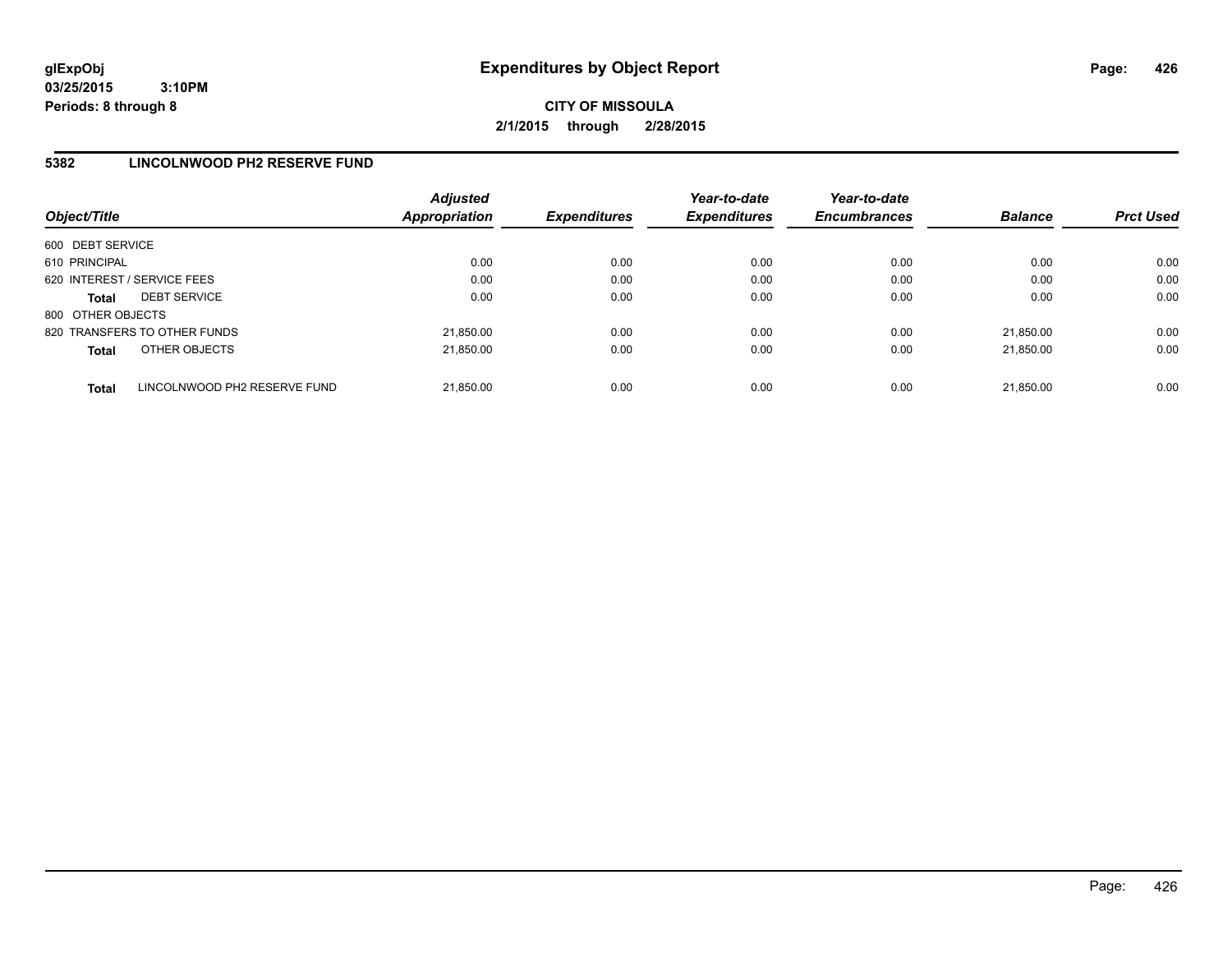#### **5383 FY09 RATTLESNAKE SEWER DEBT SVS**

|                                     | <b>Adjusted</b> |                     | Year-to-date        | Year-to-date        |                |                  |
|-------------------------------------|-----------------|---------------------|---------------------|---------------------|----------------|------------------|
| Object/Title                        | Appropriation   | <b>Expenditures</b> | <b>Expenditures</b> | <b>Encumbrances</b> | <b>Balance</b> | <b>Prct Used</b> |
| 600 DEBT SERVICE                    |                 |                     |                     |                     |                |                  |
| 610 PRINCIPAL                       | 0.00            | 0.00                | 0.00                | 0.00                | 0.00           | 0.00             |
| 620 INTEREST / SERVICE FEES         | 0.00            | 0.00                | 0.00                | 0.00                | 0.00           | 0.00             |
| <b>DEBT SERVICE</b><br><b>Total</b> | 0.00            | 0.00                | 0.00                | 0.00                | 0.00           | 0.00             |
| 800 OTHER OBJECTS                   |                 |                     |                     |                     |                |                  |
| 820 TRANSFERS TO OTHER FUNDS        | 0.00            | 0.00                | 0.00                | 0.00                | 0.00           | 0.00             |
| OTHER OBJECTS<br><b>Total</b>       | 0.00            | 0.00                | 0.00                | 0.00                | 0.00           | 0.00             |
| <b>WASTEWATER</b><br><b>Total</b>   | 0.00            | 0.00                | 0.00                | 0.00                | 0.00           | 0.00             |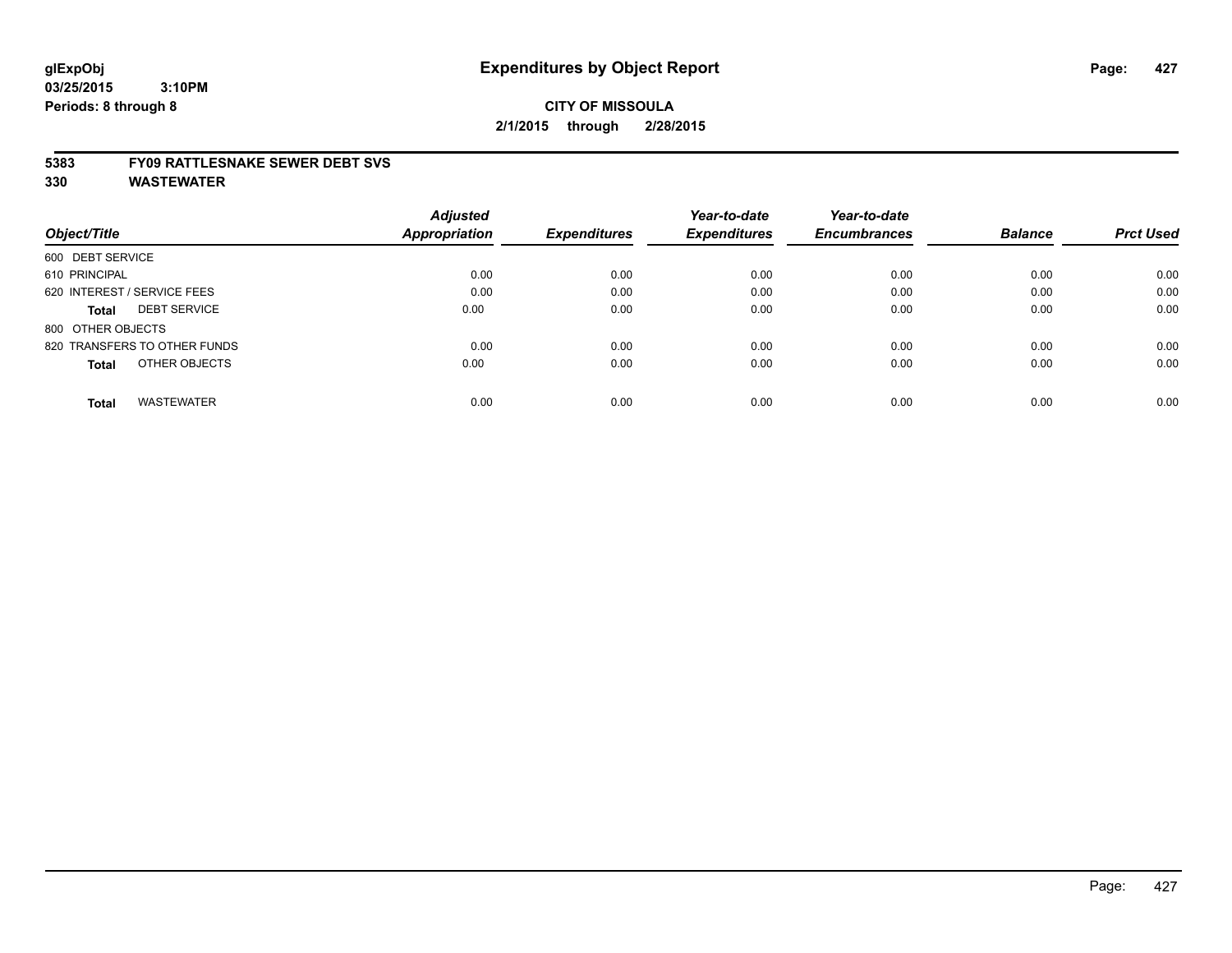#### **5383 FY09 RATTLESNAKE SEWER DEBT SVS**

**550 SID 544 PROJECT**

|                              | <b>Adjusted</b> |                     | Year-to-date        | Year-to-date        |                |                  |
|------------------------------|-----------------|---------------------|---------------------|---------------------|----------------|------------------|
| Object/Title                 | Appropriation   | <b>Expenditures</b> | <b>Expenditures</b> | <b>Encumbrances</b> | <b>Balance</b> | <b>Prct Used</b> |
| 600 DEBT SERVICE             |                 |                     |                     |                     |                |                  |
| 610 PRINCIPAL                | 20,000.00       | 0.00                | 10,000.00           | 0.00                | 10,000.00      | 50.00            |
| 620 INTEREST / SERVICE FEES  | 11,550.00       | 0.00                | 5.850.00            | 0.00                | 5,700.00       | 50.65            |
| <b>DEBT SERVICE</b><br>Total | 31,550.00       | 0.00                | 15,850.00           | 0.00                | 15,700.00      | 50.24            |
| SID 544 PROJECT<br>Total     | 31,550.00       | 0.00                | 15.850.00           | 0.00                | 15,700.00      | 50.24            |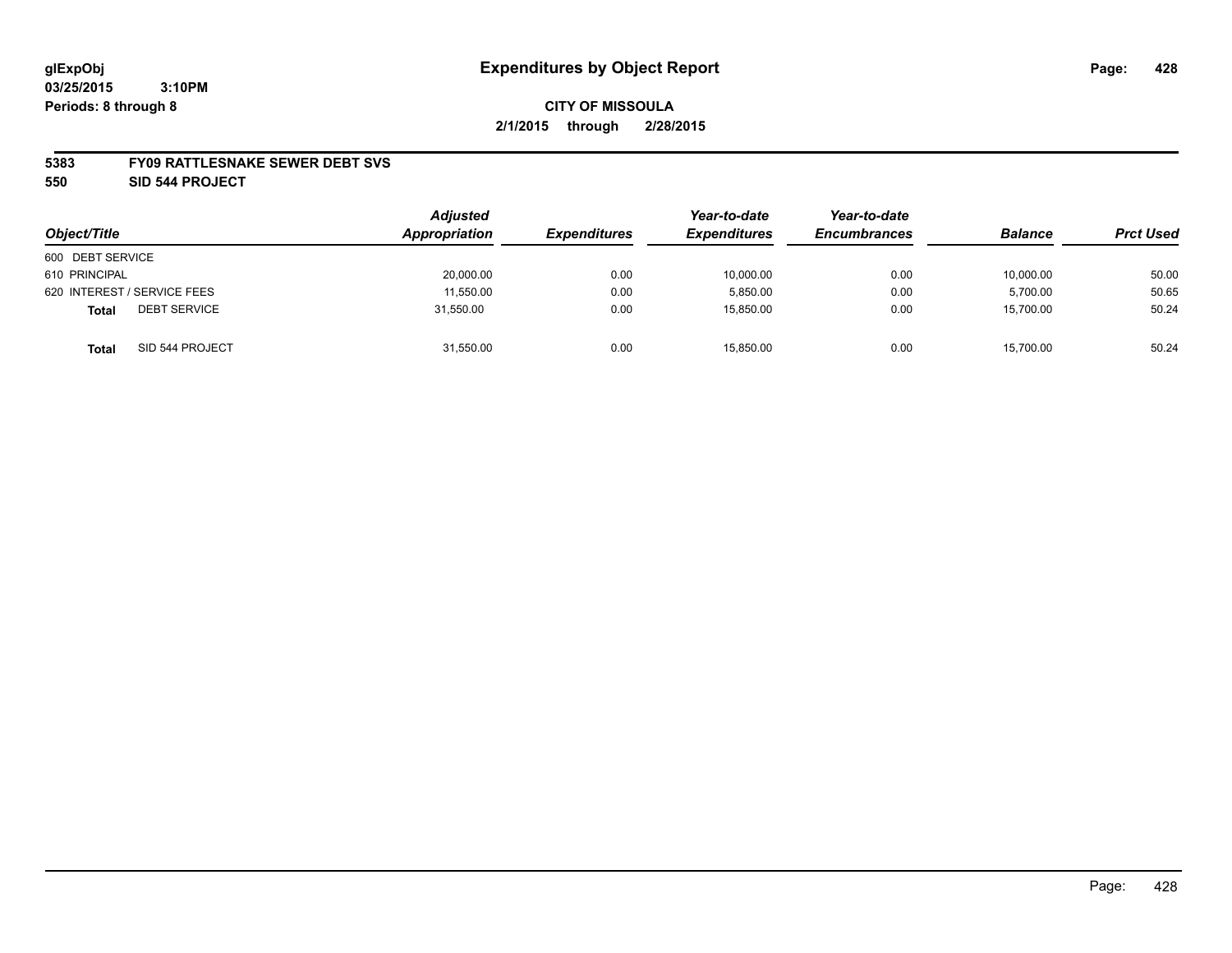**CITY OF MISSOULA 2/1/2015 through 2/28/2015**

# **5383 FY09 RATTLESNAKE SEWER DEBT SVS**

| Object/Title      |                                 | <b>Adjusted</b><br><b>Appropriation</b> | <b>Expenditures</b> | Year-to-date<br><b>Expenditures</b> | Year-to-date<br><b>Encumbrances</b> | <b>Balance</b> | <b>Prct Used</b> |
|-------------------|---------------------------------|-----------------------------------------|---------------------|-------------------------------------|-------------------------------------|----------------|------------------|
| 600 DEBT SERVICE  |                                 |                                         |                     |                                     |                                     |                |                  |
| 610 PRINCIPAL     |                                 | 20,000.00                               | 0.00                | 10,000.00                           | 0.00                                | 10.000.00      | 50.00            |
|                   | 620 INTEREST / SERVICE FEES     | 11,550.00                               | 0.00                | 5,850.00                            | 0.00                                | 5,700.00       | 50.65            |
| <b>Total</b>      | <b>DEBT SERVICE</b>             | 31.550.00                               | 0.00                | 15.850.00                           | 0.00                                | 15.700.00      | 50.24            |
| 800 OTHER OBJECTS |                                 |                                         |                     |                                     |                                     |                |                  |
|                   | 820 TRANSFERS TO OTHER FUNDS    | 0.00                                    | 0.00                | 0.00                                | 0.00                                | 0.00           | 0.00             |
| <b>Total</b>      | OTHER OBJECTS                   | 0.00                                    | 0.00                | 0.00                                | 0.00                                | 0.00           | 0.00             |
| <b>Total</b>      | FY09 RATTLESNAKE SEWER DEBT SVS | 31.550.00                               | 0.00                | 15.850.00                           | 0.00                                | 15.700.00      | 50.24            |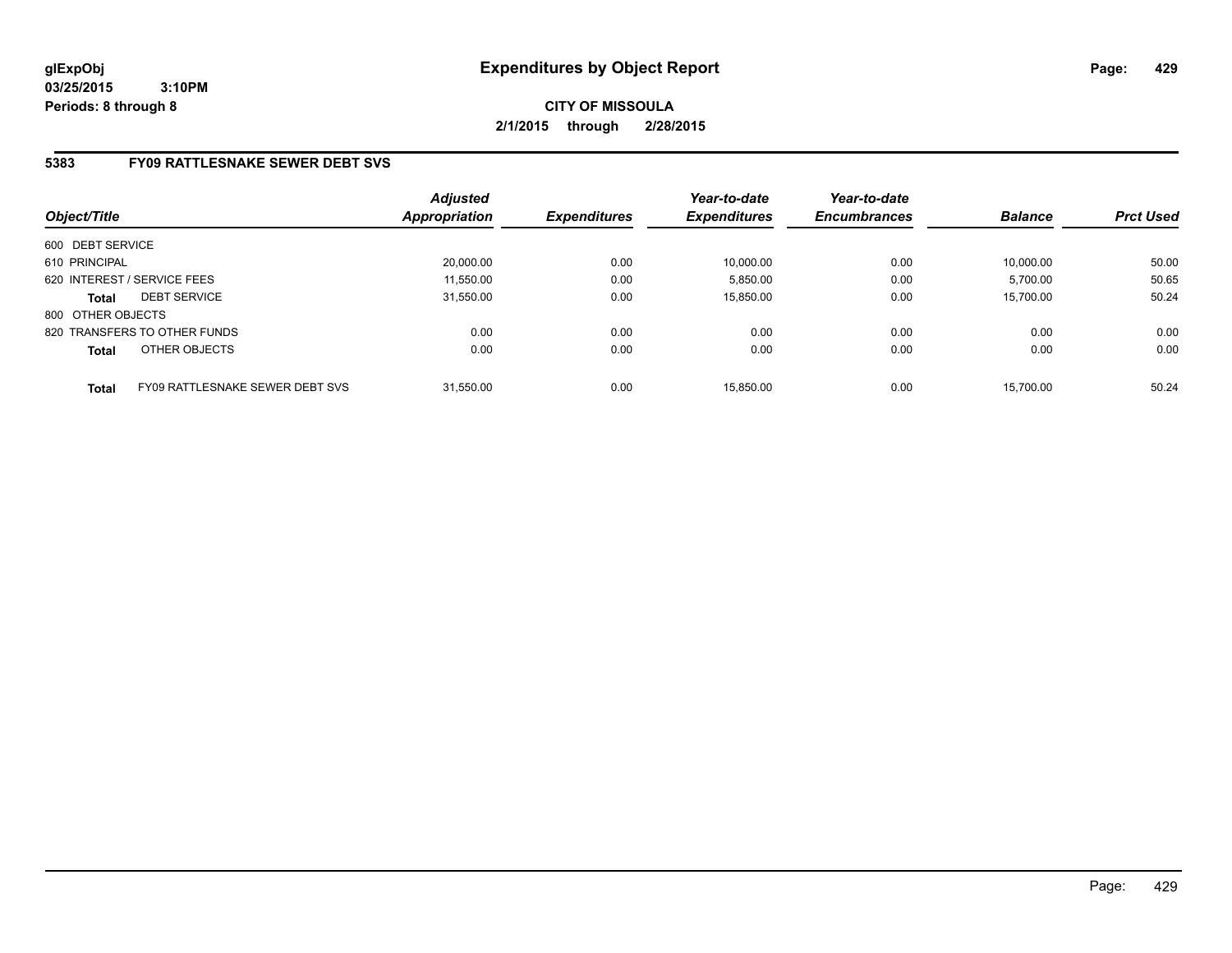# **CITY OF MISSOULA 2/1/2015 through 2/28/2015**

# **5384 09 LOLO BOND RESERVE**

| Object/Title                      | <b>Adjusted</b><br>Appropriation | <b>Expenditures</b> | Year-to-date<br><b>Expenditures</b> | Year-to-date<br><b>Encumbrances</b> | <b>Balance</b> | <b>Prct Used</b> |
|-----------------------------------|----------------------------------|---------------------|-------------------------------------|-------------------------------------|----------------|------------------|
|                                   |                                  |                     |                                     |                                     |                |                  |
| 800 OTHER OBJECTS                 |                                  |                     |                                     |                                     |                |                  |
| 820 TRANSFERS TO OTHER FUNDS      | 4.644.00                         | 0.00                | 0.00                                | 0.00                                | 4.644.00       | 0.00             |
| OTHER OBJECTS<br>Total            | 4.644.00                         | 0.00                | 0.00                                | 0.00                                | 4.644.00       | 0.00             |
| <b>WASTEWATER</b><br><b>Total</b> | 4,644.00                         | 0.00                | 0.00                                | 0.00                                | 4,644.00       | 0.00             |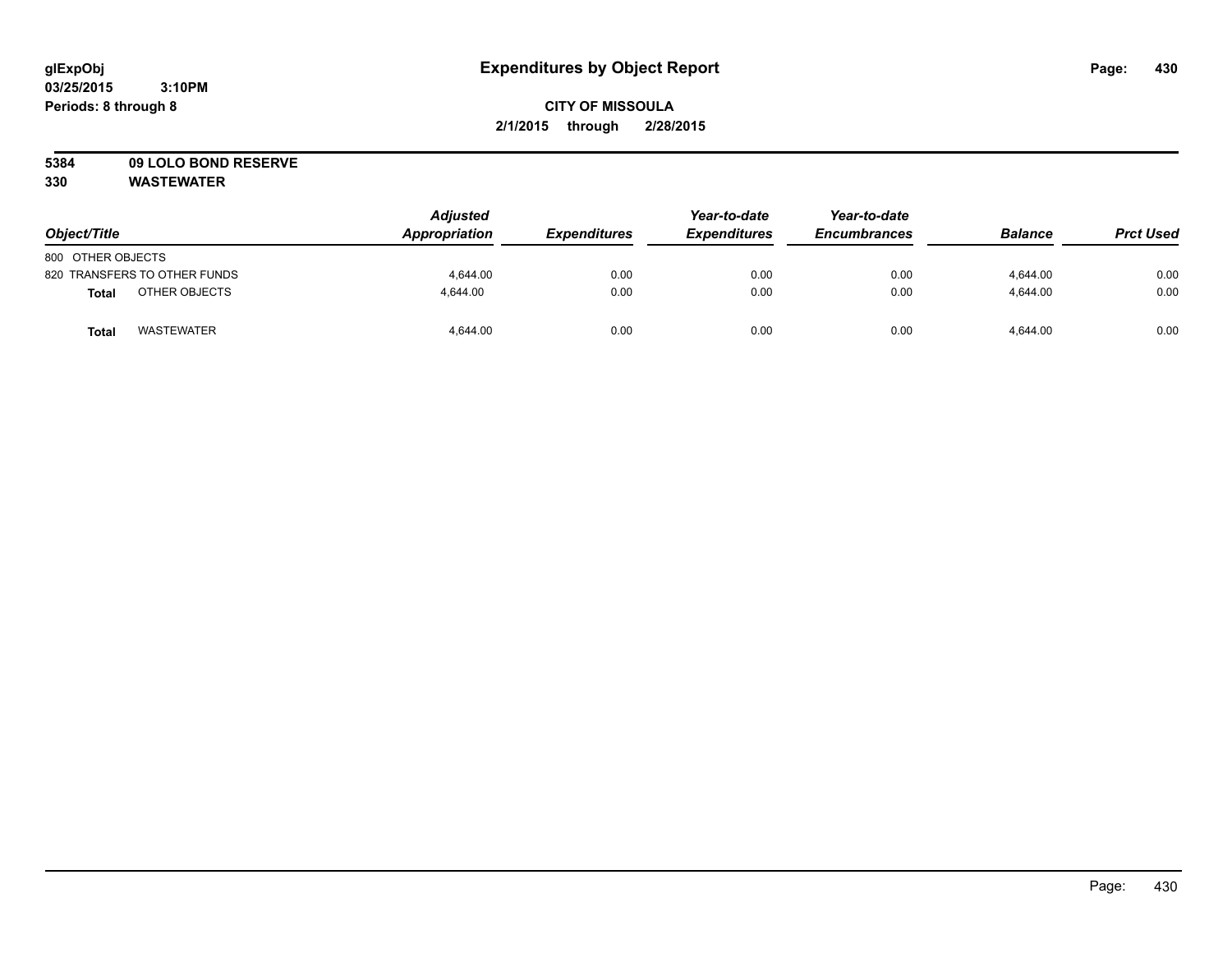**CITY OF MISSOULA 2/1/2015 through 2/28/2015**

## **5384 09 LOLO BOND RESERVE**

| Object/Title                         | <b>Adjusted</b><br>Appropriation | <b>Expenditures</b> | Year-to-date<br><b>Expenditures</b> | Year-to-date<br><b>Encumbrances</b> | <b>Balance</b> | <b>Prct Used</b> |
|--------------------------------------|----------------------------------|---------------------|-------------------------------------|-------------------------------------|----------------|------------------|
| 800 OTHER OBJECTS                    |                                  |                     |                                     |                                     |                |                  |
| 820 TRANSFERS TO OTHER FUNDS         | 4.644.00                         | 0.00                | 0.00                                | 0.00                                | 4.644.00       | 0.00             |
| OTHER OBJECTS<br><b>Total</b>        | 4.644.00                         | 0.00                | 0.00                                | 0.00                                | 4.644.00       | 0.00             |
| 09 LOLO BOND RESERVE<br><b>Total</b> | 4.644.00                         | 0.00                | 0.00                                | 0.00                                | 4.644.00       | 0.00             |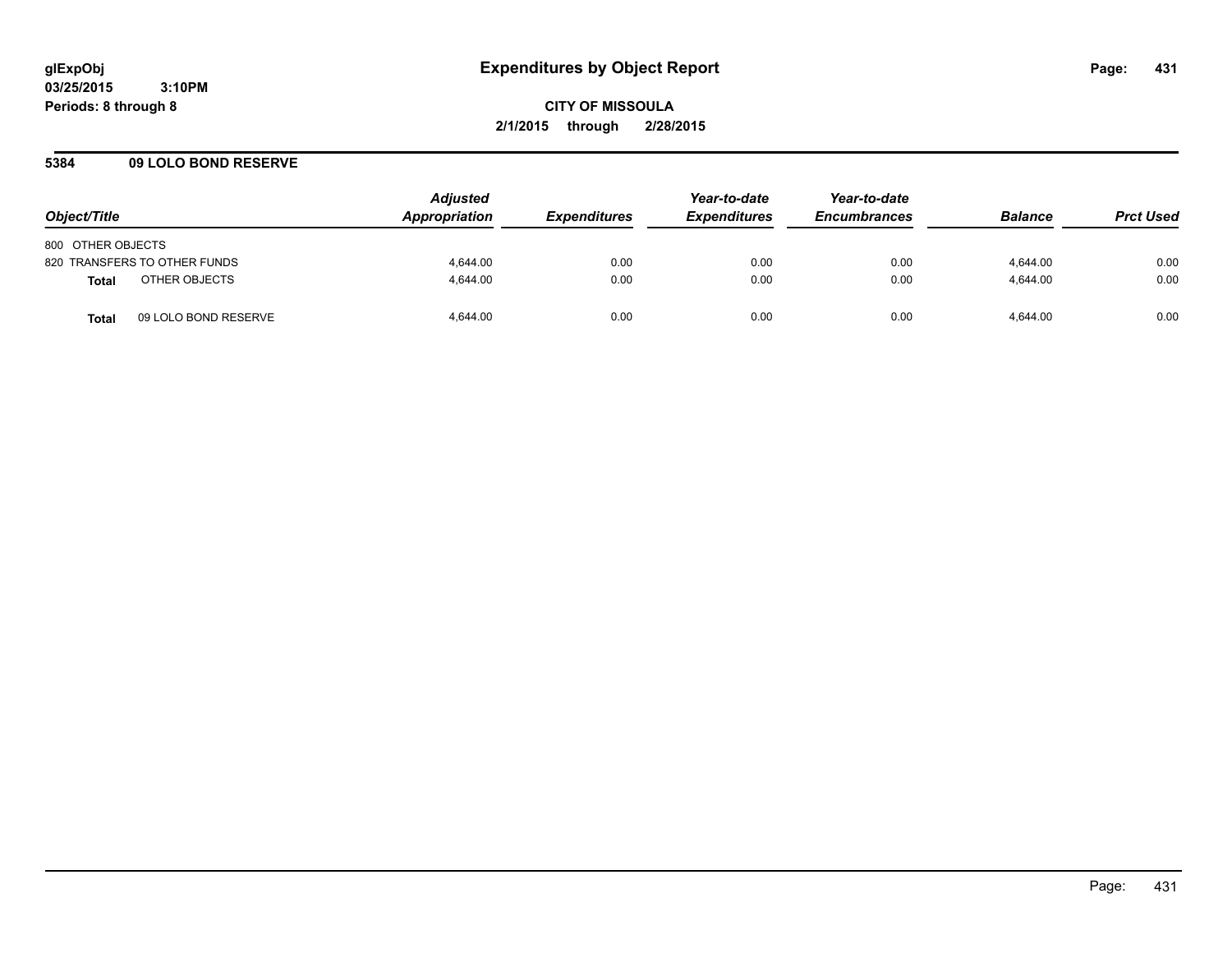# **CITY OF MISSOULA 2/1/2015 through 2/28/2015**

#### **5386 FY10 HEADWORKS DEBT SERVICE**

| Object/Title                        | <b>Adjusted</b><br>Appropriation | <b>Expenditures</b> | Year-to-date<br><b>Expenditures</b> | Year-to-date<br><b>Encumbrances</b> | <b>Balance</b> | <b>Prct Used</b> |
|-------------------------------------|----------------------------------|---------------------|-------------------------------------|-------------------------------------|----------------|------------------|
| 600 DEBT SERVICE                    |                                  |                     |                                     |                                     |                |                  |
| 610 PRINCIPAL                       | 130,000.00                       | 0.00                | 0.00                                | 0.00                                | 130.000.00     | 0.00             |
| 620 INTEREST / SERVICE FEES         | 566.949.00                       | 0.00                | 283.874.34                          | 0.00                                | 283.074.66     | 50.07            |
| <b>DEBT SERVICE</b><br><b>Total</b> | 696,949.00                       | 0.00                | 283.874.34                          | 0.00                                | 413.074.66     | 40.73            |
| <b>WASTEWATER</b><br><b>Total</b>   | 696,949.00                       | 0.00                | 283.874.34                          | 0.00                                | 413.074.66     | 40.73            |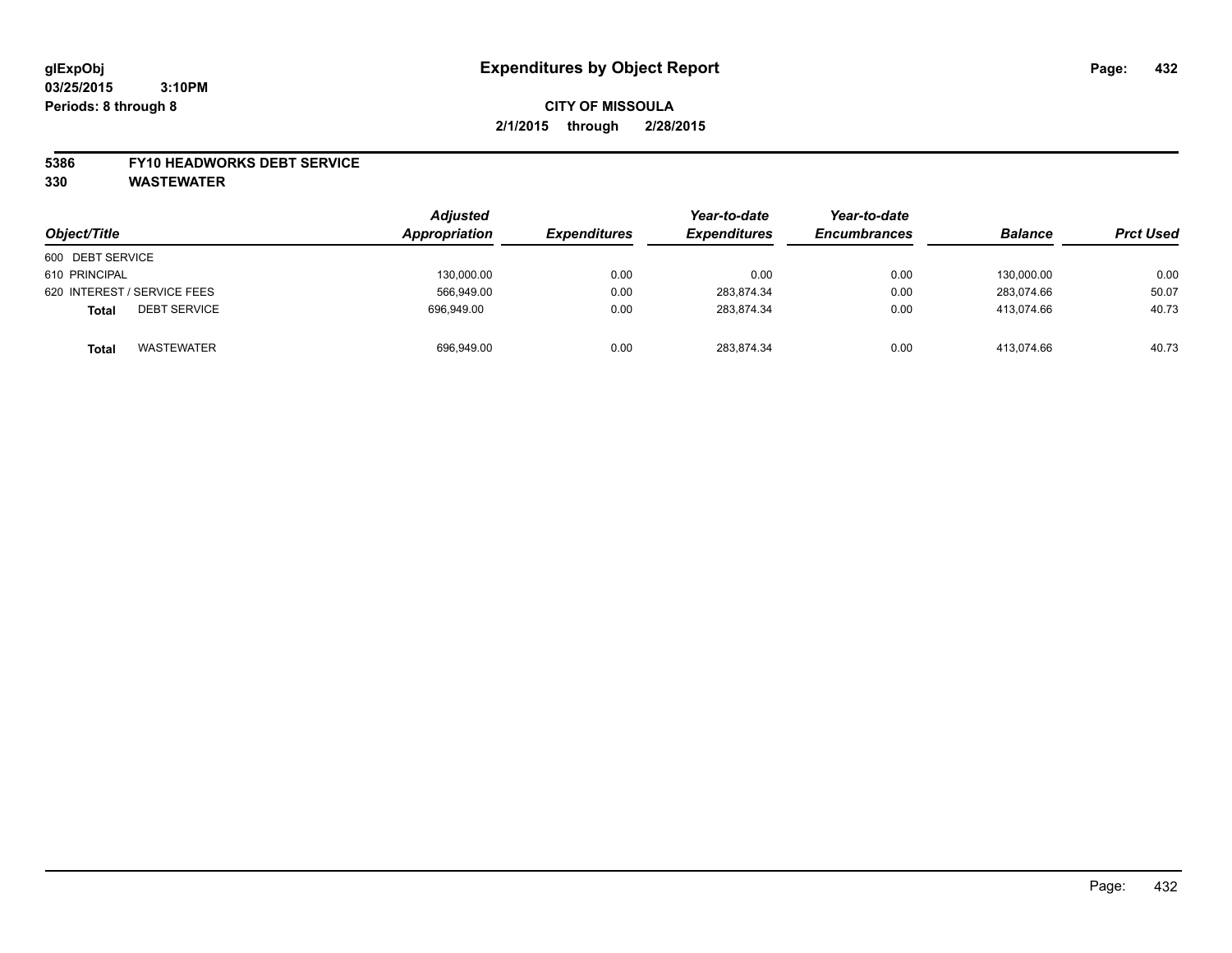**CITY OF MISSOULA 2/1/2015 through 2/28/2015**

### **5386 FY10 HEADWORKS DEBT SERVICE**

| Object/Title     |                             | <b>Adjusted</b><br>Appropriation | <b>Expenditures</b> | Year-to-date<br><b>Expenditures</b> | Year-to-date<br><b>Encumbrances</b> | <b>Balance</b> | <b>Prct Used</b> |
|------------------|-----------------------------|----------------------------------|---------------------|-------------------------------------|-------------------------------------|----------------|------------------|
| 600 DEBT SERVICE |                             |                                  |                     |                                     |                                     |                |                  |
| 610 PRINCIPAL    |                             | 130,000.00                       | 0.00                | 0.00                                | 0.00                                | 130.000.00     | 0.00             |
|                  | 620 INTEREST / SERVICE FEES | 566,949.00                       | 0.00                | 283,874.34                          | 0.00                                | 283.074.66     | 50.07            |
| <b>Total</b>     | <b>DEBT SERVICE</b>         | 696.949.00                       | 0.00                | 283,874.34                          | 0.00                                | 413.074.66     | 40.73            |
| <b>Total</b>     | FY10 HEADWORKS DEBT SERVICE | 696.949.00                       | 0.00                | 283.874.34                          | 0.00                                | 413.074.66     | 40.73            |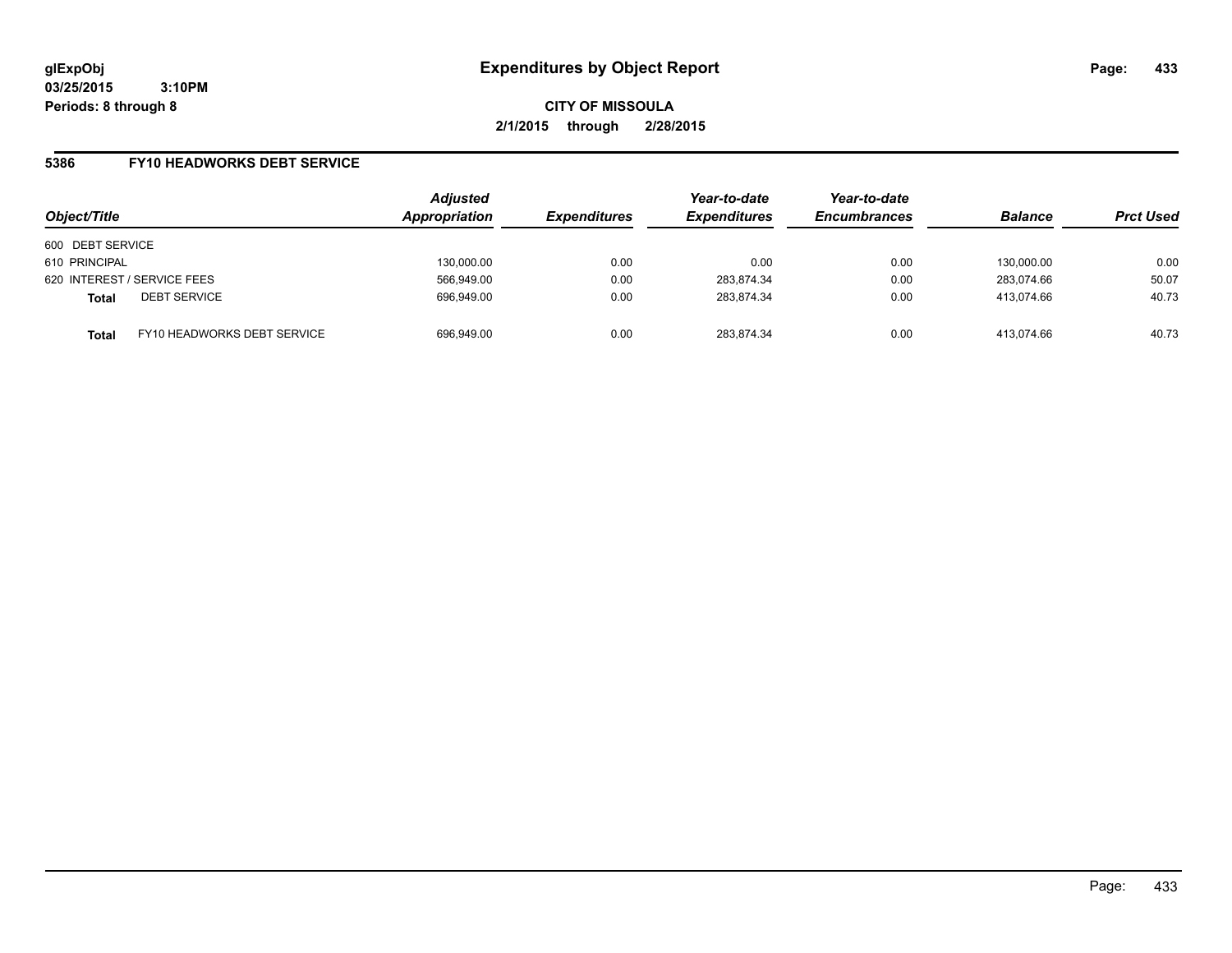### **5387 FY11 SEWER \$1.29M BOND DEBT SERVICE**

**330 WASTEWATER**

| Object/Title                        | <b>Adjusted</b><br>Appropriation | <b>Expenditures</b> | Year-to-date<br><b>Expenditures</b> | Year-to-date<br><b>Encumbrances</b> | <b>Balance</b> | <b>Prct Used</b> |
|-------------------------------------|----------------------------------|---------------------|-------------------------------------|-------------------------------------|----------------|------------------|
| 600 DEBT SERVICE                    |                                  |                     |                                     |                                     |                |                  |
| 610 PRINCIPAL                       | 45,000.00                        | 0.00                | 0.00                                | 0.00                                | 45.000.00      | 0.00             |
| 620 INTEREST / SERVICE FEES         | 58,430.00                        | 0.00                | 29,040.00                           | 0.00                                | 29,390.00      | 49.70            |
| <b>DEBT SERVICE</b><br><b>Total</b> | 103,430.00                       | 0.00                | 29.040.00                           | 0.00                                | 74,390.00      | 28.08            |
| WASTEWATER<br><b>Total</b>          | 103,430.00                       | 0.00                | 29,040.00                           | 0.00                                | 74,390.00      | 28.08            |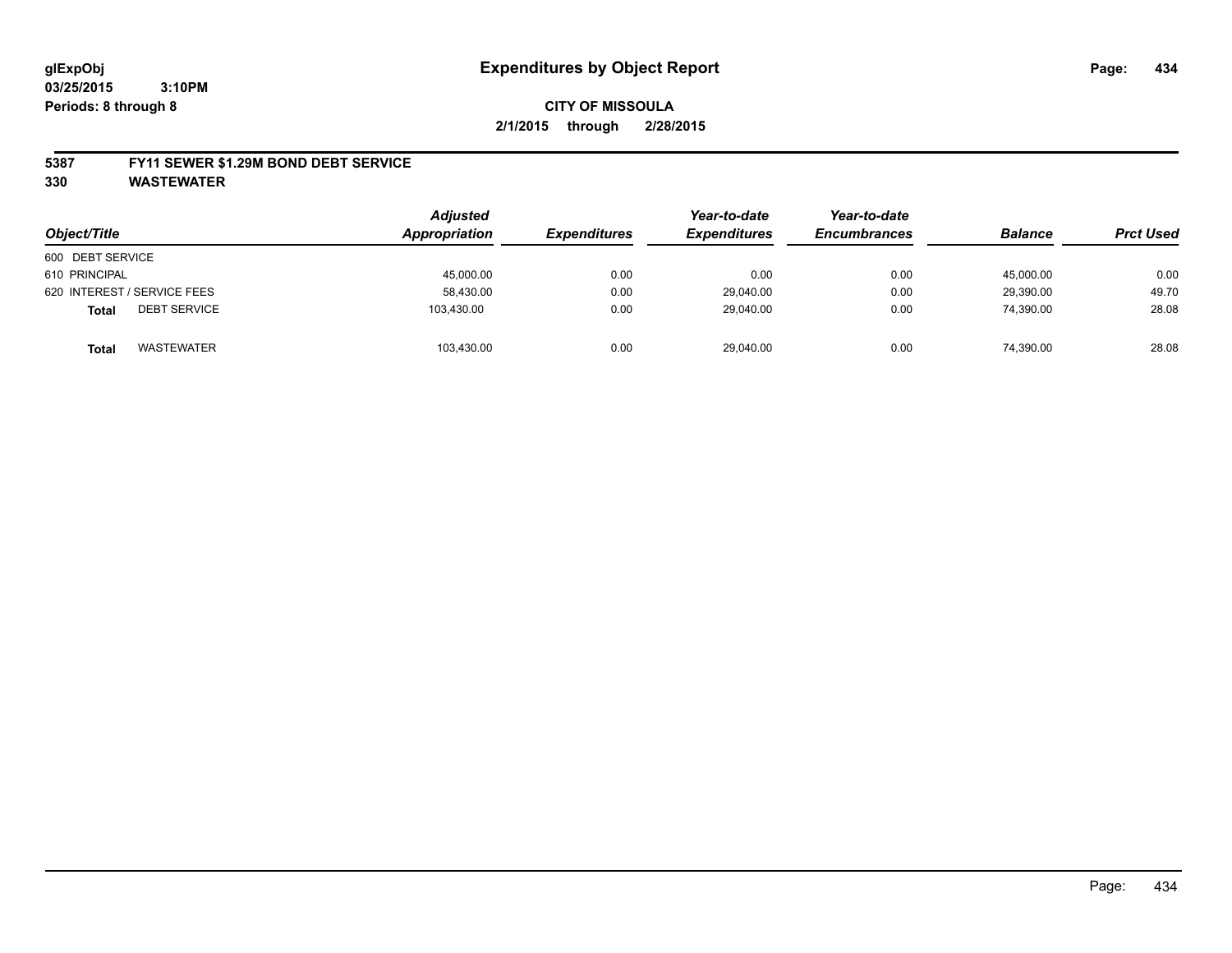**CITY OF MISSOULA 2/1/2015 through 2/28/2015**

### **5387 FY11 SEWER \$1.29M BOND DEBT SERVICE**

| Object/Title                                        | <b>Adjusted</b><br>Appropriation | <b>Expenditures</b> | Year-to-date<br><b>Expenditures</b> | Year-to-date<br><b>Encumbrances</b> | <b>Balance</b> | <b>Prct Used</b> |
|-----------------------------------------------------|----------------------------------|---------------------|-------------------------------------|-------------------------------------|----------------|------------------|
| 600 DEBT SERVICE                                    |                                  |                     |                                     |                                     |                |                  |
| 610 PRINCIPAL                                       | 45,000.00                        | 0.00                | 0.00                                | 0.00                                | 45,000.00      | 0.00             |
| 620 INTEREST / SERVICE FEES                         | 58,430.00                        | 0.00                | 29,040.00                           | 0.00                                | 29,390.00      | 49.70            |
| <b>DEBT SERVICE</b><br><b>Total</b>                 | 103.430.00                       | 0.00                | 29.040.00                           | 0.00                                | 74.390.00      | 28.08            |
| FY11 SEWER \$1.29M BOND DEBT SERVIC<br><b>Total</b> | 103.430.00                       | 0.00                | 29.040.00                           | 0.00                                | 74.390.00      | 28.08            |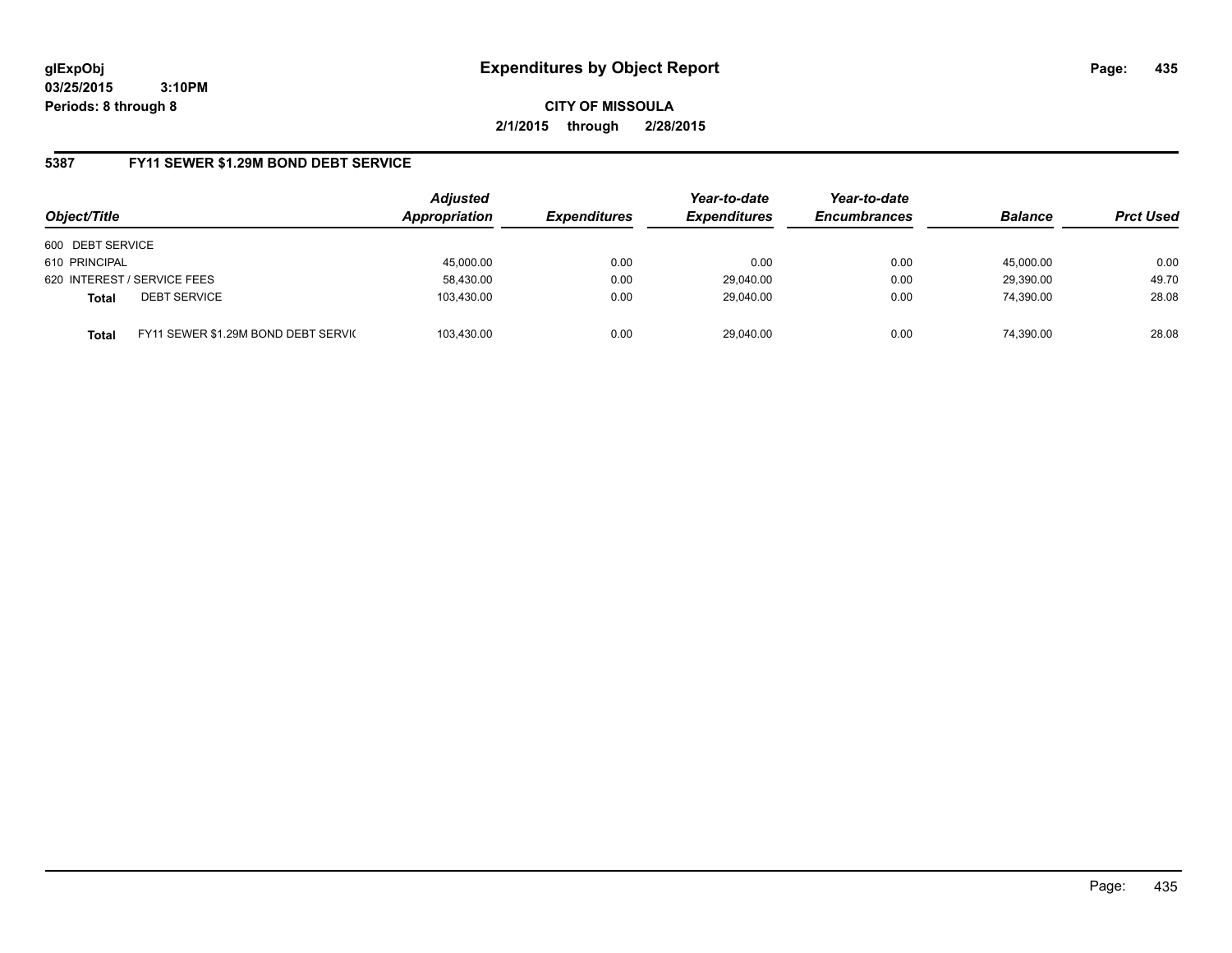# **glExpObj Expenditures by Object Report Page: 436**

**03/25/2015 3:10PM Periods: 8 through 8**

## **CITY OF MISSOULA 2/1/2015 through 2/28/2015**

### **5388 FY11 \$1.29M SEWER BOND RESERVE**

**330 WASTEWATER**

| Object/Title                 | <b>Adjusted</b><br>Appropriation | <b>Expenditures</b> | Year-to-date<br><b>Expenditures</b> | Year-to-date<br><b>Encumbrances</b> | <b>Balance</b> | <b>Prct Used</b> |
|------------------------------|----------------------------------|---------------------|-------------------------------------|-------------------------------------|----------------|------------------|
| 800 OTHER OBJECTS            |                                  |                     |                                     |                                     |                |                  |
| 820 TRANSFERS TO OTHER FUNDS | 0.00                             | 0.00                | 0.00                                | 0.00                                | 0.00           | 0.00             |
| OTHER OBJECTS<br>Total       | 0.00                             | 0.00                | 0.00                                | 0.00                                | 0.00           | 0.00             |
| <b>WASTEWATER</b><br>Total   | 0.00                             | 0.00                | 0.00                                | 0.00                                | 0.00           | 0.00             |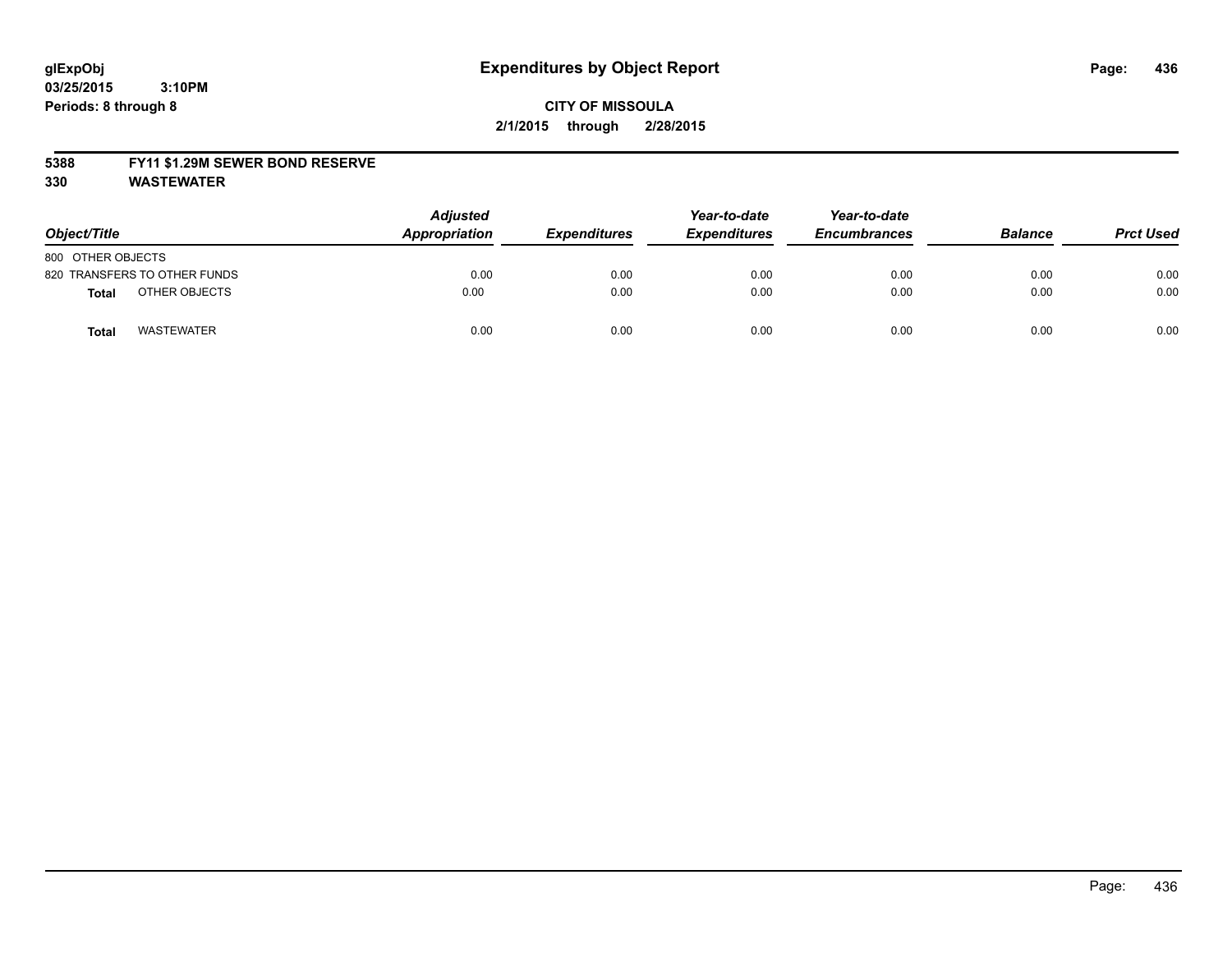**CITY OF MISSOULA 2/1/2015 through 2/28/2015**

## **5388 FY11 \$1.29M SEWER BOND RESERVE**

| Object/Title                                    | <b>Adjusted</b><br>Appropriation | <b>Expenditures</b> | Year-to-date<br><b>Expenditures</b> | Year-to-date<br><b>Encumbrances</b> | <b>Balance</b> | <b>Prct Used</b> |
|-------------------------------------------------|----------------------------------|---------------------|-------------------------------------|-------------------------------------|----------------|------------------|
| 800 OTHER OBJECTS                               |                                  |                     |                                     |                                     |                |                  |
| 820 TRANSFERS TO OTHER FUNDS                    | 0.00                             | 0.00                | 0.00                                | 0.00                                | 0.00           | 0.00             |
| OTHER OBJECTS<br><b>Total</b>                   | 0.00                             | 0.00                | 0.00                                | 0.00                                | 0.00           | 0.00             |
| FY11 \$1.29M SEWER BOND RESERVE<br><b>Total</b> | 0.00                             | 0.00                | 0.00                                | 0.00                                | 0.00           | 0.00             |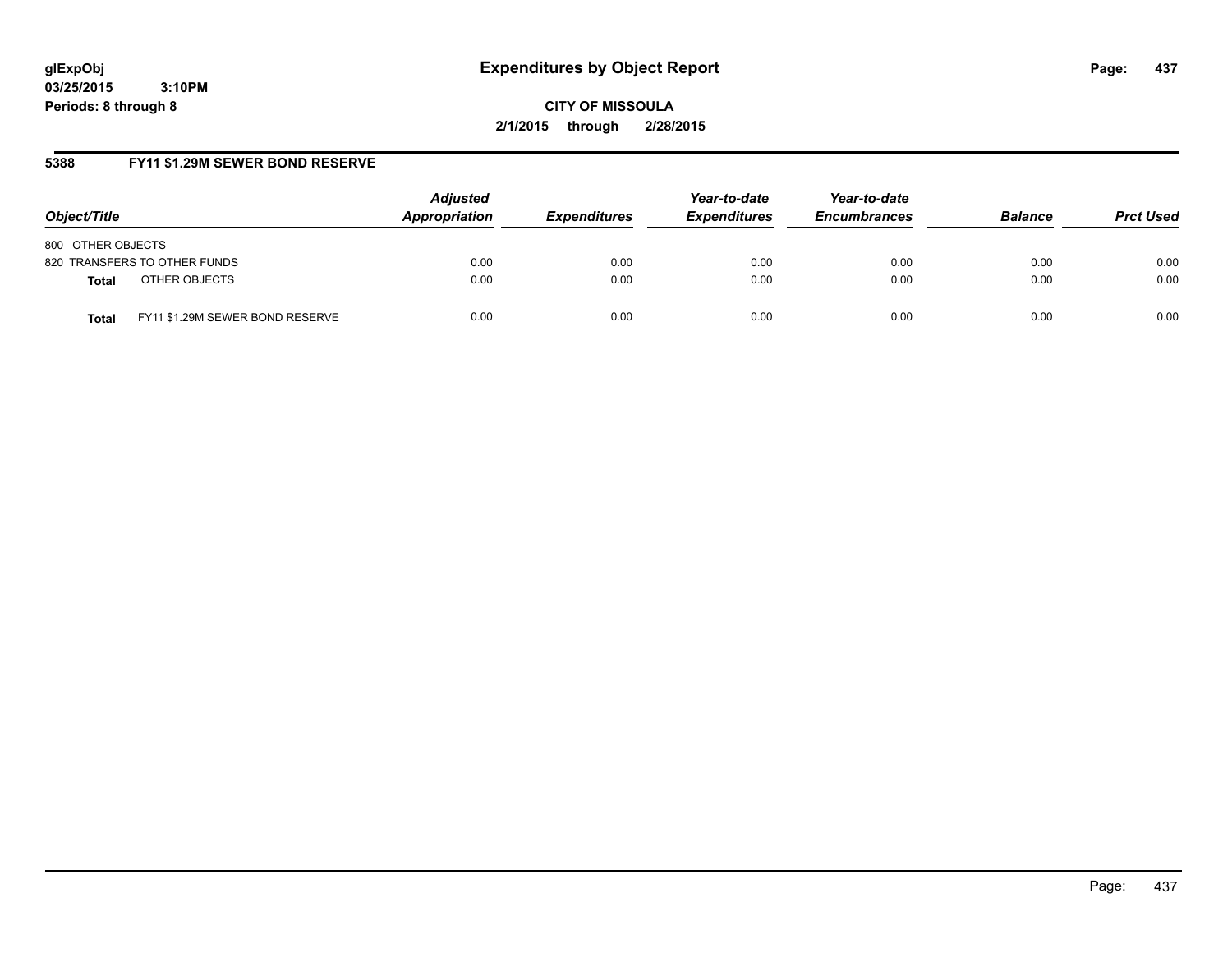### **5711 AQUATICS**

**370 PARKS & RECREATION**

|                                           | <b>Adjusted</b> |                     | Year-to-date        | Year-to-date        |                |                  |
|-------------------------------------------|-----------------|---------------------|---------------------|---------------------|----------------|------------------|
| Object/Title                              | Appropriation   | <b>Expenditures</b> | <b>Expenditures</b> | <b>Encumbrances</b> | <b>Balance</b> | <b>Prct Used</b> |
| 100 PERSONAL SERVICES                     |                 |                     |                     |                     |                |                  |
| 110 SALARIES AND WAGES                    | 528,564.00      | 28,637.53           | 359,880.76          | 0.00                | 168,683.24     | 68.09            |
| 120 OVERTIME/TERMINATION                  | 1,000.00        | 0.00                | 187.46              | 0.00                | 812.54         | 18.75            |
| 135 OPEB EXPENSE                          | 0.00            | 0.00                | 0.00                | 0.00                | 0.00           | 0.00             |
| 140 EMPLOYER CONTRIBUTIONS                | 132,782.00      | 8,357.91            | 91,097.34           | 0.00                | 41,684.66      | 68.61            |
| <b>141 STATE RETIREMENT CONTRIBUTIONS</b> | 0.00            | 28.64               | 495.45              | 0.00                | $-495.45$      | 0.00             |
| 145 OPEB CONTRIBUTION                     | 0.00            | 0.00                | 0.00                | 0.00                | 0.00           | 0.00             |
| PERSONAL SERVICES<br><b>Total</b>         | 662,346.00      | 37,024.08           | 451,661.01          | 0.00                | 210,684.99     | 68.19            |
| 200 SUPPLIES                              |                 |                     |                     |                     |                |                  |
| 210 OFFICE SUPPLIES                       | 4,500.00        | 0.00                | 132.21              | 0.00                | 4,367.79       | 2.94             |
| 220 OPERATING SUPPLIES                    | 45,000.00       | 2,224.15            | 5,921.20            | 0.00                | 39,078.80      | 13.16            |
| 230 REPAIR/MAINTENANCE                    | 68,000.00       | 2,207.67            | 51,721.78           | 0.00                | 16,278.22      | 76.06            |
| 231 GASOLINE                              | 0.00            | 0.00                | 0.00                | 0.00                | 0.00           | 0.00             |
| 240 OTHER SUPPLIES                        | 121,000.00      | 1,474.14            | 56,709.68           | 0.00                | 64,290.32      | 46.87            |
| 250 SUPPLIES FOR RESALE                   | 0.00            | 0.00                | 0.00                | 0.00                | 0.00           | 0.00             |
| <b>SUPPLIES</b><br>Total                  | 238,500.00      | 5,905.96            | 114,484.87          | 0.00                | 124,015.13     | 48.00            |
| 300 PURCHASED SERVICES                    |                 |                     |                     |                     |                |                  |
| 310 COMMUNICATIONS                        | 500.00          | 0.00                | 0.00                | 0.00                | 500.00         | 0.00             |
| 320 PRINTING & DUPLICATING                | 10,500.00       | 0.00                | 1,570.00            | 0.00                | 8,930.00       | 14.95            |
| 330 PUBLICITY, SUBSCRIPTIONS & DUES       | 17,200.00       | 1,525.00            | 14,704.05           | 0.00                | 2,495.95       | 85.49            |
| 340 SEWER                                 | 10,275.00       | 0.00                | 13,032.54           | 0.00                | $-2,757.54$    | 126.84           |
| 341 ELECTRICITY & NATURAL GAS             | 191,000.00      | 9,310.33            | 97,228.69           | 0.00                | 93,771.31      | 50.91            |
| 343 WATER CHARGES                         | 13,644.00       | 795.75              | 14,555.29           | 0.00                | $-911.29$      | 106.68           |
| 344 TELEPHONE SERVICE                     | 7,539.00        | 624.77              | 5,552.32            | 0.00                | 1,986.68       | 73.65            |
| 345 GARBAGE                               | 4,651.00        | 179.98              | 1,527.76            | 0.00                | 3,123.24       | 32.85            |
| 350 PROFESSIONAL SERVICES                 | 40,000.00       | 232.50              | 15,419.10           | 0.00                | 24,580.90      | 38.55            |
| 360 REPAIR & MAINTENANCE                  | 20,500.00       | 983.94              | 9,469.72            | 0.00                | 11,030.28      | 46.19            |
| 370 TRAVEL                                | 2,000.00        | 0.00                | 0.00                | 0.00                | 2,000.00       | 0.00             |
| 380 TRAINING                              | 5,000.00        | 315.00              | 1,639.00            | 0.00                | 3,361.00       | 32.78            |
| 390 OTHER PURCHASED SERVICES              | 19,300.00       | 0.00                | 2,013.74            | 0.00                | 17,286.26      | 10.43            |
| PURCHASED SERVICES<br><b>Total</b>        | 342,109.00      | 13,967.27           | 176,712.21          | 0.00                | 165,396.79     | 51.65            |
| 500 FIXED CHARGES                         |                 |                     |                     |                     |                |                  |
| 500 FIXED CHARGES                         | 381.00          | 0.00                | 0.00                | 0.00                | 381.00         | 0.00             |
| 550 MERCHANT SERVICE FEES                 | 14,000.00       | 0.00                | 0.00                | 0.00                | 14,000.00      | 0.00             |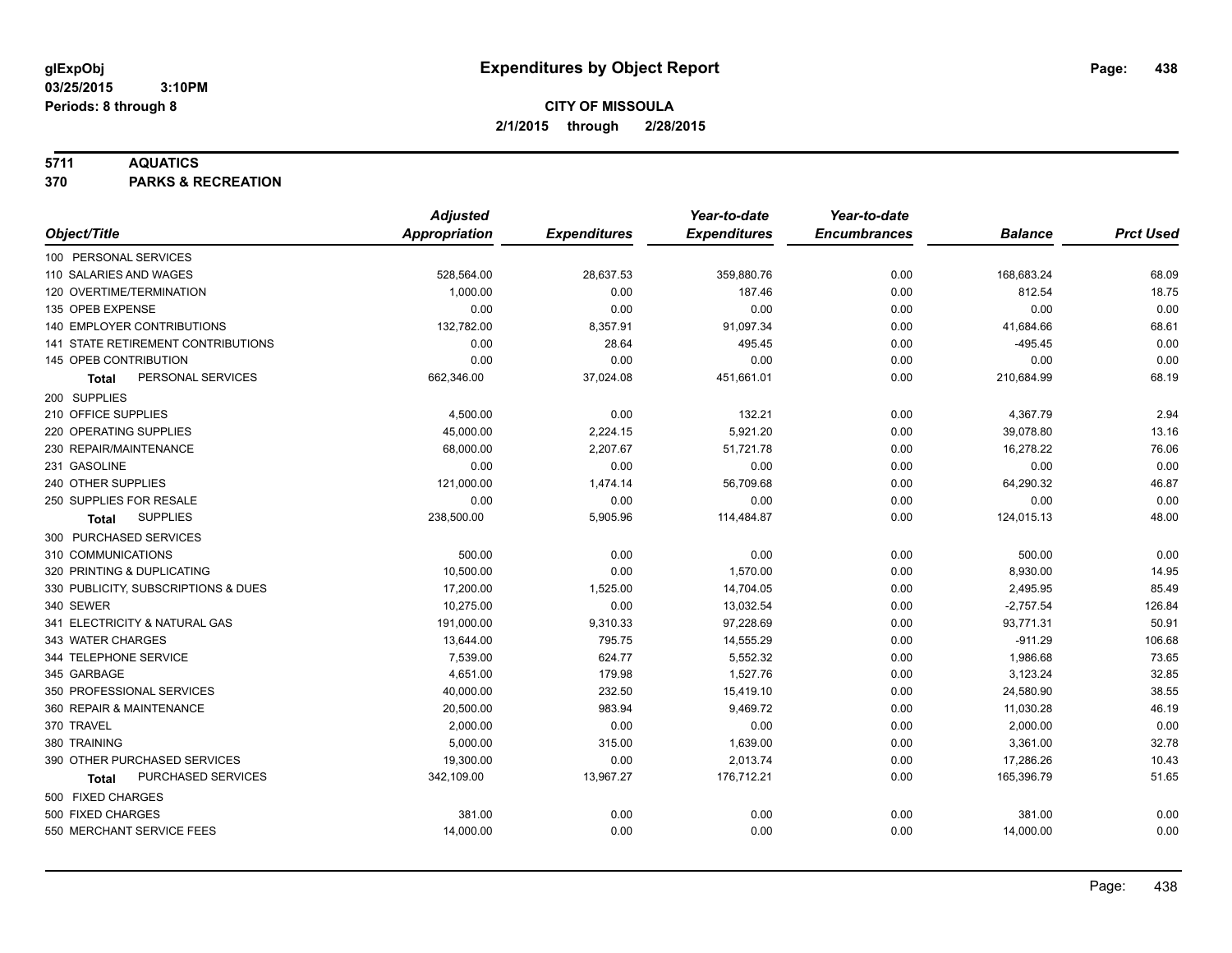### **5711 AQUATICS**

**370 PARKS & RECREATION**

|                    |                              | <b>Adjusted</b> |                     | Year-to-date        | Year-to-date        |                |                  |
|--------------------|------------------------------|-----------------|---------------------|---------------------|---------------------|----------------|------------------|
| Object/Title       |                              | Appropriation   | <b>Expenditures</b> | <b>Expenditures</b> | <b>Encumbrances</b> | <b>Balance</b> | <b>Prct Used</b> |
| <b>Total</b>       | <b>FIXED CHARGES</b>         | 14,381.00       | 0.00                | 0.00                | 0.00                | 14,381.00      | 0.00             |
| 600 DEBT SERVICE   |                              |                 |                     |                     |                     |                |                  |
| 610 PRINCIPAL      |                              | 12,377.00       | 0.00                | 0.00                | 0.00                | 12,377.00      | 0.00             |
|                    | 620 INTEREST / SERVICE FEES  | 0.00            | 0.00                | 0.00                | 0.00                | 0.00           | 0.00             |
| Total              | <b>DEBT SERVICE</b>          | 12,377.00       | 0.00                | 0.00                | 0.00                | 12,377.00      | 0.00             |
| 800 OTHER OBJECTS  |                              |                 |                     |                     |                     |                |                  |
|                    | 820 TRANSFERS TO OTHER FUNDS | 0.00            | 0.00                | 0.00                | 0.00                | 0.00           | 0.00             |
| <b>Total</b>       | OTHER OBJECTS                | 0.00            | 0.00                | 0.00                | 0.00                | 0.00           | 0.00             |
| 900 CAPITAL OUTLAY |                              |                 |                     |                     |                     |                |                  |
| 920 BUILDINGS      |                              | 45,000.00       | 0.00                | 0.00                | 0.00                | 45,000.00      | 0.00             |
| 930 IMPROVEMENTS   |                              | 70,000.00       | 0.00                | 26,569.40           | 0.00                | 43,430.60      | 37.96            |
|                    | 940 MACHINERY & EQUIPMENT    | 20,000.00       | 0.00                | 0.00                | 0.00                | 20,000.00      | 0.00             |
| <b>Total</b>       | <b>CAPITAL OUTLAY</b>        | 135,000.00      | 0.00                | 26,569.40           | 0.00                | 108,430.60     | 19.68            |
| <b>Total</b>       | PARKS & RECREATION           | 1,404,713.00    | 56,897.31           | 769,427.49          | 0.00                | 635,285.51     | 54.77            |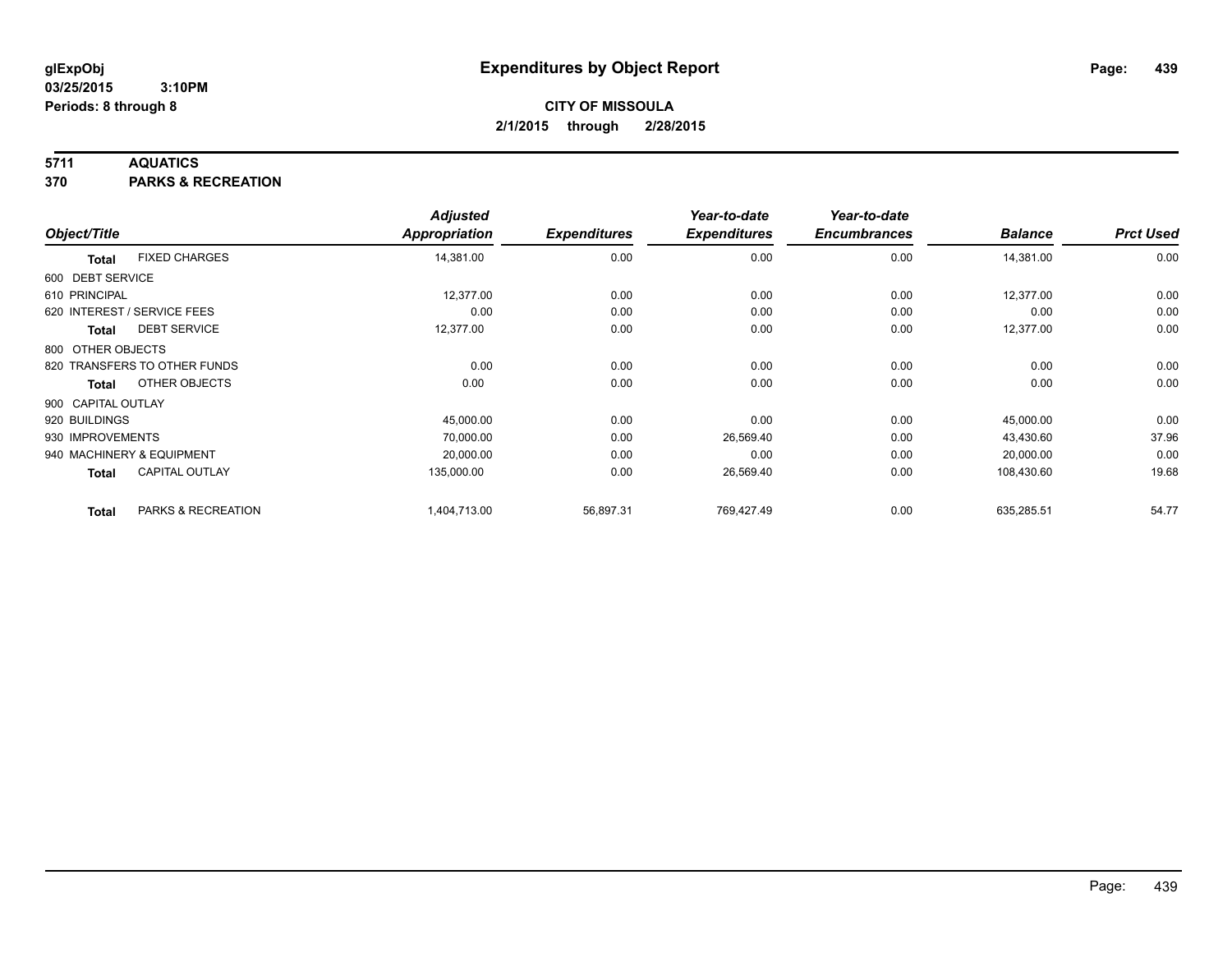### **5711 AQUATICS**

**371 AQUATICS SALARIES**

| Object/Title                             | <b>Adjusted</b><br><b>Appropriation</b> | <b>Expenditures</b> | Year-to-date<br><b>Expenditures</b> | Year-to-date<br><b>Encumbrances</b> | <b>Balance</b> | <b>Prct Used</b> |
|------------------------------------------|-----------------------------------------|---------------------|-------------------------------------|-------------------------------------|----------------|------------------|
| 100 PERSONAL SERVICES                    |                                         |                     |                                     |                                     |                |                  |
| 110 SALARIES AND WAGES                   | 0.00                                    | 0.00                | 0.00                                | 0.00                                | 0.00           | 0.00             |
| 120 OVERTIME/TERMINATION                 | 0.00                                    | 0.00                | 0.00                                | 0.00                                | 0.00           | 0.00             |
| 135 OPEB EXPENSE                         | 0.00                                    | 0.00                | 0.00                                | 0.00                                | 0.00           | 0.00             |
| 140 EMPLOYER CONTRIBUTIONS               | 0.00                                    | 0.00                | 0.00                                | 0.00                                | 0.00           | 0.00             |
| 141 STATE RETIREMENT CONTRIBUTIONS       | 0.00                                    | 0.00                | 0.00                                | 0.00                                | 0.00           | 0.00             |
| 145 OPEB CONTRIBUTION                    | 0.00                                    | 0.00                | 0.00                                | 0.00                                | 0.00           | 0.00             |
| PERSONAL SERVICES<br><b>Total</b>        | 0.00                                    | 0.00                | 0.00                                | 0.00                                | 0.00           | 0.00             |
| <b>AQUATICS SALARIES</b><br><b>Total</b> | 0.00                                    | 0.00                | 0.00                                | 0.00                                | 0.00           | 0.00             |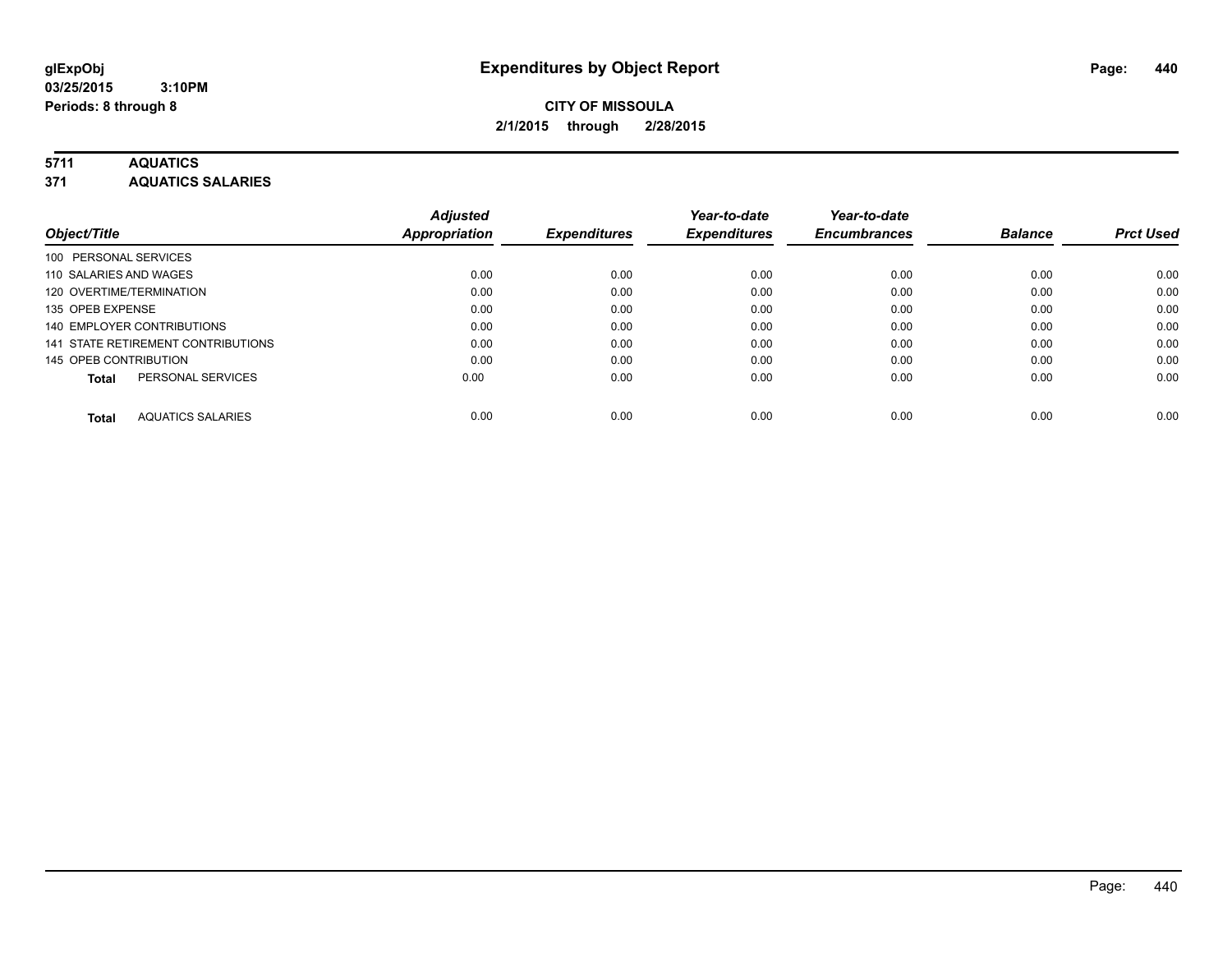### **5711 AQUATICS**

**390 NON-DEPARTMENTAL**

| Object/Title                          | <b>Adjusted</b><br><b>Appropriation</b> | <b>Expenditures</b> | Year-to-date<br><b>Expenditures</b> | Year-to-date<br><b>Encumbrances</b> | <b>Balance</b> | <b>Prct Used</b> |
|---------------------------------------|-----------------------------------------|---------------------|-------------------------------------|-------------------------------------|----------------|------------------|
| 800 OTHER OBJECTS                     |                                         |                     |                                     |                                     |                |                  |
| 830 DEPRECIATION                      | 0.00                                    | 0.00                | 0.00                                | 0.00                                | 0.00           | 0.00             |
| OTHER OBJECTS<br><b>Total</b>         | 0.00                                    | 0.00                | 0.00                                | 0.00                                | 0.00           | 0.00             |
| 900 CAPITAL OUTLAY                    |                                         |                     |                                     |                                     |                |                  |
| 900 CAPITAL OUTLAY                    | 0.00                                    | 0.00                | 0.00                                | 0.00                                | 0.00           | 0.00             |
| <b>CAPITAL OUTLAY</b><br><b>Total</b> | 0.00                                    | 0.00                | 0.00                                | 0.00                                | 0.00           | 0.00             |
| NON-DEPARTMENTAL<br><b>Total</b>      | 0.00                                    | 0.00                | 0.00                                | 0.00                                | 0.00           | 0.00             |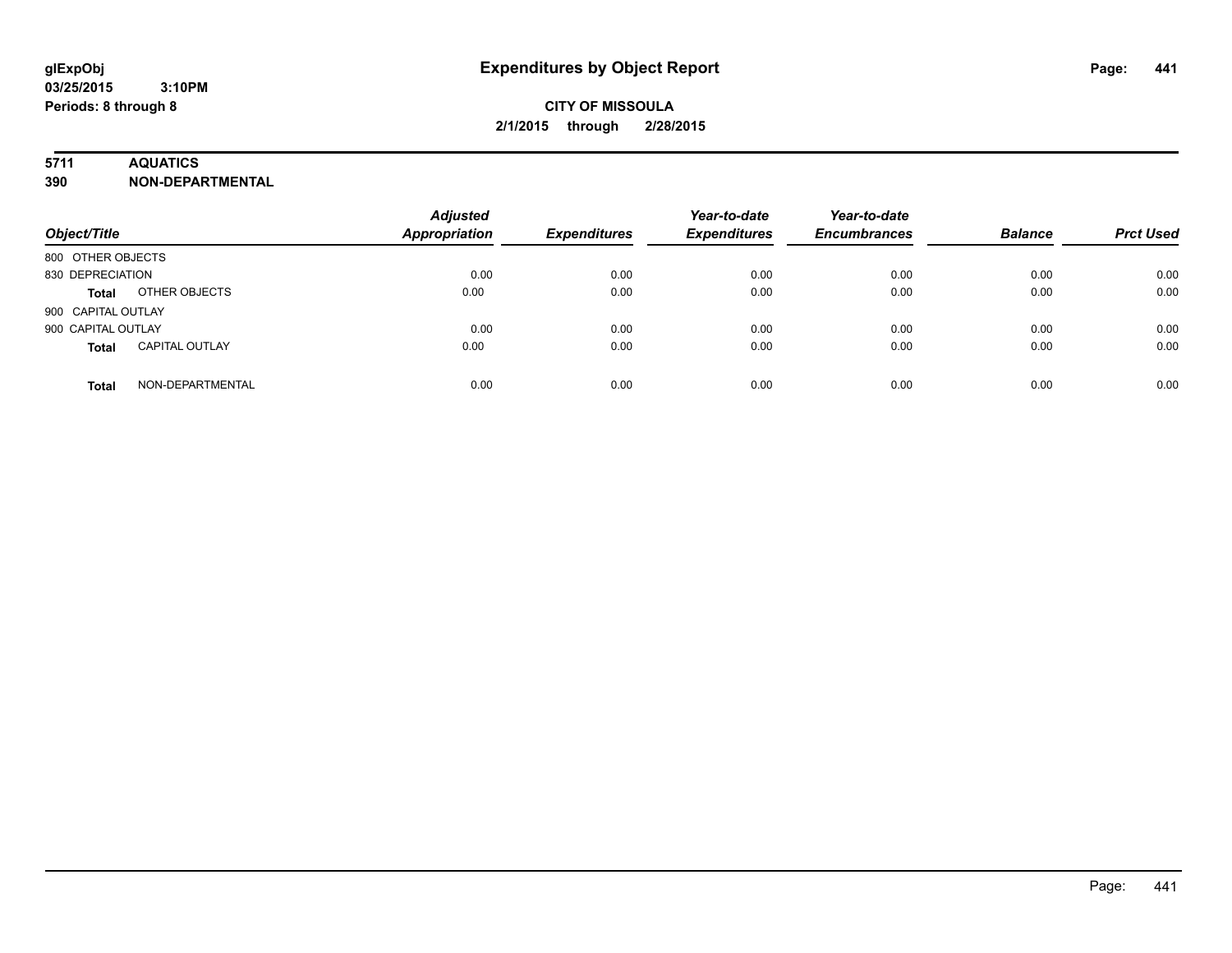**5711 AQUATICS**

|                                      | <b>Adjusted</b>      |                     | Year-to-date        | Year-to-date        |                |                  |
|--------------------------------------|----------------------|---------------------|---------------------|---------------------|----------------|------------------|
| Object/Title                         | <b>Appropriation</b> | <b>Expenditures</b> | <b>Expenditures</b> | <b>Encumbrances</b> | <b>Balance</b> | <b>Prct Used</b> |
| 100 PERSONAL SERVICES                |                      |                     |                     |                     |                |                  |
| 110 SALARIES AND WAGES               | 528,564.00           | 28,637.53           | 359,880.76          | 0.00                | 168,683.24     | 68.09            |
| 120 OVERTIME/TERMINATION             | 1,000.00             | 0.00                | 187.46              | 0.00                | 812.54         | 18.75            |
| 135 OPEB EXPENSE                     | 0.00                 | 0.00                | 0.00                | 0.00                | 0.00           | 0.00             |
| 140 EMPLOYER CONTRIBUTIONS           | 132,782.00           | 8,357.91            | 91,097.34           | 0.00                | 41,684.66      | 68.61            |
| 141 STATE RETIREMENT CONTRIBUTIONS   | 0.00                 | 28.64               | 495.45              | 0.00                | $-495.45$      | 0.00             |
| 145 OPEB CONTRIBUTION                | 0.00                 | 0.00                | 0.00                | 0.00                | 0.00           | 0.00             |
| PERSONAL SERVICES<br>Total           | 662,346.00           | 37,024.08           | 451,661.01          | 0.00                | 210,684.99     | 68.19            |
| 200 SUPPLIES                         |                      |                     |                     |                     |                |                  |
| 210 OFFICE SUPPLIES                  | 4,500.00             | 0.00                | 132.21              | 0.00                | 4,367.79       | 2.94             |
| 220 OPERATING SUPPLIES               | 45,000.00            | 2,224.15            | 5,921.20            | 0.00                | 39,078.80      | 13.16            |
| 230 REPAIR/MAINTENANCE               | 68,000.00            | 2,207.67            | 51,721.78           | 0.00                | 16,278.22      | 76.06            |
| 231 GASOLINE                         | 0.00                 | 0.00                | 0.00                | 0.00                | 0.00           | 0.00             |
| 240 OTHER SUPPLIES                   | 121,000.00           | 1,474.14            | 56,709.68           | 0.00                | 64,290.32      | 46.87            |
| 250 SUPPLIES FOR RESALE              | 0.00                 | 0.00                | 0.00                | 0.00                | 0.00           | 0.00             |
| <b>SUPPLIES</b><br>Total             | 238,500.00           | 5,905.96            | 114,484.87          | 0.00                | 124,015.13     | 48.00            |
| 300 PURCHASED SERVICES               |                      |                     |                     |                     |                |                  |
| 310 COMMUNICATIONS                   | 500.00               | 0.00                | 0.00                | 0.00                | 500.00         | 0.00             |
| 320 PRINTING & DUPLICATING           | 10,500.00            | 0.00                | 1,570.00            | 0.00                | 8,930.00       | 14.95            |
| 330 PUBLICITY, SUBSCRIPTIONS & DUES  | 17,200.00            | 1,525.00            | 14,704.05           | 0.00                | 2,495.95       | 85.49            |
| 340 SEWER                            | 10,275.00            | 0.00                | 13,032.54           | 0.00                | $-2,757.54$    | 126.84           |
| 341 ELECTRICITY & NATURAL GAS        | 191,000.00           | 9,310.33            | 97,228.69           | 0.00                | 93,771.31      | 50.91            |
| 343 WATER CHARGES                    | 13,644.00            | 795.75              | 14,555.29           | 0.00                | $-911.29$      | 106.68           |
| 344 TELEPHONE SERVICE                | 7,539.00             | 624.77              | 5,552.32            | 0.00                | 1,986.68       | 73.65            |
| 345 GARBAGE                          | 4,651.00             | 179.98              | 1.527.76            | 0.00                | 3,123.24       | 32.85            |
| 350 PROFESSIONAL SERVICES            | 40,000.00            | 232.50              | 15,419.10           | 0.00                | 24,580.90      | 38.55            |
| 360 REPAIR & MAINTENANCE             | 20,500.00            | 983.94              | 9,469.72            | 0.00                | 11,030.28      | 46.19            |
| 370 TRAVEL                           | 2,000.00             | 0.00                | 0.00                | 0.00                | 2,000.00       | 0.00             |
| 380 TRAINING                         | 5,000.00             | 315.00              | 1,639.00            | 0.00                | 3,361.00       | 32.78            |
| 390 OTHER PURCHASED SERVICES         | 19,300.00            | 0.00                | 2,013.74            | 0.00                | 17,286.26      | 10.43            |
| PURCHASED SERVICES<br>Total          | 342,109.00           | 13,967.27           | 176,712.21          | 0.00                | 165,396.79     | 51.65            |
| 500 FIXED CHARGES                    |                      |                     |                     |                     |                |                  |
| 500 FIXED CHARGES                    | 381.00               | 0.00                | 0.00                | 0.00                | 381.00         | 0.00             |
| 550 MERCHANT SERVICE FEES            | 14,000.00            | 0.00                | 0.00                | 0.00                | 14,000.00      | 0.00             |
| <b>FIXED CHARGES</b><br><b>Total</b> | 14,381.00            | 0.00                | 0.00                | 0.00                | 14,381.00      | 0.00             |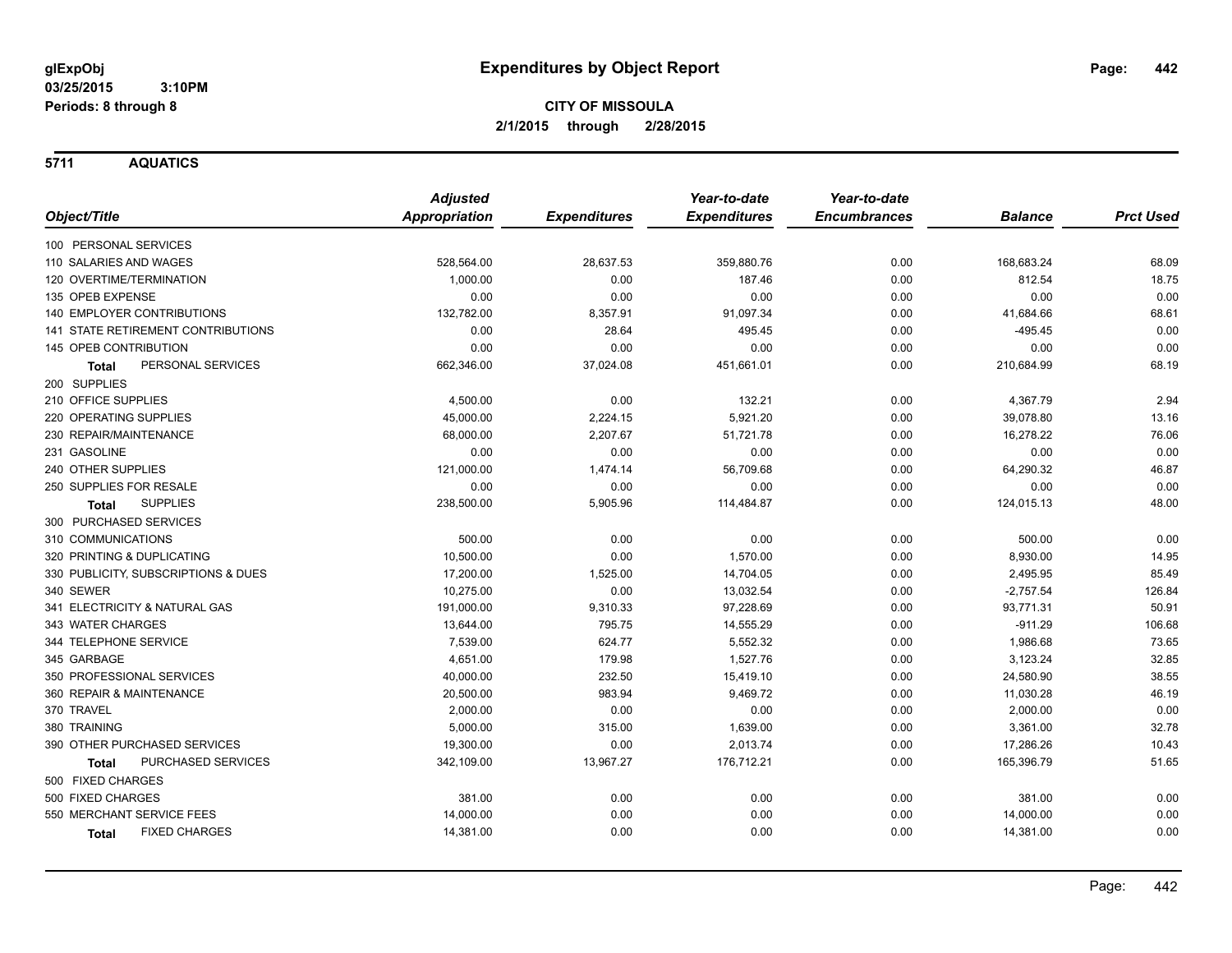**5711 AQUATICS**

|                                       | <b>Adjusted</b>      | <b>Expenditures</b> | Year-to-date<br><b>Expenditures</b> | Year-to-date<br><b>Encumbrances</b> | <b>Balance</b> | <b>Prct Used</b> |
|---------------------------------------|----------------------|---------------------|-------------------------------------|-------------------------------------|----------------|------------------|
| Object/Title                          | <b>Appropriation</b> |                     |                                     |                                     |                |                  |
| 600 DEBT SERVICE                      |                      |                     |                                     |                                     |                |                  |
| 610 PRINCIPAL                         | 12,377.00            | 0.00                | 0.00                                | 0.00                                | 12,377.00      | 0.00             |
| 620 INTEREST / SERVICE FEES           | 0.00                 | 0.00                | 0.00                                | 0.00                                | 0.00           | 0.00             |
| <b>DEBT SERVICE</b><br><b>Total</b>   | 12,377.00            | 0.00                | 0.00                                | 0.00                                | 12,377.00      | 0.00             |
| 800 OTHER OBJECTS                     |                      |                     |                                     |                                     |                |                  |
| 820 TRANSFERS TO OTHER FUNDS          | 0.00                 | 0.00                | 0.00                                | 0.00                                | 0.00           | 0.00             |
| 830 DEPRECIATION                      | 0.00                 | 0.00                | 0.00                                | 0.00                                | 0.00           | 0.00             |
| OTHER OBJECTS<br>Total                | 0.00                 | 0.00                | 0.00                                | 0.00                                | 0.00           | 0.00             |
| 900 CAPITAL OUTLAY                    |                      |                     |                                     |                                     |                |                  |
| 900 CAPITAL OUTLAY                    | 0.00                 | 0.00                | 0.00                                | 0.00                                | 0.00           | 0.00             |
| 920 BUILDINGS                         | 45,000.00            | 0.00                | 0.00                                | 0.00                                | 45,000.00      | 0.00             |
| 930 IMPROVEMENTS                      | 70,000.00            | 0.00                | 26,569.40                           | 0.00                                | 43,430.60      | 37.96            |
| 940 MACHINERY & EQUIPMENT             | 20,000.00            | 0.00                | 0.00                                | 0.00                                | 20,000.00      | 0.00             |
| <b>CAPITAL OUTLAY</b><br><b>Total</b> | 135,000.00           | 0.00                | 26,569.40                           | 0.00                                | 108,430.60     | 19.68            |
| <b>AQUATICS</b><br><b>Total</b>       | 1,404,713.00         | 56,897.31           | 769,427.49                          | 0.00                                | 635,285.51     | 54.77            |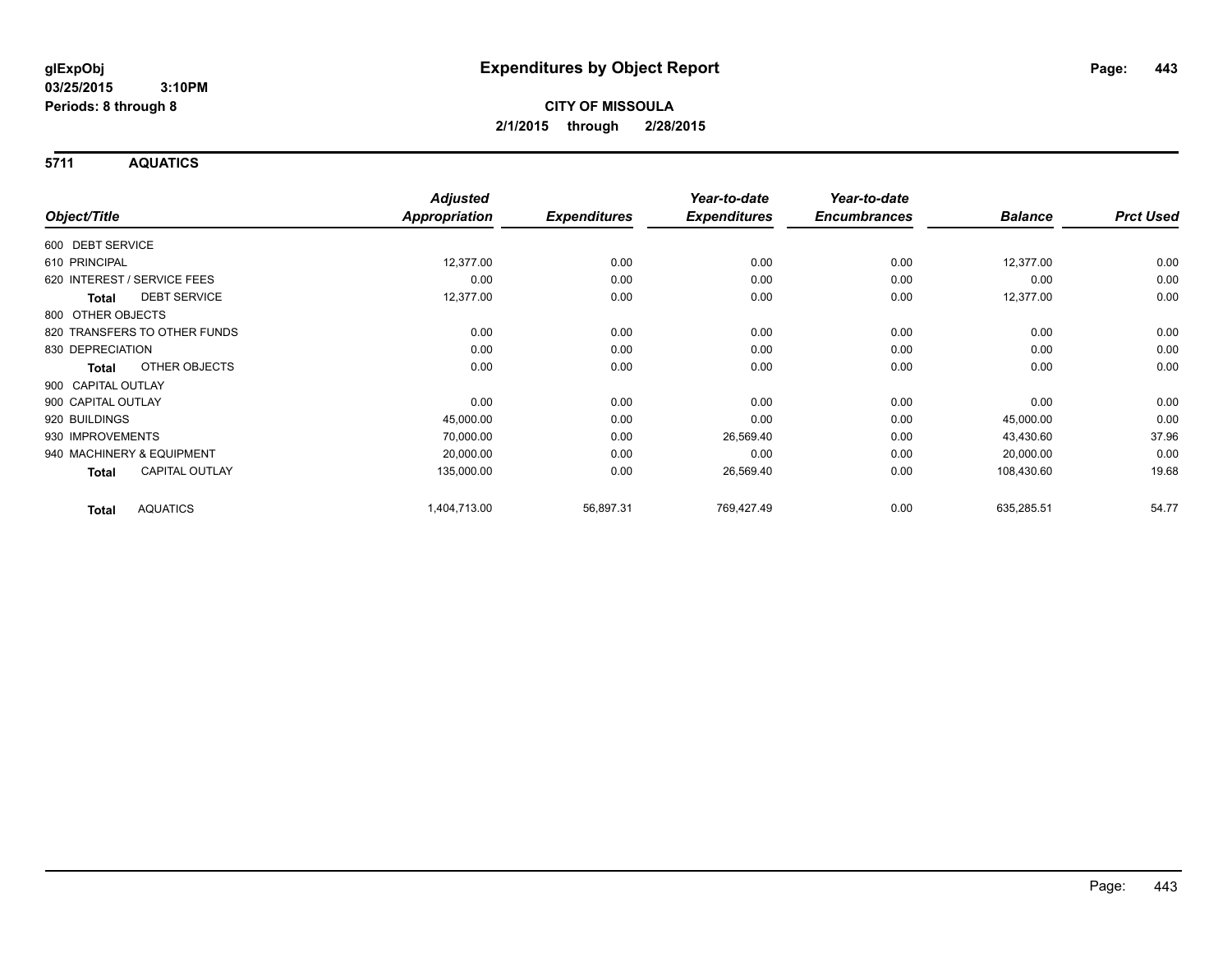#### **6050 EMPLOYEE BENEFIT PLAN FUND**

**390 NON-DEPARTMENTAL**

|                                           | <b>Adjusted</b> | <b>Expenditures</b> | Year-to-date<br><b>Expenditures</b> | Year-to-date<br><b>Encumbrances</b> | <b>Balance</b> | <b>Prct Used</b> |
|-------------------------------------------|-----------------|---------------------|-------------------------------------|-------------------------------------|----------------|------------------|
| Object/Title                              | Appropriation   |                     |                                     |                                     |                |                  |
| 300 PURCHASED SERVICES                    |                 |                     |                                     |                                     |                |                  |
| 350 PROFESSIONAL SERVICES                 | 51.840.00       | 4.716.30            | 4.716.30                            | 0.00                                | 47.123.70      | 9.10             |
| 351 INSURANCE CLAIMS                      | 5,091,229.00    | 508.185.79          | 2.703.312.30                        | 0.00                                | 2.387.916.70   | 53.10            |
| 352 HEALTH PROGRAMS                       | 80.000.00       | 5.024.06            | 49.094.91                           | 0.00                                | 30.905.09      | 61.37            |
| 353 ADMINISTRATION EXPENDITURES           | 582.161.00      | 54.060.88           | 436.665.76                          | 0.00                                | 145.495.24     | 75.01            |
| 354 TRANSITIONAL REINSURANCE PROGRAM      | 0.00            | 0.00                | 66.780.00                           | 0.00                                | $-66.780.00$   | 0.00             |
| <b>PURCHASED SERVICES</b><br><b>Total</b> | 5.805.230.00    | 571.987.03          | 3.260.569.27                        | 0.00                                | 2.544.660.73   | 56.17            |
| NON-DEPARTMENTAL<br><b>Total</b>          | 5.805.230.00    | 571.987.03          | 3.260.569.27                        | 0.00                                | 2.544.660.73   | 56.17            |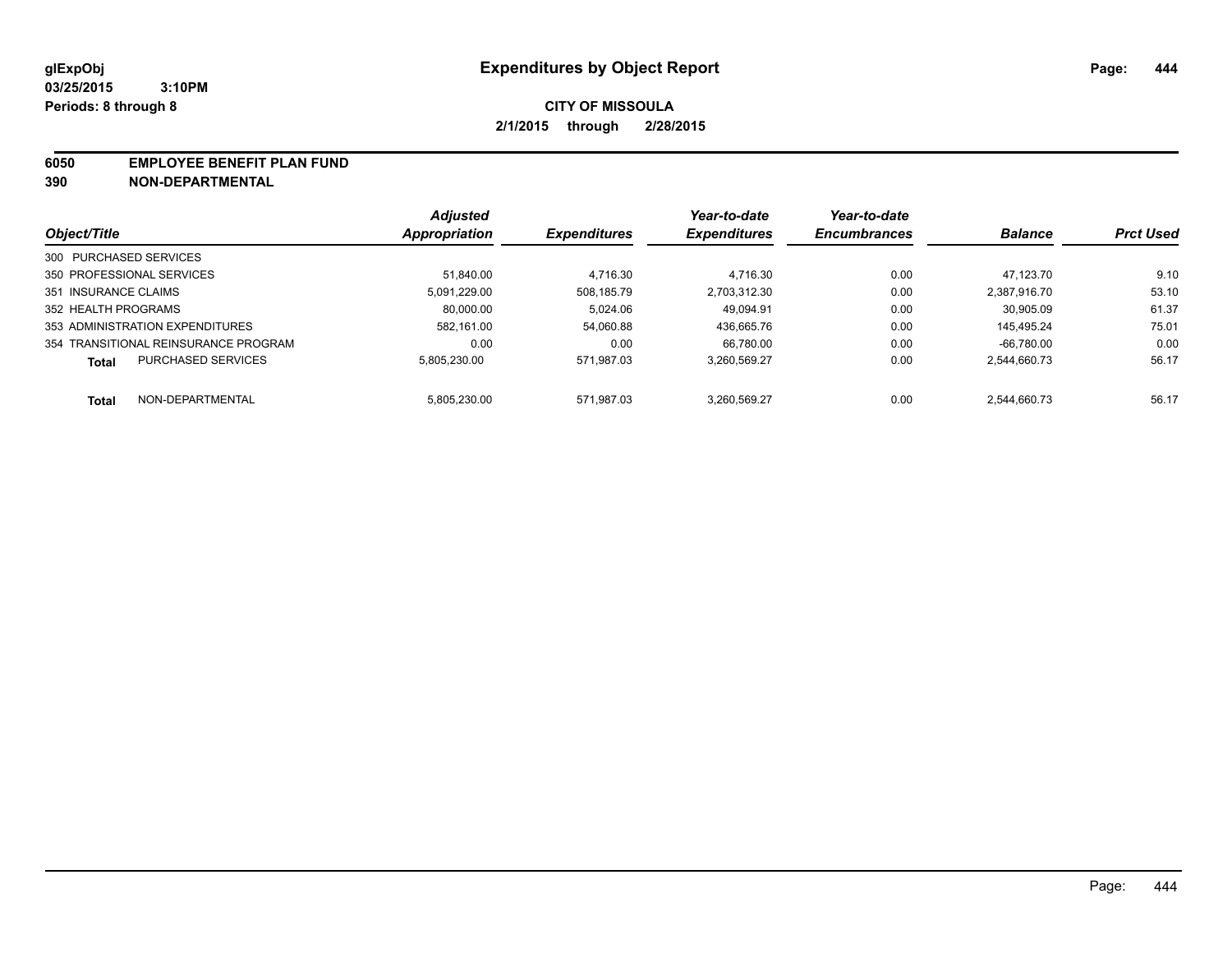**CITY OF MISSOULA 2/1/2015 through 2/28/2015**

### **6050 EMPLOYEE BENEFIT PLAN FUND**

| Object/Title                    |                                      | <b>Adjusted</b><br><b>Appropriation</b> | <b>Expenditures</b> | Year-to-date<br><b>Expenditures</b> | Year-to-date<br><b>Encumbrances</b> | <b>Balance</b> | <b>Prct Used</b> |
|---------------------------------|--------------------------------------|-----------------------------------------|---------------------|-------------------------------------|-------------------------------------|----------------|------------------|
|                                 |                                      |                                         |                     |                                     |                                     |                |                  |
| 300 PURCHASED SERVICES          |                                      |                                         |                     |                                     |                                     |                |                  |
| 350 PROFESSIONAL SERVICES       |                                      | 51.840.00                               | 4.716.30            | 4.716.30                            | 0.00                                | 47.123.70      | 9.10             |
| 351 INSURANCE CLAIMS            |                                      | 5.091.229.00                            | 508.185.79          | 2.703.312.30                        | 0.00                                | 2.387.916.70   | 53.10            |
| 352 HEALTH PROGRAMS             |                                      | 80.000.00                               | 5.024.06            | 49.094.91                           | 0.00                                | 30.905.09      | 61.37            |
| 353 ADMINISTRATION EXPENDITURES |                                      | 582.161.00                              | 54.060.88           | 436.665.76                          | 0.00                                | 145.495.24     | 75.01            |
|                                 | 354 TRANSITIONAL REINSURANCE PROGRAM | 0.00                                    | 0.00                | 66.780.00                           | 0.00                                | $-66.780.00$   | 0.00             |
| <b>Total</b>                    | <b>PURCHASED SERVICES</b>            | 5.805.230.00                            | 571.987.03          | 3.260.569.27                        | 0.00                                | 2.544.660.73   | 56.17            |
| <b>Total</b>                    | EMPLOYEE BENEFIT PLAN FUND           | 5.805.230.00                            | 571.987.03          | 3.260.569.27                        | 0.00                                | 2.544.660.73   | 56.17            |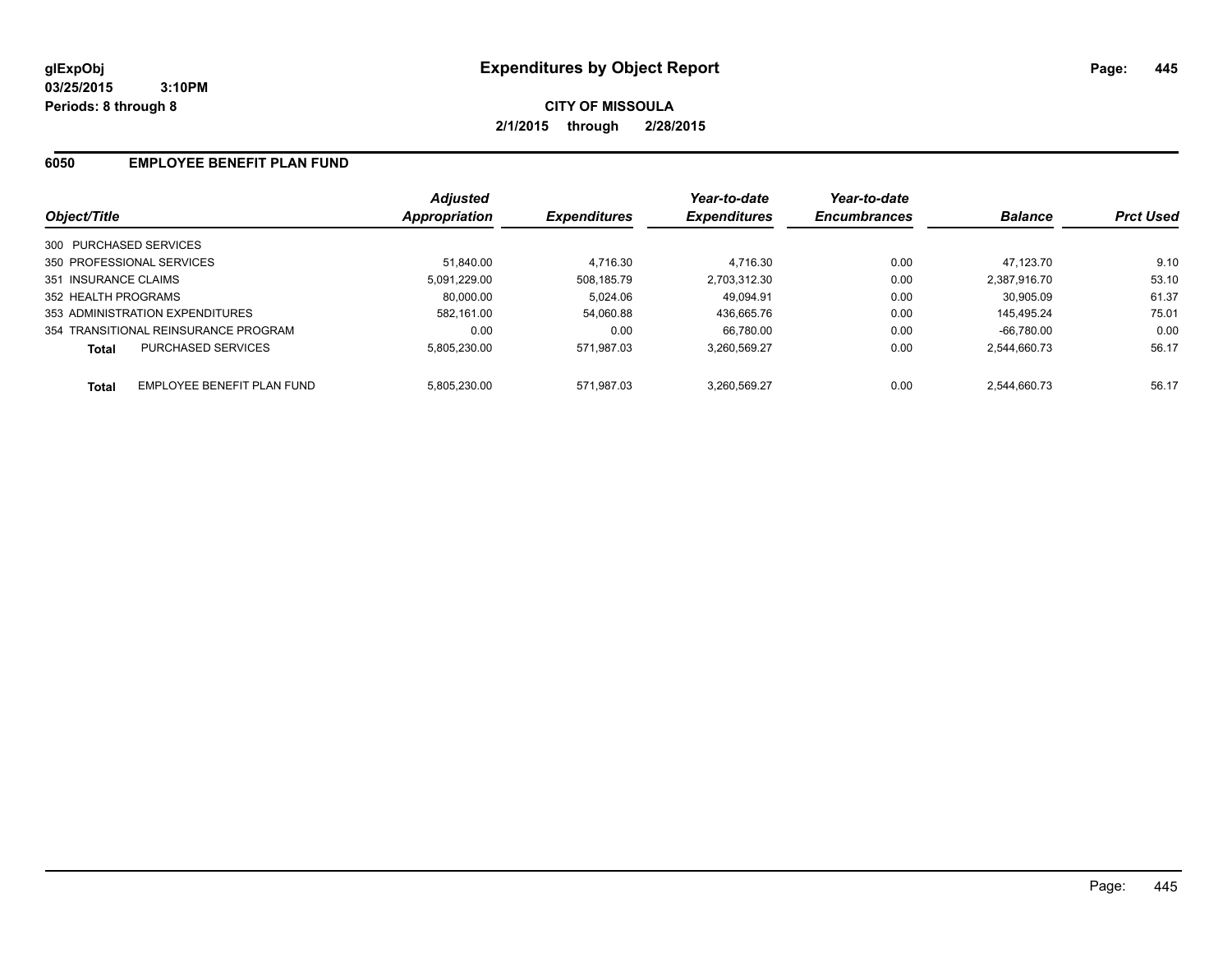### **7370 PARKING COMMISSION FUND**

|                                           | <b>Adjusted</b>      |                     | Year-to-date        | Year-to-date        |                |                  |
|-------------------------------------------|----------------------|---------------------|---------------------|---------------------|----------------|------------------|
| Object/Title                              | <b>Appropriation</b> | <b>Expenditures</b> | <b>Expenditures</b> | <b>Encumbrances</b> | <b>Balance</b> | <b>Prct Used</b> |
| 100 PERSONAL SERVICES                     |                      |                     |                     |                     |                |                  |
| 110 SALARIES AND WAGES                    | 417,868.00           | 32,474.56           | 290,737.20          | 0.00                | 127,130.80     | 69.58            |
| 120 OVERTIME/TERMINATION                  | 7,234.00             | 0.00                | 280.63              | 0.00                | 6,953.37       | 3.88             |
| 130 OTHER                                 | 0.00                 | 0.00                | 0.00                | 0.00                | 0.00           | 0.00             |
| 135 OPEB EXPENSE                          | 0.00                 | 0.00                | 0.00                | 0.00                | 0.00           | 0.00             |
| 140 EMPLOYER CONTRIBUTIONS                | 198,517.00           | 15,545.38           | 132,190.85          | 0.00                | 66,326.15      | 66.59            |
| 141 STATE RETIREMENT CONTRIBUTIONS        | 0.00                 | 32.47               | 351.61              | 0.00                | $-351.61$      | 0.00             |
| 145 OPEB CONTRIBUTION                     | 0.00                 | 0.00                | 0.00                | 0.00                | 0.00           | 0.00             |
| PERSONAL SERVICES<br>Total                | 623,619.00           | 48,052.41           | 423,560.29          | 0.00                | 200,058.71     | 67.92            |
| 200 SUPPLIES                              |                      |                     |                     |                     |                |                  |
| 210 OFFICE SUPPLIES                       | 5,400.00             | 123.85              | 4,439.41            | 0.00                | 960.59         | 82.21            |
| 220 OPERATING SUPPLIES                    | 15,000.00            | 804.76              | 12,679.75           | 0.00                | 2,320.25       | 84.53            |
| 230 REPAIR/MAINTENANCE                    | 18,000.00            | 0.00                | 415.41              | 0.00                | 17,584.59      | 2.31             |
| 231 GASOLINE                              | 8,000.00             | 0.00                | 2,397.21            | 0.00                | 5,602.79       | 29.97            |
| <b>SUPPLIES</b><br>Total                  | 46,400.00            | 928.61              | 19,931.78           | 0.00                | 26,468.22      | 42.96            |
| 300 PURCHASED SERVICES                    |                      |                     |                     |                     |                |                  |
| 310 COMMUNICATIONS                        | 17,338.00            | 1,004.77            | 6,078.25            | 0.00                | 11,259.75      | 35.06            |
| 320 PRINTING & DUPLICATING                | 10,000.00            | 0.00                | 6,426.85            | 0.00                | 3,573.15       | 64.27            |
| 330 PUBLICITY, SUBSCRIPTIONS & DUES       | 5,000.00             | 0.00                | 1,121.22            | 0.00                | 3,878.78       | 22.42            |
| 340 SEWER                                 | 137.00               | 0.00                | 140.50              | 0.00                | $-3.50$        | 102.55           |
| 341 ELECTRICITY & NATURAL GAS             | 36,440.00            | 4,881.23            | 25,950.69           | 0.00                | 10,489.31      | 71.21            |
| 343 WATER CHARGES                         | 4,000.00             | 337.74              | 4,665.46            | 0.00                | $-665.46$      | 116.64           |
| 344 TELEPHONE SERVICE                     | 5,200.00             | 4.69                | 2,183.56            | 0.00                | 3,016.44       | 41.99            |
| 345 GARBAGE                               | 3,000.00             | 360.22              | 2,569.47            | 0.00                | 430.53         | 85.65            |
| 350 PROFESSIONAL SERVICES                 | 61,250.00            | 4,280.28            | 26,090.01           | 0.00                | 35,159.99      | 42.60            |
| 360 REPAIR & MAINTENANCE                  | 72,500.00            | 3,957.17            | 64,322.77           | 0.00                | 8,177.23       | 88.72            |
| 370 TRAVEL                                | 1,600.00             | 0.00                | 3,025.32            | 0.00                | $-1,425.32$    | 189.08           |
| 380 TRAINING                              | 1,900.00             | 0.00                | 210.43              | 0.00                | 1,689.57       | 11.08            |
| 390 OTHER PURCHASED SERVICES              | 161,059.00           | 3,365.21            | 100,076.22          | 0.00                | 60,982.78      | 62.14            |
| PURCHASED SERVICES<br><b>Total</b>        | 379,424.00           | 18,191.31           | 242,860.75          | 0.00                | 136,563.25     | 64.01            |
| 400 BUILDING MATERIALS                    |                      |                     |                     |                     |                |                  |
| <b>400 BUILDING MATERIALS</b>             | 0.00                 | 0.00                | 0.00                | 0.00                | 0.00           | 0.00             |
| <b>BUILDING MATERIALS</b><br><b>Total</b> | 0.00                 | 0.00                | 0.00                | 0.00                | 0.00           | 0.00             |
| 500 FIXED CHARGES                         |                      |                     |                     |                     |                |                  |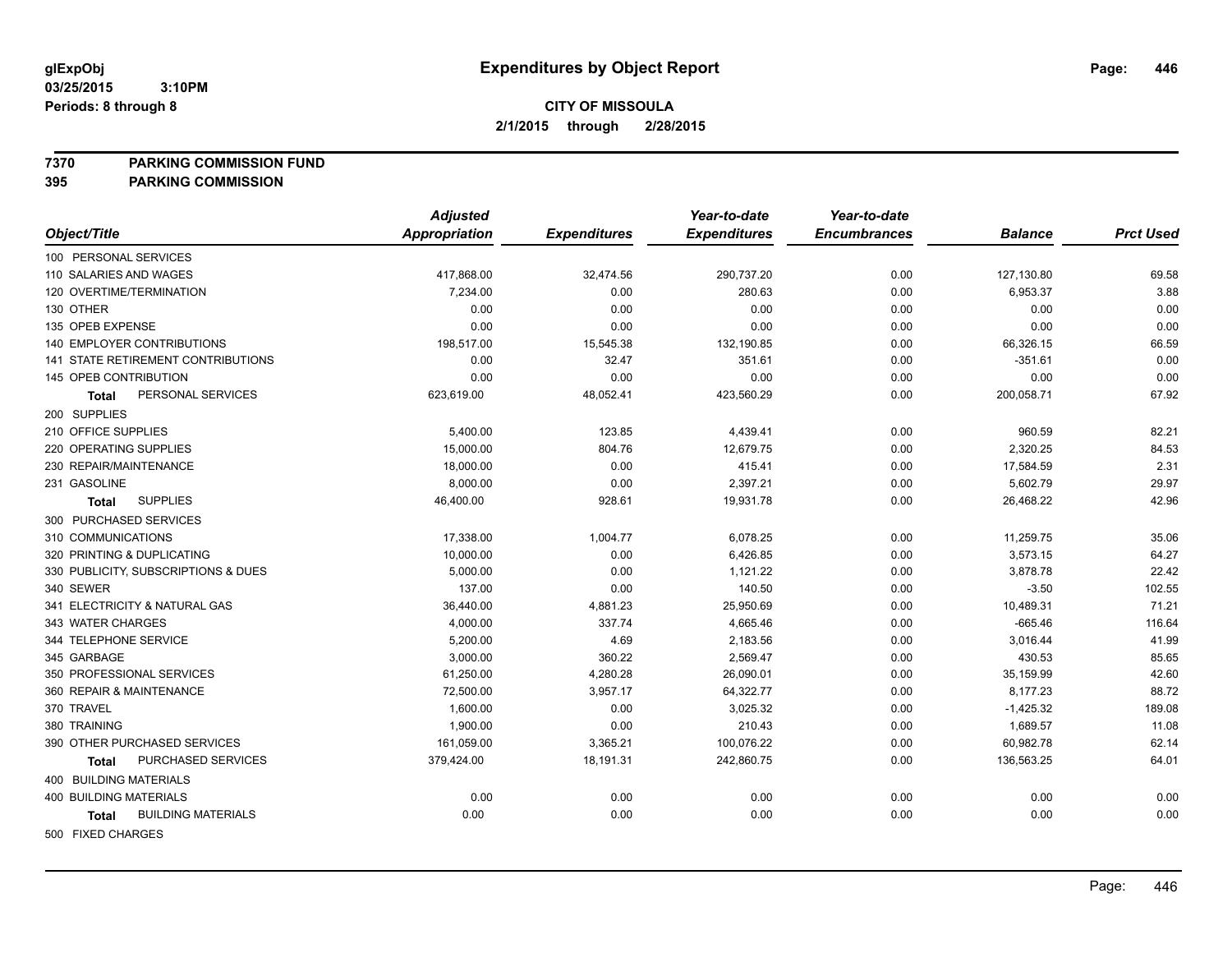#### **7370 PARKING COMMISSION FUND**

|                                                   | <b>Adjusted</b> |                     | Year-to-date        | Year-to-date        |                |                  |
|---------------------------------------------------|-----------------|---------------------|---------------------|---------------------|----------------|------------------|
| Object/Title                                      | Appropriation   | <b>Expenditures</b> | <b>Expenditures</b> | <b>Encumbrances</b> | <b>Balance</b> | <b>Prct Used</b> |
| 500 FIXED CHARGES                                 | 190,121.00      | 0.00                | 22,884.39           | 0.00                | 167,236.61     | 12.04            |
| 550 MERCHANT SERVICE FEES                         | 0.00            | 0.00                | 0.00                | 0.00                | 0.00           | 0.00             |
| <b>FIXED CHARGES</b><br><b>Total</b>              | 190,121.00      | 0.00                | 22,884.39           | 0.00                | 167,236.61     | 12.04            |
| 600 DEBT SERVICE                                  |                 |                     |                     |                     |                |                  |
| 610 PRINCIPAL                                     | 0.00            | 0.00                | 0.00                | 0.00                | 0.00           | 0.00             |
| 620 INTEREST / SERVICE FEES                       | 0.00            | 0.00                | 0.00                | 0.00                | 0.00           | 0.00             |
| <b>DEBT SERVICE</b><br>Total                      | 0.00            | 0.00                | 0.00                | 0.00                | 0.00           | 0.00             |
| 700 GRANTS & CONTRIBUTIONS                        |                 |                     |                     |                     |                |                  |
| 700 GRANTS & CONTRIBUTIONS                        | 74,000.00       | 18,500.00           | 52,988.50           | 0.00                | 21,011.50      | 71.61            |
| <b>GRANTS &amp; CONTRIBUTIONS</b><br><b>Total</b> | 74,000.00       | 18,500.00           | 52,988.50           | 0.00                | 21,011.50      | 71.61            |
| 800 OTHER OBJECTS                                 |                 |                     |                     |                     |                |                  |
| 820 TRANSFERS TO OTHER FUNDS                      | 162,328.00      | 0.00                | 0.00                | 0.00                | 162,328.00     | 0.00             |
| 845 CONTINGENCY                                   | 48,965.00       | 0.00                | 0.00                | 0.00                | 48,965.00      | 0.00             |
| OTHER OBJECTS<br><b>Total</b>                     | 211,293.00      | 0.00                | 0.00                | 0.00                | 211,293.00     | 0.00             |
| 900 CAPITAL OUTLAY                                |                 |                     |                     |                     |                |                  |
| 920 BUILDINGS                                     | 0.00            | 0.00                | 0.00                | 0.00                | 0.00           | 0.00             |
| 930 IMPROVEMENTS                                  | 0.00            | 0.00                | 0.00                | 0.00                | 0.00           | 0.00             |
| 940 MACHINERY & EQUIPMENT                         | 1,000,000.00    | 0.00                | 24,661.70           | 0.00                | 975,338.30     | 2.47             |
| <b>CAPITAL OUTLAY</b><br><b>Total</b>             | 1,000,000.00    | 0.00                | 24,661.70           | 0.00                | 975,338.30     | 2.47             |
| PARKING COMMISSION<br><b>Total</b>                | 2,524,857.00    | 85,672.33           | 786,887.41          | 0.00                | 1,737,969.59   | 31.17            |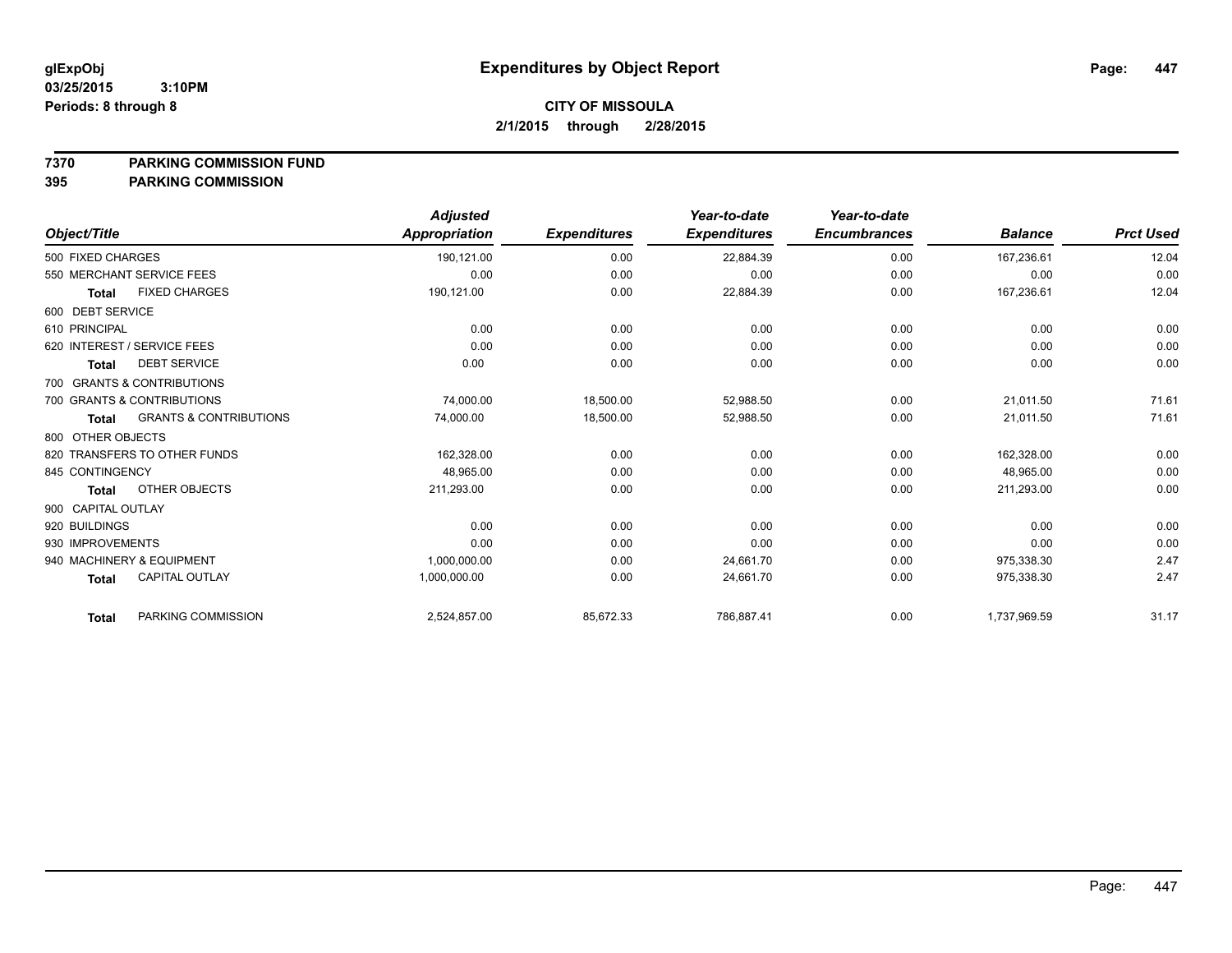### **7370 PARKING COMMISSION FUND**

**900 DEPRECIATION**

| Object/Title                          | <b>Adjusted</b><br><b>Appropriation</b> | <b>Expenditures</b> | Year-to-date<br><b>Expenditures</b> | Year-to-date<br><b>Encumbrances</b> | <b>Balance</b> | <b>Prct Used</b> |
|---------------------------------------|-----------------------------------------|---------------------|-------------------------------------|-------------------------------------|----------------|------------------|
| 800 OTHER OBJECTS                     |                                         |                     |                                     |                                     |                |                  |
| 830 DEPRECIATION                      | 0.00                                    | 0.00                | 0.00                                | 0.00                                | 0.00           | 0.00             |
| OTHER OBJECTS<br><b>Total</b>         | 0.00                                    | 0.00                | 0.00                                | 0.00                                | 0.00           | 0.00             |
| 900 CAPITAL OUTLAY                    |                                         |                     |                                     |                                     |                |                  |
| 940 MACHINERY & EQUIPMENT             | 0.00                                    | 0.00                | 0.00                                | 0.00                                | 0.00           | 0.00             |
| <b>CAPITAL OUTLAY</b><br><b>Total</b> | 0.00                                    | 0.00                | 0.00                                | 0.00                                | 0.00           | 0.00             |
| <b>DEPRECIATION</b><br><b>Total</b>   | 0.00                                    | 0.00                | 0.00                                | 0.00                                | 0.00           | 0.00             |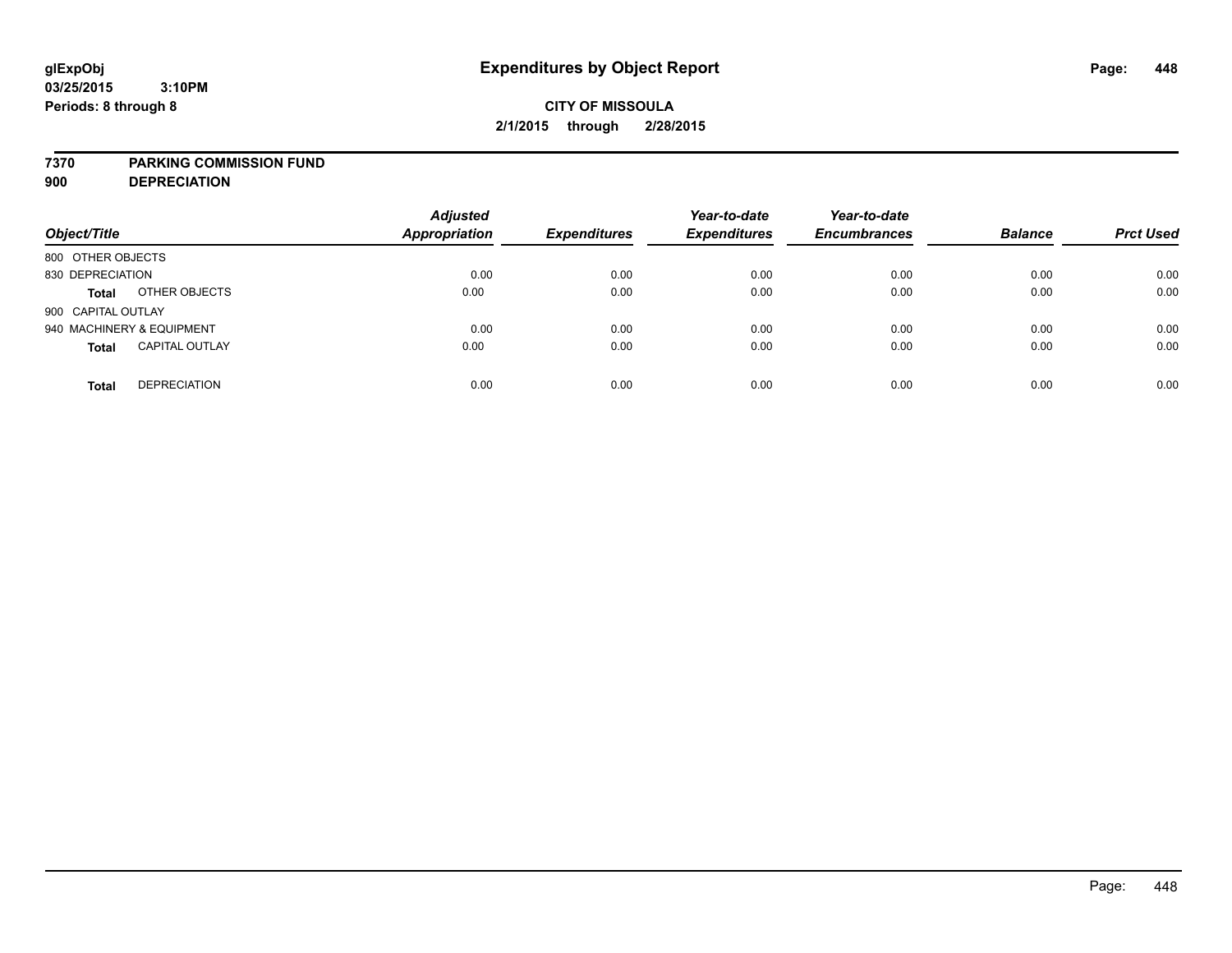# **CITY OF MISSOULA 2/1/2015 through 2/28/2015**

### **7370 PARKING COMMISSION FUND**

|                                           | <b>Adjusted</b>      |                     | Year-to-date        | Year-to-date        |                |                  |
|-------------------------------------------|----------------------|---------------------|---------------------|---------------------|----------------|------------------|
| Object/Title                              | <b>Appropriation</b> | <b>Expenditures</b> | <b>Expenditures</b> | <b>Encumbrances</b> | <b>Balance</b> | <b>Prct Used</b> |
| 100 PERSONAL SERVICES                     |                      |                     |                     |                     |                |                  |
| 110 SALARIES AND WAGES                    | 417,868.00           | 32,474.56           | 290,737.20          | 0.00                | 127,130.80     | 69.58            |
| 120 OVERTIME/TERMINATION                  | 7,234.00             | 0.00                | 280.63              | 0.00                | 6,953.37       | 3.88             |
| 130 OTHER                                 | 0.00                 | 0.00                | 0.00                | 0.00                | 0.00           | 0.00             |
| 135 OPEB EXPENSE                          | 0.00                 | 0.00                | 0.00                | 0.00                | 0.00           | 0.00             |
| 140 EMPLOYER CONTRIBUTIONS                | 198,517.00           | 15,545.38           | 132,190.85          | 0.00                | 66,326.15      | 66.59            |
| 141 STATE RETIREMENT CONTRIBUTIONS        | 0.00                 | 32.47               | 351.61              | 0.00                | $-351.61$      | 0.00             |
| 145 OPEB CONTRIBUTION                     | 0.00                 | 0.00                | 0.00                | 0.00                | 0.00           | 0.00             |
| PERSONAL SERVICES<br>Total                | 623,619.00           | 48,052.41           | 423,560.29          | 0.00                | 200,058.71     | 67.92            |
| 200 SUPPLIES                              |                      |                     |                     |                     |                |                  |
| 210 OFFICE SUPPLIES                       | 5,400.00             | 123.85              | 4,439.41            | 0.00                | 960.59         | 82.21            |
| 220 OPERATING SUPPLIES                    | 15,000.00            | 804.76              | 12,679.75           | 0.00                | 2,320.25       | 84.53            |
| 230 REPAIR/MAINTENANCE                    | 18,000.00            | 0.00                | 415.41              | 0.00                | 17,584.59      | 2.31             |
| 231 GASOLINE                              | 8,000.00             | 0.00                | 2,397.21            | 0.00                | 5,602.79       | 29.97            |
| <b>SUPPLIES</b><br><b>Total</b>           | 46,400.00            | 928.61              | 19,931.78           | 0.00                | 26,468.22      | 42.96            |
| 300 PURCHASED SERVICES                    |                      |                     |                     |                     |                |                  |
| 310 COMMUNICATIONS                        | 17,338.00            | 1,004.77            | 6,078.25            | 0.00                | 11,259.75      | 35.06            |
| 320 PRINTING & DUPLICATING                | 10,000.00            | 0.00                | 6,426.85            | 0.00                | 3,573.15       | 64.27            |
| 330 PUBLICITY, SUBSCRIPTIONS & DUES       | 5,000.00             | 0.00                | 1,121.22            | 0.00                | 3,878.78       | 22.42            |
| 340 SEWER                                 | 137.00               | 0.00                | 140.50              | 0.00                | $-3.50$        | 102.55           |
| 341 ELECTRICITY & NATURAL GAS             | 36,440.00            | 4,881.23            | 25,950.69           | 0.00                | 10,489.31      | 71.21            |
| 343 WATER CHARGES                         | 4,000.00             | 337.74              | 4,665.46            | 0.00                | $-665.46$      | 116.64           |
| 344 TELEPHONE SERVICE                     | 5,200.00             | 4.69                | 2,183.56            | 0.00                | 3,016.44       | 41.99            |
| 345 GARBAGE                               | 3,000.00             | 360.22              | 2,569.47            | 0.00                | 430.53         | 85.65            |
| 350 PROFESSIONAL SERVICES                 | 61,250.00            | 4,280.28            | 26,090.01           | 0.00                | 35,159.99      | 42.60            |
| 360 REPAIR & MAINTENANCE                  | 72,500.00            | 3,957.17            | 64,322.77           | 0.00                | 8,177.23       | 88.72            |
| 370 TRAVEL                                | 1,600.00             | 0.00                | 3,025.32            | 0.00                | $-1,425.32$    | 189.08           |
| 380 TRAINING                              | 1,900.00             | 0.00                | 210.43              | 0.00                | 1,689.57       | 11.08            |
| 390 OTHER PURCHASED SERVICES              | 161,059.00           | 3,365.21            | 100,076.22          | 0.00                | 60,982.78      | 62.14            |
| PURCHASED SERVICES<br><b>Total</b>        | 379,424.00           | 18,191.31           | 242,860.75          | 0.00                | 136,563.25     | 64.01            |
| 400 BUILDING MATERIALS                    |                      |                     |                     |                     |                |                  |
| <b>400 BUILDING MATERIALS</b>             | 0.00                 | 0.00                | 0.00                | 0.00                | 0.00           | 0.00             |
| <b>BUILDING MATERIALS</b><br><b>Total</b> | 0.00                 | 0.00                | 0.00                | 0.00                | 0.00           | 0.00             |
| 500 FIXED CHARGES                         |                      |                     |                     |                     |                |                  |
| 500 FIXED CHARGES                         | 190,121.00           | 0.00                | 22,884.39           | 0.00                | 167,236.61     | 12.04            |
|                                           |                      |                     |                     |                     |                |                  |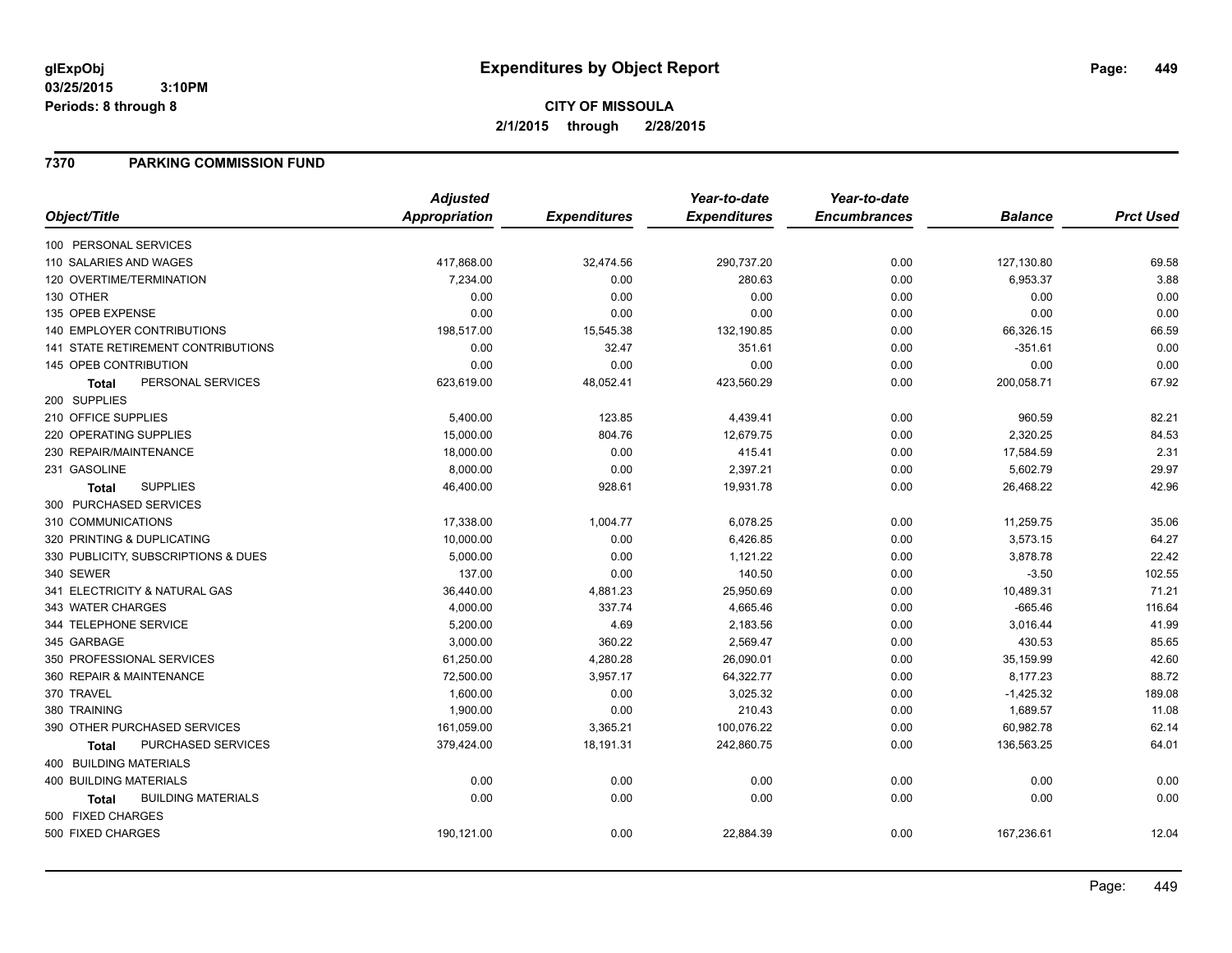### **7370 PARKING COMMISSION FUND**

|                    |                                   | <b>Adjusted</b>      |                     | Year-to-date        | Year-to-date        |                |                  |
|--------------------|-----------------------------------|----------------------|---------------------|---------------------|---------------------|----------------|------------------|
| Object/Title       |                                   | <b>Appropriation</b> | <b>Expenditures</b> | <b>Expenditures</b> | <b>Encumbrances</b> | <b>Balance</b> | <b>Prct Used</b> |
|                    | 550 MERCHANT SERVICE FEES         | 0.00                 | 0.00                | 0.00                | 0.00                | 0.00           | 0.00             |
| <b>Total</b>       | <b>FIXED CHARGES</b>              | 190,121.00           | 0.00                | 22,884.39           | 0.00                | 167,236.61     | 12.04            |
| 600 DEBT SERVICE   |                                   |                      |                     |                     |                     |                |                  |
| 610 PRINCIPAL      |                                   | 0.00                 | 0.00                | 0.00                | 0.00                | 0.00           | 0.00             |
|                    | 620 INTEREST / SERVICE FEES       | 0.00                 | 0.00                | 0.00                | 0.00                | 0.00           | 0.00             |
| <b>Total</b>       | <b>DEBT SERVICE</b>               | 0.00                 | 0.00                | 0.00                | 0.00                | 0.00           | 0.00             |
|                    | 700 GRANTS & CONTRIBUTIONS        |                      |                     |                     |                     |                |                  |
|                    | 700 GRANTS & CONTRIBUTIONS        | 74,000.00            | 18,500.00           | 52,988.50           | 0.00                | 21,011.50      | 71.61            |
| <b>Total</b>       | <b>GRANTS &amp; CONTRIBUTIONS</b> | 74,000.00            | 18,500.00           | 52,988.50           | 0.00                | 21,011.50      | 71.61            |
| 800 OTHER OBJECTS  |                                   |                      |                     |                     |                     |                |                  |
|                    | 820 TRANSFERS TO OTHER FUNDS      | 162,328.00           | 0.00                | 0.00                | 0.00                | 162,328.00     | 0.00             |
| 830 DEPRECIATION   |                                   | 0.00                 | 0.00                | 0.00                | 0.00                | 0.00           | 0.00             |
| 845 CONTINGENCY    |                                   | 48,965.00            | 0.00                | 0.00                | 0.00                | 48,965.00      | 0.00             |
| <b>Total</b>       | OTHER OBJECTS                     | 211,293.00           | 0.00                | 0.00                | 0.00                | 211,293.00     | 0.00             |
| 900 CAPITAL OUTLAY |                                   |                      |                     |                     |                     |                |                  |
| 920 BUILDINGS      |                                   | 0.00                 | 0.00                | 0.00                | 0.00                | 0.00           | 0.00             |
| 930 IMPROVEMENTS   |                                   | 0.00                 | 0.00                | 0.00                | 0.00                | 0.00           | 0.00             |
|                    | 940 MACHINERY & EQUIPMENT         | 1,000,000.00         | 0.00                | 24,661.70           | 0.00                | 975,338.30     | 2.47             |
| <b>Total</b>       | <b>CAPITAL OUTLAY</b>             | 1,000,000.00         | 0.00                | 24,661.70           | 0.00                | 975,338.30     | 2.47             |
| <b>Total</b>       | PARKING COMMISSION FUND           | 2,524,857.00         | 85,672.33           | 786,887.41          | 0.00                | 1,737,969.59   | 31.17            |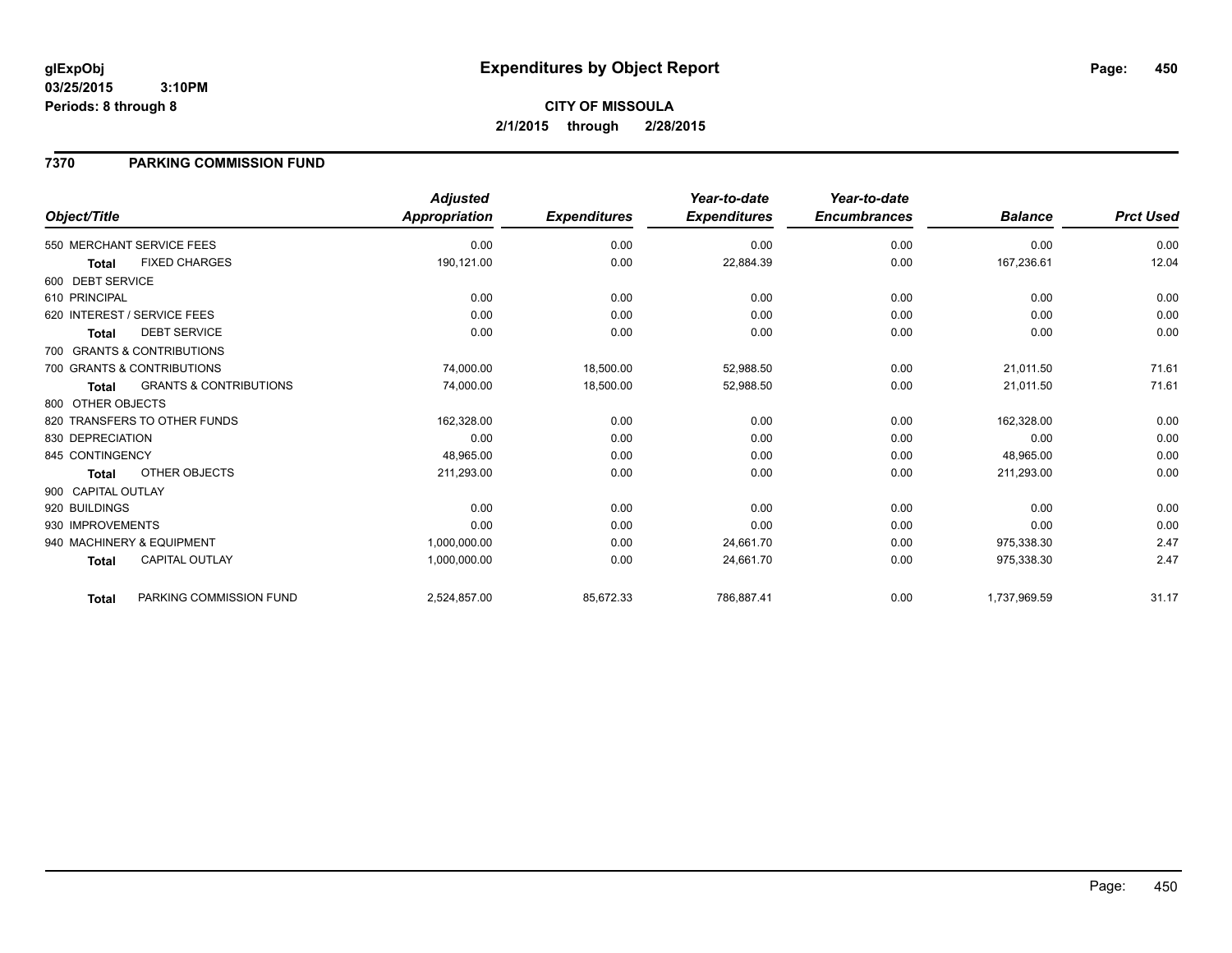#### **7371 FRONT STREET PARKING BONDS**

| Object/Title                        | <b>Adjusted</b><br>Appropriation | <b>Expenditures</b> | Year-to-date<br><b>Expenditures</b> | Year-to-date<br><b>Encumbrances</b> | <b>Balance</b> | <b>Prct Used</b> |
|-------------------------------------|----------------------------------|---------------------|-------------------------------------|-------------------------------------|----------------|------------------|
| 600 DEBT SERVICE                    |                                  |                     |                                     |                                     |                |                  |
| 620 INTEREST / SERVICE FEES         | 269,059.00                       | 0.00                | 69,880.94                           | 0.00                                | 199.178.06     | 25.97            |
| <b>DEBT SERVICE</b><br><b>Total</b> | 269.059.00                       | 0.00                | 69.880.94                           | 0.00                                | 199.178.06     | 25.97            |
| 800 OTHER OBJECTS                   |                                  |                     |                                     |                                     |                |                  |
| 820 TRANSFERS TO OTHER FUNDS        | 0.00                             | 0.00                | 0.00                                | 0.00                                | 0.00           | 0.00             |
| OTHER OBJECTS<br><b>Total</b>       | 0.00                             | 0.00                | 0.00                                | 0.00                                | 0.00           | 0.00             |
| PARKING COMMISSION<br>Total         | 269.059.00                       | 0.00                | 69.880.94                           | 0.00                                | 199.178.06     | 25.97            |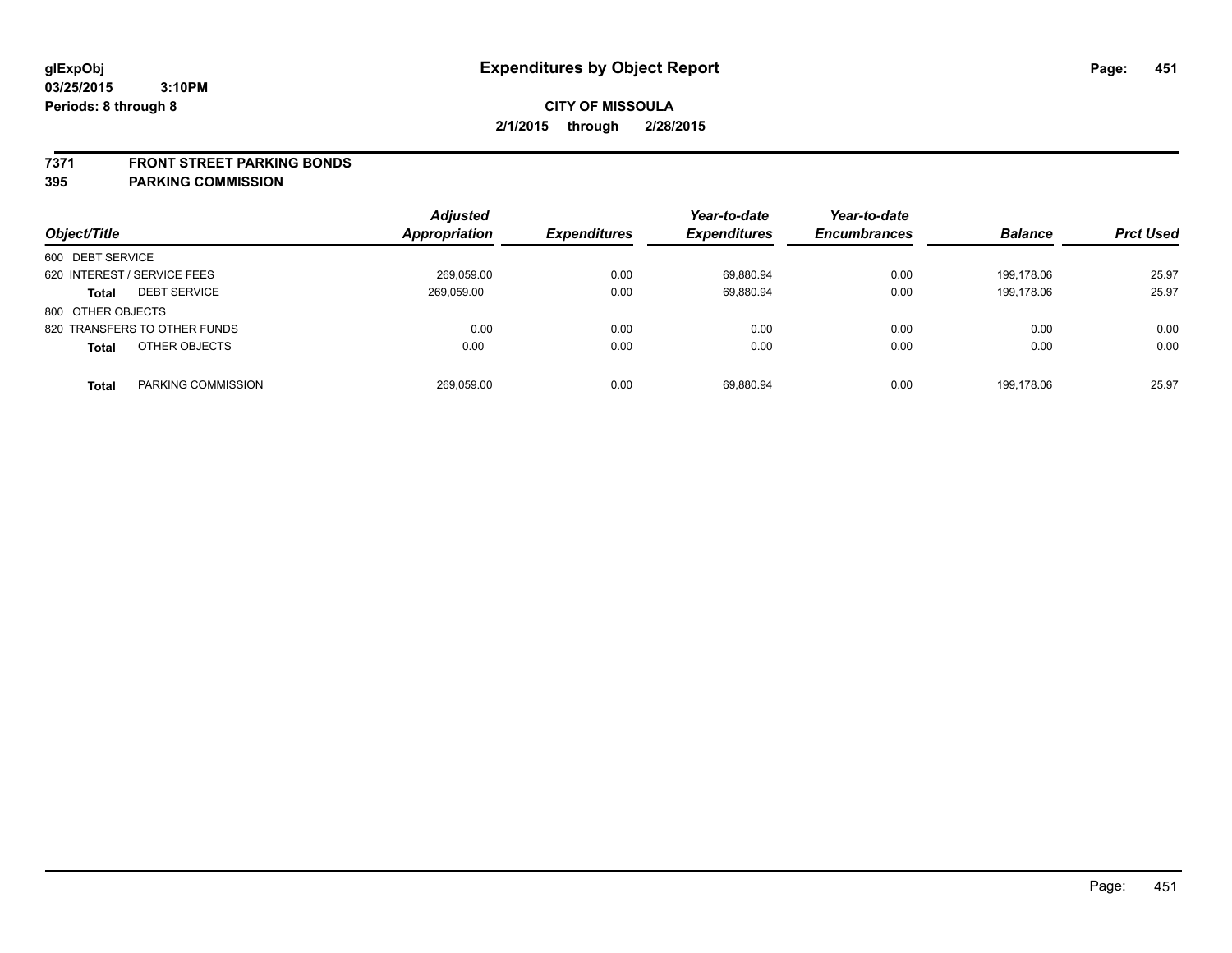**CITY OF MISSOULA 2/1/2015 through 2/28/2015**

### **7371 FRONT STREET PARKING BONDS**

| Object/Title                |                                   | <b>Adjusted</b><br><b>Appropriation</b> | <b>Expenditures</b> | Year-to-date<br><b>Expenditures</b> | Year-to-date<br><b>Encumbrances</b> | <b>Balance</b> | <b>Prct Used</b> |
|-----------------------------|-----------------------------------|-----------------------------------------|---------------------|-------------------------------------|-------------------------------------|----------------|------------------|
| 600 DEBT SERVICE            |                                   |                                         |                     |                                     |                                     |                |                  |
| 620 INTEREST / SERVICE FEES |                                   | 269,059.00                              | 0.00                | 69.880.94                           | 0.00                                | 199.178.06     | 25.97            |
| <b>Total</b>                | <b>DEBT SERVICE</b>               | 269,059.00                              | 0.00                | 69.880.94                           | 0.00                                | 199.178.06     | 25.97            |
| 800 OTHER OBJECTS           |                                   |                                         |                     |                                     |                                     |                |                  |
|                             | 820 TRANSFERS TO OTHER FUNDS      | 0.00                                    | 0.00                | 0.00                                | 0.00                                | 0.00           | 0.00             |
| <b>Total</b>                | OTHER OBJECTS                     | 0.00                                    | 0.00                | 0.00                                | 0.00                                | 0.00           | 0.00             |
| <b>Total</b>                | <b>FRONT STREET PARKING BONDS</b> | 269.059.00                              | 0.00                | 69.880.94                           | 0.00                                | 199.178.06     | 25.97            |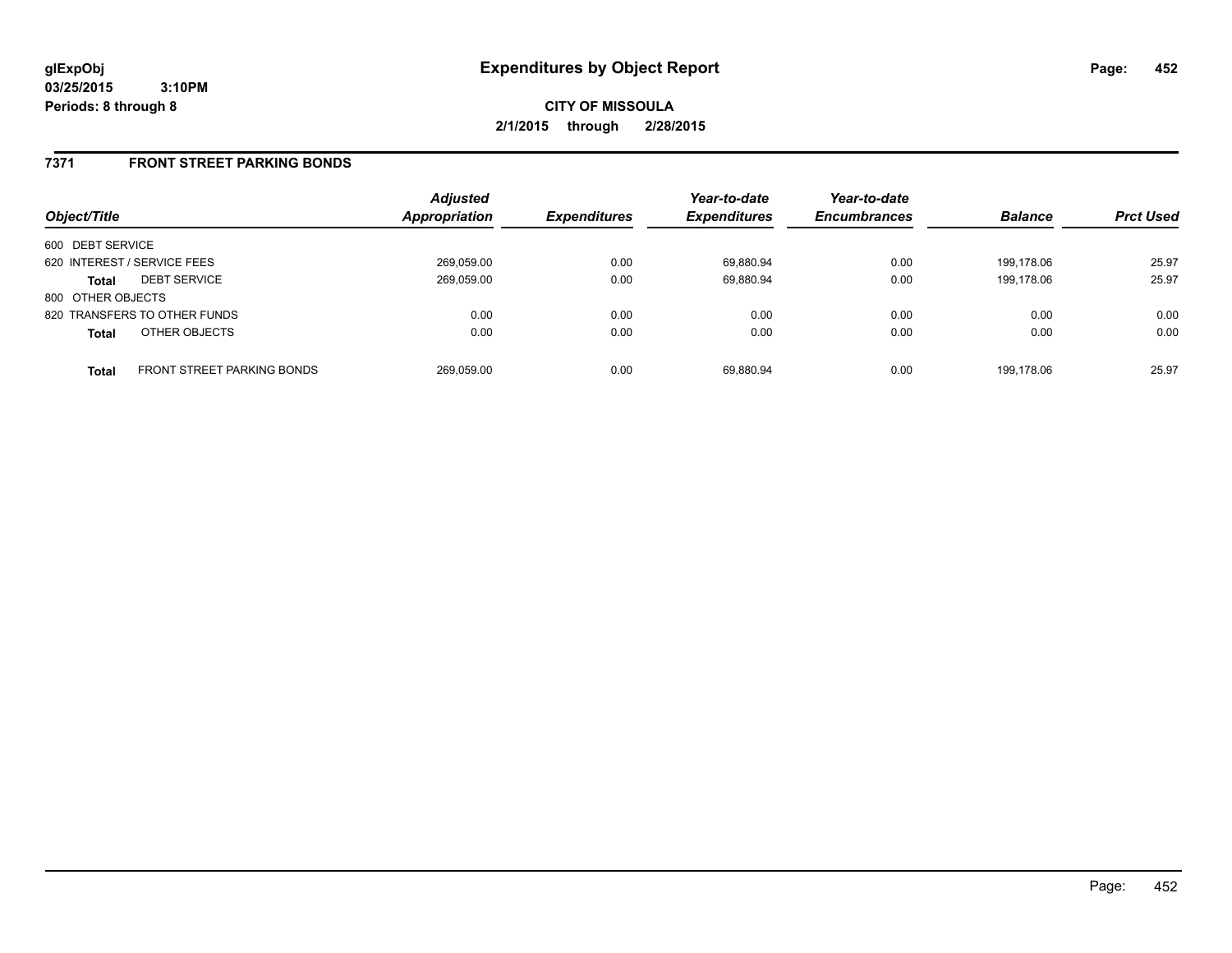#### **7372 SINKING FUND/FRONT ST PARKING BONDS**

|                                     | <b>Adjusted</b> | <b>Expenditures</b> | Year-to-date<br><b>Expenditures</b> | Year-to-date<br><b>Encumbrances</b> | <b>Balance</b> | <b>Prct Used</b> |
|-------------------------------------|-----------------|---------------------|-------------------------------------|-------------------------------------|----------------|------------------|
| Object/Title                        | Appropriation   |                     |                                     |                                     |                |                  |
| 600 DEBT SERVICE                    |                 |                     |                                     |                                     |                |                  |
| 610 PRINCIPAL                       | 40.000.00       | 0.00                | 40.000.00                           | 0.00                                | 0.00           | 100.00           |
| 620 INTEREST / SERVICE FEES         | 0.00            | 0.00                | 0.00                                | 0.00                                | 0.00           | 0.00             |
| <b>DEBT SERVICE</b><br><b>Total</b> | 40.000.00       | 0.00                | 40,000.00                           | 0.00                                | 0.00           | 100.00           |
| 800 OTHER OBJECTS                   |                 |                     |                                     |                                     |                |                  |
| 820 TRANSFERS TO OTHER FUNDS        | 0.00            | 0.00                | 0.00                                | 0.00                                | 0.00           | 0.00             |
| OTHER OBJECTS<br><b>Total</b>       | 0.00            | 0.00                | 0.00                                | 0.00                                | 0.00           | 0.00             |
| PARKING COMMISSION<br><b>Total</b>  | 40,000.00       | 0.00                | 40.000.00                           | 0.00                                | 0.00           | 100.00           |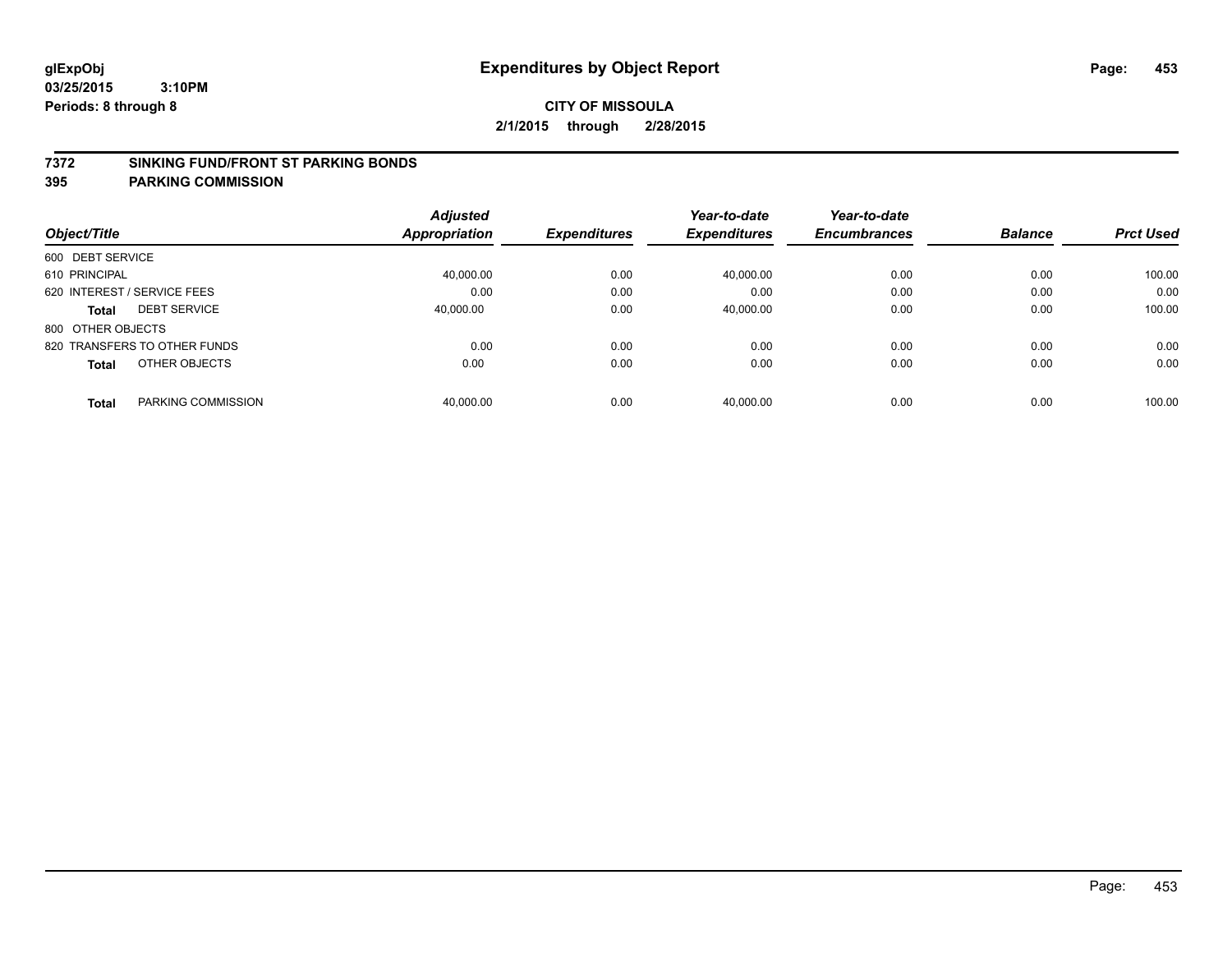**CITY OF MISSOULA 2/1/2015 through 2/28/2015**

### **7372 SINKING FUND/FRONT ST PARKING BONDS**

| Object/Title      |                                   | <b>Adjusted</b><br><b>Appropriation</b> | <b>Expenditures</b> | Year-to-date<br><b>Expenditures</b> | Year-to-date<br><b>Encumbrances</b> | <b>Balance</b> | <b>Prct Used</b> |
|-------------------|-----------------------------------|-----------------------------------------|---------------------|-------------------------------------|-------------------------------------|----------------|------------------|
| 600 DEBT SERVICE  |                                   |                                         |                     |                                     |                                     |                |                  |
| 610 PRINCIPAL     |                                   | 40,000.00                               | 0.00                | 40,000.00                           | 0.00                                | 0.00           | 100.00           |
|                   | 620 INTEREST / SERVICE FEES       | 0.00                                    | 0.00                | 0.00                                | 0.00                                | 0.00           | 0.00             |
| <b>Total</b>      | <b>DEBT SERVICE</b>               | 40,000.00                               | 0.00                | 40,000.00                           | 0.00                                | 0.00           | 100.00           |
| 800 OTHER OBJECTS |                                   |                                         |                     |                                     |                                     |                |                  |
|                   | 820 TRANSFERS TO OTHER FUNDS      | 0.00                                    | 0.00                | 0.00                                | 0.00                                | 0.00           | 0.00             |
| <b>Total</b>      | OTHER OBJECTS                     | 0.00                                    | 0.00                | 0.00                                | 0.00                                | 0.00           | 0.00             |
| <b>Total</b>      | SINKING FUND/FRONT ST PARKING BON | 40.000.00                               | 0.00                | 40.000.00                           | 0.00                                | 0.00           | 100.00           |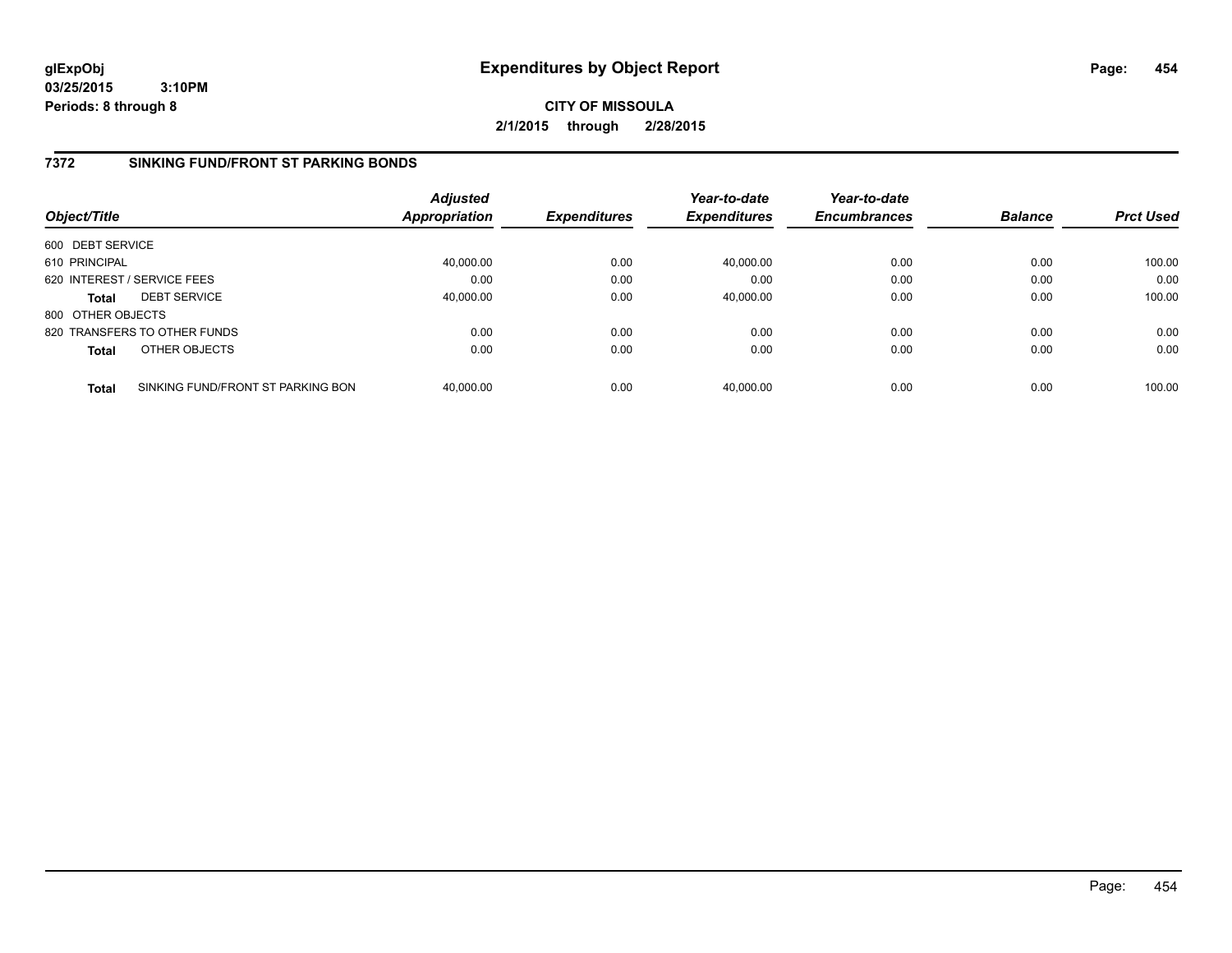#### **7373 MPC SERIES 2010B CONSTRUCTION**

|                    |                              | <b>Adjusted</b>      |                     | Year-to-date        | Year-to-date        |                |                  |
|--------------------|------------------------------|----------------------|---------------------|---------------------|---------------------|----------------|------------------|
| Object/Title       |                              | <b>Appropriation</b> | <b>Expenditures</b> | <b>Expenditures</b> | <b>Encumbrances</b> | <b>Balance</b> | <b>Prct Used</b> |
|                    | 300 PURCHASED SERVICES       |                      |                     |                     |                     |                |                  |
|                    | 350 PROFESSIONAL SERVICES    | 0.00                 | 0.00                | 0.00                | 0.00                | 0.00           | 0.00             |
|                    | 390 OTHER PURCHASED SERVICES | 0.00                 | 0.00                | 0.00                | 0.00                | 0.00           | 0.00             |
| <b>Total</b>       | PURCHASED SERVICES           | 0.00                 | 0.00                | 0.00                | 0.00                | 0.00           | 0.00             |
| 600 DEBT SERVICE   |                              |                      |                     |                     |                     |                |                  |
| 600 DEBT SERVICE   |                              | 0.00                 | 0.00                | 0.00                | 0.00                | 0.00           | 0.00             |
| 610 PRINCIPAL      |                              | 0.00                 | 0.00                | 0.00                | 0.00                | 0.00           | 0.00             |
|                    | 620 INTEREST / SERVICE FEES  | 0.00                 | 0.00                | 0.00                | 0.00                | 0.00           | 0.00             |
| <b>Total</b>       | <b>DEBT SERVICE</b>          | 0.00                 | 0.00                | 0.00                | 0.00                | 0.00           | 0.00             |
| 800 OTHER OBJECTS  |                              |                      |                     |                     |                     |                |                  |
|                    | 820 TRANSFERS TO OTHER FUNDS | 0.00                 | 0.00                | 0.00                | 0.00                | 0.00           | 0.00             |
| <b>Total</b>       | OTHER OBJECTS                | 0.00                 | 0.00                | 0.00                | 0.00                | 0.00           | 0.00             |
| 900 CAPITAL OUTLAY |                              |                      |                     |                     |                     |                |                  |
| 900 CAPITAL OUTLAY |                              | 0.00                 | 0.00                | 0.00                | 0.00                | 0.00           | 0.00             |
| 920 BUILDINGS      |                              | 0.00                 | 0.00                | 0.00                | 0.00                | 0.00           | 0.00             |
| 930 IMPROVEMENTS   |                              | 0.00                 | 0.00                | 0.00                | 0.00                | 0.00           | 0.00             |
| <b>Total</b>       | <b>CAPITAL OUTLAY</b>        | 0.00                 | 0.00                | 0.00                | 0.00                | 0.00           | 0.00             |
| <b>Total</b>       | PARKING COMMISSION           | 0.00                 | 0.00                | 0.00                | 0.00                | 0.00           | 0.00             |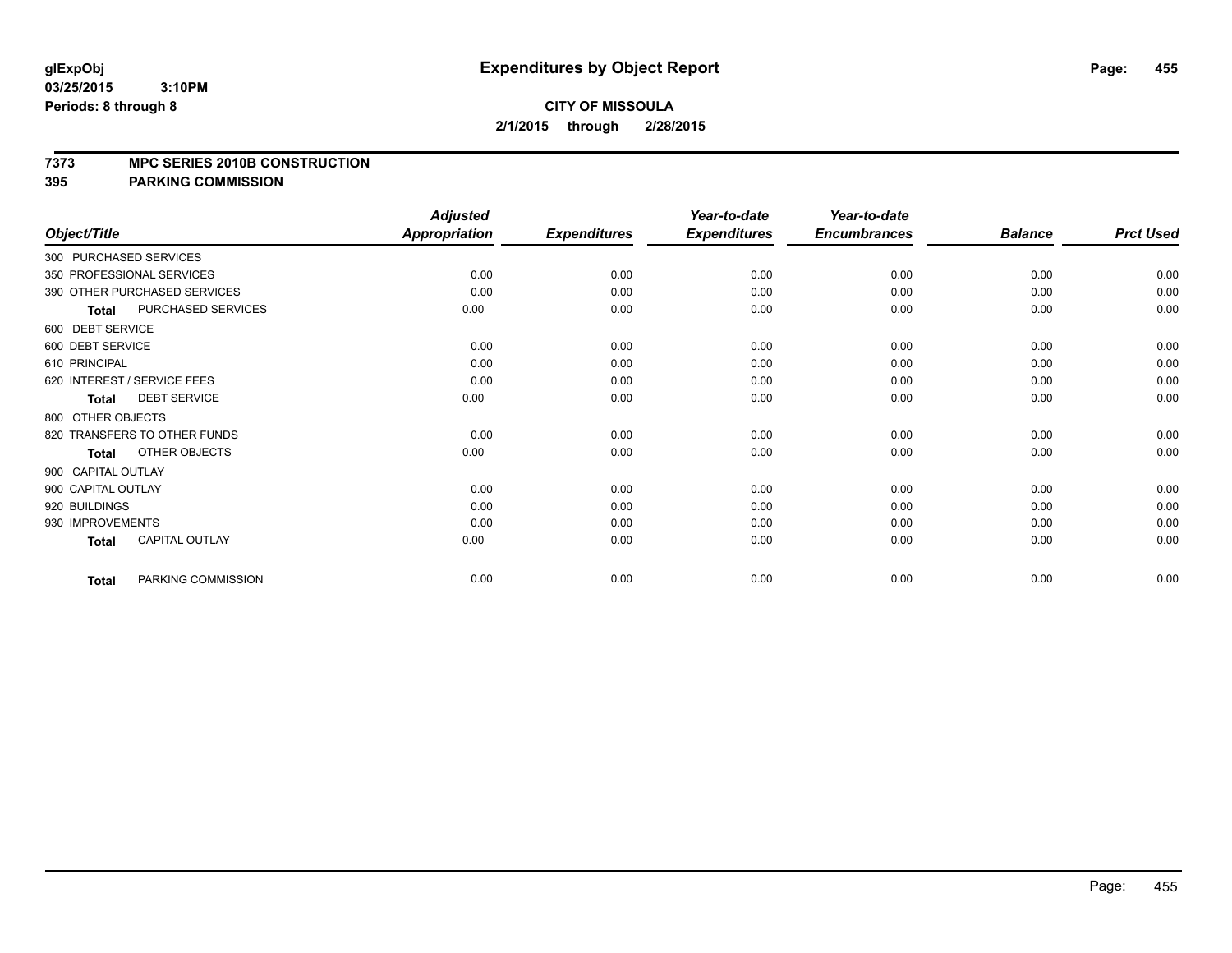## **CITY OF MISSOULA 2/1/2015 through 2/28/2015**

### **7373 MPC SERIES 2010B CONSTRUCTION**

**900 DEPRECIATION**

| Object/Title      |                     | <b>Adjusted</b><br>Appropriation | <b>Expenditures</b> | Year-to-date<br><b>Expenditures</b> | Year-to-date<br><b>Encumbrances</b> | <b>Balance</b> | <b>Prct Used</b> |
|-------------------|---------------------|----------------------------------|---------------------|-------------------------------------|-------------------------------------|----------------|------------------|
| 800 OTHER OBJECTS |                     |                                  |                     |                                     |                                     |                |                  |
| 830 DEPRECIATION  |                     | 0.00                             | 0.00                | 0.00                                | 0.00                                | 0.00           | 0.00             |
| Total             | OTHER OBJECTS       | 0.00                             | 0.00                | 0.00                                | 0.00                                | 0.00           | 0.00             |
| <b>Total</b>      | <b>DEPRECIATION</b> | 0.00                             | 0.00                | 0.00                                | 0.00                                | 0.00           | 0.00             |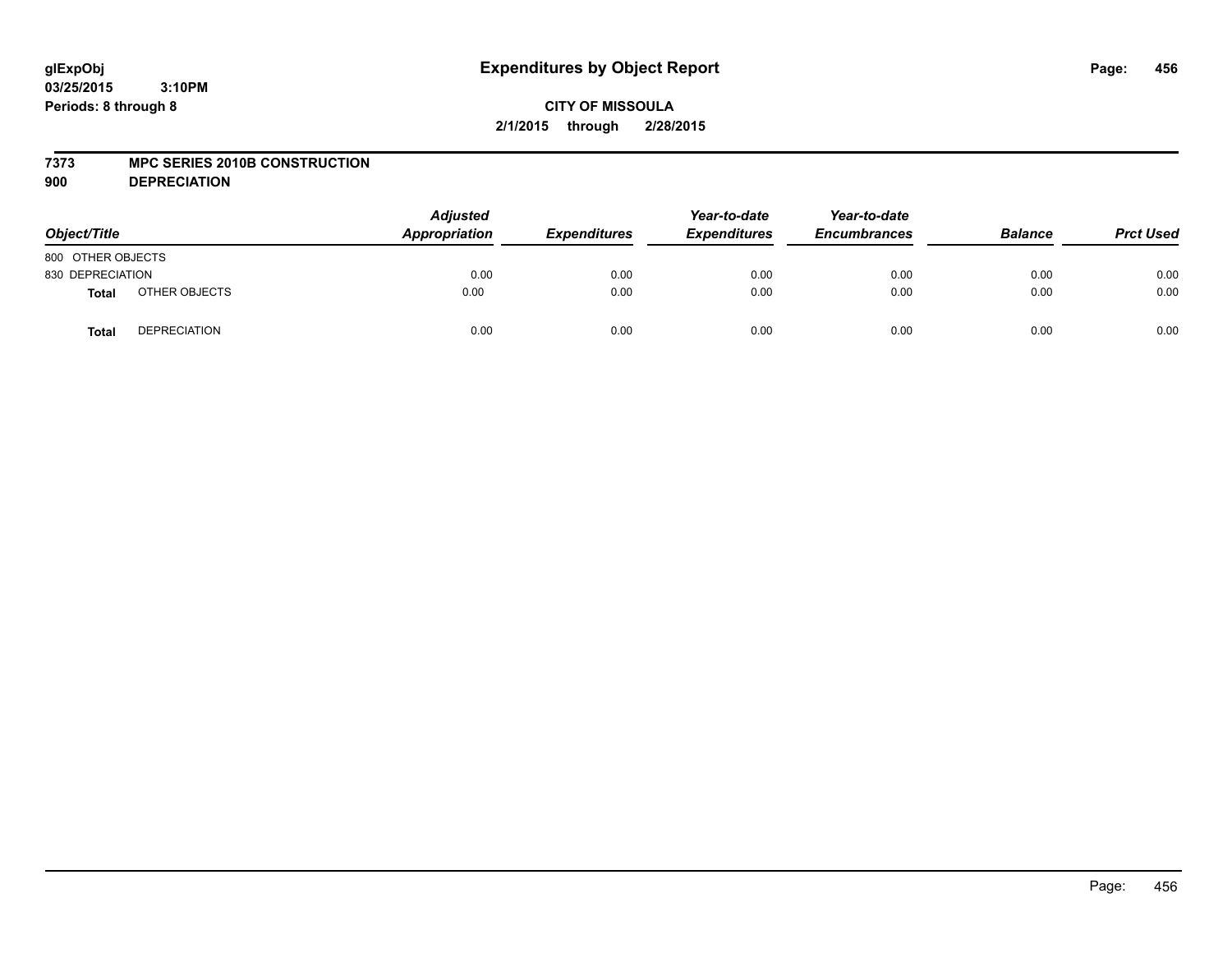## **CITY OF MISSOULA 2/1/2015 through 2/28/2015**

## **7373 MPC SERIES 2010B CONSTRUCTION**

|                        |                               | <b>Adjusted</b>      |                     | Year-to-date        | Year-to-date        |                |                  |
|------------------------|-------------------------------|----------------------|---------------------|---------------------|---------------------|----------------|------------------|
| Object/Title           |                               | <b>Appropriation</b> | <b>Expenditures</b> | <b>Expenditures</b> | <b>Encumbrances</b> | <b>Balance</b> | <b>Prct Used</b> |
| 300 PURCHASED SERVICES |                               |                      |                     |                     |                     |                |                  |
|                        | 350 PROFESSIONAL SERVICES     | 0.00                 | 0.00                | 0.00                | 0.00                | 0.00           | 0.00             |
|                        | 390 OTHER PURCHASED SERVICES  | 0.00                 | 0.00                | 0.00                | 0.00                | 0.00           | 0.00             |
| Total                  | PURCHASED SERVICES            | 0.00                 | 0.00                | 0.00                | 0.00                | 0.00           | 0.00             |
| 600 DEBT SERVICE       |                               |                      |                     |                     |                     |                |                  |
| 600 DEBT SERVICE       |                               | 0.00                 | 0.00                | 0.00                | 0.00                | 0.00           | 0.00             |
| 610 PRINCIPAL          |                               | 0.00                 | 0.00                | 0.00                | 0.00                | 0.00           | 0.00             |
|                        | 620 INTEREST / SERVICE FEES   | 0.00                 | 0.00                | 0.00                | 0.00                | 0.00           | 0.00             |
| <b>Total</b>           | <b>DEBT SERVICE</b>           | 0.00                 | 0.00                | 0.00                | 0.00                | 0.00           | 0.00             |
| 800 OTHER OBJECTS      |                               |                      |                     |                     |                     |                |                  |
|                        | 820 TRANSFERS TO OTHER FUNDS  | 0.00                 | 0.00                | 0.00                | 0.00                | 0.00           | 0.00             |
| 830 DEPRECIATION       |                               | 0.00                 | 0.00                | 0.00                | 0.00                | 0.00           | 0.00             |
| <b>Total</b>           | OTHER OBJECTS                 | 0.00                 | 0.00                | 0.00                | 0.00                | 0.00           | 0.00             |
| 900 CAPITAL OUTLAY     |                               |                      |                     |                     |                     |                |                  |
| 900 CAPITAL OUTLAY     |                               | 0.00                 | 0.00                | 0.00                | 0.00                | 0.00           | 0.00             |
| 920 BUILDINGS          |                               | 0.00                 | 0.00                | 0.00                | 0.00                | 0.00           | 0.00             |
| 930 IMPROVEMENTS       |                               | 0.00                 | 0.00                | 0.00                | 0.00                | 0.00           | 0.00             |
| <b>Total</b>           | <b>CAPITAL OUTLAY</b>         | 0.00                 | 0.00                | 0.00                | 0.00                | 0.00           | 0.00             |
| <b>Total</b>           | MPC SERIES 2010B CONSTRUCTION | 0.00                 | 0.00                | 0.00                | 0.00                | 0.00           | 0.00             |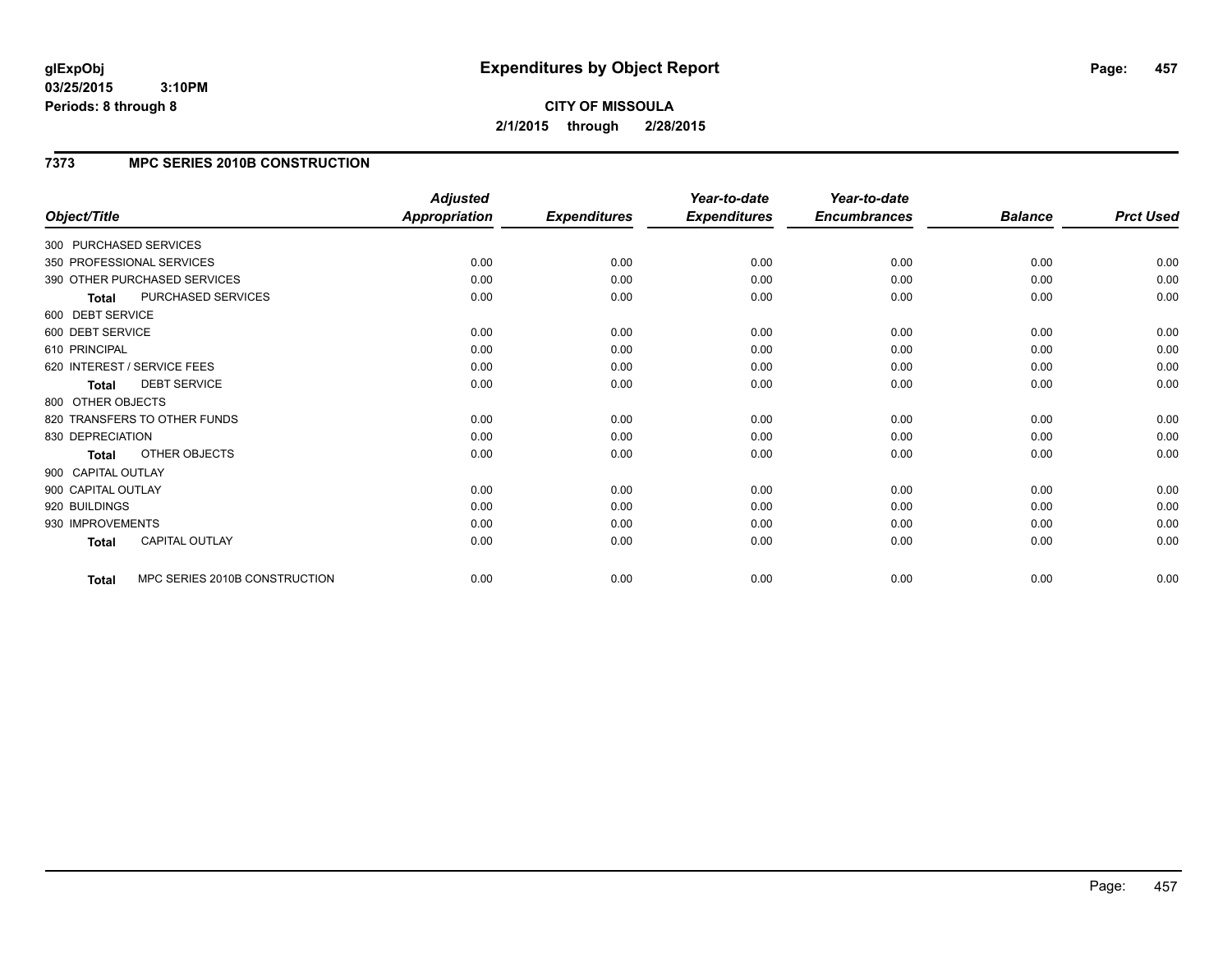### **7374 RESERVE FUND-PARKING BONDS**

| Object/Title       |                       | <b>Adjusted</b><br><b>Appropriation</b> | <b>Expenditures</b> | Year-to-date<br><b>Expenditures</b> | Year-to-date<br><b>Encumbrances</b> | <b>Balance</b> | <b>Prct Used</b> |
|--------------------|-----------------------|-----------------------------------------|---------------------|-------------------------------------|-------------------------------------|----------------|------------------|
| 900 CAPITAL OUTLAY |                       |                                         |                     |                                     |                                     |                |                  |
| 920 BUILDINGS      |                       | 0.00                                    | 0.00                | 0.00                                | 0.00                                | 0.00           | 0.00             |
| 930 IMPROVEMENTS   |                       | 0.00                                    | 0.00                | 0.00                                | 0.00                                | 0.00           | 0.00             |
| <b>Total</b>       | <b>CAPITAL OUTLAY</b> | 0.00                                    | 0.00                | 0.00                                | 0.00                                | 0.00           | 0.00             |
| <b>Total</b>       | PARKING COMMISSION    | 0.00                                    | 0.00                | 0.00                                | 0.00                                | 0.00           | 0.00             |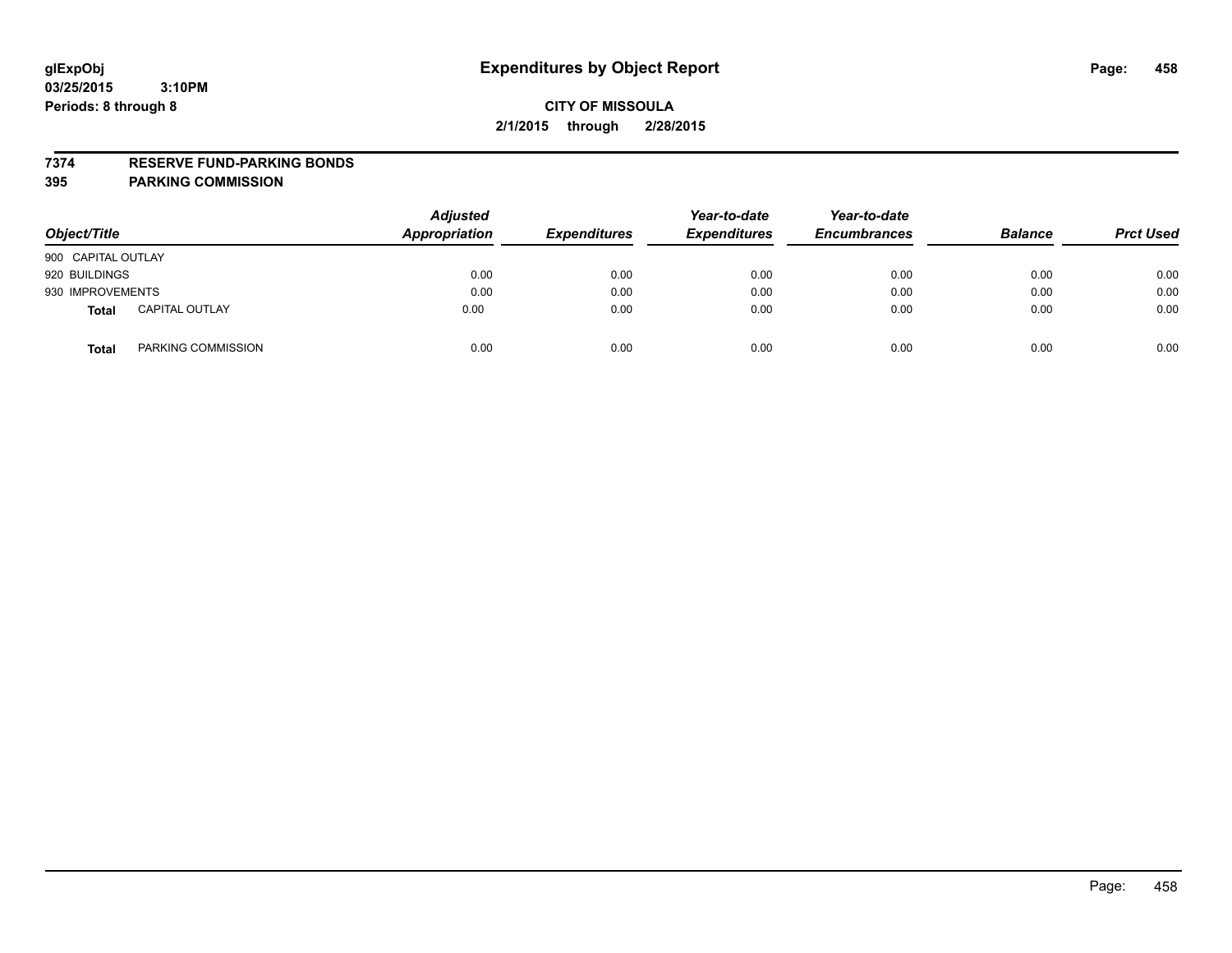# **glExpObj Expenditures by Object Report Page: 459**

**03/25/2015 3:10PM Periods: 8 through 8**

**CITY OF MISSOULA 2/1/2015 through 2/28/2015**

### **7374 RESERVE FUND-PARKING BONDS**

| Object/Title                               | <b>Adjusted</b><br>Appropriation | <b>Expenditures</b> | Year-to-date<br><b>Expenditures</b> | Year-to-date<br><b>Encumbrances</b> | <b>Balance</b> | <b>Prct Used</b> |
|--------------------------------------------|----------------------------------|---------------------|-------------------------------------|-------------------------------------|----------------|------------------|
| 900 CAPITAL OUTLAY                         |                                  |                     |                                     |                                     |                |                  |
| 920 BUILDINGS                              | 0.00                             | 0.00                | 0.00                                | 0.00                                | 0.00           | 0.00             |
| 930 IMPROVEMENTS                           | 0.00                             | 0.00                | 0.00                                | 0.00                                | 0.00           | 0.00             |
| <b>CAPITAL OUTLAY</b><br><b>Total</b>      | 0.00                             | 0.00                | 0.00                                | 0.00                                | 0.00           | 0.00             |
| RESERVE FUND-PARKING BONDS<br><b>Total</b> | 0.00                             | 0.00                | 0.00                                | 0.00                                | 0.00           | 0.00             |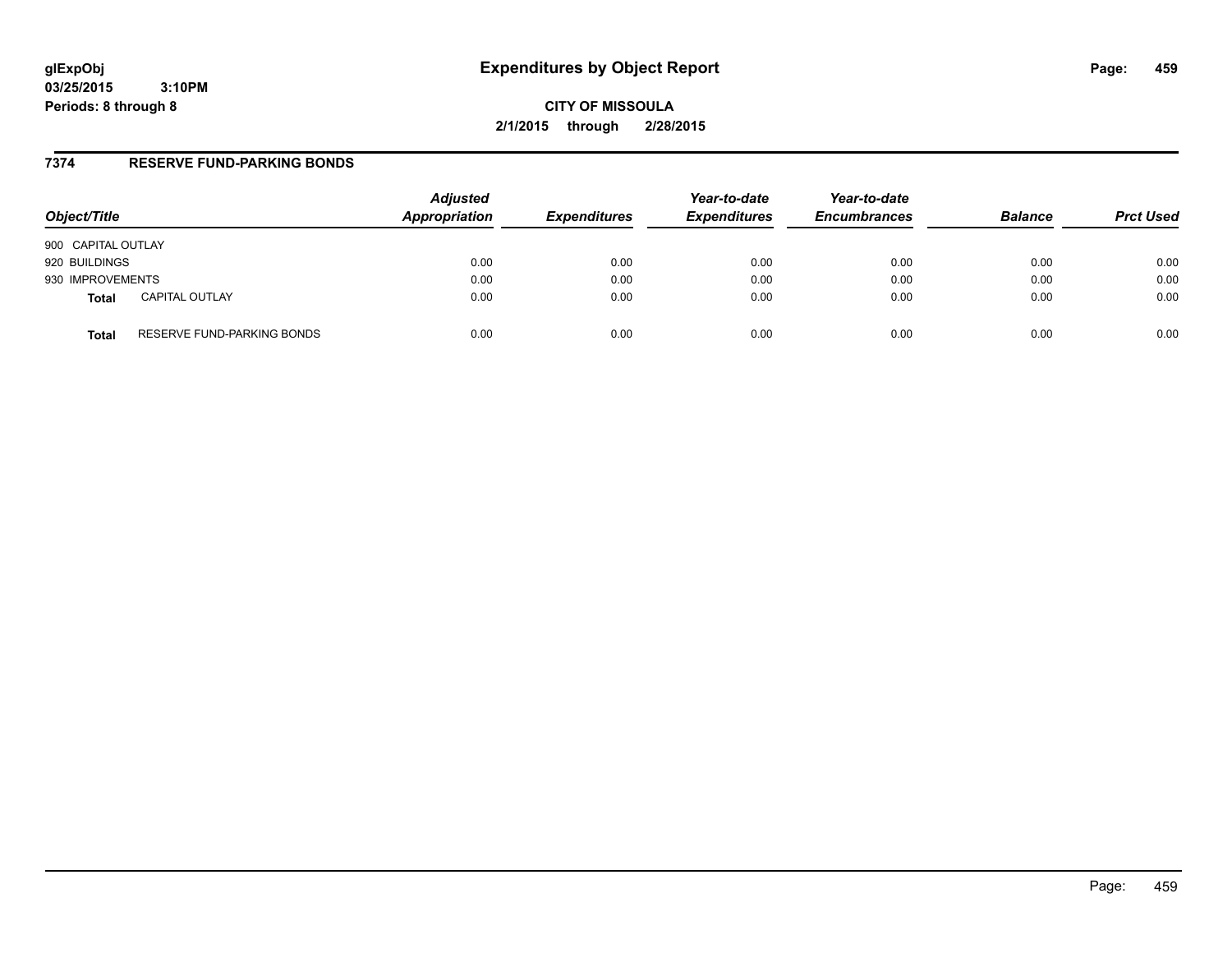### **7375 PLEDGED TAX INCREMENT-2010B BOND**

| Object/Title                              | <b>Adjusted</b><br><b>Appropriation</b> | <b>Expenditures</b> | Year-to-date<br><b>Expenditures</b> | Year-to-date<br><b>Encumbrances</b> | <b>Balance</b> | <b>Prct Used</b> |
|-------------------------------------------|-----------------------------------------|---------------------|-------------------------------------|-------------------------------------|----------------|------------------|
| 300 PURCHASED SERVICES                    |                                         |                     |                                     |                                     |                |                  |
| 390 OTHER PURCHASED SERVICES              | 121.431.00                              | 0.00                | 64.826.73                           | 0.00                                | 56.604.27      | 53.39            |
| <b>PURCHASED SERVICES</b><br><b>Total</b> | 121,431.00                              | 0.00                | 64,826.73                           | 0.00                                | 56,604.27      | 53.39            |
| 800 OTHER OBJECTS                         |                                         |                     |                                     |                                     |                |                  |
| 820 TRANSFERS TO OTHER FUNDS              | 146.731.00                              | 0.00                | 0.00                                | 0.00                                | 146.731.00     | 0.00             |
| OTHER OBJECTS<br><b>Total</b>             | 146.731.00                              | 0.00                | 0.00                                | 0.00                                | 146.731.00     | 0.00             |
| PARKING COMMISSION<br><b>Total</b>        | 268.162.00                              | 0.00                | 64.826.73                           | 0.00                                | 203.335.27     | 24.17            |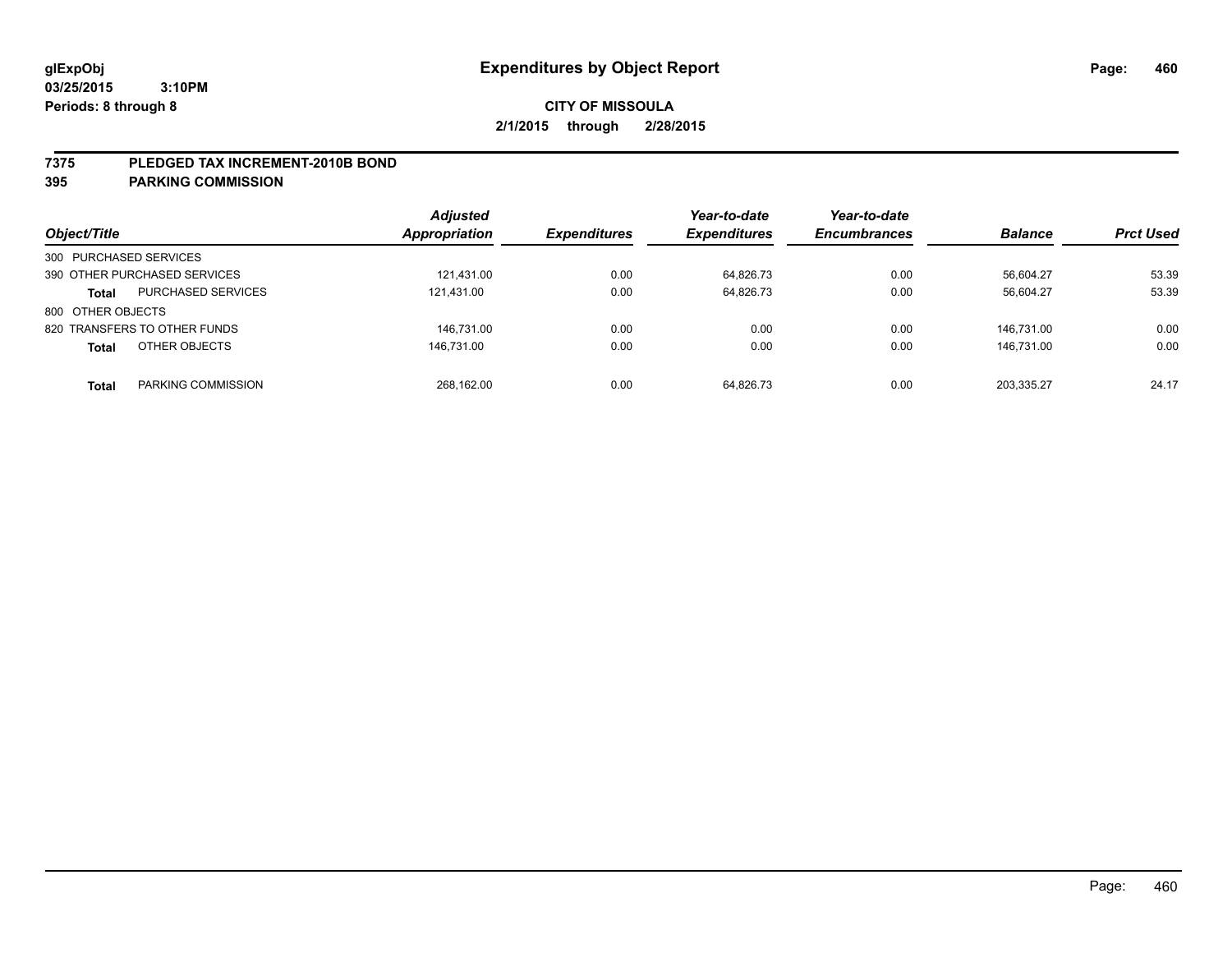## **CITY OF MISSOULA 2/1/2015 through 2/28/2015**

## **7375 PLEDGED TAX INCREMENT-2010B BOND**

| Object/Title           |                                  | <b>Adjusted</b><br><b>Appropriation</b> | <b>Expenditures</b> | Year-to-date<br><b>Expenditures</b> | Year-to-date<br><b>Encumbrances</b> | <b>Balance</b> | <b>Prct Used</b> |
|------------------------|----------------------------------|-----------------------------------------|---------------------|-------------------------------------|-------------------------------------|----------------|------------------|
| 300 PURCHASED SERVICES |                                  |                                         |                     |                                     |                                     |                |                  |
|                        | 390 OTHER PURCHASED SERVICES     | 121,431.00                              | 0.00                | 64.826.73                           | 0.00                                | 56.604.27      | 53.39            |
| <b>Total</b>           | <b>PURCHASED SERVICES</b>        | 121,431.00                              | 0.00                | 64.826.73                           | 0.00                                | 56,604.27      | 53.39            |
| 800 OTHER OBJECTS      |                                  |                                         |                     |                                     |                                     |                |                  |
|                        | 820 TRANSFERS TO OTHER FUNDS     | 146.731.00                              | 0.00                | 0.00                                | 0.00                                | 146.731.00     | 0.00             |
| <b>Total</b>           | OTHER OBJECTS                    | 146.731.00                              | 0.00                | 0.00                                | 0.00                                | 146.731.00     | 0.00             |
| <b>Total</b>           | PLEDGED TAX INCREMENT-2010B BOND | 268.162.00                              | 0.00                | 64.826.73                           | 0.00                                | 203.335.27     | 24.17            |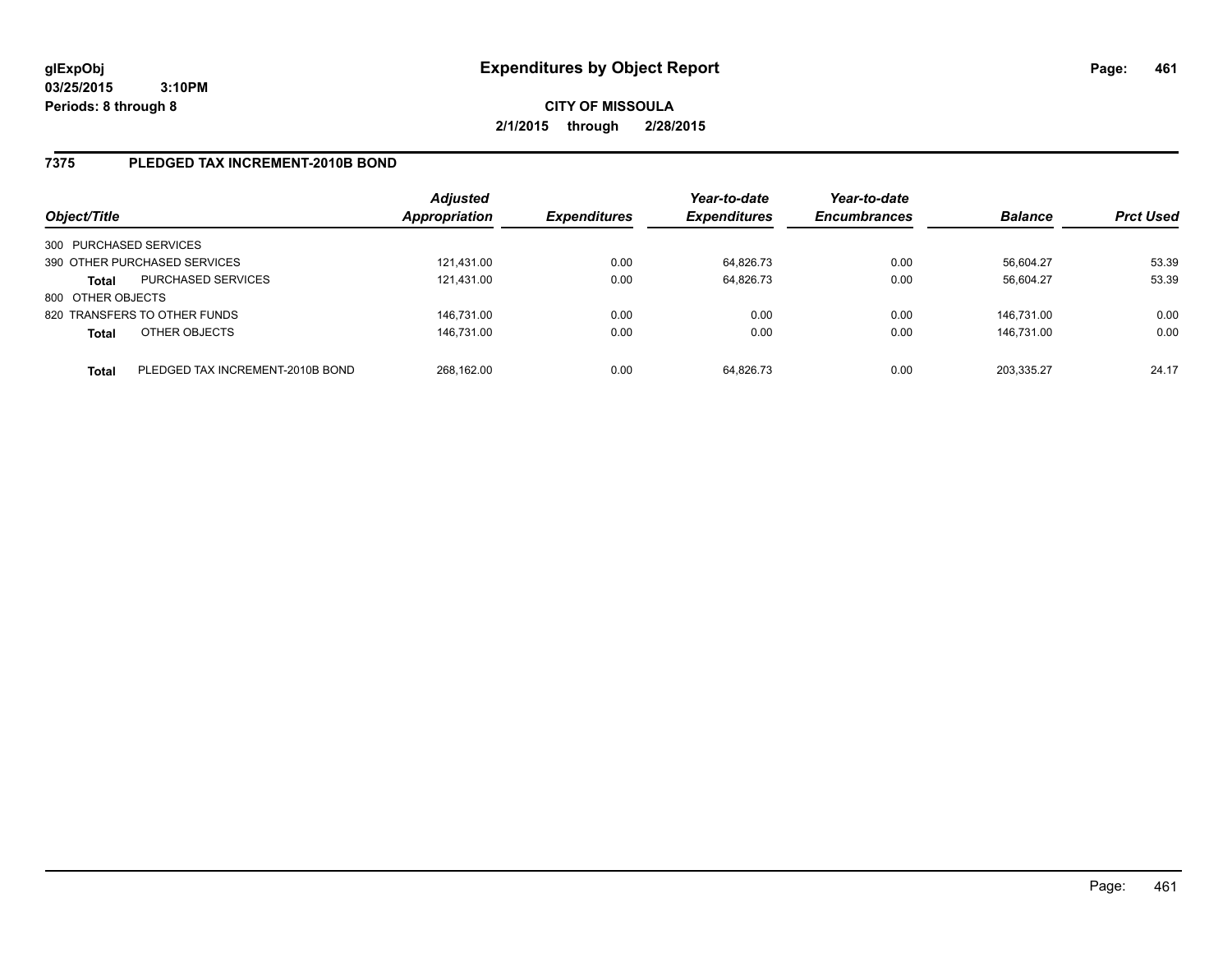#### **7376 MPC 2010A BONDS DEBT INTEREST**

| Object/Title                        | <b>Adjusted</b><br><b>Appropriation</b> | <b>Expenditures</b> | Year-to-date<br><b>Expenditures</b> | Year-to-date<br><b>Encumbrances</b> | <b>Balance</b> | <b>Prct Used</b> |
|-------------------------------------|-----------------------------------------|---------------------|-------------------------------------|-------------------------------------|----------------|------------------|
| 600 DEBT SERVICE                    |                                         |                     |                                     |                                     |                |                  |
| 620 INTEREST / SERVICE FEES         | 0.00                                    | 350.00              | 350.00                              | 0.00                                | $-350.00$      | 0.00             |
| <b>DEBT SERVICE</b><br><b>Total</b> | 0.00                                    | 350.00              | 350.00                              | 0.00                                | $-350.00$      | 0.00             |
| 800 OTHER OBJECTS                   |                                         |                     |                                     |                                     |                |                  |
| 820 TRANSFERS TO OTHER FUNDS        | 0.00                                    | 0.00                | 0.00                                | 0.00                                | 0.00           | 0.00             |
| OTHER OBJECTS<br><b>Total</b>       | 0.00                                    | 0.00                | 0.00                                | 0.00                                | 0.00           | 0.00             |
| PARKING COMMISSION<br><b>Total</b>  | 0.00                                    | 350.00              | 350.00                              | 0.00                                | $-350.00$      | 0.00             |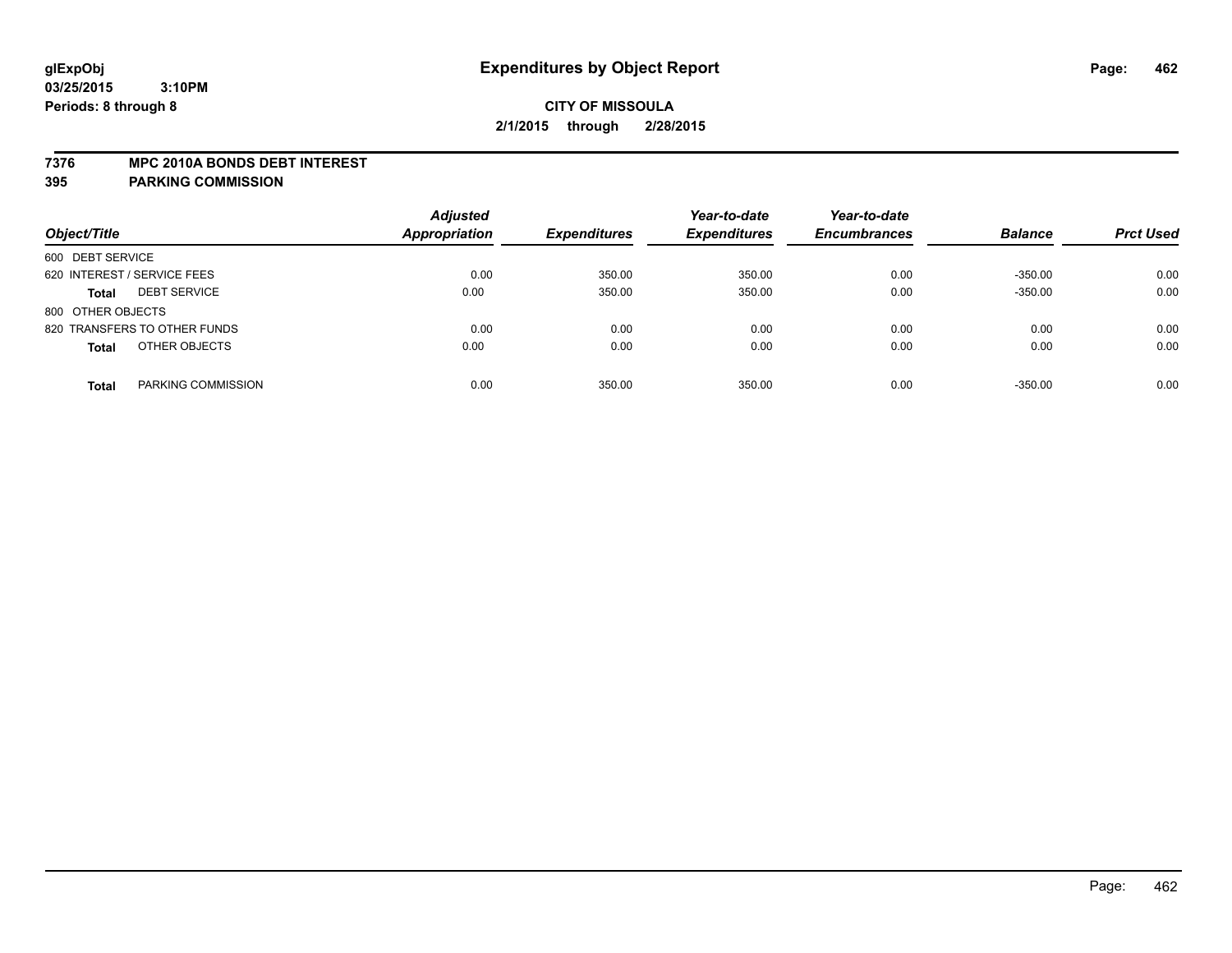**CITY OF MISSOULA 2/1/2015 through 2/28/2015**

### **7376 MPC 2010A BONDS DEBT INTEREST**

| Object/Title                |                               | <b>Adjusted</b><br><b>Appropriation</b> | <b>Expenditures</b> | Year-to-date<br><b>Expenditures</b> | Year-to-date<br><b>Encumbrances</b> | <b>Balance</b> | <b>Prct Used</b> |
|-----------------------------|-------------------------------|-----------------------------------------|---------------------|-------------------------------------|-------------------------------------|----------------|------------------|
| 600 DEBT SERVICE            |                               |                                         |                     |                                     |                                     |                |                  |
| 620 INTEREST / SERVICE FEES |                               | 0.00                                    | 350.00              | 350.00                              | 0.00                                | $-350.00$      | 0.00             |
| <b>Total</b>                | <b>DEBT SERVICE</b>           | 0.00                                    | 350.00              | 350.00                              | 0.00                                | $-350.00$      | 0.00             |
| 800 OTHER OBJECTS           |                               |                                         |                     |                                     |                                     |                |                  |
|                             | 820 TRANSFERS TO OTHER FUNDS  | 0.00                                    | 0.00                | 0.00                                | 0.00                                | 0.00           | 0.00             |
| <b>Total</b>                | OTHER OBJECTS                 | 0.00                                    | 0.00                | 0.00                                | 0.00                                | 0.00           | 0.00             |
| <b>Total</b>                | MPC 2010A BONDS DEBT INTEREST | 0.00                                    | 350.00              | 350.00                              | 0.00                                | $-350.00$      | 0.00             |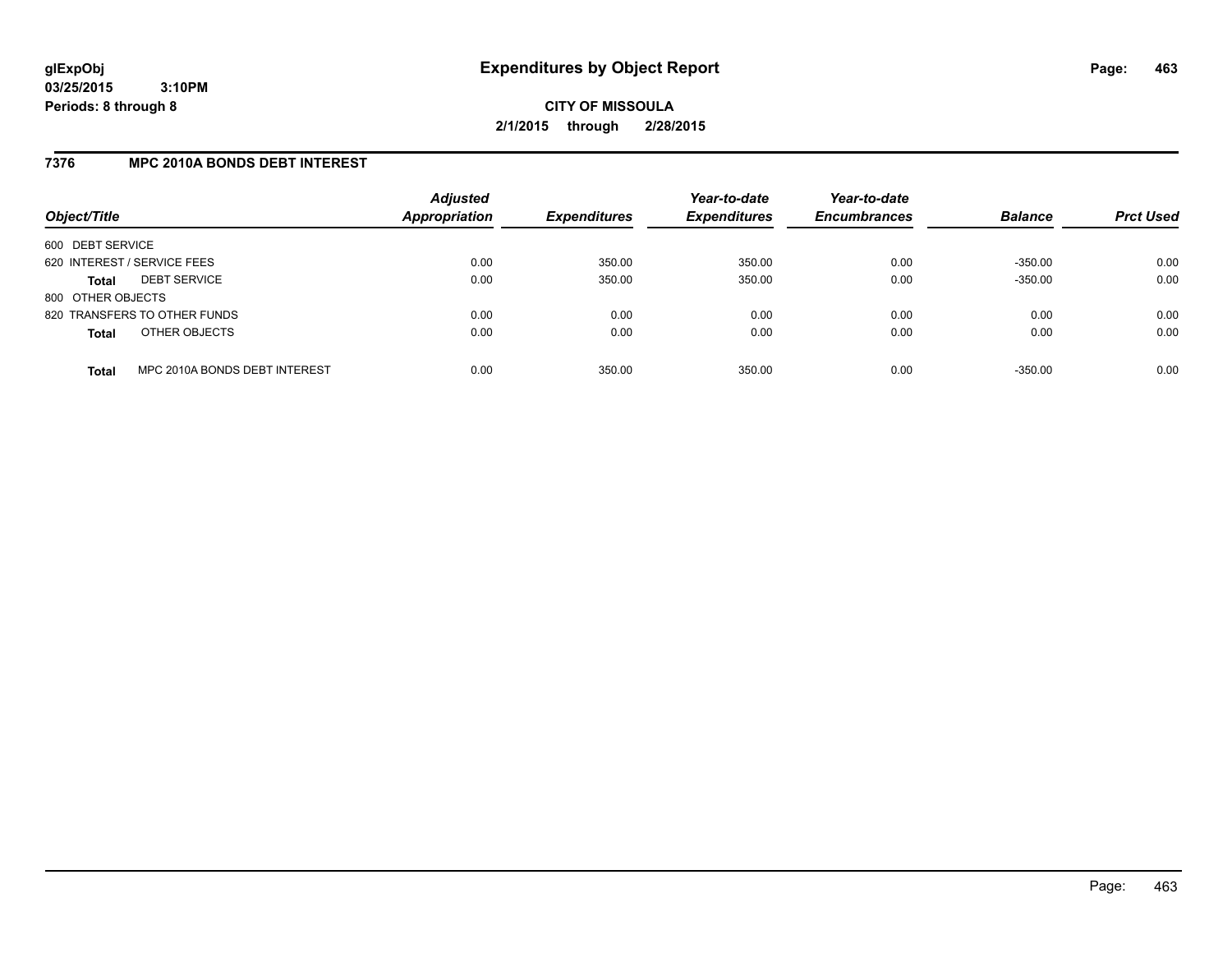#### **7377 MPC 2010A BONDS SINKING FUND**

|                                     | <b>Adjusted</b> |                     | Year-to-date        | Year-to-date        |                |                  |
|-------------------------------------|-----------------|---------------------|---------------------|---------------------|----------------|------------------|
| Object/Title                        | Appropriation   | <b>Expenditures</b> | <b>Expenditures</b> | <b>Encumbrances</b> | <b>Balance</b> | <b>Prct Used</b> |
| 600 DEBT SERVICE                    |                 |                     |                     |                     |                |                  |
| 610 PRINCIPAL                       | 0.00            | 0.00                | 0.00                | 0.00                | 0.00           | 0.00             |
| 620 INTEREST / SERVICE FEES         | 0.00            | 0.00                | 0.00                | 0.00                | 0.00           | 0.00             |
| <b>DEBT SERVICE</b><br><b>Total</b> | 0.00            | 0.00                | 0.00                | 0.00                | 0.00           | 0.00             |
| 800 OTHER OBJECTS                   |                 |                     |                     |                     |                |                  |
| 820 TRANSFERS TO OTHER FUNDS        | 0.00            | 0.00                | 0.00                | 0.00                | 0.00           | 0.00             |
| OTHER OBJECTS<br><b>Total</b>       | 0.00            | 0.00                | 0.00                | 0.00                | 0.00           | 0.00             |
| PARKING COMMISSION<br><b>Total</b>  | 0.00            | 0.00                | 0.00                | 0.00                | 0.00           | 0.00             |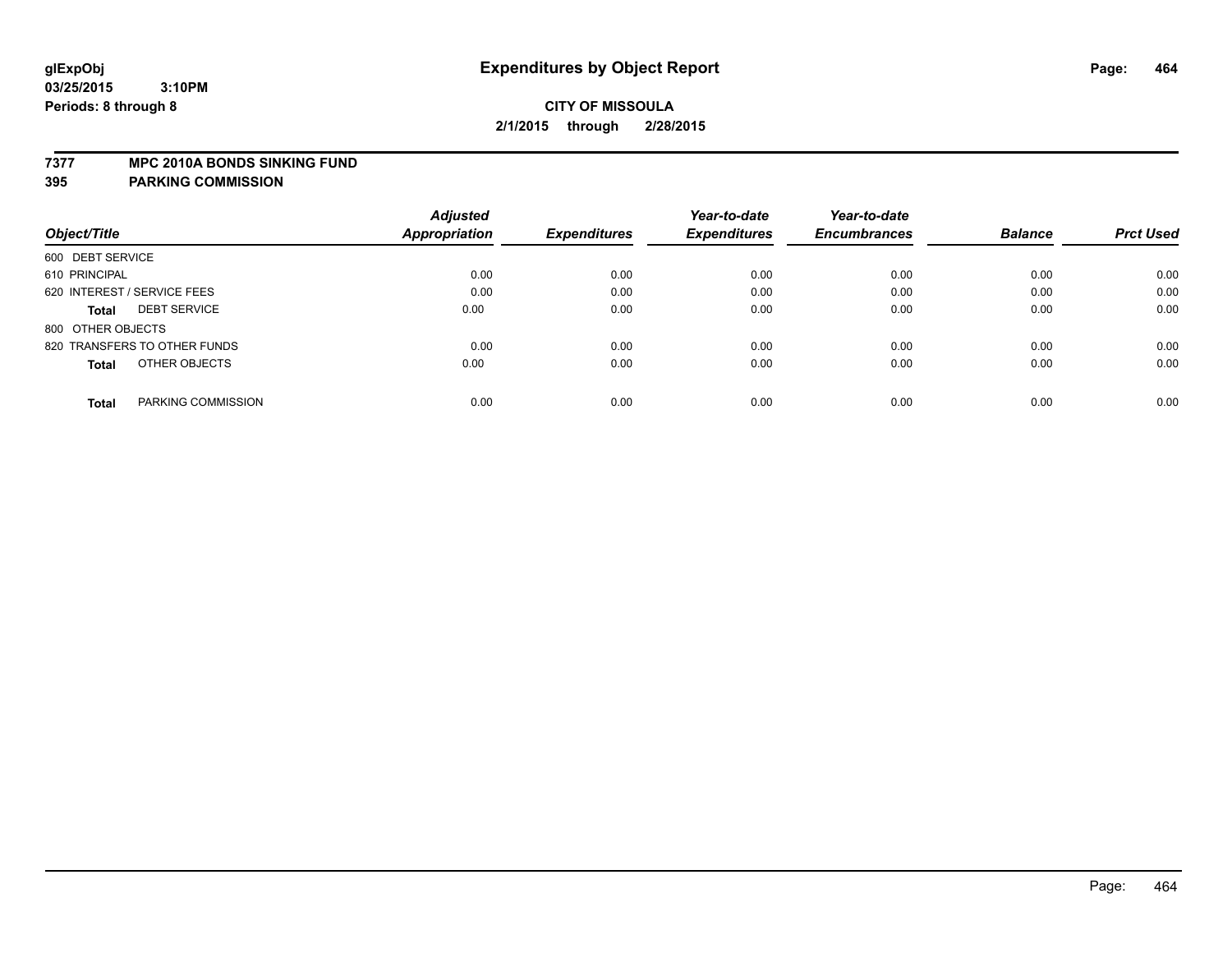**CITY OF MISSOULA 2/1/2015 through 2/28/2015**

### **7377 MPC 2010A BONDS SINKING FUND**

| Object/Title      |                              | <b>Adjusted</b><br><b>Appropriation</b> | <b>Expenditures</b> | Year-to-date<br><b>Expenditures</b> | Year-to-date<br><b>Encumbrances</b> | <b>Balance</b> | <b>Prct Used</b> |
|-------------------|------------------------------|-----------------------------------------|---------------------|-------------------------------------|-------------------------------------|----------------|------------------|
| 600 DEBT SERVICE  |                              |                                         |                     |                                     |                                     |                |                  |
| 610 PRINCIPAL     |                              | 0.00                                    | 0.00                | 0.00                                | 0.00                                | 0.00           | 0.00             |
|                   | 620 INTEREST / SERVICE FEES  | 0.00                                    | 0.00                | 0.00                                | 0.00                                | 0.00           | 0.00             |
| <b>Total</b>      | <b>DEBT SERVICE</b>          | 0.00                                    | 0.00                | 0.00                                | 0.00                                | 0.00           | 0.00             |
| 800 OTHER OBJECTS |                              |                                         |                     |                                     |                                     |                |                  |
|                   | 820 TRANSFERS TO OTHER FUNDS | 0.00                                    | 0.00                | 0.00                                | 0.00                                | 0.00           | 0.00             |
| <b>Total</b>      | OTHER OBJECTS                | 0.00                                    | 0.00                | 0.00                                | 0.00                                | 0.00           | 0.00             |
| <b>Total</b>      | MPC 2010A BONDS SINKING FUND | 0.00                                    | 0.00                | 0.00                                | 0.00                                | 0.00           | 0.00             |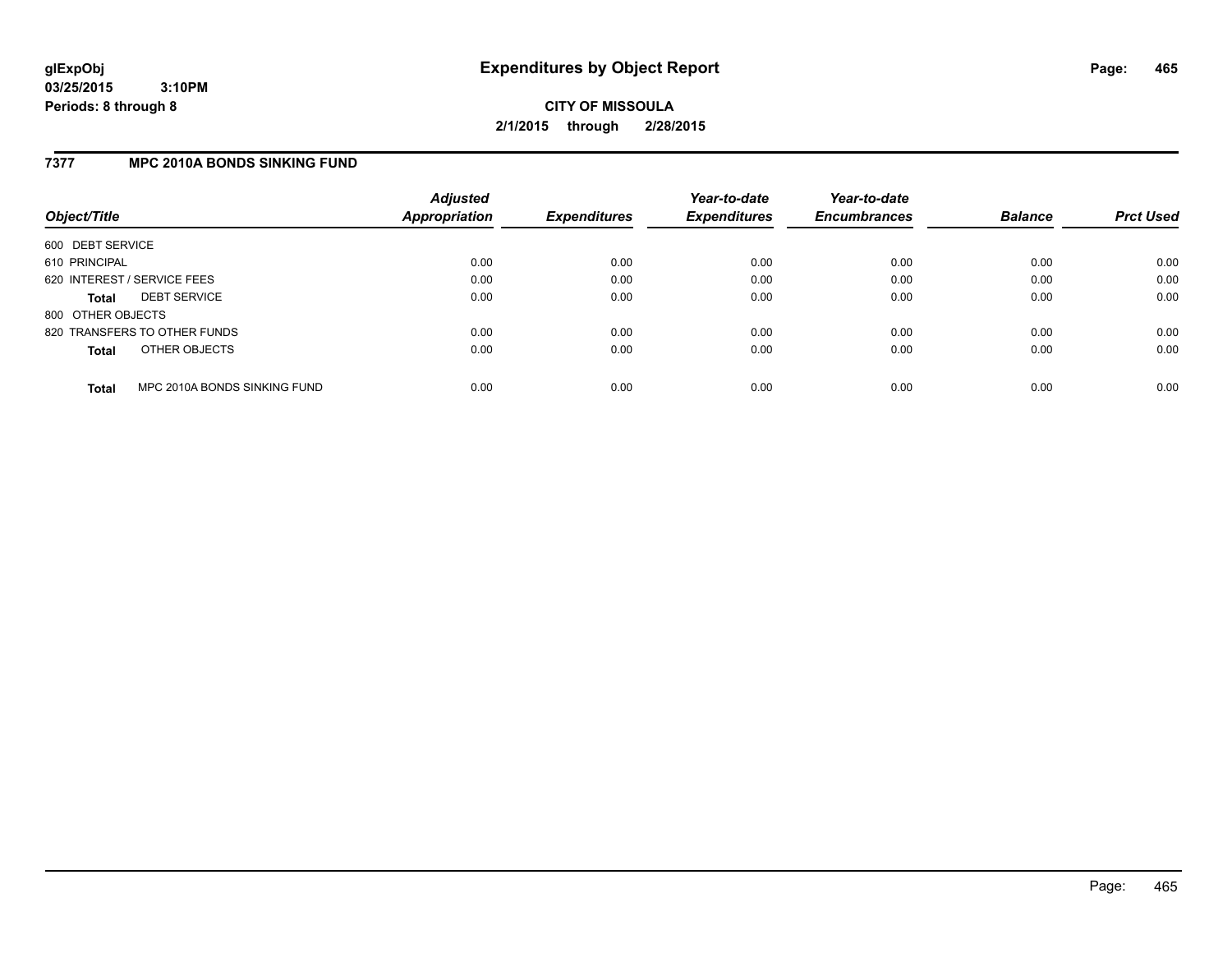**7378 MPC 2010A BOND RESERVE**

|                                       | <b>Adjusted</b>      | <b>Expenditures</b> | Year-to-date<br><b>Expenditures</b> | Year-to-date<br><b>Encumbrances</b> | <b>Balance</b> |                  |
|---------------------------------------|----------------------|---------------------|-------------------------------------|-------------------------------------|----------------|------------------|
| Object/Title                          | <b>Appropriation</b> |                     |                                     |                                     |                | <b>Prct Used</b> |
| 800 OTHER OBJECTS                     |                      |                     |                                     |                                     |                |                  |
| 820 TRANSFERS TO OTHER FUNDS          | 0.00                 | 0.00                | 0.00                                | 0.00                                | 0.00           | 0.00             |
| OTHER OBJECTS<br><b>Total</b>         | 0.00                 | 0.00                | 0.00                                | 0.00                                | 0.00           | 0.00             |
| 900 CAPITAL OUTLAY                    |                      |                     |                                     |                                     |                |                  |
| 930 IMPROVEMENTS                      | 0.00                 | 0.00                | 0.00                                | 0.00                                | 0.00           | 0.00             |
| <b>CAPITAL OUTLAY</b><br><b>Total</b> | 0.00                 | 0.00                | 0.00                                | 0.00                                | 0.00           | 0.00             |
| PARKING COMMISSION<br><b>Total</b>    | 0.00                 | 0.00                | 0.00                                | 0.00                                | 0.00           | 0.00             |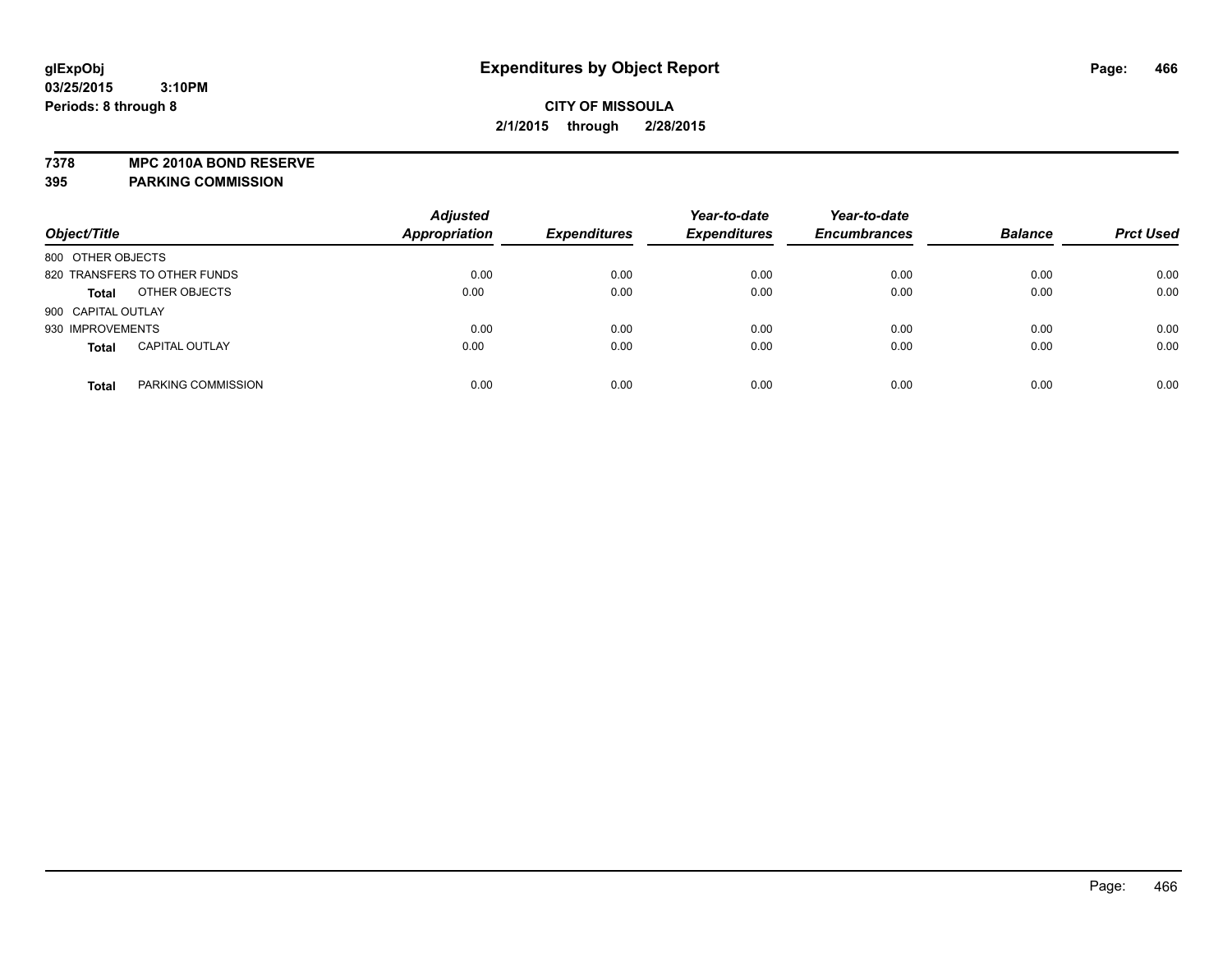### **7378 MPC 2010A BOND RESERVE**

| Object/Title       |                              | <b>Adjusted</b><br><b>Appropriation</b> | <b>Expenditures</b> | Year-to-date<br><b>Expenditures</b> | Year-to-date<br><b>Encumbrances</b> | <b>Balance</b> | <b>Prct Used</b> |
|--------------------|------------------------------|-----------------------------------------|---------------------|-------------------------------------|-------------------------------------|----------------|------------------|
| 800 OTHER OBJECTS  |                              |                                         |                     |                                     |                                     |                |                  |
|                    | 820 TRANSFERS TO OTHER FUNDS | 0.00                                    | 0.00                | 0.00                                | 0.00                                | 0.00           | 0.00             |
| <b>Total</b>       | OTHER OBJECTS                | 0.00                                    | 0.00                | 0.00                                | 0.00                                | 0.00           | 0.00             |
| 900 CAPITAL OUTLAY |                              |                                         |                     |                                     |                                     |                |                  |
| 930 IMPROVEMENTS   |                              | 0.00                                    | 0.00                | 0.00                                | 0.00                                | 0.00           | 0.00             |
| <b>Total</b>       | <b>CAPITAL OUTLAY</b>        | 0.00                                    | 0.00                | 0.00                                | 0.00                                | 0.00           | 0.00             |
| <b>Total</b>       | MPC 2010A BOND RESERVE       | 0.00                                    | 0.00                | 0.00                                | 0.00                                | 0.00           | 0.00             |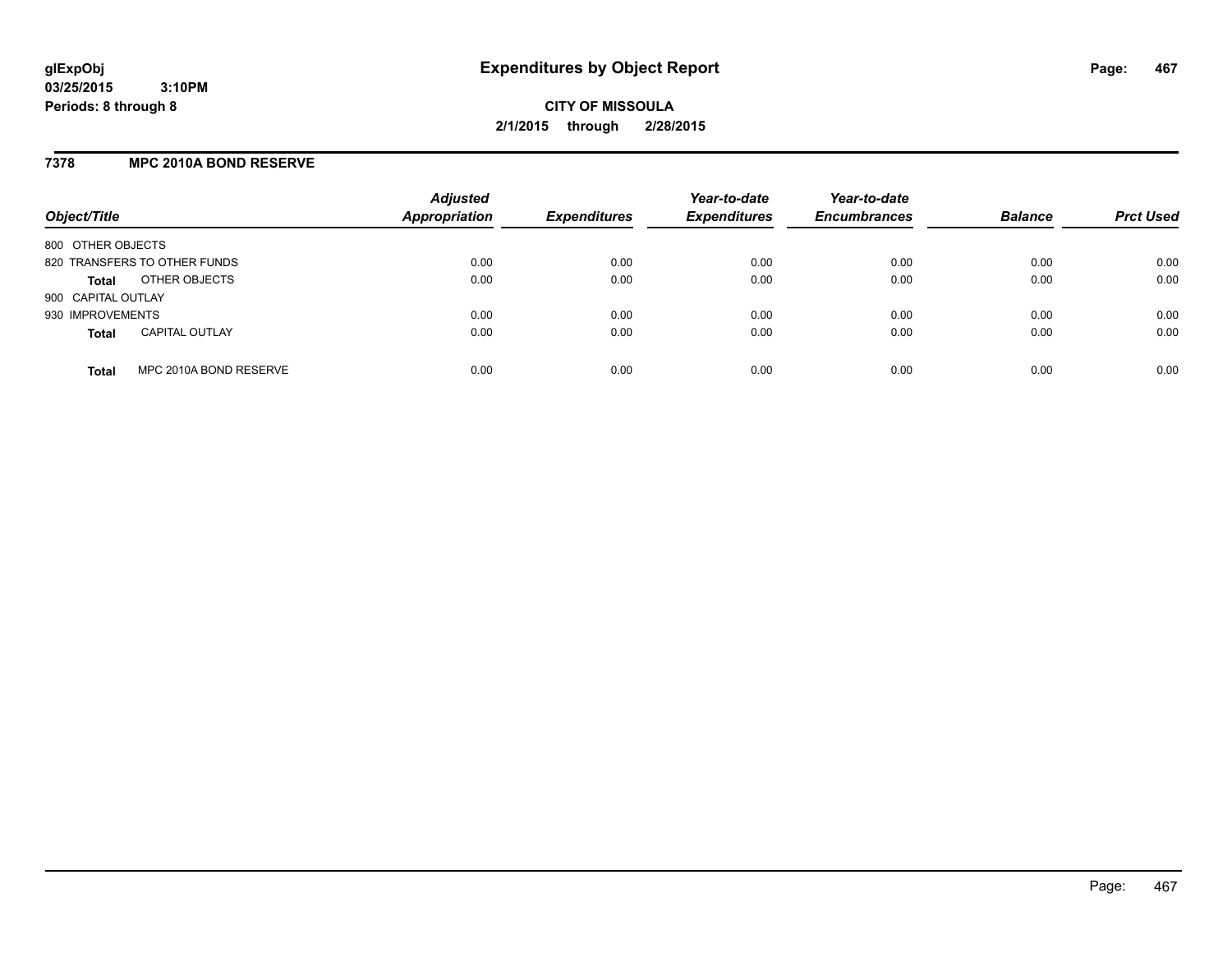#### **7379 MPC 2010A BOND CONSTRUCTION**

| Object/Title                          | <b>Adjusted</b><br><b>Appropriation</b> | <b>Expenditures</b> | Year-to-date<br><b>Expenditures</b> | Year-to-date<br><b>Encumbrances</b> | <b>Balance</b> | <b>Prct Used</b> |
|---------------------------------------|-----------------------------------------|---------------------|-------------------------------------|-------------------------------------|----------------|------------------|
|                                       |                                         |                     |                                     |                                     |                |                  |
| 600 DEBT SERVICE                      |                                         |                     |                                     |                                     |                |                  |
| 610 PRINCIPAL                         | 0.00                                    | 0.00                | 0.00                                | 0.00                                | 0.00           | 0.00             |
| 620 INTEREST / SERVICE FEES           | 0.00                                    | 0.00                | 0.00                                | 0.00                                | 0.00           | 0.00             |
| <b>DEBT SERVICE</b><br><b>Total</b>   | 0.00                                    | 0.00                | 0.00                                | 0.00                                | 0.00           | 0.00             |
| 800 OTHER OBJECTS                     |                                         |                     |                                     |                                     |                |                  |
| 820 TRANSFERS TO OTHER FUNDS          | 0.00                                    | 0.00                | 0.00                                | 0.00                                | 0.00           | 0.00             |
| OTHER OBJECTS<br><b>Total</b>         | 0.00                                    | 0.00                | 0.00                                | 0.00                                | 0.00           | 0.00             |
| 900 CAPITAL OUTLAY                    |                                         |                     |                                     |                                     |                |                  |
| 930 IMPROVEMENTS                      | 0.00                                    | 0.00                | 0.00                                | 0.00                                | 0.00           | 0.00             |
| <b>CAPITAL OUTLAY</b><br><b>Total</b> | 0.00                                    | 0.00                | 0.00                                | 0.00                                | 0.00           | 0.00             |
|                                       |                                         |                     |                                     |                                     |                |                  |
| PARKING COMMISSION<br><b>Total</b>    | 0.00                                    | 0.00                | 0.00                                | 0.00                                | 0.00           | 0.00             |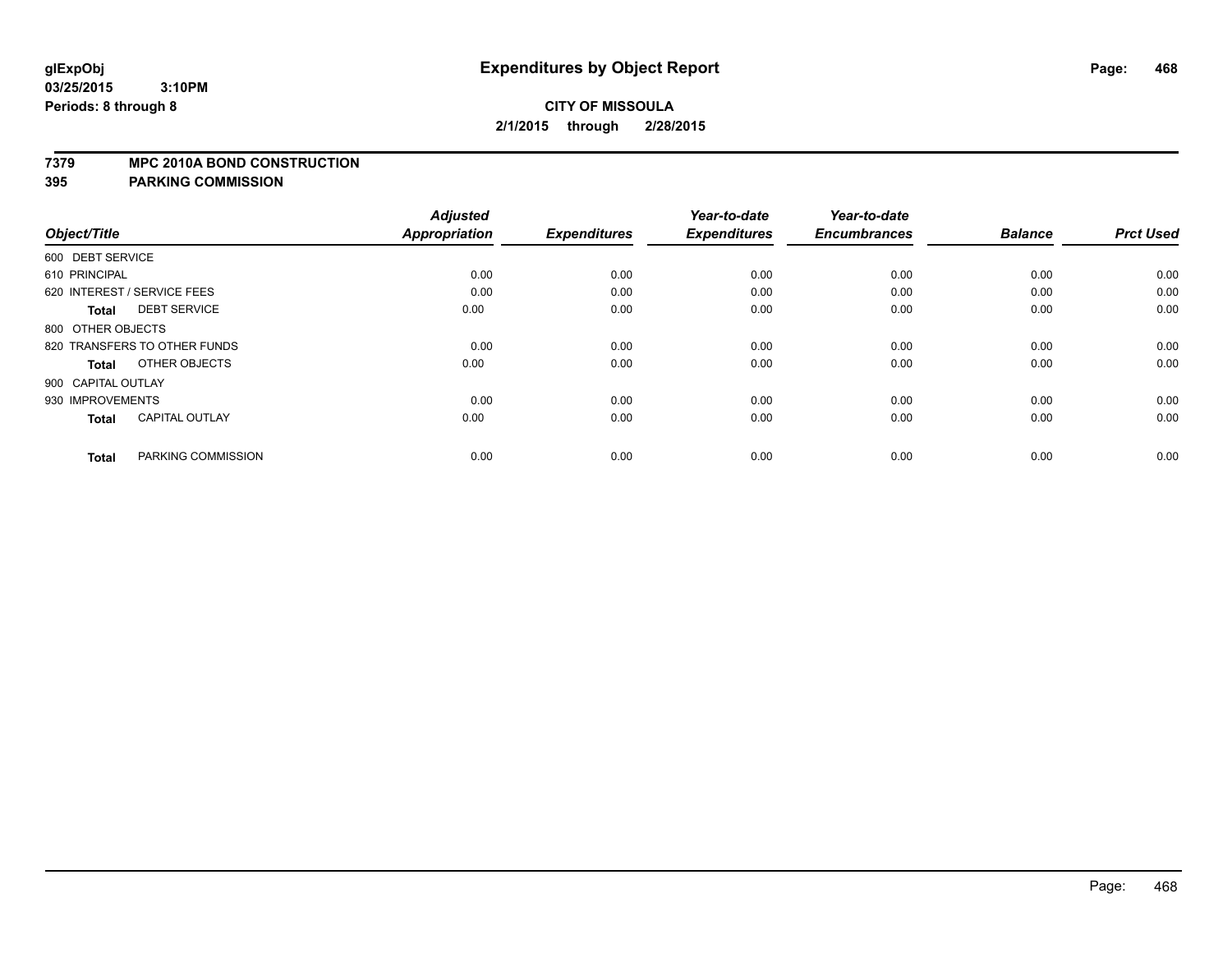# **CITY OF MISSOULA 2/1/2015 through 2/28/2015**

#### **7379 MPC 2010A BOND CONSTRUCTION**

| Object/Title       |                              | <b>Adjusted</b><br><b>Appropriation</b> | <b>Expenditures</b> | Year-to-date<br><b>Expenditures</b> | Year-to-date<br><b>Encumbrances</b> | <b>Balance</b> | <b>Prct Used</b> |
|--------------------|------------------------------|-----------------------------------------|---------------------|-------------------------------------|-------------------------------------|----------------|------------------|
| 600 DEBT SERVICE   |                              |                                         |                     |                                     |                                     |                |                  |
| 610 PRINCIPAL      |                              | 0.00                                    | 0.00                | 0.00                                | 0.00                                | 0.00           | 0.00             |
|                    | 620 INTEREST / SERVICE FEES  | 0.00                                    | 0.00                | 0.00                                | 0.00                                | 0.00           | 0.00             |
| <b>Total</b>       | <b>DEBT SERVICE</b>          | 0.00                                    | 0.00                | 0.00                                | 0.00                                | 0.00           | 0.00             |
| 800 OTHER OBJECTS  |                              |                                         |                     |                                     |                                     |                |                  |
|                    | 820 TRANSFERS TO OTHER FUNDS | 0.00                                    | 0.00                | 0.00                                | 0.00                                | 0.00           | 0.00             |
| Total              | OTHER OBJECTS                | 0.00                                    | 0.00                | 0.00                                | 0.00                                | 0.00           | 0.00             |
| 900 CAPITAL OUTLAY |                              |                                         |                     |                                     |                                     |                |                  |
| 930 IMPROVEMENTS   |                              | 0.00                                    | 0.00                | 0.00                                | 0.00                                | 0.00           | 0.00             |
| <b>Total</b>       | <b>CAPITAL OUTLAY</b>        | 0.00                                    | 0.00                | 0.00                                | 0.00                                | 0.00           | 0.00             |
| <b>Total</b>       | MPC 2010A BOND CONSTRUCTION  | 0.00                                    | 0.00                | 0.00                                | 0.00                                | 0.00           | 0.00             |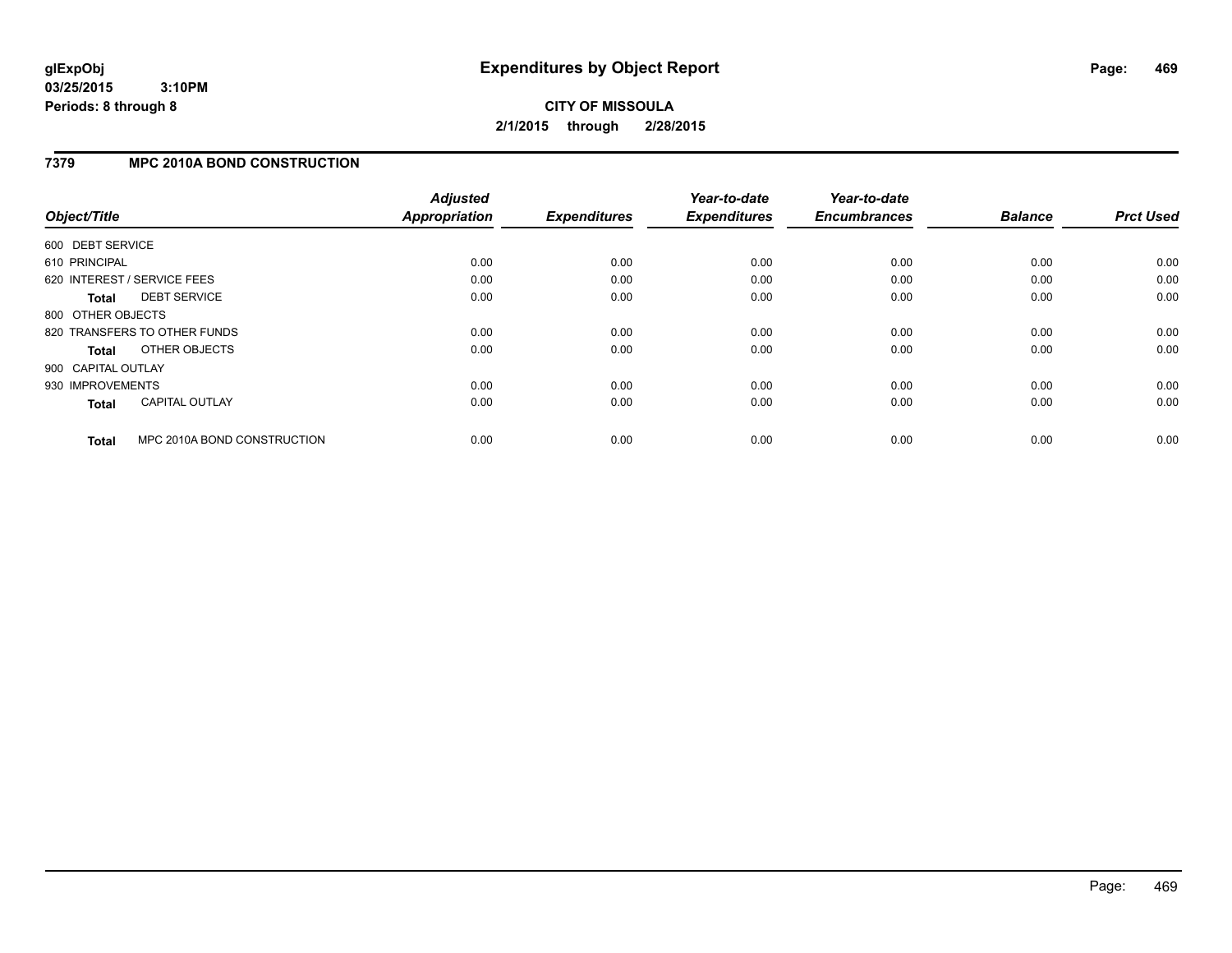#### **7380 BUSINESS IMPROVEMENT DISTRICT**

**375 BUSINESS IMPROVEMENT DISTRICT**

| Object/Title           |                                      | <b>Adjusted</b><br><b>Appropriation</b> | <b>Expenditures</b> | Year-to-date<br><b>Expenditures</b> | Year-to-date<br><b>Encumbrances</b> | <b>Balance</b> | <b>Prct Used</b> |
|------------------------|--------------------------------------|-----------------------------------------|---------------------|-------------------------------------|-------------------------------------|----------------|------------------|
| 300 PURCHASED SERVICES |                                      |                                         |                     |                                     |                                     |                |                  |
|                        | 350 PROFESSIONAL SERVICES            | 416.004.00                              | 40.000.00           | 200.000.00                          | 0.00                                | 216.004.00     | 48.08            |
| <b>Total</b>           | <b>PURCHASED SERVICES</b>            | 416.004.00                              | 40,000.00           | 200,000.00                          | 0.00                                | 216.004.00     | 48.08            |
| 800 OTHER OBJECTS      |                                      |                                         |                     |                                     |                                     |                |                  |
| 845 CONTINGENCY        |                                      | 5.000.00                                | 0.00                | 0.00                                | 0.00                                | 5.000.00       | 0.00             |
| <b>Total</b>           | OTHER OBJECTS                        | 5.000.00                                | 0.00                | 0.00                                | 0.00                                | 5,000.00       | 0.00             |
| <b>Total</b>           | <b>BUSINESS IMPROVEMENT DISTRICT</b> | 421.004.00                              | 40,000.00           | 200.000.00                          | 0.00                                | 221.004.00     | 47.51            |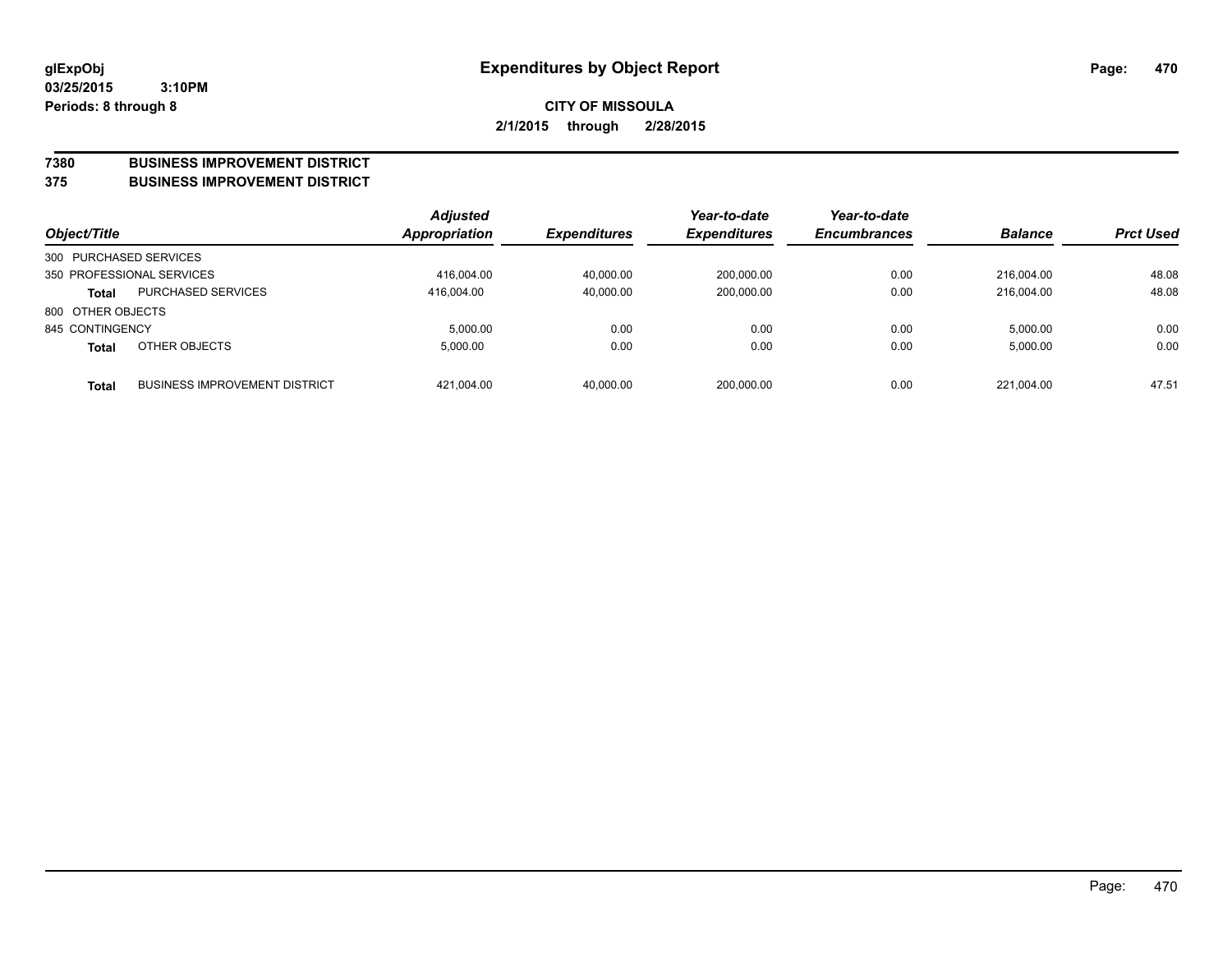**CITY OF MISSOULA 2/1/2015 through 2/28/2015**

#### **7380 BUSINESS IMPROVEMENT DISTRICT**

| Object/Title           |                                      | <b>Adjusted</b><br><b>Appropriation</b> | <b>Expenditures</b> | Year-to-date<br><b>Expenditures</b> | Year-to-date<br><b>Encumbrances</b> | <b>Balance</b> | <b>Prct Used</b> |
|------------------------|--------------------------------------|-----------------------------------------|---------------------|-------------------------------------|-------------------------------------|----------------|------------------|
| 300 PURCHASED SERVICES |                                      |                                         |                     |                                     |                                     |                |                  |
|                        | 350 PROFESSIONAL SERVICES            | 416.004.00                              | 40,000.00           | 200,000.00                          | 0.00                                | 216.004.00     | 48.08            |
| <b>Total</b>           | <b>PURCHASED SERVICES</b>            | 416.004.00                              | 40,000.00           | 200,000.00                          | 0.00                                | 216.004.00     | 48.08            |
| 800 OTHER OBJECTS      |                                      |                                         |                     |                                     |                                     |                |                  |
| 845 CONTINGENCY        |                                      | 5.000.00                                | 0.00                | 0.00                                | 0.00                                | 5.000.00       | 0.00             |
| <b>Total</b>           | OTHER OBJECTS                        | 5.000.00                                | 0.00                | 0.00                                | 0.00                                | 5,000.00       | 0.00             |
| <b>Total</b>           | <b>BUSINESS IMPROVEMENT DISTRICT</b> | 421.004.00                              | 40,000.00           | 200.000.00                          | 0.00                                | 221.004.00     | 47.51            |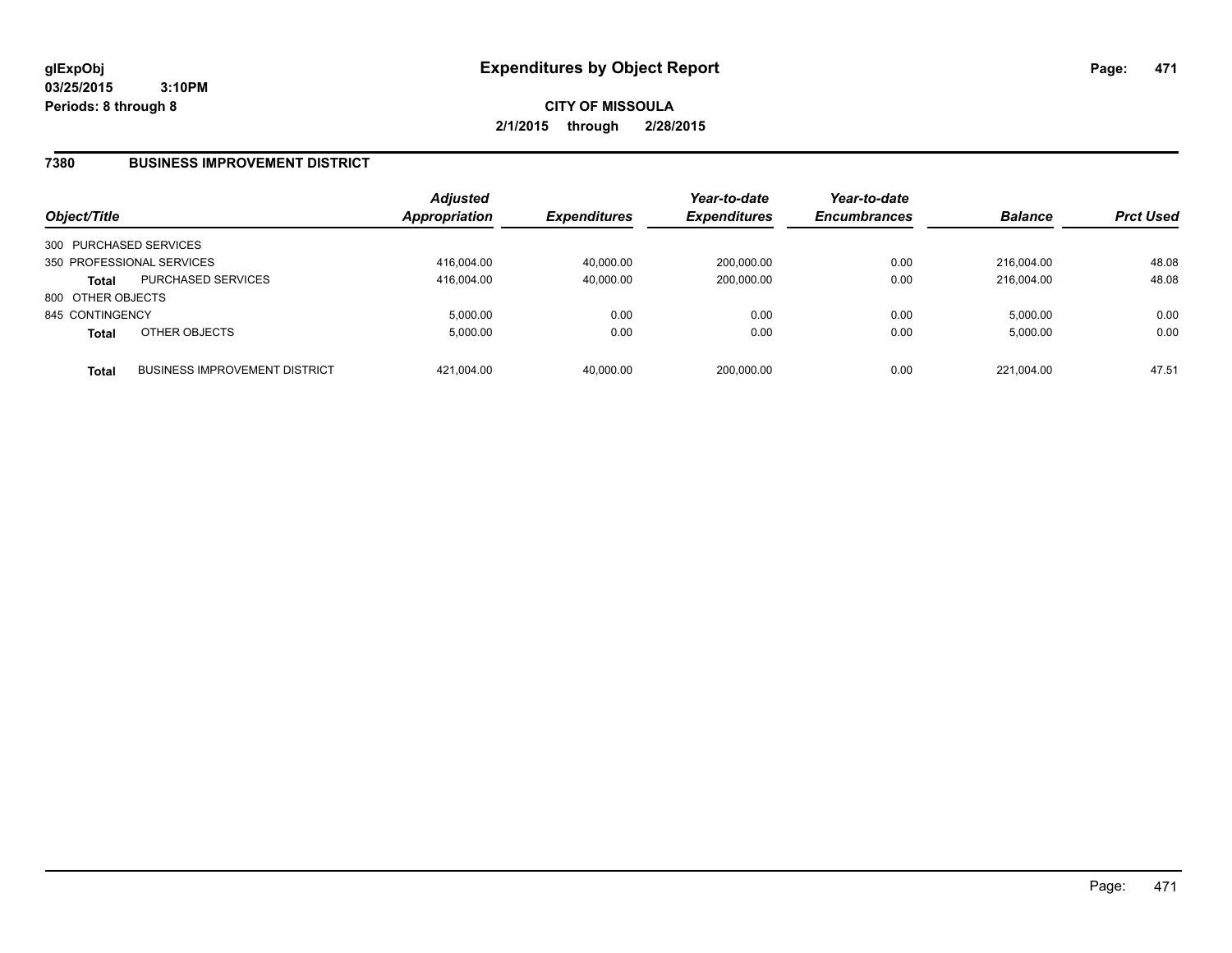#### **7381 TOURISM BUSINESS IMPROVEMENT DISTRICT**

#### **375 BUSINESS IMPROVEMENT DISTRICT**

| Object/Title                                         | <b>Adjusted</b><br>Appropriation | <i><b>Expenditures</b></i> | Year-to-date<br><b>Expenditures</b> | Year-to-date<br><b>Encumbrances</b> | <b>Balance</b> | <b>Prct Used</b> |
|------------------------------------------------------|----------------------------------|----------------------------|-------------------------------------|-------------------------------------|----------------|------------------|
| 300 PURCHASED SERVICES                               |                                  |                            |                                     |                                     |                |                  |
| 390 OTHER PURCHASED SERVICES                         | 620.494.00                       | 0.00                       | 0.00                                | 0.00                                | 620,494.00     | 0.00             |
| <b>PURCHASED SERVICES</b><br><b>Total</b>            | 620.494.00                       | 0.00                       | 0.00                                | 0.00                                | 620.494.00     | 0.00             |
| <b>BUSINESS IMPROVEMENT DISTRICT</b><br><b>Total</b> | 620,494.00                       | 0.00                       | 0.00                                | 0.00                                | 620,494.00     | 0.00             |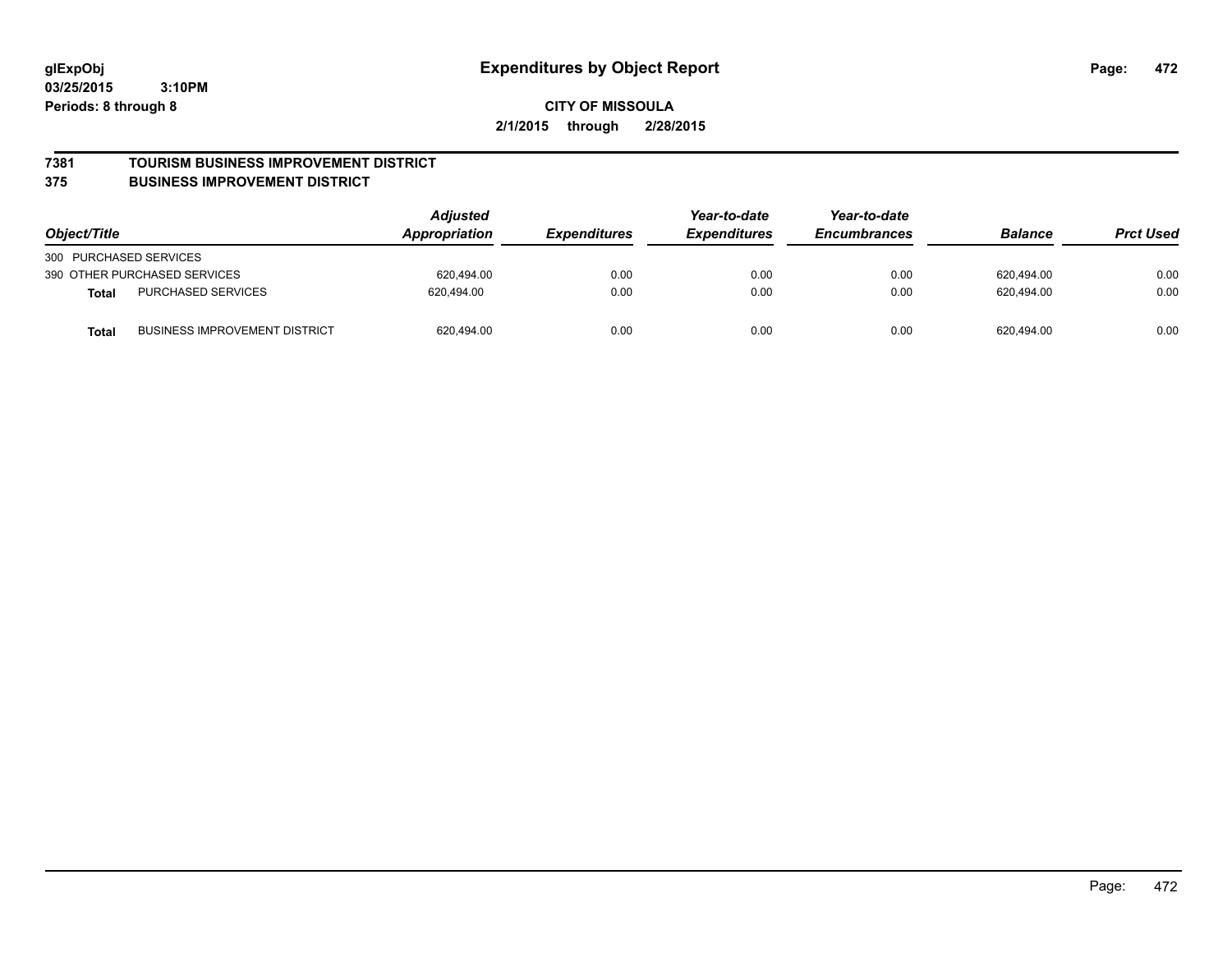**CITY OF MISSOULA 2/1/2015 through 2/28/2015**

#### **7381 TOURISM BUSINESS IMPROVEMENT DISTRICT**

| Object/Title                                     | <b>Adjusted</b><br>Appropriation<br><i><b>Expenditures</b></i> | Year-to-date<br><b>Expenditures</b> | Year-to-date<br><b>Encumbrances</b> | <b>Balance</b> | <b>Prct Used</b> |      |
|--------------------------------------------------|----------------------------------------------------------------|-------------------------------------|-------------------------------------|----------------|------------------|------|
| 300 PURCHASED SERVICES                           |                                                                |                                     |                                     |                |                  |      |
| 390 OTHER PURCHASED SERVICES                     | 620.494.00                                                     | 0.00                                | 0.00                                | 0.00           | 620.494.00       | 0.00 |
| PURCHASED SERVICES<br><b>Total</b>               | 620.494.00                                                     | 0.00                                | 0.00                                | 0.00           | 620.494.00       | 0.00 |
| TOURISM BUSINESS IMPROVEMENT DIS<br><b>Total</b> | 620,494.00                                                     | 0.00                                | 0.00                                | 0.00           | 620.494.00       | 0.00 |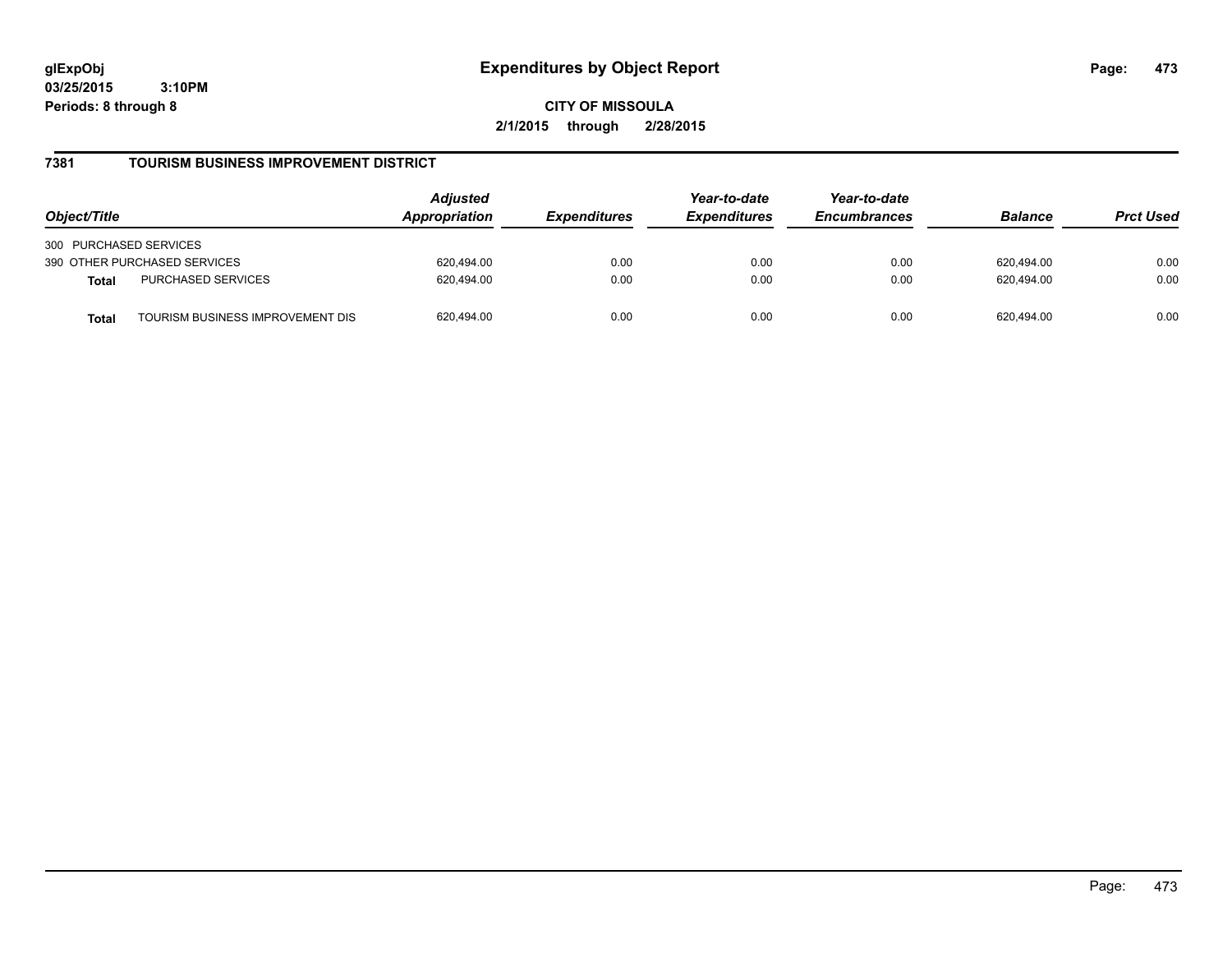# **7382 5.75M TIF RESERVE**

**390 NON-DEPARTMENTAL**

| Object/Title                     | <b>Adjusted</b><br>Appropriation | <b>Expenditures</b> | Year-to-date<br><b>Expenditures</b> | Year-to-date<br><b>Encumbrances</b> | <b>Balance</b> | <b>Prct Used</b> |
|----------------------------------|----------------------------------|---------------------|-------------------------------------|-------------------------------------|----------------|------------------|
| 800 OTHER OBJECTS                |                                  |                     |                                     |                                     |                |                  |
| 820 TRANSFERS TO OTHER FUNDS     | 0.00                             | 0.00                | 0.00                                | 0.00                                | 0.00           | 0.00             |
| OTHER OBJECTS<br><b>Total</b>    | 0.00                             | 0.00                | 0.00                                | 0.00                                | 0.00           | 0.00             |
| NON-DEPARTMENTAL<br><b>Total</b> | 0.00                             | 0.00                | 0.00                                | 0.00                                | 0.00           | 0.00             |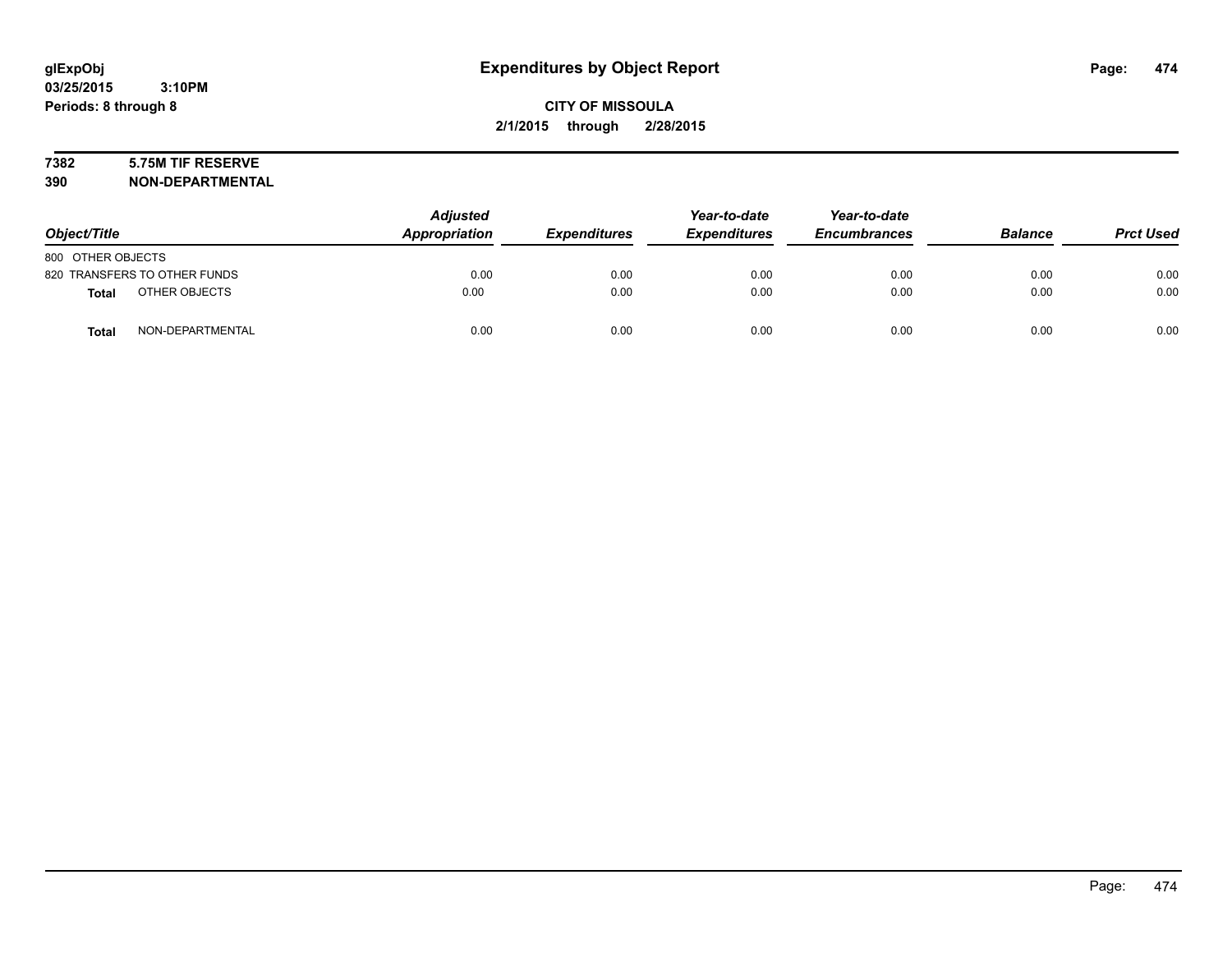**CITY OF MISSOULA 2/1/2015 through 2/28/2015**

#### **7382 5.75M TIF RESERVE**

| Object/Title                      | <b>Adjusted</b><br>Appropriation | <b>Expenditures</b> | Year-to-date<br><b>Expenditures</b> | Year-to-date<br><b>Encumbrances</b> | <b>Balance</b> | <b>Prct Used</b> |
|-----------------------------------|----------------------------------|---------------------|-------------------------------------|-------------------------------------|----------------|------------------|
| 800 OTHER OBJECTS                 |                                  |                     |                                     |                                     |                |                  |
| 820 TRANSFERS TO OTHER FUNDS      | 0.00                             | 0.00                | 0.00                                | 0.00                                | 0.00           | 0.00             |
| OTHER OBJECTS<br><b>Total</b>     | 0.00                             | 0.00                | 0.00                                | 0.00                                | 0.00           | 0.00             |
| 5.75M TIF RESERVE<br><b>Total</b> | 0.00                             | 0.00                | 0.00                                | 0.00                                | 0.00           | 0.00             |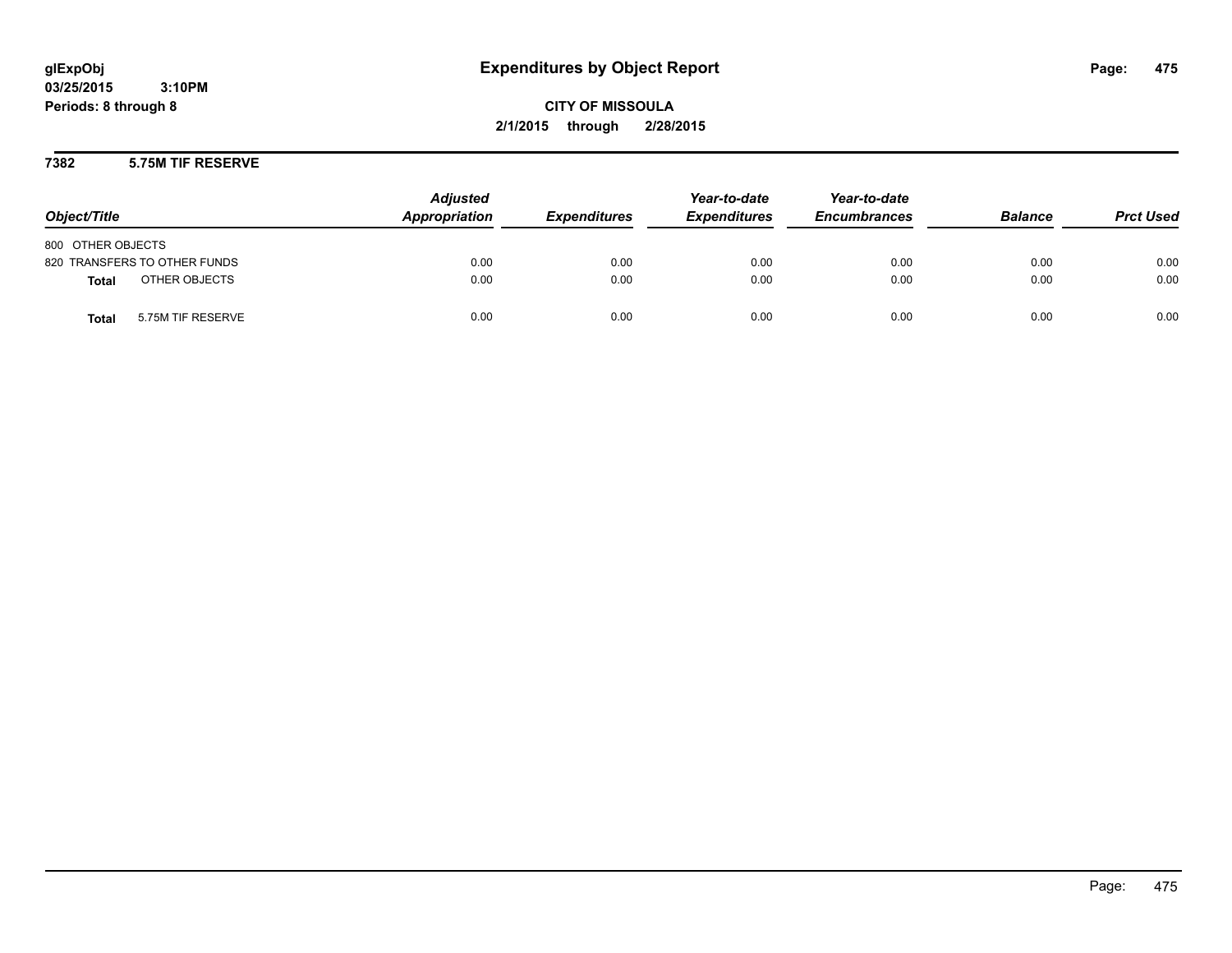#### **7383 RIVERFRONT TRIANGLE URD**

| Object/Title      |                                   | <b>Adjusted</b><br><b>Appropriation</b> | <b>Expenditures</b> | Year-to-date<br><b>Expenditures</b> | Year-to-date<br><b>Encumbrances</b> | <b>Balance</b> | <b>Prct Used</b> |
|-------------------|-----------------------------------|-----------------------------------------|---------------------|-------------------------------------|-------------------------------------|----------------|------------------|
|                   | 300 PURCHASED SERVICES            |                                         |                     |                                     |                                     |                |                  |
|                   | 350 PROFESSIONAL SERVICES         | 0.00                                    | 0.00                | 0.00                                | 0.00                                | 0.00           | 0.00             |
| <b>Total</b>      | PURCHASED SERVICES                | 0.00                                    | 0.00                | 0.00                                | 0.00                                | 0.00           | 0.00             |
|                   | 700 GRANTS & CONTRIBUTIONS        |                                         |                     |                                     |                                     |                |                  |
|                   | 700 GRANTS & CONTRIBUTIONS        | 15,000.00                               | 0.00                | 2,333.00                            | 0.00                                | 12,667.00      | 15.55            |
| <b>Total</b>      | <b>GRANTS &amp; CONTRIBUTIONS</b> | 15,000.00                               | 0.00                | 2,333.00                            | 0.00                                | 12,667.00      | 15.55            |
| 800 OTHER OBJECTS |                                   |                                         |                     |                                     |                                     |                |                  |
|                   | 820 TRANSFERS TO OTHER FUNDS      | 0.00                                    | 0.00                | 0.00                                | 0.00                                | 0.00           | 0.00             |
| 845 CONTINGENCY   |                                   | 11,862.00                               | 0.00                | 0.00                                | 0.00                                | 11,862.00      | 0.00             |
| <b>Total</b>      | OTHER OBJECTS                     | 11.862.00                               | 0.00                | 0.00                                | 0.00                                | 11,862.00      | 0.00             |
| <b>Total</b>      | <b>MRA</b>                        | 26,862.00                               | 0.00                | 2,333.00                            | 0.00                                | 24,529.00      | 8.69             |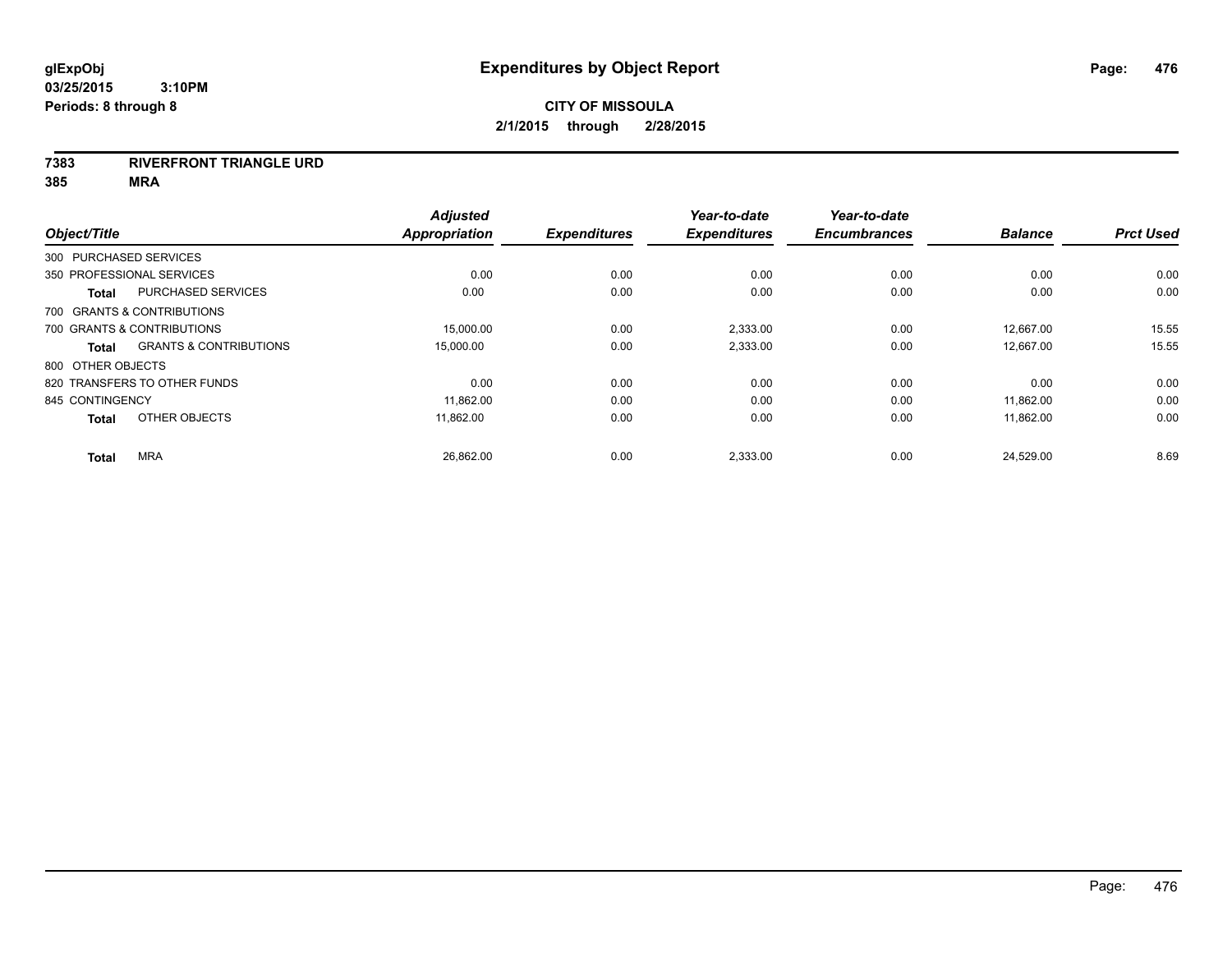#### **7383 RIVERFRONT TRIANGLE URD**

|                   |                                   | <b>Adjusted</b>      |                     | Year-to-date        | Year-to-date        |                |                  |
|-------------------|-----------------------------------|----------------------|---------------------|---------------------|---------------------|----------------|------------------|
| Object/Title      |                                   | <b>Appropriation</b> | <b>Expenditures</b> | <b>Expenditures</b> | <b>Encumbrances</b> | <b>Balance</b> | <b>Prct Used</b> |
|                   | 300 PURCHASED SERVICES            |                      |                     |                     |                     |                |                  |
|                   | 350 PROFESSIONAL SERVICES         | 0.00                 | 0.00                | 0.00                | 0.00                | 0.00           | 0.00             |
| <b>Total</b>      | PURCHASED SERVICES                | 0.00                 | 0.00                | 0.00                | 0.00                | 0.00           | 0.00             |
|                   | 700 GRANTS & CONTRIBUTIONS        |                      |                     |                     |                     |                |                  |
|                   | 700 GRANTS & CONTRIBUTIONS        | 15,000.00            | 0.00                | 2,333.00            | 0.00                | 12.667.00      | 15.55            |
| Total             | <b>GRANTS &amp; CONTRIBUTIONS</b> | 15,000.00            | 0.00                | 2,333.00            | 0.00                | 12.667.00      | 15.55            |
| 800 OTHER OBJECTS |                                   |                      |                     |                     |                     |                |                  |
|                   | 820 TRANSFERS TO OTHER FUNDS      | 0.00                 | 0.00                | 0.00                | 0.00                | 0.00           | 0.00             |
| 845 CONTINGENCY   |                                   | 11,862.00            | 0.00                | 0.00                | 0.00                | 11.862.00      | 0.00             |
| <b>Total</b>      | OTHER OBJECTS                     | 11,862.00            | 0.00                | 0.00                | 0.00                | 11,862.00      | 0.00             |
| <b>Total</b>      | <b>RIVERFRONT TRIANGLE URD</b>    | 26,862.00            | 0.00                | 2,333.00            | 0.00                | 24,529.00      | 8.69             |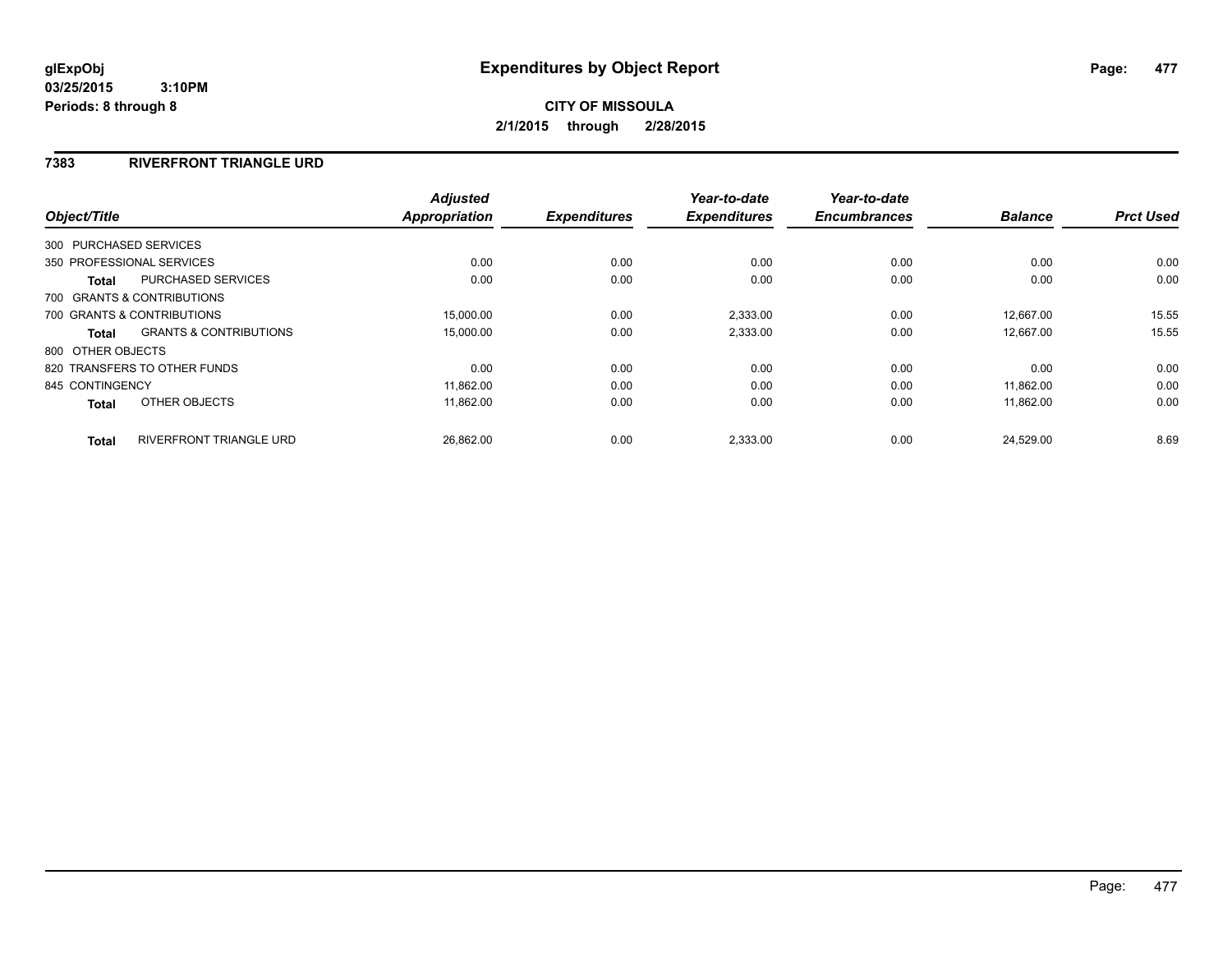#### **7384 MILLSITE TAX INCREMENT FUND**

|                              |                     | <b>Adjusted</b>      |                     | Year-to-date        | Year-to-date        |                |                  |
|------------------------------|---------------------|----------------------|---------------------|---------------------|---------------------|----------------|------------------|
| Object/Title                 |                     | <b>Appropriation</b> | <b>Expenditures</b> | <b>Expenditures</b> | <b>Encumbrances</b> | <b>Balance</b> | <b>Prct Used</b> |
| 600 DEBT SERVICE             |                     |                      |                     |                     |                     |                |                  |
| 610 PRINCIPAL                |                     | 0.00                 | 0.00                | 0.00                | 0.00                | 0.00           | 0.00             |
| 620 INTEREST / SERVICE FEES  |                     | 0.00                 | 0.00                | 0.00                | 0.00                | 0.00           | 0.00             |
| Total                        | <b>DEBT SERVICE</b> | 0.00                 | 0.00                | 0.00                | 0.00                | 0.00           | 0.00             |
| 800 OTHER OBJECTS            |                     |                      |                     |                     |                     |                |                  |
| 820 TRANSFERS TO OTHER FUNDS |                     | 0.00                 | 0.00                | 0.00                | 0.00                | 0.00           | 0.00             |
| <b>Total</b>                 | OTHER OBJECTS       | 0.00                 | 0.00                | 0.00                | 0.00                | 0.00           | 0.00             |
| <b>MRA</b><br><b>Total</b>   |                     | 0.00                 | 0.00                | 0.00                | 0.00                | 0.00           | 0.00             |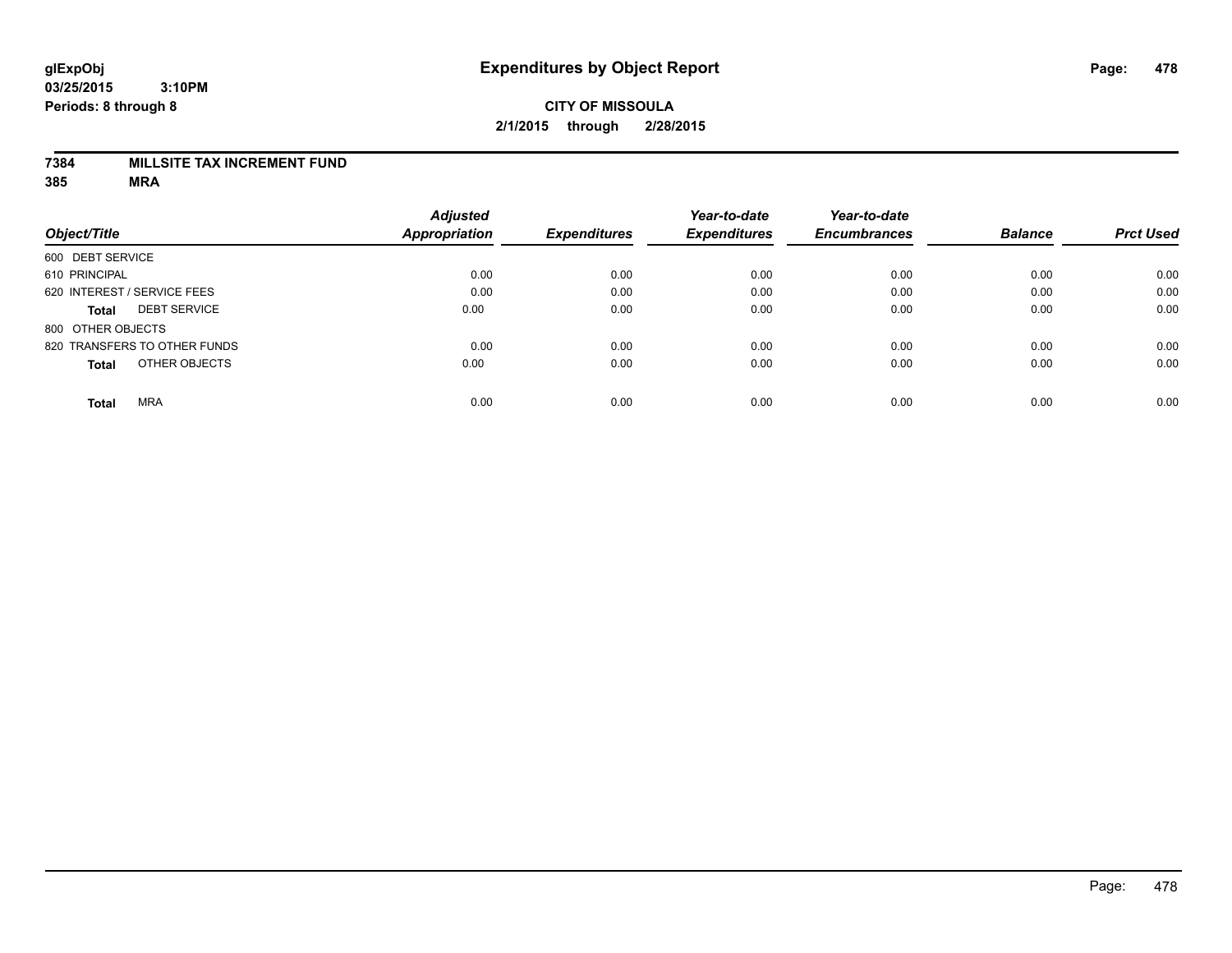**CITY OF MISSOULA 2/1/2015 through 2/28/2015**

#### **7384 MILLSITE TAX INCREMENT FUND**

| Object/Title      |                              | <b>Adjusted</b><br>Appropriation | <b>Expenditures</b> | Year-to-date<br><b>Expenditures</b> | Year-to-date<br><b>Encumbrances</b> | <b>Balance</b> | <b>Prct Used</b> |
|-------------------|------------------------------|----------------------------------|---------------------|-------------------------------------|-------------------------------------|----------------|------------------|
| 600 DEBT SERVICE  |                              |                                  |                     |                                     |                                     |                |                  |
| 610 PRINCIPAL     |                              | 0.00                             | 0.00                | 0.00                                | 0.00                                | 0.00           | 0.00             |
|                   | 620 INTEREST / SERVICE FEES  | 0.00                             | 0.00                | 0.00                                | 0.00                                | 0.00           | 0.00             |
| <b>Total</b>      | <b>DEBT SERVICE</b>          | 0.00                             | 0.00                | 0.00                                | 0.00                                | 0.00           | 0.00             |
| 800 OTHER OBJECTS |                              |                                  |                     |                                     |                                     |                |                  |
|                   | 820 TRANSFERS TO OTHER FUNDS | 0.00                             | 0.00                | 0.00                                | 0.00                                | 0.00           | 0.00             |
| <b>Total</b>      | OTHER OBJECTS                | 0.00                             | 0.00                | 0.00                                | 0.00                                | 0.00           | 0.00             |
| <b>Total</b>      | MILLSITE TAX INCREMENT FUND  | 0.00                             | 0.00                | 0.00                                | 0.00                                | 0.00           | 0.00             |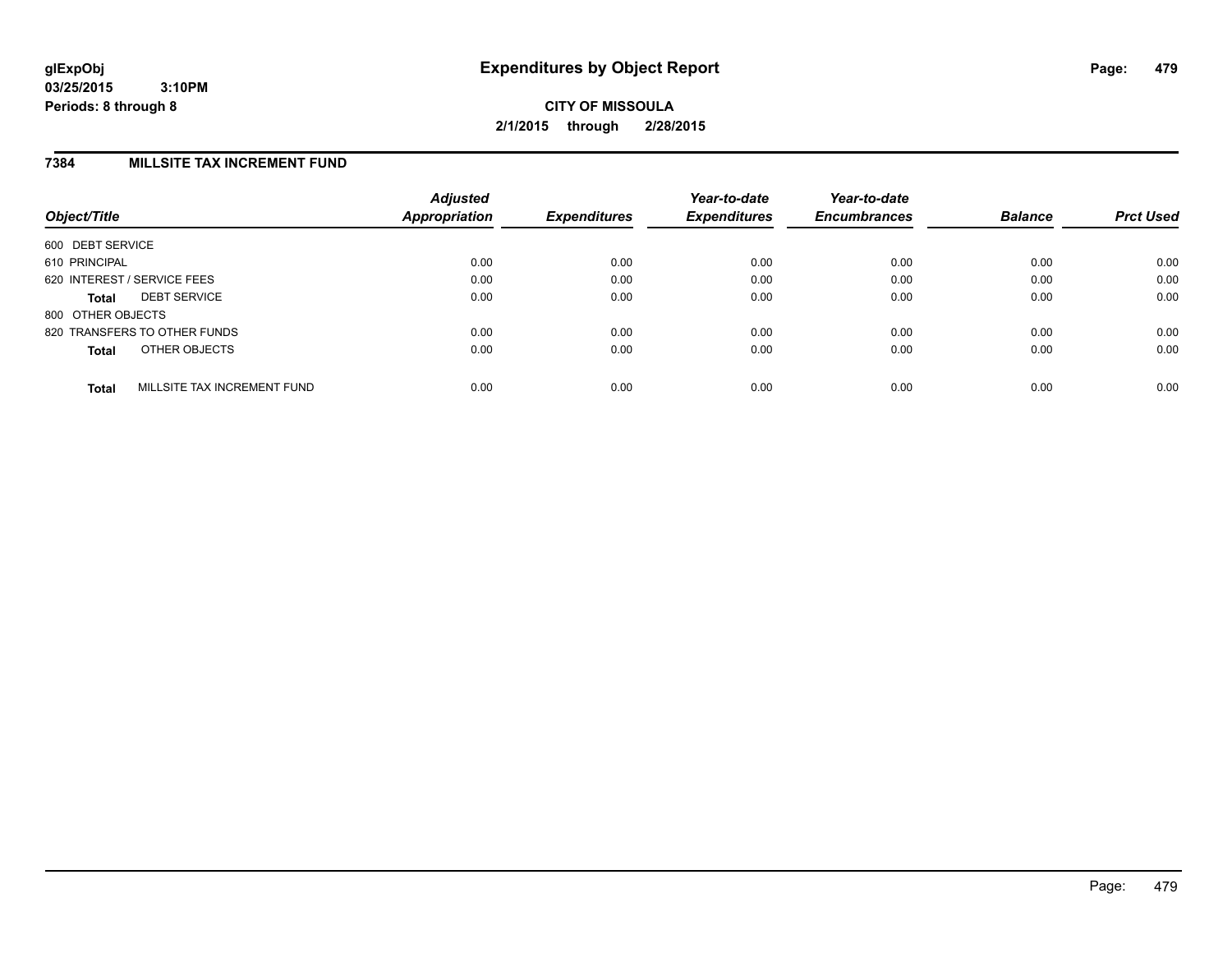# **7385 FRONT STREET URD**

| Object/Title           |                                   | <b>Adjusted</b><br>Appropriation | <b>Expenditures</b> | Year-to-date<br><b>Expenditures</b> | Year-to-date<br><b>Encumbrances</b> | <b>Balance</b> | <b>Prct Used</b> |
|------------------------|-----------------------------------|----------------------------------|---------------------|-------------------------------------|-------------------------------------|----------------|------------------|
| 300 PURCHASED SERVICES |                                   |                                  |                     |                                     |                                     |                |                  |
|                        | 350 PROFESSIONAL SERVICES         | 2,168.00                         | 9,641.96            | 54,433.76                           | 0.00                                | $-52,265.76$   | 2,510.78         |
| Total                  | PURCHASED SERVICES                | 2,168.00                         | 9,641.96            | 54,433.76                           | 0.00                                | $-52,265.76$   | 2,510.78         |
|                        | 700 GRANTS & CONTRIBUTIONS        |                                  |                     |                                     |                                     |                |                  |
|                        | 700 GRANTS & CONTRIBUTIONS        | 174,560.00                       | 0.00                | 0.00                                | 0.00                                | 174,560.00     | 0.00             |
| <b>Total</b>           | <b>GRANTS &amp; CONTRIBUTIONS</b> | 174,560.00                       | 0.00                | 0.00                                | 0.00                                | 174,560.00     | 0.00             |
| 800 OTHER OBJECTS      |                                   |                                  |                     |                                     |                                     |                |                  |
| 845 CONTINGENCY        |                                   | 353,524.00                       | 0.00                | 0.00                                | 0.00                                | 353,524.00     | 0.00             |
| <b>Total</b>           | OTHER OBJECTS                     | 353,524.00                       | 0.00                | 0.00                                | 0.00                                | 353,524.00     | 0.00             |
| 900 CAPITAL OUTLAY     |                                   |                                  |                     |                                     |                                     |                |                  |
| 930 IMPROVEMENTS       |                                   | 0.00                             | 0.00                | 0.00                                | 0.00                                | 0.00           | 0.00             |
| <b>Total</b>           | <b>CAPITAL OUTLAY</b>             | 0.00                             | 0.00                | 0.00                                | 0.00                                | 0.00           | 0.00             |
| <b>Total</b>           | <b>MRA</b>                        | 530,252.00                       | 9,641.96            | 54,433.76                           | 0.00                                | 475,818.24     | 10.27            |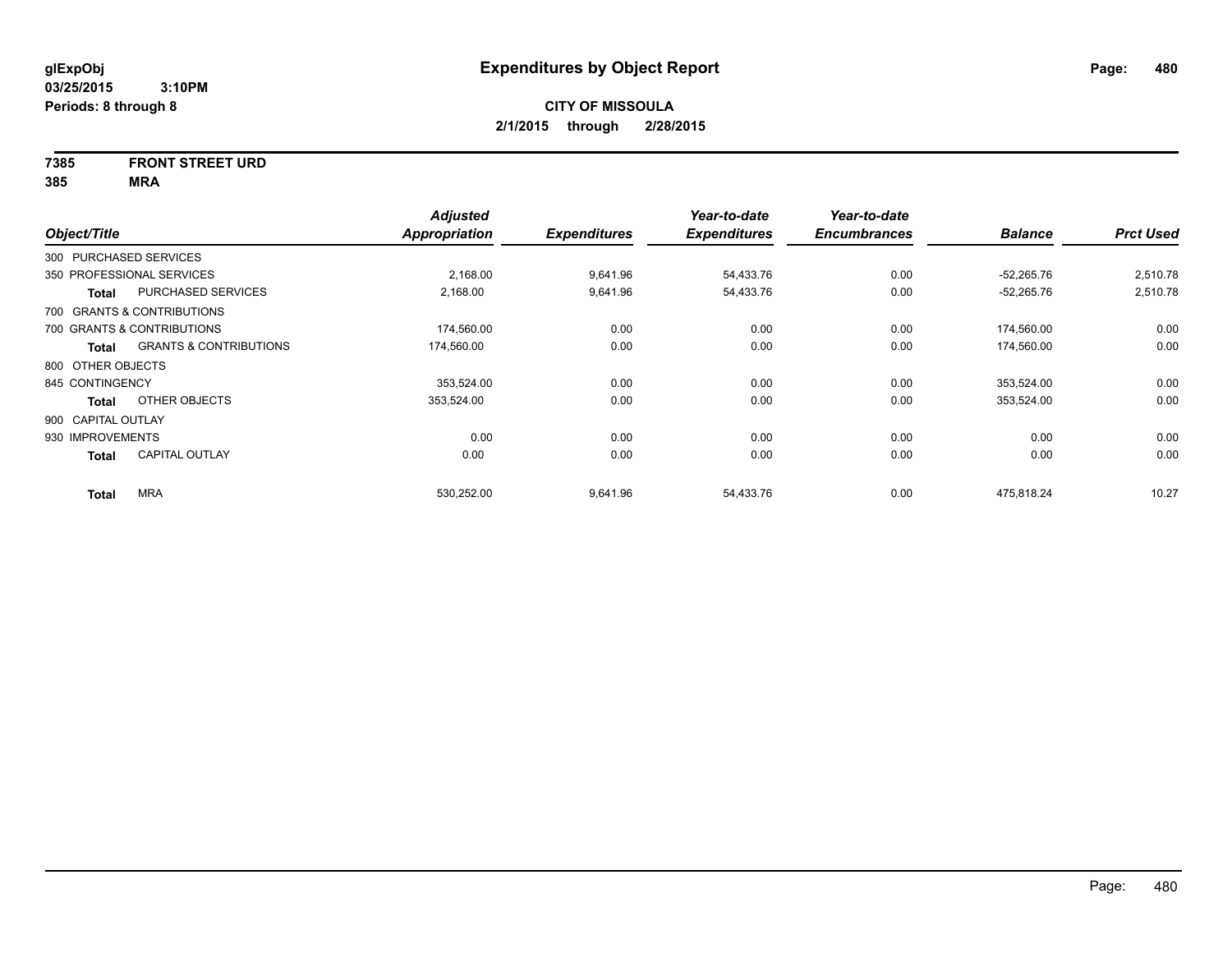#### **7385 FRONT STREET URD**

|                    |                                   | <b>Adjusted</b>      |                     | Year-to-date        | Year-to-date        |                |                  |
|--------------------|-----------------------------------|----------------------|---------------------|---------------------|---------------------|----------------|------------------|
| Object/Title       |                                   | <b>Appropriation</b> | <b>Expenditures</b> | <b>Expenditures</b> | <b>Encumbrances</b> | <b>Balance</b> | <b>Prct Used</b> |
|                    | 300 PURCHASED SERVICES            |                      |                     |                     |                     |                |                  |
|                    | 350 PROFESSIONAL SERVICES         | 2,168.00             | 9,641.96            | 54,433.76           | 0.00                | $-52,265.76$   | 2,510.78         |
| <b>Total</b>       | PURCHASED SERVICES                | 2,168.00             | 9,641.96            | 54,433.76           | 0.00                | $-52,265.76$   | 2,510.78         |
|                    | 700 GRANTS & CONTRIBUTIONS        |                      |                     |                     |                     |                |                  |
|                    | 700 GRANTS & CONTRIBUTIONS        | 174,560.00           | 0.00                | 0.00                | 0.00                | 174,560.00     | 0.00             |
| Total              | <b>GRANTS &amp; CONTRIBUTIONS</b> | 174,560.00           | 0.00                | 0.00                | 0.00                | 174,560.00     | 0.00             |
| 800 OTHER OBJECTS  |                                   |                      |                     |                     |                     |                |                  |
| 845 CONTINGENCY    |                                   | 353,524.00           | 0.00                | 0.00                | 0.00                | 353,524.00     | 0.00             |
| Total              | OTHER OBJECTS                     | 353,524.00           | 0.00                | 0.00                | 0.00                | 353,524.00     | 0.00             |
| 900 CAPITAL OUTLAY |                                   |                      |                     |                     |                     |                |                  |
| 930 IMPROVEMENTS   |                                   | 0.00                 | 0.00                | 0.00                | 0.00                | 0.00           | 0.00             |
| Total              | <b>CAPITAL OUTLAY</b>             | 0.00                 | 0.00                | 0.00                | 0.00                | 0.00           | 0.00             |
| <b>Total</b>       | <b>FRONT STREET URD</b>           | 530,252.00           | 9,641.96            | 54,433.76           | 0.00                | 475,818.24     | 10.27            |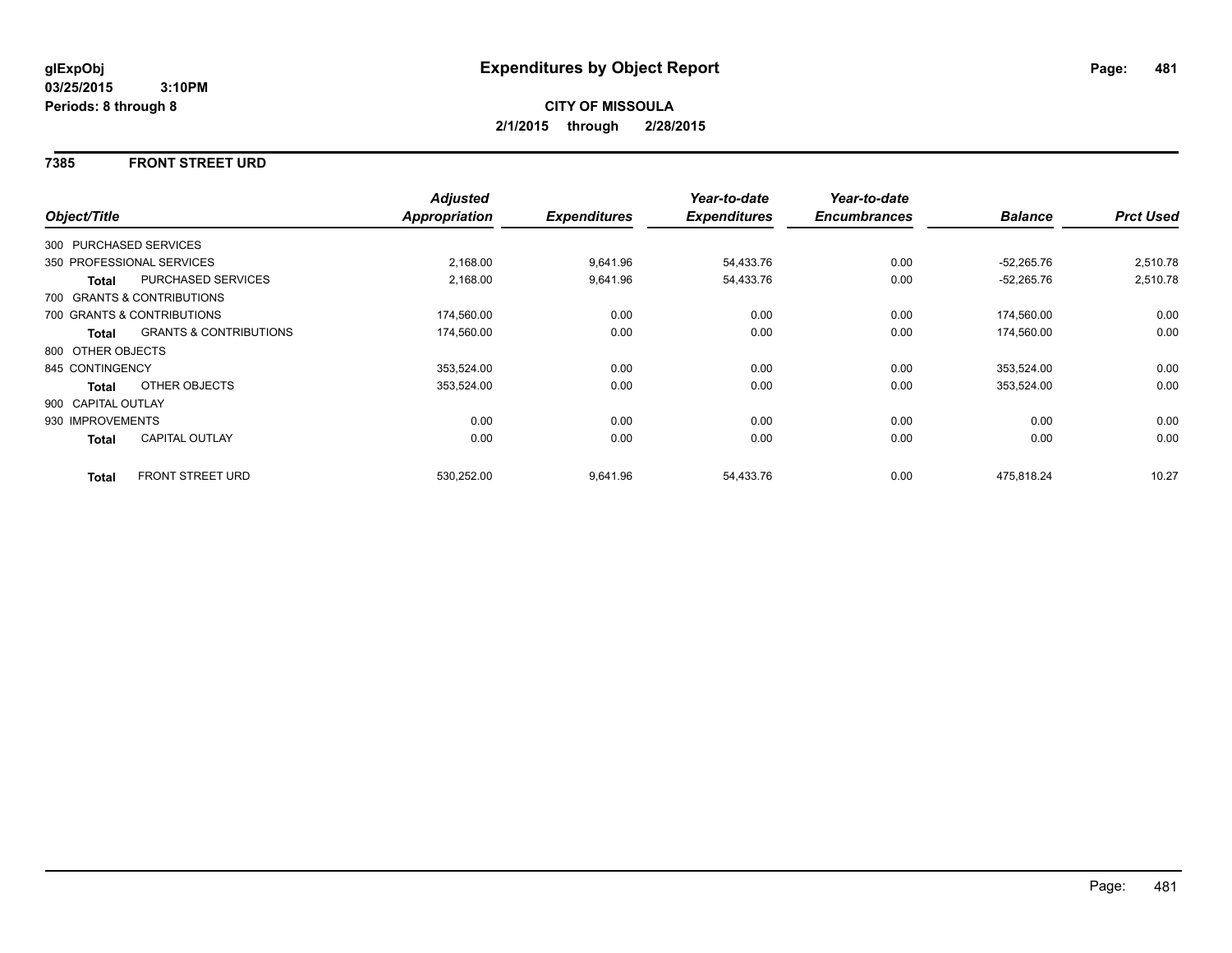#### **CITY OF MISSOULA 2/1/2015 through 2/28/2015**

#### **7386 DEBT SERVICE-SAFEWAY/ST PAT 1.5M**

| Object/Title       |                       | <b>Adjusted</b><br>Appropriation | <b>Expenditures</b> | Year-to-date<br><b>Expenditures</b> | Year-to-date<br><b>Encumbrances</b> | <b>Balance</b> | <b>Prct Used</b> |
|--------------------|-----------------------|----------------------------------|---------------------|-------------------------------------|-------------------------------------|----------------|------------------|
| 900 CAPITAL OUTLAY |                       |                                  |                     |                                     |                                     |                |                  |
| 930 IMPROVEMENTS   |                       | 0.00                             | 0.00                | 0.00                                | 0.00                                | 0.00           | 0.00             |
| Total              | <b>CAPITAL OUTLAY</b> | 0.00                             | 0.00                | 0.00                                | 0.00                                | 0.00           | 0.00             |
| Total              | <b>MRA</b>            | 0.00                             | 0.00                | 0.00                                | 0.00                                | 0.00           | 0.00             |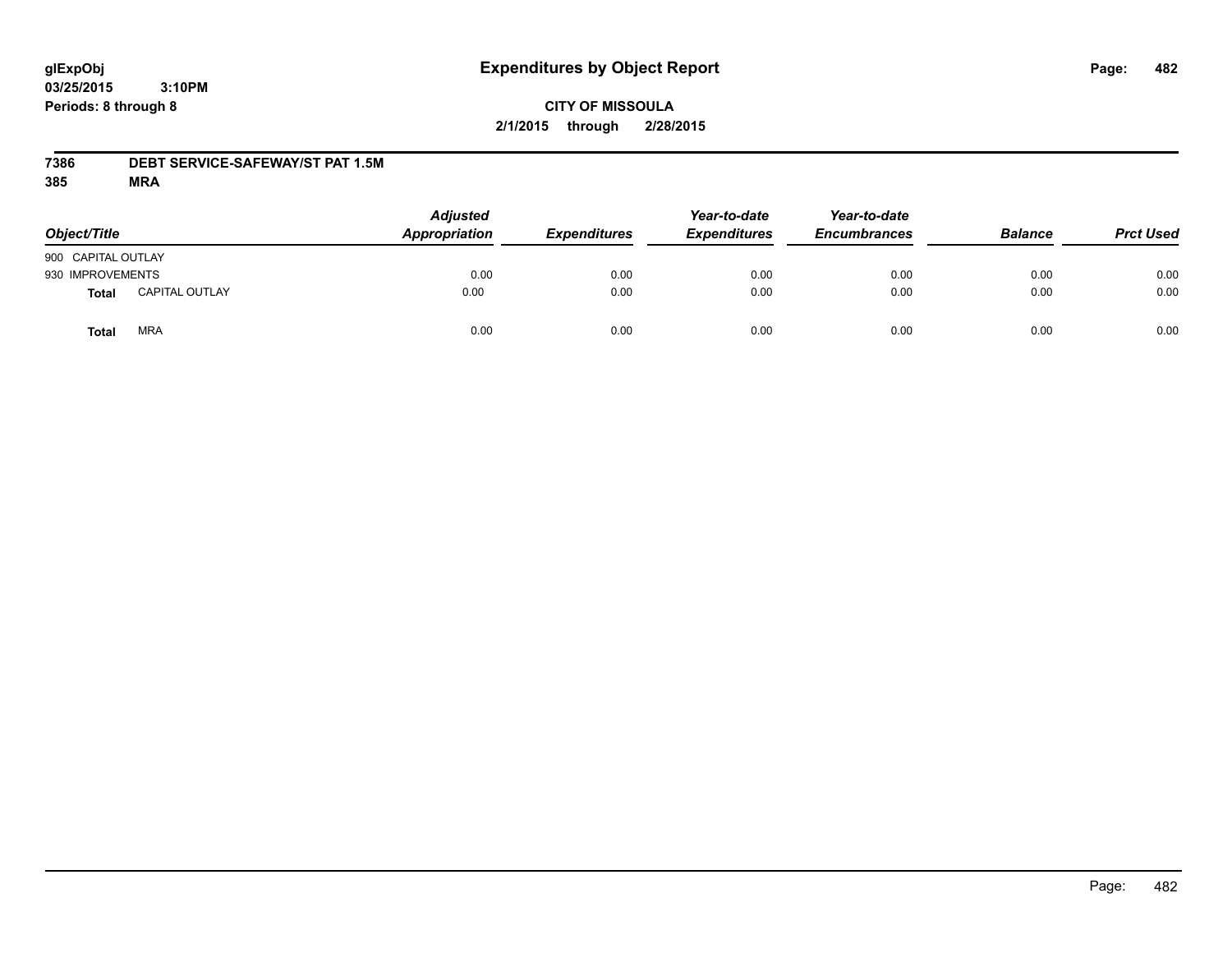#### **7386 DEBT SERVICE-SAFEWAY/ST PAT 1.5M**

**390 NON-DEPARTMENTAL**

| Object/Title                        | <b>Adjusted</b><br>Appropriation | <i><b>Expenditures</b></i> | Year-to-date<br><b>Expenditures</b> | Year-to-date<br><b>Encumbrances</b> | <b>Balance</b> | <b>Prct Used</b> |
|-------------------------------------|----------------------------------|----------------------------|-------------------------------------|-------------------------------------|----------------|------------------|
| 600 DEBT SERVICE                    |                                  |                            |                                     |                                     |                |                  |
| 610 PRINCIPAL                       | 61,147.00                        | 28,459.75                  | 58.060.75                           | 0.00                                | 3,086.25       | 94.95            |
| 620 INTEREST / SERVICE FEES         | 94.728.00                        | 46.391.25                  | 94.727.50                           | 0.00                                | 0.50           | 100.00           |
| <b>DEBT SERVICE</b><br><b>Total</b> | 155.875.00                       | 74.851.00                  | 152.788.25                          | 0.00                                | 3,086.75       | 98.02            |
| NON-DEPARTMENTAL<br><b>Total</b>    | 155,875.00                       | 74,851.00                  | 152,788.25                          | 0.00                                | 3,086.75       | 98.02            |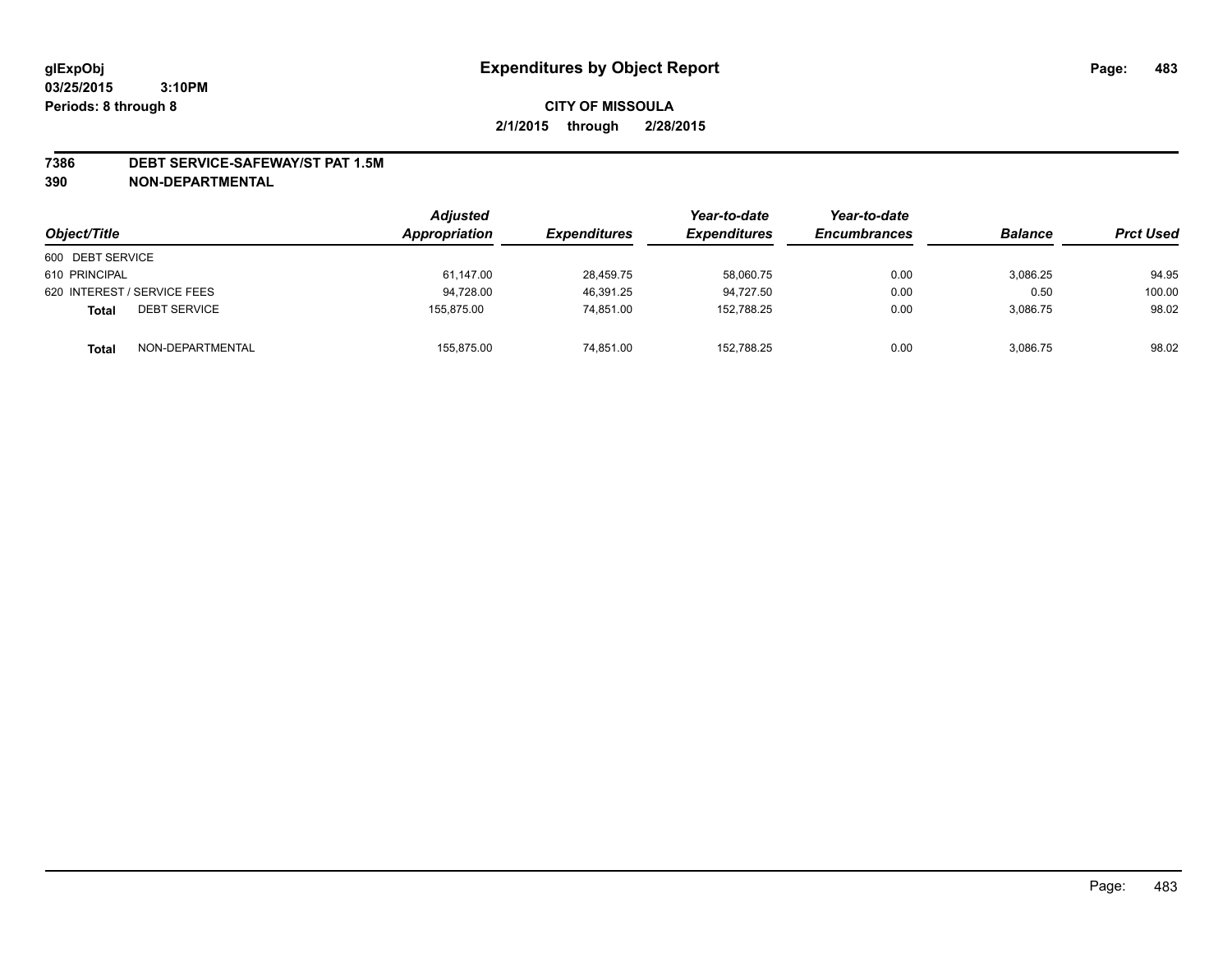# **CITY OF MISSOULA 2/1/2015 through 2/28/2015**

#### **7386 DEBT SERVICE-SAFEWAY/ST PAT 1.5M**

| Object/Title       |                                  | Adjusted<br>Appropriation | <b>Expenditures</b> | Year-to-date<br><b>Expenditures</b> | Year-to-date<br><b>Encumbrances</b> | <b>Balance</b> | <b>Prct Used</b> |
|--------------------|----------------------------------|---------------------------|---------------------|-------------------------------------|-------------------------------------|----------------|------------------|
| 600 DEBT SERVICE   |                                  |                           |                     |                                     |                                     |                |                  |
| 610 PRINCIPAL      |                                  | 61.147.00                 | 28,459.75           | 58,060.75                           | 0.00                                | 3,086.25       | 94.95            |
|                    | 620 INTEREST / SERVICE FEES      | 94.728.00                 | 46.391.25           | 94.727.50                           | 0.00                                | 0.50           | 100.00           |
| <b>Total</b>       | <b>DEBT SERVICE</b>              | 155.875.00                | 74.851.00           | 152.788.25                          | 0.00                                | 3,086.75       | 98.02            |
| 900 CAPITAL OUTLAY |                                  |                           |                     |                                     |                                     |                |                  |
| 930 IMPROVEMENTS   |                                  | 0.00                      | 0.00                | 0.00                                | 0.00                                | 0.00           | 0.00             |
| <b>Total</b>       | <b>CAPITAL OUTLAY</b>            | 0.00                      | 0.00                | 0.00                                | 0.00                                | 0.00           | 0.00             |
| <b>Total</b>       | DEBT SERVICE-SAFEWAY/ST PAT 1.5M | 155.875.00                | 74.851.00           | 152.788.25                          | 0.00                                | 3,086.75       | 98.02            |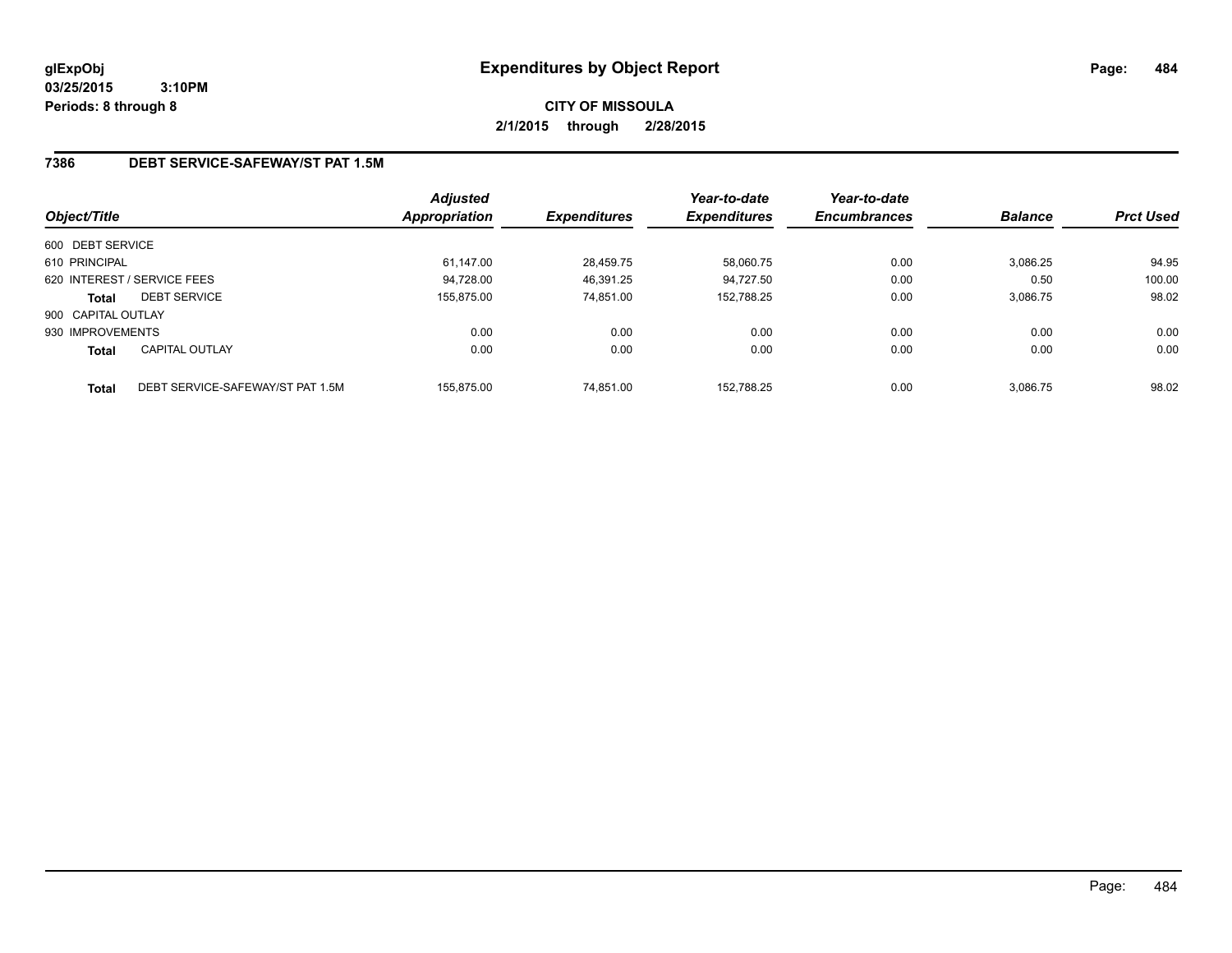#### **7387 DEBT SERVICE-BROWNFIELD RLF 1.125M**

**390 NON-DEPARTMENTAL**

| Object/Title                        | Adjusted<br>Appropriation | <b>Expenditures</b> | Year-to-date<br><b>Expenditures</b> | Year-to-date<br><b>Encumbrances</b> | <b>Balance</b> | <b>Prct Used</b> |
|-------------------------------------|---------------------------|---------------------|-------------------------------------|-------------------------------------|----------------|------------------|
| 600 DEBT SERVICE                    |                           |                     |                                     |                                     |                |                  |
| 610 PRINCIPAL                       | 26,625.00                 | 0.00                | 0.00                                | 0.00                                | 26.625.00      | 0.00             |
| 620 INTEREST / SERVICE FEES         | 5.316.00                  | 0.00                | 12,558.00                           | 0.00                                | $-7.242.00$    | 236.23           |
| <b>DEBT SERVICE</b><br><b>Total</b> | 31.941.00                 | 0.00                | 12.558.00                           | 0.00                                | 19,383.00      | 39.32            |
| NON-DEPARTMENTAL<br><b>Total</b>    | 31,941.00                 | 0.00                | 12,558.00                           | 0.00                                | 19,383.00      | 39.32            |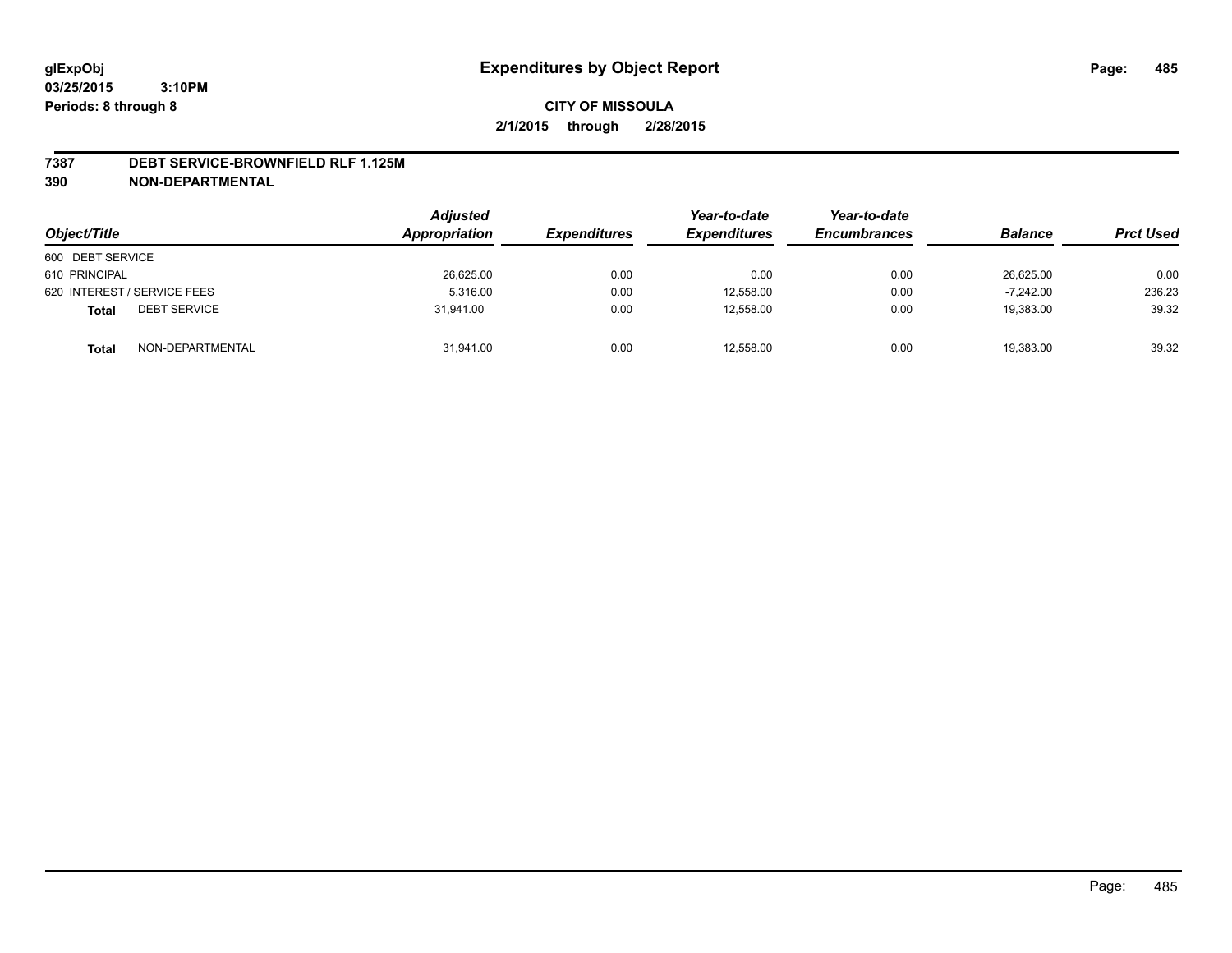**CITY OF MISSOULA 2/1/2015 through 2/28/2015**

#### **7387 DEBT SERVICE-BROWNFIELD RLF 1.125M**

| Object/Title                                       | <b>Adjusted</b><br>Appropriation | <b>Expenditures</b> | Year-to-date<br><b>Expenditures</b> | Year-to-date<br><b>Encumbrances</b> | <b>Balance</b> | <b>Prct Used</b> |
|----------------------------------------------------|----------------------------------|---------------------|-------------------------------------|-------------------------------------|----------------|------------------|
| 600 DEBT SERVICE                                   |                                  |                     |                                     |                                     |                |                  |
| 610 PRINCIPAL                                      | 26,625.00                        | 0.00                | 0.00                                | 0.00                                | 26,625.00      | 0.00             |
| 620 INTEREST / SERVICE FEES                        | 5,316.00                         | 0.00                | 12,558.00                           | 0.00                                | $-7.242.00$    | 236.23           |
| <b>DEBT SERVICE</b><br><b>Total</b>                | 31.941.00                        | 0.00                | 12.558.00                           | 0.00                                | 19,383.00      | 39.32            |
| DEBT SERVICE-BROWNFIELD RLF 1.125M<br><b>Total</b> | 31.941.00                        | 0.00                | 12.558.00                           | 0.00                                | 19.383.00      | 39.32            |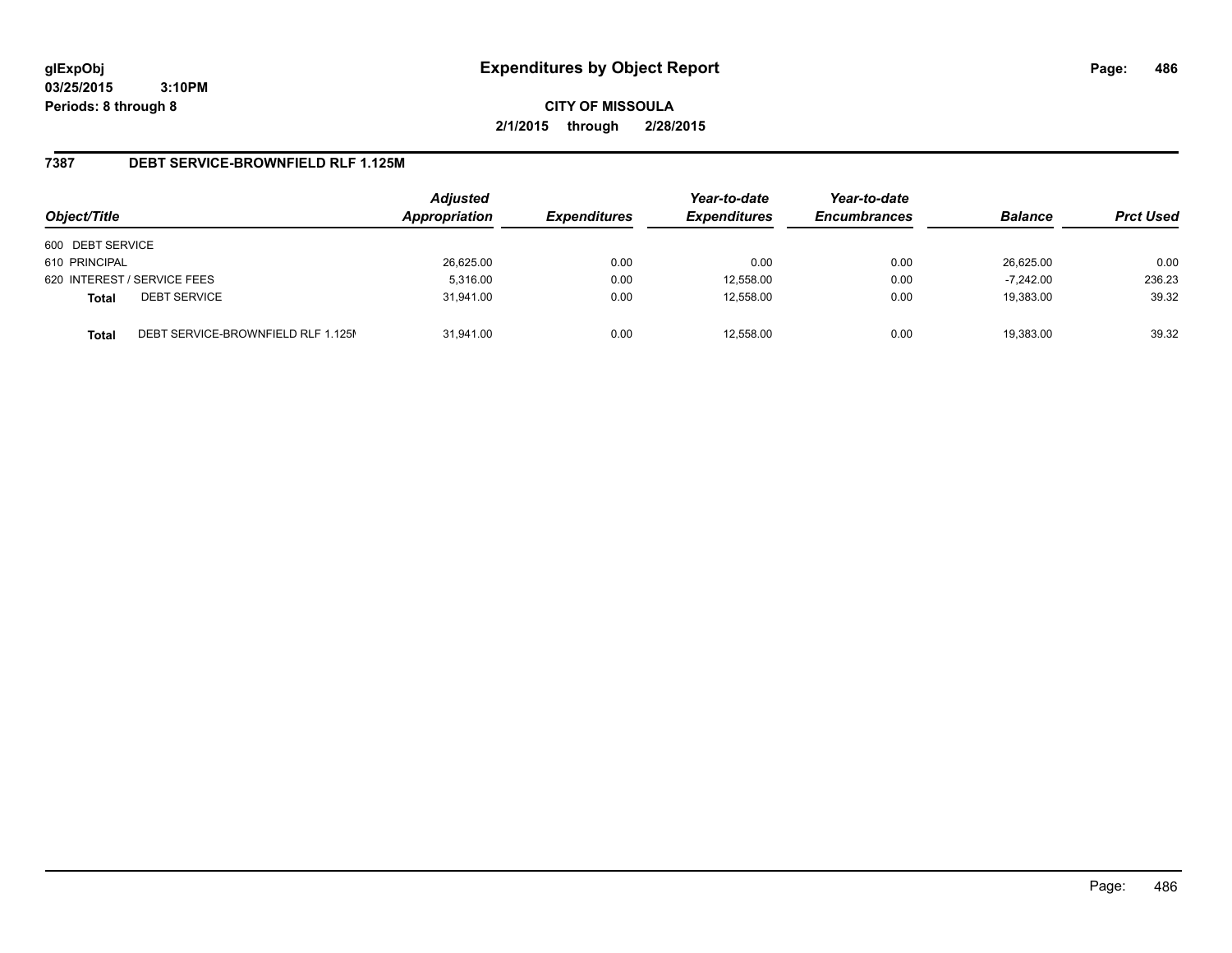# **7388 RESERVE-3.6m TIF**

**390 NON-DEPARTMENTAL**

| Object/Title                     | <b>Adjusted</b><br>Appropriation | <b>Expenditures</b> | Year-to-date<br><b>Expenditures</b> | Year-to-date<br><b>Encumbrances</b> | <b>Balance</b> | <b>Prct Used</b> |
|----------------------------------|----------------------------------|---------------------|-------------------------------------|-------------------------------------|----------------|------------------|
| 800 OTHER OBJECTS                |                                  |                     |                                     |                                     |                |                  |
| 820 TRANSFERS TO OTHER FUNDS     | 0.00                             | 0.00                | 0.00                                | 0.00                                | 0.00           | 0.00             |
| OTHER OBJECTS<br><b>Total</b>    | 0.00                             | 0.00                | 0.00                                | 0.00                                | 0.00           | 0.00             |
| NON-DEPARTMENTAL<br><b>Total</b> | 0.00                             | 0.00                | 0.00                                | 0.00                                | 0.00           | 0.00             |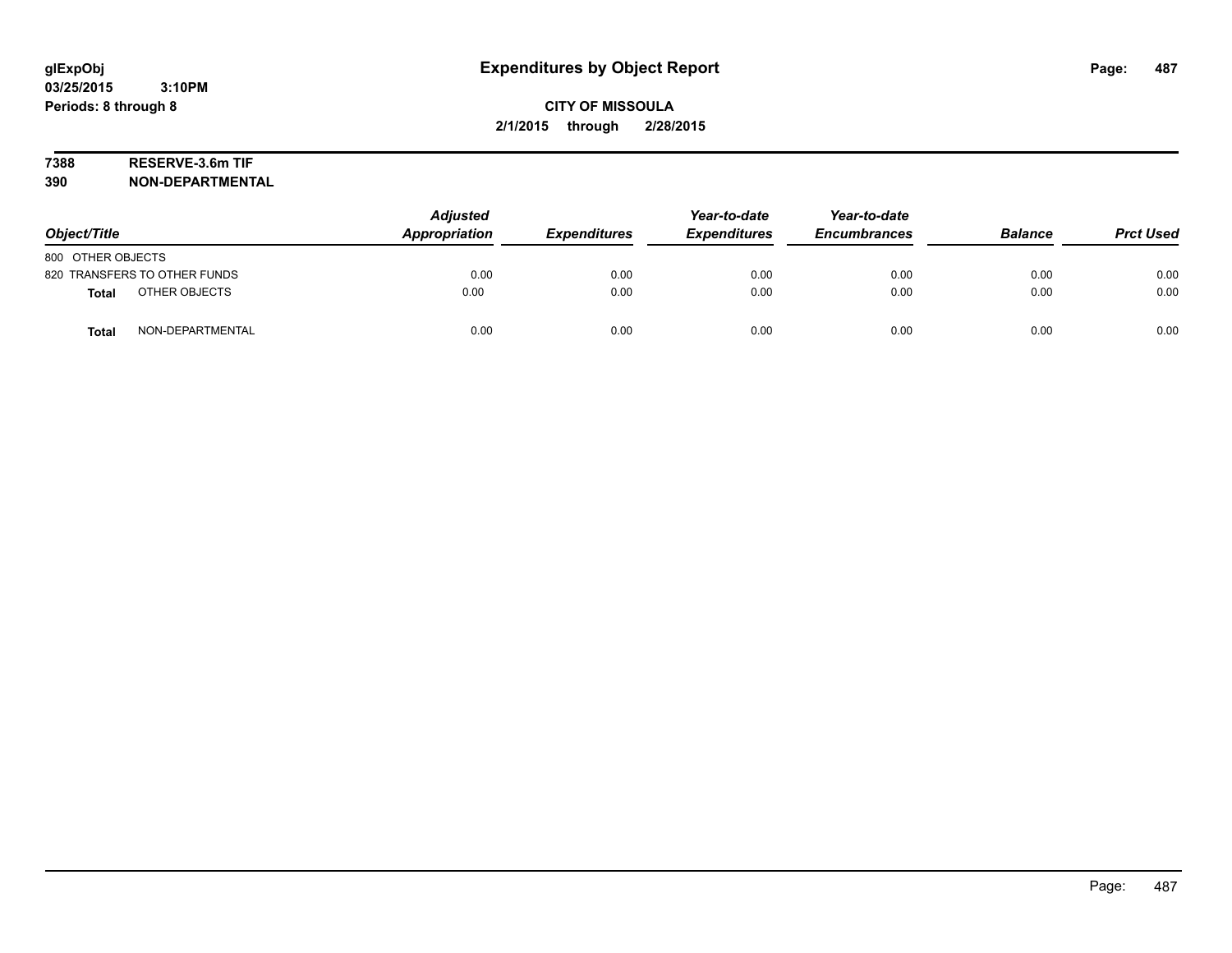**CITY OF MISSOULA 2/1/2015 through 2/28/2015**

**7388 RESERVE-3.6m TIF**

| Object/Title                     | <b>Adjusted</b><br>Appropriation | <b>Expenditures</b> | Year-to-date<br><b>Expenditures</b> | Year-to-date<br><b>Encumbrances</b> | <b>Balance</b> | <b>Prct Used</b> |
|----------------------------------|----------------------------------|---------------------|-------------------------------------|-------------------------------------|----------------|------------------|
| 800 OTHER OBJECTS                |                                  |                     |                                     |                                     |                |                  |
| 820 TRANSFERS TO OTHER FUNDS     | 0.00                             | 0.00                | 0.00                                | 0.00                                | 0.00           | 0.00             |
| OTHER OBJECTS<br><b>Total</b>    | 0.00                             | 0.00                | 0.00                                | 0.00                                | 0.00           | 0.00             |
| RESERVE-3.6m TIF<br><b>Total</b> | 0.00                             | 0.00                | 0.00                                | 0.00                                | 0.00           | 0.00             |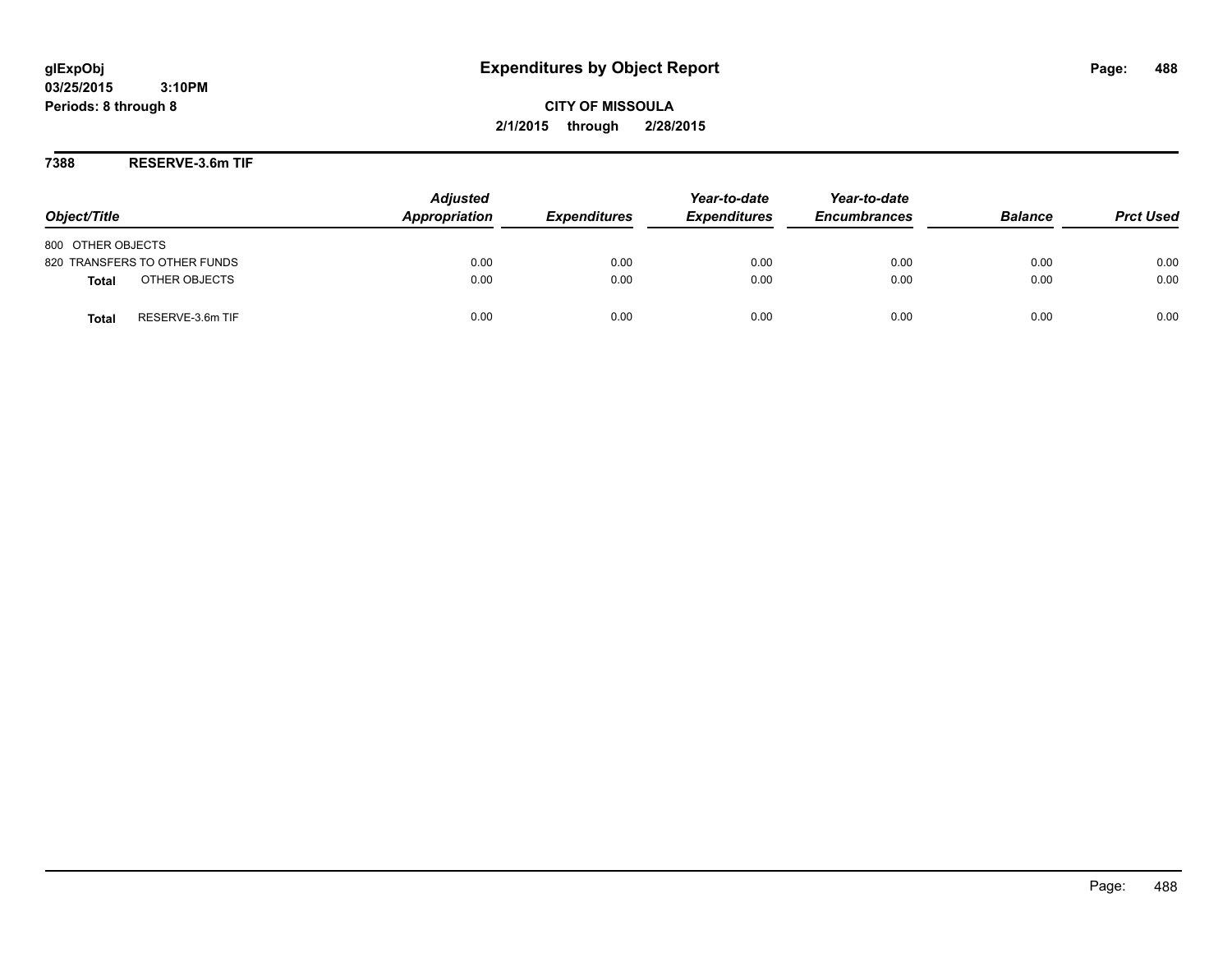#### **CITY OF MISSOULA 2/1/2015 through 2/28/2015**

**7389 DEBT SERVICE - 3.6M/5.75M**

| Object/Title                        | <b>Adjusted</b><br><b>Appropriation</b> | <b>Expenditures</b> | Year-to-date<br><b>Expenditures</b> | Year-to-date<br><b>Encumbrances</b> | <b>Balance</b> | <b>Prct Used</b> |
|-------------------------------------|-----------------------------------------|---------------------|-------------------------------------|-------------------------------------|----------------|------------------|
| 600 DEBT SERVICE                    |                                         |                     |                                     |                                     |                |                  |
| 610 PRINCIPAL                       | 500,000.00                              | 0.00                | 500,000.00                          | 0.00                                | 0.00           | 100.00           |
| 620 INTEREST / SERVICE FEES         | 0.00                                    | 0.00                | 0.00                                | 0.00                                | 0.00           | 0.00             |
| <b>DEBT SERVICE</b><br><b>Total</b> | 500.000.00                              | 0.00                | 500,000.00                          | 0.00                                | 0.00           | 100.00           |
| <b>MRA</b><br>Total                 | 500,000.00                              | 0.00                | 500,000.00                          | 0.00                                | 0.00           | 100.00           |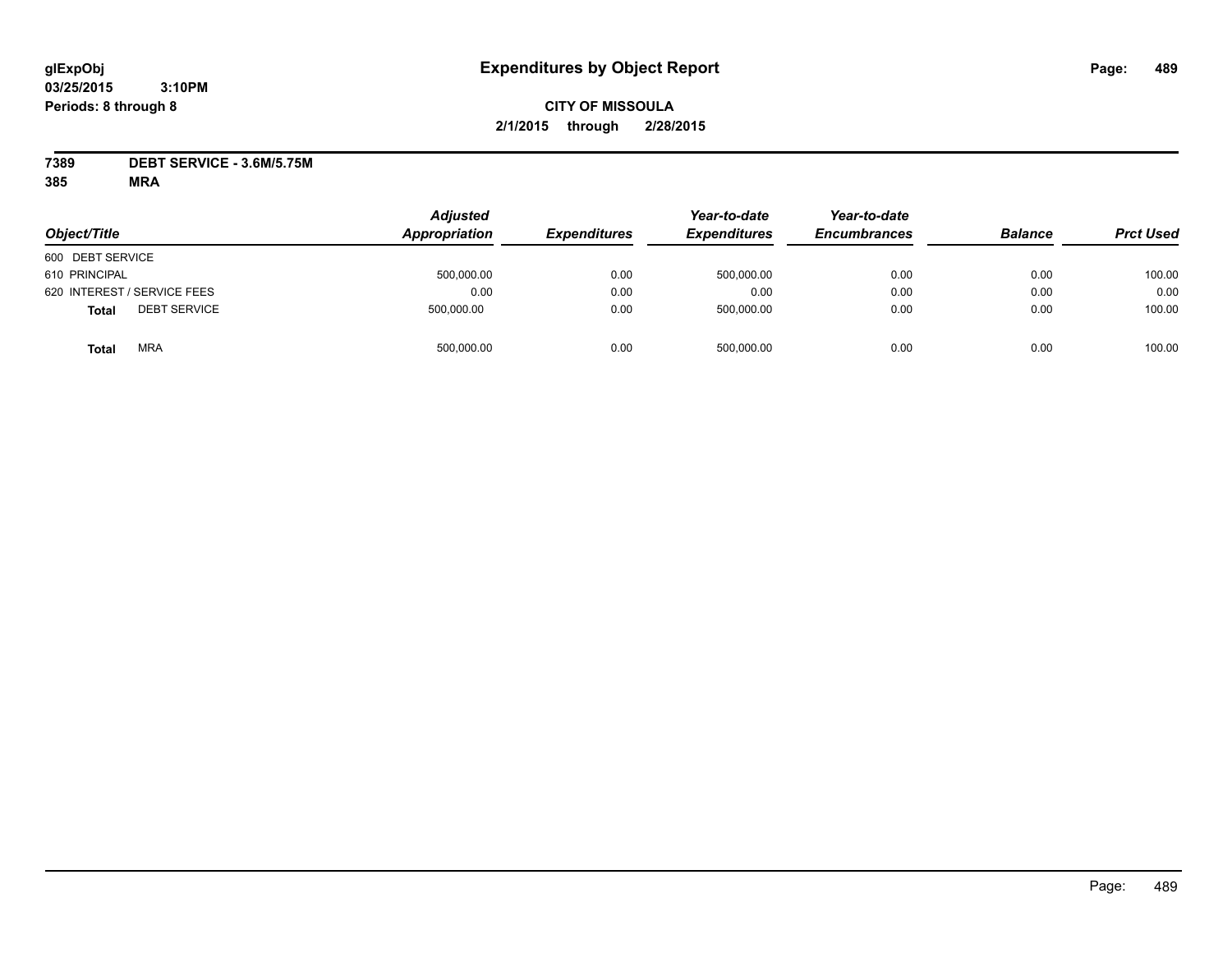**7389 DEBT SERVICE - 3.6M/5.75M 390 NON-DEPARTMENTAL**

|                                     | <b>Adjusted</b> |                     | Year-to-date        | Year-to-date        |                |                  |
|-------------------------------------|-----------------|---------------------|---------------------|---------------------|----------------|------------------|
| Object/Title                        | Appropriation   | <b>Expenditures</b> | <b>Expenditures</b> | <b>Encumbrances</b> | <b>Balance</b> | <b>Prct Used</b> |
| 600 DEBT SERVICE                    |                 |                     |                     |                     |                |                  |
| 610 PRINCIPAL                       | 362,000.00      | 0.00                | 125.000.00          | 0.00                | 237,000.00     | 34.53            |
| 620 INTEREST / SERVICE FEES         | 309,916.00      | 0.00                | 155.642.25          | 0.00                | 154,273.75     | 50.22            |
| <b>DEBT SERVICE</b><br><b>Total</b> | 671.916.00      | 0.00                | 280.642.25          | 0.00                | 391,273.75     | 41.77            |
| NON-DEPARTMENTAL<br><b>Total</b>    | 671,916.00      | 0.00                | 280.642.25          | 0.00                | 391,273.75     | 41.77            |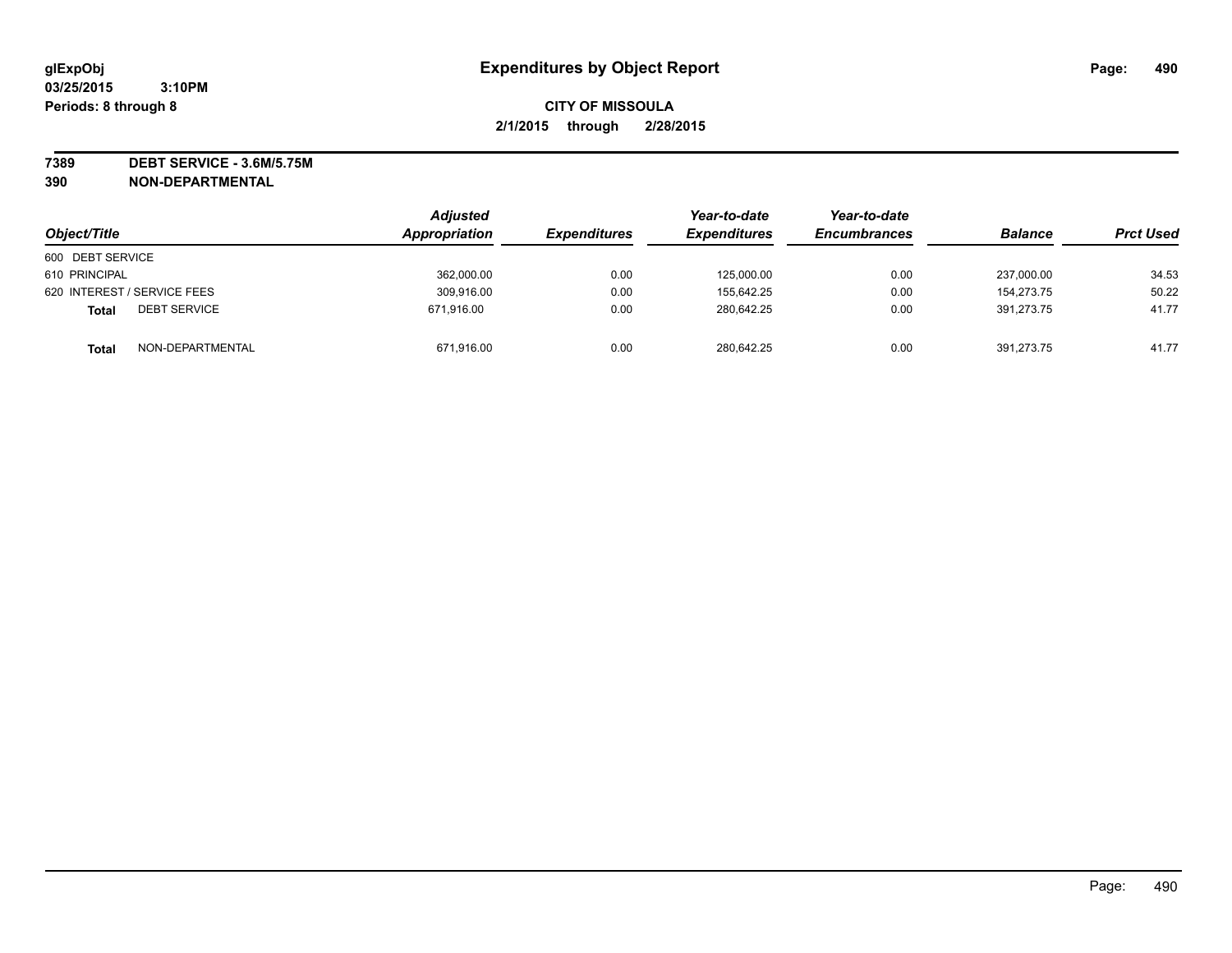**CITY OF MISSOULA 2/1/2015 through 2/28/2015**

**7389 DEBT SERVICE - 3.6M/5.75M**

| Object/Title                              | <b>Adjusted</b><br>Appropriation | <b>Expenditures</b> | Year-to-date<br><b>Expenditures</b> | Year-to-date<br><b>Encumbrances</b> | <b>Balance</b> | <b>Prct Used</b> |
|-------------------------------------------|----------------------------------|---------------------|-------------------------------------|-------------------------------------|----------------|------------------|
| 600 DEBT SERVICE                          |                                  |                     |                                     |                                     |                |                  |
| 610 PRINCIPAL                             | 862,000.00                       | 0.00                | 625.000.00                          | 0.00                                | 237.000.00     | 72.51            |
| 620 INTEREST / SERVICE FEES               | 309,916.00                       | 0.00                | 155,642.25                          | 0.00                                | 154.273.75     | 50.22            |
| <b>DEBT SERVICE</b><br><b>Total</b>       | 1,171,916.00                     | 0.00                | 780,642.25                          | 0.00                                | 391,273.75     | 66.61            |
| DEBT SERVICE - 3.6M/5.75M<br><b>Total</b> | 1,171,916.00                     | 0.00                | 780.642.25                          | 0.00                                | 391.273.75     | 66.61            |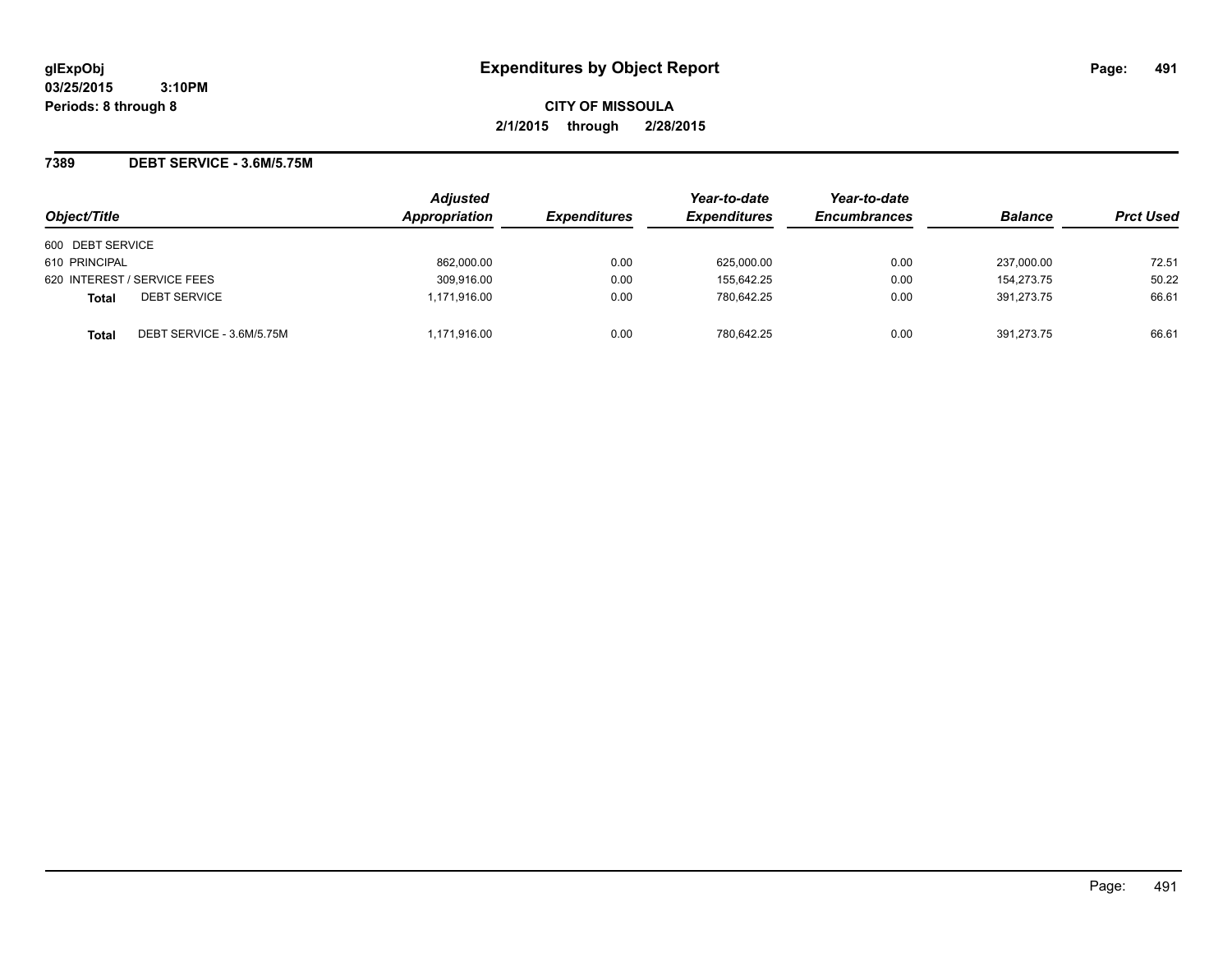# **CITY OF MISSOULA 2/1/2015 through 2/28/2015**

# **7390 URDII CLEARING - 3.6M TIF**

| Object/Title                  | <b>Adjusted</b><br><b>Appropriation</b> | <b>Expenditures</b> | Year-to-date<br><b>Expenditures</b> | Year-to-date<br><b>Encumbrances</b> | <b>Balance</b> | <b>Prct Used</b> |
|-------------------------------|-----------------------------------------|---------------------|-------------------------------------|-------------------------------------|----------------|------------------|
| 800 OTHER OBJECTS             |                                         |                     |                                     |                                     |                |                  |
| 820 TRANSFERS TO OTHER FUNDS  | 0.00                                    | 0.00                | 0.00                                | 0.00                                | 0.00           | 0.00             |
| OTHER OBJECTS<br><b>Total</b> | 0.00                                    | 0.00                | 0.00                                | 0.00                                | 0.00           | 0.00             |
| <b>MRA</b><br><b>Total</b>    | 0.00                                    | 0.00                | 0.00                                | 0.00                                | 0.00           | 0.00             |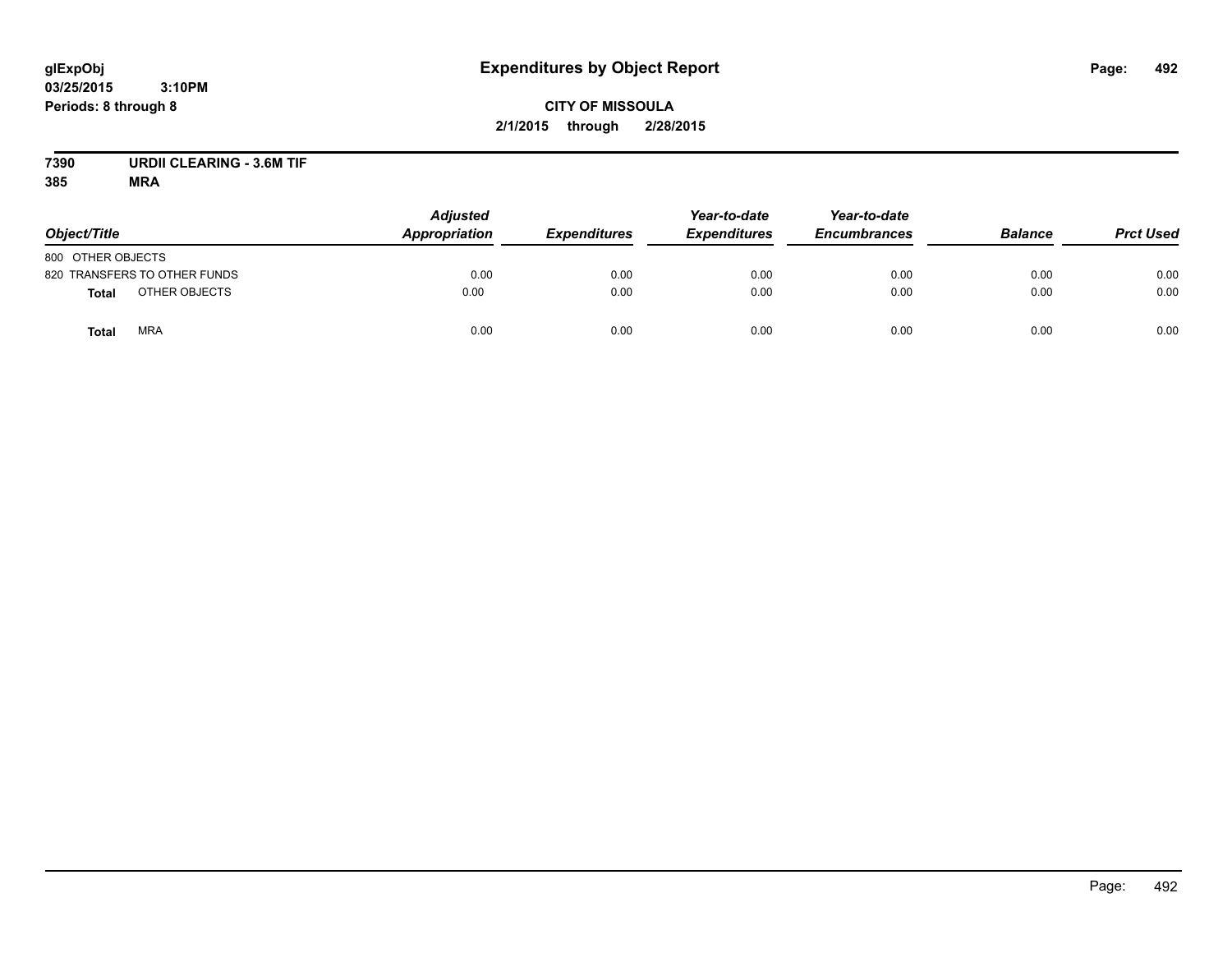**7390 URDII CLEARING - 3.6M TIF**

**390 NON-DEPARTMENTAL**

| Object/Title      |                              | <b>Adjusted</b><br>Appropriation | <b>Expenditures</b> | Year-to-date<br><b>Expenditures</b> | Year-to-date<br><b>Encumbrances</b> | <b>Balance</b> | <b>Prct Used</b> |
|-------------------|------------------------------|----------------------------------|---------------------|-------------------------------------|-------------------------------------|----------------|------------------|
| 800 OTHER OBJECTS |                              |                                  |                     |                                     |                                     |                |                  |
|                   | 820 TRANSFERS TO OTHER FUNDS | 1.872.885.00                     | 0.00                | 0.00                                | 0.00                                | 1,872,885.00   | 0.00             |
| <b>Total</b>      | OTHER OBJECTS                | 1.872.885.00                     | 0.00                | 0.00                                | 0.00                                | 1.872.885.00   | 0.00             |
| <b>Total</b>      | NON-DEPARTMENTAL             | 1,872,885.00                     | 0.00                | 0.00                                | 0.00                                | 1,872,885.00   | 0.00             |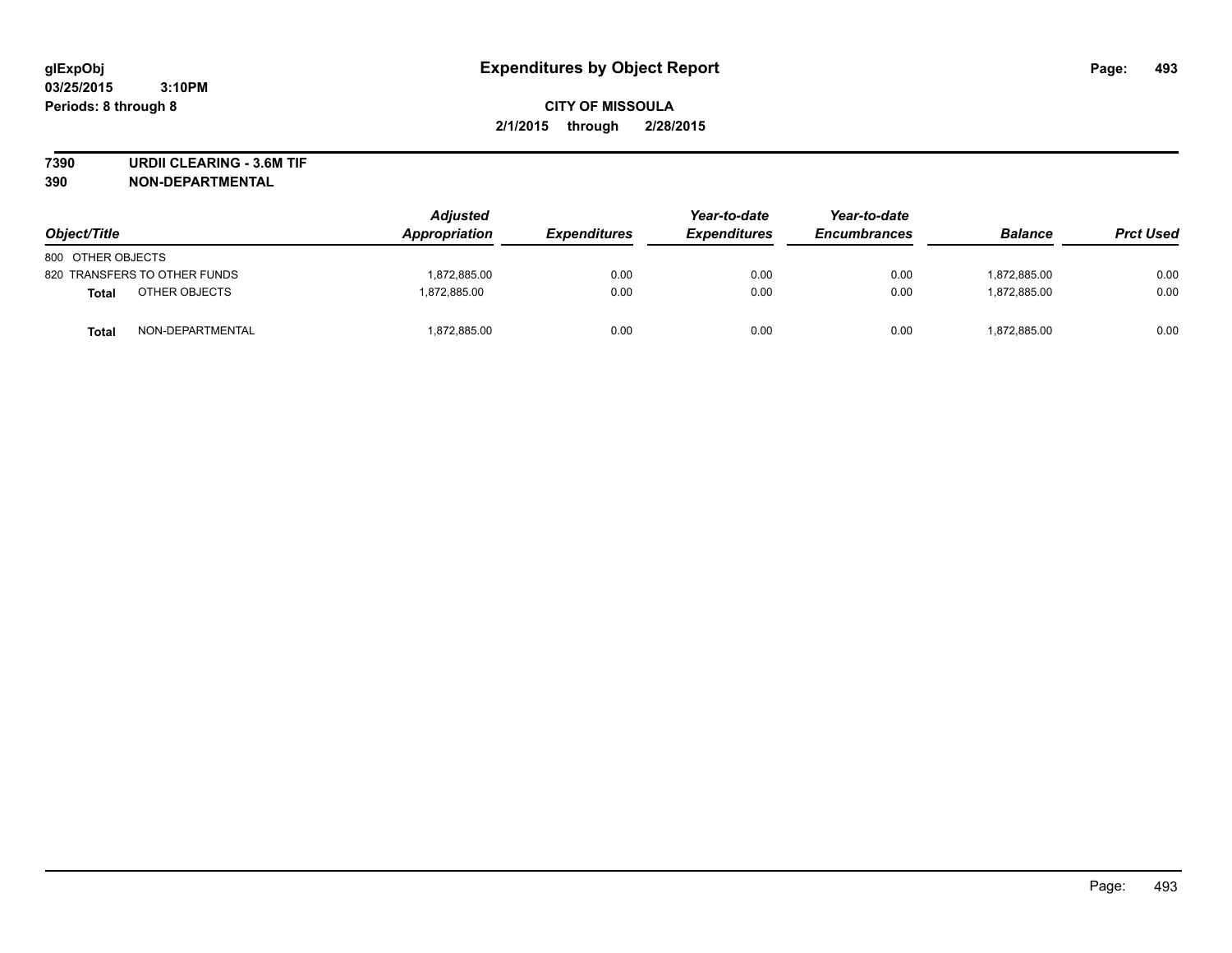**CITY OF MISSOULA 2/1/2015 through 2/28/2015**

#### **7390 URDII CLEARING - 3.6M TIF**

| Object/Title                       | <b>Adjusted</b><br><b>Appropriation</b> | <i><b>Expenditures</b></i> | Year-to-date<br><b>Expenditures</b> | Year-to-date<br><b>Encumbrances</b> | <b>Balance</b> | <b>Prct Used</b> |
|------------------------------------|-----------------------------------------|----------------------------|-------------------------------------|-------------------------------------|----------------|------------------|
| 800 OTHER OBJECTS                  |                                         |                            |                                     |                                     |                |                  |
| 820 TRANSFERS TO OTHER FUNDS       | 1.872.885.00                            | 0.00                       | 0.00                                | 0.00                                | 1.872.885.00   | 0.00             |
| OTHER OBJECTS<br><b>Total</b>      | 1.872.885.00                            | 0.00                       | 0.00                                | 0.00                                | 1.872.885.00   | 0.00             |
| URDII CLEARING - 3.6M TIF<br>Total | 1,872,885.00                            | 0.00                       | 0.00                                | 0.00                                | 1,872,885.00   | 0.00             |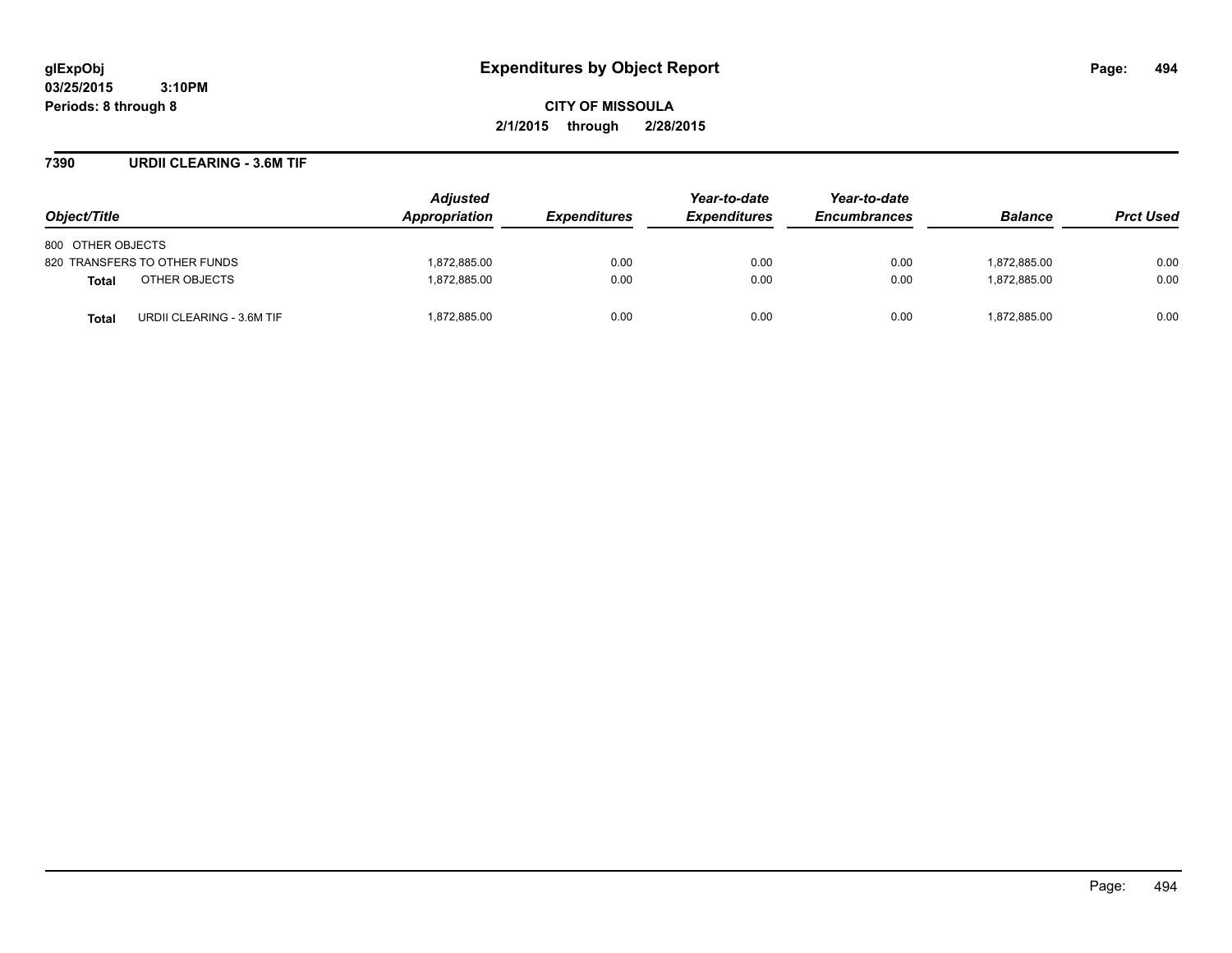**7392 MRA - URD II FUND**

|                              |                                   | <b>Adjusted</b>      |                     | Year-to-date        | Year-to-date        |                |                  |
|------------------------------|-----------------------------------|----------------------|---------------------|---------------------|---------------------|----------------|------------------|
| Object/Title                 |                                   | <b>Appropriation</b> | <b>Expenditures</b> | <b>Expenditures</b> | <b>Encumbrances</b> | <b>Balance</b> | <b>Prct Used</b> |
| 300 PURCHASED SERVICES       |                                   |                      |                     |                     |                     |                |                  |
| 344 TELEPHONE SERVICE        |                                   | 0.00                 | 0.00                | 0.00                | 0.00                | 0.00           | 0.00             |
| 350 PROFESSIONAL SERVICES    |                                   | 169,272.00           | 1,920.75            | 56,496.35           | 0.00                | 112,775.65     | 33.38            |
| <b>Total</b>                 | PURCHASED SERVICES                | 169,272.00           | 1,920.75            | 56,496.35           | 0.00                | 112,775.65     | 33.38            |
| 700 GRANTS & CONTRIBUTIONS   |                                   |                      |                     |                     |                     |                |                  |
| 700 GRANTS & CONTRIBUTIONS   |                                   | 98,607.00            | 0.00                | 32,974.67           | 0.00                | 65,632.33      | 33.44            |
| Total                        | <b>GRANTS &amp; CONTRIBUTIONS</b> | 98,607.00            | 0.00                | 32,974.67           | 0.00                | 65,632.33      | 33.44            |
| 800 OTHER OBJECTS            |                                   |                      |                     |                     |                     |                |                  |
| 820 TRANSFERS TO OTHER FUNDS |                                   | 250,000.00           | 0.00                | 0.00                | 0.00                | 250,000.00     | 0.00             |
| 845 CONTINGENCY              |                                   | 611,369.00           | 0.00                | 0.00                | 0.00                | 611,369.00     | 0.00             |
| <b>Total</b>                 | OTHER OBJECTS                     | 861,369.00           | 0.00                | 0.00                | 0.00                | 861,369.00     | 0.00             |
| 900 CAPITAL OUTLAY           |                                   |                      |                     |                     |                     |                |                  |
| 910 LAND                     |                                   | 0.00                 | 0.00                | 115,264.00          | 0.00                | $-115,264.00$  | 0.00             |
| 920 BUILDINGS                |                                   | 0.00                 | 0.00                | 0.00                | 0.00                | 0.00           | 0.00             |
| 930 IMPROVEMENTS             |                                   | 680,000.00           | 44,491.60           | 534,087.42          | 0.00                | 145,912.58     | 78.54            |
| <b>Total</b>                 | CAPITAL OUTLAY                    | 680,000.00           | 44,491.60           | 649,351.42          | 0.00                | 30,648.58      | 95.49            |
| <b>MRA</b><br><b>Total</b>   |                                   | 1,809,248.00         | 46,412.35           | 738,822.44          | 0.00                | 1,070,425.56   | 40.84            |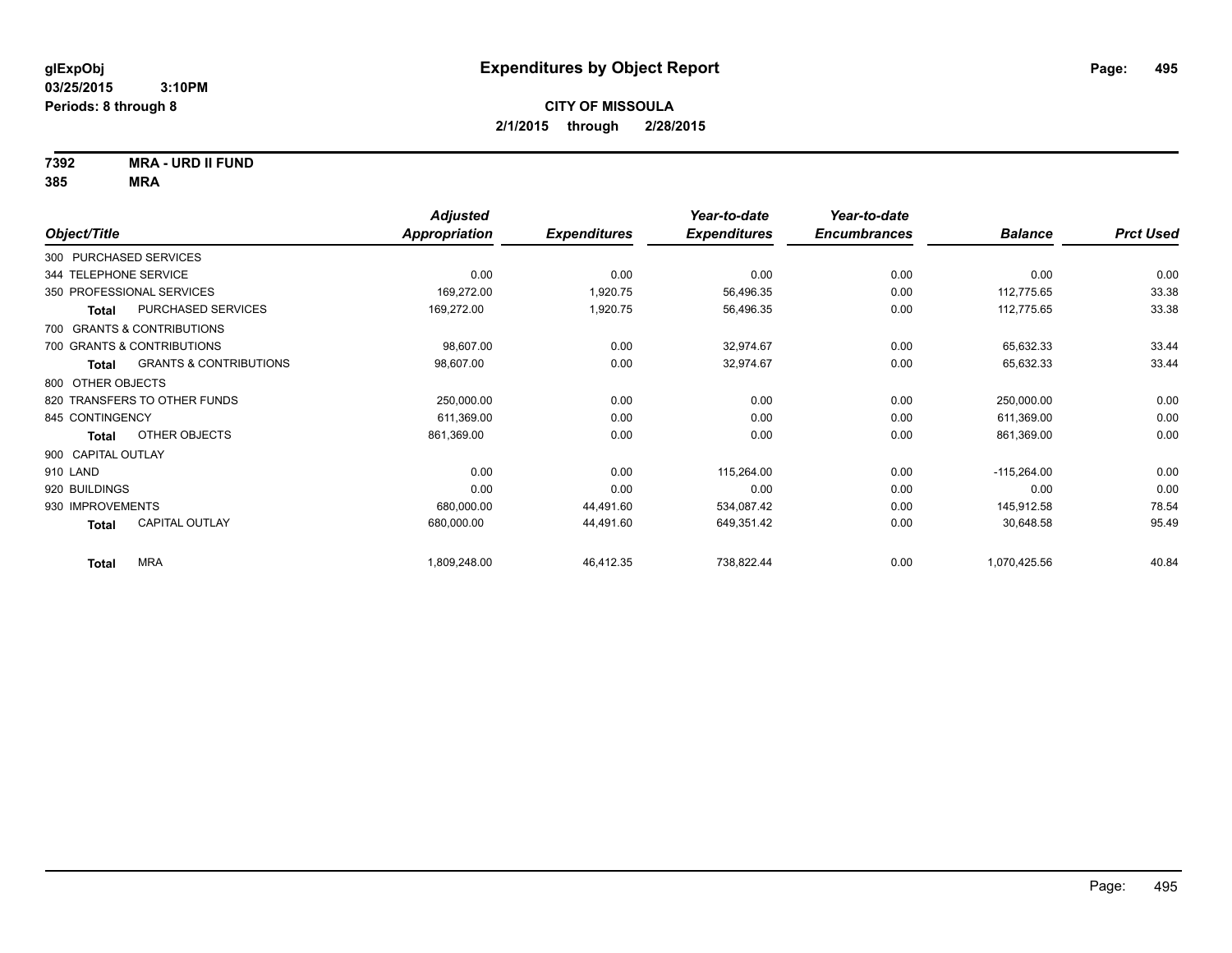#### **7392 MRA - URD II FUND**

|                                            | <b>Adjusted</b>      |                     | Year-to-date        | Year-to-date        |                |                  |
|--------------------------------------------|----------------------|---------------------|---------------------|---------------------|----------------|------------------|
| Object/Title                               | <b>Appropriation</b> | <b>Expenditures</b> | <b>Expenditures</b> | <b>Encumbrances</b> | <b>Balance</b> | <b>Prct Used</b> |
| 300 PURCHASED SERVICES                     |                      |                     |                     |                     |                |                  |
| 344 TELEPHONE SERVICE                      | 0.00                 | 0.00                | 0.00                | 0.00                | 0.00           | 0.00             |
| 350 PROFESSIONAL SERVICES                  | 169,272.00           | 1,920.75            | 56,496.35           | 0.00                | 112,775.65     | 33.38            |
| PURCHASED SERVICES<br><b>Total</b>         | 169,272.00           | 1,920.75            | 56,496.35           | 0.00                | 112,775.65     | 33.38            |
| 700 GRANTS & CONTRIBUTIONS                 |                      |                     |                     |                     |                |                  |
| 700 GRANTS & CONTRIBUTIONS                 | 98,607.00            | 0.00                | 32,974.67           | 0.00                | 65,632.33      | 33.44            |
| <b>GRANTS &amp; CONTRIBUTIONS</b><br>Total | 98,607.00            | 0.00                | 32,974.67           | 0.00                | 65,632.33      | 33.44            |
| 800 OTHER OBJECTS                          |                      |                     |                     |                     |                |                  |
| 820 TRANSFERS TO OTHER FUNDS               | 250,000.00           | 0.00                | 0.00                | 0.00                | 250,000.00     | 0.00             |
| 845 CONTINGENCY                            | 611,369.00           | 0.00                | 0.00                | 0.00                | 611,369.00     | 0.00             |
| OTHER OBJECTS<br><b>Total</b>              | 861,369.00           | 0.00                | 0.00                | 0.00                | 861,369.00     | 0.00             |
| 900 CAPITAL OUTLAY                         |                      |                     |                     |                     |                |                  |
| 910 LAND                                   | 0.00                 | 0.00                | 115,264.00          | 0.00                | $-115,264.00$  | 0.00             |
| 920 BUILDINGS                              | 0.00                 | 0.00                | 0.00                | 0.00                | 0.00           | 0.00             |
| 930 IMPROVEMENTS                           | 680,000.00           | 44,491.60           | 534,087.42          | 0.00                | 145,912.58     | 78.54            |
| <b>CAPITAL OUTLAY</b><br>Total             | 680,000.00           | 44,491.60           | 649,351.42          | 0.00                | 30,648.58      | 95.49            |
| MRA - URD II FUND<br><b>Total</b>          | 1,809,248.00         | 46,412.35           | 738,822.44          | 0.00                | 1,070,425.56   | 40.84            |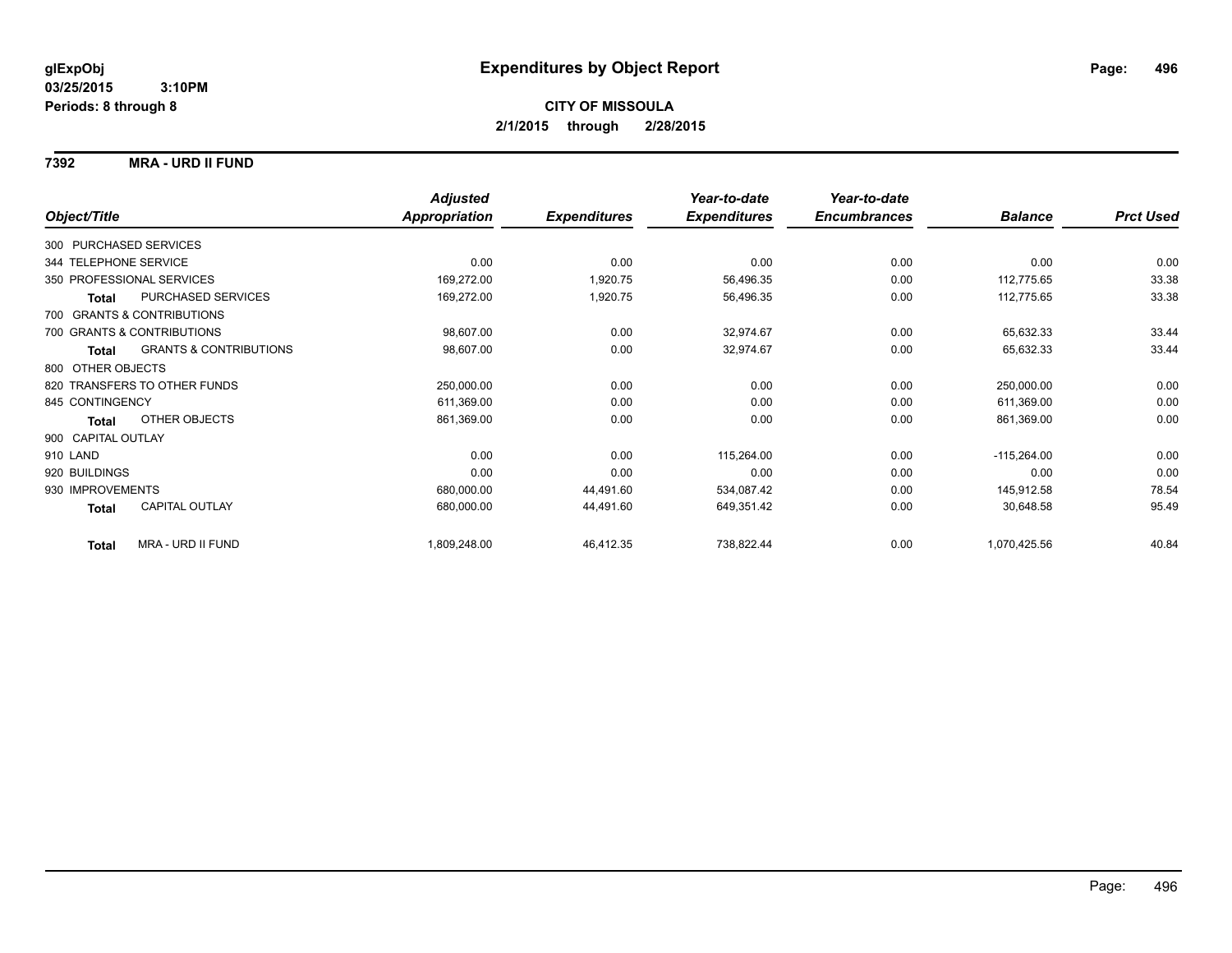**7393 MRA - URD III FUND**

|                                                   | <b>Adjusted</b>      |                     | Year-to-date        | Year-to-date        |                |                  |
|---------------------------------------------------|----------------------|---------------------|---------------------|---------------------|----------------|------------------|
| Object/Title                                      | <b>Appropriation</b> | <b>Expenditures</b> | <b>Expenditures</b> | <b>Encumbrances</b> | <b>Balance</b> | <b>Prct Used</b> |
| 100 PERSONAL SERVICES                             |                      |                     |                     |                     |                |                  |
| 110 SALARIES AND WAGES                            | 331,208.00           | 22,986.99           | 194,142.88          | 0.00                | 137,065.12     | 58.62            |
| 120 OVERTIME/TERMINATION                          | 5.000.00             | 0.00                | 0.00                | 0.00                | 5,000.00       | 0.00             |
| <b>140 EMPLOYER CONTRIBUTIONS</b>                 | 111,443.00           | 7,835.34            | 67,956.09           | 0.00                | 43,486.91      | 60.98            |
| <b>141 STATE RETIREMENT CONTRIBUTIONS</b>         | 319.00               | 22.99               | 228.86              | 0.00                | 90.14          | 71.74            |
| PERSONAL SERVICES<br>Total                        | 447,970.00           | 30,845.32           | 262,327.83          | 0.00                | 185,642.17     | 58.56            |
| 200 SUPPLIES                                      |                      |                     |                     |                     |                |                  |
| 210 OFFICE SUPPLIES                               | 4,000.00             | 11.49               | 752.28              | 0.00                | 3,247.72       | 18.81            |
| 220 OPERATING SUPPLIES                            | 500.00               | 0.00                | 0.00                | 0.00                | 500.00         | 0.00             |
| 230 REPAIR/MAINTENANCE                            | 828.00               | 0.00                | 73.72               | 0.00                | 754.28         | 8.90             |
| 231 GASOLINE                                      | 400.00               | 0.00                | 119.25              | 0.00                | 280.75         | 29.81            |
| 240 OTHER SUPPLIES                                | 3,398.00             | 0.00                | 0.00                | 0.00                | 3,398.00       | 0.00             |
| <b>SUPPLIES</b><br><b>Total</b>                   | 9,126.00             | 11.49               | 945.25              | 0.00                | 8,180.75       | 10.36            |
| 300 PURCHASED SERVICES                            |                      |                     |                     |                     |                |                  |
| 310 COMMUNICATIONS                                | 800.00               | 9.45                | 871.82              | 0.00                | $-71.82$       | 108.98           |
| 320 PRINTING & DUPLICATING                        | 3,000.00             | 471.35              | 1,174.58            | 0.00                | 1,825.42       | 39.15            |
| 330 PUBLICITY, SUBSCRIPTIONS & DUES               | 3,000.00             | 1,108.11            | 2,845.11            | 0.00                | 154.89         | 94.84            |
| 344 TELEPHONE SERVICE                             | 1,300.00             | 63.87               | 606.90              | 0.00                | 693.10         | 46.68            |
| 345 GARBAGE                                       | 565.00               | 0.00                | 318.90              | 0.00                | 246.10         | 56.44            |
| 350 PROFESSIONAL SERVICES                         | 498,807.00           | 35,317.74           | 320,938.53          | 0.00                | 177,868.47     | 64.34            |
| 360 REPAIR & MAINTENANCE                          | 6.990.00             | 316.81              | 2,226.69            | 0.00                | 4,763.31       | 31.86            |
| 370 TRAVEL                                        | 3,500.00             | 0.00                | 503.90              | 0.00                | 2,996.10       | 14.40            |
| 380 TRAINING                                      | 4,500.00             | 0.00                | 232.45              | 0.00                | 4,267.55       | 5.17             |
| 390 OTHER PURCHASED SERVICES                      | 500.00               | 0.00                | 0.00                | 0.00                | 500.00         | 0.00             |
| PURCHASED SERVICES<br><b>Total</b>                | 522,962.00           | 37,287.33           | 329,718.88          | 0.00                | 193,243.12     | 63.05            |
| 700 GRANTS & CONTRIBUTIONS                        |                      |                     |                     |                     |                |                  |
| 700 GRANTS & CONTRIBUTIONS                        | 2,198,424.00         | 64,258.50           | 1,081,970.65        | 0.00                | 1,116,453.35   | 49.22            |
| <b>GRANTS &amp; CONTRIBUTIONS</b><br><b>Total</b> | 2,198,424.00         | 64,258.50           | 1,081,970.65        | 0.00                | 1,116,453.35   | 49.22            |
| 800 OTHER OBJECTS                                 |                      |                     |                     |                     |                |                  |
| 820 TRANSFERS TO OTHER FUNDS                      | 0.00                 | 0.00                | 0.00                | 0.00                | 0.00           | 0.00             |
| 845 CONTINGENCY                                   | 784,332.00           | 0.00                | 0.00                | 0.00                | 784,332.00     | 0.00             |
| OTHER OBJECTS<br>Total                            | 784,332.00           | 0.00                | 0.00                | 0.00                | 784,332.00     | 0.00             |
| 900 CAPITAL OUTLAY                                |                      |                     |                     |                     |                |                  |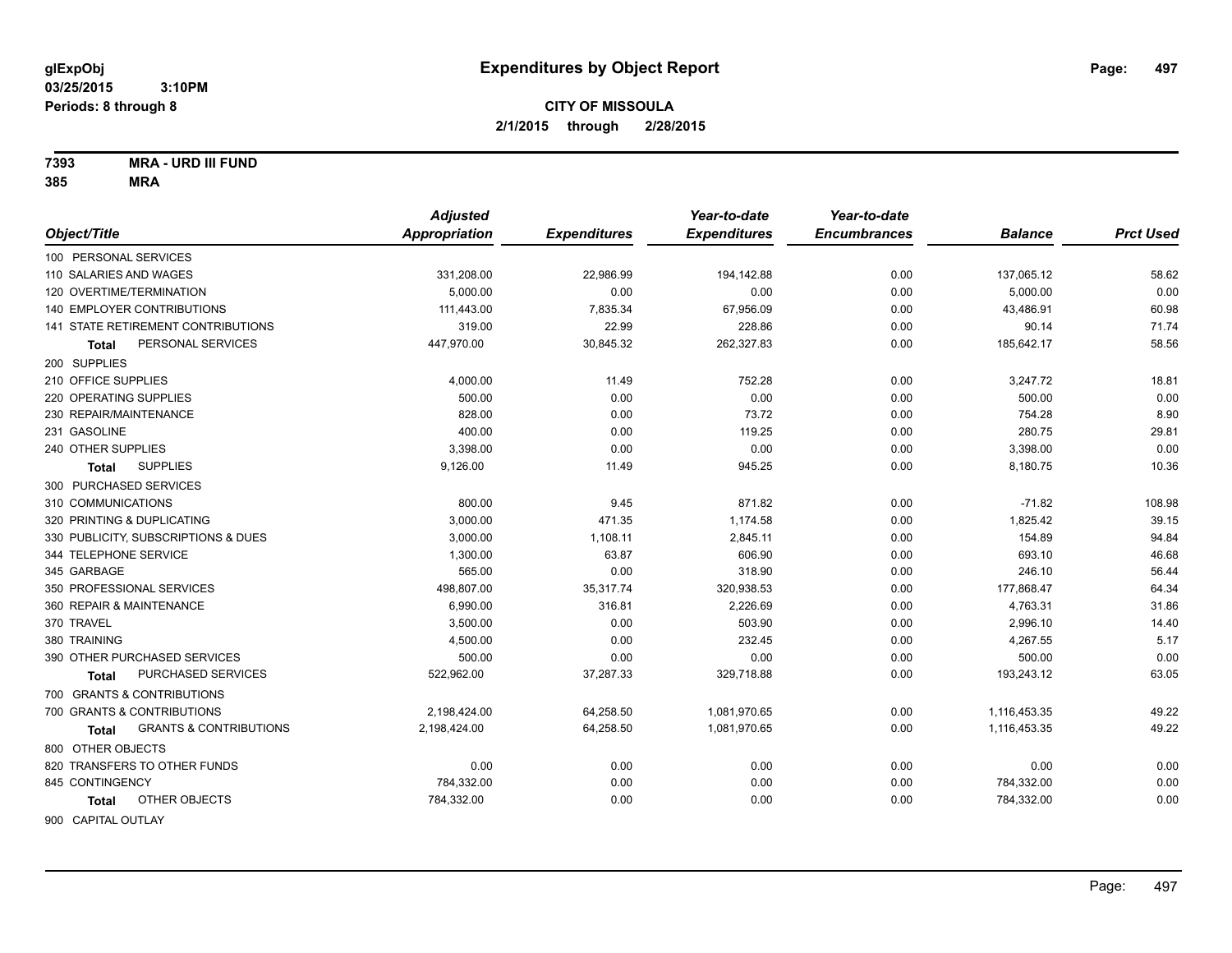# **CITY OF MISSOULA 2/1/2015 through 2/28/2015**

# **7393 MRA - URD III FUND**

|                                | <b>Adjusted</b> |                            | Year-to-date        | Year-to-date        |                |                  |
|--------------------------------|-----------------|----------------------------|---------------------|---------------------|----------------|------------------|
| Object/Title                   | Appropriation   | <i><b>Expenditures</b></i> | <b>Expenditures</b> | <b>Encumbrances</b> | <b>Balance</b> | <b>Prct Used</b> |
| 930 IMPROVEMENTS               | 2,115,956.00    | 0.00                       | 398,500.82          | 0.00                | 1.717.455.18   | 18.83            |
| 940 MACHINERY & EQUIPMENT      | 30,000.00       | 0.00                       | 24,576.00           | 0.00                | 5.424.00       | 81.92            |
| <b>CAPITAL OUTLAY</b><br>Total | 2,145,956.00    | 0.00                       | 423.076.82          | 0.00                | .722.879.18    | 19.72            |
| <b>MRA</b><br><b>Total</b>     | 6,108,770.00    | 132,402.64                 | 2,098,039.43        | 0.00                | 4,010,730.57   | 34.34            |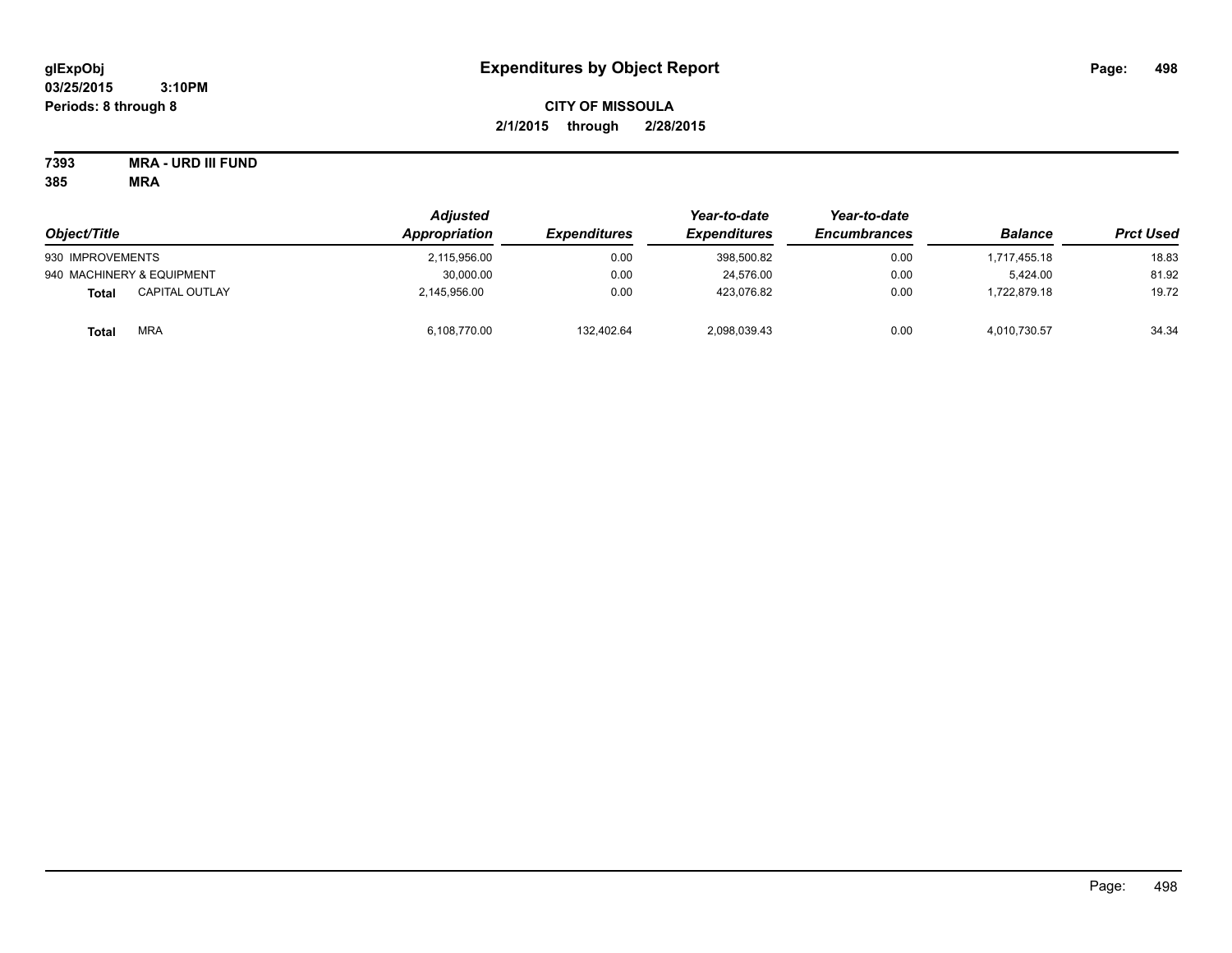# **7393 MRA - URD III FUND**

**900 DEPRECIATION**

| Object/Title      |                     | <b>Adjusted</b><br>Appropriation<br><b>Expenditures</b> | Year-to-date<br><b>Expenditures</b> | Year-to-date<br><b>Encumbrances</b> | <b>Balance</b> | <b>Prct Used</b> |      |
|-------------------|---------------------|---------------------------------------------------------|-------------------------------------|-------------------------------------|----------------|------------------|------|
| 800 OTHER OBJECTS |                     |                                                         |                                     |                                     |                |                  |      |
| 830 DEPRECIATION  |                     | 0.00                                                    | 0.00                                | 0.00                                | 0.00           | 0.00             | 0.00 |
| Total             | OTHER OBJECTS       | 0.00                                                    | 0.00                                | 0.00                                | 0.00           | 0.00             | 0.00 |
| Tota              | <b>DEPRECIATION</b> | 0.00                                                    | 0.00                                | 0.00                                | 0.00           | 0.00             | 0.00 |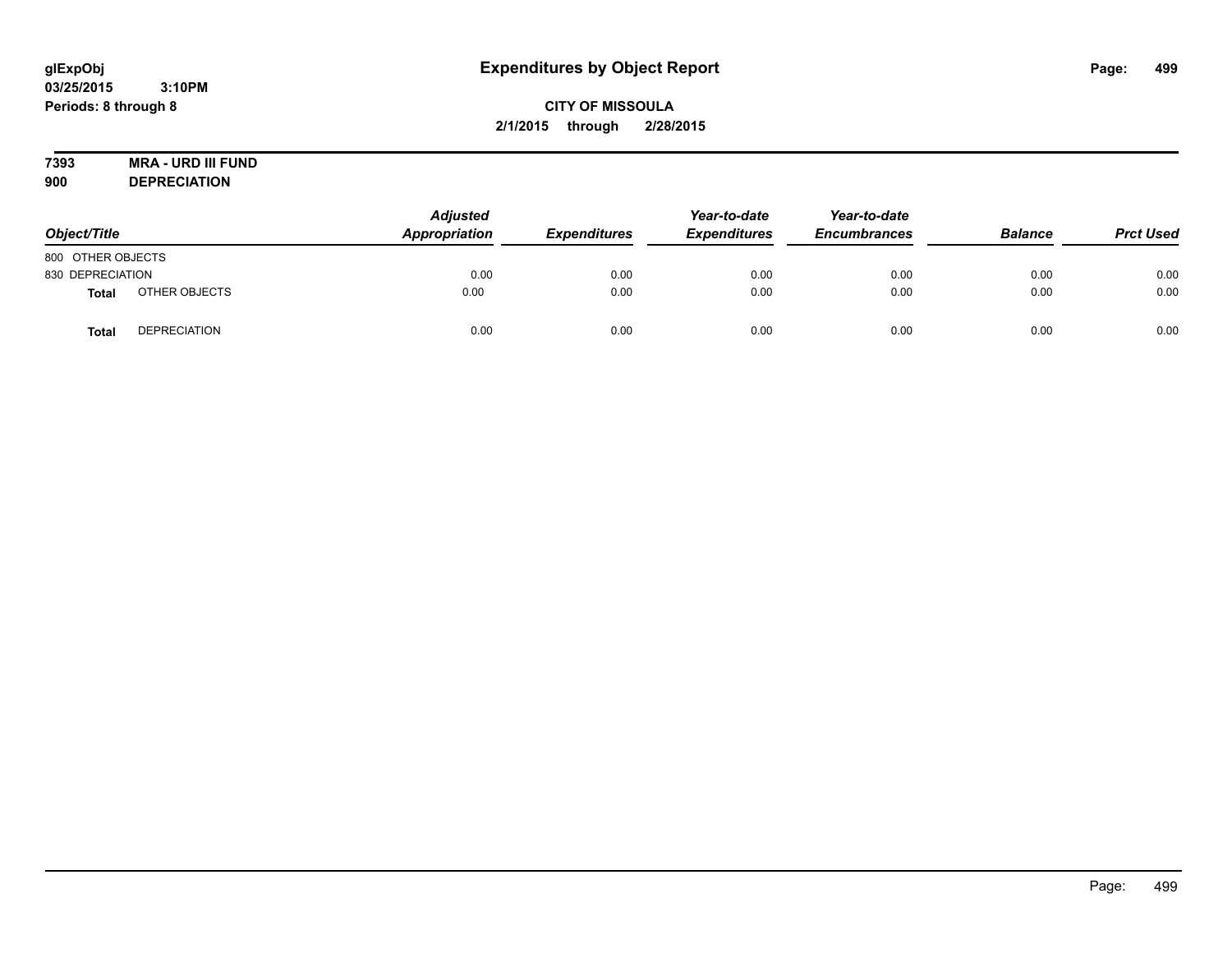**7393 MRA - URD III FUND**

|                                                   | <b>Adjusted</b> |                     | Year-to-date        | Year-to-date        |                |                  |
|---------------------------------------------------|-----------------|---------------------|---------------------|---------------------|----------------|------------------|
| Object/Title                                      | Appropriation   | <b>Expenditures</b> | <b>Expenditures</b> | <b>Encumbrances</b> | <b>Balance</b> | <b>Prct Used</b> |
| 100 PERSONAL SERVICES                             |                 |                     |                     |                     |                |                  |
| 110 SALARIES AND WAGES                            | 331,208.00      | 22,986.99           | 194,142.88          | 0.00                | 137,065.12     | 58.62            |
| 120 OVERTIME/TERMINATION                          | 5,000.00        | 0.00                | 0.00                | 0.00                | 5,000.00       | 0.00             |
| <b>140 EMPLOYER CONTRIBUTIONS</b>                 | 111,443.00      | 7,835.34            | 67,956.09           | 0.00                | 43,486.91      | 60.98            |
| 141 STATE RETIREMENT CONTRIBUTIONS                | 319.00          | 22.99               | 228.86              | 0.00                | 90.14          | 71.74            |
| PERSONAL SERVICES<br>Total                        | 447,970.00      | 30,845.32           | 262,327.83          | 0.00                | 185,642.17     | 58.56            |
| 200 SUPPLIES                                      |                 |                     |                     |                     |                |                  |
| 210 OFFICE SUPPLIES                               | 4,000.00        | 11.49               | 752.28              | 0.00                | 3,247.72       | 18.81            |
| 220 OPERATING SUPPLIES                            | 500.00          | 0.00                | 0.00                | 0.00                | 500.00         | 0.00             |
| 230 REPAIR/MAINTENANCE                            | 828.00          | 0.00                | 73.72               | 0.00                | 754.28         | 8.90             |
| 231 GASOLINE                                      | 400.00          | 0.00                | 119.25              | 0.00                | 280.75         | 29.81            |
| 240 OTHER SUPPLIES                                | 3,398.00        | 0.00                | 0.00                | 0.00                | 3,398.00       | 0.00             |
| <b>SUPPLIES</b><br><b>Total</b>                   | 9,126.00        | 11.49               | 945.25              | 0.00                | 8,180.75       | 10.36            |
| 300 PURCHASED SERVICES                            |                 |                     |                     |                     |                |                  |
| 310 COMMUNICATIONS                                | 800.00          | 9.45                | 871.82              | 0.00                | $-71.82$       | 108.98           |
| 320 PRINTING & DUPLICATING                        | 3,000.00        | 471.35              | 1,174.58            | 0.00                | 1,825.42       | 39.15            |
| 330 PUBLICITY, SUBSCRIPTIONS & DUES               | 3,000.00        | 1,108.11            | 2,845.11            | 0.00                | 154.89         | 94.84            |
| 344 TELEPHONE SERVICE                             | 1,300.00        | 63.87               | 606.90              | 0.00                | 693.10         | 46.68            |
| 345 GARBAGE                                       | 565.00          | 0.00                | 318.90              | 0.00                | 246.10         | 56.44            |
| 350 PROFESSIONAL SERVICES                         | 498,807.00      | 35,317.74           | 320,938.53          | 0.00                | 177,868.47     | 64.34            |
| 360 REPAIR & MAINTENANCE                          | 6,990.00        | 316.81              | 2,226.69            | 0.00                | 4,763.31       | 31.86            |
| 370 TRAVEL                                        | 3,500.00        | 0.00                | 503.90              | 0.00                | 2,996.10       | 14.40            |
| 380 TRAINING                                      | 4,500.00        | 0.00                | 232.45              | 0.00                | 4,267.55       | 5.17             |
| 390 OTHER PURCHASED SERVICES                      | 500.00          | 0.00                | 0.00                | 0.00                | 500.00         | 0.00             |
| PURCHASED SERVICES<br><b>Total</b>                | 522,962.00      | 37,287.33           | 329,718.88          | 0.00                | 193,243.12     | 63.05            |
| 700 GRANTS & CONTRIBUTIONS                        |                 |                     |                     |                     |                |                  |
| 700 GRANTS & CONTRIBUTIONS                        | 2,198,424.00    | 64,258.50           | 1,081,970.65        | 0.00                | 1,116,453.35   | 49.22            |
| <b>GRANTS &amp; CONTRIBUTIONS</b><br><b>Total</b> | 2,198,424.00    | 64,258.50           | 1,081,970.65        | 0.00                | 1,116,453.35   | 49.22            |
| 800 OTHER OBJECTS                                 |                 |                     |                     |                     |                |                  |
| 820 TRANSFERS TO OTHER FUNDS                      | 0.00            | 0.00                | 0.00                | 0.00                | 0.00           | 0.00             |
| 830 DEPRECIATION                                  | 0.00            | 0.00                | 0.00                | 0.00                | 0.00           | 0.00             |
| 845 CONTINGENCY                                   | 784,332.00      | 0.00                | 0.00                | 0.00                | 784,332.00     | 0.00             |
| OTHER OBJECTS<br>Total                            | 784,332.00      | 0.00                | 0.00                | 0.00                | 784,332.00     | 0.00             |
| 900 CAPITAL OUTLAY                                |                 |                     |                     |                     |                |                  |
| 930 IMPROVEMENTS                                  | 2,115,956.00    | 0.00                | 398,500.82          | 0.00                | 1,717,455.18   | 18.83            |
|                                                   |                 |                     |                     |                     |                |                  |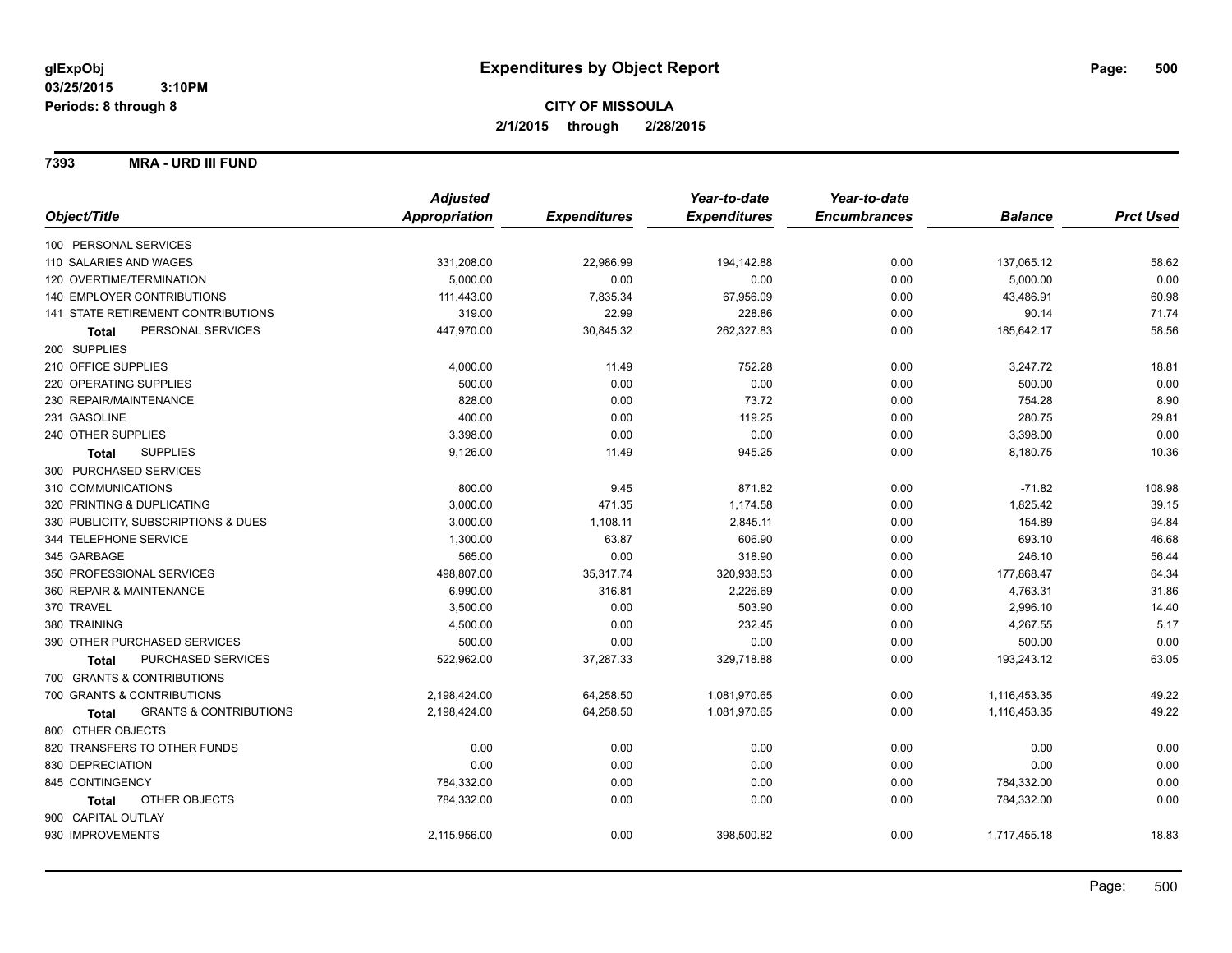**7393 MRA - URD III FUND**

|                                       | <b>Adjusted</b> |                            | Year-to-date               | Year-to-date        |                |                  |
|---------------------------------------|-----------------|----------------------------|----------------------------|---------------------|----------------|------------------|
| Object/Title                          | Appropriation   | <i><b>Expenditures</b></i> | <i><b>Expenditures</b></i> | <b>Encumbrances</b> | <b>Balance</b> | <b>Prct Used</b> |
| 940 MACHINERY & EQUIPMENT             | 30.000.00       | 0.00                       | 24.576.00                  | 0.00                | 5.424.00       | 81.92            |
| <b>CAPITAL OUTLAY</b><br><b>Total</b> | 2,145,956.00    | 0.00                       | 423.076.82                 | 0.00                | .722.879.18    | 19.72            |
| MRA - URD III FUND<br><b>Total</b>    | 6,108,770.00    | 132,402.64                 | 2,098,039.43               | 0.00                | 4,010,730.57   | 34.34            |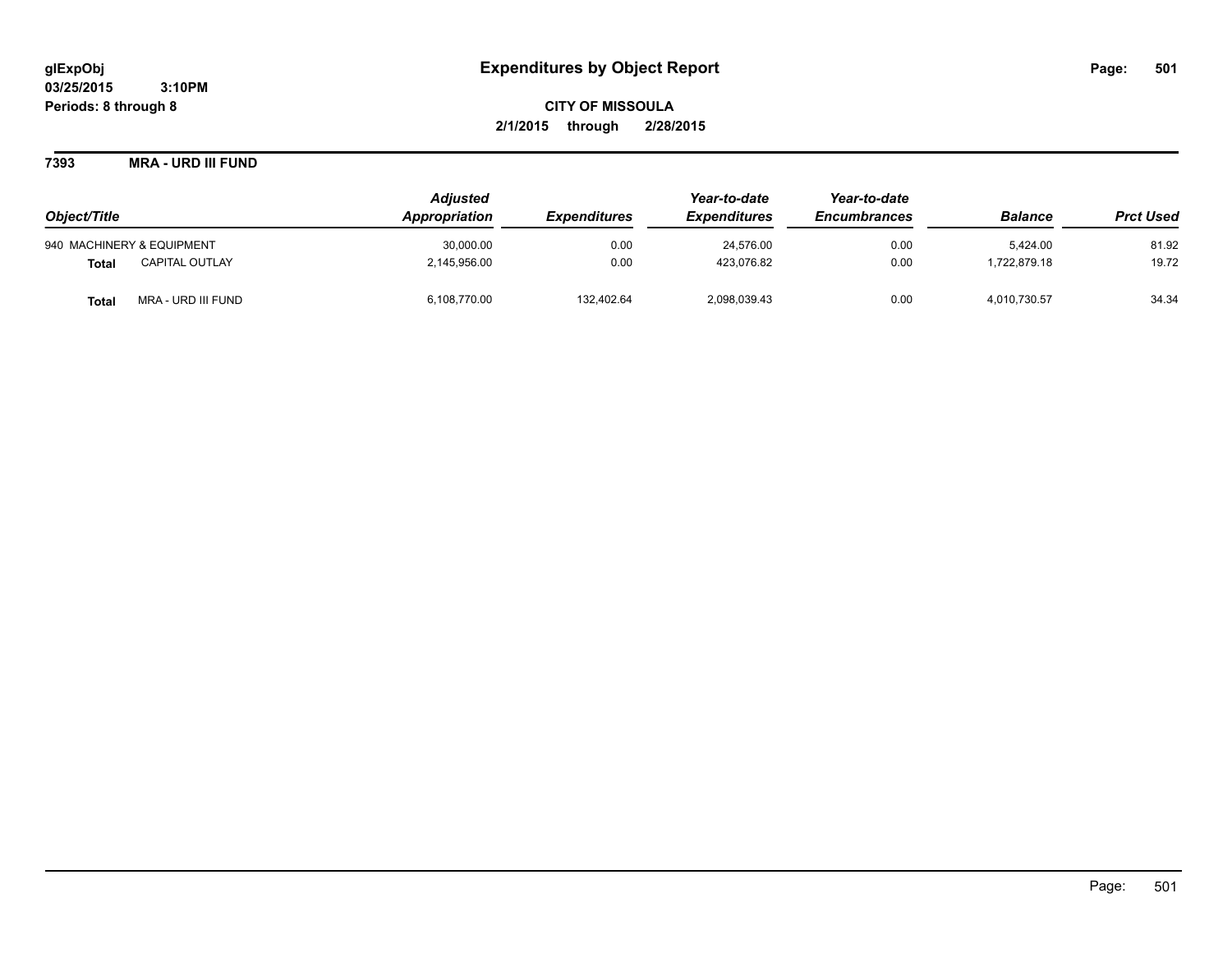#### **7394 MRA TAX INCREMENT DEBT CLEARING FUND**

**390 NON-DEPARTMENTAL**

| Object/Title      |                              | <b>Adjusted</b><br>Appropriation | <b>Expenditures</b> | Year-to-date<br><b>Expenditures</b> | Year-to-date<br><b>Encumbrances</b> | <b>Balance</b> | <b>Prct Used</b> |
|-------------------|------------------------------|----------------------------------|---------------------|-------------------------------------|-------------------------------------|----------------|------------------|
| 800 OTHER OBJECTS |                              |                                  |                     |                                     |                                     |                |                  |
|                   | 820 TRANSFERS TO OTHER FUNDS | 0.00                             | 0.00                | 0.00                                | 0.00                                | 0.00           | 0.00             |
| <b>Total</b>      | OTHER OBJECTS                | 0.00                             | 0.00                | 0.00                                | 0.00                                | 0.00           | 0.00             |
| <b>Total</b>      | NON-DEPARTMENTAL             | 0.00                             | 0.00                | 0.00                                | 0.00                                | 0.00           | 0.00             |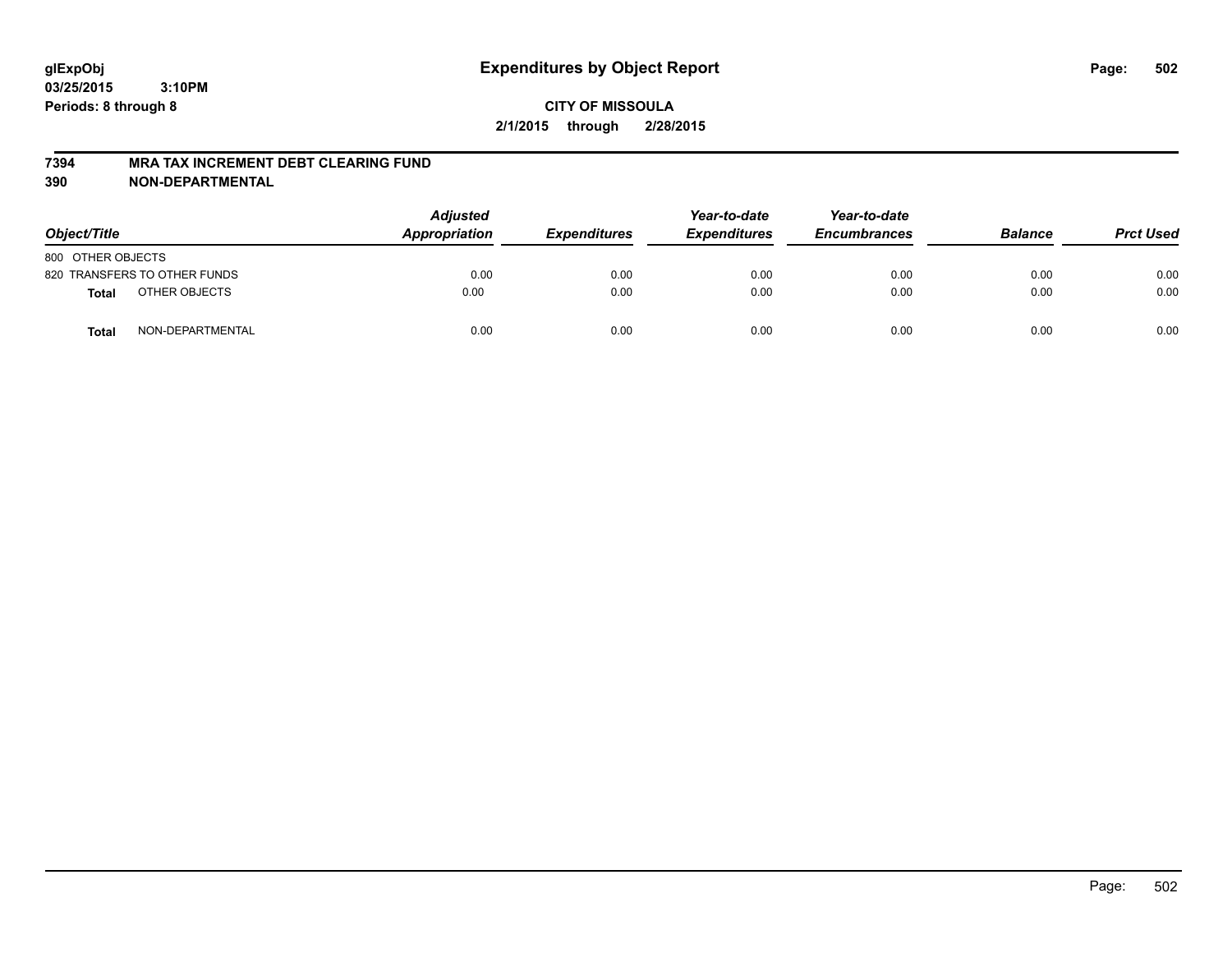# **glExpObj Expenditures by Object Report Page: 503**

**03/25/2015 3:10PM Periods: 8 through 8**

**CITY OF MISSOULA 2/1/2015 through 2/28/2015**

#### **7394 MRA TAX INCREMENT DEBT CLEARING FUND**

| Object/Title                               | <b>Adjusted</b><br>Appropriation | <b>Expenditures</b> | Year-to-date<br><b>Expenditures</b> | Year-to-date<br><b>Encumbrances</b> | <b>Balance</b> | <b>Prct Used</b> |
|--------------------------------------------|----------------------------------|---------------------|-------------------------------------|-------------------------------------|----------------|------------------|
| 800 OTHER OBJECTS                          |                                  |                     |                                     |                                     |                |                  |
| 820 TRANSFERS TO OTHER FUNDS               | 0.00                             | 0.00                | 0.00                                | 0.00                                | 0.00           | 0.00             |
| OTHER OBJECTS<br><b>Total</b>              | 0.00                             | 0.00                | 0.00                                | 0.00                                | 0.00           | 0.00             |
| MRA TAX INCREMENT DEBT CLEARING F<br>Total | 0.00                             | 0.00                | 0.00                                | 0.00                                | 0.00           | 0.00             |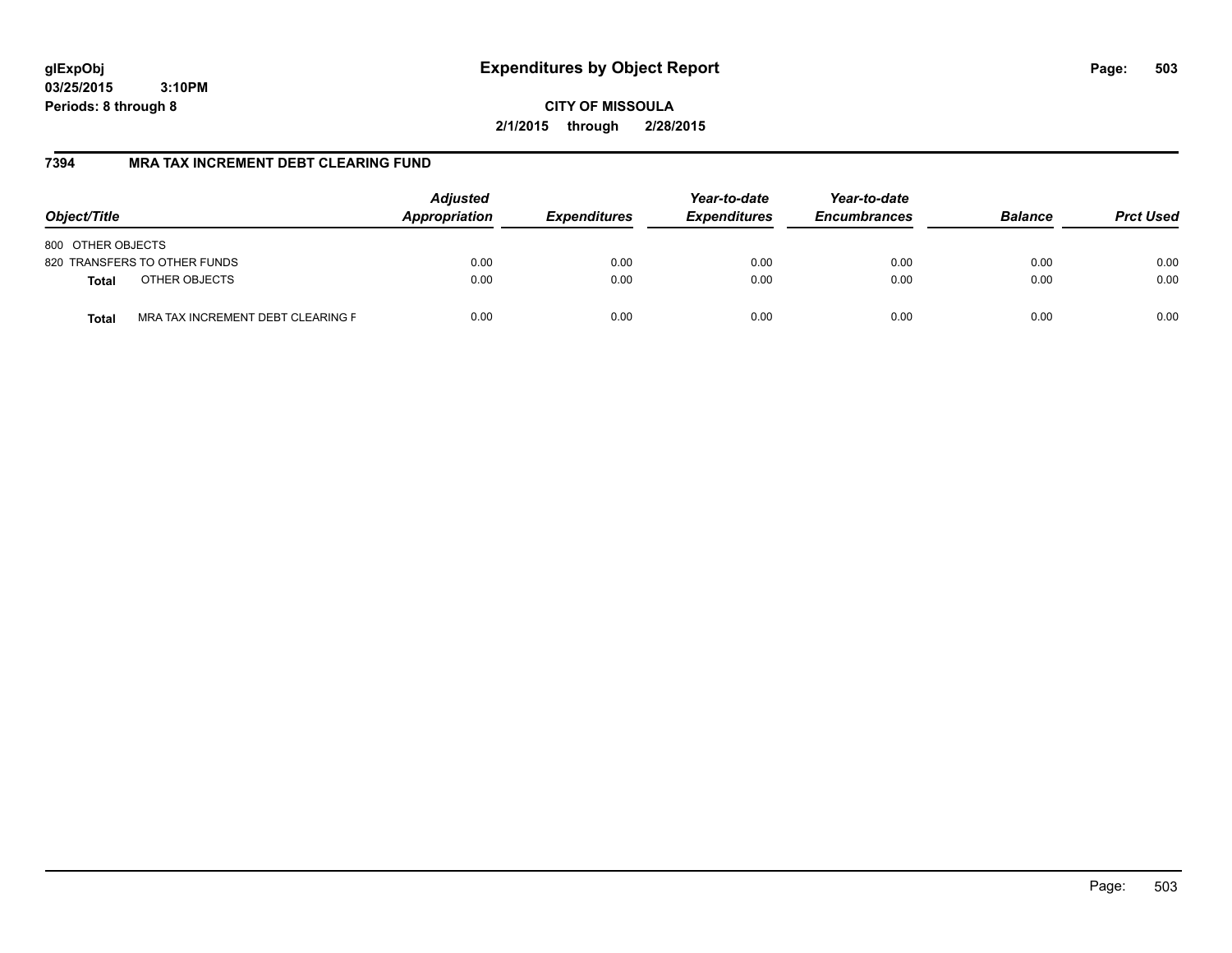#### **7395 MRA TAX INCREMENT DEBT SERVICE INTEREST**

**390 NON-DEPARTMENTAL**

| Object/Title                        | <b>Adjusted</b><br><b>Appropriation</b> | <b>Expenditures</b> | Year-to-date<br><b>Expenditures</b> | Year-to-date<br><b>Encumbrances</b> | <b>Balance</b> | <b>Prct Used</b> |
|-------------------------------------|-----------------------------------------|---------------------|-------------------------------------|-------------------------------------|----------------|------------------|
|                                     |                                         |                     |                                     |                                     |                |                  |
| 600 DEBT SERVICE                    |                                         |                     |                                     |                                     |                |                  |
| 610 PRINCIPAL                       | 0.00                                    | 0.00                | 0.00                                | 0.00                                | 0.00           | 0.00             |
| 620 INTEREST / SERVICE FEES         | 0.00                                    | 0.00                | 0.00                                | 0.00                                | 0.00           | 0.00             |
| <b>DEBT SERVICE</b><br><b>Total</b> | 0.00                                    | 0.00                | 0.00                                | 0.00                                | 0.00           | 0.00             |
| 800 OTHER OBJECTS                   |                                         |                     |                                     |                                     |                |                  |
| 820 TRANSFERS TO OTHER FUNDS        | 0.00                                    | 0.00                | 0.00                                | 0.00                                | 0.00           | 0.00             |
| OTHER OBJECTS<br><b>Total</b>       | 0.00                                    | 0.00                | 0.00                                | 0.00                                | 0.00           | 0.00             |
| NON-DEPARTMENTAL<br>Total           | 0.00                                    | 0.00                | 0.00                                | 0.00                                | 0.00           | 0.00             |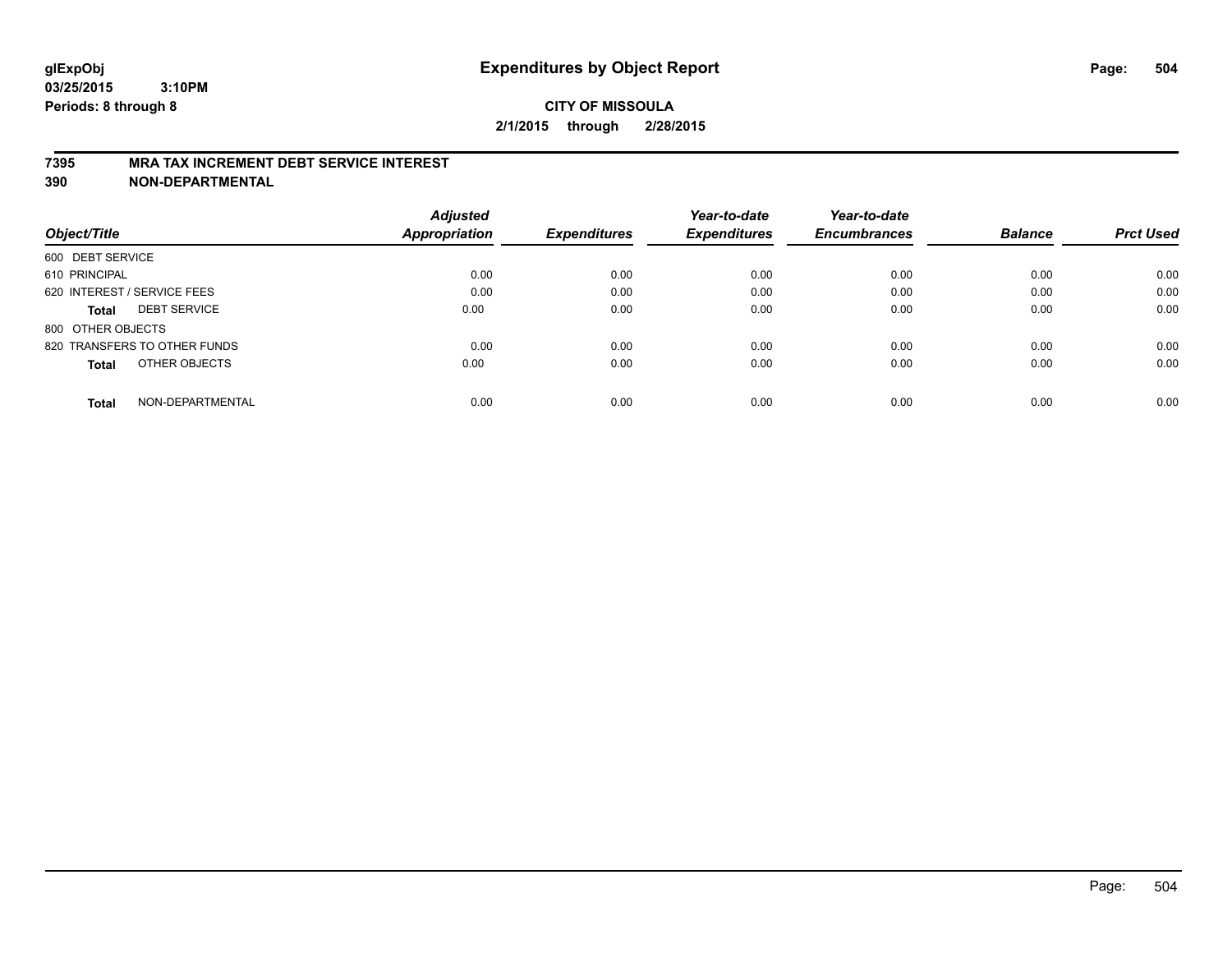**CITY OF MISSOULA 2/1/2015 through 2/28/2015**

## **7395 MRA TAX INCREMENT DEBT SERVICE INTEREST**

| Object/Title      |                                   | <b>Adjusted</b><br><b>Appropriation</b> | <b>Expenditures</b> | Year-to-date<br><b>Expenditures</b> | Year-to-date<br><b>Encumbrances</b> | <b>Balance</b> | <b>Prct Used</b> |
|-------------------|-----------------------------------|-----------------------------------------|---------------------|-------------------------------------|-------------------------------------|----------------|------------------|
| 600 DEBT SERVICE  |                                   |                                         |                     |                                     |                                     |                |                  |
| 610 PRINCIPAL     |                                   | 0.00                                    | 0.00                | 0.00                                | 0.00                                | 0.00           | 0.00             |
|                   | 620 INTEREST / SERVICE FEES       | 0.00                                    | 0.00                | 0.00                                | 0.00                                | 0.00           | 0.00             |
| <b>Total</b>      | <b>DEBT SERVICE</b>               | 0.00                                    | 0.00                | 0.00                                | 0.00                                | 0.00           | 0.00             |
| 800 OTHER OBJECTS |                                   |                                         |                     |                                     |                                     |                |                  |
|                   | 820 TRANSFERS TO OTHER FUNDS      | 0.00                                    | 0.00                | 0.00                                | 0.00                                | 0.00           | 0.00             |
| <b>Total</b>      | OTHER OBJECTS                     | 0.00                                    | 0.00                | 0.00                                | 0.00                                | 0.00           | 0.00             |
| <b>Total</b>      | MRA TAX INCREMENT DEBT SERVICE IN | 0.00                                    | 0.00                | 0.00                                | 0.00                                | 0.00           | 0.00             |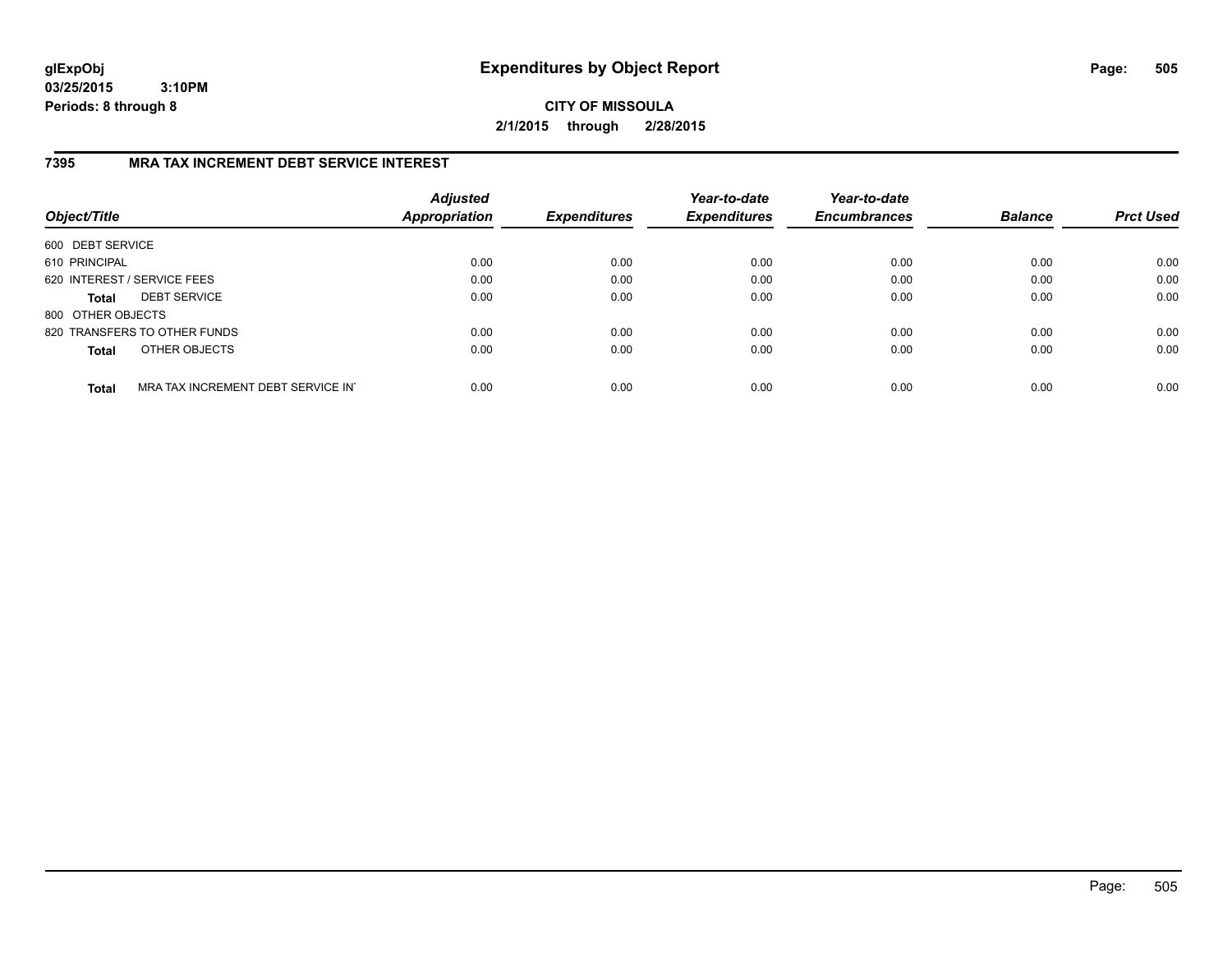## **CITY OF MISSOULA 2/1/2015 through 2/28/2015**

#### **7396 MRA TAX INCREMENT DEBT SERVICE SINKING F**

**390 NON-DEPARTMENTAL**

| Object/Title                        | <b>Adjusted</b><br><b>Appropriation</b> | <b>Expenditures</b> | Year-to-date<br><b>Expenditures</b> | Year-to-date<br><b>Encumbrances</b> | <b>Balance</b> | <b>Prct Used</b> |
|-------------------------------------|-----------------------------------------|---------------------|-------------------------------------|-------------------------------------|----------------|------------------|
| 600 DEBT SERVICE                    |                                         |                     |                                     |                                     |                |                  |
| 610 PRINCIPAL                       | 0.00                                    | 0.00                | 0.00                                | 0.00                                | 0.00           | 0.00             |
| <b>DEBT SERVICE</b><br><b>Total</b> | 0.00                                    | 0.00                | 0.00                                | 0.00                                | 0.00           | 0.00             |
| 800 OTHER OBJECTS                   |                                         |                     |                                     |                                     |                |                  |
| 820 TRANSFERS TO OTHER FUNDS        | 0.00                                    | 0.00                | 0.00                                | 0.00                                | 0.00           | 0.00             |
| OTHER OBJECTS<br><b>Total</b>       | 0.00                                    | 0.00                | 0.00                                | 0.00                                | 0.00           | 0.00             |
| NON-DEPARTMENTAL<br><b>Total</b>    | 0.00                                    | 0.00                | 0.00                                | 0.00                                | 0.00           | 0.00             |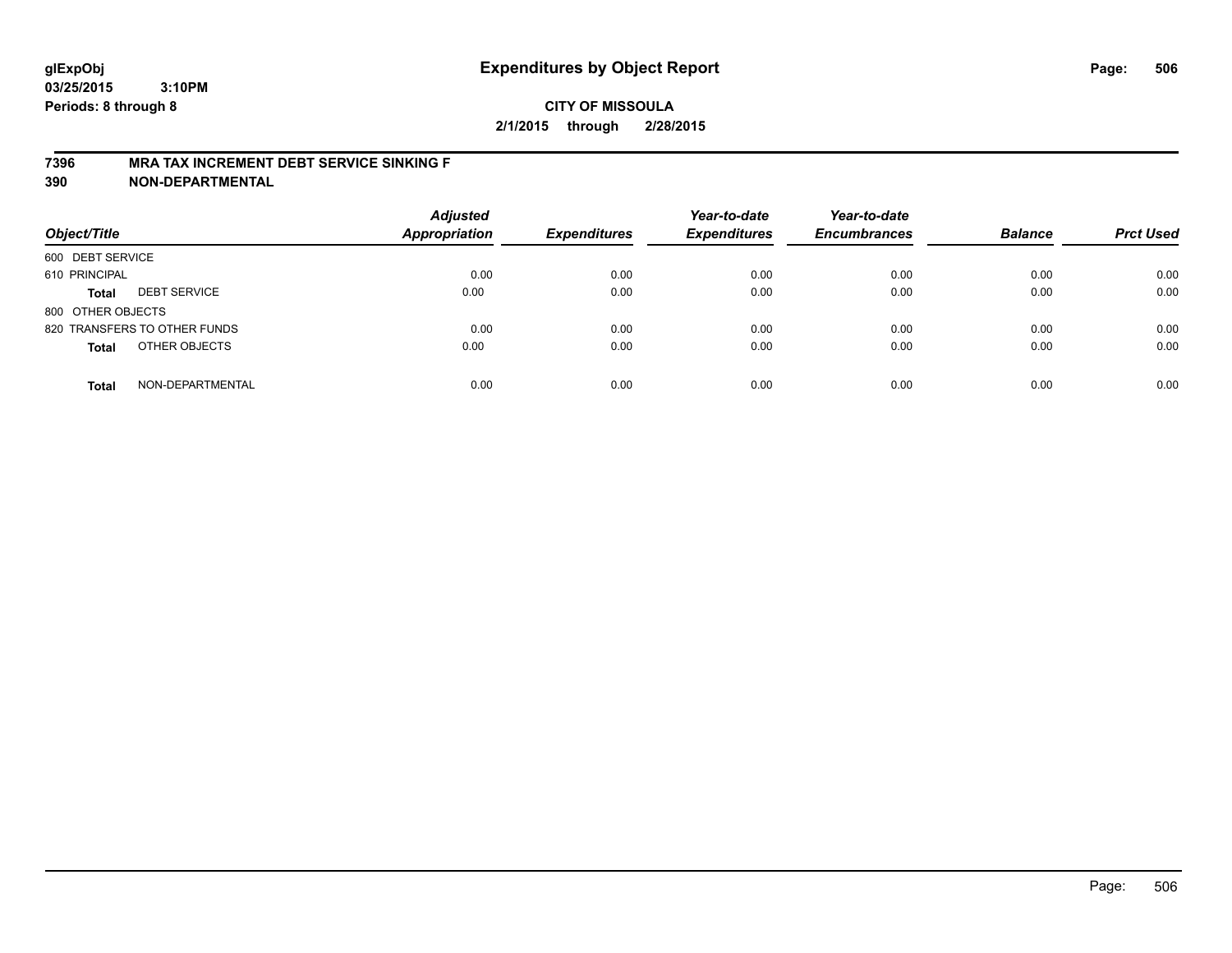**CITY OF MISSOULA 2/1/2015 through 2/28/2015**

## **7396 MRA TAX INCREMENT DEBT SERVICE SINKING F**

| Object/Title      |                                    | <b>Adjusted</b><br><b>Appropriation</b> | <b>Expenditures</b> | Year-to-date<br><b>Expenditures</b> | Year-to-date<br><b>Encumbrances</b> | <b>Balance</b> | <b>Prct Used</b> |
|-------------------|------------------------------------|-----------------------------------------|---------------------|-------------------------------------|-------------------------------------|----------------|------------------|
| 600 DEBT SERVICE  |                                    |                                         |                     |                                     |                                     |                |                  |
| 610 PRINCIPAL     |                                    | 0.00                                    | 0.00                | 0.00                                | 0.00                                | 0.00           | 0.00             |
| <b>Total</b>      | <b>DEBT SERVICE</b>                | 0.00                                    | 0.00                | 0.00                                | 0.00                                | 0.00           | 0.00             |
| 800 OTHER OBJECTS |                                    |                                         |                     |                                     |                                     |                |                  |
|                   | 820 TRANSFERS TO OTHER FUNDS       | 0.00                                    | 0.00                | 0.00                                | 0.00                                | 0.00           | 0.00             |
| <b>Total</b>      | OTHER OBJECTS                      | 0.00                                    | 0.00                | 0.00                                | 0.00                                | 0.00           | 0.00             |
| <b>Total</b>      | MRA TAX INCREMENT DEBT SERVICE SII | 0.00                                    | 0.00                | 0.00                                | 0.00                                | 0.00           | 0.00             |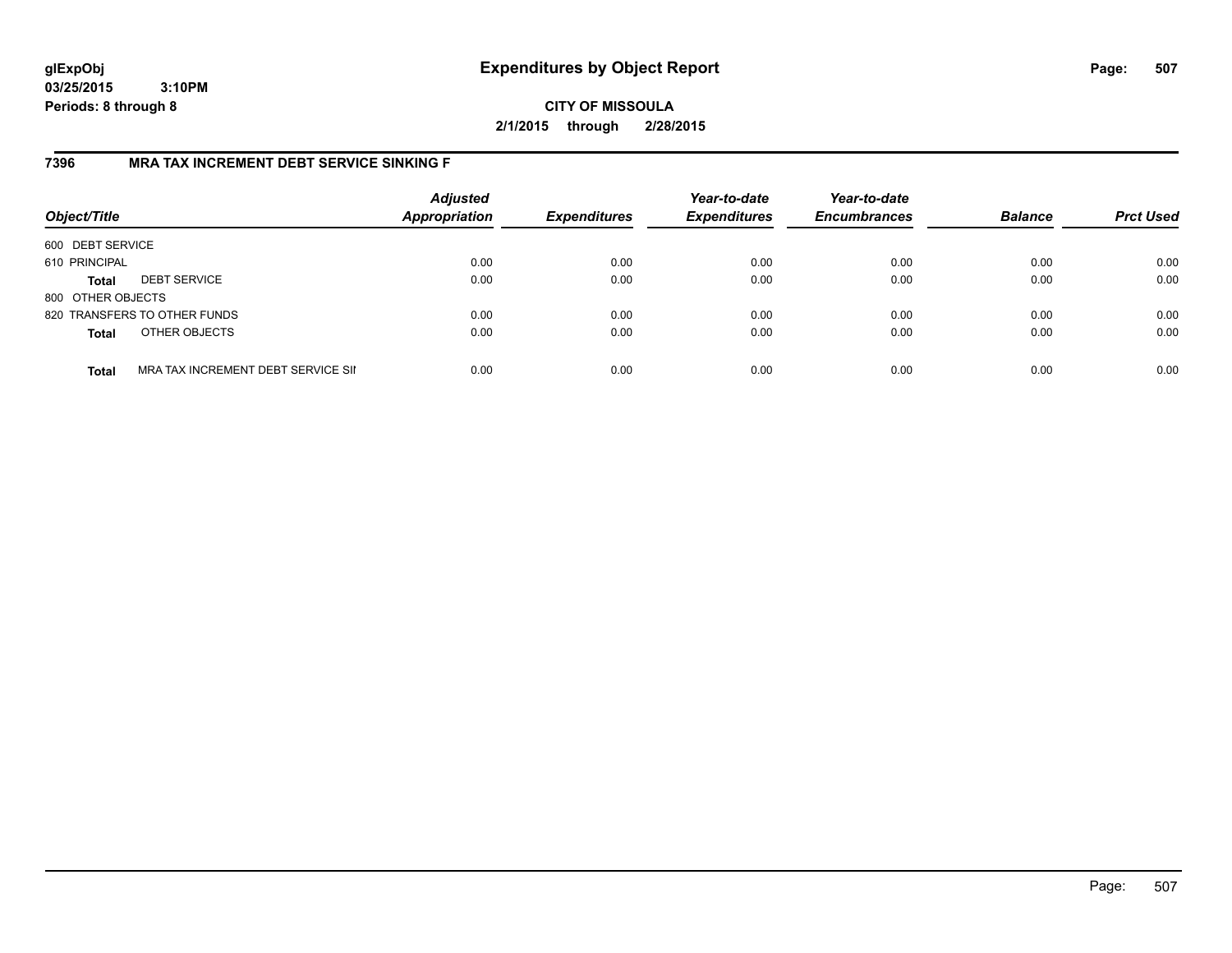#### **7397 MRA TAX INCREMENT BOND RESERVE FUND**

**390 NON-DEPARTMENTAL**

| Object/Title      |                              | <b>Adjusted</b><br>Appropriation | <b>Expenditures</b> | Year-to-date<br><b>Expenditures</b> | Year-to-date<br><b>Encumbrances</b> | <b>Balance</b> | <b>Prct Used</b> |
|-------------------|------------------------------|----------------------------------|---------------------|-------------------------------------|-------------------------------------|----------------|------------------|
| 800 OTHER OBJECTS |                              |                                  |                     |                                     |                                     |                |                  |
|                   | 820 TRANSFERS TO OTHER FUNDS | 0.00                             | 0.00                | 0.00                                | 0.00                                | 0.00           | 0.00             |
| <b>Total</b>      | OTHER OBJECTS                | 0.00                             | 0.00                | 0.00                                | 0.00                                | 0.00           | 0.00             |
| <b>Total</b>      | NON-DEPARTMENTAL             | 0.00                             | 0.00                | 0.00                                | 0.00                                | 0.00           | 0.00             |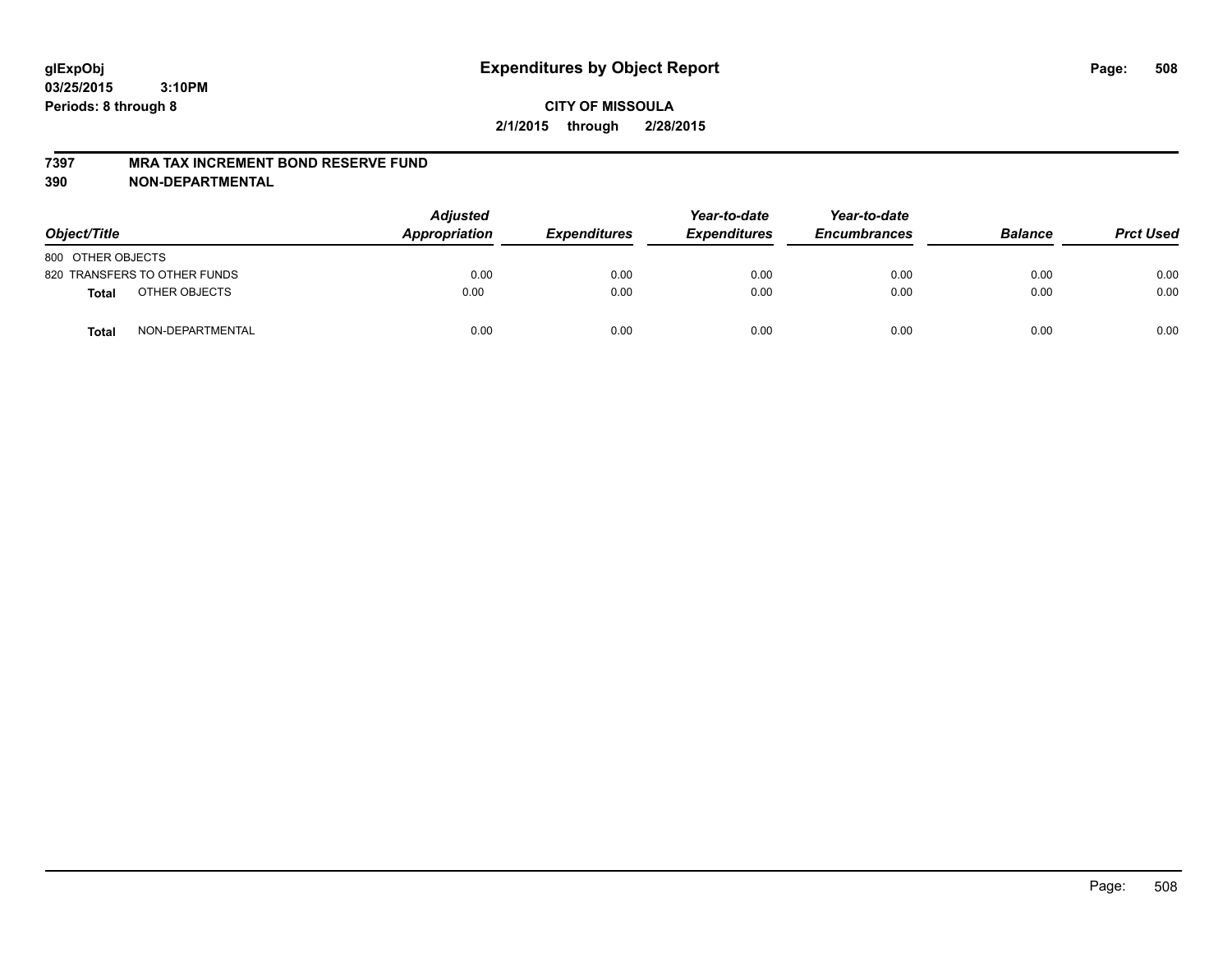# **glExpObj Expenditures by Object Report Page: 509**

**03/25/2015 3:10PM Periods: 8 through 8**

**CITY OF MISSOULA 2/1/2015 through 2/28/2015**

## **7397 MRA TAX INCREMENT BOND RESERVE FUND**

| Object/Title                                     | <b>Adjusted</b><br>Appropriation | <b>Expenditures</b> | Year-to-date<br><b>Expenditures</b> | Year-to-date<br><b>Encumbrances</b> | <b>Balance</b> | <b>Prct Used</b> |
|--------------------------------------------------|----------------------------------|---------------------|-------------------------------------|-------------------------------------|----------------|------------------|
| 800 OTHER OBJECTS                                |                                  |                     |                                     |                                     |                |                  |
| 820 TRANSFERS TO OTHER FUNDS                     | 0.00                             | 0.00                | 0.00                                | 0.00                                | 0.00           | 0.00             |
| OTHER OBJECTS<br><b>Total</b>                    | 0.00                             | 0.00                | 0.00                                | 0.00                                | 0.00           | 0.00             |
| MRA TAX INCREMENT BOND RESERVE F<br><b>Total</b> | 0.00                             | 0.00                | 0.00                                | 0.00                                | 0.00           | 0.00             |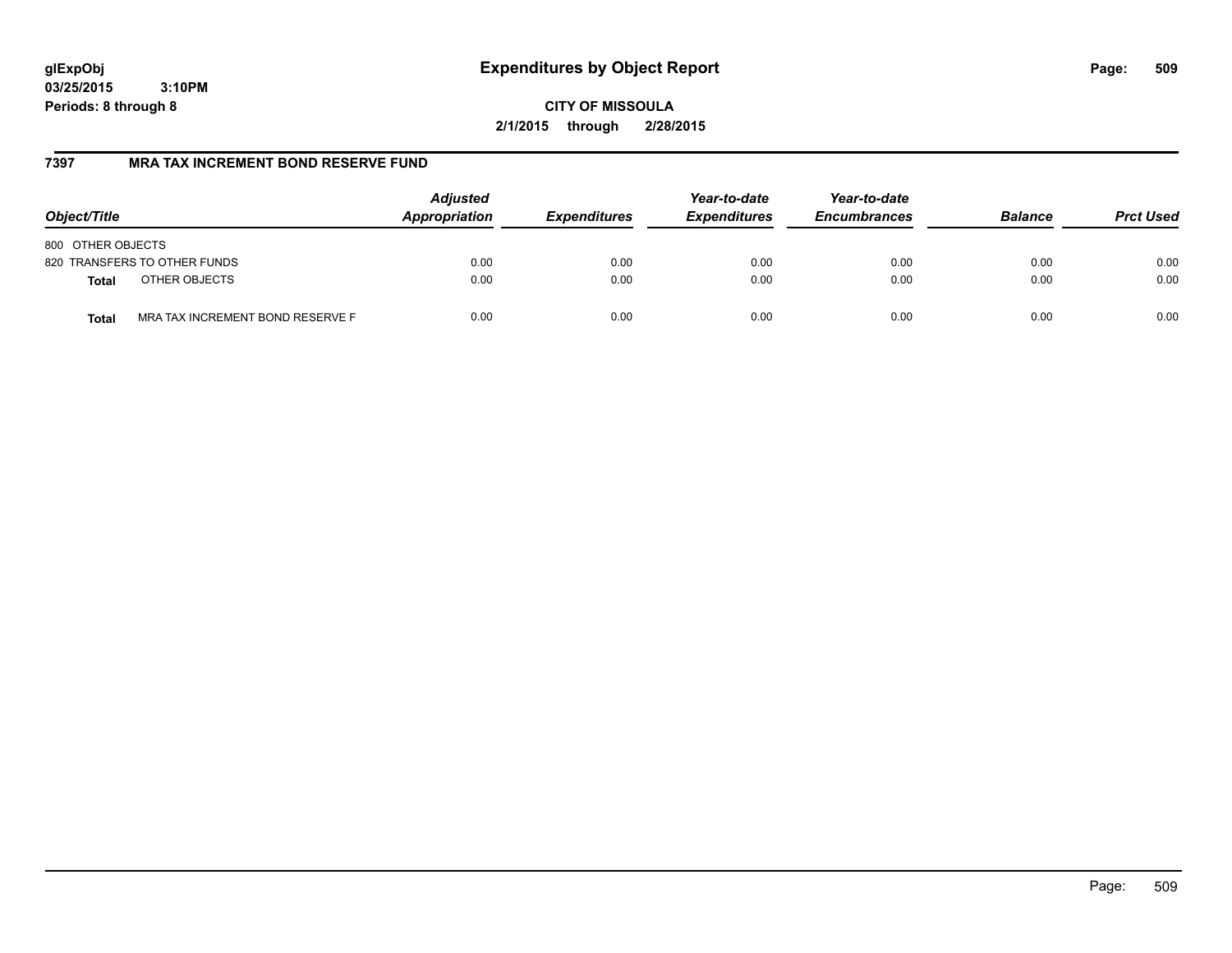### **7399 INTERMOUNTAIN BOND DEBT SERVICE**

**385 MRA**

| Object/Title                        | <b>Adjusted</b><br>Appropriation | <b>Expenditures</b> | Year-to-date<br><b>Expenditures</b> | Year-to-date<br><b>Encumbrances</b> | <b>Balance</b> | <b>Prct Used</b> |
|-------------------------------------|----------------------------------|---------------------|-------------------------------------|-------------------------------------|----------------|------------------|
| 600 DEBT SERVICE                    |                                  |                     |                                     |                                     |                |                  |
| 610 PRINCIPAL                       | 72,000.00                        | 0.00                | 35,500.00                           | 0.00                                | 36,500.00      | 49.31            |
| 620 INTEREST / SERVICE FEES         | 73,769.00                        | 0.00                | 37,861.88                           | 0.00                                | 35,907.12      | 51.32            |
| <b>DEBT SERVICE</b><br><b>Total</b> | 145,769.00                       | 0.00                | 73.361.88                           | 0.00                                | 72.407.12      | 50.33            |
| <b>MRA</b><br><b>Total</b>          | 145,769.00                       | 0.00                | 73,361.88                           | 0.00                                | 72,407.12      | 50.33            |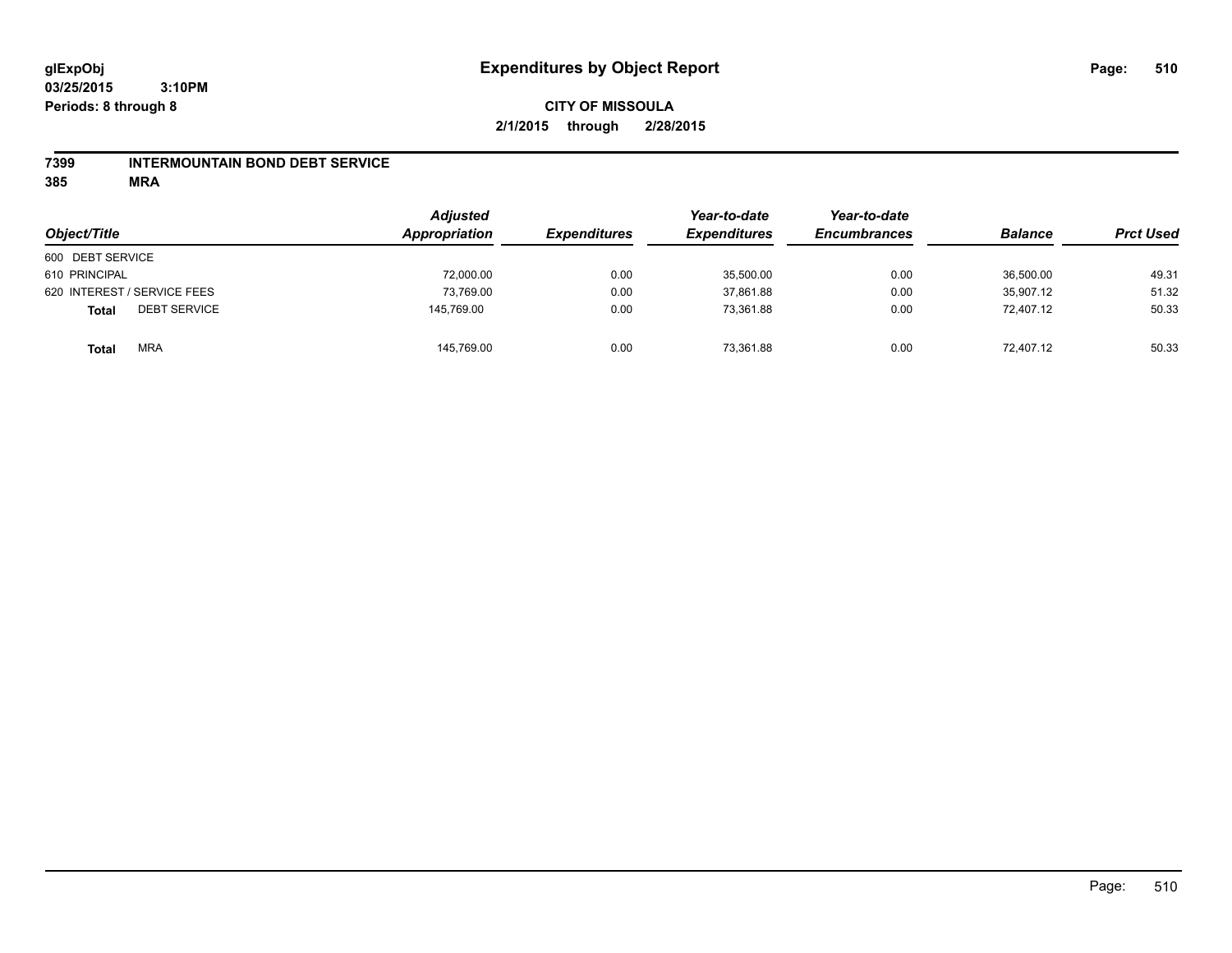#### **7399 INTERMOUNTAIN BOND DEBT SERVICE**

**390 NON-DEPARTMENTAL**

| Object/Title                 |                  | <b>Adjusted</b><br><b>Appropriation</b> | <b>Expenditures</b> | Year-to-date<br><b>Expenditures</b> | Year-to-date<br><b>Encumbrances</b> | <b>Balance</b> | <b>Prct Used</b> |
|------------------------------|------------------|-----------------------------------------|---------------------|-------------------------------------|-------------------------------------|----------------|------------------|
| 800 OTHER OBJECTS            |                  |                                         |                     |                                     |                                     |                |                  |
| 820 TRANSFERS TO OTHER FUNDS |                  | 0.00                                    | 0.00                | 0.00                                | 0.00                                | 0.00           | 0.00             |
| <b>Total</b>                 | OTHER OBJECTS    | 0.00                                    | 0.00                | 0.00                                | 0.00                                | 0.00           | 0.00             |
| <b>Total</b>                 | NON-DEPARTMENTAL | 0.00                                    | 0.00                | 0.00                                | 0.00                                | 0.00           | 0.00             |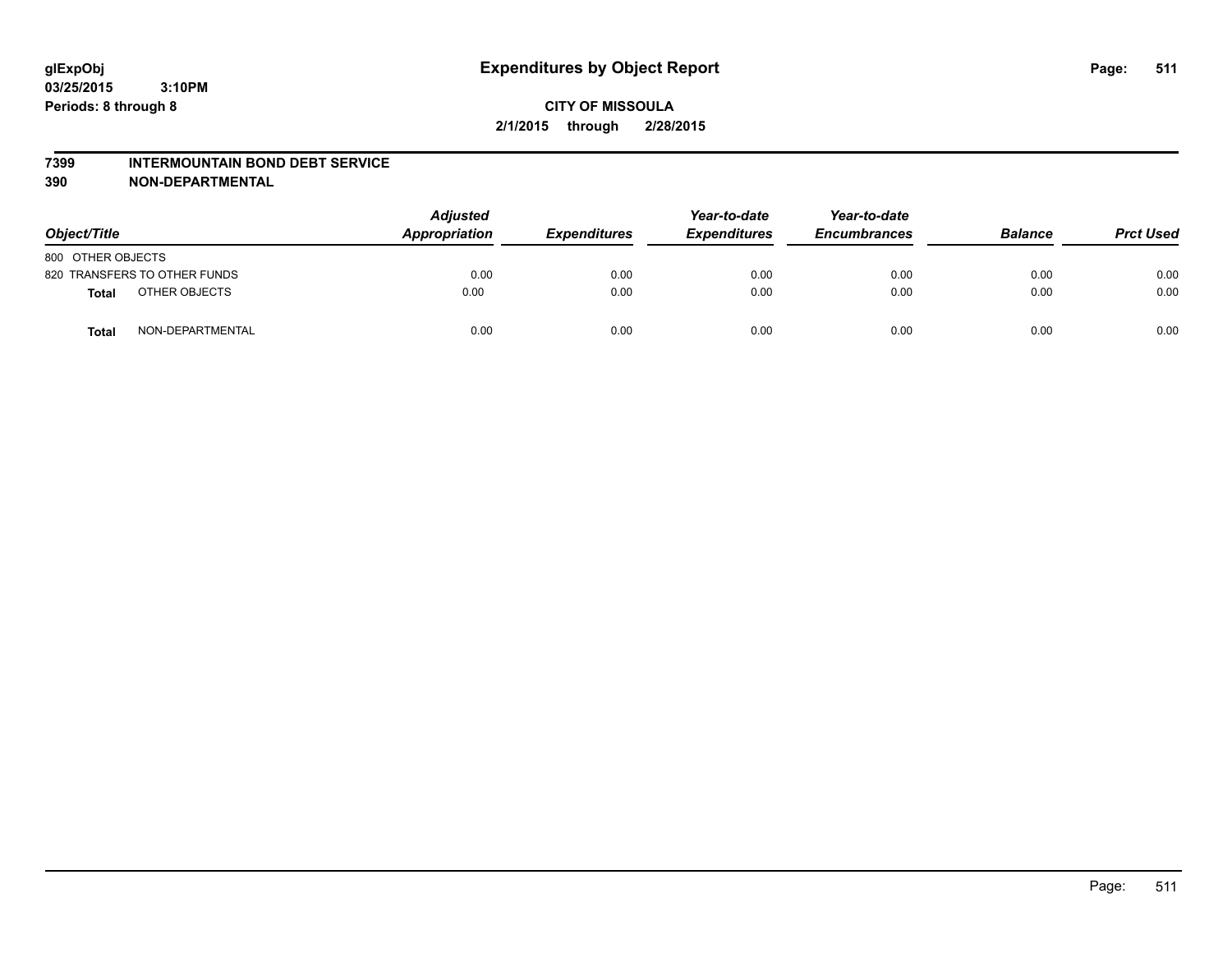**CITY OF MISSOULA 2/1/2015 through 2/28/2015**

## **7399 INTERMOUNTAIN BOND DEBT SERVICE**

| Object/Title      |                                 | <b>Adjusted</b><br><b>Appropriation</b> | <b>Expenditures</b> | Year-to-date<br><b>Expenditures</b> | Year-to-date<br><b>Encumbrances</b> | <b>Balance</b> | <b>Prct Used</b> |
|-------------------|---------------------------------|-----------------------------------------|---------------------|-------------------------------------|-------------------------------------|----------------|------------------|
| 600 DEBT SERVICE  |                                 |                                         |                     |                                     |                                     |                |                  |
| 610 PRINCIPAL     |                                 | 72.000.00                               | 0.00                | 35,500.00                           | 0.00                                | 36.500.00      | 49.31            |
|                   | 620 INTEREST / SERVICE FEES     | 73,769.00                               | 0.00                | 37,861.88                           | 0.00                                | 35.907.12      | 51.32            |
| <b>Total</b>      | <b>DEBT SERVICE</b>             | 145.769.00                              | 0.00                | 73.361.88                           | 0.00                                | 72.407.12      | 50.33            |
| 800 OTHER OBJECTS |                                 |                                         |                     |                                     |                                     |                |                  |
|                   | 820 TRANSFERS TO OTHER FUNDS    | 0.00                                    | 0.00                | 0.00                                | 0.00                                | 0.00           | 0.00             |
| <b>Total</b>      | OTHER OBJECTS                   | 0.00                                    | 0.00                | 0.00                                | 0.00                                | 0.00           | 0.00             |
| <b>Total</b>      | INTERMOUNTAIN BOND DEBT SERVICE | 145.769.00                              | 0.00                | 73.361.88                           | 0.00                                | 72.407.12      | 50.33            |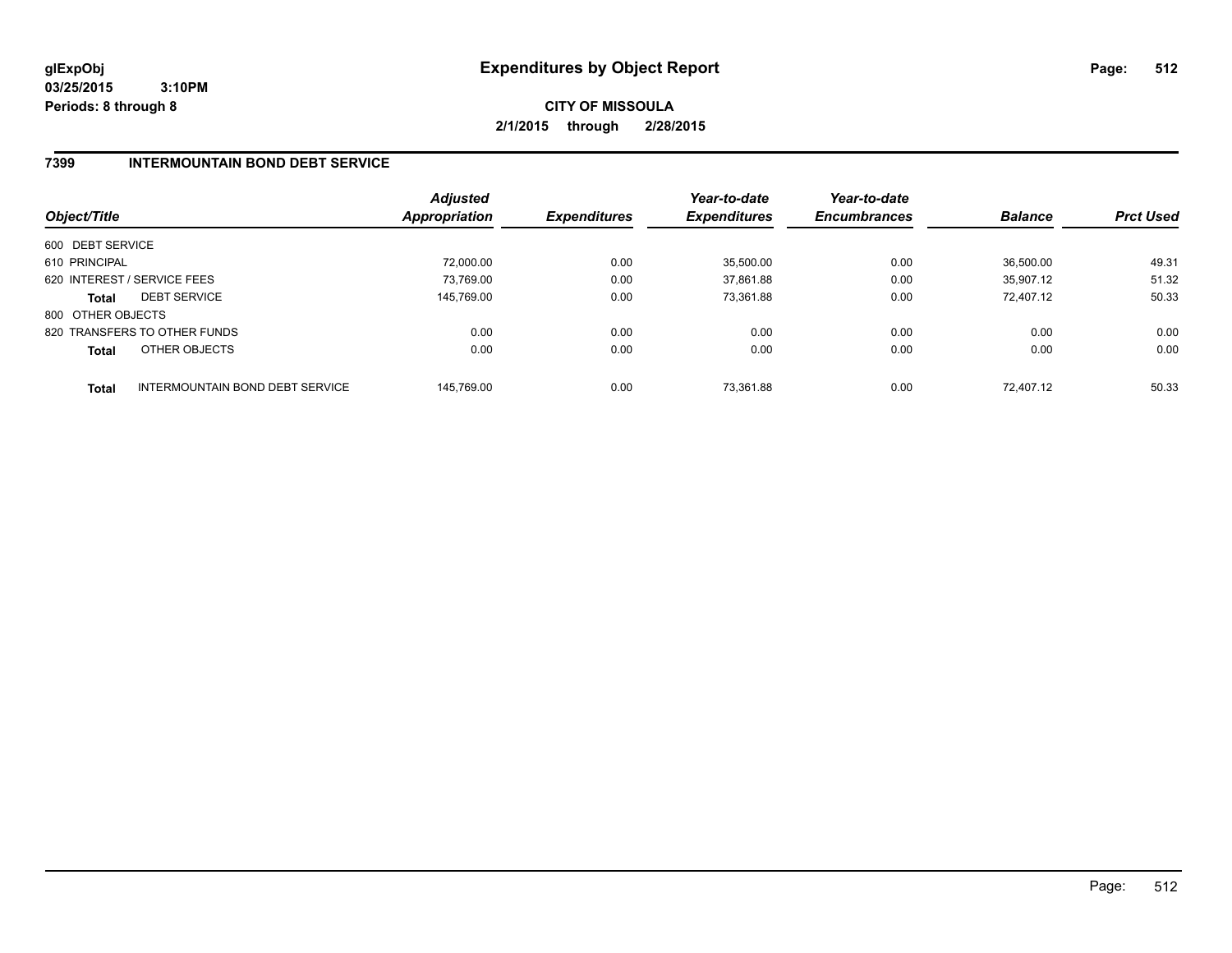#### **7400 FRONT ST BOND CLEARING**

**385 MRA**

| Object/Title      |                                   | <b>Adjusted</b><br><b>Appropriation</b> | <b>Expenditures</b> | Year-to-date<br><b>Expenditures</b> | Year-to-date<br><b>Encumbrances</b> | <b>Balance</b> | <b>Prct Used</b> |
|-------------------|-----------------------------------|-----------------------------------------|---------------------|-------------------------------------|-------------------------------------|----------------|------------------|
|                   | 700 GRANTS & CONTRIBUTIONS        |                                         |                     |                                     |                                     |                |                  |
|                   | 700 GRANTS & CONTRIBUTIONS        | 0.00                                    | 0.00                | 0.00                                | 0.00                                | 0.00           | 0.00             |
| <b>Total</b>      | <b>GRANTS &amp; CONTRIBUTIONS</b> | 0.00                                    | 0.00                | 0.00                                | 0.00                                | 0.00           | 0.00             |
| 800 OTHER OBJECTS |                                   |                                         |                     |                                     |                                     |                |                  |
|                   | 820 TRANSFERS TO OTHER FUNDS      | 453.262.00                              | 0.00                | 0.00                                | 0.00                                | 453.262.00     | 0.00             |
| <b>Total</b>      | OTHER OBJECTS                     | 453.262.00                              | 0.00                | 0.00                                | 0.00                                | 453.262.00     | 0.00             |
| <b>Total</b>      | <b>MRA</b>                        | 453.262.00                              | 0.00                | 0.00                                | 0.00                                | 453.262.00     | 0.00             |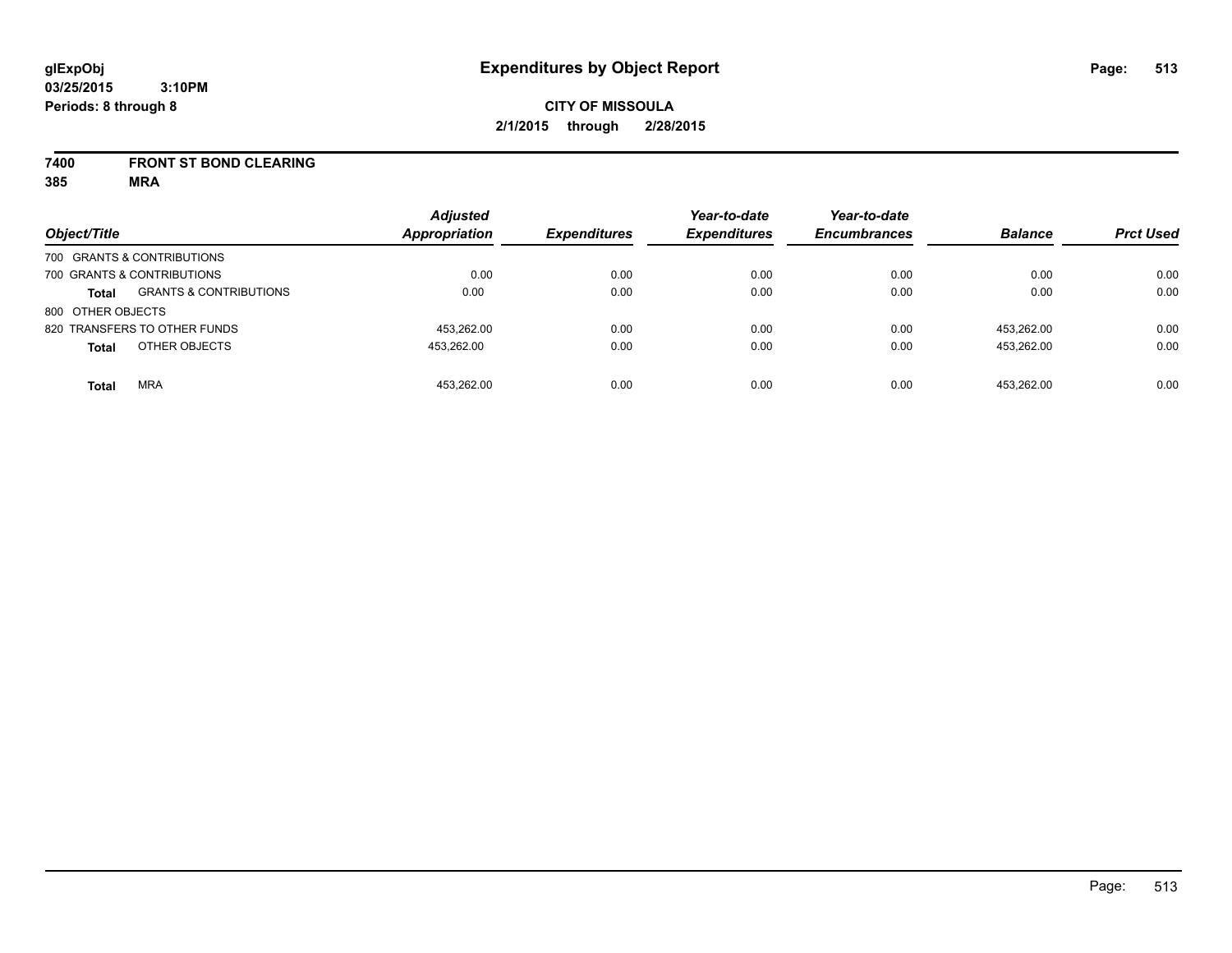**CITY OF MISSOULA 2/1/2015 through 2/28/2015**

### **7400 FRONT ST BOND CLEARING**

| Object/Title      |                                   | <b>Adjusted</b><br><b>Appropriation</b> | <b>Expenditures</b> | Year-to-date<br><b>Expenditures</b> | Year-to-date<br><b>Encumbrances</b> | <b>Balance</b> | <b>Prct Used</b> |
|-------------------|-----------------------------------|-----------------------------------------|---------------------|-------------------------------------|-------------------------------------|----------------|------------------|
|                   | 700 GRANTS & CONTRIBUTIONS        |                                         |                     |                                     |                                     |                |                  |
|                   | 700 GRANTS & CONTRIBUTIONS        | 0.00                                    | 0.00                | 0.00                                | 0.00                                | 0.00           | 0.00             |
| <b>Total</b>      | <b>GRANTS &amp; CONTRIBUTIONS</b> | 0.00                                    | 0.00                | 0.00                                | 0.00                                | 0.00           | 0.00             |
| 800 OTHER OBJECTS |                                   |                                         |                     |                                     |                                     |                |                  |
|                   | 820 TRANSFERS TO OTHER FUNDS      | 453,262.00                              | 0.00                | 0.00                                | 0.00                                | 453.262.00     | 0.00             |
| <b>Total</b>      | OTHER OBJECTS                     | 453.262.00                              | 0.00                | 0.00                                | 0.00                                | 453.262.00     | 0.00             |
| <b>Total</b>      | <b>FRONT ST BOND CLEARING</b>     | 453.262.00                              | 0.00                | 0.00                                | 0.00                                | 453.262.00     | 0.00             |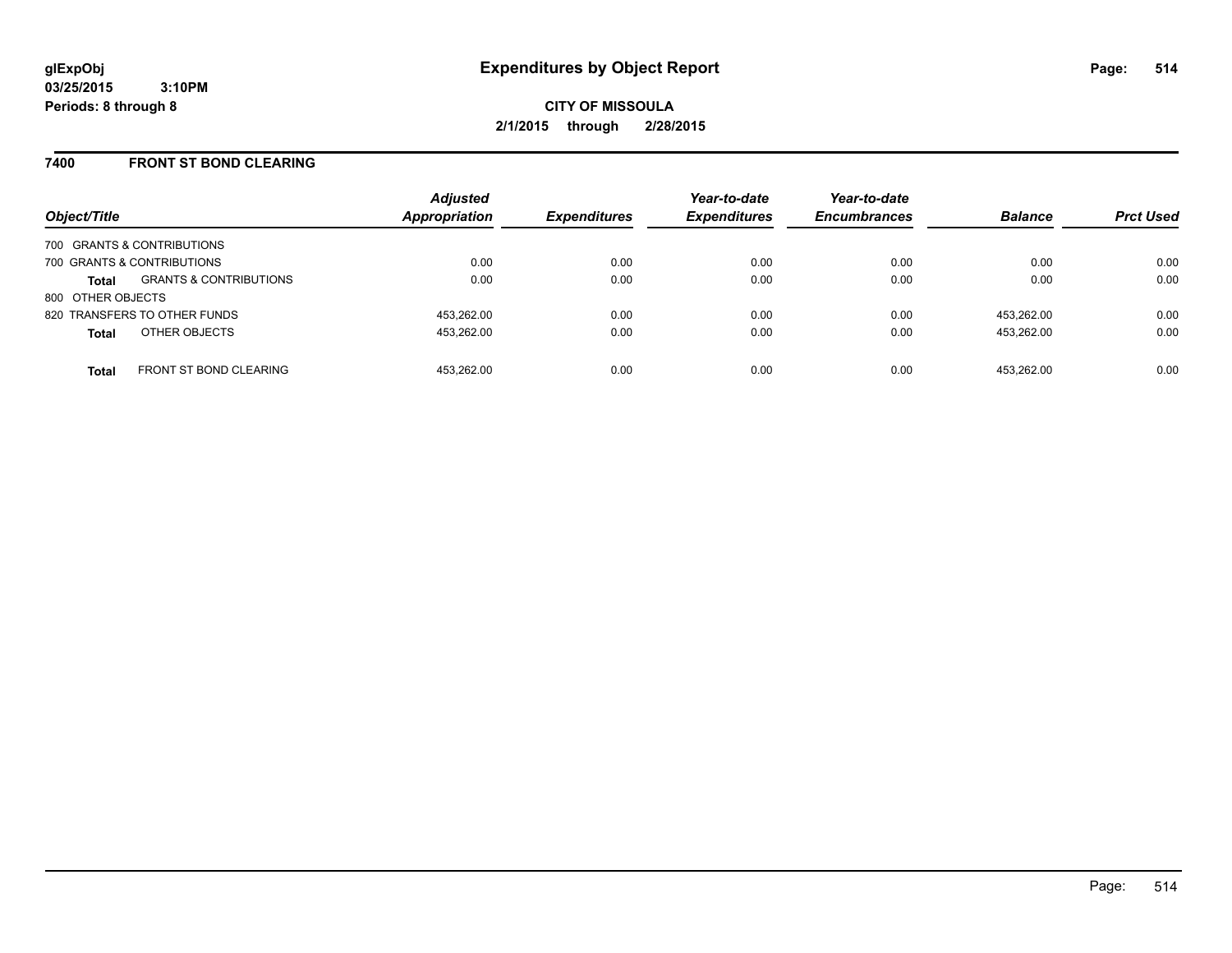#### **7401 FRONT ST PARKING STRUCTURE**

**385 MRA**

| Object/Title      |                              | <b>Adjusted</b><br><b>Appropriation</b> | <b>Expenditures</b> | Year-to-date<br><b>Expenditures</b> | Year-to-date<br><b>Encumbrances</b> | <b>Balance</b> | <b>Prct Used</b> |
|-------------------|------------------------------|-----------------------------------------|---------------------|-------------------------------------|-------------------------------------|----------------|------------------|
|                   |                              |                                         |                     |                                     |                                     |                |                  |
|                   | 300 PURCHASED SERVICES       |                                         |                     |                                     |                                     |                |                  |
|                   | 390 OTHER PURCHASED SERVICES | 0.00                                    | 0.00                | 0.00                                | 0.00                                | 0.00           | 0.00             |
| <b>Total</b>      | <b>PURCHASED SERVICES</b>    | 0.00                                    | 0.00                | 0.00                                | 0.00                                | 0.00           | 0.00             |
| 600 DEBT SERVICE  |                              |                                         |                     |                                     |                                     |                |                  |
| 610 PRINCIPAL     |                              | 30,000.00                               | 0.00                | 16,000.00                           | 0.00                                | 14,000.00      | 53.33            |
|                   | 620 INTEREST / SERVICE FEES  | 116.134.00                              | 0.00                | 48.385.09                           | 0.00                                | 67.748.91      | 41.66            |
| <b>Total</b>      | <b>DEBT SERVICE</b>          | 146.134.00                              | 0.00                | 64,385.09                           | 0.00                                | 81,748.91      | 44.06            |
| 800 OTHER OBJECTS |                              |                                         |                     |                                     |                                     |                |                  |
|                   | 820 TRANSFERS TO OTHER FUNDS | 0.00                                    | 0.00                | 0.00                                | 0.00                                | 0.00           | 0.00             |
| <b>Total</b>      | OTHER OBJECTS                | 0.00                                    | 0.00                | 0.00                                | 0.00                                | 0.00           | 0.00             |
| <b>Total</b>      | <b>MRA</b>                   | 146,134.00                              | 0.00                | 64,385.09                           | 0.00                                | 81,748.91      | 44.06            |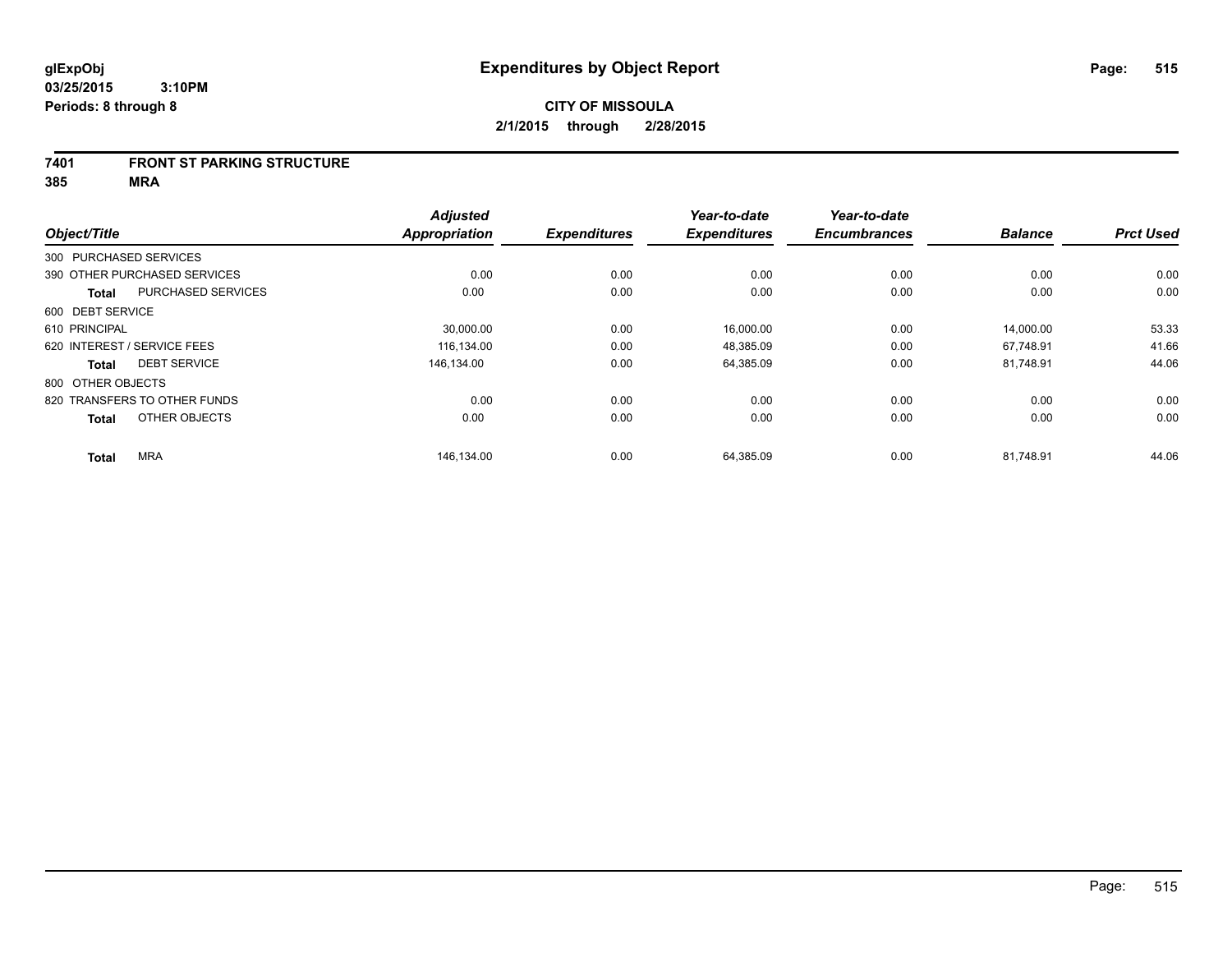# **CITY OF MISSOULA 2/1/2015 through 2/28/2015**

## **7401 FRONT ST PARKING STRUCTURE**

| Object/Title                                      | <b>Adjusted</b><br><b>Appropriation</b> | <b>Expenditures</b> | Year-to-date<br><b>Expenditures</b> | Year-to-date<br><b>Encumbrances</b> | <b>Balance</b> | <b>Prct Used</b> |
|---------------------------------------------------|-----------------------------------------|---------------------|-------------------------------------|-------------------------------------|----------------|------------------|
| 300 PURCHASED SERVICES                            |                                         |                     |                                     |                                     |                |                  |
| 390 OTHER PURCHASED SERVICES                      | 0.00                                    | 0.00                | 0.00                                | 0.00                                | 0.00           | 0.00             |
| <b>PURCHASED SERVICES</b><br><b>Total</b>         | 0.00                                    | 0.00                | 0.00                                | 0.00                                | 0.00           | 0.00             |
| 600 DEBT SERVICE                                  |                                         |                     |                                     |                                     |                |                  |
| 610 PRINCIPAL                                     | 30,000.00                               | 0.00                | 16,000.00                           | 0.00                                | 14,000.00      | 53.33            |
| 620 INTEREST / SERVICE FEES                       | 116.134.00                              | 0.00                | 48,385.09                           | 0.00                                | 67.748.91      | 41.66            |
| <b>DEBT SERVICE</b><br><b>Total</b>               | 146.134.00                              | 0.00                | 64,385.09                           | 0.00                                | 81.748.91      | 44.06            |
| 800 OTHER OBJECTS                                 |                                         |                     |                                     |                                     |                |                  |
| 820 TRANSFERS TO OTHER FUNDS                      | 0.00                                    | 0.00                | 0.00                                | 0.00                                | 0.00           | 0.00             |
| OTHER OBJECTS<br><b>Total</b>                     | 0.00                                    | 0.00                | 0.00                                | 0.00                                | 0.00           | 0.00             |
| <b>FRONT ST PARKING STRUCTURE</b><br><b>Total</b> | 146,134.00                              | 0.00                | 64,385.09                           | 0.00                                | 81,748.91      | 44.06            |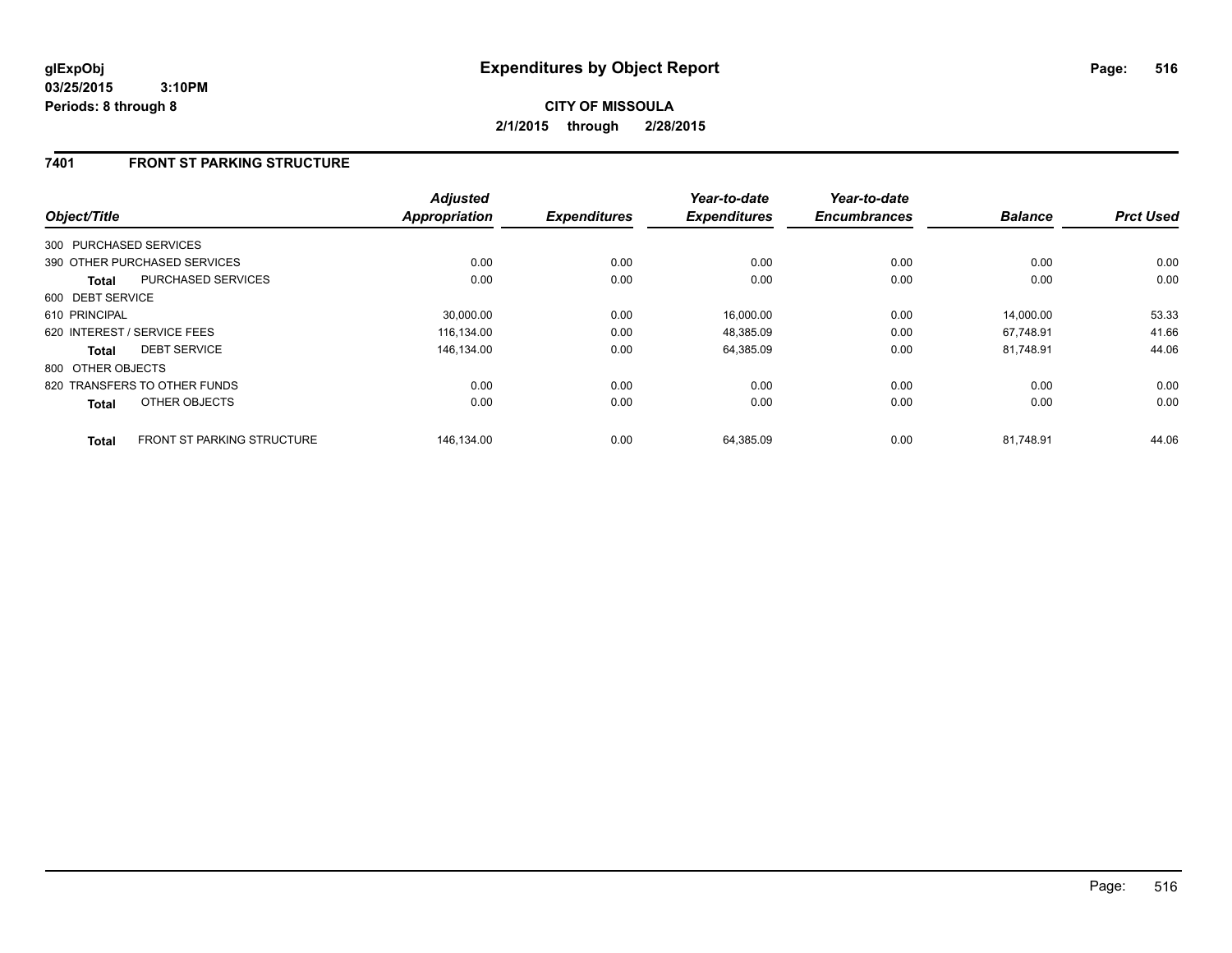### **7402 FRONT ST SUBORDINATE LIEN NOTE**

**385 MRA**

|                                   | <b>Adjusted</b> |                                    | Year-to-date                | Year-to-date |                             |                             |
|-----------------------------------|-----------------|------------------------------------|-----------------------------|--------------|-----------------------------|-----------------------------|
|                                   |                 |                                    | <b>Expenditures</b>         |              |                             | <b>Prct Used</b>            |
| 600 DEBT SERVICE                  |                 |                                    |                             |              |                             |                             |
| 610 PRINCIPAL                     | 67,309.00       | 0.00                               | 67,308.88                   | 0.00         | 0.12                        | 100.00                      |
| 620 INTEREST / SERVICE FEES       | 99.248.00       | 0.00                               | 50,359.32                   | 0.00         | 48,888.68                   | 50.74                       |
| <b>DEBT SERVICE</b>               | 166,557.00      | 0.00                               | 117,668.20                  | 0.00         | 48,888.80                   | 70.65                       |
| 700 GRANTS & CONTRIBUTIONS        |                 |                                    |                             |              |                             |                             |
| 700 GRANTS & CONTRIBUTIONS        | 0.00            | 0.00                               | 0.00                        | 0.00         | 0.00                        | 0.00                        |
| <b>GRANTS &amp; CONTRIBUTIONS</b> | 0.00            | 0.00                               | 0.00                        | 0.00         | 0.00                        | 0.00                        |
| 800 OTHER OBJECTS                 |                 |                                    |                             |              |                             |                             |
| 820 TRANSFERS TO OTHER FUNDS      | 0.00            | 0.00                               | 0.00                        | 0.00         | 0.00                        | 0.00                        |
| OTHER OBJECTS                     | 0.00            | 0.00                               | 0.00                        | 0.00         | 0.00                        | 0.00                        |
|                                   |                 |                                    |                             |              |                             | 70.65                       |
|                                   | <b>MRA</b>      | <b>Appropriation</b><br>166,557.00 | <b>Expenditures</b><br>0.00 | 117,668.20   | <b>Encumbrances</b><br>0.00 | <b>Balance</b><br>48,888.80 |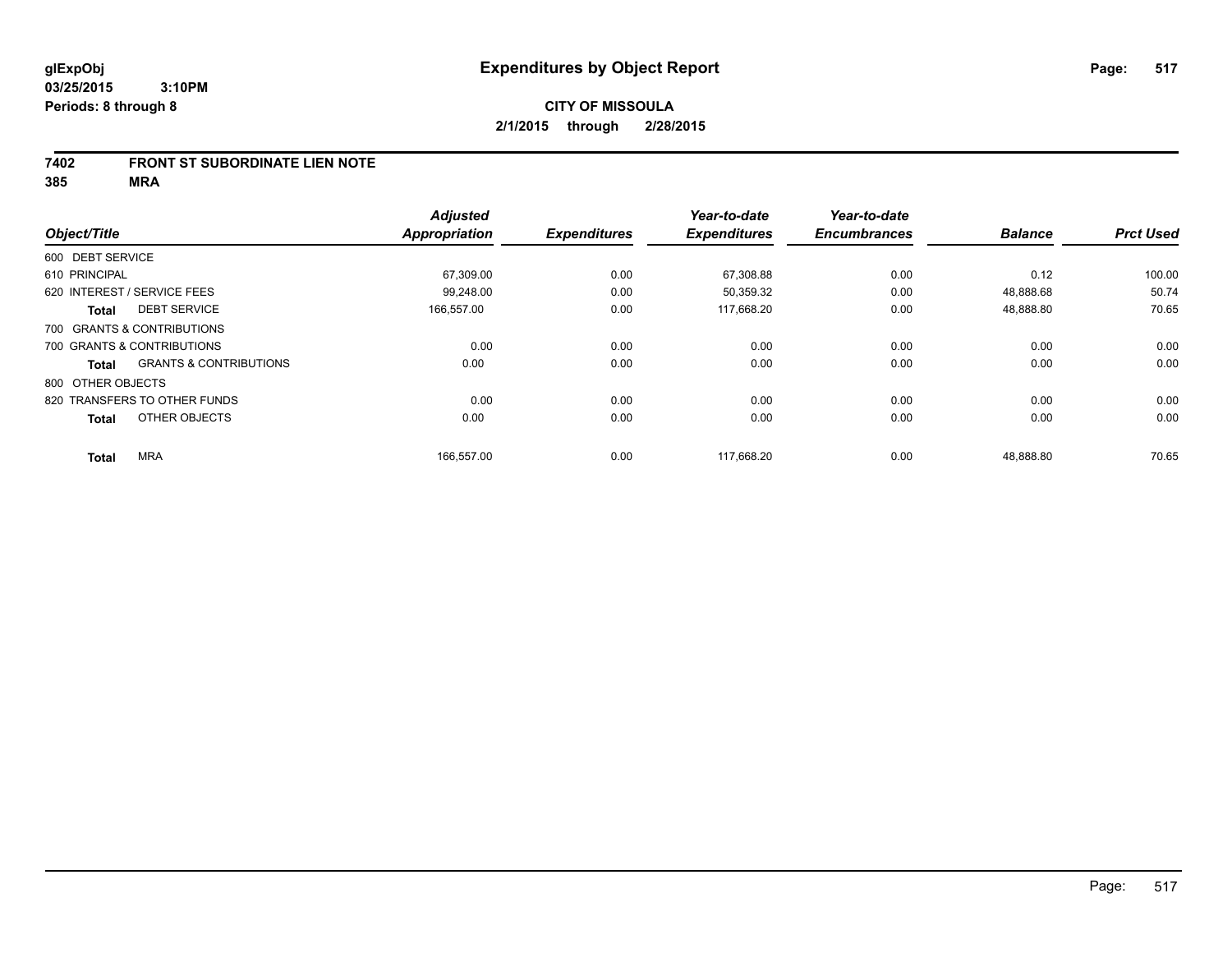## **7402 FRONT ST SUBORDINATE LIEN NOTE**

| Object/Title      |                                       | <b>Adjusted</b><br><b>Appropriation</b> | <b>Expenditures</b> | Year-to-date<br><b>Expenditures</b> | Year-to-date<br><b>Encumbrances</b> | <b>Balance</b> | <b>Prct Used</b> |
|-------------------|---------------------------------------|-----------------------------------------|---------------------|-------------------------------------|-------------------------------------|----------------|------------------|
| 600 DEBT SERVICE  |                                       |                                         |                     |                                     |                                     |                |                  |
| 610 PRINCIPAL     |                                       | 67,309.00                               | 0.00                | 67,308.88                           | 0.00                                | 0.12           | 100.00           |
|                   | 620 INTEREST / SERVICE FEES           | 99.248.00                               | 0.00                | 50.359.32                           | 0.00                                | 48.888.68      | 50.74            |
| Total             | <b>DEBT SERVICE</b>                   | 166,557.00                              | 0.00                | 117,668.20                          | 0.00                                | 48,888.80      | 70.65            |
|                   | 700 GRANTS & CONTRIBUTIONS            |                                         |                     |                                     |                                     |                |                  |
|                   | 700 GRANTS & CONTRIBUTIONS            | 0.00                                    | 0.00                | 0.00                                | 0.00                                | 0.00           | 0.00             |
| Total             | <b>GRANTS &amp; CONTRIBUTIONS</b>     | 0.00                                    | 0.00                | 0.00                                | 0.00                                | 0.00           | 0.00             |
| 800 OTHER OBJECTS |                                       |                                         |                     |                                     |                                     |                |                  |
|                   | 820 TRANSFERS TO OTHER FUNDS          | 0.00                                    | 0.00                | 0.00                                | 0.00                                | 0.00           | 0.00             |
| <b>Total</b>      | OTHER OBJECTS                         | 0.00                                    | 0.00                | 0.00                                | 0.00                                | 0.00           | 0.00             |
| <b>Total</b>      | <b>FRONT ST SUBORDINATE LIEN NOTE</b> | 166.557.00                              | 0.00                | 117.668.20                          | 0.00                                | 48.888.80      | 70.65            |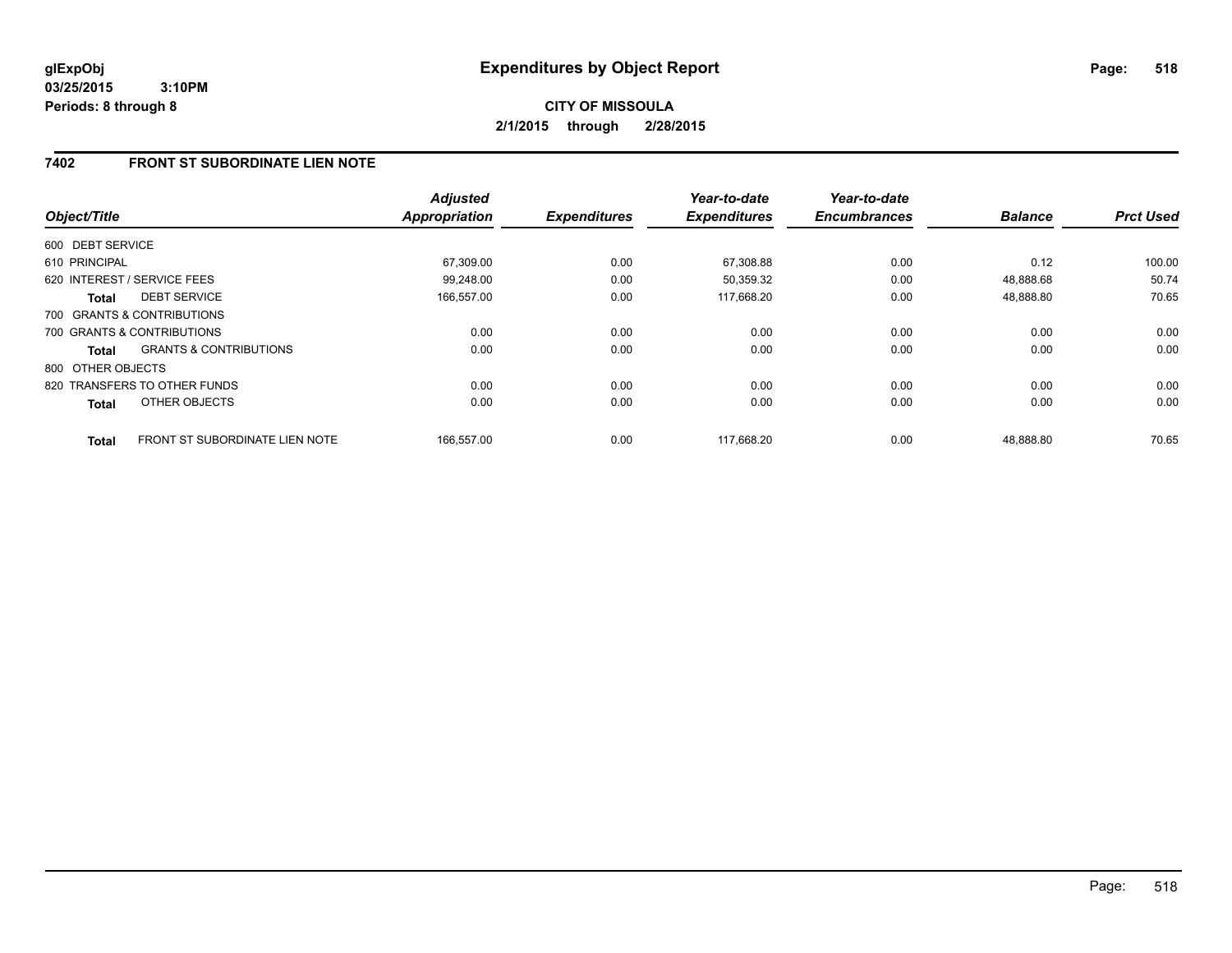# **glExpObj Expenditures by Object Report Page: 519**

**03/25/2015 3:10PM Periods: 8 through 8**

#### **7447 COURT COLLECTED PARKING FINES**

**230 MUNICIPAL COURT**

| Object/Title      |                      | <b>Adjusted</b><br>Appropriation | <b>Expenditures</b> | Year-to-date<br><b>Expenditures</b> | Year-to-date<br><b>Encumbrances</b> | <b>Balance</b> | <b>Prct Used</b> |
|-------------------|----------------------|----------------------------------|---------------------|-------------------------------------|-------------------------------------|----------------|------------------|
| 500 FIXED CHARGES |                      |                                  |                     |                                     |                                     |                |                  |
| 500 FIXED CHARGES |                      | 0.00                             | 0.00                | 0.00                                | 0.00                                | 0.00           | 0.00             |
| <b>Total</b>      | <b>FIXED CHARGES</b> | 0.00                             | 0.00                | 0.00                                | 0.00                                | 0.00           | 0.00             |
| Total             | MUNICIPAL COURT      | 0.00                             | 0.00                | 0.00                                | 0.00                                | 0.00           | 0.00             |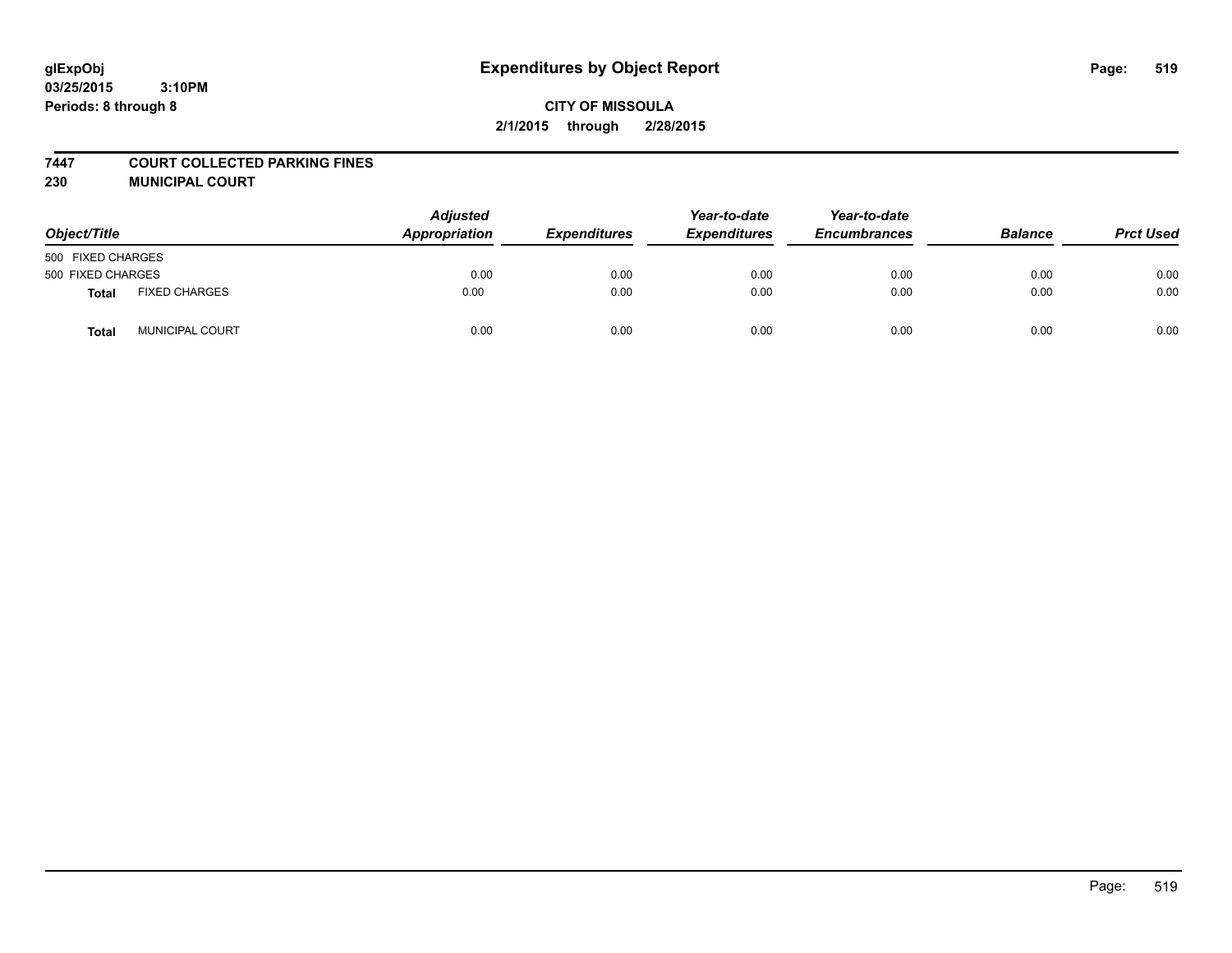# **glExpObj Expenditures by Object Report Page: 520**

**03/25/2015 3:10PM Periods: 8 through 8**

**CITY OF MISSOULA 2/1/2015 through 2/28/2015**

## **7447 COURT COLLECTED PARKING FINES**

| Object/Title                                         | <b>Adjusted</b><br>Appropriation | <b>Expenditures</b> | Year-to-date<br><b>Expenditures</b> | Year-to-date<br><b>Encumbrances</b> | <b>Balance</b> | <b>Prct Used</b> |
|------------------------------------------------------|----------------------------------|---------------------|-------------------------------------|-------------------------------------|----------------|------------------|
| 500 FIXED CHARGES                                    |                                  |                     |                                     |                                     |                |                  |
| 500 FIXED CHARGES                                    | 0.00                             | 0.00                | 0.00                                | 0.00                                | 0.00           | 0.00             |
| <b>FIXED CHARGES</b><br><b>Total</b>                 | 0.00                             | 0.00                | 0.00                                | 0.00                                | 0.00           | 0.00             |
| <b>COURT COLLECTED PARKING FINES</b><br><b>Total</b> | 0.00                             | 0.00                | 0.00                                | 0.00                                | 0.00           | 0.00             |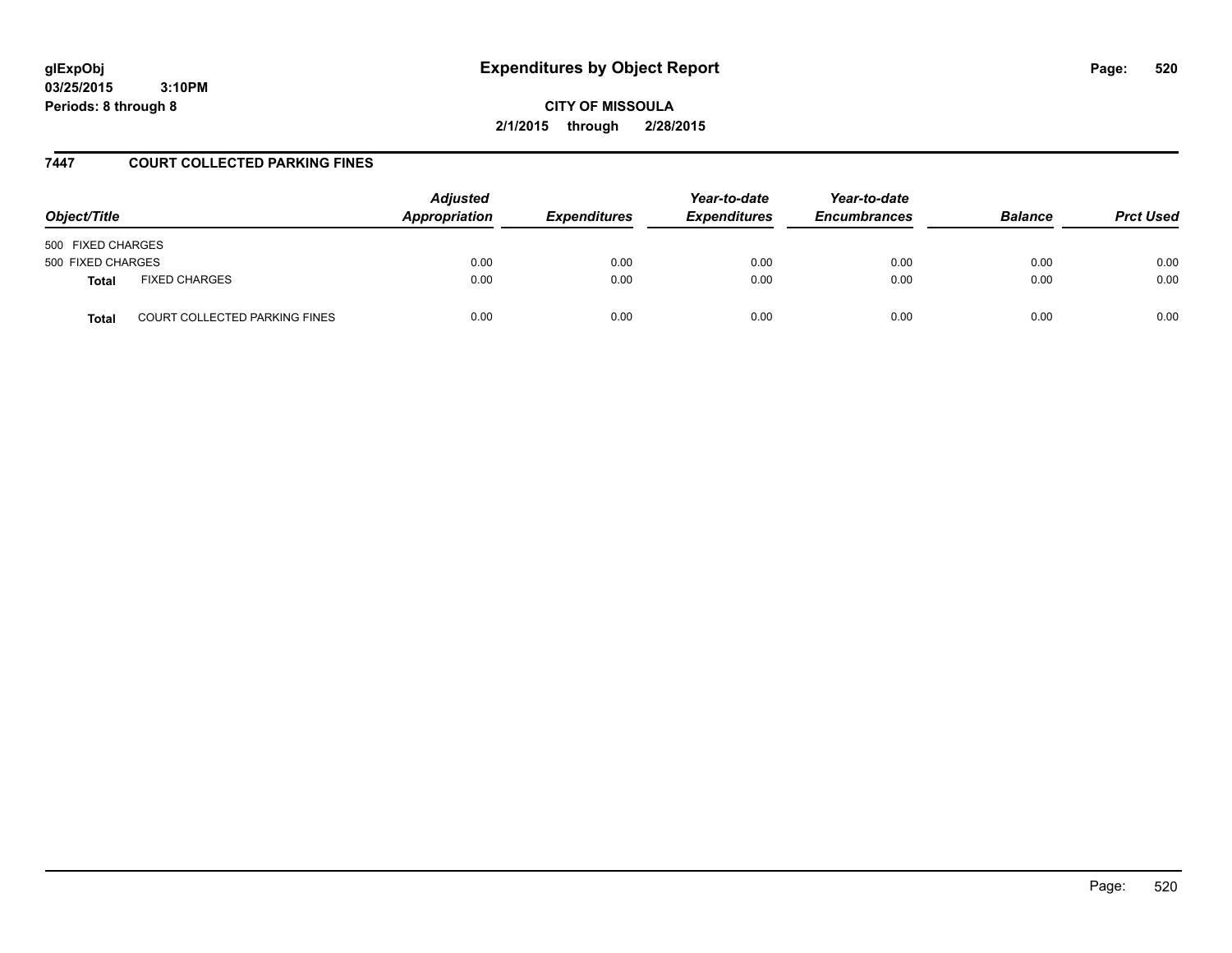## **7458 COURT SURCHARGE**

**230 MUNICIPAL COURT**

| Object/Title      |                      | <b>Adjusted</b><br>Appropriation | <b>Expenditures</b> | Year-to-date<br><b>Expenditures</b> | Year-to-date<br><b>Encumbrances</b> | <b>Balance</b> | <b>Prct Used</b> |
|-------------------|----------------------|----------------------------------|---------------------|-------------------------------------|-------------------------------------|----------------|------------------|
| 500 FIXED CHARGES |                      |                                  |                     |                                     |                                     |                |                  |
| 500 FIXED CHARGES |                      | 0.00                             | 0.00                | 0.00                                | 0.00                                | 0.00           | 0.00             |
| <b>Total</b>      | <b>FIXED CHARGES</b> | 0.00                             | 0.00                | 0.00                                | 0.00                                | 0.00           | 0.00             |
| Total             | MUNICIPAL COURT      | 0.00                             | 0.00                | 0.00                                | 0.00                                | 0.00           | 0.00             |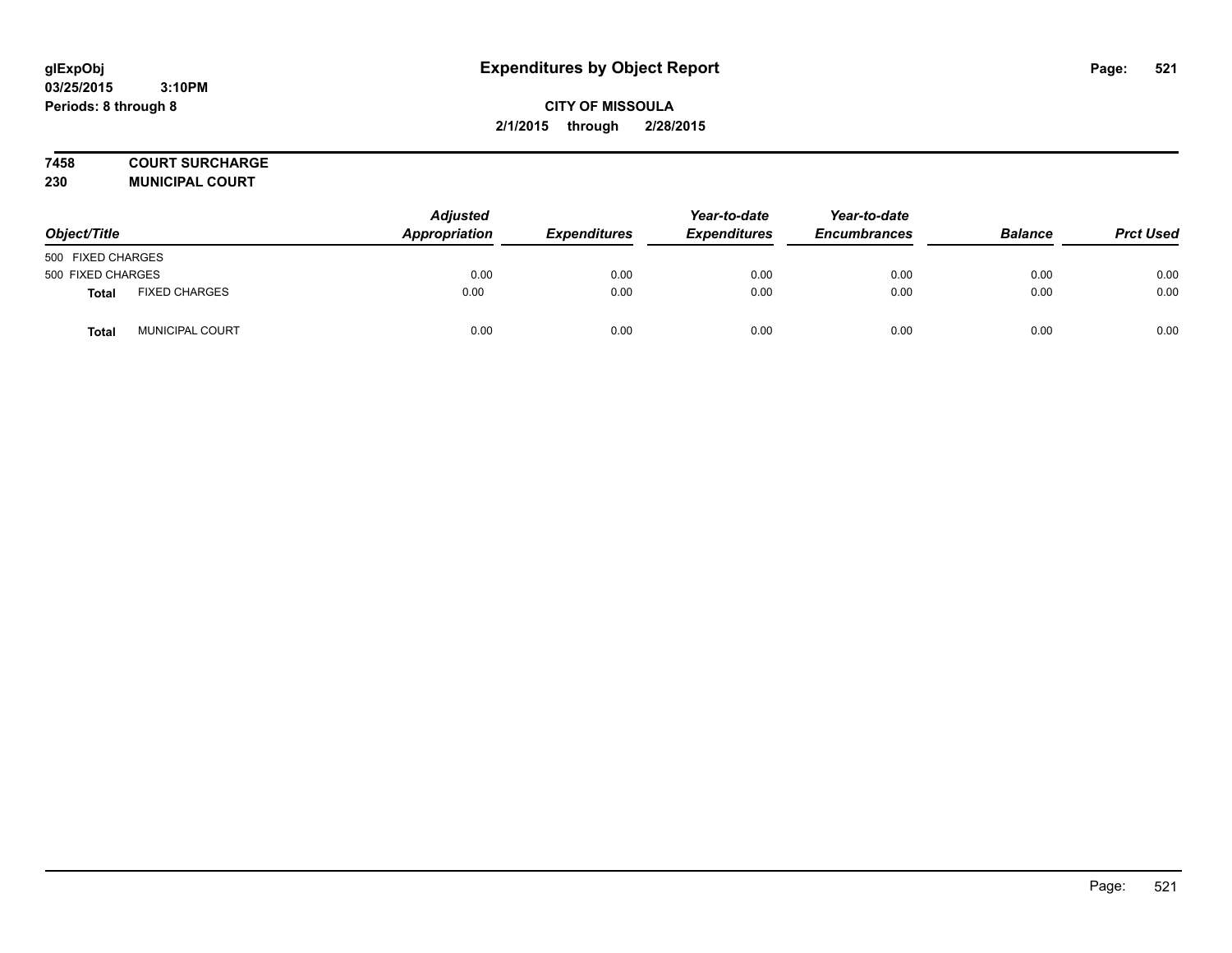**CITY OF MISSOULA 2/1/2015 through 2/28/2015**

### **7458 COURT SURCHARGE**

| Object/Title      |                        | <b>Adjusted</b><br>Appropriation | <b>Expenditures</b> | Year-to-date<br><b>Expenditures</b> | Year-to-date<br><b>Encumbrances</b> | <b>Balance</b> | <b>Prct Used</b> |
|-------------------|------------------------|----------------------------------|---------------------|-------------------------------------|-------------------------------------|----------------|------------------|
| 500 FIXED CHARGES |                        |                                  |                     |                                     |                                     |                |                  |
| 500 FIXED CHARGES |                        | 0.00                             | 0.00                | 0.00                                | 0.00                                | 0.00           | 0.00             |
| <b>Total</b>      | <b>FIXED CHARGES</b>   | 0.00                             | 0.00                | 0.00                                | 0.00                                | 0.00           | 0.00             |
| <b>Total</b>      | <b>COURT SURCHARGE</b> | 0.00                             | 0.00                | 0.00                                | 0.00                                | 0.00           | 0.00             |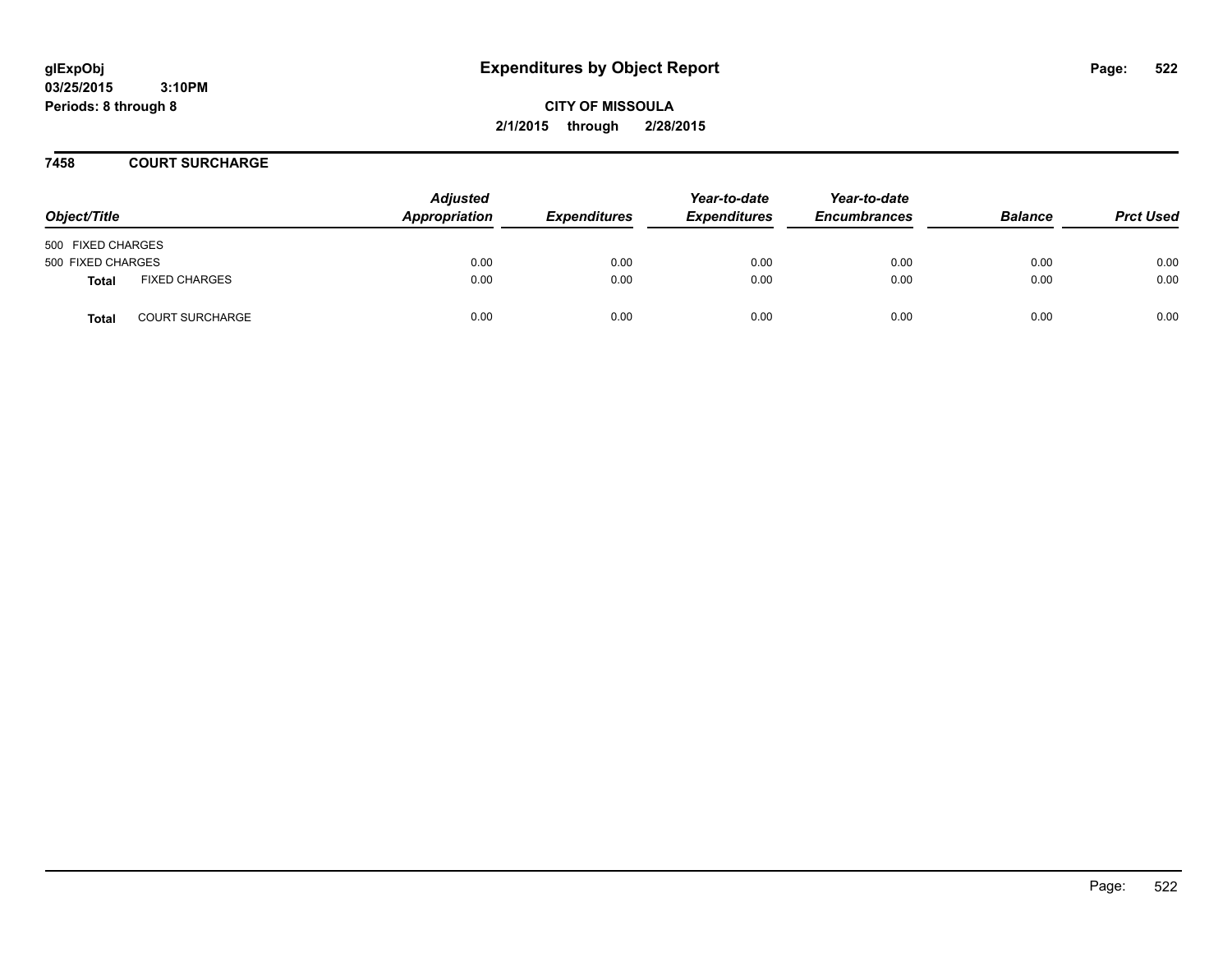## **CITY OF MISSOULA 2/1/2015 through 2/28/2015**

**7469 PUBLIC DEFENDER FEES 230 MUNICIPAL COURT**

| Object/Title      |                        | <b>Adjusted</b><br>Appropriation | <b>Expenditures</b> | Year-to-date<br><b>Expenditures</b> | Year-to-date<br><b>Encumbrances</b> | <b>Balance</b> | <b>Prct Used</b> |
|-------------------|------------------------|----------------------------------|---------------------|-------------------------------------|-------------------------------------|----------------|------------------|
| 500 FIXED CHARGES |                        |                                  |                     |                                     |                                     |                |                  |
| 500 FIXED CHARGES |                        | 0.00                             | 0.00                | 0.00                                | 0.00                                | 0.00           | 0.00             |
| <b>Total</b>      | <b>FIXED CHARGES</b>   | 0.00                             | 0.00                | 0.00                                | 0.00                                | 0.00           | 0.00             |
| Total             | <b>MUNICIPAL COURT</b> | 0.00                             | 0.00                | 0.00                                | 0.00                                | 0.00           | 0.00             |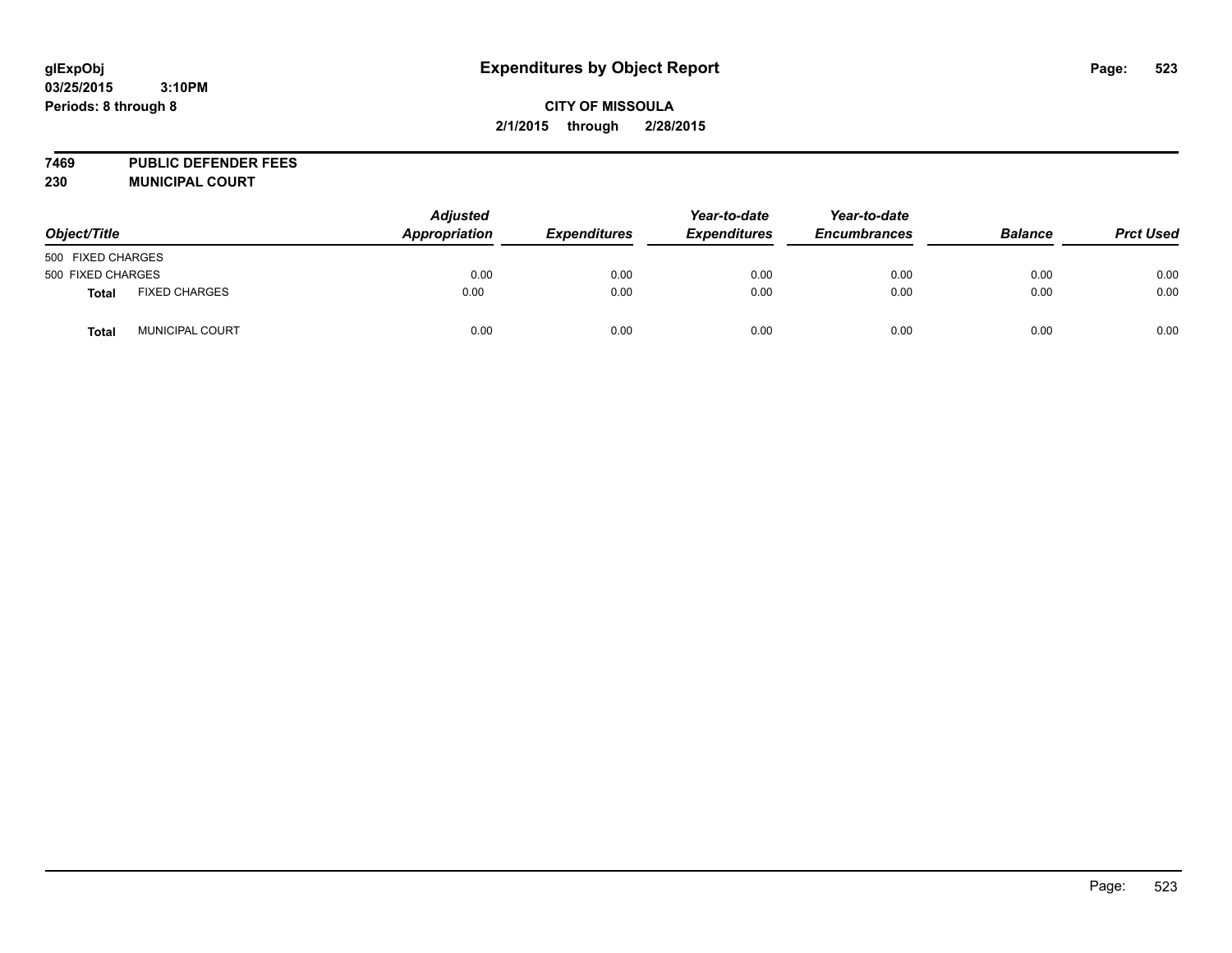# **glExpObj Expenditures by Object Report Page: 524**

**03/25/2015 3:10PM Periods: 8 through 8**

**CITY OF MISSOULA 2/1/2015 through 2/28/2015**

### **7469 PUBLIC DEFENDER FEES**

| Object/Title      |                      | <b>Adjusted</b><br>Appropriation | <b>Expenditures</b> | Year-to-date<br><b>Expenditures</b> | Year-to-date<br><b>Encumbrances</b> | <b>Balance</b> | <b>Prct Used</b> |
|-------------------|----------------------|----------------------------------|---------------------|-------------------------------------|-------------------------------------|----------------|------------------|
| 500 FIXED CHARGES |                      |                                  |                     |                                     |                                     |                |                  |
| 500 FIXED CHARGES |                      | 0.00                             | 0.00                | 0.00                                | 0.00                                | 0.00           | 0.00             |
| <b>Total</b>      | <b>FIXED CHARGES</b> | 0.00                             | 0.00                | 0.00                                | 0.00                                | 0.00           | 0.00             |
| Total             | PUBLIC DEFENDER FEES | 0.00                             | 0.00                | 0.00                                | 0.00                                | 0.00           | 0.00             |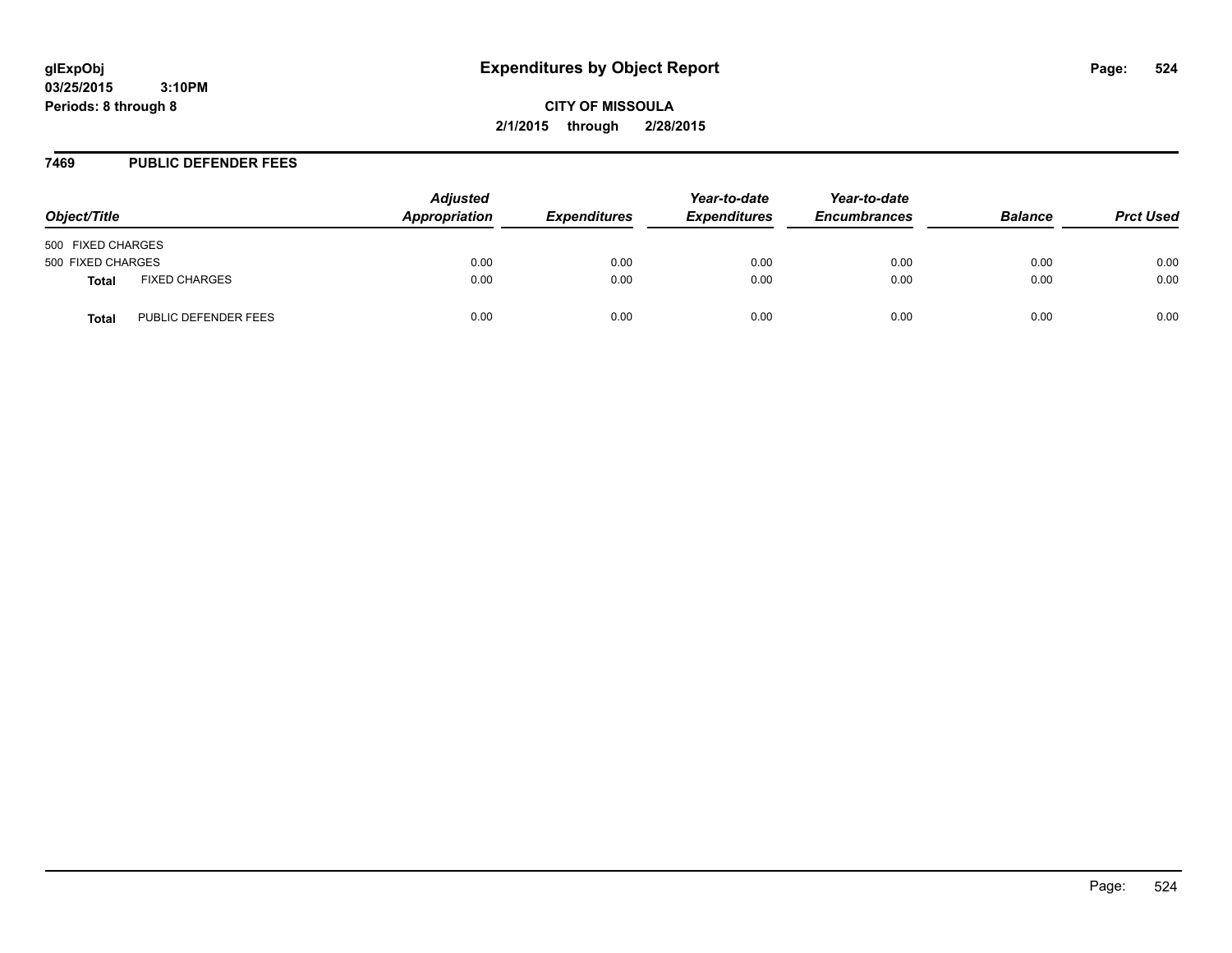# **7903 COUNTY CLEARING**

**390 NON-DEPARTMENTAL**

| Object/Title      |                  | <b>Adjusted</b><br>Appropriation | <b>Expenditures</b> | Year-to-date<br><b>Expenditures</b> | Year-to-date<br><b>Encumbrances</b> | <b>Balance</b> | <b>Prct Used</b> |
|-------------------|------------------|----------------------------------|---------------------|-------------------------------------|-------------------------------------|----------------|------------------|
| 800 OTHER OBJECTS |                  |                                  |                     |                                     |                                     |                |                  |
| 845 CONTINGENCY   |                  | 0.00                             | 0.00                | 4,177.00                            | 0.00                                | $-4,177.00$    | 0.00             |
| Total             | OTHER OBJECTS    | 0.00                             | 0.00                | 4,177.00                            | 0.00                                | $-4,177.00$    | 0.00             |
| <b>Total</b>      | NON-DEPARTMENTAL | 0.00                             | 0.00                | 4.177.00                            | 0.00                                | $-4,177.00$    | 0.00             |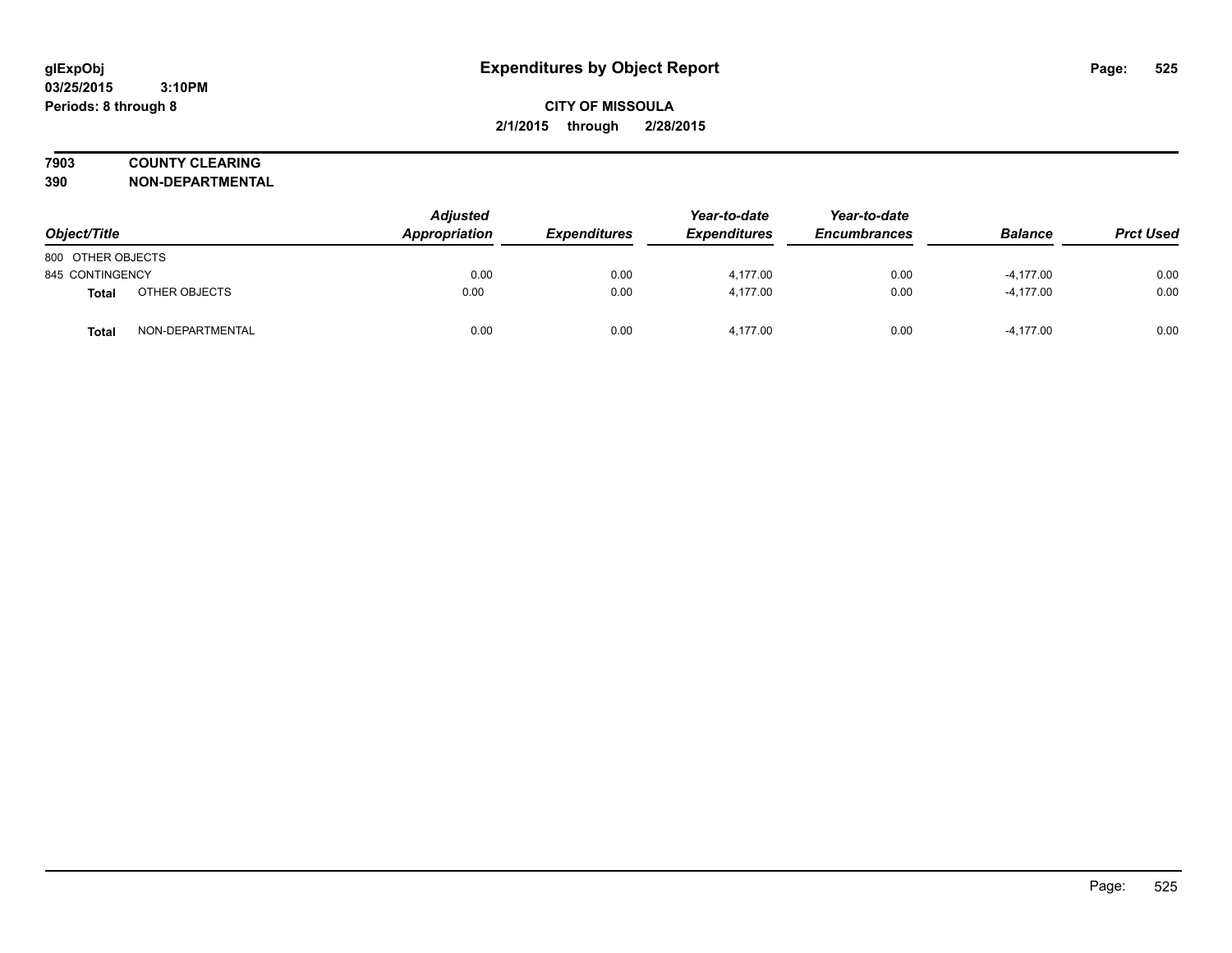**CITY OF MISSOULA 2/1/2015 through 2/28/2015**

**7903 COUNTY CLEARING**

| Object/Title      |                        | <b>Adjusted</b><br>Appropriation | <b>Expenditures</b> | Year-to-date<br><b>Expenditures</b> | Year-to-date<br><b>Encumbrances</b> | <b>Balance</b> | <b>Prct Used</b> |
|-------------------|------------------------|----------------------------------|---------------------|-------------------------------------|-------------------------------------|----------------|------------------|
| 800 OTHER OBJECTS |                        |                                  |                     |                                     |                                     |                |                  |
| 845 CONTINGENCY   |                        | 0.00                             | 0.00                | 4,177.00                            | 0.00                                | $-4,177.00$    | 0.00             |
| <b>Total</b>      | OTHER OBJECTS          | 0.00                             | 0.00                | 4.177.00                            | 0.00                                | $-4.177.00$    | 0.00             |
| <b>Total</b>      | <b>COUNTY CLEARING</b> | 0.00                             | 0.00                | 4.177.00                            | 0.00                                | $-4.177.00$    | 0.00             |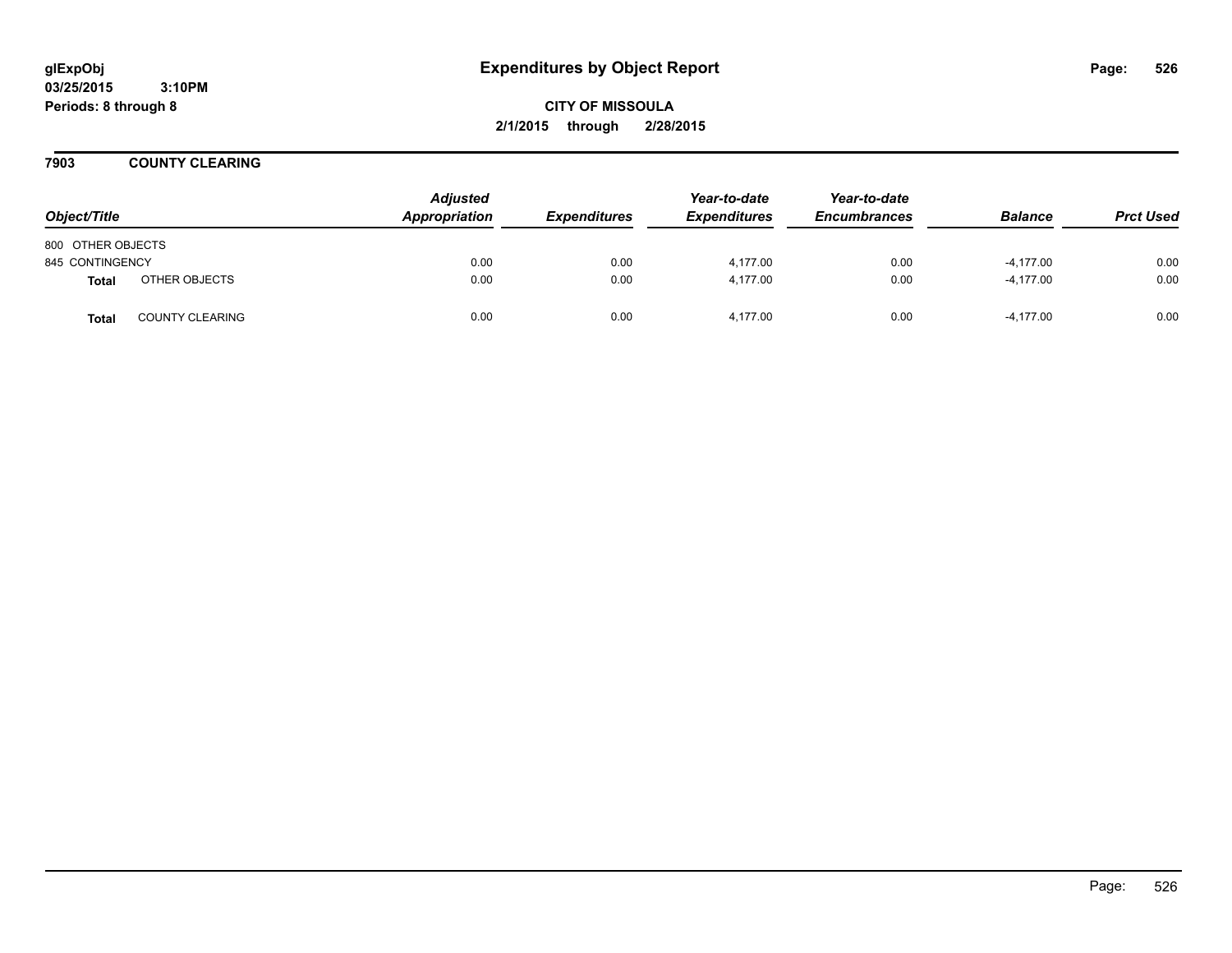## **CITY OF MISSOULA 2/1/2015 through 2/28/2015**

#### **7904 SEWER REBATE**

**280 PUBLIC WORKS ADMIN/ENGINEERING**

| Object/Title      |                                | <b>Adjusted</b><br>Appropriation | <b>Expenditures</b> | Year-to-date<br><b>Expenditures</b> | Year-to-date<br><b>Encumbrances</b> | <b>Balance</b> | <b>Prct Used</b> |
|-------------------|--------------------------------|----------------------------------|---------------------|-------------------------------------|-------------------------------------|----------------|------------------|
| 500 FIXED CHARGES |                                |                                  |                     |                                     |                                     |                |                  |
| 500 FIXED CHARGES |                                | 0.00                             | 0.00                | 0.00                                | 0.00                                | 0.00           | 0.00             |
| <b>Total</b>      | <b>FIXED CHARGES</b>           | 0.00                             | 0.00                | 0.00                                | 0.00                                | 0.00           | 0.00             |
| 800 OTHER OBJECTS |                                |                                  |                     |                                     |                                     |                |                  |
|                   | 820 TRANSFERS TO OTHER FUNDS   | 0.00                             | 0.00                | 0.00                                | 0.00                                | 0.00           | 0.00             |
| <b>Total</b>      | OTHER OBJECTS                  | 0.00                             | 0.00                | 0.00                                | 0.00                                | 0.00           | 0.00             |
| <b>Total</b>      | PUBLIC WORKS ADMIN/ENGINEERING | 0.00                             | 0.00                | 0.00                                | 0.00                                | 0.00           | 0.00             |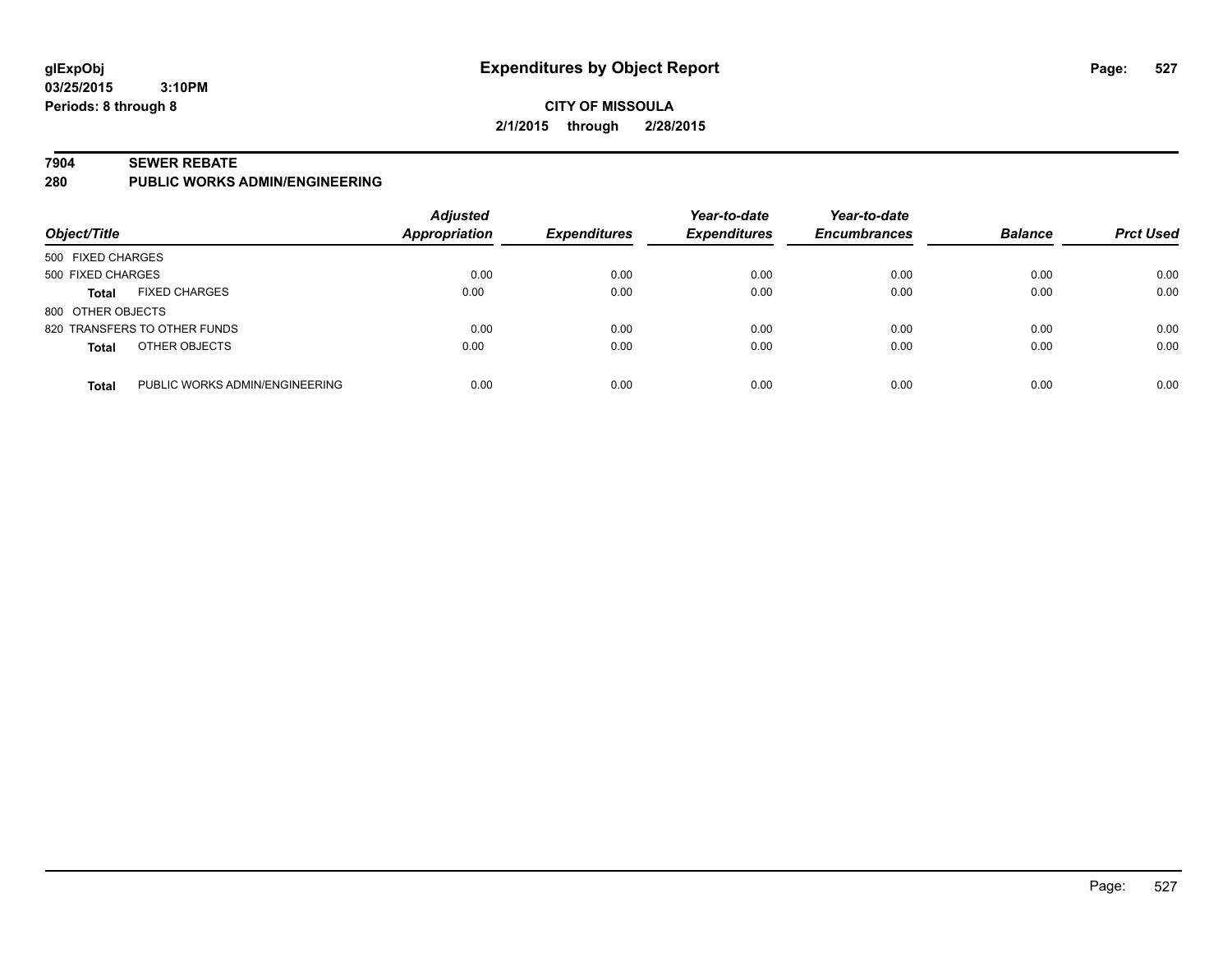### **7904 SEWER REBATE**

| Object/Title                         | <b>Adjusted</b><br><b>Appropriation</b> | <b>Expenditures</b> | Year-to-date<br><b>Expenditures</b> | Year-to-date<br><b>Encumbrances</b> | <b>Balance</b> | <b>Prct Used</b> |
|--------------------------------------|-----------------------------------------|---------------------|-------------------------------------|-------------------------------------|----------------|------------------|
| 500 FIXED CHARGES                    |                                         |                     |                                     |                                     |                |                  |
| 500 FIXED CHARGES                    | 0.00                                    | 0.00                | 0.00                                | 0.00                                | 0.00           | 0.00             |
| <b>FIXED CHARGES</b><br><b>Total</b> | 0.00                                    | 0.00                | 0.00                                | 0.00                                | 0.00           | 0.00             |
| 800 OTHER OBJECTS                    |                                         |                     |                                     |                                     |                |                  |
| 820 TRANSFERS TO OTHER FUNDS         | 0.00                                    | 0.00                | 0.00                                | 0.00                                | 0.00           | 0.00             |
| OTHER OBJECTS<br><b>Total</b>        | 0.00                                    | 0.00                | 0.00                                | 0.00                                | 0.00           | 0.00             |
| <b>SEWER REBATE</b><br><b>Total</b>  | 0.00                                    | 0.00                | 0.00                                | 0.00                                | 0.00           | 0.00             |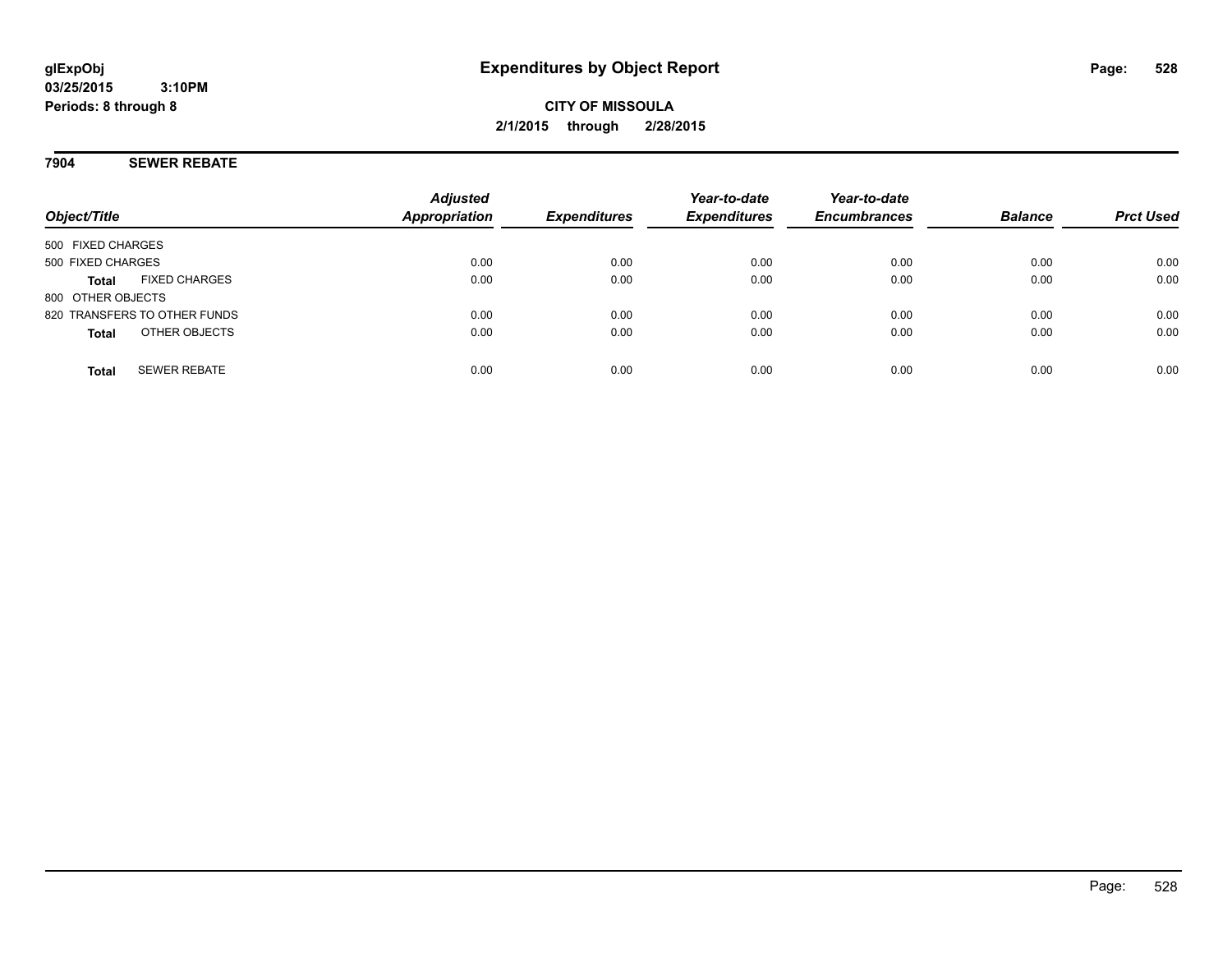#### **7905 WYE SEWER RSID 8489**

**280 PUBLIC WORKS ADMIN/ENGINEERING**

| Object/Title                                   | <b>Adjusted</b><br><b>Appropriation</b> | <b>Expenditures</b> | Year-to-date<br><b>Expenditures</b> | Year-to-date<br><b>Encumbrances</b> | <b>Balance</b> | <b>Prct Used</b> |
|------------------------------------------------|-----------------------------------------|---------------------|-------------------------------------|-------------------------------------|----------------|------------------|
| 500 FIXED CHARGES                              |                                         |                     |                                     |                                     |                |                  |
| 500 FIXED CHARGES                              | 0.00                                    | 0.00                | 0.00                                | 0.00                                | 0.00           | 0.00             |
| <b>FIXED CHARGES</b><br>Total                  | 0.00                                    | 0.00                | 0.00                                | 0.00                                | 0.00           | 0.00             |
| PUBLIC WORKS ADMIN/ENGINEERING<br><b>Total</b> | 0.00                                    | 0.00                | 0.00                                | 0.00                                | 0.00           | 0.00             |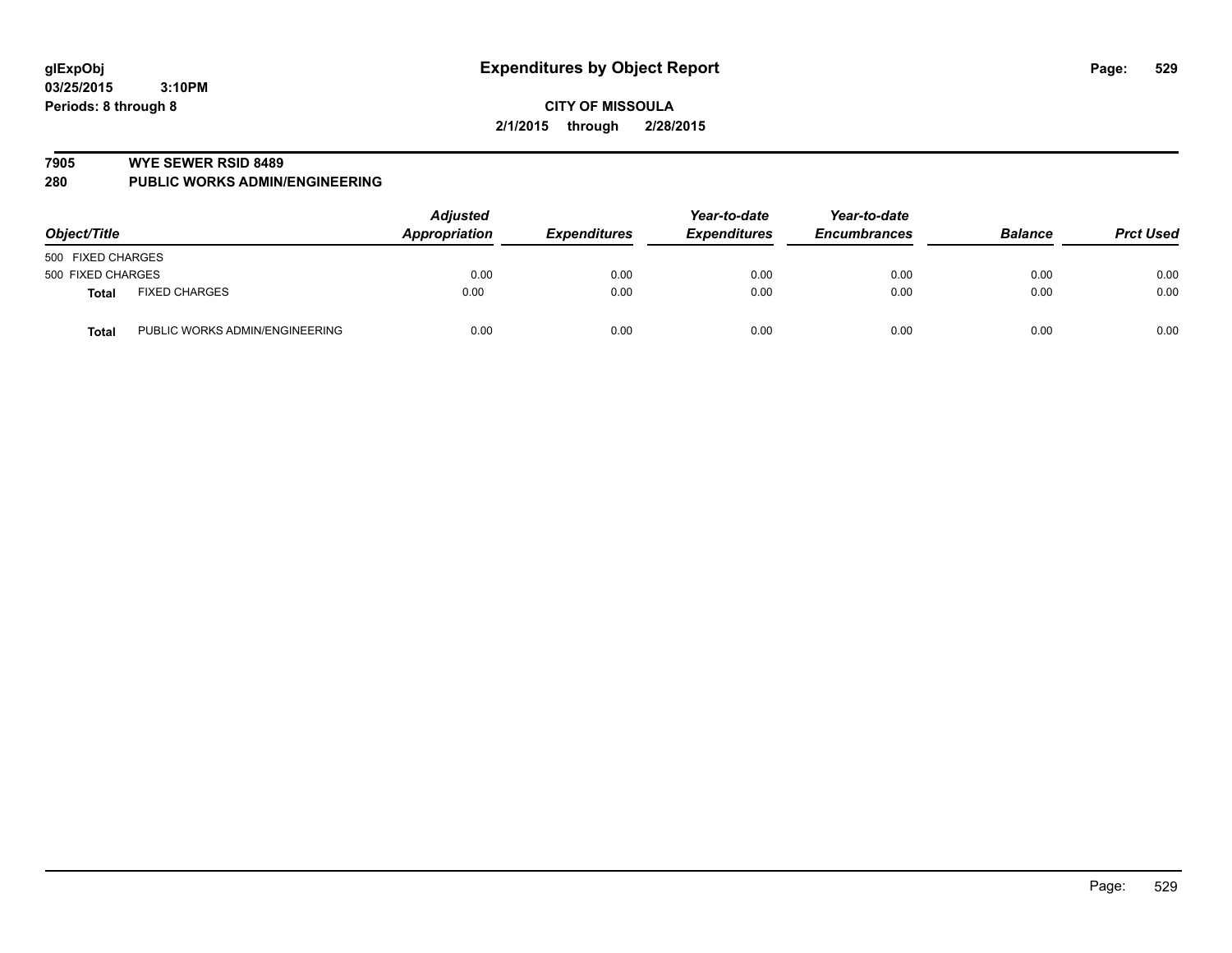**CITY OF MISSOULA 2/1/2015 through 2/28/2015**

### **7905 WYE SEWER RSID 8489**

| Object/Title                        | <b>Adjusted</b><br>Appropriation | <b>Expenditures</b> | Year-to-date<br><b>Expenditures</b> | Year-to-date<br><b>Encumbrances</b> | <b>Balance</b> | <b>Prct Used</b> |
|-------------------------------------|----------------------------------|---------------------|-------------------------------------|-------------------------------------|----------------|------------------|
| 500 FIXED CHARGES                   |                                  |                     |                                     |                                     |                |                  |
| 500 FIXED CHARGES                   | 0.00                             | 0.00                | 0.00                                | 0.00                                | 0.00           | 0.00             |
| <b>FIXED CHARGES</b><br>Total       | 0.00                             | 0.00                | 0.00                                | 0.00                                | 0.00           | 0.00             |
| WYE SEWER RSID 8489<br><b>Total</b> | 0.00                             | 0.00                | 0.00                                | 0.00                                | 0.00           | 0.00             |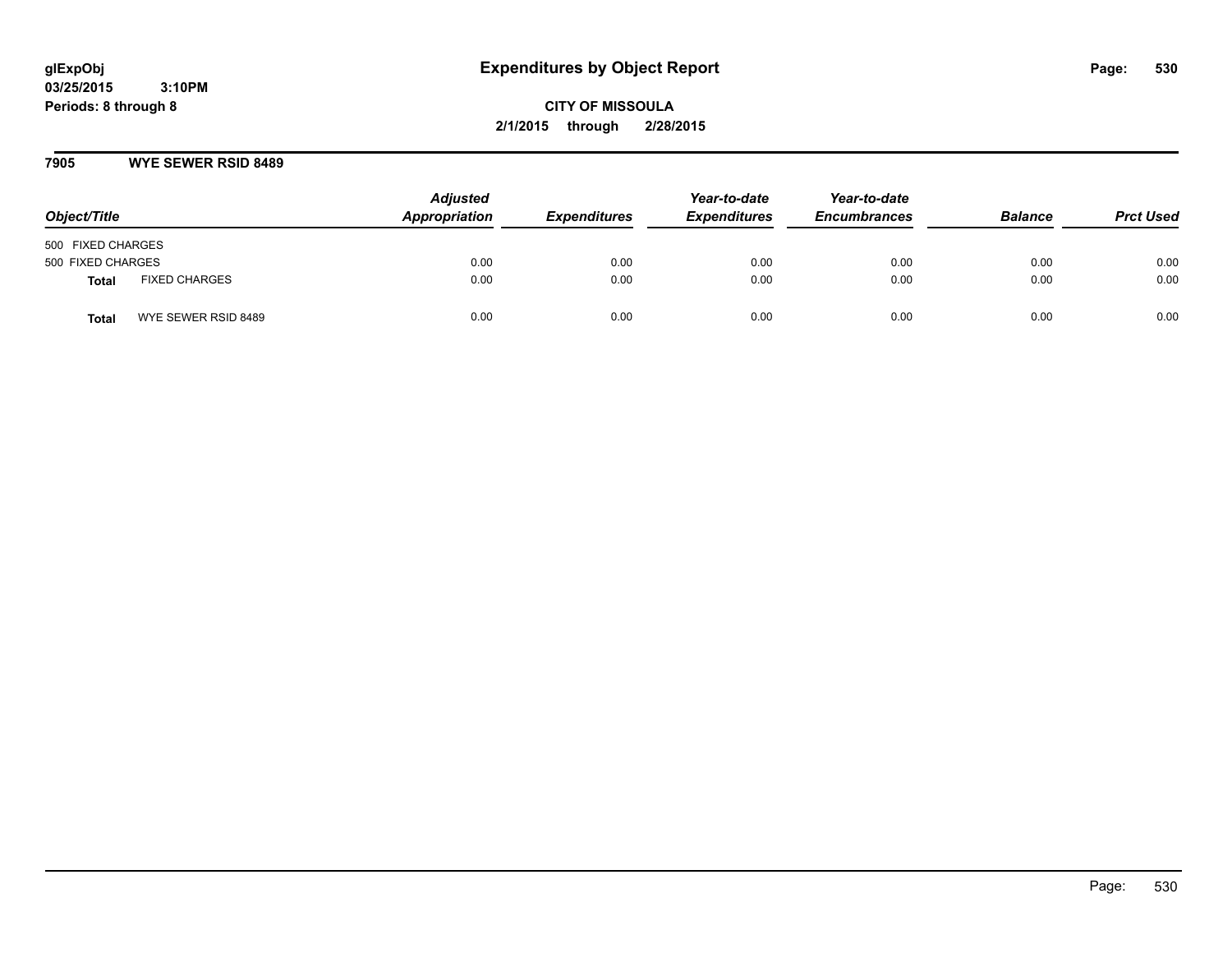#### **7911 RESIDENTIAL INSPECTION FUND**

**310 BUILDING INSPECTION**

|                                            | <b>Adjusted</b>      |                     | Year-to-date        | Year-to-date        |                |                  |
|--------------------------------------------|----------------------|---------------------|---------------------|---------------------|----------------|------------------|
| Object/Title                               | <b>Appropriation</b> | <b>Expenditures</b> | <b>Expenditures</b> | <b>Encumbrances</b> | <b>Balance</b> | <b>Prct Used</b> |
| 200 SUPPLIES                               |                      |                     |                     |                     |                |                  |
| 220 OPERATING SUPPLIES                     | 0.00                 | 0.00                | 0.00                | 0.00                | 0.00           | 0.00             |
| 240 OTHER SUPPLIES                         | 0.00                 | 0.00                | 0.00                | 0.00                | 0.00           | 0.00             |
| <b>SUPPLIES</b><br><b>Total</b>            | 0.00                 | 0.00                | 0.00                | 0.00                | 0.00           | 0.00             |
| 300 PURCHASED SERVICES                     |                      |                     |                     |                     |                |                  |
| 310 COMMUNICATIONS                         | 0.00                 | 0.00                | 45.00               | 0.00                | $-45.00$       | 0.00             |
| 320 PRINTING & DUPLICATING                 | 0.00                 | 0.00                | 0.00                | 0.00                | 0.00           | 0.00             |
| 330 PUBLICITY, SUBSCRIPTIONS & DUES        | 0.00                 | 0.00                | 0.00                | 0.00                | 0.00           | 0.00             |
| <b>PURCHASED SERVICES</b><br><b>Total</b>  | 0.00                 | 0.00                | 45.00               | 0.00                | $-45.00$       | 0.00             |
| <b>BUILDING INSPECTION</b><br><b>Total</b> | 0.00                 | 0.00                | 45.00               | 0.00                | $-45.00$       | 0.00             |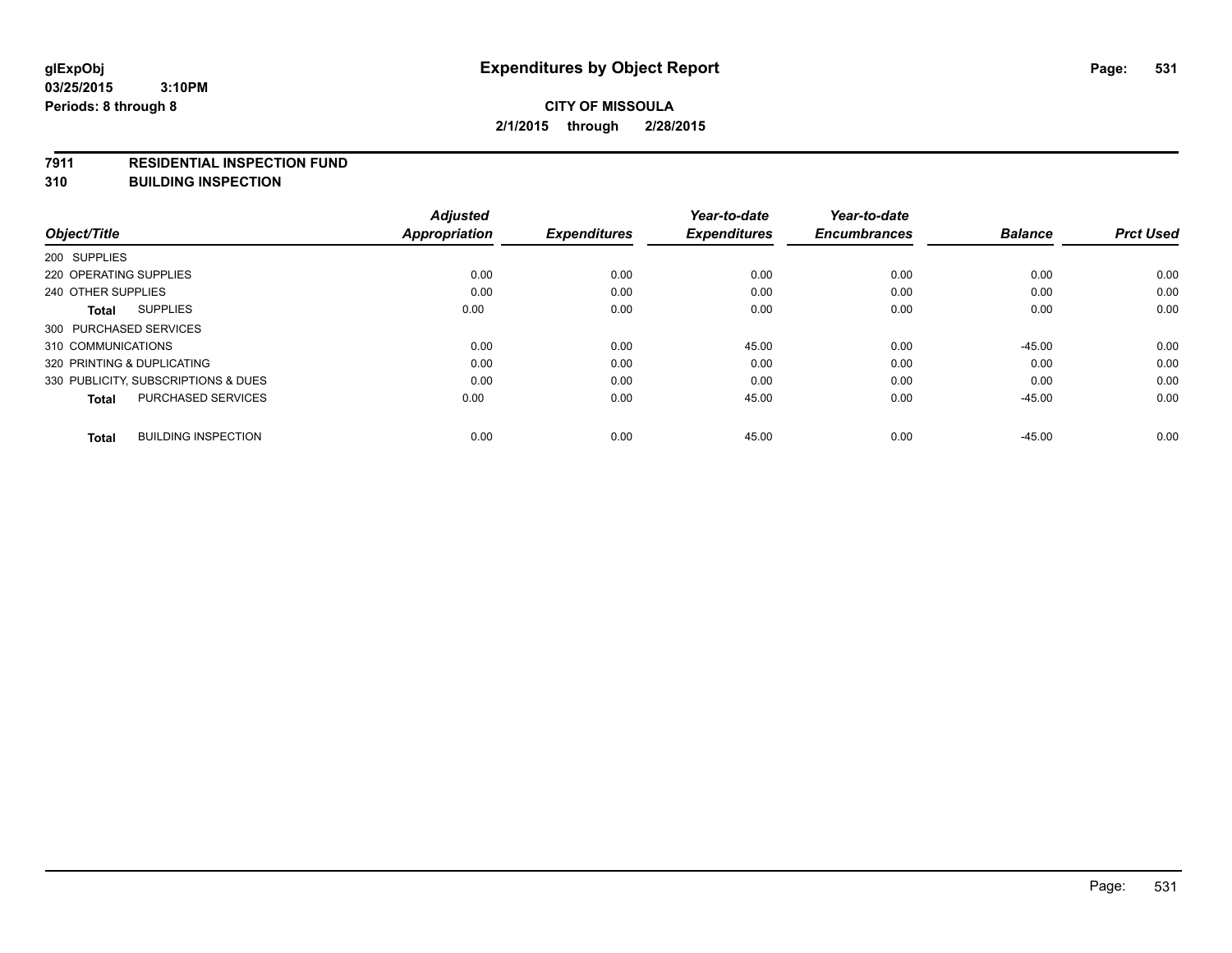# **CITY OF MISSOULA 2/1/2015 through 2/28/2015**

### **7911 RESIDENTIAL INSPECTION FUND**

| Object/Title                                       | <b>Adjusted</b><br>Appropriation | <b>Expenditures</b> | Year-to-date<br><b>Expenditures</b> | Year-to-date<br><b>Encumbrances</b> | <b>Balance</b> | <b>Prct Used</b> |
|----------------------------------------------------|----------------------------------|---------------------|-------------------------------------|-------------------------------------|----------------|------------------|
| 200 SUPPLIES                                       |                                  |                     |                                     |                                     |                |                  |
| 220 OPERATING SUPPLIES                             | 0.00                             | 0.00                | 0.00                                | 0.00                                | 0.00           | 0.00             |
| 240 OTHER SUPPLIES                                 | 0.00                             | 0.00                | 0.00                                | 0.00                                | 0.00           | 0.00             |
| <b>SUPPLIES</b><br>Total                           | 0.00                             | 0.00                | 0.00                                | 0.00                                | 0.00           | 0.00             |
| 300 PURCHASED SERVICES                             |                                  |                     |                                     |                                     |                |                  |
| 310 COMMUNICATIONS                                 | 0.00                             | 0.00                | 45.00                               | 0.00                                | $-45.00$       | 0.00             |
| 320 PRINTING & DUPLICATING                         | 0.00                             | 0.00                | 0.00                                | 0.00                                | 0.00           | 0.00             |
| 330 PUBLICITY, SUBSCRIPTIONS & DUES                | 0.00                             | 0.00                | 0.00                                | 0.00                                | 0.00           | 0.00             |
| <b>PURCHASED SERVICES</b><br><b>Total</b>          | 0.00                             | 0.00                | 45.00                               | 0.00                                | $-45.00$       | 0.00             |
| <b>RESIDENTIAL INSPECTION FUND</b><br><b>Total</b> | 0.00                             | 0.00                | 45.00                               | 0.00                                | $-45.00$       | 0.00             |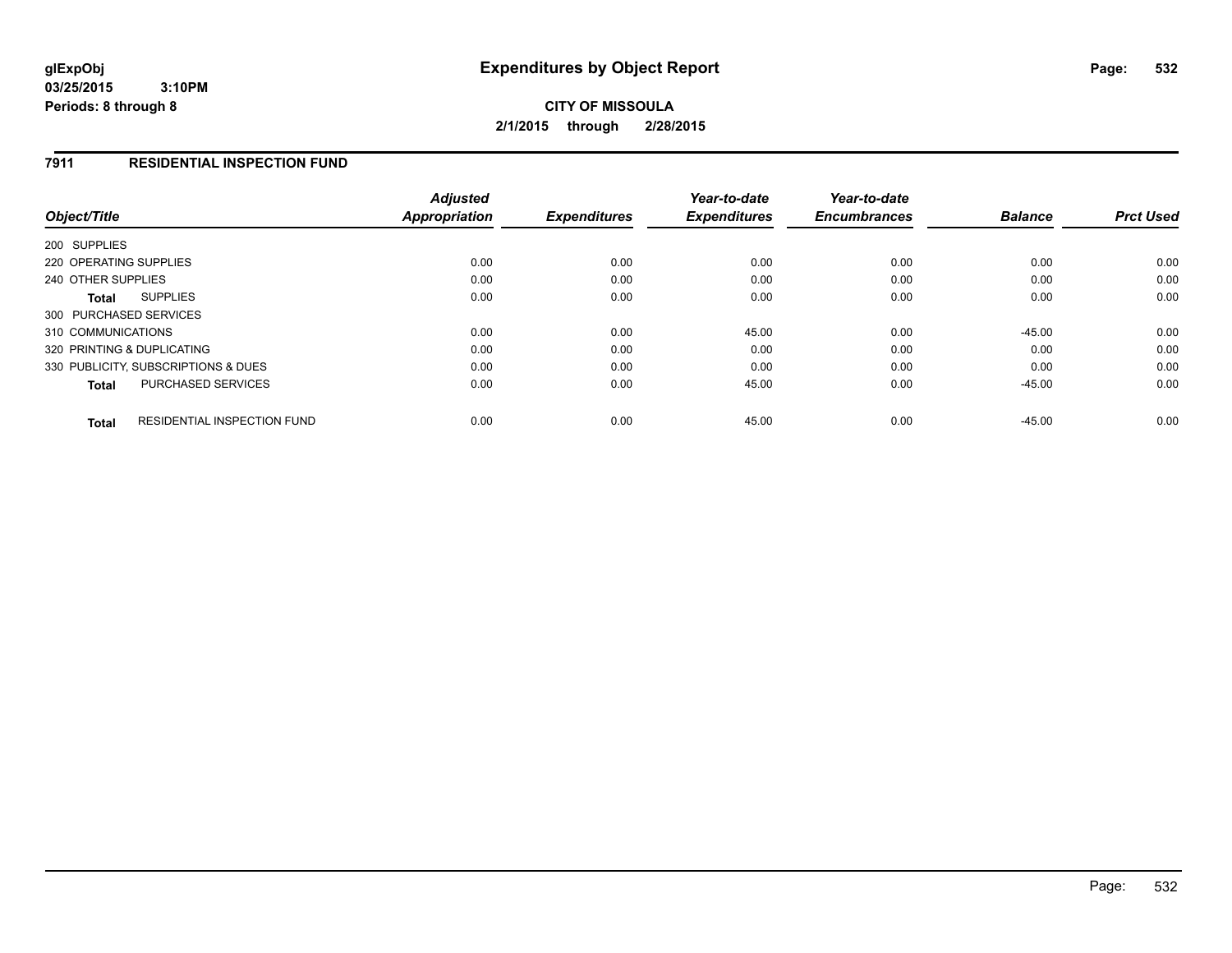# **glExpObj Expenditures by Object Report Page: 533**

**03/25/2015 3:10PM Periods: 8 through 8**

### **9000 GENERAL FIXED ASSETS ACCOUNT GROUP**

**900 DEPRECIATION**

| Object/Title                          | <b>Adjusted</b><br>Appropriation | <b>Expenditures</b> | Year-to-date<br><b>Expenditures</b> | Year-to-date<br><b>Encumbrances</b> | <b>Balance</b> | <b>Prct Used</b> |
|---------------------------------------|----------------------------------|---------------------|-------------------------------------|-------------------------------------|----------------|------------------|
| 800 OTHER OBJECTS                     |                                  |                     |                                     |                                     |                |                  |
| 830 DEPRECIATION                      | 0.00                             | 0.00                | 0.00                                | 0.00                                | 0.00           | 0.00             |
| OTHER OBJECTS<br><b>Total</b>         | 0.00                             | 0.00                | 0.00                                | 0.00                                | 0.00           | 0.00             |
| 900 CAPITAL OUTLAY                    |                                  |                     |                                     |                                     |                |                  |
| 900 CAPITAL OUTLAY                    | 0.00                             | 0.00                | 0.00                                | 0.00                                | 0.00           | 0.00             |
| <b>CAPITAL OUTLAY</b><br><b>Total</b> | 0.00                             | 0.00                | 0.00                                | 0.00                                | 0.00           | 0.00             |
| <b>DEPRECIATION</b><br><b>Total</b>   | 0.00                             | 0.00                | 0.00                                | 0.00                                | 0.00           | 0.00             |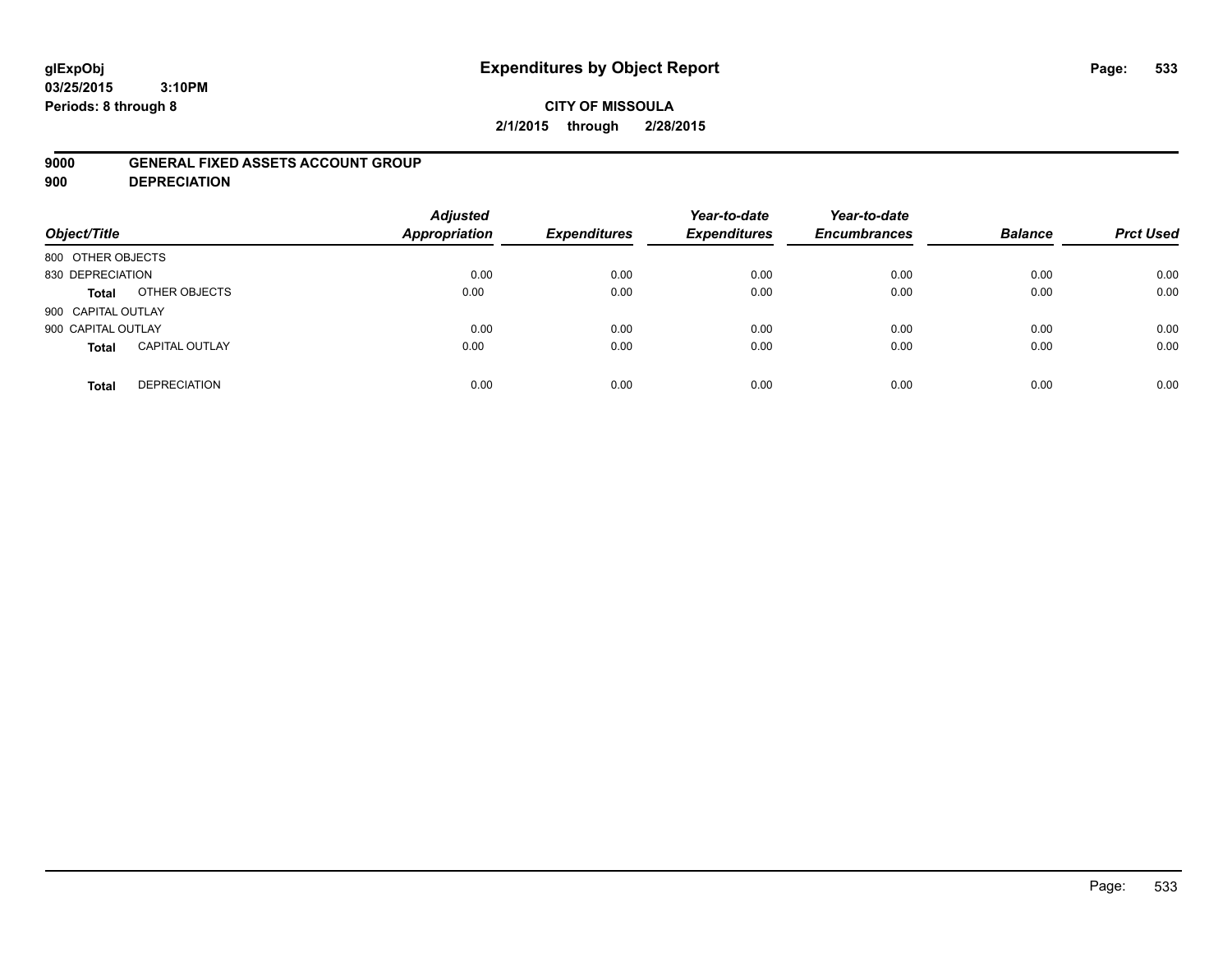**CITY OF MISSOULA 2/1/2015 through 2/28/2015**

### **9000 GENERAL FIXED ASSETS ACCOUNT GROUP**

| Object/Title       |                                         | <b>Adjusted</b><br><b>Appropriation</b> | <b>Expenditures</b> | Year-to-date<br><b>Expenditures</b> | Year-to-date<br><b>Encumbrances</b> | <b>Balance</b> | <b>Prct Used</b> |
|--------------------|-----------------------------------------|-----------------------------------------|---------------------|-------------------------------------|-------------------------------------|----------------|------------------|
| 800 OTHER OBJECTS  |                                         |                                         |                     |                                     |                                     |                |                  |
| 830 DEPRECIATION   |                                         | 0.00                                    | 0.00                | 0.00                                | 0.00                                | 0.00           | 0.00             |
| <b>Total</b>       | OTHER OBJECTS                           | 0.00                                    | 0.00                | 0.00                                | 0.00                                | 0.00           | 0.00             |
| 900 CAPITAL OUTLAY |                                         |                                         |                     |                                     |                                     |                |                  |
| 900 CAPITAL OUTLAY |                                         | 0.00                                    | 0.00                | 0.00                                | 0.00                                | 0.00           | 0.00             |
| <b>Total</b>       | <b>CAPITAL OUTLAY</b>                   | 0.00                                    | 0.00                | 0.00                                | 0.00                                | 0.00           | 0.00             |
| <b>Total</b>       | <b>GENERAL FIXED ASSETS ACCOUNT GRC</b> | 0.00                                    | 0.00                | 0.00                                | 0.00                                | 0.00           | 0.00             |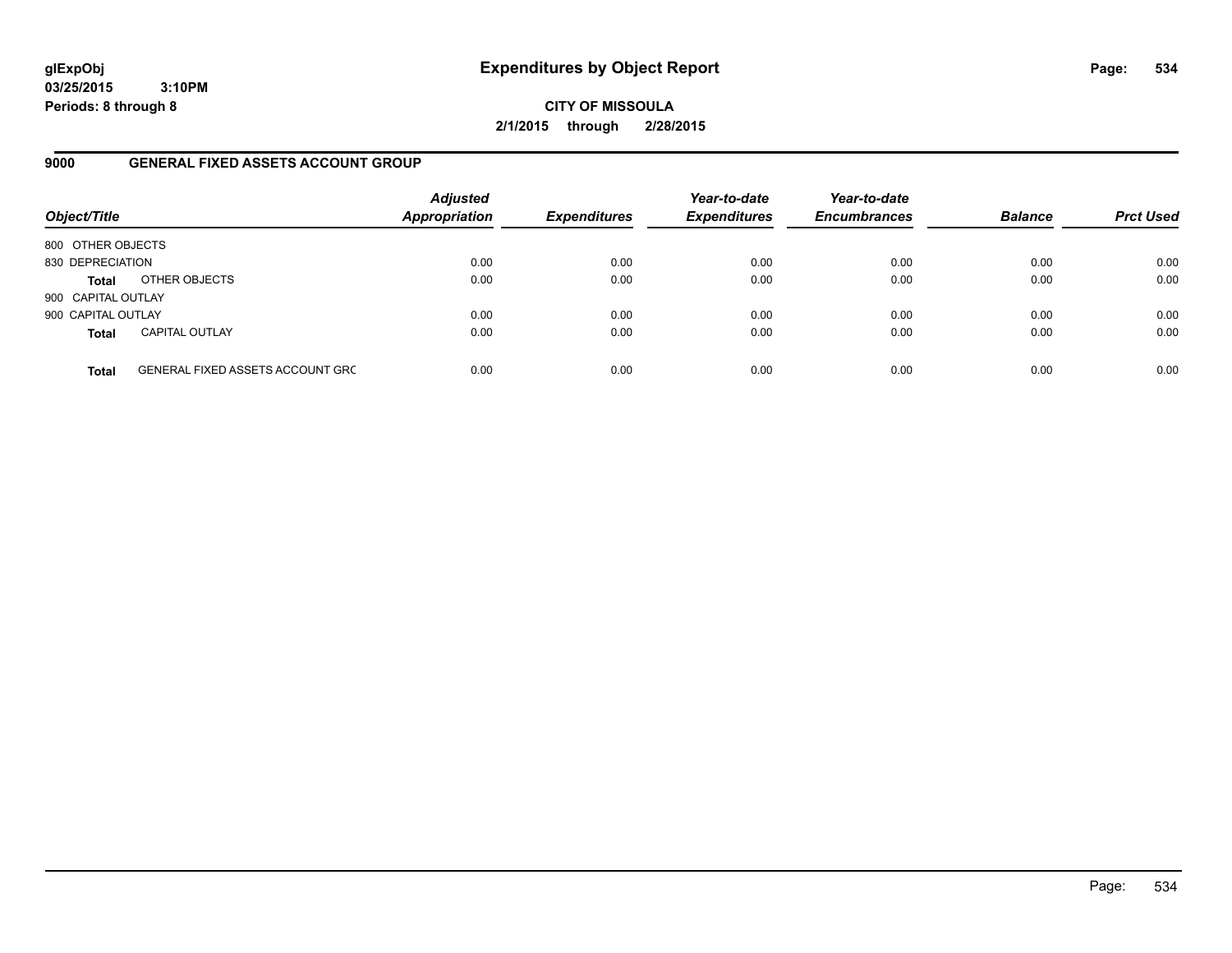#### *Grand Totals*

|                                       | <b>Adjusted</b>      |                     | Year-to-date        | Year-to-date        |                |                  |
|---------------------------------------|----------------------|---------------------|---------------------|---------------------|----------------|------------------|
| Object/Title                          | <b>Appropriation</b> | <b>Expenditures</b> | <b>Expenditures</b> | <b>Encumbrances</b> | <b>Balance</b> | <b>Prct User</b> |
| 100 PERSONAL SERVICES                 |                      |                     |                     |                     |                |                  |
| 110 SALARIES AND WAGES                | 28,763,417.00        | 2,047,722.74        | 17,874,638.08       | 0.00                | 10,888,778.92  | 62.1             |
| 115 SALARIES/HEALTH INSURANCE BENEFIT | 629,280.00           | 108,870.00          | 819,232.50          | 0.00                | $-189,952.50$  | 130.1            |
| 120 OVERTIME/TERMINATION              | 1,136,021.00         | 42,152.52           | 789,333.22          | 0.00                | 346,687.78     | 69.4             |
| 121 OUTSIDE HIRE OVERTIME             | 75,000.00            | 3,567.53            | 72,125.61           | 0.00                | 2,874.39       | 96.1             |
| 122 COURT OVERTIME                    | 0.00                 | 1.651.46            | 8,683.29            | 0.00                | $-8,683.29$    | 0.0              |
| 130 OTHER                             | 285,339.00           | 0.00                | 121,145.94          | 0.00                | 164,193.06     | 42.4             |
| 135 OPEB EXPENSE                      | 0.00                 | 0.00                | 0.00                | 0.00                | 0.00           | 0.0              |
| 140 EMPLOYER CONTRIBUTIONS            | 11,679,264.00        | 708,092.01          | 6,200,642.32        | 0.00                | 5,478,621.68   | 53.0             |
| 141 STATE RETIREMENT CONTRIBUTIONS    | 2,265,089.00         | 345,360.27          | 2,929,988.15        | 0.00                | $-664,899.15$  | 129.3            |
| 145 OPEB CONTRIBUTION                 | 0.00                 | 0.00                | 0.00                | 0.00                | 0.00           | 0.0              |
| PERSONAL SERVICES<br><b>Total</b>     | 44,833,410.00        | 3,257,416.53        | 28,815,789.11       | 0.00                | 16,017,620.89  | 64.2             |
| 200 SUPPLIES                          |                      |                     |                     |                     |                |                  |
| 210 OFFICE SUPPLIES                   | 151,744.00           | 32,644.62           | 85,953.49           | 0.00                | 65,790.51      | 56.6             |
| 220 OPERATING SUPPLIES                | 1,320,489.00         | 172,832.70          | 722,968.50          | 0.00                | 597,520.50     | 54.7             |
| 230 REPAIR/MAINTENANCE                | 932,701.00           | 43,504.09           | 495,255.98          | 0.00                | 437,445.02     | 53.1             |
| 231 GASOLINE                          | 679,390.00           | 22,174.20           | 341,733.86          | 0.00                | 337,656.14     | 50.3             |
| 240 OTHER SUPPLIES                    | 223,197.30           | 5,007.22            | 90,562.56           | 0.00                | 132,634.74     | 40.5             |
| 250 SUPPLIES FOR RESALE               | 500.00               | 0.00                | 0.00                | 0.00                | 500.00         | 0.0              |
| <b>SUPPLIES</b><br><b>Total</b>       | 3,308,021.30         | 276,162.83          | 1,736,474.39        | 0.00                | 1,571,546.91   | 52.4             |
| 300 PURCHASED SERVICES                |                      |                     |                     |                     |                |                  |
| 310 COMMUNICATIONS                    | 142,297.00           | 3,337.55            | 86,889.27           | 0.00                | 55,407.73      | 61.0             |
| 320 PRINTING & DUPLICATING            | 106,127.00           | 1,572.43            | 27,973.55           | 0.00                | 78,153.45      | 26.3             |
| 330 PUBLICITY, SUBSCRIPTIONS & DUES   | 359,040.00           | 10,930.53           | 278,683.36          | 0.00                | 80,356.64      | 77.6             |
| 340 SEWER                             | 16,540.00            | 0.00                | 17,960.09           | 0.00                | $-1,420.09$    | 108.5            |
| 341 ELECTRICITY & NATURAL GAS         | 1,571,479.00         | 149,051.51          | 991,715.17          | 0.00                | 579,763.83     | 63.1             |
| 343 WATER CHARGES                     | 226,493.00           | 3,629.82            | 179,266.40          | 0.00                | 47,226.60      | 79.1             |
| 344 TELEPHONE SERVICE                 | 306,192.00           | 16,199.20           | 166,386.04          | 0.00                | 139,805.96     | 54.3             |
| 345 GARBAGE                           | 116,491.00           | 5,413.45            | 60,468.78           | 0.00                | 56,022.22      | 51.9             |
| 350 PROFESSIONAL SERVICES             | 4,080,888.00         | 278,062.87          | 3, 165, 338.47      | 0.00                | 915,549.53     | 77.5             |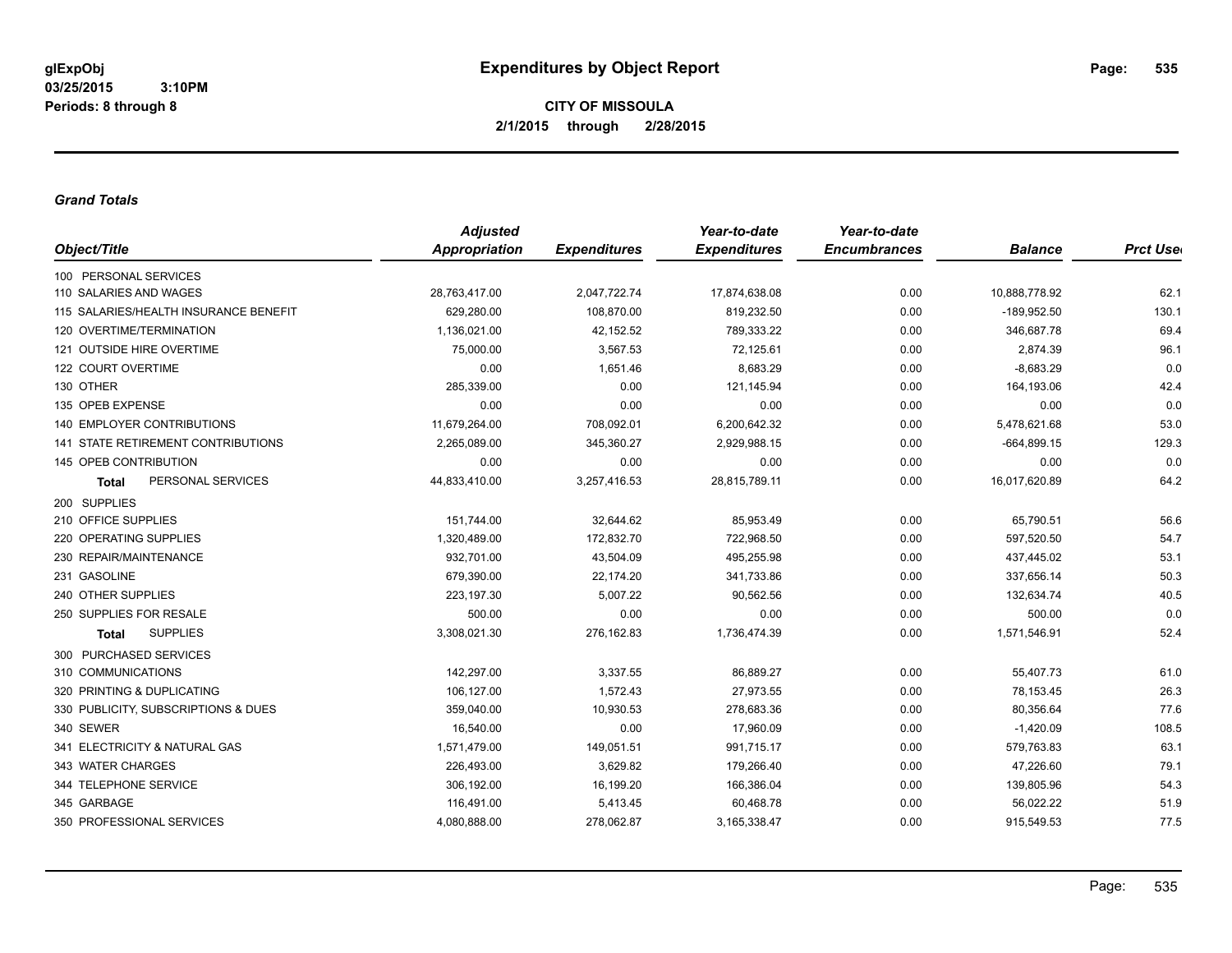*Grand Totals [Continued]*

|                                            | <b>Adjusted</b> |                     | Year-to-date        | Year-to-date        |                |                  |
|--------------------------------------------|-----------------|---------------------|---------------------|---------------------|----------------|------------------|
| Object/Title                               | Appropriation   | <b>Expenditures</b> | <b>Expenditures</b> | <b>Encumbrances</b> | <b>Balance</b> | <b>Prct User</b> |
| 351 INSURANCE CLAIMS                       | 5,091,229.00    | 508,185.79          | 2,703,312.30        | 0.00                | 2,387,916.70   | 53.1             |
| 352 HEALTH PROGRAMS                        | 80,000.00       | 5,024.06            | 49,094.91           | 0.00                | 30,905.09      | 61.3             |
| 353 ADMINISTRATION EXPENDITURES            | 582,161.00      | 54,060.88           | 436,665.76          | 0.00                | 145,495.24     | 75.0             |
| 354 TRANSITIONAL REINSURANCE PROGRAM       | 0.00            | 0.00                | 66,780.00           | 0.00                | $-66,780.00$   | 0.0              |
| 360 REPAIR & MAINTENANCE                   | 1,342,787.00    | 25,360.11           | 754,866.25          | 0.00                | 587,920.75     | 56.2             |
| 370 TRAVEL                                 | 189,791.00      | 5,772.59            | 59,159.58           | 0.00                | 130,631.42     | 31.1             |
| 380 TRAINING                               | 163,524.00      | 6,175.54            | 63,200.15           | 0.00                | 100,323.85     | 38.6             |
| 390 OTHER PURCHASED SERVICES               | 1,972,751.00    | 51,371.60           | 636,015.08          | 0.00                | 1,336,735.92   | 32.2             |
| PURCHASED SERVICES<br>Total                | 16,347,790.00   | 1,124,147.93        | 9,743,775.16        | 0.00                | 6,604,014.84   | 59.6             |
| <b>400 BUILDING MATERIALS</b>              |                 |                     |                     |                     |                |                  |
| <b>400 BUILDING MATERIALS</b>              | 247,164.00      | 0.00                | 71,189.26           | 0.00                | 175,974.74     | 28.8             |
| <b>BUILDING MATERIALS</b><br><b>Total</b>  | 247,164.00      | 0.00                | 71,189.26           | 0.00                | 175,974.74     | 28.8             |
| 500 FIXED CHARGES                          |                 |                     |                     |                     |                |                  |
| 500 FIXED CHARGES                          | 3,103,827.00    | 24,571.17           | 1,596,132.53        | 0.00                | 1,507,694.47   | 51.4             |
| 530 EQUIPMENT RENTAL                       | 500.00          | 10.50               | 308.50              | 0.00                | 191.50         | 61.7             |
| 550 MERCHANT SERVICE FEES                  | 43,700.00       | 0.00                | 12,504.01           | 0.00                | 31,195.99      | 28.6             |
| <b>FIXED CHARGES</b><br>Total              | 3,148,027.00    | 24,581.67           | 1,608,945.04        | 0.00                | 1,539,081.96   | 51.1             |
| 600 DEBT SERVICE                           |                 |                     |                     |                     |                |                  |
| 600 DEBT SERVICE                           | 0.00            | 0.00                | 0.00                | 0.00                | 0.00           | 0.0              |
| 610 PRINCIPAL                              | 6,524,338.00    | 103,873.27          | 3,276,411.21        | 0.00                | 3,247,926.79   | 50.2             |
| 615 JUDGMENT LEVY DEBT PAYMENT             | 0.00            | 0.00                | 0.00                | 0.00                | 0.00           | 0.0              |
| 620 INTEREST / SERVICE FEES                | 2,907,349.00    | 54,621.94           | 1,466,168.51        | 0.00                | 1,441,180.49   | 50.4             |
| <b>DEBT SERVICE</b><br><b>Total</b>        | 9,431,687.00    | 158,495.21          | 4,742,579.72        | 0.00                | 4,689,107.28   | 50.2             |
| 700 GRANTS & CONTRIBUTIONS                 |                 |                     |                     |                     |                |                  |
| 700 GRANTS & CONTRIBUTIONS                 | 6,668,761.00    | 459,628.26          | 3,605,634.24        | 0.00                | 3,063,126.76   | 54.0             |
| 751 RECREATION SCHOLARSHIPS                | 0.00            | 0.00                | 0.00                | 0.00                | 0.00           | 0.0              |
| 780 INTERGOVERNMENTAL TRANSFER             | 0.00            | 0.00                | 0.00                | 0.00                | 0.00           | 0.0              |
| <b>GRANTS &amp; CONTRIBUTIONS</b><br>Total | 6,668,761.00    | 459,628.26          | 3,605,634.24        | 0.00                | 3,063,126.76   | 54.0             |
| 800 OTHER OBJECTS                          |                 |                     |                     |                     |                |                  |
| 800 OTHER OBJECTS                          | 0.00            | 0.00                | 0.00                | 0.00                | 0.00           | 0.0              |
| 820 TRANSFERS TO OTHER FUNDS               | 17,508,471.00   | 7,629.40            | 2,650,255.79        | 0.00                | 14,858,215.21  | 15.1             |